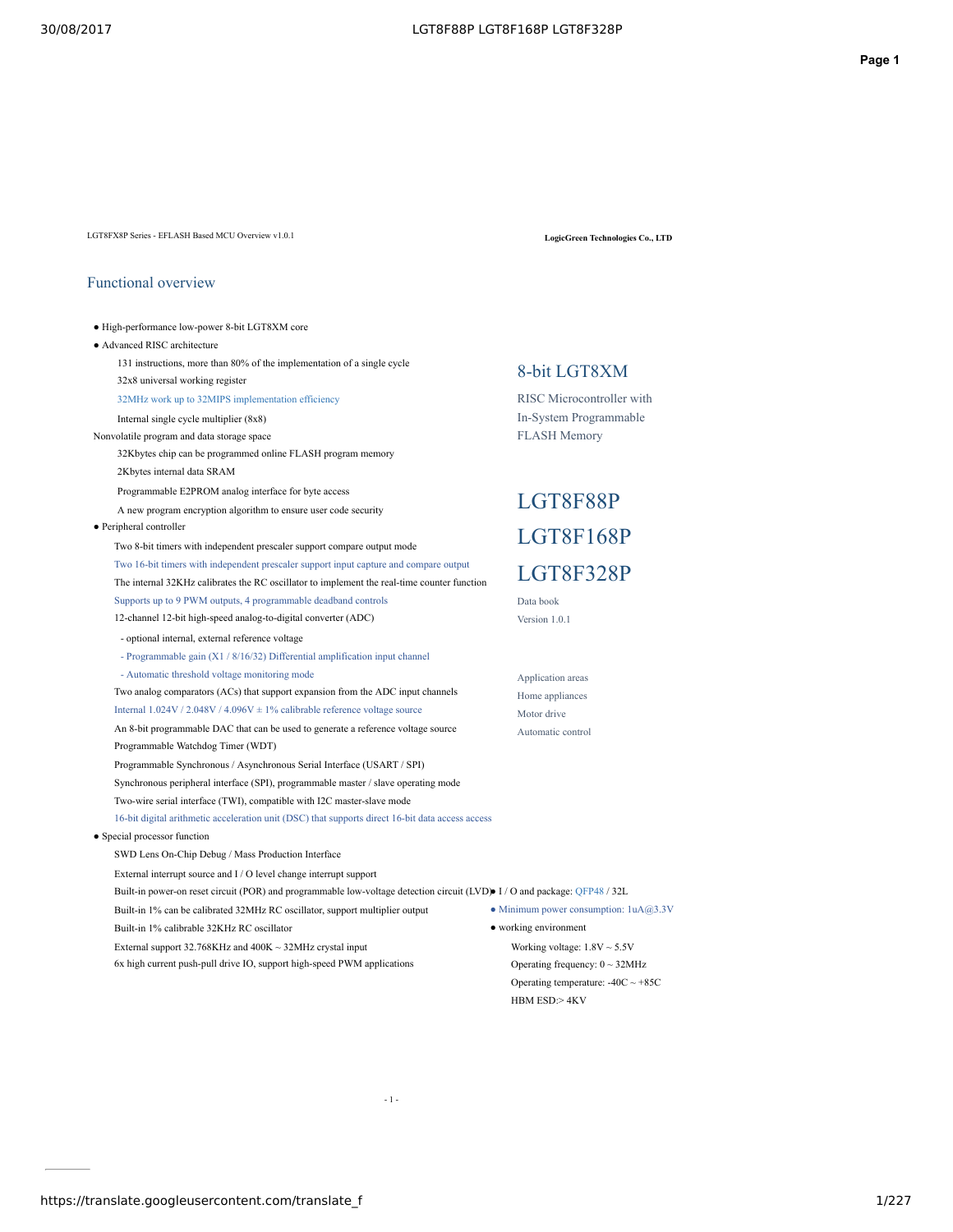### **Page 2**

LGT8FX8P Series - EFLASH Based MCU Overview v1.0.1 **LogicGreen Technologies Co., LTD**

### system framework



| Module name           | Module function                                                                                          |
|-----------------------|----------------------------------------------------------------------------------------------------------|
| SWD                   | Debugging module, while achieving online debugging and ISP functions                                     |
| LGT8X                 | 8bit high performance RISC kernel                                                                        |
| E2PCTL                | Data FLASH access interface controller                                                                   |
| <b>PMU</b>            | Power management module, responsible for managing the conversion between the working state of the system |
| PORTB / C / D / E / F | Universal programmable input and output ports                                                            |
| <b>DSC</b>            | 16-bit digital arithmetic acceleration unit                                                              |
| ADC                   | 8-channel 12-bit analog-to-digital converter                                                             |
| DAP                   | Programmable Gain Differential Amplifier                                                                 |
| <b>IVREF</b>          | 1.024V / 2.048V / 4.096V internal reference                                                              |
| AC0/1                 | Analog comparator                                                                                        |
| TMR0 / 1/2/3          | 8/16-bit timer / event counter, PWM controller                                                           |
| <b>WDT</b>            | Watchdog reset module                                                                                    |
| SPI M/S               | Master slave SPI controller                                                                              |
| TWI $M/S$             | Master-slave two-wire interface controller, compatible with I2C protocol                                 |
| <b>USART</b>          | Synchronous / asynchronous serial transceiver                                                            |
| DAC                   | 8-bit digital-to-analog converter                                                                        |

 $- 2 - 1$ 

### **Page 3**

LGT8FX8P Series - EFLASH Based MCU Overview v1.0.1 **LogicGreen Technologies Co., LTD**

### Package definition

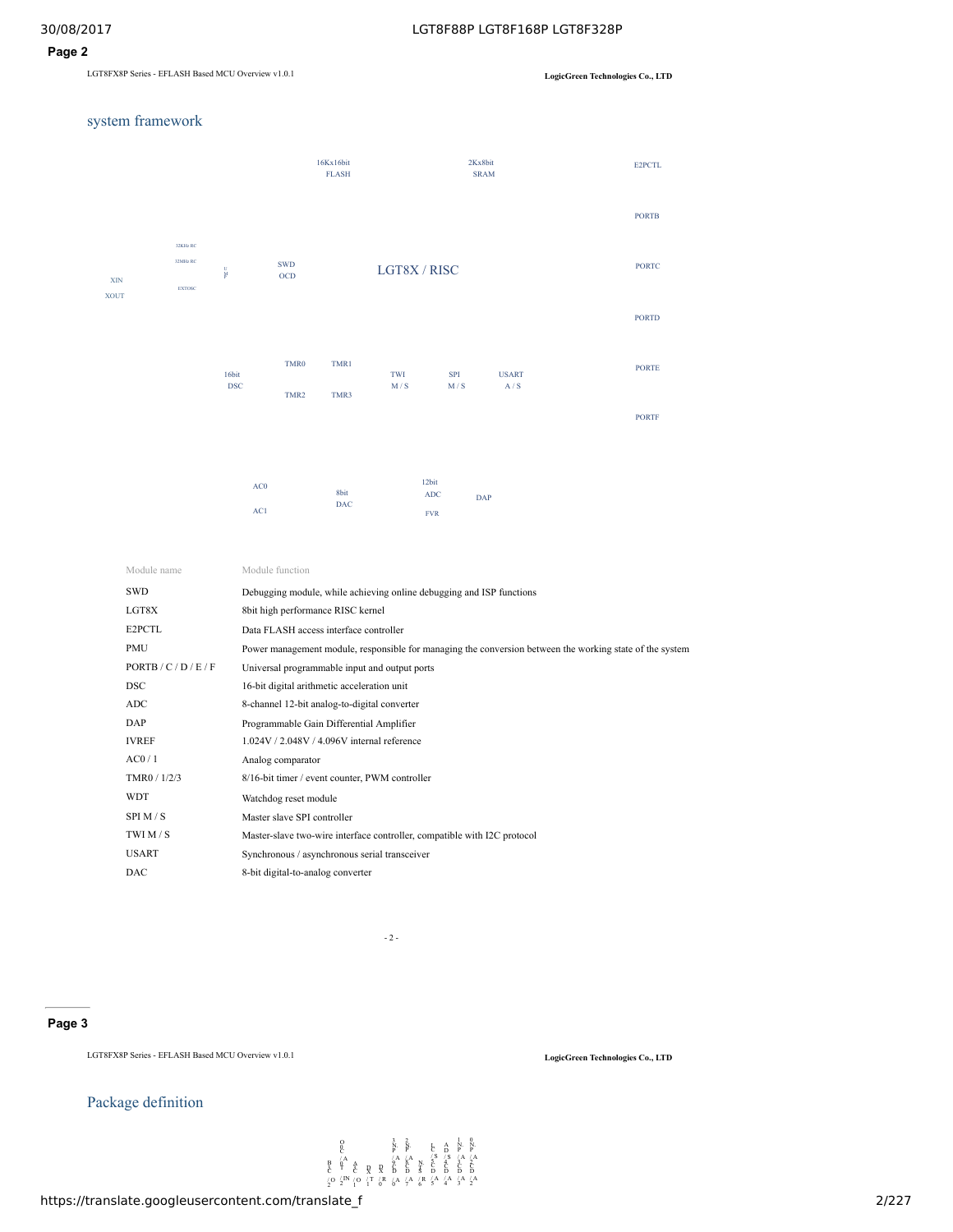PD PD PD PC PC PC PC PC PF PF PF PC

| OC2B / INT1 / PD3<br>XCK / T0 / DAO / PD4<br>OC0A / PE4<br>OC3C / OC0B / PF3<br>ICP3 / OC1B / PF4<br><b>VCC</b><br>$\operatorname{GND}$<br>CLKO / AC1O / PE5<br>OC1A / PF5<br>OC2A / T3 / PF6<br>XTALO / PB6<br>XTALI / PB7 | LGT8F328P<br>QFP48L                                                                                                                                                                                                                                                                                                                                                                                                                                                                                                                                                                                                                                                                                                                                                                                                                                                                                                                                                                                                                          | PC1 / ADC1 / APP1<br>PC0 / ADC0 / APP0<br>PE3 / ADC7 / AC1N<br>PE2 / SWD<br>AGND<br>CAVREF<br>PE6 / ADC10 / AVREF<br>PE1 / ADC6 / ACXP<br>PE0 / SWC / APN4<br>AVCC<br>PE7 / ADC11<br>PB5 / AC1P / SPCK |
|-----------------------------------------------------------------------------------------------------------------------------------------------------------------------------------------------------------------------------|----------------------------------------------------------------------------------------------------------------------------------------------------------------------------------------------------------------------------------------------------------------------------------------------------------------------------------------------------------------------------------------------------------------------------------------------------------------------------------------------------------------------------------------------------------------------------------------------------------------------------------------------------------------------------------------------------------------------------------------------------------------------------------------------------------------------------------------------------------------------------------------------------------------------------------------------------------------------------------------------------------------------------------------------|--------------------------------------------------------------------------------------------------------------------------------------------------------------------------------------------------------|
|                                                                                                                                                                                                                             | $D$ $\overline{R}$ $\overline{R}$ $\overline{R}$ $\overline{R}$ $\overline{R}$ $\overline{R}$ $\overline{R}$ $\overline{R}$ $\overline{R}$ $\overline{R}$ $\overline{R}$ $\overline{R}$ $\overline{R}$ $\overline{R}$ $\overline{R}$ $\overline{R}$ $\overline{R}$ $\overline{R}$ $\overline{R}$ $\overline{R}$ $\overline{R}$ $\overline{R}$ $\overline{R}$ $\overline{R}$<br>$\begin{array}{ccc} \mathbf{A} & \mathbf{B} \\ \mathbf{C} & \mathbf{A} \\ \mathbf{A}^{\mathbf{B}} & \mathbf{A} \\ \mathbf{B} & \mathbf{A} \\ \mathbf{A} & \mathbf{A} \end{array}$<br>$\vec{F}$ $\vec{B}$ $\vec{C}$ $\vec{C}$<br>$\begin{array}{c} 0 \\ \text{B}\\ / \text{P} \\ \text{P} \\ \text{IC} \end{array}$<br>$\begin{array}{c}\n1 \\ B \\ \uparrow P \\ C \\ O\n\end{array}$<br>$2B$<br>$C-B$<br>$C$<br>$D$<br>$S$<br>$_{\rm G}^{\rm D}$<br>ę<br>$5D$ $PQX$ $R$ $T$ $BQ$<br>$\begin{array}{cc} 3 & 4 \\ \text{B} & \text{P} \\ \text{S} & \text{PS} \\ \text{O} & \text{IS} \\ \text{M} \\ \text{A} \\ \text{A} \\ \text{C} \\ \text{O} \end{array}$ |                                                                                                                                                                                                        |
|                                                                                                                                                                                                                             | 용<br>C<br>- 0<br>- 1<br>$\begin{array}{ccc} 1 & 0 \\ \text{N.} & \text{N.} \\ \ell^A & \ell^A \\ \text{C.} & \text{C.} \\ \text{D.} & \text{A.} \\ \ell^A & \ell^A \\ \text{C.} & \text{C.} \\ \text{D.} & \ell^A \\ \text{C.} & \text{D.} \\ \text{D.} & \text{D.} \\ \text{E.} & \text{E.} \\ \end{array}$<br>A<br>$\frac{A}{C}$<br>$\frac{O}{R}$<br>$\frac{O}{T}$<br>$\frac{1}{R}$<br>$\begin{array}{l} \begin{array}{l} \text{A}\\ \text{D}\\ \text{A}\\ \text{C}\\ \text{D}\\ \text{A}\\ \text{A}\\ \text{C}\\ \text{P} \end{array} \end{array}$<br>$\frac{1}{2}$<br>$\frac{1}{2}$<br>$\frac{1}{2}$<br>$\frac{1}{2}$<br>$\frac{1}{2}$<br>$\frac{N}{5}$<br>$\frac{R}{C}$<br>$\begin{array}{c} R \\ R \\ 0 \\ P \end{array}$<br>$\frac{1}{p}$ IN                                                                                                                                                                                                                                                                                          |                                                                                                                                                                                                        |
| OC2B / INT1 / PD3<br>XCK / T0 / DAO / PD4<br>OC1B / OC0A / PE4<br><b>VCC</b><br><b>GND</b><br>AC1O / OC1A / PE5<br>XTALO / PB6<br>XTALI / PB7                                                                               | LGT8F328P<br>QFP32L                                                                                                                                                                                                                                                                                                                                                                                                                                                                                                                                                                                                                                                                                                                                                                                                                                                                                                                                                                                                                          | PC1 / ADC1 / APP1<br>PC0 / ADC0 / APP0<br>PE3 / ADC7 / AC1N<br>PE2 / SWD<br>PE6 / ADC10 / AVREF<br>PE1 / ADC6 / ACXP<br>PE0 / SWC / APN4<br>PB5 / SCK / AC1P / ADC11                                   |
|                                                                                                                                                                                                                             | å<br>$\overrightarrow{D}$ $\overrightarrow{P}$ $\overrightarrow{R}$ $\overrightarrow{R}$ $\overrightarrow{R}$ $\overrightarrow{S}$ $\overrightarrow{R}$<br>$\begin{array}{c}\n0 \\ \downarrow P \\ \downarrow P \\ \downarrow C \\ \downarrow C \\ \downarrow K\n\end{array}$<br>$\begin{array}{ccc} 1 & 2 \\ B & B \\ \wedge ^{P} & B \\ A \\ C & C \\ \end{array}$<br>$\begin{array}{c} \n\overrightarrow{D} \\ \overrightarrow{P} \\ \overrightarrow{N} \\ \overrightarrow{C} \\ \overrightarrow{A}\n\end{array}$<br>$D \nvert P$<br>$T$ $\vert T$<br>$\vert A$<br>$\vert C$<br>$\mathop{O}\limits^{\prime\,\mathbf{P}}_{\mathbf{I}\mathbf{S}}$ is $\mathbf{M}$<br>$\begin{array}{c}\n\bigcup\limits_{\Lambda}P\cr O\cr \bigwedge\limits_{\Lambda}M\cr O\cr O\end{array}$<br>$-3-$                                                                                                                                                                                                                                                        |                                                                                                                                                                                                        |

### **Page 4**

LGT8FX8P Series - EFLASH Based MCU Overview v1.0.1 **LogicGreen Technologies Co., LTD**

### Pin description

In the LGT8FX8P family of packages, the QFP48L package leads all pins. Other packages are bundled with multiple internal I / O on a QFP48 basis Pin generated on the pin. Special attention should be paid when configuring pin orientation. The following table lists the bindings for the various package pins:

| OFP48     | OFP32 | <b>Function Description</b>          |  |
|-----------|-------|--------------------------------------|--|
| 01<br>02. |       | PD3 / INT1 / OC2B *                  |  |
|           |       | PD3: Programmable port D3            |  |
|           | 01    | INT1: External interrupt input 1     |  |
|           |       | OC2B: Timer 2 compare match output B |  |
|           |       | PD4 / DAO / T0 / XCK                 |  |
|           |       | PD4: Programmable port D4            |  |
|           | 02    | DAO: Internal DAC output             |  |
|           |       | T0: Timer0 external clock input      |  |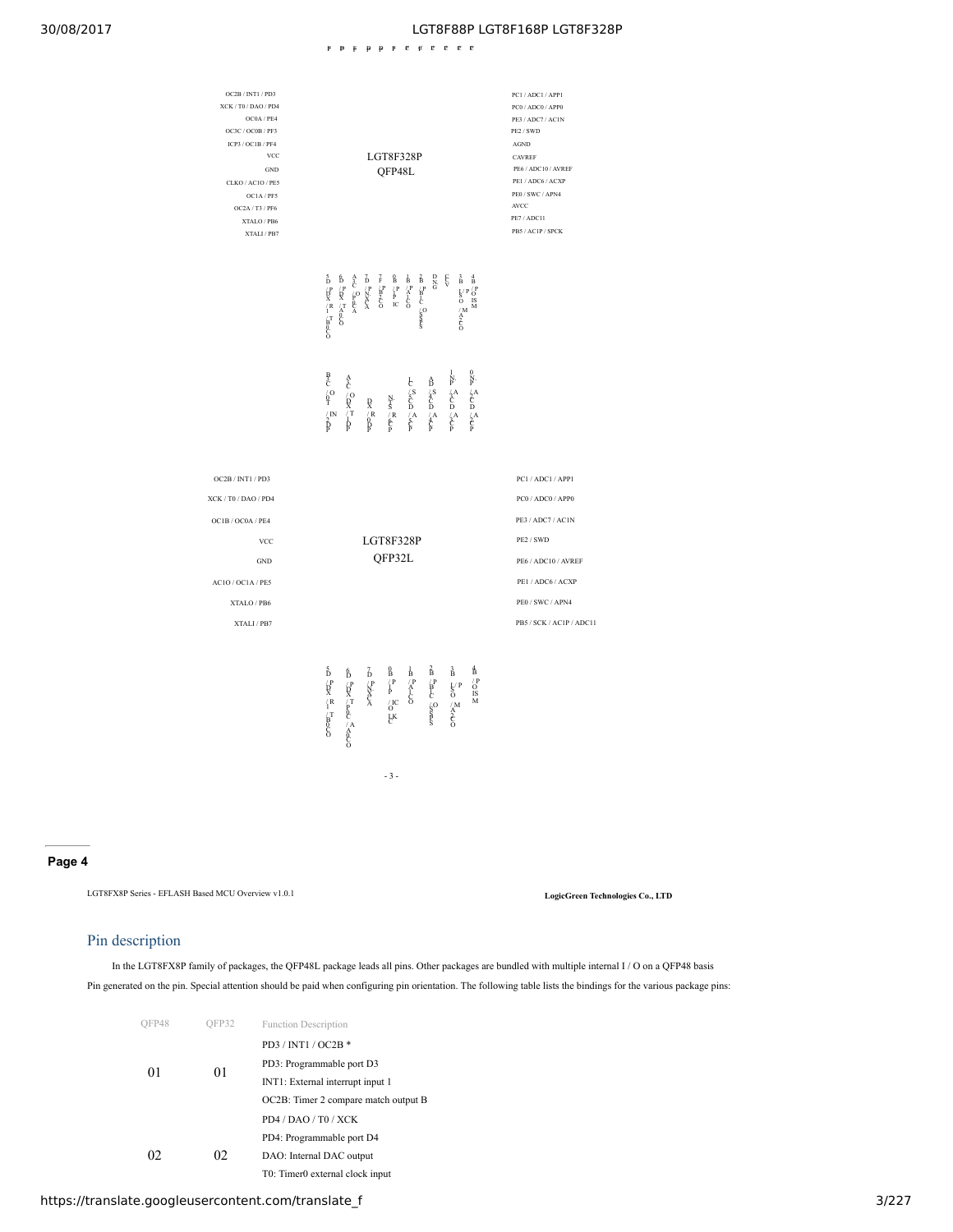|    |    | XCK: USART Synchronous transfer clock |
|----|----|---------------------------------------|
|    |    | PE4 / 0C0A *                          |
| 03 | 03 | PE4: Programmable port E4             |
|    |    | OC0A: Timer 0 compare match output A  |
|    |    | PF3 / OC3C / OC0B *                   |
| 04 |    | PF3: Programmable port F3             |
|    |    | OC3C: Timer 3 Compare Match Output C  |
|    |    | OC0B: Timer 0 compare match output B  |
|    |    | $PF4/OC1B*/ICP3$                      |
|    |    | PF4: Programmable port F4             |
| 05 | 03 | OC1B: Timer 1 Compare Match Output B  |
|    |    | ICP3: Timer 3 capture input           |
| 06 | 04 | <b>VCC</b>                            |
| 07 | 05 | GND                                   |
|    |    | PE5 / AC1O / CLKO *                   |
| 08 |    | PE5: Programmable port E5             |
|    |    | C1O: Analog comparator AC1 output     |
|    | 06 | CLKO: System clock output             |
|    |    | PF5 / OC1A *                          |
| 09 |    | PF5: Programmable port F5             |
|    |    | OC1A: Timer 1 compare match output A  |
|    |    | PF6/T3/OC2A*                          |
| 10 |    | PF6: Programmable port F6             |
|    |    | T3: Timer 3 external clock input      |
|    |    | OC2A: Timer 2 compare match output A  |
|    |    | PB6/XTALO                             |
| 11 | 07 | PB6: Programmable port B6             |
|    |    | XTALO: Crystal IO output port         |
|    |    |                                       |

 $-4-$ 

### **Page 5**

LGT8FX8P Series - EFLASH Based MCU Overview v1.0.1 **LogicGreen Technologies Co., LTD**

|    |    | PB7 / XTALI                                       |
|----|----|---------------------------------------------------|
| 12 | 08 | PB7: Programmable port B7                         |
|    |    | XTALI: Crystal IO input port                      |
|    |    | $PD5 / RXD * / T1 / OCOB$                         |
|    |    | PD5: Programmable port D5                         |
| 13 | 09 | RXD: USART data reception (optional)              |
|    |    | T1: Timer 1 external clock input                  |
|    |    | OC0B: Timer 0 compare match output B              |
|    |    | $PD6 / TXD * / OC0A$                              |
| 14 |    | PD6: Programmable port D6                         |
|    |    | TXD: USART data sent (optional)                   |
|    | 10 | OC0A: Timer 0 compare match output A              |
|    |    | ACOP / 0C3A                                       |
| 15 |    | AC0P: Analog Comparator 0 Positive input          |
|    |    | OC3A: Timer 3 Compare Match Output A              |
|    |    | PD7/ACXN                                          |
| 16 | 11 | PD7: Programmable port D7                         |
|    |    | ACXN: Analog Comparator 0/1 Common Negative Input |
|    |    | PF7/OC2B                                          |
| 17 |    | PF7: Programmable port F7                         |
|    |    | OC2B: Timer 2 compare match output B              |
|    |    | PB0/ICP1                                          |
| 18 | 12 | PB0: Programmable port B0                         |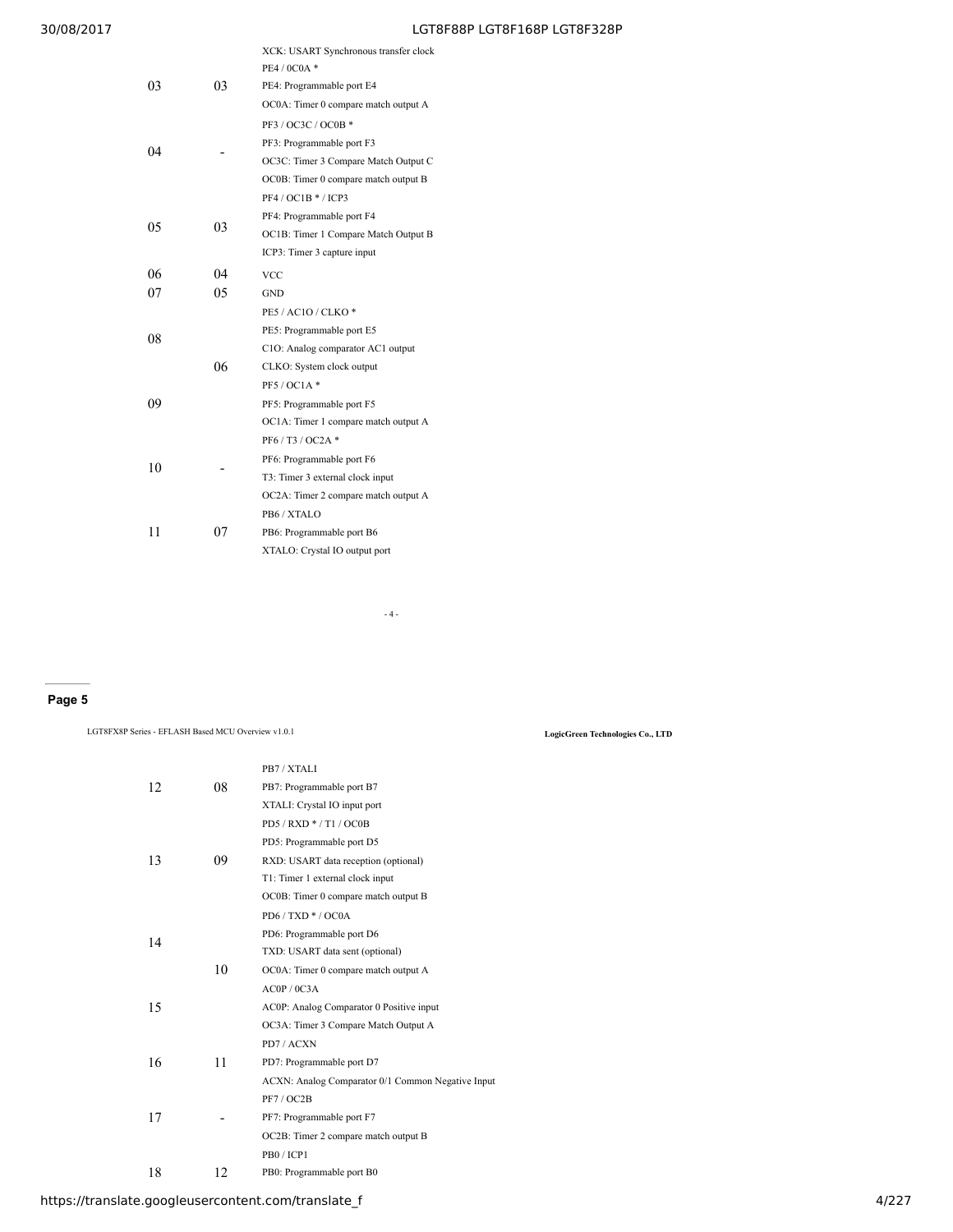| 19              | 13 | ICP1: Timer 1 capture input<br>PB1/OC1A<br>PB1: Programmable port B1 |
|-----------------|----|----------------------------------------------------------------------|
|                 |    | OC1A: Timer 1 compare match output A                                 |
|                 |    | PB <sub>2</sub> / OC <sub>1</sub> B / SPSS                           |
| 20              | 14 | PB2: Programmable port B2                                            |
|                 |    | OC1B: Timer 1 Compare Match Output B                                 |
|                 |    | SPSS: SPI Slave Mode Chip Select                                     |
| twenty one      |    | <b>GND</b>                                                           |
| twenty two -    |    | <b>VCC</b>                                                           |
|                 |    | PB3 / MOSI / OC2A                                                    |
|                 |    | PB3: Programmable port B3                                            |
| twenty threed 5 |    | MOSI: SPI master output / slave input                                |
|                 |    | OC2A: Timer 2 compare match output A                                 |
|                 |    | PB4 / MISO                                                           |
| twenty four 16  |    | PB4: Programmable port B4                                            |
|                 |    | MISO: SPI master input / slave output                                |
|                 |    | PB5 / SPCK / AC1P                                                    |
| 25              | 17 | PB5: Programmable port B5                                            |
|                 |    | SPCK: SPI clock signal                                               |
|                 |    | AC1P: Analog Comparator 1 positive input                             |
|                 |    |                                                                      |

- 5 -

### **Page 6**

LGT8FX8P Series - EFLASH Based MCU Overview v1.0.1 **LogicGreen Technologies Co., LTD**

|    |    | PE7/ADC11                                            |
|----|----|------------------------------------------------------|
| 26 |    | PE7: Programmable port E7                            |
|    |    | ADC11: ADC analog input channel 11                   |
| 27 |    | AVCC: Internal analog circuit power supply           |
|    |    | PE0/SWC/APN4                                         |
|    |    | PE0: Programmable port E0                            |
| 28 | 18 | SWC: SWD debug interface clock                       |
|    |    | APN4: Differential Amplifier Reverse Input Channel 4 |
|    |    | PE1 / ADC6 / ACXP                                    |
|    |    | PE1: Programmable port E1                            |
| 29 | 19 | ADC6: ADC Analog Input Channel 6                     |
|    |    | ACXP: Analog Comparator 0/1 Common Positive Input    |
|    |    | PE6 / ADC10 / AVREF                                  |
|    |    | PE6: Programmable port E6                            |
| 30 | 20 | ADC10: ADC Analog Input Channel 10                   |
|    |    | AVREF: ADC external reference input                  |
|    |    | CVREF: ADC reference voltage output                  |
| 31 |    | Only for external 0.1 uF filter capacitor            |
| 32 |    | AGND: Internal analog circuit ground                 |
|    |    | PE <sub>2</sub> / SWD                                |
| 33 |    | twenty one2: Programmable port E2                    |
|    |    | SWD: SWD debug interface data cable                  |
|    |    | PE3 / ADC7 / AC1N                                    |
|    |    | PE3: Programmable port E3                            |
| 34 |    | twenty two<br>ADC7: ADC analog input channel 7       |
|    |    | AC1N: Analog Comparator Negative Input               |
|    |    | PC0 / ADC0 / APPO                                    |
|    |    | PC0: Programmable port C0                            |
| 35 |    | twenty three<br>ADC0: ADC analog input channel 0     |
|    |    | APP0: Differential amplifier forward input channel 0 |
|    |    | PC1/ADC1/APP1                                        |
|    |    | PC1: Programmable port C1                            |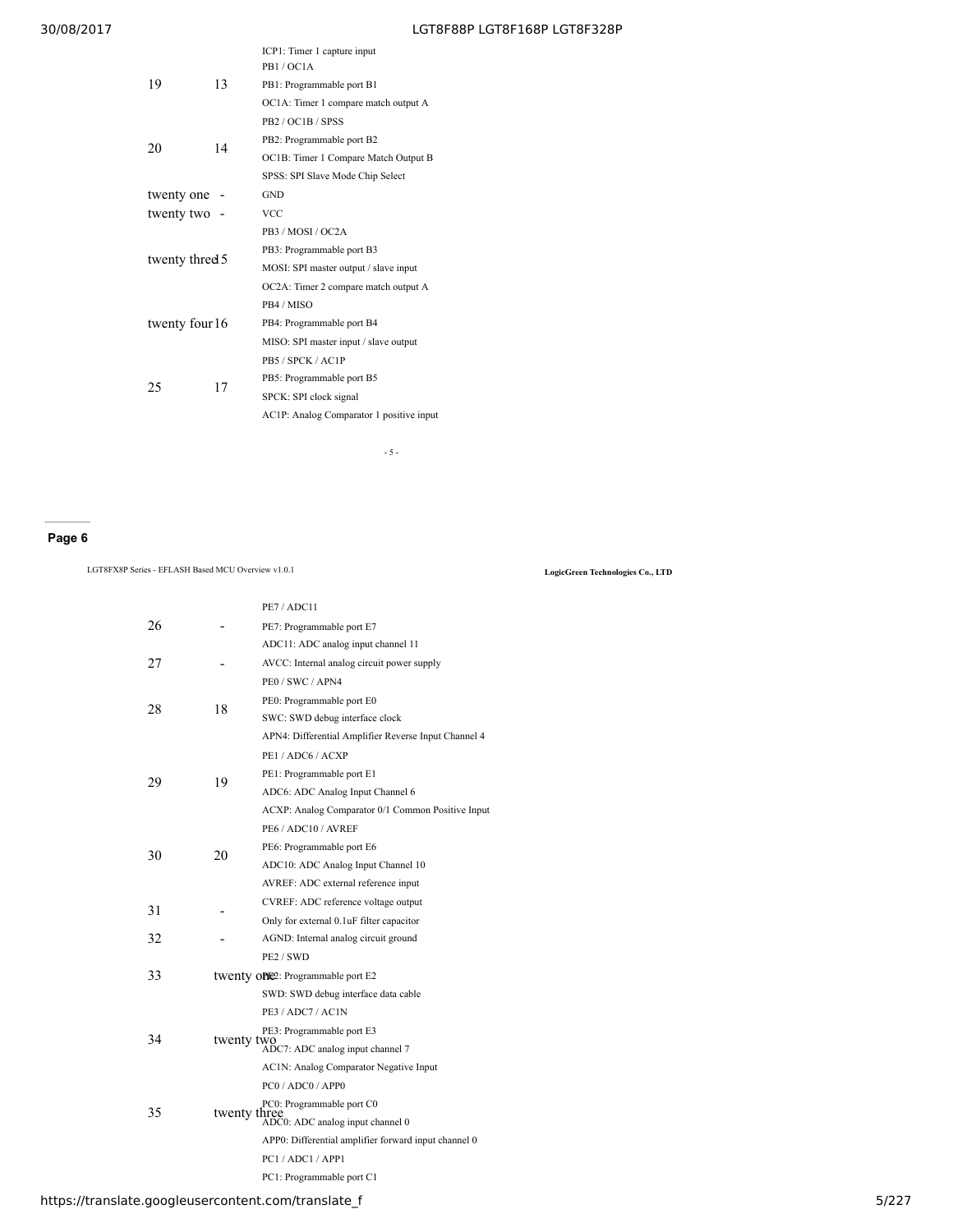| 36 | twenty founC1: ADC Analog Input Channel 1 |                                                      |  |  |
|----|-------------------------------------------|------------------------------------------------------|--|--|
|    |                                           | APP1: Differential amplifier forward input channel 1 |  |  |
|    |                                           | PC2 / ADC2 / APN0                                    |  |  |
| 37 | 25                                        | PC2: Programmable port C2                            |  |  |
|    |                                           | ADC2: ADC analog input channel 2                     |  |  |
|    |                                           | APN0: Differential amplifier reverse input channel 0 |  |  |
| 38 | 26                                        | PC3 / ADC3 / APN1                                    |  |  |
|    |                                           | PC3: Programmable port C3                            |  |  |
|    |                                           | ADC3: ADC Analog Input Channel 3                     |  |  |
|    |                                           | APN1: Differential Amplifier Reverse Input Channel 1 |  |  |

- 6 -

### **Page 7**

LGT8FX8P Series - EFLASH Based MCU Overview v1.0.1 **LogicGreen Technologies Co., LTD**

| 39 |    | PC4 / ADC4 / SDA                                     |
|----|----|------------------------------------------------------|
|    |    | PC4: Programmable port C4                            |
|    | 27 | ADC4: ADC Analog Input Channel 4                     |
|    |    | SDA: I2C controller data cable                       |
|    |    | PC5 / ADC5 / SCL                                     |
| 40 | 28 | PC5: Programmable port C5                            |
|    |    | ADC5: ADC Analog Input Channel 5                     |
|    |    | SCL: I2C controller clock line                       |
|    |    | PC6 / RESETN                                         |
| 41 | 29 | PC6: Programmable port C6                            |
|    |    | RESETN: External reset input                         |
|    |    | PC7 / ADC8 / APN2                                    |
| 42 |    | PC7: Programmable port C7                            |
|    |    | ADC8: ADC analog input channel 8                     |
|    |    | APN2: Differential Amplifier Reverse Input Channel 2 |
|    |    | PF0 / ADC9 / APN3                                    |
| 43 |    | PF0: Programmable port F0                            |
|    |    | ADC9: ADC analog input channel 9                     |
|    |    | APN3: Differential Amplifier Reverse Input Channel 3 |
|    |    | PDO / RXD                                            |
| 44 | 30 | PD0: Programmable port D0                            |
|    |    | RXD: USART data reception input                      |
|    |    | PD1/TXD                                              |
| 45 |    | PD1: Programmable port D1                            |
|    | 31 | TXD: USART data transmission output                  |
|    |    | PF1/OC3A                                             |
| 46 |    | PF1: Programmable port F1                            |
|    |    | OC3A: Timer 3 Compare Match Output A                 |
|    |    | PD2 / INT0 / AC0O                                    |
| 47 |    | PD2: Programmable port D2                            |
|    |    | INT0: External interrupt input 0                     |
|    | 32 | AC0O: Analog compare 0 output                        |
| 48 |    | PF2 / OC3B                                           |
|    |    | PF2: Programmable port F2                            |
|    |    | OC3B: Timer 3 Compare Match Output B                 |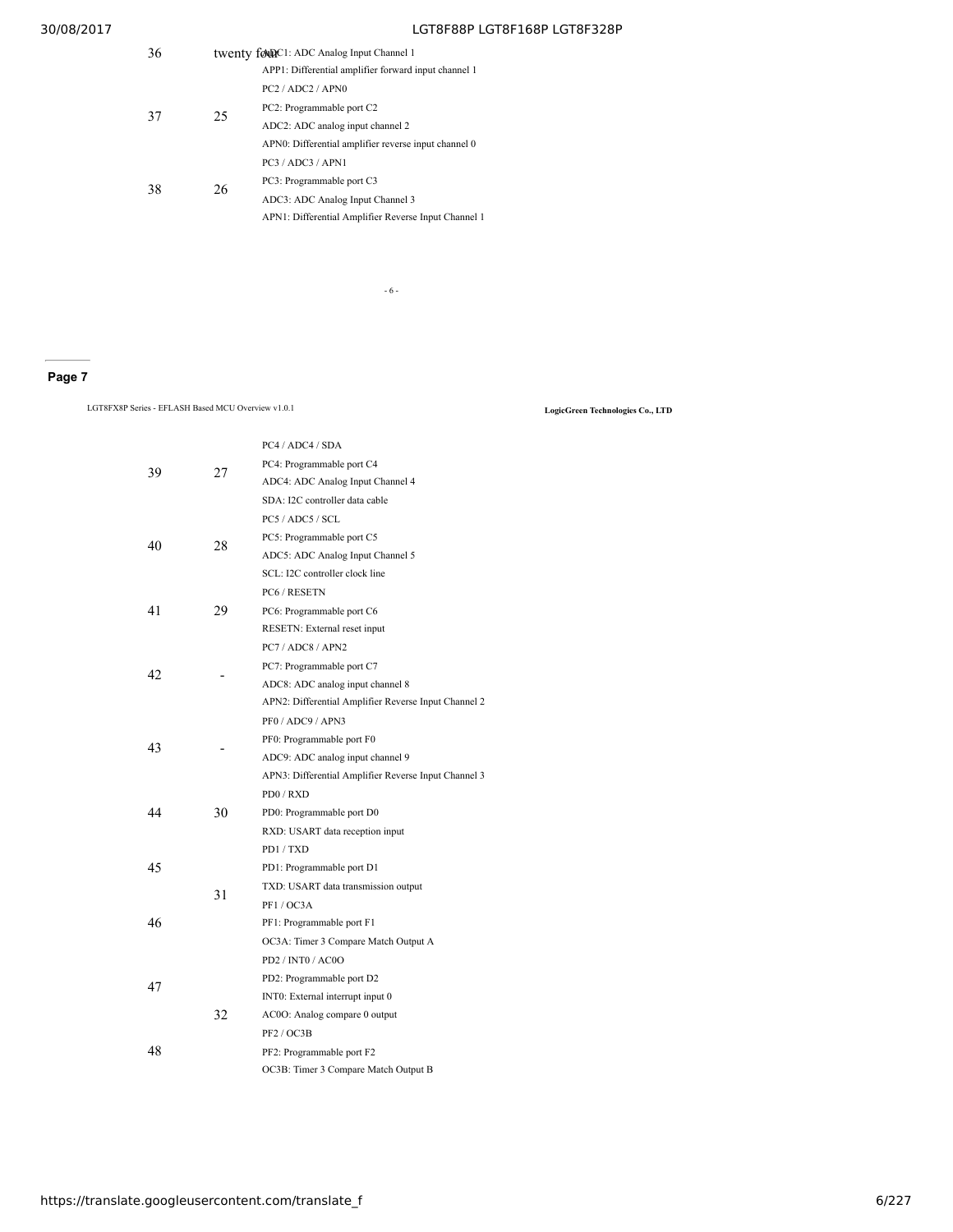- 7 -

**Page 8**

LGT8FX8P Series - Programming Manual 1.0.1 LogicGreen Technologies Co., LTD

### LGT8XM kernel

• Low power design

- High efficiency RISC architecture
- 16-bit LD / ST extension (dedicated for uDSU)
- 130 instructions, of which more than 80% for a single cycle
- Embedded online debugging (OCD) support

#### **Overview**

This section describes the LGT8XM kernel architecture and functionality. The kernel is the brain of the MCU, responsible for ensuring that the program is correct Execution, so the kernel must be able to perform computations, control peripherals, and handle various interrupts accurately.





To achieve greater efficiency and parallelism, the LGT8XM core uses a Harvard architecture - a separate data and program bus. The instruction is executed through an optimized two-stage pipeline, and the two-stage pipeline can reduce the number of invalid instructions in the pipeline The FLASH program memory access, so you can reduce the power consumption of the kernel. While the LGT8XM kernel in the fetch So that the order of the increase in the instruction cache (which can cache two instructions), through the instruction cycle in the pre-execution module, Further reducing the FLASH program memory access frequency; after a lot of testing, LGT8XM can be compared to other similar architecture Of the kernel to reduce the access to about 50% of the FLASH, greatly reducing the operating power of the system.

The LGT8XM core has 32 8-bit high-speed access to the common file register (Register file), help to achieve a single week Period of arithmetic and logic operations (ALU). Under normal circumstances, ALU operation of the two operands are from the general working register, ALU The result of the operation is also written to the register file in one cycle.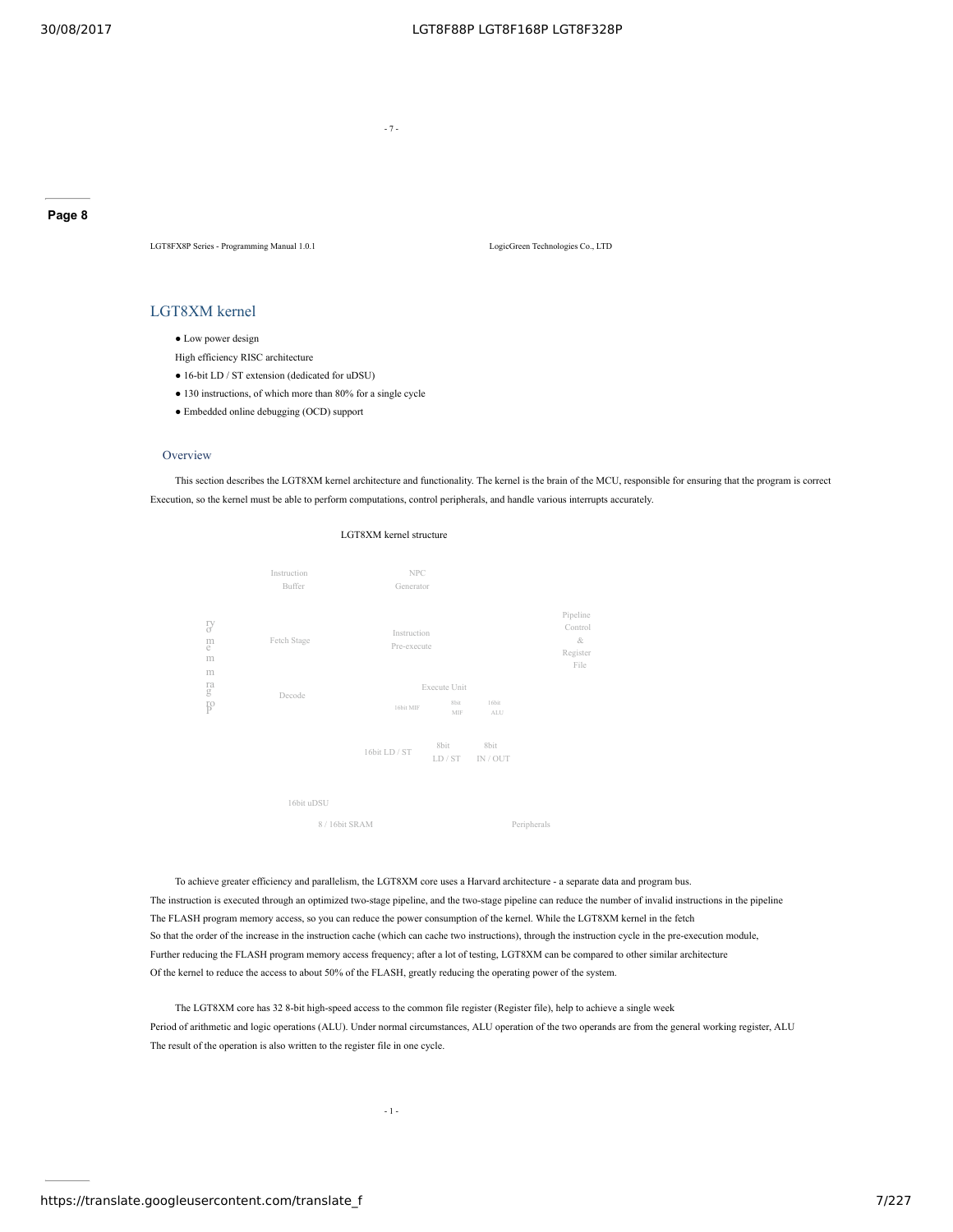LGT8FX8P Series - Programming Manual 1.0.1 LogicGreen Technologies Co., LTD

32 of the 6 working registers are used to combine the two 16-bit registers, which can be used for indirect addressing Address pointer, used to access external storage space and FLASH program space. LGT8XM supports single cycle 16-bit arithmetic Count, greatly improve the efficiency of indirect addressing. The three special 16-bit registers in the LGT8XM core are named X, Y, The Z register will be described later in detail.

ALU supports the arithmetic and logic operations between registers and between constants and registers. A single register operation can also be performed Executed in ALU. After the ALU operation is complete, the effect of the operation result on the kernel state is updated to the status register (SREG). Program flow control through the conditions and unconditional jump / call to achieve, can be addressed to the program area. most

The LGT8XM instruction is 16 bits. Each program address space corresponds to a 16-bit or 32-bit LGT8XM instruction.

After the kernel responds to an interrupt or subroutine call, the return address (PC) is stored on the stack. The stack is assigned to the system one In the data SRAM, so the size of the stack is limited only by the size and usage of the SRAM in the system. All support interrupted or Subroutine calls must be initialized by initializing the stack pointer register (SP), which can be accessed through IO space. data SRAM can be accessed through 5 different addressing modes. LGT8XM's internal storage space is linearly mapped to one Uniform address space. Please refer to the description of the storage section.

The LGT8XM core contains a flexible interrupt controller, which can be accessed via a status register Board interrupt enable bit control. All interrupts have a separate interrupt vector. The interrupt priority is associated with the interrupt vector address Corresponding relationship, the smaller the interrupt address, the higher the priority of the interrupt.

The I / O space contains 64 register spaces that can be addressed directly by the IN / OUT instruction. These registers are realistic Core control, and status registers, SPI and other I / O peripherals control functions. This part of the space can be through IN / OUT Direct access can also be accessed through the address they are mapped to the data memory space (0x20 - 0x5F). In addition, The LGT8FX8P also includes extended I / O space, which is mapped to data storage space 0x60 - 0xFF, which can only be used ST / STS / STD and LD / LDS / LDD instructions.

To enhance the computing power of the LGT8XM core, the 16-bit LD / ST extension is added to the instruction line. This is 16 bits LD / ST expansion with 16 digital arithmetic acceleration unit (uDSU) work, to achieve efficient 16-bit data operations. At the same time the kernel also Increases 16-bit access to RAM space. So 16-bit LD / ST extensions can be sent in uDSU, RAM, and work The 16-bit data is passed between the registers. For details, refer to the "Digital Operation Accelerator" section.

#### Arithmetic logic operation unit (ALU)

The LGT8XM contains a 16-bit arithmetic logic unit that can be completed in one cycle.

The arithmetic operation. The efficient ALU is connected to 32 general purpose working registers. Be able to complete two registers in one cycle Or the arithmetic and logic operations between the register and the immediate data. ALU operations are divided into three kinds: arithmetic, logic and bit operations. At the same time ALU part also contains a single cycle of the hardware multiplier, in a cycle to achieve two 8-bit register Direct sign or unsigned operation. Please refer to the instruction set section for details.

### Status register (SREG)

The status register mainly stores the result information generated by the last ALU operation. This information is used Control the program execution flow. The status register is updated after the ALU operation is complete, which eliminates the need for a separate Of the comparison instructions, can bring more compact and efficient code to achieve. The value of the status register is in response to the interrupt and retry from the interrupt When the time will not automatically save and restore, which requires software to achieve.

 $-2 -$ 

#### **Page 10**

LGT8FX8P Series - Programming Manual 1.0.1 LogicGreen Technologies Co., LTD

SREG register definition

SREG system status register

Address: 0x3F (0x5F) Default: 0x00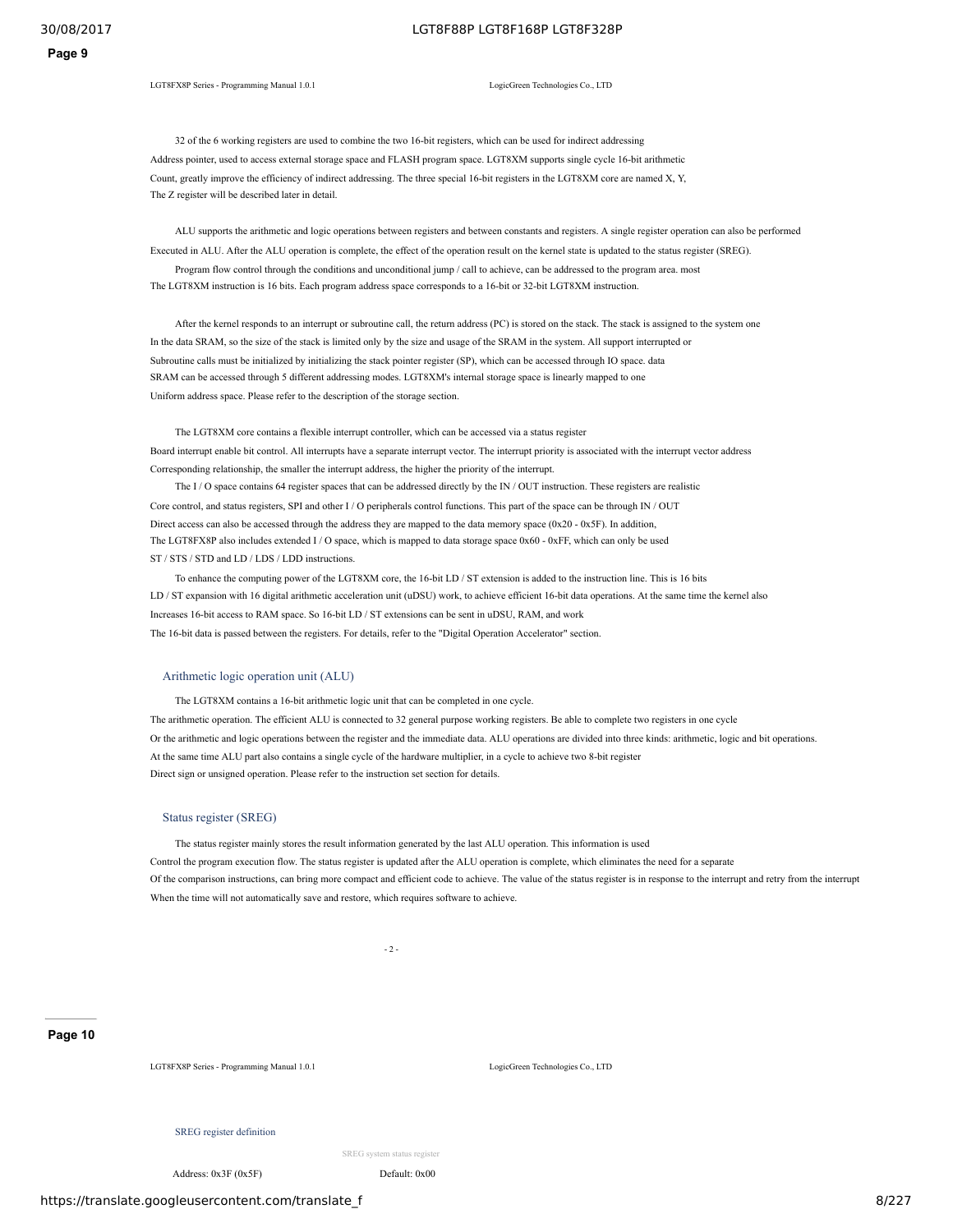| Bit            | $\tau$ | 6                                                                                                                           | 5                                                                                                                                         | $\overline{4}$ | $\overline{\mathcal{E}}$                            | $\overline{2}$ | $\mathbf{1}$ | $\theta$                                                                                                 |                                                                                                                                           |  |
|----------------|--------|-----------------------------------------------------------------------------------------------------------------------------|-------------------------------------------------------------------------------------------------------------------------------------------|----------------|-----------------------------------------------------|----------------|--------------|----------------------------------------------------------------------------------------------------------|-------------------------------------------------------------------------------------------------------------------------------------------|--|
| Name           | I      | T                                                                                                                           | Н                                                                                                                                         | S              | V                                                   | N.             | Z            | $\mathcal{C}$                                                                                            |                                                                                                                                           |  |
| R / W          | R/W    | R/W                                                                                                                         | R/W                                                                                                                                       | R / W          | R/W                                                 | R/W            | R / W        | R/W                                                                                                      |                                                                                                                                           |  |
| Bit definition |        |                                                                                                                             |                                                                                                                                           |                |                                                     |                |              |                                                                                                          |                                                                                                                                           |  |
| [0]            | C      |                                                                                                                             | A carry flag indicates that an arithmetic or a logical operation has caused a carry. For details, refer to the instruction<br>description |                |                                                     |                |              |                                                                                                          |                                                                                                                                           |  |
| $[1]$          | Ζ      | Minute                                                                                                                      | Zero flag, indicating that the result of arithmetic or logical operation is zero, refer to the instruction description section            |                |                                                     |                |              |                                                                                                          |                                                                                                                                           |  |
| $[2]$          | N.     | Part                                                                                                                        |                                                                                                                                           |                |                                                     |                |              |                                                                                                          | A negative sign indicates that a mathematical or logical operation produces a negative number, please refer to the instruction            |  |
| $[3]$          | V      | Part                                                                                                                        | Overflow flag, indicating that the result of the two's complement operation overflow, please refer to the instruction description         |                |                                                     |                |              |                                                                                                          |                                                                                                                                           |  |
| $[4]$          | S      | section                                                                                                                     | Sign bit, equivalent to N and V of the XOR operation results, please refer to the specific instructions                                   |                |                                                     |                |              |                                                                                                          |                                                                                                                                           |  |
| $[5]$          | H      | The semi-carry flag, which is useful in the BCD operation, indicates that the byte operation produces a half advance<br>Bit |                                                                                                                                           |                |                                                     |                |              |                                                                                                          |                                                                                                                                           |  |
|                |        |                                                                                                                             |                                                                                                                                           |                |                                                     |                |              | Temporary bit, bit copy (BLD) and bit memory (BST) instructions, the T bit will be used as a             |                                                                                                                                           |  |
| [6]            | T      |                                                                                                                             |                                                                                                                                           |                |                                                     |                |              |                                                                                                          | A temporary storage bit that is used to temporarily store the value of a bit in the general purpose register.                             |  |
|                |        |                                                                                                                             |                                                                                                                                           |                | Please refer to the instruction description section |                |              |                                                                                                          |                                                                                                                                           |  |
|                |        |                                                                                                                             |                                                                                                                                           |                |                                                     |                |              |                                                                                                          | The global interrupt enable bit must be set to 1 for this bit to enable the kernel to respond to the event                                |  |
|                |        |                                                                                                                             |                                                                                                                                           |                |                                                     |                |              |                                                                                                          | Pieces. The different interrupt sources are controlled by independent control bits. The global interrupt enable bit is                    |  |
| $[7]$          | Ι      |                                                                                                                             |                                                                                                                                           |                |                                                     |                |              | Control the interrupt signal into the kernel of the last barrier. I bit in the kernel response interrupt |                                                                                                                                           |  |
|                |        |                                                                                                                             |                                                                                                                                           |                |                                                     |                |              |                                                                                                          | The hardware is automatically cleared by the hardware and is automatically set after the interrupt return instruction (RETI) is executed. |  |
|                |        |                                                                                                                             |                                                                                                                                           |                |                                                     |                |              |                                                                                                          | The I bit can also be changed using the SEI and CLI instructions, refer to the instruction description section                            |  |

### Generic working register

The general purpose register is optimized for the LGT8XM instruction set architecture. In order to achieve the efficiency and flexibility required for kernel execution, LGT8XM internal common working registers support several access modes:

An 8-bit read while an 8-bit write operation

- Two 8-bit read at the same time an 8-bit write operation
- Two 8-bit read at the same time a 16-bit write operation
- A 16-bit read while a 16-bit write operation

- 3 -

### **Page 11**

LGT8FX8P Series - Programming Manual 1.0.1 LogicGreen Technologies Co., LTD

### LGT8XM universal working register

| Addr |
|------|
| 0x00 |
| 0x01 |
| 0x02 |
|      |
| 0x0D |
| 0x0E |
| 0x0F |
| 0x10 |
| 0x11 |
|      |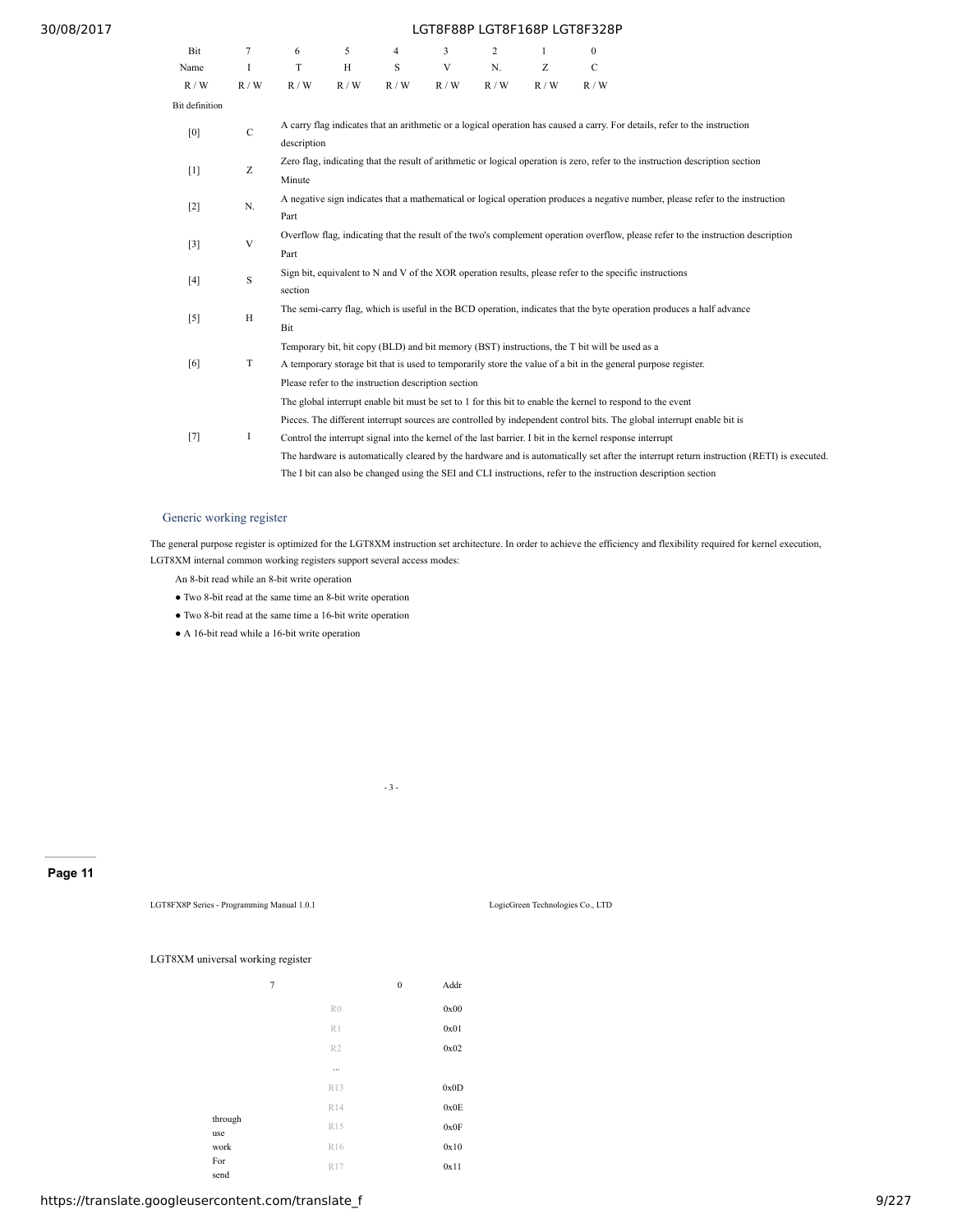| Save<br>Device | $\cdots$<br>R26 | 0x1A | X register low byte  |
|----------------|-----------------|------|----------------------|
|                | R27             | 0x1B | X register high byte |
|                | R28             | 0x1C | Y register low byte  |
|                | R29             | 0x1D | Y register high byte |
|                | R30             | 0x1E | Z register low byte  |
|                | R31             | 0x1F | Z register high byte |
|                |                 |      |                      |

Most instructions have direct access to all common working registers, and most of them are single-cycle instructions. As shown in the figure above, each register corresponds to the address of a data memory space, which is mapped to Data storage space. As soon as they do not really exist in the SRAM, but this unified mapping of the storage organization to visit They brought great flexibility. The X / Y / Z register can be indexed into any general register as a pointer.

### X / Y / Z register

The registers R26 ... R31 can be combined in two to form three 16-bit registers. These three 16-bit registers are mainly used for indirect Addressing address pointer, X / Y / Z register structure is as follows:

|            | 15         | XH |                          | <b>XL</b> | $\boldsymbol{0}$ |
|------------|------------|----|--------------------------|-----------|------------------|
| X register | 7          |    | $\overline{0}$<br>7      |           | $\overline{0}$   |
|            | R27(0x1B)  |    | R26 (0x1A)               |           |                  |
|            | 15         | YH |                          | YL        | $\boldsymbol{0}$ |
| Y register | 7          |    | $\overline{0}$<br>$\tau$ |           | $\overline{0}$   |
|            | R29(0x1D)  |    | R28 (0x1C)               |           |                  |
|            | 15         | ZH |                          | ZL        | $\boldsymbol{0}$ |
| Z register | 7          |    | $\overline{0}$<br>$\tau$ |           | $\overline{0}$   |
|            | R31 (0x1F) |    | R30 (0x1E)               |           |                  |

In different addressing modes, these registers are used as fixed offset, auto increment and auto decremented address pointers, For details, refer to the instruction description section.

- 4 -

#### **Page 12**

LGT8FX8P Series - Programming Manual 1.0.1 LogicGreen Technologies Co., LTD

#### Stack pointer

The stack is used to store temporary data, local variables, and return addresses for interrupts and subroutine calls. Need special attention Yes, the stack is not designed to grow from a high address to a low address. The stack pointer register (SP) always points to the top of the stack. Stack The pointer points to the physical space where the data SRAM is located, where the subroutine or interrupt call must hold the stack space. PUSH means So that the stack pointer will be decremented.

The location of the stack in the SRAM must be set correctly by the software before the subroutine is executed or the interrupt is enabled. General situation In this case, the stack pointer is initialized to the highest address of the SRAM. The stack pointer must be set to the high bit SRAM at the beginning site. SRAM Refer to the system data storage section for the address of the system data storage map.

| Stack pointer related to the instruction |               |                                                                                  |  |
|------------------------------------------|---------------|----------------------------------------------------------------------------------|--|
| instruction                              | Stack pointer | description                                                                      |  |
| <b>PUSH</b>                              | Increase by 1 | Data is pushed onto the stack                                                    |  |
| CALL                                     |               |                                                                                  |  |
| ICALL                                    | Increase by 2 | The return address of the interrupt or subroutine call is pushed onto the stack  |  |
| RCALL                                    |               |                                                                                  |  |
| <b>POP</b>                               | Reduced by 1  | The data is fetched from the stack                                               |  |
| <b>RET</b>                               |               |                                                                                  |  |
| <b>RETI</b>                              | Reduced by 2  | The return address of the interrupt or subroutine call is removed from the stack |  |

The stack pointer consists of two 8-bit registers allocated in the I/O space. The actual length of the stack pointer matches the system implementation

turn off. In some chip implementations of the LGT8XM architecture, the data space is so small that only SPLs can satisfy addressing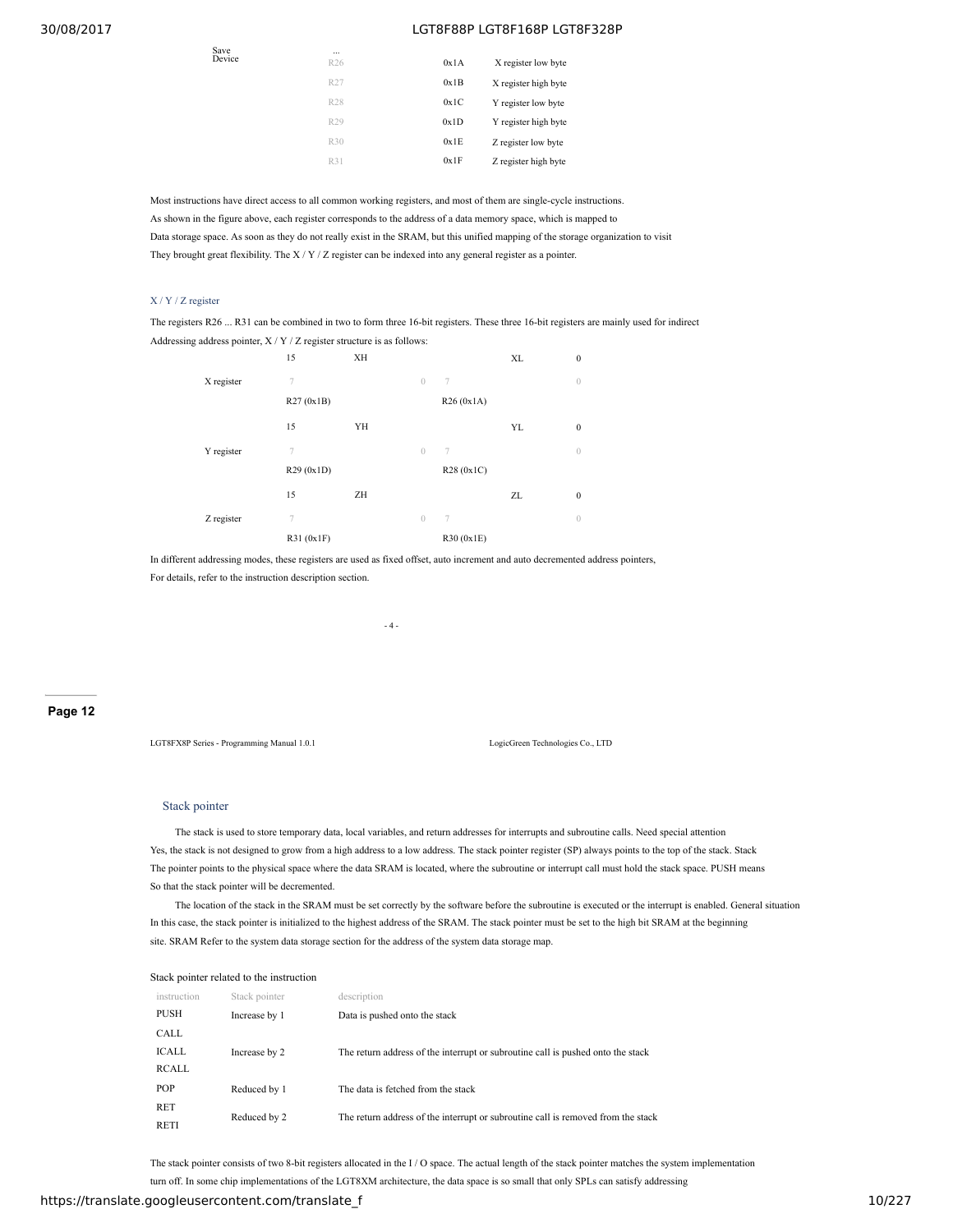In this case, the SPH register will not appear.

### SPH / SPL Stack Pointer Register Definition

|  | SPH / SPL Stack Pointer Register |  |
|--|----------------------------------|--|
|--|----------------------------------|--|

| SPH: 0x3E (0x5E) |            |                                     |  |
|------------------|------------|-------------------------------------|--|
| SPL: 0x3D (0x5D) |            | Default: RAMEND                     |  |
| SP               |            | SP [15:0]                           |  |
| R/W              |            | R/W                                 |  |
| Bit definition   |            |                                     |  |
| [7:0]            | <b>SPL</b> | The stack pointer is low for 8 bits |  |
| [15:8]           | <b>SPH</b> | The stack pointer is 8 bits high    |  |

#### Instruction execution timing

This section describes the general timing concepts for instruction execution. The LGT8XM kernel is driven by the kernel clock (CLKcpu), this time The clock comes directly from the system with the clock source selection circuit.

The following figure shows the execution timing of the instruction pipeline based on the concept of the Harvard architecture and the fast access register file. This is to make

- 5 -

#### **Page 13**

LGT8FX8P Series - Programming Manual 1.0.1 LogicGreen Technologies Co., LTD

The kernel can get the physical guarantee of 1MIPS / MHz execution efficiency.

As can be seen from the above figure, the first instruction will be read during the implementation of the second instruction. When the second instruction goes into execution

| <b>CLKcpu</b>          |     |     |     |
|------------------------|-----|-----|-----|
| The first instruction  | C1F | CIE |     |
| The second instruction |     | C2F | C2E |
| Article 3 Directive    |     |     | C3F |

Line period, while reading the third instruction at the same time. So that during the entire execution, there is no need to spend extra for reading instructions Cycle, from the pipeline point of view, to achieve every Monday to implement the efficiency of a directive.

**C3F C3E**

The following figure shows the access timing of the general working register. In one cycle, the ALU operation uses two registers as

Operand, and the ALU execution result is written to the destination register during this period.

#### *CLKcpu*

All execution time Register read *ALU* operation Write back the results

### Reset and interrupt handling

LGT8XM supports multiple interrupt sources. These interrupts and reset vectors in the program space correspond to a separate program Volume entrance. In general, all interrupts have separate control bits. When the control bit is set, and enabled After the kernel's global interrupt enable bit, the kernel can respond to this interrupt.

The lowest program space is retained by default as the reset and interrupt vector area. LGT8FX8P supports a complete interrupt list Please refer to the description of the interrupt section. This list also determines the priority of the different interrupts. The lower the vector address is the interrupt, The corresponding interrupt priority is higher. The reset (RESET) has the highest priority and then the INT0 - external interrupt request 0.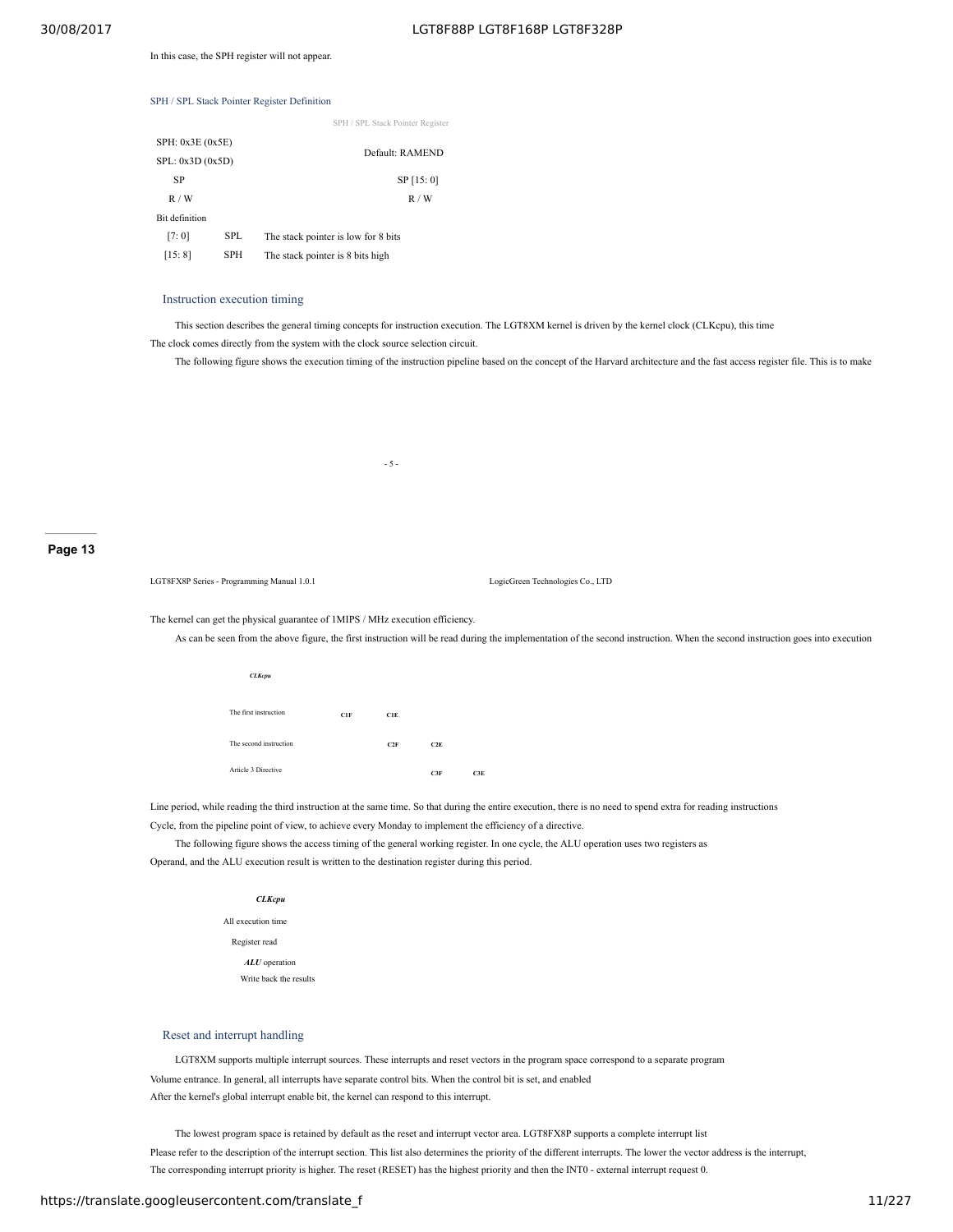The start address of the interrupt vector table (except the reset vector) can be redefined to the beginning of any 256-byte alignment. To be implemented by the IVSEL bit in the MCU control register (MCUCR) and the IVBASE vector base address register.

When the kernel response is interrupted, the global interrupt enable flag, I, is automatically cleared by hardware. The user can make the I bit by Can achieve interrupt nesting. So that any subsequent interruption will interrupt the current interrupt service routine. I bit in the execution interrupt After the return instruction (RETI) is set automatically, it can normally respond to subsequent interrupts.

There is a basic type of interrupt. The first type is triggered by an event, and the interrupt flag is set after an interrupt event occurs. for This interrupt, the kernel response to the interrupt request, the current PC value is directly replaced by the actual interrupt vector address, Line corresponding to the interrupt service subroutine, while the hardware automatically clear the interrupt flag. The interrupt flag can also be passed to the interrupt The position of the flag bit is cleared by 1. If the interrupt enable bit is cleared when an interrupt occurs, the interrupt flag bit will still be set To record an interrupt event. Wait until the interrupt is enabled, this record of the interrupt event will be immediately respond. Again, if in the interruption When executed, the global interrupt enable bit (SERG.I) is cleared and the corresponding interrupt flag bit is set to record the interrupt event, etc.

- 6 -

### **Page 14**

LGT8FX8P Series - Programming Manual 1.0.1 LogicGreen Technologies Co., LTD

When the global interrupt enable bit is set, these recorded interrupts will be executed in order of priority.

The second interrupt type is when the interrupt condition is always present, the interrupt is always responding. This interrupt does not require an interrupt flag Bit. If the interrupt condition disappears before the interrupt is enabled, the interrupt will not be acknowledged.

When the LGT8XM kernel exits from the interrupt service routine, the execution flow returns to the main program. In the main program After executing one or more instructions, you can respond to other waiting interrupt requests.

It should be noted that the system status register (SREG) does not automatically save after entering the interrupt service, The interrupt service is automatically restored after returning. It must be handled by the software.

Interrupts are disabled immediately when interrupts are disabled using the CLI instruction. After the CLI instruction occurs so the interrupt is both Will not get a response. Even if the interrupt is executed concurrently with the CLI instruction, it will not be responded. The following example says How to use the CLI to avoid interrupting the write sequence of the EEPROM:

#### Interrupt response time

The LGT8XM core is optimized for interruptions, making any interrupts available in the four system clock cycles response. After four system clock cycles, the interrupt service routine enters the execution cycle. In the four clocks, before the interruption PC value is pushed onto the stack, the system execution process flow jumps to the interrupt vector corresponding to the interrupt service routine. If an interrupt occurs During a multi-cycle instruction execution, the kernel will ensure that the correct execution of the current instruction ends. If the interrupt occurs at the system In the sleep state (SLEEP), the interrupt response requires an additional 4 clock cycles. This increased clock cycle is used from the selection The synchronization period of the wake-up operation in sleep mode. For details of the sleep mode, refer to the relevant section of Power Management.

It takes 2 clock cycles to return from the interrupt service routine. In the two clock cycles, the PC is restored from the stack, The stack pointer is incremented by 2 and the global interrupt control bit is automatically enabled.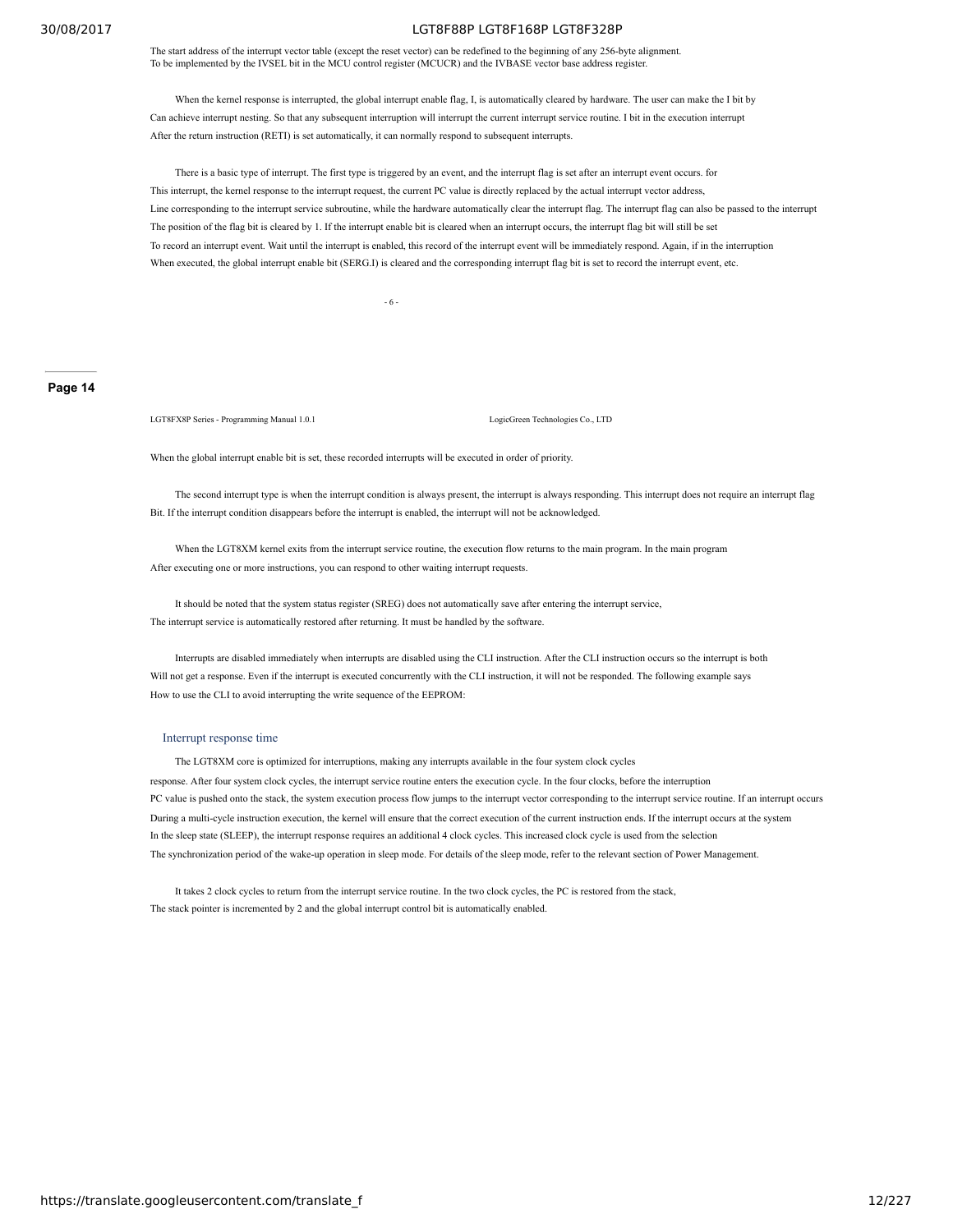- 7 -

**Page 15**

LGT8FX8P Series - Programming Manual 1.0.1 LogicGreen Technologies Co., LTD

### Storage unit

### **Overview**

This section describes the different memory cells within the LGT8FX8P family. The LGT8XM architecture supports two main internal Storage space, respectively, data storage space and program storage space. LGT8FX8P internal also contains the data FLASH, through The internal controller can implement the data storage function of the EEPROM interface. In addition, LGT8FX8P system also contains a special Of the storage unit, used to store system configuration information and the chip's global device number (GUID).

LGT8FX8P series chip contains the LGT8F88P / 168P / 328P four different models; four types of peripherals and Package is fully compatible, the difference is FLASH program storage space and internal data SRAM, the following table is more clear Describes the LGT8FX8P series chip different storage space configuration:

| <b>DEVICE</b> | <b>FLASH</b> | <b>SRAM</b> | E2PROM                                                                                      | Interrupt vector    |
|---------------|--------------|-------------|---------------------------------------------------------------------------------------------|---------------------|
| LGT8F88P      | 8KB          | 1KB         | 2KB                                                                                         | 1 instruction word  |
| LGT8F168P     | 16KB         | 1KB         | 4KB                                                                                         | 2 instruction words |
| LGT8F328P     | 32KB         | 2KB         | Can be configured as $0K / 1K / 2K / 4K / 8K$<br>2 instruction words<br>(Shared with FLASH) |                     |

LGT8F328P is not used internally to simulate the E2 space of the E2PROM interface; used to simulate the E2PROM Storage space and program FLASH share, the user can according to application requirements, select the appropriate configuration.

Due to the unique implementation of the analog E2PROM interface, the system requires twice the program FLASH space to simulate the E2PROM Storage space, such as for LGT8F328P, if the user configured 1KB of E2PROM space, there will be 2KB bytes The program space is retained, leaving the 30KB of FLASH space for storing the program.

LGT8F328P program FLASH and E2PROM shared configuration table:

| <b>DEVICE</b> | <b>FLASH</b> | E2PROM |
|---------------|--------------|--------|
|               | 32KB         | 0KB    |
|               | 30KB         | 1KB    |
| LGT8F328P     | 28KB         | 2KB    |
|               | 24KB         | 4KB    |
|               | 16KB         | 8KB    |

### System programmable FLASH program storage unit

LGT8FX8P series microcontrollers, respectively, including 8K / 16K / 32K bytes of on-chip online programmable FLASH program

#### Storage unit.

The program FLASH guarantees at least 100,000 erase cycles. LGT8FX8P internal integrated FLASH interface control (ISP) and the program since the upgrade function. Please refer to this chapter for details FLASH interface controller part of the description.

Program space can also be accessed directly through the LPM instruction (read), this feature can be applied to the application of constant search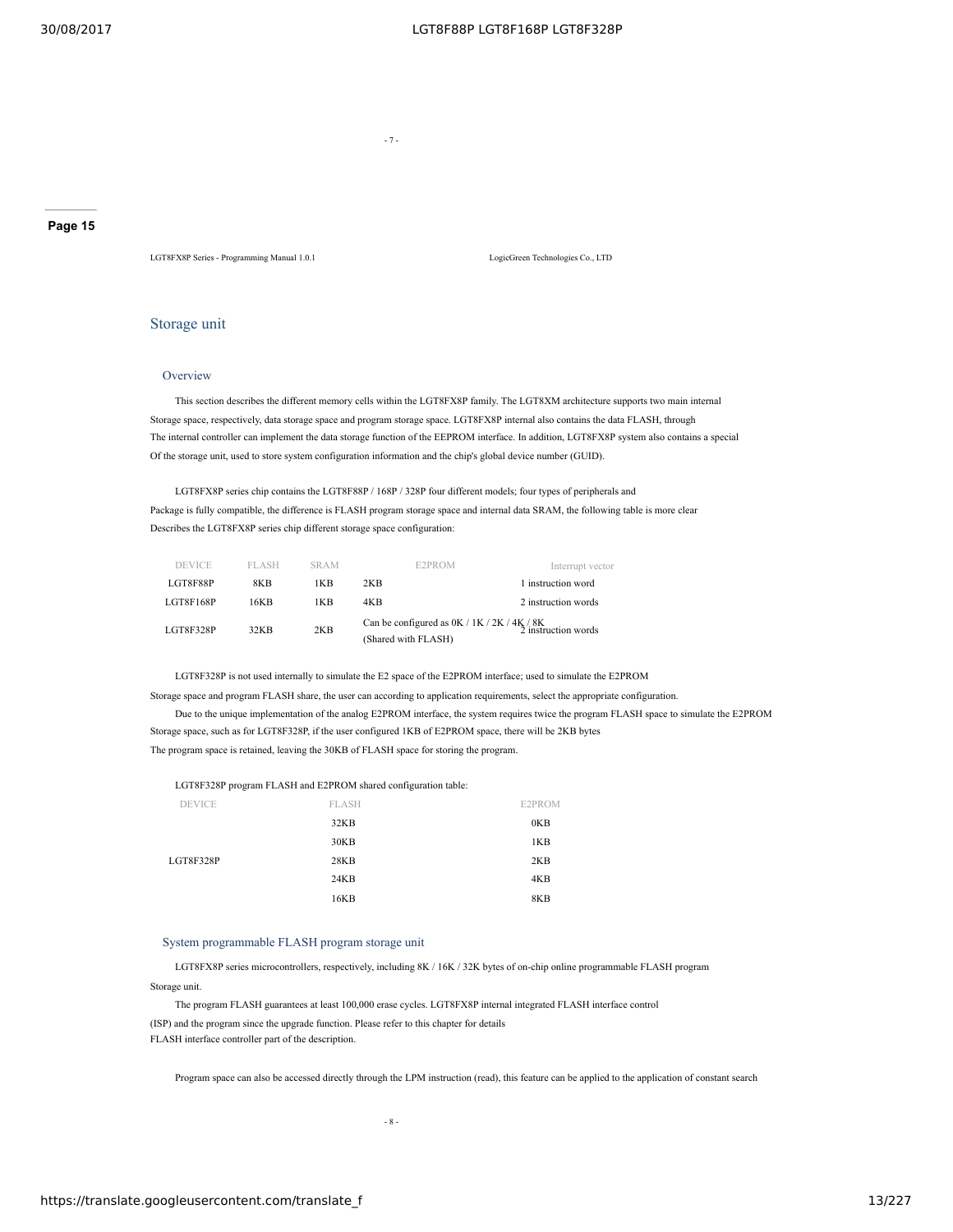### **Page 16**

LGT8FX8P Series - Programming Manual 1.0.1 LogicGreen Technologies Co., LTD

table. At the same time FLASH program space is also mapped to the system data storage space, the user can also use LD / LDD / LDS real FLASH space is now on the visit. The program space is mapped to the address range starting from the data memory space 0x4000. As shown below:



0xBFFF

LD / LDD / LDS

### SRAM data storage unit

The LGT8FX8P family of microcontrollers is a relatively complex microcontroller that supports a variety of different types of peripherals. Some peripheral controllers are allocated in 64 I / O register spaces. Can be accessed directly through the IN / OUT instruction. others Peripheral control register is allocated in the  $0x60 - 0xFF$  area, because this part of the space is mapped to the data storage space, Can only be accessed via ST / STS / STD and LD / LDS / LDD instructions.

LGT8FX8P system data storage space from the 0 address, respectively, mapping the general working register file, I / O empty Inter-expansion I / O space and internal data SRAM space. The beginning of the 32-byte address corresponds to the LGT8XM kernel 32 Generic working register. The next 64 addresses are standard I / O spaces that can be accessed directly through the IN / OUT instruction. Then the 160 addresses are extended I / O space, followed by up to 2K bytes of data SRAM. Open from 0x4000 The beginning of this part of the space to 0xBFFF, mapped FLASH program storage unit.

The 1K / 2K bytes of SRAM are mapped to two spaces. From 0x0100 to 0x0900 end of this The space is read and written by the kernel in 8-byte width. Starting from 0x2100 to 0x2900 End this area is 16-bit wide Access space. System RAM is mapped to 0x2100 at the beginning of the high address is mainly used to cooperate with the uDSU module, real Efficient 16-bit data storage. In the programming, the ordinary 8-bit address variable address plus 0x2000 offset, You can switch to 16-bit access mode.

 $-9 -$ 

### **Page 17**

LGT8FX8P Series - Programming Manual 1.0.1 LogicGreen Technologies Co., LTD

The system supports five different addressing modes that can cover the entire data space: direct access, offset with indirect access Indirect access, indirect access to submissions before access, indirect access to incremental addresses after access. Generic working register R26 to R31 for indirect access to the address pointer. Indirect access can address the entire data storage space. With offset address Indirect access can be addressed to 63 address spaces near the Y / Z register base address.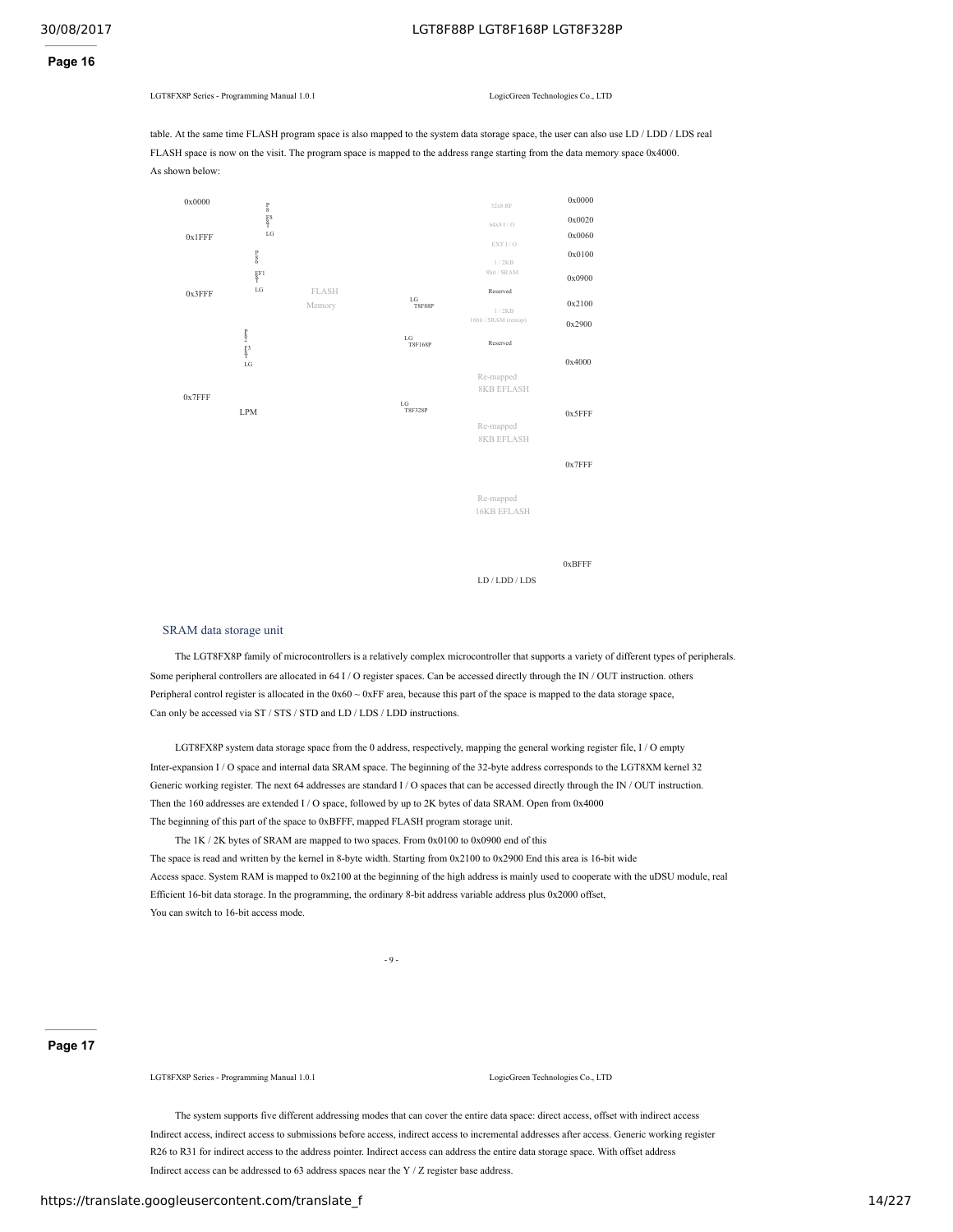The address register X / Y / Z will occur at the time of access when using a register indirect access mode that supports auto-increment / decrement of address Front / rear is automatically decremented / incremented by hardware. Please refer to the instruction set description section.

The 16-bit register  $X / Y / Z$  and the associated auto addressing mode (increment, decrement), also in 16-bit extended mode

Has a very important role. 16-bit extended mode can use the LD / ST increment / decrement mode to achieve automatic variables with variables Incremental, decreasing addressing. This mode will be very effective when performing operations on arrays. For details, please refer to the "figures." Operation Accelerator (uDSU) "related section.

### General I / O register

LGT8FX8P I / O space has three general-purpose I / O registers GPIOR2 / 1/0, these three registers can use IN / OUT means Make access to user-defined data.

#### Peripheral register space

For a detailed definition of I / O space, refer to the "Register Overview" section of the LGT8FX8P data sheet.

LGT8FX8P so the peripherals are assigned to the I / O space. All I / O space addresses can be LD / LDS / LDDD As well as ST / STS / STD instruction access. The accessed data is passed through 32 general purpose working registers. In 0x00 ~ 0x1F The I / O registers can be accessed by bit addressing instructions SBI and CBI. In these registers, the value of a bit can be To use the SBIS and SBIC instructions to detect the execution of the program. Please refer to the instruction set description section.

When using the IN / OUT instruction to access the I/O register, the address between 0x00 and 0x3F must be addressed. When using LD Or the ST instruction accesses the I / O space, the mapping address must be mapped through the I / O space in the system data memory Access (plus offset 0x20). Some other peripherals allocated in the extended I / O space register (0x60  $\sim$  0xFF), only Enough to use ST / STS / STD and LD / LDS / LDD instructions.

In order to be compatible with future devices, the reserved bit must be written to 0 when writing. Can not write on reserved I / O space operating.

Some registers include a status flag that needs to be written to 1 to clear. It should be noted that the CBI and SBI instructions Only support a specific bit, so CBI / SBI can only work in the register containing these status flags. In addition, CBI / SBI instructions can only work in the 0x00 to 0x1F address range of the register.

### FLASH controller (E2PCTL)

LGT8FX8P internal integration of a flexible and reliable EFLASH read and write controller, you can use the system has been Data FLASH memory space, to achieve byte read and write access to the storage space, to achieve similar E2PROM storage applications; E2PROM Interface simulation using erase equalization algorithm, the data FLASH can be used to improve the cycle of about 1 times, to ensure that 100,000 times more erase cycles.

E2PCTL controller also achieved on the FLASH program space online erase operation, you can achieve through the software online

 $-10-$ 

#### **Page 18**

LGT8FX8P Series - Programming Manual 1.0.1 LogicGreen Technologies Co., LTD

Dynamic upgrade firmware. Through the FLASH controller to access the program FLASH program space, only supports page erase (1024 bytes) As well as 32-bit read and write access.

LGT8F88D / 168D E2PCTL controller structure diagram

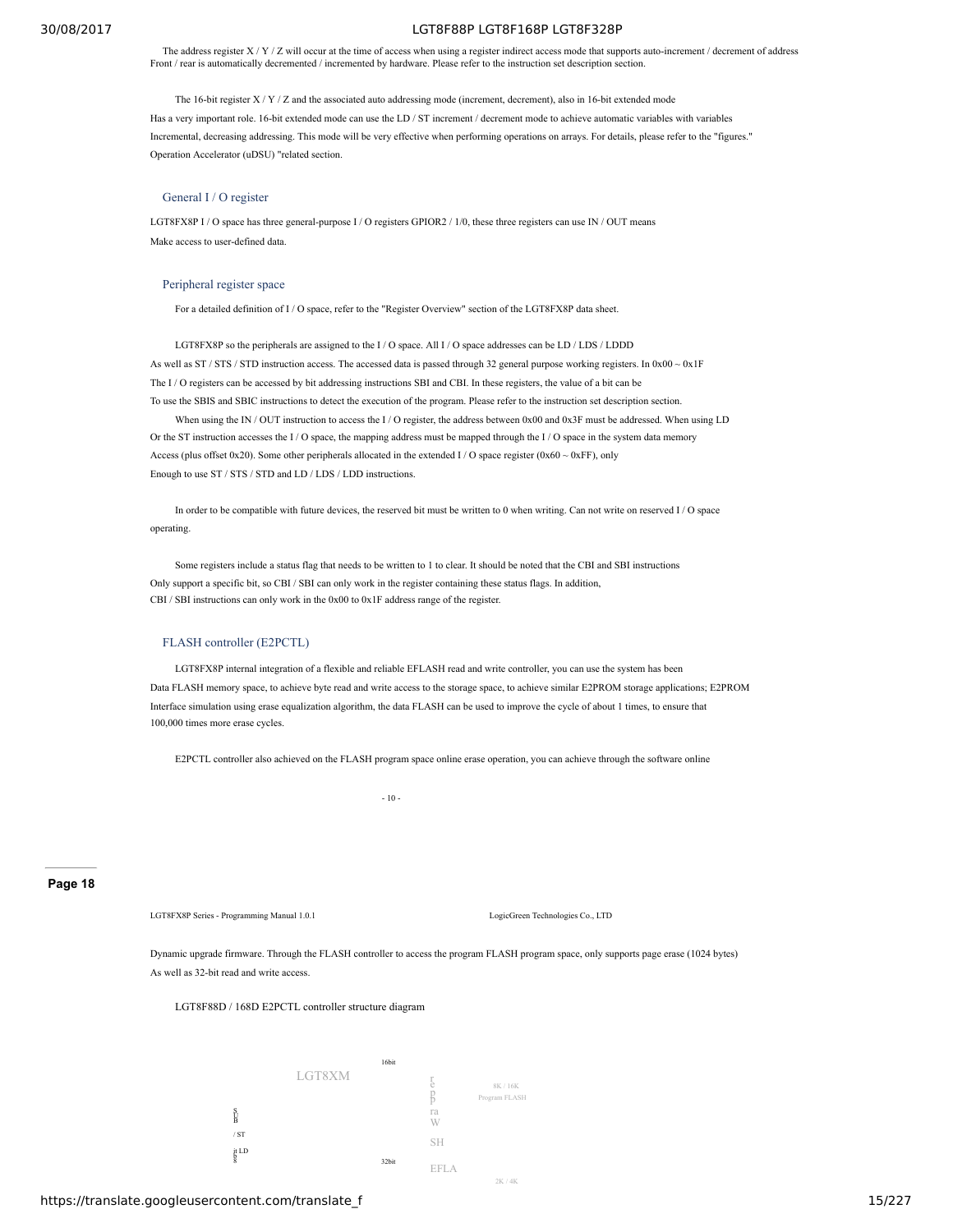E2PCTL Data FLASH

E2PCTL analog E2PROM function access data FLASH space, you can support 8-bit, 32-bit read and write width. visit

8bit

When asked for program FLASH space, support page erase and 32-bit data read and write. Due to the minimum deposit of LGT8FX8P internal FLASH The storage unit is 32 bits, so it is recommended to use 32-bit access, especially for write operations. 32-bit access to read and write operations do not Only high efficiency, but also help protect the FLASH memory unit erase life.

#### LGT8F328P E2PCTL controller structure diagram



LGT8F328P internal no extra data FLASH. Therefore, LGT8XM kernel and E2PCTL share internal 32K words

Section FLASH storage space. Users can, according to need, 32K bytes of FLASH space is divided into program space and data empty between. By configuring the E2PCTL controller, you can set the spatial size of the analog E2PROM. E2PCTL uses page exchange mode Implementation of analog E2PROM logic, the algorithm to page (1K bytes) as a unit. So simulate 1K bytes of E2PROM space, need to be To take 2K bytes of FLASH space, and so on, to achieve 4K bytes of E2PROM, need to take 8K bytes FLASH space. For details, please refer to the description of E2PCTL algorithm implementation.

- 11 -

#### **Page 19**

LGT8FX8P Series - Programming Manual 1.0.1 LogicGreen Technologies Co., LTD

#### E2PCTL data register

E2PCTL controller has a 4-byte data cache (E2PD0  $\sim$  3), the 4 bytes of the cache composition of the final visit Flash space 32-bit data interface.

When the E2PCTL controller works in byte read and write mode, EEDR as the interface to read and write byte data, E2PCTL more Plus EEARL [1: 0] address information to load the data into the correct data cache, and according to the current FLASH target address data Fill the other three bytes of data, the final combination of the complete 32-bit data update to FLASH.

When the E2PCTL is operating in 32-bit read / write mode, the EEDR register can still be used as a common

Data interface, through EEARL [1: 0] as address addressing internal data cache, to read and write a complete 32-bit data. In addition, you can directly use the data cache to map directly to the IO space register ( $E0 \sim 3$ ).

E2PCTL work in 8-bit read and write mode when the data access diagram:



E2PCTL work in 32-bit word read and write mode when the data access diagram: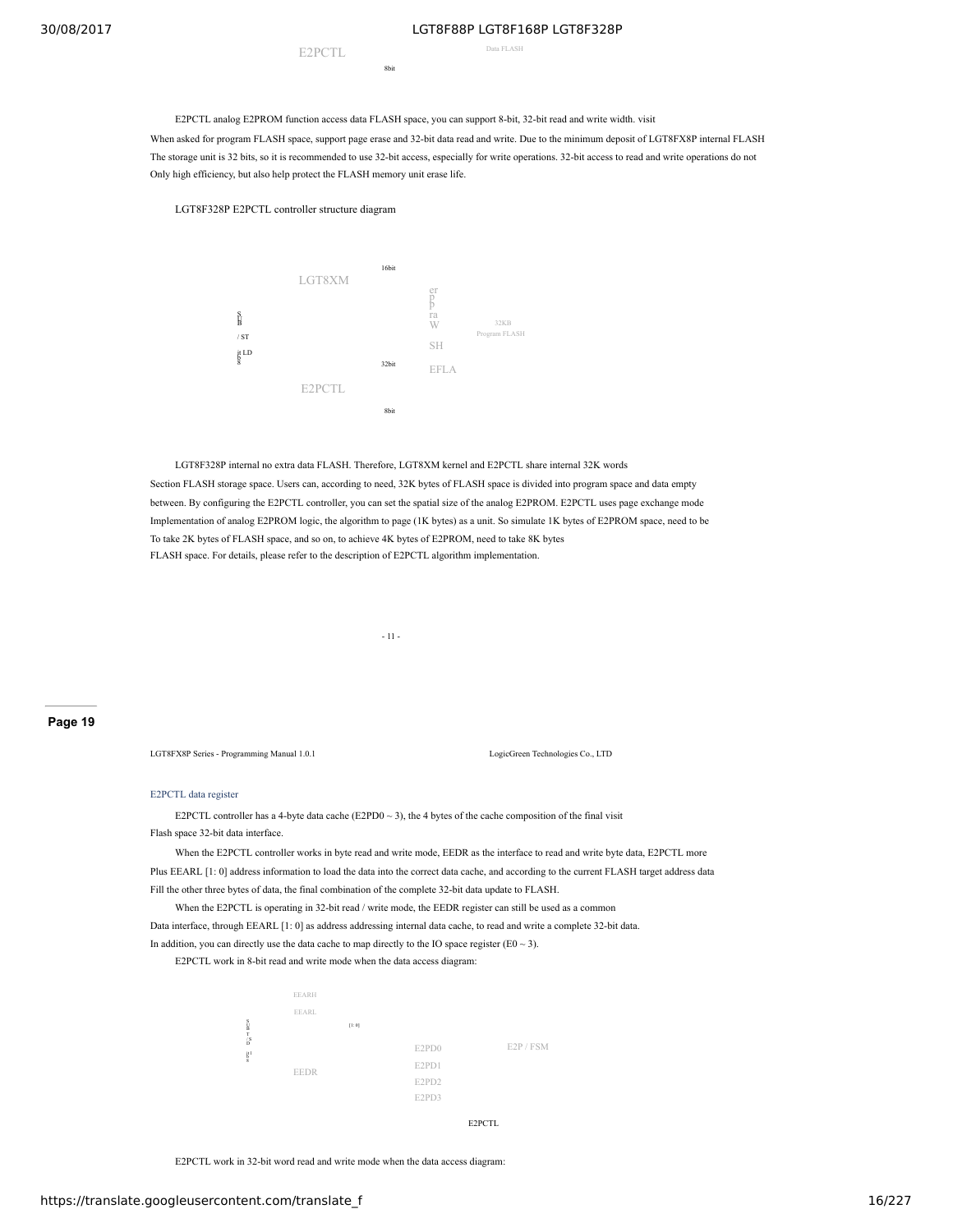| <b>EEARH</b> |         |  |
|--------------|---------|--|
|              |         |  |
| <b>EEARL</b> |         |  |
|              |         |  |
| E2PD0        | E2P/FSM |  |
| E2PD1        |         |  |
| E2PD2        |         |  |
|              |         |  |
| E2PD3        |         |  |
|              |         |  |
|              | E2PCTL  |  |

The byte mode is used for backward compatibility with the LGT8FX8D byte read and write mode. LGT8FX8P built-in FLASH for 32-bit access Mouth width, the use of 32-bit read and write mode will give read and write efficiency and FLASH erase life to bring great benefits, so built Use 32-bit read and write mode.

#### E2PCTL Simulation E2PROM Interface Algorithm

8 b it l T<br>/ S<br>D S<br>B

We know that the FLASH memory must be erased before writing, and the erase operation is in page units. LGT8FX8P Built-in FLASH memory The size of a page is 1K bytes. So in order to update the page in one byte of data, too Need to first erase the entire page of the data, and then update the target address data, and at the same time restore the number of bytes in the page According to the whole operation is not only time-consuming, but also bring unexpected risk of loss of data due to power.

E2PCTL internal use of page exchange algorithm to achieve analog E2PROM. The page exchange algorithm mode ensures that the page erase is performed Operation, not because of power failure and other unexpected circumstances lead to the loss of the original data. Also exchange the algorithm using 2 page spaces

 $-12 -$ 

#### **Page 20**

LGT8FX8P Series - Programming Manual 1.0.1 LogicGreen Technologies Co., LTD

Alternating use of each other, but also increased the life of the analog E2PROM space.

In terms of efficiency, the E2PCTL controller implements a continuous data update model that reduces the ability to update data bands To repeat the erase process.

In terms of implementation, E2PCTL is managed separately for each page and occupies the last 2 bytes of a page as a page Status information. So users use more than 1K E2PROM analog space, the need to pay attention to the address across the 1K space Special treatment. Because the last 2 bytes per 1K space is reserved for E2PCTL, and the user can not use this 2-byte Space for normal reading and writing.

The following figure shows the logical diagram of the E2PCTL based page exchange algorithm:

|        | Current Page    | Swap Page             |  |
|--------|-----------------|-----------------------|--|
| Update | (A0)            | (B0)                  |  |
|        | 256x32<br>(1KB) | 256x32<br>$(1KB$ yte) |  |

#### Page flag

#### Magic byte

As shown in the figure, E2PCTL uses two pages to simulate a page-sized E2PROM space. These two pages One is marked as the current page, and the other is the exchange page. E2PCTL uses the last 2 bytes of the page to store the page information. when We need to update a page in a byte, such as the above figure A0 bytes. First, we will not erase the current page But instead erase the swap page. And then the current page is divided into three parts of the operation. The first is before the A0 data we have This part of the space to become CP0, then A0 after the data, this part of the space for the CP1. E2PCTL will be based on the user with Set the corresponding data of CP0 to the corresponding address of the exchange page, and then need to update the data written to the corresponding page Address (B0), and finally copy the CP1 data to the swap page.

After completing the above operation, the data has been exchanged, but the page status has not been updated. So if it happened before that Power-down or other anomalies, this update operation because it is not completed, the previous data will not be destroyed, to ensure that the data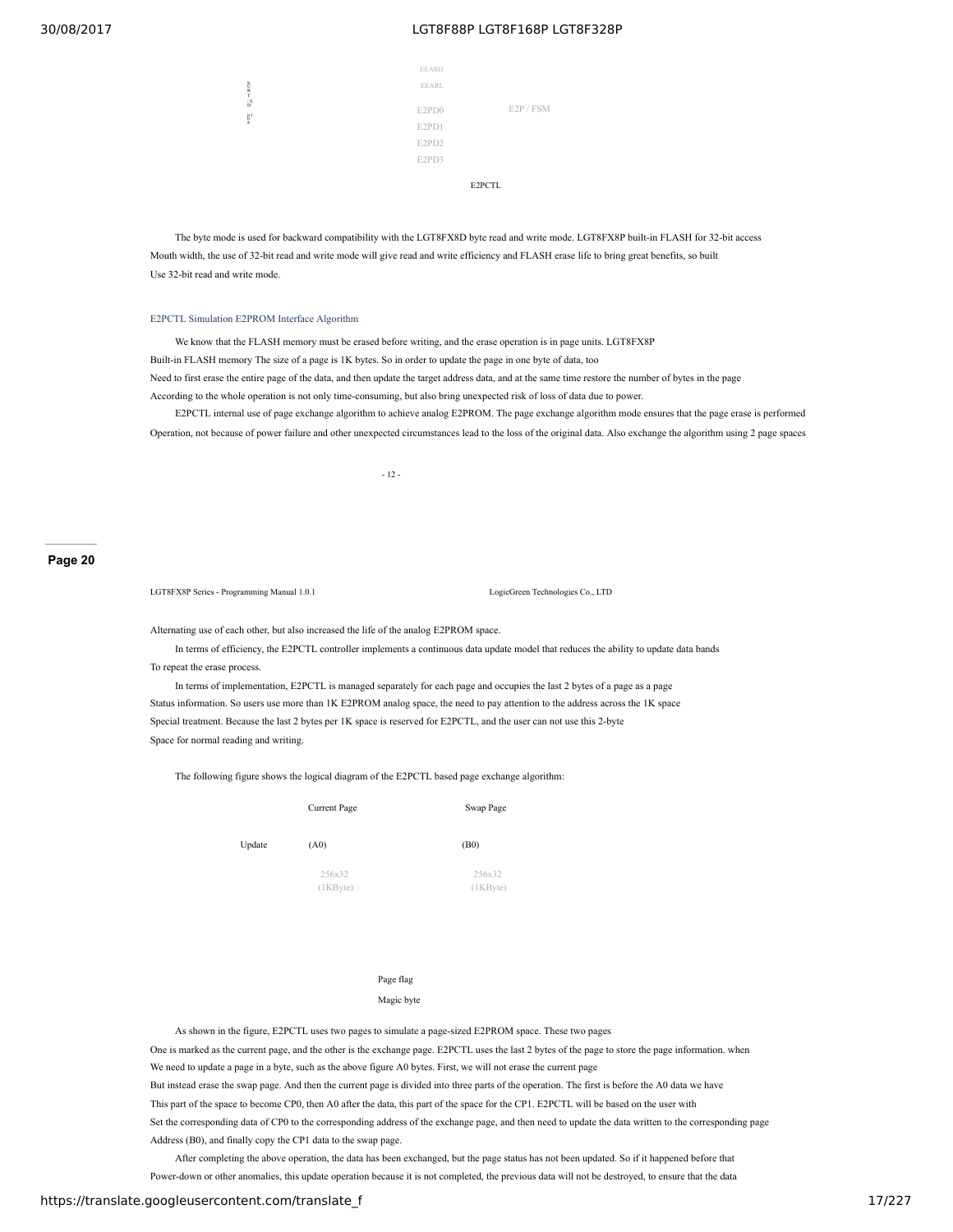The integrity of the. If all goes well, E2PCTL will exchange the updated page status before CP1 exchanges data.

- 13 -

The exchange page page information, to achieve the face page of the replacement. After that, the swap page becomes the current page. E2PCTL page exchange process as shown below  $(1-2-3-4)$ :

**Page 21**

LGT8FX8P Series - Programming Manual 1.0.1 LogicGreen Technologies Co., LTD



When the system configuration E2PROM simulation space is greater than 1K, E2PCTL or page as the smallest unit to achieve E2PROM Space simulation algorithm. For example, if the user configured 2K E2PROM area, in fact E2PCTL will take 4 pages Surface (4K) space. One of the two pages is a group, used to simulate a page size of the E2PROM space.

|       | Current Page    | Swap Page       |  |
|-------|-----------------|-----------------|--|
| 0x000 |                 |                 |  |
|       |                 |                 |  |
|       | 256x32          | 256x32          |  |
|       | (1KB)           | $(1KB$ yte)     |  |
|       |                 |                 |  |
| 0x3FF |                 |                 |  |
| 0x400 |                 |                 |  |
|       |                 |                 |  |
|       |                 |                 |  |
|       | 256x32<br>(1KB) | 256x32<br>(1KB) |  |
|       |                 |                 |  |
|       |                 |                 |  |
|       |                 |                 |  |

0x7FF

It should be noted that the user configured 2K bytes of E2PROM space is not continuous, because the last two of each page Bytes will be used to save page status information.

#### E2PCTL continuous programming mode

As the E2PCTL update will lead to page exchange, the page exchange process will erase the exchange page, page rub In addition to not only time-consuming, but also increase the loss of FLASH life. So E2PCTL adds a continuous write mode. In continuous writing Mode, the user can continuously update the E2PROM area, only in the final address of the continuation of the page exchange operation, Continuous mode is more efficient for applications that need to continuously update a single piece of data.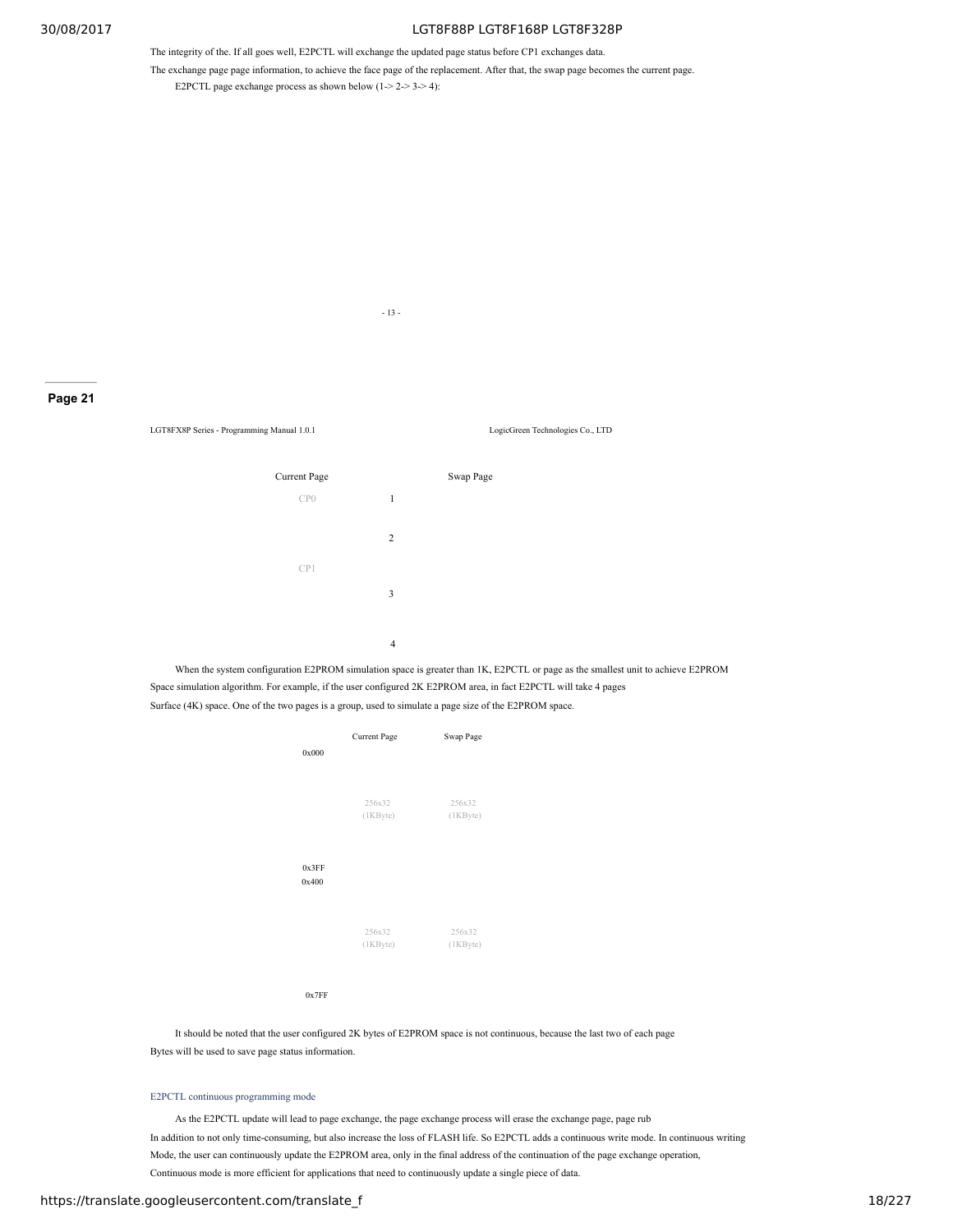The CSM bit of the continuous programming mode E2PCTL control register ECCR is enabled. Continuous mode enabled, the subsequent write operation The data will be written directly to the address corresponding to the swap page. In SWM mode, the write operation does not execute the CP0 / 1 area According to copy operation. Before writing the last byte, the software disables continuous mode via SWM, and then writes, then E2PCTL The full CP0 / 1 copy operation will be performed and the page status information will be updated.

- 14 -

#### **Page 22**

LGT8FX8P Series - Programming Manual 1.0.1 LogicGreen Technologies Co., LTD

#### E2PCTL read and write FLASH program space

Through the E2PCTL controller, you can achieve read and write access to the program FLASH space. Unlike analog E2PROM Yes, access to the program FLASH space via E2PCTL completely requires software control. Proceed as follows:

1. Erase the target page, update the data before the first need to erase the target page, the page address through the EEAR register to

Out. For erase command control on FLASH pages, refer to the definition of the EECR register.

2. Write the program FLASH space must be 32 units for the smallest unit. Set the data via E2PD0  $\sim$  3;

3. The destination address is given by the EEAR register and the address EEAR [1: 0] will be ignored;

Through E2PCTL read and write procedures FLASH space, you can achieve online program update (IAP) function, in some need on-site It is useful to update your application data and applications that need to provide product custom updates.

#### E2PCTL interface operation flow

E2PCTL controller is the main work through the four registers to achieve, respectively, E2PCTL control status register EECR,

ECCR; data register EEDR (E2PD0 ~ E2PD3) and address register EEAR (EEARL / EEARH).

ECCR register is used to set the working status of E2PCTL, most of the state need to set up before E2PCTL work is completed,

This process is generally implemented in the system initialization process. The SWM bit in the ECCR register is used to enable the continuous write mode,

This control bit needs to be set during the continuous write operation.

The EECR register is used to control the selection of the operation type, for selecting the operation instruction, such as setting the read and erase commands. EEDR register for 8-bit byte mode interface, E2PD0 ~ 3 for 32-bit mode read and write operations;

The EEAR register is used to set the read and write destination addresses and also to set the page address of the page erase operation. The page address is

The page units are aligned, and the size of the page is 1K bytes. Note that the address specified by EEAR is the byte address.

#### Through the E2PCTL interface to access FLASH program space:

Through the E2PCTL interface can be achieved on the FLASH program space to read and write and erase. FLASH only read and write space Hold 32-bit access width. Erase operation to page units, the size of each page 1K bytes (256x32).

Before writing the FLASH program space, first erase the page where the destination address is located. E2PCTL write FLASH program space

The continuous mode is not supported and the user needs to complete the write in sequence. The following is to erase the FLASH program space process:

- 1. Program FLASH page erase operation
	- Set EEAR [14: 0] for the target page address to be erased, the program FLASH page size is 1K bytes,
		- So EEAR [14:10] will be set to 0 as the page address, EEAR [9: 0]
	- Set EEPM  $[3: 0] = 1X01$ , where EEPM  $[2]$  can be set to 0 or 1
	- Set  $EEMPE = 1$  while  $EEPE = 0$
	- $\bullet$  In the four cycles, set EEPE = 1 to start the program FLASH erase process

2. Program FLASH programming operation

- Write  $E2PD0 \sim 3$  to prepare 32-bit programming data
- Set EEAR to the destination address, where the address is 4 bytes
- Set EEPM  $[3: 0] = 1 \times 10$ , where EEPM  $[2]$  can be set to 0 or 1
- Set  $EEMPE = 1$  while  $EEPE = 0$
- $\bullet$  In the four cycles, set EEPE = 1 to start the FLASH programming flow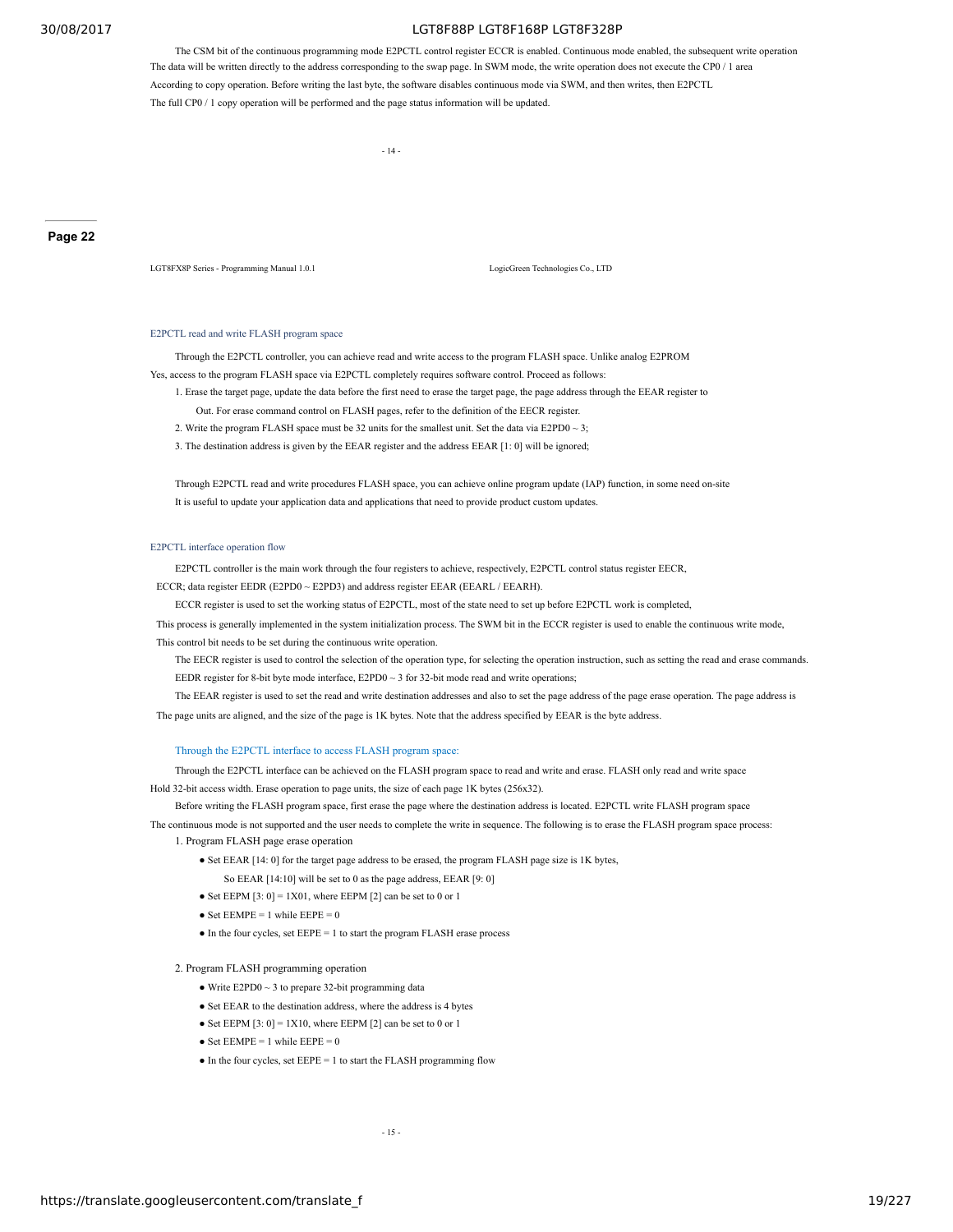LGT8FX8P Series - Programming Manual 1.0.1 LogicGreen Technologies Co., LTD

### Access E2PROM via E2PCTL interface Analog space:

The E2PCTL controller accesses the data FLASH space by simulating the E2PROM interface. Analog E2PROM support 8

Bit, 16-bit, and 32-bit data width. The 8-bit byte mode has better compatibility with the E2PROM interface. 32-bit mode is conducive to improving storage efficiency and FLASH life, so 32-bit read and write mode for the proposed read and write mode

formula. E2PROM analog interface supports continuous read and write mode, in the need to update a number of consecutive addresses of data applications, excellent Obvious, recommended.

For LGT8F88P / 168P, the data FLASH is a separate storage space. It is not necessary to configure and enable via ECCR registers Can FLASH data space. LGT8F328P does not have independent data FLASH space, data FLASH and program FLASH total Enjoy 32K bytes FLASH space. Need to pass the ECCR register to enable data FLASH partition function, and through ECCR register The size of the ECS [1: 0] bit configuration data FLASH. After the configuration takes effect, the other uses are the same as LGT8F88P / 168P.

FLASH controller in the realization of E2PROM interface, the internal has been achieved when necessary to automatically erase the data FLASH Logic, so the EPROM erase command is optional, and this command is only used if the user needs to perform a separate erase. The EECR register controls the erase / write timing of the FLASH, including the program FLASH and E2PROM. The specific type of operation needs to pass The EEPME and EEPM [3: 0] settings of the EECR register are set. Read the E2PROM relatively simple, set the target in the set Address and mode, write the EERE bit is the target address corresponding to the 32-bit data into the FLASH controller, the user can pass The EEDR register reads the bytes of interest. FLASH controller does not realize the program FLASH space read operation, The user can easily use the LPM or through the program FLASH in the data unified mapping space at the address LD / LDD / LDS instruction read.

1. 8-bit mode, programming E2PROM

- Set the destination address to the EEARH / L register
- Set new data to the EEDR register
- Set EEPM  $[3: 1] = 000$ , EEPM  $[0]$  can be set to 0 or 1
- Set  $EEMPE = 1$  while  $EEPE = 0$
- Set the  $E EPE = 1$  in four cycles

When the setting is complete, the FLASH controller will start the programming operation, during programming CPU will remain in the current instruction

Address, until the operation is completed will continue to run. In the programming process, if you need to erase the data FLASH, The FLASH controller will automatically start the erase process.

#### 2. 32-bit mode, programming E2PROM

- $\bullet$  Prepare 32-bit data via E2PD0  $\sim$  3
- Set the destination address to the EEARH / L register. Note that here is the byte-aligned address of the FLASH controller
	- Use EEAR [15: 2] as the address to access FLASH.
- Set EEPM  $[3: 1] = 010$ , EEPM  $[0]$  can be set to 0 or 1
- Set  $EEMPE = 1$  while  $EEPE = 0$
- $\bullet$  Set the EEPE = 1 in four cycles

#### 3. 8-bit mode, read E2PROM

- Set the destination address to the EEARH / L register
- Set EEPM  $[3:1] = 000$
- Set EERE = 1 to start E2PROM read operation
- Wait 2 cycles (perform two NOP operations)
- The data corresponding to the destination address is updated to the EEDR register

 $-16$ 

#### **Page 24**

LGT8FX8P Series - Programming Manual 1.0.1 LogicGreen Technologies Co., LTD

4. 32-bit mode, read E2PROM

● Set EEARH / L as the destination address, and the address is 4 bytes

• Set EEPM  $[3: 1] = 010$  to enable 32-bit interface mode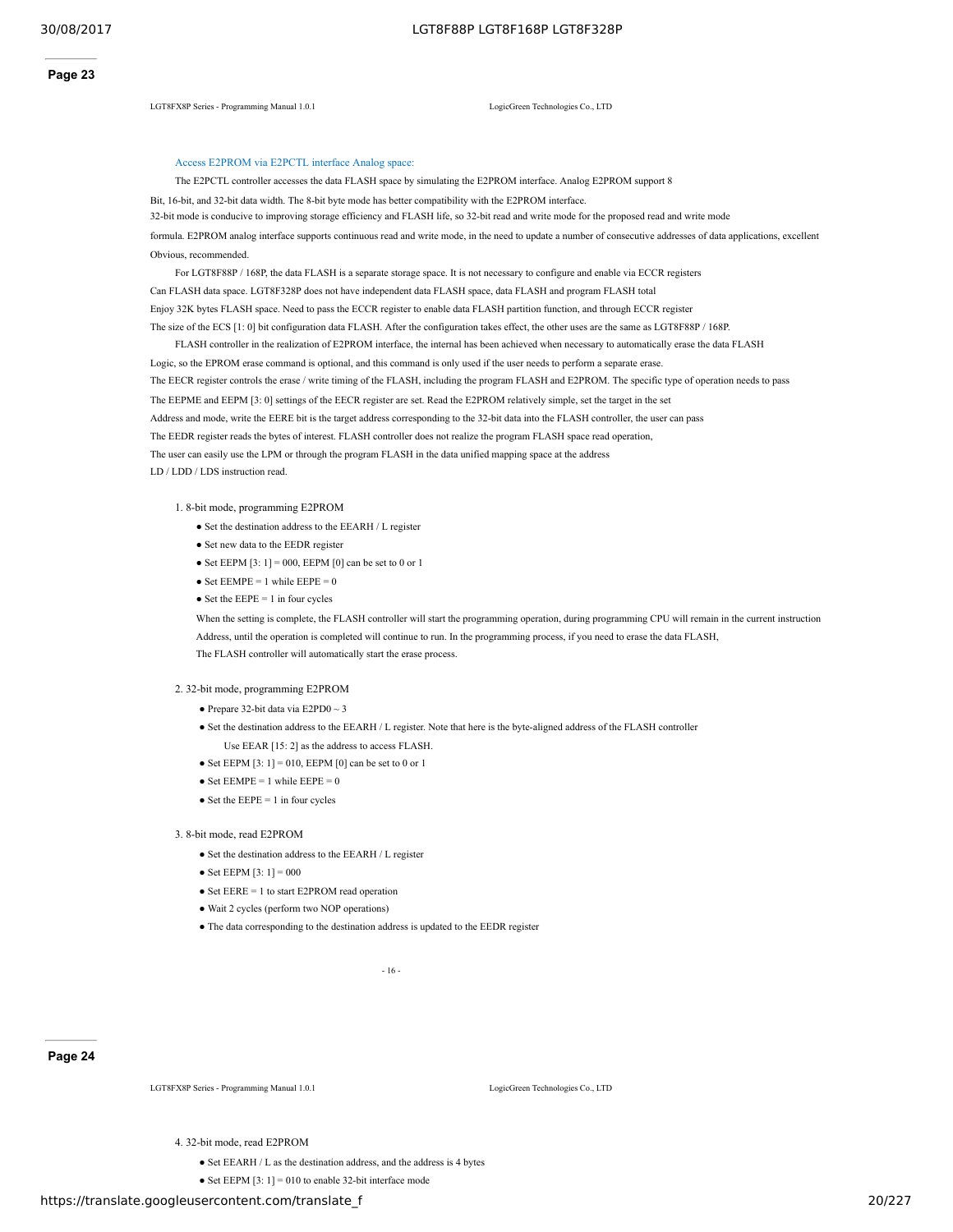- Set EERE = 1 to start E2PROM read operation
- Wait for 2 system clock cycles (two NOP instructions are executed)

E2PCTL access to analog E2PROM space to support continuous programming mode, continuous access mode for the need for an update one The application of the data block is very efficient, but also help improve the life of FLASH. The continuous programming mode supports only 32-bit wide The degree of data programming operation.

The continuous access mode is enabled by the SWM bit in the ECCR register. After SWM is enabled, write the module via E2PCTL

The operation of the proposed E2PROM space is in the continuous programming mode. In continuous programming mode, the E2PCTL controller will be based on the target The data in the field is automatically processed. However, if a page change occurs during a continuous programming mode, the controller is programmed continuously During the process, the data in the CP0 / 1 area is not automatically exchanged and the page information is not updated.

Before continuous programming to the last operation, clear the SWM bit by turning off the continuous programming mode, and then in the non-SWM mode Type the last programming operation, E2PCTL will automatically copy the data in the CP0 / 1 area to the exchange.

Page, and update the exchange page information, making it a valid page, thus completing the entire continuous programming operation.

5. Continuous programming mode Operation flow:

- 1. Configure the size of the data FLASH via ECCR and enable the SWM bit
- 2. Simulate the E2PROM area using 32-bit mode programming
- 3. If it is not the last operation, go back to step 2 to continue programming the next data
- 4. If the last programming is reached, the continuous programming mode is disabled by SWM, and then the

The operation process completes the last programming

#### E2PCTL efficient FLASH data management

E2PCTL controller in addition to the realization of continuous programming mode, can also ECCR register CP0 / 1 bit on the page exchange Process data exchange replication for independent control. ECCR register CP0 / 1 is used to control the page exchange process for the current Page exchange of CP0 / 1 area data. Clearing the CP0 / 1 bit will not exchange the current page pair during page exchange Should be the data of the area. This section provides an efficient management approach that will take advantage of this feature.

In the FLASH data update process, the most time-consuming operation occurred in the exchange page erase process. So we can address it A data management method that minimizes the number of page erasures can improve programming efficiency and reduce life loss.

Here we provide a reference algorithm for data-based data management applications:

1. Assume that the user data is only a complete data block, the data block size is an integer multiple of 4 bytes;

2. Each data update will update a complete data block

3. Data block information In addition to storing user data, but also need to store a block management information

The above three conditions, we can take full advantage of E2PCTL continuous programming mode and automatic page exchange mechanism, to achieve An efficient FLASH data management method.

Since each updated data is a data block of the same size, and each data structure is stored to point to the next

Block data address information, so we can update the data each time by address order FLASH, do not need to do CP0 / 1

Data replication. At the same time as a result of each time to update the data to an erased area, it will not happen page erase.

When the data is written in the last block, its structure information points to the next data area back to the start address of the page. Then happen again Data write operation, E2PCTL will start a page erase process and update the current active page.

- 17 -

#### **Page 25**

LGT8FX8P Series - Programming Manual 1.0.1 LogicGreen Technologies Co., LTD

#### FLASH operation of the protection measures

If the VCC voltage is low, FLASH erase operation may be due to the voltage is too low and an error.

FLASH / data erase operation at low pressure may be caused by two reasons. First, the normal FLASH erase operation needs

To a minimum operating voltage, below this voltage, the operation will fail and cause the data to be erroneous. The second reason is yes

Kernel running at a certain frequency, also need a minimum voltage requirements, when below this voltage, will lead to instruction

Line error, which makes FLASH operation error.

You can avoid similar problems by the following simple method:

When the supply voltage is low, let the system into the reset state. This can be done by configuring the internal low voltage detection circuit (VDT) achieve. If VDT detects that the current operating voltage is below the set threshold, VDT will output a reset signal. in case

VDT threshold can not meet the needs of the application, you can consider adding a reset circuit in the external.

### https://translate.googleusercontent.com/translate\_f 21/227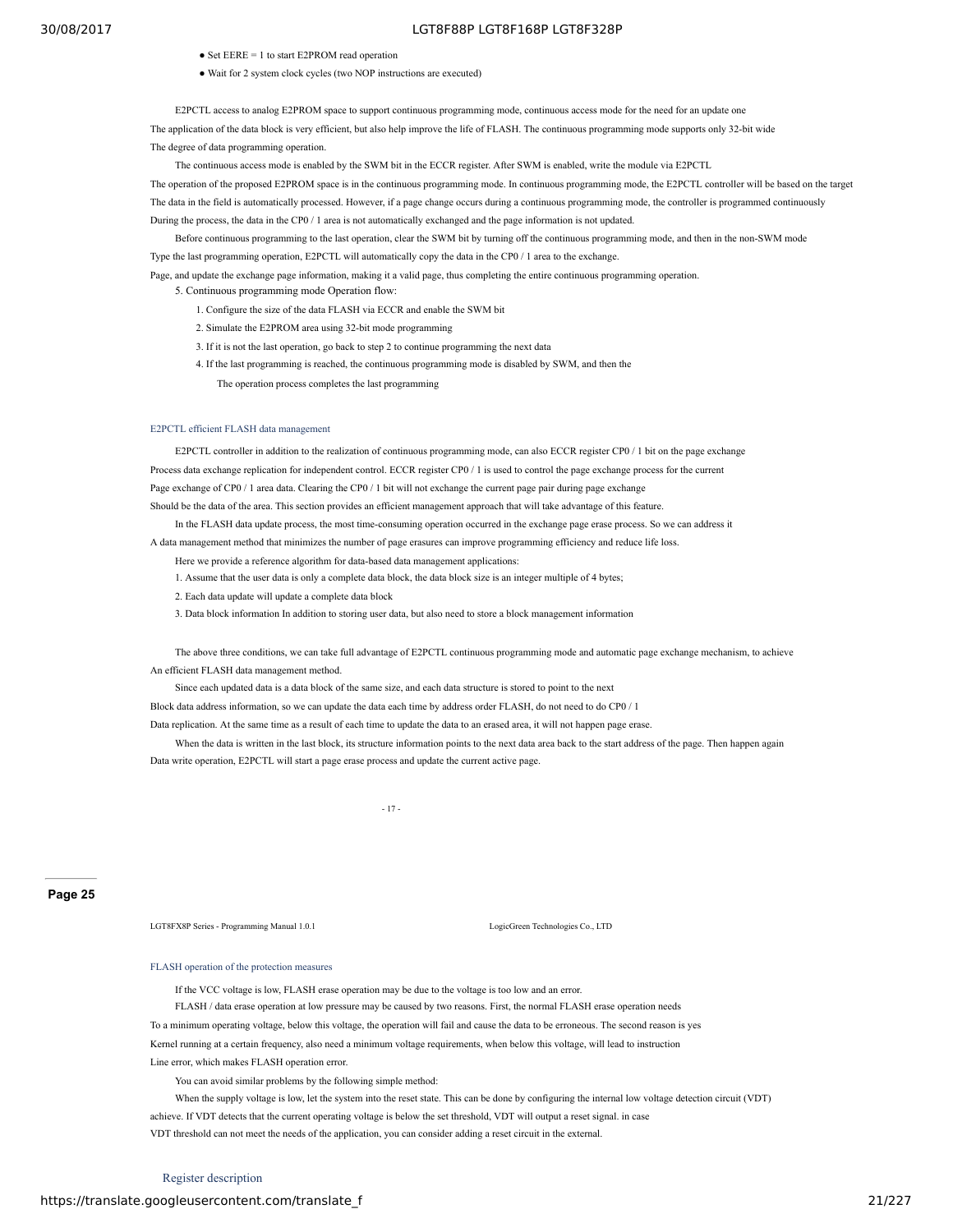### FLASH address register - EEARH / EEARL

|                       | EEARH / EEARL                                         |
|-----------------------|-------------------------------------------------------|
| EEARH: 0x22 (0x42)    | Default: 0x0000                                       |
| EEARL: 0x21 (0x41)    |                                                       |
| <b>bits</b>           | EEAR [15: 0]                                          |
| R/W                   | R/W                                                   |
| <b>Bit definition</b> |                                                       |
| [7:0]                 | EEARL EFLASH / E2PROM access address is low 8 bits.   |
| [14:8]                | EEARH EFLASH / E2PROM access address is high 7 digits |
| [15]                  | Keep not used                                         |
|                       |                                                       |

When using the E2PCTL controller to access the program FLASH area, EEAR [14: 2] is used to access the 4-byte alignment Program space. EEAR [1: 0] is used only when accessing the data register EEDR. Please refer to the following for EEDR data Register description. E2PCTL controller supports 8/16/32 bit mode, no matter what mode, where the EEAR are Byte-aligned addressing.

### FLASH Data Register - EEDR / E2PD0

|                           |                                | EEDR / E2PD0 - FLASH / E2PROM Data register 0  |
|---------------------------|--------------------------------|------------------------------------------------|
| EEDR / E2PD0: 0x20 (0x40) |                                | Default: 0x00                                  |
| <b>bits</b>               |                                | EEDR [7: 0]                                    |
| R/W                       |                                | R/W                                            |
| <b>Bit definition</b>     |                                |                                                |
| [7:0]                     | <b>EEDR</b>                    | E2PCTL data register                           |
|                           | E <sub>2</sub> P <sub>D0</sub> | 16/32 bit mode, used to access the lowest byte |

### FLASH Data Register - E2PD1

|             | E2PD1 - E2PCTL Data Register |
|-------------|------------------------------|
| E2PD1: 0x5A | Default: 0x00                |
| bits        | E2PD1 [7:0]                  |
|             | - 18 -                       |

R / W R / W R / W R / W R / W R / W R / W R / W R / W R / W R / W R / W R / W R / W R / W R / W R / W R / W R / W R / W R / W R / W R / W R / W R / W R / W R / W R / W R / W R / W R / W R / W R / W R / W R / W R / W R / W

### **Page 26**

| LGT8FX8P Series - Programming Manual 1.0.1 |                                |                                                                                                                                            | LogicGreen Technologies Co., LTD |
|--------------------------------------------|--------------------------------|--------------------------------------------------------------------------------------------------------------------------------------------|----------------------------------|
| R/W                                        |                                | R/W                                                                                                                                        |                                  |
| Bit definition                             |                                |                                                                                                                                            |                                  |
| [7:0]                                      | E <sub>2</sub> PD <sub>1</sub> | 16-bit mode is used to store the upper 8 bits of 16-bit data<br>32-bit mode is used to store the upper 8 bits of the lower 16 bits of data |                                  |
| FLASH data register - E2PD2                |                                |                                                                                                                                            |                                  |
|                                            |                                | E2PD2 - FLASH DATA REGISTER 2                                                                                                              |                                  |
| E2PD2: 0x57                                |                                | Default: 0x00                                                                                                                              |                                  |
| <b>Bits</b>                                |                                | E2PD2 [7: 0]                                                                                                                               |                                  |
| R/W                                        |                                | R/W                                                                                                                                        |                                  |
| Bit definition                             |                                |                                                                                                                                            |                                  |
| [7:0]                                      |                                | E2PD2 32-bit mode is used to store the lower 8 bits of the upper 16 bits of data                                                           |                                  |
|                                            |                                |                                                                                                                                            |                                  |
| FLASH data register - E2PD3                |                                |                                                                                                                                            |                                  |
|                                            |                                | E2PD3 - FLASH DATA REGISTER 3                                                                                                              |                                  |
| E2PD3:0x5C                                 |                                | Default: 0x00                                                                                                                              |                                  |
| <b>Bits</b>                                |                                | E2PD3 [7: 0]                                                                                                                               |                                  |

Bit definition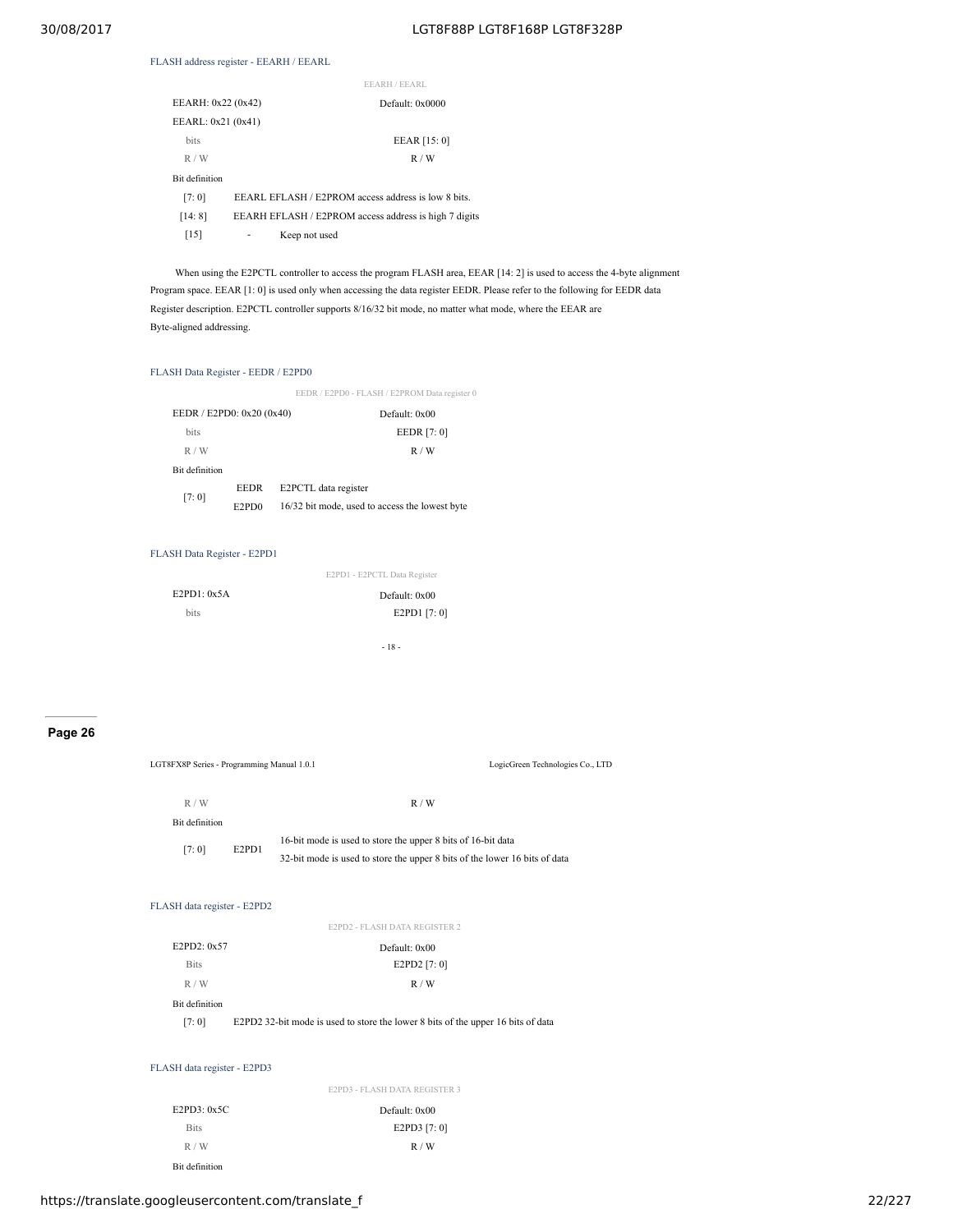### [7: 0] E2PD3 32-bit mode is used to store the upper 8 bits of the upper 16 bits of data

#### FLASH mode control register - ECCR

|                       |                 |              |                           | ECCR - FLASH / E2PROM Configuration register                         |                 |                 |          |                                                                               |
|-----------------------|-----------------|--------------|---------------------------|----------------------------------------------------------------------|-----------------|-----------------|----------|-------------------------------------------------------------------------------|
| ECCR: 0x36 (0x56)     |                 |              |                           |                                                                      | Default: 0x0C   |                 |          |                                                                               |
| bits                  | <b>WEN</b>      | EEN          | ERN                       | <b>SWM</b>                                                           | CP <sub>1</sub> | CP <sub>0</sub> | ECS1     | ECS <sub>0</sub>                                                              |
| R/W                   | R/W             | R/W          | R/W                       | R/W                                                                  | R/W             | R/W             | R/W      | R/W                                                                           |
| Initial value         | $\theta$        | $\mathbf{0}$ | $\Omega$                  | $\Omega$                                                             | $\mathbf{1}$    | 1               | $\theta$ | $\theta$                                                                      |
| <b>Bit definition</b> |                 |              |                           |                                                                      |                 |                 |          |                                                                               |
|                       |                 |              | ECCR write enable control |                                                                      |                 |                 |          |                                                                               |
| $[7]$                 | <b>WEN</b>      |              |                           |                                                                      |                 |                 |          | Before modifying ECCR, you must first write WEN 1 and then in 6 system cycles |
|                       |                 |              |                           | . Update the contents of the ECCR register                           |                 |                 |          |                                                                               |
|                       |                 |              |                           | E2PROM enabled, only valid for LGT8F328P                             |                 |                 |          |                                                                               |
| [6]                   | <b>EEN</b>      |              |                           | 1: Enable E2PROM simulation, will be part of the space from 32KFLASH |                 |                 |          |                                                                               |
|                       |                 |              |                           | 0: disable E2PROM simulation, 32KFLASH all for program space         |                 |                 |          |                                                                               |
| $\lceil 5 \rceil$     | <b>ERN</b>      |              |                           | Writing a 1 will reset the E2PCTL controller                         |                 |                 |          |                                                                               |
| [4]                   | <b>SWM</b>      |              |                           | Continuous write mode for analog E2PROM controller operation         |                 |                 |          |                                                                               |
| $\lceil 3 \rceil$     | CP1             |              |                           | Page exchange CP1 area enable control                                |                 |                 |          |                                                                               |
| $\lceil 2 \rceil$     | CP <sub>0</sub> |              |                           | Page exchange CP0 area enable control                                |                 |                 |          |                                                                               |
|                       |                 |              |                           | E2PROM space configuration                                           |                 |                 |          |                                                                               |
| [1:0]                 | ECS [1:0]       |              |                           | 00: 1KB E2PROM, 30KB program FLASH                                   |                 |                 |          |                                                                               |
|                       |                 |              |                           | 01: 2KB E2PROM, 28KB program FLASH                                   |                 |                 |          |                                                                               |
|                       |                 |              |                           |                                                                      |                 |                 |          |                                                                               |

- 19 -

#### **Page 27**

LGT8FX8P Series - Programming Manual 1.0.1 LogicGreen Technologies Co., LTD

10: 4KB E2PROM, 24KB program FLASH 11: 8KB E2PROM, 16KB program FLASH

#### FLASH access control register - EECR

EECR - FLASH / E2PROM control register EECR: 0x1F (0x3F) Default: 0x00 bits EEPM3 EEPM2 EEPM1 EEPM0 EERIE EEMPE EERE EEPE EERE R / W R / W R / W R / W R / W R / W R / W R / W R / W Initial value  $0$   $0$   $0$   $0$   $0$   $0$   $0$   $0$   $0$ Bit definition [7: 4] EEPM [3: 0] EFLASH / EPROM access mode control bit [3] [2] [1] [0] Mode description 0 0 0 x 8-bit mode read / write E2PROM (default) 0 0 1 x 16-bit mode read / write E2PROM 0 1 0 x 32-bit mode read / write E2PROM 1 x 0 0 E2PROM erase (optional operation) 1 x 0 1 Program FLASH erase (page erase) 1 x 1 0 Program FLASH programming 1 x 1 1 Reset the FLASH / E2PROM controller [3] EERIE FLASH / E2PROM ready interrupt enable control. Write 1 enabled, write 0 disabled. when After the EEPE is cleared by hardware, the E2PROM ready interrupt is valid. In EPROM This interrupt will not be generated during operation [2] EEMPE FLASH / E2PROM programming operation enable control bits EEMPE is used to control whether EEPE is valid, while setting EEMPE to 1, EEPE at the same time After 0, in the next four cycles, setting EEPE to 1 will start the programming operation

[0] EERE E2PROM read enable bit, the data will be valid after two system cycles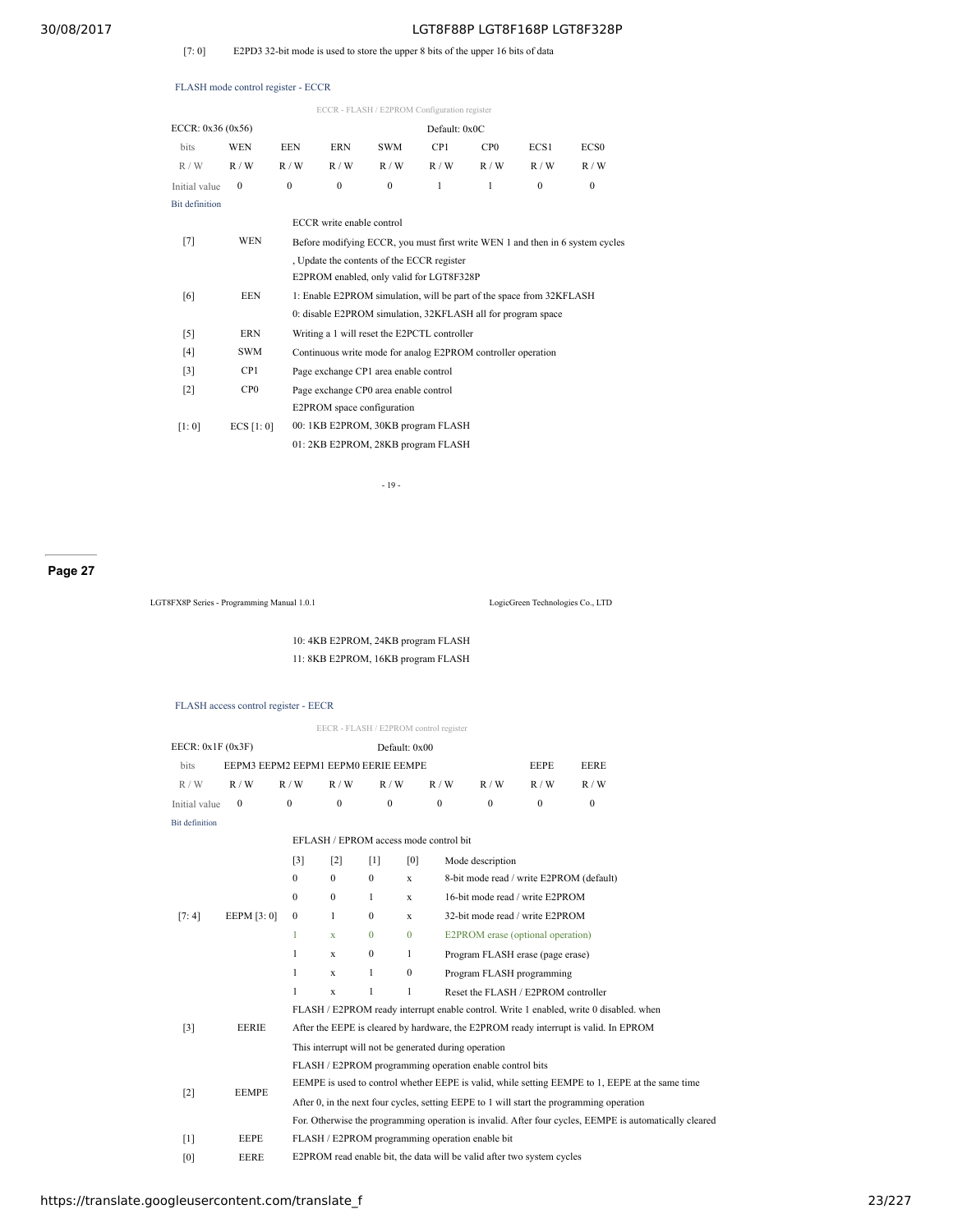### General Purpose I / O Registers - GPIOR2

|  |  |  | GPIOR2 - General Purpose I / O Register 2 |  |
|--|--|--|-------------------------------------------|--|

| GPIOR2: 0x2B (0x4B)   |               | Default: 0x00                                          |
|-----------------------|---------------|--------------------------------------------------------|
| <b>Bits</b>           |               | GPIOR2 [7: 0]                                          |
| R/W                   |               | R/W                                                    |
| Initial value         |               | 0x00                                                   |
| <b>Bit definition</b> |               |                                                        |
| 17.01                 | <b>GPIOR2</b> | $Conv1$ purpose $I/\Omega$ register 2 for storing user |

[7: 0] GPIOR2 General purpose I / O register 2 for storing user-defined data

- 20 -

### **Page 28**

LGT8FX8P Series - Programming Manual 1.0.1 LogicGreen Technologies Co., LTD

#### General Purpose I / O Register - GPIOR1

GPIOR1 - General Purpose I / O Register 1

| GPIOR1: $0x2A(0x4A)$  |        | Default: 0x00                                                  |
|-----------------------|--------|----------------------------------------------------------------|
| <b>Bits</b>           |        | GPIOR1 [7:0]                                                   |
| R/W                   |        | R/W                                                            |
| Initial value         |        | 0x00                                                           |
| <b>Bit definition</b> |        |                                                                |
| [7:0]                 | GPIOR1 | General purpose I / O register 1 for storing user-defined data |

### General Purpose I / O Register - GPIOR0

|                       |                    | GPIOR0 - General Purpose I / O Register 0                               |
|-----------------------|--------------------|-------------------------------------------------------------------------|
| GPIOR0: 0x1E (0x3E)   |                    | Default: 0x00                                                           |
| <b>Bits</b>           |                    | <b>GPIOR0</b> [7:0]                                                     |
| R/W                   |                    | R/W                                                                     |
| Initial value         |                    | 0x00                                                                    |
| <b>Bit definition</b> |                    |                                                                         |
| [7:0]                 | GPIOR <sub>0</sub> | The general purpose $I/O$ register 0 is used to store user-defined data |
|                       |                    |                                                                         |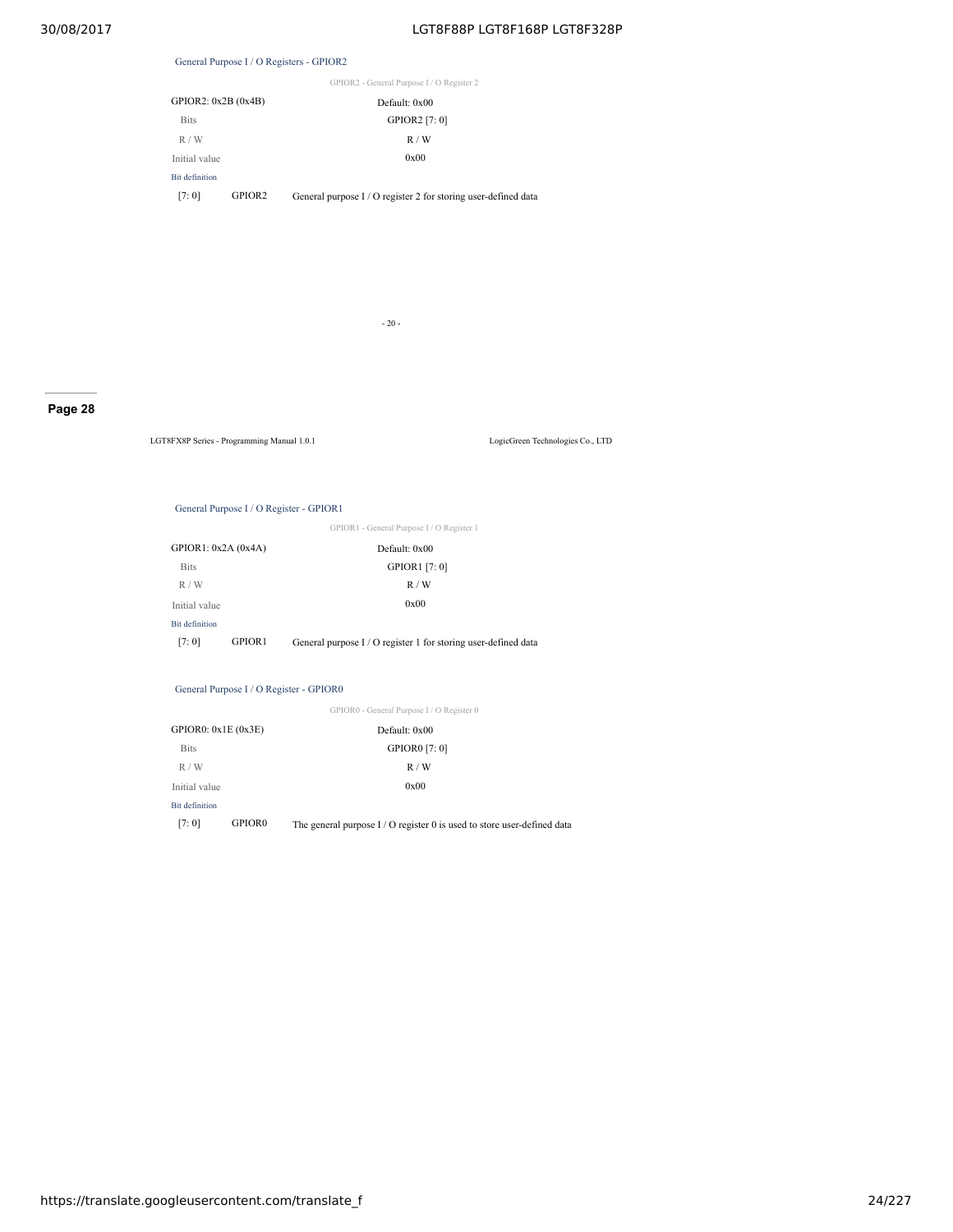- twenty one -

### **Page 29**

LGT8FX8P Series - Programming Manual 1.0.1 LogicGreen Technologies Co., LTD

### Computing Accelerator (uDSC)

- 16-bit memory mode (LD / ST)
- 32-bit accumulator (DX)
- Single cycle 16-bit multiplier (MUL)
- 32-bit arithmetic and logic operation unit (ALU)
- 16-bit saturation operation (SD)
- 8-cycle 32/16 divider
- Single cycle multiplication / subtraction (MAC / MSC)

#### **Overview**

Digital Computing Accelerator (uDSC) as an operator of the LGT8XM kernel co-processing module, with LGT8XM kernel 16-bit LD / ST mode, to achieve a 16-bit digital signal processing unit. Can meet most of the control class digital signal

#### deal with.

uDSC function internal and function:

- 1. 16-bit operand register DX / DY
- 2. 32-bit accumulation register DA
- 3. Single-cycle 17-bit multiplier (16-bit with / unsigned multiplication)
- 4. 32-bit ALU (can be achieved 16/32 bit addition, subtraction and shift operations)
- 5. 16-bit saturation operation (used to store the results into RAM space)
- 6. 32/16 divider, 8 cycles to complete the operation

#### LGT8XM LD / ST Interface



uDSC structure diagram

- twenty two -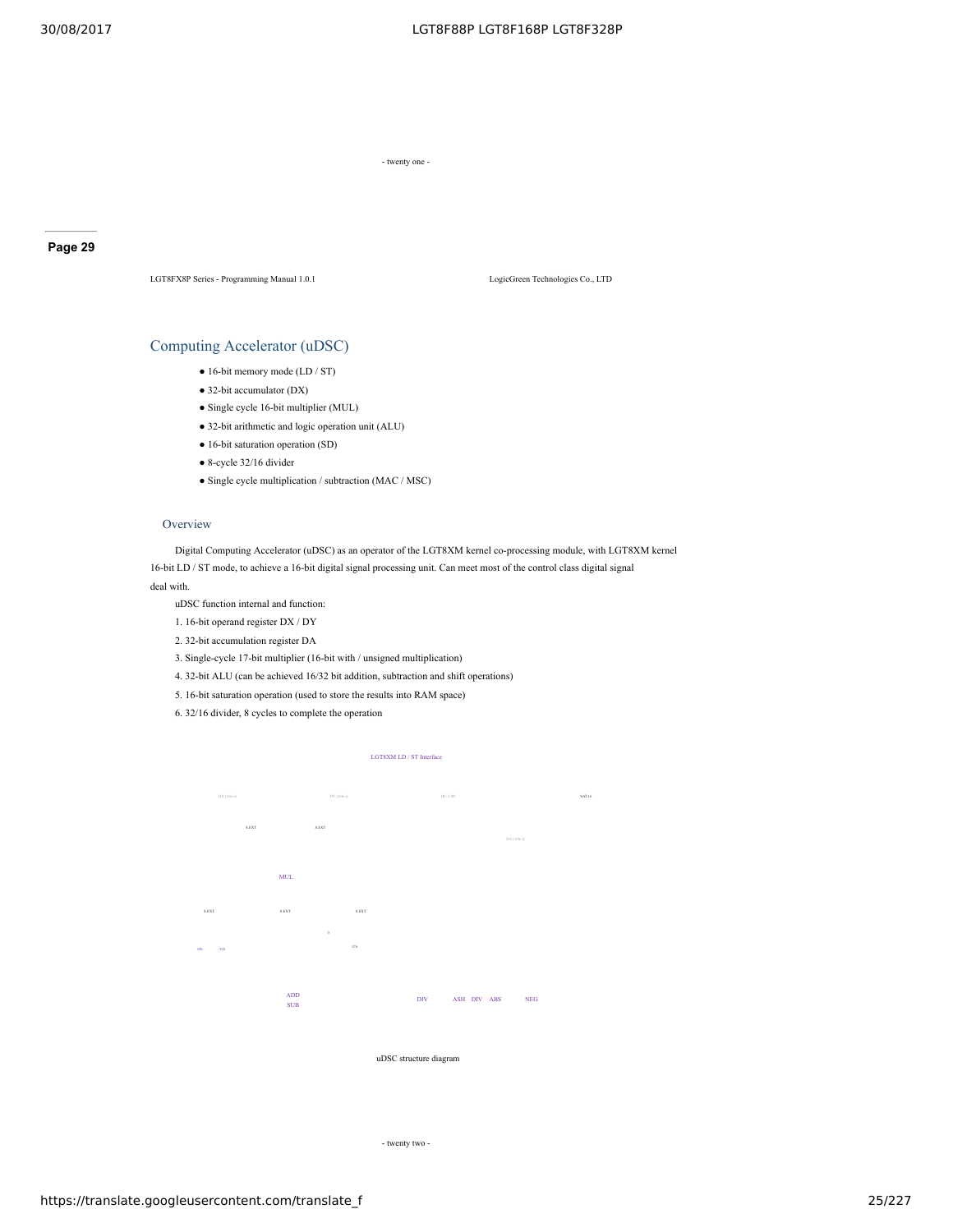LGT8FX8P Series - Programming Manual 1.0.1 LogicGreen Technologies Co., LTD

#### 16-bit LD / ST operating mode

To improve the efficiency of uDSC to handle large amounts of data operations, the LGT8XM core implements a dedicated 16-bit LD / ST memory Channel, you can use the LDD / STD instruction to efficiently perform a 16-bit number between uDSC and SRAM and common register files According to exchange.

In order not to destroy the normal LD / ST instruction system, LGT8XM kernel to SRAM space remapping to 0x2100 ~ 0x28FF. Use the LD / ST instruction from  $0x2100 \sim 0x28$ FF space to access SRAM, the kernel automatically open 16-bit LD / ST function, playing Open the direct access channel between SRAM and uDSC.

The following figure shows the data space address distribution for the LGT8XM kernel:



As shown above, the LGT8XM core can be used by using the LD / ST instruction in the uDSC DX / DY / DA register with SRAM directly between the 16-bit data access to access. At the same time uDSC internal registers are also mapped to the I / O space, The access uDSC register is divided into 8/16 modes.

In addition to the DX / DY / DA registers used for operation, the uDSC contains two additional 8-bit registers: the uDSC control status register CSR, and the operation instruction register IR. CSR / IR can only be in bytes by I / O space Access; 16-bit mode when accessing DX / DY / AL / AH. You can use IN / OUT and LD / ST / LDD / STD / LDS / STD Instruction access.

The control status and data registers associated with the uDSC are mapped to IO space and are directly addressed using the IN / OU instruction. To complete 8/16 bit of data access in one instruction cycle.

CSR is used to control the operating mode of the uDSC and to record the status flags of the current uDSC execution operations. IR control uDSC To achieve the specific operation. Most of the operations supported by uDSC are completed in one cycle, and seven operations are required for division operations Cycle, you can also use the flag in the CSR register to determine whether the current division operation is complete.

The standard LD / ST instruction uses the LGT8XM internal general purpose register as the LD / ST data, using the  $X/Y/Z$ As the destination address. When the destination address falls within the 16-bit SRAM mapping space, the LD / ST instruction operand has the meaning , Where X / Y / Z is still the target address, the meaning of the general working register addressing according to the uDSC mapping mode There are two ways to deal with it. The mapping mode for uDSC only applies to access to 0x2100 ~ 0x28FF address access. Mapping mode pass The sixth bit (MM) setting of the CSR register is set.

- twenty three -

### **Page 31**

LGT8FX8P Series - Programming Manual 1.0.1 LogicGreen Technologies Co., LTD

In the 16-bit LD / ST mode, the instruction "LDD Rn,  $Z + q$ " indicates that the 16-bit data of the [Z] address is loaded into the uDSC Data register, and then add the value of Z to an offset "q". Here the meaning of Rn is related to the mapping mode CSR [MM]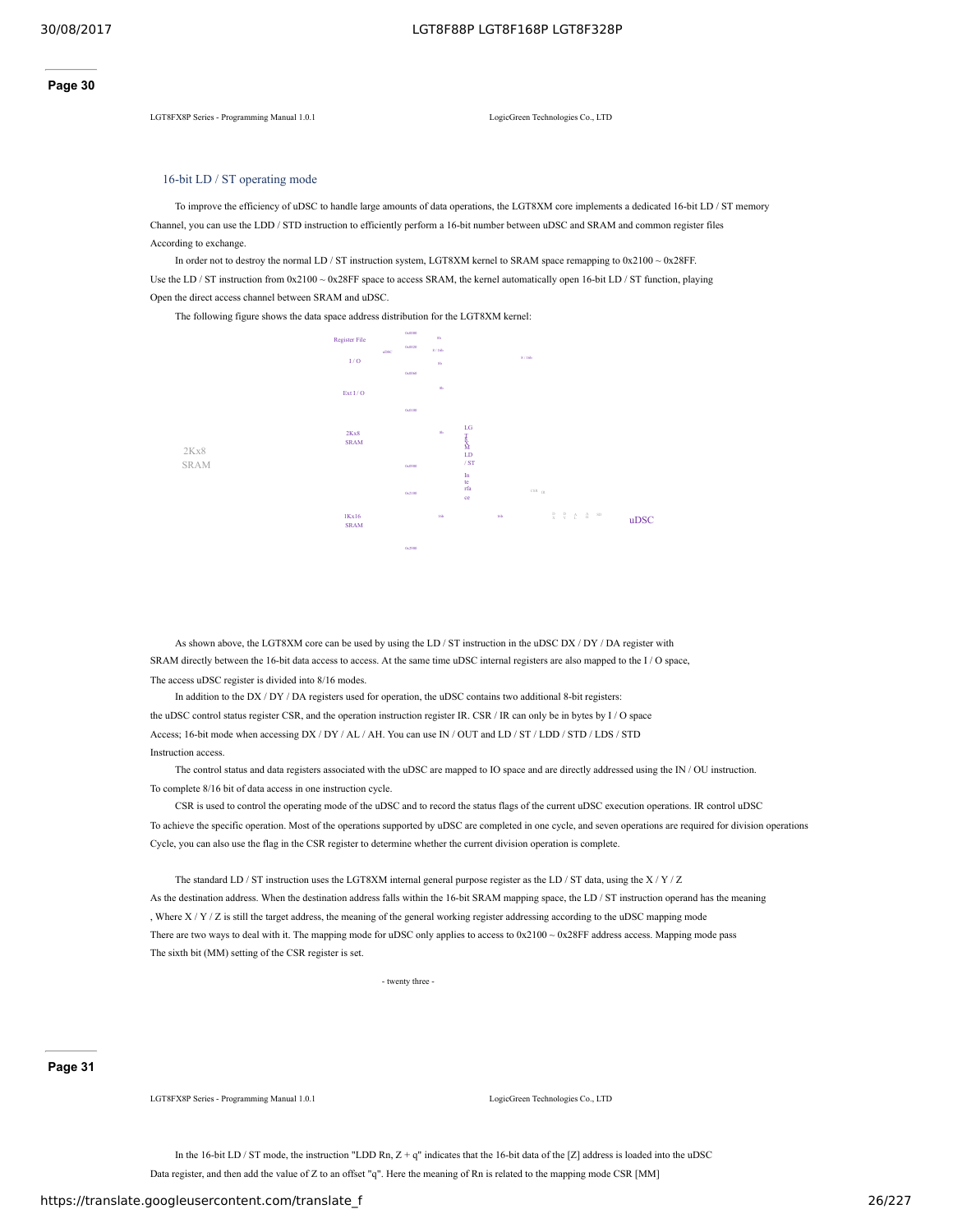#### As follows:

#### 30/08/2017 LGT8F88P LGT8F168P LGT8F328P

|                  |                      |                              | LDD Rn, $Z/Y + q$                                       |
|------------------|----------------------|------------------------------|---------------------------------------------------------|
| CSR [MM]         | $[Z + q]$            | Opcode                       | Operations                                              |
|                  |                      | LDD R <sub>0</sub> , $Z + q$ | $DX = [Z]$ ; $Z = Z + q$ ; R0 kept unchanged            |
| $\boldsymbol{0}$ | $0x2100 - 0x28FF$    | LDD $R1, Z + q$              | $DY = [Z]$ ; $Z = Z + q$ ; R1 kept unchanged            |
|                  |                      | LDD $R2, Z + q$              | $AL = [Z]$ ; $Z = Z + q$ ; R2 kept unchanged            |
|                  |                      | LDD R3, $Z + q$              | $AH = [Z]$ ; $Z = Z + q$ ; R3 kept unchanged            |
|                  |                      |                              | {Rn} address for DX / DY / AL / AH in I / O region      |
| 1                | $0x2100 \sim 0x28FF$ | LDD Rn, $Z + q$              | $[DX / DY / AL / AY] = [Z]; Z = Z + g$                  |
|                  |                      |                              | Rn keep unchanged                                       |
|                  |                      |                              |                                                         |
|                  |                      |                              | STD Rn, $Z/Y + q$                                       |
|                  |                      | $STD Z + q$ , R <sub>0</sub> | $[Z] = DX$ ; $Z = Z + q$ ; R0 kept unchanged            |
|                  |                      | $STD Z + q$ , R1             | $[Z] = DY$ ; $Z = Z + q$ ; R1 kept unchanged            |
| $\boldsymbol{0}$ | $0x2100 - 0x28FF$    | $STD Z + q$ , R2             | $[Z] = AL$ ; $Z = Z + q$ ; R2 kept unchanged            |
|                  |                      | $STD Z + q$ , R3             | $[Z] = AH$ ; $Z = Z + q$ ; R3 kept unchanged            |
|                  |                      | $STD Z + q$ , R4             | $[Z] = SD$ ; $Z = Z + q$ ; R4 kept unchanged            |
|                  |                      |                              | {Rn} address for DX / DY / AL / AH / SD in I / O region |
| 1                | $0x2100 - 0x28FF$    | $STD Z + q$ , Rn             | $[Z] = [DX / DY / AL / AH / SD]$ addressed by $\{Rn\}$  |
|                  |                      |                              | Rn keep unchanged                                       |

LG / ST, LDS / STS can access 0x2100 ~ 0x28FF area, but LDD / STD

The Y / Z + q addressing mode is more efficient. LDD / STD mode addressing based on a base address, we can set the Y / Z to The base address of the data in the RAM can be executed in one cycle by using the Y  $/Z + q$  addressing mode of the LDD  $/$  STD instruction. And access the data, and automatically move the address pointer to the next destination address.

The Y / Z + q offset addressing mode of the LDD / STD instruction of the LGT8XM core standard uses [Y / Z + q] as the instruction execution 8-bit data address, after the completion of the implementation of Y / Z value does not increase. When using LDD / STD addressing  $0x2100 \sim 0x28$ FF interval , The instruction behavior of the LDD / STD is changed: When the instruction is executed,  $[Y / Z]$  is used as the 16-bit data addressing address, After execution, the value of Y / Z increases the offset specified by "q". This feature can improve the efficiency of our continuous addressing through The "q = 2" can achieve continuous 16-bit data addressing.

- twenty four -

### **Page 32**

LGT8FX8P Series - Programming Manual 1.0.1 LogicGreen Technologies Co., LTD

CSR IR

DX DY AL AH

LDD / STD Rn,  $Z + 2$ 

1Kx16 SRAM

16bit 16bit 0x2100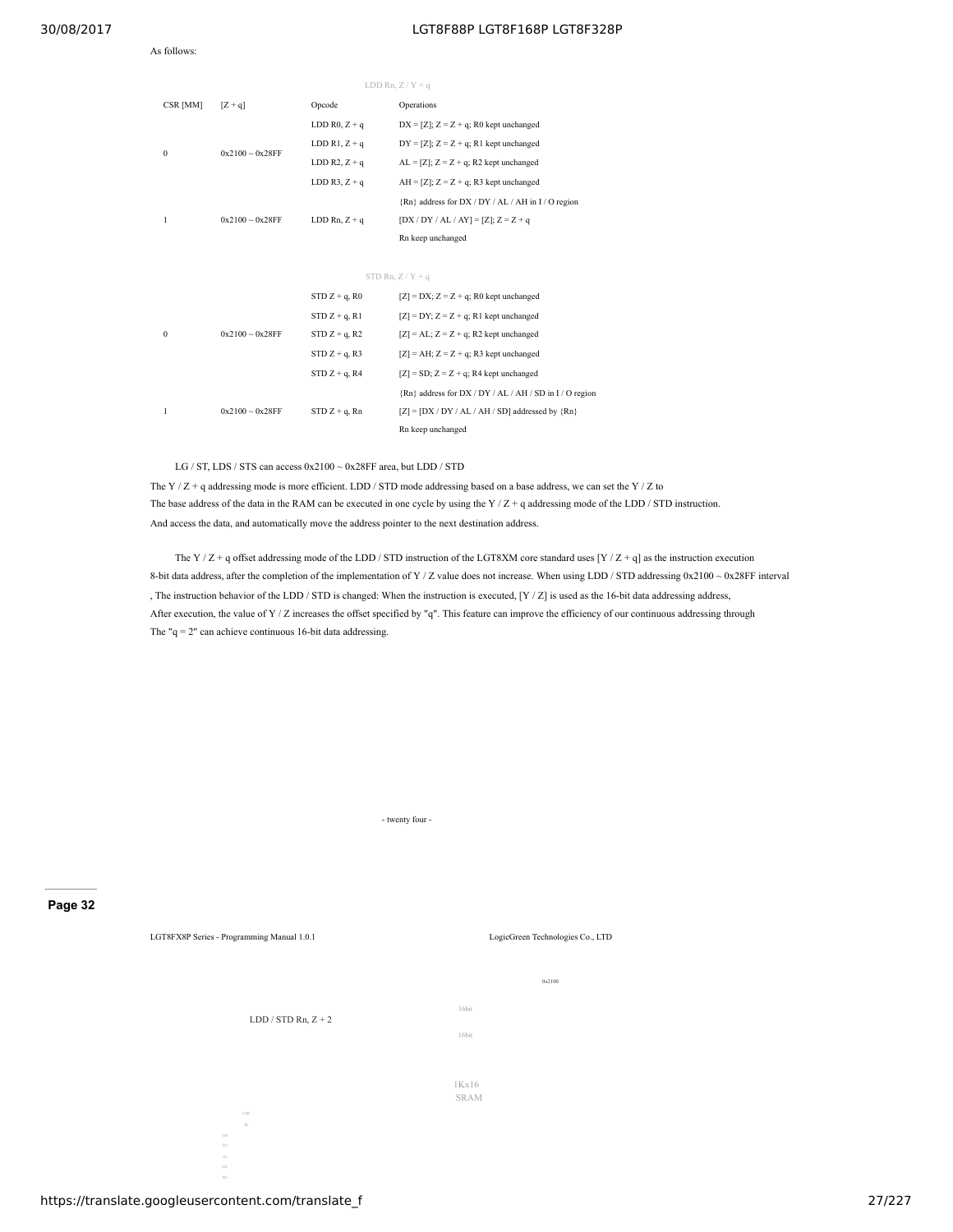uDSC

0x28FF

### The mapping between the variable address and the 16-bit mode address

The LGT8XM is an 8-bit processor with data access in bytes. PDN1512A built-in 2K bytes of data space.

This part of the space is mapped to  $0x0100 \sim 0x08$ FF address. C / C ++ compilation automatically assigns variables to  $0x0100 \sim 0x08$ FF

between. If we need to use uDSC in a 16-bit array defined in C / C ++, we need to

The address of the variable is mapped to the 16-bit LD / ST access address area  $(0x2100 \sim 0x28$ FF). The method is simple,

Variable address increase 0x2000 offset can be.

#### uDSC operation instruction definition

The software specifies the operations that need to be implemented by the IR register of the uDSC. All operation of uDSC is done on DX / DY / DA Between. Users can use 16-bit LD / ST channels in DX / DY / DA and SRAM directly and quickly exchange data.

| classification |                  |                  |                  | IR [7:0]         |                  |                  |                  |              | Functional description     |
|----------------|------------------|------------------|------------------|------------------|------------------|------------------|------------------|--------------|----------------------------|
|                | $\boldsymbol{0}$ | $\boldsymbol{0}$ | S <sub>1</sub>   | $\bf{0}$         | $\boldsymbol{0}$ | 1                | $\boldsymbol{0}$ | 1            | $DA = DX + DY$             |
|                | $\boldsymbol{0}$ | $\mathbf{0}$     | S <sub>1</sub>   | $\boldsymbol{0}$ | $\mathbf{0}$     | $\boldsymbol{0}$ | $\mathbf{0}$     | 1            | $DA = DX - DY$             |
| ADD / SUB      | $\mathbf{0}$     | $\mathbf{0}$     | $\boldsymbol{0}$ | $\,1$            | 1                | 1                | $\mathbf{0}$     | 1            | $DA = DY$                  |
|                | $\boldsymbol{0}$ | $\bf{0}$         | S <sub>1</sub>   | $\mathbf{1}$     | 1                | $\boldsymbol{0}$ | $\boldsymbol{0}$ | 1            | $DA = -DY$                 |
|                | $\mathbf{0}$     | $\mathbf{0}$     | S <sub>1</sub>   | $\mathbf{1}$     | $\mathbf{0}$     | $\mathbf{1}$     | 1                | 1            | $DA = DA + DY$             |
|                | $\bf{0}$         | $\boldsymbol{0}$ | S <sub>1</sub>   | $\,1$            | $\bf{0}$         | $\boldsymbol{0}$ | $\,1$            | 1            | $DA = DA - DY$             |
|                | $\boldsymbol{0}$ | $\mathbf{1}$     | S1 <sub>2</sub>  | S0 <sub>2</sub>  | $\bf{0}$         | 1                | $\boldsymbol{0}$ | $\mathbf{0}$ | $DA = DX * DY$             |
|                | $\mathbf{0}$     | 1                | S1 <sub>2</sub>  | S0 <sub>2</sub>  | $\bf{0}$         | $\boldsymbol{0}$ | $\boldsymbol{0}$ | $\mathbf{0}$ | $DA = -DX * DY$            |
|                | $\bf{0}$         | 1                | S1 <sub>2</sub>  | $\rm SO$ $_2$    | 1                | 1                | $\boldsymbol{0}$ | $\mathbf{0}$ | $DA = (DX * DY) >> 1$      |
|                | $\mathbf{0}$     | 1                | S1 <sub>2</sub>  | $\rm SO$ $_2$    | 1                | $\boldsymbol{0}$ | $\boldsymbol{0}$ | $\mathbf{0}$ | $DA = (-DX * DY) >> 1$     |
| MAC / MSC      | $\mathbf{0}$     | 1                | S1 <sub>2</sub>  | S0 <sub>2</sub>  | $\boldsymbol{0}$ | $\mathbf{1}$     | $\mathbf{1}$     | S            | $DA = DA + DX * DY$        |
|                | $\boldsymbol{0}$ | 1                | S1 <sub>2</sub>  | $\rm SO$ $_2$    | 1                | 1                | $\,1$            | S            | $DA = (DA + DX * DY) >> 1$ |
|                | $\boldsymbol{0}$ | 1                | S1 <sub>2</sub>  | S0 <sub>2</sub>  | $\bf{0}$         | $\boldsymbol{0}$ | 1                | S            | $DA = DA - DX * DY$        |
|                | $\boldsymbol{0}$ | $\mathbf{1}$     | S1 <sub>2</sub>  | S0 <sub>2</sub>  | 1                | $\boldsymbol{0}$ | $\mathbf{1}$     | S            | $DA = (DA - DX * DY) >> 1$ |
| MISC           | 1                | $\boldsymbol{0}$ | $\boldsymbol{0}$ | $\boldsymbol{0}$ | $\boldsymbol{0}$ | $\boldsymbol{0}$ | $\boldsymbol{0}$ | $\mathbf{0}$ | $DA = 0$                   |
|                |                  |                  |                  |                  |                  |                  |                  |              |                            |

- 25 -

### **Page 33**

| LGT8FX8P Series - Programming Manual 1.0.1 |   |                  |          |          |                |                  |                  |          | LogicGreen Technologies Co., LTD |
|--------------------------------------------|---|------------------|----------|----------|----------------|------------------|------------------|----------|----------------------------------|
|                                            | 1 | $\boldsymbol{0}$ | $\bf{0}$ | $\bf{0}$ | $\bf{0}$       | -1               | $\bf{0}$         | S        | $DA = NEG(DA)$                   |
|                                            | 1 | $\boldsymbol{0}$ | $\bf{0}$ | $\bf{0}$ | $\mathbf{1}$   | $\boldsymbol{0}$ | $\boldsymbol{0}$ | S        | $DA = DX^2$                      |
|                                            | 1 | $\boldsymbol{0}$ | $\bf{0}$ | $\bf{0}$ | $\mathbf{1}$   | $\mathbf{0}$     | 1                | S        | $DA = DY \land 2$                |
|                                            | 1 | $\boldsymbol{0}$ | 1        | $\bf{0}$ | $\mathbf{0}$   | $\mathbf{0}$     | $\bf{0}$         | S        | $DA = ABS (DA)$                  |
|                                            | 1 | $\boldsymbol{0}$ | 1        | 1        | $\mathbf{0}$   | $\mathbf{0}$     | $\boldsymbol{0}$ | $\bf{0}$ | $DA = DA / DY$                   |
|                                            | 1 | $\mathbf{0}$     | 1        | 1        | $\mathbf{0}$   | $\mathbf{0}$     | $\boldsymbol{0}$ | 1        | $DA = DA / DY$ , $DY = DA$ % DY  |
|                                            | 1 | $\mathbf{1}$     | $\bf{0}$ | $\bf{0}$ | N <sub>3</sub> | N2               | N1               |          | $NO DA = DA \ll N$               |
| <b>SHIFT</b>                               | 1 | 1                | S        | 1        | N3             | N <sub>2</sub>   | N1               |          | $NO DA = DA \gg N$               |

#### Description:

1. S indicates whether the operation is a signed or unsigned operation

2. S1 indicates whether DX is a signed number and S2 indicates whether DY is a signed number

3. N3 ... 0 is a four-bit shift bit that can achieve up to 15 bit shift operations

4. - Indicates that the value of this bit is not meaningless, can be set to 0 or 1, it is recommended to set to 0

### Register definition

name IO address Functional description

DCSR  $0x20 (0x00)$  Operation instruction register

DSIR 0x21 (0x01) uDSC control status register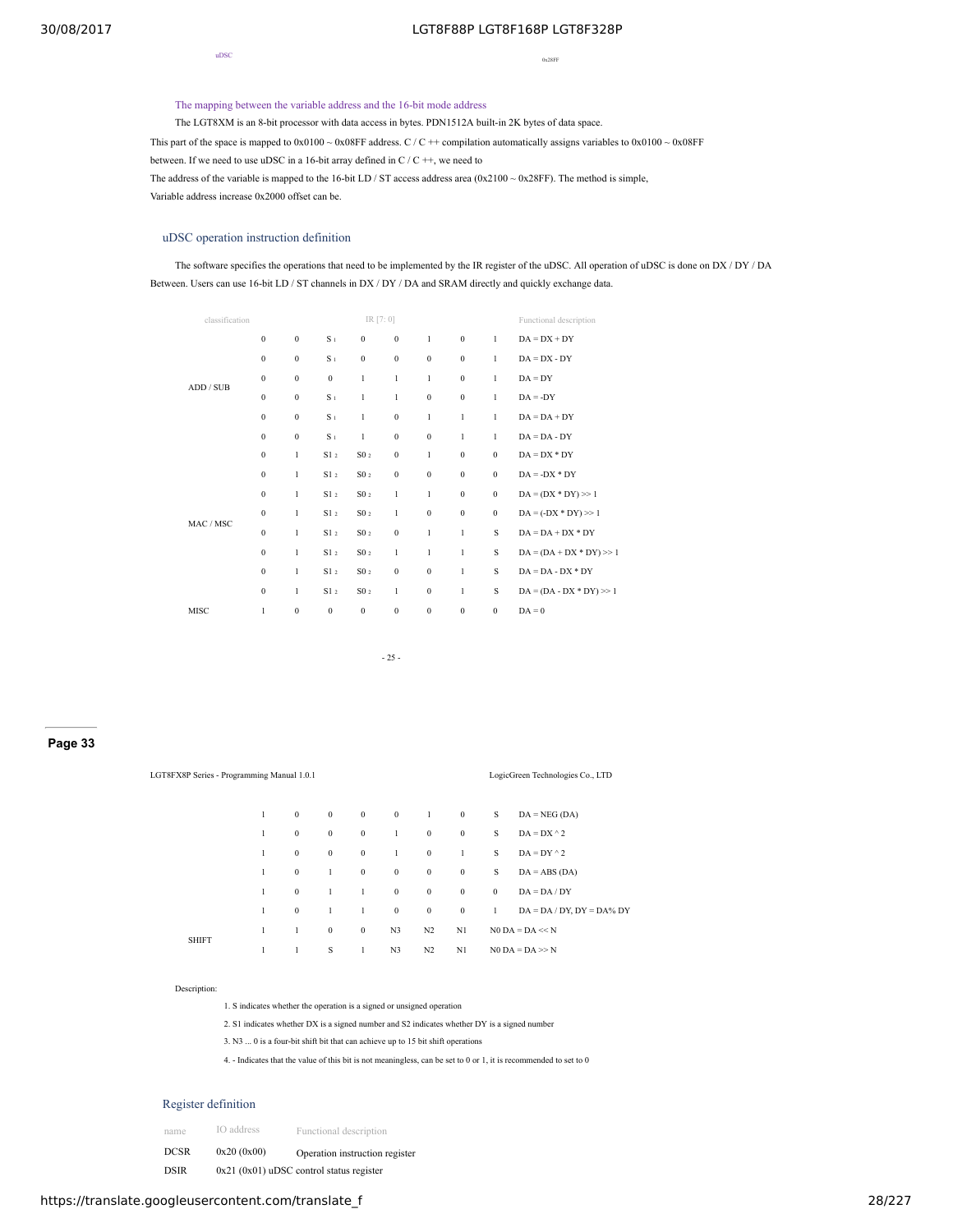| DSSD | 0x22(0x02) | The 16-bit saturation operation of the accumulator DSA                         |
|------|------------|--------------------------------------------------------------------------------|
| DSDX | 0x10(0x30) | Operand DSDX, 16-bit read and write access                                     |
| DSDY | 0x11(0x31) | Operand DSDY, 16-bit read and write access                                     |
| DSAL |            | $0x38$ ( $0x58$ ) 32-bit accumulator DSA [15: 0], 16-bit read and write access |
| DSAH |            | $0x39$ $(0x59)$ 32-bit accumulator DSA [31:16], 16-bit read and write access   |

DSCR - Control status register

|                |                      |                                                                                           |                                | DSCR - uDSC control status register                            |   |                                                                  |     |          |  |  |
|----------------|----------------------|-------------------------------------------------------------------------------------------|--------------------------------|----------------------------------------------------------------|---|------------------------------------------------------------------|-----|----------|--|--|
|                | Address: 0x20 (0x00) |                                                                                           |                                |                                                                |   | Default: 0010 xxxx                                               |     |          |  |  |
| Bit            | 7                    | 6                                                                                         | 5                              | 4                                                              | 3 | $\overline{c}$                                                   |     | $\Omega$ |  |  |
| Name DSUEN     |                      | MM                                                                                        | D1                             | D <sub>0</sub>                                                 |   | N.                                                               | Z   | C        |  |  |
| R/W            | R/W                  | R/W                                                                                       | R/W                            | R/W                                                            | ۰ | R/W                                                              | R/W | R/W      |  |  |
| Bit            | Name                 | description                                                                               |                                |                                                                |   |                                                                  |     |          |  |  |
| 7              |                      |                                                                                           |                                | DSUEN uDSC module enable control; $1 =$ enable, $0 =$ disabled |   |                                                                  |     |          |  |  |
| MM<br>6        |                      | uDSC register mapping mode; detailed definition please refer to 16-bit mode of operation. |                                |                                                                |   |                                                                  |     |          |  |  |
|                |                      |                                                                                           |                                | $0 =$ fast access mode, $1 =$ IO mapping mode                  |   |                                                                  |     |          |  |  |
| 5              | D1                   |                                                                                           |                                |                                                                |   | Division operation completion flag, $1 =$ operation is completed |     |          |  |  |
| 4              | D <sub>0</sub>       |                                                                                           | Divide operation except 0 flag |                                                                |   |                                                                  |     |          |  |  |
| 3              | ٠                    | Unimplemented                                                                             |                                |                                                                |   |                                                                  |     |          |  |  |
| $\mathfrak{D}$ | N.                   |                                                                                           | The result is a negative flag  |                                                                |   |                                                                  |     |          |  |  |
|                | Ζ                    |                                                                                           |                                | The result of the operation is zero flag                       |   |                                                                  |     |          |  |  |
| $\mathbf{0}$   | C                    |                                                                                           | 32 Adder carry / borrow flag   |                                                                |   |                                                                  |     |          |  |  |
|                |                      |                                                                                           |                                |                                                                |   |                                                                  |     |          |  |  |

- 26 -

### **Page 34**

LGT8FX8P Series - Programming Manual 1.0.1 LogicGreen Technologies Co., LTD

### DSIR - operation instruction register

|      |                       |             |    |   | DSIR - uDSC operation instruction register |                    |          |                                                                                                               |
|------|-----------------------|-------------|----|---|--------------------------------------------|--------------------|----------|---------------------------------------------------------------------------------------------------------------|
|      | Address: $0x21(0x01)$ |             |    |   |                                            | Default: 0000 0000 |          |                                                                                                               |
| Bit  |                       | 6           | 5. | 4 | 3                                          |                    | $\theta$ |                                                                                                               |
| Name |                       |             |    |   | <b>DSIR</b> [7: 0]                         |                    |          |                                                                                                               |
| R/W  |                       |             |    |   | R/W                                        |                    |          |                                                                                                               |
| Bit  | Name                  | description |    |   |                                            |                    |          |                                                                                                               |
| 7:0  | IR                    |             |    |   |                                            |                    |          | uDSC operation instruction. Please refer to the description of the "Operation instruction definition" section |

### DSDX - Operand Register DSDX

|            | DSDX - uDSC Operand Register DX       |                    |
|------------|---------------------------------------|--------------------|
|            | Address: $0x30(0x10)$                 | Default: 0000 0000 |
| <b>Bit</b> | 15 14 13 12 11 10 9 8 7 6 5 4 3 2 1 0 |                    |
| Name       | <b>DSDX</b> [15: 0]                   |                    |
| R/W        | R/W                                   |                    |
| Bit        | Name<br>description                   |                    |
| 15:0       | DSDX 16-bit operand register DSDX     |                    |

### DSDY - operand register DSDY

DSDY - uDSC operand register DY

|      | Address: $0x31(0x11)$ |                                       |                     | Default: 0000 0000 |
|------|-----------------------|---------------------------------------|---------------------|--------------------|
| Bit  |                       | 15 14 13 12 11 10 9 8 7 6 5 4 3 2 1 0 |                     |                    |
| Name |                       |                                       | <b>DSDY</b> [15: 0] |                    |
| R/W  |                       |                                       | R/W                 |                    |
| Bit  | Name                  | description                           |                     |                    |
| 15:0 |                       | DSDY 16-bit operand register DSDY     |                     |                    |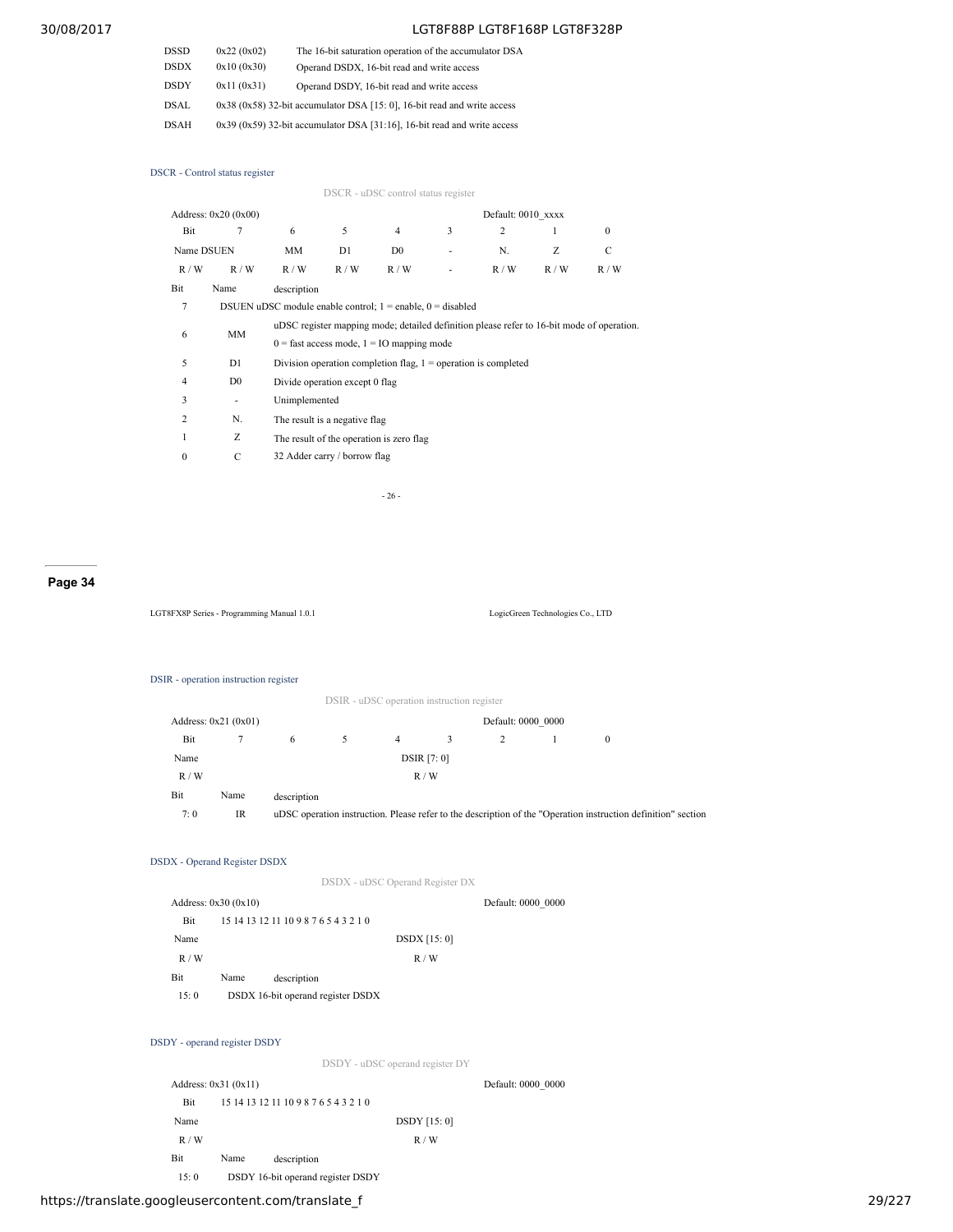### DSAL - Low 16 bits of the 32-bit accumulator DA

DSAL is - uDSC operand register DSA lower 16 bits

|            | Address: $0x58(0x38)$ |                                         |             | Default: 0000 0000 |
|------------|-----------------------|-----------------------------------------|-------------|--------------------|
| <b>Bit</b> |                       | 15 14 13 12 11 10 9 8 7 6 5 4 3 2 1 0   |             |                    |
| Name       |                       |                                         | DSA [15: 0] |                    |
| R/W        |                       |                                         | R/W         |                    |
| Bit        | Name                  | description                             |             |                    |
| 15:0       |                       | DSAT 32-bit accumulator DSA low 16 bits |             |                    |
|            |                       |                                         |             |                    |

- 27 -

### **Page 35**

LGT8FX8P Series - Programming Manual 1.0.1 LogicGreen Technologies Co., LTD

#### DSAH - The upper 16 bits of the 32-bit accumulator DA

DSAH - uDSC operand register The upper 16 bits of the DSA

|      | Address: $0x59(0x39)$ |                                                      | Default: 0000 0000 |
|------|-----------------------|------------------------------------------------------|--------------------|
| Bit  |                       | 15 14 13 12 11 10 9 8 7 6 5 4 3 2 1 0                |                    |
| Name |                       |                                                      | DSA [31:16]        |
| R/W  |                       |                                                      | R/W                |
| Bit  | Name                  | description                                          |                    |
| 15:0 |                       | DSAH The upper 16 bits of the 32-bit accumulator DSA |                    |

### DSSD - DA Saturation Operation Register

DSSD - 16-bit DA saturation operation result

| Address: $0x22(0x02)$ |      |                                                                  |              | Default: 0000 0000 |
|-----------------------|------|------------------------------------------------------------------|--------------|--------------------|
| Bit                   |      | 15 14 13 12 11 10 9 8 7 6 5 4 3 2 1 0                            |              |                    |
| Name                  |      |                                                                  | DSSD [15: 0] |                    |
| R/W                   |      |                                                                  | R/W          |                    |
| Bit                   | Name | description                                                      |              |                    |
| 15:0                  |      | DSSD 16-bit saturated operation result of 32-bit accumulator DSA |              |                    |

### uDSC application example

Example 1. Basic configuration and operation

The following is a simple subroutine (AVRGCC), which implements a 16-bit multiplication and returns 32-bit results. unsigned long dsu\_xmuluu ( unsigned short dy, unsigned short dx);

The following is the compilation implementation code for the C function:

| #include   | "Udsc def.inc" |                        | : opcode definitions                                      |  |
|------------|----------------|------------------------|-----------------------------------------------------------|--|
|            | global         | dsu xmuluu             | ; declare for called from $C / C \rightarrow \text{code}$ |  |
| dsu xmuluu |                |                        |                                                           |  |
|            | out            | DSDX, r24              | $:$ load $DX$                                             |  |
|            | out            | DSDY, r22              | $:$ load DY                                               |  |
|            | ldi            | r20, XMULUU            | : load opcode                                             |  |
|            | out            | DSIR, r20              | : do multiply                                             |  |
|            | in             | r <sub>22</sub> . DSAL | : $\{r23, r22\} = AL$                                     |  |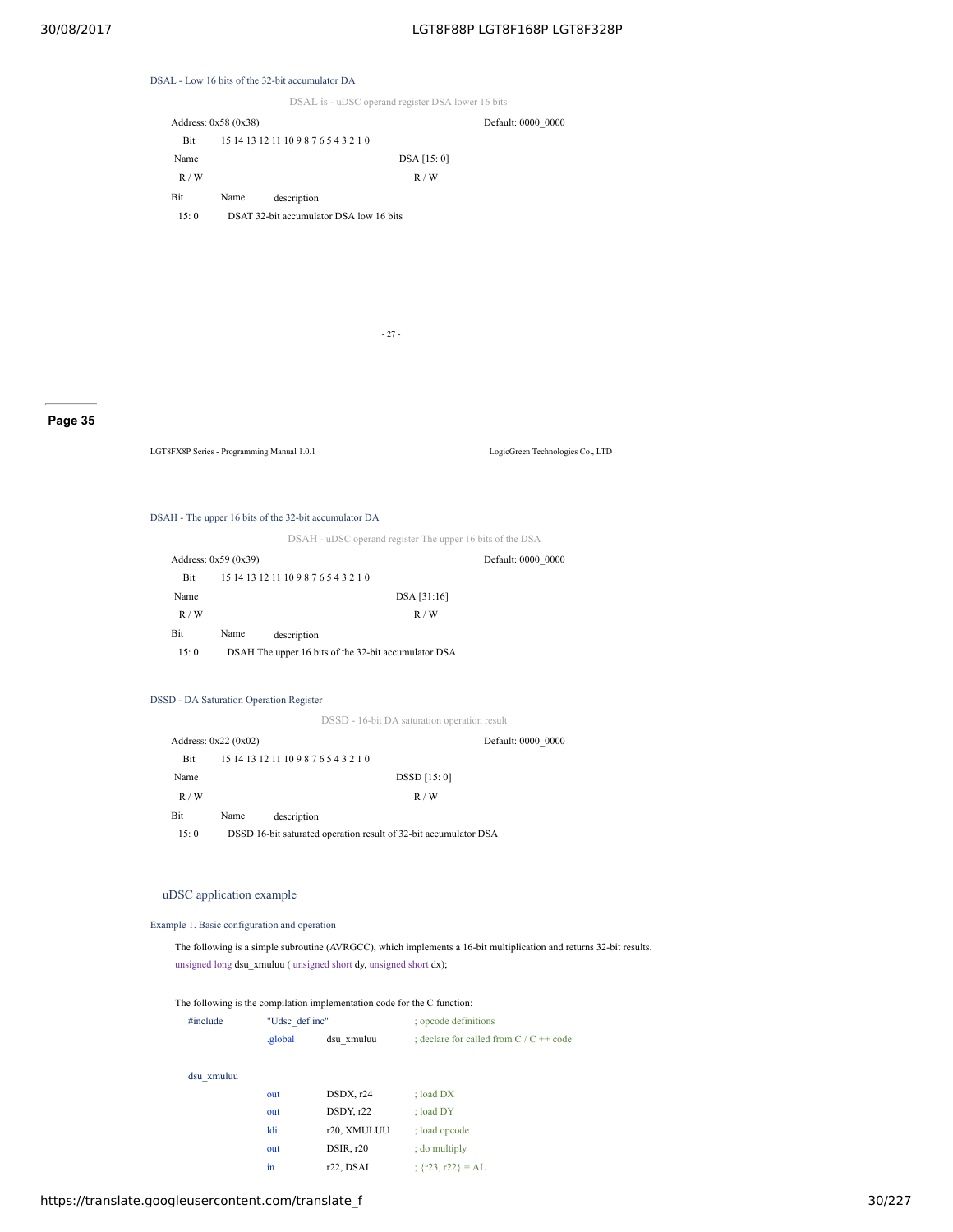ret

r24, DSAH ; {r25, r24} = AH

- 28 -

**Page 36**

LGT8FX8P Series - Programming Manual 1.0.1 LogicGreen Technologies Co., LTD

### System clock and configuration

### System clock distribution

The LGT8FX8P supports multiple clock inputs. The system can work in three main clock sources, namely internal 32KHz

Calibrated RC Oscillator, Internal 32MHz Calibrated RC Oscillator, and External 400KHz ~ 20MHz Crystal Input.

The following figure shows the LGT8FX8P clock system distribution, CMU is the center of the entire clock management, responsible for the system clock frequency,

The same module to generate a separate clock and control the clock and so on. In general applications, do not all the clock with the same

When working in order to reduce system power consumption, the system power management switches the unused module clock according to the different sleep modes. For details on the operation, refer to the section on power management.



#### CPU\_clk

Used to drive the LGT8XM core and SRAM operation. Such as driving general purpose working registers, status registers, and so on. After the CPU clock is stopped, the kernel will not continue to execute the instructions and perform the calculations. The system executes the SLEEP instruction to go to sleep Mode, the kernel clock will be turned off.

### Peri\_clk

Used to drive most peripheral modules, such as timers / counters, SPI, USART, and so on. The IO clock is also used to drive the external Interrupt module. When the peripheral clock is halted, some peripherals that can use the wake-up system work independently Clock or asynchronous mode. For example, TWI address recognition function can wake up most of the sleep mode, the address at this time The recognition part works in asynchronous mode.

### E2P\_clk

The E2P\_clk clock is used to generate the FLASH interface access timing. E2P\_clk generates access to the E2PCTL access to the FLASH interface The timing of the. E2P\_clk Fixed 32-frequency (1MHz) from internal 32MHz HFRC oscillator. If the user needs to make Use E2PCTL module to read and write internal program FLASH or data FLASH space, need to enable the internal 32MHz vibration Device.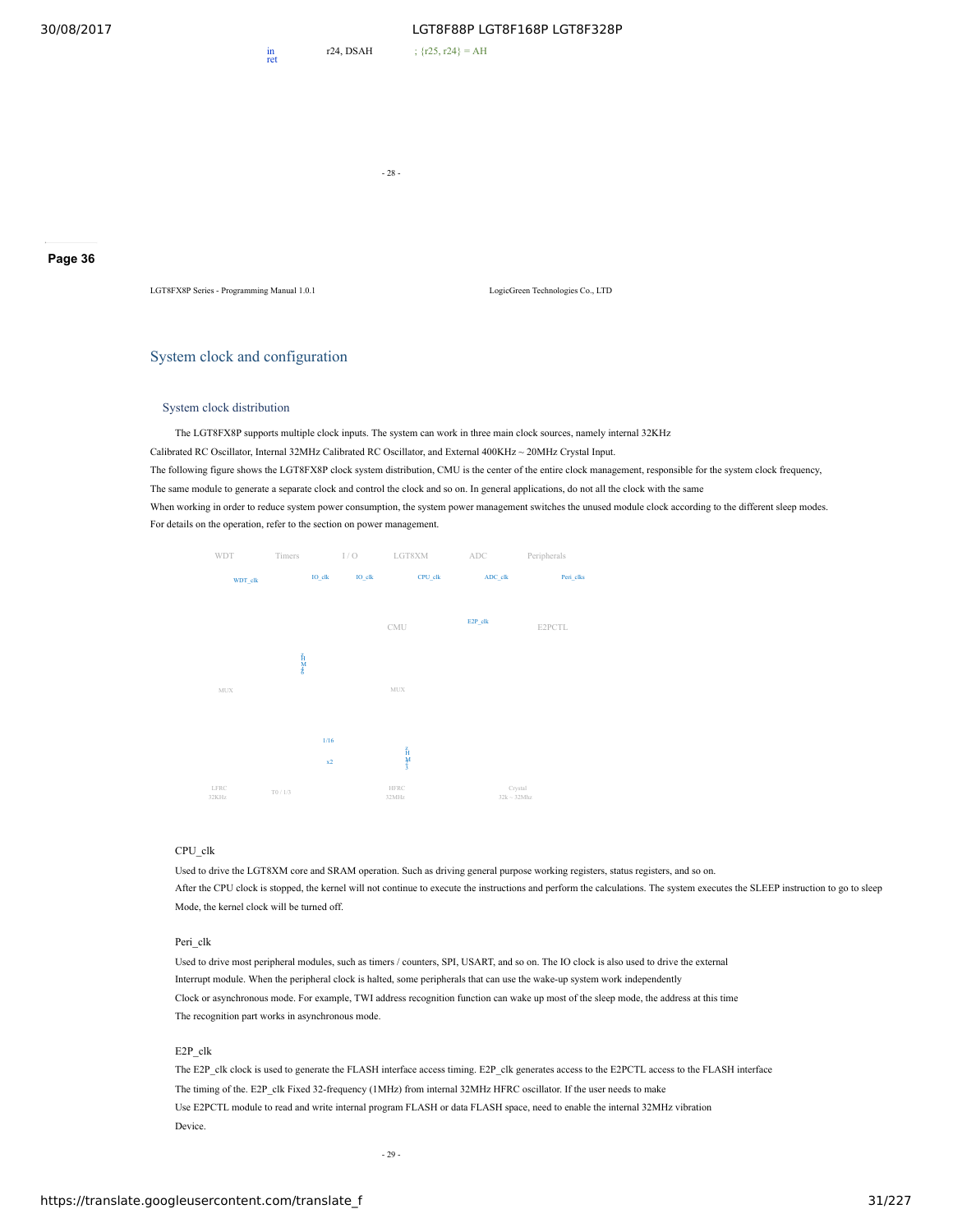#### **Page 37**

LGT8FX8P Series - Programming Manual 1.0.1 LogicGreen Technologies Co., LTD

#### Asy\_clk

Asynchronous timer clock. The timer / event counter can be driven directly using an external clock or crystal (32.768K). This independence Clock mode, the timer can remain running while the system is in sleep mode.

### WDT\_clk

Internal watchdog timer clock source, can be configured to select the internal 32KHz LFRC oscillator, or from the internal 32MHz HFRC 16-way (2MHz). After the system is powered on, the watchdog default clock source is 32KHz LFRC oscillator.

### Clock source selection

LGT8FX8P supports four kinds of clock source input, the user can PMCR register to achieve the clock source enable control As well as the completion of the main clock switch. The following is the control structure of the PMCR:

|                         | PMCR [3:0]                                                   |      | PMCR [4]                                                 | PMCR [6: 5]                       |     |
|-------------------------|--------------------------------------------------------------|------|----------------------------------------------------------|-----------------------------------|-----|
| Calibrated RC<br>32MHz  | $\text{RCM\_EN}$                                             | 1/16 | $\overset{\textup{M}}{\overset{\textup{M}}{\textup{M}}}$ |                                   | WDT |
| Calibrated RC<br>32KHz  | $RCK$ <sub>_</sub> $EN$                                      |      |                                                          | $\stackrel{\text{M}}{\downarrow}$ | CMU |
| $32K \sim 32MHz$<br>OSC | OSCK_EN<br>OSCM_EN                                           |      |                                                          |                                   |     |
|                         | 32K ~ 400K: using OSCK_EN<br>$400K \sim 32M$ : using OSCM_EN |      |                                                          |                                   |     |

LGT8FX8P internal OSC oscillator can work in high frequency and low frequency two modes, the user needs according to the external crystal The actual size of the internal OSC oscillator is controlled in the correct mode. The same internal RC oscillator is also divided into high frequency and Low frequency two kinds. The lowest 4 bits of the PMCR register are used to control these four clock sources. The control relationship is as follows:

| <b>PMCR</b>     | Corresponds to the clock source                         |
|-----------------|---------------------------------------------------------|
| <b>PMCR [0]</b> | 32MHz RC enable control, 1 enabled, 0 off               |
| <b>PMCR [1]</b> | 32KHz RC enable control, 1 enabled, 0 off               |
| <b>PMCR [2]</b> | $400K \sim 32MHz$ OSC mode enabled, 1 enabled, 0 closed |
| <b>PMCR [3]</b> | $32K \sim 400K$ OSC mode enabled, 1 enabled, 0 off      |

LGT8FX8P system power, the default use of 32MHz RC as a system clock source, the kernel work in the clock source of 8 points

Frequency (2MHz). The user can change the default configuration by setting the PMCR register and the system prescaler register (CLKPR).

If the user needs to change the main clock source configuration, it is necessary to ensure that the clock source after switching is stable before switching the clock. State. It is therefore necessary to enable the required clock source by PMCR [3: 0] before switching to the master clock source and wait for the clock to stabilize After the set to switch.

When the user switches the master clock to the external crystal, although the user enables the external crystal, but does not rule out the configuration error or Crystal failure can not cause crystal vibration. If you switch to an external crystal at this time, the system will stop working immediately after switching. because This, from the system reliability considerations, it is recommended by opening the watchdog timer, from the software design point of view to avoid such questions

- 30 -

### **Page 38**

LGT8FX8P Series - Programming Manual 1.0.1 LogicGreen Technologies Co., LTD

question.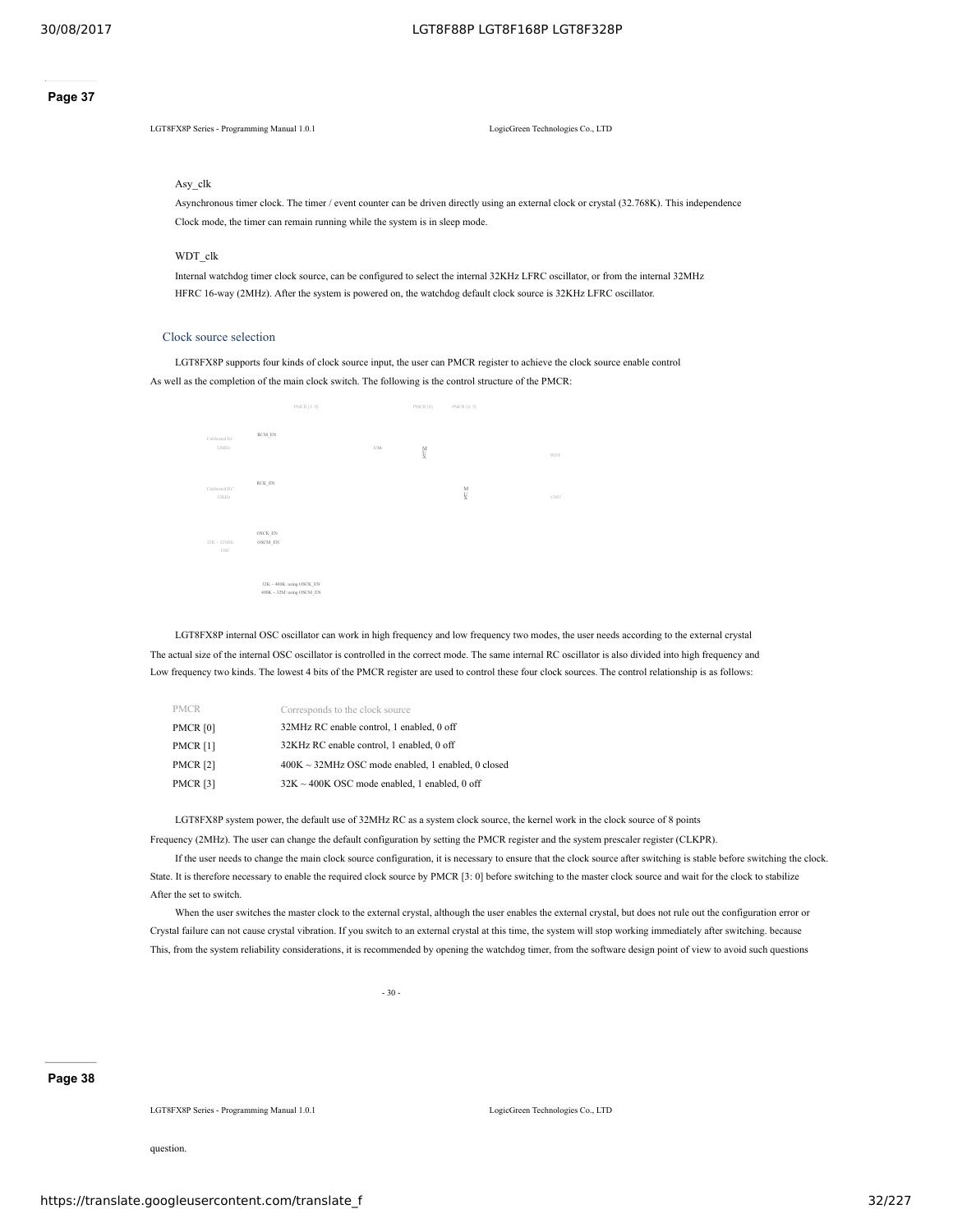After the clock source is enabled and waiting for stabilization, the master clock can be switched by PMCR [6: 5]. Where PMCR [5] is used for selection Section RC oscillator and external crystal, PMCR [6] is used to select

|                         |                      | PMCR [5]           | PMCR [6]             |     |
|-------------------------|----------------------|--------------------|----------------------|-----|
| Calibrated RC<br>32MHz  | RC32M<br><b>OSCM</b> | M<br>¥             |                      |     |
| Calibrated RC<br>32KHz  | RC32K                |                    | M<br>V<br>$\rm MCLK$ | CMU |
| $32K \sim 32MHz$<br>OSC | <b>OSCK</b>          | $_{\rm X}^{\rm M}$ |                      |     |

#### Main clock source selection:

| <b>PMCR</b> [6] | <b>PMCR</b> [5] | Main clock source                             |
|-----------------|-----------------|-----------------------------------------------|
|                 | $_{0}$          | Internal 32MHz RC Oscillator (System Default) |
|                 |                 | External $400K \sim 32MHz$ high-speed crystal |
|                 | $_{0}$          | Internal 32KHz RC oscillator                  |
|                 |                 | External $32K \sim 400K$ Hz low-speed crystal |

#### Clock source control timing

In order to protect the PMCR register from accidental modification, the modification of the PMCR register requires strict installation of the specified timing. The highest bit of the PMCR register (PMCR [7]) is used to implement timing control. The user must first change the other bits of the PMCR

Set PMCR [7] first to change the value of other registers of PMCR during 6 cycles after setting operation. 6 cycles

, The direct modification to PMCR will fail.

Below to switch to the external high-speed crystal, for example, list the recommended steps:

- (1) Enable the clock source
	- $\bullet$  Set PMCR  $[7] = 1$
	- $\bullet$  Set PMCR  $[2] = 1$  in six cycles to enable external high-speed mode external crystal
	- wait for external crystal stability (waiting time due to different crystal and different, generally us level can wait)
- (2) toggle the main clock source
	- Set PMCR  $[7] = 1$
	- $\bullet$  Set PMCR [6: 5] = 01 in six cycles, the system will automatically switch the working clock to the external crystal
	- Perform several NOP operations to improve stability (optional operation)

[Note]: In the above operation to switch the main clock, to ensure that the current system clock to work properly, in the switch to the external crystal After the vibration, you can turn off the internal RC oscillator before.

- 31 -

**Page 39**

LGT8FX8P Series - Programming Manual 1.0.1 LogicGreen Technologies Co., LTD

### System clock prescaler control

The LGT8FX8P has a system clock prescaler internally that can be controlled by the clock prescaler register (CLKPR).

This function can be used to reduce system power consumption when the system does not require very high processing power. Prescaler settings for system support The clock source is valid. Clock prescaler can affect the kernel execution clock and so the synchronization peripherals.

When switching between different clock prescaler settings, the system clock prescale ensures that no hair is generated during the switching process Thorns, but will ensure that there will be no high frequency of the middle state. The frequency switching is performed immediately, and when the register change takes effect, Up to 2 to 3 current system clock cycles, the system clock switches to the new divide clock.

In order to avoid erroneous operation on the clock divider register, the modification to CLKPR must also follow a special timing flow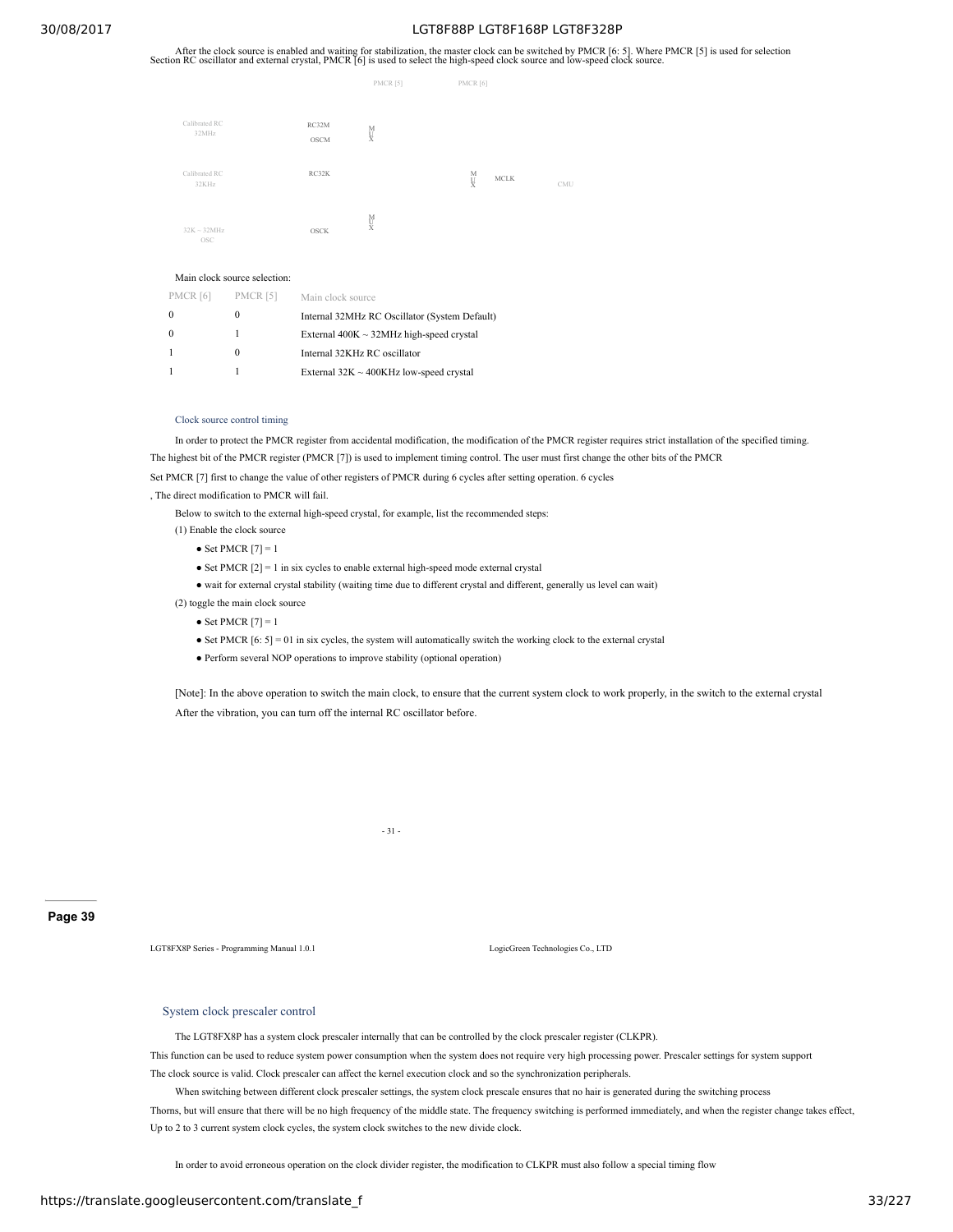Cheng: Set the clock prescaler change enable bit (CLKPCE) to 1, CLKPR other bit is 0

● Write the required value to CLKPS in four cycles, while CLKPCE is written to 0

Before changing the clock prescaler register, it is necessary to disable the interrupt function to ensure that the write timing can be performed intact. Refer to the Register Description section of this section for a detailed definition of the main clock prescaler register CLKPR.

### Internal RC oscillator calibration

The LGT8FX8P includes two calibratable RC oscillators that are calibrated to achieve accuracy of less than ± 1%. its The 32MHz RC is used by default for the system operating clock.

LGT8FX8P pre-production, the internal 32MHz HFRC and 32KHz LFRC are calibrated, and the calibration value into the system Configure the information area. During system power saving, these calibration values will be read into the internal registers, Recalibrate RC frequency.

The calibration register is located in the IO address space and the user program can read and write. For the frequency of special needs of the application, you can Adjust the frequency output of the internal oscillator by modifying the calibration register. Modifying the calibration register does not change the factory configuration letter The system register will return to the factory settings if the operation is reloaded or the user-initiated configuration bit is reloaded.

#### Register definition

32MHz HFRC Oscillator Calibration Register - RCMCAL

|                |              | RCMCAL - 32MHz HFRC calibration register                                                                                                       |
|----------------|--------------|------------------------------------------------------------------------------------------------------------------------------------------------|
| RCMCAL: 0x66   |              | Default: factory configuration                                                                                                                 |
| <b>Bits</b>    |              | <b>RCCAL</b> [7: 0]                                                                                                                            |
| R/W            |              | R/W                                                                                                                                            |
| Bit definition |              |                                                                                                                                                |
| [7:0]          | <b>RCCAL</b> | After the system is powered up, the value of the register will be replaced by the RC calibration value in the system configuration information |
|                |              | change.                                                                                                                                        |

- 32 -

**Page 40**

LGT8FX8P Series - Programming Manual 1.0.1 LogicGreen Technologies Co., LTD 32KHz RC Oscillator Calibration Register - RCKCAL RCKCAL - 32MHz RC Calibration Register RCKCAL: 0x67 Default: Factory setting Bits RCKCAL [7: 0] R / W R / W R / W R / W R / W R / W R / W R / W R / W R / W R / W R / W R / W R / W R / W R / W R / W R / W R / W R / W R / W R / W R / W R / W R / W R / W R / W R / W R / W R / W R / W R / W R / W R / W R / W R / W R / W Bit definition [7: 0] RCKCAL Writes Calibration Values to RCKCAL Register Complete Calibration of 32KHz RC Oscillator Clock Source Management Register - PMCR PMCR - clock source management register PMCR: 0xF2 Default: 0x03 Bits PMCE CLKFS / CLKSS WCLKS OSCKEN OSCMEN RCKEN RCMEN  $R/W$   $R/W$   $R/W$   $R/W$   $R/W$   $R/W$   $R/W$   $R/W$ Bit definition [0] RCMEN Internal 32MHz RC oscillator enable control, 1 enabled, 0 disabled [1] RCKEN Internal 32KHz RC oscillator enable control, 1 enabled, 0 disabled

[2] OSCMEN External high frequency crystal enable control, 1 enabled, 0 disabled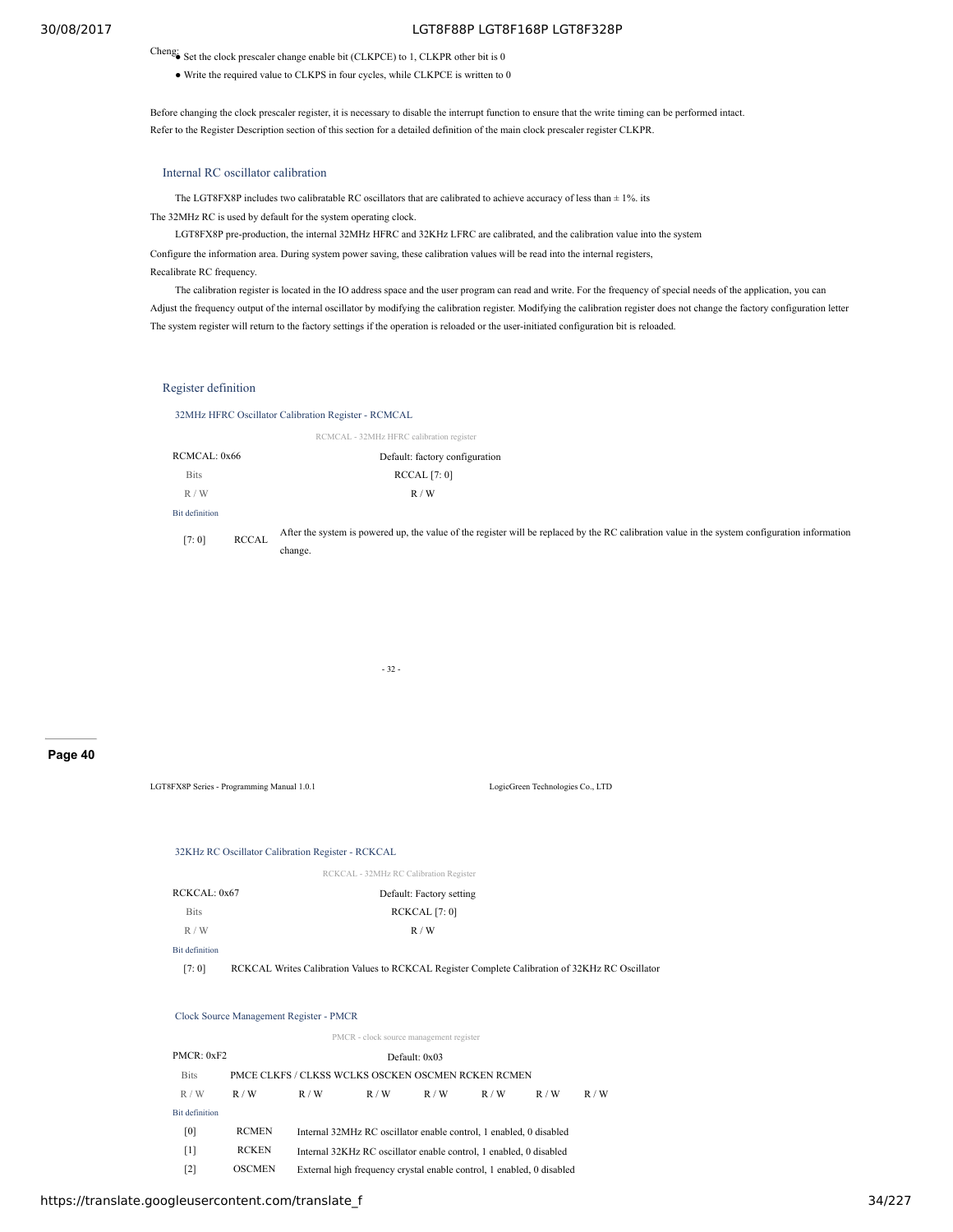| [3] | <b>OSCKEN</b> | External low frequency crystal enable control, 1 enabled, 0 disabled<br>WDT clock source selection,              |
|-----|---------------|------------------------------------------------------------------------------------------------------------------|
| [4] | <b>WCLKS</b>  | 0 - Selects an internal 32MHz HFRC oscillator with 16 divisions                                                  |
|     |               | 1 - Internal 32KHz LFRC oscillator                                                                               |
| [5] | <b>CLKSS</b>  | Main clock source selection control, select the clock source type, refer to the clock source selection unit      |
|     |               | Minute                                                                                                           |
| [6] | <b>CLKFS</b>  | Main clock source frequency control, select the clock frequency type, please refer to the clock source selection |
|     |               | section                                                                                                          |
|     |               | The PMCR register changes the enable control bits.                                                               |
| [7] | <b>PMCE</b>   | Before changing other locations of PMCR, you must first set this bit, then at four                               |
|     |               | Set the value of the other bits in the cycle.                                                                    |

### Master clock prescaler register - CLKPR

|                               |              |                      | CLKPR - Master clock prescaler register |              |                 |                 |     |                               |
|-------------------------------|--------------|----------------------|-----------------------------------------|--------------|-----------------|-----------------|-----|-------------------------------|
| CLKPR: 0x61<br>Default: 0x03  |              |                      |                                         |              |                 |                 |     |                               |
| <b>Bits</b>                   | <b>WCE</b>   | <b>CKOEN1 CKOEN0</b> |                                         | ٠            | PS3             | PS <sub>2</sub> | PS1 | PS <sub>0</sub>               |
| R/W                           | R/W          | R/W                  | R/W                                     | ٠            | R/W             | R/W             | R/W | R/W                           |
| <b>Bit definition</b>         |              |                      |                                         |              |                 |                 |     |                               |
| Clock prescaler selection bit |              |                      |                                         |              |                 |                 |     |                               |
|                               |              | PS3                  | PS <sub>2</sub>                         | PS1          | PS <sub>0</sub> |                 |     | Frequency division parameters |
| [3:0]                         | <b>CLKPS</b> | $\mathbf{0}$         | $\mathbf{0}$                            | $\mathbf{0}$ | $\mathbf{0}$    |                 | 1   |                               |
|                               |              | $\mathbf{0}$         | $\mathbf{0}$                            | $\mathbf{0}$ |                 |                 | 2   |                               |
|                               |              | $\mathbf{0}$         | $\mathbf{0}$                            |              | 0               |                 | 4   |                               |

- 33 -

### **Page 41**

|       | LGT8FX8P Series - Programming Manual 1.0.1                             |                                                                                        |                                                            |              |              | LogicGreen Technologies Co., LTD |  |  |  |
|-------|------------------------------------------------------------------------|----------------------------------------------------------------------------------------|------------------------------------------------------------|--------------|--------------|----------------------------------|--|--|--|
|       |                                                                        | $\mathbf{0}$                                                                           | $\theta$                                                   |              | 1            | 8 (default configuration)        |  |  |  |
|       |                                                                        | $\mathbf{0}$                                                                           | $\mathbf{1}$                                               | $\mathbf{0}$ | $\mathbf{0}$ | 16                               |  |  |  |
|       |                                                                        | $\mathbf{0}$                                                                           | 1                                                          | $\Omega$     | 1            | 32                               |  |  |  |
|       |                                                                        | $\mathbf{0}$                                                                           | 1                                                          | 1            | $\mathbf{0}$ | 64                               |  |  |  |
|       |                                                                        | $\mathbf{0}$                                                                           | $\mathbf{1}$                                               | 1            | 1            | 128                              |  |  |  |
|       |                                                                        | 1                                                                                      | $\mathbf{0}$                                               | $\mathbf{0}$ | $\mathbf{0}$ | 256                              |  |  |  |
|       |                                                                        |                                                                                        | Other values                                               |              |              | Keep it                          |  |  |  |
| [4]   |                                                                        | Keep not used                                                                          |                                                            |              |              |                                  |  |  |  |
| $[5]$ | <b>CKOEN0</b>                                                          | Set whether the system clock is output on the PB0 pin                                  |                                                            |              |              |                                  |  |  |  |
| [6]   | <b>CKOEN1</b><br>Set whether the system clock is output on the PE5 pin |                                                                                        |                                                            |              |              |                                  |  |  |  |
|       |                                                                        | Clock prescaler changes clock control                                                  |                                                            |              |              |                                  |  |  |  |
|       | WCE                                                                    | Before changing the other bits of the CLKPR register, you must first set it separately |                                                            |              |              |                                  |  |  |  |
| $[7]$ |                                                                        | CKWEN is 1, and then in the next four system cycles, the other bits                    |                                                            |              |              |                                  |  |  |  |
|       |                                                                        |                                                                                        | Set up. After four cycles, CKWEN is automatically cleared. |              |              |                                  |  |  |  |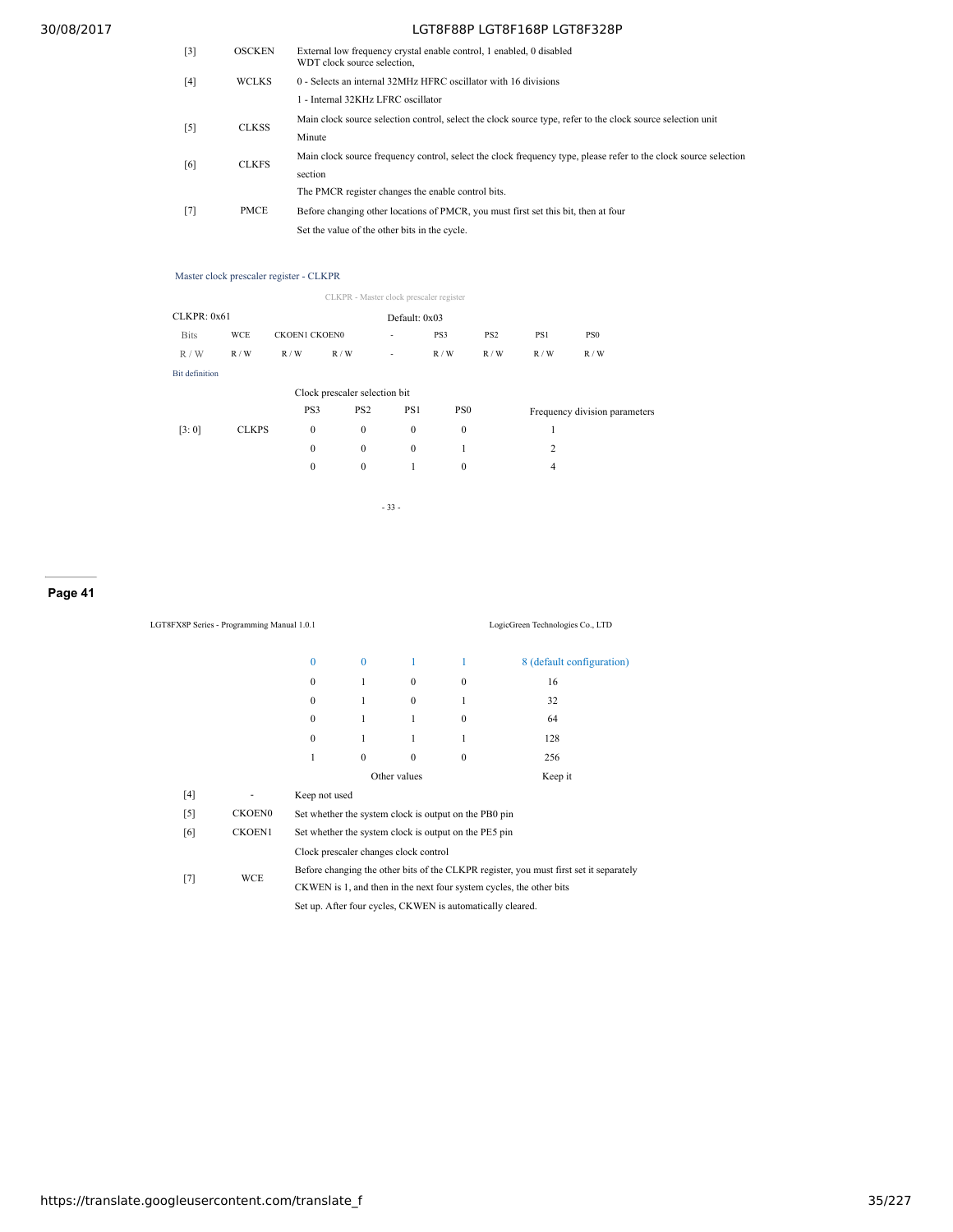- 34 -

#### **Page 42**

LGT8FX8P Series - Programming Manual 1.0.1 LogicGreen Technologies Co., LTD

### Power management

#### Overview

Sleep mode reduces system power by turning off the system clock and the clock module. LGT8FX8P offers very much Flexible and diverse sleep mode and module controller, the user can be based on the application, to achieve the best low-power configuration.

LGT8FX8P does not automatically turn off analog function modules when entering Sleep mode, such as ADC, DAC, Comparator (AC), low-voltage reset module (LVD), etc., the software needs to be in accordance with the application requirements, before entering the unwanted analog power Can, and after the system wake up to restore the correct state.

The LGT8FX8P supports a variety of sleep modes, including the ADC-specific noise cancellation mode, which eliminates ADC conversion The digital part of the process is interfering with the ADC power supply. In addition, the other are power control mode, divided into five kinds:

| Sleep mode       | <b>Function Description</b>                                                                                |
|------------------|------------------------------------------------------------------------------------------------------------|
| Idle mode (IDLE) | Only close the kernel clock, other peripheral modules work properly, all valid interrupt source can be     |
|                  | To wake up the kernel                                                                                      |
|                  | Power saving mode (Save)As with the DPS0 mode, the Save mode is compatible with the LGT8FX8D               |
|                  | Power-down mode (DPS0)As with the Save mode, support wake-up sources include:                              |
|                  | • All pin levels change                                                                                    |
|                  | • Watchdog time wake-up                                                                                    |
|                  | • Asynchronous mode TMR2 wake-up                                                                           |
|                  | Power down mode (DPS1)Turn off all internal and external oscillators to support wake-up sources including: |
|                  | • All pin external level changes                                                                           |
|                  | $\bullet$ External interrupt $0/1$                                                                         |
|                  | • Watchdog timer operating at 32K LFRC                                                                     |
|                  | Power-down mode (DPS2) Off the core power, the lowest power mode, support wake-up source include:          |
|                  |                                                                                                            |

- External reset
- PORTD pin change
- $\bullet$  LPRC timer wake-up (128ms / 256ms / 512ms / 1s)

It is important to note that the process of waking from DPS2 is the same as a power-on reset

LGT8FX8P support deep sleep DPS2, in this mode, the system internal LDO in power-down state, the kernel register,

All peripheral controllers and SRAM are all powered down, and the data will not be maintained. FLASH memory unit also

Will be in the power-down state, so DPS2 mode to achieve the minimum system power consumption. Power-down mode can be via port D (PORTD)

Pin level change wake up, you can also choose 5 level wake-up. The timer for wake-up DPS2 is not supported for calibration,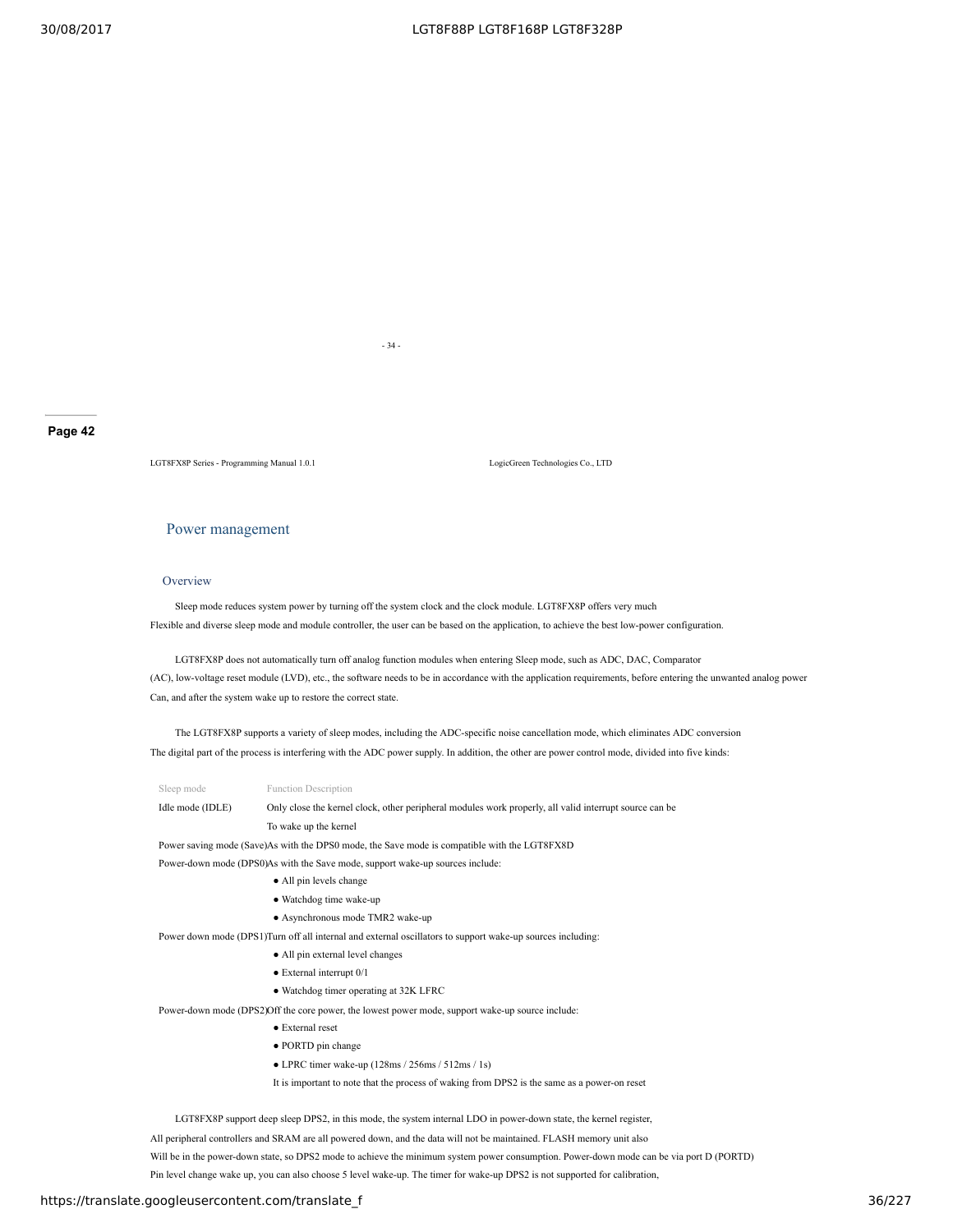Accuracy of about 15%, only suitable for low-precision time to wake up the application.

The system wake up from the DPS2 mode, will first open the LDO, the process and the same power process. The chip will perform complete

The power-on reset process starts, loads the configuration information, and then runs the program from the address pointed to by the reset vector.

In addition to DPS2 other than the mode, will not turn off the internal power supply, in the sleep process, all the register information and RAM Data will not be lost. After waking up, the kernel continues from the last instruction before hibernation.

- 35 -

#### **Page 43**



As shown in the figure above, the LGT8FX8P controls the entire configuration through the Sleep Mode Controller (SMU) and the Clock Management Unit (CMU) Power consumption of the system. From the level of power savings, we can divide the power consumption into four levels:

The first level is controlled by the PRR register module operating clock, by turning off the clock without using the module, saving the system

The dynamic power consumption of the system. Under normal circumstances, this level can save power consumption is not obvious.

The second level is by switching the master clock source to the low frequency clock and turning off the unused clock source module as well as other simulations Module, this mode can basically get a very considerable system running power and sleep power consumption.

The third level is achieved by allowing the system to enter power-down mode (DPS1), DPS1 mode LGT8FX8P can get polar

Standby power, wake-up from power-down mode, the software can read through the MCUSR register before the reset state.

The fourth level is power-down mode (DPS2), this mode will turn off the core power supply, can achieve the lowest system power consumption. because Off the kernel power, this mode all the data will be lost. Wake up immediately after the implementation of a power-on reset process, The system restarts from the reset vector.

#### AWSON power management

Compared with the LGT8FX8D, power-down mode DPS2 is a new power mode. DPS2 mode is used for hibernation power consumption Have higher requirements for applications. After entering the DPS2 mode, the system only maintains a static module (AWSON) in the working state, Other circuits are in a completely power-down state.

AWSON module dedicated to the DPS2 mode is responsible for sleep and wake-up control, AWSON module mainly by the IO wake-up control Logic and a low-power LPRC. The software can be implemented by the IOCWK register and the DPS2R register AWSON control.

The IOCWK register is used to control the wake-up function of PD0 ~ 7 level change. The DPS2R register is used to control the DPS2 mode As well as the functional mode of LPRC. Refer to the register definition section at the end of this section for specific information.

Before using DPS2 mode, the software sets IOCWK to enable the desired wakeup IO, or via the DPS2R register enable

LPRC and configure the timer wake-up period, and then enable the DPS2 mode through the DPS2EN bit in the DPS2R register. Set up finished

After the software, the software needs to set the DPS2 sleep mode through the SMCR register, and then execute the SLEEP instruction to enter the sleep.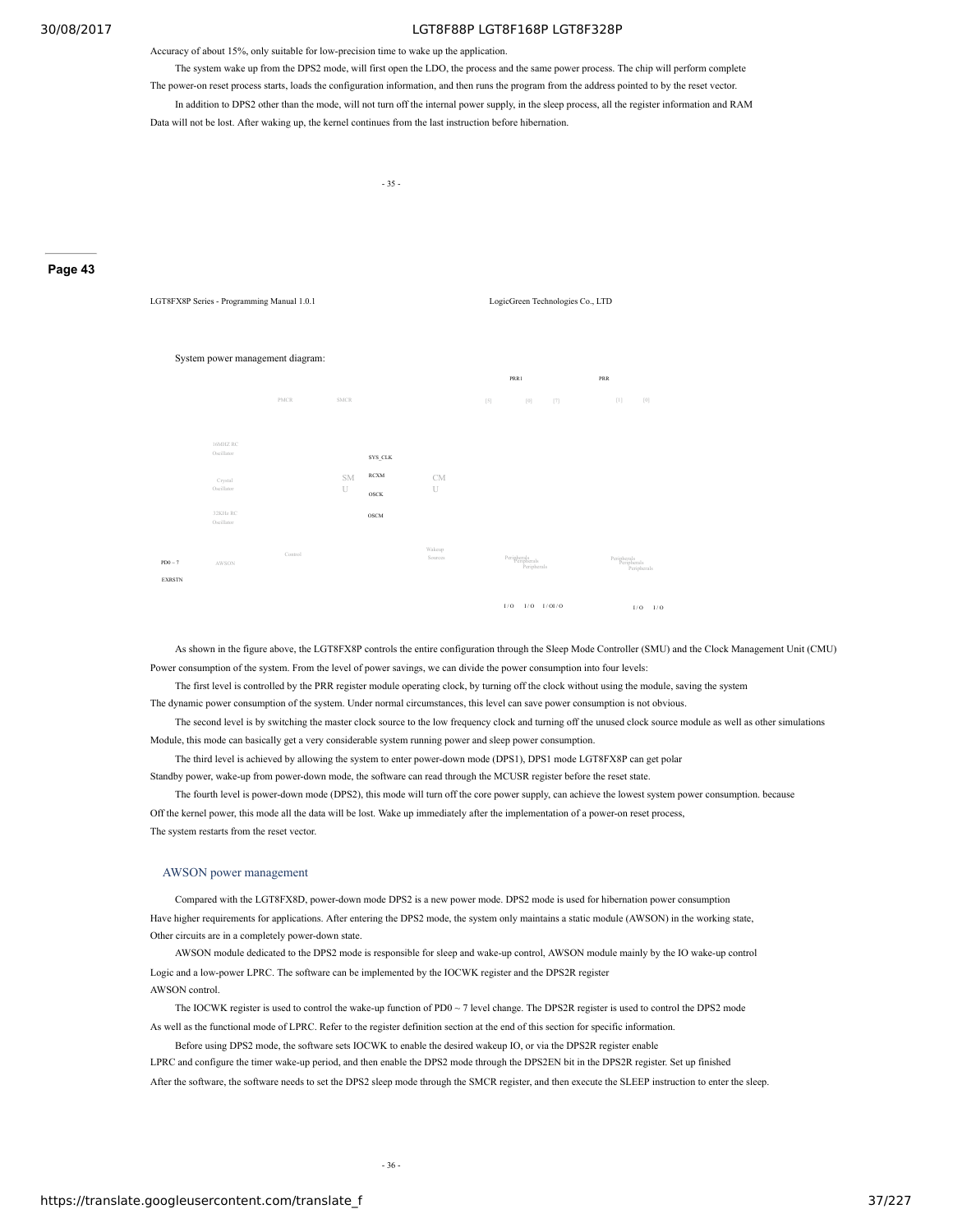#### **Page 44**

LGT8FX8P Series - Programming Manual 1.0.1 LogicGreen Technologies Co., LTD

# Sleep mode and wake source

LGT8FX8P supports five sleep modes, the user can choose the appropriate sleep mode according to application requirements. SMCR deposit Device contains the sleep mode control settings, the implementation of SLEEP instructions, the kernel into sleep mode. To get more ideal Sleep power, it is recommended that the kernel into the sleep mode before the closure of all unused clock and analog modules. But need to note It is intended that some wake-up sources need to work clocks, and if you need to use such wake-up sources, keep the relevant clock source Working state.

Sleep mode and wake mode:

| Sleep mode                                |                             | Valid clock  |              |                      |                                     |               |                          |                           | Wake source                                |              |                     |                          |
|-------------------------------------------|-----------------------------|--------------|--------------|----------------------|-------------------------------------|---------------|--------------------------|---------------------------|--------------------------------------------|--------------|---------------------|--------------------------|
|                                           | Inside outer                |              | <b>ADC</b>   |                      | lead<br>foot<br>differenElectricity | outer<br>unit | TWI                      | <b>TMR</b>                | <b>ADC</b>                                 | Look<br>door |                     | <b>PD</b><br>Electricity |
|                                           | nuclear Set<br>Time<br>bell | Time<br>bell | Time<br>bell | step<br>Time<br>bell | level<br>change<br>The              | $\Theta$ ff   | site<br>match in<br>With | To the ground turn<br>Off | change dog<br>Knot overflown<br>bundle Out |              | outer<br>Set<br>Off | level<br>change<br>The   |
| Idle mode (IDLE)                          |                             | X            | X            | X                    | Х                                   | X             | X                        | Х                         | X                                          | X            | X                   | X                        |
| ADC noise suppression                     |                             |              | X            | X                    | X                                   | X             | X                        | X                         | X                                          | X            |                     | X                        |
| Power saving mode (SAVE)                  |                             |              |              | X                    | X                                   | X             | X                        | X                         |                                            | X            |                     | X                        |
| Power-down mode (DPS0)<br>(With RC32K)    |                             |              |              | X                    | X                                   | X             |                          | X                         |                                            | X            |                     | X                        |
| Power down mode (DPS1)<br>(Without RC32K) |                             |              |              | X                    | X                                   | X             |                          | X                         |                                            |              |                     | X                        |
| Power-down mode (DPS2)<br>(Without LDO)   |                             |              |              |                      |                                     |               |                          |                           |                                            |              |                     | X                        |

If you need to enter the above five kinds of sleep mode, SMCR in the SE bit must be set to enable sleep mode control. then Execute a SLEEP instruction. SM0 / 1/2 in SMCR is used to select a different sleep mode. Please refer to the specific information Test the following description.

When the MCU is in Sleep mode, if the wake source is active, the MCU will wake up after 4 cycles and continue execution instruction. If the interrupt remains active, the interrupt will also respond immediately to the interrupt service routine. If in SLEEP mode A system reset occurs and the MCU will be woken up and executed from the reset vector.

When the MCU is in Power / Off mode, the system can wake up via external interrupt INT0 / 1, wake up after the MCU will sleep before the location to continue.

# Idle mode (IDLE)

When SM2 ... 0 is set to 000, after the SLEEP instruction is executed, the MCU enters IDLE mode and IDLE mode will be turned off Out of the kernel working clock, in addition to other peripherals can work properly.

IDLE mode can be awakened by external interrupts and internal interrupts. If you do not need to use the comparator and ADC To wake up the source, it is recommended to turn it off.

IDLE mode because only the kernel to run off the clock, it can not be significantly reduced power consumption. IDLE mode , The kernel will also stop executing and fetch instructions, thus reducing the power consumption of the internal program FLASH.

But IDLE mode has a more flexible way to wake up, the user can reduce the system by reducing the main clock and do not need Of the module to get more ideal running power consumption.

- 37 -

## **Page 45**

LGT8FX8P Series - Programming Manual 1.0.1 LogicGreen Technologies Co., LTD

ADC noise suppression mode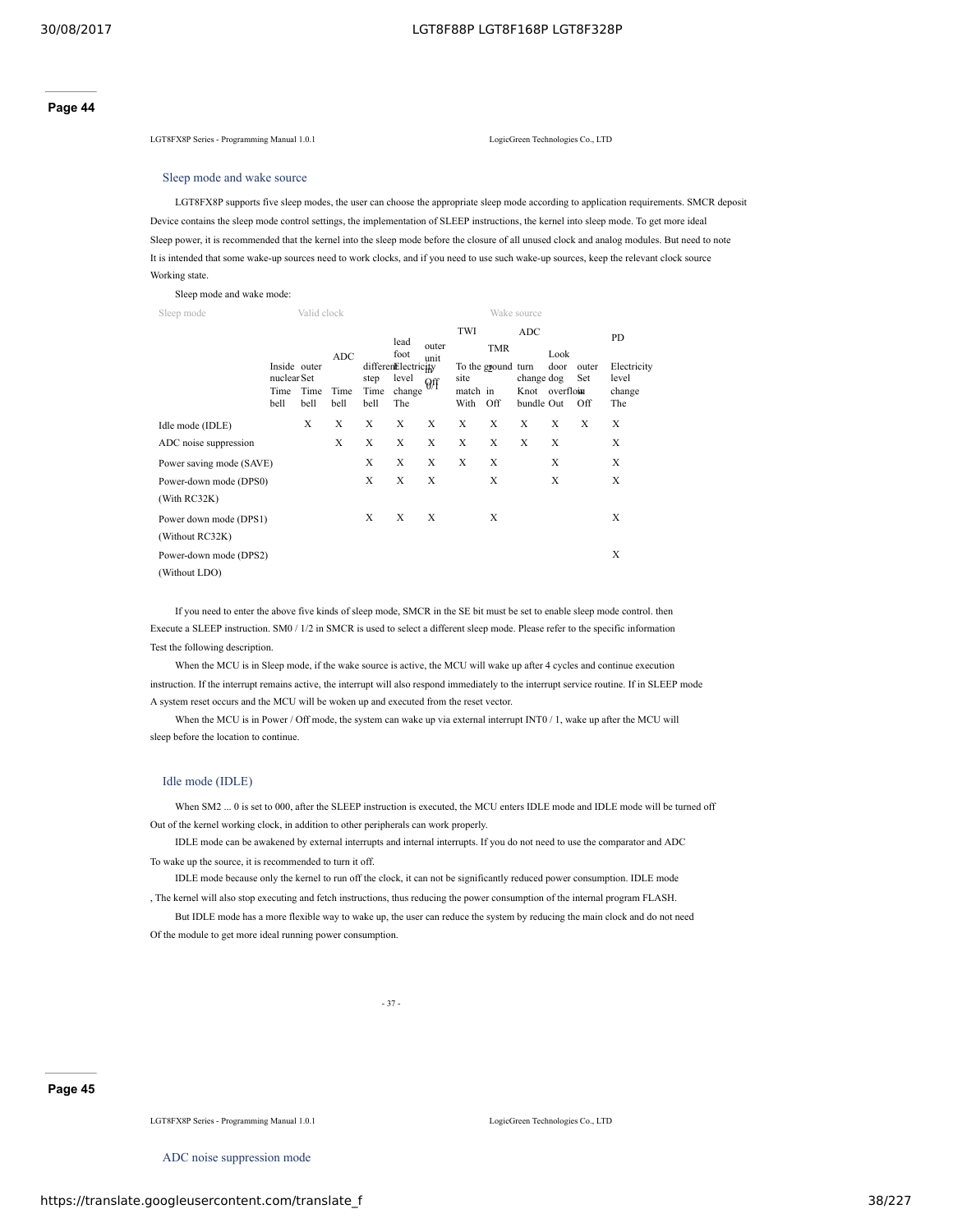When SM2 ... 0 is set to 001, the MCU enters the ADC noise suppression mode after executing the SLEEP instruction. In this mode, The kernel and most peripherals will stop working, ADC, external interrupt, TWI address match

#### Clock mode 2 / timer 2 can work normally.

ADC noise always used to provide a good working environment for ADC conversion. Reduce the number of analog modules

Conversion of high frequency interference. After entering this mode, the ADC will automatically start the sample conversion, the converted data is saved to the ADC data Register, the ADC conversion end interrupt will wake the MCU from ADC noise mode.

#### Power saving mode (Save)

When SM2 ... 0 is set to 010, the MCU enters the Save mode after executing the SLEEP instruction. In this mode, the system Will close the working clock of all modules. This mode is due to the shutdown of all modules of the working clock, so only through the asynchronous Mode wake-up, external interrupt, TWI address match, and WDT operating in independent clock source mode can generate this mode Type of wake-up signal.

This mode can turn off all modules except the master clock source. In order to achieve a more ideal operating power, it is recommended to enter Before entering this mode, switch the system master clock to internal 32K RC or external 32KHz low frequency crystal, and then turn off the To the unused clock source and the analog module.

## Power down mode DPS0

When SM [2: 0] is set to 110, the MCU will enter DPS0 mode after executing the SLEEP instruction. After entering DPS0, In addition to the internal 32KHz RC, other clock sources are turned off. This mode can be woken up by an external interrupt INT0 / 1; Enabled WDT interrupt function, can also be achieved through the WDT wake-up time.

#### Power down mode DPS1

When SM  $[2: 0]$  is set to 011, the MCU will enter DPS1 mode after executing the SLEEP instruction. After entering DPS1, All system clocks are turned off. This mode can be used to change the level of IO, watchdog wake up.

#### Power down mode DPS2

Set SM [2: 0] to 111 and enable AWSON module through DPS2EN of DPSR2 register, execute SLEEP means So that after entering the DPS2 mode. After entering DPS2 mode, the system shuts down the core power supply. So the register and the RAM data Will be lost. The wake-up procedure from DSP2 is the same as the power-on reset process.

In the DPS2 mode, since the core voltage is turned off and the register information is lost, the control status of the port is all

To return to the input state, all IO output driver and pull-up control will also be turned off.

#### FLASH power control and fast wakeup

When the system is in SLEEP mode, the kernel will not continue to execute the instruction, then you can choose to turn off the FLASH power Source to achieve lower standby power consumption. This function can be implemented by the FPDEN bit control of the MCUCR register;

In power down mode, the system can use an external interrupt or WDT wake-up, in order to filter out the external signal may interfere, The internal wake-up circuit contains a configurable filter circuit that allows the user to select the appropriate filter width as needed. Filter The configuration of the circuit can be implemented by the FWKPEN of the MCUCR register. MCUCR [FWKPEN] Filter width control:

 $-38$ 

**Page 46**

LGT8FX8P Series - Programming Manual 1.0.1 LogicGreen Technologies Co., LTD FWKPEN Filter width 0 260us (default) 1 32us Register description Sleep mode control register - SMCR SMCR - Sleep mode control register SMCR: 0x33 (0x53) Default: 0x00 Bits SM2 SM1 SM0 SE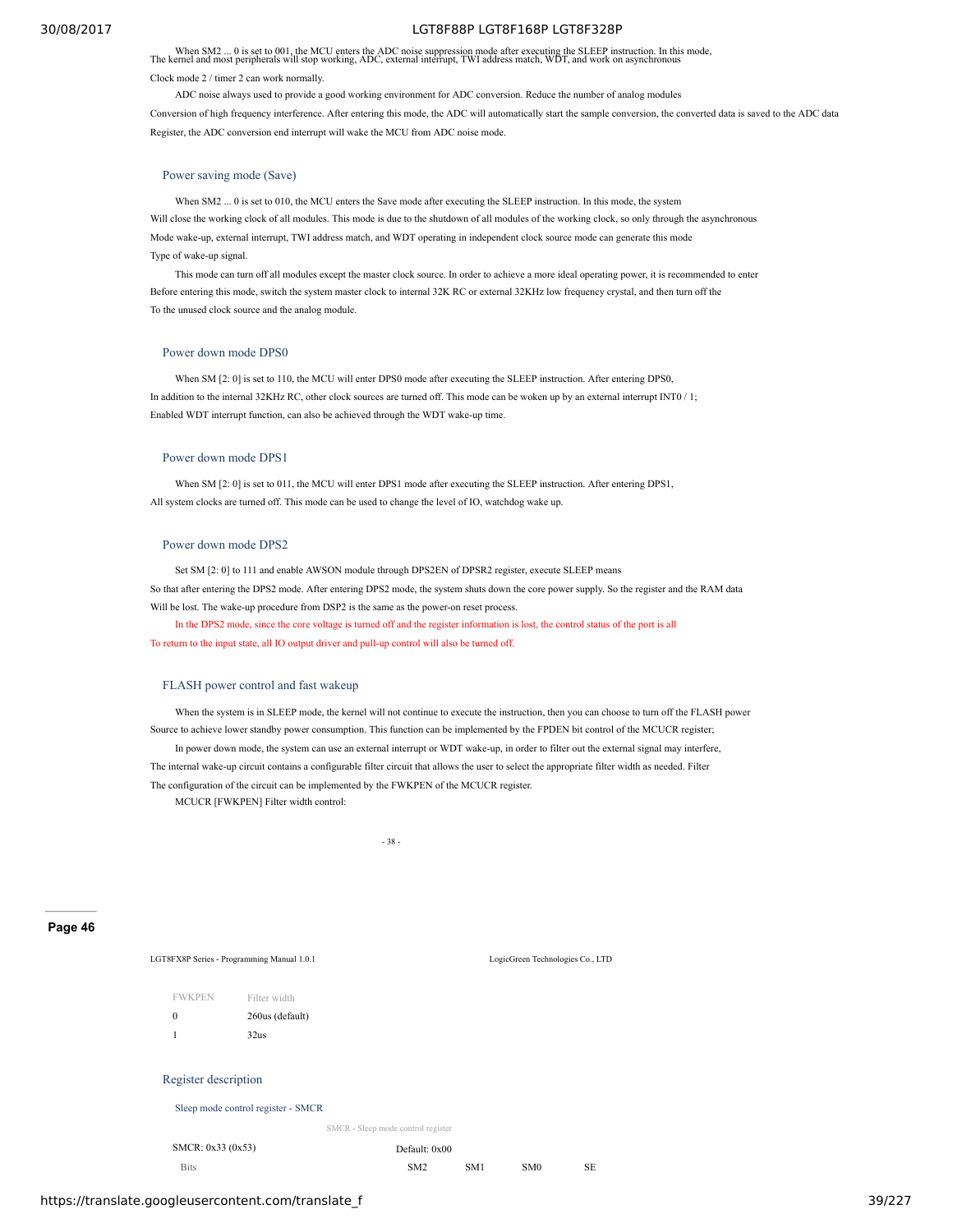| R/W<br>Bit definition |           |                  |                      |              | R/W              | R/W                                                         | R/W | R/W                                                                                                 |  |  |  |  |
|-----------------------|-----------|------------------|----------------------|--------------|------------------|-------------------------------------------------------------|-----|-----------------------------------------------------------------------------------------------------|--|--|--|--|
|                       |           |                  |                      |              |                  |                                                             |     | Sleep mode enable control bit, set to 1 after executing the SLEEP instruction, the kernel           |  |  |  |  |
| [0]                   | SE        |                  |                      |              |                  |                                                             |     | Will go into sleep mode. The SE bit protects the system from accidentally entering sleep mode. Call |  |  |  |  |
|                       |           |                  |                      |              |                  | Wake up, it is recommended to immediately clear the SE bit. |     |                                                                                                     |  |  |  |  |
|                       |           |                  | Sleep mode selection |              |                  |                                                             |     |                                                                                                     |  |  |  |  |
|                       |           | SM <sub>2</sub>  | SM1 SM0              |              |                  | Mode description                                            |     |                                                                                                     |  |  |  |  |
|                       |           | $\boldsymbol{0}$ | $\boldsymbol{0}$     | $\mathbf{0}$ | <b>IDLE</b> mode |                                                             |     |                                                                                                     |  |  |  |  |
|                       |           | $\boldsymbol{0}$ | $\mathbf{0}$         | 1            |                  | ADC noise suppression mode                                  |     |                                                                                                     |  |  |  |  |
| [3:1]                 | <b>SM</b> | $\theta$         | 1                    | $\mathbf{0}$ | Save mode        |                                                             |     |                                                                                                     |  |  |  |  |
|                       |           | $\mathbf{0}$     | 1                    |              | DPS1 mode        |                                                             |     |                                                                                                     |  |  |  |  |
|                       |           | $\mathbf{1}$     | 1                    | $\mathbf{0}$ | DPS0 mode        |                                                             |     |                                                                                                     |  |  |  |  |
|                       |           | 1                | 1                    | 1            | DPS2 mode        |                                                             |     |                                                                                                     |  |  |  |  |
|                       |           |                  | Others               |              | Keep not used    |                                                             |     |                                                                                                     |  |  |  |  |
| [7:4]                 |           | Keep not used    |                      |              |                  |                                                             |     |                                                                                                     |  |  |  |  |

# Power Saving Control Register - PRR

PRR - Power saving control register

| PRR: 0x64             |                | Default: $0x00$                               |                                                           |   |     |     |     |     |  |  |  |
|-----------------------|----------------|-----------------------------------------------|-----------------------------------------------------------|---|-----|-----|-----|-----|--|--|--|
| <b>PRR</b>            |                |                                               | PRTWI PRTIM2 PRTIM0 - PRTIM1 PRSPI PRUARTO PRADC          |   |     |     |     |     |  |  |  |
| R/W                   | R/W            | R/W                                           | R/W                                                       | ٠ | R/W | R/W | R/W | R/W |  |  |  |
| <b>Bit definition</b> |                |                                               |                                                           |   |     |     |     |     |  |  |  |
| [0]                   | <b>PRADC</b>   | Set to 1 to turn off the ADC controller clock |                                                           |   |     |     |     |     |  |  |  |
| $[1]$                 | <b>PRUARTO</b> |                                               | Set to 1 to turn off the clock of the USART0 module       |   |     |     |     |     |  |  |  |
| $\lceil 2 \rceil$     | PRSPI          |                                               | Set to 1 to turn off the SPI module clock                 |   |     |     |     |     |  |  |  |
| $\lceil 3 \rceil$     | PRTIM1         |                                               | Set to 1 to turn off the Timer of Timer / Event Counter 1 |   |     |     |     |     |  |  |  |
| ۰                     | ٠              |                                               | Keep not used                                             |   |     |     |     |     |  |  |  |
| $\lceil 5 \rceil$     | PRTIM0         |                                               | Set to 1 to turn off the Timer of Timer / Event Counter 0 |   |     |     |     |     |  |  |  |
| [6]                   | PRTIM2         |                                               | Set to 1 to turn off the Timer of Timer / Event Counter 2 |   |     |     |     |     |  |  |  |
| [7]                   | <b>PRTWI</b>   |                                               | Set to 1 to turn off the TWI module clock                 |   |     |     |     |     |  |  |  |
|                       |                |                                               |                                                           |   |     |     |     |     |  |  |  |

- 39 -

# **Page 47**

LGT8FX8P Series - Programming Manual 1.0.1 LogicGreen Technologies Co., LTD

# Power Saving Control Register - PRR1

| PRR1 - Power saving control register 1 |              |                                                                            |   |               |       |              |  |  |
|----------------------------------------|--------------|----------------------------------------------------------------------------|---|---------------|-------|--------------|--|--|
| PRR1: 0x65                             |              |                                                                            |   | Default: 0x00 |       |              |  |  |
| PRR1                                   |              | <b>PRWDT</b>                                                               | ٠ | PRTIM3        | PREFL | <b>PRPCI</b> |  |  |
| R/W                                    |              | R/W                                                                        | ٠ | R/W           | R/W   | R/W          |  |  |
| <b>Bit definition</b>                  |              |                                                                            |   |               |       |              |  |  |
| [0]                                    | ٠            | Keep not used                                                              |   |               |       |              |  |  |
| $[1]$                                  | <b>PRPCI</b> | Set to 1, turn off external pin change and external interrupt module clock |   |               |       |              |  |  |
| $\lceil 2 \rceil$                      | PREFL        | Set to 1, turn off the FLASH controller interface clock                    |   |               |       |              |  |  |
| $[3]$                                  | PRTIM3       | Set to 1 to turn off the TMR3 controller clock                             |   |               |       |              |  |  |
| [4]                                    | ٠            | Keep not used                                                              |   |               |       |              |  |  |
| $\lceil 5 \rceil$                      | <b>PRWDT</b> | Set to 1 to turn off the WDT counter clock                                 |   |               |       |              |  |  |
| [7:6]                                  |              | Keep not used                                                              |   |               |       |              |  |  |

# MCU Control Register - MCUCR

MCUCR - MCU control register

| MCUCR: $0x35(0x55)$     | Default: 0x00 |      |       |              |     |
|-------------------------|---------------|------|-------|--------------|-----|
| MCUCR FWKEN FPDEN EXRFD | PUD           | IRLD | IFAIL | <b>IVSEI</b> | WCE |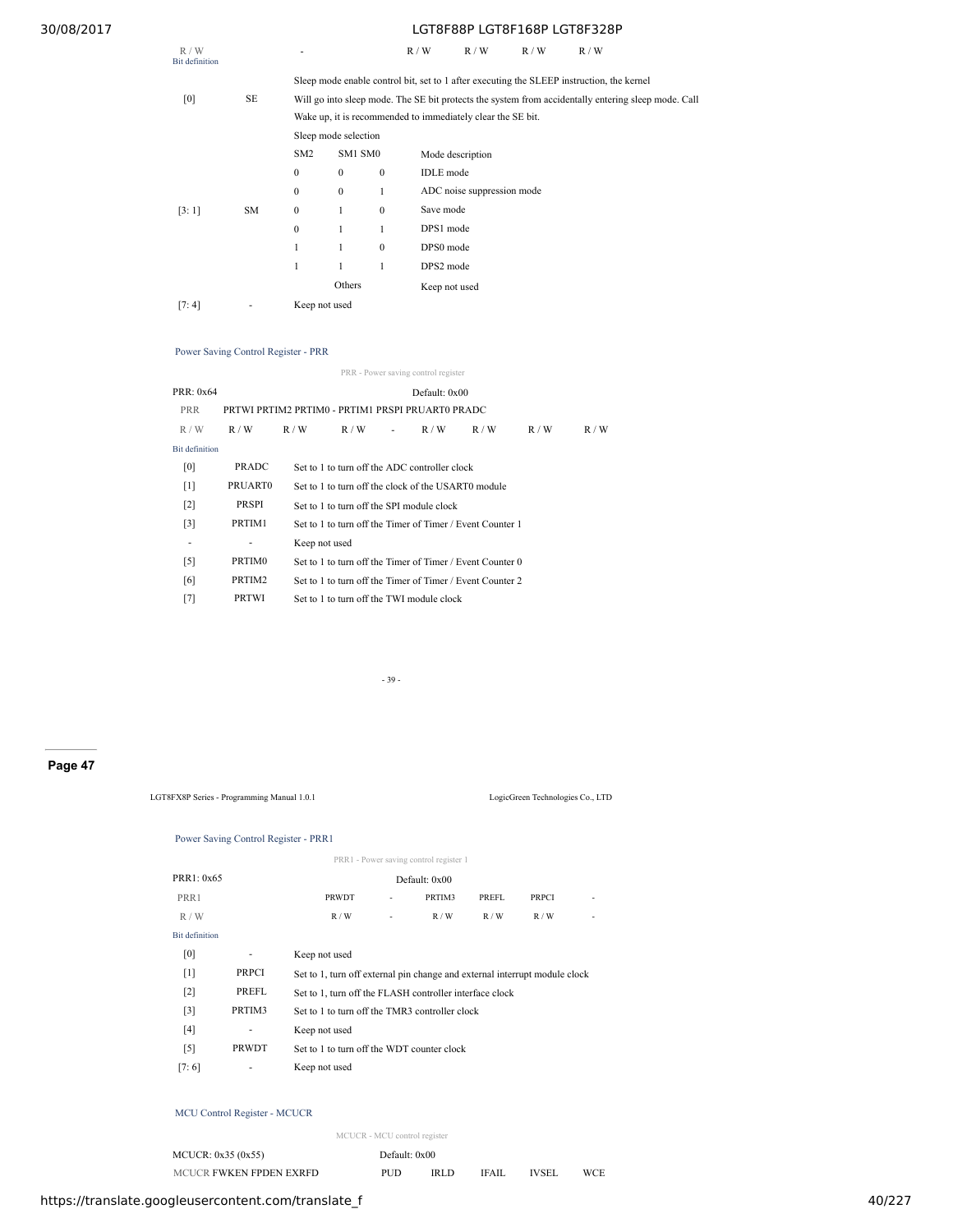| R/W                   | R/W          | R/W | R/W                                                               | R/W | W/0 | R/O | R/W | R/W                                                                             |                                                                                                            |  |
|-----------------------|--------------|-----|-------------------------------------------------------------------|-----|-----|-----|-----|---------------------------------------------------------------------------------|------------------------------------------------------------------------------------------------------------|--|
| <b>Bit definition</b> |              |     |                                                                   |     |     |     |     |                                                                                 |                                                                                                            |  |
| [0]                   | <b>WCE</b>   |     |                                                                   |     |     |     |     | MCUCR update enable bit, before updating MCUCR, you need to set this bit first, |                                                                                                            |  |
|                       |              |     | The update to the MCUCR register is then completed in 6 cycles    |     |     |     |     |                                                                                 |                                                                                                            |  |
| $[1]$                 | <b>IVSEL</b> |     |                                                                   |     |     |     |     |                                                                                 | Interrupt vector selection bit, this bit is set after the interrupt vector address will be based on IVBASE |  |
|                       |              |     | The value of the register is mapped to the new address            |     |     |     |     |                                                                                 |                                                                                                            |  |
|                       |              |     | System Configuration Bit Load Failure Flag,                       |     |     |     |     |                                                                                 |                                                                                                            |  |
| $[2]$                 | <b>IFAIL</b> |     | $0$ = The configuration information is verified                   |     |     |     |     |                                                                                 |                                                                                                            |  |
|                       |              |     | $1 =$ configuration information failed to load                    |     |     |     |     |                                                                                 |                                                                                                            |  |
| $[3]$                 | <b>IRLD</b>  |     | Writing 1 will reload the system configuration information        |     |     |     |     |                                                                                 |                                                                                                            |  |
|                       |              |     | Global pull-up disabled bit                                       |     |     |     |     |                                                                                 |                                                                                                            |  |
| [4]                   | <b>PUD</b>   |     | $0 =$ Enable global pull-up control                               |     |     |     |     |                                                                                 |                                                                                                            |  |
|                       |              |     | $1 =$ Turn off all IO pull-up resistors                           |     |     |     |     |                                                                                 |                                                                                                            |  |
|                       |              |     | External reset filter disable bit                                 |     |     |     |     |                                                                                 |                                                                                                            |  |
| $[5]$                 | <b>EXRFD</b> |     | $0$ = Enable external reset (190us) digital filter                |     |     |     |     |                                                                                 |                                                                                                            |  |
|                       |              |     | $1 =$ Disable external reset of the digital filter circuit        |     |     |     |     |                                                                                 |                                                                                                            |  |
|                       |              |     | Flash Power / down enable control                                 |     |     |     |     |                                                                                 |                                                                                                            |  |
| [6]                   | <b>FPDEN</b> |     | 0: After the system SLEEP, the FLASH remains powered on           |     |     |     |     |                                                                                 |                                                                                                            |  |
|                       |              |     | 1: System SLEEP after the FLASH power                             |     |     |     |     |                                                                                 |                                                                                                            |  |
|                       |              |     | Fast wake-up mode enable control, only valid for Power / Off mode |     |     |     |     |                                                                                 |                                                                                                            |  |
| $[7]$                 | <b>FWKEN</b> |     | 0: 260us filter delay                                             |     |     |     |     |                                                                                 |                                                                                                            |  |
|                       |              |     | 1: 32us filter delay                                              |     |     |     |     |                                                                                 |                                                                                                            |  |

- 40 -

# **Page 48**

LGT8FX8P Series - Programming Manual 1.0.1 LogicGreen Technologies Co., LTD

# PD Group Level Change Wake Control Register - IOCWK

IOCWK - PD group level change wake-up control register

| <b>IOCWK: 0xAE</b> |     |                                           |     |     | Default: 0x00 |     |     |     |
|--------------------|-----|-------------------------------------------|-----|-----|---------------|-----|-----|-----|
| <b>Bits</b>        |     | IOCD7 IOCD6 IOCD5 IOCD1 IOCD1 IOCD1 IOCD1 |     |     |               |     |     |     |
| R/W                | R/W | R/W                                       | R/W | R/W | R/W           | R/W | R/W | R/W |
| Bit definition     |     |                                           |     |     |               |     |     |     |

[7: 0] IOCWK Set the corresponding bit to enable pin change of wakeup function of PD group IO

# DPS2 mode control register - DPS2R

|                       |              |                              |   | DPS2R - DPS2 mode control register |                    |     |      |                  |  |  |
|-----------------------|--------------|------------------------------|---|------------------------------------|--------------------|-----|------|------------------|--|--|
| DPS2R: 0xAF           |              |                              |   |                                    | Default: 0x00      |     |      |                  |  |  |
| <b>Bits</b>           | ٠            |                              | ٠ | ۰                                  | <b>DPS2E LPRCE</b> |     | TOS1 | TOS <sub>0</sub> |  |  |
| R/W                   | ۰            |                              | ۰ | ۰                                  | R/W                | R/W | R/W  | R/W              |  |  |
| <b>Bit definition</b> |              |                              |   |                                    |                    |     |      |                  |  |  |
|                       |              | LPRC timer wakeup settings:  |   |                                    |                    |     |      |                  |  |  |
|                       |              | $00 = 128$ ms                |   |                                    |                    |     |      |                  |  |  |
| <b>TOS</b><br>[1:0]   |              | $01 = 256$ ms                |   |                                    |                    |     |      |                  |  |  |
|                       |              | $10 = 512ms$                 |   |                                    |                    |     |      |                  |  |  |
|                       |              | $11 = 1s$                    |   |                                    |                    |     |      |                  |  |  |
|                       |              | LPRC enable control          |   |                                    |                    |     |      |                  |  |  |
| $\lceil 2 \rceil$     | <b>LPRCE</b> | $0 =$ disable LPRC timer     |   |                                    |                    |     |      |                  |  |  |
|                       |              | $1 =$ Enable LPRC timer      |   |                                    |                    |     |      |                  |  |  |
|                       |              | DPS2 mode enable control bit |   |                                    |                    |     |      |                  |  |  |
| $\lceil 3 \rceil$     | DPS2E        | $0 =$ disable DPS2 mode      |   |                                    |                    |     |      |                  |  |  |
|                       |              | $1 =$ Enable DPS2 mode       |   |                                    |                    |     |      |                  |  |  |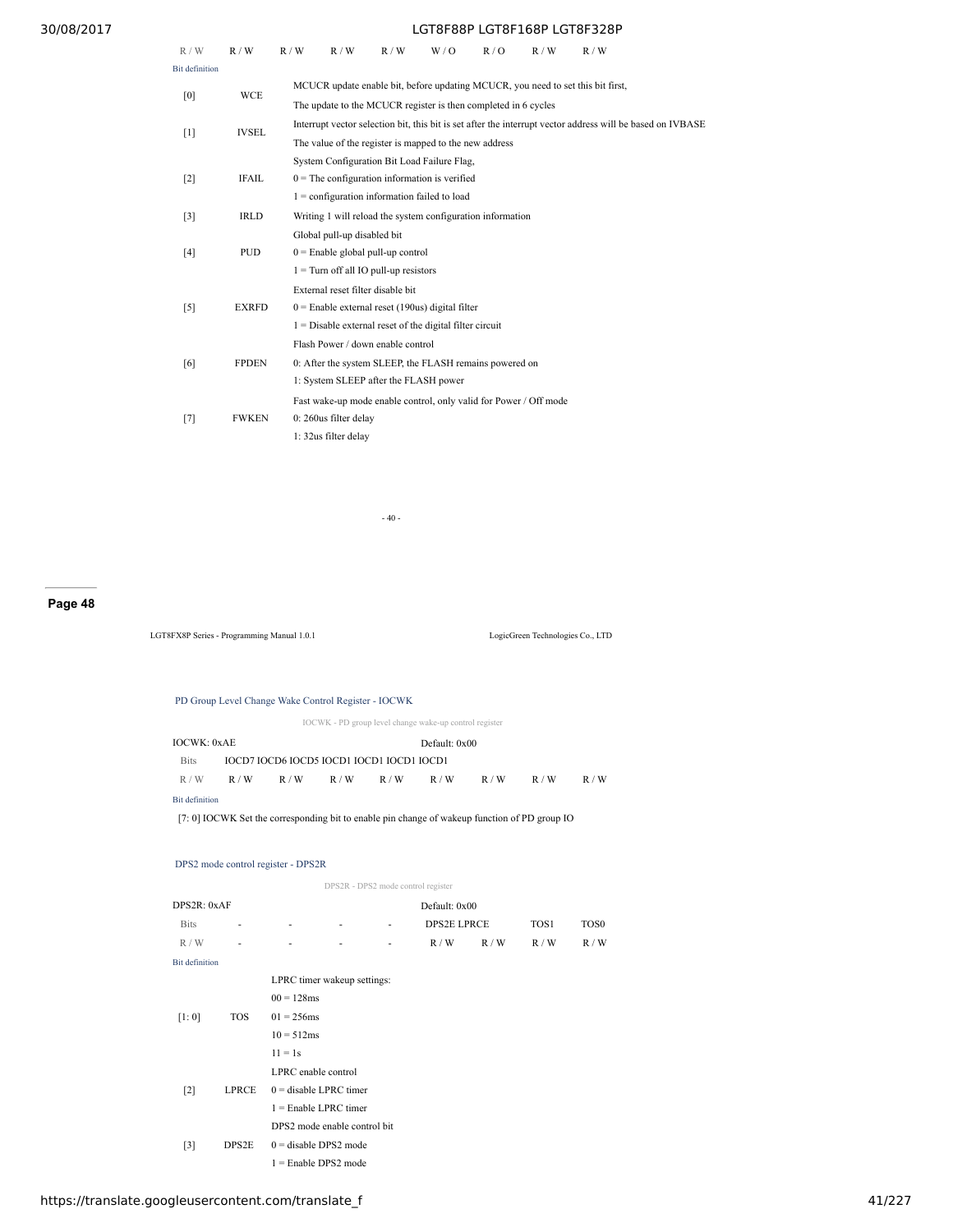[7:4] - Keep it

**Page 49**

LGT8FX8P Series - Programming Manual 1.0.1 LogicGreen Technologies Co., LTD

# System control and reset

# **Overview**

After the system is reset, all I / O registers are set to their initial values, starting with the reset vector carried out. On the interrupt vector address of the LGT8FX8P, an RJMP - relative jump instruction must be used to jump to the reset process sequence. If the program is not used to interrupt, no interrupt source is enabled, the interrupt vector will not be used, the interrupt vector area It can be used to store the user's program code.

When the reset is active, all I / O ports immediately enter their initial state. Most I / O initialization states are input And turn off the internal pull-up resistor. I / O with analog input function is also initialized to digital I / O function.

- 41 -

When the reset becomes inactive, the LGT8FX8P internal timer counter starts to be used for broadening the reset. Widen the reset The width of the signal is used to ensure that the power supply in the system and the clock and other modules enter a stable state.

#### Reset source

LGT8FX8P supports a total of six reset sources:

- Power-on reset: When the operating voltage of the system is low, the reset value of the internal POR module is valid.
- External reset: the external reset pin on the chip on a certain width of the low level pulse, external reset is valid.
- Watchdog reset: When the watchdog module is enabled, the system will reset if the watchdog timer times out.
- Low voltage reset: LGT8FX8P has a low voltage detection module (LVD), when the system power supply is lower than the LVD When the reset threshold is set, the MCU will also be reset.
- Software reset: LGT8FX8P internal has a dedicated software to trigger the reset register, the user can through this The register resets the MCU at any time.
- OCD Reset: OCD Reset is issued by the debugger module for direct resetting the MCU core.

#### Reset system structure diagram:

| VCC                                               |                                                 | Power-On Reset   |                                                                                         |
|---------------------------------------------------|-------------------------------------------------|------------------|-----------------------------------------------------------------------------------------|
| <b>VDTS</b> [2: 0]                                |                                                 |                  | MCUSR [4:0]                                                                             |
|                                                   |                                                 | LVD Reset        |                                                                                         |
| EXRST_EN                                          | Internal<br>Pullup                              | <b>WDT Reset</b> | Syn<br>Co<br>Exte<br>ch<br>m<br>ro<br>$\frac{b}{m}$<br>$\frac{n}{d}$<br>n<br>$_{\rm c}$ |
| the company's property and the company's property | the contract of the contract of the contract of |                  | o<br>us                                                                                 |

RESETN Debounce Filter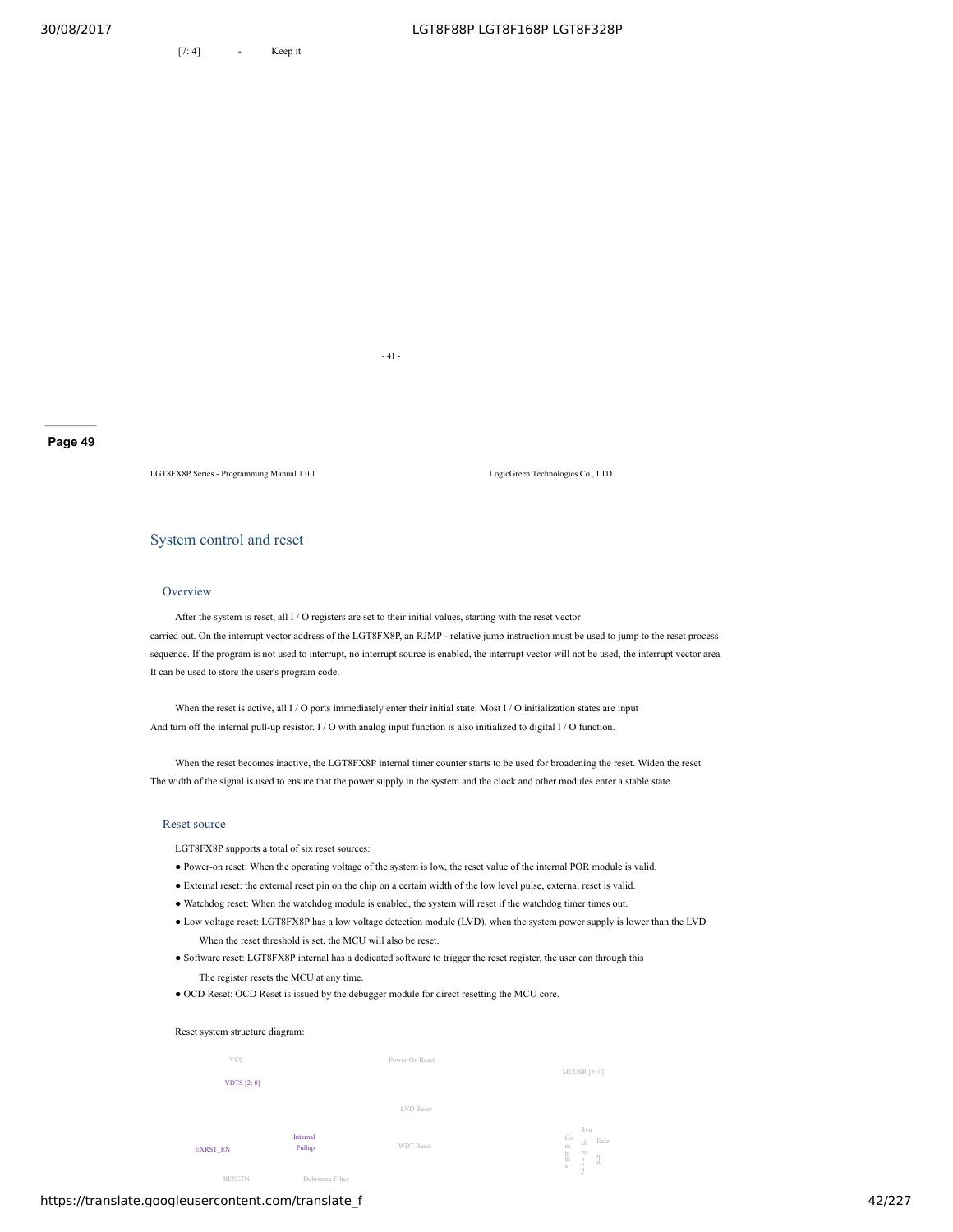|                | ---------------------- |
|----------------|------------------------|
| Software Reset |                        |
| OCD Reset      |                        |
|                | <b>Clock Sources</b>   |
|                |                        |
|                |                        |
| $-42-$         |                        |

**Page 50**

LGT8FX8P Series - Programming Manual 1.0.1 LogicGreen Technologies Co., LTD

VTH

#### Power on reset

The power-on reset signal is generated by an internal voltage detection circuit. When the system power supply (VCC) is lower than the detection threshold, power up The reset signal is valid. Refer to the Electrical Parameters section for the detection threshold for power-on reset.

Power-on reset circuit to ensure that the chip in the power process in a reset state, the chip after power from a known Steady state to start running. Power-on reset signal will be the chip internal expansion of the counter to ensure that after the power of the internal An analog module, such as an RC oscillator, can enter a stable operating state.

| <b>VCC</b>  |                   |                   |
|-------------|-------------------|-------------------|
| <b>VPOR</b> | 200 <sub>us</sub> | 200 <sub>us</sub> |

### External reset

A low level is applied to the external reset pin (RSTN), and the external reset is active immediately. The width of the low level is greater than one Minimum reset pulse width requirement. External reset is asynchronous reset, even if the chip does not have clock operation, external reset is still possible Enough to reset the chip. The external reset pin of the LGT8FX8P can also be used as a general purpose I / O. Power on the chip After default, as an external reset function. The user can configure the external reset function of the pin by registering the register But can be used as a normal I / O. For details, refer to the description section of the IOCR register.

|               | $>$ 200 $us$ |        |
|---------------|--------------|--------|
| <b>RESETN</b> | Vrst         |        |
|               |              |        |
|               |              | 10us   |
| Internal      |              | Extend |
| <b>RESET</b>  |              |        |

# Low voltage detection (LVD) reset

The LGT8FX8P contains a programmable low voltage detection (LVD) circuit internally. LVD is also the detection of VCC voltage changes, However, unlike the power-on reset, the LVD can select the threshold for the detection voltage. The user can operate directly through the VDTCR The registers are selected between the different voltage thresholds. LVD voltage detection circuit with  $\pm 10$ mV  $\sim \pm 50$ mV hysteresis characteristics, Used to filter out the VCC voltage jitter. When LVD is enabled, if VCC's voltage drops to the set reset threshold, LVD is complex Bit will be effective immediately. When VCC is increased above the reset threshold, the internal reset expansion circuit starts and the reset continues to widen At least 1 millisecond.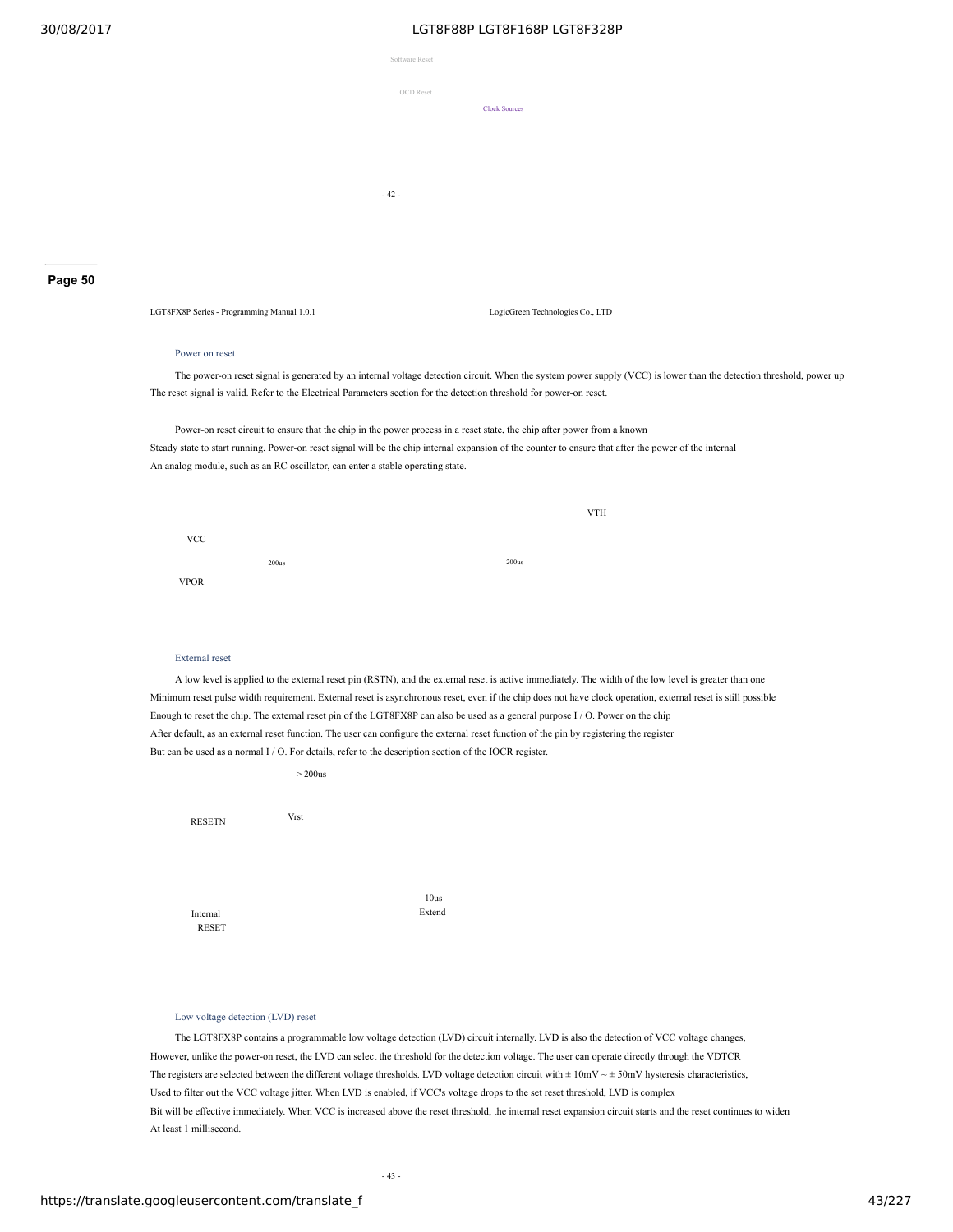



# Watchdog reset

When the watchdog timer overflows, the watchdog system reset function is enabled and will immediately generate a cycle of the system Reset signal. The watchdog reset signal is also broadened by the internal delay counter. Watchdog controller for detailed operation, Please refer to the detailed section below.



Software reset, OCD reset

Software reset is the user through the operation of the VDTCR register sixth trigger, software reset timing and watchdog reset Completely similar. The interior will reset the signal by 16us.

OCD reset generated by the internal debugger unit, OCD reset is generally controlled by the debugger, the user software can not Trigger OCD reset.

- 44 -

# **Page 52**

LGT8FX8P Series - Programming Manual 1.0.1 LogicGreen Technologies Co., LTD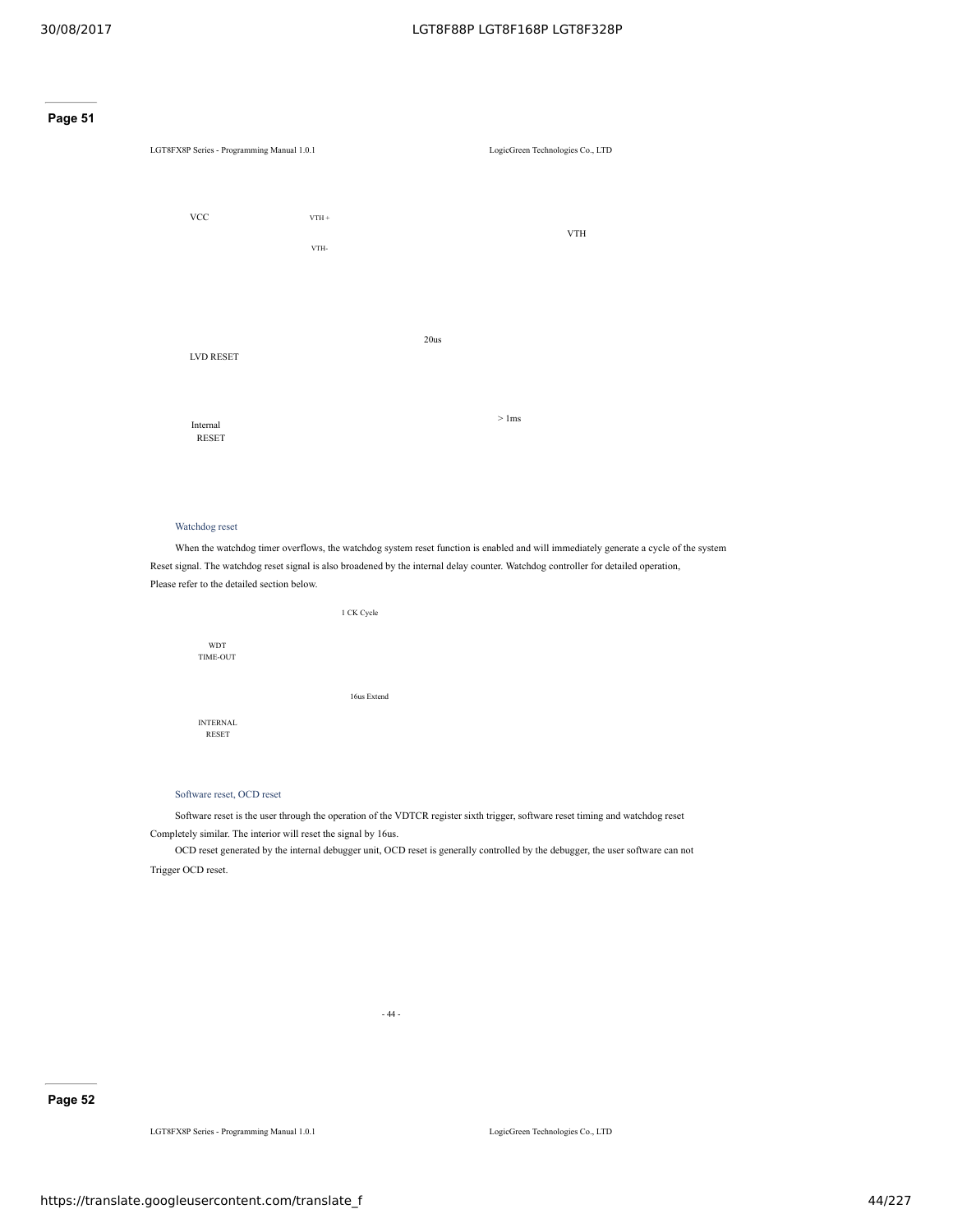#### Watchdog timer

- Clock optional internal 32KHz RC or internal 32MHz RC 16-way (2MHz)
- Supports interrupt mode, reset mode and reset interrupt mode
- The timer can be up to 8 seconds

The LGT8FX8P contains an enhanced watchdog timer (WDT) module internally. The WDT timer can operate clock Is the internal 32KHz RC oscillator, it can also be internal 32MHz RC oscillator 16 frequency. WDT counter overflow After the output, you can output an interrupt or a system reset signal. In normal use, the need for software to implement one WDR - The watchdog timer reset instruction restarts the counter before overflowing. If the system does not have to execute WDR Instruction, the WDT will generate an interrupt or a system reset.

The structure of the watchdog timer is shown in the following figure:



In interrupt mode, an interrupt request signal is generated after a WDT overflow. You can use this interrupt as a break Sleep mode wake-up signal can also be used as a general system timer. For example, you can use this break limit The execution time of an operation, and the termination of a current task in the overflow. In system reset mode, the WDT is counting A system reset signal is generated immediately after the overflow. The most typical use is to prevent the system from crashing or running away. The third mode, is to reset the interrupt mode, combined with the interrupt and reset two functions. The system will first respond to the WDT Interrupt function, exit WDT interrupt reset program, immediately switch to reset mode. This feature can support the complex Bit before the preservation of some of the more critical parameter information.

In order to prevent the WDT from being accidentally disabled, the operation to turn off the WDT must be performed at a strictly defined timing. the following The code describes how to turn off the watchdog timer. The following example assumes that the interrupt has been disabled, so the entire operation flow The process will not be interrupted.

 $- 45 -$ 

#### **Page 53**

LGT8FX8P Series - Programming Manual 1.0.1 LogicGreen Technologies Co., LTD

Example of the watchdog enable and shutdown operation:

Assembly code WDT\_OFF: ; Turn off global interrupt CLI ; Reset watchdog timer WDR ; Clear WDRF in MCUSR IN r16, MCUSR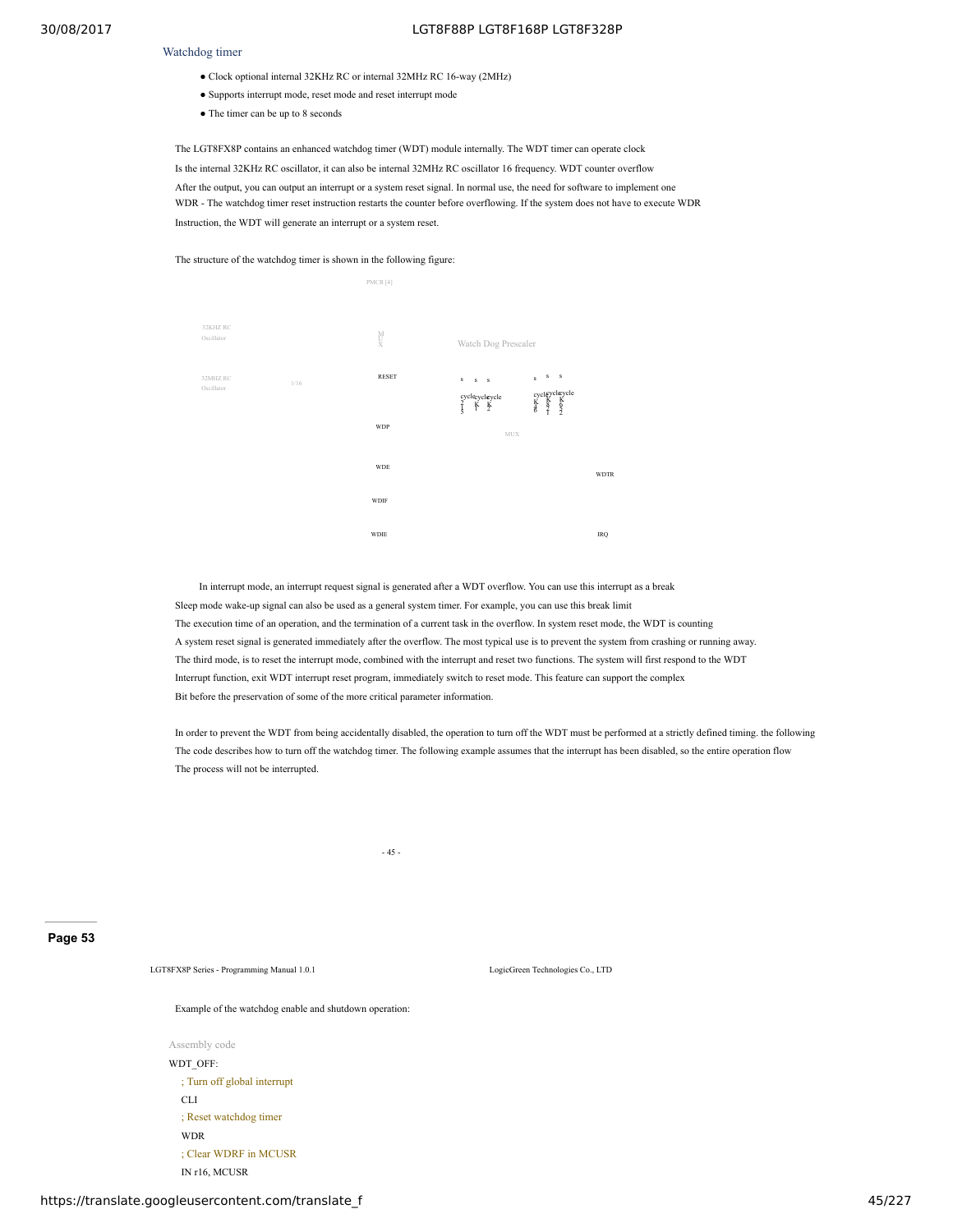ANDI r16,  $\sim$  (1  $\ll$  WDRF) OUT MCUSR, r16 ; Write logical one to WDCE and WDE ; Keep old Prescaler setting to prevent unintentional time-out LDS r16, WDTCSR ORI r16, (1 << WDCE) | (1 << WDE) STS WDTCSR, r16 ; Turn off WDT LDI r16,  $(0 \ll WDE)$ STS WDTCSR, r16 ; Turn on global interrupt SEI RET C language code void WDT\_OFF (void) { \_\_disable\_interrupt (); \_\_watchdog\_reset (); / \* Clear WDRF in MCUSR \* / MCUSR  $& = \sim (1 \ll \text{WDRF})$ ; / \* Write logical one to WDCE and WDE \* / / \* Keep old Prescaler setting to prevent unintentional time-out \* / WDTCSR  $| = (1 \ll WDCE) | (1 \ll WDE);$ / \* Turn off WDT \* /  $WDTCSR = 0x00;$ \_\_enable\_interrupt (); }

#### [Tips]

If the WDT is accidentally enabled, such as the program running, the chip will be reset, but the WDT is still enabled. If used The WDT is not processed in the user code, which will cause a cyclic reset. To avoid this, it is recommended that the user software initialize the program Clear the watchdog reset flag (WDRF) and the WDE control bit.

- 46 -

#### **Page 54**

LGT8FX8P Series - Programming Manual 1.0.1 LogicGreen Technologies Co., LTD

The following code describes how to change the watchdog timer timeout value. Assembly code WDT\_TOV\_Change: ; Turn off global interrupt CLI ; Reset watchdog timer WDR ; Start timed sequence LDS r16, WDTCSR ORI r16, (1 << WDCE) | (1 << WDE) STS WDTCSR, r16 ; - Got for cycles to set the new value from here - ; Set new time-out value = 64k cycles LDI r16, (1 << WDE) | (1 << WDP2) | (1 << WDP0) STS WDTCSR, r16 ; - Finished setting new value, used 2 cycles - ; Turn on global interrupt SEI RET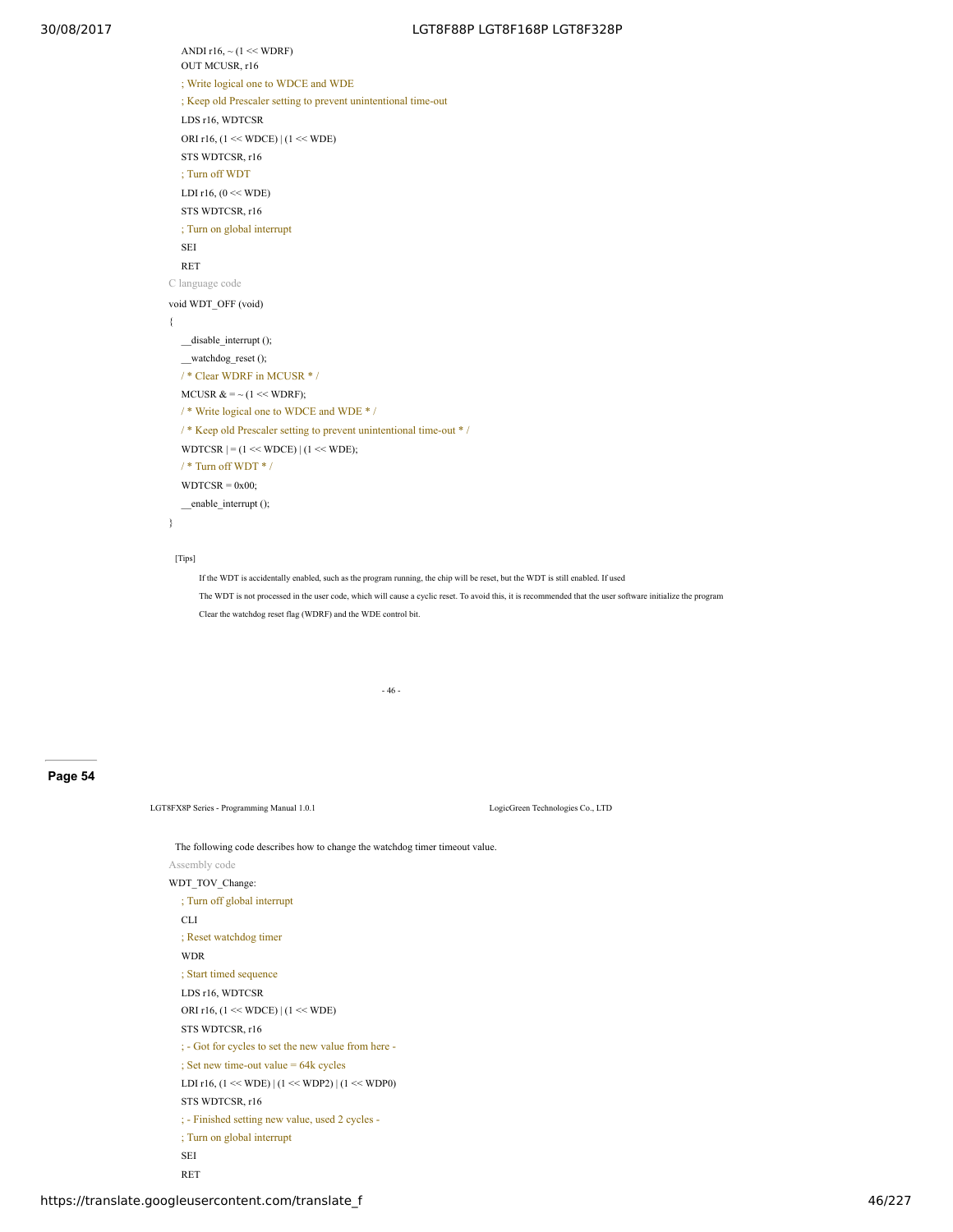C language code void WDT\_TOV\_Change (void) { \_\_disable\_interrupt (); \_\_watchdog\_reset (); / \* Start timed sequence \* / WDTCSR  $| = (1 \ll WDCE) | (1 \ll WDE);$ /  $*$  Set new time-out value = 64K cycles  $*$  / WDTCSR  $| = (1 \ll WDE) | (1 \ll WDP2) | (1 \ll WDP0);$ \_\_enable\_interrupt (); }

【Instructions for use】

It is recommended to reset the watchdog timer before changing the WDP configuration bits. Because it is possible to change the WDP bit to a relatively small time-out period Will cause the watchdog to reset on time.

- 47 -

# **Page 55**

LGT8FX8P Series - Programming Manual 1.0.1 LogicGreen Technologies Co., LTD

Register definition

|  | Low Voltage Detection (LVD) Control Register - VDTCR |  |
|--|------------------------------------------------------|--|
|  |                                                      |  |

|                       |                              |               |                                                                         | VDTCR - LVD control register                                       |     |                               |     |                                                                                           |
|-----------------------|------------------------------|---------------|-------------------------------------------------------------------------|--------------------------------------------------------------------|-----|-------------------------------|-----|-------------------------------------------------------------------------------------------|
|                       | VDTCR: 0x62<br>Default: 0x00 |               |                                                                         |                                                                    |     |                               |     |                                                                                           |
| <b>Bits</b>           | <b>WCE</b>                   | SWR           | ۰                                                                       |                                                                    |     | VDTS2 VDTS1 VDTS0 VDREN VDTEN |     |                                                                                           |
| R/W                   | R/W                          | W/R           |                                                                         | R/W                                                                | R/W | R/W                           | R/W | R/W                                                                                       |
| <b>Bit definition</b> |                              |               |                                                                         |                                                                    |     |                               |     |                                                                                           |
| [0]                   | <b>VDTEN</b>                 |               |                                                                         | Low voltage detection module enable control, 1 enabled, 0 disabled |     |                               |     |                                                                                           |
| $[1]$                 | <b>VDREN</b>                 |               |                                                                         | Low-voltage reset function enable control, 1 enabled, 0 disabled   |     |                               |     |                                                                                           |
|                       |                              |               |                                                                         | Low voltage detection threshold configuration bit                  |     |                               |     |                                                                                           |
|                       |                              | $000 = 1.8V$  |                                                                         |                                                                    |     |                               |     |                                                                                           |
|                       |                              | $001 = 2.2V$  |                                                                         |                                                                    |     |                               |     |                                                                                           |
|                       |                              |               | $010 = 2.5V$                                                            |                                                                    |     |                               |     |                                                                                           |
| [4:2]                 | <b>VDTS</b>                  | $011 = 2.9V$  |                                                                         |                                                                    |     |                               |     |                                                                                           |
|                       |                              | $100 = 3.2V$  |                                                                         |                                                                    |     |                               |     |                                                                                           |
|                       |                              | $101 = 3.6V$  |                                                                         |                                                                    |     |                               |     |                                                                                           |
|                       |                              |               | $110 = 4.0V$                                                            |                                                                    |     |                               |     |                                                                                           |
|                       |                              |               | $111 = 4.4V$                                                            |                                                                    |     |                               |     |                                                                                           |
| $\lceil 5 \rceil$     |                              | Keep not used |                                                                         |                                                                    |     |                               |     |                                                                                           |
| [6]                   | <b>SWR</b>                   |               | Soft reset enable bit, this bit is cleared to generate a software reset |                                                                    |     |                               |     |                                                                                           |
|                       |                              |               |                                                                         | VDTCR value change enable bit                                      |     |                               |     |                                                                                           |
|                       |                              |               |                                                                         |                                                                    |     |                               |     | Before changing the value of the VDTCR register, the user must first write this bit to 1, |
| $[7]$                 | <b>WCE</b>                   |               |                                                                         |                                                                    |     |                               |     | Change the value of the other bits of VDTCR during the next six clock cycles. Four weeks  |
|                       |                              |               |                                                                         |                                                                    |     |                               |     | WCE is automatically cleared and the update operation of the VDTCR register is invalid.   |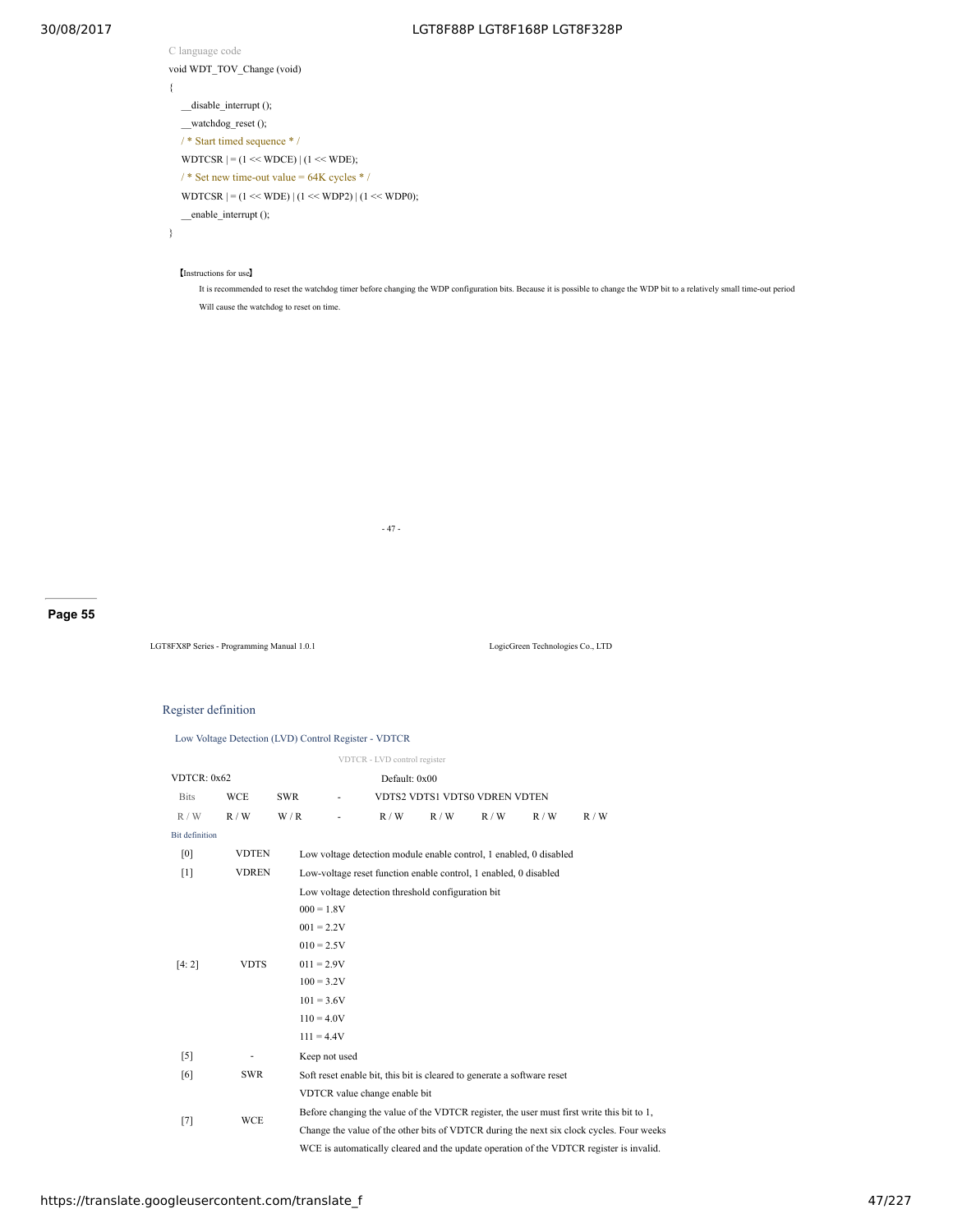### IO Function Multiplexed Register - PMX2

| PMX2 - IO function multiplexing register |                   |             |                                                                                         |                                  |                                                                                                       |             |      |                                                                                                        |  |
|------------------------------------------|-------------------|-------------|-----------------------------------------------------------------------------------------|----------------------------------|-------------------------------------------------------------------------------------------------------|-------------|------|--------------------------------------------------------------------------------------------------------|--|
| PMX2: 0xF0                               |                   |             |                                                                                         | Default: 0x00                    |                                                                                                       |             |      |                                                                                                        |  |
| <b>Bits</b>                              | <b>WCE</b>        | STSC1 STSC0 |                                                                                         |                                  |                                                                                                       | <b>XIEN</b> | E6EN | C6EN                                                                                                   |  |
| R/W                                      | R/W               | R/W         | R/W                                                                                     |                                  | ٠                                                                                                     | R/W         | R/W  | R/W                                                                                                    |  |
| <b>Bit definition</b>                    |                   |             |                                                                                         |                                  |                                                                                                       |             |      |                                                                                                        |  |
| $\mathbf{0}$                             | C6EN              |             |                                                                                         |                                  |                                                                                                       |             |      | PC6 pin defaults to the reset function, setting this bit to 1 will disable the external reset function |  |
|                                          |                   |             |                                                                                         |                                  | Can, the reset function is disabled, PC6 can be used as a normal $I/O$                                |             |      |                                                                                                        |  |
| 1                                        | E6EN              |             |                                                                                         |                                  | The PE6 pin defaults to the analog input function. Setting this bit to 1 will turn off the simulation |             |      |                                                                                                        |  |
|                                          |                   |             |                                                                                         |                                  | Input function, this pin can be used as a GPIO                                                        |             |      |                                                                                                        |  |
| $\overline{2}$                           | <b>XIEN</b>       |             | External clock input enable control                                                     |                                  |                                                                                                       |             |      |                                                                                                        |  |
| 4:3                                      |                   |             | Keep not used                                                                           |                                  |                                                                                                       |             |      |                                                                                                        |  |
| 5                                        | STSC <sub>0</sub> |             |                                                                                         | Low speed crystal start control  |                                                                                                       |             |      |                                                                                                        |  |
| 6                                        | STSC <sub>1</sub> |             |                                                                                         | High speed crystal start control |                                                                                                       |             |      |                                                                                                        |  |
|                                          |                   |             |                                                                                         | IOCR value changes enable bit    |                                                                                                       |             |      |                                                                                                        |  |
|                                          | 7<br><b>WCE</b>   |             | Before changing the value of the IOCR register, the user must first write this bit to 1 |                                  |                                                                                                       |             |      |                                                                                                        |  |

- 48 -

# **Page 56**

LGT8FX8P Series - Programming Manual 1.0.1 LogicGreen Technologies Co., LTD

After the next 6 clock cycles, change the value of the IOCR other bits. Four cycles After WCE is automatically cleared, the IOCR register update operation is invalid.

#### MCU Status Register - MCUSR

MCUSR - IO special function control register MCUSR: 0x34 (0x54) Default: 0x00 Bits SWDD - PDRF OCDRF WDRF BORF EXTRF PORF  $R/W$   $R/W$  -  $R/W$   $R/W$   $R/W$   $R/W$   $R/W$   $R/W$ Bit definition [0] PORF Power on reset flag, write 0 clear [1] EXTRF External reset flag, power-on reset is automatically cleared, or write 0 cleared [2] BORF Low voltage detection reset, power-on reset automatically cleared, or write 0 clear [3] WDRF Watchdog reset flag, power-on reset automatically cleared, or write 0 clear [4] OCDRF OCD debugger reset flag, power-on reset is automatically cleared, or write 0 cleared [5] PDRF Wake up from the Power / off mode. Refer to the Power Management section for details. [6] - Keep not used [7] SWDD SWD interface disable bit. Writing a 1 closes the SWD interface. After the SWD interface is shut down, debugging and ISP operations can not be performed. If the user process The SWD interface is closed in the sequence, and the RESET side can be pulled down during power-up Prohibits the operation of the internal program, and then debug and ISP operation. SWD access After the port is closed, the two I / O interfaces occupied by SWD can be used as general purpose I / O. To avoid misuse of SWDD, the user needs to update the SWDD bit for the first time After the four cycles to write SWDD to take effect.

# [Tips]:

In order to use the reset flag information more accurately and effectively, it is advisable to read the reset flag as soon as possible before the program is initialized Clear it.

#### Watchdog Control Status Register - WDTCSR

|               |     |     |     | WDTCSR - WDT control and status register |               |     |     |     |
|---------------|-----|-----|-----|------------------------------------------|---------------|-----|-----|-----|
| Address: 0x60 |     |     |     |                                          | Default: 0x00 |     |     |     |
| Bit           | 7   | 6   | 5.  | 4                                        | 3             |     |     |     |
| Name          |     |     |     | WDIF WDIE WDP3 WDTOE WDE WDP2 WDP1 WDP0  |               |     |     |     |
| R/W           | R/W | R/W | R/W | R/W                                      | R/W           | R/W | R/W | R/W |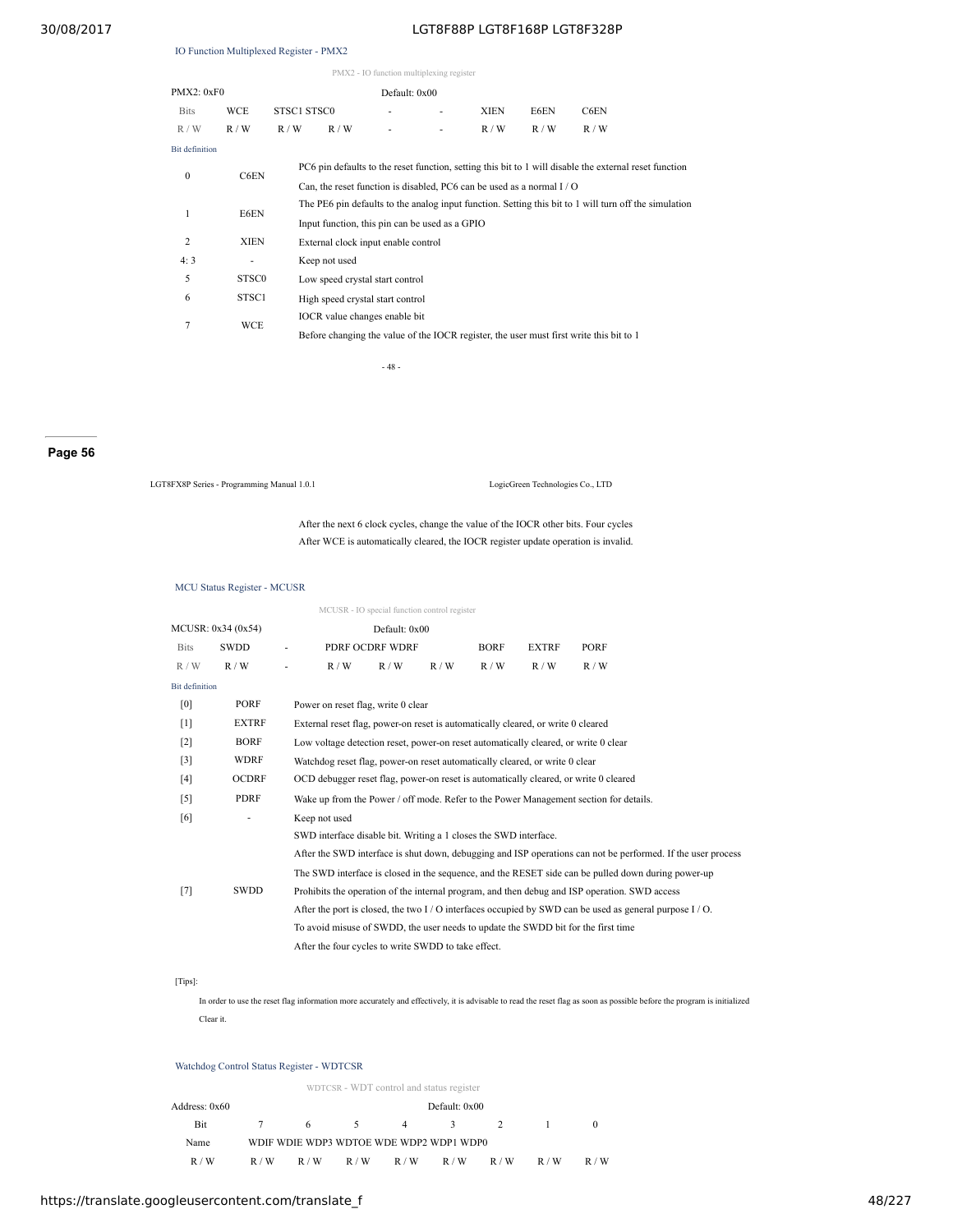| Bit | Name                             | description                                                                                                  |
|-----|----------------------------------|--------------------------------------------------------------------------------------------------------------|
|     | <b>WDIF</b><br>$\lceil 7 \rceil$ | WDT interrupt flag.                                                                                          |
|     |                                  | The WDIF bit is set when the WDT is operating in interrupt mode and overflow occurs. When in the WDT         |
|     |                                  | When the enable bit WDIE is "1" and the global interrupt is set, the WDT interrupt is generated, carried out |
|     |                                  | WDIF bit is cleared when WDT is interrupted and "1" for WDIF bit can also be cleared.                        |
|     | [6]<br><b>WDIE</b>               | WDT interrupt enable control bit.                                                                            |
|     |                                  | WDT interrupt is enabled when the WDIE bit is set to "1" and the global interrupt is set.                    |

- 49 -

**Page 57**

| LGT8FX8P Series - Programming Manual 1.0.1 |              |                                                 |              |                                                                                                                                                       | LogicGreen Technologies Co., LTD                                                                                  |  |
|--------------------------------------------|--------------|-------------------------------------------------|--------------|-------------------------------------------------------------------------------------------------------------------------------------------------------|-------------------------------------------------------------------------------------------------------------------|--|
|                                            |              |                                                 |              | When the WDIE bit is set to "0", the WDT interrupt is disabled.                                                                                       | The WDIE bit together with the WDE bit determines the watchdog's operating mode, as shown in the following table. |  |
|                                            |              | <b>WDE</b>                                      | <b>WDIE</b>  | mode                                                                                                                                                  | After overflow action                                                                                             |  |
|                                            |              | $\mathbf{0}$                                    | $\mathbf{0}$ | stop                                                                                                                                                  | no                                                                                                                |  |
|                                            |              | $\mathbf{0}$                                    | 1            | Interrupt mode                                                                                                                                        | Interrupted                                                                                                       |  |
|                                            |              | $\mathbf{1}$                                    | $\mathbf{0}$ | Reset mode                                                                                                                                            | Reset                                                                                                             |  |
|                                            |              | $\mathbf{1}$                                    | 1            | Interrupt reset mode                                                                                                                                  | Reset after reset                                                                                                 |  |
|                                            |              | WDT prescaler factor selection control 3rd bit. |              |                                                                                                                                                       |                                                                                                                   |  |
| $\lceil 5 \rceil$                          | WDP3         |                                                 |              | WDP [3] and WDP [2: 0] make up the WDT prescaler factor selection bit WDP [3: 0]                                                                      |                                                                                                                   |  |
|                                            |              | Set the WDT overflow period.                    |              |                                                                                                                                                       |                                                                                                                   |  |
|                                            |              | WDT off enable control bit.                     |              |                                                                                                                                                       |                                                                                                                   |  |
| [4]                                        | <b>WDTOE</b> |                                                 |              |                                                                                                                                                       | When the WDE bit is cleared, the WDTOE bit is set, otherwise the WDT will not be turned off.                      |  |
|                                            |              |                                                 |              | When the WDTOE bit is set, the hardware clears the WDTOE bit after 4 clock cycles.                                                                    |                                                                                                                   |  |
| $\lceil 3 \rceil$                          | <b>WDE</b>   | WDT enable control bit.                         |              |                                                                                                                                                       |                                                                                                                   |  |
|                                            |              |                                                 |              | WDT is enabled when the WDE bit is set to "1". When the WDE bit is set to "0"                                                                         |                                                                                                                   |  |
|                                            |              | WDT is disabled.                                |              |                                                                                                                                                       |                                                                                                                   |  |
|                                            |              |                                                 |              | WDE can only be cleared if the WDTOE bit is set. To close the already enabled                                                                         |                                                                                                                   |  |
|                                            |              | WDT, must follow the following timing:          |              | 1. Set both the WDTOE and WDE bits, even if WDE has been set and is turned off                                                                        |                                                                                                                   |  |
|                                            |              |                                                 |              |                                                                                                                                                       |                                                                                                                   |  |
|                                            |              |                                                 |              | A "1" must also be written to the WDE bit before the operation begins;<br>2. Write "0" to the WDE bit for the next four clock cycles. This will close |                                                                                                                   |  |
|                                            |              | WDT.                                            |              |                                                                                                                                                       |                                                                                                                   |  |
|                                            |              |                                                 |              |                                                                                                                                                       | The WDT reset system flag is set when the WDE bit is "1" and the WDT overflow resets the system                   |  |
|                                            |              |                                                 |              | WDRF (located in the MCUSR register). Set when the WDRF bit is in the set state                                                                       |                                                                                                                   |  |
|                                            |              |                                                 |              | Bit WDE bit. Therefore, to clear the WDE bit, the WDRF bit must be cleared first.                                                                     |                                                                                                                   |  |
| [2:0]                                      | WDP          | WDT prescaler factor selection control.         |              |                                                                                                                                                       |                                                                                                                   |  |
|                                            |              |                                                 |              |                                                                                                                                                       | Used to set the WDT overflow period. It is recommended to change the WDP when the WDT is not counting             |  |
|                                            |              |                                                 |              |                                                                                                                                                       | Value, changing the value of WDP during counting will result in an unpredictable WDT overflow.                    |  |

|              | WDP2 WDP1 WDP0 |              |              | Watchdog timer                 | 32KHz | 2MHz            |
|--------------|----------------|--------------|--------------|--------------------------------|-------|-----------------|
|              |                |              |              | Number of overflow cyclesclock |       | clock           |
| $\mathbf{0}$ | $\mathbf{0}$   | $\mathbf{0}$ | $\mathbf{0}$ | 2K cycles                      | 64ms  | 1 <sub>ms</sub> |
| $\Omega$     | $\mathbf{0}$   | $\Omega$     | 1            | 4K cycles                      | 128ms | 2ms             |
| $\Omega$     | $\Omega$       | 1            | $\Omega$     | 8K cycles                      | 256ms | 4 <sub>ms</sub> |
| $\Omega$     | $\mathbf{0}$   |              |              | 16K cycles                     | 512ms | 8 <sub>ms</sub> |
| $\mathbf{0}$ |                | $\mathbf{0}$ | $\mathbf{0}$ | 32K cycles                     | 1s    | 16ms            |
| $\mathbf{0}$ |                | $\mathbf{0}$ |              | 64K cycles                     | 2s    | 32ms            |
| $\Omega$     |                |              | $\Omega$     | 128K cycles                    | 4s    | 64ms            |
| $\theta$     |                | 1            | 1            | 256K cycles                    | 8s    | 128ms           |
|              | $\mathbf{0}$   | $\Omega$     | $\Omega$     | 512K cycles                    | 16s   | 256ms           |
|              | 0              | $\mathbf{0}$ |              | 1024K cycles                   | 32s   | 512ms           |

# Watchdog Prescaler Selection List: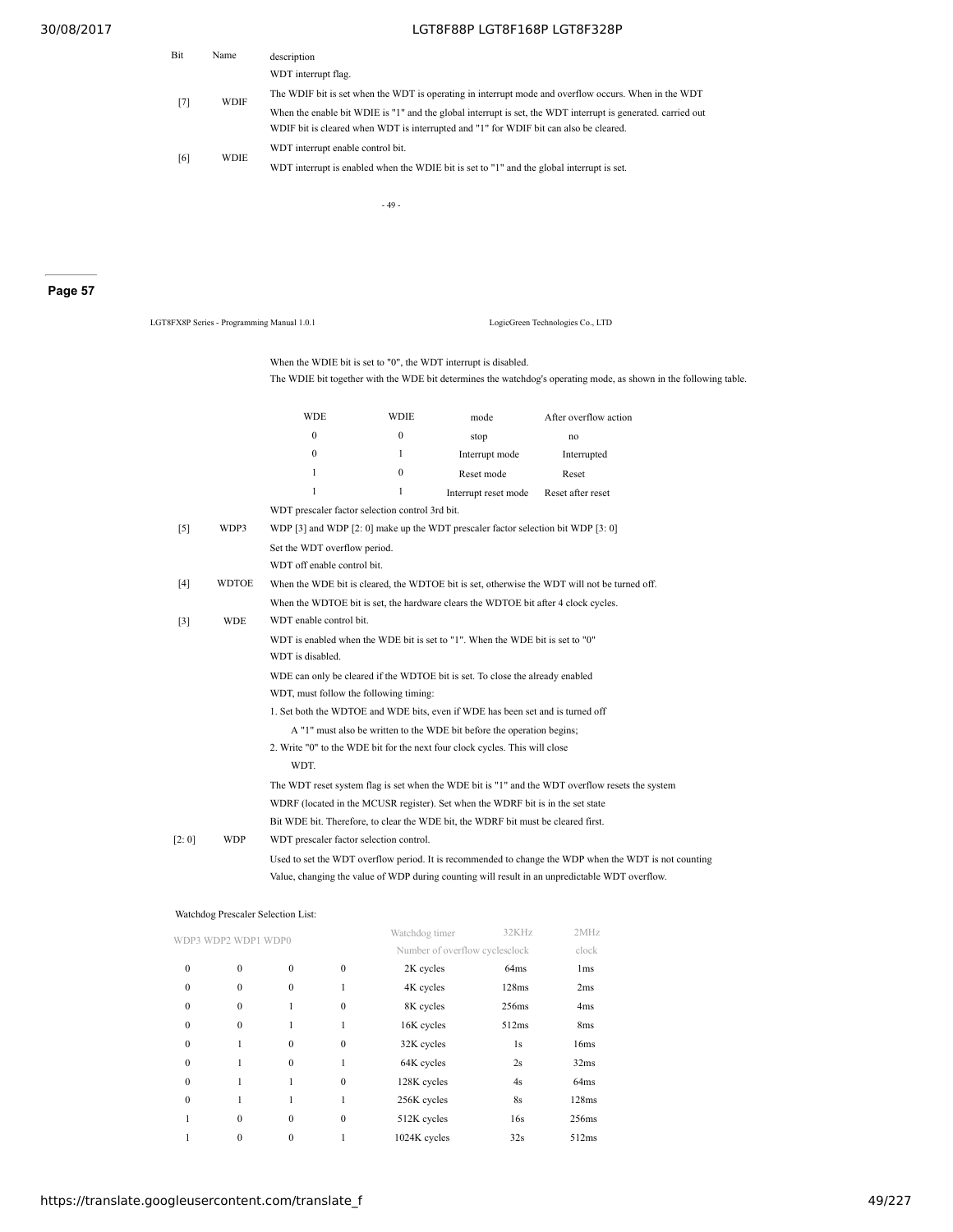- 50 -

# **Page 58**

LGT8FX8P Series - Programming Manual 1.0.1 LogicGreen Technologies Co., LTD

| $\mathbf{1}$ | $\bf{0}$     | $\overline{1}$ | $\mathbf{0}$ |
|--------------|--------------|----------------|--------------|
| 1            | $\mathbf{0}$ | $\mathbf{1}$   | 1            |
| 1            | $\mathbf{1}$ | $\mathbf{0}$   | $\mathbf{0}$ |
| 1            | $\mathbf{1}$ | $\mathbf{0}$   | 1            |
| 1            | $\mathbf{1}$ | $\mathbf{1}$   | $\mathbf{0}$ |
| $\mathbf{1}$ | 1            | $\overline{1}$ | 1            |

Keep not used

**Page 59**

LGT8FX8P Series - Programming Manual 1.0.1 LogicGreen Technologies Co., LTD

- 51 -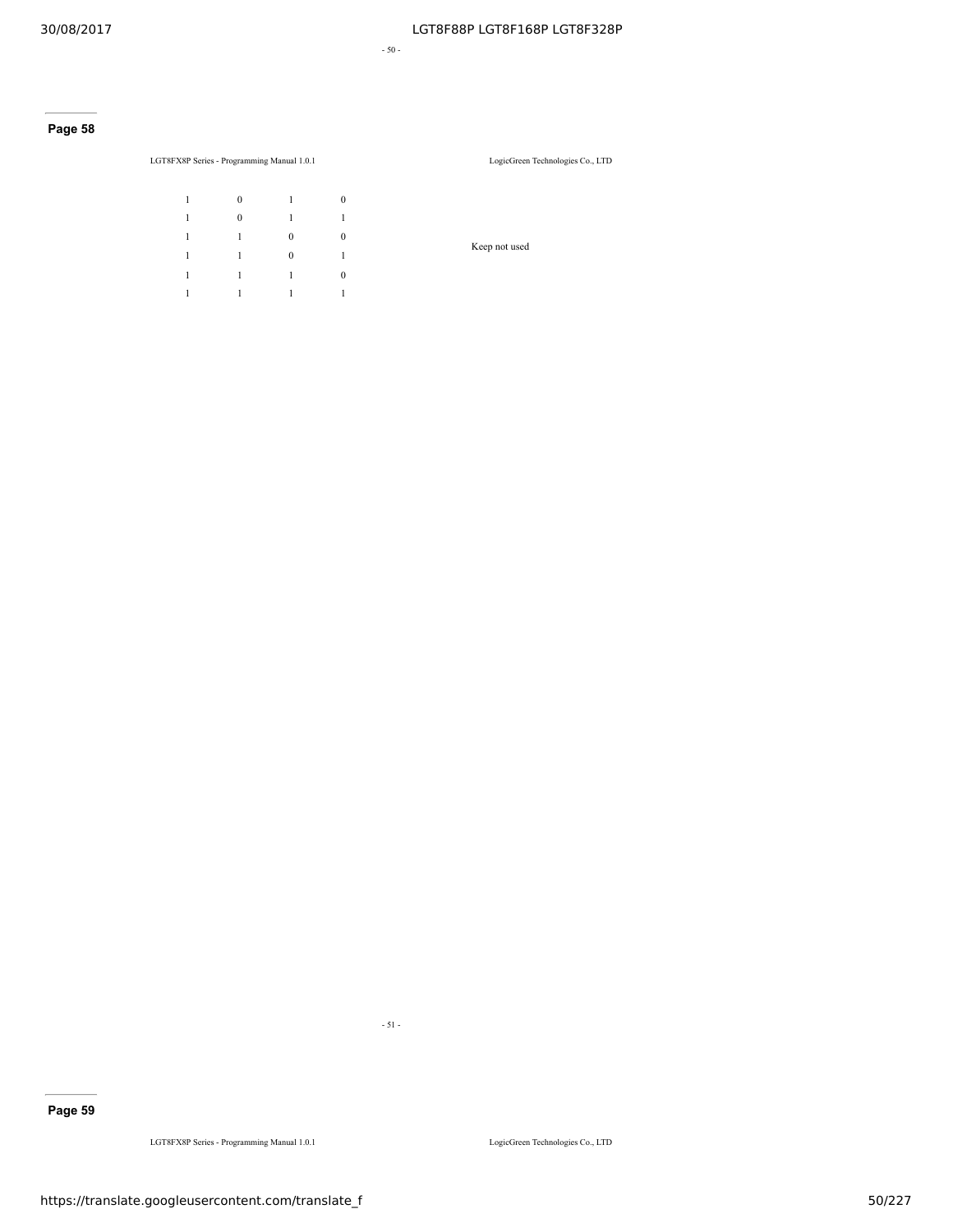# Interrupt and interrupt vector

- 28 interrupt sources
- Programmable vector start address

LGT8F88P / 168P / 328P interrupt resources are basically the same, the main difference is: LGT8F88P interrupt vector Is an instruction word (16 bits), and the LGT8F168P / 328P interrupt vector is two instruction words.

# LGT8F88P interrupt vector list

# LGT8F88P interrupt vector list:

| Numbering    | Vector address | Interrupt source signal | Interrupt source description                    |
|--------------|----------------|-------------------------|-------------------------------------------------|
| $\mathbf{1}$ | 0x0000         | <b>RESET</b>            | External reset, power-on reset, watchdog reset, |
|              |                |                         | SWD debug reset, low voltage reset              |
| 2            | 0x0001         | <b>INTO</b>             | External interrupt request 0                    |
| 3            | 0x0002         | INT <sub>1</sub>        | External interrupt request                      |
| 4            | 0x0003         | PCI <sub>0</sub>        | Pin level interrupt 0                           |
| 5            | 0x0004         | PCI1                    | Pin level interrupt 1                           |
| 6            | 0x0005         | PCI <sub>2</sub>        | Pin level interrupt 2                           |
| 7            | 0x0006         | <b>WDT</b>              | Watchdog overflow interrupt                     |
| 8            | 0x0007         | <b>TC2 COMPA</b>        | Timer 2 compare match A interrupt               |
| 9            | 0x0008         | <b>TC2 COMPB</b>        | Timer 2 compare match B interrupt               |
| 10           | 0x0009         | TC <sub>2</sub> OVF     | Timer 2 overflow interrupt                      |
| 11           | 0x000A         | <b>TC1 CAPT</b>         | Timer 1 input capture interrupt                 |
| 12           | 0x000B         | TC1 COMPA               | Timer 1 compare match A interrupt               |
| 13           | 0x000C         | <b>TC1 COMPB</b>        | Timer 1 compare match B interrupt               |
| 14           | 0x000D         | TC1 OVF                 | Timer 1 overflow interrupt                      |
| 15           | 0x000E         | TC0 COMPA               | Timer 0 compare match A interrupt               |
| 16           | 0x000F         | TC0 COMPB               | Timer 0 compare match B interrupt               |
| 17           | 0x0010         | TC0 OVF                 | Timer 0 overflow interrupt                      |
| 18           | 0x0011         | <b>SPI STC</b>          | SPI serial transmission ends interrupt          |
| 19           | 0x0012         | <b>USART RXC</b>        | The USART receives an end interrupt             |
| 20           | 0x0013         | <b>USART UDRE</b>       | The USART data register is empty                |
| twenty one   | 0x0014         | <b>USART TXC</b>        | The USART sends an end interrupt                |
| twenty two   | 0x0015         | ADC                     | ADC conversion end interrupt                    |
| twenty three | 0x0016         | EE RDY                  | EEPROM ready to interrupt                       |
| twenty four  | 0x0017         | ANA COMP                | Analog Comparator 0 interrupt                   |
| 25           | 0x0018         | TWI                     | Two-wire serial interface is interrupted        |
| 26           | 0x0019         | ANA COMP1               | Analog Comparator 1 is interrupted              |
| 27           | 0x001A         |                         | Keep it                                         |
| 28           | 0x001B         | PCI3                    | Pin level interrupt 3                           |
| 29           | 0x001C         | PCI4                    | Pin level interrupt 4                           |
| 30           | 0x001D         | TC3 INT                 | Timer 3 is interrupted                          |

- 52 -

# **Page 60**

LGT8FX8P Series - Programming Manual 1.0.1 LogicGreen Technologies Co., LTD

# LGT8F168P / 328P interrupt vector list

# LGT8F168P / 328P Interrupt Vector List:

| Numbering | Vector address | Interrupt source signal | Interrupt source description                                                          |
|-----------|----------------|-------------------------|---------------------------------------------------------------------------------------|
|           | 0x0000         | <b>RESET</b>            | External reset, power-on reset, watchdog reset,<br>SWD debug reset, low voltage reset |
| 2         | 0x0002         | INT <sub>0</sub>        | External interrupt request 0                                                          |
| 3         | 0x0004         | INT <sub>1</sub>        | External interrupt request                                                            |
| 4         | 0x0006         | PCI <sub>0</sub>        | Pin level interrupt 0                                                                 |
| 5         | 0x0008         | PCI1                    | Pin level interrupt 1                                                                 |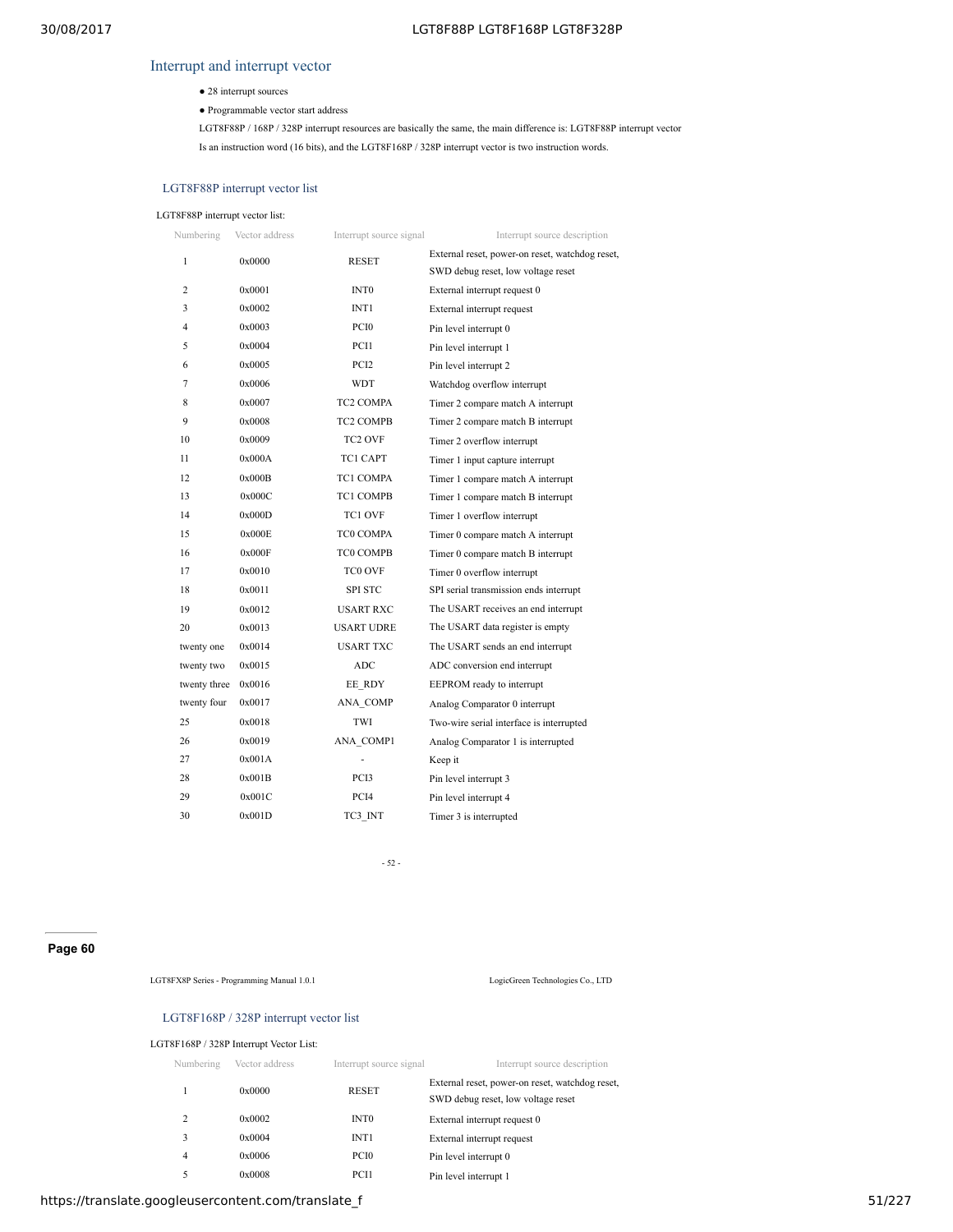| 6            | 0x000A | PCI <sub>2</sub>    | Pin level interrupt 2                    |
|--------------|--------|---------------------|------------------------------------------|
| 7            | 0x000C | <b>WDT</b>          | Watchdog overflow interrupt              |
| 8            | 0x000E | TC2 COMPA           | Timer 2 compare match A interrupt        |
| 9            | 0x0010 | <b>TC2 COMPB</b>    | Timer 2 compare match B interrupt        |
| 10           | 0x0012 | TC <sub>2</sub> OVF | Timer 2 overflow interrupt               |
| 11           | 0x0014 | TC1 CAPT            | Timer 1 input capture interrupt          |
| 12           | 0x0016 | TC1 COMPA           | Timer 1 compare match A interrupt        |
| 13           | 0x0018 | <b>TC1 COMPB</b>    | Timer 1 compare match B interrupt        |
| 14           | 0x001A | TC1 OVF             | Timer 1 overflow interrupt               |
| 15           | 0x001C | TC0 COMPA           | Timer 0 compare match A interrupt        |
| 16           | 0x001E | TC0 COMPB           | Timer 0 compare match B interrupt        |
| 17           | 0x0020 | TC0 OVF             | Timer 0 overflow interrupt               |
| 18           | 0x0022 | <b>SPI STC</b>      | SPI serial transmission ends interrupt   |
| 19           | 0x0024 | <b>USART RXC</b>    | The USART receives an end interrupt      |
| 20           | 0x0026 | <b>USART UDRE</b>   | The USART data register is empty         |
| twenty one   | 0x0028 | <b>USART TXC</b>    | The USART sends an end interrupt         |
| twenty two   | 0x002A | <b>ADC</b>          | ADC conversion end interrupt             |
| twenty three | 0x002C | EE RDY              | EEPROM ready to interrupt                |
| twenty four  | 0x002E | ANA COMP            | Analog comparator interrupt              |
| 25           | 0x0030 | <b>TWI</b>          | Two-wire serial interface is interrupted |
| 26           | 0x0032 | ANA COMP1           | Analog Comparator 1 is interrupted       |
| 27           | 0x0034 | ä,                  | Keep it                                  |
| 28           | 0x0036 | PCI3                | Pin level interrupt 3                    |
| 29           | 0x0038 | PC <sub>I4</sub>    | Pin level interrupt 4                    |
| 30           | 0x003A | TC3 INT             | Timer 3 is interrupted                   |

The reset vector for LGT8FX8P is executed from address 0x0000. In addition to the reset vector, other vector addresses are available The IVSEL and IVBASE registers in the MCUCR register are redirected to the 512-byte aligned start address.

- 53 -

# **Page 61**

LGT8FX8P Series - Programming Manual 1.0.1 LogicGreen Technologies Co., LTD

# Interrupt vector processing

The following code only LGT8F88P as an example, used to explain the reset and interrupt vector programming, for reference only:

Assembly code example - LGT8F88P

| address | Code                 | Description                             |
|---------|----------------------|-----------------------------------------|
| 0x000   | <b>RJMP RESET</b>    | Reset vector                            |
| 0x001   | RJMP EXT INTO        | External interrupt 0                    |
| 0x002   | <b>RJMP EXT INT1</b> | External interrupt 1                    |
| 0x003   | <b>RJMP PCINT0</b>   | Pin level change interrupt 0            |
| 0x004   | <b>RJMP PCINT1</b>   | Pin level change interrupt 1            |
| 0x005   | <b>RJMP PCINT2</b>   | Pin level change interrupt 2            |
| 0x006   | <b>RJMP WDT</b>      | The watchdog timer is interrupted       |
| 0x007   | RJMP TIM2 COMPA      | Timer 2 compare match group A interrupt |
| 0x008   | RJMP TIM2 COMPB      | Timer 2 compare match group B interrupt |
| 0x009   | RJMP TIM2 OVF        | Timer 2 overflow interrupt              |
| 0x00A   | RJMP TIM1 CAPT       |                                         |

https://translate.googleusercontent.com/translate\_f 52/227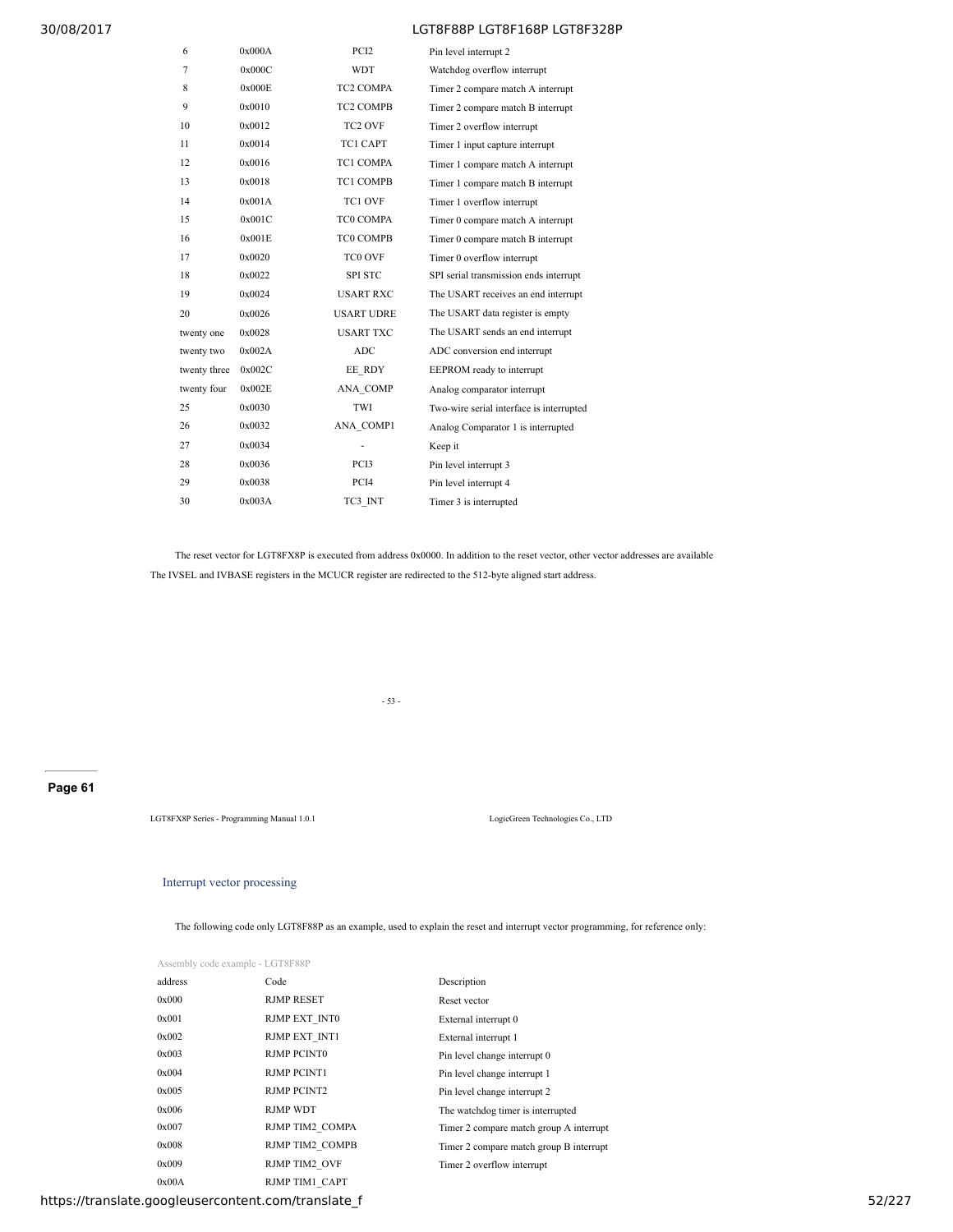| RJMP TIM1 COMPA        | Timer 1 traps the interrupt<br>Timer 1 compare match A group interrupt |
|------------------------|------------------------------------------------------------------------|
| RJMP TIM1 COMPB        | Timer 1 compare match group B interrupt                                |
| RJMP TIM1 OVFR         | Timer 1 overflow interrupt                                             |
| RJMP TIM0 COMPA        | Timer 0 compare match group A interrupt                                |
| RJMP TIM0 COMPB        | Timer 0 compare match group B interrupt                                |
| RJMP TIM0 OVF          | Timer 0 overflow interrupt                                             |
| <b>RJMP SPI STC</b>    | SPI transfer complete interrupt                                        |
| RJMP USART RXC         | USART reception complete interrupt                                     |
| RJMP USART UDRE        | The USART data register is empty                                       |
| RJMP USART TXC         | The USART sends an interrupt                                           |
| RJMP ADC               | ADC conversion complete interrupt                                      |
| RJMP EE RDY            | The EEPROM controller is ready to interrupt                            |
| RJMP ANA COMP          | Comparator interrupt                                                   |
| <b>RJMP TWI</b>        | TWI controller interrupt                                               |
| <b>NOP</b>             | Keep address                                                           |
| <b>NOP</b>             | Keep address                                                           |
| <b>RJMP PCI3</b>       | Pin level change interrupt 3                                           |
|                        |                                                                        |
| LDI r16, high (RAMEND) | The main program starts                                                |
| OUT SPH, r16           | Set the stack pointer to the top address of the RAM                    |
| LDI r16, low (RAMEND)  |                                                                        |
| OUT SPL, r16           |                                                                        |
| <b>SEI</b>             | Enable global interrupts                                               |
| $\overline{a}$         |                                                                        |
|                        |                                                                        |

- 54 -

# **Page 62**

LGT8FX8P Series - Programming Manual 1.0.1 LogicGreen Technologies Co., LTD

# Register definition

|                       | <b>MCU Control Register - MCUCR</b> |                                             |                             |                                         |                                                                |              |              |                                                                                                            |  |  |
|-----------------------|-------------------------------------|---------------------------------------------|-----------------------------|-----------------------------------------|----------------------------------------------------------------|--------------|--------------|------------------------------------------------------------------------------------------------------------|--|--|
|                       | MCUCR - MCU control register        |                                             |                             |                                         |                                                                |              |              |                                                                                                            |  |  |
| MCUCR: 0x35 (0x55)    |                                     |                                             |                             | Default: 0x00                           |                                                                |              |              |                                                                                                            |  |  |
|                       | MCUCR FWKEN FPDEN EXRFD             |                                             |                             | <b>PUD</b>                              | <b>IRLD</b>                                                    | <b>IFAIL</b> | <b>IVSEL</b> | <b>WCE</b>                                                                                                 |  |  |
| R/W                   | R/W                                 | R/W                                         | R/W                         | R/W                                     | W / O                                                          | R/O          | R/W          | R/W                                                                                                        |  |  |
| <b>Bit definition</b> |                                     |                                             |                             |                                         |                                                                |              |              |                                                                                                            |  |  |
|                       | <b>WCE</b>                          |                                             |                             |                                         |                                                                |              |              | MCUCR update enable bit, before updating MCUCR, you need to set this bit first,                            |  |  |
| [0]                   |                                     |                                             |                             |                                         | The update to the MCUCR register is then completed in 6 cycles |              |              |                                                                                                            |  |  |
| [1]                   | <b>IVSEL</b>                        |                                             |                             |                                         |                                                                |              |              | Interrupt vector selection bit, this bit is set after the interrupt vector address will be based on IVBASE |  |  |
|                       |                                     |                                             |                             |                                         | The value of the register is mapped to the new address         |              |              |                                                                                                            |  |  |
|                       |                                     | System Configuration Bit Load Failure Flag, |                             |                                         |                                                                |              |              |                                                                                                            |  |  |
| $[2]$                 | <b>IFAIL</b>                        |                                             |                             |                                         | $0$ = The configuration information is verified                |              |              |                                                                                                            |  |  |
|                       |                                     |                                             |                             |                                         | $1 =$ configuration information failed to load                 |              |              |                                                                                                            |  |  |
| $\lceil 3 \rceil$     | <b>IRLD</b>                         |                                             |                             |                                         | Writing 1 will reload the system configuration information     |              |              |                                                                                                            |  |  |
|                       |                                     |                                             | Global pull-up disabled bit |                                         |                                                                |              |              |                                                                                                            |  |  |
| [4]                   | <b>PUD</b>                          |                                             |                             | $0 =$ Enable global pull-up control     |                                                                |              |              |                                                                                                            |  |  |
|                       |                                     |                                             |                             | $1 =$ Turn off all IO pull-up resistors |                                                                |              |              |                                                                                                            |  |  |
|                       |                                     |                                             |                             | External reset filter disable bit       |                                                                |              |              |                                                                                                            |  |  |
| $\lceil 5 \rceil$     | <b>EXRFD</b>                        |                                             |                             |                                         | $0 =$ Enable external reset (190us) digital filter             |              |              |                                                                                                            |  |  |
|                       |                                     |                                             |                             |                                         | $1 =$ Disable external reset of the digital filter circuit     |              |              |                                                                                                            |  |  |
|                       |                                     |                                             |                             | Flash Power / down enable control       |                                                                |              |              |                                                                                                            |  |  |
| [6]                   | <b>FPDEN</b>                        |                                             |                             |                                         | 0: After the system SLEEP, the FLASH remains powered on        |              |              |                                                                                                            |  |  |
|                       |                                     |                                             |                             |                                         | 1: System SLEEP after the FLASH power                          |              |              |                                                                                                            |  |  |

Fast wake-up mode enable control, only valid for Power / Off mode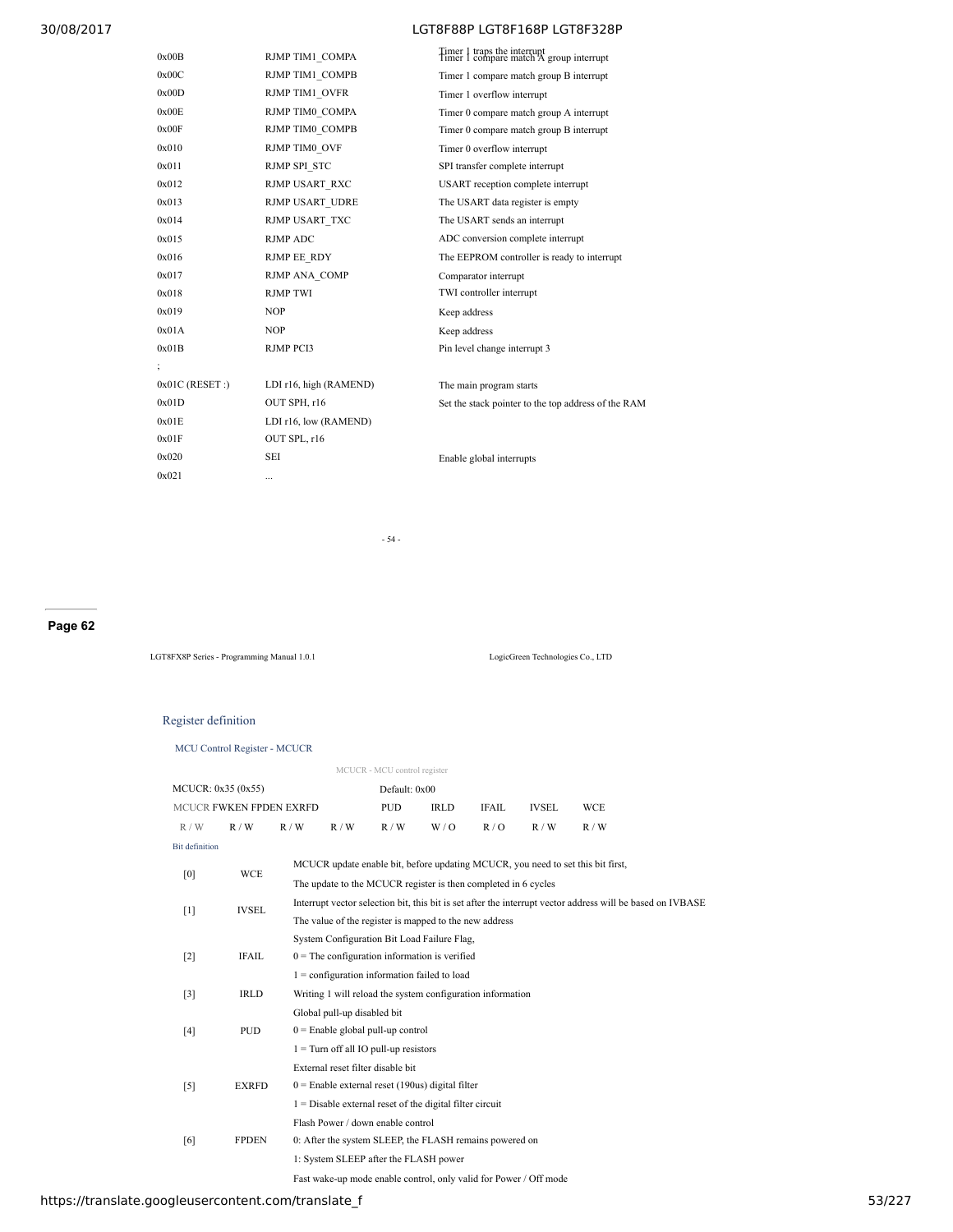[7] FWKEN 0: 260us filter delay 1: 32us filter delay

Interrupt Vector Base Address Register - IVBASE IVBASE - interrupt vector base address register IVBASE: 0x75 Default: 0x00 IVBASE IVBASE [7: 0]  $R / W$  R / W Bit definition [7: 0] IVBASE If IVSEL is 1, the interrupt vector (except the reset vector) will be based on IVBASE The address is remapped on a 512-byte page. The mapped interrupt vector base addresses are: (IVBASE << 8) + Corresponding in Table 1 Vector address

- 55 -

**Page 63**

LGT8FX8P Series - Programming Manual 1.0.1 LogicGreen Technologies Co., LTD

## External interrupt

- 2 external interrupt sources
- Configurable level or edge trigger interrupt
- Can be used as a wake-up source in sleep mode

#### **Overview**

The external interrupt is triggered by the INT0 and INT1 pins. As long as the external interrupt is enabled, even if the two pins are configured for output Can also trigger an interrupt. This can be used to generate software interrupts. The external interrupt can be triggered by a rising edge, a falling edge, or a low level, It is configured by external interrupt control register EICRA. When an external interrupt is enabled and configured as a level trigger (only INT0 and INT1 pin), the interrupt will always be generated as long as the pin level is low. INT0 and INT1 pins are rising or falling The interrupt requires an IO clock to operate normally, while the INT0 and INT1 pin low-level interrupt are detected asynchronously. In addition to the idle mode, the IO clocks in other sleep modes are stopped. Therefore, these two external interrupts can be used as Wake-up source in other sleep modes except for Idle mode.

If the level-triggered interrupt is used as the wake-up source in the power-saving mode, the changed level must be maintained for a certain amount of time to wake up the MCU, To reduce the sensitivity of the MCU to noise. The required level must be kept long enough for the MCU to end the wake-up process, And then trigger a level interrupt.

#### Register definition

| Register list |         |          |                                       |
|---------------|---------|----------|---------------------------------------|
| register      | address | Defaults | description                           |
| <b>EICRA</b>  | 0x69    | 0x00     | External interrupt control register A |
| EIMSK         | 0x3D    | 0x00     | External interrupt mask register      |
| EIFR          | 0x3C    | 0x00     | External interrupt flag register      |

#### External Interrupt Control Register A-EICRA

EICRA - External Interrupt Control Register A

| Address: 0x69 |                          |        |                          | Default: 0x00 |       |                   |       |       |  |  |
|---------------|--------------------------|--------|--------------------------|---------------|-------|-------------------|-------|-------|--|--|
| Bit           |                          | 6      |                          | 4             | 3     | 2                 |       |       |  |  |
| Name          | $\overline{\phantom{a}}$ |        | $\overline{\phantom{a}}$ | $\sim$        | ISC11 | ISC <sub>10</sub> | ISC01 | ISC00 |  |  |
| R/W           | $\overline{\phantom{a}}$ | $\sim$ | $\overline{\phantom{a}}$ | $\sim$        | R/W   | R/W               | R/W   | R/W   |  |  |

Bit Name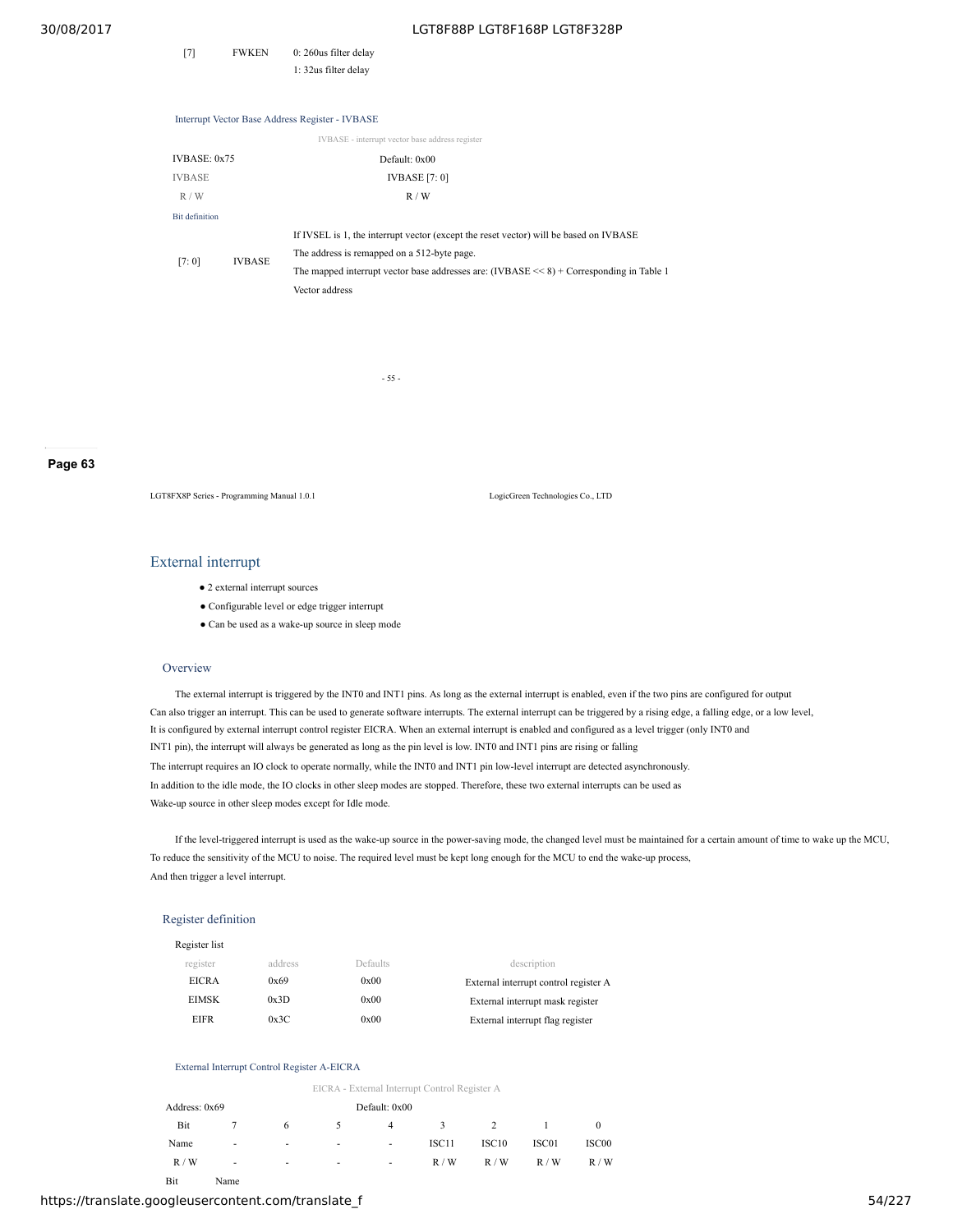- description 7: 4 Keep it.
- 3 ISC11 INT1 pin interrupt trigger mode control bit high.
- 2 ISC10 INT1 pin interrupt trigger mode control bit low.

When the global interrupt is set and the corresponding interrupt mask control bit of the GICR register is set, The interrupt 1 is triggered by the INT1 pin. The trigger mode of the interrupt is described in the table. On the edge The MCU first samples the level on the INT1 pin before detecting. If selected edge trigger Mode or level change trigger mode, then the duration is greater than one system clock cycle The pulse will trigger an interrupt, too short pulse can not guarantee the trigger interrupt. If you choose low power

- 56 -

LGT8FX8P Series - Programming Manual 1.0.1 LogicGreen Technologies Co., LTD

## **Page 64**

Flat trigger mode, then the low level must be maintained until the current instruction execution is completed before the trigger

- Off.
- 1 ISC01 INT0 pin interrupt trigger mode control bit high.
- 0 ISC00 INT0 pin interrupt trigger mode control bit low.

When the global interrupt is set and the corresponding interrupt mask control bit of the GICR register is set, The interrupt 0 is activated by the INT0 pin. The trigger mode of the interrupt is described in the table. On the edge The MCU first samples the level on the INT0 pin before detecting. If selected edge trigger Mode or level change trigger mode, then the duration is greater than one system clock cycle The pulse will trigger an interrupt, too short pulse can not guarantee the trigger interrupt. If you choose low power Flat trigger mode, then the low level must be maintained until the current instruction execution is completed before the trigger Off.

External interrupt 1 trigger mode see table below.

## External interrupt 1 trigger mode control ISC1 [1: 0] description

- 0 External pin INT1 low trigger
- 1 Trigger on the rising or falling edge of external pin INT1
- 2 The falling edge of external pin INT1 is triggered
- 3 The rising edge of the external pin INT1 is triggered

#### External interrupt 0 trigger mode see table below.

## External interrupt 0 Trigger mode control

- ISC0 [1: 0] description 0 External pin INT0 low level trigger 1 The rising edge of the external pin INT0 or the falling edge triggers 2 The falling edge of the external pin INT0 is triggered
	- 3 The rising edge of the external pin INT0 is triggered

#### External Interrupt Mask Register - EIMSK

#### EIMSK - External interrupt mask register

| Address: 0x3D |                  |             |                                                                     |                | Default: 0x00            |                          |                  |                                                                                                          |                                                                                                                             |  |
|---------------|------------------|-------------|---------------------------------------------------------------------|----------------|--------------------------|--------------------------|------------------|----------------------------------------------------------------------------------------------------------|-----------------------------------------------------------------------------------------------------------------------------|--|
| Bit           | 7                | 6           | 5                                                                   | $\overline{4}$ | 3                        | 2                        |                  | $\mathbf{0}$                                                                                             |                                                                                                                             |  |
| Name          | ٠                |             | ٠                                                                   | ٠              | $\overline{\phantom{a}}$ | $\overline{\phantom{a}}$ | INT <sub>1</sub> | INT <sub>0</sub>                                                                                         |                                                                                                                             |  |
| R/W           | ٠                |             | ٠                                                                   | ٠              | $\overline{\phantom{a}}$ | $\overline{\phantom{a}}$ | R/W              | R/W                                                                                                      |                                                                                                                             |  |
| Bit           | Name             | description |                                                                     |                |                          |                          |                  |                                                                                                          |                                                                                                                             |  |
| 7:2           | $\sim$           | Keep it     |                                                                     |                |                          |                          |                  |                                                                                                          |                                                                                                                             |  |
|               | INT <sub>1</sub> |             | External pin 1 interrupt enable control bit.                        |                |                          |                          |                  |                                                                                                          |                                                                                                                             |  |
|               |                  |             |                                                                     |                |                          |                          |                  | When the INT1 bit is set to "1", the global interrupt is set and the external pin 1 interrupt is enabled |                                                                                                                             |  |
|               |                  |             |                                                                     |                |                          |                          |                  |                                                                                                          | Can wake up function enabled. Even if the INT1 pin is configured as an output, as long as the pin is electrically connected |  |
|               |                  |             | The corresponding change has occurred and the interrupt will occur. |                |                          |                          |                  |                                                                                                          |                                                                                                                             |  |
|               |                  |             |                                                                     |                |                          |                          |                  |                                                                                                          | When the INT1 bit is set to "0", the external pin 1 interrupt is disabled and the wake-up function is also enabled          |  |
|               |                  | Forbidden.  |                                                                     |                |                          |                          |                  |                                                                                                          |                                                                                                                             |  |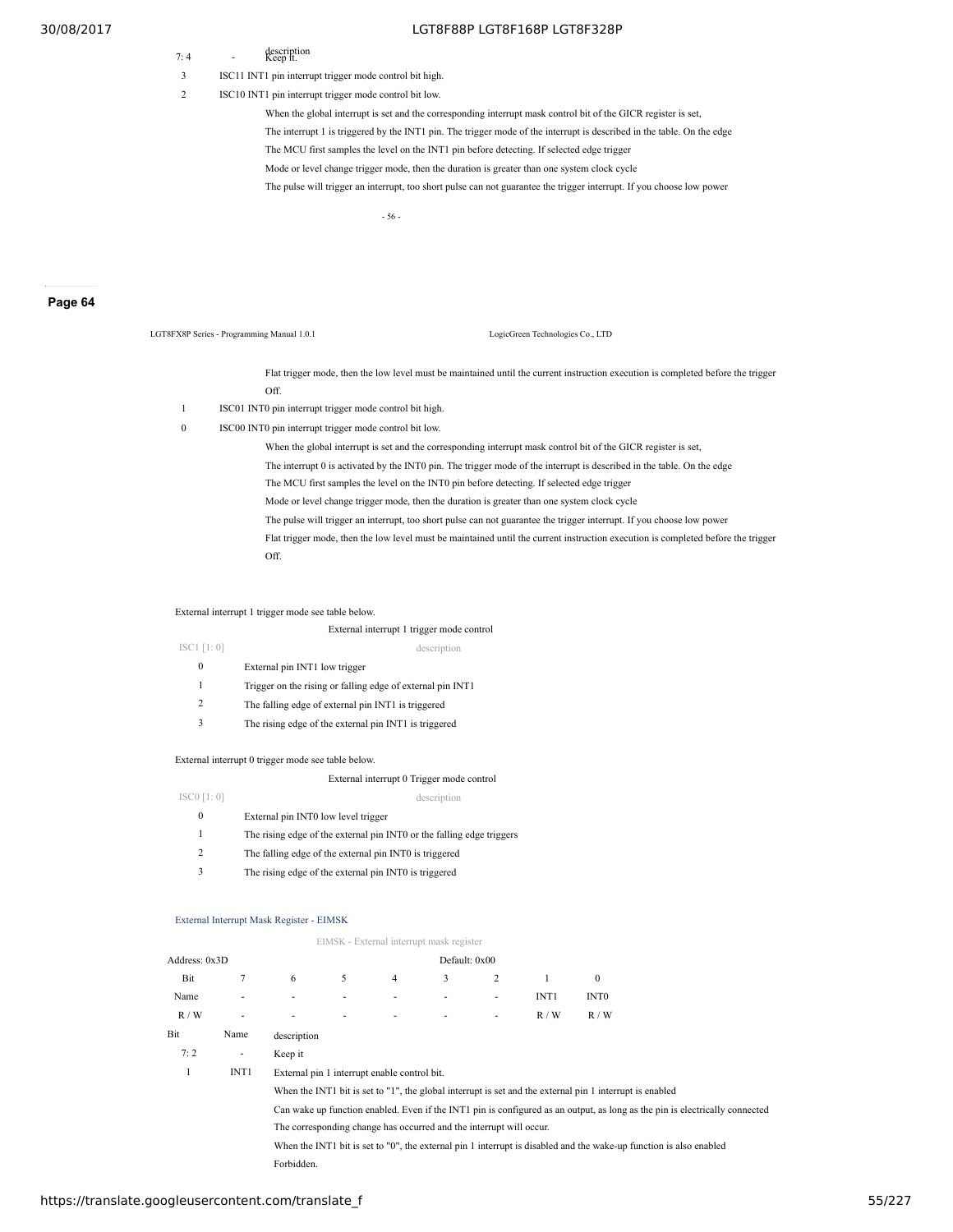- 57 -

# **Page 65**

LGT8FX8P Series - Programming Manual 1.0.1 LogicGreen Technologies Co., LTD 0 INT0 External pin 0 interrupt enable control bit.

> When the INT0 bit is set to "1", the global interrupt is set and the external pin 0 interrupt is enabled Can wake up function enabled. Even if the INT0 pin is configured as an output, as long as the pin is electrically connected The corresponding change has occurred and the interrupt will occur. When the INT0 bit is set to "0", the external pin 0 interrupt is disabled and the wake-up function is also enabled Forbidden.

# External Interrupt Flag Register - EIFR

|                                |                                                                                                       |                                          |   | EIFR - External interrupt flag register |   |   |                    |                                                                                                                      |  |  |
|--------------------------------|-------------------------------------------------------------------------------------------------------|------------------------------------------|---|-----------------------------------------|---|---|--------------------|----------------------------------------------------------------------------------------------------------------------|--|--|
| Address: 0x3C<br>Default: 0x00 |                                                                                                       |                                          |   |                                         |   |   |                    |                                                                                                                      |  |  |
| Bit                            | 7                                                                                                     | 6                                        | 5 | 4                                       | 3 | 2 | 1                  | $\theta$                                                                                                             |  |  |
| Name                           |                                                                                                       |                                          |   |                                         | ٠ | ٠ | <b>INTF1 INTF0</b> |                                                                                                                      |  |  |
| R/W                            |                                                                                                       |                                          |   |                                         |   |   | R/W                | R/W                                                                                                                  |  |  |
| Bit                            | Name Description                                                                                      |                                          |   |                                         |   |   |                    |                                                                                                                      |  |  |
| 7:2                            | Keep it.                                                                                              |                                          |   |                                         |   |   |                    |                                                                                                                      |  |  |
| 1                              |                                                                                                       | INTF1 external pin 1 interrupt flag bit. |   |                                         |   |   |                    |                                                                                                                      |  |  |
|                                | INTF1 is set when edge trigger external pin 1 is interrupted. When the low level is triggered outside |                                          |   |                                         |   |   |                    |                                                                                                                      |  |  |
|                                |                                                                                                       |                                          |   |                                         |   |   |                    | When the pin 1 is interrupted, the INTF1 bit is not set. If the external pin 1 is interrupted at this time           |  |  |
|                                |                                                                                                       |                                          |   |                                         |   |   |                    | The INT1EN bit is set to "1" and the global interrupt flag is set, which will be generated in external pin 1         |  |  |
|                                |                                                                                                       |                                          |   |                                         |   |   |                    | Off. INTF1 will be cleared automatically or written to the INTF1 bit when this interrupt service routine is executed |  |  |
|                                |                                                                                                       | "1" can also be cleared to this bit.     |   |                                         |   |   |                    |                                                                                                                      |  |  |
| $\mathbf{0}$                   |                                                                                                       | INTF0 External pin 0 interrupt flag.     |   |                                         |   |   |                    |                                                                                                                      |  |  |
|                                |                                                                                                       |                                          |   |                                         |   |   |                    | INTF0 is set when edge-triggered external pin 0 is interrupted. When the low level is triggered outside              |  |  |
|                                |                                                                                                       |                                          |   |                                         |   |   |                    | When the pin 0 is interrupted, the INTF0 bit is not set. If the external pin 0 interrupt at this time                |  |  |
|                                |                                                                                                       |                                          |   |                                         |   |   |                    | If the INTOEN bit is set to "1" and the global interrupt flag is set, an external pin $0$ is generated               |  |  |
|                                |                                                                                                       |                                          |   |                                         |   |   |                    | Off. INTF0 will be cleared automatically or written to the INTF0 bit when this interrupt service routine is executed |  |  |
|                                |                                                                                                       | "1" can also be cleared to this bit.     |   |                                         |   |   |                    |                                                                                                                      |  |  |

- 58 -

# **Page 66**

LGT8FX8P Series - Programming Manual 1.0.1 LogicGreen Technologies Co., LTD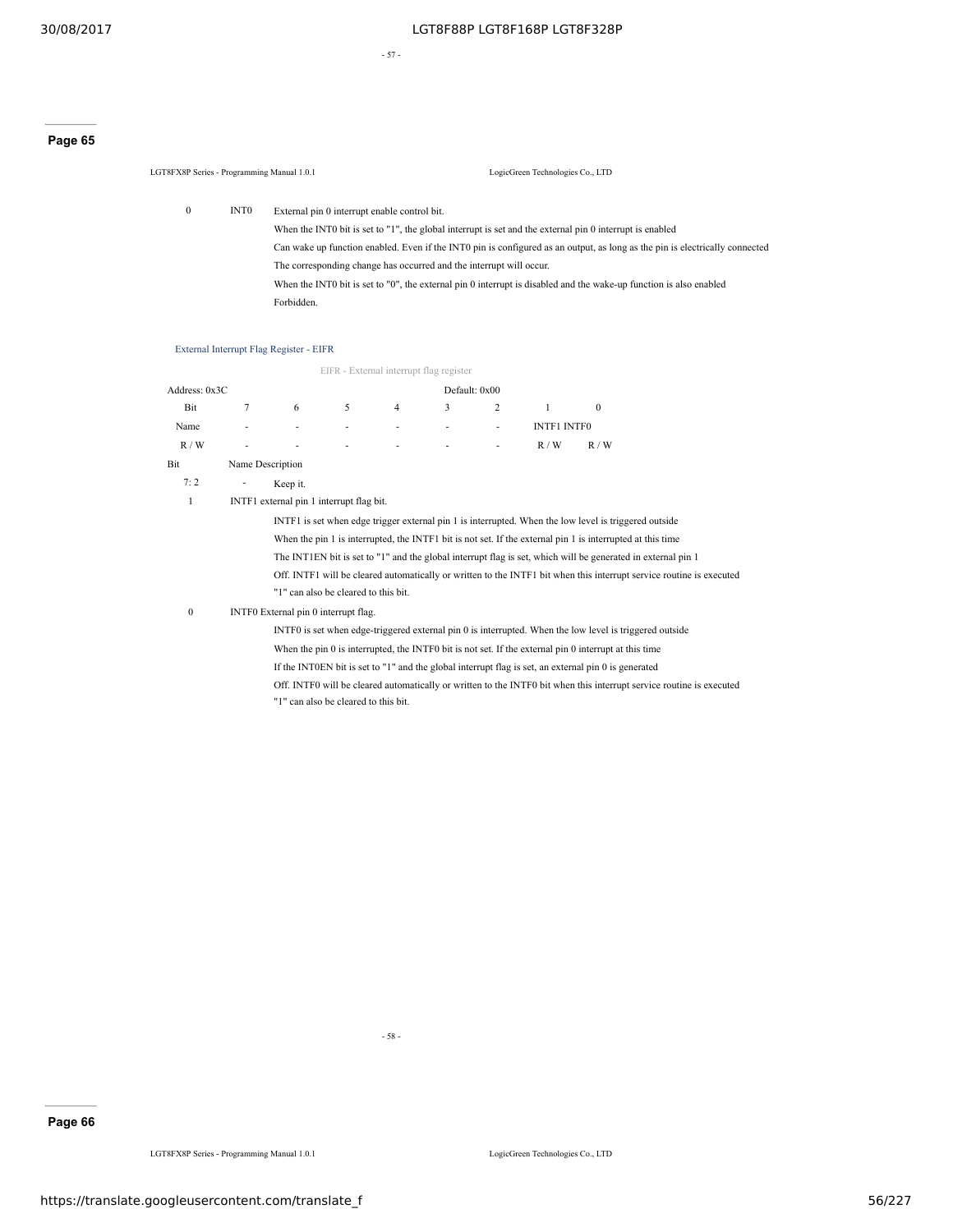# Universal Programmable Port (GPIO)

# **Overview**

All MCUs based on the LGT8XM core family have I / O port read-to-write functions. This means that one The status of the ports can be changed individually using the SBI and CBI instructions without affecting any other I / O. The same, change Change the direction of a port or control its pull-up resistor can also be the case.

Most of the I / O of the LGT8FX8P has symmetrical drive characteristics that can drive and absorb large currents. I / O has two

Level drive capability, the user can control the drive capability of each group of  $I/O$ . I/O drive capability can directly drive some LEDs. LGT8FX8P most of the I / O can drive up to 30mA of current, can be directly used to drive segment code LED.

All I / O VCC and GND directly have independent ESD protection diodes, designed to withstand at least up to 5000V ESD pulse.

I / O equivalent circuit diagram:

|     |      | Rpu |       |
|-----|------|-----|-------|
| Pxn | Cpin |     | Logic |

All of the following registers in this chapter are described in a uniform way. The lowercase "x" indicates the letter number of the port, the lower case "n" Indicates the bit number in the port. However, when using the port register in the program, you must use the exact register name. such as PORTB3, which represents the third bit of PORTB, where it is unified with PORTxn said. A detailed definition of I / O related registers, Please refer to the Register Description section.

Each port is assigned three I / O register spaces, which are: Port Data Output Register (PORTx), Port Direction Register (DDRx), port data input register (PINx). The port data input register is a read-only register. Data output The register and port direction registers are readable or rewritten. The PUD bit in the MCUCR register is used to control all I / O Pull-up resistor, when the PUD bit is 1, will disable the I / O pull-up resistor.

Most I / O in addition to the general input / output function, will be reused for other peripheral functions. Specific reusable work Please refer to the chapter on port function reuse.

It should be noted that enabling multiple port reuse does not affect these ports as digital I / O. and Some of the alternate functions may also need to control the input / output direction of the port via the I / O register. The specific settings will be in each A description of the documentation for the multiplex module.

- 59 -

**Page 67**

LGT8FX8P Series - Programming Manual 1.0.1 LogicGreen Technologies Co., LTD

Universal input / output port

As a general purpose I / O, the port is a bidirectional drive I / O port with an internal programmable pull-up. The following figure shows the equivalent circuit diagram of the general purpose I / O port: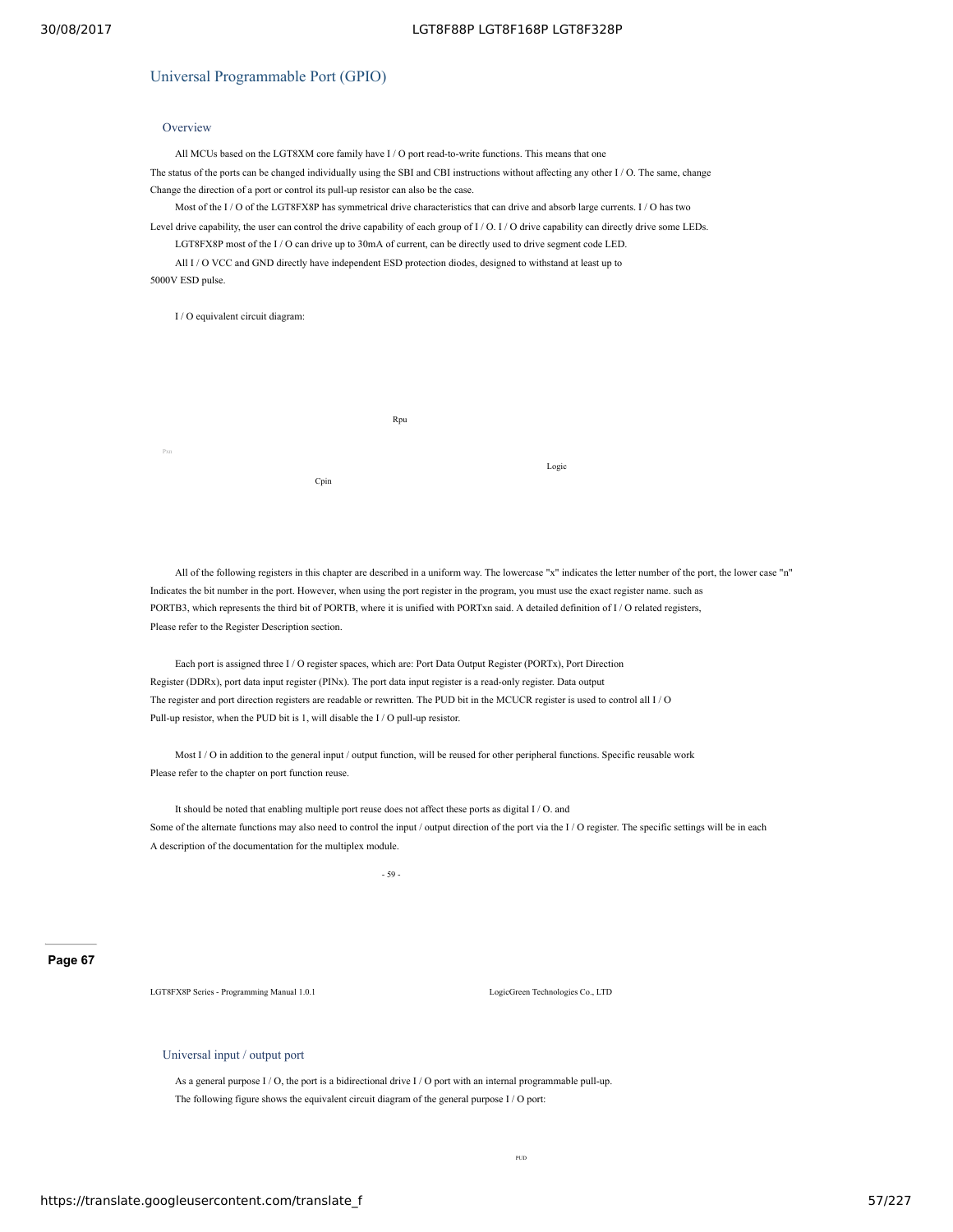

- RRx: READ PORTx REGISTER
- RPx: READ PORTx PIN WPx: WRITE PINx REGISTER

#### Port usage configuration

Each port is controlled by three register bits: DDxn, PORTxn and PINxn. Where DDxn is available for use via DDRx Register access, PORTxn can be accessed via the PORTx register, and PINxn can be accessed via the PINx register. The DDRxn register bits are used to set the input / output direction of the port. If DDxn is set to 1, the Pxn port is assigned Set to an output port. If DDxn is set to 0, Pxn is configured as an input port.

- 60 -

# **Page 68**



If the PORTxn bit is written 1 and the port is configured as an input port, the pull-up resistor for this port is asserted.

If you want to disable the pull-up resistor on the port, PORTxn must be either 0 or configured as an output port.

The reset status of the port is the input state and the pull-up resistor is invalid.

PORTxn is set to 1, and the port is configured as an output port and the external port will be driven high.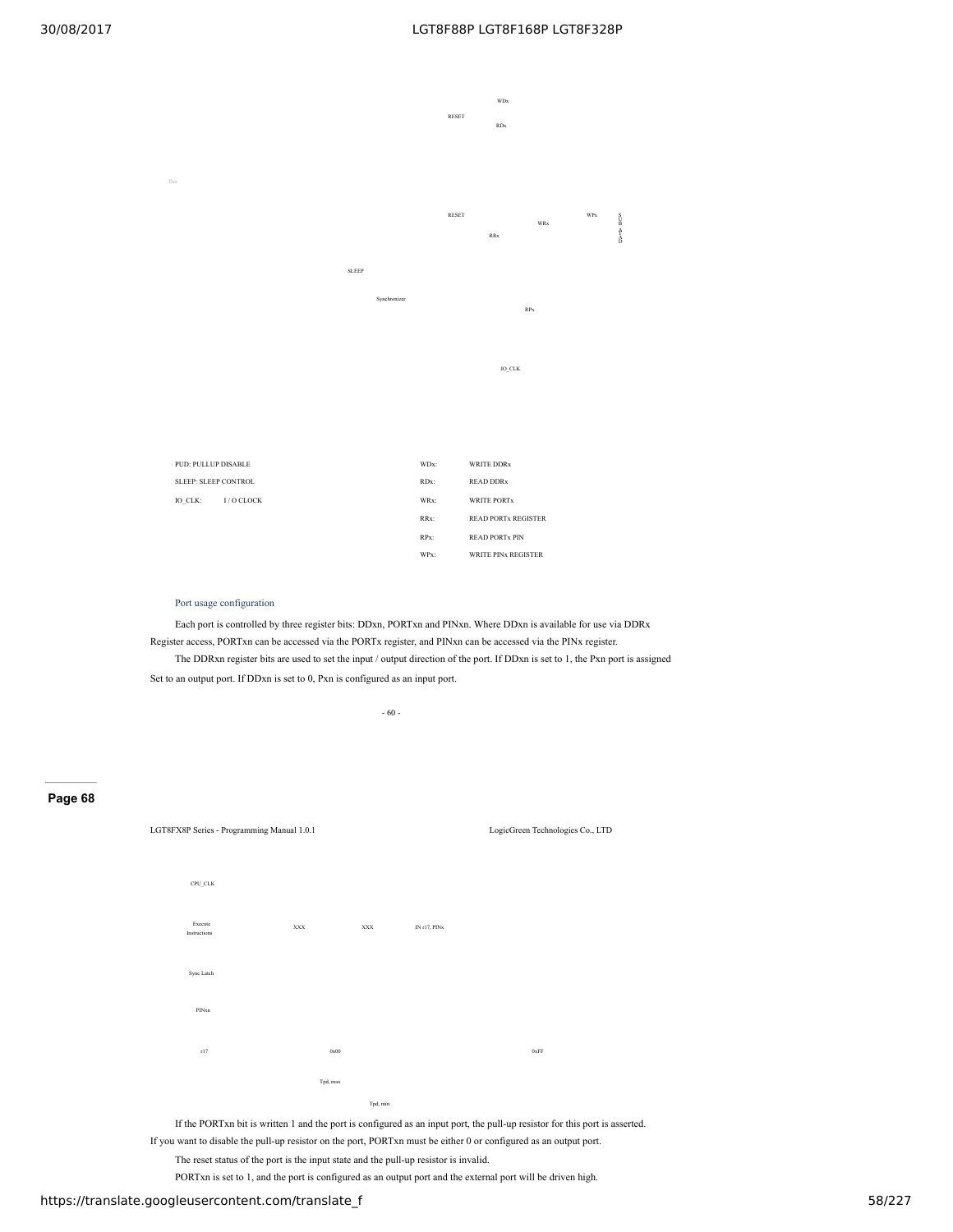If PORTxn is set to 0, the port will be driven low.

#### Input / output switch

When the I / O state is between the tri-state ([DDxn, PORTxn]) = 0b00) and the output high ([DDxn, PORTxn] = 0b11)

In case of time, there will be a port pull-up or output to a low intermediate state. In general, the pull-up resistor can be accepted,

Because in a high resistance environment, the drive between the high and the difference between the pull is not important. If this is not the case, you can pass The PUD bit in the MCUCR register is turned off so the pull-up function of the port.

Likewise, the same problem arises when switching between the pull-up enable input and the output low. The user must make

([DDxn, PORTxn] = 0b00) or the output high ([DDxn, PORTxn] = 0b11) as the intermediate state.

Port driver configuration table:

|          | DDxn PORTxn PUD |   | Port state | pull up   | <b>Function Description</b>     |
|----------|-----------------|---|------------|-----------|---------------------------------|
| 0        | $\bf{0}$        | Х | enter      | Forbidden | Tri-state                       |
| 0        |                 | 0 | enter      | Enable    | $Enter + internal pull-up mode$ |
| $\Omega$ |                 |   | enter      | Forbidden | Tri-state                       |
|          | $\Omega$        | X | Output     | Forbidden | Output low (fan-in)             |
|          |                 | Х | Output     | Forbidden | Output high (fanout)            |

# Read port value

Regardless of how the port direction bit DDxn is set, the current status of the port can be read via the PINxn register bit. To avoid directly reading the metastable state generated by the port, the PINxn register bit is the result of the port passing through a synchronizer. Synchronizer Is composed of a latch and a register, so there is a small delay between the value of PINxn and the current port. This delay is due to the presence of the synchronizer, with a delay of up to one half of the system cycle.

We assume that the system cycle from the system clock on the first falling edge of the latch when the clock is low when the data, When the clock is high, the data passes through the latch, as shown in the shaded area above. When the clock is low, the port data is locked

- 61 -

#### **Page 69**

LGT8FX8P Series - Programming Manual 1.0.1 LogicGreen Technologies Co., LTD

And the rising edge of the next clock is registered into the PINxn register. In the figure above, Tpd, max and Tpd, min The maximum and minimum delays for port data are divided into 1.5 cycles and 0.5 cycles.

If you want to read the port value set by the software, you need to insert an empty operation instruction in the I / O write and read bytes support (NOP). The timing is shown below:

| CPU_CLK                 |                |                             |              |      |
|-------------------------|----------------|-----------------------------|--------------|------|
| Execute<br>Instructions | OUT PORTx, r16 | $\ensuremath{\mathsf{NOP}}$ | IN r17, PINx |      |
| Sync Latch              |                |                             |              |      |
| PINxn                   |                |                             |              |      |
| r17                     |                | 0x00                        |              | 0xFF |
|                         |                | Tpd                         |              |      |

The following code shows how to set port 0 to pin 0/1 to be high, 2/3 is low, define pins 4 to 7 for input and

The pull-up resistors of pins 6, 7 are enabled. And then the value of the pin back to read the general working register, according to the previous description,

#### A NOP instruction is inserted directly on the pin's output and input.

Assembly code ; Define Pull-ups and set up high ; Define directions for port pins LDI r16,  $(1 \ll PB7)$  |  $(1 \ll PB6)$  |  $(1 \ll PB1)$  |  $1 \ll PB0$ ) LDI r17,  $(1 \ll DDB3) | (1 \ll DDB2) | (1 \ll DDB1) | (1 \ll DDB0)$ OUT PORTB, r16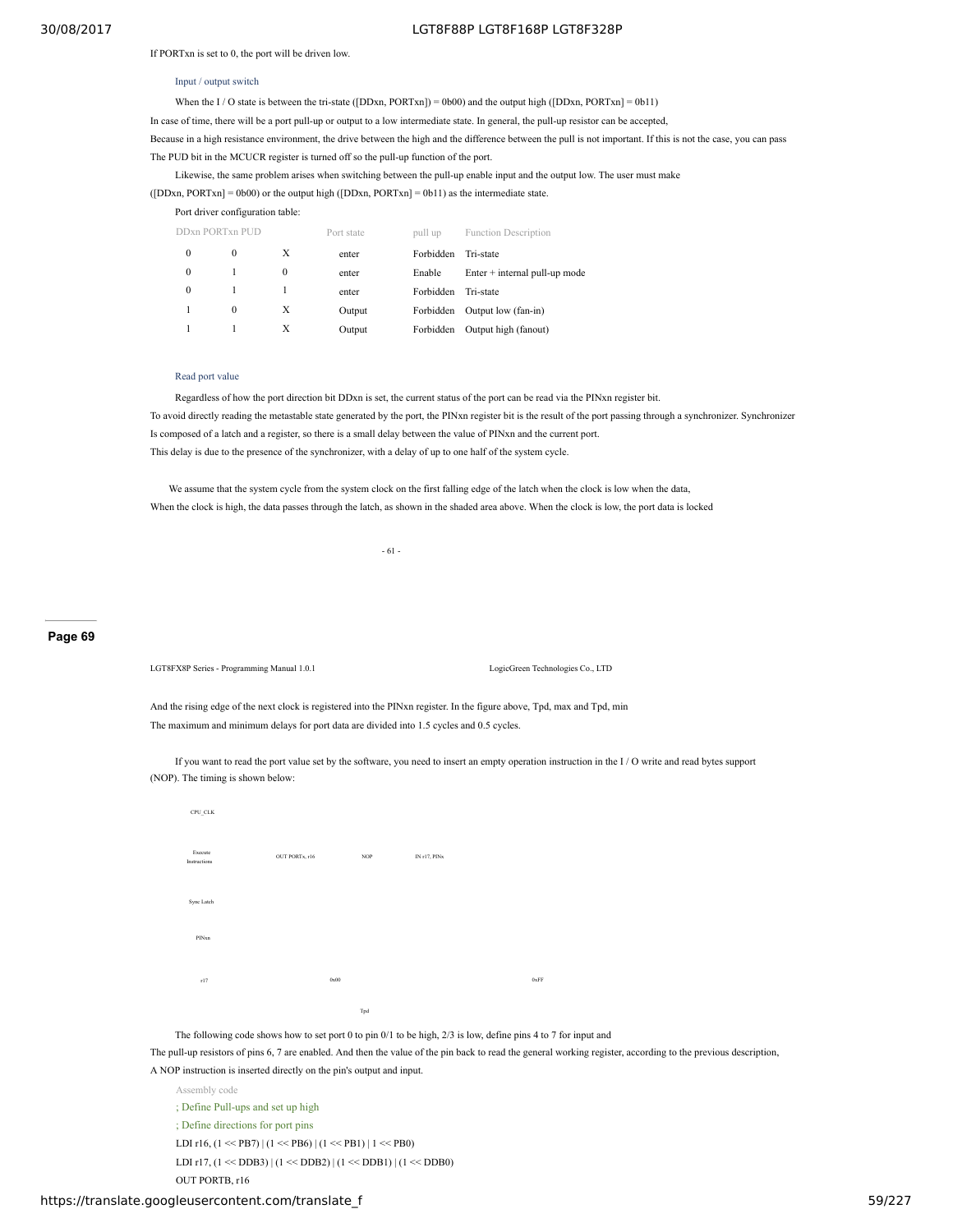OUT DDRB, r17 ; Insert nop for synchronization NOP ; Read port pins IN r16, PINB C language code unsigned char / \* Define pull-ups and set up high \* / / \* Define directions for port pins \* /  $PORTB = (1 \le PB7) | (1 \le PB6) | (1 \le PB1) | (1 \le PB0);$  $DDRB = (1 \ll DDB3) | (1 \ll DDB2) | (1 \ll DDB1) | (1 \ll DDB0);$ / \* Insert nop for synchronization \* / \_\_no\_operation (); / \* Read port pins \* /  $I = PINB;$ 

- 62 -

#### **Page 70**

LGT8FX8P Series - Programming Manual 1.0.1 LogicGreen Technologies Co., LTD

#### Input enable and sleep control

From the I / O equivalent circuit diagram we can see that the digital input can be clamped to the ground under the control of the SLEEP signal Level. The SLEEP signal is controlled by the MCU's sleep controller and various sleep modes. This ensures that you are going to sleep , The system will not be due to the port input floating caused by leakage.

The SLEEP control of the port is replaced by an external interrupt function. If the external interrupt request is invalid, SLEEP control remains It can work. SLEEP control function will be replaced by some other second function, please refer to the following on the port Two functions introduced.

#### Quickly flips the port state

The port status is set to the output IO, which can be changed by the PORTn register. If you need to flip the current Port output state, usually need to first read the current port state PINx, and then take back the write back to the PORTn register Turn in. The LGT8FX8P provides another more efficient way to flip the port state by writing directly to the PINx register 1 to flip the specified port status. For example, we write PINB [3] to 1, you can achieve the port state of PB3 Flip over. This is very useful for applications that need to generate an output clock.

#### Digital / analog multiplex port

LGT8FX8P part of the port for the number of modular mixed function port. In addition to the internal DAC output PD4, other mixing ends The mouth is used as an analog input. When the port is used as an analog function, the software needs to set the port to input mode, And turn off the internal pull as needed to avoid impact on simulated revenue. The DIDR0 ~ 2 register is used to turn off the mixed function terminal The digital input channel of the port to avoid the analog input on the digital circuit caused by excessive power loss. DIDRx does not close the port Digital output function.

# High current push-pull drive port

LGT8FX8P support for more than 6 high-current push-pull drive port, support up to 80mA push-pull drive. Taking into account the core Chip VCC maximum over-current capacity limit, is not recommended to open at the same time 6-way high current drive. Especially for only a set of power terminals Mouth QFP32 package, it is recommended not to open and drive more than 4 high current load.

Ordinary port driver is 12mA, the software needs to open the port through the HDR register high current drive function. The ports with high current drive capability are as follows:

| HDR port OFP48  |                 | OFP32           | HDR<br><b>Function Description</b>                                |
|-----------------|-----------------|-----------------|-------------------------------------------------------------------|
| PD <sub>5</sub> | PD <sub>5</sub> | PD <sub>5</sub> | HDR $[0] N/A$                                                     |
| PD6             | PD <sub>6</sub> | PD <sub>6</sub> | HDR $[1] N/A$                                                     |
|                 |                 | PD <sub>1</sub> | The Q1 in the QFP32 package is equivalent to the PD1 of the QFP48 |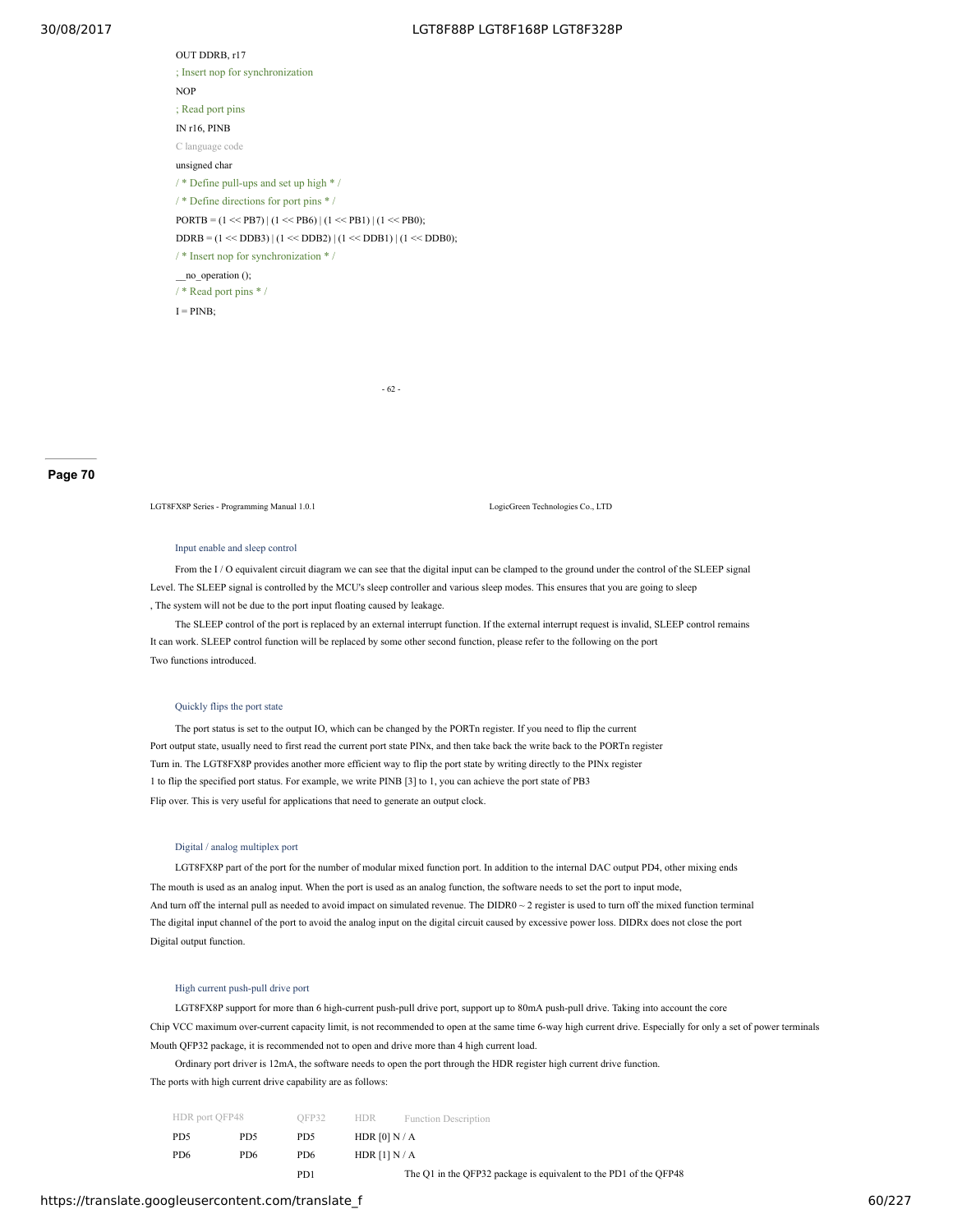| PF1             | PF1             | PF1                         | HDR $[2]$      | Parallel to PF1                                    |
|-----------------|-----------------|-----------------------------|----------------|----------------------------------------------------|
|                 | PF <sub>2</sub> | P <sub>D</sub> <sub>2</sub> |                | OFP32 package PD2 internal equivalent to OFP48 PD2 |
| PF <sub>2</sub> |                 | PF <sub>2</sub>             | <b>HDR</b> [3] | Parallel to PF2                                    |
| PF4             | PF4             | PE4                         | HDR $[4]$      | OFP32 package PE4 internal equivalent to OFP48 PF4 |
|                 |                 | PF4                         |                | Parallel to PE4                                    |
| PF <sub>5</sub> |                 | PE5                         |                | OFP32 package PE5 internal equivalent to OFP48 PF5 |
|                 | PF5             | PF5                         | <b>HDR</b> [5] | Parallel to PE5                                    |

- 63 -

#### **Page 71**

LGT8FX8P Series - Programming Manual 1.0.1 LogicGreen Technologies Co., LTD

# Idle port processing

PF2

PF4

PF5

If some ports are not being used, it is recommended to drive them to a fixed level. In any case, floating

The pin will bring more power consumption, and will lead to the system under strong interference becomes unstable. The easiest way to give a fixed level to a port is to turn on the pull-up resistor on the port. It should be noted that the pull-up resistor It is forbidden during power-on reset. Pull-up resistor will also bring the excess leakage. It is therefore recommended to use an external one Pull or pull-down resistor connection. It is not advisable to connect the port directly to the power supply or ground because if these pins are configured as Output, it may lead to a very large current through the port, the chip caused a devastating impact.

#### Port reuse function

Most of the ports have a multiplexing function, the following equivalent circuit describes the port multiplexing function of the port control. These complex The function does not necessarily exist with the port pin.

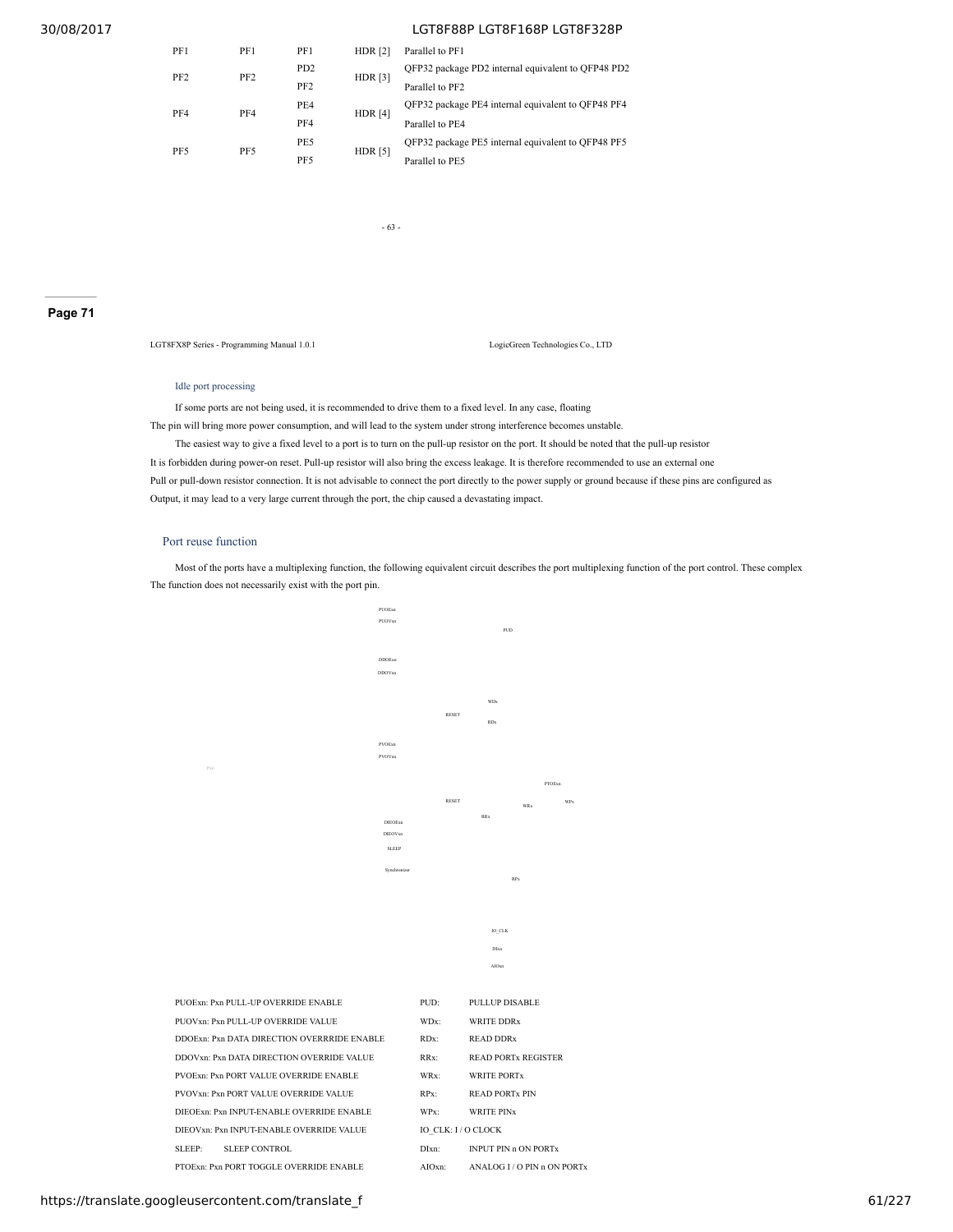- 64 -

# **Page 72**

LGT8FX8P Series - Programming Manual 1.0.1 LogicGreen Technologies Co., LTD

# Alternate function control signal General description:

| Full name<br>signal                            | Functional description                                                                                                          |  |  |
|------------------------------------------------|---------------------------------------------------------------------------------------------------------------------------------|--|--|
| PUOE pull-up multiplex enable                  | This bit is 1, pull-up enable is controlled by PVOV; if this bit is<br>0, pull-up enable by DDxn, PORTxn and PUD common control |  |  |
|                                                | system                                                                                                                          |  |  |
|                                                | If PUOE is 1, this bit will enable the pull-up of the pin                                                                       |  |  |
| PUOV pull-up multiplexing value                | Resistance, otherwise it will disable the pin pull-up resistor                                                                  |  |  |
|                                                | Bit is 1, pin output enabled by DDOE control, otherwise by                                                                      |  |  |
| DDOE port direction multiplexing enable        | DD <sub>xn</sub> control                                                                                                        |  |  |
|                                                | If DDOE is 1 and bit 1 is 1, the output of the pin is enabled                                                                   |  |  |
| DDOV port direction multiplexing value         | Function, otherwise the output of the pin is turned off                                                                         |  |  |
|                                                | If the bit is 1, and the pin output is enabled, the pin is output                                                               |  |  |
| PVOE port data multiplexing enable             | The value will be controlled by PVOV, otherwise it will be controlled by PORTxn                                                 |  |  |
| PVOV port data reuse value                     | Refer to the PVOE function description                                                                                          |  |  |
| PTOE port rollover is enabled                  | The bit is 1, and the PORTxn bit will flip                                                                                      |  |  |
|                                                | If the bit is 1, the port digital input enable will be controlled by DIEOV                                                      |  |  |
| DIEOE digital input enable multiplexing enable | System; otherwise there will be MCU running state control                                                                       |  |  |
|                                                | If DIEOE is 1, the digital input function of the port will be bit by bit                                                        |  |  |
| DIEOV digital input enables multiplexed values | Control, independent of the MCU operating status                                                                                |  |  |
|                                                | This is the digital input signal input to the alternate function module.                                                        |  |  |
|                                                | From the I/O and other circuit can be seen in the next, this value in the dense                                                 |  |  |
| DI<br>Digital input                            | After the special trigger, but before the $I/O$ input synchronizer. This one                                                    |  |  |
|                                                | Signal is connected to the peripheral module, the peripheral module will be required                                            |  |  |
|                                                | To be synchronized                                                                                                              |  |  |
|                                                | Analog input / output signal, this signal directly with I / O PAD                                                               |  |  |
| AIO                                            | Connected, can be used as a simulation of the two-way signal. This signal is straight                                           |  |  |
| Analog input                                   | Connected to the internal ADC, comparator and other analog modules port phase                                                   |  |  |
|                                                | connection                                                                                                                      |  |  |

The following section will briefly describe the alternate function of each pin and the associated control signal.

#### Port B multiplexing function

Pin multiplexing function description

| PB7             | XTALI / TOSC2 (external main crystal pin XI) |
|-----------------|----------------------------------------------|
|                 | PCINT7 (pin change interrupt 7)              |
| PB <sub>6</sub> | XTALO / TOSC1 (external main crystal pin XO) |
|                 | PCINT6 (pin change interrupt 6)              |
|                 | SCK (SPI bus master clock input)             |
| PB <sub>5</sub> | PCINT5 (pin change interrupt 5)              |
|                 | MISO (SPI bus master input / slave output)   |
| P <sub>B4</sub> | PCINT4 (pin change interrupt 4)              |

- 65 -

LGT8FX8P Series - Programming Manual 1.0.1 LogicGreen Technologies Co., LTD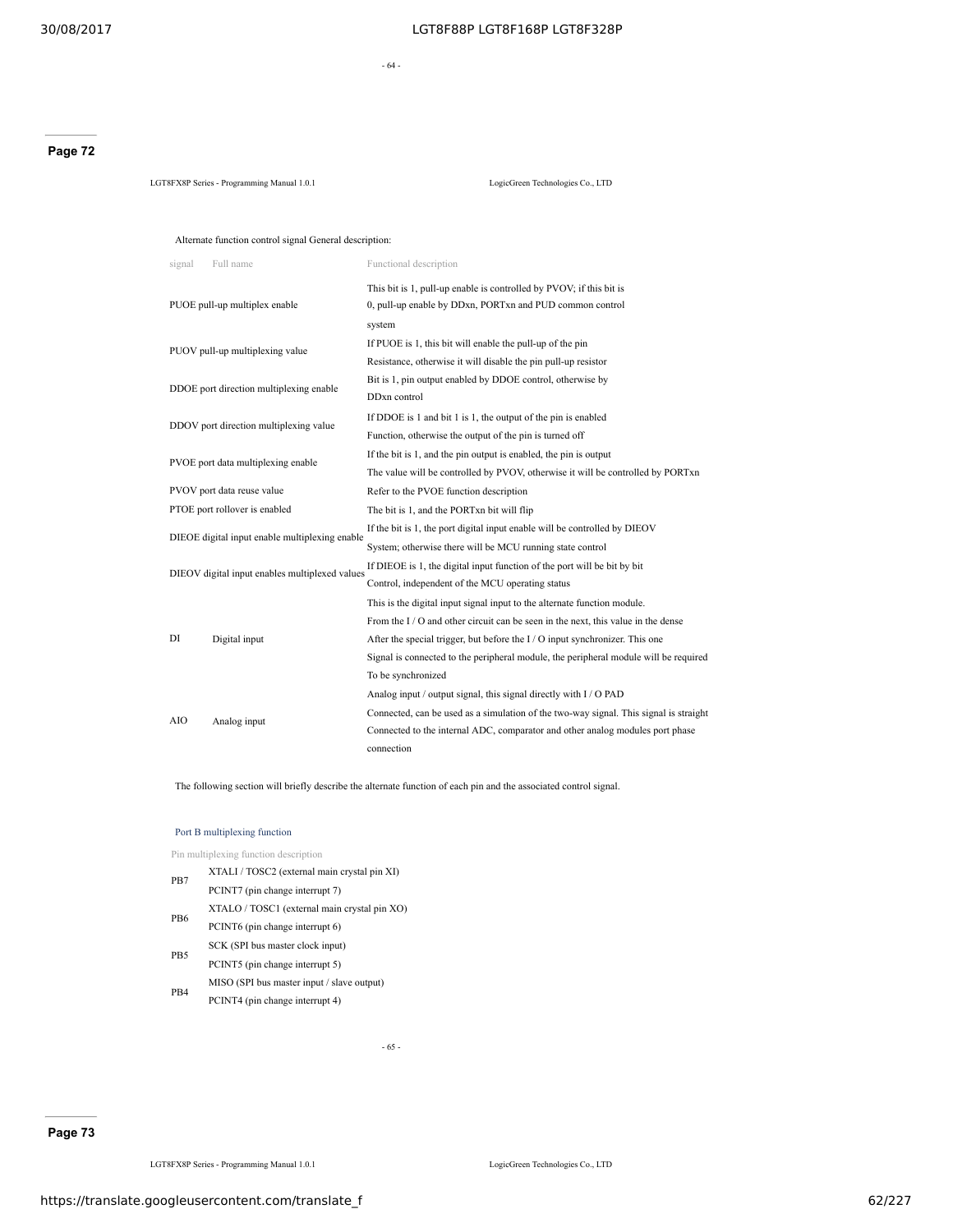MOSI (SPI bus master output / slave input)

- PB3 OC2A (Timer / Event Counter 2 Compare Match Output A)
	- PCINT3 (pin change interrupt 3)
	- SSN (SPI bus slave device select input)
- PB2 OC1B (Timer / Event Counter 1 Compare Match Output B) PCINT2 (pin change interrupt 2)
- PB1 OC1A (Timer / Event Counter 1 Compare Match Output A)
- PCINT1 (pin change interrupt 1) PB0 ICP1 (Timer / Event Counter 1 capture input) CLKO (system clock output) PCINT0 (pin change interrupt 0)

# XTALI / TOSC2 / PCINT7 - Port B pin 7

XTALI: External Crystal Pin XI. When used as a crystal clock signal, this pin will not be used as an I / O. TOSC2: Timer external crystal pin 2. When the internal RC is configured as the main working clock of the chip, and the difference is enabled Step timer function (ASSR register configuration), this pin will be used as a timer external crystal pin. When ASSR is registered AS2 is set to 1 and EXCLK is set to 0, the Timer / Event Counter 2 is enabled with an external crystal Clock function, PB7 will be disconnected from the internal I / O port and become the reverse output pin of the internal oscillator amplifier. This mold The external crystal is connected to the pin. PCINT7: Pin Change Interrupt 7. PB7 is an external interrupt source.

If PB7 is used for crystal pins, the values of DDB7, PORTB7 and PINB7 will not make any sense.

#### XTALO / TOSC1 / PCINT6 - Port B pin 6

XTALO: External crystal pin XO.

TOSC1: Timer external crystal pin 1. When the internal RC is configured as the main working clock of the chip, and the difference is enabled Step timer function (ASSR register configuration), this pin will be used as a timer external crystal pin. When ASSR is registered AS2 is set to 1 and EXCLK is set to 0, the Timer / Event Counter 2 is enabled with an external crystal Clock function, PB6 will be connected to the internal I / O port port as the internal oscillator amplifier input pin. In this mode, The external crystal is connected to the pin. PCINT6: Pin Change Interrupt 6. PB6 is an external interrupt source. If PB6 is used for the crystal pin, the values of DDB6, PORTB6 and PINB6 will have no meaning.

# SCK / PCINT5 - Port B pin 5

SCK: SPI controller master device clock output, slave device clock input. When the SPI controller is configured as a slave device, This pin will be configured as an input pin, not controlled by DDB5. When the SPI controller is configured as a master device, The direction of this pin is controlled by DDB5. When this pin is forced by the SPI input, it can still pass PORTB5 Bit control pull-up resistor. PCINT5: Pin level change interrupt. PB5 is an external interrupt source.

MISO / PCINT4- Port B pin 4

MISO: SPI control master device data input, slave device data output. When the SPI is configured as a master device, this pin will be Will be forced to input, not subject to DDB4 control. When the SPI is used as a slave device, this pin is the data side

- 66 -

## **Page 74**

LGT8FX8P Series - Programming Manual 1.0.1 LogicGreen Technologies Co., LTD

To control by DDB4. When this pin is forced by the SPI controller, its pull-up resistor can still pass PROTB4 control. PCINT4: Pin level change interrupt. PB4 is an external interrupt source.

## MOSI / OC2A / PCINT3- Port B pin 3

MOSI: SPI controller master device data output, slave device data input. When the SPI is configured as a slave, this pin Will be forced to input, and not subject to DDB3 control. When the SPI controller is configured as a master device, this pin is The method is controlled by DDB3. When this pin is forced by the SPI control input, it can still be controlled by PORTB3

# https://translate.googleusercontent.com/translate\_f 63/227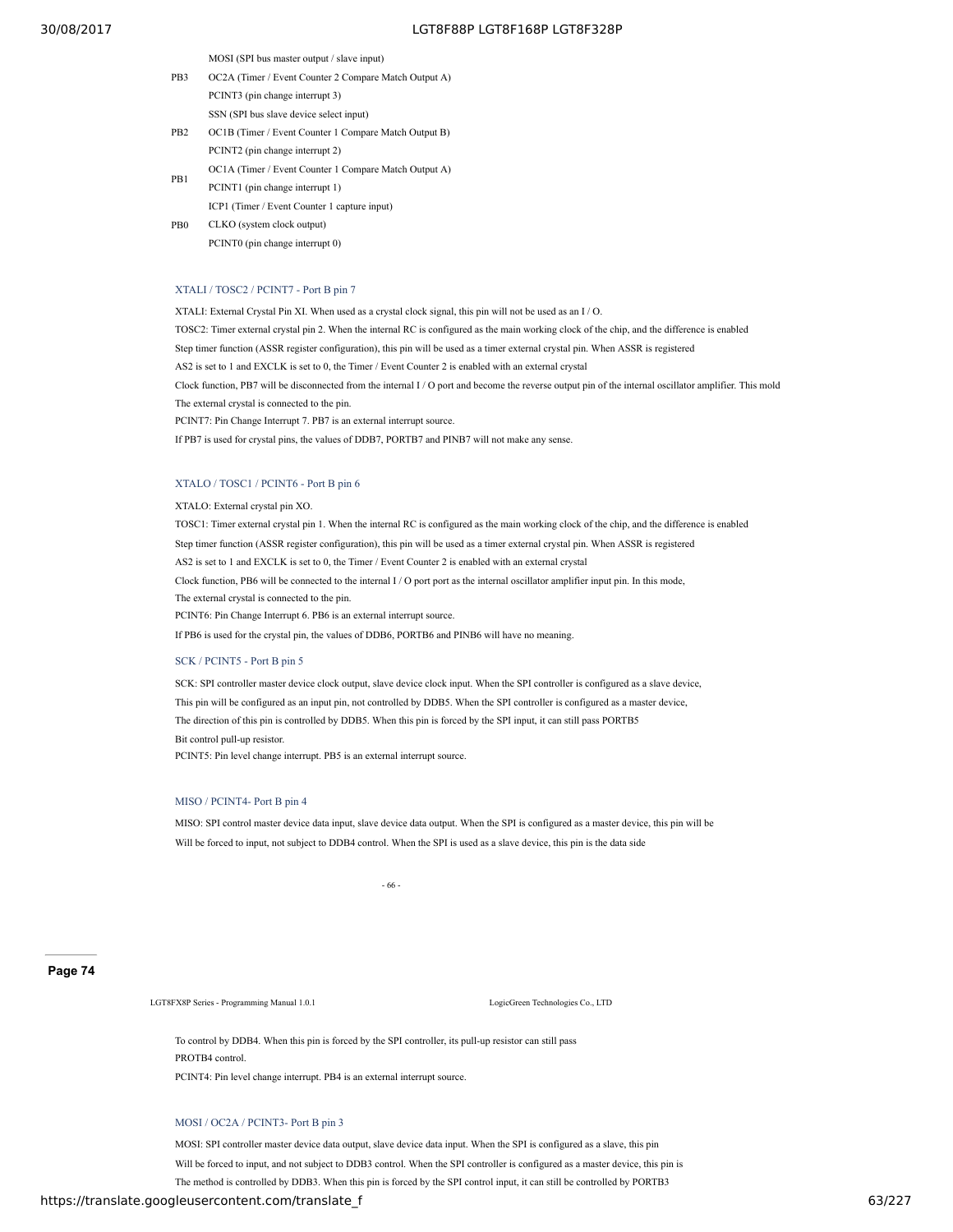Of the pull-up resistor.

OC2A: Timer / Counter 2 Group A compare match output. PB3 can be used as a timer / counter 2 compare match Department of output. The pin must be set to output via DDB3. At the same time, OC2A is also the PWM mode of Timer 2 Type output pin. PCINT3: Pin level change interrupt. PB3 is an external interrupt source.

# SSN / OC1B / PCINT2 - Port B pin 2

SSN: SPI slave device chip select input. When the SPI controller is configured as a slave, this pin will be forced for input, And is not controlled by DDB2. As a slave device, the SPI controller is driven low on the SSN is valid. When the SPI controls The device is configured as the master device and the direction of this pin is controlled by DDB2. When this pin is forced by the SPI controller to lose After entering, you can still control the pull-up resistor via PORTB2. OC1B: B / O of the Timer / Event Counter 1 compare match output. PB2 can be used as a timer / counter 1 compare match Department of output. The pin must be set to output via DDB2. At the same time, OC1B is also the PWM mode of Timer 1 Type output pin. PCINT2: Pin level change interrupt. PB2 is an external interrupt source.

# OC1A / PCINT1 - Port B pin 1

OC1A: Group A compare match output for Timer / Event Counter 1. PB1 can be used as a timer / counter 1 compare match Department of output. The pin must be set to output via DDB1. At the same time, OC1A is also the PWM mode of Timer 1 Type output pin. PCINT1: Pin level change interrupt. PB1 is an external interrupt source.

# ICP1 / CLKO / PCINT0 - Port B pin 0

ICP1: Capture input pin for Timer / Event Counter 1

CLKO: System operating clock output, when CLKPR register CLKOE bit is 1, this pin will be forced to Output, not controlled by DDB0. The output frequency is the operating clock frequency of the current system. PCINT0: Pin level change interrupt. PB0 is an external interrupt source.

- 67 -

## **Page 75**

LGT8FX8P Series - Programming Manual 1.0.1 LogicGreen Technologies Co., LTD

#### Port C multiplexing function

| Pin             | Alternate function description      |
|-----------------|-------------------------------------|
|                 | ADC8 (ADC input channel 8)          |
| PC7             | APN2 (DAP reverse input 2)          |
|                 | PCINT15 (pin level change input 15) |
|                 | RESETN (external reset input)       |
| PC <sub>6</sub> | PCINT14 (pin change input 14)       |
|                 | ADC5 (ADC input channel 5)          |
| PC5             | SCL (TWI clock line)                |
|                 | PCINT13 (pin change input 13)       |
|                 | ADC4 (ADC input channel 4)          |
| PC <sub>4</sub> | SDA (TWI data cable)                |
|                 | PCINT12 (pin change input 12)       |
|                 | ADC3 (ADC input channel 3)          |
| PC3             | PCINT11 (pin level change input 11) |
|                 | ADC2 (ADC input channel 2)          |
| PC <sub>2</sub> | PCINT10 (pin level change input 10) |

https://translate.googleusercontent.com/translate\_f 64/227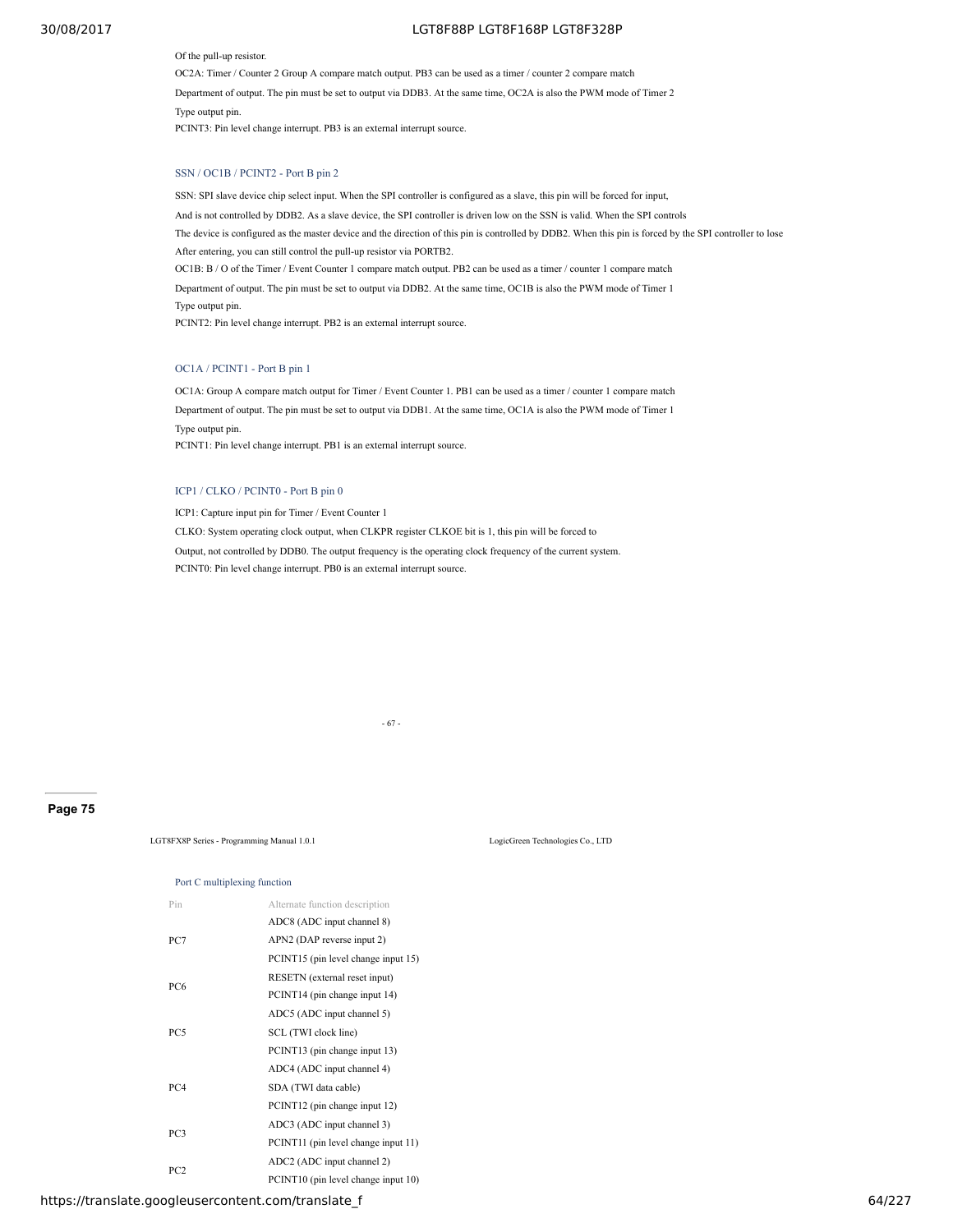| PC <sub>1</sub> | ADC1 (ADC input channel 1)        |
|-----------------|-----------------------------------|
|                 | PCINT9 (pin level change input 9) |
| PC <sub>0</sub> | ADC0 (ADC input channel 0)        |
|                 | PCINT8 (pin level change input 8) |

## ADC8 / APN2 / PCINT15 - Port C pin 6

ADC8: ADC external input channel 8

APN2: Reverse input port of differential amplifier 2

PCINT15: Pin change interrupt. After turning off the external reset input function of this pin, PC7 can be done outside Interrupt source.

#### RESETN / PCINT14 - Port C pin 6

RESETN: External reset input pin. After a power-on reset, this pin defaults to an external reset function. Can pass through IOCR The register turns off the external reset function. When the external reset function is turned off, this pin can be used as a general purpose I / O. But need to It should be noted that in the power and other reset process, this pin defaults to reset input, so if the user needs Use this pin of the general I / O function, the external circuit can not affect the chip power and reset process, it is recommended that this The pins are configured as I / O for the output function and an external pull-up resistor is added externally. PCINT14: Pin level change interrupt. After turning off the external reset input function of this pin, PC6 can be done outside Interrupt source.

# SCL / ADC5 / PCINT13 - Port C pin 5

SCL: TWI interface clock signal. After the TWEN bit in the TWCR register is set, the TWI interface is enabled and PC5 will be enabled TWI control, become TWI interface clock signal.

ADC5: ADC input channel 5. The DIDR register is used to turn off digital functions of the M / A I / O to avoid digital parts

- 68 -

#### **Page 76**

LGT8FX8P Series - Programming Manual 1.0.1 LogicGreen Technologies Co., LTD

On the impact of analog circuits. Please refer to the ADC-related section. PCINT13: Pin Change Interrupt 13

## SDA / ADC4 / PCINT12 - Port C pin 4

SDA: TWI interface data signal. After the TWEN bit in the TWCR register is set, the TWI interface is enabled and PC4 will be enabled TWI control, as TWI interface data signal. ADC4: ADC input channel 4. The DIDR register is used to turn off digital functions of the M / A I / O to avoid digital parts On the impact of analog circuits. Please refer to the ADC-related section. PCINT12: Pin Change Interrupt 12

# ADC3 / APN1 / PCINT11 - Port C pin 3

ADC3: ADC input channel 3. The DIDR register is used to turn off digital functions of the M / A I / O to avoid digital parts On the impact of analog circuits. Please refer to the ADC-related section. APN1: Differential Amplifier Reverse Input 1 PCINT11: Pin change interrupt 11

# ADC2 / APN0 / PCINT10- Port C pin 2

ADC2: ADC input channel 2. The DIDR register is used to turn off digital functions of the M / A I / O to avoid digital parts On the impact of analog circuits. Please refer to the ADC-related section. APN0: Differential amplifier reverse input 0 PCINT10: Pin change interrupt 10

## ADC1 / APP1 / PCINT9 - Port C pin 1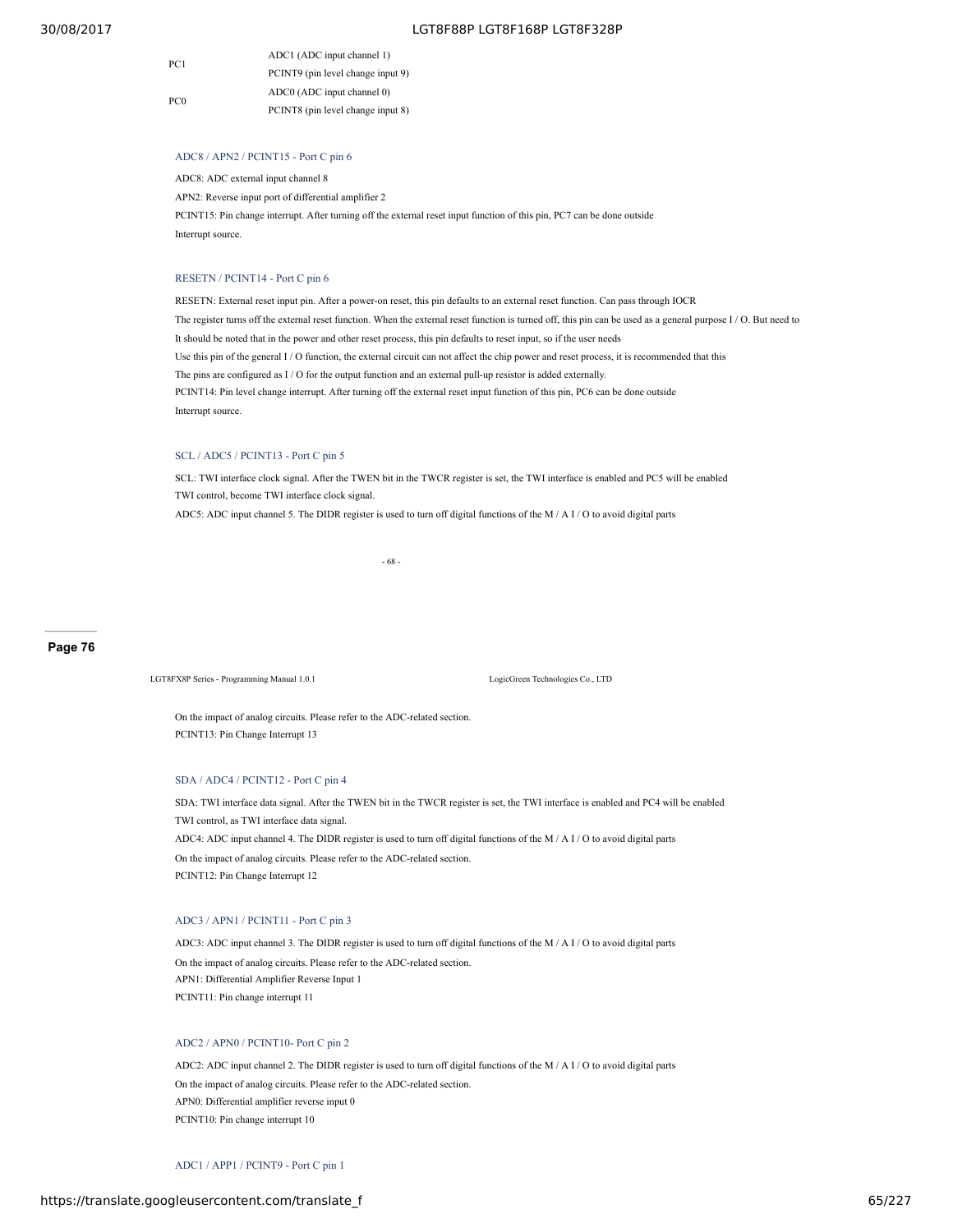ADC1: ADC input channel 1. The DIDR register is used to turn off digital functions of the M / A I / O to avoid digital parts On the impact of analog circuits. Please refer to the ADC-related section.

APP1: Differential amplifier forward input 1

PCINT9: Pin Change Interrupt 9

# ADC0 / APP0 / PCINT8 - Port C pin 0

ADC0: ADC input channel 0. The DIDR register is used to turn off digital functions of the M  $/$  A I $/$  O to avoid digital parts

On the impact of analog circuits. Please refer to the ADC-related section.

APP0: Differential amplifier positive input 0

PCINT8: Pin change interrupt 8

- 69 -

# **Page 77**

LGT8FX8P Series - Programming Manual 1.0.1 LogicGreen Technologies Co., LTD

#### Port D multiplexing function

| Pin                         | Alternate function description                               |
|-----------------------------|--------------------------------------------------------------|
| PD7                         | ACXN (analog comparator 0/1 common negative input)           |
|                             | PCINT23 (pin change interrupt 23)                            |
|                             | AC0P (OFP32: analog comparator 0 positive input)             |
| P <sub>D6</sub>             | OC0A (Timer / Event Counter 0 Compare Match Output A)        |
|                             | OC3A (QFP32: Timer / Event Counter 3 Compare Match Output A) |
|                             | PCINT22 (pin change interrupt 22)                            |
|                             | T1 (Timer / Counter 1 external count clock input)            |
| PD5                         | OC0B (Timer / Event Counter 0 Compare Match Output B)        |
|                             | PCINT21 (pin change interrupt 21)                            |
|                             | XCK (USART external clock input / output)                    |
| P <sub>D</sub> <sub>4</sub> | DAO (internal 8bit DAC analog output)                        |
|                             | T0 (Timer / Event Counter 0 External Count Clock Input)      |
|                             | PCINT20 (pin change interrupt 20)                            |
|                             | INT1 (external interrupt input 1)                            |
| PD3                         | OC2B (Timer / Event Counter 2 Compare Match Output B)        |
|                             | PCINT19 (pin change interrupt 19)                            |
|                             | INTO (external interrupt input 0)                            |
| P <sub>D</sub> <sub>2</sub> | AC0O (comparator 0 output)                                   |
|                             | OC3B (OFP32: Timer / Event Counter 3 Compare Match Output B) |
|                             | PCINT18 (pin change interrupt 18)                            |
|                             | TXD (USART data output)                                      |
| PD1                         | OC3A (OFP32: Timer / Event Counter 3 Compare Match Output A) |
|                             | PCINT17 (pin change interrupt 17)                            |
| P <sub>D</sub> <sub>0</sub> | RXD (USART data entry)                                       |
|                             | PCINT16 (pin change interrupt 16)                            |

# ACXN / OC2B / PCINT23 - Port D pin 7

ACXN: Analog Comparator 0/1 Common Negative Input

OC2B: B / O of the Timer / Event Counter 2 compare match output. PD7 can be used as a timer / counter 2 compare match

Department of output. The pin must be set to output via DDD7. At the same time, OC2B is also the PWM mode of Timer 2 Output pin;

PCINT23: Pin Change Interrupt 23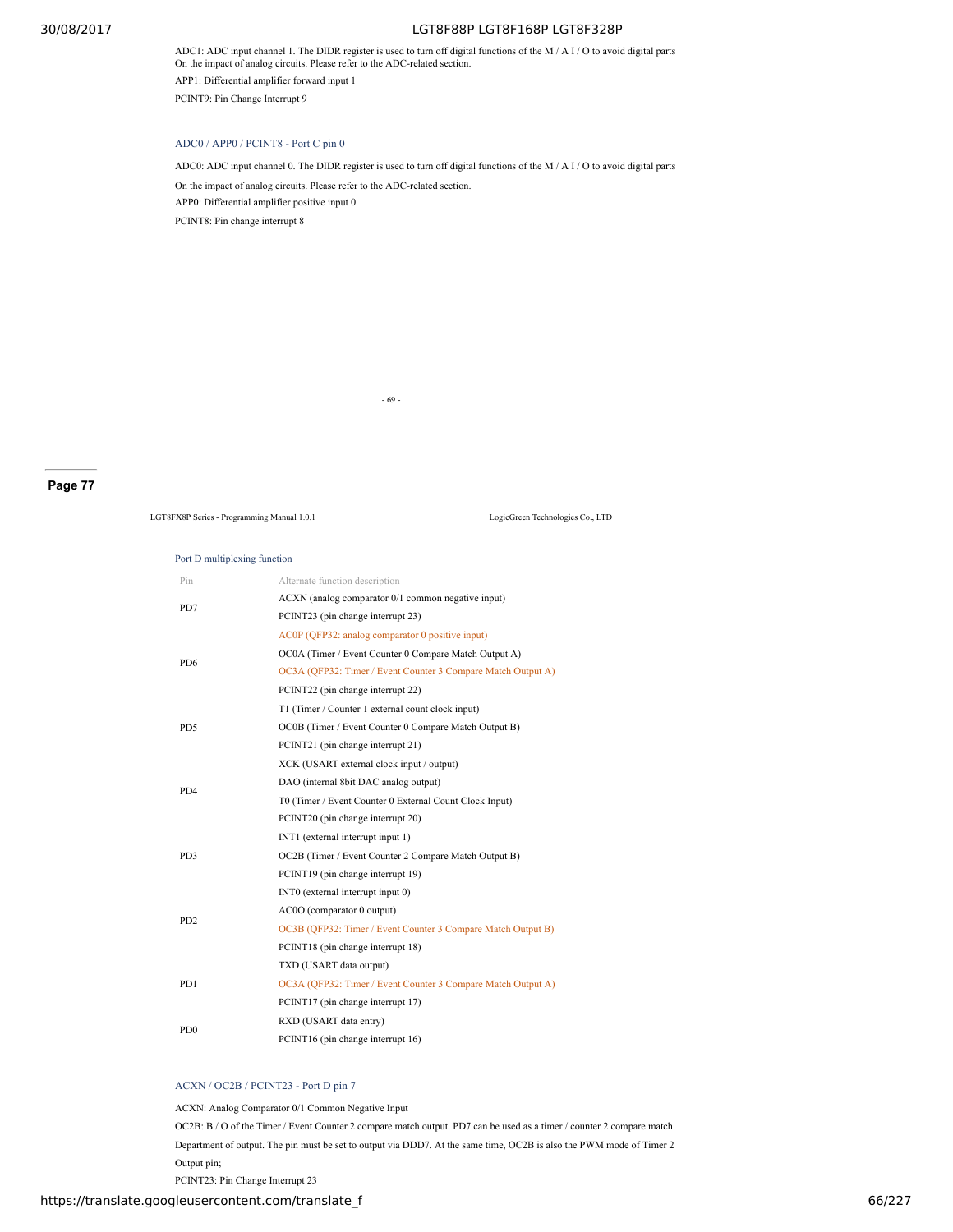#### AC0P / OC0A / PCINT22- Port D pin 6

AC0P: Analog Comparator 0 Positive input.

OC0A: Timer / Counter 0 Group A compare match output. PD6 can be used as a timer / counter 0 compare match

Department of output. The pin must be set to output via DDD6. At the same time, OC0A is also the PWM mode of Timer 0

Type output pin

PCINT22: Pin change interrupt 22

- 70 -

#### **Page 78**

LGT8FX8P Series - Programming Manual 1.0.1 LogicGreen Technologies Co., LTD

# T1 / OC0B / PCINT21 - Port D pin 5

T1: External count clock input for Timer / Event Counter 1 OC0B: Timer / Counter 0 Group B compare match output. PD5 can be used as a timer / counter 0 compare match Department of output. In this case, the pin must be set to output via DDD5. At the same time, OC0B is also the PWM mode of Timer 0 Type output pin PCINT21: Pin change interrupt 21

#### XCK / T0 / DAO / PCINT20 - Port D pin 4

XCK: Synchronous mode USART external clock signal T0: External count clock input for Timer / Event Counter 0 DAO: Internal 8-bit DAC analog output PCINT20: Pin change interrupt 20

# INT1 / OC2B / PCINT19 - Port D pin 3

INT1: External interrupt input 1 OC2B: B / O of the Timer / Event Counter 2 compare match output. PD3 can be used as a timer / counter 2 compare match Department of output. In this case, the pin must be set to output via DDD3. At the same time, OC2B is also the PWM mode of Timer 2 Type output pin PCINT19: Pin Change Interrupt 19

#### INT0 / OC3B / AC0O / PCINT18 - Port D pin 2

INT0: External interrupt input 0 OC3B: Timing counter 3 compare match output B. Only in the QFP32 package, PD2 and QFP48 / PF2 combined into one IO, so the OC2B function on PF2 will also be output from PD2 AC0O: Analog Comparator 0 Compare results are output directly. Controlled by the AC0FR register PCINT18: Pin change interrupt 18

# TXD / OC3A / PCINT17 - Port D pin 1

TXD: Transfer data (USART data output). After the USART transmitter is enabled, PD1 will be forced to output DDD1 control OC3A: Timer Counter 3 Compare Match Output A. Only in the QFP32 package, PD1 and QFP48 / PF1 combined into one IO, so the OC3A function on PF1 will also be output from PD1 PCINT17: Pin Change Interrupt 17

# RXD / PCINT16 - Port D pin 0

RXD: Transfer data (USART data entry). After the USART receiver is enabled, PD0 will be forced as input DDD0 control. When the pin is forced into the USART input, the pull-up resistor can still be controlled by the PORTD0 bit PCINT16: Pin change interrupt 16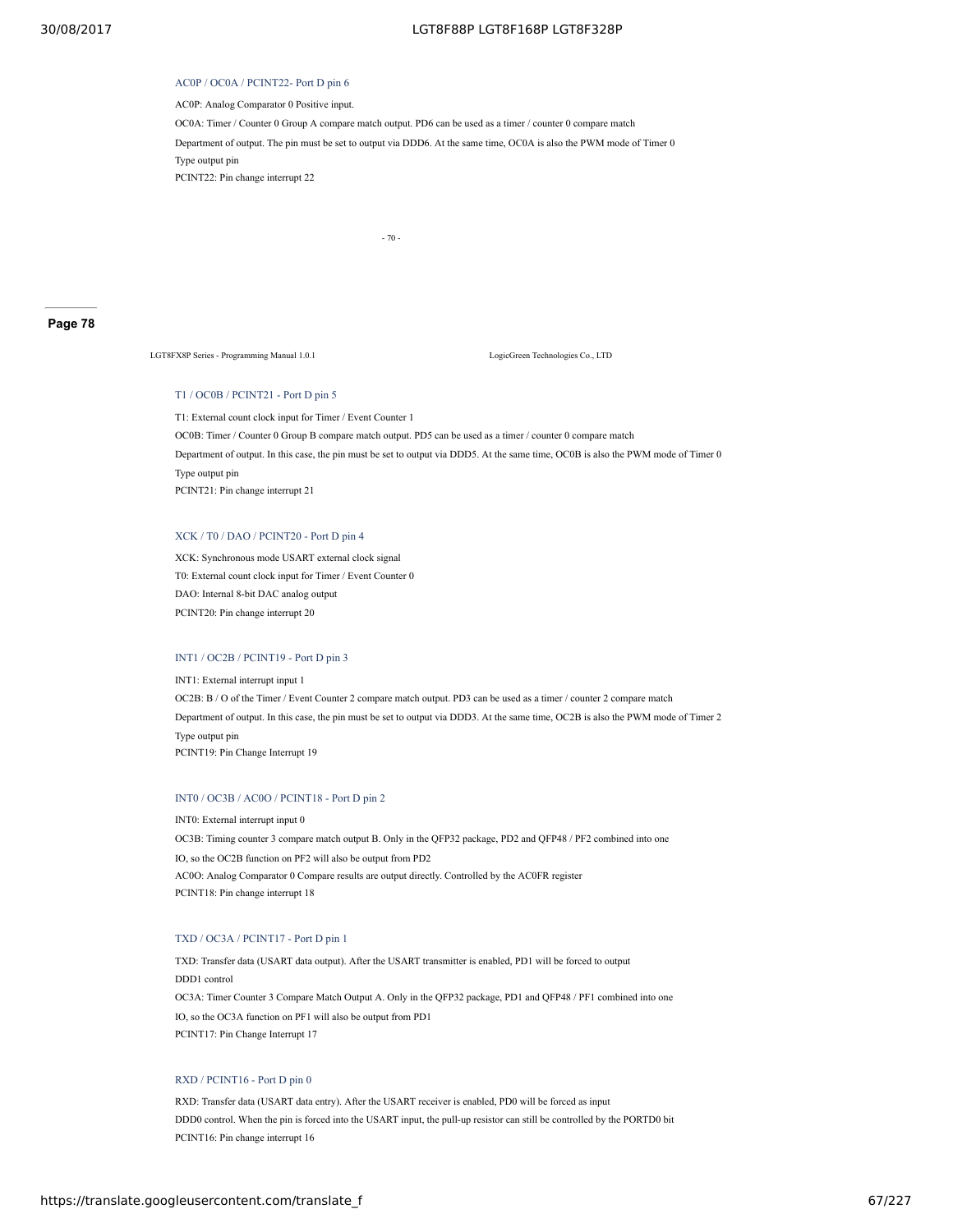- 71 -

# **Page 79**

LGT8FX8P Series - Programming Manual 1.0.1 LogicGreen Technologies Co., LTD

#### Port E multiplexing function

| Pin             | Alternate function description                                |  |  |  |  |  |
|-----------------|---------------------------------------------------------------|--|--|--|--|--|
| PE7             | ADC11 (ADC input channel 11)                                  |  |  |  |  |  |
|                 | PCINT31 (pin change interrupt 31)                             |  |  |  |  |  |
|                 | AVREF (QFP32: ADC external reference voltage)                 |  |  |  |  |  |
| PE6             | ADC10 (ADC input channel 10)                                  |  |  |  |  |  |
|                 | PCINT30 (pin change interrupt 30)                             |  |  |  |  |  |
|                 | CLKO (system clock output)                                    |  |  |  |  |  |
| PE5             | AC1O (analog comparator 1 output)                             |  |  |  |  |  |
|                 | PCINT29 (pin change interrupt 29)                             |  |  |  |  |  |
|                 | OC0A (Timer / Event Counter 0 Compare Configuration Output A) |  |  |  |  |  |
| PE4             | PCINT28 (pin change interrupt 28)                             |  |  |  |  |  |
|                 | ADC7 (ADC input channel 7)                                    |  |  |  |  |  |
| PE3             | AC1N (analog comparator 1 negative input)                     |  |  |  |  |  |
|                 | PCINT27 (pin change interrupt 27)                             |  |  |  |  |  |
| PE <sub>2</sub> | SWD (SWD debugger data cable)                                 |  |  |  |  |  |
|                 | PCINT26 (pin change interrupt 26)                             |  |  |  |  |  |
|                 | ADC6 (ADC input channel 6)                                    |  |  |  |  |  |
| PE1             | ACXP (analog ratio machine 0/1 common positive input)         |  |  |  |  |  |
|                 | PCINT25 (pin change interrupt 25)                             |  |  |  |  |  |
|                 | SWC (SWD debugger clock input)                                |  |  |  |  |  |
| PE <sub>0</sub> | APN4 (Differential Amplifier Reverse Input 4)                 |  |  |  |  |  |
|                 | PCINT24 (pin change interrupt 24)                             |  |  |  |  |  |

# ADC11 / PCINT31 - Port E pin 7

ADC11: ADC external input channel 11 PCINT31: Pin change interrupt 30

#### AVREF / ADC10 / PCINT30 - Port E pin 6

AVREF: ADC external reference power input, used as an analog function, the need to set the corresponding digital I / O input, And turn off the pull-up resistor to prevent digital circuits from interfering with analog circuits ADC10: ADC Analog Input Channel 10 PCINT30: Pin change interrupt 30

# CLKO / AC1O / PCINT29 - Port E pin 5

CLKO: This function is the same as the CLKO function of PB0. Can be used as a backup pin for PB0 / CLKO AC1O: Analog Comparator 1 output PCINT29: Pin Change Interrupt 29

- 72 -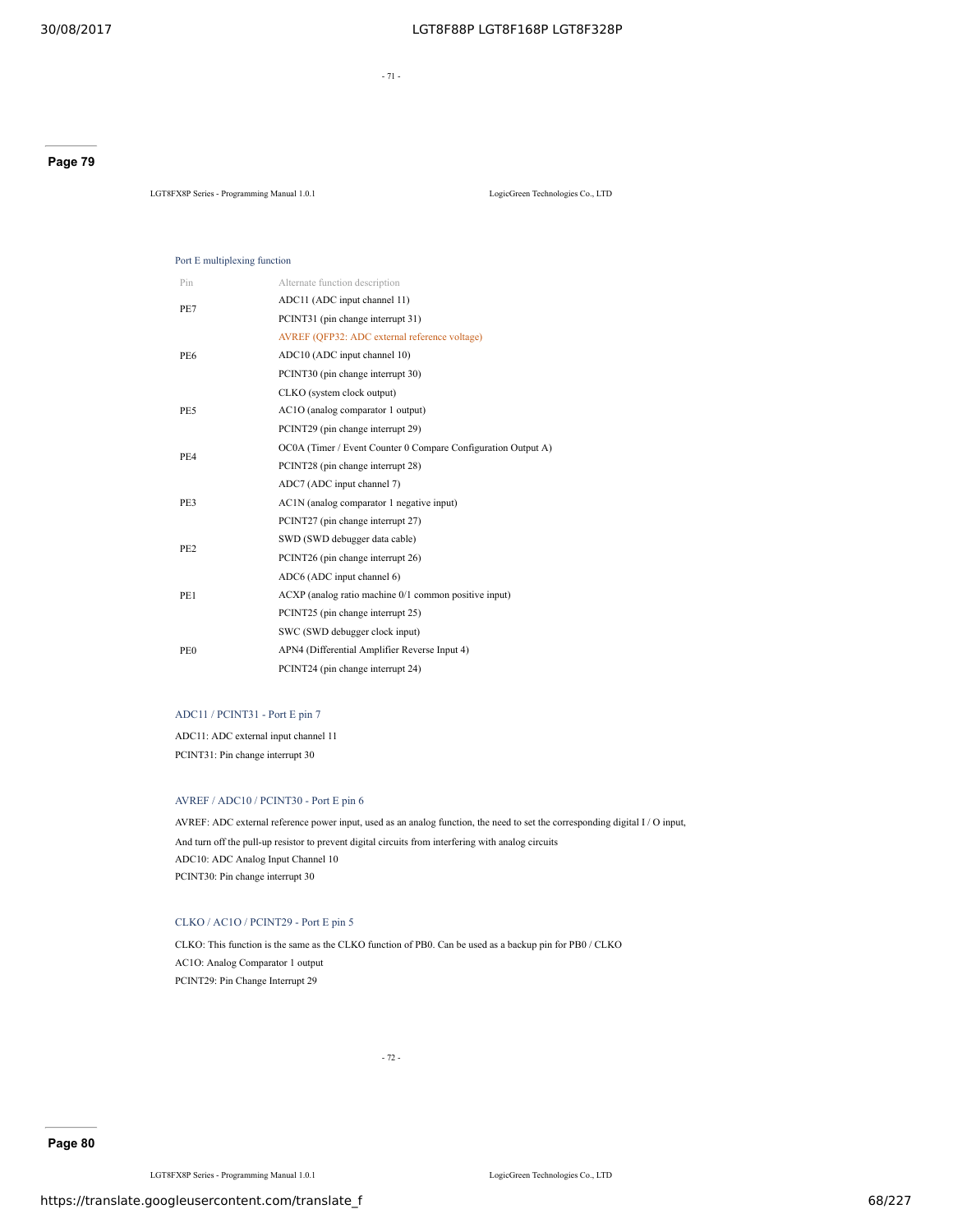#### OC0A / PCINT28 - Port E pin 4

OC0A: Timer / Counter 0 Group A compare match output. PE4 can be used as a timer / counter 0 compare match Department of output. The pin must be set to output via DDE4. At the same time, OC0A is also the PWM mode of Timer 0 Type output pin. PCINT28: Pin change interrupt 28

# ADC7 / AC1N / PCINT27 - Port E pin 3

ADC7: ADC input channel 7. The DIDR register is used to turn off digital functions of the M / A I / O to avoid digital parts On the impact of analog circuits. Please refer to the ADC-related section AC1N: Analog Comparator 1 Negative Input PCINT27: Pin change interrupt 27

# SWD / PCINT26 - Port E pin 2

SWD: SWD debugger data cable. PE2 defaults to SWD function. The user can pass the MCUSR register SWDD Position 1 closes the SWD debugger function. SWD is turned off, the debugging function will not be used. PCINT26: Pin change interrupt 26

# ADC6 / ACXP / PCINT25 - Port E pin 1

ADC6: ADC input channel 6. The DIDR register is used to turn off digital functions of the M / A I / O to avoid digital parts On the impact of analog circuits. Please refer to the ADC-related section ACXP: Analog Comparator 0/1 Common Positive Input PCINT25: Pin change interrupt 25

#### SWC / APN4 / PCINT24 - Port E pin 0

SWC: SWD debugger clock line. PE0 defaults to SWC function. The user can pass the MCUSR register SWDD Position 1 closes the SWD debugger function. SWD is turned off, the debugging function will not be used APN4: Differential amplifier reverse input 4 PCINT24: Pin change interrupt 24

- 73 -

#### **Page 81**

LGT8FX8P Series - Programming Manual 1.0.1 LogicGreen Technologies Co., LTD

# Port F multiplexing function

| Pin | Alternate function description                                |
|-----|---------------------------------------------------------------|
|     | OC2B (Timer / Event Counter 2 Compare Match Output B)         |
| PF7 | PCINT39 (pin change interrupt 39)                             |
|     | T <sub>3</sub> (Timer / Event Counter 3 external clock input) |
| PF6 | OC2A (Timer / Event Counter 2 Compare Match Output A)         |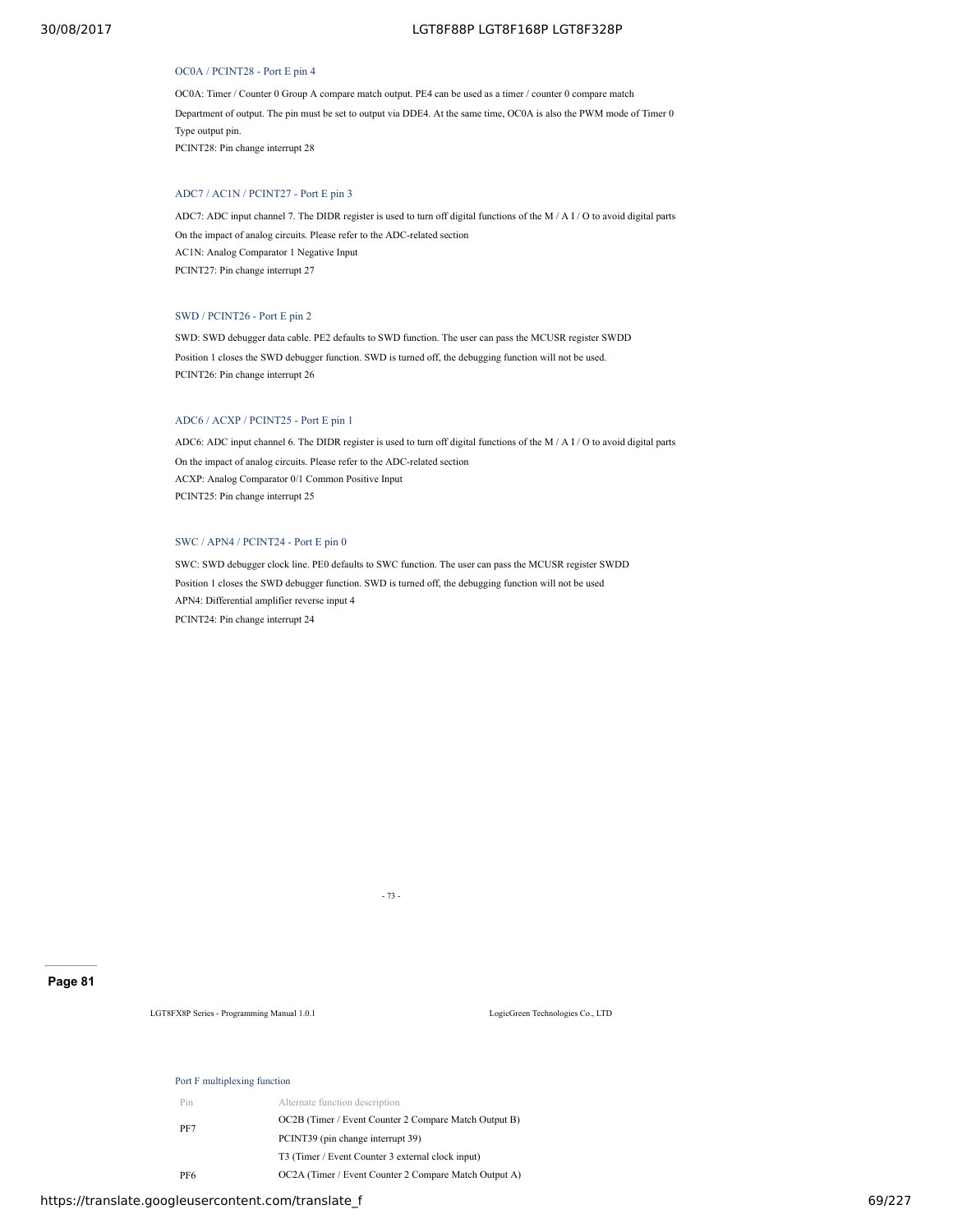| PCINT38 (pin change interrupt 38)                             |  |  |  |  |  |
|---------------------------------------------------------------|--|--|--|--|--|
| OC1A (Timer / Event Counter 1 Compare Match Output A)         |  |  |  |  |  |
| PCINT37 (pin change interrupt 37)                             |  |  |  |  |  |
| OC1B (Timer / Event Counter 1 Compare Configuration Output B) |  |  |  |  |  |
| ICP3 (Timer / Counter 3 External Capture Input)               |  |  |  |  |  |
| PCINT36 (pin change interrupt 36)                             |  |  |  |  |  |
| OC0B (Timer / Event Counter 0 Compare Configuration Output B) |  |  |  |  |  |
| PCINT35 (pin change interrupt 35)                             |  |  |  |  |  |
| OC3B (Timer / Event Counter 3 Compare Match Output B)         |  |  |  |  |  |
| PCINT34 (pin change interrupt 34)                             |  |  |  |  |  |
| OC3A (Timer / Event Counter 3 Compare Match Output A)         |  |  |  |  |  |
| PCINT33 (pin change interrupt 33)                             |  |  |  |  |  |
| ADC9 (ADC external input channel 9)                           |  |  |  |  |  |
| APN3 (differential amplifier reverse input 3)                 |  |  |  |  |  |
| PCINT32 (pin change interrupt 32)                             |  |  |  |  |  |
|                                                               |  |  |  |  |  |

# OC2B / PCINT39 - Port F pin 7

OC2B: Timer / Event Counter 2 Compare Match Output B. The output selection is controlled by the PMX1 register PCINT39: Pin Change Interrupt 39

# OC2A / T3 / PCINT38 - Port F pin 6

OC2A: Timer / Event Counter 2 Compare Match Output A. The output selection is controlled by the PMX1 register T3: Timer / Event Counter 3 External clock input PCINT38: Pin Change Interrupt 38

## 0C1A / PCINT37 - Port F pin 5

OC1A: Timer / Event Counter 1 Compare Match Output A. The output selection is controlled by the PMX0 register PCINT37: Pin Change Interrupt

# ICP3 / OC1B / PCINT36 - Port F pin 4

OC1B: B / O of the Timer / Event Counter 1 compare match output. The output selection is controlled by the PMX0 register ICP3: Timer / Event Counter 3 External capture input PCINT36: Pin Change Interrupt 36

- 74 -

## **Page 82**

LGT8FX8P Series - Programming Manual 1.0.1 LogicGreen Technologies Co., LTD

# OC3C / OC0B / PCINT35 - Port F pin 3

OC0B: Timer / Counter 0 Group B compare match output. The output selection is controlled by the PMX0 register OC3C: Group C / Counter 3 Compare Match Output PCINT35: Pin Change Interrupt 35

# OC3B / PCINT34- Port F pin 2

OC3B: B / O compare match output for Timer / Event Counter 3 PCINT34: Pin Change Interrupt 34

# OC3A / PCINT33 - Port F pin 1

OC3A: B / O compare match output of Timer / Event Counter 3. The output selection is controlled by the PMX1 register PCINT33: Pin change interrupt 33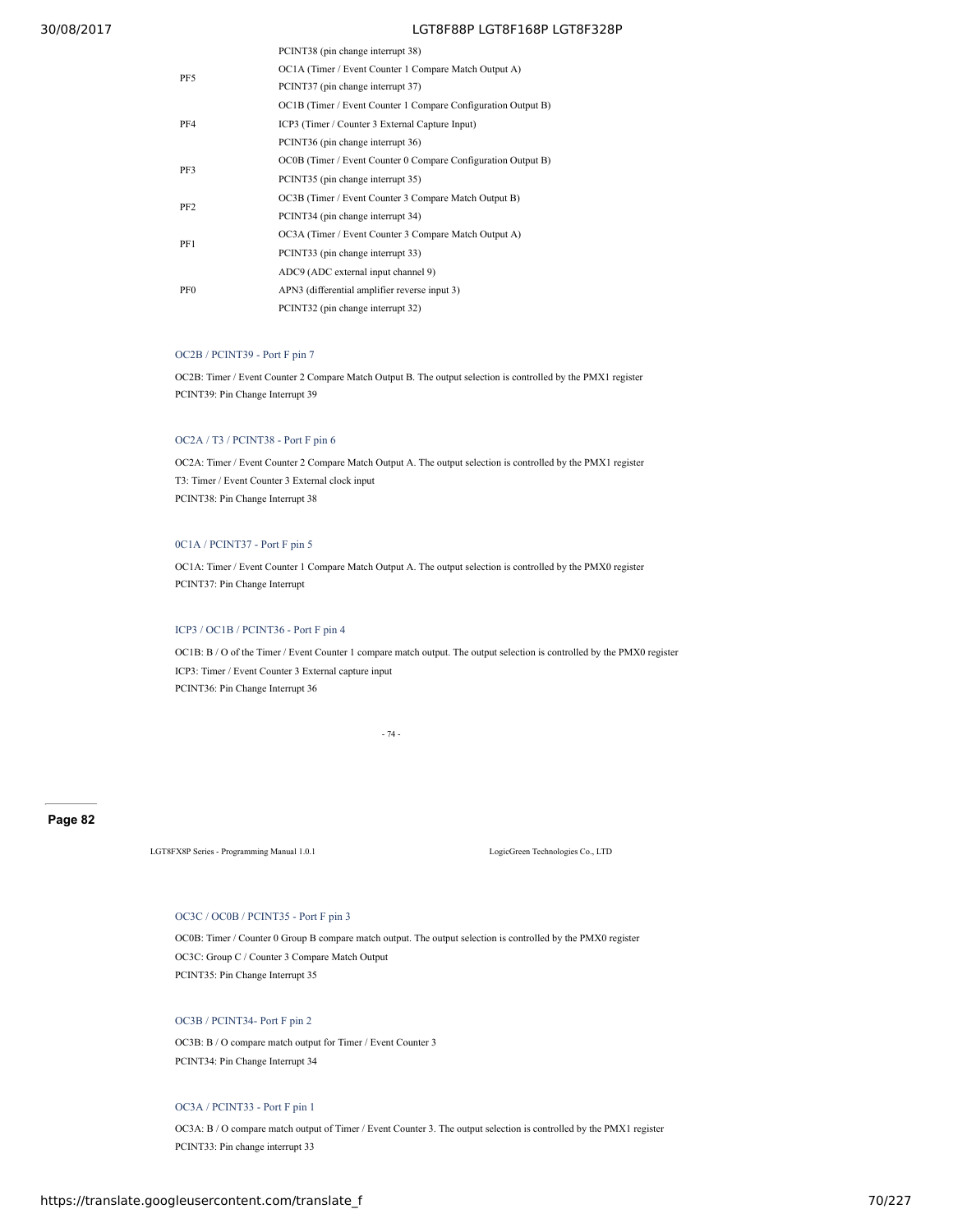ADC9 / APN3 / PCINT32 - Port F pin 0 ADC9: ADC external mode input channel 9 APN3: Differential amplifier reverse input 3 PCINT32: Pin Change Interrupt 32

# Register definition

# Port B Output Data Register - PORTB

|                    |                                              |     |                 | PORTB - Port B Output Data Register |                 |                 |     |                 |  |
|--------------------|----------------------------------------------|-----|-----------------|-------------------------------------|-----------------|-----------------|-----|-----------------|--|
| PORTB: 0x05 (0x25) |                                              |     |                 | Default: 0x00                       |                 |                 |     |                 |  |
| <b>Bits</b>        | P <sub>B</sub> 7                             | PB6 | PB <sub>5</sub> | PB4                                 | PB <sub>3</sub> | P <sub>B2</sub> | PB1 | PB <sub>0</sub> |  |
| R/W                | R/W                                          | R/W | R/W             | R/W                                 | R/W             | R/W             | R/W | R/W             |  |
| Bit definition     |                                              |     |                 |                                     |                 |                 |     |                 |  |
| [7:0]              | Group B Port Output Register<br><b>PORTB</b> |     |                 |                                     |                 |                 |     |                 |  |
|                    |                                              |     |                 |                                     |                 |                 |     |                 |  |
|                    |                                              |     |                 |                                     |                 |                 |     |                 |  |

# Port B Direction Register - DDRB

| DDRB - port B direction register |      |                                                                                  |     |     |     |     |     |     |  |
|----------------------------------|------|----------------------------------------------------------------------------------|-----|-----|-----|-----|-----|-----|--|
| DDRB: $0x04(0x24)$               |      | Default: 0x00                                                                    |     |     |     |     |     |     |  |
| <b>DDRB</b>                      | DDB7 | DD <sub>B4</sub><br>DDB6<br>DDB <sub>5</sub><br>DDB <sub>2</sub><br>DDB3<br>DDB1 |     |     |     |     |     |     |  |
| R/W                              | R/W  | R/W                                                                              | R/W | R/W | R/W | R/W | R/W | R/W |  |
| Bit definition                   |      |                                                                                  |     |     |     |     |     |     |  |
| [7:0]                            | DDB  | Port B group direction control bit; $1 =$ output, $0 =$ input                    |     |     |     |     |     |     |  |

- 75 -

# **Page 83**

LGT8FX8P Series - Programming Manual 1.0.1 LogicGreen Technologies Co., LTD

#### Port B Input Data Register - PINB

| PINB - Port B input data register |             |                                                                                               |     |                                                             |     |     |     |     |  |
|-----------------------------------|-------------|-----------------------------------------------------------------------------------------------|-----|-------------------------------------------------------------|-----|-----|-----|-----|--|
| PINB: $0x03(0x23)$                |             |                                                                                               |     | Default: 0x00                                               |     |     |     |     |  |
| <b>PINB</b>                       |             |                                                                                               |     | PINB7 PINB6 PINB5 PINB4 PINB3 PINB2 PINB1 PINB0             |     |     |     |     |  |
| R/W                               | R/W         | R/W                                                                                           | R/W | R/W                                                         | R/W | R/W | R/W | R/W |  |
| Bit definition                    |             |                                                                                               |     |                                                             |     |     |     |     |  |
| [7:0]                             | <b>PINB</b> | Group B Port Status Register. Read the PINB directly to obtain the current state of the port; |     |                                                             |     |     |     |     |  |
|                                   |             |                                                                                               |     | Writing a PINB bit 1 will flip the output status of PORTB n |     |     |     |     |  |

#### Port C Output Data Register - PORTC

|                    |              |                              |                 | PORTC - Port C output data register |     |                 |                 |                 |  |
|--------------------|--------------|------------------------------|-----------------|-------------------------------------|-----|-----------------|-----------------|-----------------|--|
| PORTC: 0x08 (0x28) |              |                              |                 | Default: 0x00                       |     |                 |                 |                 |  |
| <b>PORTC</b>       | PC7          | PC <sub>6</sub>              | PC <sub>5</sub> | PC <sub>4</sub>                     | PC3 | PC <sub>2</sub> | PC <sub>1</sub> | PC <sub>0</sub> |  |
| R/W                | R/W          | R/W                          | R/W             | R/W                                 | R/W | R/W             | R/W             | R/W             |  |
| Bit definition     |              |                              |                 |                                     |     |                 |                 |                 |  |
| [7:0]              | <b>PORTC</b> | C group port output register |                 |                                     |     |                 |                 |                 |  |

#### Port C direction register - DDRC

| DDRC - port C direction register |      |      |      |               |      |      |      |                  |  |
|----------------------------------|------|------|------|---------------|------|------|------|------------------|--|
| DDRC: $0x07(0x27)$               |      |      |      | Default: 0x00 |      |      |      |                  |  |
| <b>DDRC</b>                      | DDC7 | DDC6 | DDC5 | DDC4          | DDC3 | DDC2 | DDC1 | DDC <sub>0</sub> |  |
| R/W                              | R/W  | R/W  | R/W  | R/W           | R/W  | R/W  | R/W  | R/W              |  |
| Bit definition                   |      |      |      |               |      |      |      |                  |  |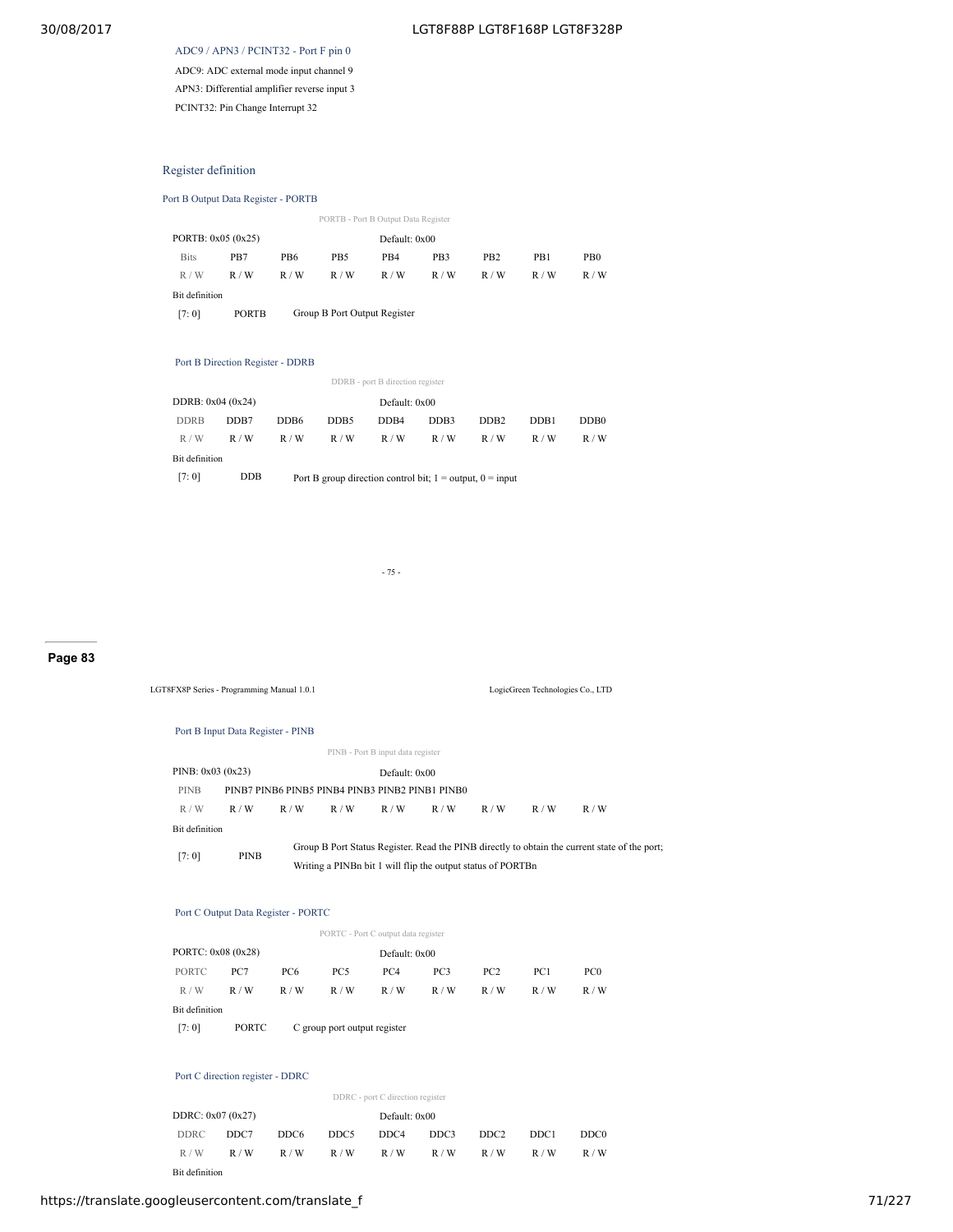[7: 0] DDC C group port direction control bit;  $1 =$  output,  $0 =$  input

|                                   | Port C Input Data Register - PINC               |                                                                        |     |     |                 |     |     |     |  |  |  |
|-----------------------------------|-------------------------------------------------|------------------------------------------------------------------------|-----|-----|-----------------|-----|-----|-----|--|--|--|
| PINC - Port C input data register |                                                 |                                                                        |     |     |                 |     |     |     |  |  |  |
| PINB: $0x06(0x26)$                |                                                 |                                                                        |     |     | Default: $0x00$ |     |     |     |  |  |  |
| <b>PINC</b>                       | PINC7 PINC6 PINC5 PINC4 PINC2 PINC2 PINC1 PINC0 |                                                                        |     |     |                 |     |     |     |  |  |  |
| R/W                               | R/W                                             | R/W                                                                    | R/W | R/W | R/W             | R/W | R/W | R/W |  |  |  |
| <b>Bit definition</b>             |                                                 |                                                                        |     |     |                 |     |     |     |  |  |  |
| [7:0]                             | <b>PINC</b>                                     | C group port status register; read PINC to get the current port status |     |     |                 |     |     |     |  |  |  |
|                                   |                                                 | Writing a PINC will flip the current port output                       |     |     |                 |     |     |     |  |  |  |

Port D Output Data Register - PORTD

PORTD - Port D Output Data Register

| PORTD: 0x0B (0x2B) |     |                 |     | Default: 0x00 |     |                             |                  |                 |  |  |
|--------------------|-----|-----------------|-----|---------------|-----|-----------------------------|------------------|-----------------|--|--|
| <b>Bits</b>        | PD7 | PD <sub>6</sub> | PD5 | PD4           | PD3 | P <sub>D</sub> <sub>2</sub> | P <sub>D</sub> 1 | PD <sub>0</sub> |  |  |
| R/W                | R/W | R/W             | R/W | R/W           | R/W | R/W                         | R/W              | R/W             |  |  |
| Bit definition     |     |                 |     |               |     |                             |                  |                 |  |  |

- 76 -

# **Page 84**

|                    | LGT8FX8P Series - Programming Manual 1.0.1     |                              |                              |                                                                     |      |                   | LogicGreen Technologies Co., LTD |                              |  |  |
|--------------------|------------------------------------------------|------------------------------|------------------------------|---------------------------------------------------------------------|------|-------------------|----------------------------------|------------------------------|--|--|
| [7:0]              | <b>PORTD</b>                                   | D group port output register |                              |                                                                     |      |                   |                                  |                              |  |  |
|                    | Port D Direction Register - DDRD               |                              |                              |                                                                     |      |                   |                                  |                              |  |  |
|                    |                                                |                              |                              | DDRD - port D direction register                                    |      |                   |                                  |                              |  |  |
| DDRD: $0x0A(0x2A)$ |                                                |                              |                              | Default: 0x00                                                       |      |                   |                                  |                              |  |  |
| <b>DDRD</b>        | DDD7                                           | DDD <sub>6</sub>             | DDD <sub>5</sub>             | DDD <sub>4</sub>                                                    | DDD3 | DD <sub>D</sub> 2 | DD <sub>D</sub> 1                | DD <sub>D</sub> <sub>0</sub> |  |  |
| R/W                | R/W                                            | R/W                          | R/W                          | R/W                                                                 | R/W  | R/W               | R/W                              | R/W                          |  |  |
| Bit definition     |                                                |                              |                              |                                                                     |      |                   |                                  |                              |  |  |
| [7:0]              | <b>DDD</b>                                     |                              |                              | D group port output direction control register                      |      |                   |                                  |                              |  |  |
|                    |                                                |                              |                              |                                                                     |      |                   |                                  |                              |  |  |
|                    | Port D Input Data Register - PIND              |                              |                              |                                                                     |      |                   |                                  |                              |  |  |
|                    |                                                |                              |                              | PIND - Port D input data register                                   |      |                   |                                  |                              |  |  |
| PIND: 0x09 (0x29)  |                                                |                              |                              | Default: 0x00                                                       |      |                   |                                  |                              |  |  |
| <b>PIND</b>        | PIND7 PIND6 PIND5 PIND1 PIND1 PIND1 PIND1 PIND |                              |                              |                                                                     |      |                   |                                  |                              |  |  |
| R/W                | R/W                                            | R/W                          | R/W                          | R/W                                                                 | R/W  | R/W               | R/W                              | R/W                          |  |  |
| Bit definition     |                                                |                              |                              |                                                                     |      |                   |                                  |                              |  |  |
|                    |                                                |                              | D group port status register |                                                                     |      |                   |                                  |                              |  |  |
| [7:0]              | <b>PIND</b>                                    |                              |                              | Read PIND to get the current port level status                      |      |                   |                                  |                              |  |  |
|                    |                                                |                              |                              | Write PINDn to 1, flip PORTDn corresponding to the state of the bit |      |                   |                                  |                              |  |  |
|                    |                                                |                              |                              |                                                                     |      |                   |                                  |                              |  |  |
|                    | Port E Output Data Register - PORTE            |                              |                              |                                                                     |      |                   |                                  |                              |  |  |
|                    |                                                |                              |                              | PORTE - Port E output data register                                 |      |                   |                                  |                              |  |  |
|                    | PORTE: 0x0E (0x2E)                             |                              |                              | Default: 0x00                                                       |      |                   |                                  |                              |  |  |
| <b>Bits</b>        | PE7                                            | PE6                          | PE5                          | PE4                                                                 | PE3  | PE <sub>2</sub>   | PE1                              | PE <sub>0</sub>              |  |  |
| R/W                | R/W                                            | R/W                          | R/W                          | R/W                                                                 | R/W  | R/W               | R/W                              | R/W                          |  |  |
| Bit definition     |                                                |                              |                              |                                                                     |      |                   |                                  |                              |  |  |
|                    | PORTE                                          |                              | E group port output register |                                                                     |      |                   |                                  |                              |  |  |

Port E Direction Register - DDRE

DDRE - Port E direction register

DDRE:  $0x0D (0x2D)$  Default:  $0x00$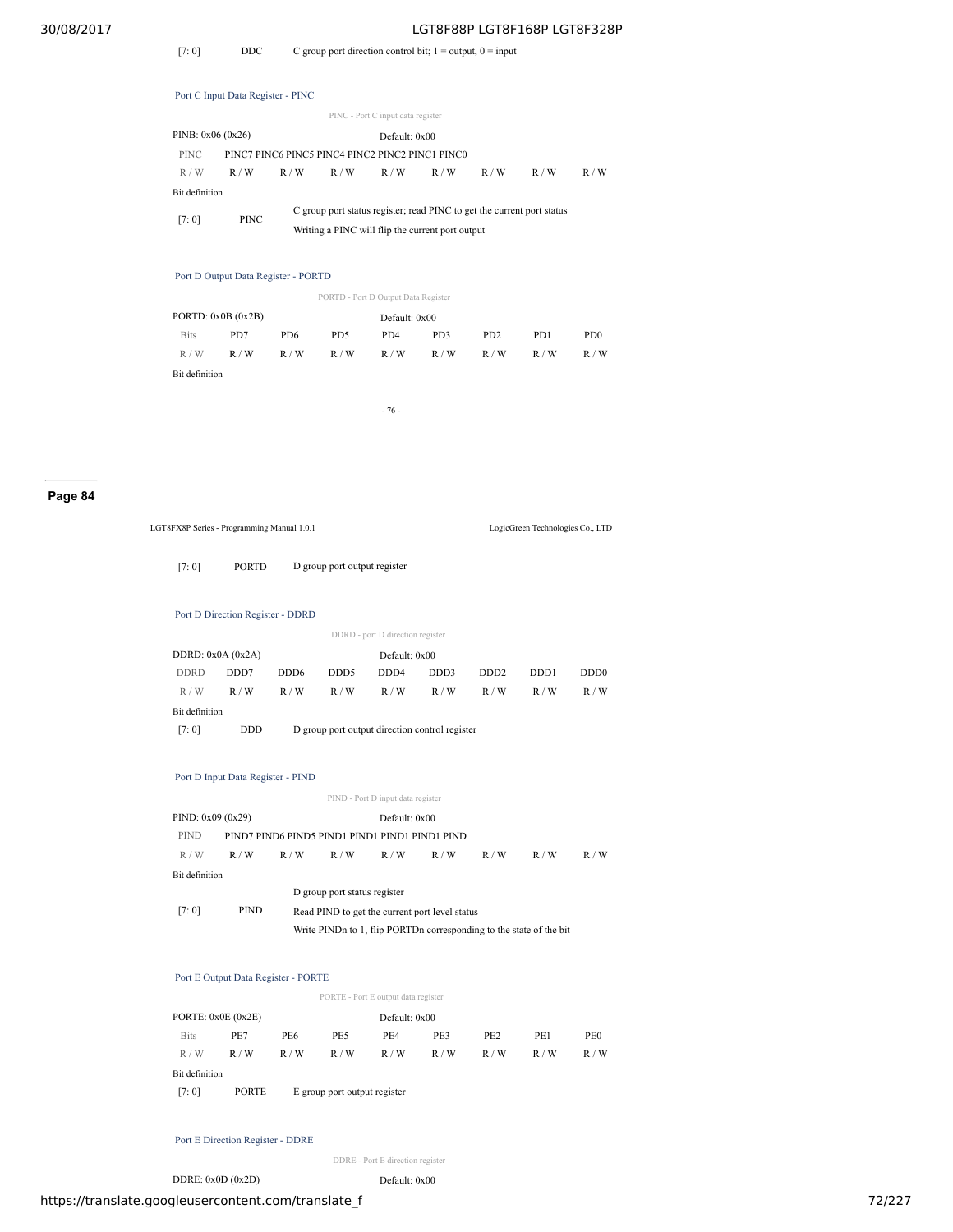| <b>DDRE</b>    | DDE7       | DDE <sub>6</sub>                        | DDE5 | DDE4 | DDE3 | DDE <sub>2</sub> | DDE1 | DDE <sub>0</sub> |  |  |
|----------------|------------|-----------------------------------------|------|------|------|------------------|------|------------------|--|--|
| R/W            | R/W        | R/W                                     | R/W  | R/W  | R/W  | R/W              | R/W  | R/W              |  |  |
| Bit definition |            |                                         |      |      |      |                  |      |                  |  |  |
| [7:0]          | <b>DDE</b> | E group port direction control register |      |      |      |                  |      |                  |  |  |

Port E Input Data Register - PINE

|                    | PINE - Port E input data register |
|--------------------|-----------------------------------|
| PINE: $0x0C(0x2C)$ | Default: 0x00                     |

PINE PINE7 PINE6 PINE5 PINE4 PINE3 PINE1 PINE1 PINE0 PINE

- 77 -

# **Page 85**

| LGT8FX8P Series - Programming Manual 1.0.1 |             |     |                              | LogicGreen Technologies Co., LTD                   |     |     |     |     |  |
|--------------------------------------------|-------------|-----|------------------------------|----------------------------------------------------|-----|-----|-----|-----|--|
| R/W                                        | R/W         | R/W | R/W                          | R/W                                                | R/W | R/W | R/W | R/W |  |
| Bit definition                             |             |     |                              |                                                    |     |     |     |     |  |
|                                            |             |     | Group E Port Status Register |                                                    |     |     |     |     |  |
| [7:0]                                      | <b>PINE</b> |     |                              | Read PINE to get the current port level            |     |     |     |     |  |
|                                            |             |     |                              | Write PINE to 1, flip the state of the PORTE n bit |     |     |     |     |  |

# Port F Output Register - PORTF

|                                                                                                                        | PINF - Port F Enter the data register                               |     |                              |     |     |                 |     |                 |  |  |
|------------------------------------------------------------------------------------------------------------------------|---------------------------------------------------------------------|-----|------------------------------|-----|-----|-----------------|-----|-----------------|--|--|
| PORTF: 0x14 (0x34)<br>Default: 0x00                                                                                    |                                                                     |     |                              |     |     |                 |     |                 |  |  |
| <b>Bits</b>                                                                                                            | PF7                                                                 | PF6 | PF5                          | PF4 | PF3 | PF <sub>2</sub> | PF1 | PF <sub>0</sub> |  |  |
| R/W                                                                                                                    | R/W                                                                 | R/W | R/W                          | R/W | R/W | R/W             | R/W | R/W             |  |  |
| Bit definition                                                                                                         |                                                                     |     |                              |     |     |                 |     |                 |  |  |
|                                                                                                                        |                                                                     |     | F group port status register |     |     |                 |     |                 |  |  |
| [7:0]<br><b>PORTF</b><br>In the input mode port, the corresponding bit is written to 1 to turn on the internal pull-up |                                                                     |     |                              |     |     |                 |     |                 |  |  |
|                                                                                                                        | Output mode port, corresponding to bit 1 will drive the output high |     |                              |     |     |                 |     |                 |  |  |

# Port F Direction Control Register - DDRF

|                    | DDRF - Port F direction control register |                                         |                                                                      |               |     |     |     |     |  |  |  |
|--------------------|------------------------------------------|-----------------------------------------|----------------------------------------------------------------------|---------------|-----|-----|-----|-----|--|--|--|
| DDRF: $0x13(0x33)$ |                                          |                                         |                                                                      | Default: 0x00 |     |     |     |     |  |  |  |
| <b>Bits</b>        | DDF7                                     | DDF6                                    | DDF5<br>DDF4<br>DDF3<br>DDF <sub>0</sub><br>DDF <sub>2</sub><br>DDF1 |               |     |     |     |     |  |  |  |
| R/W                | R/W                                      | R/W                                     | R/W                                                                  | R/W           | R/W | R/W | R/W | R/W |  |  |  |
| Bit definition     |                                          |                                         |                                                                      |               |     |     |     |     |  |  |  |
| [7:0]              | <b>DDRF</b>                              | F group port direction control register |                                                                      |               |     |     |     |     |  |  |  |

# Port F Status Register - PINF

|                   |             |     |                              | PINF - Port F status register            |                                                                     |     |     |     |
|-------------------|-------------|-----|------------------------------|------------------------------------------|---------------------------------------------------------------------|-----|-----|-----|
| PINF: 0x12 (0x32) |             |     |                              | Default: 0x00                            |                                                                     |     |     |     |
| <b>Bits</b>       |             |     |                              | PINE7 PINE6 PINE1 PINE1 PINE1 PINE1 PINE |                                                                     |     |     |     |
| R/W               | R/W         | R/W | R/W                          | R/W                                      | R/W                                                                 | R/W | R/W | R/W |
| Bit definition    |             |     |                              |                                          |                                                                     |     |     |     |
|                   |             |     | F group port status register |                                          |                                                                     |     |     |     |
| [7:0]             | <b>PINF</b> |     |                              |                                          | Read PINF to get the current level of port F                        |     |     |     |
|                   |             |     |                              |                                          | PINF n write 1, flip PORTF n corresponding to the status of the bit |     |     |     |

#### Port Drive Control Register - HDR

|           |        |        |               | HDR0 - port driver control register |      |      |      |      |
|-----------|--------|--------|---------------|-------------------------------------|------|------|------|------|
| HDR: 0xE0 |        |        | Default: 0x00 |                                     |      |      |      |      |
| Bit       | $\sim$ | $\sim$ | HDR5          | HDR4                                | HDR3 | HDR2 | HDR1 | HDR0 |
| R/W       | $\sim$ | $\sim$ | R/W           | R/W                                 | R/W  | R/W  | R/W  | R/W  |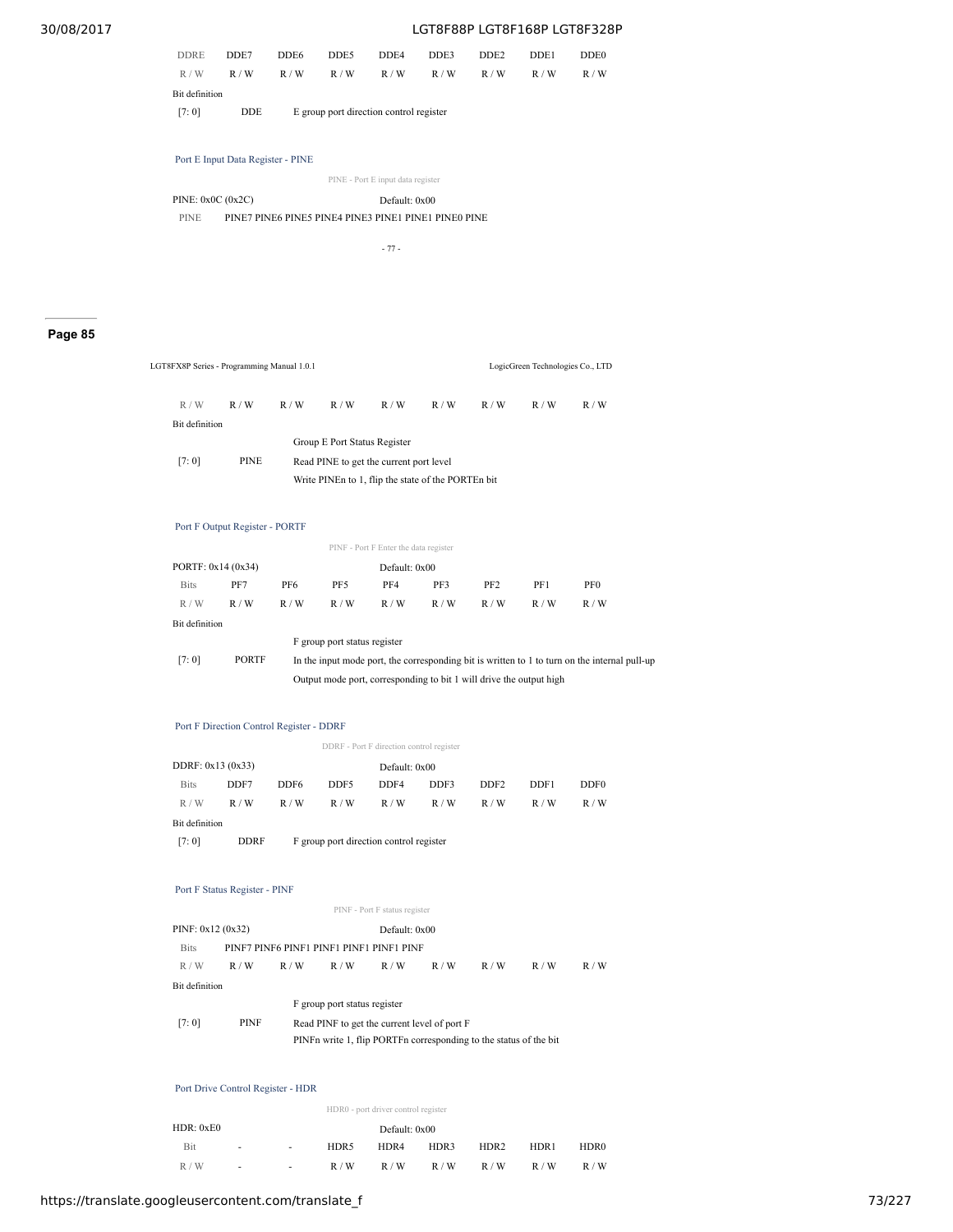- 78 -

# **Page 86**

LGT8FX8P Series - Programming Manual 1.0.1 LogicGreen Technologies Co., LTD [7: 6] - Keep not used 5 HDR5 PF5 output drive control;  $1 = 80$ mA drive,  $0 = 12$ mA drive 4 HDR4 PF4 output drive control;  $1 = 80$ mA drive,  $0 = 12$ mA drive 3 HDR3 PF2 output drive control;  $1 = 80$ mA drive,  $0 = 12$ mA drive 2 HDR2 PF1 output drive control;  $1 = 80$ mA drive,  $0 = 12$ mA drive 1 HDR1 PD6 output drive control;  $1 = 80$ mA drive,  $0 = 12$ mA drive

0 HDR0 PD5 output drive control;  $1 = 80$ mA drive,  $0 = 12$ mA drive

# Port Multiplexed Control Register 0 - PMX0

|                |                                            |         |                                           |               | PMX0 - Port Multiplexed Control Register           |       |                  |                                                                                         |  |
|----------------|--------------------------------------------|---------|-------------------------------------------|---------------|----------------------------------------------------|-------|------------------|-----------------------------------------------------------------------------------------|--|
| PMX0: 0xEE     |                                            |         |                                           | Default: 0x00 |                                                    |       |                  |                                                                                         |  |
| Bit            | <b>WCE</b>                                 |         | C1BF4 C1AF5 C0BF3                         |               | C <sub>0</sub> A <sub>C</sub> <sub>0</sub>         | SSB1  | TXD <sub>6</sub> | RXD5                                                                                    |  |
| R / W          | R/W                                        | R/W     | R/W                                       | R / W         | R/W                                                | R / W | R/W              | R/W                                                                                     |  |
| Bit definition |                                            |         |                                           |               |                                                    |       |                  |                                                                                         |  |
|                |                                            |         |                                           |               |                                                    |       |                  | PMX0 / 1 update enable control; before updating PMX0 / 1 register, you need to first    |  |
| 7              | WCE                                        |         |                                           |               |                                                    |       |                  | Write the WCE bit to 1, and complete the $PMX0/1$ in the next six system cycles         |  |
|                |                                            | Update. |                                           |               |                                                    |       |                  |                                                                                         |  |
|                |                                            |         | OC1B Auxiliary Output Control             |               |                                                    |       |                  |                                                                                         |  |
| 6              | C1BF4                                      |         | $1 = OCIB$ is output to PF4               |               |                                                    |       |                  |                                                                                         |  |
|                |                                            |         | $0 = OCIB$ is output to PB2               |               |                                                    |       |                  |                                                                                         |  |
|                |                                            |         | OC1A Auxiliary Output Control             |               |                                                    |       |                  |                                                                                         |  |
| 5              | C1AF5                                      |         | $1 = OCIA$ output to PF5                  |               |                                                    |       |                  |                                                                                         |  |
|                |                                            |         | $0 = OCA$ output to PB1                   |               |                                                    |       |                  |                                                                                         |  |
|                |                                            |         | OC0B Auxiliary Output Control             |               |                                                    |       |                  |                                                                                         |  |
| 4              | C0BF3                                      |         | $1 = OCOB$ output to PF3                  |               |                                                    |       |                  |                                                                                         |  |
|                |                                            |         | $0 = OCOB$ output to PD5                  |               |                                                    |       |                  |                                                                                         |  |
|                |                                            |         | OC0A Auxiliary Output Control             |               |                                                    |       |                  |                                                                                         |  |
|                |                                            |         |                                           |               |                                                    |       |                  | The 0C0A output is controlled by the C0AC0 bit and the C0AS bit of the TCCR0B register: |  |
|                |                                            |         | ${COAC0, COAS} =$                         |               |                                                    |       |                  |                                                                                         |  |
| 3              | C <sub>0</sub> A <sub>C</sub> <sub>0</sub> |         | $00 = OCOA$ output to PD6                 |               |                                                    |       |                  |                                                                                         |  |
|                |                                            |         | $01 = 0COA$ Output to PE4                 |               |                                                    |       |                  |                                                                                         |  |
|                |                                            |         | $10 = 0COA$ output to PC0                 |               |                                                    |       |                  |                                                                                         |  |
|                |                                            |         | $11 = OCOA$ is output to both PE4 and PC0 |               |                                                    |       |                  |                                                                                         |  |
|                |                                            |         | SPSS Auxiliary Output Control             |               |                                                    |       |                  |                                                                                         |  |
| 2              | SSB1                                       |         | $1 =$ SPSS output to PB1                  |               |                                                    |       |                  |                                                                                         |  |
|                |                                            |         | $0 =$ SPSS output to PB2                  |               |                                                    |       |                  |                                                                                         |  |
| 1              | TXD6                                       |         | Serial TXD Auxiliary Output Control       |               |                                                    |       |                  |                                                                                         |  |
|                |                                            |         |                                           |               | $1 = TXD$ output to PD6, $0 = TXD$ output to PD1   |       |                  |                                                                                         |  |
| $\mathbf{0}$   | RXD5                                       |         | Serial RXD Auxiliary Input Control        |               |                                                    |       |                  |                                                                                         |  |
|                |                                            |         |                                           |               | $1 = RXD$ input from PD5, $0 = RXD$ input from PD0 |       |                  |                                                                                         |  |

- 79 -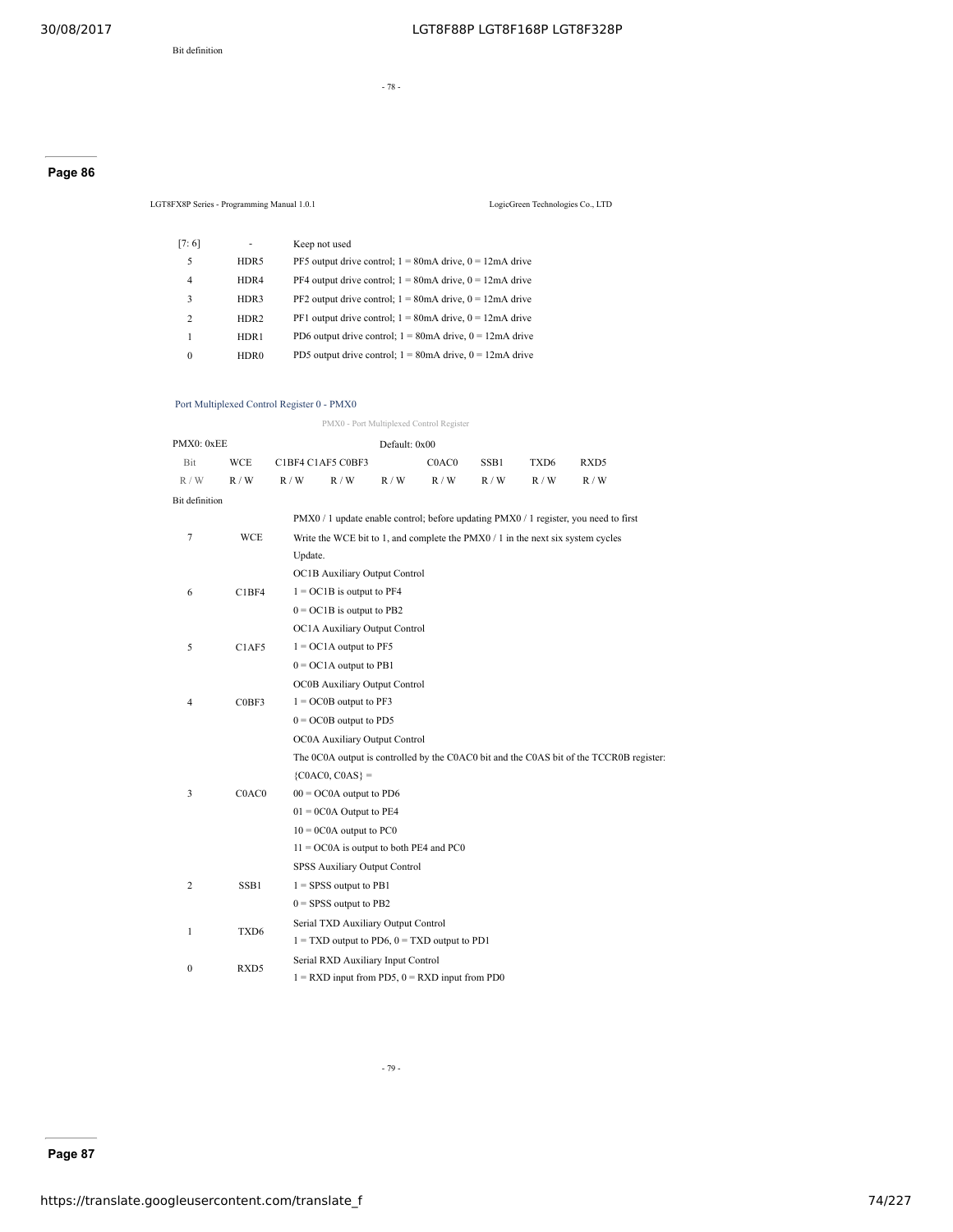|                |                                |                                      | PMX1 - Port Multiplexed Control Register |   |                   |             |     |
|----------------|--------------------------------|--------------------------------------|------------------------------------------|---|-------------------|-------------|-----|
| PMX1: 0xED     |                                |                                      | Default: 0x00                            |   |                   |             |     |
| Bit            | ۰                              |                                      |                                          |   | C <sub>3</sub> AC | C2BF7 C2AF6 |     |
| R/W            | ۰                              |                                      |                                          | ٠ | R/W               | R/W         | R/W |
| Bit definition |                                |                                      |                                          |   |                   |             |     |
| [7:3]          |                                | Keep not used                        |                                          |   |                   |             |     |
|                |                                | OC3A Auxiliary Output Control        |                                          |   |                   |             |     |
| 2              | C <sub>3</sub> AC              | $1 = OC3A$ output to OFP48 / AC0P    |                                          |   |                   |             |     |
|                |                                | $0 = OC3A$ output to PF1             |                                          |   |                   |             |     |
|                |                                | <b>OC2B Auxiliary Output Control</b> |                                          |   |                   |             |     |
| 1              | C2BF7                          | $1 = OC2B$ output to PF7             |                                          |   |                   |             |     |
|                |                                | $0 = OC2B$ output to PD3             |                                          |   |                   |             |     |
|                |                                | OC2A Auxiliary Output Control        |                                          |   |                   |             |     |
| $\mathbf{0}$   | C <sub>2</sub> AF <sub>6</sub> | $1 = OC2A$ output to PF6             |                                          |   |                   |             |     |

# Port Multiplex Control Register 1 - PMX1

Instructions for use

PMX0 / 1 shared register update protection control bit PMX0 [7], update PMX1, please refer to PMX0 register Control of PMX0 [7].

 $0 = OC2A$  output to PB3

# Port Multiplex Control Register 2 - PMX2

|                   |                   |             | PMX2 - Port Multiplexed Control Register                                          |               |  |                                                                            |      |                                                                                                                                   |  |  |  |
|-------------------|-------------------|-------------|-----------------------------------------------------------------------------------|---------------|--|----------------------------------------------------------------------------|------|-----------------------------------------------------------------------------------------------------------------------------------|--|--|--|
| PMX2: 0xF0        |                   |             |                                                                                   | Default: 0x00 |  |                                                                            |      |                                                                                                                                   |  |  |  |
| Bit               | <b>WCE</b>        | STSC1 STSC0 |                                                                                   |               |  | <b>XIEN</b>                                                                | E6EN | C6EN                                                                                                                              |  |  |  |
| R/W               | R/W               | R/W         | R/W                                                                               |               |  | R/W                                                                        | R/W  | R/W                                                                                                                               |  |  |  |
| Bit definition    |                   |             |                                                                                   |               |  |                                                                            |      |                                                                                                                                   |  |  |  |
|                   | <b>WCE</b>        |             |                                                                                   |               |  |                                                                            |      | PMX2 update enable control; before updating PMX2 register, you need to write first                                                |  |  |  |
| $[7]$             |                   |             | The WCE bit is 1, and the PMX2 update is completed in the next six system cycles. |               |  |                                                                            |      |                                                                                                                                   |  |  |  |
|                   |                   |             | High Speed Crystal IO Start Circuit Control                                       |               |  |                                                                            |      |                                                                                                                                   |  |  |  |
| STSC1             |                   |             |                                                                                   |               |  |                                                                            |      | STSC1 is automatically enabled when high-speed crystal is enabled via PMCR. When switching the system                             |  |  |  |
| [6]               |                   |             |                                                                                   |               |  |                                                                            |      | After the clock to the external high-speed crystal, STSC1 automatically clear. The software can also be stabilized in the crystal |  |  |  |
|                   |                   |             |                                                                                   |               |  |                                                                            |      | After the timer, manually clear the STSC1, has turned off the crystal oscillator circuit, saving power.                           |  |  |  |
|                   |                   |             | Low-speed crystal oscillator IO start circuit control                             |               |  |                                                                            |      |                                                                                                                                   |  |  |  |
| $[5]$             | STSC <sub>0</sub> |             |                                                                                   |               |  |                                                                            |      | STSC0 is enabled automatically after enabling low-speed crystal through PMCR. When switching the system                           |  |  |  |
|                   |                   |             |                                                                                   |               |  |                                                                            |      | After the clock to the external low-speed crystal, STSC0 automatically clear. The software can also be stabilized in the crystal  |  |  |  |
|                   |                   |             |                                                                                   |               |  |                                                                            |      | After the timer, manually clear the STSCO, has turned off the crystal oscillator circuit, saving power.                           |  |  |  |
| [4:3]             |                   |             | Keep not used                                                                     |               |  |                                                                            |      |                                                                                                                                   |  |  |  |
| $\lceil 2 \rceil$ | <b>XIEN</b>       |             |                                                                                   |               |  |                                                                            |      | To enable external clock input, you need to enable external crystal at the same time                                              |  |  |  |
| $[1]$             | E6EN              |             |                                                                                   |               |  | Enable the common IO function of PE6. The default PE6 is AVREF function    |      |                                                                                                                                   |  |  |  |
| [0]               | C6EN              |             |                                                                                   |               |  | Enable the general IO function of PC6; default PC6 is external reset input |      |                                                                                                                                   |  |  |  |

- 80 -

# **Page 88**

LGT8FX8P Series - Programming Manual 1.0.1 LogicGreen Technologies Co., LTD

# Pin level change interrupt

- 40 pin change interrupt sources
- 5 interrupt entries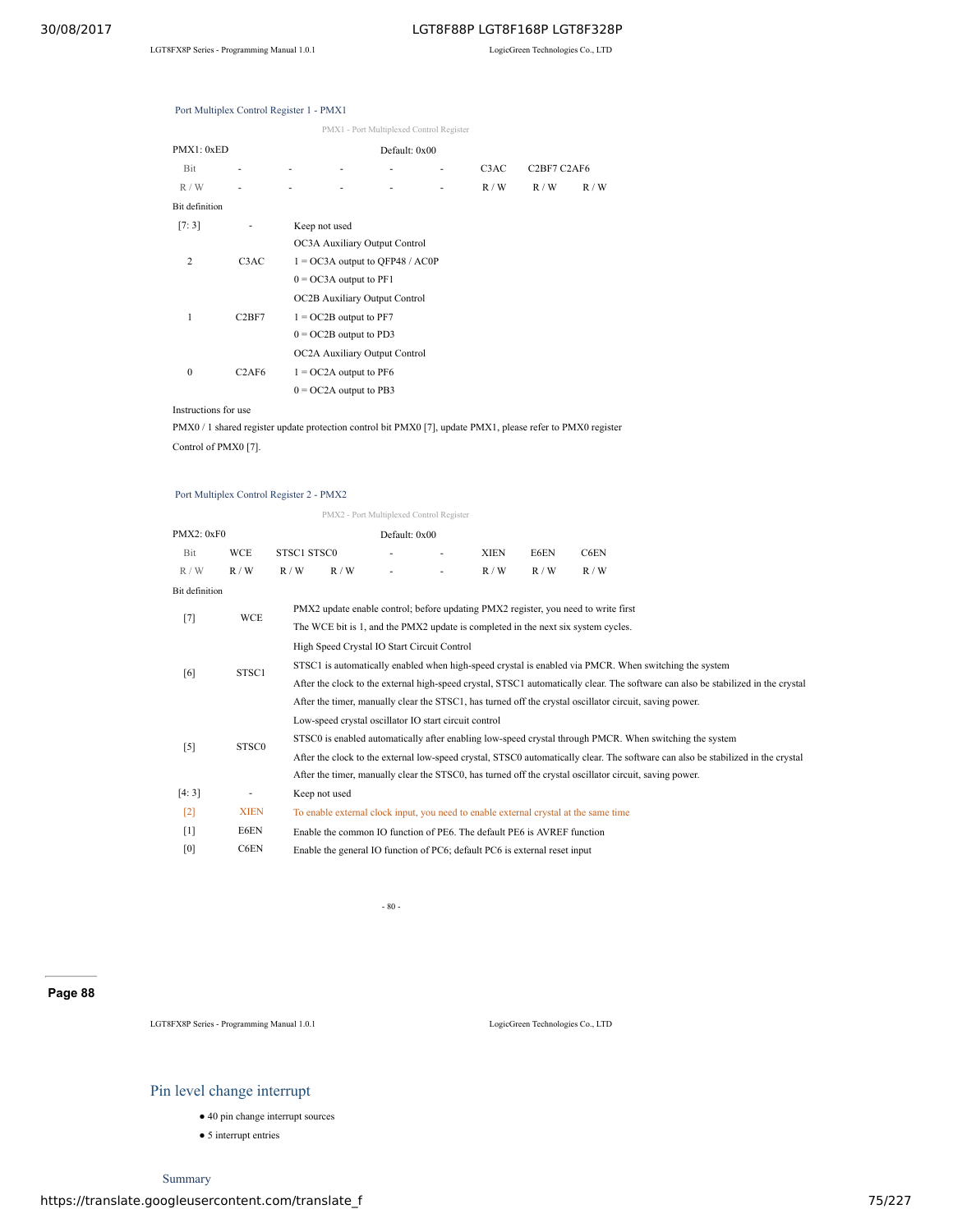The pin change interrupt is triggered by the PBn, PCn, PDn, PEn and PFn pins. As long as the pin change interrupt is enabled, Interrupts can be triggered even if these pins are configured as outputs. This can be used to generate software interrupts.

Any enabled flip-flop of the PBn pin will trigger pin level interrupt PCI0, enabled PCn pin flip will trigger PCI1, enabled PDn pin flip will trigger PCI2, enabling PEn pin flip will trigger PCI3. Each pin changes The interrupt enable is controlled by the PCMSK0  $\sim$  4 register, respectively. All of the pin-level interruptions are detected asynchronously Used as a wake source in some sleep modes.

### Register definition

|                    |         | Pin Change Interrupt register list |                                                |
|--------------------|---------|------------------------------------|------------------------------------------------|
| register           | address | Defaults                           | description                                    |
| <b>PCICR</b>       | 0x68    | 0x00                               | The pin changes the interrupt control register |
| <b>PCIFR</b>       | 0x3B    | 0x00                               | The pin changes the interrupt flag register    |
| PCMSK <sub>0</sub> | 0x6B    | 0x00                               | Pin Change Interrupt Mask Register 0           |
| PCMSK1             | 0x6C    | 0x00                               | Pin Change Interrupt Mask Register 1           |
| PCMSK2             | 0x6D    | 0x00                               | Pin Change Interrupt Mask Register 2           |
| PCMSK3             | 0x73    | 0x00                               | Pin Change Interrupt Mask Register 3           |
| PCMSK4             | 0x74    | 0x00                               | Pin Change Interrupt Mask Register 4           |

#### PCICR - Pin change interrupt control register

PCICR - Pin change interrupt control register

| Address: 0x68 |                          |                          |               | Default: 0x00 |              |       |       |       |  |  |
|---------------|--------------------------|--------------------------|---------------|---------------|--------------|-------|-------|-------|--|--|
| Bit           |                          | 6                        | $\mathcal{D}$ | 4             | $\mathbf{3}$ | 2     |       |       |  |  |
| Name          | $\overline{\phantom{a}}$ | $\overline{\phantom{a}}$ | $\sim$        | PCIE4         | PCIE3        | PCIE2 | PCIE1 | PCIE0 |  |  |
| R/W           | $\overline{\phantom{a}}$ | $\overline{\phantom{a}}$ | $\sim$        | R/W           | R/W          | R/W   | R/W   | R/W   |  |  |
| Bit           | Name Description         |                          |               |               |              |       |       |       |  |  |

7: 5 - Keep it.

4 PCIE4 pin change interrupt enable control bit 4.

When the PCIE4 bit is set to "1" and the global interrupt is enabled, pin change interrupt 4 is enabled.

Any change in the level of the enabled PFn pin will cause a PCI4 interrupt. PFn pin

The interrupt enable can be controlled by the PCMSK4 register, respectively.

When the PCIE3 bit is set to "0", the pin change interrupt 3 is disabled.

#### 3 PCIE3 pin change interrupt enable control bit 3.

When the PCIE3 bit is set to "1" and the global interrupt is enabled, pin change interrupt 3 is enabled.

#### - 81 -

# **Page 89**

|                                                     |              | LGT8FX8P Series - Programming Manual 1.0.1                                                               | LogicGreen Technologies Co., LTD |        |
|-----------------------------------------------------|--------------|----------------------------------------------------------------------------------------------------------|----------------------------------|--------|
|                                                     |              | Any change in the enabled PEn pin will cause a PCI3 interrupt. PEn pin                                   |                                  |        |
|                                                     |              | The interrupt enable can be controlled by the PCMSK3 register, respectively.                             |                                  |        |
|                                                     |              | When the PCIE3 bit is set to "0", the pin change interrupt 3 is disabled.                                |                                  |        |
|                                                     | 2            | PCIE2 pin change interrupt enable control bit 2.                                                         |                                  |        |
|                                                     |              | When the PCIE2 bit is set to "1" and the global interrupt is enabled, pin change interrupt 2 is enabled. |                                  |        |
|                                                     |              | Any change in the enabled PDn pin will cause a PCI2 interrupt. PDn pin                                   |                                  |        |
|                                                     |              | The interrupt enable can be controlled by the PCMSK2 register, respectively.                             |                                  |        |
|                                                     |              | When the PCIE2 bit is set to "0", the pin change interrupt 2 is disabled.                                |                                  |        |
|                                                     |              | PCIE1 pin change interrupt enable control bit 1.                                                         |                                  |        |
|                                                     |              | When the PCIE1 bit is set to "1" and the global interrupt is enabled, pin change interrupt 1 is enabled. |                                  |        |
|                                                     |              | Any change in the enabled PCn pin will cause a PCI1 interrupt. PCn pin                                   |                                  |        |
|                                                     |              | The interrupt enable can be controlled by the PCMSK1 register, respectively.                             |                                  |        |
|                                                     |              | When the PCIE1 bit is set to "0", pin change interrupt 1 is disabled.                                    |                                  |        |
|                                                     | $\mathbf{0}$ | PCIE0 pin change interrupt enable control bit 0.                                                         |                                  |        |
|                                                     |              | When the PCIE0 bit is set to "1" and the global interrupt is enabled, pin change interrupt 0 is enabled. |                                  |        |
|                                                     |              | Any change in the enabled bit of the PBn pin will cause a PCI0 interrupt. PBn pin                        |                                  |        |
| https://translate.googleusercontent.com/translate f |              |                                                                                                          |                                  | 76/227 |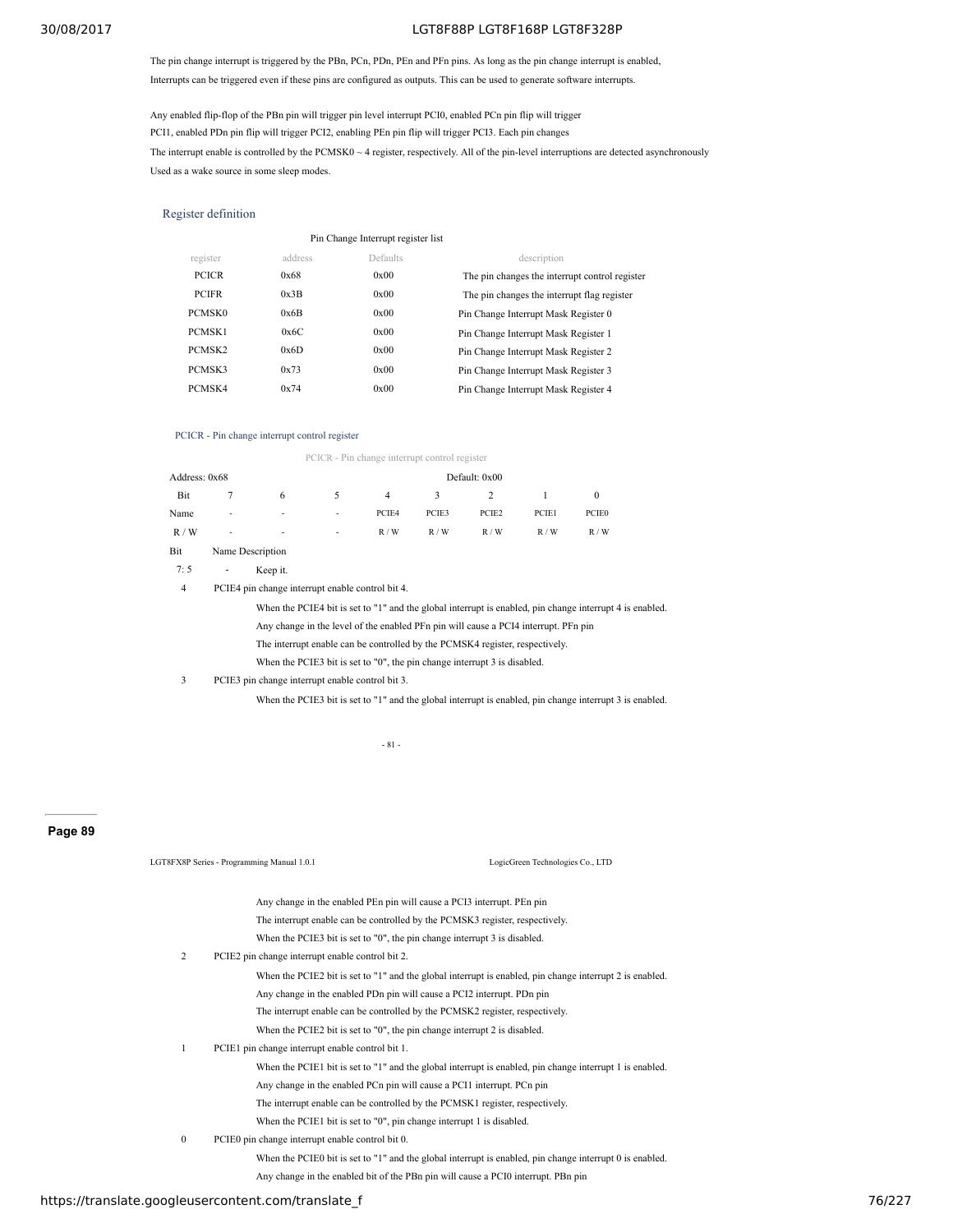# The interrupt enable can be controlled by the PCMSK0 register, respectively.

When the PCIE0 bit is set to "0", the pin change interrupt 0 is disabled.

| PCIFR - Pin Change Interrupt Flag Register                                                   |   |                                        |   |                                                                                     |       |                |              |                                                                                                          |  |
|----------------------------------------------------------------------------------------------|---|----------------------------------------|---|-------------------------------------------------------------------------------------|-------|----------------|--------------|----------------------------------------------------------------------------------------------------------|--|
| Address: 0x3B                                                                                |   |                                        |   |                                                                                     |       | Default: 0x00  |              |                                                                                                          |  |
| Bit                                                                                          | 7 | 6                                      | 5 | $\overline{4}$                                                                      | 3     | $\overline{c}$ | $\mathbf{1}$ | $\mathbf{0}$                                                                                             |  |
| Name                                                                                         |   |                                        |   | PCIF4                                                                               | PCIF3 | PCIF2          | PCIF1        | PCIF <sub>0</sub>                                                                                        |  |
| R/W                                                                                          |   |                                        |   | R/W                                                                                 | R / W | R/W            | R/W          | R / W                                                                                                    |  |
| Bit                                                                                          |   | Name Description                       |   |                                                                                     |       |                |              |                                                                                                          |  |
| 7:5                                                                                          |   | Keep it.                               |   |                                                                                     |       |                |              |                                                                                                          |  |
| 4                                                                                            |   | PCIF4 pin change interrupt flag bit 4. |   |                                                                                     |       |                |              |                                                                                                          |  |
|                                                                                              |   |                                        |   | The level change of any enabled PFn pin sets the PCIF4. When PCIE4 and full         |       |                |              |                                                                                                          |  |
| When the interruption is set, the MCU will jump to the PCI4 interrupt entry address. PFn pin |   |                                        |   |                                                                                     |       |                |              |                                                                                                          |  |
|                                                                                              |   |                                        |   | The enable of the interrupt can be controlled by the PCMSK4 register, respectively. |       |                |              |                                                                                                          |  |
|                                                                                              |   |                                        |   |                                                                                     |       |                |              | The execution of the interrupt service routine or writing "1" to the PCIF4 bit will clear the PCIF4 bit. |  |
| 3                                                                                            |   | PCIF3 pin change interrupt flag bit 3. |   |                                                                                     |       |                |              |                                                                                                          |  |
|                                                                                              |   |                                        |   | The PCIV3 is set for any of the enabled PEn pin changes. When PCIE3 and all         |       |                |              |                                                                                                          |  |
|                                                                                              |   |                                        |   |                                                                                     |       |                |              | When the interruption is set, the MCU will jump to the PCI3 interrupt entry address. PEn pin             |  |
|                                                                                              |   |                                        |   | The enable of the interrupt can be controlled by the PCMSK3 register, respectively. |       |                |              |                                                                                                          |  |
|                                                                                              |   |                                        |   |                                                                                     |       |                |              | The execution of the interrupt service routine or writing "1" to the PCIF3 bit will clear the PCIF3 bit. |  |
| $\overline{c}$                                                                               |   | PCIF2 pin change interrupt flag bit 2. |   |                                                                                     |       |                |              |                                                                                                          |  |
|                                                                                              |   |                                        |   | The level change of any enabled PDn pin will set PCIF2. When PCIE2 and all          |       |                |              |                                                                                                          |  |
|                                                                                              |   |                                        |   |                                                                                     |       |                |              | When the interruption is set, the MCU will jump to the PCI2 interrupt entry address. PDn pin             |  |
|                                                                                              |   |                                        |   | The enable of the interrupt can be controlled by the PCMSK2 register, respectively. |       |                |              |                                                                                                          |  |
|                                                                                              |   |                                        |   |                                                                                     |       |                |              | The execution of the interrupt service routine or writing "1" to the PCIF2 bit will clear the PCIF2 bit. |  |

# 1 PCIF1 pin change interrupt flag bit 1.

PCIFR - Pin Change Interrupt Flag Register

- 82 -

**Page 90**

| LGT8FX8P Series - Programming Manual 1.0.1 |                                                                                                                                                                                                                                                                                                                                                                                                                                                                                                                                                                                                                                                                                                                                                                                          | LogicGreen Technologies Co., LTD |
|--------------------------------------------|------------------------------------------------------------------------------------------------------------------------------------------------------------------------------------------------------------------------------------------------------------------------------------------------------------------------------------------------------------------------------------------------------------------------------------------------------------------------------------------------------------------------------------------------------------------------------------------------------------------------------------------------------------------------------------------------------------------------------------------------------------------------------------------|----------------------------------|
| $\mathbf{0}$                               | The level change of any enabled PCn pin sets PCIF1. When PCIE1 and all<br>When the interruption is set, the MCU will jump to the PCI1 interrupt entry address. PCn pin<br>The enable of the interrupt can be controlled by the PCMSK1 register, respectively.<br>The execution of the interrupt service routine or writing "1" to the PCIF1 bit clears the PCIF1 bit.<br>PCIF0 pin change interrupt flag bit 0.<br>The level change of any enabled PBn pin sets PCIF0. When PCIE0 and all<br>When the interruption is set, the MCU will jump to the PCI0 interrupt entry address. PBn pin<br>The enable of the interrupt can be controlled by the PCMSK0 register, respectively.<br>The execution of the interrupt service routine or writing "1" to the PCIF0 bit clears the PCIF0 bit. |                                  |

#### PCMSK0 - Pin Change Interrupt Mask Register 0

|               |        |                                        |        | PCMSK0 - Pin Change Mask Register 0                                                 |               |                |        |                                                                                              |
|---------------|--------|----------------------------------------|--------|-------------------------------------------------------------------------------------|---------------|----------------|--------|----------------------------------------------------------------------------------------------|
| Address: 0x6B |        |                                        |        |                                                                                     | Default: 0x00 |                |        |                                                                                              |
| Bit           |        | 6                                      | 5      | 4                                                                                   | 3             | $\overline{c}$ |        | $\mathbf{0}$                                                                                 |
| Name          | PCINT7 | PCINT6                                 | PCINT5 | PCINT4                                                                              | PCINT3        | PCINT2         | PCINT1 | PCINT <sub>0</sub>                                                                           |
| R/W           | R/W    | R/W                                    | R/W    | R/W                                                                                 | R/W           | R/W            | R/W    | R/W                                                                                          |
| Bit Name      |        | description                            |        |                                                                                     |               |                |        |                                                                                              |
|               |        | 7 PCINT7 pin change enable mask bit 7. |        |                                                                                     |               |                |        |                                                                                              |
|               |        |                                        |        | When the PCINT7 bit is set to "1", the PB7 pin change interrupt is enabled. PB7 pin |               |                |        |                                                                                              |
|               |        |                                        |        | The level change will set PCIF0. If PCIE0 bit and global interrupt are set,         |               |                |        |                                                                                              |
|               |        |                                        |        |                                                                                     |               |                |        | PCI0 interrupt. When the PCINT7 bit is set to "0", the PB7 pin change interrupt is disabled. |

6 PCINT6 pin change enable mask 6.

When the PCINT6 bit is set to "1", the PB6 pin change interrupt is enabled. PB6 pin

The level change will set PCIF0. If PCIE0 bit and global interrupt are set,

# https://translate.googleusercontent.com/translate\_f 77/227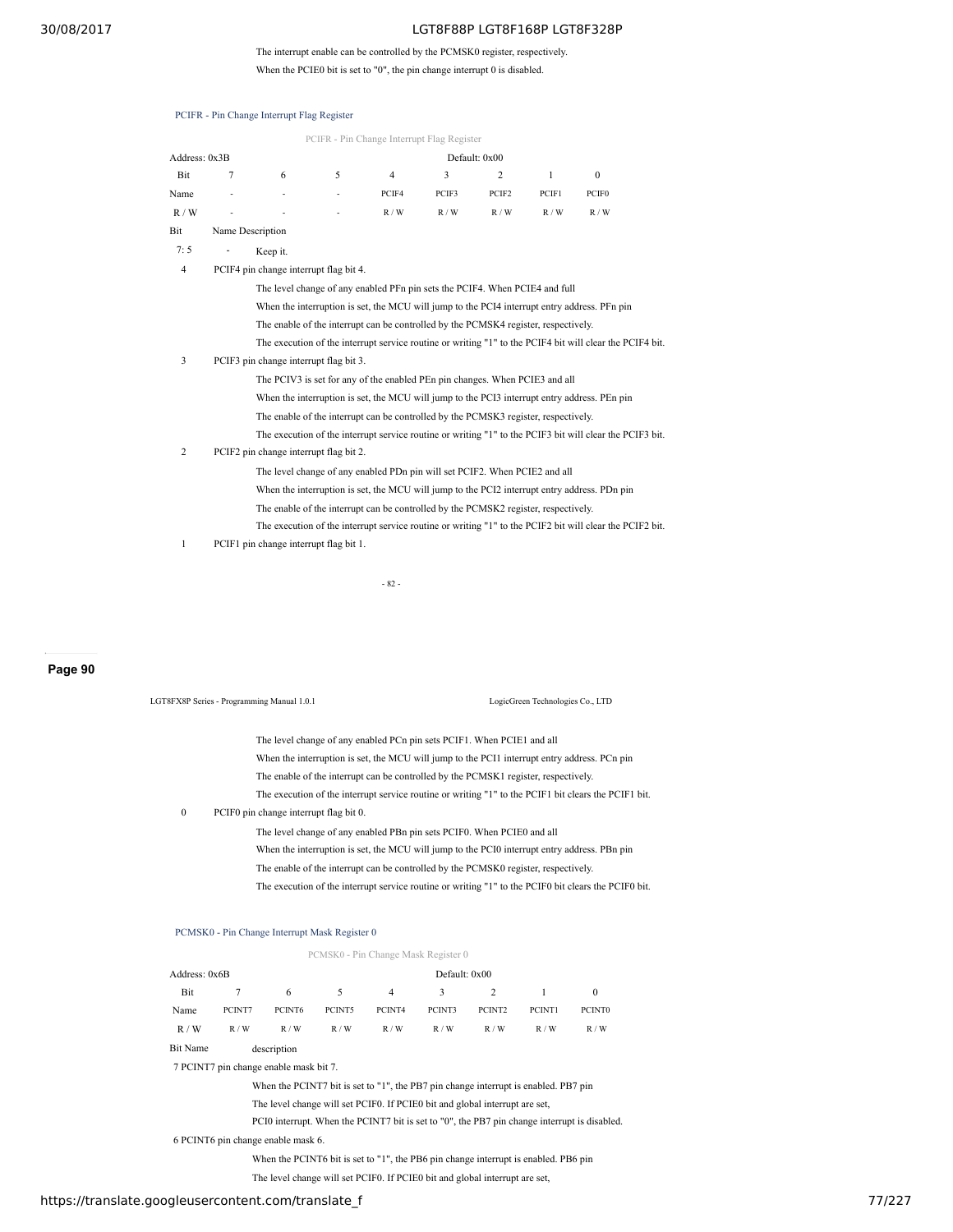PCI0 interrupt. When setting the PCINT6 bit to "0", the PB6 pin change interrupt is disabled.

5 PCINT5 pin change enable mask bit 5.

When the PCINT5 bit is set to "1", the PB5 pin change interrupt is enabled. PB5 pin

The level change will set PCIF0. If PCIE0 bit and global interrupt are set,

PCI0 interrupt. When setting the PCINT5 bit to "0", the PB5 pin change interrupt is disabled.

4 PCINT4 pin change enable mask bit 4.

When the PCINT4 bit is set to "1", the PB4 pin change interrupt is enabled. PB4 pin The level change will set PCIF0. If PCIE0 bit and global interrupt are set,

PCI0 interrupt. When the PCINT4 bit is set to "0", the PB4 pin change interrupt is disabled.

3 PCINT3 pin change enable mask bit 3.

When the PCINT3 bit is set to "1", the PB3 pin change interrupt is enabled. PB3 pin The level change will set PCIF0. If PCIE0 bit and global interrupt are set,

PCI0 interrupt. When the PCINT3 bit is set to "0", the PB3 pin change interrupt is disabled.

2 PCINT2 pin change enable mask bit 2.

When the PCINT2 bit is set to "1", the PB2 pin change interrupt is enabled. PB2 pin The level change will set PCIF0. If PCIE0 bit and global interrupt are set,

PCI0 interrupt. When setting the PCINT2 bit to "0", the PB2 pin change interrupt is disabled. 1 PCINT1 pin change enable mask bit 1.

When the PCINT1 bit is set to "1", the PB1 pin change interrupt is enabled. PB1 pin

- 83 -

**Page 91**

LGT8FX8P Series - Programming Manual 1.0.1 LogicGreen Technologies Co., LTD

The level change will set PCIF0. If PCIE0 bit and global interrupt are set, PCI0 interrupt. When setting the PCINT1 bit to "0", the PB1 pin change interrupt is disabled.

0 PCINT0 pin change enable mask bit 0.

When setting the PCINT0 bit to "1", the PB0 pin change interrupt is enabled. PB0 pin The level change will set PCIF0. If PCIE0 bit and global interrupt are set,

PCI0 interrupt. When setting the PCINT0 bit to "0", the PB0 pin change interrupt is disabled.

PCMSK1 - Pin Change Interrupt Mask Register 1

PCMSK1 - Pin Change Mask Register 1

| Address: 0x6C |     |                                                        |     |                | Default: 0x00 |     |     |               |
|---------------|-----|--------------------------------------------------------|-----|----------------|---------------|-----|-----|---------------|
| Bit           |     | 6                                                      |     | $\overline{4}$ | 3             |     |     |               |
|               |     | PCINT15 PCINT14 PCINT13 PCINT12 PCINT11 PCINT10 PCINT9 |     |                |               |     |     | PCINT8<br>R/W |
| R/W           | R/W | R/W                                                    | R/W | R/W            | R/W           | R/W | R/W |               |
| Bit Name      |     | description                                            |     |                |               |     |     |               |

7 PCINT15 pin change enable mask 15.

When the PCINT15 bit is set to "1", the PC7 pin change interrupt is enabled. PC7 pin The level change will set the PCIF1 if the PCIE1 bit and the global interrupt are set, PCI1 interrupt. When the PCINT15 bit is set to "0", the PC7 pin change interrupt is disabled only.

6 PCINT14 pin change enable mask 14.

When the PCINT14 bit is set to "1", the PC6 pin change interrupt is enabled. PC6 pin The level change will set the PCIF1 if the PCIE1 bit and the global interrupt are set, PCI1 interrupt. When the PCINT14 bit is set to "0", the PC6 pin change interrupt is disabled only.

5 PCINT13 pin change enable mask bit 13.

When the PCINT13 bit is set to "1", the PC5 pin change interrupt is enabled. PC5 pin The level change will set the PCIF1 if the PCIE1 bit and the global interrupt are set, PCI1 interrupt. When the PCINT13 bit is set to "0", the PC5 pin change interrupt is disabled only.

4 PCINT12 pin change enable mask 12.

When the PCINT12 bit is set to "1", the PC4 pin change interrupt is enabled. PC4 pin The level change will set the PCIF1 if the PCIE1 bit and the global interrupt are set, PCI1 interrupt. When the PCINT12 bit is set to "0", the PC4 pin change interrupt is disabled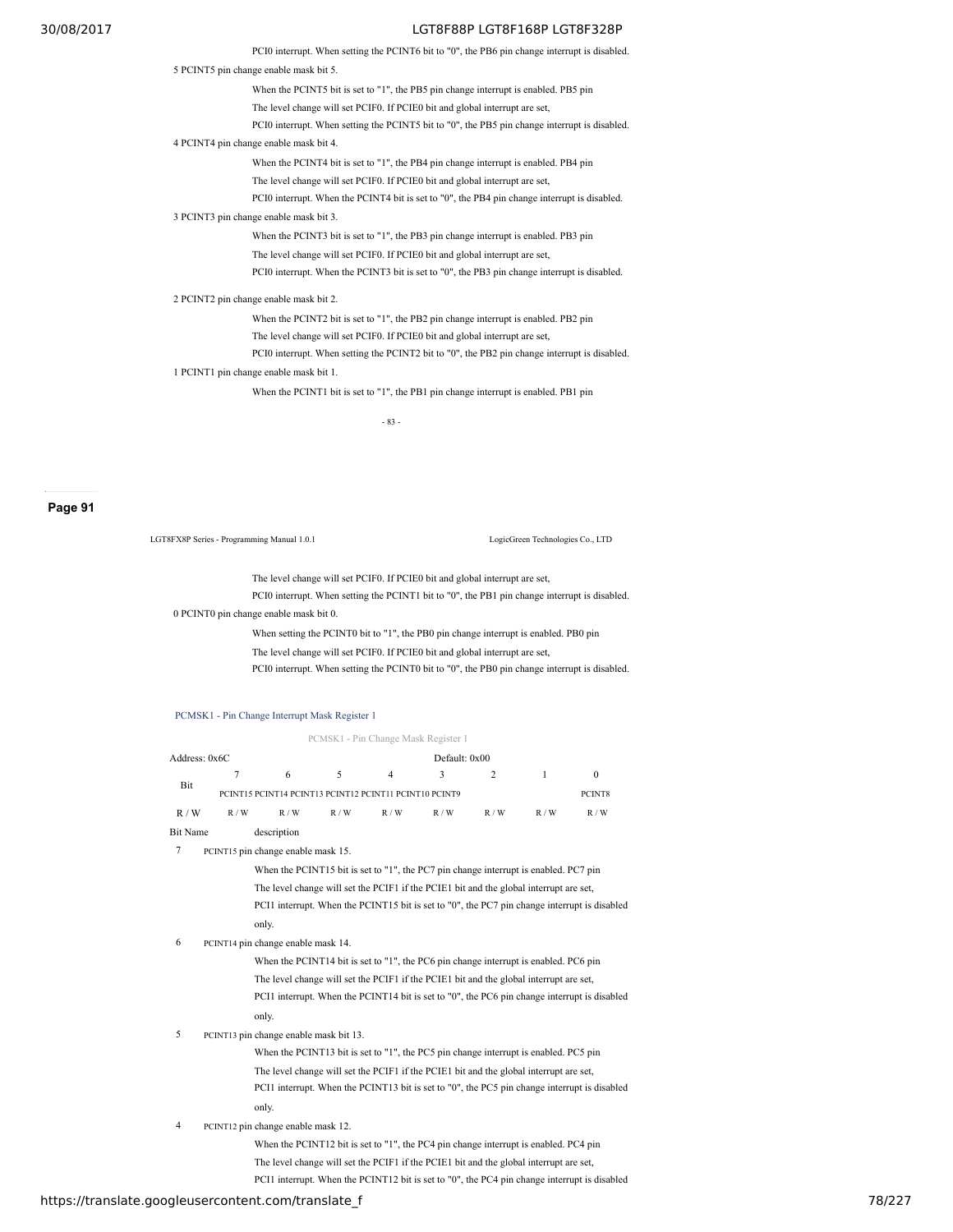only.

3 PCINT11 pin change enable mask bit 11.

When the PCINT11 bit is set to "1", the PC3 pin change interrupt is enabled. PC3 pin The level change will set the PCIF1 if the PCIE1 bit and the global interrupt are set, PCI1 interrupt. When the PCINT11 bit is set to "0", the PC3 pin change interrupt is disabled only.

2 PCINT10 pin change enable mask bit 2.

When the PCINT10 bit is set to "1", the PC2 pin change interrupt is enabled. PC2 pin The level change will set the PCIF1 if the PCIE1 bit and the global interrupt are set, PCI1 interrupt. When the PCINT10 bit is set to "0", the PC2 pin change interrupt is disabled

- 84 -

# **Page 92**

LGT8FX8P Series - Programming Manual 1.0.1 LogicGreen Technologies Co., LTD

#### only.

| 1 | PCINT9 | Pin change enable mask bit 1.                                                                 |
|---|--------|-----------------------------------------------------------------------------------------------|
|   |        | When the PCINT9 bit is set to "1", the PC1 pin change interrupt is enabled. PC1 pin           |
|   |        | The level change will set the PCIF1 if the PCIE1 bit and the global interrupt are set.        |
|   |        | PCI1 interrupt. When the PCINT9 bit is set to "0", the PC1 pin change interrupt is disabled.  |
| 0 | PCINT8 | Pin change enable mask bit 0.                                                                 |
|   |        | When the PCINT8 bit is set to "1", the PC0 pin change interrupt is enabled. PC0 pin           |
|   |        | The level change will set the PCIF1 if the PCIE1 bit and the global interrupt are set,        |
|   |        | PCI1 interrupt. When setting the PCINT8 bit to "0", the PC0 pin change interrupt is disabled. |

# PCMSK2 - Pin Change Interrupt Mask Register 2

PCMSK2 - Pin Change Mask Register 2

|                 | Address: 0x6D                                                                        |                 |                                        |                                                                                      | Default: 0x00 |         |              |              |
|-----------------|--------------------------------------------------------------------------------------|-----------------|----------------------------------------|--------------------------------------------------------------------------------------|---------------|---------|--------------|--------------|
|                 | 7                                                                                    | 6               | 5                                      | 4                                                                                    | 3             | 2       | $\mathbf{1}$ | $\mathbf{0}$ |
| <b>Bits</b>     | PCINT23                                                                              | PCINT22         | PCINT21                                | PCINT20                                                                              | PCINT19       | PCINT18 | PCINT17      | PCINT16      |
| R/W             | R/W                                                                                  | R/W             | R/W                                    | R/W                                                                                  | R/W           | R/W     | R/W          | R/W          |
| <b>Bit Name</b> |                                                                                      | description     |                                        |                                                                                      |               |         |              |              |
| $\overline{7}$  |                                                                                      |                 | PCINT23 pin change enable mask bit 23. |                                                                                      |               |         |              |              |
|                 | When the PCINT23 bit is set to "1", the PD7 pin change interrupt is enabled. PD7 pin |                 |                                        |                                                                                      |               |         |              |              |
|                 |                                                                                      |                 |                                        | The level change will set PCIF2. If PCIE2 bit and global interrupt are set,          |               |         |              |              |
|                 |                                                                                      | PCI2 interrupt. |                                        |                                                                                      |               |         |              |              |
|                 |                                                                                      |                 |                                        | When the PCINT23 bit is set to "0", the PD7 pin change interrupt is disabled.        |               |         |              |              |
| 6               |                                                                                      |                 | PCINT22 pin change enable mask bit 6.  |                                                                                      |               |         |              |              |
|                 |                                                                                      |                 |                                        | When the PCINT22 bit is set to "1", the PD6 pin change interrupt is enabled. PD6 pin |               |         |              |              |
|                 |                                                                                      |                 |                                        | The level change will set PCIF2. If PCIE2 bit and global interrupt are set,          |               |         |              |              |
|                 |                                                                                      | PCI2 interrupt. |                                        |                                                                                      |               |         |              |              |
|                 |                                                                                      |                 |                                        | When the PCINT22 bit is set to "0", the PD6 pin change interrupt is disabled.        |               |         |              |              |
| 5               |                                                                                      |                 | PCINT21 pin change enable mask bit 21. |                                                                                      |               |         |              |              |
|                 |                                                                                      |                 |                                        | When the PCINT21 bit is set to "1", the PD5 pin change interrupt is enabled. PD5 pin |               |         |              |              |
|                 |                                                                                      |                 |                                        | The level change will set PCIF2. If PCIE2 bit and global interrupt are set,          |               |         |              |              |
|                 |                                                                                      | PCI2 interrupt. |                                        |                                                                                      |               |         |              |              |
|                 |                                                                                      |                 |                                        | When the PCINT21 bit is set to "0", the PD5 pin change interrupt is disabled.        |               |         |              |              |
| 4               |                                                                                      |                 | PCINT20 pin change enable mask bit 20. |                                                                                      |               |         |              |              |
|                 |                                                                                      |                 |                                        | When the PCINT20 bit is set to "1", the PD4 pin change interrupt is enabled. PD4 pin |               |         |              |              |
|                 |                                                                                      |                 |                                        | The level change will set PCIF2. If PCIE2 bit and global interrupt are set,          |               |         |              |              |
|                 |                                                                                      | PCI2 interrupt. |                                        |                                                                                      |               |         |              |              |
|                 |                                                                                      |                 |                                        | When the PCINT20 bit is set to "0", the PD4 pin change interrupt is disabled.        |               |         |              |              |
| 3               |                                                                                      |                 | PCINT19 pin change enable mask bit 19. |                                                                                      |               |         |              |              |
|                 |                                                                                      |                 |                                        | When the PCINT19 bit is set to "1", the PD3 pin change interrupt is enabled. PD3 pin |               |         |              |              |
|                 |                                                                                      |                 |                                        | The level change will set PCIF2. If PCIE2 bit and global interrupt are set,          |               |         |              |              |
|                 |                                                                                      | PCI2 interrupt. |                                        |                                                                                      |               |         |              |              |
|                 |                                                                                      |                 |                                        |                                                                                      |               |         |              |              |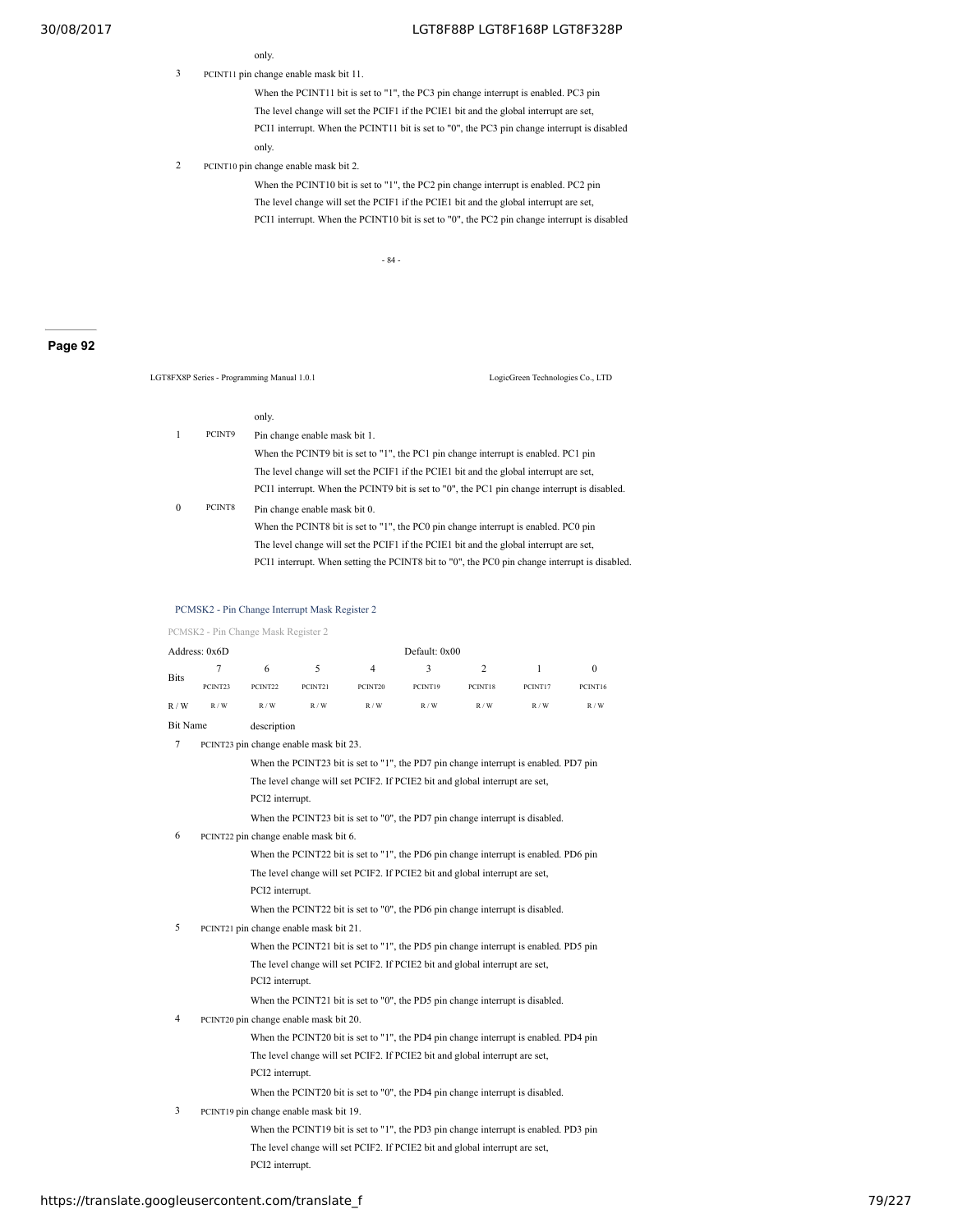When the PCINT19 bit is set to "0", the PD3 pin change interrupt is disabled.<br>
2 PCINT18 pin change enable mask 18.

- 85 -

# **Page 93**

|              | LGT8FX8P Series - Programming Manual 1.0.1                                    | LogicGreen Technologies Co., LTD                                                     |
|--------------|-------------------------------------------------------------------------------|--------------------------------------------------------------------------------------|
|              |                                                                               | When the PCINT18 bit is set to "1", the PD2 pin change interrupt is enabled. PD2 pin |
|              | The level change will set PCIF2. If PCIE2 bit and global interrupt are set,   |                                                                                      |
|              | PCI2 interrupt.                                                               |                                                                                      |
|              | When the PCINT18 bit is set to "0", the PD2 pin change interrupt is disabled. |                                                                                      |
| 1            | PCINT17 pin change enable mask bit 17.                                        |                                                                                      |
|              |                                                                               | When the PCINT17 bit is set to "1", the PD1 pin change interrupt is enabled. PD1 pin |
|              | The level change will set PCIF2. If PCIE2 bit and global interrupt are set,   |                                                                                      |
|              | PCI2 interrupt.                                                               |                                                                                      |
|              | When the PCINT17 bit is set to "0", the PD1 pin change interrupt is disabled. |                                                                                      |
| $\mathbf{0}$ | PCINT16 pin change enable mask bit 16.                                        |                                                                                      |
|              |                                                                               | When the PCINT16 bit is set to "1", the PD0 pin change interrupt is enabled. PD0 pin |
|              | The level change will set PCIF2. If PCIE2 bit and global interrupt are set,   |                                                                                      |
|              | PCI2 interrupt.                                                               |                                                                                      |
|              | When the PCINT16 bit is set to "0", the PD0 pin change interrupt is disabled. |                                                                                      |

# PCMSK3 - Pin Change Interrupt Mask Register 3

#### PCMSK3 - Pin Change Mask Register 3

| Address: 0x73  |         |                                                                                        |         |                                                                                        | Default: 0x00 |                |              |              |
|----------------|---------|----------------------------------------------------------------------------------------|---------|----------------------------------------------------------------------------------------|---------------|----------------|--------------|--------------|
|                | 7       | 6                                                                                      | 5       | $\overline{4}$                                                                         | 3             | $\overline{2}$ | $\mathbf{1}$ | $\mathbf{0}$ |
| Bit            | PCINT31 | PCINT30                                                                                | PCINT29 | PCINT28                                                                                | PCINT27       | PCINT26        | PCINT25      | PCINT24      |
| R/W            | R/W     | R/W                                                                                    | R/W     | R/W                                                                                    | R/W           | R/W            | R/W          | R/W          |
| Bit            | Name    | description                                                                            |         |                                                                                        |               |                |              |              |
| $\overline{7}$ |         | PCINT31 pin change enable mask bit 31.                                                 |         |                                                                                        |               |                |              |              |
|                |         | When the PCINT31 bit is set to "1", the PE7 pin change interrupt is enabled. PE7 pin   |         |                                                                                        |               |                |              |              |
|                |         | The level change will set the PCIF3 if the PCIE3 bit and the global interrupt are set, |         |                                                                                        |               |                |              |              |
|                |         | PCI3 interrupt.                                                                        |         |                                                                                        |               |                |              |              |
|                |         |                                                                                        |         | When the PCINT31 bit is set to "0", the PE7 pin change interrupt is disabled.          |               |                |              |              |
| 6              |         | PCINT30 pin change enable mask bit 30.                                                 |         |                                                                                        |               |                |              |              |
|                |         |                                                                                        |         | When the PCINT30 bit is set to "1", the PE6 pin change interrupt is enabled. PE6 pin   |               |                |              |              |
|                |         |                                                                                        |         | The level change will set the PCIF3 if the PCIE3 bit and the global interrupt are set, |               |                |              |              |
|                |         | PCI3 interrupt.                                                                        |         |                                                                                        |               |                |              |              |
|                |         |                                                                                        |         | When the PCINT30 bit is set to "0", the PE6 pin change interrupt is disabled.          |               |                |              |              |
| 5              |         | PCINT29 pin change enable mask bit 39.                                                 |         |                                                                                        |               |                |              |              |
|                |         |                                                                                        |         | When the PCINT29 bit is set to "1", the PE5 pin change interrupt is enabled. PE5 pin   |               |                |              |              |
|                |         |                                                                                        |         | The level change will set the PCIF3 if the PCIE3 bit and the global interrupt are set, |               |                |              |              |
|                |         | PCI3 interrupt.                                                                        |         |                                                                                        |               |                |              |              |
|                |         |                                                                                        |         | When the PCINT29 bit is set to "0", the PE5 pin change interrupt is disabled.          |               |                |              |              |
| 4              |         | PCINT28 pin change enable mask bit 28.                                                 |         |                                                                                        |               |                |              |              |
|                |         |                                                                                        |         | When the PCINT28 bit is set to "1", the PE4 pin change interrupt is enabled. PE4 pin   |               |                |              |              |
|                |         |                                                                                        |         | The level change will set the PCIF3 if the PCIE3 bit and the global interrupt are set, |               |                |              |              |
|                |         | PCI3 interrupt.                                                                        |         |                                                                                        |               |                |              |              |
|                |         |                                                                                        |         | When the PCINT28 bit is set to "0", the PE4 pin change interrupt is disabled.          |               |                |              |              |

3 PCINT27 pin change enable mask bit 27.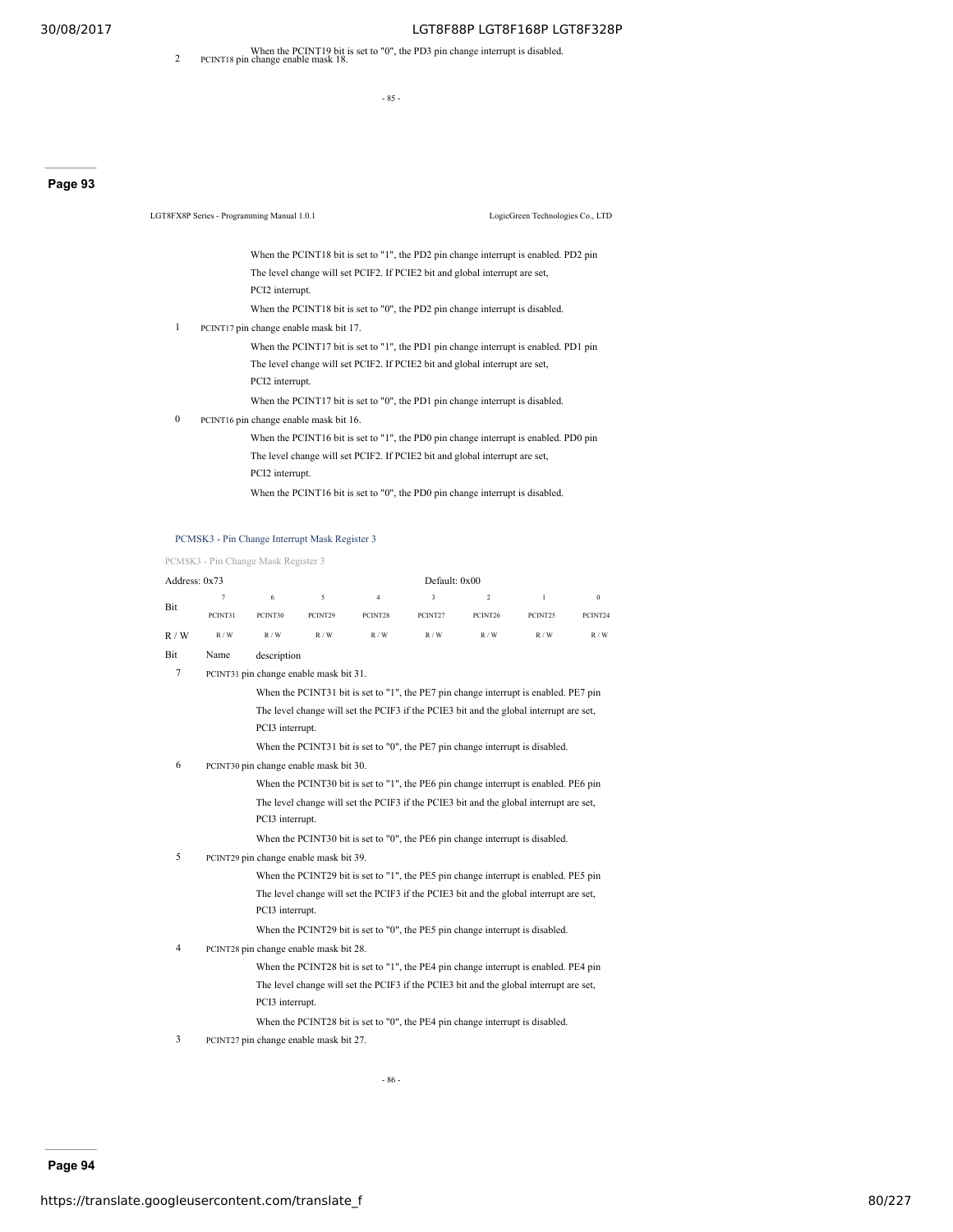When the PCINT27 bit is set to "1", the PE3 pin change interrupt is enabled. PE3 pin The level change will set the PCIF3 if the PCIE3 bit and the global interrupt are set, PCI3 interrupt.

When the PCINT27 bit is set to "0", the PE3 pin change interrupt is disabled.

- 2 PCINT26 pin change enable mask bit 26.
	- When the PCINT26 bit is set to "1", the PE2 pin change interrupt is enabled. PE2 pin The level change will set the PCIF3 if the PCIE3 bit and the global interrupt are set, PCI3 interrupt.
	- When the PCINT26 bit is set to "0", the PE2 pin change interrupt is disabled.
- 1 PCINT25 pin change enable mask bit 25.

When the PCINT25 bit is set to "1", the PE1 pin change interrupt is enabled. PE1 pin The level change will set the PCIF3 if the PCIE3 bit and the global interrupt are set, PCI3 interrupt.

When setting the PCINT25 bit to "0", the PE1 pin change interrupt is disabled.

- 0 PCINT24 pin change enable mask bit 24.
	- When the PCINT24 bit is set to "1", the PE0 pin change interrupt is enabled. PE0 pin The level change will set the PCIF3 if the PCIE3 bit and the global interrupt are set, PCI3 interrupt.

When setting PCINT24 bit to "0", the PE0 pin change interrupt is disabled.

#### PCMSK4 - Pin Change Interrupt Mask Register 4

PCMSK4 - Pin Change Mask Register 4

| Address: $0x74$ |         |                                                                                                                                     | Default: 0x00 |         |         |               |         |          |
|-----------------|---------|-------------------------------------------------------------------------------------------------------------------------------------|---------------|---------|---------|---------------|---------|----------|
|                 |         | 6                                                                                                                                   | 5.            | 4       | 3       | $\mathcal{L}$ |         | $\bf{0}$ |
| Bit             | PCINT39 | PCINT38                                                                                                                             | PCINT37       | PCINT36 | PCINT35 | PCINT34       | PCINT33 | PCINT32  |
| R/W             | R/W     | R/W                                                                                                                                 | R/W           | R/W     | R/W     | R/W           | R/W     | R/W      |
| $\mathbf{r}$    |         | $\mathbf{r}$ and $\mathbf{r}$ and $\mathbf{r}$ and $\mathbf{r}$ and $\mathbf{r}$ and $\mathbf{r}$ and $\mathbf{r}$ and $\mathbf{r}$ |               |         |         |               |         |          |

- Bit Name description
- 7 PCINT39 pin change enable mask bit 39.

When the PCINT39 bit is set to "1", the PF7 pin change interrupt is enabled. PF7 pin The level change will set the PCIF4 if the PCIE4 bit and the global interrupt are set, PCI4 interrupt.

When the PCINT39 bit is set to "0", the PF7 pin change interrupt is disabled.

6 PCINT38 pin change enable mask 38.

When the PCINT38 bit is set to "1", the PF6 pin change interrupt is enabled. PF6 pin The level change will set the PCIF4 if the PCIE4 bit and the global interrupt are set, PCI4 interrupt.

When the PCINT38 bit is set to "0", the PF6 pin change interrupt is disabled.

- 5 PCINT37 pin change enable mask bit 37.
	- When the PCINT37 bit is set to "1", the PF5 pin change interrupt is enabled. PF5 pin The level change will set the PCIF4 if the PCIE4 bit and the global interrupt are set, PCI4 interrupt.
	- When the PCINT37 bit is set to "0", the PF5 pin change interrupt is disabled.
- 4 PCINT36 pin change enable mask bit 36.

- 87 -

# **Page 95**

LGT8FX8P Series - Programming Manual 1.0.1 LogicGreen Technologies Co., LTD

When the PCINT36 bit is set to "1", the PF4 pin change interrupt is enabled. PF4 pin The level change will set the PCIF4 if the PCIE4 bit and the global interrupt are set, PCI4 interrupt.

When the PCINT36 bit is set to "0", the PF4 pin change interrupt is disabled.

3 PCINT35 pin change enable mask bit 35.

When the PCINT35 bit is set to "1", the PF3 pin change interrupt is enabled. PF3 pin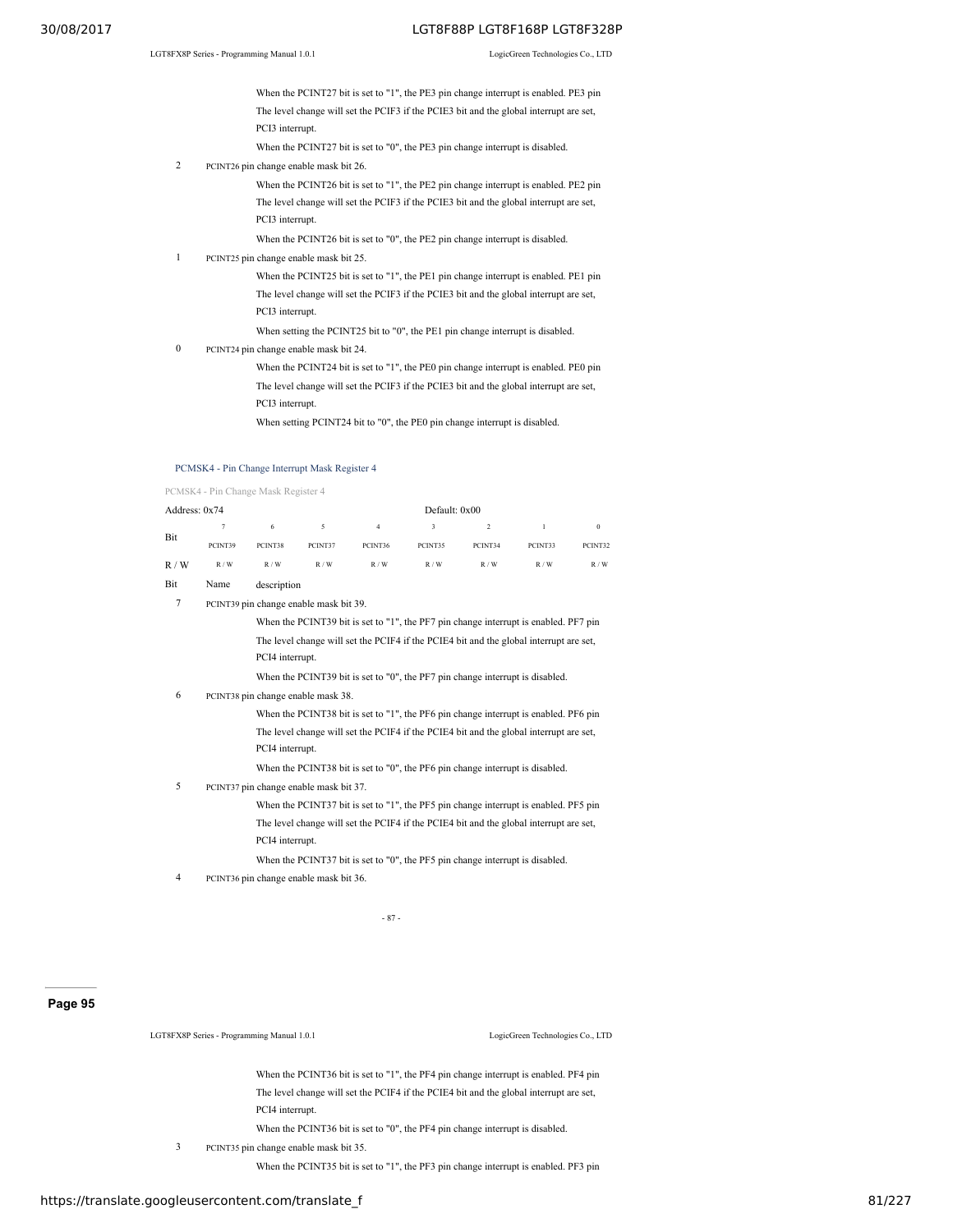The level change will set the PCIF4 if the PCIE4 bit and the global interrupt are set, PCI4 interrupt.

When the PCINT35 bit is set to "0", the PF3 pin change interrupt is disabled.

2 PCINT34 pin change enable mask bit 34.

When the PCINT34 bit is set to "1", the PF2 pin change interrupt is enabled. PF2 pin The level change will set the PCIF4 if the PCIE4 bit and the global interrupt are set, PCI4 interrupt.

When the PCINT34 bit is set to "0", the PF2 pin change interrupt is disabled.

1 PCINT33 pin change enable mask 33.

When the PCINT33 bit is set to "1", the PF1 pin change interrupt is enabled. PF1 pin The level change will set the PCIF4 if the PCIE4 bit and the global interrupt are set, PCI4 interrupt.

When the PCINT33 bit is set to "0", the PF1 pin change interrupt is disabled.

0 PCINT32 pin change enable mask bit 32.

When the PCINT31 bit is set to "1", the PF0 pin change interrupt is enabled. PF0 pin The level change will set the PCIF4 if the PCIE4 bit and the global interrupt are set, PCI4 interrupt.

When setting the PCINT32 bit to "0", the PF0 pin change interrupt is disabled.

# **Page 96**

LGT8FX8P Series - Programming Manual 1.0.1 LogicGreen Technologies Co., LTD

# Timer / Event Counter 0 (TMR0)

- 8-bit counter
- Two separate comparison units
- When the compare match occurs, the counter is automatically cleared and loaded automatically

- 88 -

- Phase-corrected PWM output without interference pulse
- Frequency generator
- External event counter
- 10-bit clock prescaler
- overflow and compare match interrupt
- with dead time control
- 6 selectable trigger sources automatically turn off the PWM output

High-speed, high-resolution (500KHz @ 7Bit) PWM in high-speed clock mode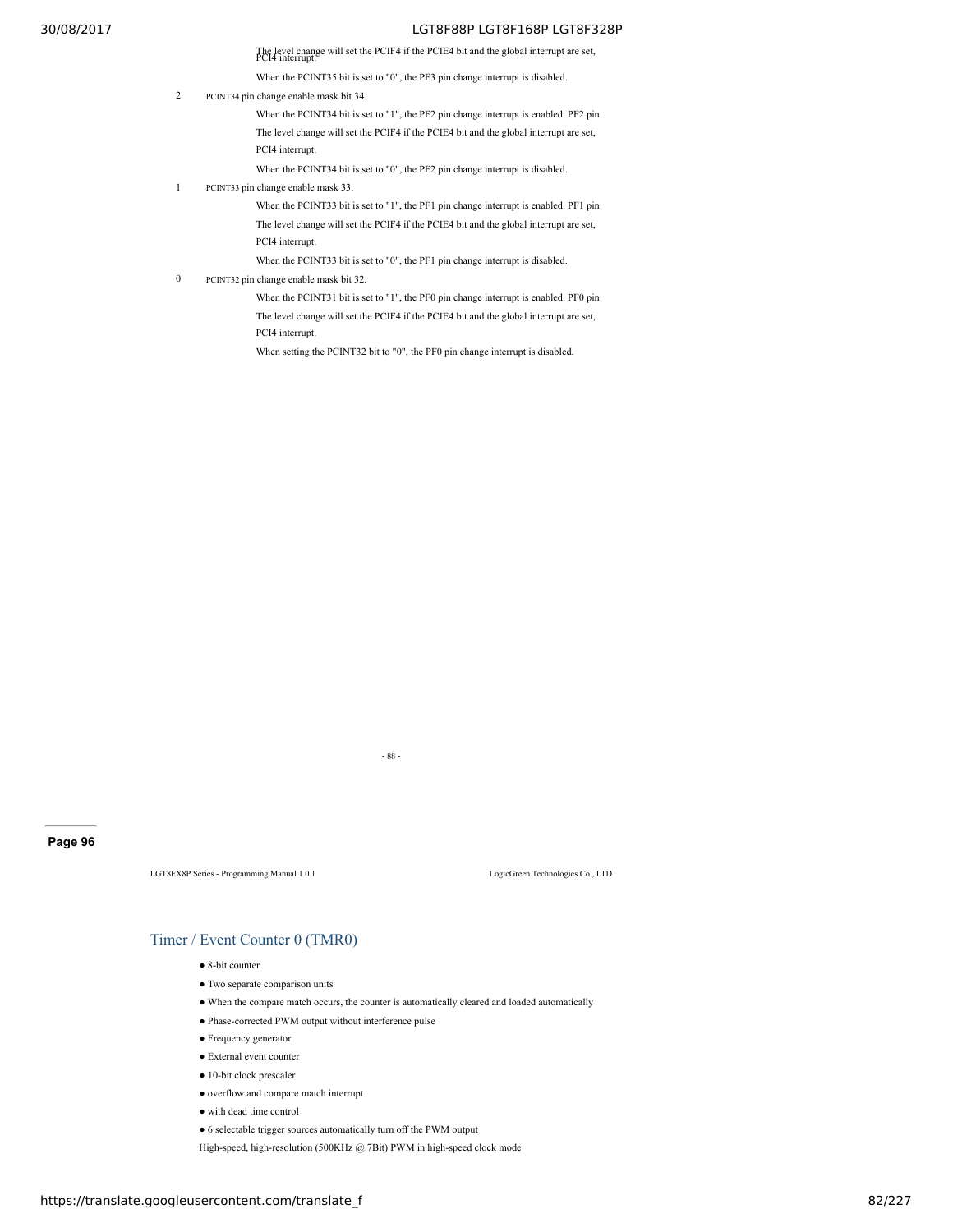#### **Overview**

TC0 is a general-purpose 8-bit timer counter module that supports PWM output and can produce waveforms precisely. TC0 package With one count clock generation unit, one 8-bit counter, waveform generation mode control unit and two output compare single yuan. At the same time, TC0 can be shared with TC1 10-bit prescaler, you can also use the 10-bit prescaler. Pre-divided Frequency on the system clock clkio or high speed clock rcm2x (internal 32M RC oscillator output clock rc32m 2 times the frequency) Divide to produce the count clock Clkt0. The waveform generation mode control unit controls the operating mode and comparison of the counter Out of the waveform. Depending on the operating mode, the counter is cleared for each count clock Clkt0, plus one or Minus one operation. Clkt0 can be generated by an internal clock source or an external clock source. When the counter count value TCNT0 reaches the maximum The value (equal to the maximum value 0xFF or the output compare register OCR0A, defined as TOP, defines the maximum value of MAX to show the area Other), the counter will be cleared or decremented. When the counter count value TCNT0 reaches the minimum value (equal to 0x00, defined as BOTTOM), the counter will be added to an operation. When the counter count value TCNT0 arrives OCR0A / OCR0B, also known as a compare match, will clear or set the output compare signal OC0A / OC0B, to Generates PWM waveforms. When the dead time is enabled, the dead time set (the count corresponding to the DTR0 register Clock) will be inserted into the generated PWM waveform. The software can be turned off by clearing the COM0A / COM0B bit to zero OC0A / OC0B waveform output, or set the corresponding trigger source, when the trigger event occurs when the hardware automatically cleared COM0A / COM0B bits to turn off the OC0A / OC0B waveform output.

The count clock can be generated by an internal or external clock source. The clock source selection and frequency selection are determined by the TCCR0B register CS0 bits to control, see the TC0 and TC1 prescaler sections for details.

The length of the counter is 8 bits and supports bidirectional counting. The waveform generation mode is the operating mode of the counter located by TCCR0A and The WGM0 bit of the TCCR0B register is controlled. According to the different operating modes, the counter for each count clock Clkt0 is real Is cleared, plus one or minus one operation. When the count overflows, the count overflow flag TOV0 is located in the TIFR0 register Will be set. TC0 count overflow interrupt can be generated when interrupt is enabled.

The output compare unit compares the count value TCNT0 with the values of the output compare registers OCR0A and OCR0B. When TCNT0 Equal to OCR0A or OCR0B is called a compare match, the output compare flag OCF0A in the TIFR0 register or The OCF0B bit is set. TC0 output compare match interrupt can be generated when interrupt is enabled. Note that in the PWM operating mode, the OCR0A and OCR0B registers are double buffered registers. In normal mode and

- 89 -

#### **Page 97**

LGT8FX8P Series - Programming Manual 1.0.1 LogicGreen Technologies Co., LTD

In CTC mode, the double buffering function is disabled. When the count reaches the maximum or minimum value, the value in the buffer register is updated synchronously To compare registers OCR0A and OCR0B. See the description of the working mode section.

The waveform generator generates and controls the output mode control according to the waveform generation mode and uses the compare match and the count overflow to generate Output compare waveform signals OC0A and OC0B. The specific way of generating is described in the working mode and register section description. Take the output ratio When the waveform signals OC0A and OC0B are output to the corresponding pins, the data direction register of the pin must also be set to Out.

# The picture below shows the internal structure of TC0. TC0 contains one count clock generation unit, one 8-bit counter, two inputs A comparison unit and two waveform generation control units.

| <b>TCCR0A</b>      | <b>TCCR0B</b>     | DTR0  | TIMSK0 | TIFR0           |    |
|--------------------|-------------------|-------|--------|-----------------|----|
| Clock<br>Prescaler | rcm2x             | clkio |        | Clock Generator |    |
|                    | Edge Detect       | Sync  |        | Pin Mux         | T0 |
|                    |                   |       |        | Counter         |    |
|                    |                   |       |        | Control         |    |
| Counter            | TCNT <sub>0</sub> |       |        |                 |    |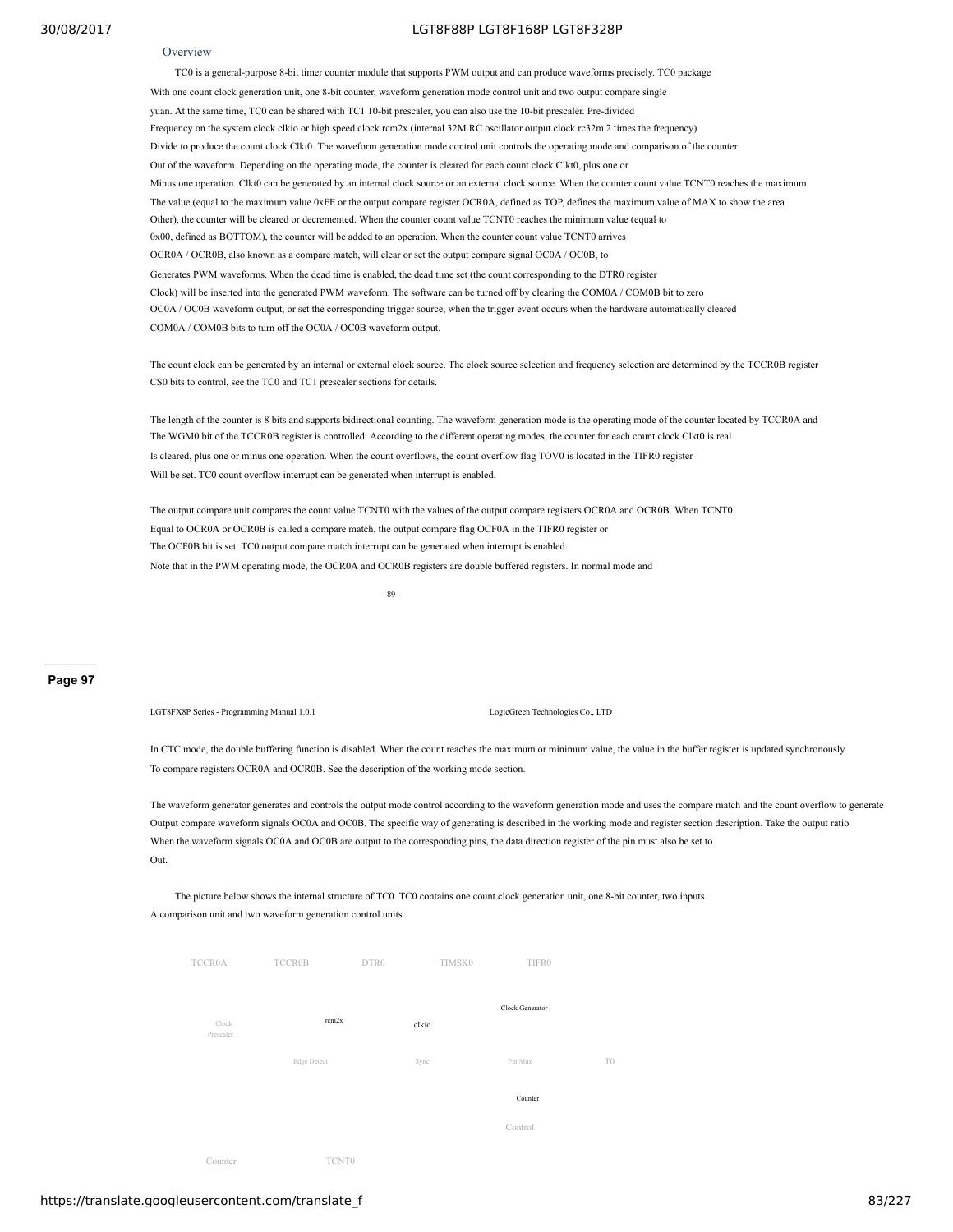| OCR0A        |                     | Waveform Generator |      |
|--------------|---------------------|--------------------|------|
| Compare      | Dead Time<br>Insert | Pin Mux            | OC0A |
| <b>OCR0B</b> |                     | Control            |      |
| Compare      | Dead Time<br>Insert | Pin Mux            | OCOB |

#### TC0 structure diagram

#### Operating mode

Timing counter 0 has four different modes of operation, including normal mode (Normal), compare match clear (CTC) Mode, fast pulse width modulation (FPWM) mode and phase correction pulse width modulation (PCPWM) mode, Generates the mode control bit WGM0 [2: 0] to select. The four modes are described below in detail. Because there are two independent output ratios The units are represented by "A" and "B", respectively, and the lower output "x" is used to represent the two output compare cell channels.

 $-90 -$ 

#### **Page 98**

LGT8FX8P Series - Programming Manual 1.0.1 LogicGreen Technologies Co., LTD

#### Normal mode

The normal mode is the simplest mode of operation for the timer counter. The waveform generation mode control bit, WGM0 [2: 0] = 0. The maximum value of the TOP is MAX (0xFF). In this mode, the count mode is incremented by one for each count clock After the counter reaches the TOP overflow, it returns to BOTTOM to restart. In the same value as the count value TCNT0 becomes zero Set the timer counter overflow flag TOV0 in the clock. The TOV0 flag in this mode is like the 9th count bit, just Will only be set to not be cleared. The overflow interrupt service routine automatically clears the TOV0 flag, which the software can use to improve it The resolution of the counter. There is no special case in normal mode to consider, you can always write a new count value. The waveform of the output compare signal OC0x is obtained by setting the data direction register of the OC0x pin to output. When COM0x = 1 , The OC0x signal is flipped when a compare match occurs. The frequency of the waveform in this case can be calculated using the following formula:  $f_{oc0xnormal} = f_{sys} / (2 * N * 256)$ 

Where N represents the prescaler factor (1, 8, 64, 256, or 1024).

The output compare unit can be used to generate interrupts, but interrupts are not recommended in normal mode, which takes too much CPU time.

#### CTC mode

When the WGM0  $[2: 0] = 2$  is set, the timer counter 0 enters the CTC mode and the maximum value of the count is OCR0A. in In this mode, the count mode is incremented by one for each count clock. When the value of the counter TCNT0 equals TOP The counter is cleared. OCR0A defines the maximum value of the count, that is, the resolution of the counter. This mode allows the user to be tolerant Easy control matches the frequency of the output and also simplifies the operation of the external event count. When the counter reaches the maximum value of the count, the output compare match flag OCF0 is set and the corresponding interrupt enable is set Will be interrupted. The OCR0A register can be updated in the interrupt service routine to count the maximum value. In this mode OCR0A does not use double buffering, the counter is updated with no prescaler or very low prescaler operation Be careful when you are near the minimum. If the value written to OCR0A is less than the current TCNT0 value, the counter will lose one Times match. Before the next match match occurs, the counter has to count to TOP before starting from BOTTOM Start counting to OCR0A value. As with the normal mode, the count value returns to the BOTTOM count clock to set the TOV0 flag. The waveform of the output compare signal OC0x is obtained by setting the data direction register of the OC0x pin to output. When COM0x = 1 , The OC0x signal is flipped when a compare match occurs. The frequency of the waveform in this case can be calculated using the following formula:  $f_{\text{ctc}} = f_{\text{sys}} / (2 * N * (1 + OCR0x))$ Where N represents the prescaler factor (1, 8, 64, 256, or 1024).

As can be seen from the formula, when the set OCR0A is 0x0 and no prescaler, you can get the maximum frequency of  $f_{\text{sys}}/2$  output Waveform.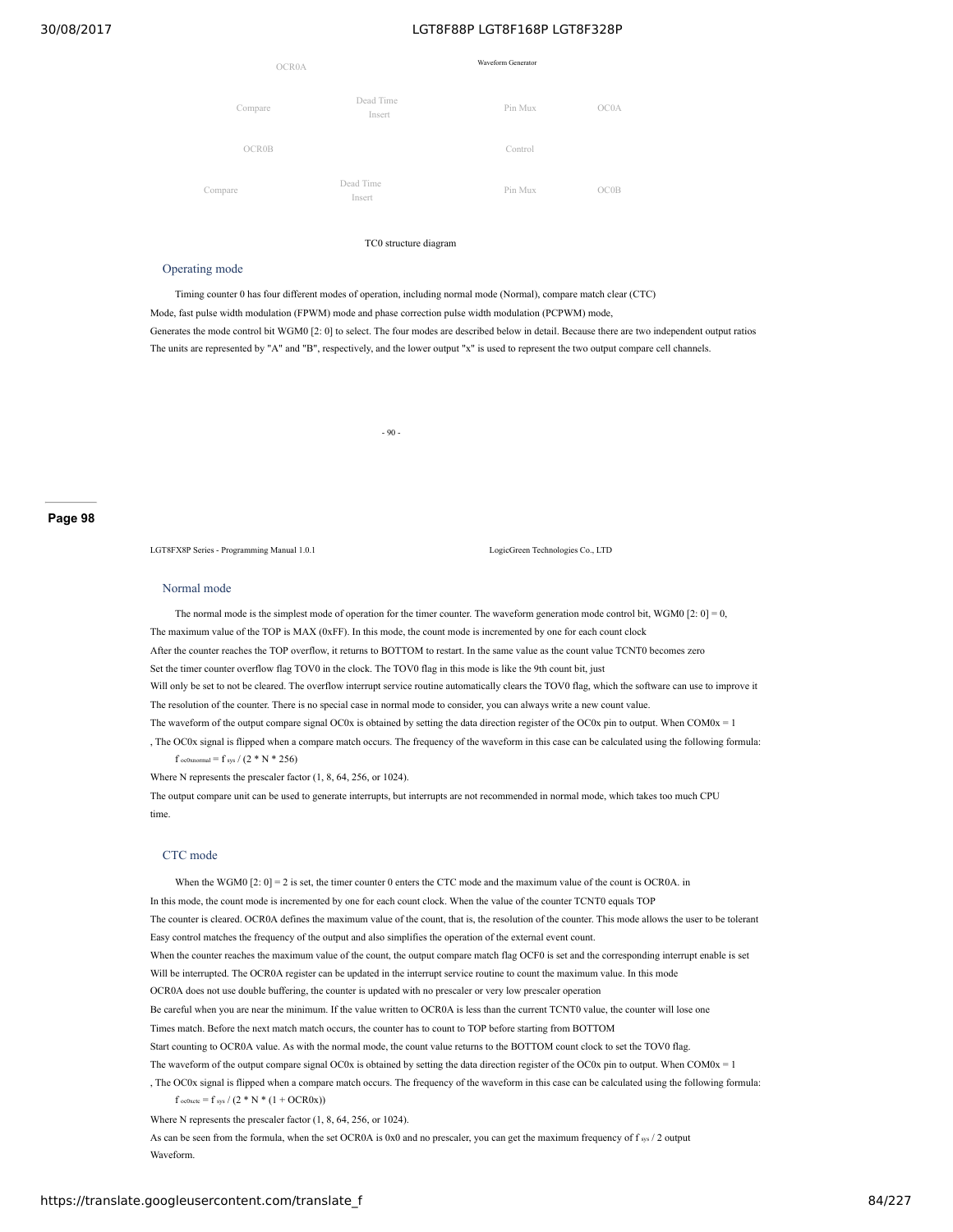#### Fast PWM mode

#### 30/08/2017 LGT8F88P LGT8F168P LGT8F328P

When setting WGM0  $[2: 0] = 3$  or 7, the timer counter 0 enters the fast PWM mode and can be used to generate high frequency PWM waveform, the maximum value TOP is MAX (0xFF) or OCR0x, respectively. Fast PWM mode and other PWM modes The difference is that it is a one-way operation. The counter is incremented from the minimum value 0x00 to TOP and then back to BOTTOM to count. When the count value TCNT0 reaches OCR0x or BOTTOM, the output compare signal OC0x is set or cleared, depending on the ratio Compared with the output mode COM0x, see the register description for details. Due to the use of one-way operation, fast PWM mode operation The frequency is twice the phase corrected PWM mode using bidirectional operation. High-frequency characteristics make the fast PWM mode suitable for work Rate adjustment, rectification, and DAC applications. High-frequency signals can reduce the size of external components (inductive capacitors, etc.) and drop Low system cost.

#### When the count value reaches the maximum value, the timer counter overflow flag TOV0 will be set and the compare buffer value will be updated

- 91 -

#### **Page 99**

LGT8FX8P Series - Programming Manual 1.0.1 Logical Co., LTD LogicGreen Technologies Co., LTD

To the comparison value. If the interrupt is enabled, the compare buffer OCR0x register can be updated in the interrupt service routine. The waveform of the output compare signal OC0x is obtained by setting the data direction register of the OC0x pin to output. The frequency of the waveform The rate can be calculated using the following formula:

f oc0xfpwm = f sys /  $(N*(1+TOP))$ 

Where N represents the prescaler factor (1, 8, 64, 256, or 1024).

When a compare match occurs between TCNT0 and OCR0x, the waveform generator sets (clears) the OC0x signal. When TCNT0 is cleared At zero, the waveform generator clears (sets) the OC0x signal to generate a PWM wave. Whereby the extreme value of OCR0x will be Generates special PWM waveforms. When OCR0x is set to 0x00, the output PWM is in every (1 + TOP) count clock There is a narrow spike. When OCR0x is set to the maximum value, the output waveform is a continuous high or low level.

#### Phase correction PWM mode

When setting WGM0  $[2: 0] = 1$  or 5, the timer counter 0 enters the phase corrected PWM mode, the maximum value of the count TOP is MAX (0xFF) or OCR0A, respectively. The counter is bidirectional, incremented by BOTTOM to TOP, and then again Decrements to BOTTOM, and repeats this operation. When the count reaches TOP and BOTTOM, the counting direction is changed and the count value is TOP Or BOTTOM only stay on a count clock. The count value TCNT0 matches OCR0x during the increment or decrement process , The output compare signal OC0x will be cleared or set, depending on the setting of the compare output mode COM0x. With one-way operation The maximum frequency available for bi-directional operation is smaller, but its excellent symmetry is more suitable for motor control. In phase correction PWM mode, the TOV0 flag is set when the count reaches BOTTOM. When the count reaches TOP, compare The value of the buffer is updated to the comparison value. If the interrupt is enabled, the compare buffer OCR0x can be updated in the interrupt service routine **Deposit** 

The waveform of the output compare signal OC0x is obtained by setting the data direction register of the OC0x pin to output. The frequency of the waveform The rate can be calculated using the following formula:

f oc0xpcpwm = f sys / (N  $*$  TOP  $*$  2)

Where N represents the prescaler factor (1, 8, 64, 256, or 1024).

During waveform counting, when the TCNT0 matches OCR0x, the waveform generator clears (sets) the OC0x signal. in

In the process of decrementing the count, when the TCNT0 matches OCR0x, the waveform generator sets (clears) the OC0x signal. thus The extreme value of OCR0x produces a special PWM wave. When OCR0x is set to the maximum or minimum value, the OC0x signal will be output Keep it low or high.

In order to ensure that the output PWM wave symmetry on both sides of the minimum value, in the absence of a comparison match, there are two cases Flip OC0x signal. The first case is when the value of OCR0x changes from the maximum value 0xFF to other data. When OCR0x Is the maximum value, the count value reaches the maximum, the output of OC0x is the same as that of the previous descending order. Hold OC0x unchanged. The value of the new OCR0x will be updated (non-0xFF), the value of OC0x will remain When the ascending order counts, a compare match occurs. At this point OC0x signal is not symmetrical with the minimum value, so need to TCNT0 to reach the maximum value when the flip OC0x signal, which does not occur when the comparison match the OC0x signal flip the first situation condition. The second case is that when TCNT0 starts counting from a value higher than OCR0x, it will lose a compare match, Thus causing the occurrence of asymmetric situations. Also need to flip OC0x signal to achieve the minimum on both sides of the symmetry.

#### Dead time control

When the DTEN0 bit is set to "1", the function of inserting the dead time is enabled. The output waveform of OC0A and OC0B will be set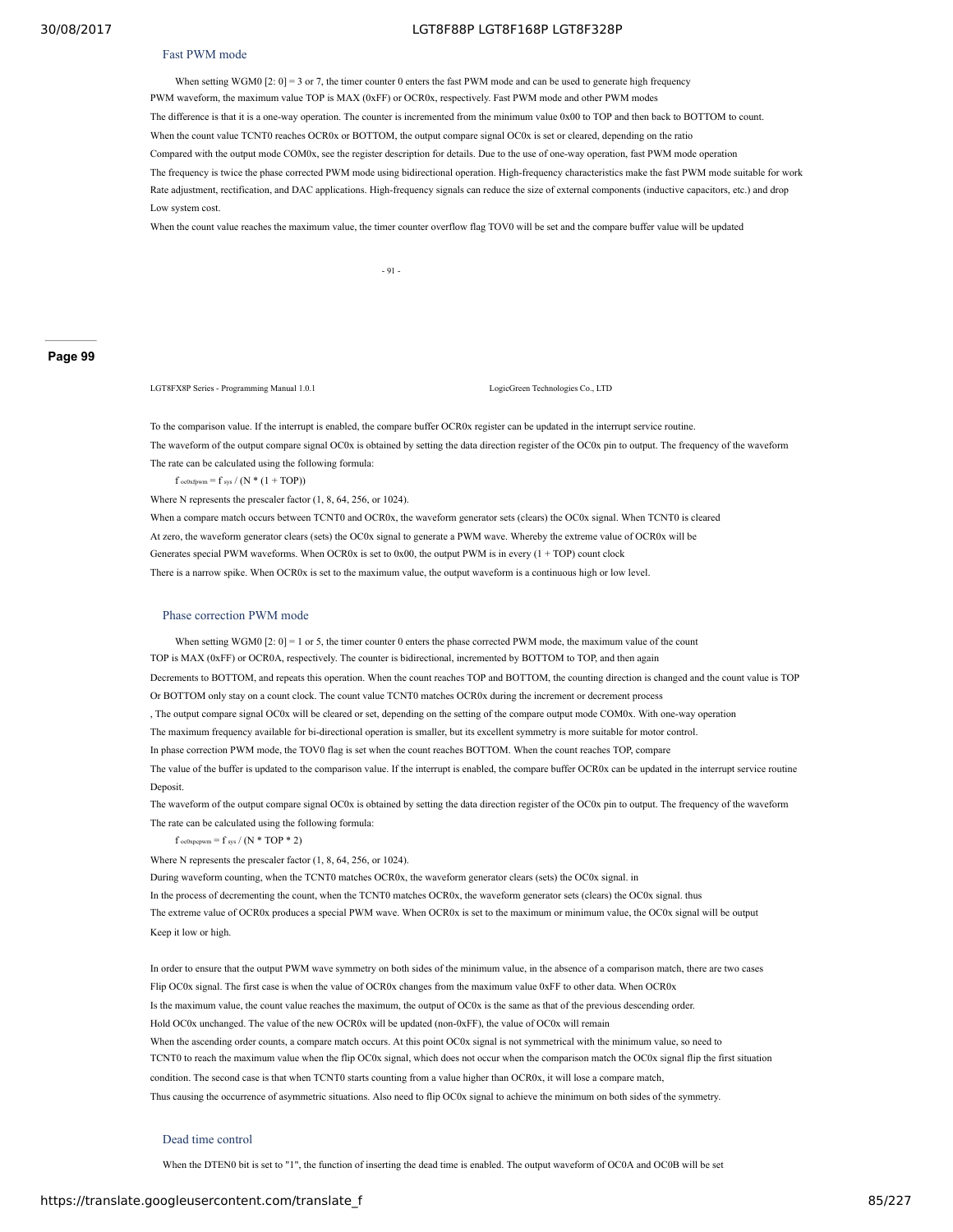The channel is compared with the output generated by the waveform based on the insertion of the set dead time, the length of the time for the DTR0 register count the number of clocks corresponding to the time value. As sho Out of the waveform as a benchmark. When COM0A and COM0B are the same as "2" or "3", the waveform polarity of OC0A and the waveform polarity of OC0B

- 92 -

# **Page 100**

LGT8FX8P Series - Programming Manual 1.0.1 LogicGreen Technologies Co., LTD

Similarly, when COM0A and COM0B are "2" or "3", the waveform of OC0A is opposite to the waveform of OC0B.

|              | Bottom | OCR0B | TOP | OCR0B | TOP |             |
|--------------|--------|-------|-----|-------|-----|-------------|
|              |        |       |     |       |     |             |
| <b>TCNT0</b> |        |       |     |       |     | <b>FPWM</b> |
| OC0B_pre     |        |       |     |       |     | $COM0B = 3$ |
| OCOB         |        |       |     |       |     | $COM0B = 3$ |
| OC0A         |        |       |     |       |     | $COM0A = 2$ |
| OC0A         |        |       |     |       |     | $COM0A = 3$ |
| Dead Time    |        |       |     |       |     |             |
| OC0B_pre     |        |       |     |       |     | $COM0B = 2$ |
| OCOB         |        |       |     |       |     | $COM0B = 2$ |
| OC0A         |        |       |     |       |     | $COM0A = 3$ |
| OC0A         |        |       |     |       |     | $COM0A = 2$ |

Figure 1 TC0 dead time control in FPWM mode

- 93 -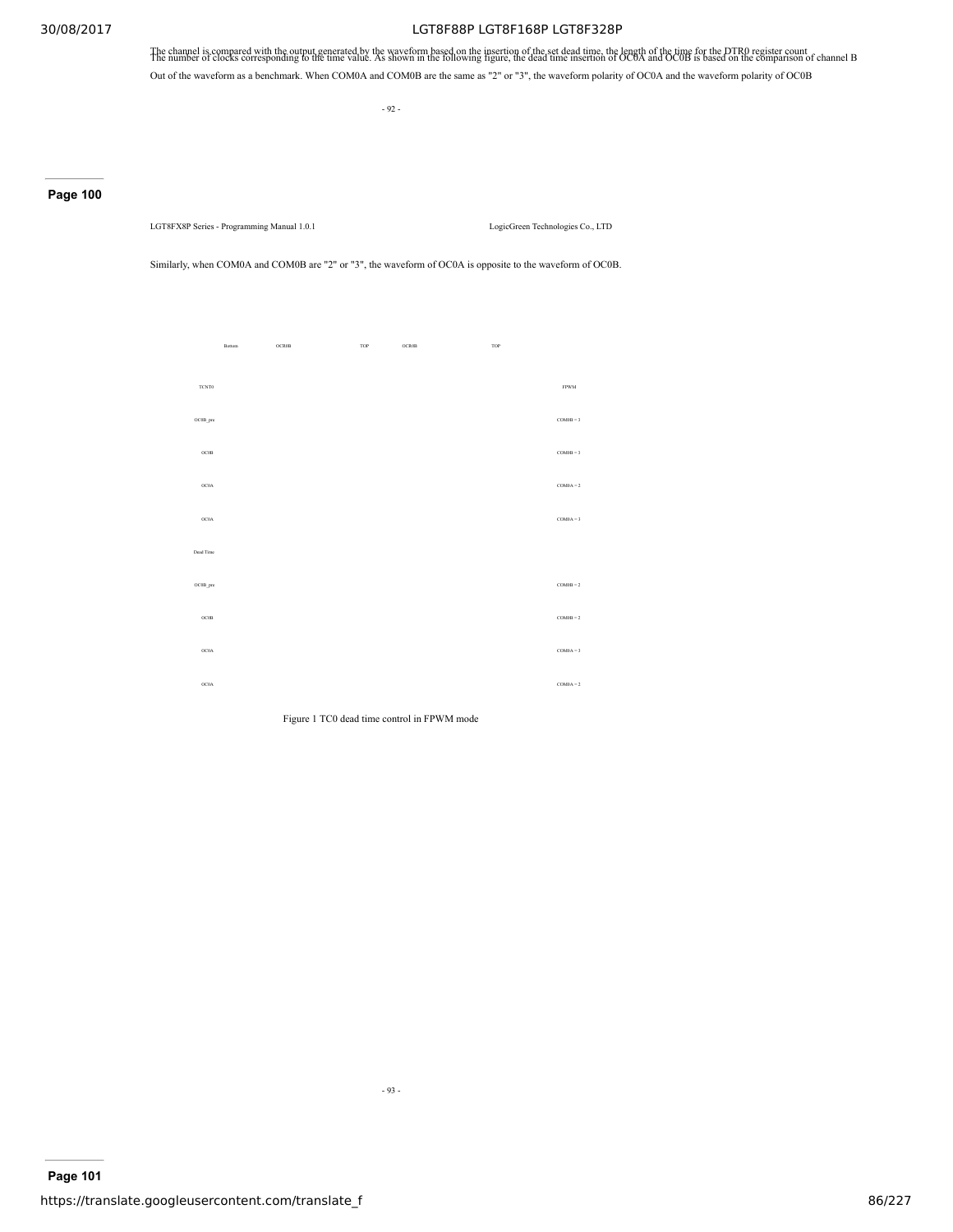#### LGT8FX8P Series - Programming Manual 1.0.1 LogicGreen Technologies Co., LTD

|           | Bottom | <b>OCROB</b> | TOP | <b>OCROB</b> | Bottom | <b>OCROB</b> | TOP | <b>OCROB</b> | Bottom | <b>OCROB</b> |              |
|-----------|--------|--------------|-----|--------------|--------|--------------|-----|--------------|--------|--------------|--------------|
| TCNT0     |        |              |     |              |        |              |     |              |        |              | <b>PCPWM</b> |
| OC0B_pre  |        |              |     |              |        |              |     |              |        |              | $COM0B = 3$  |
| OC0B      |        |              |     |              |        |              |     |              |        |              | $COM0B = 2$  |
| OC0A      |        |              |     |              |        |              |     |              |        |              | $COM0A = 3$  |
| OC0A      |        |              |     |              |        |              |     |              |        |              | $COM0A = 2$  |
| Dead Time |        |              |     |              |        |              |     |              |        |              |              |
| OC0B_pre  |        |              |     |              |        |              |     |              |        |              | $COM0B = 2$  |
| OC0B      |        |              |     |              |        |              |     |              |        |              | $COM0A = 2$  |
| OC0A      |        |              |     |              |        |              |     |              |        |              | $COM0A = 3$  |
| OC0A      |        |              |     |              |        |              |     |              |        |              | $COM0A = 2$  |

#### Figure 2 TC0 dead time control in PCPWM mode

When the DTEN0 bit is set to "0", the function of inserting the dead time is disabled and the output waveforms of OC0A and OC0B are Output the resulting waveform.

#### High speed clock mode

In high-speed clock mode, a higher frequency clock is used as the clock source for counting to produce higher speed and higher resolution Rate of the PWM waveform. This high-frequency clock is multiplied by the output clock rc32m of the internal 32M RC oscillator produced. Therefore, before entering the high-frequency mode, you must first enable the internal 32M RC oscillator multiplier function, that is, set TCKCSR Register the F2XEN bit and wait for a certain period of time until the multiplier clock signal output is stable. Then, TCKCSR can be set The TC2XS0 bit enables the timer counter to enter the high-speed clock mode.

In this mode, the system clock is asynchronous to the high-speed clock, and some registers (see the TC0 register list) are

In the high-speed clock domain, therefore, configure and read such registers are also asynchronous, the operation should pay attention.

There is no special requirement for non-continuous read / write operation of the register in the high-speed clock domain, and when a continuous read / write operation is performed, To wait for a system clock, follow these steps:

1) write register A;

2) wait for a system clock (NOP or operating system clock under the register);

3) Read or write to register A or B.

4) Wait for a system clock (NOP or operating system clock under register).

When reading a register in a high-speed clock domain, the registers other than TCNT0 can be read directly. When the counter is also When counting, the value of TCNT0 changes with the high-speed clock, and the counter can be paused (set CS0 to zero) and read TCNT0 The value.

#### **Page 102**

LGT8FX8P Series - Programming Manual 1.0.1 LogicGreen Technologies Co., LTD

#### Register definition

TC0 register list

register address Defaults description TCCR0A \* 0x44 0x00 TC0 control register A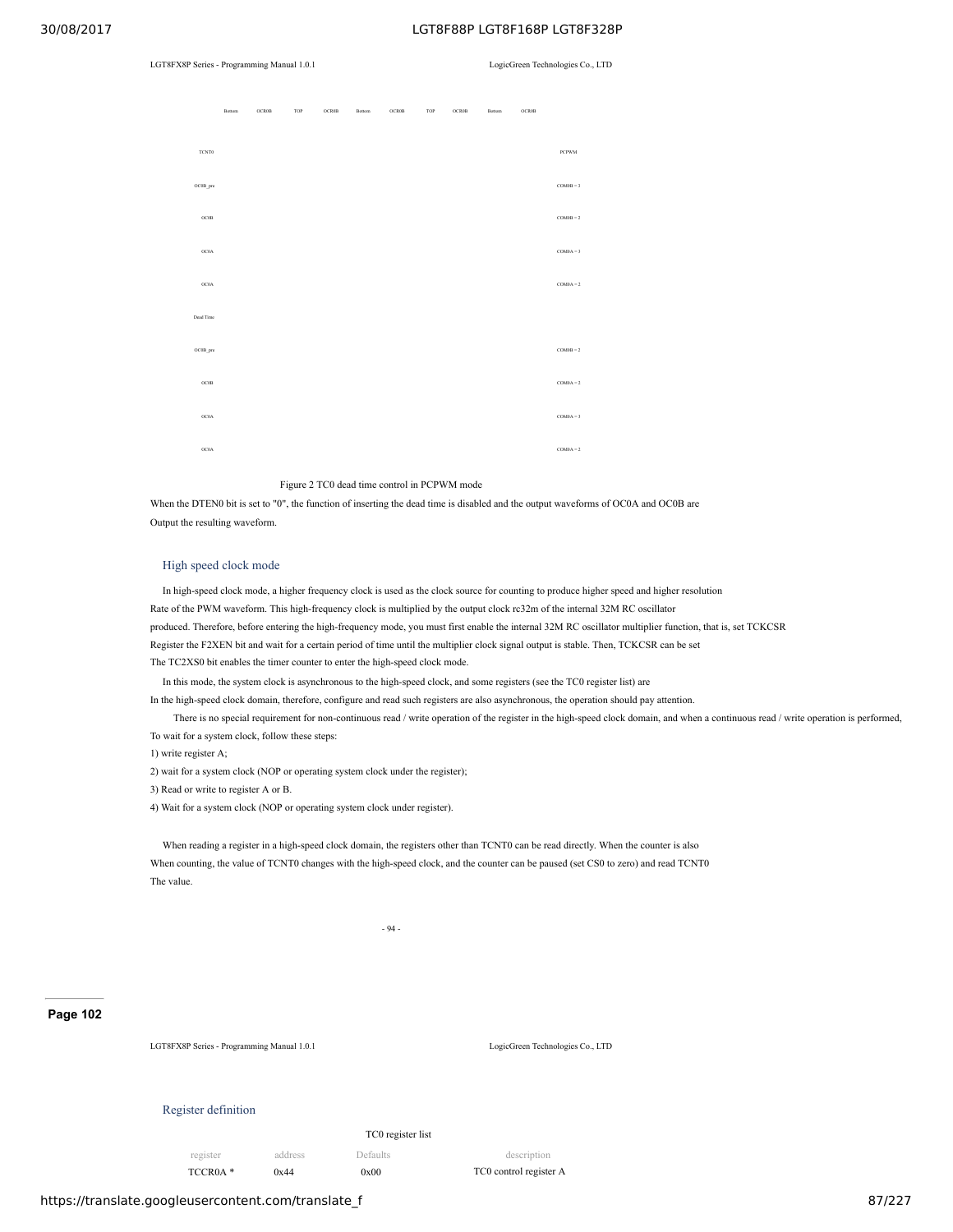| TCCR0B <sup>*</sup> | 0x45 | 0x00 | TC0 control register B                  |
|---------------------|------|------|-----------------------------------------|
| TCNT0 <sup>*</sup>  | 0x46 | 0x00 | TC0 count value register                |
| $OCROA*$            | 0x47 | 0x00 | TC0 output compare register A           |
| $OCROB*$            | 0x48 | 0x00 | TC0 output compare register B           |
| $DSX0*$             | 0x49 | 0x00 | TC0 Trigger Source Control Register     |
| $DTR0*$             | 0x4F | 0x00 | TC0 dead time register                  |
| TIMSK0              | 0x6E | 0x00 | Timer counter 0 interrupt mask register |
| TIFR <sub>0</sub>   | 0x35 | 0x00 | Timer counter 0 interrupt flag register |
| <b>TCKCSR</b>       | 0xEC | 0x00 | TC clock control and status register    |
|                     |      |      |                                         |

【note】

The registers with "\*" operate under the system clock and the high-speed clock domain. The registers without "\*" work only in the system clock domain under.

# TC0 control register A-TCCR0A

|               |        |                                                                                                                          | TCCR0A -TC0 Control Register A                                      |     |     |                         |     |                                                                                             |  |  |  |
|---------------|--------|--------------------------------------------------------------------------------------------------------------------------|---------------------------------------------------------------------|-----|-----|-------------------------|-----|---------------------------------------------------------------------------------------------|--|--|--|
| Address: 0x44 |        |                                                                                                                          |                                                                     |     |     | Default: 0x00           |     |                                                                                             |  |  |  |
| Bit           | 7      | 6                                                                                                                        | 5                                                                   | 4   | 3   | 2                       | 1   | $\mathbf{0}$                                                                                |  |  |  |
|               | COM0A1 | COM0A0                                                                                                                   | COM0B1 COM0B0                                                       |     |     | DOC0B DOC0A WGM01 WGM00 |     |                                                                                             |  |  |  |
| R/W           | R/W    | R/W                                                                                                                      | R/W                                                                 | R/W | R/W | R/W                     | R/W | R/W                                                                                         |  |  |  |
| Bit           | Name   | description                                                                                                              |                                                                     |     |     |                         |     |                                                                                             |  |  |  |
|               |        |                                                                                                                          | TC0 Compare Match A Output Mode Control High.                       |     |     |                         |     |                                                                                             |  |  |  |
|               |        |                                                                                                                          |                                                                     |     |     |                         |     | COM0A1 and COM0A0 together constitute the compare output mode control COM0A [1: 0], with    |  |  |  |
|               |        | To control the OC0A output waveform. If bit 1 or bit 2 of COM0A is set,                                                  |                                                                     |     |     |                         |     |                                                                                             |  |  |  |
| 7             | COM0A1 | The output compare waveform occupies the OC0A pin, but the pin's data direction register                                 |                                                                     |     |     |                         |     |                                                                                             |  |  |  |
|               |        | Must be set to output this waveform. In different operating modes, COM0A is the output ratio                             |                                                                     |     |     |                         |     |                                                                                             |  |  |  |
|               |        | The control of the waveform is also different, see the specific comparison of the output mode control table description. |                                                                     |     |     |                         |     |                                                                                             |  |  |  |
|               |        | TC0 compare match A output mode control low.                                                                             |                                                                     |     |     |                         |     |                                                                                             |  |  |  |
|               |        | COM0A0 and COM0A1 together make up compare output mode control COM0A [1:0], with                                         |                                                                     |     |     |                         |     |                                                                                             |  |  |  |
|               | COM0A0 | To control the OC0A output waveform. If bit 1 or bit 2 of COM0A is set,                                                  |                                                                     |     |     |                         |     |                                                                                             |  |  |  |
| 6             |        | The output compare waveform occupies the OC0A pin, but the pin's data direction register                                 |                                                                     |     |     |                         |     |                                                                                             |  |  |  |
|               |        | Must be set to output this waveform. In different operating modes, COM0A is the output ratio                             |                                                                     |     |     |                         |     |                                                                                             |  |  |  |
|               |        | The control of the waveform is also different, see the specific comparison of the output mode control table description. |                                                                     |     |     |                         |     |                                                                                             |  |  |  |
|               |        |                                                                                                                          | TC0 compare match B output mode control high.                       |     |     |                         |     |                                                                                             |  |  |  |
| 5             | COM0B1 |                                                                                                                          |                                                                     |     |     |                         |     | COM0B1 and COM0B0 together constitute the comparison output mode control COM0B [1: 0], with |  |  |  |
|               |        |                                                                                                                          | To control the OC0B output waveform. If bit 1 or 2 of COM0B is set, |     |     |                         |     |                                                                                             |  |  |  |

- 95 -

# **Page 103**

| LGT8FX8P Series - Programming Manual 1.0.1 |              | LogicGreen Technologies Co., LTD                                                                                         |
|--------------------------------------------|--------------|--------------------------------------------------------------------------------------------------------------------------|
|                                            |              | The output compare waveform occupies the OC0B pin, but the pin's data direction register                                 |
|                                            |              | Must be set to output this waveform. In different operating modes, COM0B is the output ratio                             |
|                                            |              | The control of the waveform is also different, see the specific comparison of the output mode control table description. |
|                                            |              | TC0 compare match B output mode control low.                                                                             |
|                                            |              | COM0B0 and COM0B1 together constitute the comparison output mode control COM0B [1: 0], with                              |
|                                            |              | To control the OC0B output waveform. If bit 1 or 2 of COM0B is set,                                                      |
| 4                                          | COM0B0       | The output compare waveform occupies the OC0B pin, but the pin's data direction register                                 |
|                                            |              | Must be set to output this waveform. In different operating modes, COM0B is the output ratio                             |
|                                            |              | The control of the waveform is also different, see the specific comparison of the output mode control table description. |
|                                            |              | TC0 OFF Output Compare Enable Control High.                                                                              |
|                                            |              | When the set value of the DOCOB bit is set to "1", the trigger source turns off the output compare signal OCOB           |
| 3                                          | <b>DOC0B</b> | can. When a trigger event occurs, the hardware automatically turns off the OCOB's waveform output.                       |
|                                            |              | When the set value of the DOC0B bit is set to "0", the trigger source turns off the output compare signal OC0B           |
|                                            |              | only. When a trigger event occurs, the OC0B's waveform output is not turned off.                                         |
|                                            |              | TC0 OFF Output Compare Enable Control Low.                                                                               |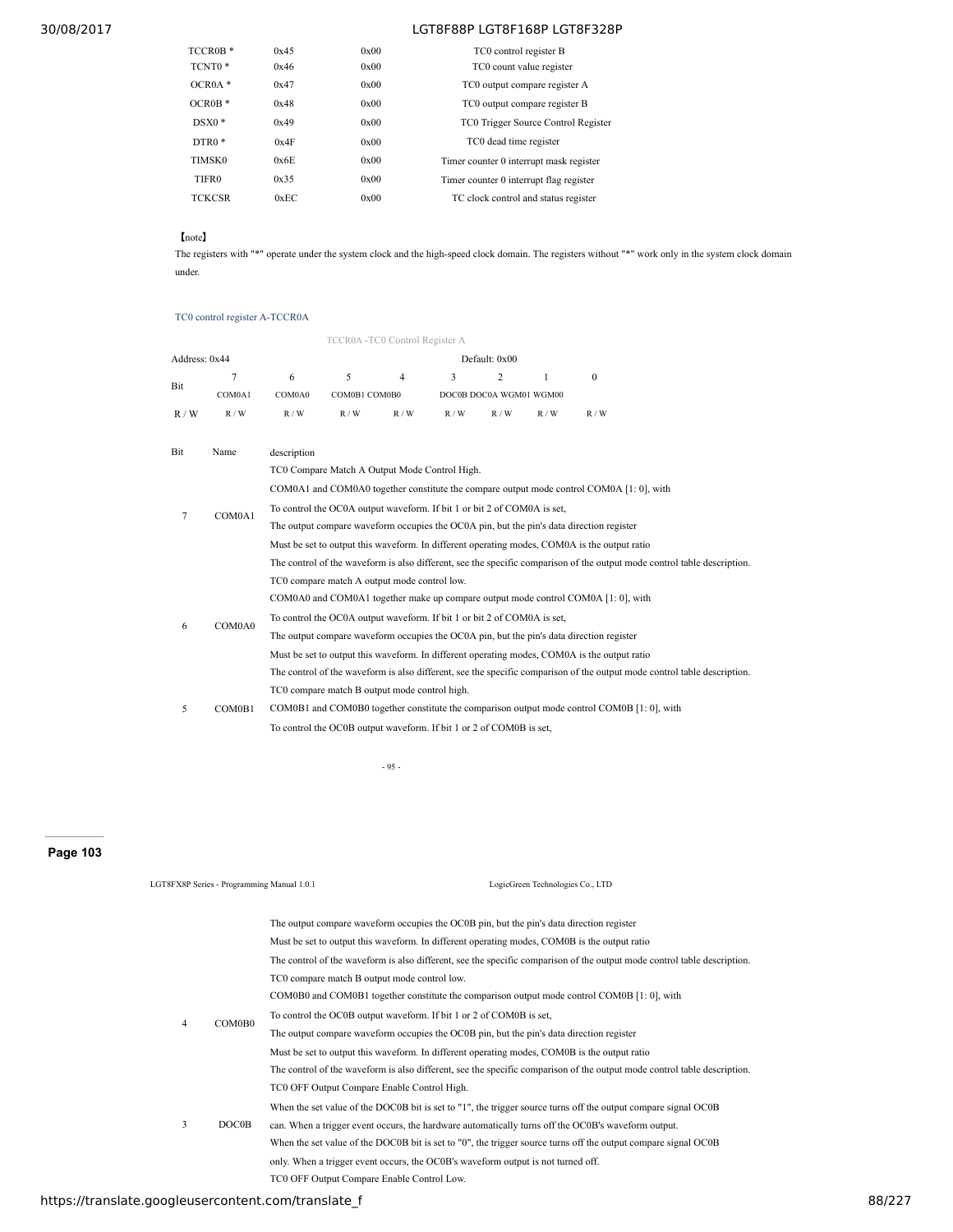| 2        | DOC0A | When the set value of the DOC0A bit is set to "1", the trigger source turns off the output compare signal OC0A<br>can. When a trigger event occurs, the hardware automatically turns off the OC0A waveform output.<br>When the set value of the DOC0A bit is set to "0", the trigger source turns off the output compare signal OC0A |
|----------|-------|--------------------------------------------------------------------------------------------------------------------------------------------------------------------------------------------------------------------------------------------------------------------------------------------------------------------------------------|
|          |       | only. When a trigger event occurs, the OCOA waveform output is not turned off.                                                                                                                                                                                                                                                       |
|          |       | TC0 waveform generation mode control center.                                                                                                                                                                                                                                                                                         |
| -1       |       | WGM01 and WGM00, WGM02 together constitute the waveform generation mode control                                                                                                                                                                                                                                                      |
|          | WGM01 | WGM0 [2: 0], control counter count mode and waveform generation mode, see waveform                                                                                                                                                                                                                                                   |
|          |       | Generate a pattern table description.                                                                                                                                                                                                                                                                                                |
|          |       | TC0 waveform generation mode control low.                                                                                                                                                                                                                                                                                            |
| $\theta$ | WGM00 | WGM00 and WGM01, WGM02 together constitute the waveform generation mode control                                                                                                                                                                                                                                                      |
|          |       | WGM0 [2: 0], control counter count mode and waveform generation mode, see waveform                                                                                                                                                                                                                                                   |
|          |       | Generate a pattern table description.                                                                                                                                                                                                                                                                                                |

# TC0 control register B- TCCR0B

#### TCCR0B -TC0 Control Register B

| Address: 0x45 |              |                                                                                        | Default: 0x00                           |                   |                                                                                    |                  |      |                                                                                          |  |
|---------------|--------------|----------------------------------------------------------------------------------------|-----------------------------------------|-------------------|------------------------------------------------------------------------------------|------------------|------|------------------------------------------------------------------------------------------|--|
| Bit           | 7            | 6                                                                                      | 5                                       | $\overline{4}$    | 3                                                                                  | 2                | 1    | $\mathbf{0}$                                                                             |  |
|               | FOC0A        | <b>FOC0B</b>                                                                           | OC0AS                                   | DTEN <sub>0</sub> | WGM02                                                                              | CS <sub>02</sub> | CS01 | CS <sub>00</sub>                                                                         |  |
| R/W           | W            | W                                                                                      | W/R                                     | R/W               | R/W                                                                                | R/W              | R/W  | R/W                                                                                      |  |
|               |              |                                                                                        |                                         |                   |                                                                                    |                  |      |                                                                                          |  |
| Bit           | Name         | description                                                                            |                                         |                   |                                                                                    |                  |      |                                                                                          |  |
|               |              |                                                                                        | TC0 Force Output Compare A control bit. |                   |                                                                                    |                  |      |                                                                                          |  |
|               |              |                                                                                        |                                         |                   |                                                                                    |                  |      | When operating in non-PWM mode, it can be written to the forced output compare bit FOC0A |  |
| 7             | <b>FOC0A</b> | "1" way to produce a comparison match. Forcing the match does not set the OCF0A target |                                         |                   |                                                                                    |                  |      |                                                                                          |  |
|               |              |                                                                                        |                                         |                   |                                                                                    |                  |      | The timer will not be overloaded or cleared, but the output pin OC0A will be followed    |  |
|               |              |                                                                                        |                                         |                   | COMOA settings corresponding to the update, just like the real match has occurred. |                  |      |                                                                                          |  |

The return value of reading FOC0A is always zero. 6 FOC0B TC0 Forces the output compare control bit.

- 96 -

# **Page 104**

| LGT8FX8P Series - Programming Manual 1.0.1 |   |                   | LogicGreen Technologies Co., LTD                                                                                                                                                 |
|--------------------------------------------|---|-------------------|----------------------------------------------------------------------------------------------------------------------------------------------------------------------------------|
|                                            |   |                   | When operating in non-PWM mode, it can be written to the forced output compare bit FOCOB<br>"1" way to produce a comparison match. Forcing the match does not set the OCF0B flag |
|                                            |   |                   | The timer will not be overloaded or cleared, but the output pin OC0B will be followed                                                                                            |
|                                            |   |                   | COM0B settings corresponding to the update, just like the real match has occurred.                                                                                               |
|                                            |   |                   | The return value of reading FOC0B is always zero.                                                                                                                                |
|                                            |   |                   | OCOA output port selection control bit. When the OCOAS bit is set to "0", OCOA is set                                                                                            |
|                                            | 5 | OC0AS             | The waveform is output from the pin PD6; when the OC0AS bit is set to "1", the waveform of OC0A is set                                                                           |
|                                            |   |                   | Output from pin PE4 (valid under OFP32 package).                                                                                                                                 |
|                                            |   |                   | TC0 dead time enable control bit.                                                                                                                                                |
|                                            |   |                   | When the DTEN0 bit is set to "1", the dead time is enabled. OC0A and OC0B are both                                                                                               |
|                                            |   |                   | In the B channel comparison output generated by the waveform based on the dead time inserted into the inserted                                                                   |
|                                            |   |                   | The dead time interval is determined by the count time corresponding to the DTR0 register. OC0A lose                                                                             |
|                                            | 4 | DTEN <sub>0</sub> | The polarity of the waveform is determined by the correspondence between COM0 and COM0B, see OC0A                                                                                |
|                                            |   |                   | Insert the dead time after the waveform polarity table.                                                                                                                          |
|                                            |   |                   | When setting the DTEN0 bit to "0", the dead time insertion is disabled, OC0A and OC0B are disabled                                                                               |
|                                            |   |                   | The waveform is the waveform produced by the comparison output.                                                                                                                  |
|                                            |   |                   | TC0 waveform generation mode control high.                                                                                                                                       |
|                                            | 3 | WGM02             | WGM02 and WGM00, WGM01 together constitute the waveform generation mode control                                                                                                  |
|                                            |   |                   | WGM0 [2: 0], control counter count mode and waveform generation mode, see the specific wave                                                                                      |
|                                            |   |                   | Form generation pattern table description.                                                                                                                                       |
|                                            | 2 | CS <sub>02</sub>  | TC0 clock selection control high.                                                                                                                                                |
|                                            |   |                   | Used to select the clock source for timer counter 0.                                                                                                                             |
|                                            | 1 | CS01              | TC0 clock selection control bit.                                                                                                                                                 |
|                                            |   |                   |                                                                                                                                                                                  |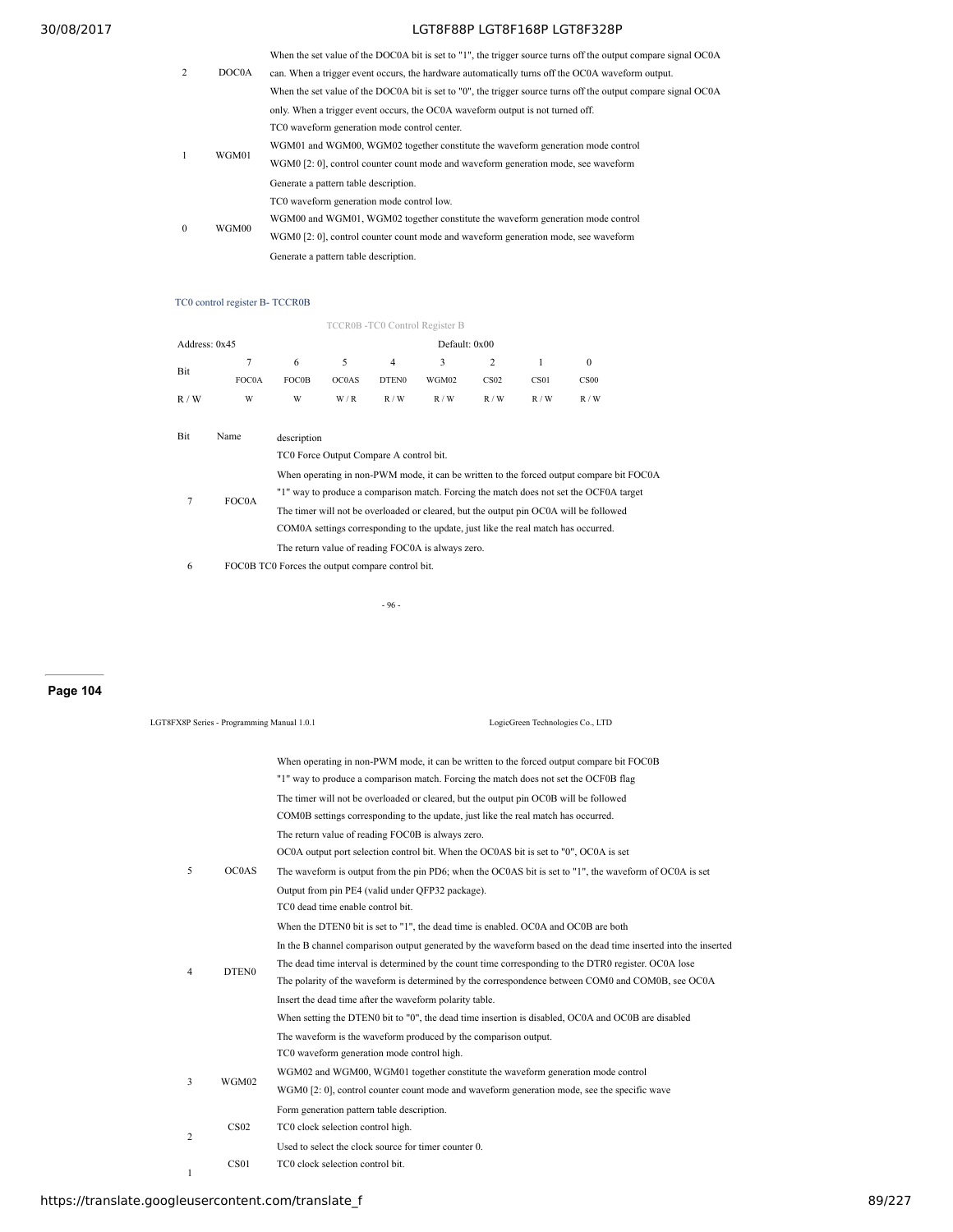| CS <sub>00</sub> | Used to select the clock source for timer counter 0.<br>TC0 clock selection control low. |                                              |  |  |  |
|------------------|------------------------------------------------------------------------------------------|----------------------------------------------|--|--|--|
|                  | Used to select the clock source for timer counter 0.                                     |                                              |  |  |  |
|                  | CS0 [2:0]                                                                                | description                                  |  |  |  |
|                  | 0                                                                                        | No clock source, stop counting               |  |  |  |
|                  | 1                                                                                        | clk sys                                      |  |  |  |
|                  | 2                                                                                        | clk sys $/ 8$ , from prescaler               |  |  |  |
|                  | 3                                                                                        | clk sys $/$ 64, from prescaler               |  |  |  |
|                  | 4                                                                                        | clk $_{sys}$ / 256, from prescaler           |  |  |  |
|                  | 5                                                                                        | clk $_{sys}$ / 1024, from prescaler          |  |  |  |
|                  | 6                                                                                        | External clock T0 pin, falling edge trigger  |  |  |  |
|                  | 7                                                                                        | External clock T0 pin, rising edge triggered |  |  |  |
|                  |                                                                                          |                                              |  |  |  |

The following table shows the control of the output compare waveform for the non-PWM mode (ie, normal mode and CTC mode)

system.

 $\boldsymbol{0}$ 

| COM0x [1:0] | description                                        |
|-------------|----------------------------------------------------|
|             | OC0x disconnect, general-purpose IO port operation |
|             | Match the OC0x signal when comparing the match     |
|             | The OC0x signal is cleared when compare match      |
|             | The OC0x signal is set when compare match          |
|             |                                                    |

- 97 -

# **Page 105**

| LGT8FX8P Series - Programming Manual 1.0.1 | LogicGreen Technologies Co., LTD                                                                                           |
|--------------------------------------------|----------------------------------------------------------------------------------------------------------------------------|
|                                            | The following table shows the control of the output compare waveform for the compare output mode in fast PWM mode.         |
| $COM0x$ [1:0]                              | description                                                                                                                |
| $\mathbf{0}$                               | OC0x disconnect, general-purpose IO port operation                                                                         |
|                                            | Keep it                                                                                                                    |
| 2                                          | The OC0x signal is cleared when the compare match is set and the OC0x signal is set when the maximum match is made         |
| 3                                          | The OC0x signal is set when the compare match is cleared and the OC0x signal is cleared when the maximum match is reached  |
|                                            | The following table shows the control of the output compare waveform for the compare output mode in phase correction mode. |
| $COM0x$ [1:0]                              | description                                                                                                                |
| $\bf{0}$                                   | OC0x disconnect, general-purpose IO port operation                                                                         |

| $\mathbf{u}$ | OCOX disconficct, general-purpose to port operation                                                                                |
|--------------|------------------------------------------------------------------------------------------------------------------------------------|
|              | Keep it                                                                                                                            |
|              | The OC0x signal is cleared when the compare match is cleared in the ascending count, and the match is compared in descending order |
|              | Set the OC0x signal                                                                                                                |
|              | The OC0x signal is set when the compare match is set in the ascending count, and the match is compared in descending order         |
|              | Clear the OC0x signal                                                                                                              |

|  |  |  |  |  |  |  | The following table shows the waveform generation mode control. |  |
|--|--|--|--|--|--|--|-----------------------------------------------------------------|--|
|--|--|--|--|--|--|--|-----------------------------------------------------------------|--|

| WGM0 [2:0]     | Operating mode | TOP value    | Update OCR0X moments Set TOV0 at all times |               |
|----------------|----------------|--------------|--------------------------------------------|---------------|
| $\mathbf{0}$   | Normal         | 0xFF         | immediately                                | <b>MAX</b>    |
| 1              | <b>PCPWM</b>   | 0xFF         | <b>TOP</b>                                 | <b>BOTTOM</b> |
| $\overline{c}$ | <b>CTC</b>     | OCR0A        | immediately                                | <b>MAX</b>    |
| 3              | <b>FPWM</b>    | 0xFF         | <b>TOP</b>                                 | <b>MAX</b>    |
| $\overline{4}$ | Keep it        |              | ٠                                          |               |
| 5              | <b>PCPWM</b>   | <b>OCROA</b> | <b>TOP</b>                                 | <b>BOTTOM</b> |
| 6              | Keep it        |              |                                            |               |
| 7              | <b>FPWM</b>    | OCR0A        | <b>TOP</b>                                 | <b>TOP</b>    |
|                |                |              |                                            |               |

The following table shows the polarity control of the OC0A signal output waveform when the dead time is enabled.

|  |  |  |  | Polarity Control of OC0A Signal Output Waveform in Dead Time Enabled Mode |
|--|--|--|--|---------------------------------------------------------------------------|
|--|--|--|--|---------------------------------------------------------------------------|

|       |                           | TURNIY CONTO: 01 OC071 DIGHAI ORIDAI HAVOIDHI III DURA THIIU LIRRIUG IHORU |
|-------|---------------------------|----------------------------------------------------------------------------|
| DTEN0 | COM0A [1: 0] COM0B [1: 0] | description                                                                |
|       |                           | The OC0A signal polarity is controlled by the OC0A compare output mode     |

|  | OC0A disconnect, general-purpose IO port operation |
|--|----------------------------------------------------|
|  |                                                    |

# https://translate.googleusercontent.com/translate\_f 90/227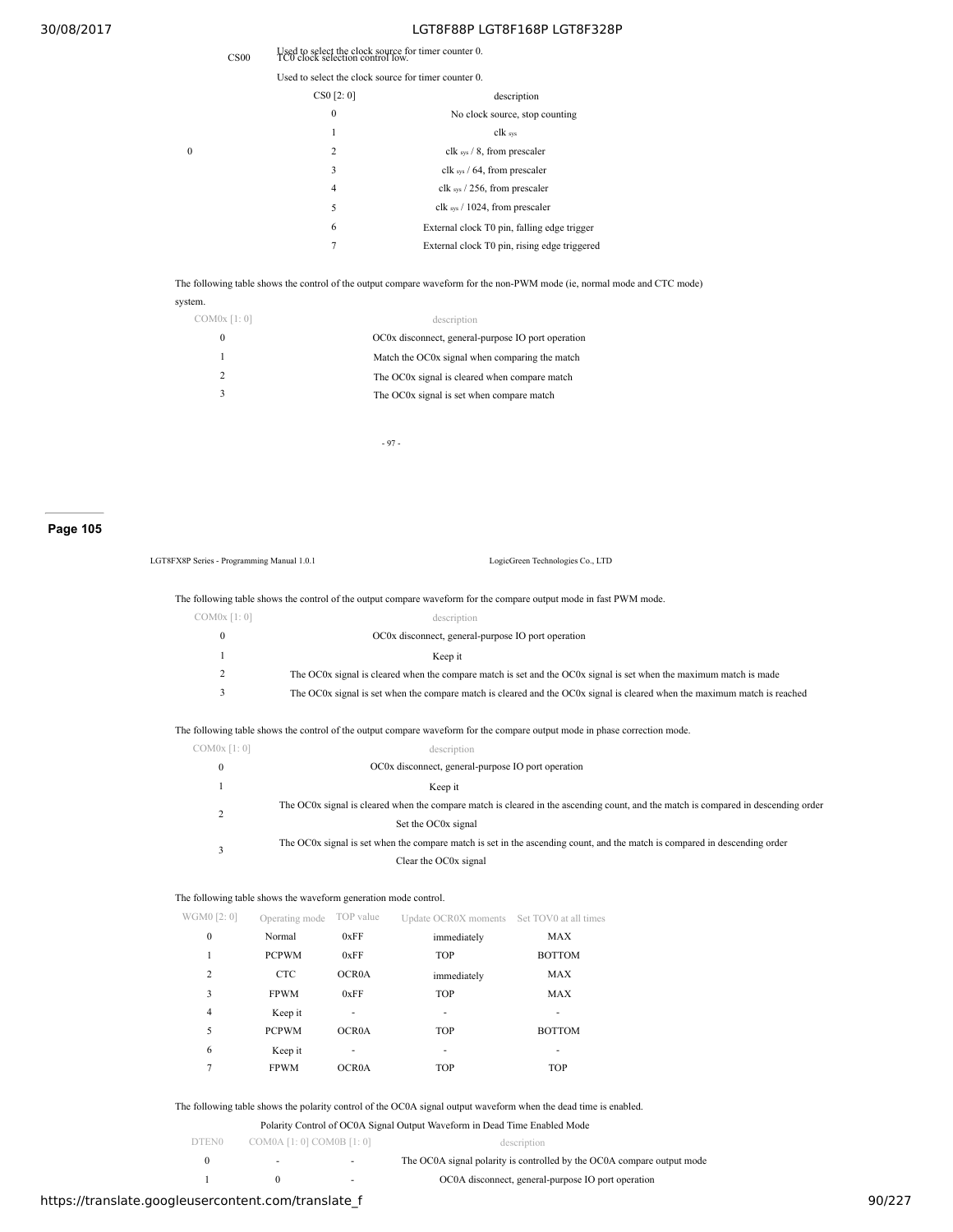|  | Keep it                                                 |
|--|---------------------------------------------------------|
|  | The OC0A signal is the same polarity as the OC0B signal |
|  | The OC0A signal is opposite to the OC0B signal polarity |
|  | The OC0A signal is opposite to the OC0B signal polarity |
|  | The OC0A signal is the same polarity as the OC0B signal |

### 【note】:

The polarity of the OC0B signal output waveform is controlled by the OC0B compare output mode, which is the same as the unimplemented dead time mode.

- 98 -

# **Page 106**

LGT8FX8P Series - Programming Manual 1.0.1 LogicGreen Technologies Co., LTD

#### TC0 control register C - TCCR0C

|               |       |       |       | TCCROC - TCO control register C |               |                          |       |       |  |
|---------------|-------|-------|-------|---------------------------------|---------------|--------------------------|-------|-------|--|
| Address: 0x49 |       |       |       |                                 | Default: 0x00 |                          |       |       |  |
|               | 7     | 6     |       | 4                               | 3             | $2^{\circ}$              |       |       |  |
| Bit           | DSX07 | DSX06 | DSX05 | DSX04                           | ٠             | $\overline{\phantom{a}}$ | DSX01 | DSX00 |  |
| R/W           | R/W   | R/W   | R/W   | R/W                             | ٠             | -                        | R/W   | R/W   |  |

#### Bit Name Description

|                | TC0 trigger source selection control enabled bit 7.                                                           |
|----------------|---------------------------------------------------------------------------------------------------------------|
|                | When the DSX07 bit is set to "1", TC1 overflows as the output signal                                          |
|                | The trigger source for OC0A / OC0B is enabled. When the DOC0A / DOC0B bit is "1"                              |
| 7 DSX07        | The rising edge of the interrupt flag register bit of the selected trigger source is automatically turned off |
|                | OC0A / OC0B waveform output.                                                                                  |
|                | When the DSX07 bit is set to "0", TC1 overflows as the output signal                                          |
|                | The trigger source for OC0A / OC0B is disabled.                                                               |
|                | TC0 Trigger Source Select Control Enable bit 6.                                                               |
|                | When the DSX06 bit is set to "1", TC2 overflows as the output signal                                          |
|                | The trigger source for OC0A / OC0B is enabled. When the DOC0A / DOC0B bit is "1"                              |
| 6 DSX06        | The rising edge of the interrupt flag register bit of the selected trigger source is automatically turned off |
|                | OC0A / OC0B waveform output.                                                                                  |
|                | When the DSX06 bit is set to "0", TC2 overflows as the output signal                                          |
|                | The trigger source for OC0A / OC0B is disabled.                                                               |
|                | TC0 Trigger Source Select Control Enable Bit 5.                                                               |
|                | When the DSX05 bit is set to "1", the pin level changes by 0 as the output compare                            |
|                | The trigger source for signal waveform OC0A / OC0B is enabled. When the DOC0A / DOC0B bit is "1"              |
| 5 DSX05        | The rising edge of the interrupt flag register bit of the selected trigger source is automatically turned off |
|                | OC0A / OC0B waveform output.                                                                                  |
|                | When the DSX05 bit is set to "0", the pin level changes by 0 as the output compare                            |
|                | The trigger source for signal waveform OC0A / OC0B is disabled.                                               |
|                | TC0 trigger source selection control enabled bit 4.                                                           |
|                | When the DSX04 bit is set to " $1$ ", the external interrupt 0 is used to turn off the output compare signal  |
|                | The trigger source for waveform OC0A / OC0B is enabled. When the DOC0A / DOC0B bit is "1"                     |
| <b>4 DSX04</b> | The rising edge of the interrupt flag register bit of the selected trigger source is automatically turned off |
|                | OC0A / OC0B waveform output.                                                                                  |
|                | When the DSX04 bit is set to "0", the external interrupt 0 is used to turn off the output compare signal      |
|                | The trigger source for waveform OC0A / OC0B is disabled.                                                      |
| 3:2            | Keep not used                                                                                                 |
|                | TC0 trigger source selection control enabled bit 1.                                                           |
|                |                                                                                                               |

When the DSX01 bit is set to "1", the analog comparator 1 is set as the output compare signal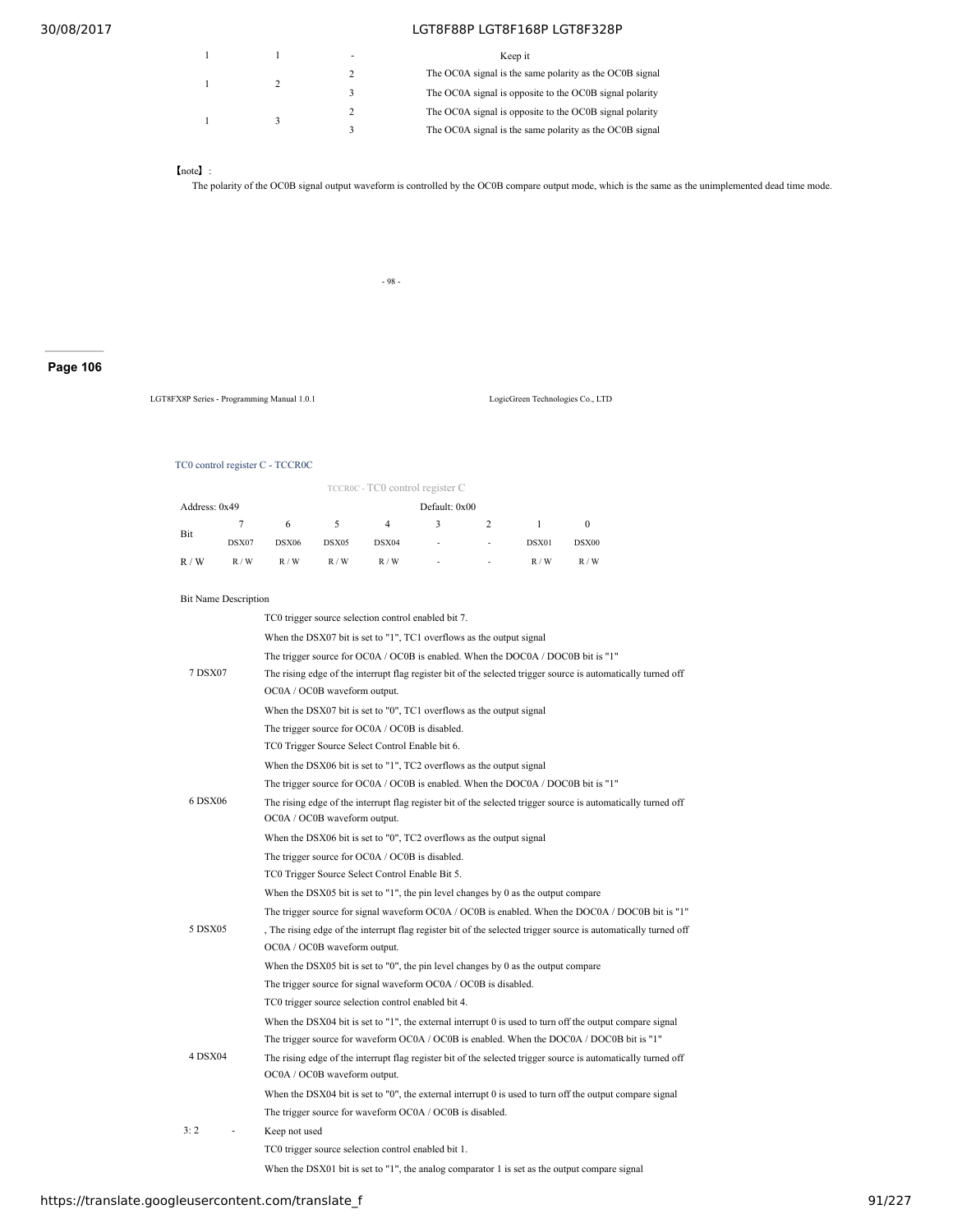1 DSX01 The waveform of the waveform OC0A / OC0B is enabled. When the DOC0A / DOC0B bit is "1" , The rising edge of the interrupt flag register bit of the selected trigger source is automatically turned off OC0A / OC0B waveform output.

- 99 -

LGT8FX8P Series - Programming Manual 1.0.1 LogicGreen Technologies Co., LTD

# **Page 107**

When the DSX01 bit is set to "0", the analog comparator 1 is used as the output compare signal The waveform of the waveform OC0A / OC0B is disabled. 0 DSX00 TC0 Trigger Source Select Control Enable bit 0. When the DSX00 bit is set to "1", analog comparator 0 is used as the output signal for the close output The waveform of the waveform OC0A / OC0B is enabled. When the DOC0A / DOC0B bit is "1" , The rising edge of the interrupt flag register bit of the selected trigger source is automatically turned off OC0A / OC0B waveform output. When setting the DSX00 bit to "0", analog comparator 0 is used as the output signal for the close output The waveform of the waveform OC0A / OC0B is disabled.

#### The following table controls the selection of the trigger source for the waveform output.

Turn off the trigger source selection control of the OC0A / OC0B waveform output

| $DOCOX$ $DSXOn = 1$ |              | Trigger source           | description                                                               |
|---------------------|--------------|--------------------------|---------------------------------------------------------------------------|
| $\mathbf{0}$        | ۰            | ۰                        | The DOC0x bit is "0" and the trigger source turns off the waveform output |
|                     |              |                          | Can be forbidden                                                          |
|                     | $\mathbf{0}$ | Analog comparator 0      | The rising edge of ACIF0 will turn off the OC0x waveform output           |
|                     |              | Analog comparator        | The rising edge of ACIF1 will turn off the OC0x waveform output           |
|                     | 4            | External interrupt 0     | The rising edge of INTF0 will turn off the OC0x waveform output           |
|                     | 5            | Pin level change 0       | The rising edge of PCIF0 will turn off the OC0x waveform output           |
|                     | 6            | TC <sub>2</sub> overflow | The rising edge of TOV2 will turn off the OC0x waveform output            |
|                     |              | TC1 overflows            | The rising edge of TOV1 will turn off the OC0x waveform output            |
|                     |              |                          |                                                                           |

# note:

1) When DSX0n = 1 indicates that the nth bit of the DSX0 register is 1, each register bit can be set at the same time.

#### TC0 count value register - TCNT0

|                 | TCNT0 -TC0 count value register |                                                                                                          |     |                |               |                |     |                                                                                                         |  |  |
|-----------------|---------------------------------|----------------------------------------------------------------------------------------------------------|-----|----------------|---------------|----------------|-----|---------------------------------------------------------------------------------------------------------|--|--|
| Address: 0x46   |                                 |                                                                                                          |     |                | Default: 0x00 |                |     |                                                                                                         |  |  |
| Bit             | $\overline{7}$                  | 6                                                                                                        | 5   | $\overline{4}$ | 3             | $\overline{c}$ | 1   | $\mathbf{0}$                                                                                            |  |  |
|                 |                                 | TCNT07 TCNT0 TCNT0 TCNT03 TCNT03 TCNT02 TCNT01 TCNT00                                                    |     |                |               |                |     |                                                                                                         |  |  |
| R/W             | R/W                             | R/W                                                                                                      | R/W | R/W            | R/W           | R/W            | R/W | R/W                                                                                                     |  |  |
|                 |                                 |                                                                                                          |     |                |               |                |     |                                                                                                         |  |  |
| <b>Bit Name</b> |                                 | description                                                                                              |     |                |               |                |     |                                                                                                         |  |  |
|                 |                                 | TC0 count value register.                                                                                |     |                |               |                |     |                                                                                                         |  |  |
|                 |                                 | Through the TCNT0 register can be directly on the counter 8 for the count value to read and write access |     |                |               |                |     |                                                                                                         |  |  |
|                 |                                 | ask. The CPU writes to the TCNT0 register will be blocked at the next timer clock cycle                  |     |                |               |                |     |                                                                                                         |  |  |
|                 |                                 | Only the compare match occurs, even if the timer has stopped. This allows initialization                 |     |                |               |                |     |                                                                                                         |  |  |
| 7: 0 TCNT0      |                                 | The value of the TCNT0 register matches the value of OCR0 without causing an interrupt.                  |     |                |               |                |     |                                                                                                         |  |  |
|                 |                                 | If the value written to TCNT0 equals or bypasses the OCR0 value, the compare match is lost,              |     |                |               |                |     |                                                                                                         |  |  |
|                 |                                 | Resulting in incorrect waveform results.                                                                 |     |                |               |                |     |                                                                                                         |  |  |
|                 |                                 |                                                                                                          |     |                |               |                |     | The timer stops counting when the clock source is not selected, but the CPU can still access TCNT0. CPU |  |  |
|                 |                                 | The write counter has a higher priority than the clear or add / subtract operation.                      |     |                |               |                |     |                                                                                                         |  |  |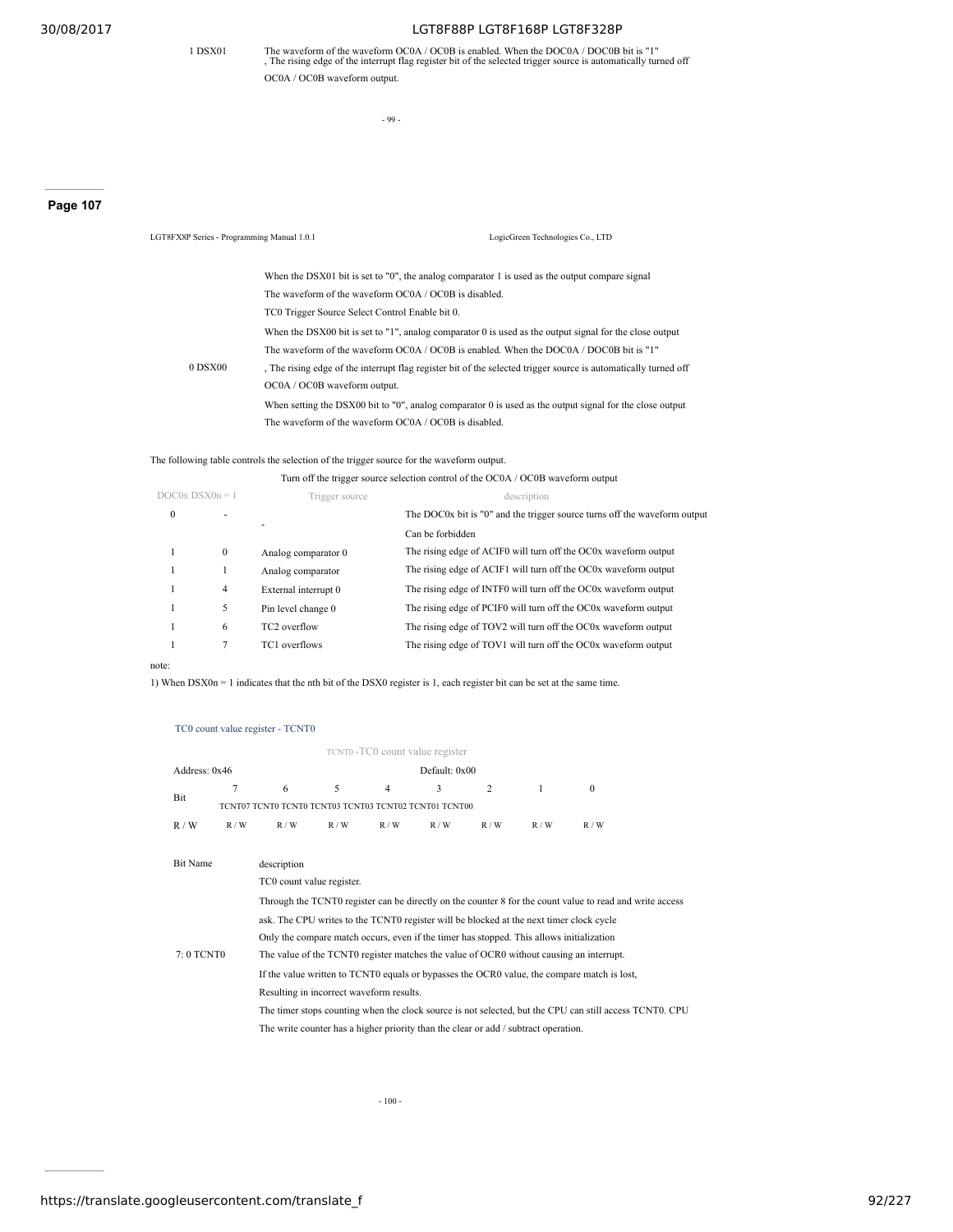# **Page 108**

# TC0 output compare register A-OCR0A

| OCR0A - TC0 Output compare register A |                                                               |                              |     |     |             |     |     |              |  |  |
|---------------------------------------|---------------------------------------------------------------|------------------------------|-----|-----|-------------|-----|-----|--------------|--|--|
| Default: 0x00<br>Address: 0x47        |                                                               |                              |     |     |             |     |     |              |  |  |
|                                       | 7                                                             | 6                            | 5   | 4   | 3           | 2   |     | $\mathbf{0}$ |  |  |
| Bit                                   | OCR0A7 OCR0A6 OCR0A5 OCR0A4 OCR0A3 OCR0A2 OCR0A1 OCR0A0 OCR0A |                              |     |     |             |     |     |              |  |  |
| R/W                                   | R/W                                                           | R/W                          | R/W | R/W | R/W         | R/W | R/W | R/W          |  |  |
| <b>Bit Name</b>                       |                                                               |                              |     |     |             |     |     |              |  |  |
|                                       |                                                               |                              |     |     | description |     |     |              |  |  |
|                                       |                                                               | TC0 output compare register. |     |     |             |     |     |              |  |  |

|            | OCR0A contains an 8-bit data that is continuously compared with the counter value TCNT0                               |
|------------|-----------------------------------------------------------------------------------------------------------------------|
|            | More The compare match can be used to generate an output compare interrupt, or to be used on the OC0A pin             |
|            | Produce a waveform.                                                                                                   |
| 7: 0 OCR0A | When using PWM mode, the OCR0A register uses a double buffered register. And ordinary work                            |
|            | Mode and match clear mode, double buffering is disabled. Double buffering can be updated                              |
|            | The OCR0A register is synchronized with the count maximum or minimum time to prevent generation                       |
|            | Asymmetric PWM pulses eliminate the interference pulses.                                                              |
|            | When using the double buffering function, the CPU accesses the OCROA buffer register, which inhibits double buffering |
|            | When the CPU can access the OCR0A itself.                                                                             |

# TC0 Output compare register B- OCR0B

|               |        |     |        | OCR0B - TC0 Output compare register B                        |                 |     |     |     |
|---------------|--------|-----|--------|--------------------------------------------------------------|-----------------|-----|-----|-----|
| Address: 0x48 |        |     |        |                                                              | Default: $0x00$ |     |     |     |
| Bit           |        | 6   |        | 4                                                            |                 |     |     |     |
|               |        |     |        | Name OCR0B7 OCR0B6 OCR0B5 OCR0B4 OCR0B3 OCR0B2 OCR0B1 OCR0B0 |                 |     |     |     |
| R/W           | R/W    | R/W | R/W    | R/W                                                          | R/W             | R/W | R/W | R/W |
| Initial       | $_{0}$ |     | $_{0}$ | $\theta$                                                     | $\theta$        |     | 0   |     |

| Bit | Name         | description                                                                                                            |
|-----|--------------|------------------------------------------------------------------------------------------------------------------------|
|     |              | TC0 Output Compare B register.                                                                                         |
|     |              | The OCR0B contains an 8-bit data that is uninterrupted compared to the counter value TCNT0                             |
|     |              | More The compare match can be used to generate an output compare interrupt, or to use the OC0B pin                     |
|     | <b>OCR0B</b> | To produce a waveform.                                                                                                 |
| 7:0 |              | When using PWM mode, the OCR0B register uses a double buffered register. While the general work                        |
|     |              | In mode and match clear mode, the double buffering function is disabled. Double buffering can be done                  |
|     |              | The update OCROB register is synchronized with the count maximum or minimum time, thus preventing                      |
|     |              | Only produce an asymmetric PWM pulse, eliminating the interference pulse.                                              |
|     |              | When using the double buffering function, the CPU accesses the OCR0B buffer register, which prohibits double buffering |
|     |              | Function when the CPU access is OCR0B itself.                                                                          |

- 101 -

# **Page 109**

LGT8FX8P Series - Programming Manual 1.0.1 LogicGreen Technologies Co., LTD

# TC0 interrupt mask register - TIMSK0

TIMSK0 - TC0 interrupt mask register

Address: 0x6E Default: 0x00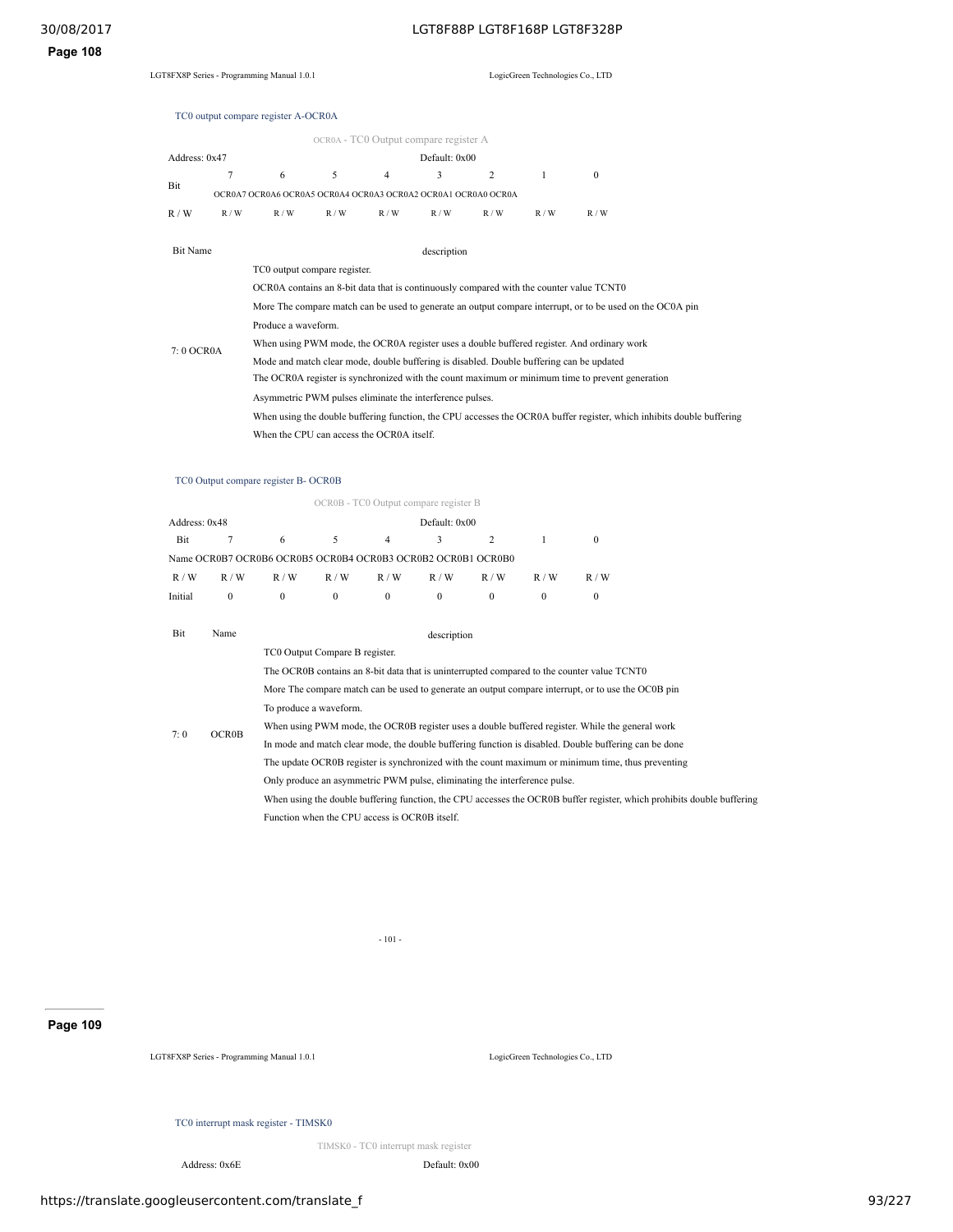| Bit |                          | $\overline{\phantom{a}}$ |  | OCÍE0B OCIE0A TOIE0 |        |     |
|-----|--------------------------|--------------------------|--|---------------------|--------|-----|
| W   | $\overline{\phantom{a}}$ | $\overline{\phantom{a}}$ |  | / W                 | W<br>R | R/W |

| <b>Bit Name</b>          | description                                                                                                |  |  |  |  |  |  |  |
|--------------------------|------------------------------------------------------------------------------------------------------------|--|--|--|--|--|--|--|
| 7:3<br>Keep it.          |                                                                                                            |  |  |  |  |  |  |  |
|                          | TC0 Output Compare B Match Interrupt Enable bit.                                                           |  |  |  |  |  |  |  |
|                          | When the OCIE0B bit is "1" and the global interrupt is set, the TC0 output compares the B match interrupt  |  |  |  |  |  |  |  |
| 2 OCIE0B                 | Enable. When a compare match occurs, that is, when the OCF0B bit in TIFR0 is set, it is interrupted        |  |  |  |  |  |  |  |
|                          | produce.                                                                                                   |  |  |  |  |  |  |  |
|                          | When the OCIE0B bit is "0", the TC0 output compare B match interrupt is disabled.                          |  |  |  |  |  |  |  |
|                          | TC0 Output Compare A Match Interrupt Enable bit.                                                           |  |  |  |  |  |  |  |
|                          | When the OCIE0A bit is "1" and the global interrupt is set, the TC0 output compares the A match interrupt  |  |  |  |  |  |  |  |
| 1 OCIE0A                 | Enable. When a compare match occurs, that is, when the OCF0A bit in TIFR0 is set, it is interrupted        |  |  |  |  |  |  |  |
|                          | produce.                                                                                                   |  |  |  |  |  |  |  |
|                          | When the OCIE0A bit is "0", the TC0 output compare A match interrupt is disabled.                          |  |  |  |  |  |  |  |
|                          | TC0 overflow interrupt enable bit.                                                                         |  |  |  |  |  |  |  |
| <b>TOIE0</b><br>$\theta$ | When the TOIE0 bit is "1" and the global interrupt is set, the TC0 overflow interrupt is enabled. When TC0 |  |  |  |  |  |  |  |
|                          | When an overflow occurs, that is, when the TOV0 bit in TIFR is set, an interrupt is generated.             |  |  |  |  |  |  |  |
|                          | When the TOIE0 bit is "0", the TC0 overflow interrupt is disabled.                                         |  |  |  |  |  |  |  |

# TC0 Interrupt Flag Register - TIFR0

| TIFR0 - TC0 interrupt flag register |      |                                                                                                       |   |                |                                                                                   |                                                                                       |       |                  |                                                                                                       |  |
|-------------------------------------|------|-------------------------------------------------------------------------------------------------------|---|----------------|-----------------------------------------------------------------------------------|---------------------------------------------------------------------------------------|-------|------------------|-------------------------------------------------------------------------------------------------------|--|
| Address: $0x35$<br>Default: 0x00    |      |                                                                                                       |   |                |                                                                                   |                                                                                       |       |                  |                                                                                                       |  |
| Bit                                 | 7    | 6                                                                                                     | 5 | $\overline{4}$ | 3                                                                                 | 2                                                                                     | 1     | $\theta$         |                                                                                                       |  |
|                                     | OC0A | OCOB                                                                                                  |   |                |                                                                                   | <b>OCF0B</b>                                                                          | OCF0A | TOV <sub>0</sub> |                                                                                                       |  |
| R/W                                 | R/O  | R/O                                                                                                   |   |                | ٠                                                                                 | R/W                                                                                   | R/W   | R/W              |                                                                                                       |  |
|                                     |      |                                                                                                       |   |                |                                                                                   |                                                                                       |       |                  |                                                                                                       |  |
| Bit                                 | Name |                                                                                                       |   |                | description                                                                       |                                                                                       |       |                  |                                                                                                       |  |
|                                     |      | Output compare waveform signal OC0A.                                                                  |   |                |                                                                                   |                                                                                       |       |                  |                                                                                                       |  |
|                                     |      | Output compare waveform signal OC0A, software readable but not writable. The software can be disabled |   |                |                                                                                   |                                                                                       |       |                  |                                                                                                       |  |
| $\overline{7}$                      | OC0A | The OC0A bit can be read before the OC0A signal is output to its corresponding IO pin                 |   |                |                                                                                   |                                                                                       |       |                  |                                                                                                       |  |
|                                     |      | Value to get the polarity of the waveform signal to be output, and can be configured by COM0A         |   |                |                                                                                   |                                                                                       |       |                  |                                                                                                       |  |
|                                     |      |                                                                                                       |   |                | Bit and set the FOC0A bit to change its polarity, to avoid the OC0A signal output |                                                                                       |       |                  |                                                                                                       |  |
|                                     |      | To its corresponding IO pin after the generation of unnecessary interference pulse.                   |   |                |                                                                                   |                                                                                       |       |                  |                                                                                                       |  |
|                                     |      | Output compare waveform signal OC0B.                                                                  |   |                |                                                                                   |                                                                                       |       |                  |                                                                                                       |  |
| 6                                   | OC0B |                                                                                                       |   |                |                                                                                   |                                                                                       |       |                  | Output compare waveform signal OC0B, software readable but not writable. The software can be disabled |  |
|                                     |      |                                                                                                       |   |                |                                                                                   | The OC0B bit can be read before the OC0B signal is output to its corresponding IO pin |       |                  |                                                                                                       |  |
|                                     |      |                                                                                                       |   |                |                                                                                   |                                                                                       |       |                  |                                                                                                       |  |

- 102 -

# **Page 110**

| LGT8FX8P Series - Programming Manual 1.0.1 | LogicGreen Technologies Co., LTD                                                                           |
|--------------------------------------------|------------------------------------------------------------------------------------------------------------|
|                                            | Value to get the polarity of the output waveform to be compared, and can be configured by COMOB            |
|                                            | Bit and set the FOC0B bit to change its polarity, to avoid the OC0B signal output                          |
|                                            | To its corresponding IO pin after the generation of unnecessary interference pulse.                        |
| 5:3                                        | Keep it                                                                                                    |
|                                            | TC0 Output Compare B match flag.                                                                           |
|                                            | When TCNT0 is equal to OCR0B, the comparison unit gives the match signal and sets the ratio                |
| 2<br><b>OCF0B</b>                          | Compared with the logo OCFOB. If this time, compare the output B interrupt enable OCIEOB to "1" and all    |
|                                            | When the interrupt flag is set, an output compare B interrupt is generated. Execute this interrupt service |
|                                            | OCF0B will be cleared automatically during program or "1" for OCF0B bits.                                  |
|                                            | TC0 output compare A match flag.                                                                           |
|                                            | When TCNT0 is equal to OCROA, the comparison unit gives the match signal and sets the bit ratio            |
| <b>OCF0A</b><br>1                          | More than OCF0A. If this time output compare A interrupt enable OCIE0A is "1" and all                      |
|                                            | When the interrupt flag is set, an output compare A interrupt is generated. Execute this interrupt service |
|                                            | OCF0A will be cleared automatically during program or "1" for OCF0A bits.                                  |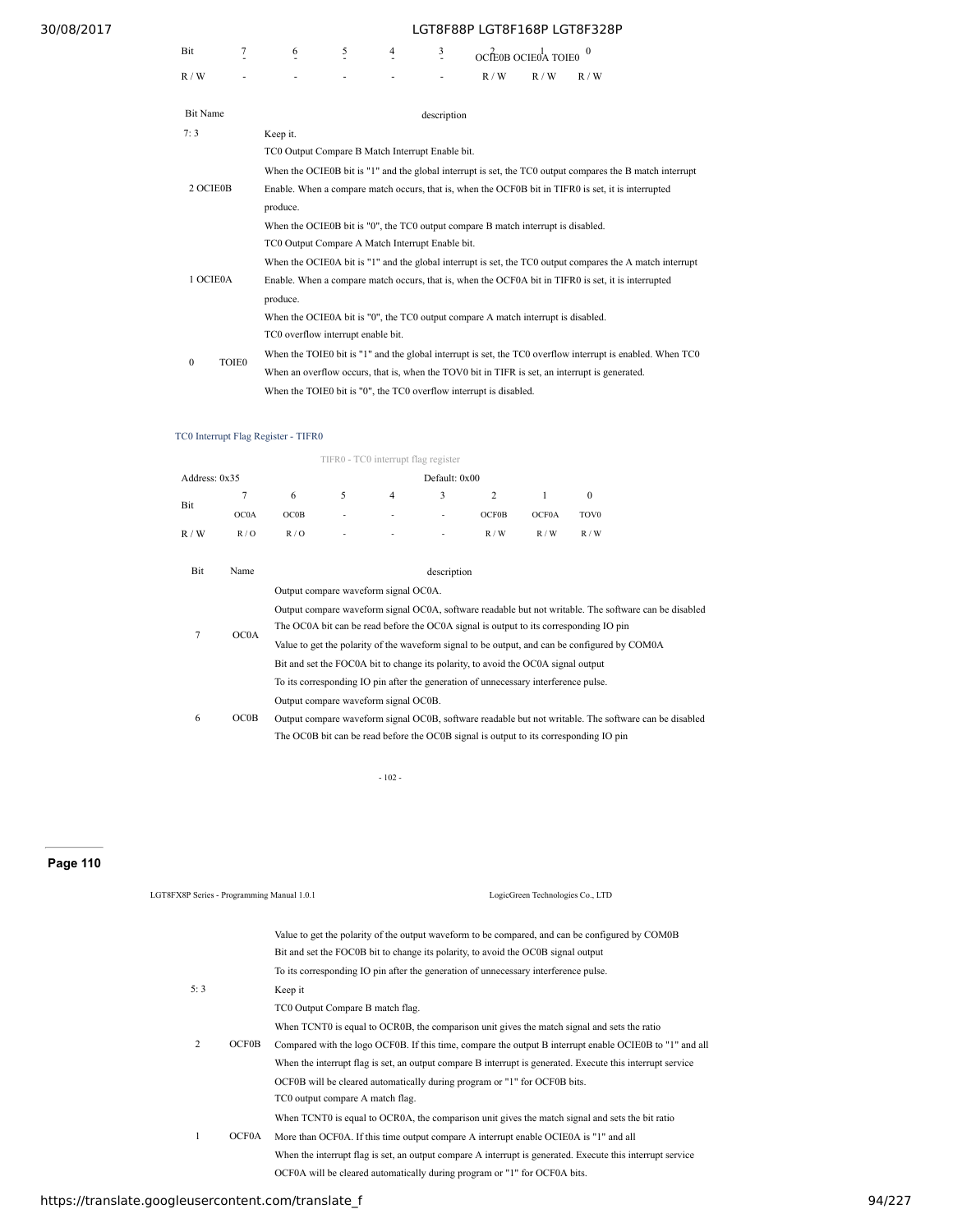# TC0 overflow flag.

When the counter overflows, set the overflow flag TOV0. If this time overflow interrupt

0 TOV0 If TOIE0 is set to "1" and the global interrupt flag is set, an overflow interrupt is generated. carried out TOV0 is automatically cleared when the interrupt routine is serviced, or "1" for the TOV0 bit Clear this bit.

#### DTR0 - TC0 dead time control register

|               | DTR0 - TC0 dead time control register |                                                                                                |       |                |             |                |       |                                                                                                |  |  |
|---------------|---------------------------------------|------------------------------------------------------------------------------------------------|-------|----------------|-------------|----------------|-------|------------------------------------------------------------------------------------------------|--|--|
| Address: 0x4F |                                       | Default: 0x00                                                                                  |       |                |             |                |       |                                                                                                |  |  |
|               | 7                                     | 6                                                                                              | 5     | $\overline{4}$ | 3           | $\overline{2}$ | 1     | $\mathbf{0}$                                                                                   |  |  |
| Bit           | DTR07                                 | DTR06                                                                                          | DTR05 | DTR04          | DTR03       | DTR02          | DTR01 | DTR00                                                                                          |  |  |
| R/W           | R/W                                   | R/W                                                                                            | R/W   | R/W            | R/W         | R/W            | R/W   | R/W                                                                                            |  |  |
| <b>Bit</b>    | Name                                  |                                                                                                |       |                | description |                |       |                                                                                                |  |  |
|               |                                       | TC0 dead time register high.                                                                   |       |                |             |                |       |                                                                                                |  |  |
|               |                                       | When the DTEN0 bit of the TCCR0B register is "1", OC0A and OC0B are complementary              |       |                |             |                |       |                                                                                                |  |  |
| [7:4] DTR0H   |                                       | Output, insert dead time control is enabled when the dead band is inserted on the OC0B channel |       |                |             |                |       |                                                                                                |  |  |
|               |                                       | Is determined by DTROH, and the length of time is corresponding to DTROH count clock           |       |                |             |                |       |                                                                                                |  |  |
|               |                                       | time.                                                                                          |       |                |             |                |       |                                                                                                |  |  |
|               |                                       | TC0 dead time register is low.                                                                 |       |                |             |                |       |                                                                                                |  |  |
|               |                                       |                                                                                                |       |                |             |                |       | When the DTEN0 bit of the TCCR0B register is "1", OC0A and OC0B are complementary              |  |  |
| [3:0] DTR0L   |                                       |                                                                                                |       |                |             |                |       | Output, insert dead time control is enabled when the dead band is inserted on the OC0A channel |  |  |
|               |                                       |                                                                                                |       |                |             |                |       | Is determined by DTROL, and the length of time is the time corresponding to DTROH count clock  |  |  |
|               |                                       | between.                                                                                       |       |                |             |                |       |                                                                                                |  |  |

- 103 -

# **Page 111**

LGT8FX8P Series - Programming Manual 1.0.1 LogicGreen Technologies Co., LTD

#### TCKCSR - TC clock control and status register

|               |                          |                                      |                     | TCKSCR - TC clock control and status register     |                          |                                                                                   |                     |                                                                                                                |  |  |
|---------------|--------------------------|--------------------------------------|---------------------|---------------------------------------------------|--------------------------|-----------------------------------------------------------------------------------|---------------------|----------------------------------------------------------------------------------------------------------------|--|--|
| Address: 0xEC |                          |                                      |                     |                                                   | Default: 0x00            |                                                                                   |                     |                                                                                                                |  |  |
| Bit           | 7                        | 6                                    | 5                   | $\overline{4}$                                    | 3                        | $\overline{c}$                                                                    | $\mathbf{1}$        | $\mathbf{0}$                                                                                                   |  |  |
| Name          | $\overline{\phantom{a}}$ |                                      | F2XEN TC2XF1 TC2XF0 |                                                   | $\overline{\phantom{a}}$ |                                                                                   | AFCKS TC2XS1 TC2XS0 |                                                                                                                |  |  |
| R/W           | ٠                        | R/W                                  | R                   | $\mathbb{R}$                                      | ٠                        | R/W                                                                               | R/W                 | R/W                                                                                                            |  |  |
| Bit           | Name                     |                                      |                     |                                                   | description              |                                                                                   |                     |                                                                                                                |  |  |
| 7             | ٠                        | Keep it                              |                     |                                                   |                          |                                                                                   |                     |                                                                                                                |  |  |
|               |                          |                                      |                     | RC 32M multiplier output enable control bit.      |                          |                                                                                   |                     |                                                                                                                |  |  |
|               |                          |                                      |                     |                                                   |                          |                                                                                   |                     | When the F2XEN bit is set to "1", the multiplier output of the 32M RC oscillator is enabled,                   |  |  |
| 6             | <b>F2XEN</b>             | Output 64M high-speed clock.         |                     |                                                   |                          |                                                                                   |                     |                                                                                                                |  |  |
|               |                          |                                      |                     |                                                   |                          |                                                                                   |                     | When the F2XEN bit is set to "1", the multiplier output of the 32M RC oscillator is disabled,                  |  |  |
|               |                          |                                      |                     | Can not output 64M high speed clock.              |                          |                                                                                   |                     |                                                                                                                |  |  |
| 5             | TC2XF1                   | TC high speed clock mode flag bit 1. |                     |                                                   |                          |                                                                                   |                     |                                                                                                                |  |  |
|               |                          | See Timer 1 Register Description.    |                     |                                                   |                          |                                                                                   |                     |                                                                                                                |  |  |
|               |                          |                                      |                     | TC high speed clock mode flag 0.                  |                          |                                                                                   |                     |                                                                                                                |  |  |
| 4             | TC2XF0                   |                                      |                     |                                                   |                          |                                                                                   |                     | When reading the TC2XF0 bit as "1", it indicates that the timer counter 0 is operating on the high-speed clock |  |  |
|               |                          |                                      |                     |                                                   |                          | Mode, when "0", indicates that the timer counter 0 operates in system clock mode. |                     |                                                                                                                |  |  |
| 3:2           | ٠                        | Keep it.                             |                     |                                                   |                          |                                                                                   |                     |                                                                                                                |  |  |
|               |                          |                                      |                     | TC high speed clock mode selection control bit 1. |                          |                                                                                   |                     |                                                                                                                |  |  |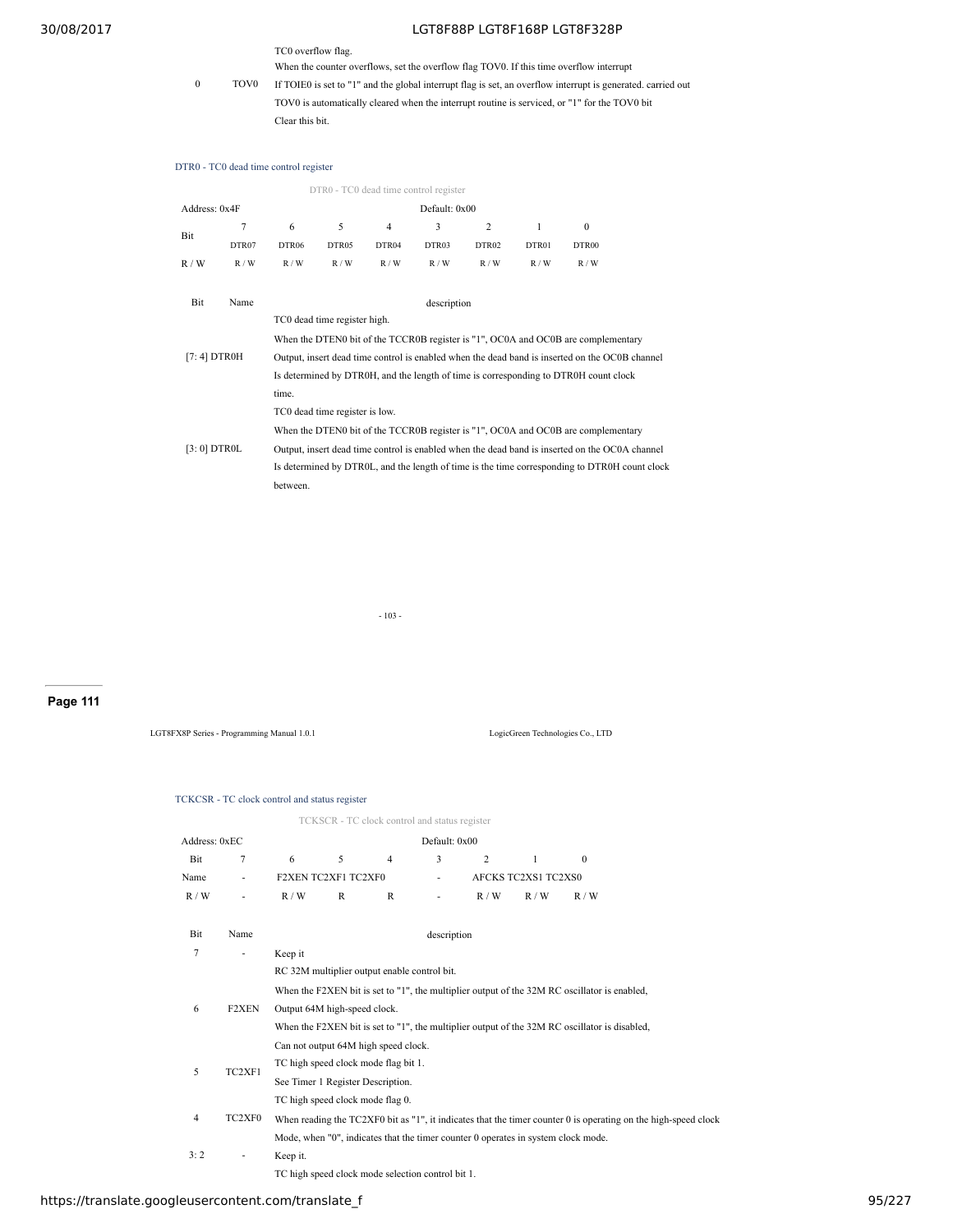|          | TC2XS1                          | See Timer 1 Register Description.                                                                     |
|----------|---------------------------------|-------------------------------------------------------------------------------------------------------|
|          |                                 | TC high speed clock mode selection control bit 0.                                                     |
|          |                                 | When the TC2XS0 bit is set to "1", the timer counter 0 is selected to operate on the high-speed clock |
| $\Omega$ | TC <sub>2</sub> X <sub>S0</sub> | mode                                                                                                  |
|          |                                 | When the $TC2XSO$ bit is set to "0", the timer counter 0 is selected to operate on the system clock   |
|          |                                 | mode                                                                                                  |

- 104 -

**Page 112**

LGT8FX8P Series - Programming Manual 1.0.1 LogicGreen Technologies Co., LTD

# Timer / Event Counter 1 (TMR1)

True 16-bit design allows 16-bit PWM

- 2 independent output compare units
- Double buffered output compare register
- 1 input capture unit
- Input capture noise suppressor
- The counter is automatically cleared when the match matches and is automatically loaded
- Phase-corrected PWM without interference pulse
- Variable PWM cycle
- Frequency generator
- $\bullet$  External event counter
- 4 independent interrupt sources
- PWM that supports dead time control
- 6 selectable trigger sources automatically turn off the PWM output

High-speed, high-resolution (500KHZ @ 7BIT) PWM in high-speed clock mode

#### **Overview**

| <b>TCCR1A</b>      | <b>TCCR1B</b> | DTR1  | TIMSK           | TIFR |
|--------------------|---------------|-------|-----------------|------|
| Clock<br>Prescaler | rem2x         | clkio | Clock Generator |      |
|                    | Edge Detect   | Sync  | Pin Mux         | T1   |
|                    |               |       | Counter         |      |
|                    |               |       | Control         |      |
| Counter            | TCNT1         |       |                 |      |

ICR1 **Input Capture**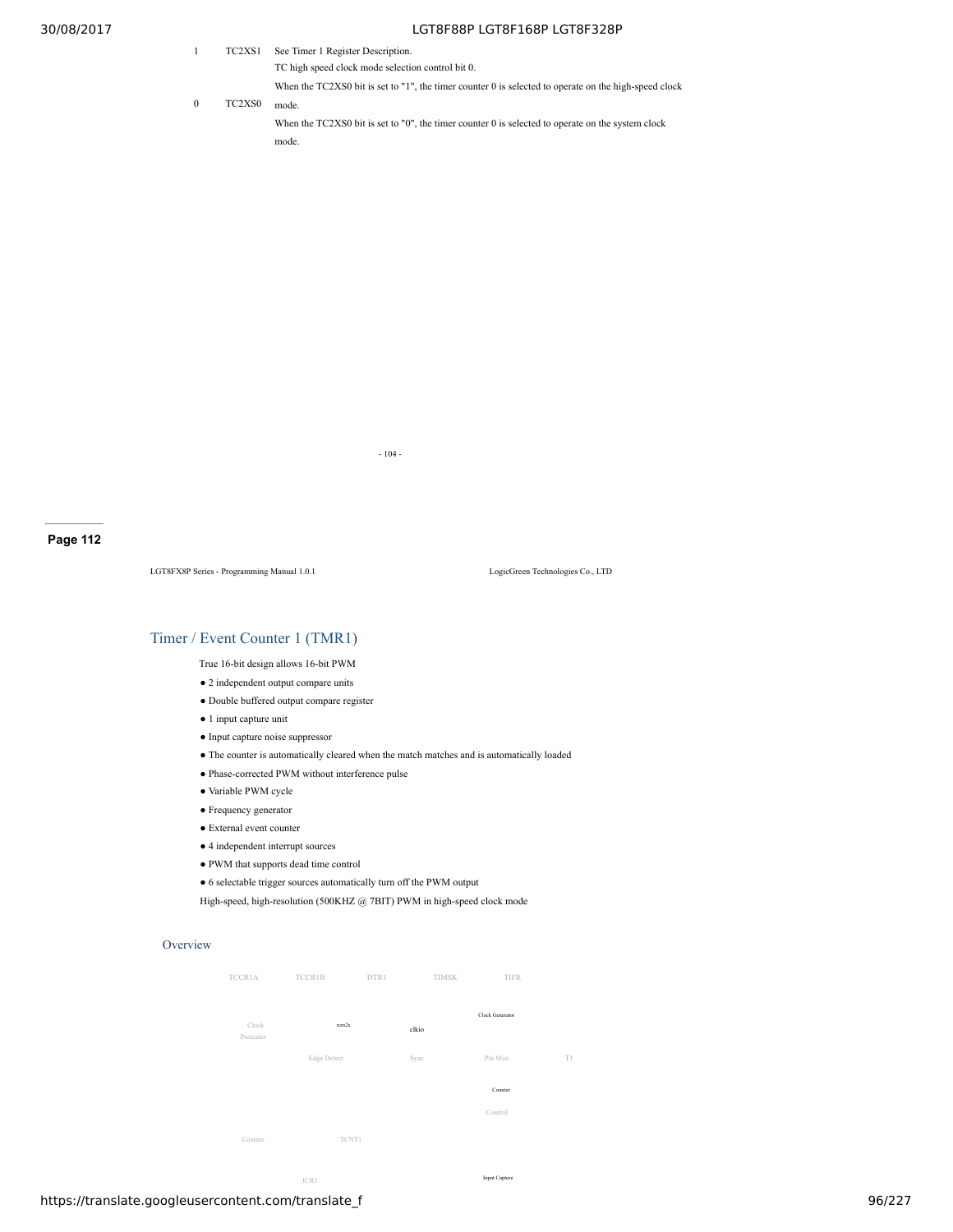

- 105 -

#### **Page 113**

LGT8FX8P Series - Programming Manual 1.0.1 LogicGreen Technologies Co., LTD

TC1 is a universal 16-bit timer counter module that supports PWM output and can accurately generate waveforms. TC1 package Includes 1 16-bit counter, waveform generation mode control unit, 2 independent output compare units and 1 input capture list yuan. At the same time, TC1 can be shared with TC0 10-bit prescaler, you can also use the 10-bit prescaler. Prescaler On the system clock clkio or high speed clock rcm2x (internal 32M RC oscillator output clock rc32m 2 times the frequency) The line is divided to produce the count clock Clkt1. The waveform generation mode control unit controls the operation mode and comparison output of the counter The generation of the waveform. Depending on the operating mode, the counter is cleared for each count clock Clkt1, plus one or minus one operating. Clkt1 can be generated by an internal clock source or an external clock source. When the counter count value TCNT1 reaches the maximum value (etc.) At maximum 0xFFFF or fixed value or output compare register OCR1A or input capture register ICR1, defined as TOP, When the maximum value is MAX for the difference), the counter is cleared or decremented. When the counter counts the value TCNT1 When the minimum value (equal to 0x0000, defined as BOTTOM) is reached, the counter is incremented. When the counter counts When the value TCNT1 reaches OCR1A or OCR1B, it is also called when the compare match is cleared or the output compare signal is set OC1A or OC1B, to generate PWM waveforms. When the dead time is enabled, the dead time set (DTR1 register) is set The corresponding count clock number) will be inserted into the generated PWM waveform. When the input capture function is turned on, the counter The ICR1 register will record the count value in the trigger signal trigger cycle when the trigger is started or stopped. The software can be cleared by clearing Except when the COM1A / COM1B bit is zero to turn off the waveform output of OC1A / OC1B, or set the corresponding trigger source. The hardware automatically clears the COM1A / COM1B bit to turn off the OC1A / OC1B waveform output.

The counting clock can be generated by an internal or external clock source. The clock source selection and frequency selection are set by the TCCR1B register The CS1 bits of the device are controlled, as described in the TC0 and TC1 prescaler sections.

The length of the counter is 16 bits and supports bidirectional counting. The waveform generation mode is the operating mode of the counter located by TCCR1A And the WGM1 bit of the TCCR1B register. According to the different operating modes, the counter for each count clock Clkt1 To achieve zero, plus one or minus one operation. When the count overflows, the count overflow flag TOV1 is located in the TIFR1 register Bit will be set. TC1 count overflow interrupt can be generated when interrupt is enabled.

The output compare unit compares the count value TCNT1 with the values of the output compare registers OCR1A and OCR1B. When TCNT1 Equal to OCR1A or OCR1B is called a compare match, the output comparison flag OCF1A in the TIFR1 register or The OCF1B bit is set. TC1 output compare match interrupt can be generated when interrupt is enabled. Note that in the PWM operating mode, the OCR1A and OCR1B registers are double buffered registers. In normal mode and In CTC mode, the double buffering function is disabled. When the count reaches the maximum or minimum value, the value in the buffer register is updated synchronously To compare registers OCR1A and OCR1B. See the description of the working mode section.

The waveform generator generates and controls the output mode control according to the waveform generation mode and uses the compare match and the count overflow to generate Output the comparison waveform signals OC1A and OC1B. The specific way of generating is described in the working mode and register section description. Take the output ratio When the waveform signals OC1A and OC1B are output to the corresponding pins, the data direction register of the pin must also be set Out.

Operating mode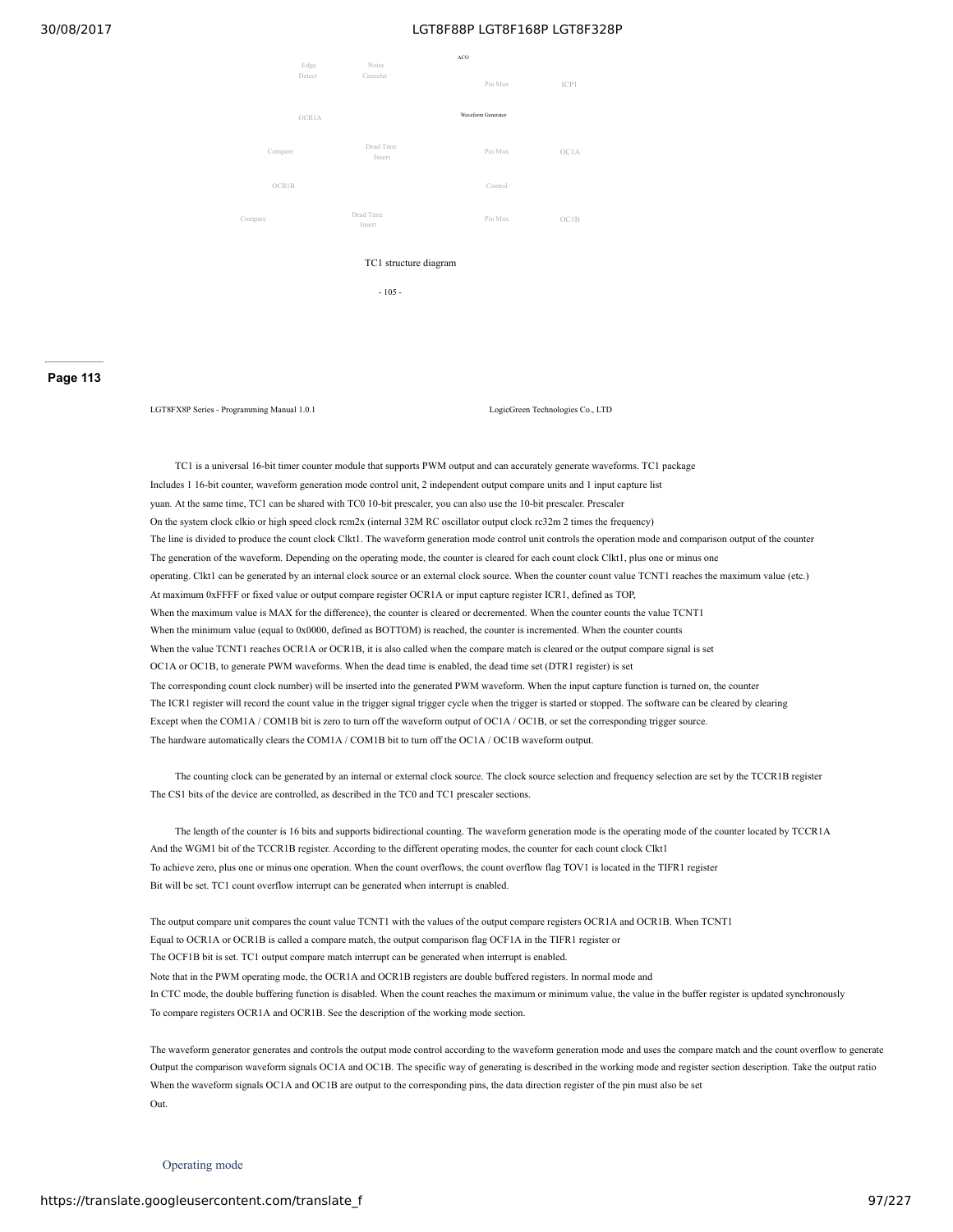Timing counter 1 has six different modes of operation, including normal mode (Normal), compare match clear (CTC) Mode, fast pulse width modulation (FPWM) mode, phase corrected pulse width modulation (PCPWM) mode, phase frequency Rate correction pulse width modulation (PFCPWM) mode, and input capture (ICP) mode. The waveform is generated by the mode control bit WGM1 [3: 0] to choose. The six modes are described in detail below. Since there are two separate output comparison units, respectively

- 106 -

#### **Page 114**

LGT8FX8P Series - Programming Manual 1.0.1 LogicGreen Technologies Co., LTD

"A" and "B", with the lowercase "x" to represent the two output compare cell channels.

#### Normal mode

The normal mode is the simplest mode of operation for the timer counter. The waveform generation mode control bit, WGM1 [3: 0] = 0, The maximum value of the TOP is MAX (0xFFFF). In this mode, the count mode increments by one for each count clock, When the counter reaches the TOP overflow, it returns to BOTTOM to restart. The same value as the count value TCNT1 becomes zero Set the timer counter overflow flag TOV1 in the count clock. The TOV1 flag in this mode is like the 17th bit, only Will only be set to not be cleared. The overflow interrupt service routine automatically clears the TOV1 flag, which the software can use to improve it Timing counter resolution. There is no special case in normal mode to consider, you can always write a new count value.

The waveform of the output compare signal OC1x can be obtained by setting the data direction register of the OC1x pin to be output. When COM1x = 1 , The OC1x signal is flipped when a compare match occurs. The frequency of the waveform in this case can be calculated using the following formula:  $f_{\text{oclxnormal}} = f_{\text{sys}} / (2 * N * 65536)$ 

Where N represents the prescaler factor (1, 8, 64, 256, or 1024).

The output compare unit can be used to generate interrupts, but interrupts are not recommended in normal mode, which takes too much CPU time.

# CTC mode

When setting WGM1  $[3:0] = 4$  or 12, timer counter 1 enters CTC mode. When WGM1  $[3] = 0$ , the most count The large value TOP is OCR1A, and when WGM1 [3] = 1, the maximum value TOP is ICR1. The following to WGM1 [3: 0] = 4 as an example To describe the CTC mode In this mode, the count mode is incremented by one for each count clock, and when the counter value TCNT1 The counter is cleared when the value is equal to TOP. This mode allows the user to easily control the frequency of the compare match output and also simplify it The operation of the external event count.

When the counter reaches TOP, the output compare match flag OCF1 is set and the corresponding interrupt enable is set Off. The OCR1A register can be updated in the interrupt service routine. In this mode OCR1A does not use double buffering in The counter should be careful when updating the maximum value to near minimum with no prescaler or very low prescaler operation. Such as When the value of the write OCR1A is less than the current TCNT1 value, the counter will lose a compare match. In the next comparison Before the match occurs, the counter has to count to MAX, and then count from BOTTOM to OCR1A. And ordinary Mode, the count value returns to the count clock of 0x0 to set the TOV1 flag.

The waveform of the output compare signal OC1x can be obtained by setting the data direction register of the OC1x pin to be output. The frequency of the waveform The rate can be calculated using the following formula:

 $f_{\text{oc1xctc}} = f_{\text{sys}} / (2 * N * (1 + OCR1A))$ 

Where N represents the prescaler factor (1, 8, 64, 256, or 1024).

As can be seen from the formula, when the set OCR1A is 0x0 and no prescaler, you can get the maximum frequency f sys / 2 output Waveform.

When WGM1 [3: 0] = 12 is similar to WGM1 [3: 0] = 4, it is only necessary to replace ICCR1 with OCR1A.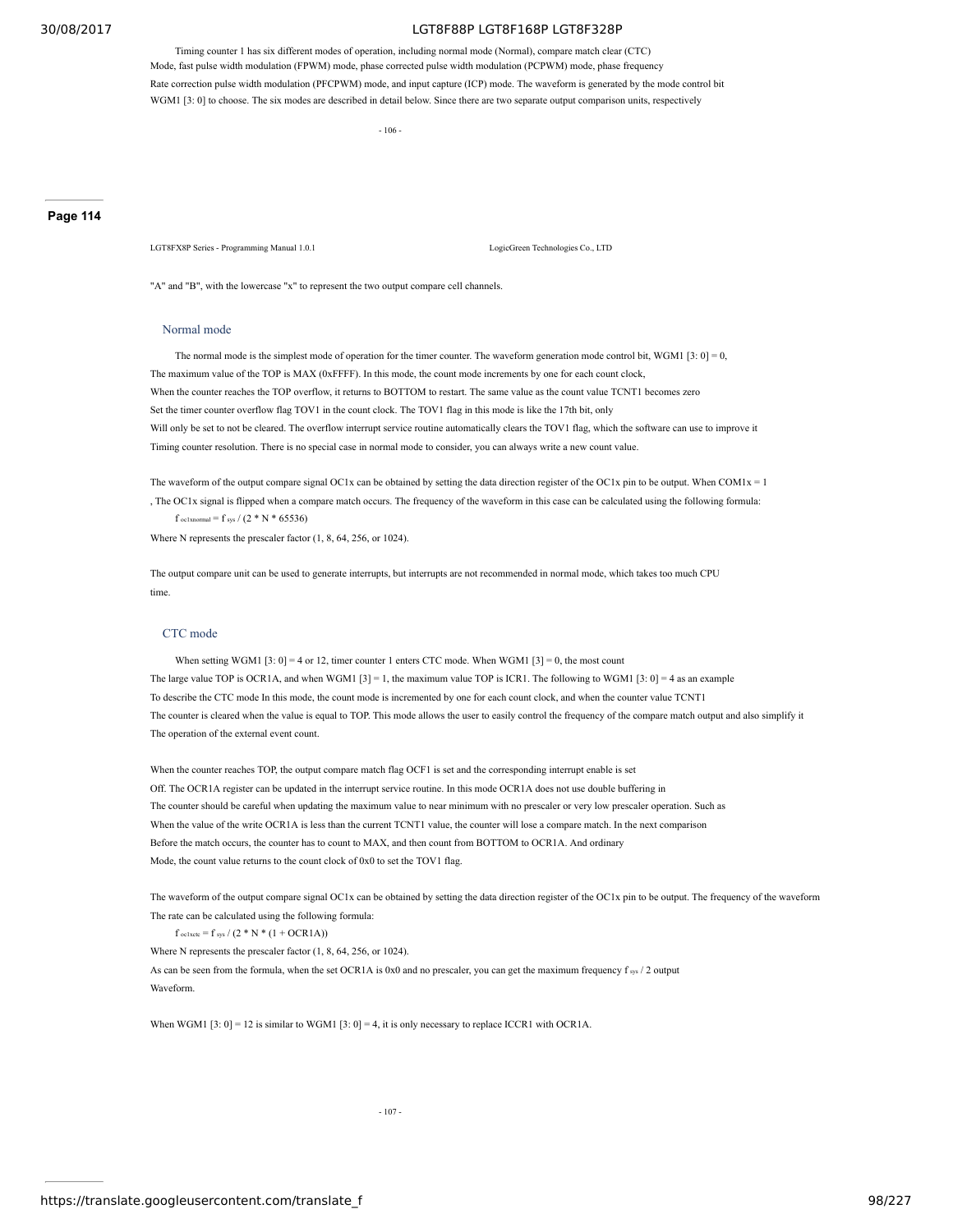LGT8FX8P Series - Programming Manual 1.0.1 LogicGreen Technologies Co., LTD

# Fast PWM mode

When the WGM1  $[3: 0] = 5, 6, 7, 14$  or 15 is set, the timer counter 1 enters the fast PWM mode with the largest count The values TOP are 0xFF, 0x1FF, 0x3FF, ICR1, or OCR1A, respectively, and can be used to generate high frequency PWM waveforms. fast The PWM mode differs from other PWM modes in that it is a one-way operation. The counter is returned from the BOTTOM to the TOP To BOTTOM to count again. When the count value TCNT1 reaches TOP or BOTTOM, the output compare signal OC1x is set Bit or clear, depending on the setting of the compare output mode COM1, see the register description for details. Due to the use of one-way operation, fast The operating frequency of the fast PWM mode is twice the phase-corrected PWM mode using bi-directional operation. High frequency characteristics make it fast The PWM mode is ideal for power regulation, rectification, and DAC applications. High-frequency signals can reduce external components (inductive capacitance) Etc.), thereby reducing system cost.

When the count reaches TOP, the timer counter overflow flag TOV1 will be set and the compare buffer value will be updated to Compare values. If the interrupt is enabled, the OCR1A register can be updated in the interrupt service routine.

The waveform of the output compare signal OC1x can be obtained by setting the data direction register of the OC1x pin to be output. The frequency of the waveform The rate can be calculated using the following formula:

 $f_{oc1xfpwm} = f_{sys} / (N * (1 + TOP))$ Where N represents the prescaler factor (1, 8, 64, 256, or 1024).

When TCNT1 and OCR1x compare match, the waveform generator sets (clears) the OC1x signal. When TCNT1 is cleared At zero, the waveform generator clears (sets) the OC1x signal to generate a PWM wave. Whereby the extreme value of OCR1x will be Generates special PWM waveforms. When OCR1x is set to 0x00, the output PWM is in each (1 + TOP) count clock There is a narrow spike. When OCR1x is set to TOP, the output waveform is a continuous high or low level. Such as If OCR1A is used as TOP and COM1A = 1 is set, the output compare signal OC1A will generate a duty cycle of 50% wave.

#### Phase correction PWM mode

When setting WGM0  $[3: 0] = 1, 2, 3, 10$  or 11, the timer counter 1 enters the phase correction PWM mode. The maximum value of the number TOP is 0xFF, 0x1FF, 0x3FF, ICR1 or OCR1A. The counter is operated in two directions by BOTTOM Increment to TOP, and then decrement it to BOTTOM, and repeat this operation. The count is changed when the count reaches TOP and BOTTOM Number of directions, the count value in TOP or BOTTOM only stay a count clock. In the process of increment or decrement, the count value When TCNT1 matches OCR1x, the output compare signal OC1x will be cleared or set, depending on the compare output mode COM1 setting. Compared with one-way operation, the maximum frequency available for bi-directional operation is small, but its excellent symmetry is more suitable for electricity Machine control.

In phase correction PWM mode, the TOV1 flag is set when the count reaches BOTTOM. When the count reaches TOP, compare The value of the buffer is updated to the comparison value. If the interrupt is enabled, the compare buffer OCR1x can be updated in the interrupt service routine Device.

The output compare signal OC1x waveform can be obtained by setting the data direction register of the OC1x pin to output. The frequency of the waveform can be Use the following formula to calculate:

 $f_{oc1xepcpwm} = f_{sys} / (N * TOP * 2)$ 

Where N represents the prescaler factor  $(1, 8, 64, 256, \text{ or } 1024)$ .

- 108 -

#### **Page 116**

LGT8FX8P Series - Programming Manual 1.0.1 LogicGreen Technologies Co., LTD

During the up-counting process, the waveform generator clears (sets) the OC1x signal when TCNT1 matches OCR1x. in In the process of decrementing the count, when the TCNT1 matches OCR1x, the waveform generator sets (clears) the OC1x signal. thus The extreme value of OCR1x will produce a special PWM wave. When OCR1x is set to TOP or BOTTOM, OC1x signal output will be Keep it low or high. If OCR1A is used as TOP and COM1A = 1 is set, output compare signal OC1A will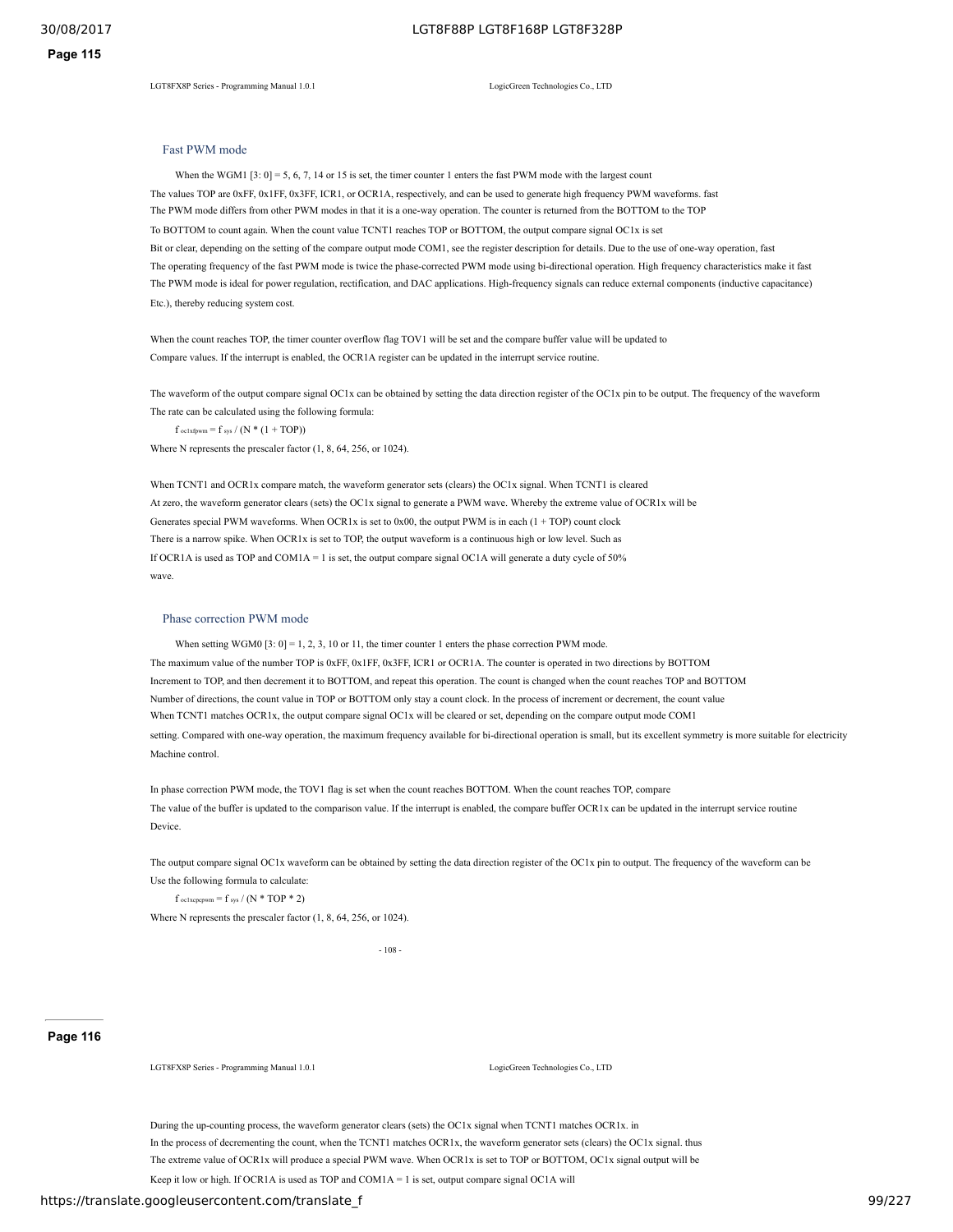#### Generates a PWM wave with a duty cycle of 50%.

In order to ensure that the output PWM wave symmetry on both sides of the BOTTOM, in the absence of a comparison match, there are two cases Will flip the OC1x signal. The first case is when the value of OCR1x changes from TOP to other data. When OCR1x is TOP, when the count value reaches TOP, the output of OC1x is the same as that of the previous descending order, that is, the OC1x constant. The value of the new OCR1x (not TOP) is updated and the OC1x value remains until the ascending order Count when the match occurs and flip. The OC1x signal is not centered at the minimum, so it needs to be in TCNT1 When the maximum value is reversed, the OC1x signal is flipped, which is the first case when the OC1x signal is flipped without a compare match. second The case is that when TCNT1 starts counting from a value higher than OCR1x, it will lose a compare match, causing The generation of asymmetric situations. Also need to flip OC1x signal to achieve the minimum on both sides of the symmetry.

#### Phase frequency correction PWM mode

When setting WGM0 [3:  $0$ ] = 8 or 9, the timer counter 1 enters the phase frequency correction PWM mode, counting the maximum The value TOP is ICR1 or OCR1A, respectively. The counter is bidirectional, incremented by BOTTOM to TOP, and then decremented To BOTTOM, and repeat this operation. When the count reaches TOP and BOTTOM, the counting direction is changed and the count value is TOP or BOTTOM only stay on a count clock. In the process of increment or decrement, when the count value TCNT1 matches OCR1x, The output compare signal OC1x will be cleared or set, depending on the setting of the compare output mode COM1. And one-way operation phase The maximum frequency available for bi-directional operation is smaller, but its excellent symmetry is more suitable for motor control.

Phase frequency correction In PWM mode, the TOV1 flag is set when the count reaches BOTTOM, and the compare buffer Value is updated to the comparison value, the time for updating the comparison value is the phase frequency correction PWM mode and the phase correction PWM mode is the most Big difference. If the interrupt is enabled, the compare buffer OCR1x register can be updated in the interrupt service routine. When the CPU changes Change the TOP value that ORC1A or ICR1 value, you must ensure that the new TOP value is not less than the TOP value already used, otherwise The match will not happen again.

The output compare signal OC1x waveform can be obtained by setting the data direction register of the OC1x pin to output. The frequency of the waveform can be Use the following formula to calculate:

 $f$  oc1xcpfcpwm =  $f$  sys /  $(N * TOP * 2)$ 

Where N represents the prescaler factor (1, 8, 64, 256, or 1024).

During the up-counting process, the waveform generator clears (sets) the OC1x signal when TCNT1 matches OCR1x. in In the process of decrementing the count, when the TCNT1 matches OCR1x, the waveform generator sets (clears) the OC1x signal. thus The extreme value of OCR1x will produce a special PWM wave. When OCR1x is set to TOP or BOTTOM, OC1x signal output will be Keep it low or high. If OCR1A is used as TOP and COM1A = 1 is set, output compare signal OC1A will Generates a PWM wave with a duty cycle of 50%.

Since the OCR1x register is updated at the BOTTOM time, the TOP value is on both sides in ascending and descending order. Kind of symmetry waveforms where both the frequency and the phase are correct.

- 109 -

**Page 117**

LGT8FX8P Series - Programming Manual 1.0.1 Logical Co., LTD LogicGreen Technologies Co., LTD

When using the fixed TOP value, it is best to use the ICR1 register as the TOP value, that is, set WGM1  $[3:0] = 8$ , then OCR1A The register is only used to generate the PWM output. If you want to generate frequency changes in the PWM wave, you must change the TOP value, OCR1A double buffering feature will be more suitable for this application.

#### Enter the capture mode

The input capture is used to capture an external event and give it a time stamp to indicate when the event occurred, The counting mode is performed, but the waveform generation mode using the ICR1 value as the count TOP value is to be removed.

Trigger signals for external events are entered by pin ICP1 and can also be implemented by analog comparator units. When pin ICP1 The logic level changes, or the analog ACO level of the analog comparator changes, and this level change is entered Capture unit is captured, the input capture is triggered, then the 16-bit count value TCNT1 data is copied to the input capture Register ICR1, and the input capture flag ICF1 is set. If the ICIE1 bit is "1", the input capture flag will generate an input capture Interrupted.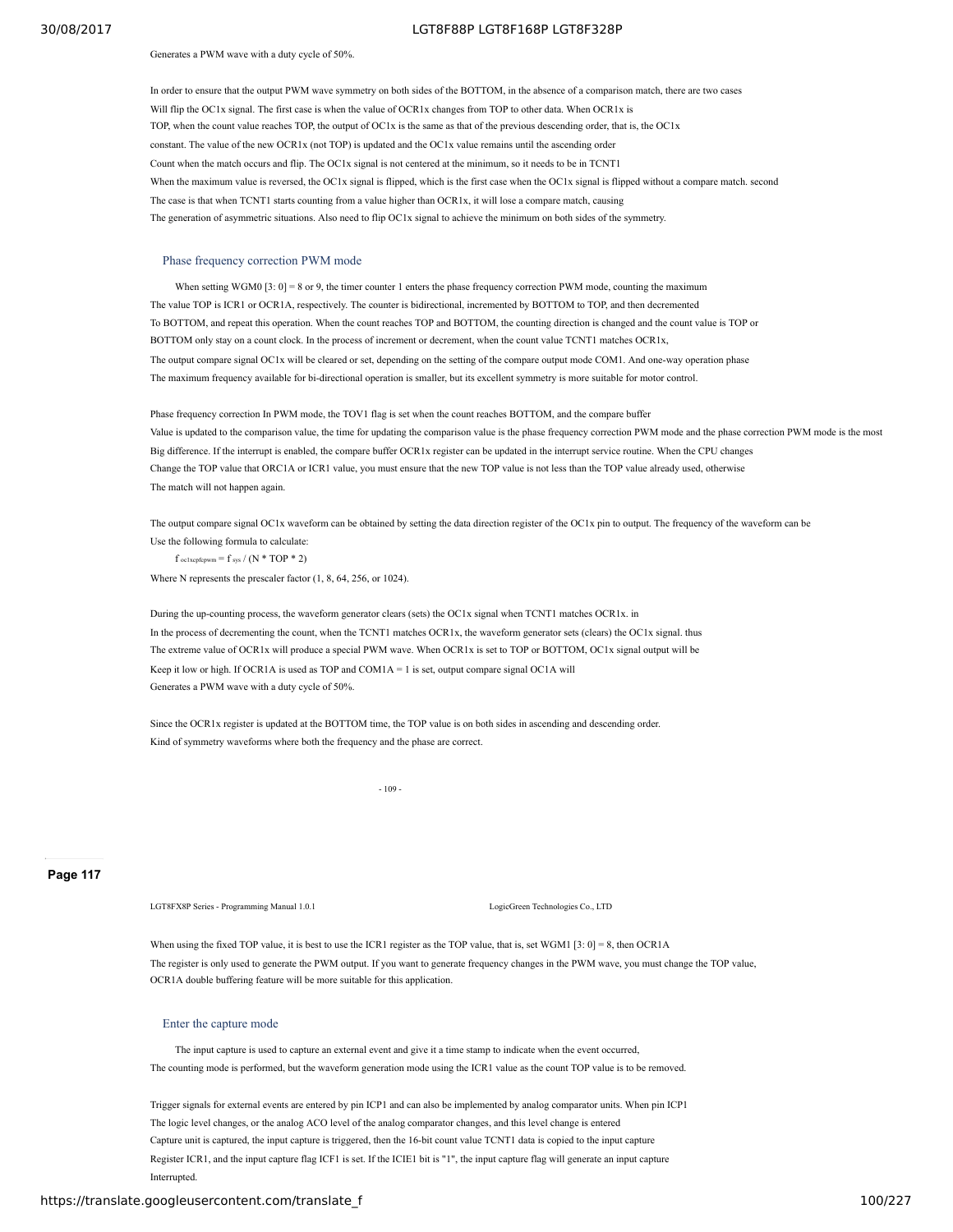By setting the analog compare control with the status register ACSR analog compare input capture control bit ACIC to select the input capture Trigger source ICP1 or ACO. It should be noted that changing the trigger source may cause an input capture, so changing the trigger After the source, ICF1 must be cleared once to avoid the wrong result.

The input capture signal is passed to an edge detector via an optional noise suppressor, and the control bit is selected according to the input capture ICES1 configuration, to see whether the detected edge to meet the trigger conditions. The noise suppressor is a simple digital filter, right The input signal is sampled four times, and the output is fed to the edge detector only when the four samples are equal. Noise suppression The controller is enabled or disabled by the ICNC1 bit of the TCCR1B register.

When the input capture function is used, the ICR1 register value should be read as early as possible when ICF1 is set, since the next time The value of ICR1 will be updated after the capture event occurs. It is recommended to enable the input capture interrupt in any input capture mode , It is not recommended to change the count TOP value during operation.

The input capture time stamp can be used to calculate the frequency, duty cycle and other characteristics of the signal, as well as to trigger the event creation date Mind When measuring the duty cycle of an external signal, it is required to change the trigger edge after each capture. Therefore, after reading the ICR1 value, Quickly change the edge of the triggered signal.

### Dead time control

When the DTEN1 bit is set to "1", the function of inserting the dead time is enabled and the output waveform of OC1A and OC1B will be set to B Channel comparison output generated by the waveform based on the insertion of the set dead time, the length of the time for the DTR1 register count The number of clocks corresponding to the time value. As shown in the following figure, the dead time insertion of OC1A and OC1B is the comparison of channel B Output waveform as a reference. When COM1A and COM1B are the same as "2" or "3", OC1A's waveform polarity and OC1B waveform pole The COM1A and COM1B are "2" or "3", OC1A waveform and OC1B waveform polarity is opposite.



#### **Page 118**



Figure 3 TC1 dead time control in FPWM mode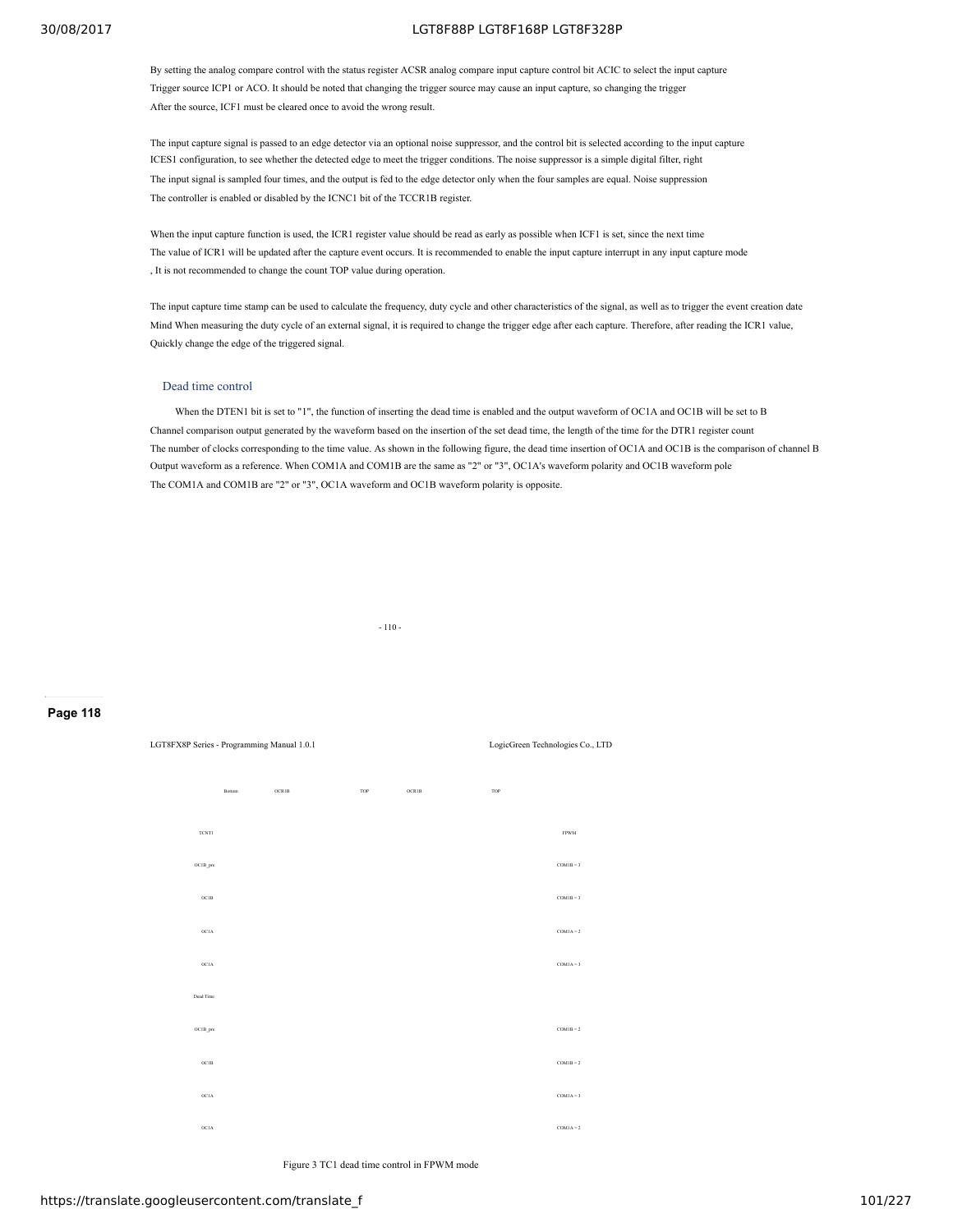OCR1B TOP OCR1B Portom OCR1B OCR1B Bottom OCR1B Bottom OCR1B



Figure 4 TC1 dead time control in PCPWM mode

- 111 -

#### **Page 119**

LGT8FX8P Series - Programming Manual 1.0.1 LogicGreen Technologies Co., LTD

When the DTEN1 bit is set to "0", the function of inserting the dead time is disabled and the output waveforms of OC1A and OC1B are Output the resulting waveform.

#### High speed counting mode

In high-speed clock mode, a higher frequency clock is used as the counting clock source to generate higher speed and higher Resolution of the PWM waveform. This high-frequency clock is performed by multiplying the output clock rc32m of the internal 32M RC oscillator by 2 times To produce. Therefore, before entering the high-frequency mode, you must first enable the internal 32M RC oscillator multiplier function, that is set TCKCSR register of the F2XEN bit and wait for a certain period of time until the multiplier clock signal output is stable. Then, TCKCSR can be set The TC2XS1 bit enables the timer counter to enter the high-speed clock mode.

In this mode, the system clock is asynchronous to the high-speed clock, and some registers (see the TC1 register list) are operating In the high-speed clock domain, therefore, when configuring and reading such registers is also asynchronous, the operation should pay attention.

There is no special requirement for non-sequential read and write operations on registers in high-speed clock domains, and for continuous read and write operations To wait for a system clock, follow these steps:

5) write register A;

6) wait for a system clock (NOP or operating system clock under the register);

7) Read or write to register A or B.

8) Wait for a system clock (NOP or register under operating system clock).

When a register is read in a high-speed clock domain, a register with a width of 8 bits can be read directly and 16 bits are read Register value (OCR1A, OCR1B, ICR1, TCNT1), the value of the lower register is read first, waiting for a system clock , Then read the value of the high register, and read the value of TCNT1, when the counter is still counting, TCNT1 Value will change with the high-speed clock, you can pause the counter (set CS1 to zero) and then read the value of TCNT1.

When reading OCR1A, OCR1B and ICR1, follow these steps: 1) Read OCR1AL / OCR1BL / ICR1L; 2) wait for a system clock (NOP); 3) Read OCR1AH / OCR1BH / ICR1H.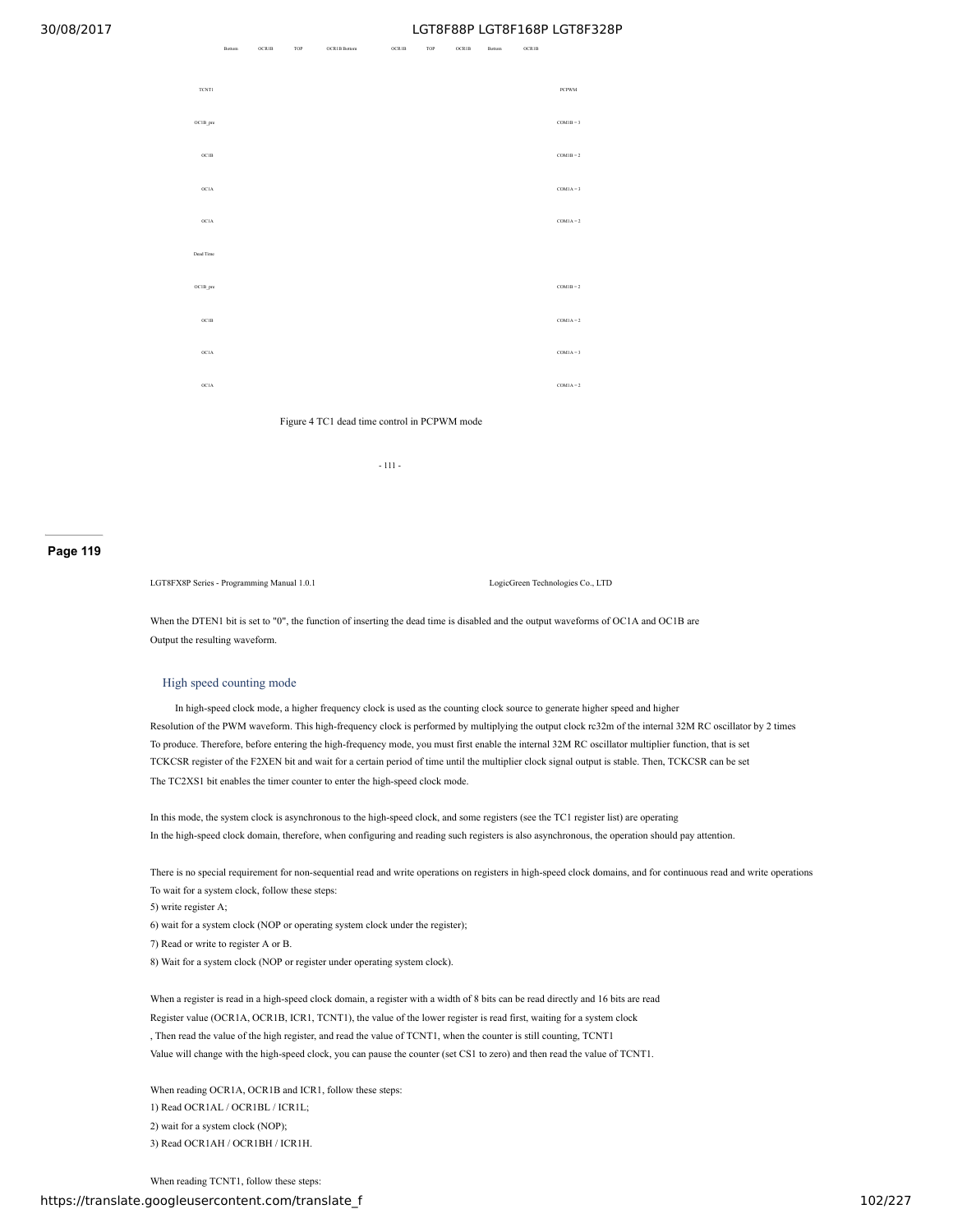# 1) set CS1 to zero; 2) wait for a system clock (NOP); 3) read the value of TCNT1L; 4) wait for a system clock (NOP); Read the value of TCNT1H.

- 112 -

**Page 120**

LGT8FX8P Series - Programming Manual 1.0.1 LogicGreen Technologies Co., LTD

#### Register definition

| TC1 register list   |         |          |                                                |  |  |  |
|---------------------|---------|----------|------------------------------------------------|--|--|--|
| register            | address | Defaults | description                                    |  |  |  |
| TCCR1A <sup>*</sup> | 0x80    | 0x00     | TC1 control register A                         |  |  |  |
| TCCR1B <sup>*</sup> | 0x81    | 0x00     | TC1 control register B                         |  |  |  |
| TCCR1C <sup>*</sup> | 0x82    | 0x00     | TC1 control register C                         |  |  |  |
| DSX1                | 0x83    | 0x00     | TC1 Trigger Source Control Register            |  |  |  |
| TCNT1L*             | 0x84    | 0x00     | TC1 count value register low byte              |  |  |  |
| TCNT1H*             | 0x85    | 0x00     | TC1 count register high byte                   |  |  |  |
| $ICR1L*$            | 0x86    | 0x00     | TC1 input capture register low byte            |  |  |  |
| $ICRIH*$            | 0x87    | 0x00     | TC1 input capture register high byte           |  |  |  |
| OCRIAL <sup>*</sup> | 0x88    | 0x00     | TC1 Output compare register A low byte         |  |  |  |
| OCR1AH <sup>*</sup> | 0x89    | 0x00     | TC1 Output compare register A high byte        |  |  |  |
| OCR1BL*             | 0x8A    | 0x00     | TC1 Output compare register B low byte         |  |  |  |
| OCR1BH*             | 0x8B    | 0x00     | TC1 Output compare register B high byte        |  |  |  |
| $DTR1*$             | 0x8C    | 0x00     | TC1 dead time control register                 |  |  |  |
| TIMSK1              | 0x6F    | 0x00     | The timer counter interrupts the mask register |  |  |  |
| TIFR1               | 0x36    | 0x00     | Timer counter interrupt flag register          |  |  |  |
| <b>TCKCSR1</b>      | 0xEC    | 0x00     | TC1 clock control status register              |  |  |  |

#### 【note】

The register with "\*" operates on the system clock and the high-speed clock domain. When the register with "\*" only works on the system Under the clock domain.

# TCCR1A -TC1 control register A

|               | TCCR1A-TC1 control register A |                                                                                                     |     |                |               |   |               |                                                                                                |  |  |
|---------------|-------------------------------|-----------------------------------------------------------------------------------------------------|-----|----------------|---------------|---|---------------|------------------------------------------------------------------------------------------------|--|--|
| Address: 0x80 |                               |                                                                                                     |     |                | Default: 0x00 |   |               |                                                                                                |  |  |
| Bit           |                               | 6                                                                                                   | 5   | $\overline{4}$ | 3             | 2 | 1             | $\theta$                                                                                       |  |  |
|               |                               | COM1A1 COM1A0 COM1B1 COM1B0                                                                         |     |                |               |   | - WGM11 WGM10 |                                                                                                |  |  |
| R/W           | R/W                           | R/W                                                                                                 | R/W | R/W            |               |   | R/W           | R/W                                                                                            |  |  |
|               |                               |                                                                                                     |     |                |               |   |               |                                                                                                |  |  |
| Bit Name      |                               | description                                                                                         |     |                |               |   |               |                                                                                                |  |  |
|               |                               | Compare match output A mode control high.                                                           |     |                |               |   |               |                                                                                                |  |  |
|               |                               | COM1A1 and COM1A0 form COM1A $[1:0]$ to control the output compare waveform                         |     |                |               |   |               |                                                                                                |  |  |
| 7             | COM1A1                        | OC1A. If the 1 or 2 bits of COM1A are set, the output compare waveform is occupied                  |     |                |               |   |               |                                                                                                |  |  |
|               |                               | According to OC1A pin, but the pin of the data direction register must be set high                  |     |                |               |   |               |                                                                                                |  |  |
|               |                               |                                                                                                     |     |                |               |   |               | Output this waveform. In different operating modes, COM1A controls the output compare waveform |  |  |
|               |                               | System is also different, see the specific comparison of the output mode control table description. |     |                |               |   |               |                                                                                                |  |  |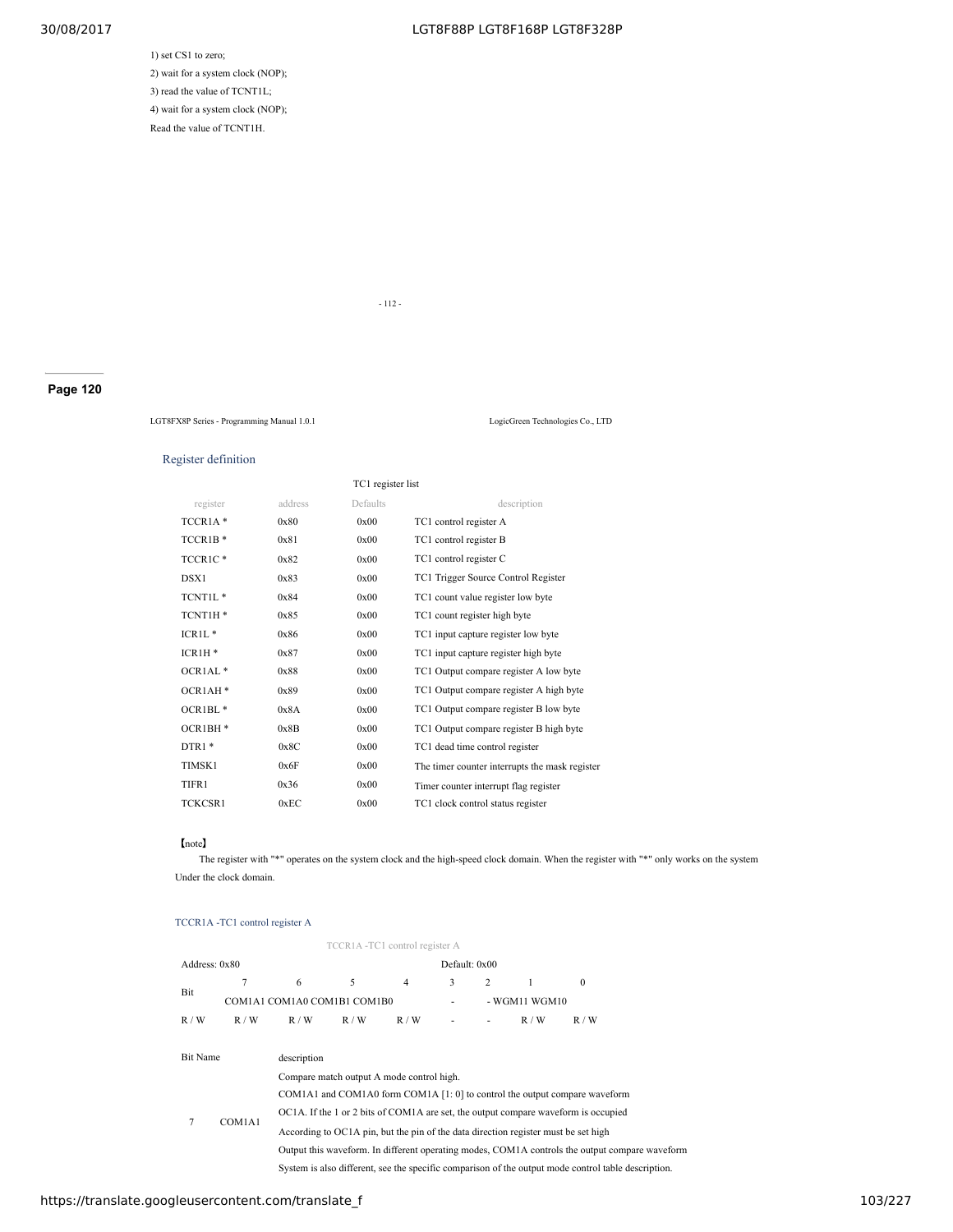6 COM1A0

# 30/08/2017 LGT8F88P LGT8F168P LGT8F328P

Compare match output A mode control low. COM1A1 and COM1A0 form COM1A [1: 0] to control the output compare waveform OC1A. If the 1 or 2 bits of COM1A are set, the output compare waveform is occupied According to OC1A pin, but the pin of the data direction register must be set high

- 113 -

# **Page 121**

| LGT8FX8P Series - Programming Manual 1.0.1 |                  | LogicGreen Technologies Co., LTD                                                                                                                                                                      |
|--------------------------------------------|------------------|-------------------------------------------------------------------------------------------------------------------------------------------------------------------------------------------------------|
|                                            |                  | Output this waveform. In different operating modes, COM1A controls the output compare waveform<br>System is also different, see the specific comparison of the output mode control table description. |
|                                            |                  | Compare match output B mode control high.                                                                                                                                                             |
|                                            |                  | COM1B1 and COM1B0 form COM1B [1: 0] to control the output compare waveform                                                                                                                            |
|                                            |                  | OC1B. If bit 1 or bit 2 of COM1B is set, the output compare waveform is occupied                                                                                                                      |
| 5                                          | COM1B1           | According to the OC1B pin, but the pin of the data direction register must be set high                                                                                                                |
|                                            |                  | Output this waveform. In different operating modes, COM1B controls the output compare waveform                                                                                                        |
|                                            |                  | System is also different, see the specific comparison of the output mode control table description.                                                                                                   |
|                                            |                  | Compare match output B mode control low.                                                                                                                                                              |
|                                            |                  | COM1B1 and COM1B0 form COM1B [1: 0] to control the output compare waveform                                                                                                                            |
|                                            |                  | OC1B. If bit 1 or bit 2 of COM1B is set, the output compare waveform is occupied                                                                                                                      |
| $\overline{4}$                             | COM1B0           | According to the OC1B pin, but the pin of the data direction register must be set high                                                                                                                |
|                                            |                  | Output this waveform. In different operating modes, COM1B controls the output compare waveform                                                                                                        |
|                                            |                  | System is also different, see the specific comparison of the output mode control table description.                                                                                                   |
| 3:2                                        |                  | Keep the same                                                                                                                                                                                         |
| $\mathbf{1}$                               |                  | WGM11 waveform generation mode control sub-low.                                                                                                                                                       |
|                                            |                  | WGM11 and WGM13, WGM12, WGM10 together constitute the waveform generation mode control                                                                                                                |
|                                            |                  | System WGM1 [3: 0], control counter count mode and waveform generation mode, specific                                                                                                                 |
|                                            |                  | See waveform generation mode table description.                                                                                                                                                       |
| $\boldsymbol{0}$                           |                  | WGM10 waveform generation mode control the lowest bit.                                                                                                                                                |
|                                            |                  | WGM10 and WGM13, WGM12, WGM11 together constitute the waveform generation mode control                                                                                                                |
|                                            |                  | System WGM1 [3: 0], control counter count mode and waveform generation mode, specific                                                                                                                 |
|                                            |                  | See waveform generation mode table description.                                                                                                                                                       |
|                                            |                  | The following table shows the non-PWM mode (ie, normal mode and CTC mode), compare the output mode to the output compare waveform control.                                                            |
|                                            | $COM1x$ [1:0]    | description                                                                                                                                                                                           |
|                                            | $\boldsymbol{0}$ | OC1x disconnect, general IO port operation                                                                                                                                                            |
|                                            | $\mathbf{1}$     | Compare the OC1x signal when matching                                                                                                                                                                 |
|                                            | $\overline{c}$   | The OC1x signal is cleared when compare match                                                                                                                                                         |
|                                            | 3                | Set OC1x signal when compare match                                                                                                                                                                    |
|                                            |                  | The following table shows the control of the output compare waveform for the compare output mode in fast PWM mode.                                                                                    |
|                                            | COM1x [1:0]      | description                                                                                                                                                                                           |
|                                            | $\overline{0}$   | OC1x disconnect, general IO port operation                                                                                                                                                            |
|                                            |                  | When WGM1 is 15: The OC1A signal is flipped when compare match, OC1B is off                                                                                                                           |
|                                            | $\mathbf{1}$     | When WGM1 is other value: OC1x is disconnected, general purpose IO port operation                                                                                                                     |
|                                            | $\overline{c}$   | The OC1x signal is cleared when the compare match is set and the OC1x signal is set when the maximum match is made                                                                                    |
|                                            | 3                | The OC1x signal is set when the compare match is cleared and the OC1x signal is cleared when the maximum match is made                                                                                |
|                                            |                  | The following table shows the control of the output compare waveform for the compare output mode in phase correction mode.                                                                            |
|                                            | COM1x [1:0]      | description                                                                                                                                                                                           |

| $\Omega$ | OC1x disconnect, general IO port operation                                          |
|----------|-------------------------------------------------------------------------------------|
|          | When WGM1 is 9 or 11: OC1A signal is flipped when compare match, OC1B is off        |
|          | When WGM1 is other value: $OC1x$ is disconnected, general purpose IO port operation |

- 114 -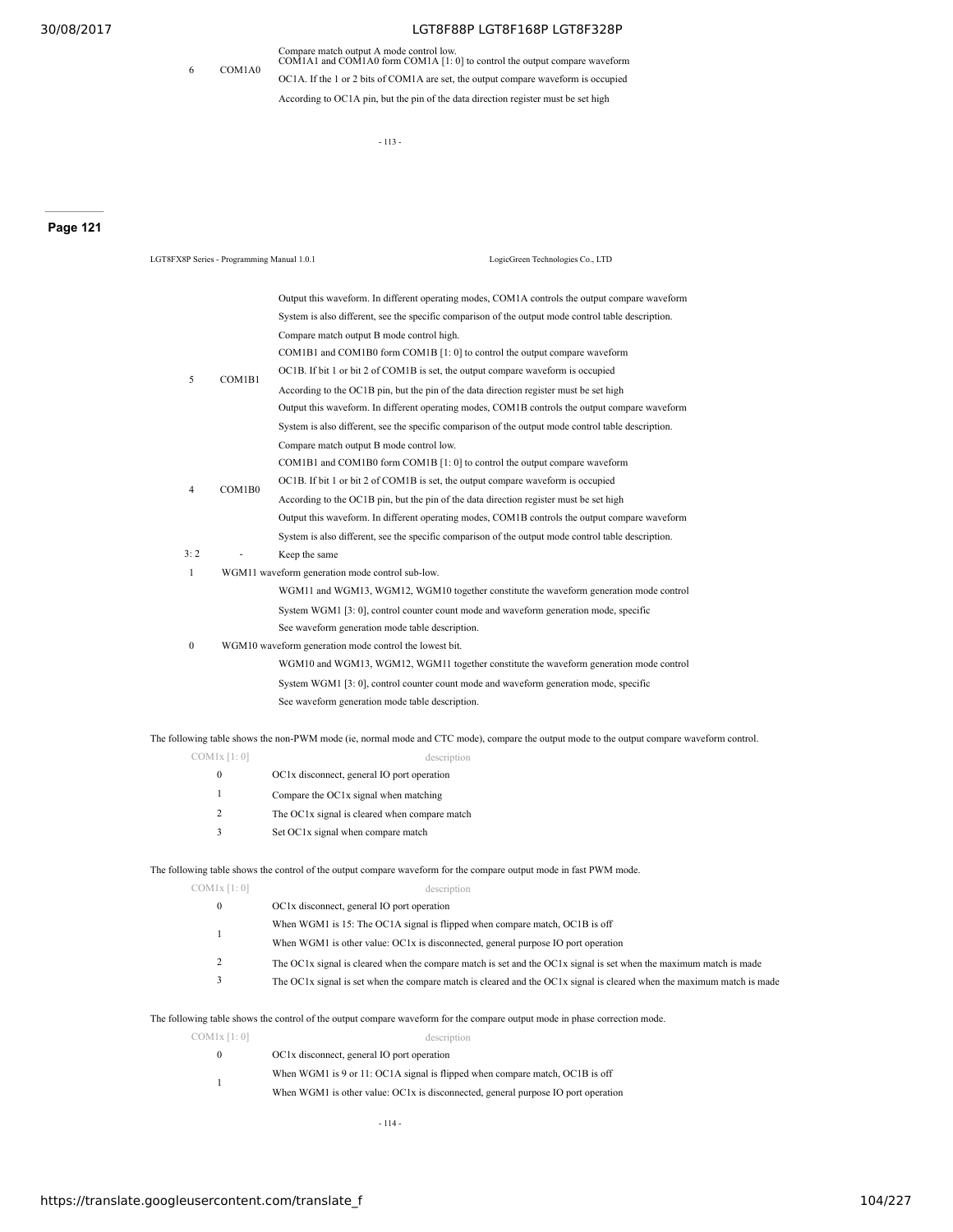# **Page 122**

LGT8FX8P Series - Programming Manual 1.0.1 LogicGreen Technologies Co., LTD

2 Compare the match in the ascending count to clear the OC1x signal, compare the match in descending order Bit OC1x signal 3 The higher order count matches the OC1x signal, and the compare match is cleared in descending order Zero OC1x signal

#### TCCR1B -TC1 control register B

|                 |               |                                                                                                                                           |                  | TCCR1B-TC1 control register B                                                     |                                               |                |              |                                                                                                               |  |  |
|-----------------|---------------|-------------------------------------------------------------------------------------------------------------------------------------------|------------------|-----------------------------------------------------------------------------------|-----------------------------------------------|----------------|--------------|---------------------------------------------------------------------------------------------------------------|--|--|
|                 | Address: 0x81 |                                                                                                                                           |                  |                                                                                   | Default: 0x00                                 |                |              |                                                                                                               |  |  |
|                 | $\tau$        | 6                                                                                                                                         | 5                | $\overline{4}$                                                                    | 3                                             | $\overline{c}$ | $\mathbf{1}$ | $\boldsymbol{0}$                                                                                              |  |  |
| Bit             |               | <b>ICNC1 ICES1</b>                                                                                                                        | L,               |                                                                                   | WGM13 WGM12 CS12                              |                | CS11         | CS10                                                                                                          |  |  |
| R / W           | R/W           | R/W                                                                                                                                       | ä,               | R/W                                                                               | R/W                                           | R/W            | R/W          | R/W                                                                                                           |  |  |
| <b>Bit Name</b> |               | description                                                                                                                               |                  |                                                                                   |                                               |                |              |                                                                                                               |  |  |
|                 |               |                                                                                                                                           |                  | The input capture noise suppressor enables the control bit.                       |                                               |                |              |                                                                                                               |  |  |
|                 |               |                                                                                                                                           |                  | When the ICNC1 bit is set to "1", the input capture noise suppressor is enabled,  |                                               |                |              |                                                                                                               |  |  |
| 7               | ICNC1         |                                                                                                                                           |                  |                                                                                   |                                               |                |              | The input of the foot ICP1 is filtered and the input signal is valid when four consecutive samples are equal, |  |  |
|                 |               |                                                                                                                                           |                  | This function causes the input capture to be delayed by four clock cycles.        |                                               |                |              |                                                                                                               |  |  |
|                 |               |                                                                                                                                           |                  | When the ICNC1 bit is set to "0", the input capture noise suppressor is disabled, |                                               |                |              |                                                                                                               |  |  |
|                 |               |                                                                                                                                           |                  | The input of foot ICP1 is directly effective.                                     |                                               |                |              |                                                                                                               |  |  |
|                 |               |                                                                                                                                           |                  | The input capture trigger edge selects the control bit.                           |                                               |                |              |                                                                                                               |  |  |
|                 |               |                                                                                                                                           |                  |                                                                                   |                                               |                |              | When setting the ICES1 bit to "1", the rising edge of the selected level triggers the input capture; when set |  |  |
| 6               | ICES1         | When the ICES1 bit is set to "0", the falling edge of the selected level triggers the input capture.                                      |                  |                                                                                   |                                               |                |              |                                                                                                               |  |  |
|                 |               | When an event is captured, the counter value is copied to the ICR1 register                                                               |                  |                                                                                   |                                               |                |              |                                                                                                               |  |  |
|                 |               |                                                                                                                                           |                  |                                                                                   |                                               |                |              | Set the input capture flag ICF1. If the interrupt is enabled, an input capture interrupt is generated.        |  |  |
| 5               |               | Keep it.                                                                                                                                  |                  |                                                                                   |                                               |                |              |                                                                                                               |  |  |
|                 |               | Waveform Generation Mode Control High.                                                                                                    |                  |                                                                                   |                                               |                |              |                                                                                                               |  |  |
| 4 WGM13         |               | WGM13 and WGM12, WGM11, WGM10 together constitute the waveform generation mode control                                                    |                  |                                                                                   |                                               |                |              |                                                                                                               |  |  |
|                 |               |                                                                                                                                           |                  |                                                                                   |                                               |                |              | WGM1 [3: 0], control counter count mode and waveform generation mode, see the specific wave                   |  |  |
|                 |               |                                                                                                                                           |                  | Form generation pattern table description.                                        |                                               |                |              |                                                                                                               |  |  |
|                 |               |                                                                                                                                           |                  | Waveform generation mode control times high.                                      |                                               |                |              |                                                                                                               |  |  |
| 3 WGM12         |               | WGM12 and WGM13, WGM11, WGM10 together constitute the waveform generation mode control                                                    |                  |                                                                                   |                                               |                |              |                                                                                                               |  |  |
|                 |               | WGM1 [3: 0], control counter count mode and waveform generation mode, see the specific wave<br>Form generation pattern table description. |                  |                                                                                   |                                               |                |              |                                                                                                               |  |  |
| 2               | CS12          |                                                                                                                                           |                  |                                                                                   |                                               |                |              |                                                                                                               |  |  |
|                 | CS11          |                                                                                                                                           |                  | Clock select control high. Used to select the clock source for timer counter 1.   |                                               |                |              |                                                                                                               |  |  |
| 1               | CS10          |                                                                                                                                           |                  | Clock selection control bit. Used to select the clock source for timer counter 1. |                                               |                |              |                                                                                                               |  |  |
| 0               |               | Clock select control low.                                                                                                                 |                  |                                                                                   |                                               |                |              |                                                                                                               |  |  |
|                 |               |                                                                                                                                           | CS1 [2:0]        | Used to select the clock source for timer counter 1.                              |                                               |                |              |                                                                                                               |  |  |
|                 |               |                                                                                                                                           | $\boldsymbol{0}$ |                                                                                   | description<br>No clock source, stop counting |                |              |                                                                                                               |  |  |
|                 |               |                                                                                                                                           | $\mathbf{1}$     |                                                                                   | clk sys                                       |                |              |                                                                                                               |  |  |
|                 |               |                                                                                                                                           | $\overline{c}$   |                                                                                   | clk sys / 8, from prescaler                   |                |              |                                                                                                               |  |  |
|                 |               |                                                                                                                                           | 3                |                                                                                   | clk sys / 64, from prescaler                  |                |              |                                                                                                               |  |  |
|                 |               |                                                                                                                                           | 4                |                                                                                   | clk $_{sys}$ / 256, from prescaler            |                |              |                                                                                                               |  |  |
|                 |               |                                                                                                                                           | 5                |                                                                                   | clk $_{sys}$ / 1024, from prescaler           |                |              |                                                                                                               |  |  |
|                 |               |                                                                                                                                           |                  |                                                                                   |                                               |                |              |                                                                                                               |  |  |

- 115 -

# **Page 123**

| LGT8FX8P Series - Programming Manual 1.0.1 | LogicGreen Technologies Co., LTD             |
|--------------------------------------------|----------------------------------------------|
| <sub>t</sub>                               | External clock T1 pin, falling edge trigger  |
|                                            | External clock T1 pin, rising edge triggered |

The following table shows the waveform generation mode control.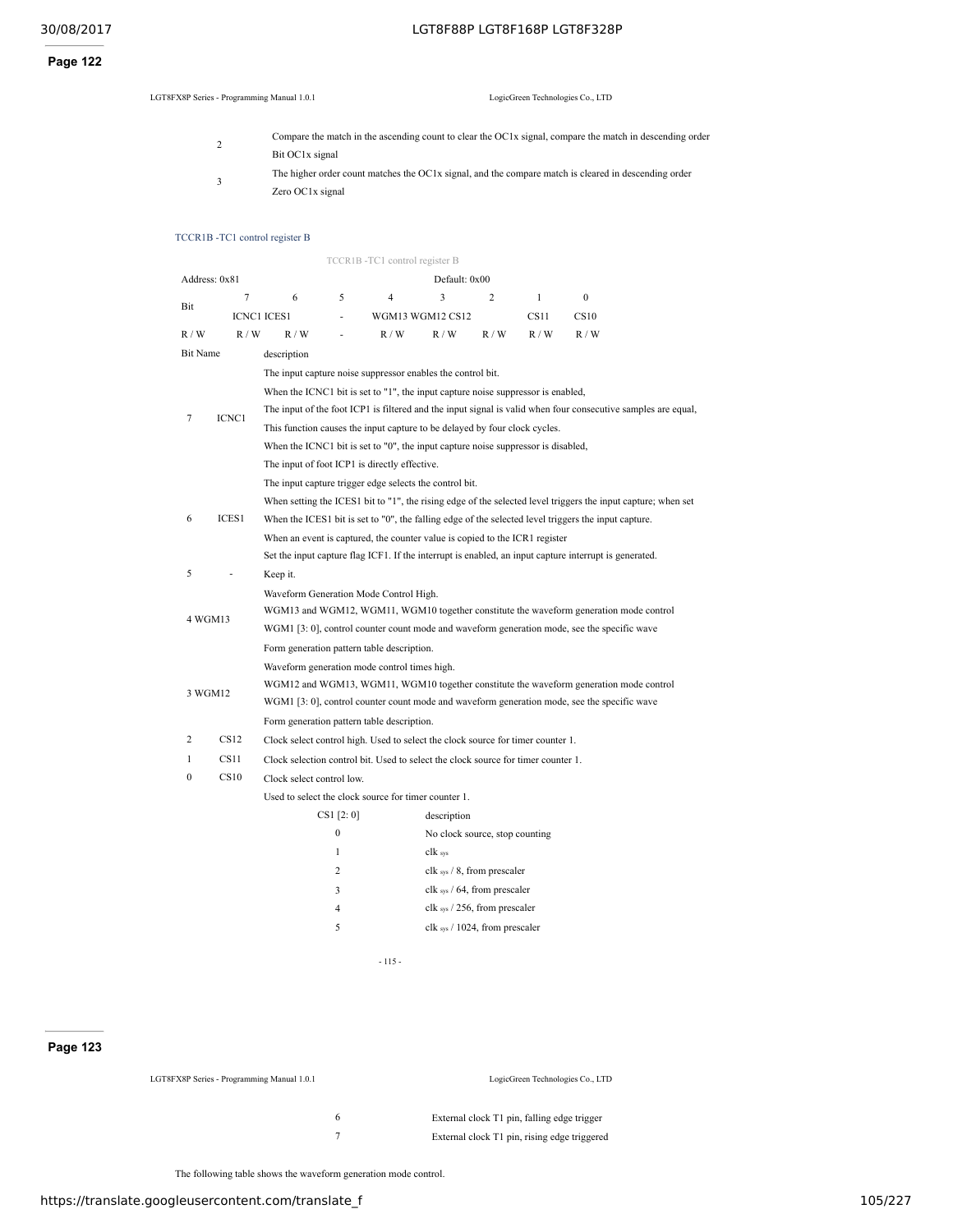| WGM1 [3: 0] working mode | TOP value | Update the time of TOCR0 when the OCR0 is updated |
|--------------------------|-----------|---------------------------------------------------|

| $W \cup W11 \cup V$ , $V$ weiking mout |               | TUI VAIUU          |               | Optime the third of TOCKO when the OCKO is up |
|----------------------------------------|---------------|--------------------|---------------|-----------------------------------------------|
| $\mathbf{0}$                           | Normal        | 0xFFFF             | immediately   | <b>MAX</b>                                    |
| $\mathbf{1}$                           | 8 bit PCPWM   | 0x00FF             | TOP           | <b>BOTTOM</b>                                 |
| 2                                      | 9 bit PCPWM   | 0x01FF             | TOP           | <b>BOTTOM</b>                                 |
| 3                                      | 10 bit PCPWM  | 0x03FF             | TOP           | <b>BOTTOM</b>                                 |
| $\overline{4}$                         | <b>CTC</b>    | OCR1A              | immediately   | MAX                                           |
| 5                                      | 8-bit FPWM    | 0x00FF             | <b>BOTTOM</b> | <b>TOP</b>                                    |
| 6                                      | 9 bits FPWM   | 0x01FF             | <b>BOTTOM</b> | <b>TOP</b>                                    |
| $\overline{7}$                         | 10 bits FPWM  | 0x03FF             | <b>BOTTOM</b> | TOP                                           |
| 8                                      | <b>PFCPWM</b> | ICR1               | <b>BOTTOM</b> | <b>BOTTOM</b>                                 |
| 9                                      | <b>PFCPWM</b> | OCR <sub>1</sub> A | <b>BOTTOM</b> | <b>BOTTOM</b>                                 |
| 10                                     | <b>PCPWM</b>  | ICR1               | <b>TOP</b>    | <b>BOTTOM</b>                                 |
| 11                                     | <b>PCPWM</b>  | OCR1A              | TOP           | <b>BOTTOM</b>                                 |
| 12                                     | <b>CTC</b>    | ICR1               | immediately   | MAX                                           |
| 13                                     | Keep it       | ٠                  | ۰             | ۰                                             |
| 14                                     | <b>FPWM</b>   | ICR1               | TOP           | TOP                                           |
| 15                                     | <b>FPWM</b>   | OCR1A              | <b>TOP</b>    | <b>TOP</b>                                    |

#### TCCR1C -TC1 control register C

TCCR1C -TC1 control register C

| Address: 0x82               |                                 |                                                                                                    |                                                                                                                                                                                                               |                |   |   |  |              |  |  |
|-----------------------------|---------------------------------|----------------------------------------------------------------------------------------------------|---------------------------------------------------------------------------------------------------------------------------------------------------------------------------------------------------------------|----------------|---|---|--|--------------|--|--|
| Bit                         | 7                               | 6                                                                                                  | 5                                                                                                                                                                                                             | $\overline{4}$ | 3 | 2 |  | $\mathbf{0}$ |  |  |
|                             |                                 |                                                                                                    | Default: 0x00<br>FOC1A FOC1B DOC1B DOC1A DTEN1<br>R/W<br>R/W<br>R/W<br>Force Output Compare A.<br>When eperating in non- $DWM$ mode, it is possible to write $''1''$ to the forced output compare bit $EOC1D$ |                |   |   |  |              |  |  |
| R/W                         | W                               | W                                                                                                  |                                                                                                                                                                                                               |                |   |   |  |              |  |  |
| <b>Bit Name Description</b> |                                 |                                                                                                    |                                                                                                                                                                                                               |                |   |   |  |              |  |  |
|                             |                                 |                                                                                                    |                                                                                                                                                                                                               |                |   |   |  |              |  |  |
|                             |                                 | When operating in non-PWM mode, it is possible to write "1" to the forced output compare bit FOC1A |                                                                                                                                                                                                               |                |   |   |  |              |  |  |
|                             |                                 | To produce a comparison match. Forcing the match does not set the OCF1A flag, too                  |                                                                                                                                                                                                               |                |   |   |  |              |  |  |
| 7 FOC1A                     |                                 | The timer is not reloaded or cleared, but the output pin OC1A will be followed by COM1A            |                                                                                                                                                                                                               |                |   |   |  |              |  |  |
|                             |                                 | Set the corresponding update, just like the real match has occurred.                               |                                                                                                                                                                                                               |                |   |   |  |              |  |  |
|                             |                                 | When working in PWM mode, write the TCCR1A register to clear it.                                   |                                                                                                                                                                                                               |                |   |   |  |              |  |  |
|                             |                                 | The return value of the read FOC1A is always zero.                                                 |                                                                                                                                                                                                               |                |   |   |  |              |  |  |
|                             | 6 FOC1B Force Output Compare B. |                                                                                                    |                                                                                                                                                                                                               |                |   |   |  |              |  |  |
|                             |                                 |                                                                                                    |                                                                                                                                                                                                               |                |   |   |  |              |  |  |

When operating in non-PWM mode, it is possible to write "1" to the forced output compare bit FOC1B To produce a comparison match. Forcing the match match does not set the OCF1B flag, too The timer is not reloaded or cleared, but the output pin OC1B will be followed by COM1B Set the corresponding update, just like the real match has occurred. Work in PWM mode , Write the TCCR1A register to clear it. Read the return value of FOC1B

- 116 -

**Page 124**

LGT8FX8P Series - Programming Manual 1.0.1 LogicGreen Technologies Co., LTD

#### Straight zero.

5 DOC1B TC1 OFF Output Compare Enable Control High.

When the DOC1B bit is set to "1", the trigger source turns off the output compare signal OC1B can. When a trigger event occurs, the hardware automatically turns off the OC1B's waveform output. When the DOC1B bit is set to "0", the trigger source turns off the output compare signal OC1B only. When a trigger event occurs, the OC1B's waveform output is not turned off.

# 4 DOC1A TC1 OFF Output Compare Enable Control Low.

When the DOC1A bit is set to "1", the trigger source turns off the output compare signal OC1A can. When a trigger event occurs, the hardware automatically turns off the OC1A waveform output. When the DOC1A bit is set to "0", the trigger source turns off the output compare signal OC1A only. When a trigger event occurs, the OC1A's waveform output is not turned off.

3 DTEN1 TC1 dead time enable control bit.

When the DTEN1 bit is set to "1", the dead time is enabled. OC1A and OC1B are both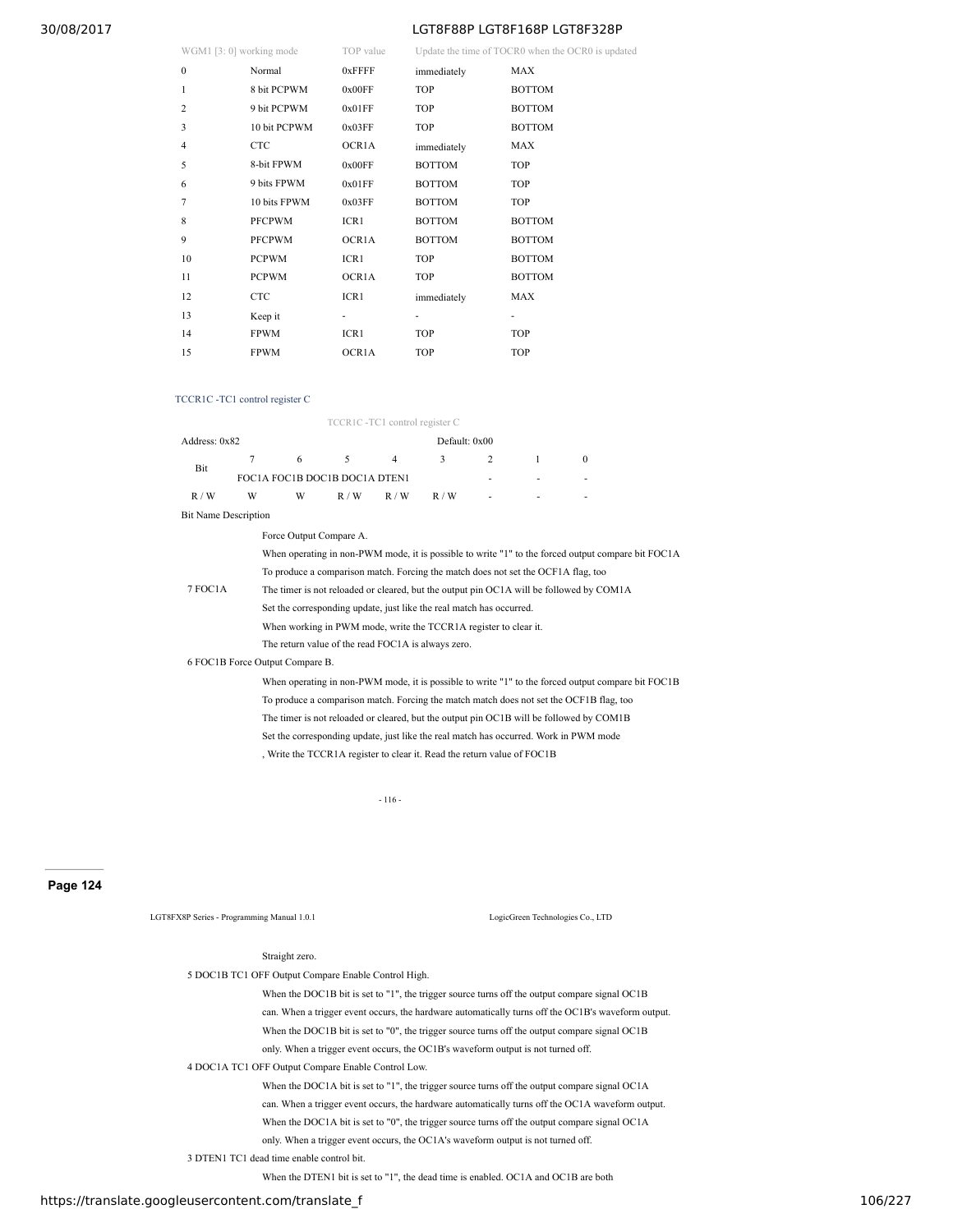|             |   | In the B-channel comparison output generated by the waveform based on the insertion of the dead time, the inserted dead |
|-------------|---|-------------------------------------------------------------------------------------------------------------------------|
|             |   | The zone time interval is determined by the count time corresponding to the DTR1 register. OC1A output wave             |
|             |   | The polarity of the shape is determined by the correspondence between COM1A and COM1B. See OC1A insertion               |
|             |   | Dead time after the waveform polarity table shown.                                                                      |
|             |   | When setting DTEN1 bit to "0", disable dead time insertion, OC1A and OC1B                                               |
|             |   | The waveform is the waveform produced by the comparison output.                                                         |
| $2 \cdot 0$ | ٠ | Keep it                                                                                                                 |
|             |   |                                                                                                                         |

The following table shows the polarity control of the OC1A signal output waveform when the dead time is enabled.

Polarity Control of OC1A Signal Output Waveform in Dead Time Enabled Mode

| DTEN1            | COM1A [1:0] | COM1B [1:0] | description                                                            |
|------------------|-------------|-------------|------------------------------------------------------------------------|
| $\boldsymbol{0}$ | ۰           |             | The OC1A signal polarity is controlled by the OC1A compare output mode |
|                  | 0           |             | OC1A disconnect, general IO port operation                             |
|                  |             | ۰           | Keep it                                                                |
|                  | 2           | 2           | The OC1A signal is the same polarity as the OC1B signal                |
|                  |             | 3           | The OC1A signal is opposite to the polarity of the OC1B signal         |
|                  |             | 2           | The OC1A signal is opposite to the polarity of the OC1B signal         |
|                  | 3           | 3           | The OC1A signal is the same polarity as the OC1B signal                |

【note】:

The polarity of the OC1B signal output waveform is controlled by the OC1B compare output mode, which is the same as the unimplemented dead time mode.

# TCCR1D -TC1 control register D

|               |       |                         |                                                     | TCCR1D-TC control register D |                          |   |             |                                                                                             |  |
|---------------|-------|-------------------------|-----------------------------------------------------|------------------------------|--------------------------|---|-------------|---------------------------------------------------------------------------------------------|--|
| Address: 0x83 |       |                         |                                                     |                              | Default: 0x00            |   |             |                                                                                             |  |
|               |       | 6                       | 5                                                   | 4                            | 3                        | 2 |             | 0                                                                                           |  |
| Bit           |       | DSX17 DSX16 DSX15 DSX14 |                                                     |                              |                          | ٠ | DSX11 DSX10 |                                                                                             |  |
| R/W           | R/W   | R/W                     | R/W                                                 | R/W                          | $\overline{\phantom{a}}$ | ٠ | R/W         | R/W                                                                                         |  |
| Bit           | Name  |                         | description                                         |                              |                          |   |             |                                                                                             |  |
|               | DSX17 |                         | TC1 trigger source selection control enabled bit 7. |                              |                          |   |             |                                                                                             |  |
|               |       |                         |                                                     |                              |                          |   |             | When setting the DSX17 bit to "1", TC0 overflows as the output compare signal is turned off |  |

- 117 -

**Page 125**

| LGT8FX8P Series - Programming Manual 1.0.1 |       | LogicGreen Technologies Co., LTD                                                                                     |
|--------------------------------------------|-------|----------------------------------------------------------------------------------------------------------------------|
|                                            |       | The trigger source for waveform OC1A / OC1B is enabled. When the DOC1A / DOC1B bit is "1"                            |
|                                            |       | The rising edge of the interrupt flag register bit of the selected trigger source is automatically turned off        |
|                                            |       | OC1A / OC1B waveform output.                                                                                         |
|                                            |       | When setting the DSX17 bit to "0", TC0 overflows as the output compare signal is turned off                          |
|                                            |       | The trigger source for waveform OC1A / OC1B is disabled.                                                             |
|                                            |       | TC1 Trigger Source Select Control Enable bit 6.                                                                      |
|                                            |       | When the DSX16 bit is set to "1", $TC2$ overflows as the output compare signal is turned off                         |
|                                            |       | The trigger source for waveform OC1A / OC1B is enabled. When the DOC1A / DOC1B bit is "1"                            |
| 6                                          | DSX16 | The rising edge of the interrupt flag register bit of the selected trigger source is automatically turned off        |
|                                            |       | OC1A / OC1B waveform output.                                                                                         |
|                                            |       | When the DSX16 bit is set to "0", TC2 overflows as the output compare signal is turned off                           |
|                                            |       | The trigger source for waveform OC1A / OC1B is disabled.                                                             |
|                                            |       | TC1 Trigger Source Select Control Enable Bit 5.                                                                      |
|                                            |       | When the DSX15 bit is set to "1", the pin level changes by 1 as the output ratio is turned off                       |
|                                            |       | The trigger source for the signal waveform OC1A / OC1B is enabled. When DOC1A / DOC1B bit                            |
| 5                                          | DSX15 | When "1", the rising edge of the interrupt flag register bit of the selected trigger source is automatically enabled |
|                                            |       | Turn off the OC1A / OC1B waveform output.                                                                            |
|                                            |       | When the DSX15 bit is set to "0", the pin level changes by 1 as the output ratio is turned off                       |
|                                            |       | The trigger source for the signal waveform OC1A / OC1B is disabled.                                                  |
|                                            |       | TC1 trigger source selection control enabled bit 4.                                                                  |
|                                            |       | When the DSX14 bit is set to "1", the external interrupt 1 is set as the output compare signal                       |
|                                            |       | The waveform of the waveform OC1A / OC1B is enabled. When the DOC1A / DOC1B bit is                                   |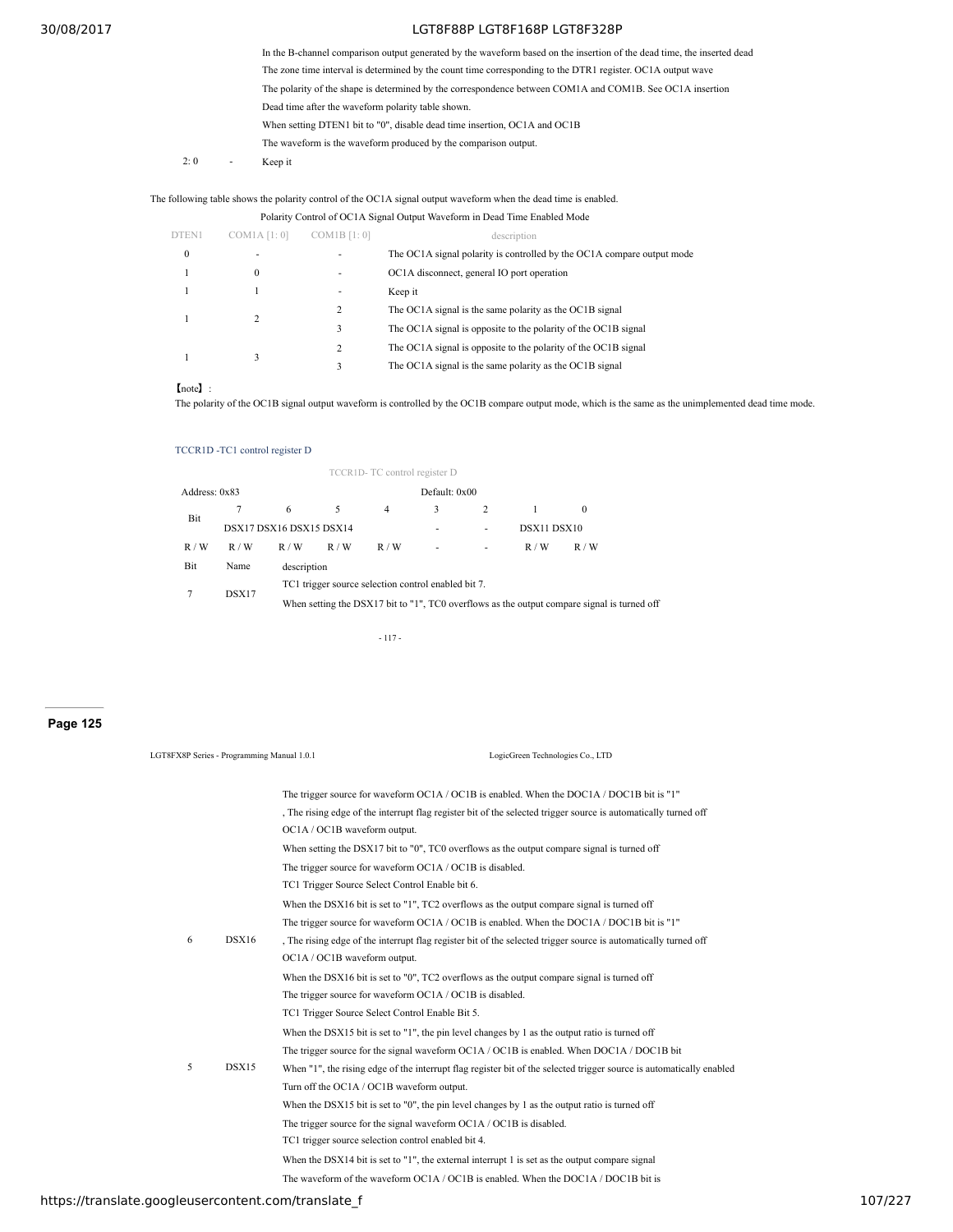| $\overline{4}$ | DSX14 | "1", the rising edge of the interrupt flag register bit of the selected trigger source is automatically turned off |
|----------------|-------|--------------------------------------------------------------------------------------------------------------------|
|                |       | Closed OC1A / OC1B waveform output.                                                                                |
|                |       | When the DSX14 bit is set to $"0"$ , the external interrupt 1 is set as the output compare signal                  |
|                |       |                                                                                                                    |
|                |       | The waveform of the waveform OC1A / OC1B is disabled.                                                              |
| 3.2            |       | Keep it                                                                                                            |
|                |       | TC1 Trigger Source Select Control Enable bit 1.                                                                    |
|                |       | When setting the DSX11 bit to "1", analog comparator 1 is used as the output compare for off                       |
|                |       | The trigger source for signal waveform OC1A / OC1B is enabled. When the DOC1A / DOC1B bit is                       |
| -1             | DSX11 | "1", the rising edge of the interrupt flag register bit of the selected trigger source is automatically turned off |
|                |       | Closed OC1A / OC1B waveform output.                                                                                |
|                |       | When the DSX11 bit is set to $"0"$ , analog comparator 1 is used as the output compare for off                     |
|                |       | The trigger source for signal waveform OC1A / OC1B is disabled.                                                    |
|                |       | TC1 Trigger Source Select Control Enable Bit 0.                                                                    |
|                |       | When setting the DSX10 bit to "1", analog comparator 0 is used to turn off the output compare                      |
|                |       | The trigger source for signal waveform OC1A / OC1B is enabled. When the DOC1A / DOC1B bit is                       |
| $\theta$       | DSX10 | "1", the rising edge of the interrupt flag register bit of the selected trigger source is automatically turned off |
|                |       | Closed OC1A / OC1B waveform output.                                                                                |
|                |       | When setting the DSX10 bit to "0", analog comparator 0 is used to turn off the output compare                      |
|                |       | The trigger source for signal waveform OC1A / OC1B is disabled.                                                    |
|                |       |                                                                                                                    |

The following table controls the selection of the trigger source for the waveform output.

Turn off the trigger source selection control for the OC1A / OC1B waveform output

- 118 -

**Page 126**

LGT8FX8P Series - Programming Manual 1.0.1 LogicGreen Technologies Co., LTD

| $DOCIx$ $DSX1n = 1$ |                | Trigger source           | description                                                               |  |  |  |  |
|---------------------|----------------|--------------------------|---------------------------------------------------------------------------|--|--|--|--|
| 0                   |                |                          | The DOC1x bit is "0" and the trigger source turns off the waveform output |  |  |  |  |
|                     |                |                          | Can be forbidden                                                          |  |  |  |  |
|                     | $\mathbf{0}$   | Analog comparator 0      | The rising edge of ACIF0 will turn off the OC1x waveform output           |  |  |  |  |
|                     |                | Analog comparator        | The rising edge of ACIF1 will turn off the OC1x waveform output           |  |  |  |  |
|                     | $\overline{4}$ | External interrupt 1     | The rising edge of INTF1 will turn off the OC1x waveform output           |  |  |  |  |
|                     | 5              | Pin level change         | The rising edge of PCIF1 will turn off the OC1x waveform output           |  |  |  |  |
|                     | 6              | TC <sub>2</sub> overflow | The rising edge of TOV2 will turn off the OC1x waveform output            |  |  |  |  |
|                     | 7              | TC0 overflows            | The rising edge of TOV0 will turn off the OC1x waveform output            |  |  |  |  |
|                     |                |                          |                                                                           |  |  |  |  |

【note】:

When  $DSX1n = 1$  indicates that the nth bit of the DSX1 register is 1, each register bit can be set at the same time.

# TCNT1L -TC1 Count Value Register Low byte

|                                                                                            |                                                                                           |                                                                                                  |                                            |                | TCNT1L-TC1 Count Value Register Low byte |         |                |                |  |  |
|--------------------------------------------------------------------------------------------|-------------------------------------------------------------------------------------------|--------------------------------------------------------------------------------------------------|--------------------------------------------|----------------|------------------------------------------|---------|----------------|----------------|--|--|
| Address: 0x84                                                                              |                                                                                           | Default: 0x00                                                                                    |                                            |                |                                          |         |                |                |  |  |
| Bit                                                                                        | 7                                                                                         | 6                                                                                                | 5                                          | 4              | 3                                        | 2       | 1              | $\mathbf{0}$   |  |  |
|                                                                                            | TCNT1L7                                                                                   | <b>TCNT1L6 TCNT1L5</b>                                                                           |                                            | <b>TCNT1L4</b> | TCNT1L3                                  | TCNT1L2 | <b>TCNT1L1</b> | <b>TCNT1L0</b> |  |  |
| R/W                                                                                        | R/W                                                                                       | R/W                                                                                              | R/W                                        | R/W            | R/W                                      | R/W     | R/W            | R/W            |  |  |
| Bit                                                                                        |                                                                                           | Name Description                                                                                 |                                            |                |                                          |         |                |                |  |  |
| TC1 The low byte of the count value.                                                       |                                                                                           |                                                                                                  |                                            |                |                                          |         |                |                |  |  |
|                                                                                            | TCNT1H and TCNT1L are combined together to form TCNT1 through the TCNT1 register          |                                                                                                  |                                            |                |                                          |         |                |                |  |  |
| You can read and write directly to the 16-bit count of the counter. Read and write 16 send |                                                                                           |                                                                                                  |                                            |                |                                          |         |                |                |  |  |
| 7:0                                                                                        | The register requires two operations. When writing 16-bit TCNT1, write TCNT1H first, read |                                                                                                  |                                            |                |                                          |         |                |                |  |  |
|                                                                                            |                                                                                           |                                                                                                  | 16-bit TCNT1, TCNT1L should be read first. |                |                                          |         |                |                |  |  |
|                                                                                            | TCNT1                                                                                     | The CPU writes to the TCNT1 register are blocked by the next timer clock cycle                   |                                            |                |                                          |         |                |                |  |  |
|                                                                                            |                                                                                           | The compare match occurs even if the timer has stopped. This allows initialization               |                                            |                |                                          |         |                |                |  |  |
|                                                                                            |                                                                                           | The value of the TCNT1 register matches the value of OCR1x without causing an interrupt.         |                                            |                |                                          |         |                |                |  |  |
|                                                                                            |                                                                                           | If the value written to TCNT1 equals or bypasses the OCR1x value, the compare match will be made |                                            |                |                                          |         |                |                |  |  |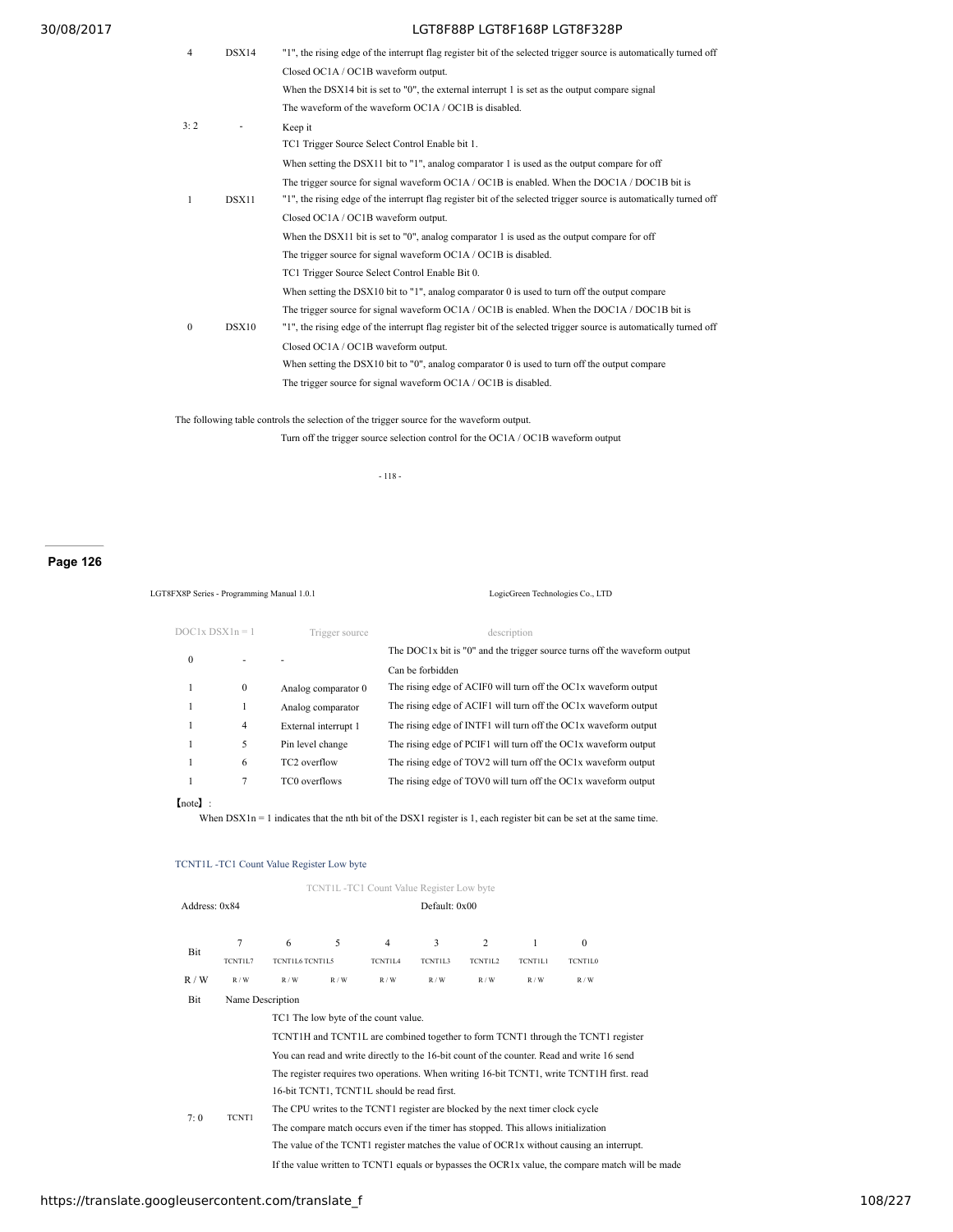Lost, resulting in incorrect waveform results. The timer stops counting when no clock source is selected, but the CPU can still access TCNT1. The CPU write counter has a higher priority than the clear or add / subtract operation.

|                                                                 |                                                                                  | TCNT1H -TC1 count register high byte  |     |                |     |     |     |          |  |  |  |
|-----------------------------------------------------------------|----------------------------------------------------------------------------------|---------------------------------------|-----|----------------|-----|-----|-----|----------|--|--|--|
|                                                                 |                                                                                  | TCNT1H-TC1 count register high byte   |     |                |     |     |     |          |  |  |  |
| Address: 0x85                                                   |                                                                                  |                                       |     | Default: 0x00  |     |     |     |          |  |  |  |
| Bit                                                             |                                                                                  | 6                                     | 5   | $\overline{4}$ | 3   | 2   |     | $\bf{0}$ |  |  |  |
| ТСМТІН7 ТСМТІН6 ТСМТІН5 ТСМТІН4 ТСМТІН3 ТСМТІН2 ТСМТІН1 ТСМТІН0 |                                                                                  |                                       |     |                |     |     |     |          |  |  |  |
| R/W                                                             | R/W                                                                              | R/W                                   | R/W | R/W            | R/W | R/W | R/W | R/W      |  |  |  |
| Bit                                                             | Name Description                                                                 |                                       |     |                |     |     |     |          |  |  |  |
|                                                                 | <b>TCNT1H</b>                                                                    | TC1 The high byte of the count value. |     |                |     |     |     |          |  |  |  |
| 7:0                                                             | TCNT1H and TCNT1L are combined together to form TCNT1 through the TCNT1 register |                                       |     |                |     |     |     |          |  |  |  |
|                                                                 |                                                                                  |                                       |     |                |     |     |     |          |  |  |  |

- 119 -

**Page 127**

LGT8FX8P Series - Programming Manual 1.0.1 LogicGreen Technologies Co., LTD

You can read and write directly to the 16-bit count of the counter. Read and write 16 send The register requires two operations. When writing 16-bit TCNT1, write TCNT1H first. read 16-bit TCNT1, TCNT1L should be read first. The CPU writes to the TCNT1 register are blocked by the next timer clock cycle The compare match occurs even if the timer has stopped. This allows initialization The value of the TCNT1 register matches the value of OCR1x without causing an interrupt. If the value written to TCNT1 equals or bypasses the OCR1x value, the compare match will be made Lost, resulting in incorrect waveform results.

The timer stops counting when no clock source is selected, but the CPU can still access TCNT1.

The CPU write counter has a higher priority than the clear or add / subtract operation.

## ICR1L -TC1 input capture register low byte

|               |                  |                                                                       |     | ICR1L -TC1 input capture register low byte   |               |                |     |                                                                                                 |  |  |  |  |
|---------------|------------------|-----------------------------------------------------------------------|-----|----------------------------------------------|---------------|----------------|-----|-------------------------------------------------------------------------------------------------|--|--|--|--|
| Address: 0x86 |                  |                                                                       |     |                                              | Default: 0x00 |                |     |                                                                                                 |  |  |  |  |
|               |                  | 6                                                                     | 5   | 4                                            | 3             | $\overline{c}$ |     | $\theta$                                                                                        |  |  |  |  |
| Bit           |                  | ICR1L6 ICR1L5 ICR1L4 ICR1L4 ICR1L2 ICR1L1 ICR1L1 ICR1L1 ICR1L1 ICR1L1 |     |                                              |               |                |     |                                                                                                 |  |  |  |  |
| R/W           | R/W              | R/W                                                                   | R/W | R/W                                          | R/W           | R/W            | R/W | R/W                                                                                             |  |  |  |  |
| Bit           | Name Description |                                                                       |     |                                              |               |                |     |                                                                                                 |  |  |  |  |
|               |                  |                                                                       |     | TC1 Enter the low byte of the capture value. |               |                |     |                                                                                                 |  |  |  |  |
|               |                  |                                                                       |     |                                              |               |                |     | ICR1H and ICR1L combine to form 16-position ICR1. Read and write 16-bit register                |  |  |  |  |
| 7:0           | <b>ICR1L</b>     |                                                                       |     |                                              |               |                |     | The device needs two operations. When writing 16-bit ICR1, write ICR1H first. Read 16 bits      |  |  |  |  |
|               |                  |                                                                       |     |                                              |               |                |     | ICR1 should read ICR1L first. When the input capture is triggered, the count value TCNT1        |  |  |  |  |
|               |                  |                                                                       |     |                                              |               |                |     | It will be updated to the ICR1 register. The ICR1 register can also be used to define the count |  |  |  |  |
|               |                  | The TOP value.                                                        |     |                                              |               |                |     |                                                                                                 |  |  |  |  |

## ICR1H -TC1 input capture register high byte

|               |                  |                                                                                                                                   |     | ICR1H-TC1 input capture register high byte |               |     |     |                                                                                                                                                                                        |  |  |  |
|---------------|------------------|-----------------------------------------------------------------------------------------------------------------------------------|-----|--------------------------------------------|---------------|-----|-----|----------------------------------------------------------------------------------------------------------------------------------------------------------------------------------------|--|--|--|
| Address: 0x87 |                  |                                                                                                                                   |     |                                            | Default: 0x00 |     |     |                                                                                                                                                                                        |  |  |  |
|               | 7                | 6                                                                                                                                 | 5   | 4                                          | 3             | 2   | 1   | $\Omega$                                                                                                                                                                               |  |  |  |
| Bit           |                  | ICRIH7 ICRIH6 ICRIH5 ICRIH4 ICRIH3 ICRIH2 ICRIH1 ICRIH1 ICRIH1 ICRIH1 ICRIH1 ICRIH1                                               |     |                                            |               |     |     |                                                                                                                                                                                        |  |  |  |
| R/W           | R/W              | R/W                                                                                                                               | R/W | R/W                                        | R/W           | R/W | R/W | R/W                                                                                                                                                                                    |  |  |  |
| Bit           | Name Description |                                                                                                                                   |     |                                            |               |     |     |                                                                                                                                                                                        |  |  |  |
|               |                  | TC1 Enter the high byte of the capture value.<br>ICR1H and ICR1L combine to form 16-position ICR1. Read and write 16-bit register |     |                                            |               |     |     |                                                                                                                                                                                        |  |  |  |
| 7:0           | <b>ICR1H</b>     |                                                                                                                                   |     |                                            |               |     |     | The device needs two operations. When writing 16-bit ICR1, write ICR1H first. Read 16 bits<br>ICR1 should read ICR1L first. When the input capture is triggered, the count value TCNT1 |  |  |  |
|               |                  |                                                                                                                                   |     |                                            |               |     |     | It will be updated to the ICR1 register. The ICR1 register can also be used to define the count                                                                                        |  |  |  |
|               |                  | The TOP value.                                                                                                                    |     |                                            |               |     |     |                                                                                                                                                                                        |  |  |  |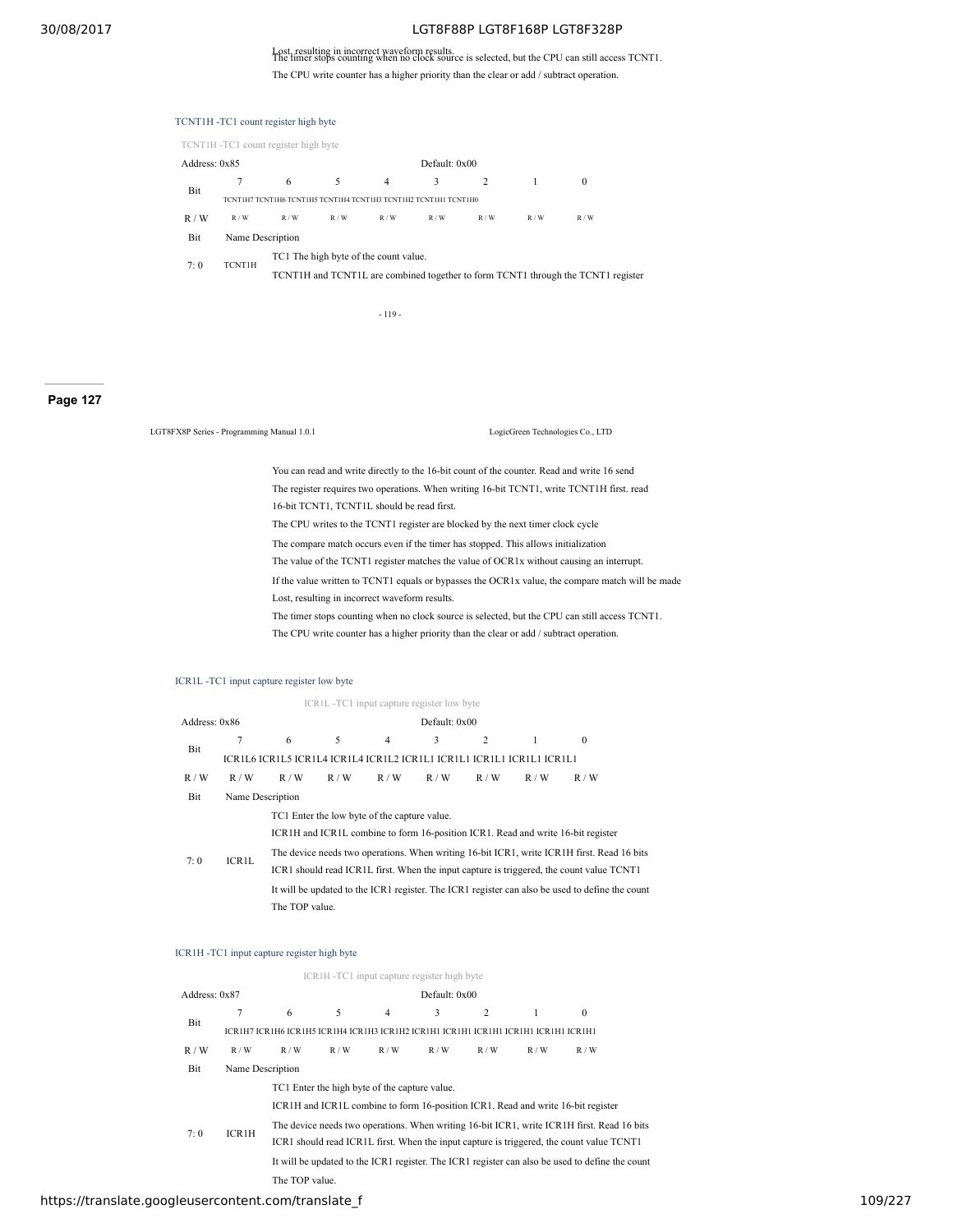- 120 -

# **Page 128**

LGT8FX8P Series - Programming Manual 1.0.1 LogicGreen Technologies Co., LTD

# OCR1AL -TC1 Output compare register A low byte

|               |         |                                                                                                         | OCR1AL -TC1 Output compare register A low byte                                 |                |               |     |     |                                                                                              |                                                                                                      |  |  |  |
|---------------|---------|---------------------------------------------------------------------------------------------------------|--------------------------------------------------------------------------------|----------------|---------------|-----|-----|----------------------------------------------------------------------------------------------|------------------------------------------------------------------------------------------------------|--|--|--|
| Address: 0x88 |         |                                                                                                         |                                                                                |                | Default: 0x00 |     |     |                                                                                              |                                                                                                      |  |  |  |
|               | 7       | 6                                                                                                       | 5                                                                              | $\overline{4}$ | 3             | 2   | 1   | $\mathbf{0}$                                                                                 |                                                                                                      |  |  |  |
| Bit           | OCR1AL7 |                                                                                                         | OCRIAL6 OCRIAL5 OCRIAL4 OCRIAL3 OCRIAL2 OCRIAL1 OCRIAL0                        |                |               |     |     |                                                                                              |                                                                                                      |  |  |  |
| R/W           | R/W     | R/W                                                                                                     | R/W                                                                            | R/W            | R/W           | R/W | R/W | R/W                                                                                          |                                                                                                      |  |  |  |
| Bit           | Name    | description                                                                                             |                                                                                |                |               |     |     |                                                                                              |                                                                                                      |  |  |  |
|               |         |                                                                                                         | Output the lower byte of compare register A.                                   |                |               |     |     |                                                                                              |                                                                                                      |  |  |  |
|               |         |                                                                                                         |                                                                                |                |               |     |     | OCR1AL and OCR1AH combine to form 16-position OCR1A. Read and write 16                       |                                                                                                      |  |  |  |
|               |         |                                                                                                         |                                                                                |                |               |     |     | The bit register requires two operations. When writing 16-bit OCR1A, write OCR1AH first.     |                                                                                                      |  |  |  |
|               |         |                                                                                                         | When reading 16-bit OCR1A, read OCR1AL first.                                  |                |               |     |     |                                                                                              |                                                                                                      |  |  |  |
|               |         | OCR1A is compared with the counter value TCNT1 without interruption. Compare match can be               |                                                                                |                |               |     |     |                                                                                              |                                                                                                      |  |  |  |
|               |         |                                                                                                         | To generate an output compare interrupt, or to generate a wave on the OC1A pin |                |               |     |     |                                                                                              |                                                                                                      |  |  |  |
| 7:0 OCR1AL    |         | shape.                                                                                                  |                                                                                |                |               |     |     |                                                                                              |                                                                                                      |  |  |  |
|               |         |                                                                                                         |                                                                                |                |               |     |     | When using PWM mode, the OCR1A register uses a double buffered register. and                 |                                                                                                      |  |  |  |
|               |         |                                                                                                         |                                                                                |                |               |     |     | In normal operation mode and match clear mode, double buffering function is disabled, double |                                                                                                      |  |  |  |
|               |         |                                                                                                         |                                                                                |                |               |     |     | Buffer You can update the OCR1A register with the count maximum or minimum time              |                                                                                                      |  |  |  |
|               |         |                                                                                                         |                                                                                |                |               |     |     |                                                                                              | Step up, thus preventing the generation of asymmetric PWM pulses, eliminating the interference pulse |  |  |  |
|               |         | Red                                                                                                     |                                                                                |                |               |     |     |                                                                                              |                                                                                                      |  |  |  |
|               |         | When using the double buffering function, the CPU accesses the OCR1A buffer register, which is disabled |                                                                                |                |               |     |     |                                                                                              |                                                                                                      |  |  |  |
|               |         |                                                                                                         | When the double buffering function, the CPU accesses the OCR1A itself.         |                |               |     |     |                                                                                              |                                                                                                      |  |  |  |

## OCR1AH -TC1 Output compare register A high byte

|               |                |                                                                                                         |       |                | OCR1AH -TC1 Output compare register A high byte         |                |                                                                        |                                                                                              |  |  |  |  |
|---------------|----------------|---------------------------------------------------------------------------------------------------------|-------|----------------|---------------------------------------------------------|----------------|------------------------------------------------------------------------|----------------------------------------------------------------------------------------------|--|--|--|--|
| Address: 0x89 |                |                                                                                                         |       |                | Default: 0x00                                           |                |                                                                        |                                                                                              |  |  |  |  |
| Bit           | $\overline{7}$ | 6                                                                                                       | 5     | $\overline{4}$ | 3                                                       | $\overline{2}$ | $\mathbf{1}$                                                           | $\Omega$                                                                                     |  |  |  |  |
|               | OCR1AH7        |                                                                                                         |       |                | OCRIAH6 OCRIAH5 OCRIAH4 OCRIAH3 OCRIAH2 OCRIAH1 OCRIAH0 |                |                                                                        |                                                                                              |  |  |  |  |
| R/W           | R / W          | R/W                                                                                                     | R / W | R / W          | R/W                                                     | R/W            | R/W                                                                    | R/W                                                                                          |  |  |  |  |
| Bit           | Name           | description                                                                                             |       |                |                                                         |                |                                                                        |                                                                                              |  |  |  |  |
|               |                | Outputs the high byte of compare register A.                                                            |       |                |                                                         |                |                                                                        |                                                                                              |  |  |  |  |
|               |                |                                                                                                         |       |                |                                                         |                |                                                                        | OCR1AL and OCR1AH combine to form 16-position OCR1A. Read and write 16                       |  |  |  |  |
|               |                |                                                                                                         |       |                |                                                         |                |                                                                        | The bit register requires two operations. When writing 16-bit OCR1A, write OCR1AH first.     |  |  |  |  |
|               |                | When reading 16-bit OCR1A, read OCR1AL first.                                                           |       |                |                                                         |                |                                                                        |                                                                                              |  |  |  |  |
|               |                | OCR1A is compared with the counter value TCNT1 without interruption. Compare match can be               |       |                |                                                         |                |                                                                        |                                                                                              |  |  |  |  |
|               |                | To generate an output compare interrupt, or to generate a wave on the OC1A pin                          |       |                |                                                         |                |                                                                        |                                                                                              |  |  |  |  |
| 7:0 OCR1AH    |                | shape.                                                                                                  |       |                |                                                         |                |                                                                        |                                                                                              |  |  |  |  |
|               |                |                                                                                                         |       |                |                                                         |                |                                                                        | When using PWM mode, the OCR1A register uses a double buffered register, and                 |  |  |  |  |
|               |                |                                                                                                         |       |                |                                                         |                |                                                                        | In normal operation mode and match clear mode, double buffering function is disabled, double |  |  |  |  |
|               |                |                                                                                                         |       |                |                                                         |                |                                                                        | Buffer You can update the OCR1A register with the count maximum or minimum time              |  |  |  |  |
|               |                | Step up, thus preventing the generation of asymmetric PWM pulses, eliminating the interference pulse    |       |                |                                                         |                |                                                                        |                                                                                              |  |  |  |  |
|               |                | Red                                                                                                     |       |                |                                                         |                |                                                                        |                                                                                              |  |  |  |  |
|               |                | When using the double buffering function, the CPU accesses the OCR1A buffer register, which is disabled |       |                |                                                         |                |                                                                        |                                                                                              |  |  |  |  |
|               |                |                                                                                                         |       |                |                                                         |                | When the double buffering function, the CPU accesses the OCR1A itself. |                                                                                              |  |  |  |  |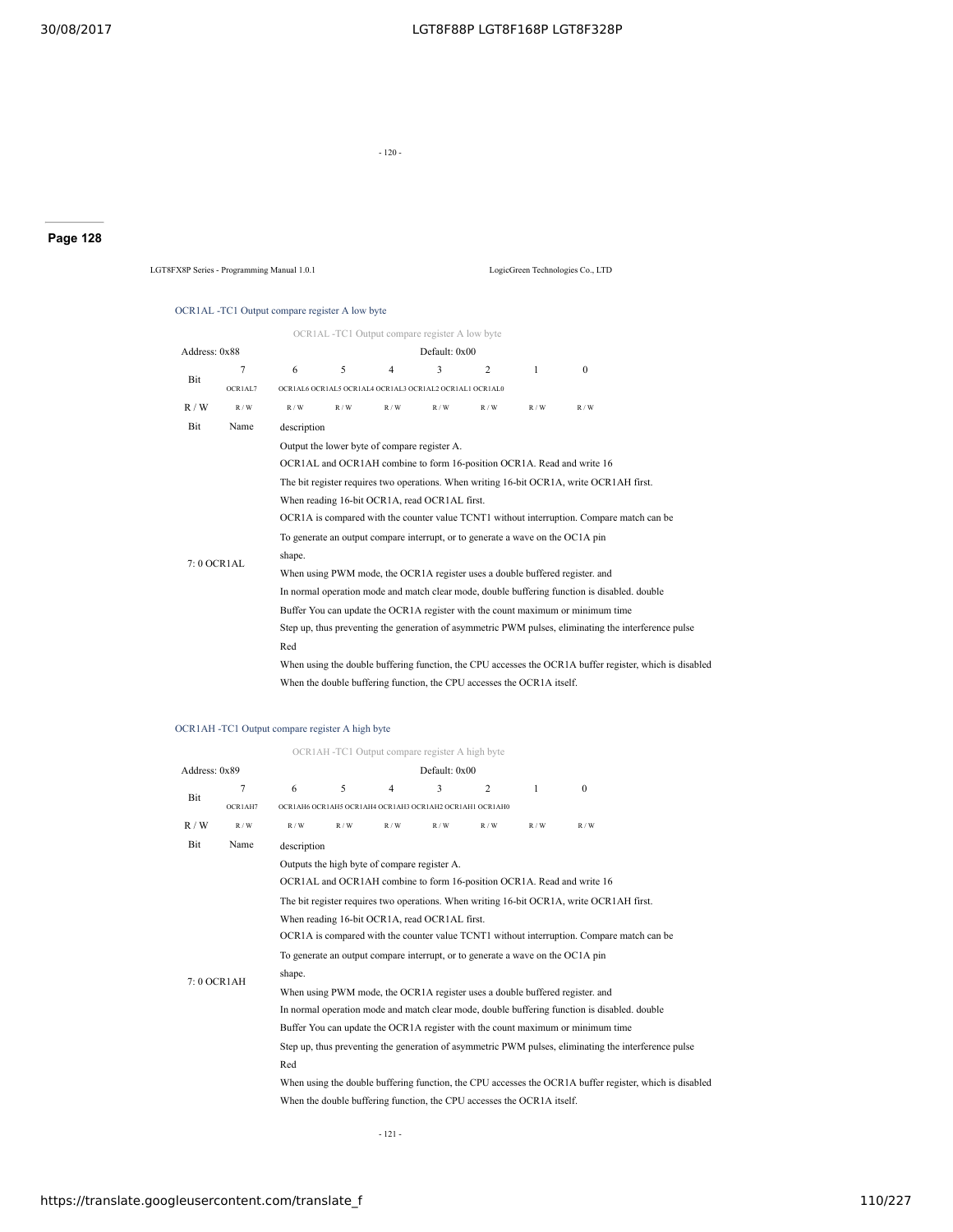# **Page 129**

LGT8FX8P Series - Programming Manual 1.0.1 LogicGreen Technologies Co., LTD

OCR1BL -TC1 Output compare register B low byte

|               |                |                                                                                                         | OCR1BL-TC1 Output compare register B low byte           |                |               |                                                                   |     |          |  |  |  |  |  |
|---------------|----------------|---------------------------------------------------------------------------------------------------------|---------------------------------------------------------|----------------|---------------|-------------------------------------------------------------------|-----|----------|--|--|--|--|--|
| Address: 0x8A |                |                                                                                                         |                                                         |                | Default: 0x00 |                                                                   |     |          |  |  |  |  |  |
| Bit           | $\overline{7}$ | 6                                                                                                       | 5                                                       | $\overline{4}$ | 3             | $\overline{c}$                                                    | 1   | $\Omega$ |  |  |  |  |  |
|               | OCR1BL7        |                                                                                                         | OCRIBL6 OCRIBL5 OCRIBL4 OCRIBL3 OCRIBL2 OCRIBL1 OCRIBL0 |                |               |                                                                   |     |          |  |  |  |  |  |
| R/W           | R/W            | R/W                                                                                                     | R/W                                                     | R/W            | R/W           | R/W                                                               | R/W | R/W      |  |  |  |  |  |
| Bit           | Name           | description                                                                                             |                                                         |                |               |                                                                   |     |          |  |  |  |  |  |
|               |                |                                                                                                         | Output the lower byte of compare register B.            |                |               |                                                                   |     |          |  |  |  |  |  |
|               |                |                                                                                                         |                                                         |                |               | OCR1BL and OCR1BH combine to form 16-bit OCR1B. Read and write 16 |     |          |  |  |  |  |  |
|               |                | The bit register requires two operations. When writing 16-bit OCR1B, write OCR1BH first.                |                                                         |                |               |                                                                   |     |          |  |  |  |  |  |
|               |                | When reading 16-bit OCR1B, you should read OCR1BL first.                                                |                                                         |                |               |                                                                   |     |          |  |  |  |  |  |
|               |                | OCR1B is compared with the counter value TCNT1 without interruption. Compare matches can                |                                                         |                |               |                                                                   |     |          |  |  |  |  |  |
| 7:0 OCR1BL    |                | Used to generate an output compare interrupt, or to generate a waveform on the OC1B pin.                |                                                         |                |               |                                                                   |     |          |  |  |  |  |  |
|               |                | When using PWM mode, the OCR1B register uses a double buffered register. And general                    |                                                         |                |               |                                                                   |     |          |  |  |  |  |  |
|               |                | In the mode of operation and match clear mode, the double buffering function is disabled. Double slow   |                                                         |                |               |                                                                   |     |          |  |  |  |  |  |
|               |                | The update can update the OCR1B register with the count maximum or minimum time                         |                                                         |                |               |                                                                   |     |          |  |  |  |  |  |
|               |                | To prevent the generation of asymmetric PWM pulses, eliminating the interference pulse.                 |                                                         |                |               |                                                                   |     |          |  |  |  |  |  |
|               |                | When using the double buffering function, the CPU accesses the OCR1B buffer register, which is disabled |                                                         |                |               |                                                                   |     |          |  |  |  |  |  |
|               |                | Buffer function when the CPU access is OCR1B itself.                                                    |                                                         |                |               |                                                                   |     |          |  |  |  |  |  |

## OCR1BH -TC1 Output compare register B high byte

OCR1BH -TC1 Output compare register B high byte

| Address: 0x8B |         |                                                                                |                                                          |                | Default: 0x00 |     |                                                                        |                                                                                              |                                                                                                         |  |  |
|---------------|---------|--------------------------------------------------------------------------------|----------------------------------------------------------|----------------|---------------|-----|------------------------------------------------------------------------|----------------------------------------------------------------------------------------------|---------------------------------------------------------------------------------------------------------|--|--|
| Bit           | 7       | 6                                                                              | 5                                                        | $\overline{4}$ | 3             | 2   | 1                                                                      | $\theta$                                                                                     |                                                                                                         |  |  |
|               | OCR1BH7 |                                                                                | OCR1BH6 OCR1BH5 OCR1BH4 OCR1BH3 OCR1BH2 OCR1BH1 OCR1BH0  |                |               |     |                                                                        |                                                                                              |                                                                                                         |  |  |
| R/W           | R/W     | R/W                                                                            | R/W                                                      | R/W            | R/W           | R/W | R/W                                                                    | R/W                                                                                          |                                                                                                         |  |  |
| Bit           | Name    | description                                                                    |                                                          |                |               |     |                                                                        |                                                                                              |                                                                                                         |  |  |
|               |         |                                                                                | Outputs the high byte of compare register B.             |                |               |     |                                                                        |                                                                                              |                                                                                                         |  |  |
|               |         |                                                                                |                                                          |                |               |     | OCR1BL and OCR1BH combine to form 16-bit OCR1B. Read and write 16      |                                                                                              |                                                                                                         |  |  |
|               |         |                                                                                |                                                          |                |               |     |                                                                        | The bit register requires two operations. When writing 16-bit OCR1B, write OCR1BH first.     |                                                                                                         |  |  |
|               |         |                                                                                | When reading 16-bit OCR1B, you should read OCR1BL first. |                |               |     |                                                                        |                                                                                              |                                                                                                         |  |  |
|               |         |                                                                                |                                                          |                |               |     |                                                                        | OCR1B is compared with the counter value TCNT1 without interruption. Compare match can be    |                                                                                                         |  |  |
|               |         | To generate an output compare interrupt, or to generate a wave on the OC1B pin |                                                          |                |               |     |                                                                        |                                                                                              |                                                                                                         |  |  |
| 7:0 OCR1BH    |         | shape.                                                                         |                                                          |                |               |     |                                                                        |                                                                                              |                                                                                                         |  |  |
|               |         |                                                                                |                                                          |                |               |     |                                                                        | When using PWM mode, the OCR1B register uses a double buffered register, and                 |                                                                                                         |  |  |
|               |         |                                                                                |                                                          |                |               |     |                                                                        | In normal operation mode and match clear mode, double buffering function is disabled. double |                                                                                                         |  |  |
|               |         |                                                                                |                                                          |                |               |     |                                                                        | Buffer You can update the OCR1B register with the count maximum or minimum time              |                                                                                                         |  |  |
|               |         |                                                                                |                                                          |                |               |     |                                                                        |                                                                                              | Step up, thus preventing the generation of asymmetric PWM pulses, eliminating the interference pulse    |  |  |
|               |         | Red                                                                            |                                                          |                |               |     |                                                                        |                                                                                              |                                                                                                         |  |  |
|               |         |                                                                                |                                                          |                |               |     |                                                                        |                                                                                              | When using the double buffering function, the CPU accesses the OCR1B buffer register, which is disabled |  |  |
|               |         |                                                                                |                                                          |                |               |     | When the double buffering function, the CPU accesses the OCR1B itself. |                                                                                              |                                                                                                         |  |  |

- 122 -

## **Page 130**

LGT8FX8P Series - Programming Manual 1.0.1 LogicGreen Technologies Co., LTD

TIMSK1 - TC1 interrupt mask register

TIMSK1 - TC1 interrupt mask register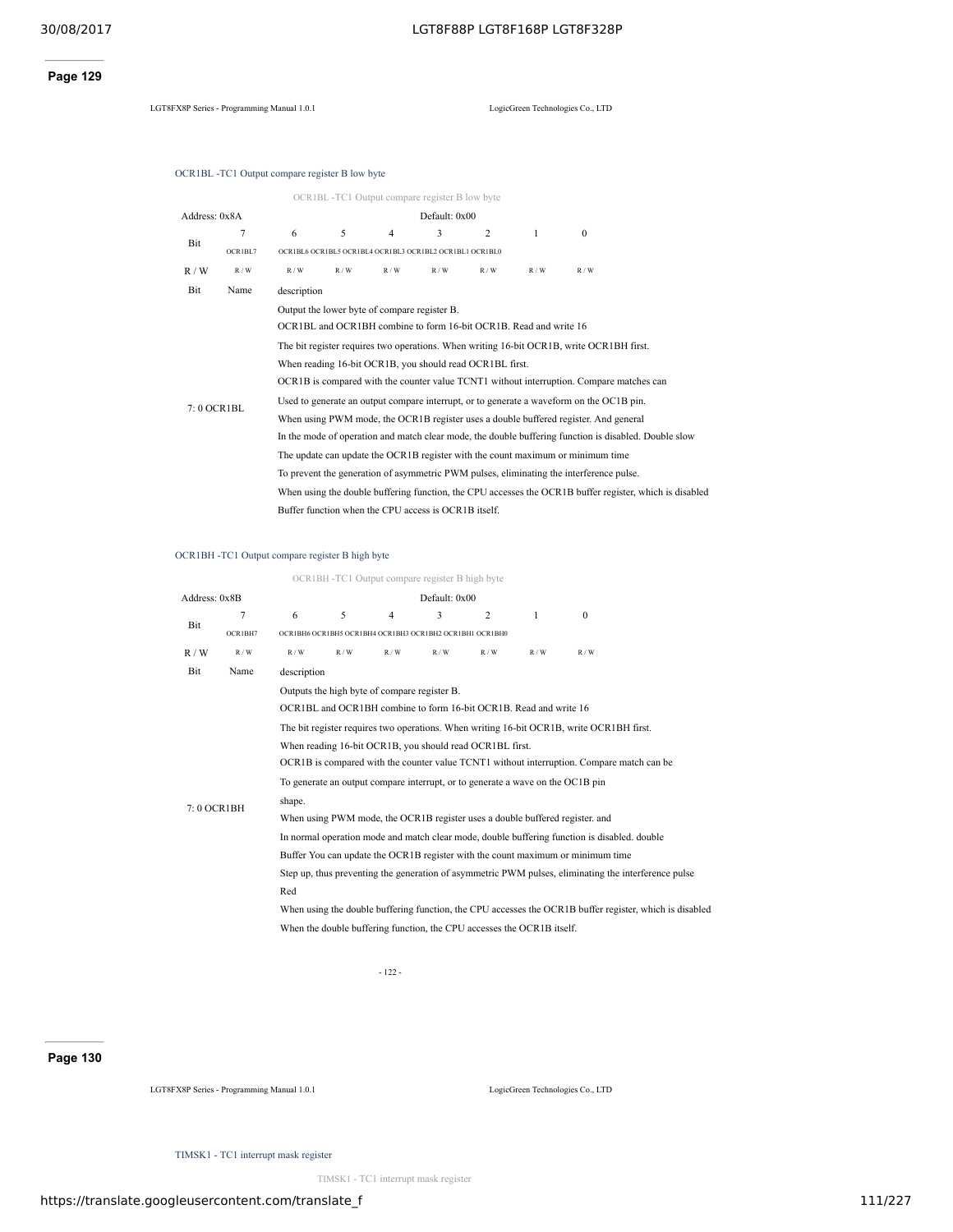| Address: 0x6F    |        |          |                                                                                   |                          | Default: 0x00 |                |                            |                                                                                                       |                                                                                                            |
|------------------|--------|----------|-----------------------------------------------------------------------------------|--------------------------|---------------|----------------|----------------------------|-------------------------------------------------------------------------------------------------------|------------------------------------------------------------------------------------------------------------|
|                  | 7      | 6        | 5                                                                                 | $\overline{4}$           | 3             | $\overline{2}$ | $\mathbf{1}$               | $\mathbf{0}$                                                                                          |                                                                                                            |
| Bit              |        | ٠        | TICIE1                                                                            | $\overline{\phantom{0}}$ |               |                | <b>OCIE1A OCIE1B TOIE1</b> |                                                                                                       |                                                                                                            |
| R/W              | ÷,     |          | R/W                                                                               |                          |               | R/W            | R/W                        | R/W                                                                                                   |                                                                                                            |
| Bit              | Name   |          |                                                                                   |                          | description   |                |                            |                                                                                                       |                                                                                                            |
| 7:6              | ۰      | Keep it. |                                                                                   |                          |               |                |                            |                                                                                                       |                                                                                                            |
|                  |        |          | TC1 input capture interrupt enable bit.                                           |                          |               |                |                            |                                                                                                       |                                                                                                            |
|                  |        |          |                                                                                   |                          |               |                |                            | When the ICIE1 bit is "1" and the global interrupt is set, the TC1 input capture interrupt is enabled |                                                                                                            |
| 5                | TICIE1 |          |                                                                                   |                          |               |                |                            | can. When the input capture trigger, that is, TIFR1 ICF1 flag is set to interrupt the hair            |                                                                                                            |
|                  |        | Health   |                                                                                   |                          |               |                |                            |                                                                                                       |                                                                                                            |
|                  |        |          | When the ICIE1 bit is "0", the TC1 input capture interrupt is disabled.           |                          |               |                |                            |                                                                                                       |                                                                                                            |
| 4:3              |        | Keep it. |                                                                                   |                          |               |                |                            |                                                                                                       |                                                                                                            |
|                  |        |          | TC1 Output Compare B Match Interrupt Enable bit.                                  |                          |               |                |                            |                                                                                                       |                                                                                                            |
|                  |        |          |                                                                                   |                          |               |                |                            | When the OCIE1B bit is "1" and the global interrupt is set, the TC1 output compares the B match       |                                                                                                            |
| 2                | OCIE1B |          |                                                                                   |                          |               |                |                            | Disable enable. When a compare match occurs, that is, when the OCF1B bit in TIFR is set,              |                                                                                                            |
|                  |        |          | Interrupt generated.                                                              |                          |               |                |                            |                                                                                                       |                                                                                                            |
|                  |        |          | When the OCIE1B bit is "0", the TC1 output compare B match interrupt is disabled. |                          |               |                |                            |                                                                                                       |                                                                                                            |
|                  |        |          | TC1 Output Compare A Match Interrupt Enable bit.                                  |                          |               |                |                            |                                                                                                       |                                                                                                            |
|                  |        |          |                                                                                   |                          |               |                |                            | When the OCIE1A bit is "1" and the global interrupt is set, the TC1 output compares the A match       |                                                                                                            |
| $\mathbf{1}$     | OCIE1A |          |                                                                                   |                          |               |                |                            | Disable enable. When a compare match occurs, that is, when the OCF1A bit in TIFR is set,              |                                                                                                            |
|                  |        |          | Interrupt generated.                                                              |                          |               |                |                            |                                                                                                       |                                                                                                            |
|                  |        |          |                                                                                   |                          |               |                |                            | When the OCIE1A bit is "0", the TC1 output compare A match interrupt is disabled.                     |                                                                                                            |
|                  |        |          | TC1 overflow interrupt enable bit.                                                |                          |               |                |                            |                                                                                                       |                                                                                                            |
| $\boldsymbol{0}$ | TOIE1  |          |                                                                                   |                          |               |                |                            |                                                                                                       | When the TOIE1 bit is "1" and the global interrupt is set, the TC1 overflow interrupt is enabled. When TC1 |
|                  |        |          |                                                                                   |                          |               |                |                            | When an overflow occurs, that is, when the TOV1 bit in TIFR is set, an interrupt is generated.        |                                                                                                            |
|                  |        |          | When the TOIE1 bit is "0", the TC1 overflow interrupt is disabled.                |                          |               |                |                            |                                                                                                       |                                                                                                            |

## TIFR1 - TC1 interrupt flag register

|                 |      |                                                                                                               | TIFR1 - TC1 interrupt flag register |   |               |                                                                                       |     |              |  |  |  |
|-----------------|------|---------------------------------------------------------------------------------------------------------------|-------------------------------------|---|---------------|---------------------------------------------------------------------------------------|-----|--------------|--|--|--|
| Address: 0x36   |      |                                                                                                               |                                     |   | Default: 0x00 |                                                                                       |     |              |  |  |  |
|                 | 7    | 6                                                                                                             | 5                                   | 4 | 3             | 2                                                                                     | 1   | $\mathbf{0}$ |  |  |  |
| Bit             | ۰    | ۰                                                                                                             | ICF1                                |   |               | OCF1B OCF1A TOV1                                                                      |     |              |  |  |  |
| R/W             |      |                                                                                                               | R/W                                 |   |               | R/W                                                                                   | R/W | R/W          |  |  |  |
| <b>Bit Name</b> |      |                                                                                                               |                                     |   | description   |                                                                                       |     |              |  |  |  |
| 7:6             | ٠    | Keep it.                                                                                                      |                                     |   |               |                                                                                       |     |              |  |  |  |
|                 |      | Enter the capture flag.                                                                                       |                                     |   |               |                                                                                       |     |              |  |  |  |
| 5               | ICF1 |                                                                                                               |                                     |   |               | The ICF1 flag is set when an input capture event occurs. When ICR1 is used as a count |     |              |  |  |  |
|                 |      | TOP value, and the count value reaches the TOP value, the ICF1 flag is set. If ICIE1 is                       |                                     |   |               |                                                                                       |     |              |  |  |  |
|                 |      | "1" and the global interrupt flag is set, an input capture interrupt is generated. Perform this break service |                                     |   |               |                                                                                       |     |              |  |  |  |

- 123 -

# **Page 131**

| LGT8FX8P Series - Programming Manual 1.0.1 | LogicGreen Technologies Co., LTD                                                                                         |
|--------------------------------------------|--------------------------------------------------------------------------------------------------------------------------|
|                                            | ICF1 will be cleared automatically when the program is programmed, or it can be cleared by writing "1" to the ICF1 bit.  |
| 4:3<br>$\sim$                              | Keep it.                                                                                                                 |
|                                            | Output Compare B match flag.                                                                                             |
|                                            | When TCNT1 is equal to OCR1B, the comparison unit gives the match signal and sets the compare                            |
| 2 OCF1B                                    | Logo OCF1B. If the output compare interrupt is enabled, OCIE1B is "1" and the global interrupt is enabled                |
|                                            | Flag is set, an output compare interrupt is generated. OCF1B is executed when this interrupt service routine is executed |
|                                            | This bit can also be cleared by clearing it automatically or by writing "1" to the OCF1B bit.                            |
|                                            | Output Compare A match flag.                                                                                             |
|                                            | When TCNT1 is equal to OCR1A, the comparison unit gives the match signal and sets the comparison                         |
| 1 OCF1A                                    | Logo OCF1A. If the output compare interrupt is enabled, OCIE1A is "1" and the global interrupt is enabled                |
|                                            | Flag is set, an output compare interrupt is generated. OCF1A is executed when this interrupt service routine is executed |
|                                            | This bit can also be cleared by clearing it automatically or by writing "1" to the OCF1A bit.                            |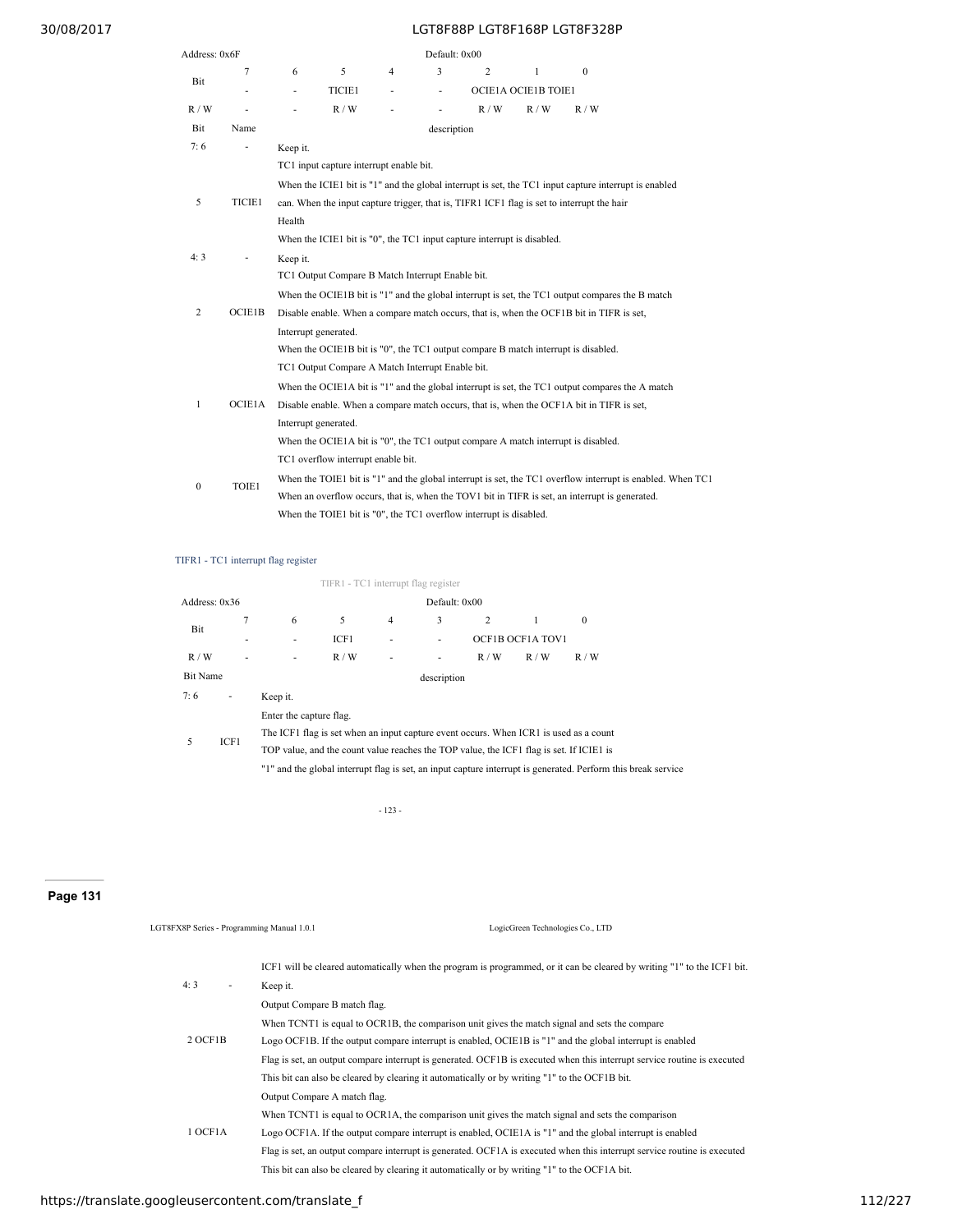Overflow flag. When the counter overflows, set the overflow flag TOV1. If the overflow interrupt is enabled at this time

- 0 TOV1 When TOIE1 is "1" and the global interrupt flag is set, an overflow interrupt is generated. Perform this
	- TOV1 will be cleared automatically when the service routine is serviced, or "1" for TOV1 bits can also be cleared. Bit.

## DTR1L -TC1 dead time register low byte

|               |                   |             |                                                                        | DTR1 -TC1 dead time register |     |     |     |                                                                                  |  |  |  |  |
|---------------|-------------------|-------------|------------------------------------------------------------------------|------------------------------|-----|-----|-----|----------------------------------------------------------------------------------|--|--|--|--|
| Address: 0x8C |                   |             | Default: 0x00                                                          |                              |     |     |     |                                                                                  |  |  |  |  |
| Bit           | 7                 | 6           | 5                                                                      | 4                            | 3   | 2   |     | $\mathbf{0}$                                                                     |  |  |  |  |
|               |                   |             | DTR1L                                                                  |                              |     |     |     |                                                                                  |  |  |  |  |
| R/W           | R/W               | R/W         | R/W                                                                    | R/W                          | R/W | R/W | R/W | R/W                                                                              |  |  |  |  |
| Bit           | Name              | description |                                                                        |                              |     |     |     |                                                                                  |  |  |  |  |
|               |                   |             | Dead time register high byte.                                          |                              |     |     |     |                                                                                  |  |  |  |  |
| 7:0           | DTR <sub>1L</sub> |             |                                                                        |                              |     |     |     | When the DTEN1 bit is high, OC1A and OC1B are complementary outputs, OC1A output |  |  |  |  |
|               |                   |             | The dead time of the insertion is determined by the DTR1L count clock. |                              |     |     |     |                                                                                  |  |  |  |  |

#### DTR1H -TC1 dead time register high byte

|               |                    |                                                                        |                               |                | DTR1H-TC1 dead time register high byte |     |     |                                                                                  |  |  |  |  |
|---------------|--------------------|------------------------------------------------------------------------|-------------------------------|----------------|----------------------------------------|-----|-----|----------------------------------------------------------------------------------|--|--|--|--|
| Address: 0x8D |                    |                                                                        | Default: 0x00                 |                |                                        |     |     |                                                                                  |  |  |  |  |
| Bit           |                    | 6                                                                      | 5.                            | $\overline{4}$ | 3                                      |     |     | $\mathbf{0}$                                                                     |  |  |  |  |
|               |                    | DTR <sub>1</sub> H                                                     |                               |                |                                        |     |     |                                                                                  |  |  |  |  |
| R/W           | R/W                | R/W                                                                    | R/W                           | R/W            | R/W                                    | R/W | R/W | R/W                                                                              |  |  |  |  |
| Bit           | Name               | description                                                            |                               |                |                                        |     |     |                                                                                  |  |  |  |  |
|               |                    |                                                                        | Dead time register high byte. |                |                                        |     |     |                                                                                  |  |  |  |  |
| 7:0           | DTR <sub>1</sub> H |                                                                        |                               |                |                                        |     |     | When the DTEN1 bit is high, OC1A and OC1B are complementary outputs, OC1B output |  |  |  |  |
|               |                    | The dead time of the insertion is determined by the DTR1H count clock. |                               |                |                                        |     |     |                                                                                  |  |  |  |  |

- 124 -

## **Page 132**

LGT8FX8P Series - Programming Manual 1.0.1 LogicGreen Technologies Co., LTD

## TCKCSR -TC clock control status register

|                |                                                                                              |         | TCKCSR-TC clock control status register          |                |               |              |               |                                                                                                   |                                                                                                                  |  |
|----------------|----------------------------------------------------------------------------------------------|---------|--------------------------------------------------|----------------|---------------|--------------|---------------|---------------------------------------------------------------------------------------------------|------------------------------------------------------------------------------------------------------------------|--|
| Address: 0xEC  |                                                                                              |         |                                                  |                | Default: 0x00 |              |               |                                                                                                   |                                                                                                                  |  |
| Bit            | 7                                                                                            | 6       | 5                                                | $\overline{4}$ | 3             | 2            | 1             | $\mathbf{0}$                                                                                      |                                                                                                                  |  |
|                | $\overline{\phantom{a}}$                                                                     | F2XEN   | TC2XF1 TC2XF0                                    |                | ٠             | <b>AFCKS</b> | TC2XS1 TC2XS0 |                                                                                                   |                                                                                                                  |  |
| R/W            |                                                                                              | R / W   | R/O                                              | R/O            |               | R/W          | R/W           | R/W                                                                                               |                                                                                                                  |  |
| Bit            | Name Description                                                                             |         |                                                  |                |               |              |               |                                                                                                   |                                                                                                                  |  |
| 7              | $\qquad \qquad \blacksquare$                                                                 | Keep it |                                                  |                |               |              |               |                                                                                                   |                                                                                                                  |  |
|                |                                                                                              |         | RC 32M multiplier output enable control bit      |                |               |              |               |                                                                                                   |                                                                                                                  |  |
|                | When the F2XEN bit is set to "1", the multiplier output of the 32M RC oscillator is enabled, |         |                                                  |                |               |              |               |                                                                                                   |                                                                                                                  |  |
| 6              | F2XEN                                                                                        |         | Output 64M high-speed clock                      |                |               |              |               |                                                                                                   |                                                                                                                  |  |
|                |                                                                                              |         |                                                  |                |               |              |               | When the F2XEN bit is set to $"1"$ , the multiplier output of the 32M RC oscillator is disabled,  |                                                                                                                  |  |
|                |                                                                                              |         | Can not output 64M high speed clock              |                |               |              |               |                                                                                                   |                                                                                                                  |  |
|                |                                                                                              |         | TC high speed clock mode flag bit 1              |                |               |              |               |                                                                                                   |                                                                                                                  |  |
| 5              | TC2XF1                                                                                       |         |                                                  |                |               |              |               |                                                                                                   | When the $TC2XF1$ bit is read as "1", it indicates that the timer counter 1 is operating on the high-speed clock |  |
|                |                                                                                              |         |                                                  |                |               |              |               | Mode, when "0", indicates that the timer counter 1 is operating in system clock mode              |                                                                                                                  |  |
| $\overline{4}$ |                                                                                              |         |                                                  |                |               |              |               | TC2XF0 TC High Speed Clock Mode Flag Bit 0, Reference Timer Counter 0 Register Description        |                                                                                                                  |  |
| 3:2            | ۰                                                                                            | Keep it |                                                  |                |               |              |               |                                                                                                   |                                                                                                                  |  |
|                |                                                                                              |         | TC high speed clock mode selection control bit 1 |                |               |              |               |                                                                                                   |                                                                                                                  |  |
|                |                                                                                              |         |                                                  |                |               |              |               | When setting the TC2XS1 bit to "1", select the timer counter 1 to operate on the high-speed clock |                                                                                                                  |  |
|                |                                                                                              |         |                                                  |                |               |              |               |                                                                                                   |                                                                                                                  |  |

1 TC2XS1 mode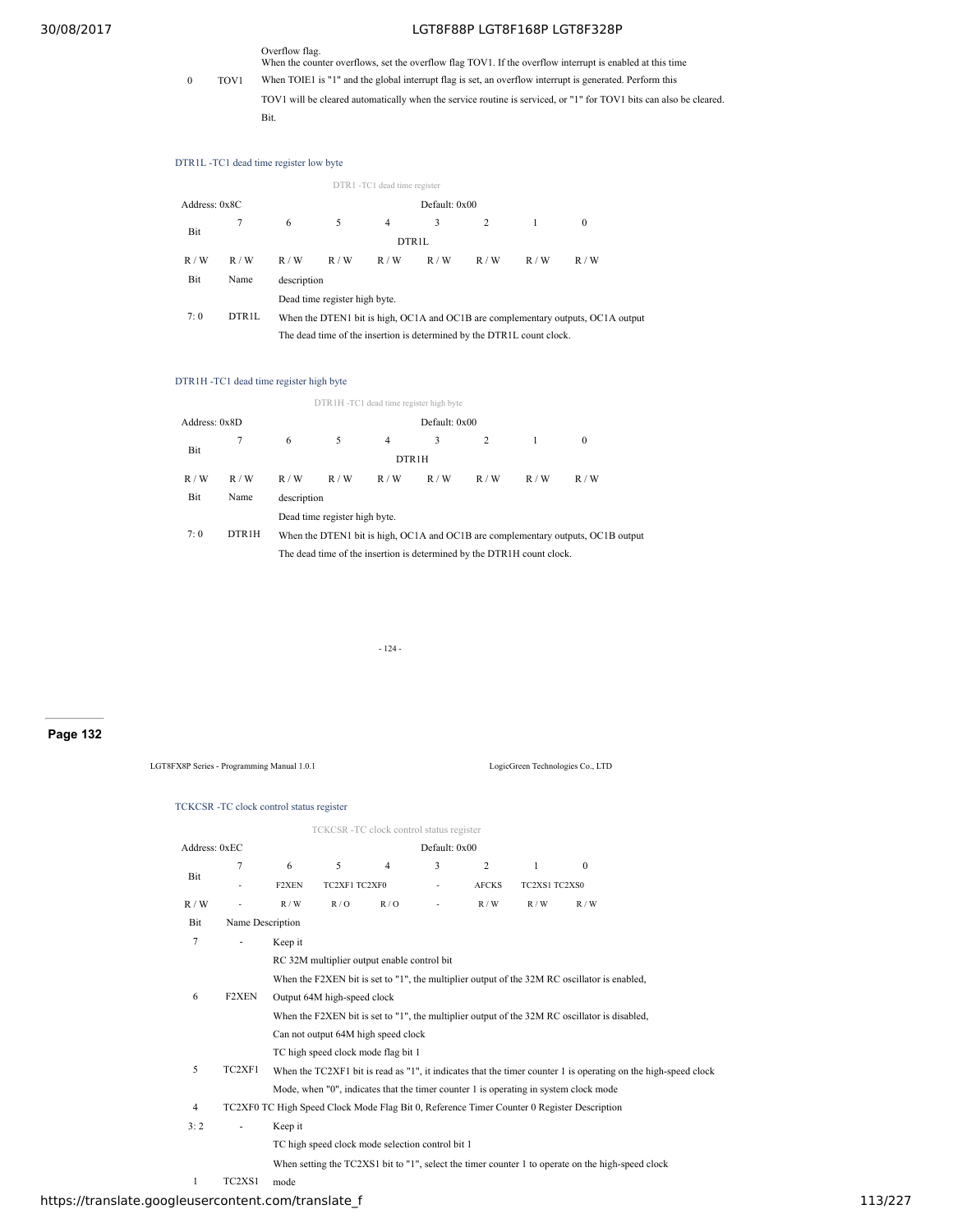When the TC2XS1 bit is set to "0", the timer counter 1 is selected to operate on the system clock mode

0 TC2XS0 TC High Speed Clock Mode Select Control Bit 0, Reference Timer Counter 0 Register Description

- 125 -

**Page 133**

LGT8FX8P Series - Programming Manual 1.0.1 LogicGreen Technologies Co., LTD

## TMR0 / 1/3 prescaler

- 3 10-bit prescaler
- TC0, TC1 and TC3 multiplexed prescaler CPS310 in multiplexed mode
- independent mode TC0 exclusive prescaler CPS310, TC1 exclusive prescaler CPS1, TC3 exclusive pre-divider Frequency controller CPS3
- Support software reset

## **Overview**

In multiplexed mode (PSS1 = 0 and PSS3 = 0), TC0, TC1 and TC3 share a 10-bit prescaler CPS310, But they have different frequency settings.

In single mode (PSS1 = 1 and PSS3 = 0), TC1 independently uses a 10-bit prescaler CPS1, TC0 and TC3 Share a 10-bit prescaler CPS310, but they have different frequency settings.

In single mode (PSS1 = 0 and PSS3 = 1), TC3 independently uses a 10-bit prescaler CPS3, TC0 and TC1 Share a 10-bit prescaler CPS310, but they have different frequency settings.

In standalone mode (PSS1 = 1 and PSS3 = 1), TC0 independently uses a 10-bit prescaler CPS310, TC1 Standby using a 10-bit prescaler CPS1, TC3 independently uses the prescaler CPS3.

The following description is used for TC0, TC1 and TC3, where n represents 0, 1 or 3.

| Sync<br>T1/3<br>Edge Det |           |                                     | clkio / 256                   |
|--------------------------|-----------|-------------------------------------|-------------------------------|
| <b>PSRSYNC</b>           | clkio / 8 | clkio / 64 clkio / 256 clkio / 1024 | <b>PSR1/3</b><br>clkio / 1024 |
| clkio                    |           | 10-bit Clock Prescaler 310          | 10-bit Clock<br>Prescaler 1/3 |
| rem2x                    |           |                                     |                               |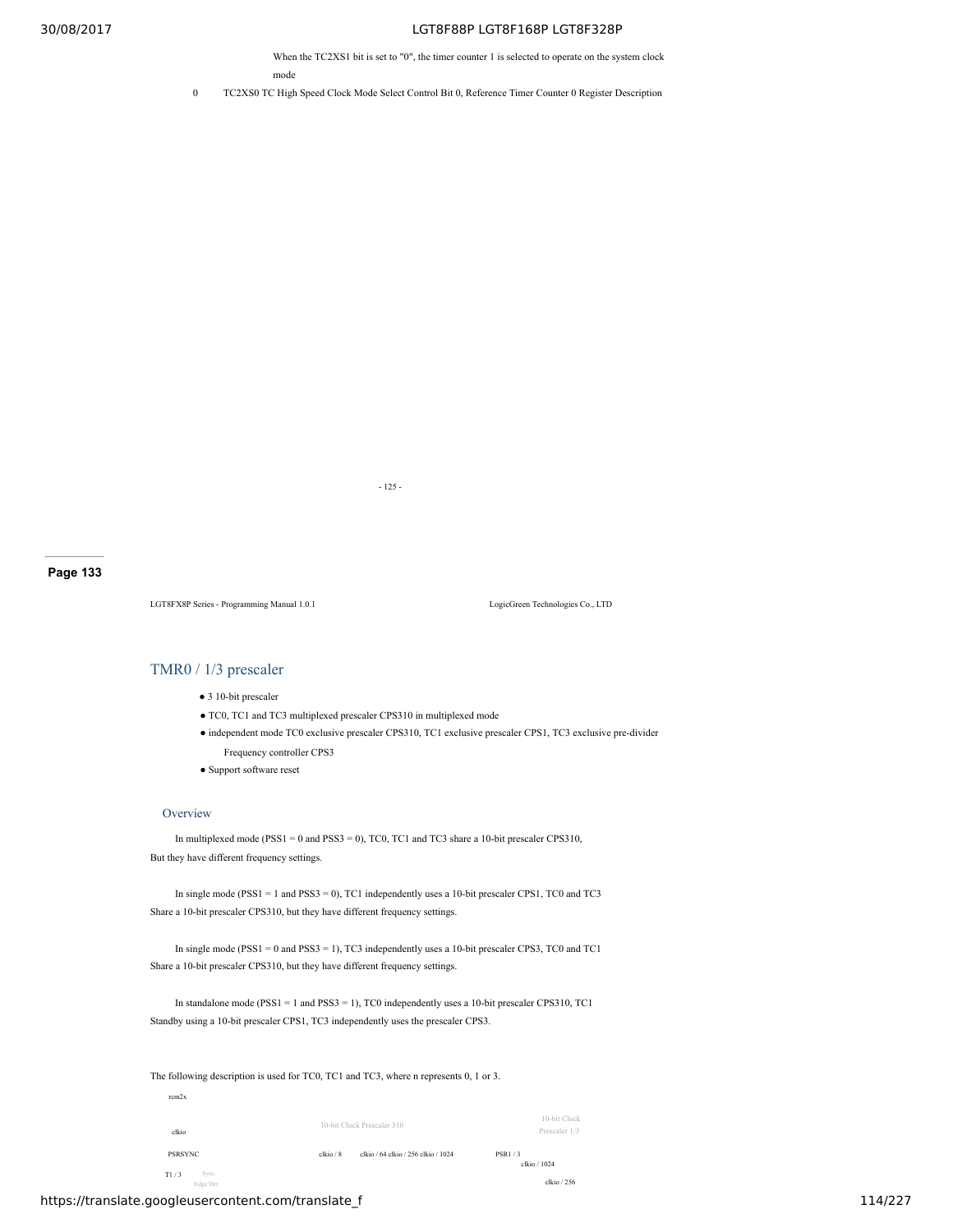

#### Internal clock source

When setting CSn  $[2: 0] = 1$ , timer 3 can only be driven by the system clock clkio, timer counter 0 or 1 can be directly Driven by the system clock clkio or the high-speed clock rcm2x (2 times the internal 32M RC oscillator output clock). Prescaler Device can output four different clock frequencies, namely clkio / 8, clkio / 64, clkio / 256 and clkio / 1024.

- 126 -

**Page 134**

LGT8FX8P Series - Programming Manual 1.0.1 LogicGreen Technologies Co., LTD

## The divider is reset

Multiplexing mode

When setting PSS1 bit to "0" and PSS3 bit is "0", TC0, TC1 and TC3 share a prescaler CPS310.

The prescaler is run independently and its operation is independent of TC's clock selection logic, and it consists of TC0, TC1 and TC3. enjoy. The status of the prescaler has an effect on the application of the frequency divider due to the influence of clock selection control. When set When the timer is enabled and the output of the prescaler is selected as the count clock source  $(6 > \text{CSn } [2: 0] > 1)$ , the effect is generated. From the timer enable to the first count may take 1 to  $N + 1$  system clock, where N is the prescaler factor (8, 64,256 or 1024).

It is possible to synchronize the timer and program operation by resetting the prescaler. But it must be noted that another timer is If you are using this prescaler, resetting the prescaler will affect all timers connected to it.

#### Single mode

When the PSS1 bit is set to "1", TC1 independently uses the prescaler CPS1, the prescaler reset is controlled by the PSR1 bit system. The respective reset works independently and does not affect other prescalers.

When the PSS3 bit is set to "1", the TC3 independently uses the prescaler CPS3. The prescaler reset is controlled by the PSR3 bit system. The respective reset works independently and does not affect other prescalers.

When the PSS1 bit is set to "1" and the PSS3 bit is "1", TC0 independently uses the prescaler CPS310, the prescaler Bit by the PSRSYNC bit to control, TC1 independent use of prescaler CPS1, TC3 independent use of prescaler CPS3, the Since the reset function alone does not affect other prescalers.

#### External clock source

The external clock source provided by the T0 / T1 / T3 pin can be used as the count clock source. The signal on the T0 / T1 / T3 pin is the same Step logic and edge detector as the clock source for the counter. Each rising edge (CSn  $[2: 0] = 7$ ) or falling edge (CSn [2: 0] = 6) will produce a count pulse. The external clock source is not fed into the prescaler.

Due to the presence of pin synchronization and edge detection circuitry, the change in T0 / T1 / T3 level requires a delay of 2.5 to 3.5 The system clock can cause the counter to be updated.

Disable or enable clock input must be held at T0 / T1 / T3 at least one system clock cycle is required before There is a possibility that an error count clock pulse is generated.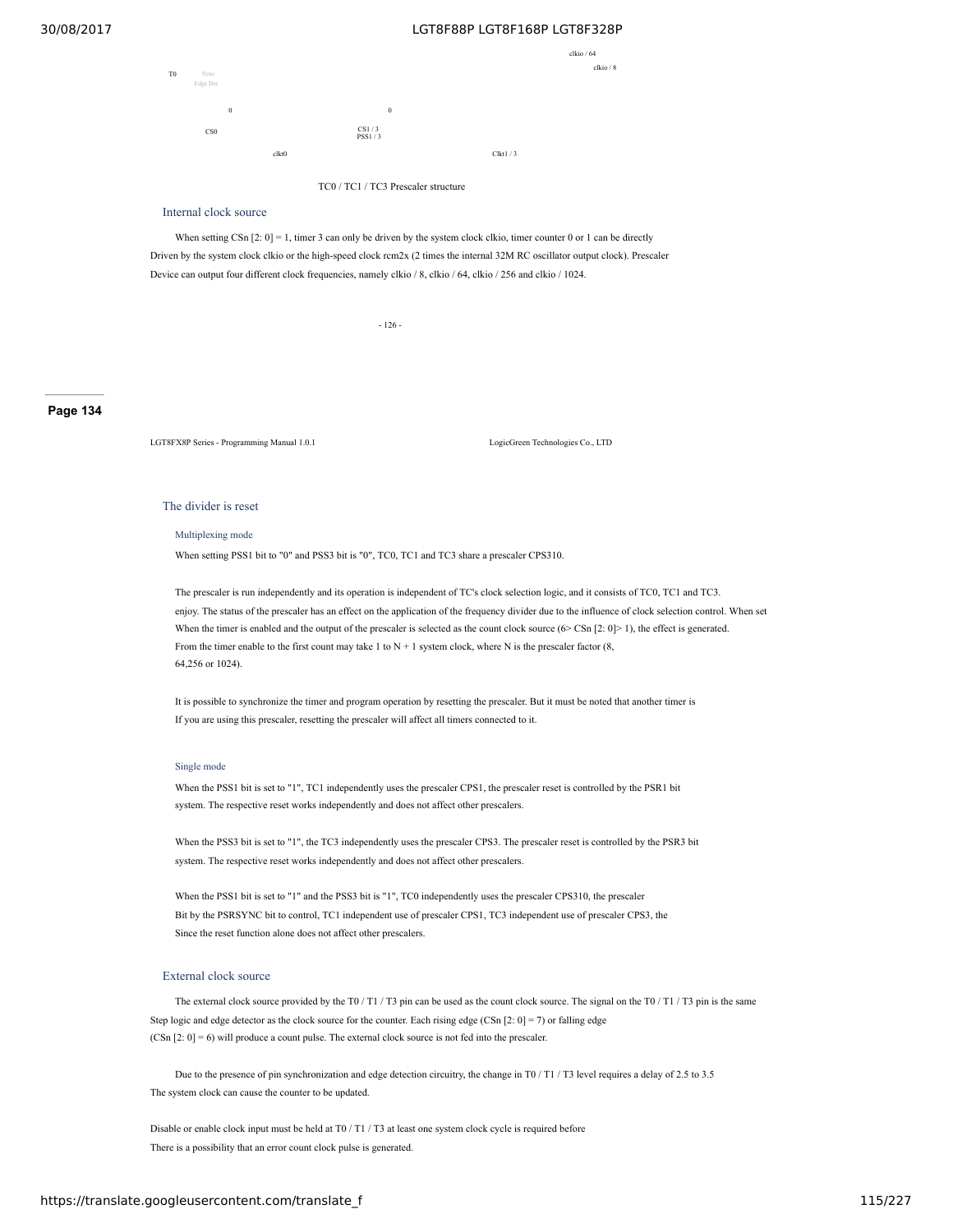To ensure proper sampling, the external clock pulse width must be greater than one system clock cycle, with a duty cycle of 50%<br>The external clock frequency must be less than half the system clock frequency. Due to the err

And the difference in duty cycle, it is recommended that the maximum frequency of the external clock should not be greater than  $f_{sys}$  / 2.5.

- 127 -

# **Page 135**

LGT8FX8P Series - Programming Manual 1.0.1 LogicGreen Technologies Co., LTD

## Register definition

## GTCCR - General Timing Counter Control Register

|               |            |                                                                                                            |   | GTCCR - General Timing Counter Control Register              |               |   |                |          |  |
|---------------|------------|------------------------------------------------------------------------------------------------------------|---|--------------------------------------------------------------|---------------|---|----------------|----------|--|
| Address: 0x43 |            |                                                                                                            |   |                                                              | Default: 0x00 |   |                |          |  |
|               |            | 6                                                                                                          | 5 | 4                                                            | 3             | 2 | 1              | $\Omega$ |  |
| Bit           | <b>TSM</b> | ٠                                                                                                          |   |                                                              |               |   | PSRASY PSRSYNC |          |  |
| R/W           | R/W        |                                                                                                            |   |                                                              |               |   | W              | W        |  |
| Bit           | Name       | description                                                                                                |   |                                                              |               |   |                |          |  |
|               |            |                                                                                                            |   | Timer counter synchronization mode control bits.             |               |   |                |          |  |
|               |            | When setting the TSM bit to "1", it is the timer counter synchronization mode. In synchronous mode, write  |   |                                                              |               |   |                |          |  |
| 7             | <b>TSM</b> | The value of the PSRASY bit and the PSRSYNC bit is held so that the corresponding prescaler is always held |   |                                                              |               |   |                |          |  |
|               |            | Reset. This ensures that the corresponding timer counter is aborted and configured to the same value.      |   |                                                              |               |   |                |          |  |
|               |            | When the TSM bit is set to "0", the values of the PSRASY bit and the PSRSYNC bit are cleared by hardware   |   |                                                              |               |   |                |          |  |
|               |            |                                                                                                            |   | Zero, and the timer counter starts working at the same time. |               |   |                |          |  |
| 6:2           |            | Keep it.                                                                                                   |   |                                                              |               |   |                |          |  |
|               |            |                                                                                                            |   |                                                              |               |   |                |          |  |

1 PSRASY See Timer TC2 Register Description.

0 PSRSYNC prescaler CPS310 reset control bit.

When the PSRSYNC bit is set to "1", the prescaler CPS310 will be reset. When TSM

Bit is not set, the hardware clears the PSRSYNC bit after reset.

When the PSRSYNC bit is set to "0", the setting is invalid.

In multiplexed mode, the TC0 / TC1 / TC3 shared prescaler, the reset will affect these three settings

Timers.

In standalone mode, reset will only affect TC0.

The value of reading this bit will always be "0".

#### PSSR - Prescaler Select Register

|               |                  |                                  |   | PSSR - Prescaler Select Register                                                                                                                                                               |   |               |                                                                                                                                                                  |                                                                                     |
|---------------|------------------|----------------------------------|---|------------------------------------------------------------------------------------------------------------------------------------------------------------------------------------------------|---|---------------|------------------------------------------------------------------------------------------------------------------------------------------------------------------|-------------------------------------------------------------------------------------|
| Address: 0xE2 |                  |                                  |   |                                                                                                                                                                                                |   | Default: 0x00 |                                                                                                                                                                  |                                                                                     |
| Bit           | 7                | 6                                | 5 | 4                                                                                                                                                                                              | 3 | 2             | 1                                                                                                                                                                | $\theta$                                                                            |
|               | PSS <sub>1</sub> | PSS <sub>3</sub>                 |   |                                                                                                                                                                                                |   |               | PSR <sub>3</sub>                                                                                                                                                 | PSR <sub>1</sub>                                                                    |
| R/W           | R/W              | R/W                              |   |                                                                                                                                                                                                |   |               | R/W                                                                                                                                                              | R/W                                                                                 |
| Bit           | Name             | description                      |   |                                                                                                                                                                                                |   |               |                                                                                                                                                                  |                                                                                     |
| 7             | PSS <sub>1</sub> | Prescaler selection control bit. |   | When setting the PSS1 bit to "1", TC1 uses the prescaler CPS1 alone.<br>Prescaler CPS310. Prescaler CPS1 is invalid and will be reset. If PSS3<br>CPS1 and CPS3 are invalid and will be reset. |   |               | When the PSS1 bit is set to "0", the prescaler is multiplexed. TC0 and TC1 are shared                                                                            | Bits are simultaneously "0", TC3 and TC0, TC1 share the prescaler CPS310. Prescaler |
| 6             | PSS <sub>3</sub> | Prescaler selection control bit. |   |                                                                                                                                                                                                |   |               | When the PSS3 bit is set to "1", the TC3 uses the prescaler CPS3 alone.<br>When the PSS3 bit is set to "0", the prescaler is multiplexed. TC0 and TC3 are shared |                                                                                     |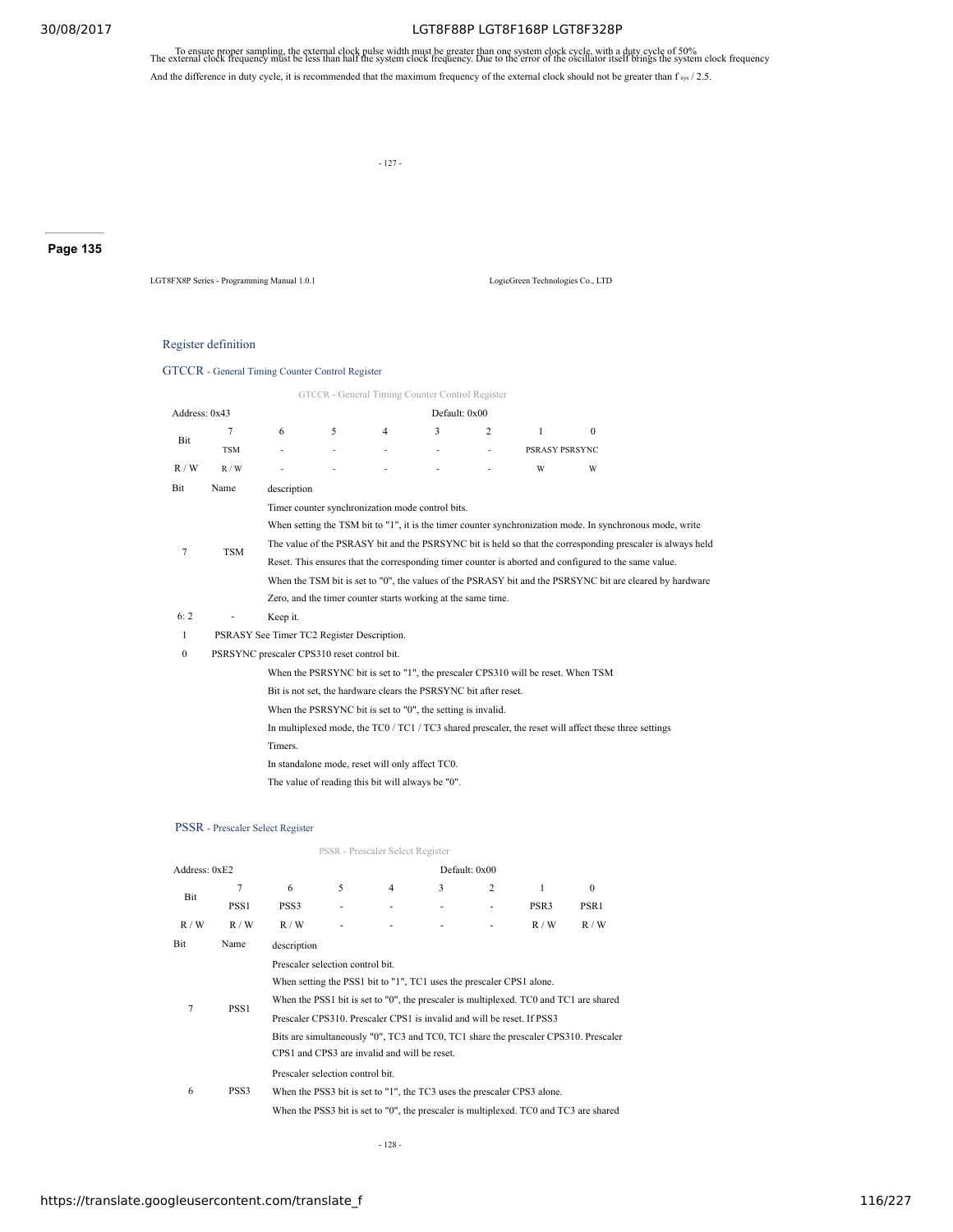# **Page 136**

| LGT8FX8P Series - Programming Manual 1.0.1 |                  |                                                                        | LogicGreen Technologies Co., LTD                                                            |
|--------------------------------------------|------------------|------------------------------------------------------------------------|---------------------------------------------------------------------------------------------|
|                                            |                  | Prescaler CPS310. Prescaler CPS3 is invalid and will be reset. If PSS1 |                                                                                             |
|                                            |                  |                                                                        | Bit is "0" at the same time, TC1 and TC0, TC3 share the prescaler CPS310. Prescaler         |
|                                            |                  | CPS1 and CPS3 are invalid and will be reset.                           |                                                                                             |
| 5:2                                        | ٠                | Keep it.                                                               |                                                                                             |
|                                            |                  |                                                                        | Prescaler CPS3 reset control bit. The PSR3 bit is valid only in TC3 mode.                   |
| 1                                          | PSR <sub>3</sub> |                                                                        | When the PSR3 bit is set to "1", the prescaler CPS3 will be reset. Reset after hard         |
|                                            |                  |                                                                        | The part will clear the PSR3 bit. When the PSR3 bit is set to "0", the setting is invalid.  |
|                                            |                  | The value of reading this bit will always be "0".                      |                                                                                             |
| $\bf{0}$                                   | PSR <sub>1</sub> |                                                                        | Prescaler CPS1 reset control bit. The PSR1 bit is valid only in TC1 mode.                   |
|                                            |                  |                                                                        | When the PSR1 bit is set to "1", the prescaler CPS1 will be reset. Reset after hard         |
|                                            |                  |                                                                        | The part will clear the PSR1 bit. When setting the PSR1 bit to "0", the setting is invalid. |
|                                            |                  | The value of reading this bit will always be "0".                      |                                                                                             |
|                                            |                  |                                                                        |                                                                                             |

- 129 -

# **Page 137**

LGT8FX8P Series - Programming Manual 1.0.1 LogicGreen Technologies Co., LTD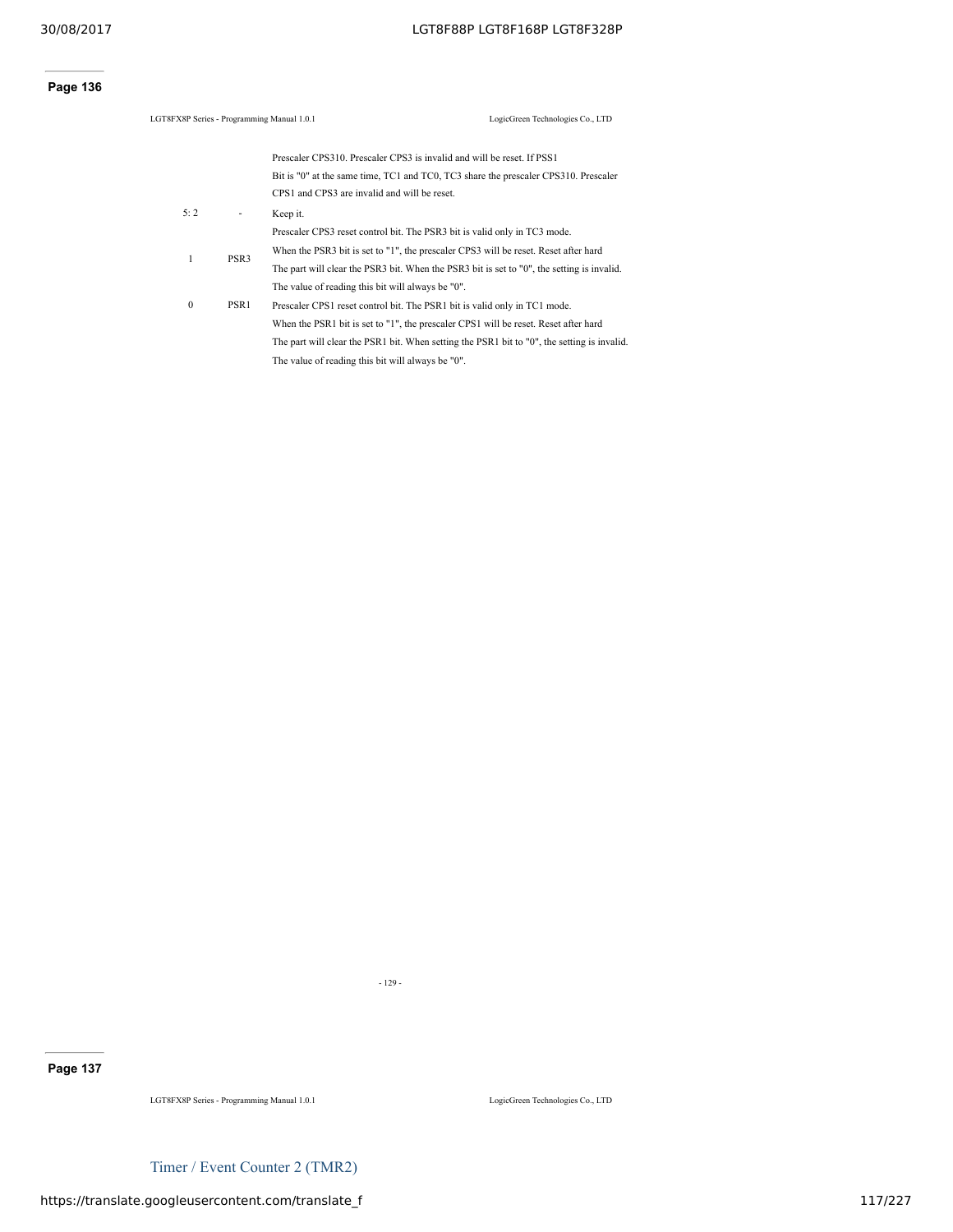- 8-bit counter
- Two separate comparison units
- When the compare match occurs, the counter is automatically cleared and loaded automatically
- Phase-corrected PWM output without interference pulse
- Frequency generator
- External event counter
- 10-bit clock prescaler
- overflow and compare match interrupt
- Allows the use of external 32.768KHz RTC crystal count

## **Overview**



#### TC2 structure diagram

TC2 is a general-purpose 8-bit timer counter module that supports PWM output and can produce waveforms precisely. TC2 package It contains 1 8-bit counter, waveform generation mode control unit and 2 output comparison unit. Waveform generation mode control unit Controls the operation mode of the counter and the generation of the comparison output waveform. Depending on the mode of operation, the counter is for each one Count the clock Clkt2 to clear, add one or minus one operation. Clkt2 can be generated by an internal clock source or an external clock source. When using an external 32.768KHz crystal count, TC2 can be used as an RTC counter. When the counter counts the value TCNT2

- 130 -

**Page 138**

#### LGT8FX8P Series - Programming Manual 1.0.1 LogicGreen Technologies Co., LTD

Reaches the maximum value (equal to the maximum value 0xFF or the output compare register OCR2A, defined as TOP, defining the maximum value for MAX To distinguish between), the counter will be cleared or decremented. When the counter count value TCNT2 reaches the minimum value (etc.) At 0x00, defined as BOTTOM), the counter will be added to an operation. When the counter count value TCNT2 arrives OCR2A / OCR2B, also known as when a compare match occurs, will clear or set the output compare signal OC2A / OCR2B, Generates PWM waveforms.

### Operating mode

Timing counter 2 has four different modes of operation, including normal mode (Normal), compare match clear (CTC) Mode, fast pulse width modulation (FPWM) mode and phase correction pulse width modulation (PCPWM) mode, Generates the mode control bit WGM2 [2: 0] to select. The four modes are described below in detail. Because there are two independent output ratios The units are represented by "A" and "B", respectively, and the lower output "x" is used to represent the two output compare cell channels.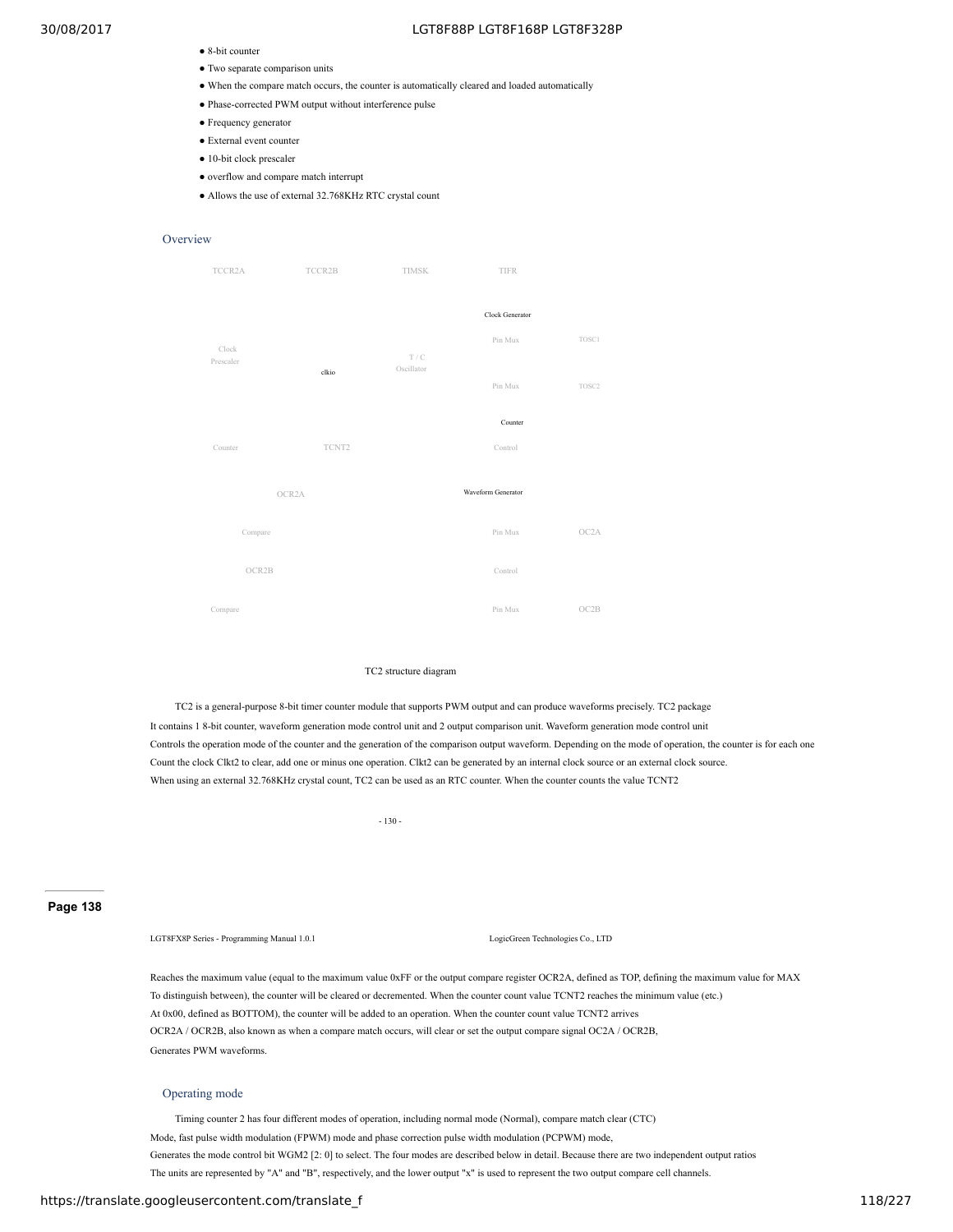#### Normal mode

The normal mode is the simplest mode of operation for the timer counter. The waveform generation mode control bit, WGM2 [2:  $0$ ] = 0, The maximum value of the TOP is MAX (0xFF). In this mode, the count mode is incremented by one for each count clock After the counter reaches the TOP overflow, it returns to BOTTOM to restart. In the same value as the count value TCNT2 becomes zero Set the timer counter overflow flag TOV2 in the clock. The TOV2 flag in this mode is like the 9th count bit, just Will only be set to not be cleared. The overflow interrupt service routine automatically clears the TOV2 flag, which the software can use to improve it The resolution of the counter. There is no special case in normal mode to consider, you can always write a new count value.

The waveform of the output compare signal OC2x can be obtained by setting the data direction register of the OC2x pin to output. When COM2x = 1

, The OC2x signal is flipped when a compare match occurs. The frequency of the waveform in this case can be calculated using the following formula:  $f_{\text{ocznormal}} = f_{\text{sys}} / (2 * N * 256)$ 

Where N represents the prescaler factor (1, 8, 64, 256, or 1024).

The output compare unit can be used to generate interrupts, but interrupts are not recommended in normal mode, which takes too much CPU time.

#### CTC mode

When the WGM2 [2: 0] = 2 is set, the timer counter 2 enters the CTC mode, and the maximum value of the count is OCR2A. in In this mode, the count mode is incremented by one for each count clock. When the value of the counter TCNT2 equals TOP The counter is cleared. OCR2A defines the maximum value of the count, that is, the resolution of the counter. This mode allows the user to be tolerant Easy control matches the frequency of the output and also simplifies the operation of the external event count. When the counter reaches the maximum value of the count, the output compare match flag OCF2 is set and the corresponding interrupt enable is set Will be interrupted. The OCR2A register can be updated in the interrupt service routine to count the maximum value. In this mode OCR2A does not use double buffering, the counter is updated with no prescaler or very low prescaler operation Be careful when you are near the minimum. If the value written to OCR2A is less than the current TCNT2 value, the counter will lose one Times match. Before the next match match occurs, the counter has to count to TOP before starting from BOTTOM Start counting to OCR2A value. As with normal mode, the count value returns to the BOTTOM count clock to set the TOV2 flag. The waveform of the output compare signal OC2x can be obtained by setting the data direction register of the OC2x pin to output. When COM2x = 1 , The OC2x signal is flipped when a compare match occurs. The frequency of the waveform in this case can be calculated using the following formula:  $f_{\text{oc2xctc}} = f_{\text{sys}} / (2 * N * (1 + OCR2A))$ Where N represents the prescaler factor (1, 8, 64, 256, or 1024). As can be seen from the formula, when setting OCR2x

For 0x0 and no prescaler, the output waveform with maximum frequency  $f_{sys}$  / 2 can be obtained

- 131 -

#### **Page 139**

LGT8FX8P Series - Programming Manual 1.0.1 LogicGreen Technologies Co., LTD

#### Fast PWM mode

When setting WGM2 [2: 0] = 3 or 7, the timer counter 2 enters the fast PWM mode and can be used to generate high frequency PWM waveform, the maximum value TOP is MAX (0xFF) or OCR2A, respectively. Fast PWM mode and other PWM modes The difference is that it is a one-way operation. The counter is incremented from the minimum value 0x00 to TOP and then back to BOTTOM to count. When the count value TCNT2 reaches OCR2x or BOTTOM, the output compare signal OC2x is set or cleared, depending on the ratio The setting of the output mode COM2x is described in the register description. Due to the use of one-way operation, fast PWM mode operation The frequency is twice the phase corrected PWM mode using bidirectional operation. High-frequency characteristics make the fast PWM mode suitable for work Rate adjustment, rectification, and DAC applications. High-frequency signals can reduce the size of external components (inductive capacitors, etc.) and drop Low system cost.

When the count value reaches the maximum value, the timer counter overflow flag TOV2 will be set and the value of the compare buffer will be updated To the comparison value. If the interrupt is enabled, the compare buffer OCR2x register can be updated in the interrupt service routine. The waveform of the output compare signal OC2x can be obtained by setting the data direction register of the OC2x pin to output. The frequency of the waveform The rate can be calculated using the following formula:

 $f_{oc2xfwvm} = f_{sys} / (N * (1 + TOP))$ 

Where N represents the prescaler factor (1, 8, 64, 256, or 1024).

When a compare match occurs between TCNT2 and OCR2x, the waveform generator sets (clears) the OC2x signal. When TCNT2 is cleared

At zero, the waveform generator clears (sets) the OC2x signal to generate a PWM wave. Whereby the extreme value of OCR2x will be

Generates special PWM waveforms. When OCR2x is set to 0x00, the output PWM is in every  $(1 + TOP)$  count clock

There is a narrow spike. When OCR2x is set to the maximum value, the output waveform is a continuous high or low level.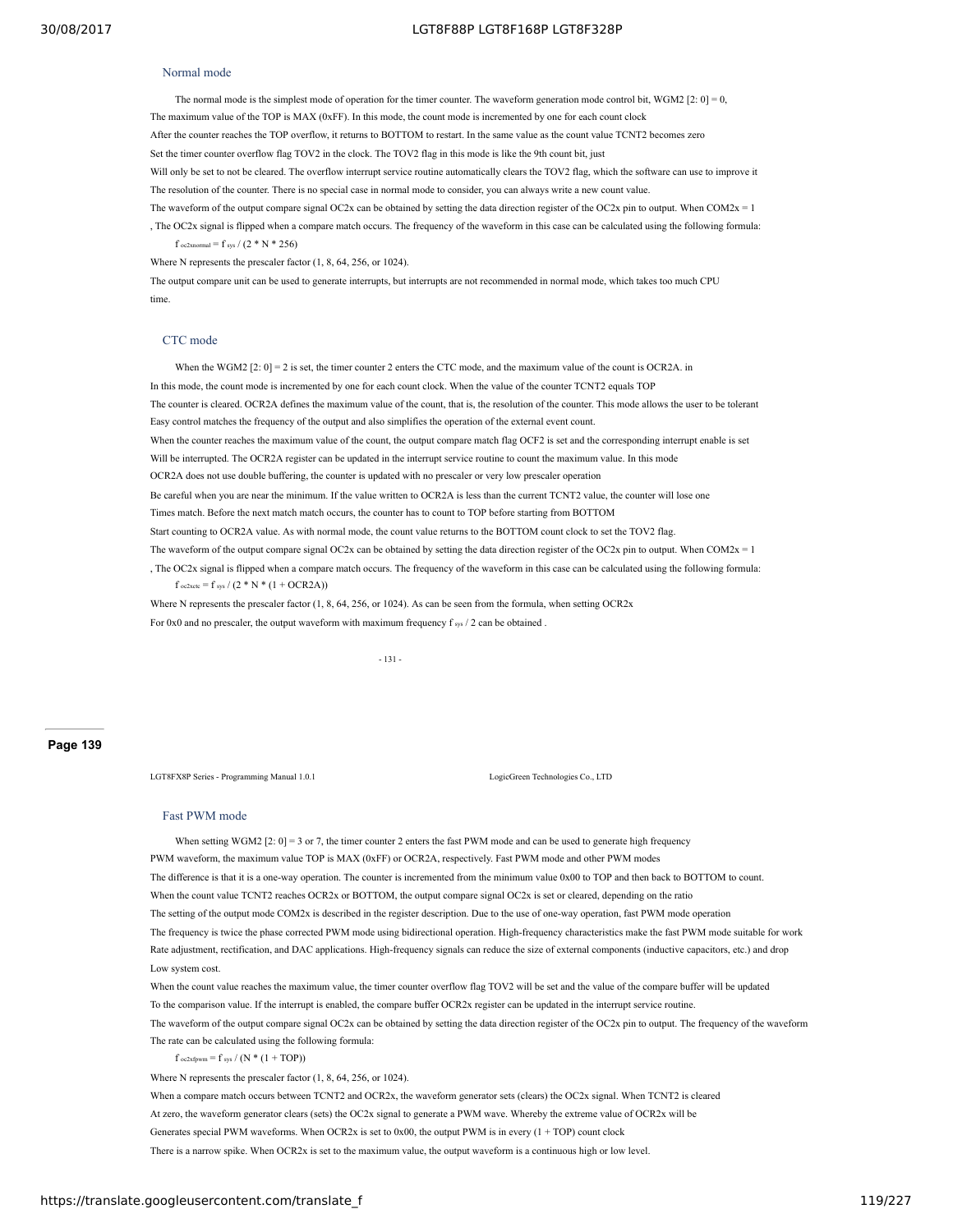#### Phase correction PWM mode

When setting WGM2  $[2: 0] = 1$  or 5, the timer counter 2 enters the phase correction PWM mode, the maximum value of the count TOP is MAX (0xFF) or OCR2A, respectively. The counter is bidirectional, incremented by BOTTOM to TOP, and then again Decrements to BOTTOM, and repeats this operation. When the count reaches TOP and BOTTOM, the counting direction is changed and the count value is TOP Or BOTTOM only stay on a count clock. In the process of increment or decrement, the count value TCNT2 matches OCR2x , The output compare signal OC2x will be cleared or set, depending on the setting of the compare output mode COM2x. With one-way operation The maximum frequency available for bi-directional operation is smaller, but its excellent symmetry is more suitable for motor control.

In phase correction PWM mode, the TOV2 flag is set when the count reaches BOTTOM. When the count reaches TOP, compare

The value of the buffer is updated to the comparison value. If the interrupt is enabled, the compare buffer OCR2x can be updated in the interrupt service routine **Deposit** 

The waveform of the output compare signal OC2x can be obtained by setting the data direction register of the OC2x pin to output. The frequency of the waveform The rate can be calculated using the following formula:

f oc2xpcpwm = f sys / (N \* TOP \* 2)

Where N represents the prescaler factor (1, 8, 64, 256, or 1024).

During the count up, when the TCNT2 matches OCR2x, the waveform generator clears (sets) the OC2x signal. in

In the process of decrementing the count, when the TCNT2 matches OCR2x, the waveform generator sets (clears) the OC2x signal. thus

The extreme value of OCR2x will produce a special PWM wave. When OCR2x is set to the maximum or minimum value, the OC2x signal will be output Keep it low or high.

In order to ensure that the output PWM wave symmetry on both sides of the minimum value, in the absence of a comparison match, there are two cases Flip OC2x signal. The first case is when the value of OCR2x changes from the maximum value 0xFF to other data. When OCR2x Is the maximum value, the count value reaches the maximum, OC2x output and the previous descending count when the results of the same match, that is, Hold OC2x unchanged. The value of the new OCR2x (non-0xFF) is updated and the value of OC2x is always maintained.

- 132 -

#### **Page 140**

LGT8FX8P Series - Programming Manual 1.0.1 LogicGreen Technologies Co., LTD

When the ascending order counts, a compare match occurs. At this point the OC2x signal is not centered at the minimum, so it needs to be When TCNT2 reaches the maximum value, it flips the OC2x signal, which means that the first match of the OC2x signal is reversed when no compare match occurs condition. The second case is that when TCNT2 starts counting from a value higher than OCR2x, it will lose a compare match, Thus causing the occurrence of asymmetric situations. Also need to flip the OC2x signal to achieve the minimum on both sides of the symmetry.

#### TC2 asynchronous operation mode

When the AS2 bit in the ASSR register is "1", TC2 operates in asynchronous mode and the clock source of the counter comes from Part of the timer counter of the oscillator. Asynchronous mode TC2 operation to consider the following points.

- Conversions between synchronous and asynchronous modes are likely to result in TCNT2, OCR2A, OCR2B, TCCR2A and TCCR2B counts According to the damage. The safe operation steps are as follows:
	- 1. Clear the OCIE2A, TOIE2, and OCIE2B register bits to turn off TC2 interrupts;
	- 2. Set the AS2 bit to select the appropriate clock source;
	- 3. Write new data to TCNT2, OCR2A, TCCR2A, OCR2B and TCCR2B registers;
	- 4. When switching to asynchronous mode, wait for TCN2UB, OCR2AUB, TCR2AUB, OCR2BUB, and TCR2BUB bits

Clear

- 5. Clear TC2 interrupt flag bit;
- 6. Enable interrupts that need to be used.
- The oscillator is best to use 32.768KHz watch crystal. The system clock frequency must be four times higher than the crystal frequency.
- CPU write TCNT2, OCR2A, TCCR2A, OCR2B and TCCR2B, the hardware will first put the data into the temporary register, two

The rising edge of the TOSC1 clock is latched into the corresponding register. The data is latched from the scratchpad into the destination register A new data write operation can not be performed before. Each register has its own independent scratchpad, so write TCNT2 and Does not interfere with writing OCR2. The asynchronous status register, ASSR, is used to check whether the data has been written to the destination register.

- If TC2 is used as the wake-up condition for MCU sleep mode, it can not be entered before each register update ends Sleep mode, otherwise the MCU may enter the sleep mode before the TC2 setting takes effect, so the TC2 can not wake up the system **System**
- If  $TC2$  is used as the wake-up condition for MCU sleep mode, care must be taken to re-enter the sleep mode, in The interrupt logic requires a TOSC1 clock cycle to be reset if the time from wake-up to re-entry dormancy is less than one TOSC1 clock cycle, the interrupt will no longer occur, the device can not wake up. It is recommended to use the following methods: 1. Write the appropriate data for each register;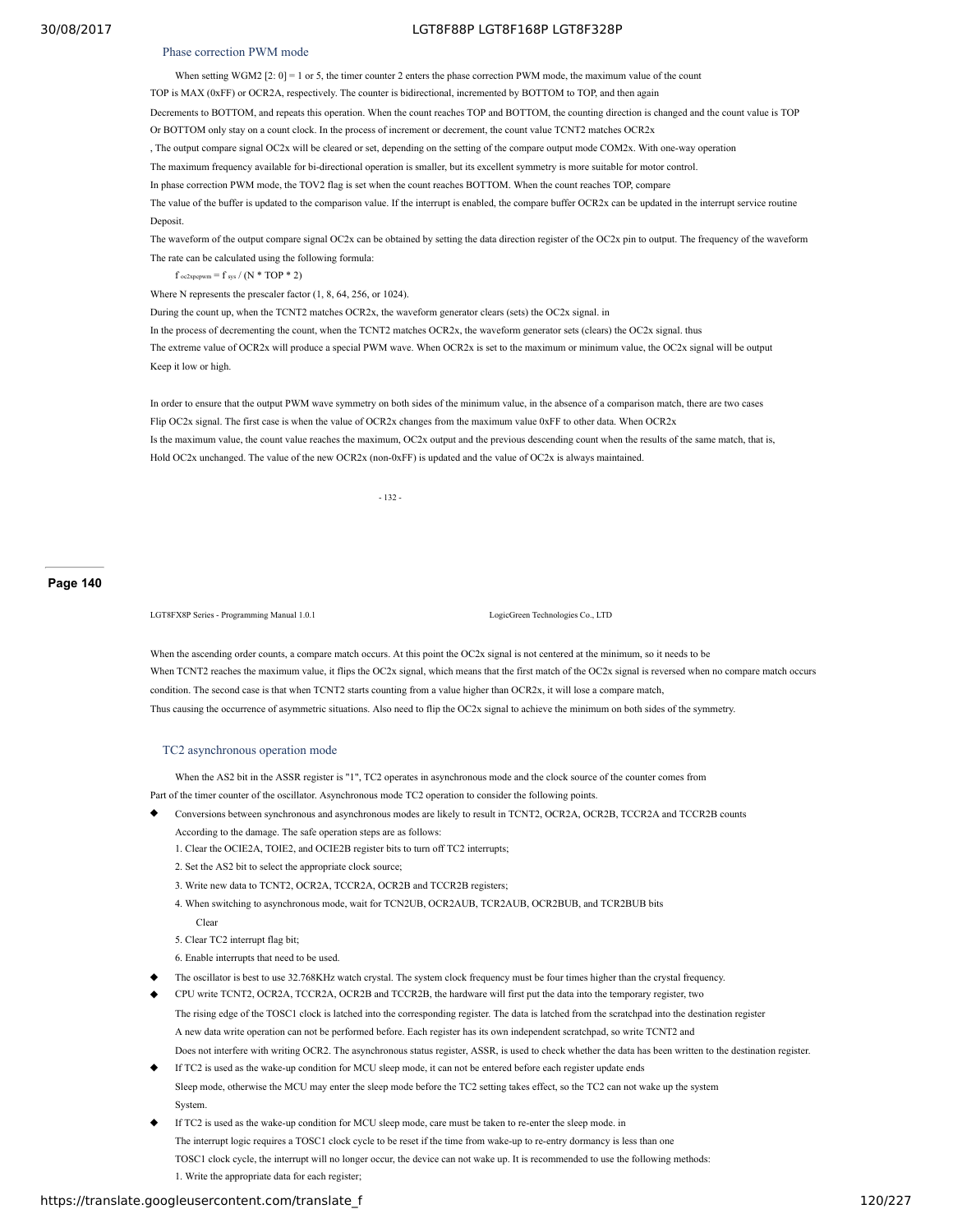2. Wait for the corresponding update busy flag of ASSR to clear;

3. Go to sleep mode.

- If the asynchronous operating mode is selected, the TC2 oscillator will always operate unless it enters the power down mode. Users must be aware that, The stabilization time of this oscillator may be as long as 1 second, so it is recommended that the user wait at least after enabling the TC2 oscillator 1 second and then use TC2 asynchronous mode of operation.
- Asynchronous operation mode Sleep mode wake-up process: After the interrupt condition is met, the next timer clock starts to call Wake up the process. That is, the counter accumulates at least one clock before the processor can read the value of the counter. After the wake-up, the MCU executes the interrupt service routine and then executes the program after the SLEEP statement.
- Reading the value of TCNT2 within a short time after waking up from Sleep mode may return incorrect data. Because TCNT2 is Driven by an asynchronous TOSC1 clock, while reading TCNT2 must be synchronized via an internal system clock register To complete, the synchronization occurs on the rising edge of each TOSC1. After wake-up from Sleep mode, the system clock is reactivated and read The TCNT2 value is entered before the sleep mode until the next rising edge of the TOSC1 is updated. The phase of the TOSC1 is completely unpredictable when awakened from sleep mode, depending on the wake-up time. Therefore, read TCNT2 The recommended sequence of values is:

1. Write an arbitrary value to OCR2A or TCCR2A;

- 133 -

#### **Page 141**

LGT8FX8P Series - Programming Manual 1.0.1 LogicGreen Technologies Co., LTD

- 2. Wait for the corresponding update busy flag to be cleared;
- 3. Read TCNT2.
- In asynchronous mode, the synchronization of the interrupt flag requires 3 system clock cycles plus 1 timer period. In the MCU can be The counter accumulates at least one clock before reading the counter value that causes the interrupt flag to be set. Output the comparison letter The number of changes is synchronized with the timer clock, not the system clock.

#### TC2 prescaler

The input clock of the TC2 prescaler is called clkt2s and is selected by the AS2 bit in the ASSR register.

Clock clkio or external TOSC1 clock source, the default is connected with the system clock clkio. If AS2 is set, TC2 will be set by TOSC1 asynchronous drive. When the TOSC1 pin and TOSC2 pin are connected to a 32.768KHz watch crystal, TC2 can be used as RTC counter. It is not recommended to apply an external clock signal directly to the TOSC1 pin.



Figure 5 TC2 prescaler structure

The picture shows the TC2 prescaler, as shown in the figure, the possible prescaler options are: clkt2s / 8, clkt2s / 32, clkt2s / 64, clkt2s / 128, clkt2s / 256, and clkt2s / 1024. You can also select clkt2s and 0 (stop counting). Set SFIOR

The PSR2 bit of the register will reset the prescaler, allowing the user to start working from a predictable prescaler.

#### Register definition

|                     |         | TC2 register list |                                  |
|---------------------|---------|-------------------|----------------------------------|
| register            | address | Defaults          | description                      |
| TCCR <sub>2</sub> A | 0xB0    | 0x00              | TC2 control register A           |
| TCCR2B              | 0xB1    | 0x00              | TC2 control register B           |
| TCNT <sub>2</sub>   | 0xB2    | 0x00              | TC2 count register               |
| OCR <sub>2</sub> A  | 0xB3    | 0x00              | TC2 Output Compare Register A    |
| OCR2B               | 0xB4    | 0x00              | TC2 Output Compare Register B    |
| ASSR                | 0xB6    | 0x00              | TC2 Asynchronous Status Register |

#### https://translate.googleusercontent.com/translate\_f 121/227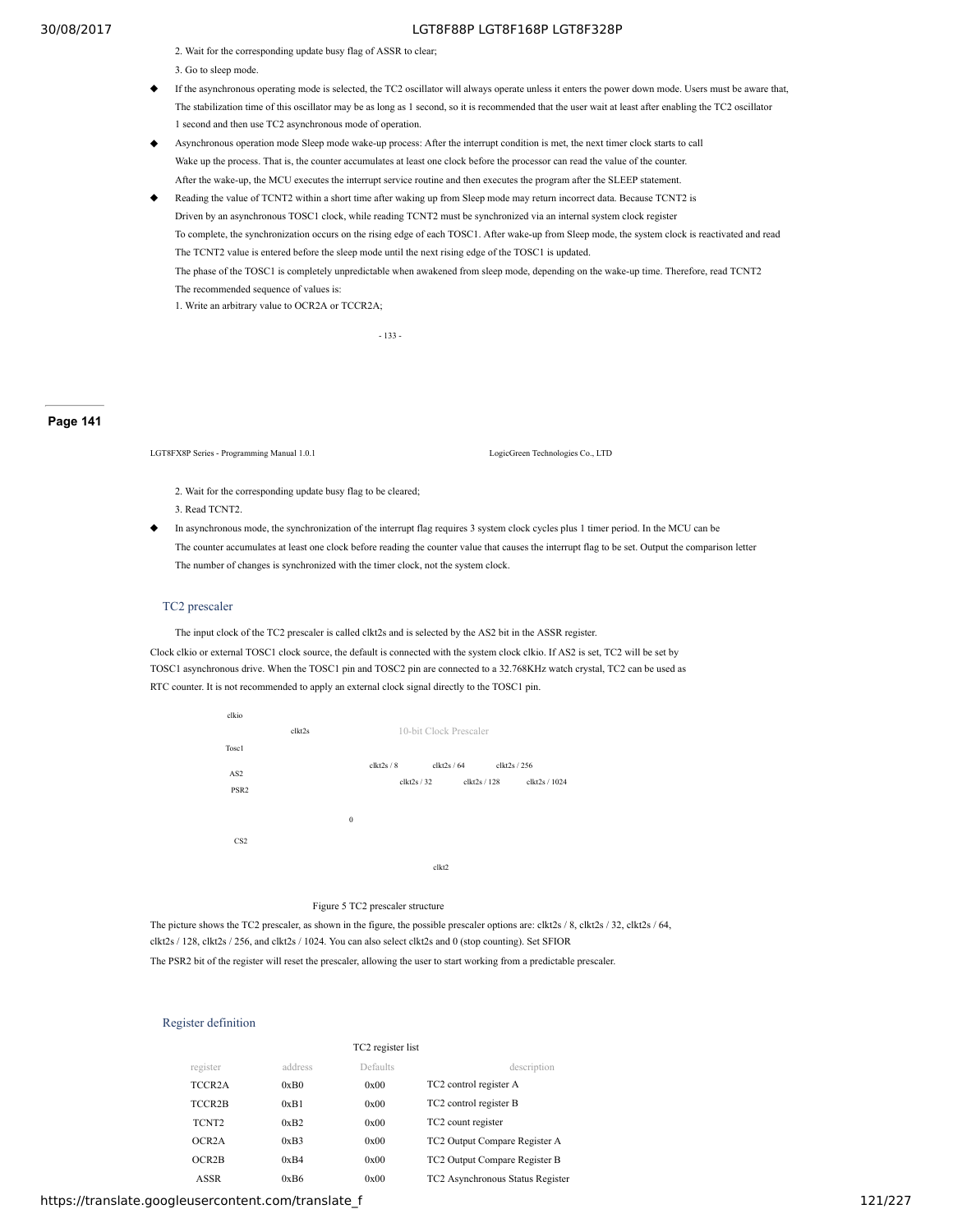| TIMSK2 | 0x70 | 0x00 | The timer counter interrupts the mask register |
|--------|------|------|------------------------------------------------|
| TIFR2  | 0x37 | 0x00 | Timer counter interrupt flag register          |

- 134 -

# **Page 142**

LGT8FX8P Series - Programming Manual 1.0.1 LogicGreen Technologies Co., LTD

## TCCR2A-TC2 Control Register A

|               |        |                                                                                                                                                                       |                                               | TCCR2 A -TC2 Control Register A |   |                |                                                                                       |                                                                                                          |                                                                                                       |  |
|---------------|--------|-----------------------------------------------------------------------------------------------------------------------------------------------------------------------|-----------------------------------------------|---------------------------------|---|----------------|---------------------------------------------------------------------------------------|----------------------------------------------------------------------------------------------------------|-------------------------------------------------------------------------------------------------------|--|
| Address: 0xB0 |        |                                                                                                                                                                       |                                               |                                 |   | Default: 0x00  |                                                                                       |                                                                                                          |                                                                                                       |  |
|               | $\tau$ | 6                                                                                                                                                                     | 5                                             | $\overline{4}$                  | 3 | $\overline{c}$ | $\mathbf{1}$                                                                          | $\mathbf{0}$                                                                                             |                                                                                                       |  |
| Bit           |        | COM2A1 COM2A0 COM2B1 COM2B0                                                                                                                                           |                                               |                                 |   |                | WGM21 WGM20                                                                           |                                                                                                          |                                                                                                       |  |
| R/W           | W      | R/W                                                                                                                                                                   | R/W                                           | R/W                             |   |                | R/W                                                                                   | R/W                                                                                                      |                                                                                                       |  |
| Bit Name      |        | description                                                                                                                                                           |                                               |                                 |   |                |                                                                                       |                                                                                                          |                                                                                                       |  |
|               |        |                                                                                                                                                                       | TC2 compare match output A mode control high. |                                 |   |                |                                                                                       |                                                                                                          |                                                                                                       |  |
|               |        |                                                                                                                                                                       |                                               |                                 |   |                |                                                                                       | COM2A1 and COM2A0 together constitute the output compare mode control COM2A [1: 0], control              |                                                                                                       |  |
| 7             | COM2A1 |                                                                                                                                                                       |                                               |                                 |   |                | OC2A output waveform. If COM2A 1 bit or 2 bits are set, the output ratio              |                                                                                                          |                                                                                                       |  |
|               |        |                                                                                                                                                                       |                                               |                                 |   |                | The waveform occupies the OC2A pin, but the pin's data direction register must be set |                                                                                                          |                                                                                                       |  |
|               |        |                                                                                                                                                                       |                                               |                                 |   |                |                                                                                       | High to output this waveform. In different operating modes, COM2A compares the output waveform           |                                                                                                       |  |
|               |        |                                                                                                                                                                       |                                               |                                 |   |                |                                                                                       | The control is also different, see the specific comparison of the output mode control table description. |                                                                                                       |  |
|               |        |                                                                                                                                                                       | TC2 compare match output A mode control low.  |                                 |   |                |                                                                                       |                                                                                                          |                                                                                                       |  |
|               |        |                                                                                                                                                                       |                                               |                                 |   |                |                                                                                       | COM2A0 and COM2A1 together constitute the output compare mode control COM2A [1: 0], control              |                                                                                                       |  |
| 6             | COM2A0 |                                                                                                                                                                       |                                               |                                 |   |                | OC2A output waveform. If COM2A 1 bit or 2 bits are set, the output ratio              |                                                                                                          |                                                                                                       |  |
|               |        | The waveform occupies the OC2A pin, but the pin's data direction register must be set                                                                                 |                                               |                                 |   |                |                                                                                       |                                                                                                          |                                                                                                       |  |
|               |        | High to output this waveform. In different operating modes, COM2A compares the output waveform                                                                        |                                               |                                 |   |                |                                                                                       |                                                                                                          |                                                                                                       |  |
|               |        | The control is also different, see the specific comparison of the output mode control table description.                                                              |                                               |                                 |   |                |                                                                                       |                                                                                                          |                                                                                                       |  |
|               |        | TC2 compare match output B mode control high.                                                                                                                         |                                               |                                 |   |                |                                                                                       |                                                                                                          |                                                                                                       |  |
|               |        | COM2B1 and COM2B0 together form the output compare mode control COM2B [1: 0], control                                                                                 |                                               |                                 |   |                |                                                                                       |                                                                                                          |                                                                                                       |  |
| 5             | COM2B1 | OC2B output waveform. If COMB bit 1 or 2 is set, the output ratio                                                                                                     |                                               |                                 |   |                |                                                                                       |                                                                                                          |                                                                                                       |  |
|               |        | The waveform occupies the OC2B pin, but the data direction register for this pin must be set                                                                          |                                               |                                 |   |                |                                                                                       |                                                                                                          |                                                                                                       |  |
|               |        | High to output this waveform. In different operating modes, COM2B compares the waveform to the output                                                                 |                                               |                                 |   |                |                                                                                       |                                                                                                          |                                                                                                       |  |
|               |        | The control is also different, see the specific comparison of the output mode control table description.                                                              |                                               |                                 |   |                |                                                                                       |                                                                                                          |                                                                                                       |  |
|               |        | TC2 compare match output B mode control low.<br>COM2B0 and COM2B1 together form the output compare mode control COM2B [1: 0], control                                 |                                               |                                 |   |                |                                                                                       |                                                                                                          |                                                                                                       |  |
|               |        |                                                                                                                                                                       |                                               |                                 |   |                |                                                                                       |                                                                                                          |                                                                                                       |  |
| 4             | COM2B0 | OC2B output waveform. If COMB bit 1 or 2 is set, the output ratio                                                                                                     |                                               |                                 |   |                |                                                                                       |                                                                                                          |                                                                                                       |  |
|               |        |                                                                                                                                                                       |                                               |                                 |   |                |                                                                                       | The waveform occupies the OC2B pin, but the data direction register for this pin must be set             |                                                                                                       |  |
|               |        |                                                                                                                                                                       |                                               |                                 |   |                |                                                                                       |                                                                                                          | High to output this waveform. In different operating modes, COM2B compares the waveform to the output |  |
|               |        |                                                                                                                                                                       |                                               |                                 |   |                |                                                                                       | The control is also different, see the specific comparison of the output mode control table description. |                                                                                                       |  |
| 3:2           |        | Keep it.                                                                                                                                                              |                                               |                                 |   |                |                                                                                       |                                                                                                          |                                                                                                       |  |
|               |        |                                                                                                                                                                       | TC2 waveform generation mode control high.    |                                 |   |                |                                                                                       |                                                                                                          |                                                                                                       |  |
| 1             | WGM21  | WGM20 and WGM21, WGM22 together constitute the waveform generation mode control<br>WGM2 [2: 0], control counter count mode and waveform generation mode, see waveform |                                               |                                 |   |                |                                                                                       |                                                                                                          |                                                                                                       |  |
|               |        |                                                                                                                                                                       |                                               |                                 |   |                |                                                                                       |                                                                                                          |                                                                                                       |  |
|               |        |                                                                                                                                                                       | Generate a pattern table description.         |                                 |   |                |                                                                                       |                                                                                                          |                                                                                                       |  |
|               |        |                                                                                                                                                                       | TC2 waveform generation mode control low.     |                                 |   |                |                                                                                       |                                                                                                          |                                                                                                       |  |
| 0             | WGM20  |                                                                                                                                                                       |                                               |                                 |   |                |                                                                                       | WGM21 and WGM20, WGM22 together constitute the waveform generation mode control                          |                                                                                                       |  |
|               |        |                                                                                                                                                                       |                                               |                                 |   |                |                                                                                       | WGM2 [2: 0], control counter count mode and waveform generation mode, see waveform                       |                                                                                                       |  |
|               |        |                                                                                                                                                                       | Generate a pattern table description.         |                                 |   |                |                                                                                       |                                                                                                          |                                                                                                       |  |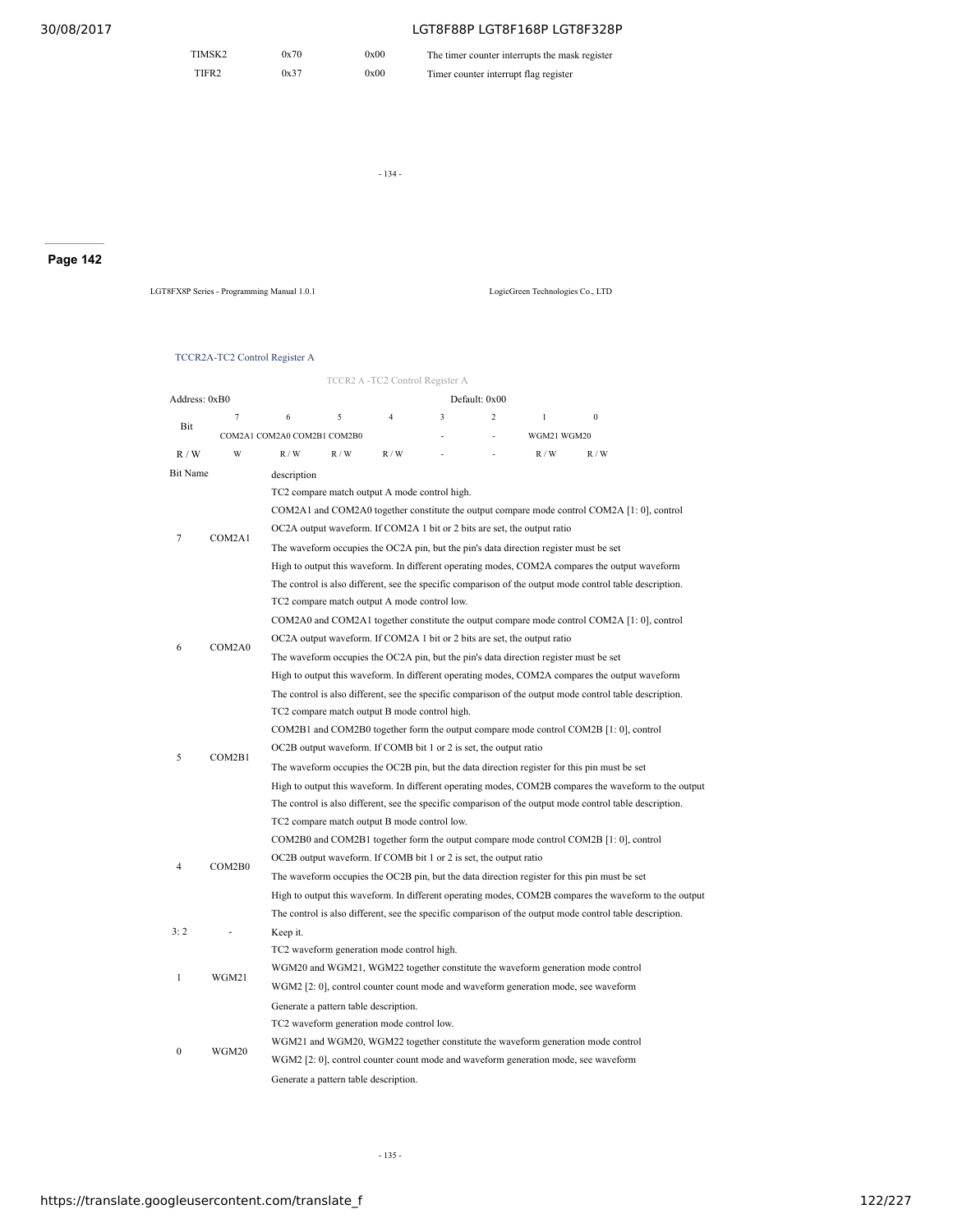## **Page 143**

LGT8FX8P Series - Programming Manual 1.0.1 LogicGreen Technologies Co., LTD

|  | TCCR2B - TC2 Control Register B |  |
|--|---------------------------------|--|
|  |                                 |  |

|                             |             |                                                                                                     |                |   | TCCR2B-TC2 Control Register B                 |                |              |                                                                                                  |  |  |
|-----------------------------|-------------|-----------------------------------------------------------------------------------------------------|----------------|---|-----------------------------------------------|----------------|--------------|--------------------------------------------------------------------------------------------------|--|--|
| Address: 0xB1               |             |                                                                                                     |                |   |                                               | Default: 0x00  |              |                                                                                                  |  |  |
|                             | $\tau$      | 6                                                                                                   | 5              | 4 | 3                                             | $\overline{c}$ | $\mathbf{1}$ | $\boldsymbol{0}$                                                                                 |  |  |
| Bit                         | FOC2A FOC2B |                                                                                                     |                |   | <b>WGM22 CS22</b>                             |                | CS21         | CS <sub>20</sub>                                                                                 |  |  |
| $\mathbb{R}$ / $\mathbb{W}$ | W           | W                                                                                                   |                |   | R/W                                           | R/W            | R/W          | R/W                                                                                              |  |  |
| <b>Bit Name</b>             |             | description                                                                                         |                |   |                                               |                |              |                                                                                                  |  |  |
|                             |             | TC2 Force Output Compare A control bit.                                                             |                |   |                                               |                |              |                                                                                                  |  |  |
|                             |             |                                                                                                     |                |   |                                               |                |              | When operating in non-PWM mode, the "1" can be written to the forced output compare bit FOC2A    |  |  |
| 7                           | FOC2A       |                                                                                                     |                |   |                                               |                |              | Way to produce a comparison match. Forcing the match does not set the OCF2A flag, nor will it be |  |  |
|                             |             | Overload or clear the timer, but the output pin OC2A will be set according to COM2A                 |                |   |                                               |                |              |                                                                                                  |  |  |
|                             |             | Should be updated, just like the real match has occurred.                                           |                |   |                                               |                |              |                                                                                                  |  |  |
|                             |             | The return value of reading FOC2A is always zero.                                                   |                |   |                                               |                |              |                                                                                                  |  |  |
|                             |             | TC2 Force Output Compare B control bits.                                                            |                |   |                                               |                |              |                                                                                                  |  |  |
|                             |             |                                                                                                     |                |   |                                               |                |              | When operating in non-PWM mode, the "1" can be written to the forced output compare bit FOC2B    |  |  |
| 6                           | FOC2B       | Way to produce a comparison match. Forcing the match does not set the OCF2B flag, nor will it be    |                |   |                                               |                |              |                                                                                                  |  |  |
|                             |             | Overload or clear the timer, but the output pin OC2B will be set according to COM2B settings        |                |   |                                               |                |              |                                                                                                  |  |  |
|                             |             | Should be updated, just like the real match has occurred.                                           |                |   |                                               |                |              |                                                                                                  |  |  |
|                             |             | The return value of the read FOC2B is always zero.                                                  |                |   |                                               |                |              |                                                                                                  |  |  |
| 5:4                         |             | Keep it.                                                                                            |                |   |                                               |                |              |                                                                                                  |  |  |
|                             |             | TC2 waveform generation mode control high.                                                          |                |   |                                               |                |              |                                                                                                  |  |  |
| 3 WGM22                     |             | WGM22 and WGM20, WGM21 together form the waveform generation mode control WGM2 [2: 0],              |                |   |                                               |                |              |                                                                                                  |  |  |
|                             |             | Control the counter count mode and waveform generation mode, see the waveform generation mode table |                |   |                                               |                |              |                                                                                                  |  |  |
|                             |             | description.                                                                                        |                |   |                                               |                |              |                                                                                                  |  |  |
| 2                           |             | CS22 TC2 clock selection control high.                                                              |                |   |                                               |                |              |                                                                                                  |  |  |
|                             |             | Used to select the clock source for Timer 2.                                                        |                |   |                                               |                |              |                                                                                                  |  |  |
| 1                           |             | CS21 TC2 Clock selection control in position.                                                       |                |   |                                               |                |              |                                                                                                  |  |  |
|                             |             | Used to select the clock source for Timer 2.<br>CS20 TC2 clock selection control low.               |                |   |                                               |                |              |                                                                                                  |  |  |
| $\boldsymbol{0}$            |             |                                                                                                     |                |   |                                               |                |              |                                                                                                  |  |  |
|                             |             | Used to select the clock source for Timer 2.                                                        | CS2 [2:0]      |   |                                               |                |              |                                                                                                  |  |  |
|                             |             |                                                                                                     | $\mathbf{0}$   |   | description                                   |                |              |                                                                                                  |  |  |
|                             |             |                                                                                                     | $\mathbf{1}$   |   | No clock source, stop counting<br>$clk_{t2s}$ |                |              |                                                                                                  |  |  |
|                             |             |                                                                                                     | $\overline{c}$ |   | clk $t_{2s}$ / 8, from prescaler              |                |              |                                                                                                  |  |  |
|                             |             |                                                                                                     | 3              |   | clk $t_{2s}$ / 32, from prescaler             |                |              |                                                                                                  |  |  |
|                             |             |                                                                                                     | 4              |   | clk $t_{2s}$ / 64, from prescaler             |                |              |                                                                                                  |  |  |
|                             |             |                                                                                                     | 5              |   | clk $t_{2s}$ / 128, from prescaler            |                |              |                                                                                                  |  |  |
|                             |             |                                                                                                     | 6              |   | clk $t_{2s}$ / 256, from prescaler            |                |              |                                                                                                  |  |  |
|                             |             |                                                                                                     | 7              |   | clk $\alpha$ s / 1024, from prescaler         |                |              |                                                                                                  |  |  |
|                             |             |                                                                                                     |                |   |                                               |                |              |                                                                                                  |  |  |

The following table shows the non-PWM mode (ie, normal mode and CTC mode), compare the output mode to the output compare waveform control.

- 136 -

**Page 144**

LGT8FX8P Series - Programming Manual 1.0.1 LogicGreen Technologies Co., LTD

Table 1 OC2x Compare Output Mode Control in Non-PWM Mode

COM2x [1: 0] description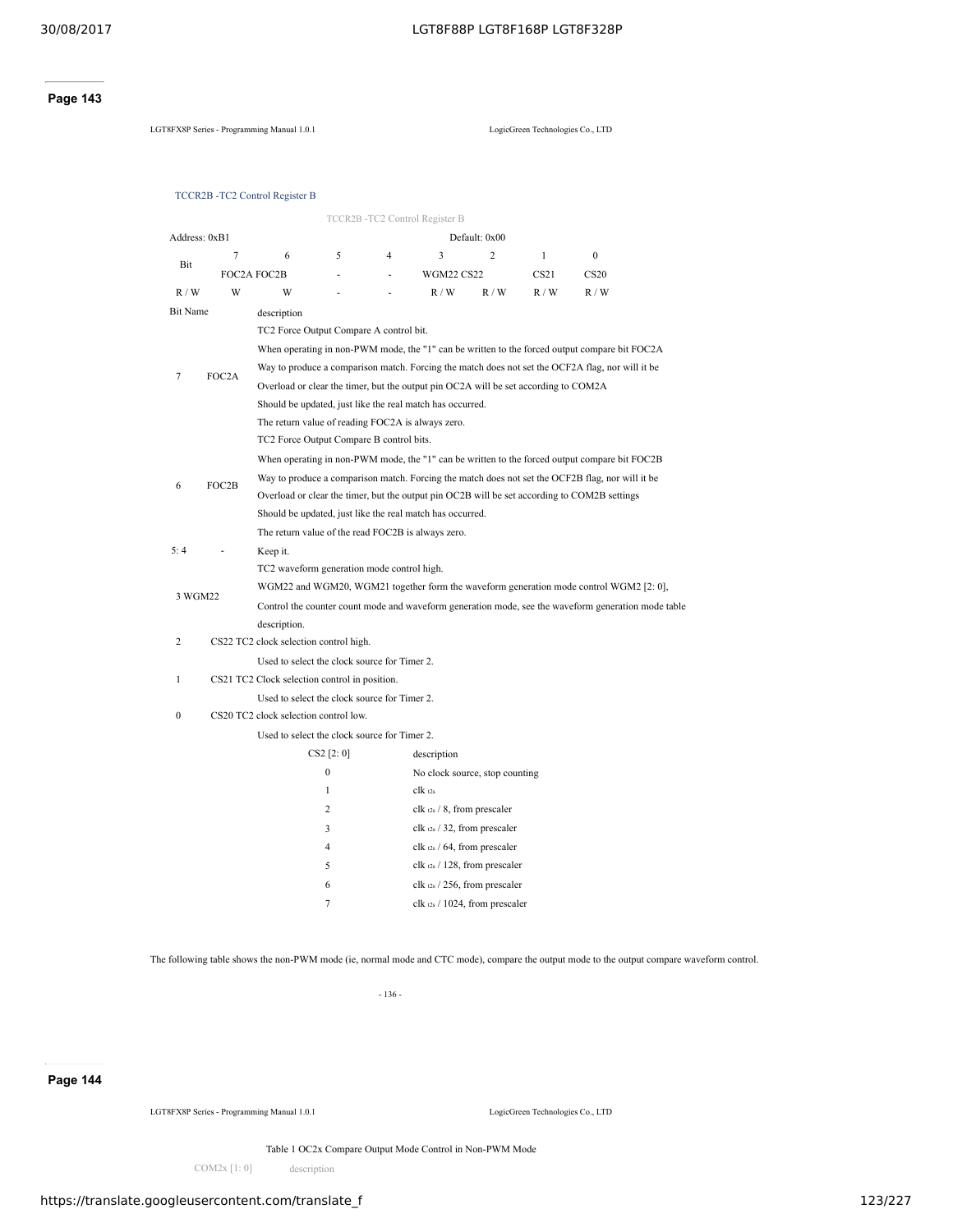- 0 OC2x disconnect, general IO port operation<br>
1 Match the OC2x signal when comparing the match
	-
- 2 The OC2x signal is cleared when compare match
- 3 The OC2x signal is set when the compare match

## The following table shows the control of the output compare waveform for the compare output mode in fast PWM mode.

Table 2 OC2x Compare Output Mode Control in Fast PWM Mode

| COM2x [1:0] | description                                                                                                            |
|-------------|------------------------------------------------------------------------------------------------------------------------|
|             | OC2x disconnect, general IO port operation                                                                             |
|             | Keep it                                                                                                                |
|             | The OC2x signal is cleared when the compare match is set and the OC2x signal is set when the maximum match is made     |
|             | The OC2x signal is set when the compare match is cleared and the OC2x signal is cleared when the maximum match is made |

The following table shows the control of the output compare waveform for the compare output mode in phase correction mode.

|             | Table 3 Phase Correction PWM Mode OC2x Compare Output Mode Control                                                                 |
|-------------|------------------------------------------------------------------------------------------------------------------------------------|
| COM2x [1:0] | description                                                                                                                        |
| 0           | OC2x disconnect, general IO port operation                                                                                         |
|             | Keep it                                                                                                                            |
|             | The OC2x signal is cleared when the compare match is cleared in the ascending count, and the match is compared in descending order |
|             | Set the OC2x signal                                                                                                                |
|             | The OC2x signal is set when the compare match is set in the ascending count, and the match is compared in descending order         |
|             | The OC2x signal is cleared                                                                                                         |

## The following table shows the waveform generation mode control.

| Table 4 Waveform Generation Mode Control |                |                    |                                                 |               |  |  |  |  |
|------------------------------------------|----------------|--------------------|-------------------------------------------------|---------------|--|--|--|--|
| WGM2 [2: 0]                              | Operating mode | TOP value          | Update OCR2x at all times Set TOV2 at all times |               |  |  |  |  |
| 0                                        | Normal         | 0xFF               | immediately                                     | MAX           |  |  |  |  |
| 1                                        | <b>PCPWM</b>   | 0xFF               | <b>TOP</b>                                      | <b>BOTTOM</b> |  |  |  |  |
| 2                                        | <b>CTC</b>     | OCR <sub>2</sub> A | immediately                                     | MAX           |  |  |  |  |
| 3                                        | <b>FPWM</b>    | 0xFF               | <b>TOP</b>                                      | MAX           |  |  |  |  |
| 4                                        | Keep it        |                    |                                                 |               |  |  |  |  |
| 5                                        | <b>PCPWM</b>   | OCR <sub>2</sub> A | <b>TOP</b>                                      | <b>BOTTOM</b> |  |  |  |  |
| 6                                        | Keep it        |                    |                                                 |               |  |  |  |  |
| 7                                        | <b>FPWM</b>    | OCR <sub>2</sub> A | <b>TOP</b>                                      | <b>TOP</b>    |  |  |  |  |

- 137 -

**Page 145**

LGT8FX8P Series - Programming Manual 1.0.1 LogicGreen Technologies Co., LTD

#### TCNT2 -TC2 count value register

TCNT2 -TC2 count value register

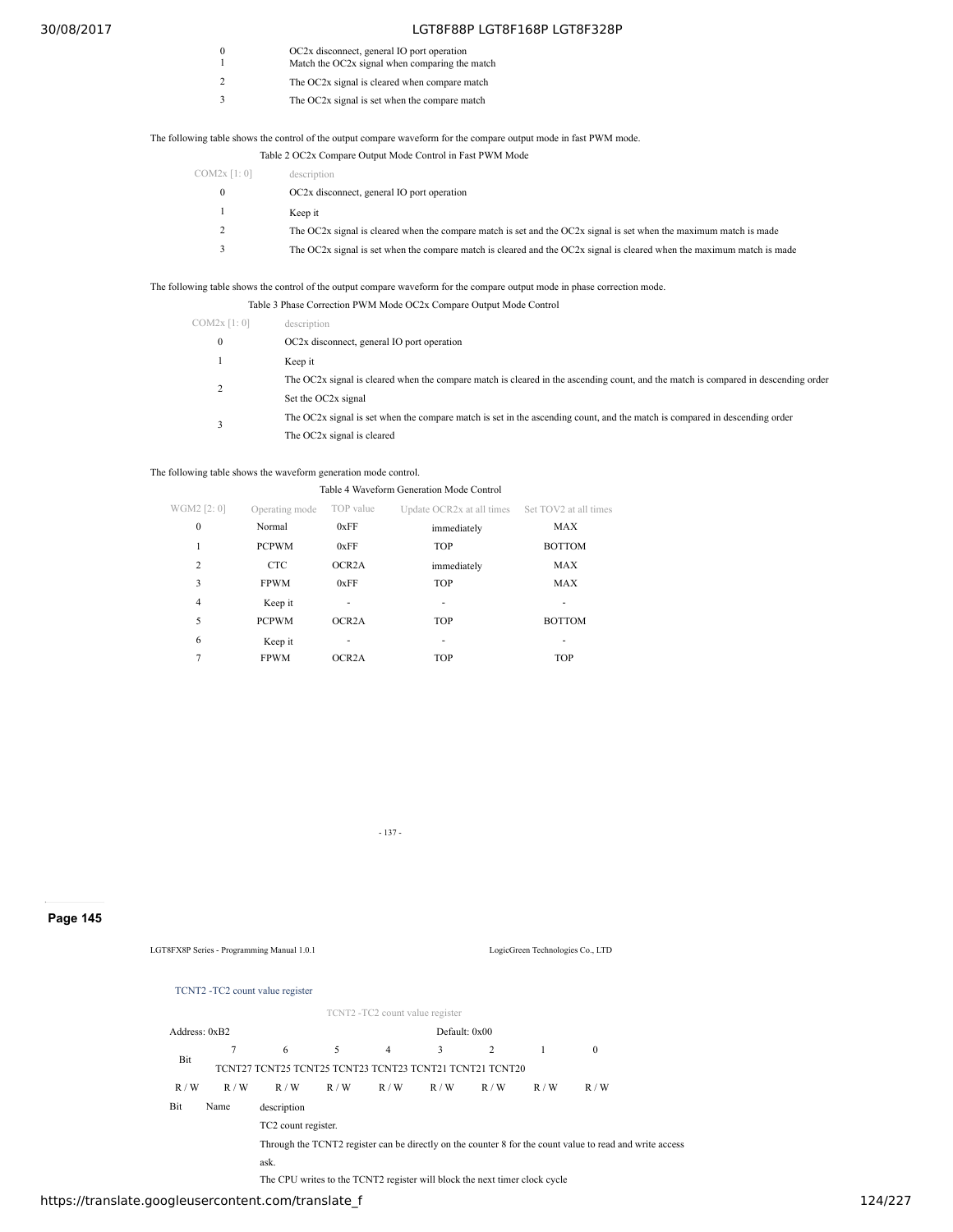# 7: 0 TCNT2

## 30/08/2017 LGT8F88P LGT8F168P LGT8F328P

The match occurs even if the timer has stopped. This allows the initialization of TCNT2 to be registered The value of the device coincides with the value of OCR2 without causing an interrupt. If the value written to TCNT2 equals or bypasses the OCR2 value, the compare match is lost, Resulting in incorrect waveform results. The timer stops counting when no clock source is selected, but the CPU can still access TCNT2. CPU The write counter has a higher priority than the clear or add / subtract operation.

## OCR2A - TC2 Output Compare Register A

|                 |             |                                                                                                                       |     |     | OCR2A - TC2 Output Compare Register A |     |     |                                                                                                    |  |  |
|-----------------|-------------|-----------------------------------------------------------------------------------------------------------------------|-----|-----|---------------------------------------|-----|-----|----------------------------------------------------------------------------------------------------|--|--|
| Address: 0xB3   |             |                                                                                                                       |     |     | Default: 0x00                         |     |     |                                                                                                    |  |  |
| Bit             | 7           | 6                                                                                                                     | 5   | 4   | 3                                     | 2   |     | $\theta$                                                                                           |  |  |
|                 |             | OCR2A7 OCR2A6 OCR2A5 OCR2A4 OCR2A3 OCR2A2 OCR2A1 OCR2A0                                                               |     |     |                                       |     |     |                                                                                                    |  |  |
| R/W             | R/W         | R/W                                                                                                                   | R/W | R/W | R/W                                   | R/W | R/W | R/W                                                                                                |  |  |
| <b>Bit Name</b> | description |                                                                                                                       |     |     |                                       |     |     |                                                                                                    |  |  |
|                 |             | TC2 Output Compare Register A.                                                                                        |     |     |                                       |     |     |                                                                                                    |  |  |
|                 |             | The OCR2A contains an 8-bit data that is continuously compared with the counter value TCNT2.                          |     |     |                                       |     |     |                                                                                                    |  |  |
|                 |             | The compare match can be used to generate an output compare interrupt, or to generate on the OC2A pin                 |     |     |                                       |     |     |                                                                                                    |  |  |
|                 |             | Waveform.                                                                                                             |     |     |                                       |     |     |                                                                                                    |  |  |
| 7:0 OCR2A       |             | When using PWM mode, the OCR2A register uses a double buffered register. And ordinary work                            |     |     |                                       |     |     |                                                                                                    |  |  |
|                 |             | Mode and match clear mode, double buffering is disabled. Double buffering can be updated                              |     |     |                                       |     |     |                                                                                                    |  |  |
|                 |             |                                                                                                                       |     |     |                                       |     |     | The OCR2A register is synchronized with the count maximum or minimum time to prevent generation of |  |  |
|                 |             | Symmetric PWM pulses eliminate the interference pulses.                                                               |     |     |                                       |     |     |                                                                                                    |  |  |
|                 |             | When using the double buffering function, the CPU accesses the OCR2A buffer register, which inhibits double buffering |     |     |                                       |     |     |                                                                                                    |  |  |
|                 |             | When the CPU can access the OCR2A itself.                                                                             |     |     |                                       |     |     |                                                                                                    |  |  |

## OCR2B - TC2 Output Compare Register B

|                                |     |                                                         |          |                | OCR2B - TC2 Output Compare Register B |     |     |     |
|--------------------------------|-----|---------------------------------------------------------|----------|----------------|---------------------------------------|-----|-----|-----|
| Default: 0x00<br>Address: 0xB4 |     |                                                         |          |                |                                       |     |     |     |
|                                |     | 6.                                                      | $\sim$ 5 | $\overline{4}$ | 3.                                    |     |     |     |
| Bit                            |     | OCR2B7 OCR2B6 OCR2B5 OCR2B4 OCR2B3 OCR2B2 OCR2B1 OCR2B0 |          |                |                                       |     |     |     |
| R/W                            | R/W | R/W                                                     | R/W      | R/W            | R/W                                   | R/W | R/W | R/W |
|                                |     |                                                         |          |                |                                       |     |     |     |

- 138 -

## **Page 146**

|     |       | LGT8FX8P Series - Programming Manual 1.0.1<br>LogicGreen Technologies Co., LTD                                |  |  |  |  |  |
|-----|-------|---------------------------------------------------------------------------------------------------------------|--|--|--|--|--|
| Bit | Name  | description                                                                                                   |  |  |  |  |  |
|     |       | TC2 Output Compare B register.                                                                                |  |  |  |  |  |
|     |       | The OCR2B contains an 8-bit data that is uninterrupted compared to the counter value TCNT2                    |  |  |  |  |  |
|     |       | More The compare match can be used to generate an output compare interrupt, or to be used on the OC2B pin     |  |  |  |  |  |
|     |       | Produce a waveform.                                                                                           |  |  |  |  |  |
| 7:0 | OCR2B | When using PWM mode, the OCR2B register uses a double buffered register. While the general work               |  |  |  |  |  |
|     |       | In mode and match clear mode, the double buffering function is disabled. Double buffering can be more         |  |  |  |  |  |
|     |       | The new OCR2B register is synchronized with the count maximum or minimum time to prevent production           |  |  |  |  |  |
|     |       | The asymmetric PWM pulse eliminates the interference pulse. When using the double buffering function, the CPU |  |  |  |  |  |
|     |       | Access is the OCR2B buffer register, disable the dual buffering function when the CPU access is               |  |  |  |  |  |
|     |       | OCR2B itself.                                                                                                 |  |  |  |  |  |
|     |       |                                                                                                               |  |  |  |  |  |

#### TIMSK2 - TC2 interrupt mask register

|                                |   |   |                                                             |                | TIMSK2 - TC2 interrupt mask register |     |     |     |  |  |
|--------------------------------|---|---|-------------------------------------------------------------|----------------|--------------------------------------|-----|-----|-----|--|--|
| Default: 0x00<br>Address: 0x70 |   |   |                                                             |                |                                      |     |     |     |  |  |
|                                |   | 6 | 5.                                                          | $\overline{4}$ |                                      |     |     |     |  |  |
| Bit                            | ۰ | ٠ | <b>OCIE2B OCIE2A TOIE2</b><br>$\overline{\phantom{a}}$<br>۰ |                |                                      |     |     |     |  |  |
| R/W                            | ۰ | ٠ | ٠                                                           | ٠              | $\overline{\phantom{a}}$             | R/W | R/W | R/W |  |  |
| <b>Bit Name</b>                |   |   |                                                             |                | description                          |     |     |     |  |  |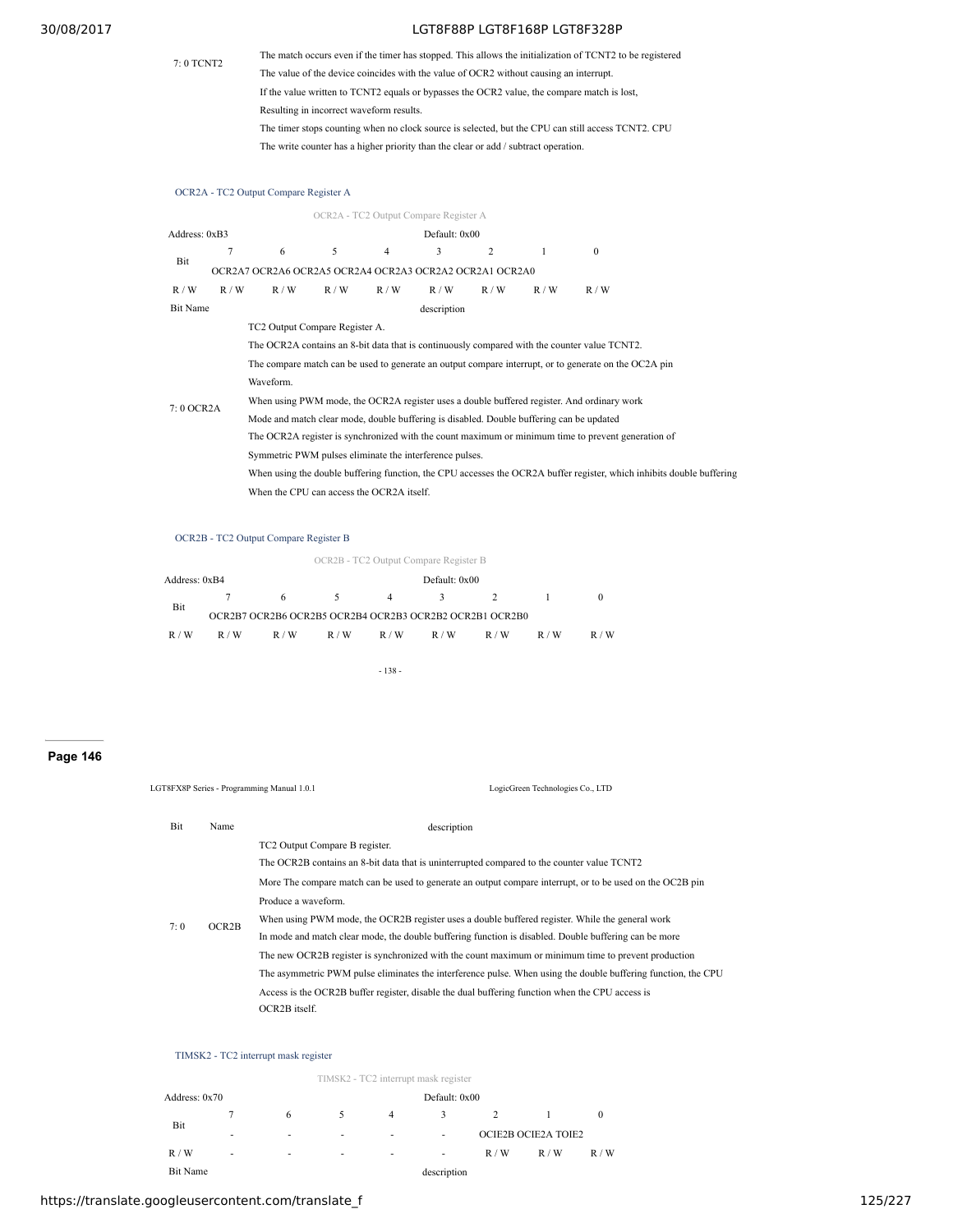| 7:3      | Keep it.                                                                                                                      |
|----------|-------------------------------------------------------------------------------------------------------------------------------|
| 2 OCIE2B | TC2 Output Compare B Match Interrupt Enable bit.                                                                              |
|          | When the OCIE2B bit is set to "1" and the global interrupt is set, the TC2 output compares the B match interrupt enable.      |
|          | When a compare match occurs, that is, when the OCF2B bit in TIFR2 is set, an interrupt is generated.                          |
|          | When the OCIE2B bit is "0", the TC2 output compare B match interrupt is disabled.                                             |
|          | TC2 Output Compare A Match Interrupt Enable bit.                                                                              |
| 1 OCIE2A | When the OCIE2A bit is "1" and the global interrupt is set, the TC2 output compares the A match interrupt enable.             |
|          | When a compare match occurs, that is, when the OCF2A bit in TIFR2 is set, an interrupt is generated.                          |
|          | When the OCIE2A bit is "0", the TC2 output compare A match interrupt is disabled.                                             |
|          | TC2 overflow interrupt enable bit.                                                                                            |
| $\theta$ | When the TOIE2 bit is "1" and the global interrupt is set, the TC2 overflow interrupt is enabled. When TC2 overflows<br>TOIE2 |
|          | When the TOV2 bit in TIFR2 is set, the interrupt is generated. When the TOIE2 bit is "0"                                      |
|          | TC2 overflow interrupt is disabled.                                                                                           |

# TIFR2 - TC2 interrupt flag register

|                 |                                        |                          |   |                | TIFR2 - TC2 interrupt flag register |     |                  |              |
|-----------------|----------------------------------------|--------------------------|---|----------------|-------------------------------------|-----|------------------|--------------|
| Address: 0x37   |                                        |                          |   |                | Default: 0x00                       |     |                  |              |
| Bit             | 7                                      | 6                        | 5 | $\overline{4}$ | 3                                   | 2   |                  | $\mathbf{0}$ |
|                 | ٠                                      | ۰<br>۰                   | ٠ | ۰              | OCF2B OCF2A                         |     | TOV <sub>2</sub> |              |
| R/W             | ۰                                      | $\overline{\phantom{a}}$ | ٠ | ٠              | ۰                                   | R/W | R/W              | R/W          |
| <b>Bit Name</b> |                                        |                          |   |                | description                         |     |                  |              |
| 7:3             | $\overline{\phantom{a}}$               | Keep it.                 |   |                |                                     |     |                  |              |
| 2               | OCF2B TC2 Output Compare B match flag. |                          |   |                |                                     |     |                  |              |

- 139 -

# **Page 147**

|              |                                                                                                                                                                                                                                                         | LGT8FX8P Series - Programming Manual 1.0.1<br>LogicGreen Technologies Co., LTD                                                                                                                                       |  |  |  |  |  |  |
|--------------|---------------------------------------------------------------------------------------------------------------------------------------------------------------------------------------------------------------------------------------------------------|----------------------------------------------------------------------------------------------------------------------------------------------------------------------------------------------------------------------|--|--|--|--|--|--|
|              |                                                                                                                                                                                                                                                         | When TCNT2 is equal to OCR2B, the compare unit gives the match signal and sets the compare flag                                                                                                                      |  |  |  |  |  |  |
|              | OCF2B. If the output compare B interrupt is enabled, OCIE2B is set to "1" and the global interrupt flag is set<br>Bit, an output compare B interrupt is generated. OCF2B will automatically be executed when this interrupt service routine is executed |                                                                                                                                                                                                                      |  |  |  |  |  |  |
|              |                                                                                                                                                                                                                                                         | Clear this bit, or write "1" to the OCF2B bit.<br>TC2 Output Compare A match flag.                                                                                                                                   |  |  |  |  |  |  |
| 1            | OCF2A                                                                                                                                                                                                                                                   | When TCNT2 is equal to OCR2A, the comparison unit gives the match signal and sets the compare flag<br>OCF2A. If the output compare A interrupt is enabled, OCIE2A is set to "1" and the global interrupt flag is set |  |  |  |  |  |  |
|              |                                                                                                                                                                                                                                                         | Bit, an output compare A interrupt is generated. OCF2A will automatically be executed when this interrupt service routine is executed<br>Clear this bit, or write "1" to the OCF2A bit.                              |  |  |  |  |  |  |
|              |                                                                                                                                                                                                                                                         | TC2 overflow flag.                                                                                                                                                                                                   |  |  |  |  |  |  |
| $\mathbf{0}$ | TOV <sub>2</sub>                                                                                                                                                                                                                                        | When the counter overflows, set the overflow flag TOV2. If the overflow interrupt is enabled at this time, TOIE2                                                                                                     |  |  |  |  |  |  |
|              |                                                                                                                                                                                                                                                         | Is set to "1" and the global interrupt flag is set, an overflow interrupt is generated. Execute this interrupt service routine<br>TOV2 will be cleared automatically, or "1" for TOV2 bits can also be cleared.      |  |  |  |  |  |  |
|              |                                                                                                                                                                                                                                                         |                                                                                                                                                                                                                      |  |  |  |  |  |  |

## ASSR - Asynchronous interface status register

|                                |                                        |                                                                                                          |               |                | ASSR - TC2 Asynchronous Interface Status Register |                |                |              |  |
|--------------------------------|----------------------------------------|----------------------------------------------------------------------------------------------------------|---------------|----------------|---------------------------------------------------|----------------|----------------|--------------|--|
| Address: 0xB6                  |                                        |                                                                                                          |               |                | Default: 0x00                                     |                |                |              |  |
| $\overline{7}$                 |                                        | 6                                                                                                        | 5             | $\overline{4}$ | 3                                                 | $\overline{c}$ |                | $\mathbf{0}$ |  |
| Bit<br><b>INTCK</b>            |                                        | AS <sub>2</sub>                                                                                          | <b>TCN2UB</b> | OCR2AUB        | OCR2BUB                                           | <b>TCR2AUB</b> | <b>TCR2BUB</b> |              |  |
| R/W                            | R/W                                    |                                                                                                          | R/W           | R/W            | R/W                                               | R/W            | R/W            | R/W          |  |
| <b>Bit Name</b><br>description |                                        |                                                                                                          |               |                |                                                   |                |                |              |  |
|                                | Asynchronous clock select control bit. |                                                                                                          |               |                |                                                   |                |                |              |  |
| 7                              | <b>INTCK</b>                           | When the INTCK bit is set to 1, the internal RC32K is selected as the asynchronous clock source.         |               |                |                                                   |                |                |              |  |
|                                |                                        | When the INTCK bit is set to 0, the external crystal clock is selected as the asynchronous clock source. |               |                |                                                   |                |                |              |  |
| 6                              |                                        | Keep it.                                                                                                 |               |                |                                                   |                |                |              |  |
|                                |                                        | Timer 2 asynchronous mode selection control bit.                                                         |               |                |                                                   |                |                |              |  |
|                                |                                        | When setting the AS2 bit to 1, Timer 2 operates as an asynchronous mode with clock source from INTCK     |               |                |                                                   |                |                |              |  |
|                                |                                        | Bit to choose.                                                                                           |               |                |                                                   |                |                |              |  |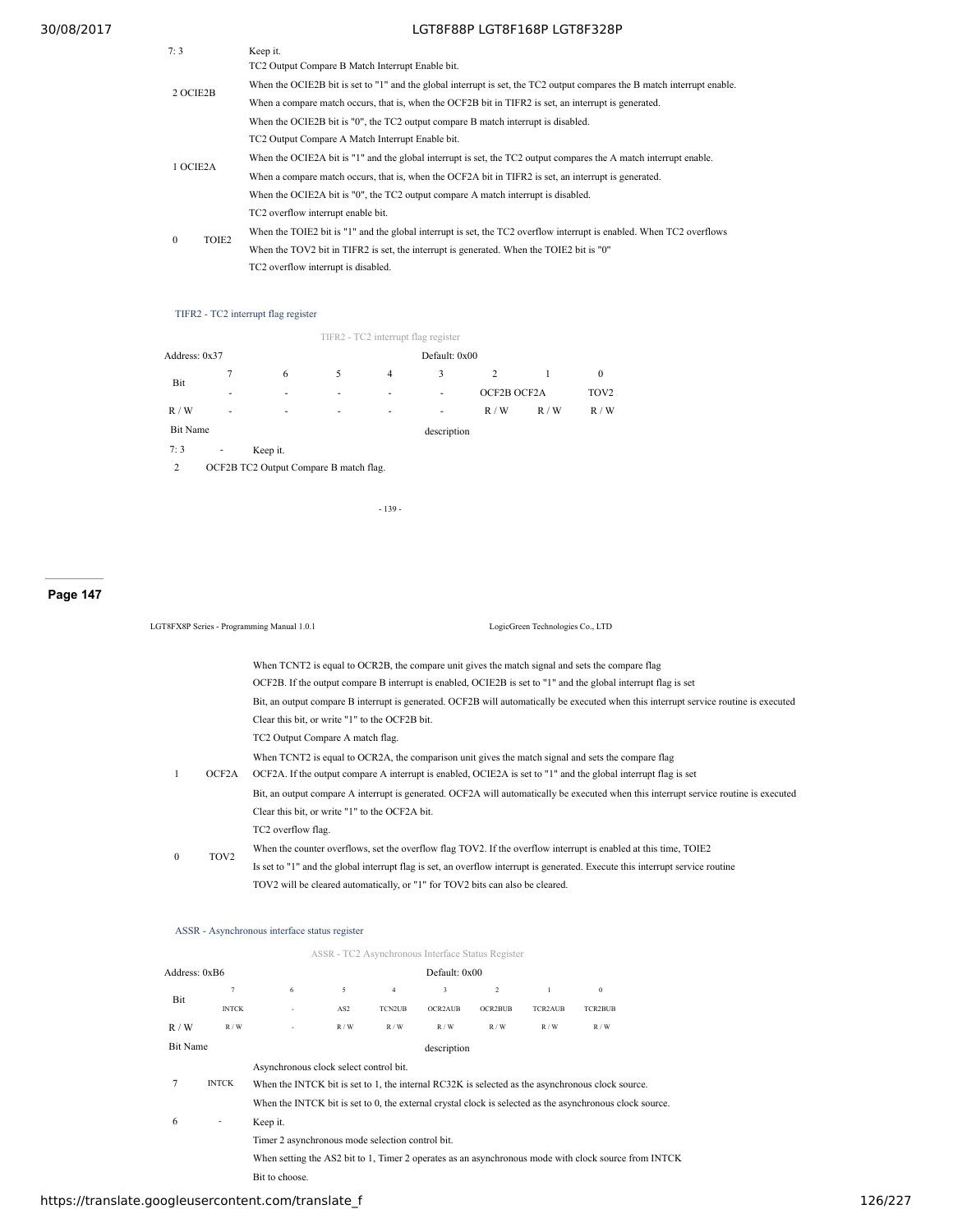5 AS2 When setting the AS2 bit to 0, Timer 2 operates as a synchronous mode with a clock source of Clk io. When the value of AS2 changes, TCNT2, OCR2A, OCR2B, TCCR2A and TCCR2B send The value of the register may be incorrect and needs to be reconfigured. 4 TCN2UB TCNT2 register update flag. When Timer 2 is operating in asynchronous mode and TCNT2 is written, the TCN2UB bit Will be set. When the value of TCNT2 is updated, the hardware clears the TCN2UB bit. only TCNT2 can be updated when TCN2UB bit is 0. 3 OCR2AUB OCR2A register update flag. When timer 2 is operating in asynchronous mode and OCR2A is written, OCR2AUB Bit will be set. When the value of OCR2A is updated, the hardware clears the OCR2AUB bit. only If OCR2AUB bit is 0, OCR2A can be updated. 2 OCR2BUB OCR2B register update flag. When the timer 2 is operated in asynchronous mode and the OCR2B is written, OCR2BUB Bit will be set. When the value of OCR2B is updated, the hardware clears the OCR2BUB bit. only If OCR2BUB bit is 0, OCR2B can be updated.

- 140 -

## **Page 148**

|          |                | LGT8FX8P Series - Programming Manual 1.0.1                                                                                                                                                                                                                             | LogicGreen Technologies Co., LTD |
|----------|----------------|------------------------------------------------------------------------------------------------------------------------------------------------------------------------------------------------------------------------------------------------------------------------|----------------------------------|
|          | TCR2AUB        | TCCR2A register update flag.<br>When Timer 2 is operating in asynchronous mode and TCCR2A is written, TCR2AUB<br>Bit will be set. When the value of TCCR2A is updated, the hardware clears the TCR2AUB bit.<br>TCCR2A can only be updated if TCR2AUB bit is 0.         |                                  |
| $\Omega$ | <b>TCR2BUB</b> | TCCR2B register update flag.<br>When Timer 2 is operating in asynchronous mode and TCCR2B is written, TCR2BUB<br>Bit will be set. When the value of TCCR2B is updated, the hardware clears the TCR2BUB bit.<br>The TCCR2B can only be updated if the TCR2BUB bit is 0. |                                  |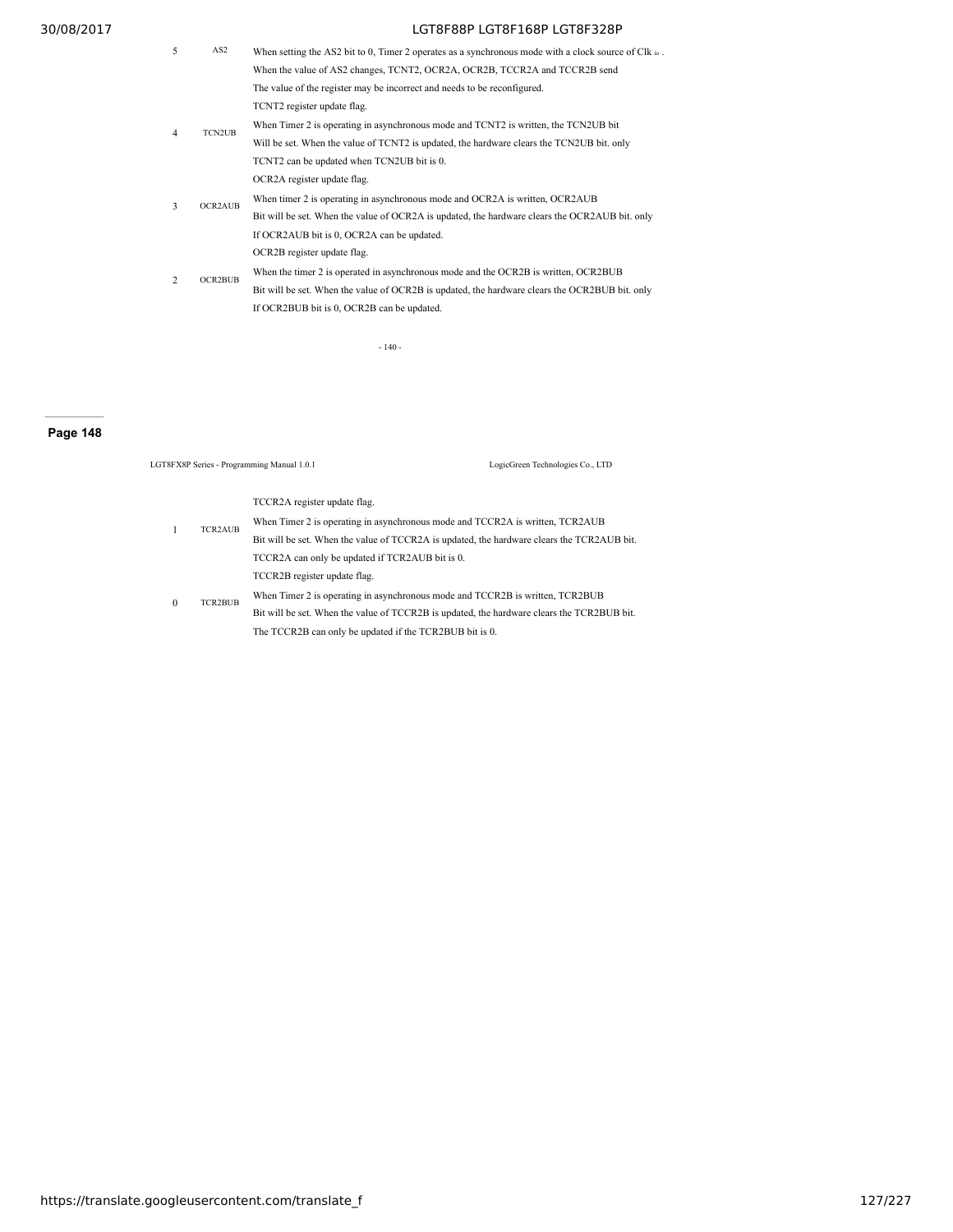- 141 -

#### **Page 149**

LGT8FX8P Series - Programming Manual 1.0.1 LogicGreen Technologies Co., LTD

## Timer / Event Counter 3 (TMR3)

True 16-bit design allows 16-bit PWM

- 3 independent output compare units
- Double buffered output compare register
- 1 input capture unit
- Input capture noise suppressor
- The counter is automatically cleared when the match matches and is automatically loaded
- Phase-corrected PWM without interference pulse
- Variable PWM cycle
- Frequency generator
- External event counter
- 5 independent interrupt sources
- with dead time control
- 6 selectable trigger sources automatically turn off the PWM output

#### Overview

TC3 is a universal 16-bit timer counter module that supports PWM output and can accurately generate waveforms. TC3

Includes a 16-bit counter, a waveform generation mode control unit, two independent output compare units and one input capture Catch the unit. The waveform generation mode control unit controls the operation mode of the counter and the generation of the comparison output waveform. according to Different operating modes, the counter for each count clock Clkt3 is cleared, plus one or minus one operation. Clkt3 can be To be generated by an internal clock source or an external clock source. When the counter count value TCNT3 reaches the maximum value (equal to the maximum value) 0xFFFF or fixed value or output compare register OCR3A or input capture register ICR3, defined as TOP, defined pole Large value is MAX to distinguish), the counter will be cleared or decremented. When the counter counts the value TCNT3 to When the minimum value (equal to 0x0000, defined as BOTTOM), the counter will be incremented. When the counter is counted When the value TCNT3 reaches OCR3A or OCR3B or OCR3C, it is also called when the compare match is cleared or cleared Bit output compare signal OC3A or OC3B or OC3C, to generate PWM waveforms. When the input capture function is on, The ICR3 register will record the count value of the capture signal during the trigger period.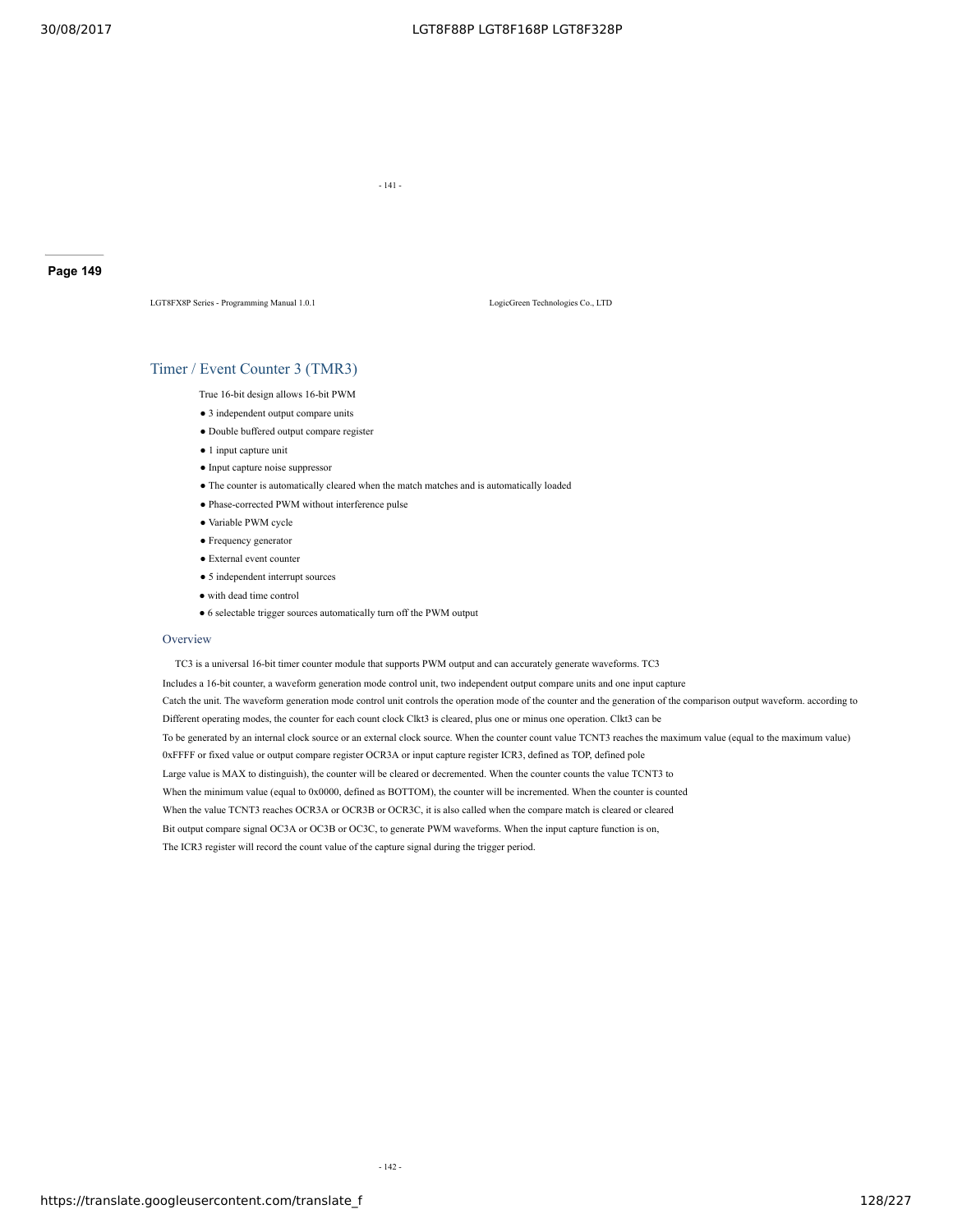



## Figure 6 TC3 structure diagram

## Operating mode

Timing counter 1 has six different modes of operation, including normal mode (Normal), compare match clear (CTC) Mode, fast pulse width modulation (FPWM) mode, phase corrected pulse width modulation (PCPWM) mode, phase frequency Rate correction pulse width modulation (PFCPWM) mode, and input capture (ICP) mode. The waveform is generated by the mode control bit WGM3 [3: 0] to choose. The six modes are described in detail below. Since there are three separate output comparison units, respectively "A", "B" and "C", with the lowercase "x" to represent the two output compare cell channels.

- 143 -

## **Page 151**

LGT8FX8P Series - Programming Manual 1.0.1 LogicGreen Technologies Co., LTD

Normal mode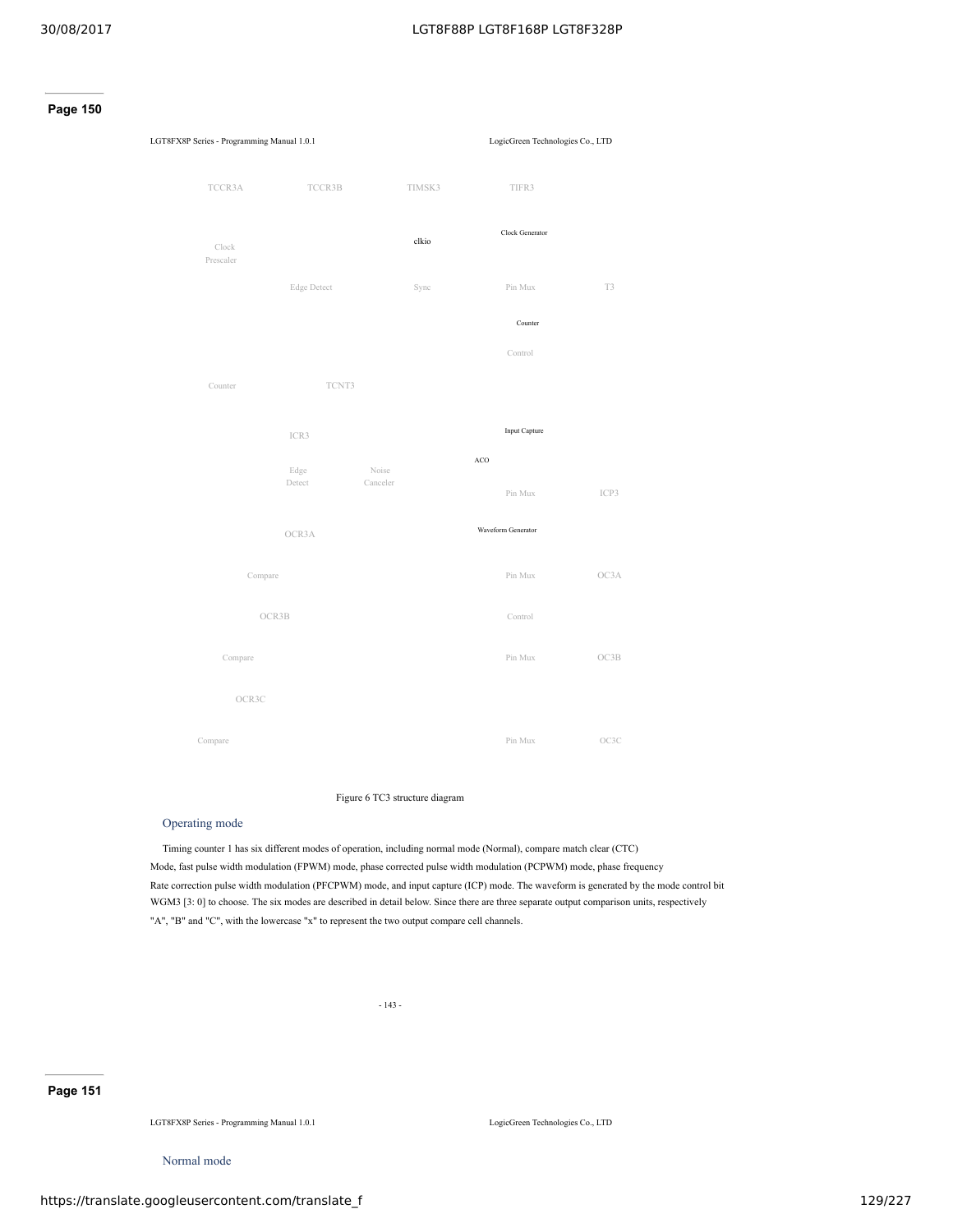The normal mode is the simplest mode of operation for the timer counter, where the waveform generation mode control bit WGM3 [3: 0] = 0, count The maximum value TOP is MAX (0xFFFF). In this mode, the count mode is increme After the counter reaches the TOP overflow, it returns to BOTTOM to restart. In the same value as the count value TCNT3 becomes zero Set the timer counter overflow flag TOV3 in the clock. The TOV3 flag in this mode is like the 17th bit, just Will only be set to not be cleared. The overflow interrupt service routine automatically clears the TOV3 flag, which the software can use to improve it The resolution of the counter. There is no special case in normal mode to consider, you can always write a new count value.

The waveform of the output compare signal OC3x can be obtained by setting the data direction register of the OC3x pin to output. when When COM3x = 1, the OC3x signal is flipped when a compare match occurs. In this case, the frequency of the waveform can be expressed by the following equation To calculate:

f oc3xnormal = f sys /  $(2 * N * 65536)$ 

Where N represents the prescaler factor (1, 8, 64, 256, or 1024).

The output compare unit can be used to generate interrupts, but interrupts are not recommended in normal mode, which takes too much CPU time.

#### CTC mode

When setting WGM3 [3: 0] = 4 or 12, timer counter 1 enters CTC mode. When WGM3 [3] = 0, the maximum count The value TOP is OCR3A, and when WGM3 [3] = 1, the maximum value TOP is ICR3. The following to WGM3 [3: 0] = 4 as an example Description CTC mode In this mode, the count mode is incremented by one for each count clock, when the value of the counter TCNT3 The counter is cleared when the value is equal to TOP. This mode allows the user to easily control the frequency of the compare match output and also simplify it The operation of the external event count.

When the counter reaches TOP = OCR3A, the output compare match flag OCF3A is set when the counter reaches TOP = ICR3 , The output compare match flag ICF3 is set and an interrupt will be generated when the corresponding interrupt enable is set. In the interruption of service The OCR3A register can be updated in sequence. In this mode the OCR3A does not use double buffering in the counter with no prescaler Or very low prescaler operation to keep the maximum value close to the minimum when careful. If written to OCR3A When the value is less than the current TCNT3 value, the counter will lose a compare match. Before the next match occurs, The counter has to count to MAX, and then count from BOTTOM to OCR3A. As with normal mode, count the value The TOV3 flag is set in the count clock returned to 0x0.

The waveform of the output compare signal OC3x can be obtained by setting the data direction register of the OC3x pin to output. The waveform of the The frequency can be calculated using the following formula:

 $f \text{_{}0C3xctc} = f \text{_{sys}} / (2 * N * (1 + OCR3A))$ 

Where N represents the prescaler factor (1, 8, 64, 256, or 1024).

As can be seen from the formula, when the set OCR3A is 0x0 and no prescaler, you can get the maximum frequency f sys / 2 output Waveform.

When WGM3  $[3: 0] = 12$  and WGM3  $[3: 0] = 4$  similar, but with the OCR3A related to ICR3 can be.

- 144 -

#### **Page 152**

LGT8FX8P Series - Programming Manual 1.0.1 LogicGreen Technologies Co., LTD

#### Fast PWM mode

When the WGM3  $[3: 0] = 5, 6, 7, 14$  or 15 is set, the timer counter 1 enters the fast PWM mode and counts the maximum TOP is 0xFF, 0x1FF, 0x3FF, ICR3 or OCR3A, can be used to generate high-frequency PWM waveform. Fast PWM The mode differs from other PWM modes in that it is a one-way operation. The counter is returned from the BOTTOM to the TOP BOTTOM recounting. When the count value TCNT3 reaches TOP or BOTTOM, the output compare signal OC3x is set Or clear, depending on the compare output mode COM3 settings, see the register description for details. Due to the use of one-way operation, fast The operating frequency of the PWM mode is twice the phase-corrected PWM mode using bidirectional operation. High frequency characteristics make fast PWM The mode is suitable for power regulation, rectification and DAC applications. High-frequency signals can be reduced by external components (inductive capacitors, etc.) Size, thereby reducing system cost.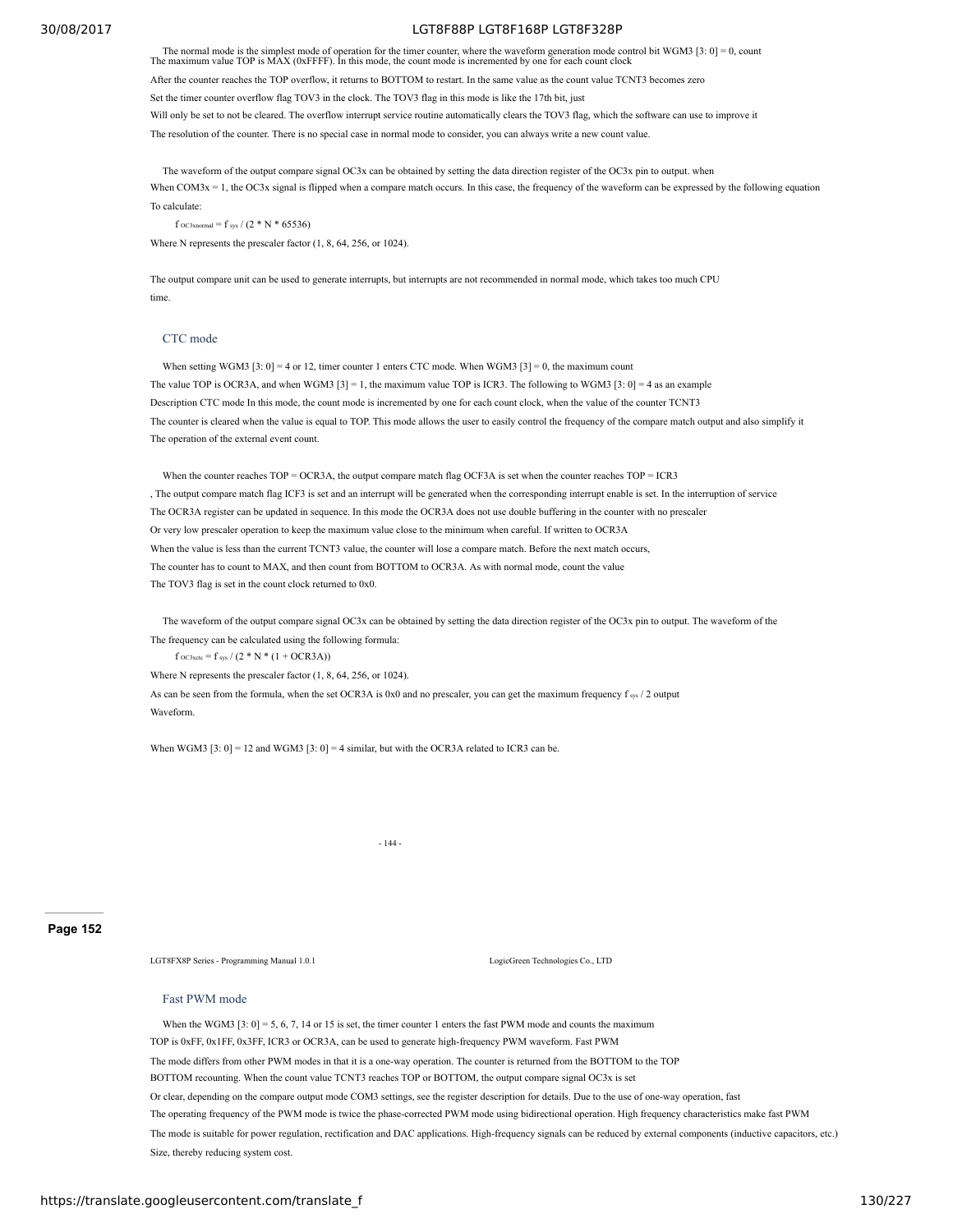When the count reaches TOP, the timer counter overflow flag TOV3 will be set and the compare buffer value will be updated To the comparison value. If the interrupt is enabled, the OCR3A register can be updated in the interrupt service routine.

The waveform of the output compare signal OC3x can be obtained by setting the data direction register of the OC3x pin to output. The waveform of the The frequency can be calculated using the following formula:

 $f$  OC3xfpwm =  $f$  sys /  $(N * (1 + TOP))$ 

Where N represents the prescaler factor (1, 8, 64, 256, or 1024).

When a compare match occurs between TCNT3 and OCR3x, the waveform generator sets (clears) the OC3x signal. When TCNT3 When cleared, the waveform generator clears (sets) the OC3x signal to generate the PWM wave. Thus the extreme value of OCR3x Will produce a special PWM waveform. When OCR3x is set to 0x00, the output PWM is counted for every  $(1 + TOP)$  count The bell has a narrow spike. When OCR3x is set to TOP, the output waveform is a sustained high or low level. If OCR3A is used as TOP and COM3A = 1 is set, the output compare signal OC3A generates a PWM with a duty cycle of 50% wave.

#### Phase correction PWM mode

When setting WGM3 [3: 0] = 1, 2, 3, 10 or 11, the timer counter 1 enters the phase correction PWM mode, counting The maximum value TOP is 0xFF, 0x1FF, 0x3FF, ICR3 or OCR3A, respectively. The counter is operated in two directions by BOTTOM Increment to TOP, and then decrement it to BOTTOM, and repeat this operation. The count is changed when the count reaches TOP and BOTTOM Number of directions, the count value in TOP or BOTTOM only stay a count clock. In the process of increment or decrement, the count value When TCNT3 matches OCR3x, the output compare signal OC3x will be cleared or set, depending on the compare output mode COM3 setting. Compared with one-way operation, the maximum frequency available for bi-directional operation is small, but its excellent symmetry is more suitable for electricity Machine control.

Phase correction PWM mode, when the count reaches the BOTTOM set TOV3 flag, when the count reaches the TOP The value of the comparison buffer is updated to the comparison value. If the interrupt is enabled, the compare buffer can be updated in the interrupt service routine OCR3x memory.

The output compare signal OC3x waveform can be obtained by setting the data direction register of the OC3x pin to output. The frequency of the waveform The rate can be calculated using the following formula:

f  $_{\rm OC3xepcpwm}$  = f sys / (N \* TOP \* 2)

Where N represents the prescaler factor (1, 8, 64, 256, or 1024).

- 145 -

**Page 153**

LGT8FX8P Series - Programming Manual 1.0.1 LogicGreen Technologies Co., LTD

During the count-up process, the waveform generator clears (sets) the OC3x signal when TCNT3 matches OCR3x. The waveform generator sets (clears) the OC3x signal when TCNT3 matches OCR3x during decrement counting. by The extreme value of this OCR3x will produce a special PWM wave. When the OCR3x is set to TOP or BOTTOM, the OC3x signal is lost The meeting will remain low or high. If OCR3A is used as TOP and COM3A = 1 is set, the compare signal is output OC3A generates a PWM wave with a duty cycle of 50%.

In order to ensure that the output PWM wave symmetry on both sides of the BOTTOM, in the absence of a comparison match, there are two cases Will also flip the OC3x signal. The first case is when the value of OCR3x changes from TOP to other data. When OCR3x Is TOP, when the count reaches TOP, the output of OC3x is the same as that of the previous descending order. OC3x unchanged. The value of the new OCR3x (not TOP) is updated and the OC3x value remains until When the count is matched, the match is reversed. The OC3x signal is not centered at the minimum, so it needs to be in TCNT3 When the maximum value is reached, the OC3x signal is flipped, which is the first case when the OC3x signal is flipped without a compare match. First In both cases, when TCNT3 starts counting from a value higher than OCR3x, it will lose a compare match and thus From the asymmetry of the situation. Also need to flip the OC3x signal to achieve the minimum on both sides of the symmetry.

#### Phase frequency correction PWM mode

When setting WGM3 [3: 0] = 8 or 9, the timer counter 1 enters the phase frequency correction PWM mode, the maximum value of the count TOP is ICR3 or OCR3A, respectively. The counter is bidirectional, incremented by BOTTOM to TOP, and then decremented to BOTTOM, and repeat this operation. When the count reaches TOP and BOTTOM, the counting direction is changed and the count value is TOP or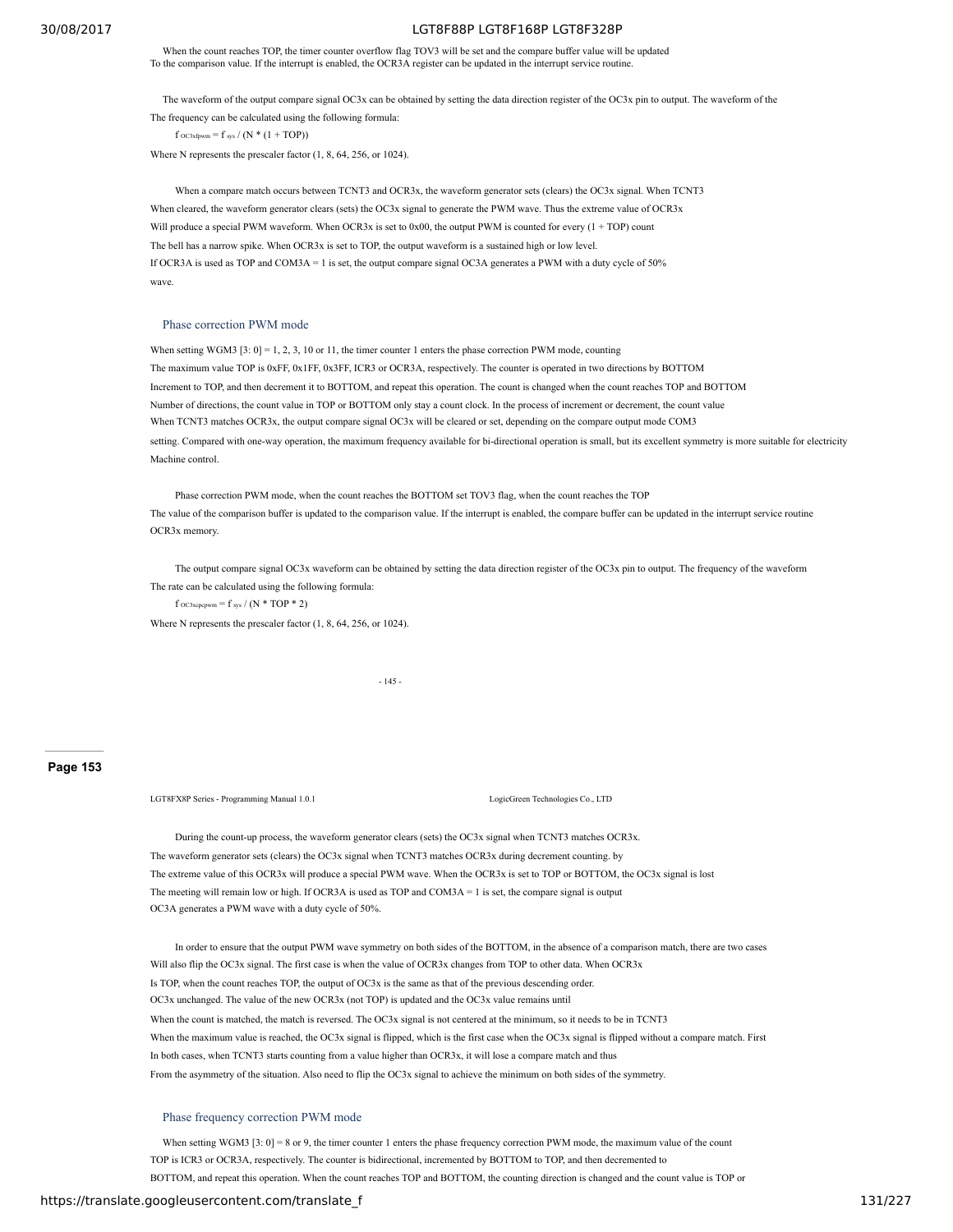BOTTOM only stay on a count clock. In the process of increment or decrement, when the count value TCNT3 matches OCR3x, The output compare signal OC3x will be cleared or set, depending on the setting of the compare output mode COM3. And one-way operation phase The maximum frequency available for bi-directional operation is smaller, but its excellent symmetry is more suitable for motor control.

Phase frequency correction In PWM mode, the TOV3 flag is set when the count reaches BOTTOM, and the compare buffer The value is updated to the comparison value, the time for updating the comparison value is the phase frequency correction PWM mode and the phase correction PWM mode The biggest difference. If the interrupt is enabled, the compare buffer OCR3x register can be updated in the interrupt service routine. When the CPU changes Change the TOP value that is OCR3A or ICR3 value, you must ensure that the new TOP value is not less than the already used TOP value, otherwise The match will not happen again.

The output compare signal OC3x waveform can be obtained by setting the data direction register of the OC3x pin to output. The frequency of the waveform Can be calculated using the following formula:

f OC3xcpfcpwm = f sys /  $(N * TOP * 2)$ 

Where N represents the prescaler factor (1, 8, 64, 256, or 1024).

During the count-up process, the waveform generator clears (sets) the OC3x signal when TCNT3 matches OCR3x. The waveform generator sets (clears) the OC3x signal when TCNT3 matches OCR3x during decrement counting. by The extreme value of this OCR3x will produce a special PWM wave. When the OCR3x is set to TOP or BOTTOM, the OC3x signal is lost The meeting will remain low or high. If OCR3A is used as TOP and COM3A  $= 1$  is set, the compare signal is output OC3A generates a PWM wave with a duty cycle of 50%.

Since the OCR3x register is updated at the BOTTOM time, the TOP value is on both sides in ascending and descending order Is the same, also produces a symmetrical waveform with both frequency and phase.

When using the fixed TOP value, it is best to use the ICR3 register as the TOP value, that is, set WGM3 [3: 0] = 8,

- 146 -

## **Page 154**

LGT8FX8P Series - Programming Manual 1.0.1 LogicGreen Technologies Co., LTD

The OCR3A register is only used to generate the PWM output. If you want to generate a frequency change of the PWM wave, you must change the TOP Value, OCR3A double buffering feature will be more suitable for this application.

#### Enter the capture mode

The input capture is used to capture an external event and give it a time stamp to indicate when the event occurred. , Except that the ICR3 value is used as the waveform generation mode for counting the TOP value.

Trigger signals for external events are entered by pin ICP3 and can also be implemented by analog comparator units. When the pin The logic level on the ICP3 changes, or the output ACO level of the analog comparator changes, and this level changes Is captured by the input capture unit, the input capture is triggered, and the 16-bit count value TCNT3 data is copied to the input Capture register ICR3, and input capture flag ICF3 is set. If ICIE1 bit is "1", input capture flag will generate input Into the capture interrupt.

The input capture is set by setting the analog compare control with the analog compare input control bit ACIC of the status register ACSR Capture the source ICP3 or ACO. It should be noted that changing the trigger source may cause an input capture, so change the touch The ICF3 must be cleared once it is generated to avoid erroneous results.

The input capture signal is passed to an edge detector via an optional noise suppressor, and the control bit is selected according to the input capture ICES1 configuration, to see whether the detected edge to meet the trigger conditions. The noise suppressor is a simple digital filter, right The input signal is sampled four times, and the output is fed to the edge detector only when the four samples are equal. Noise suppression The controller is enabled or disabled by the ICNC1 bit of the TCCR3B register.

When using the input capture function, the ICR3 register value should be read as early as possible when ICF3 is set, since the next The value of ICR3 will be updated after the capture event. It is recommended to enable the input capture interrupt in any input capture mode It is not recommended to change the count TOP value during operation.

The input capture time stamp can be used to calculate the frequency, duty cycle and other characteristics of the signal, as well as for triggering events Log. When measuring the duty cycle of an external signal, it is required to change the trigger edge after each capture, so after reading the ICR3 value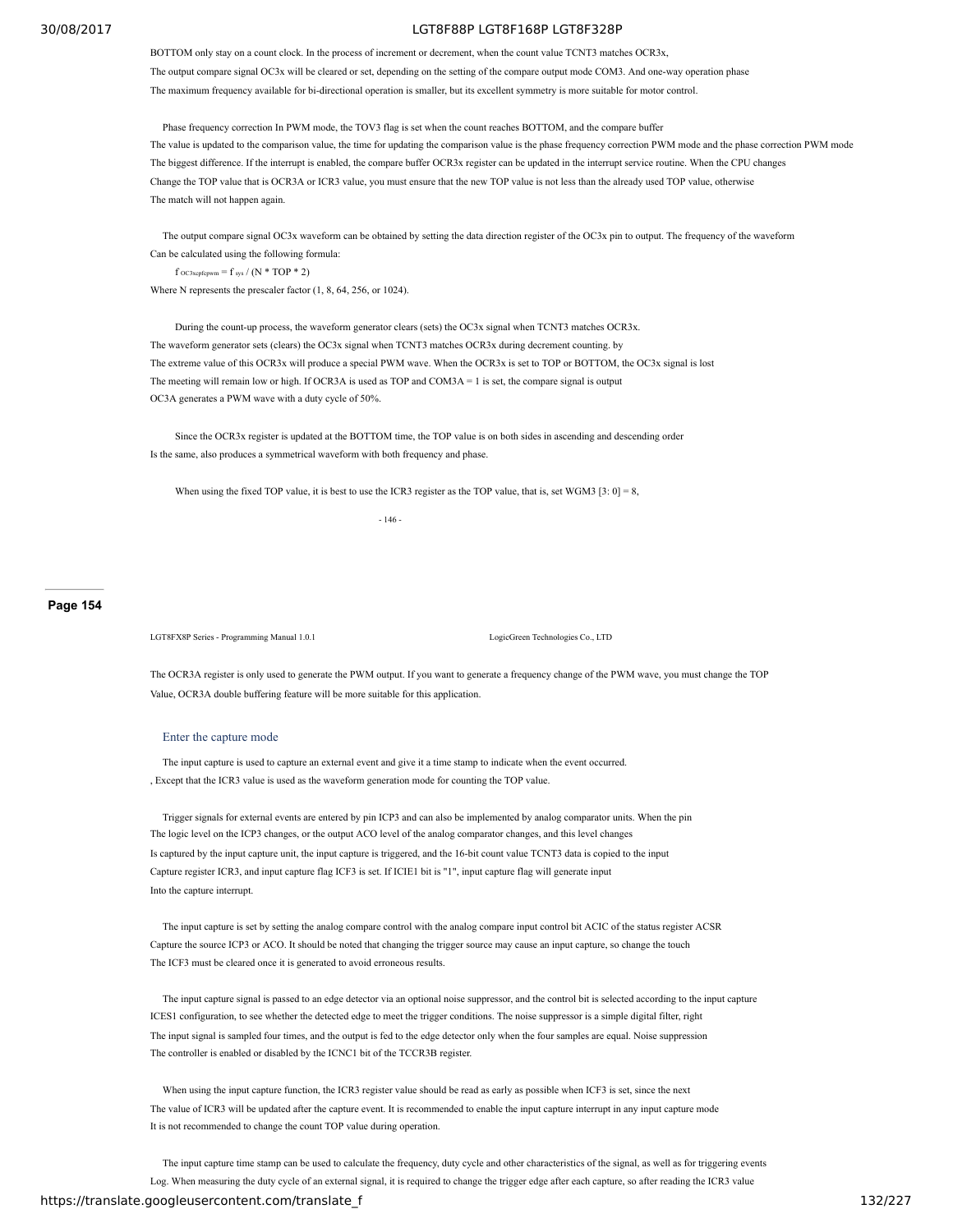Change the edge of the signal as soon as possible.

### Dead time control

When the DTEN3 bit is set to "1", the function of inserting the dead time is enabled. The output waveform of OC3A and OC3B will be The output of the waveform is compared with the output of the waveform generated by inserting the set dead time, the length of the time for the DTR3 register count The number of clocks corresponding to the time value. As shown in the following figure, OC3A and OC3B dead time insertion are channel B comparison to lose Out of the waveform as a benchmark. When COM3A and COM3B are the same as "2" or "3", the waveform polarity of OC3A and the waveform polarity of OC3B Similarly, when COM3A and COM3B are "2" or "3", OC3A waveform and OC3B waveform polarity is opposite.

- 147 -

## **Page 155**

| LGT8FX8P Series - Programming Manual 1.0.1 |                 |       |                                             |       |       |       |                 |       | LogicGreen Technologies Co., LTD |
|--------------------------------------------|-----------------|-------|---------------------------------------------|-------|-------|-------|-----------------|-------|----------------------------------|
|                                            |                 |       |                                             |       |       |       |                 |       |                                  |
|                                            | Bottom          | OCR3B |                                             | TOP   | OCR3B |       | TOP             |       |                                  |
| TCNT3                                      |                 |       |                                             |       |       |       |                 |       | <b>FPWM</b>                      |
| OC3B_pre                                   |                 |       |                                             |       |       |       |                 |       | $COM3B = 3$                      |
| OC3B                                       |                 |       |                                             |       |       |       |                 |       | $COM3B = 3$                      |
| ОСЗА                                       |                 |       |                                             |       |       |       |                 |       | $COM3A = 2$                      |
| ОСЗА                                       |                 |       |                                             |       |       |       |                 |       | $COM3A = 3$                      |
| Dead Time                                  |                 |       |                                             |       |       |       |                 |       |                                  |
| OC3B_pre                                   |                 |       |                                             |       |       |       |                 |       | $COM3B = 2$                      |
| OC3B                                       |                 |       |                                             |       |       |       |                 |       | $COM3B = 2$                      |
| ОСЗА                                       |                 |       |                                             |       |       |       |                 |       | $COM3A = 3$                      |
| ОСЗА                                       |                 |       |                                             |       |       |       |                 |       | $COM3A = 2$                      |
|                                            |                 |       | Figure 7 TC3 dead time control in FPWM mode |       |       |       |                 |       |                                  |
|                                            | OCR3B<br>Bottom |       | TOP<br>OCR3B Bottom                         | OCR3B | TOP   | OCR3B | $\mbox{Bottom}$ | OCR3B |                                  |
| TCNT3                                      |                 |       |                                             |       |       |       |                 |       | <b>PCPWM</b>                     |
| OC3B_pre                                   |                 |       |                                             |       |       |       |                 |       | $COM3B = 3$                      |
| OC3B                                       |                 |       |                                             |       |       |       |                 |       | $COM3B = 2$                      |
| ОСЗА                                       |                 |       |                                             |       |       |       |                 |       | $COM3A = 3$                      |
| ОСЗА                                       |                 |       |                                             |       |       |       |                 |       | $COM3A = 2$                      |
| Dead Time                                  |                 |       |                                             |       |       |       |                 |       |                                  |

 $OC3B$  pre COM3B = 2

https://translate.googleusercontent.com/translate\_f 133/227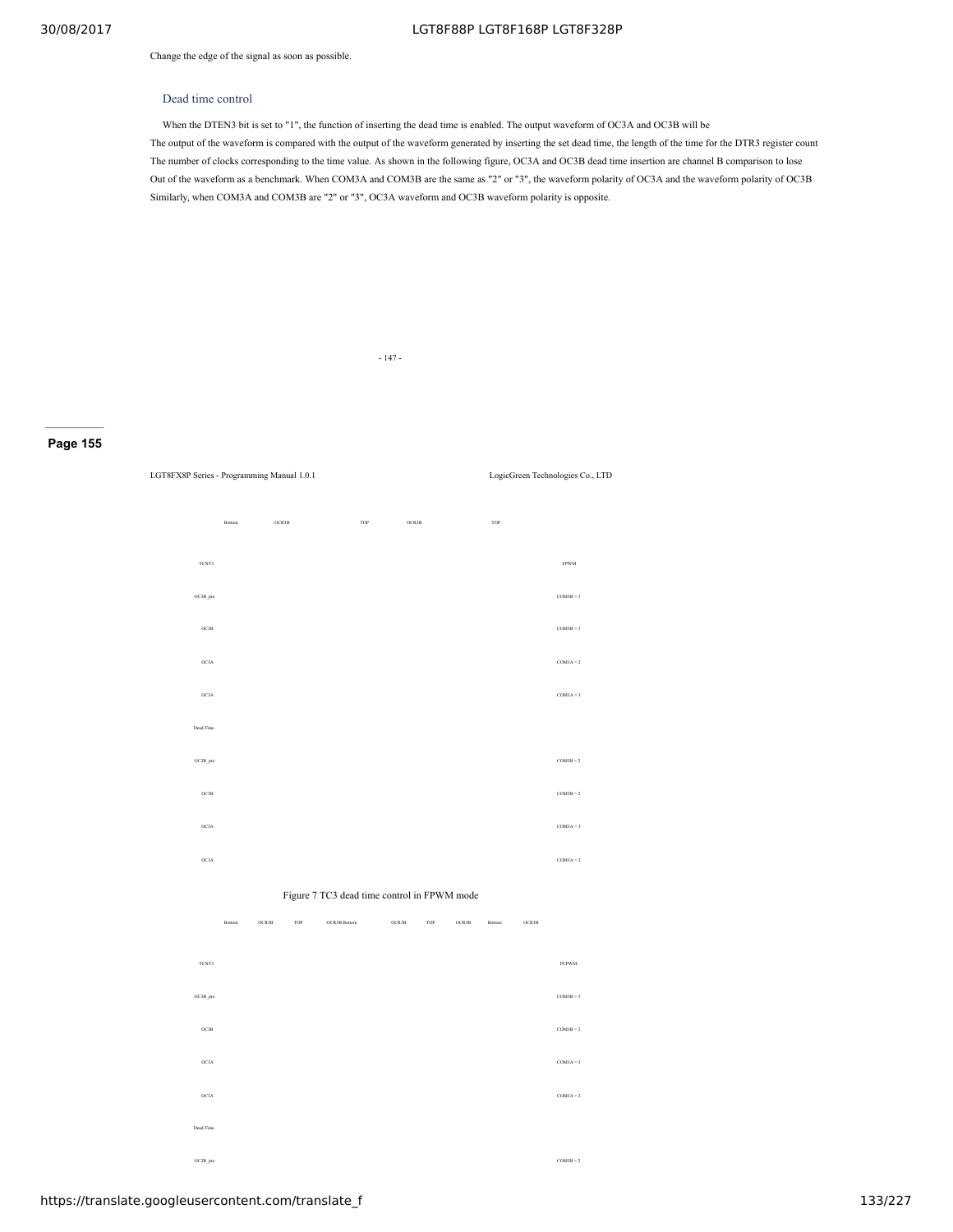

**Page 156**

LGT8FX8P Series - Programming Manual 1.0.1 LogicGreen Technologies Co., LTD

When the DTEN3 bit is set to "0", the function of inserting the dead time is disabled and the output waveforms of OC3A and OC3B are Compare the output generated by the waveform.

## Register definition

|          |         | TC3 register list |                                                |
|----------|---------|-------------------|------------------------------------------------|
| register | address | Defaults          | description                                    |
| TCCR3A   | 0x90    | 0x00              | TC3 control register A                         |
| TCCR3B   | 0x91    | 0x00              | TC3 control register B                         |
| TCCR3C   | 0x92    | 0x00              | TC3 control register C                         |
| TCCR3D   | 0x93    | 0x00              | TC3 control register D                         |
| TCNT3L   | 0x94    | 0x00              | TC3 count value register low byte              |
| TCNT3H   | 0x95    | 0x00              | TC3 count register high byte                   |
| ICR3L    | 0x96    | 0x00              | TC3 input capture register low byte            |
| ICR3H    | 0x97    | 0x00              | TC3 input capture register high byte           |
| OCR3AL   | 0x98    | 0x00              | TC3 Output compare register A low byte         |
| OCR3AH   | 0x99    | 0x00              | TC3 Output compare register A high byte        |
| OCR3BL   | 0x9A    | 0x00              | TC3 output compare register B low byte         |
| OCR3BH   | 0x9B    | 0x00              | TC3 output compare register B high byte        |
| DTR3L    | 0x9C    | 0x00              | TC3 dead time register low byte                |
| DTR3H    | 0x9D    | 0x00              | TC3 dead time register high byte               |
| OCR3CL   | 0x9E    | 0x00              | TC3 output compare register C low byte         |
| OCR3CH   | 0x9F    | 0x00              | TC3 output compare register C high byte        |
| TIMSK3   | 0x71    | 0x00              | The timer counter interrupts the mask register |
| TIFR3    | 0x38    | 0x00              | Timer counter interrupt flag register          |
|          |         |                   |                                                |

## TCCR3A-TC3 Control Register A

|     |                                                            |                                                                                                        |                                                                                                                            | TCCR3A -TC3 Control Register A |   |   |              |                                                                                                        |  |  |  |  |
|-----|------------------------------------------------------------|--------------------------------------------------------------------------------------------------------|----------------------------------------------------------------------------------------------------------------------------|--------------------------------|---|---|--------------|--------------------------------------------------------------------------------------------------------|--|--|--|--|
|     | Default: 0x00<br>Address: 0x90                             |                                                                                                        |                                                                                                                            |                                |   |   |              |                                                                                                        |  |  |  |  |
| Bit | $\overline{7}$                                             | 6                                                                                                      | 5                                                                                                                          | $\overline{4}$                 | 3 | 2 | $\mathbf{1}$ | $\theta$                                                                                               |  |  |  |  |
|     | Name COM3A1 COM3A0 COM3B1 COM3B0 COM3C1 COM3C0 WGM31 WGM30 |                                                                                                        |                                                                                                                            |                                |   |   |              |                                                                                                        |  |  |  |  |
| R/W | R/W                                                        | R/W                                                                                                    | R/W                                                                                                                        | R/W                            | W | W | R/W          | R/W                                                                                                    |  |  |  |  |
| Bit | Name                                                       | description                                                                                            |                                                                                                                            |                                |   |   |              |                                                                                                        |  |  |  |  |
|     |                                                            | Compare match output A mode control high.                                                              |                                                                                                                            |                                |   |   |              |                                                                                                        |  |  |  |  |
|     |                                                            | COM3A1 and COM3A0 form COM3A [1: 0] to control the output compare waveform OC3A. in case               |                                                                                                                            |                                |   |   |              |                                                                                                        |  |  |  |  |
|     |                                                            | COM3A 1 bit or 2 bits are set, the output compare waveform occupies the OC3A pin, but                  |                                                                                                                            |                                |   |   |              |                                                                                                        |  |  |  |  |
| 7   | COM3A1                                                     | The pin's data direction register must be set high to output this waveform. In different working modes |                                                                                                                            |                                |   |   |              |                                                                                                        |  |  |  |  |
|     |                                                            |                                                                                                        | , COM3A on the output comparison waveform control is also different, see the specific comparison output mode control table |                                |   |   |              |                                                                                                        |  |  |  |  |
|     |                                                            | Description of the grid.                                                                               |                                                                                                                            |                                |   |   |              |                                                                                                        |  |  |  |  |
|     |                                                            | Compare match output A mode control low.                                                               |                                                                                                                            |                                |   |   |              |                                                                                                        |  |  |  |  |
|     |                                                            |                                                                                                        |                                                                                                                            |                                |   |   |              | COM3A1 and COM3A0 form COM3A [1: 0] to control the output compare waveform OC3A. in case               |  |  |  |  |
| 6   | COM3A0                                                     | COM3A 1 bit or 2 bits are set, the output compare waveform occupies the OC3A pin, but                  |                                                                                                                            |                                |   |   |              |                                                                                                        |  |  |  |  |
|     |                                                            |                                                                                                        |                                                                                                                            |                                |   |   |              | The pin's data direction register must be set high to output this waveform. In different working modes |  |  |  |  |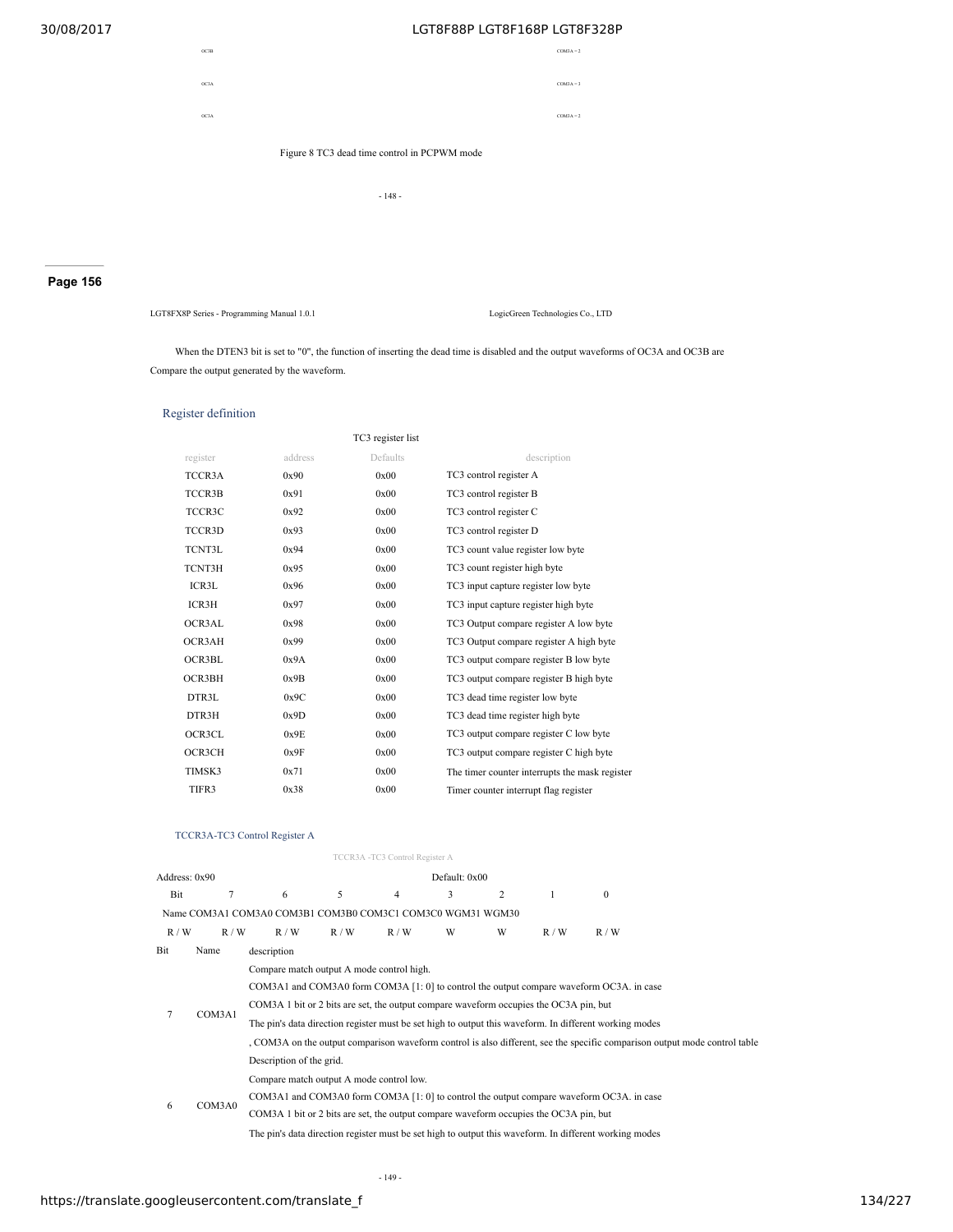**Page 157**

| LGT8FX8P Series - Programming Manual 1.0.1 |              | LogicGreen Technologies Co., LTD                                                                                                                                                                  |  |  |  |  |  |  |  |  |
|--------------------------------------------|--------------|---------------------------------------------------------------------------------------------------------------------------------------------------------------------------------------------------|--|--|--|--|--|--|--|--|
|                                            |              |                                                                                                                                                                                                   |  |  |  |  |  |  |  |  |
|                                            |              | , COM3A on the output comparison waveform control is also different, see the specific comparison output mode control table                                                                        |  |  |  |  |  |  |  |  |
|                                            |              | Description of the grid.                                                                                                                                                                          |  |  |  |  |  |  |  |  |
|                                            |              | Compare match output B mode control high.                                                                                                                                                         |  |  |  |  |  |  |  |  |
|                                            |              | COM3B1 and COM3B0 form COM3B [1: 0] to control the output compare waveform OC3B. in case                                                                                                          |  |  |  |  |  |  |  |  |
| 5                                          | COM3B1       | COM3B 1 bit or 2 bits are set, the output compare waveform occupies the OC3B pin, but                                                                                                             |  |  |  |  |  |  |  |  |
|                                            |              | The pin's data direction register must be set high to output this waveform. In different working modes                                                                                            |  |  |  |  |  |  |  |  |
|                                            |              | COM3B on the output comparison waveform control is also different, see the specific comparison output mode control table                                                                          |  |  |  |  |  |  |  |  |
|                                            |              | Description of the grid.                                                                                                                                                                          |  |  |  |  |  |  |  |  |
|                                            |              | Compare match output B mode control low.                                                                                                                                                          |  |  |  |  |  |  |  |  |
|                                            |              | COM3B1 and COM3B0 form COM3B [1: 0] to control the output compare waveform OC3B. in case                                                                                                          |  |  |  |  |  |  |  |  |
| 4                                          | COM3B0       | COM3B 1 bit or 2 bits are set, the output compare waveform occupies the OC3B pin, but                                                                                                             |  |  |  |  |  |  |  |  |
|                                            |              | The pin's data direction register must be set high to output this waveform. In different working modes                                                                                            |  |  |  |  |  |  |  |  |
|                                            |              | , COM3B on the output comparison waveform control is also different, see the specific comparison output mode control table                                                                        |  |  |  |  |  |  |  |  |
|                                            |              | Description of the grid.                                                                                                                                                                          |  |  |  |  |  |  |  |  |
|                                            |              | Compare match output C mode control high.                                                                                                                                                         |  |  |  |  |  |  |  |  |
|                                            |              | COM3C1 and COM3C0 form COM3C $[1:0]$ to control the output comparison waveform OC3C. in case                                                                                                      |  |  |  |  |  |  |  |  |
| 3                                          | COM3C1       | COM3C 1 bit or 2 bits are set, the output compare waveform occupies the OC3C pin, however                                                                                                         |  |  |  |  |  |  |  |  |
|                                            |              | The pin's data direction register must be set high to output this waveform. In different working modes                                                                                            |  |  |  |  |  |  |  |  |
|                                            |              | COM3C on the output comparison waveform control is also different, see the specific comparison output mode control table                                                                          |  |  |  |  |  |  |  |  |
|                                            |              | Description of the grid.                                                                                                                                                                          |  |  |  |  |  |  |  |  |
|                                            |              | Compare match output C mode control low.                                                                                                                                                          |  |  |  |  |  |  |  |  |
|                                            |              | COM3C1 and COM3C0 form COM3C [1: 0] to control the output comparison waveform OC3C. in case                                                                                                       |  |  |  |  |  |  |  |  |
| 2                                          | COM3C0       | COM3C 1 bit or 2 bits are set, the output compare waveform occupies the OC3C pin, however                                                                                                         |  |  |  |  |  |  |  |  |
|                                            |              | The pin's data direction register must be set high to output this waveform. In different working modes                                                                                            |  |  |  |  |  |  |  |  |
|                                            |              | , COM3C on the output comparison waveform control is also different, see the specific comparison output mode control table                                                                        |  |  |  |  |  |  |  |  |
|                                            |              | Description of the grid.                                                                                                                                                                          |  |  |  |  |  |  |  |  |
| $\mathbf{1}$                               |              | WGM31 waveform generation mode control sub-low.                                                                                                                                                   |  |  |  |  |  |  |  |  |
|                                            |              | WGM31 and WGM33, WGM32, WGM30 together constitute the waveform generation mode control<br>WGM3 [3: 0], control counter count mode and waveform generation mode, see the waveform generation model |  |  |  |  |  |  |  |  |
|                                            |              | Formula Description.                                                                                                                                                                              |  |  |  |  |  |  |  |  |
| $\bf{0}$                                   |              | WGM30 waveform generation mode control the lowest bit.                                                                                                                                            |  |  |  |  |  |  |  |  |
|                                            |              | WGM30 and WGM33, WGM32, WGM31 together constitute the waveform generation mode control                                                                                                            |  |  |  |  |  |  |  |  |
|                                            |              | WGM3 [3: 0], control counter count mode and waveform generation mode, see the waveform generation model                                                                                           |  |  |  |  |  |  |  |  |
|                                            |              | Formula Description.                                                                                                                                                                              |  |  |  |  |  |  |  |  |
|                                            |              |                                                                                                                                                                                                   |  |  |  |  |  |  |  |  |
|                                            |              | The following table shows the non-PWM mode (ie, normal mode and CTC mode), compare the output mode to the output compare waveform control.                                                        |  |  |  |  |  |  |  |  |
|                                            |              | Non-PWM mode compare output mode control                                                                                                                                                          |  |  |  |  |  |  |  |  |
|                                            | COM3x [1:0]  | description                                                                                                                                                                                       |  |  |  |  |  |  |  |  |
|                                            | $\mathbf{0}$ | OC3x disconnect, general IO port operation                                                                                                                                                        |  |  |  |  |  |  |  |  |
|                                            | $\mathbf{1}$ | Match the OC3x signal when comparing the match                                                                                                                                                    |  |  |  |  |  |  |  |  |

- 2 The OC3x signal is cleared when compare match
- 3 The OC3x signal is set when the compare match

The following table shows the control of the output compare waveform for the compare output mode in fast PWM mode.

- 150 -

## **Page 158**

LGT8FX8P Series - Programming Manual 1.0.1 LogicGreen Technologies Co., LTD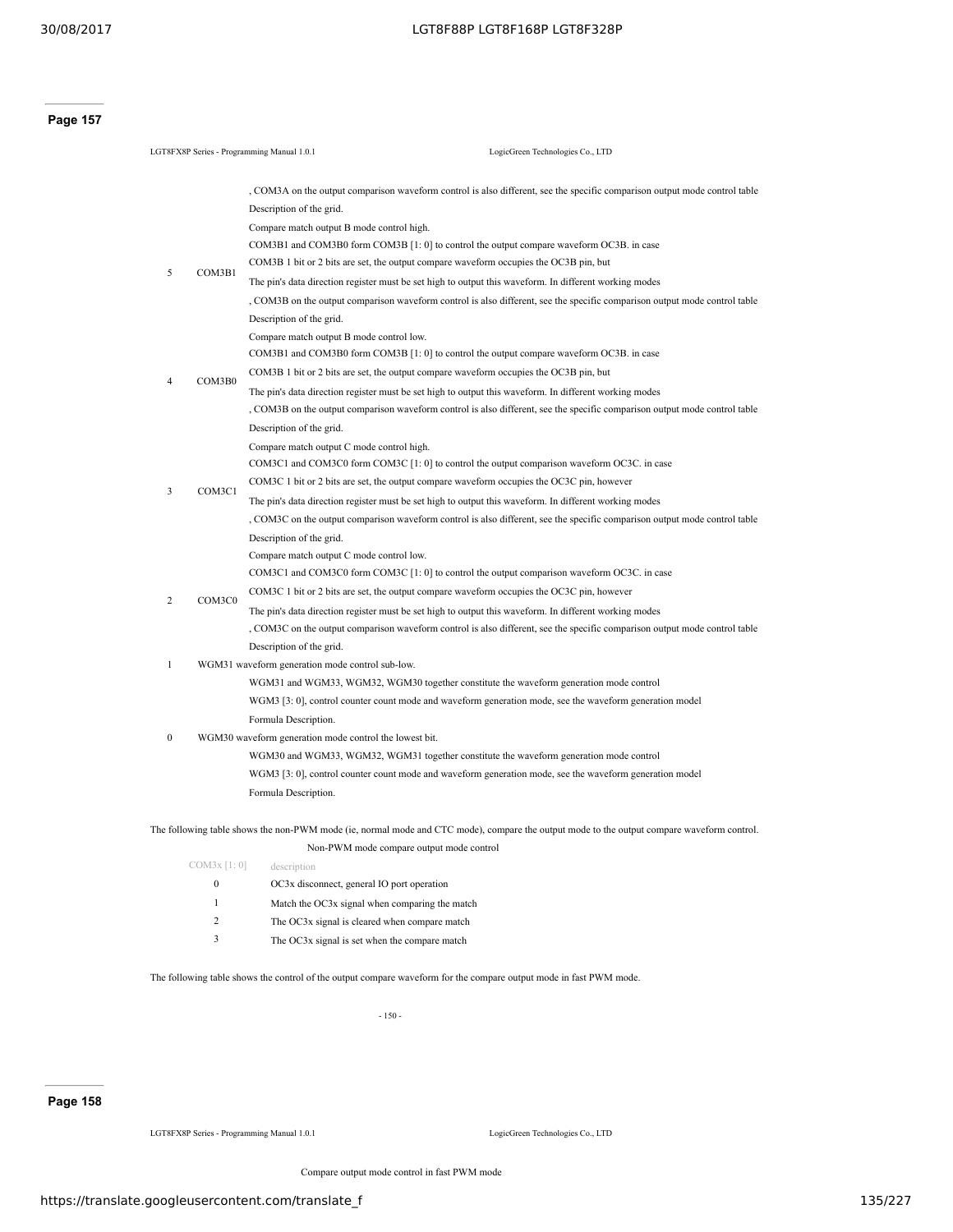- COM3x [1: 0] Description 0 OC3x disconnect, general IO port operation
	- <sup>1</sup> When WGM3 is 15: The OC3A signal is flipped when the compare match is reversed, and OC3B is disconnected
	- When WGM3 is other values: OC3x is disconnected and the common IO port operates
	- 2 The OC3x signal is cleared when the compare match is set and the OC3x signal is set when the maximum match is made
	- 3 The OC3x signal is set when the compare match is cleared and the OC3x signal is cleared when the maximum match is made

#### The following table shows the control of the output compare waveform for the compare output mode in phase correction mode.

Phase correction and phase frequency correction PWM mode compare output mode control

COM3x [1: 0] Description

- 0 OC3x disconnect, general IO port operation
- WGM3 is 9 or 11: The OC3A signal is flipped when the compare match is reversed and the OC3B is disconnected<br>
1
- When WGM3 is other values: OC3x is disconnected and the common IO port operates
- $\overline{2}$ The compare match is cleared in the ascending order. The OC3x signal is cleared and the compare match is set in descending order OC3x signal
- 3 The higher-order count match matches the OC3x signal, and the compare match is cleared in descending order OC3x signal

#### TCCR3B-TC3 Control Register B

|               |                |                                                                                                                         |                                                       | TCCR3B -TC3 Control Register B |                  |     |                  |          |  |  |  |  |  |
|---------------|----------------|-------------------------------------------------------------------------------------------------------------------------|-------------------------------------------------------|--------------------------------|------------------|-----|------------------|----------|--|--|--|--|--|
| Address: 0x91 |                |                                                                                                                         |                                                       |                                | Default: 0x00    |     |                  |          |  |  |  |  |  |
|               | $\overline{7}$ | 6                                                                                                                       | 5                                                     | $\overline{4}$                 | 3                | 2   | $\mathbf{1}$     | $\theta$ |  |  |  |  |  |
| Bit           | ICNC3          | ICES3                                                                                                                   | $\overline{\phantom{0}}$                              |                                | WGM33 WGM32 CS32 |     | CS <sub>31</sub> | CS30     |  |  |  |  |  |
| R/W           | R/W            | R/W                                                                                                                     |                                                       | R/W                            | R/W              | R/W | R/W              | R/W      |  |  |  |  |  |
| Bit           | Name           | description                                                                                                             |                                                       |                                |                  |     |                  |          |  |  |  |  |  |
|               |                | The input capture noise suppressor enables the control bit.                                                             |                                                       |                                |                  |     |                  |          |  |  |  |  |  |
|               |                | When the ICNC3 bit is set to "1", the input capture noise suppressor is enabled, and the external pin ICP3              |                                                       |                                |                  |     |                  |          |  |  |  |  |  |
| 7             | ICNC3          | Of the input is filtered, the input signal is valid when four consecutive samples are equal,                            |                                                       |                                |                  |     |                  |          |  |  |  |  |  |
|               |                |                                                                                                                         | The incoming capture is delayed by four clock cycles. |                                |                  |     |                  |          |  |  |  |  |  |
|               |                | When the ICNC3 bit is set to "0", the input capture noise suppressor is disabled, and the external pin ICP3             |                                                       |                                |                  |     |                  |          |  |  |  |  |  |
|               |                | The input is directly valid.                                                                                            |                                                       |                                |                  |     |                  |          |  |  |  |  |  |
|               |                | The input capture trigger edge selects the control bit.                                                                 |                                                       |                                |                  |     |                  |          |  |  |  |  |  |
|               |                | When setting the ICES3 bit to "1", the rising edge of the selected level triggers the input capture; when setting ICES3 |                                                       |                                |                  |     |                  |          |  |  |  |  |  |
| 6             | ICES3          | When bit is "0", the falling edge of the selection level triggers the input capture.                                    |                                                       |                                |                  |     |                  |          |  |  |  |  |  |
|               |                | When an event is captured, the counter value is copied to the ICR3 register,                                            |                                                       |                                |                  |     |                  |          |  |  |  |  |  |
|               |                | Entry catch flag ICF3. If the interrupt is enabled, an input capture interrupt is generated.                            |                                                       |                                |                  |     |                  |          |  |  |  |  |  |
| 5             |                | Keep it.                                                                                                                |                                                       |                                |                  |     |                  |          |  |  |  |  |  |
|               |                | Waveform Generation Mode Control High.                                                                                  |                                                       |                                |                  |     |                  |          |  |  |  |  |  |
| 4             | WGM33          | WGM33 and WGM32, WGM31, WGM30 together constitute the waveform generation mode control                                  |                                                       |                                |                  |     |                  |          |  |  |  |  |  |
|               |                | WGM3 [3: 0], control counter count mode and waveform generation mode, see the waveform generation model                 |                                                       |                                |                  |     |                  |          |  |  |  |  |  |
|               |                | Formula Description.                                                                                                    |                                                       |                                |                  |     |                  |          |  |  |  |  |  |
|               |                |                                                                                                                         |                                                       |                                |                  |     |                  |          |  |  |  |  |  |

WGM32 waveform generation mode control times high.

- 151 -

## **Page 159**

|              |      | LGT8FX8P Series - Programming Manual 1.0.1           | LogicGreen Technologies Co., LTD                                                                        |  |  |  |  |  |
|--------------|------|------------------------------------------------------|---------------------------------------------------------------------------------------------------------|--|--|--|--|--|
|              |      |                                                      | WGM32 and WGM33, WGM31, WGM30 together constitute the waveform generation mode control                  |  |  |  |  |  |
|              |      |                                                      | WGM3 [3: 0], control counter count mode and waveform generation mode, see the waveform generation model |  |  |  |  |  |
|              |      | Formula Description.                                 |                                                                                                         |  |  |  |  |  |
| 2            | CS32 | Clock select control high.                           |                                                                                                         |  |  |  |  |  |
|              |      | Used to select the clock source for timer counter 3  |                                                                                                         |  |  |  |  |  |
| 1            | CS31 |                                                      | Clock selection control bit.                                                                            |  |  |  |  |  |
|              |      | Used to select the clock source for timer counter 3. |                                                                                                         |  |  |  |  |  |
| $\mathbf{0}$ | CS30 | Clock select control low                             |                                                                                                         |  |  |  |  |  |
|              |      | Used to select the clock source for timer counter 3. |                                                                                                         |  |  |  |  |  |
|              |      | CS3 [2:0]                                            | description                                                                                             |  |  |  |  |  |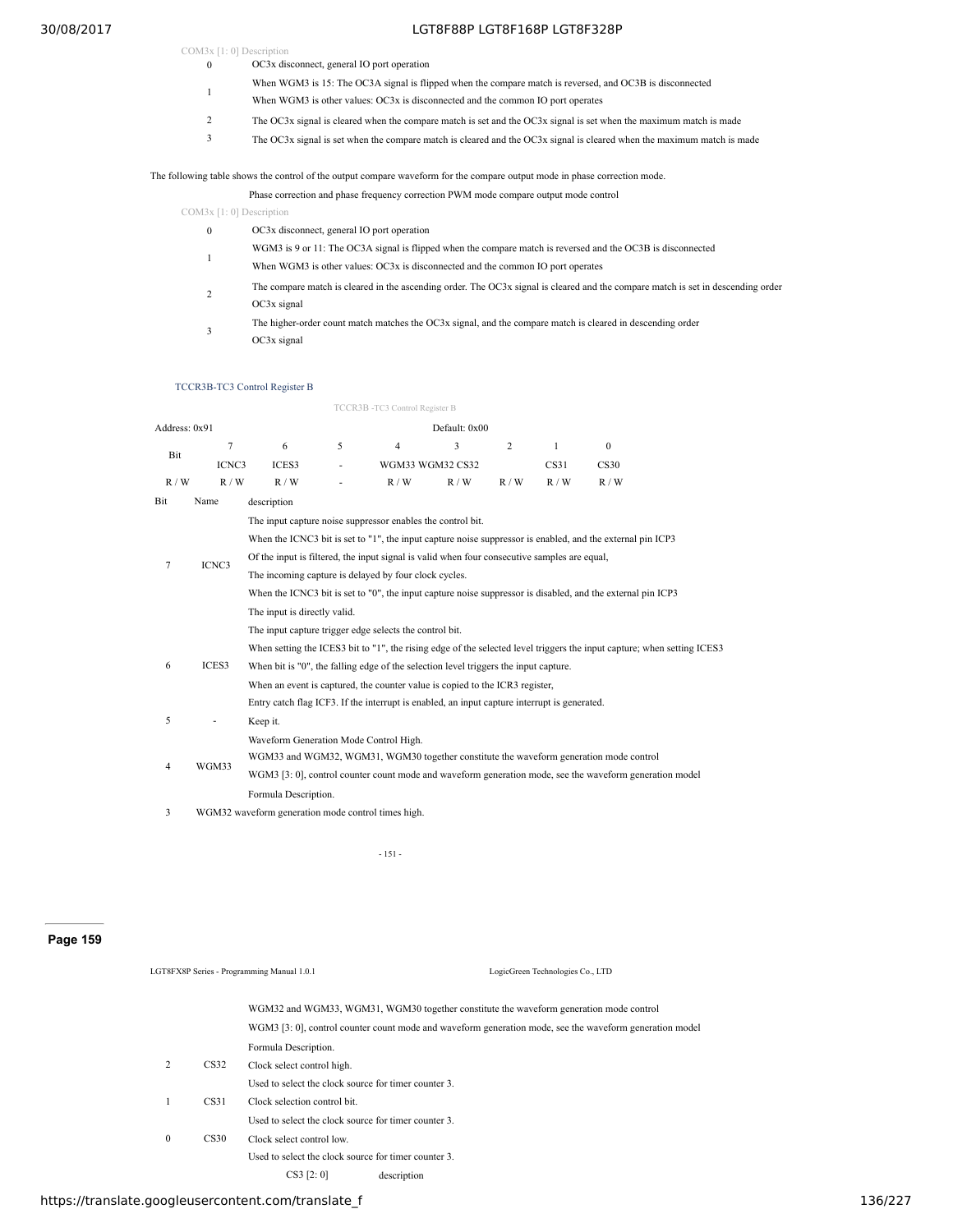|               | No clock source, stop counting               |
|---------------|----------------------------------------------|
|               | clk sys                                      |
| $\mathcal{L}$ | clk sys $/ 8$ , from prescaler               |
| $\mathbf{3}$  | clk sys $/$ 64, from prescaler               |
| 4             | clk sys $/$ 256, from prescaler              |
| 5             | clk $_{sys}$ / 1024, from prescaler          |
| 6             | External clock T3 pin, falling edge trigger  |
|               | External clock T3 pin, rising edge triggered |

The following table shows the waveform generation mode control.

#### Table 5 Waveform Generation Mode Control

| WGM3 [3:0]     | Operating mode TOP value |                  | Update OCR1A moment | Set TOV3 moment |  |
|----------------|--------------------------|------------------|---------------------|-----------------|--|
| $\mathbf{0}$   | Normal                   | 0xFFFF           | immediately         | MAX             |  |
| $\mathbf{1}$   | 8 bit PCPWM 0x00FF       |                  | <b>TOP</b>          | <b>BOTTOM</b>   |  |
| $\overline{c}$ | 9 bits PCPWM 0x01FF      |                  | <b>TOP</b>          | <b>BOTTOM</b>   |  |
| 3              | 10 bit PCPWM 0x03FF      |                  | <b>TOP</b>          | <b>BOTTOM</b>   |  |
| $\overline{4}$ | <b>CTC</b>               | OCR3A            | immediately         | MAX             |  |
| 5              | 8-bit FPWM               | 0x00FF           | <b>BOTTOM</b>       | <b>TOP</b>      |  |
| 6              | 9 bits FPWM              | 0x01FF           | <b>BOTTOM</b>       | <b>TOP</b>      |  |
| $\overline{7}$ | 10 bits FPWM 0x03FF      |                  | <b>BOTTOM</b>       | <b>TOP</b>      |  |
| 8              | <b>PFCPWM</b>            | ICR <sub>3</sub> | <b>BOTTOM</b>       | <b>BOTTOM</b>   |  |
| 9              | <b>PFCPWM</b>            | OCR3A            | <b>BOTTOM</b>       | <b>BOTTOM</b>   |  |
| 10             | <b>PCPWM</b>             | ICR <sub>3</sub> | <b>TOP</b>          | <b>BOTTOM</b>   |  |
| 11             | <b>PCPWM</b>             | OCR3A            | <b>TOP</b>          | <b>BOTTOM</b>   |  |
| 12             | <b>CTC</b>               | ICR3             | immediately         | MAX             |  |
| 13             | Keep it                  | ٠                | ٠                   |                 |  |
| 14             | <b>FPWM</b>              | ICR3             | <b>TOP</b>          | TOP             |  |
| 15             | <b>FPWM</b>              | OCR3A            | <b>TOP</b>          | <b>TOP</b>      |  |

- 152 -

# **Page 160**

LGT8FX8P Series - Programming Manual 1.0.1 LogicGreen Technologies Co., LTD

TCCR3C-TC3 control register C

|               |       |                                                                                                                    |       | TCCR3C - TC3 control register C |               |   |       |          |  |  |  |  |  |
|---------------|-------|--------------------------------------------------------------------------------------------------------------------|-------|---------------------------------|---------------|---|-------|----------|--|--|--|--|--|
| Address: 0x92 |       |                                                                                                                    |       |                                 | Default: 0x00 |   |       |          |  |  |  |  |  |
| Bit           | 7     | 6                                                                                                                  | 5     | 4                               | 3             | 2 | 1     | $\Omega$ |  |  |  |  |  |
| Name          | FOC3A | FOC3B                                                                                                              | DOC3B | DOC3A DTEN3                     |               | ٠ | DOC3C | FOC3C    |  |  |  |  |  |
| R/W           | W     | W                                                                                                                  |       |                                 |               |   |       |          |  |  |  |  |  |
| Bit           | Name  | description                                                                                                        |       |                                 |               |   |       |          |  |  |  |  |  |
|               |       | Force Output Compare A.                                                                                            |       |                                 |               |   |       |          |  |  |  |  |  |
|               |       | When operating in non-PWM mode, the "1" mode can be written to the forced output compare bit FOC3A                 |       |                                 |               |   |       |          |  |  |  |  |  |
|               |       | To produce a comparison match. Forcing the match does not set the OCF3A flag, nor will it be overloaded or cleared |       |                                 |               |   |       |          |  |  |  |  |  |
| 7             | FOC3A | Zero timer, but the output pin OC3A will be updated according to COM3A settings accordingly                        |       |                                 |               |   |       |          |  |  |  |  |  |
|               |       | With the exact match of the same.                                                                                  |       |                                 |               |   |       |          |  |  |  |  |  |
|               |       | When working in PWM mode, write the TCCR3A register to clear it.                                                   |       |                                 |               |   |       |          |  |  |  |  |  |
|               |       | The return value of reading FOC3A is always zero.                                                                  |       |                                 |               |   |       |          |  |  |  |  |  |
| 6             | FOC3B | Force the output comparison B.                                                                                     |       |                                 |               |   |       |          |  |  |  |  |  |
|               |       | When operating in non-PWM mode, the "1" mode can be written to the forced output compare bit FOC3B                 |       |                                 |               |   |       |          |  |  |  |  |  |
|               |       | To produce a comparison match. Forcing the match does not set the OCF3B flag, nor will it be overloaded or cleared |       |                                 |               |   |       |          |  |  |  |  |  |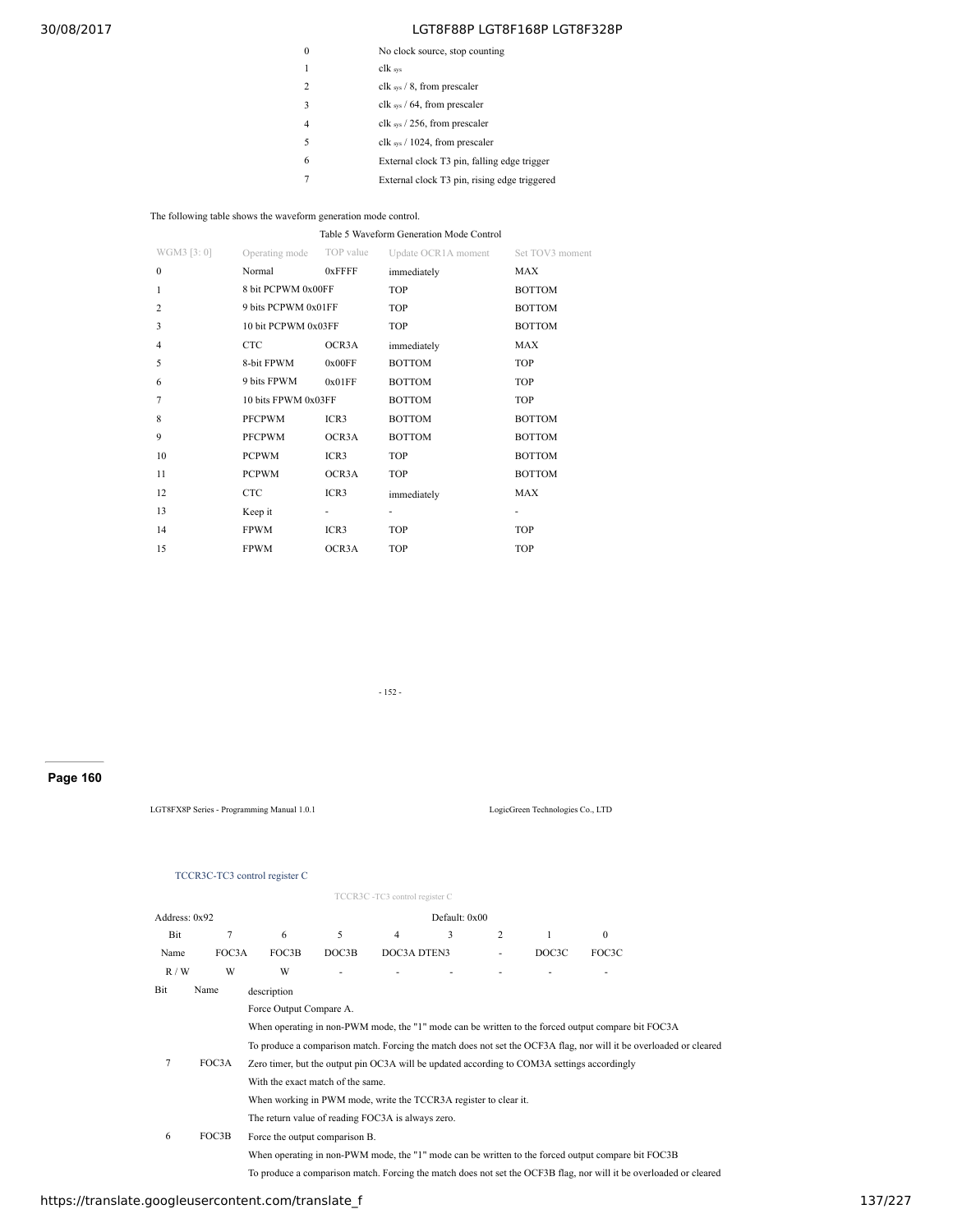|                  | Zero timer, but the output pin OC3B will be updated according to COM3B settings accordingly                                              |
|------------------|------------------------------------------------------------------------------------------------------------------------------------------|
|                  | With the exact match of the same.                                                                                                        |
|                  | When working in PWM mode, write the TCCR3A register to clear it.                                                                         |
|                  | The return value of the read FOC3B is always zero.                                                                                       |
| 5                | The DOC3B disables the output compare B enable control bit.                                                                              |
|                  | When the DOC3B bit is high, the hardware disable output compare B is enabled, and when the condition of the disable output is satisfied  |
|                  | The COM3B bit is cleared and the output pin, OC3B, is turned off and the pin becomes a common IO operation.                              |
|                  | When the DOC3B bit is low, the hardware disable output compare B function is invalid.                                                    |
| $\overline{4}$   | DOC3A disables the output compare A enable control bit.                                                                                  |
|                  | When the DOC3A bit is high, the hardware disable output compare A is enabled, and when the condition of the disabled output is satisfied |
|                  | The COM3A bit is cleared and the output pin, OC3A, is turned off, and the pin becomes a general-purpose IO operation.                    |
|                  | When the DOC3A bit is low, the hardware disable output compare A function is invalid.                                                    |
| 3                | DTEN3 dead time enable control bit.                                                                                                      |
|                  | When the DTEN3 bit is high, the dead time is enabled, OC3A and OC3B become complementary outputs, and                                    |
|                  | Press DTR3L and DTR3H to set the dead time.                                                                                              |
|                  | When the DTEN3 bit is low, the dead time is disabled. OC3A and OC3B are single output.                                                   |
| 2                |                                                                                                                                          |
| $\mathbf{1}$     | The DOC3C prohibits the output of the compare C enable control bits.                                                                     |
|                  | When the DOC3C bit is high, the hardware disable output compare C is enabled, and when the condition of the disabled output is satisfied |
|                  | The COM3C bit is cleared and the output pin OC3C is disconnected, which becomes a general purpose IO operation.                          |
|                  | When the DOC3C bit is low, the hardware disable output compare the C function is invalid.                                                |
| $\boldsymbol{0}$ | FOC3C<br>Force the output to compare C.                                                                                                  |
|                  | When operating in non-PWM mode, the "1" mode can be written to the forced output compare bit FOC3C                                       |
|                  |                                                                                                                                          |

To produce a comparison match. Forcing the match does not set the OCF3C flag, nor will it be overloaded or cleared

Zero timer, but the output pin OC3C will be updated according to the COM3C settings

- 153 -

## **Page 161**

LGT8FX8P Series - Programming Manual 1.0.1 LogicGreen Technologies Co., LTD

With the exact match of the same. When working in PWM mode, write the TCCR3A register to clear it. The return value of the read FOC3C is always zero.

## TCCR3D-TC3 control register D

|               |                                                                                                                      |                                                       |       | TCCR3D -TC3 control register D                                                                                       |               |                |             |          |  |  |  |  |
|---------------|----------------------------------------------------------------------------------------------------------------------|-------------------------------------------------------|-------|----------------------------------------------------------------------------------------------------------------------|---------------|----------------|-------------|----------|--|--|--|--|
| Address: 0x93 |                                                                                                                      |                                                       |       |                                                                                                                      | Default: 0x00 |                |             |          |  |  |  |  |
| Bit           | 7                                                                                                                    | 6                                                     | 5     | $\overline{4}$                                                                                                       | 3             | $\overline{2}$ | 1           | $\theta$ |  |  |  |  |
| Name DSX37    |                                                                                                                      | DSX36                                                 | DSX35 | DSX34                                                                                                                |               |                | DSX31 DSX30 |          |  |  |  |  |
| R/W           | R/W                                                                                                                  | R/W                                                   | R/W   | R/W                                                                                                                  |               |                | R/W         | R/W      |  |  |  |  |
| Bit           | Name                                                                                                                 | description                                           |       |                                                                                                                      |               |                |             |          |  |  |  |  |
| 7             | DSX37 TC3 trigger source selection control enabled bit 7.                                                            |                                                       |       |                                                                                                                      |               |                |             |          |  |  |  |  |
|               | When the DSX37 bit is set to "1", TC0 overflows as the output signal for the compare output waveform OC3x            |                                                       |       |                                                                                                                      |               |                |             |          |  |  |  |  |
|               | The trigger source is enabled. When the DOC3x bit is "1", the interrupt flag register of the selected trigger source |                                                       |       |                                                                                                                      |               |                |             |          |  |  |  |  |
|               | The rising edge of the bit will automatically turn off the OC3x waveform output.                                     |                                                       |       |                                                                                                                      |               |                |             |          |  |  |  |  |
|               |                                                                                                                      |                                                       |       | When the DSX37 bit is set to "0", TC0 overflows as the output signal for the compare output waveform $OC3x$          |               |                |             |          |  |  |  |  |
|               |                                                                                                                      | The trigger source is disabled.                       |       |                                                                                                                      |               |                |             |          |  |  |  |  |
| 6             |                                                                                                                      | DSX36 TC3 Trigger Source Select Control Enable bit 6. |       |                                                                                                                      |               |                |             |          |  |  |  |  |
|               |                                                                                                                      |                                                       |       | When the DSX36 bit is set to "1", TC2 overflows as the output signal to be turned off for comparison. OC3x           |               |                |             |          |  |  |  |  |
|               |                                                                                                                      |                                                       |       | The trigger source is enabled. When the DOC3x bit is "1", the interrupt flag register of the selected trigger source |               |                |             |          |  |  |  |  |
|               |                                                                                                                      |                                                       |       | The rising edge of the bit will automatically turn off the OC3x waveform output.                                     |               |                |             |          |  |  |  |  |
|               |                                                                                                                      |                                                       |       | When the DSX36 bit is set to "0", TC2 overflows as the output signal of the output signal is closed. $OC3x$          |               |                |             |          |  |  |  |  |
|               |                                                                                                                      | The trigger source is disabled.                       |       |                                                                                                                      |               |                |             |          |  |  |  |  |
| 5             |                                                                                                                      | DSX35 TC3 Trigger Source Select Control Enable Bit 5. |       |                                                                                                                      |               |                |             |          |  |  |  |  |
|               |                                                                                                                      |                                                       |       | When the DSX35 bit is set to "1", the pin level changes by 1 as the output signal                                    |               |                |             |          |  |  |  |  |
|               |                                                                                                                      |                                                       |       | The trigger source for OC3x is enabled. When the DOC3x bit is "1", the interrupt flag of the selected trigger source |               |                |             |          |  |  |  |  |
|               |                                                                                                                      |                                                       |       | The rising edge of the register bit will automatically turn off the OC3x waveform output.                            |               |                |             |          |  |  |  |  |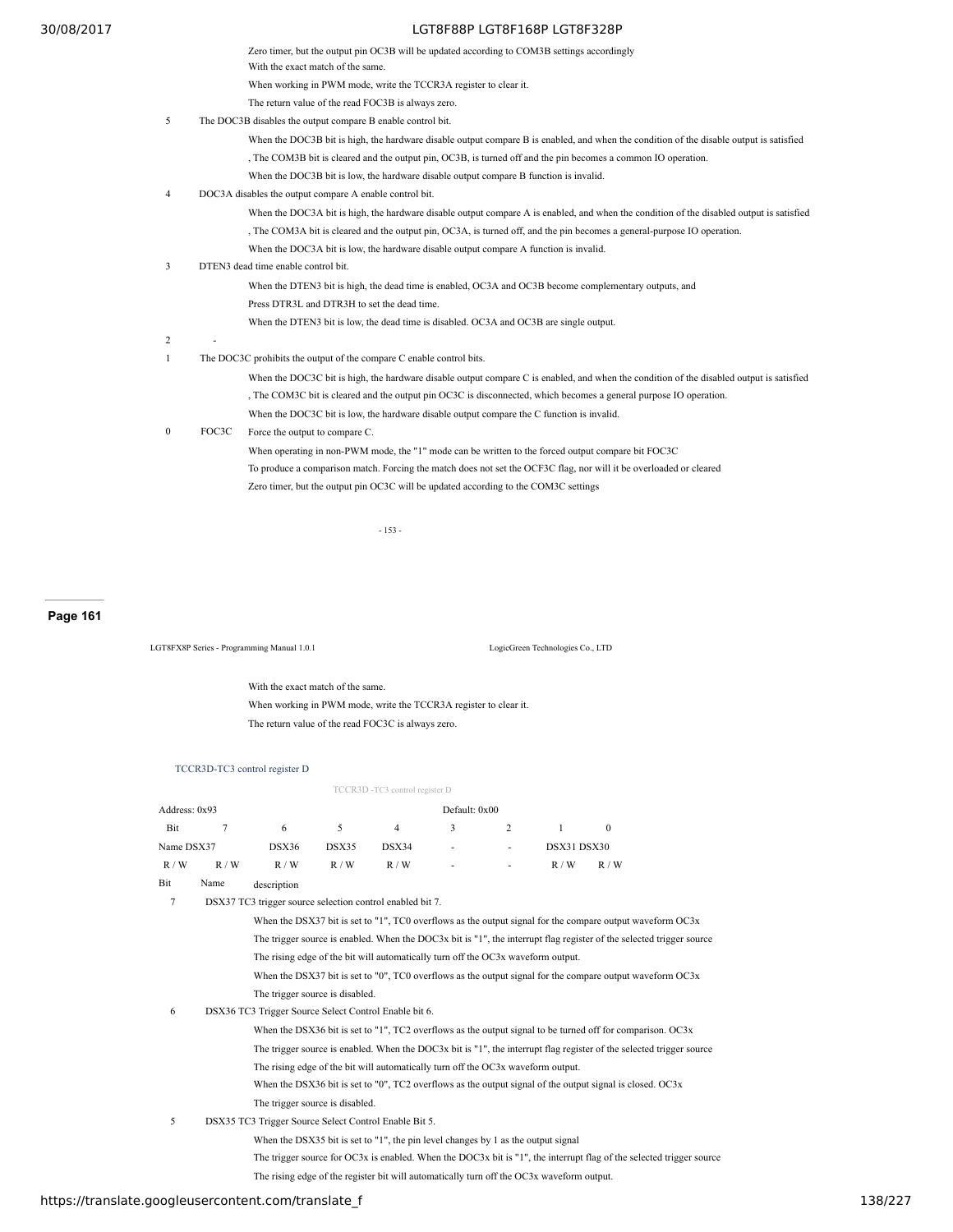When the DSX35 bit is set to "0", the pin level changes by 1 as the output signal

The trigger source for OC3x is disabled.

4 DSX34 TC3 Trigger Source Select Control Enable bit 4.

When the DSX34 bit is set to "1", the external interrupt 1 is used to turn off the output compare signal waveform The trigger source for OC3x is enabled. When the DOC3x bit is "1", the interrupt flag of the selected trigger source is sent The rising edge of the register bit will automatically turn off the OC3x waveform output. When the DSX34 bit is set to "0", the external interrupt 1 is used to turn off the output compare signal waveform The trigger source for OC3x is disabled.

- 3: 2 Keep it.
- 1 DSX31 TC3 Trigger Source Select Control Enable bit 1.

When the DSX31 bit is set to "1", analog comparator 1 is used to turn off the output compare signal waveform

- The trigger source for OC3x is enabled. When the DOC3x bit is "1", the interrupt flag of the selected trigger source is sent
- The rising edge of the register bit will automatically turn off the OC3x waveform output.
- When the DSX31 bit is set to "0", the analog comparator 1 is used to turn off the output compare signal waveform The trigger source for OC3x is disabled.
- 0 DSX30 TC3 Trigger Source Select Control Enable bit 0.

- 154 -

## **Page 162**

LGT8FX8P Series - Programming Manual 1.0.1 LogicGreen Technologies Co., LTD

When setting the DSX30 bit to "1", analog comparator 0 is used to turn off the output compare signal waveform The trigger source for OC3x is enabled. When the DOC3x bit is "1", the interrupt flag of the selected trigger source is sent The rising edge of the register bit will automatically turn off the OC3x waveform output. When the DSX30 bit is set to "0", the analog comparator 0 is used as the output signal to turn off the comparison The trigger source for OC3x is disabled.

## The following table controls the selection of the trigger source for the waveform output.

|                                  | Turn off the trigger source selection control for the OC3x waveform output |                      |                                                                                      |  |  |  |  |  |  |  |
|----------------------------------|----------------------------------------------------------------------------|----------------------|--------------------------------------------------------------------------------------|--|--|--|--|--|--|--|
| $DOC3x$ DSX3n = 1 trigger source |                                                                            |                      | description                                                                          |  |  |  |  |  |  |  |
| 0                                | ۰                                                                          |                      | The DOC3x bit is "0" and the trigger source off waveform output function is disabled |  |  |  |  |  |  |  |
|                                  | $\mathbf{0}$                                                               | Analog comparator 0  | The rising edge of ACIF0 will turn off the OC3x waveform output                      |  |  |  |  |  |  |  |
|                                  |                                                                            | Analog comparator    | The rising edge of ACIF1 will turn off the OC3x waveform output                      |  |  |  |  |  |  |  |
|                                  | 4                                                                          | External interrupt 1 | The rising edge of INTF1 will turn off the OC3x waveform output                      |  |  |  |  |  |  |  |
|                                  | 5                                                                          |                      | Pin Level Change 1 The rising edge of PCIF1 turns off the OC3x waveform output       |  |  |  |  |  |  |  |
|                                  | 6                                                                          | TC2 overflow         | The rising edge of TOV2 will turn off the OC3x waveform output                       |  |  |  |  |  |  |  |
|                                  |                                                                            | TC0 overflows        | The rising edge of TOV0 will turn off the OC3x waveform output                       |  |  |  |  |  |  |  |
|                                  |                                                                            |                      |                                                                                      |  |  |  |  |  |  |  |

### note:

2) When DSX3n = 1 indicates that the nth bit of the TCCR1D register is 1, each register bit can be set at the same time.

#### TCNT3L-TC3 Counter Register Low byte

|               |         |                                                                                                                                                     |         | TCNT3L-TC3 count value register low byte |               |         |         |                                                                                                                                                           |  |  |  |
|---------------|---------|-----------------------------------------------------------------------------------------------------------------------------------------------------|---------|------------------------------------------|---------------|---------|---------|-----------------------------------------------------------------------------------------------------------------------------------------------------------|--|--|--|
| Address: 0x94 |         |                                                                                                                                                     |         |                                          | Default: 0x00 |         |         |                                                                                                                                                           |  |  |  |
| Bit           | 7       | 6                                                                                                                                                   | 5       | $\overline{4}$                           | 3             | 2       | 1       | $\mathbf{0}$                                                                                                                                              |  |  |  |
| Name          | TCNT3L7 | TCNT3L6                                                                                                                                             | TCNT3L5 | TCNT3L4                                  | TCNT3L3       | TCNT3L2 | TCNT3L1 | TCNT3L0                                                                                                                                                   |  |  |  |
| R/W           | R/W     | R/W                                                                                                                                                 | R/W     | R/W                                      | R/W           | R/W     | R/W     | R/W                                                                                                                                                       |  |  |  |
| Bit           | Name    | description                                                                                                                                         |         |                                          |               |         |         |                                                                                                                                                           |  |  |  |
|               |         | TC3 The low byte of the count value.                                                                                                                |         |                                          |               |         |         |                                                                                                                                                           |  |  |  |
|               |         | TCNT3H and TCNT3L together to form TCNT3, through the TCNT3 register can be directly on the counter 16 bits                                         |         |                                          |               |         |         |                                                                                                                                                           |  |  |  |
|               |         | Count value for read and write access. Reading and writing 16-bit registers requires two operations. When writing 16-bit TCNT3, write TCNT3H first. |         |                                          |               |         |         |                                                                                                                                                           |  |  |  |
|               |         | When reading 16-bit TCNT3, read TCNT3L first.                                                                                                       |         |                                          |               |         |         |                                                                                                                                                           |  |  |  |
| 7:0           | TCNT3L  | The CPU writes to the TCNT3 register will prevent the occurrence of a compare match at the next timer clock cycle, even if the timer                |         |                                          |               |         |         |                                                                                                                                                           |  |  |  |
|               |         |                                                                                                                                                     |         |                                          |               |         |         | The device has stopped. This allows the value of the initialization TCNT3 register to be consistent with the value of OCR3x without causing an interrupt. |  |  |  |
|               |         | If the value written to TCNT3 equals or bypasses the OCR3x value, the compare match is lost, resulting in an incorrect waveform                     |         |                                          |               |         |         |                                                                                                                                                           |  |  |  |
|               |         | Health results.                                                                                                                                     |         |                                          |               |         |         |                                                                                                                                                           |  |  |  |
|               |         |                                                                                                                                                     |         |                                          |               |         |         | The timer stops counting when no clock source is selected, but the CPU can still access TCNT3. CPU write counter is cleared or added                      |  |  |  |
|               |         | The priority of the operation is high.                                                                                                              |         |                                          |               |         |         |                                                                                                                                                           |  |  |  |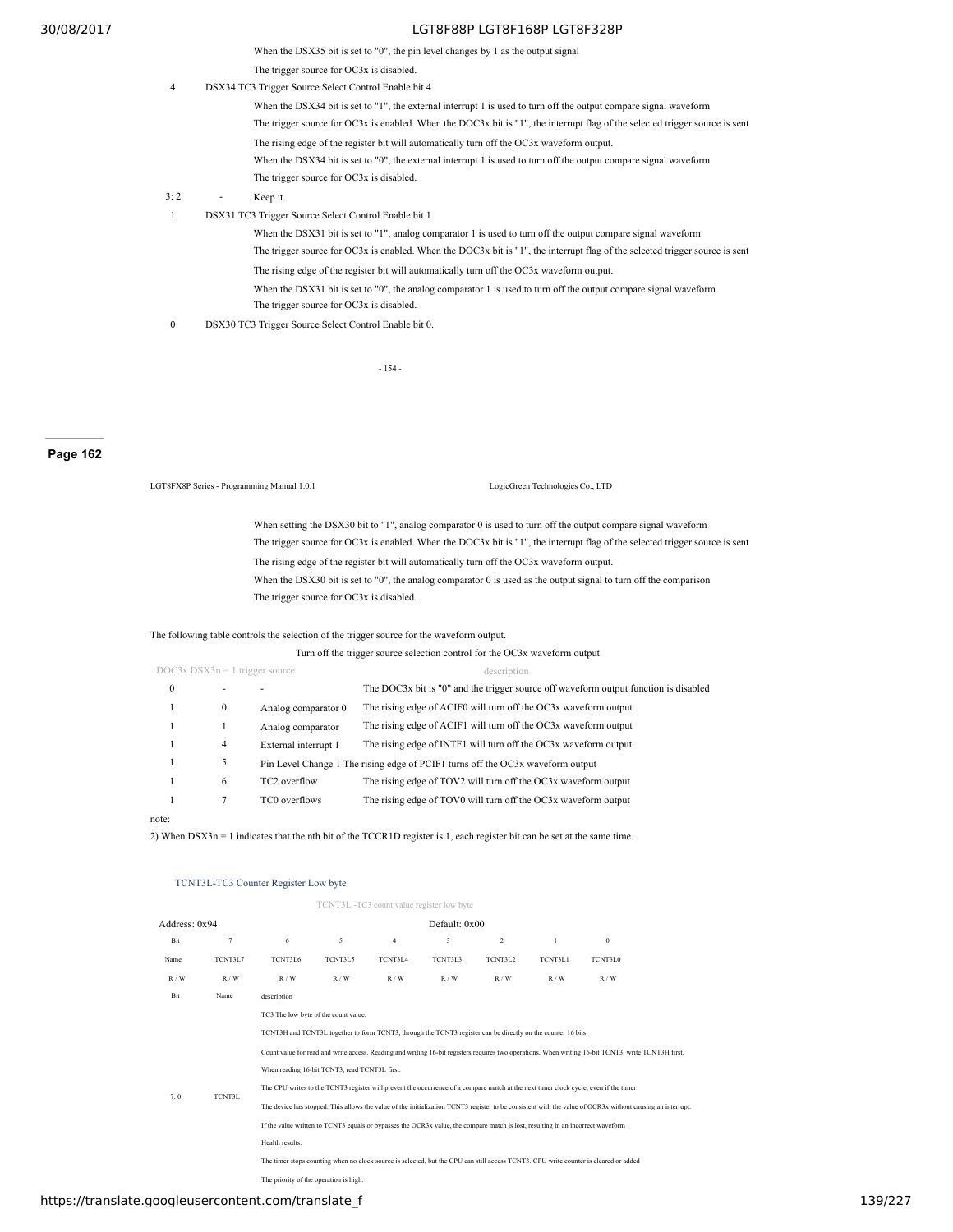- 155 -

# **Page 163**

LGT8FX8P Series - Programming Manual 1.0.1 LogicGreen Technologies Co., LTD

#### TCNT3H-TC3 counter register high byte

TCNT3H -TC3 count register high byte

# Address: 0x95 Default: 0x00

| Bit  | 7       | 6                                                                                                                                                         | 5                                      | $\overline{4}$ | 3       | $\overline{2}$ |         | $\theta$                                                                                                                             |  |  |  |  |  |
|------|---------|-----------------------------------------------------------------------------------------------------------------------------------------------------------|----------------------------------------|----------------|---------|----------------|---------|--------------------------------------------------------------------------------------------------------------------------------------|--|--|--|--|--|
| Name | TCNT3H7 | TCNT3H6                                                                                                                                                   | TCNT3H5                                | TCNT3H4        | TCNT3H3 | TCNT3H2        | TCNT3H1 | TCNT3H0                                                                                                                              |  |  |  |  |  |
| R/W  | R/W     | R/W                                                                                                                                                       | R/W                                    | R/W            | R/W     | R/W            | R/W     | R/W                                                                                                                                  |  |  |  |  |  |
| Bit  | Name    | description                                                                                                                                               |                                        |                |         |                |         |                                                                                                                                      |  |  |  |  |  |
|      |         | TC3 The high byte of the count value.                                                                                                                     |                                        |                |         |                |         |                                                                                                                                      |  |  |  |  |  |
|      |         | TCNT3H and TCNT3L together to form TCNT3, through the TCNT3 register can be directly on the counter 16-bit meter                                          |                                        |                |         |                |         |                                                                                                                                      |  |  |  |  |  |
|      |         | Read and write access values. Reading and writing 16-bit registers requires two operations. When writing 16-bit TCNT3, write TCNT3H first.                |                                        |                |         |                |         |                                                                                                                                      |  |  |  |  |  |
|      |         | When reading 16-bit TCNT3, read TCNT3L first.                                                                                                             |                                        |                |         |                |         |                                                                                                                                      |  |  |  |  |  |
| 7:0  | TCNT3H  | The CPU writes to the TCNT3 register will prevent the occurrence of a compare match at the next timer clock cycle, even if the timer                      |                                        |                |         |                |         |                                                                                                                                      |  |  |  |  |  |
|      |         | The device has stopped. This allows the value of the initialization TCNT3 register to be consistent with the value of OCR3x without causing an interrupt. |                                        |                |         |                |         |                                                                                                                                      |  |  |  |  |  |
|      |         | If the value written to TCNT3 equals or bypasses the OCR3x value, the compare match is lost, resulting in an incorrect waveform                           |                                        |                |         |                |         |                                                                                                                                      |  |  |  |  |  |
|      |         | Health results.                                                                                                                                           |                                        |                |         |                |         |                                                                                                                                      |  |  |  |  |  |
|      |         |                                                                                                                                                           |                                        |                |         |                |         | The timer stops counting when no clock source is selected, but the CPU can still access TCNT3. CPU write counter is cleared or added |  |  |  |  |  |
|      |         |                                                                                                                                                           | The priority of the operation is high. |                |         |                |         |                                                                                                                                      |  |  |  |  |  |

## ICR3L-TC3 capture register low byte

ICR3L -TC3 input capture register low byte

| Address: 0x96 |        |                                     |                                              |                                                                                    | Default: 0x00 |                                                                                                                                |        |          |
|---------------|--------|-------------------------------------|----------------------------------------------|------------------------------------------------------------------------------------|---------------|--------------------------------------------------------------------------------------------------------------------------------|--------|----------|
| Bit           | 7      | 6                                   | 5                                            | $\overline{4}$                                                                     | 3             | 2                                                                                                                              |        | $\theta$ |
| Name          | ICR3L7 | ICR3L6                              | ICR3L5                                       | ICR3L4                                                                             | ICR3L3        | ICR3L2                                                                                                                         | ICR3L1 | ICR3L0   |
| R/W           | R/W    | R/W                                 | R/W                                          | R/W                                                                                | R/W           | R/W                                                                                                                            | R/W    | R/W      |
| Bit           | Name   | description                         |                                              |                                                                                    |               |                                                                                                                                |        |          |
|               |        |                                     | TC3 Enter the low byte of the capture value. |                                                                                    |               |                                                                                                                                |        |          |
|               |        |                                     |                                              |                                                                                    |               | ICR3H and ICR3L combine to form 16-bit ICR3. Reading and writing 16-bit registers requires two operations. Write 16 bits       |        |          |
| 7:0           | ICR3L  |                                     |                                              | ICR3 should be written to ICR3H first. When reading 16-bit ICR3, read ICR3L first. |               |                                                                                                                                |        |          |
|               |        |                                     |                                              |                                                                                    |               | When the input capture is triggered, the count value TCNT3 is updated to the ICR3 register. The ICR3 register can also be used |        |          |
|               |        | Defines the TOP value of the count. |                                              |                                                                                    |               |                                                                                                                                |        |          |

#### ICR3H-TC3 Capture Register High Byte

|               |        |             |                                                                                                                          | ICR3H -TC3 input capture register high byte |                 |                |        |          |
|---------------|--------|-------------|--------------------------------------------------------------------------------------------------------------------------|---------------------------------------------|-----------------|----------------|--------|----------|
| Address: 0x97 |        |             |                                                                                                                          |                                             | Default: $0x00$ |                |        |          |
| Bit           | 7      | 6           | 5                                                                                                                        | $\overline{4}$                              | 3               | $\overline{2}$ |        | $\theta$ |
| Name          | ICR3H7 | ICR3H6      | ICR3H5                                                                                                                   | ICR3H4                                      | ICR3H3          | ICR3H2         | ICR3H1 | ICR3H0   |
| R/W           | R/W    | R/W         | R/W                                                                                                                      | R/W                                         | R/W             | R/W            | R/W    | R/W      |
| Bit           | Name   | description |                                                                                                                          |                                             |                 |                |        |          |
|               |        |             | TC3 Enter the high byte of the capture value.                                                                            |                                             |                 |                |        |          |
|               |        |             | ICR3H and ICR3L combine to form 16-bit ICR3. Reading and writing 16-bit registers requires two operations. Write 16 bits |                                             |                 |                |        |          |
| 7:0           | ICR3H  |             | ICR3 should be written to ICR3H first. When reading 16-bit ICR3, read ICR3L first.                                       |                                             |                 |                |        |          |
|               |        |             |                                                                                                                          |                                             |                 |                |        |          |

When the input capture is triggered, the count value TCNT3 is updated to the ICR3 register. The ICR3 register can also be used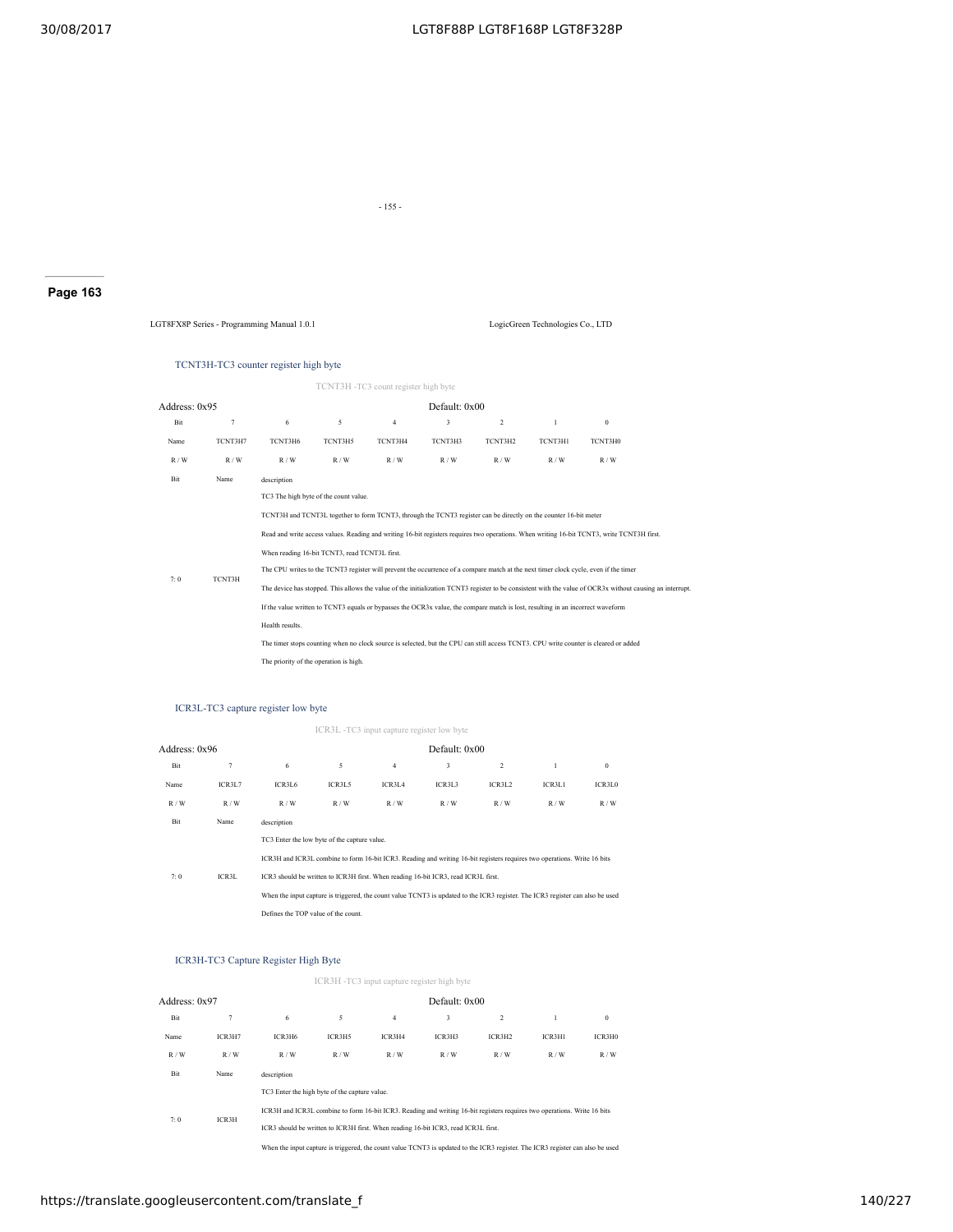- 156 -

## **Page 164**

LGT8FX8P Series - Programming Manual 1.0.1 LogicGreen Technologies Co., LTD

Defines the TOP value of the count.

## OCR3AL-TC3 Output compare register A low byte

OCR3AL -TC3 Output compare register A low byte

| Address: 0x98                                                                                                                                  |                |                                                                                                                                                          |                                              |                | Default: 0x00                                                                                             |         |         |                                                                                                                                  |  |  |  |
|------------------------------------------------------------------------------------------------------------------------------------------------|----------------|----------------------------------------------------------------------------------------------------------------------------------------------------------|----------------------------------------------|----------------|-----------------------------------------------------------------------------------------------------------|---------|---------|----------------------------------------------------------------------------------------------------------------------------------|--|--|--|
| Bit                                                                                                                                            | $\overline{7}$ | 6                                                                                                                                                        | 5                                            | $\overline{4}$ | 3                                                                                                         | 2       |         | $\theta$                                                                                                                         |  |  |  |
| Name                                                                                                                                           | OCR3AL7        | OCR3AL6                                                                                                                                                  | OCR3AL5                                      | OCR3AL4        | OCR3AL3                                                                                                   | OCR3AL2 | OCR3AL1 | OCR3AL0                                                                                                                          |  |  |  |
| R/W                                                                                                                                            | R/W            | R/W                                                                                                                                                      | R/W                                          | R/W            | R/W                                                                                                       | R/W     | R/W     | R/W                                                                                                                              |  |  |  |
| Bit                                                                                                                                            | Name           | description                                                                                                                                              |                                              |                |                                                                                                           |         |         |                                                                                                                                  |  |  |  |
|                                                                                                                                                |                |                                                                                                                                                          | Output the lower byte of compare register A. |                |                                                                                                           |         |         |                                                                                                                                  |  |  |  |
|                                                                                                                                                |                | OCR3AL and OCR3AH combine to form 16-bit OCR3A. Reading and writing 16-bit registers requires two operations. write                                      |                                              |                |                                                                                                           |         |         |                                                                                                                                  |  |  |  |
|                                                                                                                                                |                | 16-bit OCR3A, should first write OCR3AH. When reading 16-bit OCR3A, read OCR3AL first.                                                                   |                                              |                |                                                                                                           |         |         |                                                                                                                                  |  |  |  |
| OCR3A is compared with the counter value TCNT3 without interruption. The compare match can be used to generate an output compare interrupt, or |                |                                                                                                                                                          |                                              |                |                                                                                                           |         |         |                                                                                                                                  |  |  |  |
| 7:0                                                                                                                                            | OCR3AL         |                                                                                                                                                          | Used to generate waveforms on the OC3A pin.  |                |                                                                                                           |         |         |                                                                                                                                  |  |  |  |
|                                                                                                                                                |                |                                                                                                                                                          |                                              |                |                                                                                                           |         |         | When using PWM mode, the OCR3A register uses a double buffered register. While the normal working mode and match clear mode      |  |  |  |
|                                                                                                                                                |                |                                                                                                                                                          |                                              |                |                                                                                                           |         |         | , Double buffering is disabled. Double buffering can be updated with the OCR3A register with the count maximum or minimum moment |  |  |  |
|                                                                                                                                                |                |                                                                                                                                                          |                                              |                | Synchronize, thus preventing the generation of asymmetric PWM pulses, eliminating the interference pulse. |         |         |                                                                                                                                  |  |  |  |
|                                                                                                                                                |                | When using the double buffering function, the CPU accesses the OCR3A buffer register, which disables the double buffering function when the CPU accesses |                                              |                |                                                                                                           |         |         |                                                                                                                                  |  |  |  |
|                                                                                                                                                |                | OCR3A itself.                                                                                                                                            |                                              |                |                                                                                                           |         |         |                                                                                                                                  |  |  |  |

## OCR3AH-TC3 Output compare register A high byte

| Address: 0x99                                                                          |         |               |                                              |                | Default: 0x00 |                                                                                                                     |         |                                                                                                                                                |                                                                                                                                                          |
|----------------------------------------------------------------------------------------|---------|---------------|----------------------------------------------|----------------|---------------|---------------------------------------------------------------------------------------------------------------------|---------|------------------------------------------------------------------------------------------------------------------------------------------------|----------------------------------------------------------------------------------------------------------------------------------------------------------|
| Bit                                                                                    | 7       | 6             | 5                                            | $\overline{4}$ | 3             | 2                                                                                                                   |         | $\theta$                                                                                                                                       |                                                                                                                                                          |
|                                                                                        | OCR3AH7 | OCR3AH6       | OCR3AH5                                      | OCR3AH4        | OCR3AH3       | OCR3AH2                                                                                                             | OCR3AH1 | OCR3AH0                                                                                                                                        |                                                                                                                                                          |
| R/W                                                                                    | R/W     | R/W           | R/W                                          | R/W            | R/W           | R/W                                                                                                                 | R/W     | R/W                                                                                                                                            |                                                                                                                                                          |
| Bit                                                                                    | Name    | description   |                                              |                |               |                                                                                                                     |         |                                                                                                                                                |                                                                                                                                                          |
|                                                                                        |         |               | Outputs the high byte of compare register A. |                |               |                                                                                                                     |         |                                                                                                                                                |                                                                                                                                                          |
|                                                                                        |         |               |                                              |                |               | OCR3AL and OCR3AH combine to form 16-bit OCR3A. Reading and writing 16-bit registers requires two operations. write |         |                                                                                                                                                |                                                                                                                                                          |
| 16-bit OCR3A, should first write OCR3AH. When reading 16-bit OCR3A, read OCR3AL first. |         |               |                                              |                |               |                                                                                                                     |         |                                                                                                                                                |                                                                                                                                                          |
|                                                                                        |         |               |                                              |                |               |                                                                                                                     |         | OCR3A is compared with the counter value TCNT3 without interruption. The compare match can be used to generate an output compare interrupt, or |                                                                                                                                                          |
|                                                                                        | OCR3AH  |               | Used to generate waveforms on the OC3A pin.  |                |               |                                                                                                                     |         |                                                                                                                                                |                                                                                                                                                          |
| 7:0                                                                                    |         |               |                                              |                |               |                                                                                                                     |         | When using PWM mode, the OCR3A register uses a double buffered register. While the normal working mode and match clear mode                    |                                                                                                                                                          |
|                                                                                        |         |               |                                              |                |               |                                                                                                                     |         | , Double buffering is disabled. Double buffering can be updated with the OCR3A register with the count maximum or minimum moment               |                                                                                                                                                          |
|                                                                                        |         |               |                                              |                |               | Synchronize, thus preventing the generation of asymmetric PWM pulses, eliminating the interference pulse.           |         |                                                                                                                                                |                                                                                                                                                          |
|                                                                                        |         |               |                                              |                |               |                                                                                                                     |         |                                                                                                                                                | When using the double buffering function, the CPU accesses the OCR3A buffer register, which disables the double buffering function when the CPU accesses |
|                                                                                        |         | OCR3A itself. |                                              |                |               |                                                                                                                     |         |                                                                                                                                                |                                                                                                                                                          |

OCR3AH -TC3 Output compare register A high byte

- 157 -

**Page 165**

LGT8FX8P Series - Programming Manual 1.0.1 LogicGreen Technologies Co., LTD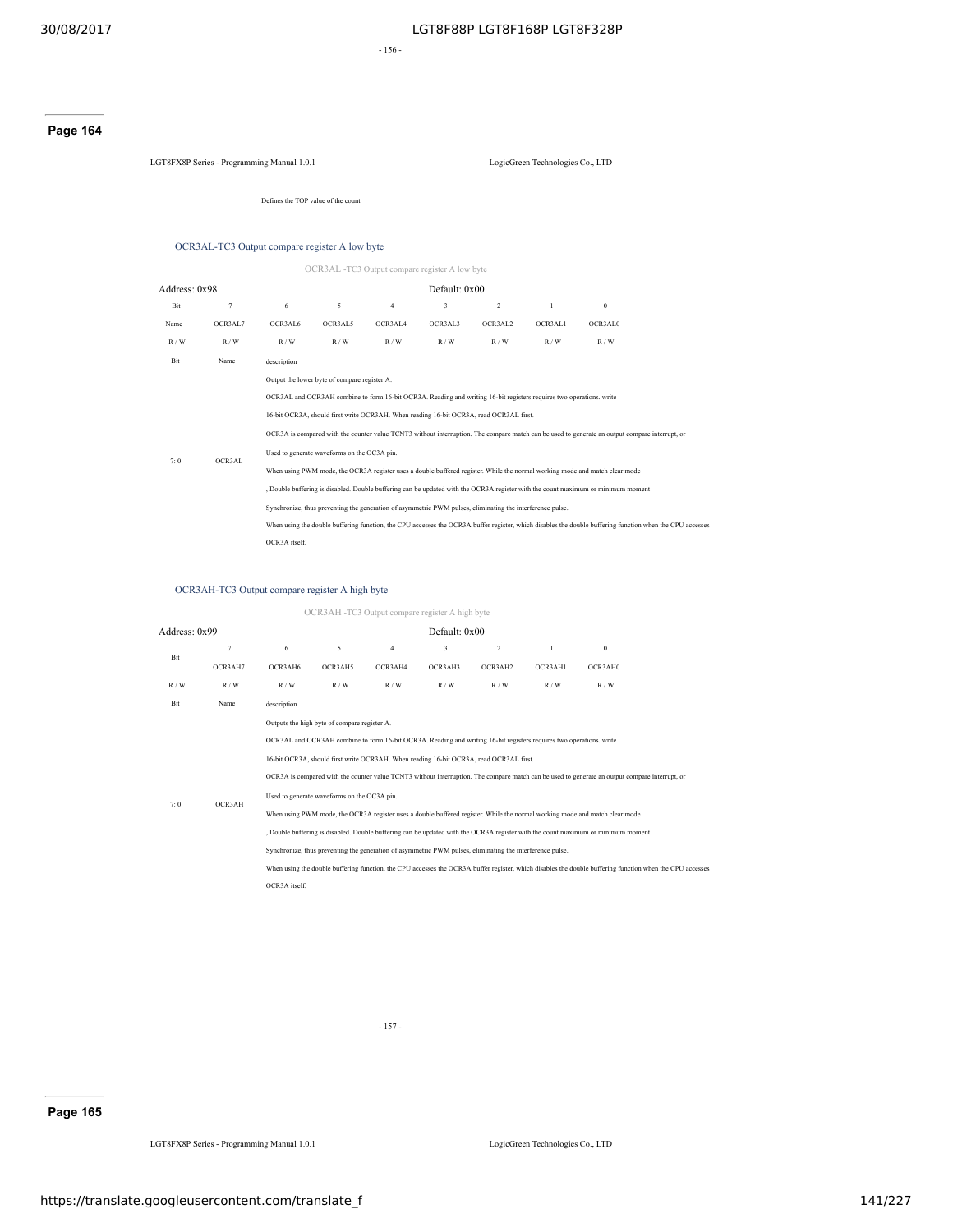# OCR3BL-TC3 Output Compare Register B Low Byte

|  |  | OCR3BL -TC3 Output Compare Register B Low Byte |  |  |
|--|--|------------------------------------------------|--|--|
|  |  |                                                |  |  |

| Address: 0x9A |         |               |                                                                                                |                | Default: 0x00                                                                                                                                                                                                                                                                                                              |         |         |                                                                                                                                                                                                                                                                                                                                                                                                                                  |                                                                                                                                                          |
|---------------|---------|---------------|------------------------------------------------------------------------------------------------|----------------|----------------------------------------------------------------------------------------------------------------------------------------------------------------------------------------------------------------------------------------------------------------------------------------------------------------------------|---------|---------|----------------------------------------------------------------------------------------------------------------------------------------------------------------------------------------------------------------------------------------------------------------------------------------------------------------------------------------------------------------------------------------------------------------------------------|----------------------------------------------------------------------------------------------------------------------------------------------------------|
| Bit           | $\tau$  | 6             | 5                                                                                              | $\overline{4}$ | 3                                                                                                                                                                                                                                                                                                                          | 2       | 1       | $\theta$                                                                                                                                                                                                                                                                                                                                                                                                                         |                                                                                                                                                          |
| Name          | OCR3BL7 | OCR3BL6       | OCR3BL5                                                                                        | OCR3BL4        | OCR3BL3                                                                                                                                                                                                                                                                                                                    | OCR3BL2 | OCR3BL1 | OCR3BL0                                                                                                                                                                                                                                                                                                                                                                                                                          |                                                                                                                                                          |
| R/W           | R/W     | R/W           | R/W                                                                                            | R/W            | R/W                                                                                                                                                                                                                                                                                                                        | R/W     | R/W     | R/W                                                                                                                                                                                                                                                                                                                                                                                                                              |                                                                                                                                                          |
| Bit           | Name    | description   |                                                                                                |                |                                                                                                                                                                                                                                                                                                                            |         |         |                                                                                                                                                                                                                                                                                                                                                                                                                                  |                                                                                                                                                          |
| 7:0           | OCR3BL  | OCR3B itself. | Output the lower byte of compare register B.<br>Or used to generate waveforms on the OC3B pin. |                | OCR3BL and OCR3BH combine to form 16-bit OCR3B. Reading and writing 16-bit registers requires two operations, write<br>16-bit OCR3B, should first write OCR3BH. When reading 16-bit OCR3B, read OCR3BL first.<br>Engraved together to prevent the generation of asymmetric PWM pulses, eliminating the interference pulse. |         |         | OCR3B is compared with the counter value TCNT3 without interruption. The compare match can be used to generate an output compare interrupt,<br>When using PWM mode, the OCR3B register uses a double buffered register. While the normal working mode and matching clear mode<br>The double buffering function is disabled. Double buffering can be updated when the OCR3B register is counted with the maximum or minimum value | When using the double buffering function, the CPU accesses the OCR3B buffer register, which disables the double buffering function when the CPU accesses |

## OCR3BH-TC3 Output Compare Register B High Byte

OCR3BH -TC3 Output Compare Register B High Byte

| Address: 0x9B |                |                                                                                                                                                                                                                                                                                                                                                                                                                          |                                                                                          |                | Default: 0x00 |                                                                                                                                                                                                               |         |                                                                                                                                                                                                                                                                                  |  |  |  |
|---------------|----------------|--------------------------------------------------------------------------------------------------------------------------------------------------------------------------------------------------------------------------------------------------------------------------------------------------------------------------------------------------------------------------------------------------------------------------|------------------------------------------------------------------------------------------|----------------|---------------|---------------------------------------------------------------------------------------------------------------------------------------------------------------------------------------------------------------|---------|----------------------------------------------------------------------------------------------------------------------------------------------------------------------------------------------------------------------------------------------------------------------------------|--|--|--|
| Bit           | $\overline{7}$ | 6                                                                                                                                                                                                                                                                                                                                                                                                                        | 5                                                                                        | $\overline{4}$ | 3             | 2                                                                                                                                                                                                             | 1       | $\theta$                                                                                                                                                                                                                                                                         |  |  |  |
| Name          | OCR3BH7        | OCR3BH6                                                                                                                                                                                                                                                                                                                                                                                                                  | OCR3BH5                                                                                  | OCR3BH4        | OCR3BH3       | OCR3BH2                                                                                                                                                                                                       | OCR3BH1 | OCR3BH0                                                                                                                                                                                                                                                                          |  |  |  |
| R/W           | R/W            | R/W                                                                                                                                                                                                                                                                                                                                                                                                                      | R/W                                                                                      | R/W            | R/W           | R/W                                                                                                                                                                                                           | R/W     | R/W                                                                                                                                                                                                                                                                              |  |  |  |
| Bit           | Name           | description                                                                                                                                                                                                                                                                                                                                                                                                              |                                                                                          |                |               |                                                                                                                                                                                                               |         |                                                                                                                                                                                                                                                                                  |  |  |  |
| 7:0           | OCR3BH         |                                                                                                                                                                                                                                                                                                                                                                                                                          | Outputs the high byte of compare register B.<br>Used to generate waveforms on OC3B pins. |                |               | OCR3BL and OCR3BH combine to form 16-bit OCR3B. Reading and writing 16-bit registers requires two operations, write<br>16-bit OCR3B, should first write OCR3BH. When reading 16-bit OCR3B, read OCR3BL first. |         | OCR3B is compared with the counter value TCNT3 without interruption. The compare match can be used to generate an output compare interrupt, or<br>When using PWM mode, the OCR3B register uses a double buffered register. While the normal working mode and matching clear mode |  |  |  |
|               |                | The double buffering function is disabled. Double buffering can be updated when the OCR3B register is counted with the maximum or minimum value<br>Engraved together to prevent the generation of asymmetric PWM pulses, eliminating the interference pulse.<br>When using the double buffering function, the CPU accesses the OCR3B buffer register, which disables the double buffering function when the CPU accesses |                                                                                          |                |               |                                                                                                                                                                                                               |         |                                                                                                                                                                                                                                                                                  |  |  |  |
|               |                | OCR3B itself.                                                                                                                                                                                                                                                                                                                                                                                                            |                                                                                          |                |               |                                                                                                                                                                                                               |         |                                                                                                                                                                                                                                                                                  |  |  |  |

## OCR3CL-TC3 Output Compare Register C Low Byte

OCR3CL -TC3 Output Compare Register C Low Byte

| Address: 0x9E |         |         |         |              | Default: 0x00 |          |         |          |
|---------------|---------|---------|---------|--------------|---------------|----------|---------|----------|
| Bit           | 7       | 6.      | - 5 -   | $\mathbf{A}$ | $\mathcal{R}$ | $\sim$ 2 |         | $\Omega$ |
| Name          | OCR3CL7 | OCR3CL6 | OCR3CL5 | OCR3CL4      | OCR3CL3       | OCR3CL2  | OCR3CL1 | OCR3CL0  |

- 158 -

# **Page 166**

|     |        | LGT8FX8P Series - Programming Manual 1.0.1 |                                                                                                |     |     |     | LogicGreen Technologies Co., LTD                                                                                          |                                                                                                                                               |  |
|-----|--------|--------------------------------------------|------------------------------------------------------------------------------------------------|-----|-----|-----|---------------------------------------------------------------------------------------------------------------------------|-----------------------------------------------------------------------------------------------------------------------------------------------|--|
| R/W | R/W    | R/W                                        | R/W                                                                                            | R/W | R/W | R/W | R/W                                                                                                                       | R/W                                                                                                                                           |  |
| Bit | Name   | description                                |                                                                                                |     |     |     |                                                                                                                           |                                                                                                                                               |  |
|     |        |                                            | Output the lower byte of compare register C.                                                   |     |     |     |                                                                                                                           |                                                                                                                                               |  |
|     |        |                                            |                                                                                                |     |     |     | OCR3CL and OCR3CH together to form a 16-bit OCR3C. Reading and writing 16-bit registers requires two operations. Write 16 |                                                                                                                                               |  |
|     |        |                                            | Bit OCR3 should be written to OCR3CH. When reading 16-bit OCR3C, you should read OCR3CL first. |     |     |     |                                                                                                                           |                                                                                                                                               |  |
|     |        |                                            |                                                                                                |     |     |     |                                                                                                                           | OCR3C is continuously compared with the counter value TCNT3. The compare match can be used to generate an output compare interrupt, or either |  |
| 7:0 | OCR3CL |                                            | Used to generate waveforms on OC3C pins.                                                       |     |     |     |                                                                                                                           |                                                                                                                                               |  |
|     |        |                                            |                                                                                                |     |     |     |                                                                                                                           | When using PWM mode, the OCR3C register uses a double buffered register. While the normal working mode and match clear mode                   |  |
|     |        |                                            |                                                                                                |     |     |     | Double buffering is disabled. Double buffering can update the OCR3C register with the count maximum or minimum time       |                                                                                                                                               |  |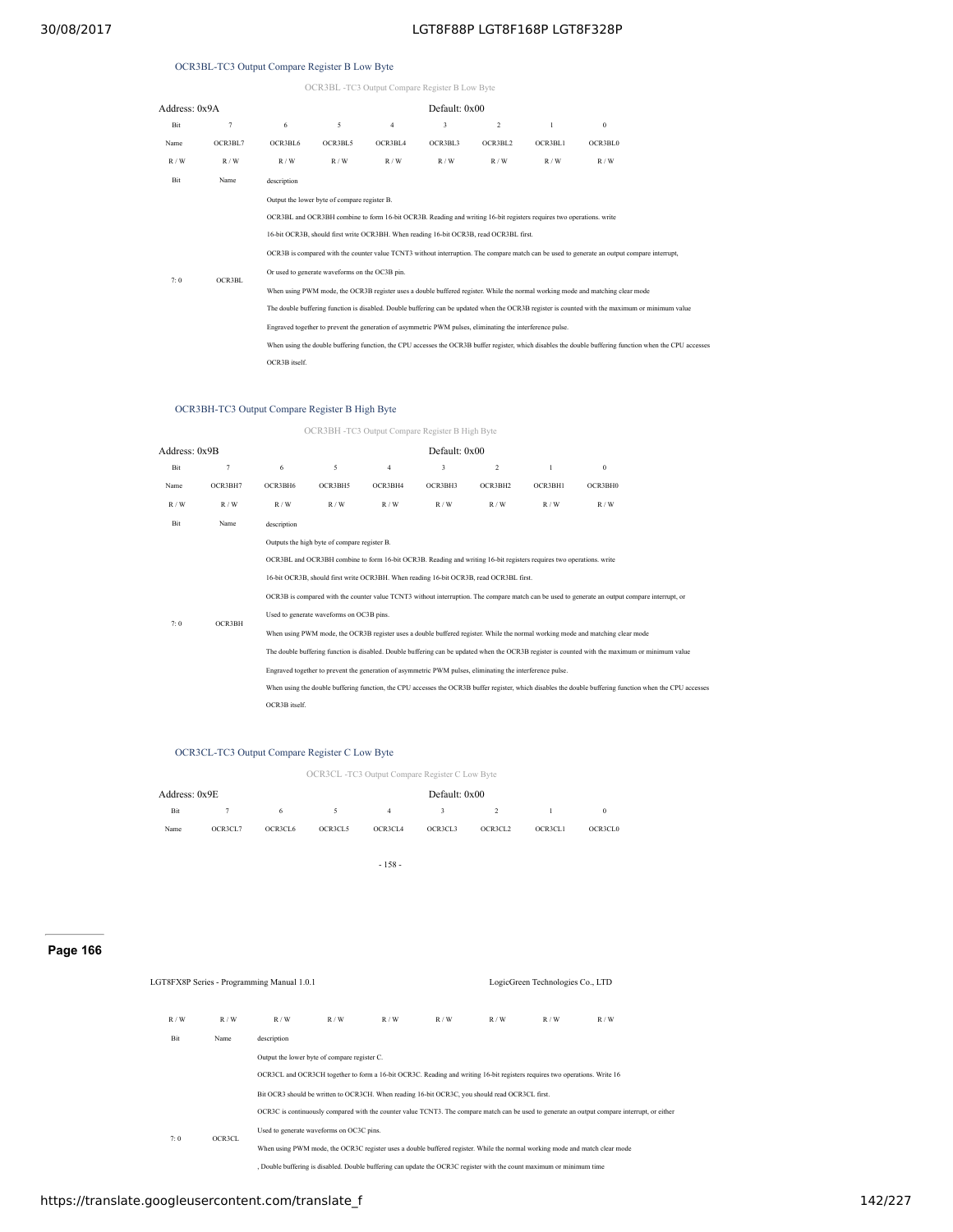Step up to prevent the generation of asymmetric PWM pulses, eliminating the interference pulse.<br>When using the double buffering function, the CPU accesses the OCR3C buffer register, which disables the dual buffering functi itself.

OCR3CH-TC3 Output compare register C high byte

|               |                |               |                                             |                | OCR3CH -TC3 Output compare register C high byte                                                                        |               |         |                                                                                                                                                          |  |
|---------------|----------------|---------------|---------------------------------------------|----------------|------------------------------------------------------------------------------------------------------------------------|---------------|---------|----------------------------------------------------------------------------------------------------------------------------------------------------------|--|
| Address: 0x9F |                |               |                                             |                |                                                                                                                        | Default: 0x00 |         |                                                                                                                                                          |  |
| Bit           | $\overline{7}$ | 6             | 5                                           | $\overline{4}$ | 3                                                                                                                      | 2             | 1       | $\theta$                                                                                                                                                 |  |
| Name          | OCR3CH7        | OCR3CH6       | OCR3CH5                                     | OCR3CH4        | OCR3CH3                                                                                                                | OCR3CH2       | OCR3CH1 | OCR3CH0                                                                                                                                                  |  |
| R/W           | R/W            | R/W           | R/W                                         | R/W            | R/W                                                                                                                    | R/W           | R/W     | R/W                                                                                                                                                      |  |
| Bit           | Name           | description   |                                             |                |                                                                                                                        |               |         |                                                                                                                                                          |  |
|               |                |               | Output the high byte of compare register C. |                |                                                                                                                        |               |         |                                                                                                                                                          |  |
|               |                |               |                                             |                | OCR3CL and OCR3CH together to form a 16-bit OCR3C. Reading and writing 16-bit registers requires two operations, write |               |         |                                                                                                                                                          |  |
|               |                |               |                                             |                | 16-bit OCR3C, you should first write OCR3CH. When reading 16-bit OCR3C, you should read OCR3CL first.                  |               |         |                                                                                                                                                          |  |
|               |                |               |                                             |                |                                                                                                                        |               |         | OCR3C is continuously compared with the counter value TCNT3. The compare match can be used to generate an output compare interrupt, or                   |  |
| 7:0           | OCR3CH         |               | Used to generate waveforms on OC3C pins.    |                |                                                                                                                        |               |         |                                                                                                                                                          |  |
|               |                |               |                                             |                |                                                                                                                        |               |         | When using PWM mode, the OCR3C register uses a double buffered register. While the normal working mode and match clear mode                              |  |
|               |                |               |                                             |                | Double buffering is disabled. Double buffering can update the OCR3C register with the count maximum or minimum time    |               |         |                                                                                                                                                          |  |
|               |                |               |                                             |                | Synchronize, thus preventing the generation of asymmetric PWM pulses, eliminating the interference pulse.              |               |         |                                                                                                                                                          |  |
|               |                |               |                                             |                |                                                                                                                        |               |         | When using the double buffering function, the CPU accesses the OCR3C buffer register, which disables the double buffering function when the CPU accesses |  |
|               |                | OCR3C itself. |                                             |                |                                                                                                                        |               |         |                                                                                                                                                          |  |

#### DTR3L-TC3 dead time register low byte

|               |        |                              |        | DTR3L -TC3 dead time register low byte |               |        |              |          |                                                                                                                                           |
|---------------|--------|------------------------------|--------|----------------------------------------|---------------|--------|--------------|----------|-------------------------------------------------------------------------------------------------------------------------------------------|
| Address: 0x9C |        |                              |        |                                        | Default: 0x00 |        |              |          |                                                                                                                                           |
| Bit           | 7      | 6                            | 5      | $\overline{4}$                         | 3             | 2      | $\mathbf{1}$ | $\bf{0}$ |                                                                                                                                           |
| Name          | DTR3L7 | DTR3L6                       | DTR3L5 | DTR3L4                                 | DTR3L3        | DTR3L2 | DTR3L1       | DTR3L0   |                                                                                                                                           |
| R/W           | R/W    | R/W                          | R/W    | R/W                                    | R/W           | R/W    | R/W          | R/W      |                                                                                                                                           |
| Bit           | Name   | description                  |        |                                        |               |        |              |          |                                                                                                                                           |
|               |        | Dead time register low byte. |        |                                        |               |        |              |          |                                                                                                                                           |
| 7:0           | DTR3L  |                              |        |                                        |               |        |              |          | When the DTEN3 bit is high, OC3A and OC3B are complementary outputs, and the dead time inserted on the OC3A output is determined by DTR3L |
|               |        | Count clock decision.        |        |                                        |               |        |              |          |                                                                                                                                           |
|               |        |                              |        |                                        |               |        |              |          |                                                                                                                                           |

- 159 -

## **Page 167**

LGT8FX8P Series - Programming Manual 1.0.1 LogicGreen Technologies Co., LTD

## DTR3H-TC3 dead time register high byte

| DTR3H -TC3 dead time register high byte |
|-----------------------------------------|

| Address: 0x9D |  |
|---------------|--|
|---------------|--|

| Bit  |                                                                                                                                                    | 6                             | 5      | $\overline{4}$ | 3      | 2      |        | $\bf{0}$ |  |
|------|----------------------------------------------------------------------------------------------------------------------------------------------------|-------------------------------|--------|----------------|--------|--------|--------|----------|--|
| Name | DTR3H7                                                                                                                                             | DTR3H6                        | DTR3H5 | DTR3H4         | DTR3H3 | DTR3H2 | DTR3H1 | DTR3H0   |  |
| R/W  | R/W                                                                                                                                                | R/W                           | R/W    | R/W            | R/W    | R/W    | R/W    | R/W      |  |
| Bit  | Name                                                                                                                                               | description                   |        |                |        |        |        |          |  |
|      |                                                                                                                                                    | Dead time register high byte. |        |                |        |        |        |          |  |
| 7:0  | DTR3H<br>When the DTEN3 bit is high, OC3A and OC3B are complementary outputs, and the dead time inserted on the OC3B output is determined by DTR3H |                               |        |                |        |        |        |          |  |
|      |                                                                                                                                                    | Count clock decision.         |        |                |        |        |        |          |  |

Default: 0x00

## TIMSK3-TC3 interrupt mask register

| TIMSK3 - TC3 interrupt mask register |
|--------------------------------------|
|                                      |

| Address: 0x71 |                          |                          |       |        |        | Default: 0x00 |        |          |  |  |  |
|---------------|--------------------------|--------------------------|-------|--------|--------|---------------|--------|----------|--|--|--|
| Bit           |                          | 6                        | 5     | 4      | 3      |               |        | $\bf{0}$ |  |  |  |
| Name          | $\overline{\phantom{a}}$ | $\overline{\phantom{a}}$ | ICIE3 | $\sim$ | OCIE3C | OCIE3B        | OCIE3A | TOIE3    |  |  |  |
| R/W           | $\overline{\phantom{a}}$ | $\overline{\phantom{a}}$ | R/W   | ٠.     | R/W    | R/W           | R/W    | R/W      |  |  |  |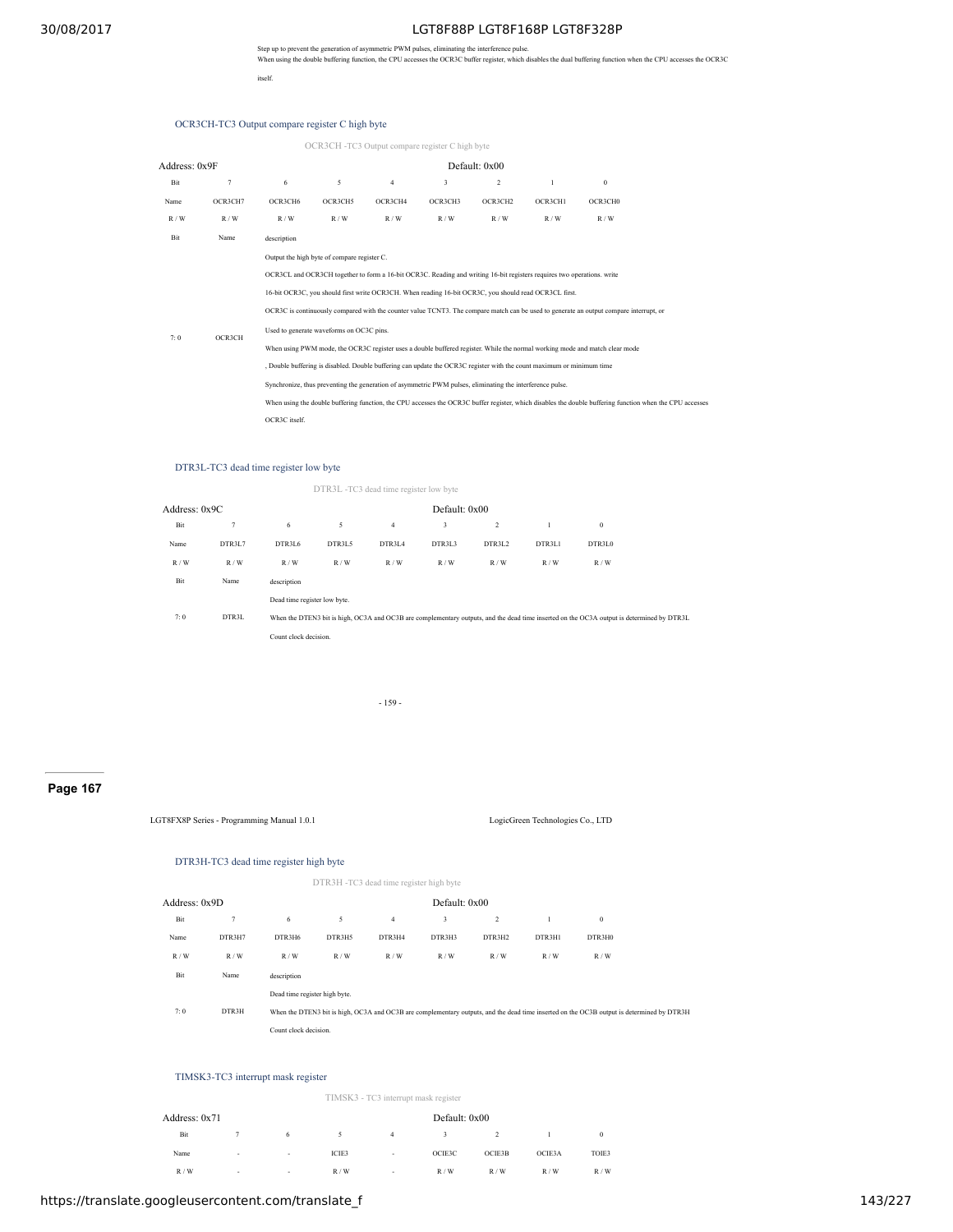| Bit            | Name   | description                                                                                                                                 |
|----------------|--------|---------------------------------------------------------------------------------------------------------------------------------------------|
| 7:6            |        | Keep it.                                                                                                                                    |
|                |        | TC3 input capture interrupt enable control bit.                                                                                             |
| 5              | ICIE3  | When the ICIE3 bit is "1" and the global interrupt is set, the TC3 input capture interrupt is enabled. When the input capture trigger,      |
|                |        | That is, the ICF3 flag of TIFR3 is set and the interrupt occurs.                                                                            |
|                |        | When the ICIE3 bit is "0", the TC3 input capture interrupt is disabled.                                                                     |
| $\overline{4}$ |        | Keep it.                                                                                                                                    |
|                |        | TC3 Output Compare C Match Interrupt Enable bit.                                                                                            |
|                | OCIE3C | When the OCIE3C bit is "1" and the global interrupt is set, the TC3 output compares the C match interrupt enable. When a match match occurs |
| 3              |        | , The interrupt is generated when the OCF3C bit in TIFR3 is set.                                                                            |
|                |        | When the OCIE3C bit is "0", the TC3 output compare C match interrupt is disabled.                                                           |
|                |        | TC3 Output Compare B Match Interrupt Enable bit.                                                                                            |
| $\overline{c}$ | OCIE3B | When the OCIE3B bit is "1" and the global interrupt is set, the TC3 output compares the B match interrupt enable. When a match match occurs |
|                |        | , The interrupt is generated when the OCF3B bit in TIFR3 is set.                                                                            |
|                |        | When the OCIE3B bit is "0", the TC3 output compare B match interrupt is disabled.                                                           |
|                |        | TC3 Output Compare A Match Interrupt Enable bit.                                                                                            |
| 1              | OCIE3A | When the OCIE3A bit is "1" and the global interrupt is set, the TC3 output compares the A match interrupt enable. When a match match occurs |
|                |        | , That is, when the OCF3A bit in TIFR3 is set, the interrupt is generated. When the OCIE3A bit is "0", the TC3 output compares A            |
|                |        | Match interrupt is disabled.                                                                                                                |
| $\theta$       |        | TC3 overflow interrupt enable bit.                                                                                                          |
|                | TOIE3  | When the TOIE3 bit is "1" and the global interrupt is set, the TC3 overflow interrupt is enabled. When TC3 overflows, that is, TIFR3        |
|                |        | The TOV3 bit is set when the interrupt is generated. When the TOIE3 bit is "0", the TC3 overflow interrupt is disabled.                     |

- 160 -

# **Page 168**

LGT8FX8P Series - Programming Manual 1.0.1 LogicGreen Technologies Co., LTD

|                |                                                                                                                                               | TIFR3-TC3 interrupt flag register                                                                                                          |                                     |                |                         |                |              |                                                                                                                                             |  |  |  |
|----------------|-----------------------------------------------------------------------------------------------------------------------------------------------|--------------------------------------------------------------------------------------------------------------------------------------------|-------------------------------------|----------------|-------------------------|----------------|--------------|---------------------------------------------------------------------------------------------------------------------------------------------|--|--|--|
|                |                                                                                                                                               |                                                                                                                                            | TIFR3 - TC3 interrupt flag register |                |                         |                |              |                                                                                                                                             |  |  |  |
| Address: 0x38  |                                                                                                                                               |                                                                                                                                            |                                     |                |                         |                |              |                                                                                                                                             |  |  |  |
| Bit            | $\tau$                                                                                                                                        | 6                                                                                                                                          | 5                                   | $\overline{4}$ | $\overline{\mathbf{3}}$ | $\overline{2}$ | $\mathbf{1}$ | $\mathbf{0}$                                                                                                                                |  |  |  |
| Name           |                                                                                                                                               | ٠                                                                                                                                          | ICF3                                |                |                         | OCF3B          | OCF3A        | TOV3                                                                                                                                        |  |  |  |
| R/W            |                                                                                                                                               |                                                                                                                                            | R/W                                 |                |                         | R/W            | R/W          | R/W                                                                                                                                         |  |  |  |
| Bit            | Name                                                                                                                                          |                                                                                                                                            |                                     |                | description             |                |              |                                                                                                                                             |  |  |  |
| 7:6            | ÷                                                                                                                                             | Keep it.                                                                                                                                   |                                     |                |                         |                |              |                                                                                                                                             |  |  |  |
|                |                                                                                                                                               | Enter the capture flag.                                                                                                                    |                                     |                |                         |                |              |                                                                                                                                             |  |  |  |
|                |                                                                                                                                               | The ICF3 flag is set when an input capture event occurs. When ICR3 is used as the TOP value of the count,                                  |                                     |                |                         |                |              |                                                                                                                                             |  |  |  |
| 5              | ICF3                                                                                                                                          | When the value reaches the TOP value, the ICF3 flag is set. If ICIE1 is "1" and the global interrupt flag is set,                          |                                     |                |                         |                |              |                                                                                                                                             |  |  |  |
|                | Will generate an input capture interrupt. ICF3 is automatically cleared when writing to this interrupt service routine or written to ICF3 bit |                                                                                                                                            |                                     |                |                         |                |              |                                                                                                                                             |  |  |  |
|                |                                                                                                                                               | "1" can also be cleared to this bit.                                                                                                       |                                     |                |                         |                |              |                                                                                                                                             |  |  |  |
| 4              |                                                                                                                                               | Keep it.                                                                                                                                   |                                     |                |                         |                |              |                                                                                                                                             |  |  |  |
|                |                                                                                                                                               | Output compare the C match flag.                                                                                                           |                                     |                |                         |                |              |                                                                                                                                             |  |  |  |
|                |                                                                                                                                               | When TCNT3 is equal to OCR3C, the comparison unit gives the match signal and sets the compare flag OCF3C.                                  |                                     |                |                         |                |              |                                                                                                                                             |  |  |  |
| 3              | OCF3C                                                                                                                                         | If the output compare interrupt enable OCIE3C is "1" and the global interrupt flag is set, the output ratio                                |                                     |                |                         |                |              |                                                                                                                                             |  |  |  |
|                |                                                                                                                                               | More interrupted. OCF3C will be cleared automatically when the interrupt service routine is executed, or "1" for OCF3C bits can be cleared |                                     |                |                         |                |              |                                                                                                                                             |  |  |  |
|                |                                                                                                                                               | Zero this bit.                                                                                                                             |                                     |                |                         |                |              |                                                                                                                                             |  |  |  |
|                |                                                                                                                                               | Output Compare B match flag.                                                                                                               |                                     |                |                         |                |              |                                                                                                                                             |  |  |  |
|                | OCF3B                                                                                                                                         | When TCNT3 is equal to OCR3B, the compare unit gives the match signal and sets the compare flag OCF3B.                                     |                                     |                |                         |                |              |                                                                                                                                             |  |  |  |
| $\overline{2}$ |                                                                                                                                               | If the output compare interrupt enable OCIE3B is "1" and the global interrupt flag is set, the output ratio                                |                                     |                |                         |                |              |                                                                                                                                             |  |  |  |
|                |                                                                                                                                               |                                                                                                                                            |                                     |                |                         |                |              | More interrupted. OCF3B will be cleared automatically when this interrupt service routine is executed, or "1" for OCF3B bits can be cleared |  |  |  |
|                |                                                                                                                                               | Zero this bit.                                                                                                                             |                                     |                |                         |                |              |                                                                                                                                             |  |  |  |

Output Compare A match flag.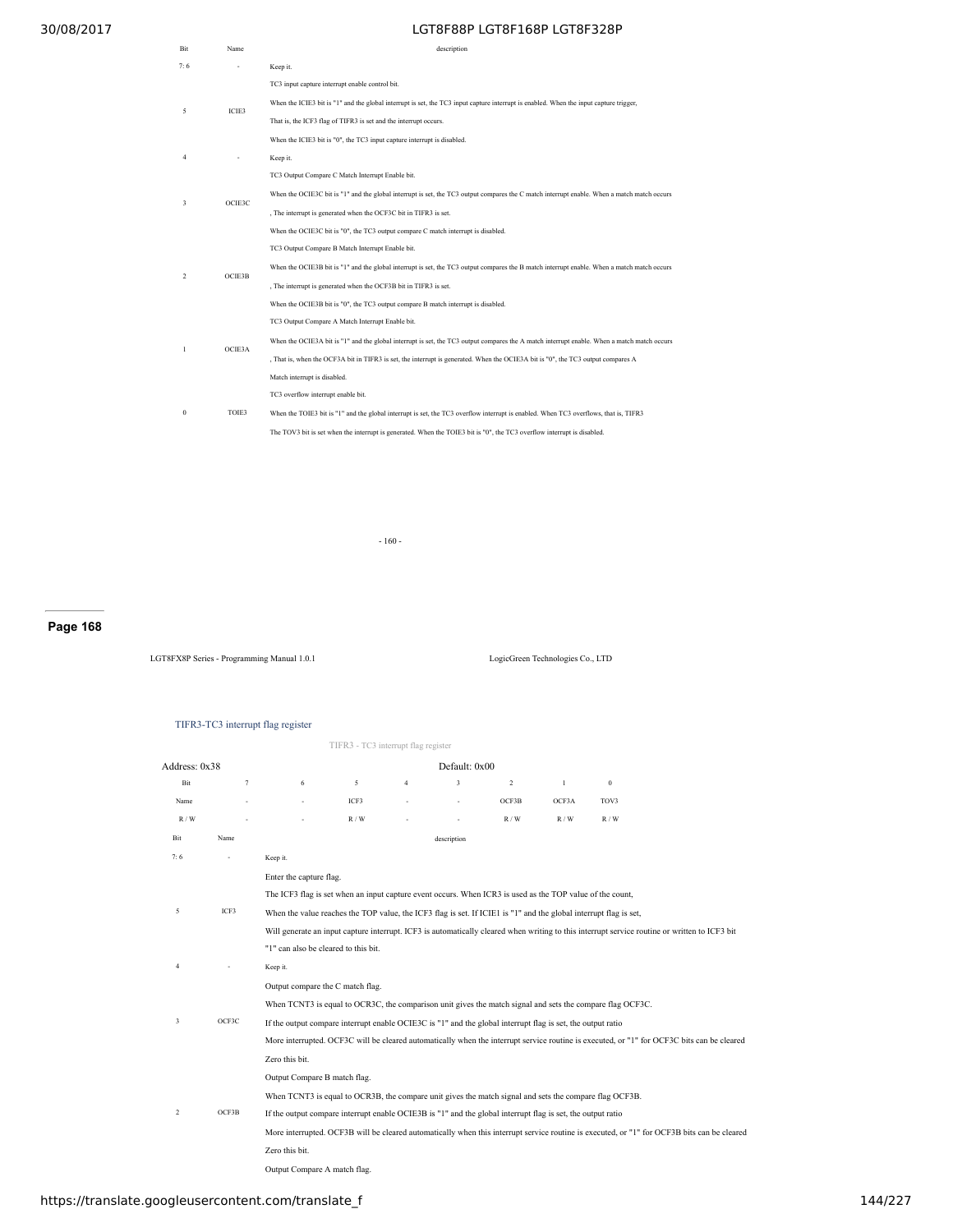1 OCF3A When TCNT3 is equal to OCR3A, the compare unit gives the match signal and sets the compare flag OCF3A. If the output compare interrupt enable OCIE3A is "1" and the global interrupt flag is set, the output ratio More interrupted. OCF3A will be cleared automatically when the interrupt service routine is executed, or "1" for OCF3A bit can be cleared Zero this bit. Overflow flag. When the counter overflows, set the overflow flag TOV3. If the overflow interrupt enable TOIE3 is "1"

0 TOV3

And the global interrupt flag is set, an overflow interrupt is generated. TOV3 will be executed when this interrupt service routine is executed It is also possible to clear this bit by clearing it or writing "1" to the TOV3 bit.

- 161 -

**Page 169**

LGT8FX8P Series - Programming Manual 1.0.1 LogicGreen Technologies Co., LTD

## Synchronous Serial Peripheral Interface (SPI)

- Full-duplex, three-wire synchronous data transmission
- Host or slave operation
- The least significant or most advanced bit is transmitted first
- 7 programmable bit rates
- Send end interrupt flag
- Write conflict flag protection mechanism
- wake-up from idle mode
- The host operation has speed mode
- Supports host two-wire input mode
- $\bullet$  There are 4 cache registers for input / output

### Summary

SPI mainly consists of three parts: clock prescaler, clock detector, slave select detector, transmitter and receiver

Device.

| <b>SPCR</b>  |       | <b>SPFR</b> | <b>SPSR</b>           |             |
|--------------|-------|-------------|-----------------------|-------------|
| Clock        |       |             | Clock Generator<br>SS |             |
| Prescaler    | clkio |             | Control               | <b>SPSS</b> |
|              |       | Edge Select | Pin Mux               | <b>SPCK</b> |
|              |       |             | Receiver              |             |
|              |       |             | RX Control            |             |
| RX Shift     |       |             | Pin Mux               | <b>MISO</b> |
| RX Buffer x4 |       |             |                       |             |
| <b>SPDR</b>  |       |             | Transmitter           |             |
| TX Buffer x4 |       |             | TX Control            |             |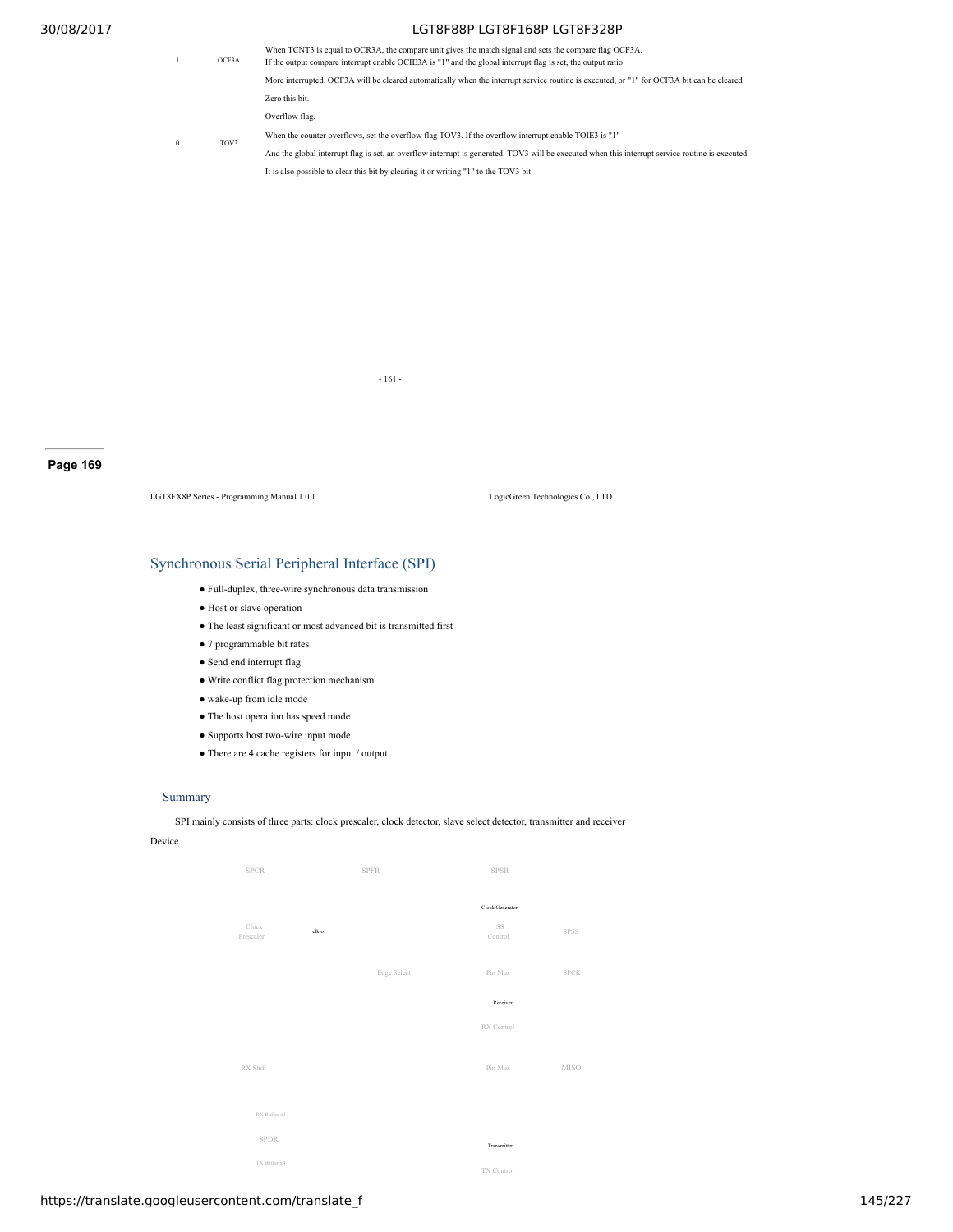TX Shift Pin Mux MOSI

### SPI structure diagram

The control and status registers are shared by these three parts. The clock prescaler works only in the master operating mode by bit Rate control bit to select the division factor, resulting in the corresponding frequency division clock, the output to the SPCK pin. Clock detector only Work in slave operation mode, detect the clock edge input from the SPCK pin, according to the SPI data transfer mode Send and receive shift register for shift operation. The slave selection detector detects the slave selection signal SPSS

- 162 -

LGT8FX8P Series - Programming Manual 1.0.1 LogicGreen Technologies Co., LTD

Transmission status to control the operation of the transmitter and receiver. The transmitter consists of a shift register and transmit control logic. The receiver consists of a shift register, four receive buffers, and receive control logic.

### Clock generation

Clock generation logic is divided into host clock prescaler and slave clock detector, respectively, in the host operation and from the machine Mode. The clock prescaler selects the division factor from the bit rate control bit and the speed control bit, resulting in the corresponding frequency division Clock (a total of 7 kinds of optional frequency division coefficient, see the register description for details), output to the SPCK pin for communication Clock, while providing a shift clock for the internal transmit and receive shift registers. The clock detector performs edge on the input clock SPCK Along the detection, according to the SPI data transfer mode on the transmitter and receiver shift operation. To ensure positive for the clock signal Sampling, SPCK clock high and low width must be greater than 2 system clock cycles.

#### Send and receive

The SPI module supports both simultaneous transmission and reception in single-wire mode, and only supports dual-line reception in dual-line mode.

### Single line send and receive

SPI host will need to communicate from the slave select signal SPSS pulled low, you can start a transmission process. Host and slave Will need to transfer the data ready, the host clock signal SPCK generate clock pulses to exchange data, the host data Removed from the MOSI, moved from the MISO, the slave data from the MISO removed, moved from the MOSI, after the exchange of data after the host Pull the SPSS signal to complete the communication.

When configured as a master, the SPI module does not control the SPSS pin and must be handled by the user software. Software pulls down SPSS Pin, select the slave to communicate, start the transmission. The software will need to transfer the data to the SPDR register when it is started Clock generator, the hardware generates the clock of the communication, and moves the 8-bit data out of the slave, while moving the slave data into the slave. Shift After a byte of data, the clock generator is stopped and the transmit completion flag SPIF is set. The software can write the data again SPDR register to continue transmitting the next byte, or you can pull the SPSS signal to end the current transfer. The last number Will be stored in the receive buffer.

When configured as a slave, the SPI module will remain asleep as long as the SPSS signal is always high and keep the MISO Feet for the three states. The software can update the contents of the SPDR register. Even if there is an input clock pulse on the SPCK pin at this time, SPDR data will not be removed until the SPSS signal is pulled low. When a byte of data is transferred, the hardware is done Set the transmission completion flag SPIF. At this point the software to read the data before moving to the SPDR register to continue to write data, The last incoming data will be stored in the receive buffer.

The SPI module has only four buffers in the transmit direction and four buffers in the receive direction. When sending data, when the hair When the buffer is in the non-full state (ie, the transmit buffer full flag WRFULL bit is low), the SPDR register Write operation. And when receiving data, when the receive buffer is non-empty state (ie, receive buffer empty flag RDEMPT Bit is low), you can read the received characters by accessing the SPDR register.

#### Host two-wire reception

SPI module two-line mode is only effective in the host operating mode, and the single-line mode is different MOSI and MISO are For the host to receive data, each SPCK clock pulse simultaneously receives 2 bits of data (the data on the MISO line is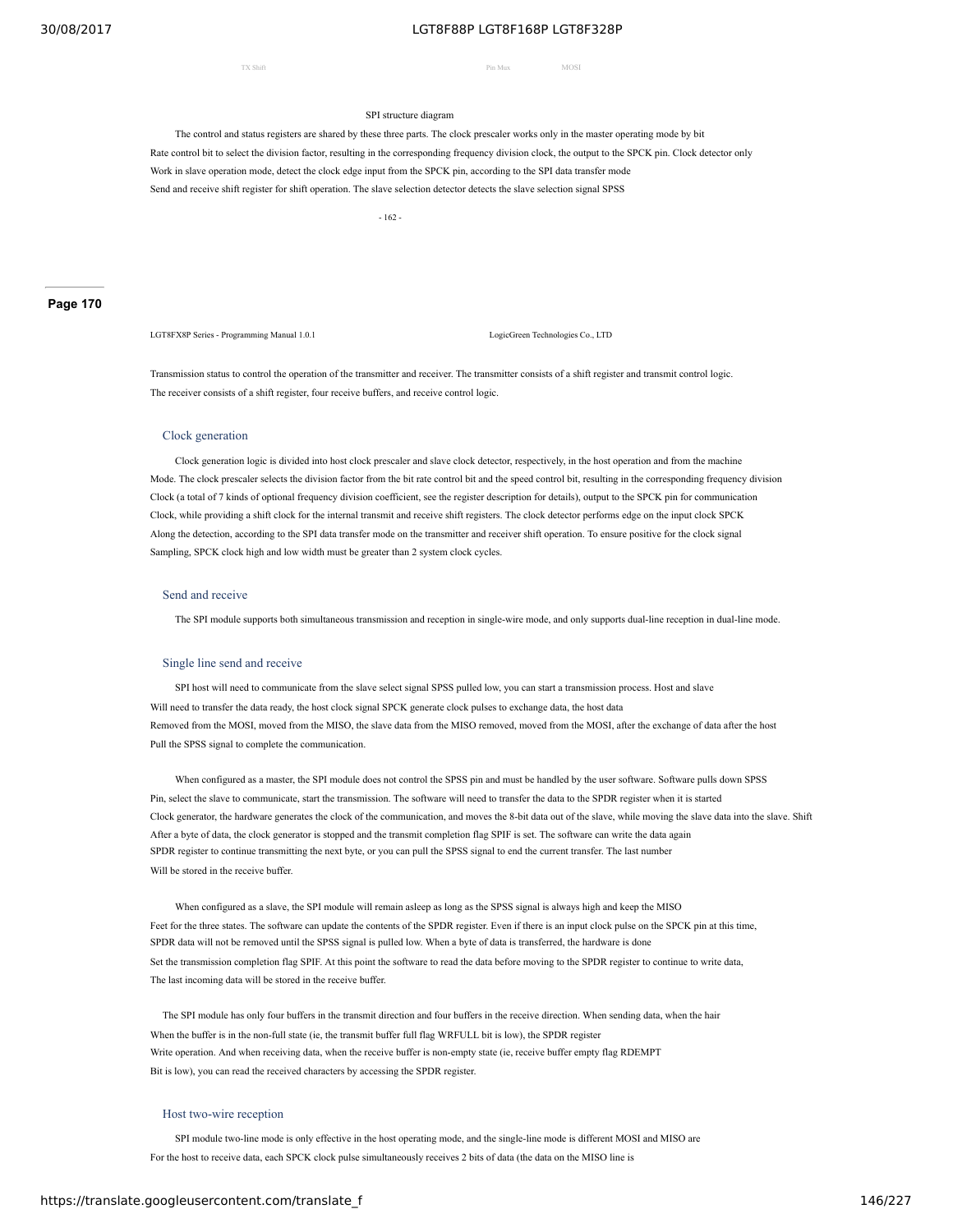- 163 -

## **Page 171**

LGT8FX8P Series - Programming Manual 1.0.1 LogicGreen Technologies Co., LTD

Before the data on the MOSI line is on), after receiving the two bytes of data, the hardware sets the transmission completion flag SPIF, the data Saved to the receive buffer and shift register. At this point the software must read the SPDR register twice to get the two received Byte of data. It should be noted that, although the two-line mode, the host does not send data to the slave, the software still need to SPDR Register write data to start the clock generator to generate the communication clock, write once the SPDR register to receive two bytes The data.

### Data pattern

Single-line mode, SPI relative to the serial data, there are four SPCK phase and polarity combination, by the CPHA and CPOL To control, as shown in the following table.

| CPHA and CPOL Select the data transfer mode |             |                         |                         |          |  |  |
|---------------------------------------------|-------------|-------------------------|-------------------------|----------|--|--|
| CPOL.                                       | <b>CPHA</b> | Starting along          | End the edge            | SPI mode |  |  |
| $\Omega$                                    | $\Omega$    | Sampling (rising edge)  | Set (falling edge)      | 0        |  |  |
|                                             |             | Set (rising edge)       | Sampling (falling edge) |          |  |  |
|                                             | $\theta$    | Sampling (falling edge) | Set (rising edge)       | 2        |  |  |
|                                             |             | Set (falling edge)      | Sampling (rising edge)  | 3        |  |  |

When CPHA  $= 0$ , the data samples and set the clock edge as shown below:

| $SPCK (CPOL = 0)$        |                                             |
|--------------------------|---------------------------------------------|
| $SPCK (CPOL = 1)$        |                                             |
| MISO / MOSI Sample       |                                             |
| <b>MOSI</b> Setup        |                                             |
| MISO Setup               |                                             |
| <b>SPSS</b>              |                                             |
| $MSB$ First (DORD = 0)   | MSB Rit 6 Bit 5 Bit 4 Bit 3 Bit 2 Bit 1 LSB |
| LSB First ( $DORD = 1$ ) | LSB Bit 1 Bit 2 Bit 3 Bit 4 Bit 5 Bit 6 MSB |
|                          |                                             |

CPHA is "0" when SPI data transfer mode

### When CPHA = 1, the data samples and set the clock edge as shown below:

| $SPCK (CPOL = 0)$        |                                             |
|--------------------------|---------------------------------------------|
| $SPCK (CPOL = 1)$        |                                             |
| MISO / MOSI Sample       |                                             |
| <b>MOSI</b> Setup        |                                             |
| MISO Setup               |                                             |
| <b>SPSS</b>              |                                             |
| $MSB First (DORD = 0)$   | MSB Rit 6 Bit 5 Bit 4 Bit 3 Bit 2 Bit 1 LSB |
| LSB First ( $DORD = 1$ ) | LSB Rit 1 Bit 2 Bit 3 Bit 4 Bit 5 Bit 6 MSB |
|                          |                                             |

- 164 -

## **Page 172**

LGT8FX8P Series - Programming Manual 1.0.1 LogicGreen Technologies Co., LTD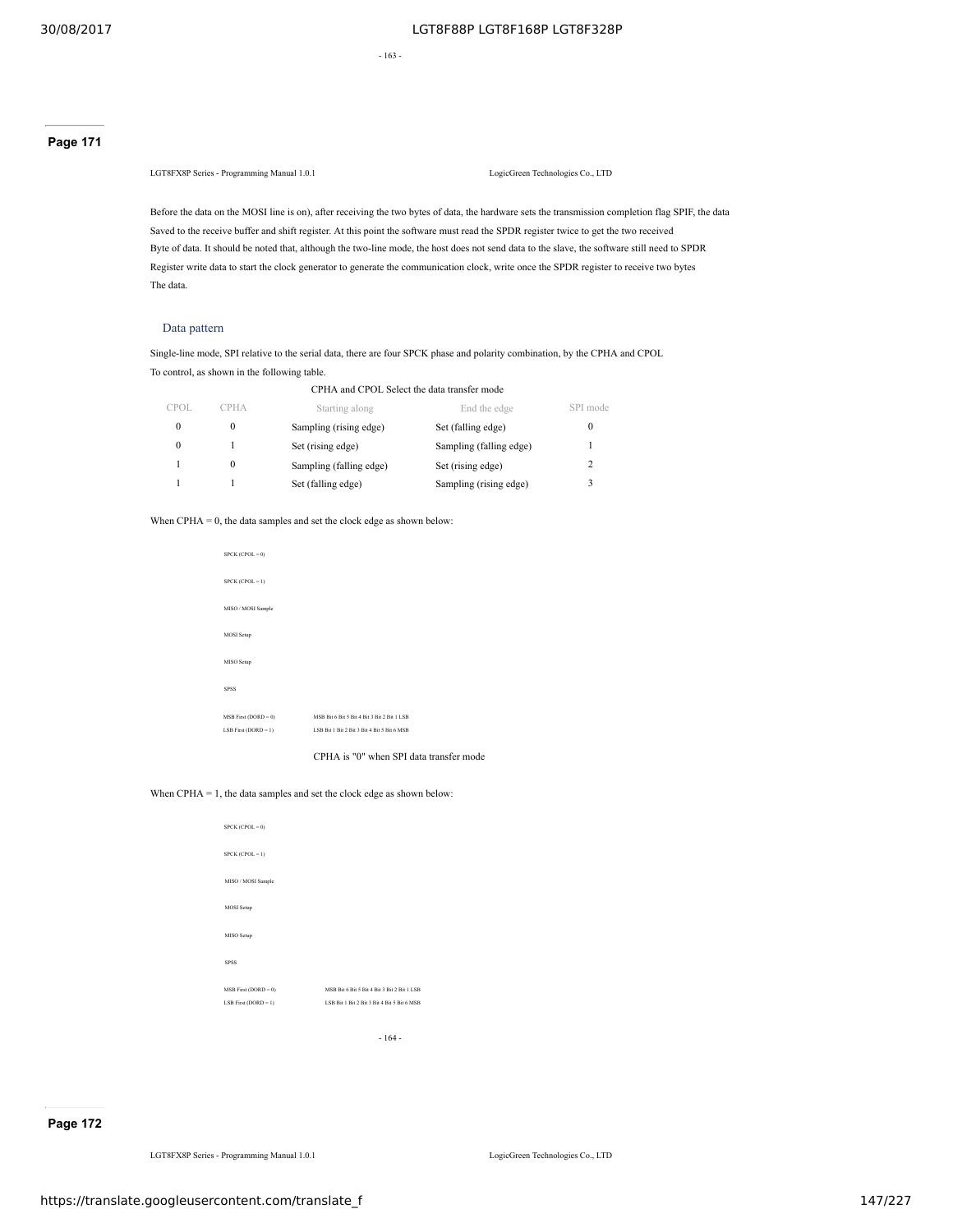### CPHA is "1" when SPI data transfer mode

Two-wire mode, MISO and MISO are used as host input, data sampling time is still determined by the data transmission mode, mining The way we look like this:

| MISO / MOSI Sample     |            |       |       |            |            |       |       |            |  |
|------------------------|------------|-------|-------|------------|------------|-------|-------|------------|--|
| $MSB$ First (DORD = 0) |            |       |       |            |            |       |       |            |  |
| <b>MISO</b>            | <b>MSB</b> | Bit 5 | Bit 3 | Bit 1      | <b>MSB</b> | Bit 5 | Bit 3 | Bit 1      |  |
| <b>MOSI</b>            | Bit 6      | Bit 4 | Bit 2 | <b>LSB</b> | Bit 6      | Bit 4 | Bit 2 | <b>LSB</b> |  |
| $LSB$ First (DORD = 1) |            |       |       |            |            |       |       |            |  |
| <b>MISO</b>            | <b>LSB</b> | Bit 2 | Bit 4 | Bit 6      | <b>LSB</b> | Bit 2 | Bit 4 | Bit 6      |  |
| <b>MOSI</b>            | Bit 1      | Bit 3 | Bit 5 | <b>MSB</b> | Bit 1      | Bit 3 | Bit 5 | <b>MSB</b> |  |

Bit mode when the DUAL is "1" when the SPI data sampling mode

### SPSS pin function

When configured as a slave, the slave select signal SPSS pin is always used as input. When the SPSS pin remains low, the SPI is connected The port is activated, the MISO pin becomes the output pin (the software performs the corresponding port configuration), and the other pins are input. When SPSS When the pin is held high, the SPI module is reset and no longer receives data. The SPSS pin is very synchronous for packet / byte synchronization It is useful to synchronize the slave's bit counter with the host's clock generator. When SPSS is pulled high, the SPI slave is immediately reset Receive and send logic, and discard the incomplete data in the shift register.

When configured as a host, the user software can determine the direction of the SPSS pin.

If SPSS is configured as an output, it can be used to drive the slave's SPSS pin. If SPSS is configured as an input, it must be maintained High to ensure the normal work of the host. When configured as a master and the SPSS pin is an input, the external circuit pulls down the SPSS pin , The SPI module will consider another host to choose itself as a slave and start transmitting data. In order to prevent bus conflicts, The SPI module will perform the following actions:

1. Clear the MSTR bit in the SPCR register, convert to slave, so MOSI and SPCK become input;

2. Set the SPIF bit in the SPSR register. If the interrupt is enabled, an SPI interrupt is generated.

Therefore, the use of interrupt mode to deal with SPI host data transmission, and there is the possibility of being pulled down SPSS, the interrupt service The program should check whether the MSTR bit is "1". If cleared, the software must set it to re-enable SPI master mode.

## SPI initialization

The SPI is first initialized before communication is performed. The initialization process usually includes the choice of host slave operation, data transfer The setting of the input mode, the selection of the bit rate, and the direction control of the respective pins. Where the host and slave operate under the pin side The controls are different, as shown in the following table:

|             | Pin direction control          |                          |
|-------------|--------------------------------|--------------------------|
| Pin         | The direction of the host mode | Slave mode direction     |
| <b>MOSI</b> | User software definition       | enter                    |
| MISO        | enter                          | User software definition |
| <b>SPCK</b> | User software definition       | enter                    |
| <b>SPSS</b> | User software definition       | enter                    |
|             |                                |                          |

- 165 -

**Page 173**

LGT8FX8P Series - Programming Manual 1.0.1 LogicGreen Technologies Co., LTD

### SPI host initialization

The SPI host mode initialization process is as follows:

1. Set the MSTR bit, set the bit rate selection control bit, data transfer mode, data transfer order, interrupt enable or not,

- As well as double-line enabled or not;
- 2. Set the MOSI and SPCK pins to output;

3. Set the SPE bit.

In host mode, the SPSS pin can be set to output when the SPI module is not desired to be used as a slave by another host.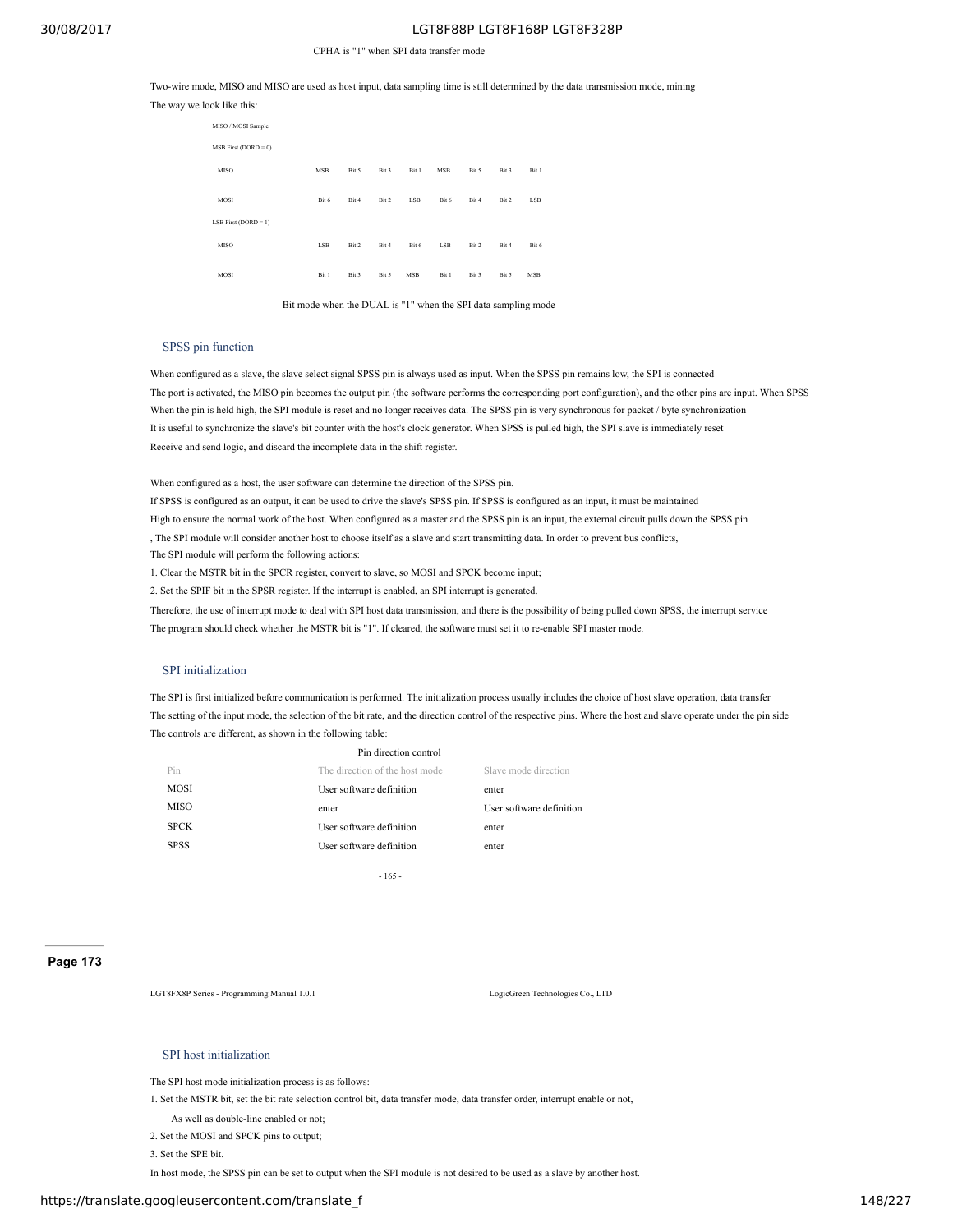## SPI slave initialization

The SPI slave mode initialization process is as follows:

1. Clear the MSTR bit, set the data transfer mode, data transfer order, interrupt enable or not;

2. Set the MISO pin to output;

3. Set the SPE bit.

## Register definition

|             |         | SPI register list |                      |
|-------------|---------|-------------------|----------------------|
| register    | address | Defaults          | description          |
| <b>SPCR</b> | 0x4C    | 0x00              | SPI control register |
| <b>SPSR</b> | 0x4D    | 0x00              | SPI status register  |
| <b>SPDR</b> | 0x4E    | 0x00              | SPI data register    |
| <b>SDFR</b> | 0x39    | 0x00              | SPI buffer register  |
|             |         |                   |                      |

## SPCR - SPI control register

|                             |             |             |                                                                                                             |             | SPCR - SPI control register |               |                |                  |                  |  |  |
|-----------------------------|-------------|-------------|-------------------------------------------------------------------------------------------------------------|-------------|-----------------------------|---------------|----------------|------------------|------------------|--|--|
| Address: 0x4C               |             |             |                                                                                                             |             |                             | Default: 0x00 |                |                  |                  |  |  |
| Bit                         |             | 7           | 6                                                                                                           | 5           | $\overline{4}$              | 3             | $\overline{2}$ | 1                | $\Omega$         |  |  |
| Name                        |             | <b>SPIE</b> | SPE                                                                                                         | <b>DORD</b> | <b>MSTR</b>                 | <b>CPOL</b>   | <b>CPHA</b>    | SPR <sub>1</sub> | SPR <sub>0</sub> |  |  |
| R/W                         |             | R/W         | R/W                                                                                                         | R/W         | R/W                         | R / W         | R/W            | R/W              | R/W              |  |  |
| <b>Bit Name Description</b> |             |             |                                                                                                             |             |                             |               |                |                  |                  |  |  |
|                             |             |             | SPI interrupt enable bit.                                                                                   |             |                             |               |                |                  |                  |  |  |
| 7                           | <b>SPIE</b> |             | The SPI interrupt is enabled when the SPIE bit is set to "1". When the SPIF is located in the SPSR register |             |                             |               |                |                  |                  |  |  |
|                             |             |             | Bit is set and the global interrupt is enabled, an SPI interrupt is generated.                              |             |                             |               |                |                  |                  |  |  |
|                             |             |             | When the SPIE bit is set to "0", the SPI interrupt is disabled.                                             |             |                             |               |                |                  |                  |  |  |
|                             |             |             | SPI enable bit.                                                                                             |             |                             |               |                |                  |                  |  |  |
| 6                           | <b>SPE</b>  |             | The SPI module is enabled when the SPE bit is set to "1". It must be set before any SPI operation           |             |                             |               |                |                  |                  |  |  |
|                             |             | Bit SPE.    |                                                                                                             |             |                             |               |                |                  |                  |  |  |
|                             |             |             | When the SPE bit is set to "0", the SPI module is disabled.                                                 |             |                             |               |                |                  |                  |  |  |
|                             |             |             | Data order control bit.                                                                                     |             |                             |               |                |                  |                  |  |  |
| 5 DORD                      |             |             | When the DORD bit is set to "1", the LSB of the data is transmitted first.                                  |             |                             |               |                |                  |                  |  |  |
|                             |             |             |                                                                                                             |             |                             |               |                |                  |                  |  |  |

- 166 -

## **Page 174**

|        | LGT8FX8P Series - Programming Manual 1.0.1                                            |                                                                                             | LogicGreen Technologies Co., LTD                                                                                |  |  |  |
|--------|---------------------------------------------------------------------------------------|---------------------------------------------------------------------------------------------|-----------------------------------------------------------------------------------------------------------------|--|--|--|
|        |                                                                                       | When the DORD bit is set to "0", the MSB of the data is transmitted first.                  |                                                                                                                 |  |  |  |
|        | Host Slave Selects the control bit.                                                   |                                                                                             |                                                                                                                 |  |  |  |
|        |                                                                                       | When the MSTR bit is set to "1", the host mode is selected.                                 |                                                                                                                 |  |  |  |
| 4 MSTR |                                                                                       | When the MSTR bit is set to "0", the slave mode is selected.                                |                                                                                                                 |  |  |  |
|        |                                                                                       |                                                                                             | In master mode, when the SPSS pin is configured as an input and is pulled low, the MSTR bit is cleared and bits |  |  |  |
|        | The SPIF in the SPSR register is set and the user must reset the MSTR into host mode. |                                                                                             |                                                                                                                 |  |  |  |
|        | Clock polarity control bit.                                                           |                                                                                             |                                                                                                                 |  |  |  |
|        | When the CPOL bit is set to "1", SPCK is high in the idle state.                      |                                                                                             |                                                                                                                 |  |  |  |
|        | When the CPOL bit is set to "0", SPCK is low in the idle state.                       |                                                                                             |                                                                                                                 |  |  |  |
| 3 CPOL | <b>CPOL</b>                                                                           | Starting along                                                                              | End the edge                                                                                                    |  |  |  |
|        | $\mathbf{0}$                                                                          | Rising edge                                                                                 | Falling edge                                                                                                    |  |  |  |
|        | 1                                                                                     | Falling edge                                                                                | Rising edge                                                                                                     |  |  |  |
|        | 2 CPHA clock phase control bit.                                                       |                                                                                             |                                                                                                                 |  |  |  |
|        |                                                                                       |                                                                                             | When the CPHA bit is set to "1", the start edge sets the data and ends the edge of the sampled data.            |  |  |  |
|        |                                                                                       | When the CPHA bit is set to "0", the start edge is sampled and the edge edge sets the data. |                                                                                                                 |  |  |  |
|        | <b>CPHA</b>                                                                           | Starting along                                                                              | End the edge                                                                                                    |  |  |  |
|        | $\mathbf{0}$                                                                          | sampling                                                                                    | Set up                                                                                                          |  |  |  |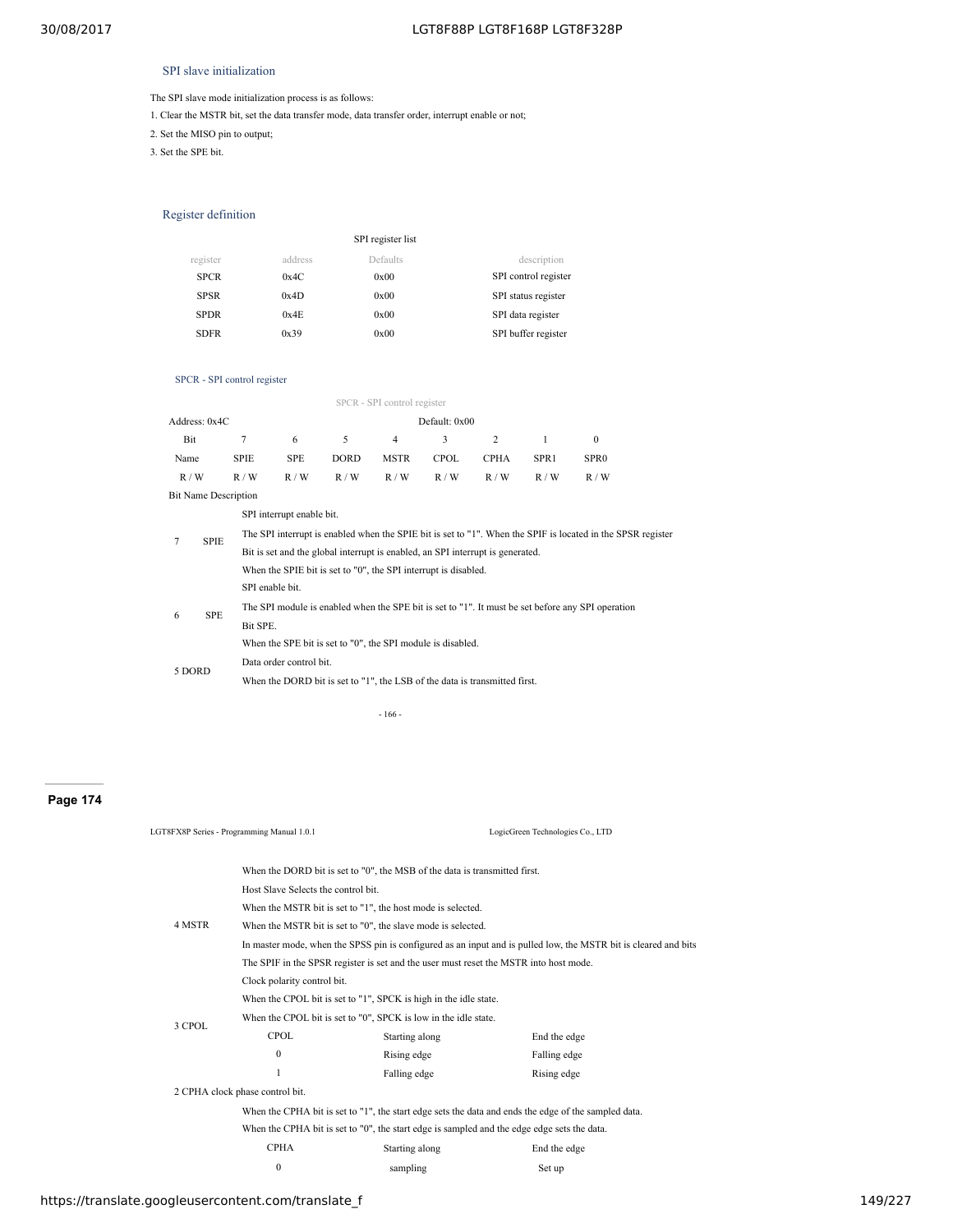## 1 SPR1 clock rate select bit 1.

1 Set up sampling

SPR1 and SPR0 are used to select the SPI transfer clock rate. For specific control methods see SPCK and

## System clock relationship table. 0 SPR0 clock rate select bit 0.

SPR1 and SPR0 are used to select the SPI transfer clock rate. For specific control methods see SPCK and System clock relationship table.

## SPSR - SPI status register

| Address: 0x4D |              | Default: 0x00 |              |              |                            |              |                  |
|---------------|--------------|---------------|--------------|--------------|----------------------------|--------------|------------------|
| 7             | 6            | 5             | 4            | 3            | $\overline{c}$             |              | $\boldsymbol{0}$ |
| <b>SPIF</b>   | <b>WCOL</b>  | ٠             | ٠            | ۰            | <b>DUAL</b>                | ٠            | SPI2X            |
| R             | R            | R             | R            | R            | R/W                        | R            | R/W              |
| $\mathbf{0}$  | $\mathbf{0}$ | $\mathbf{0}$  | $\mathbf{0}$ | $\mathbf{0}$ | $\mathbf{0}$               | $\mathbf{0}$ | $\mathbf{0}$     |
|               |              |               |              |              | SPSR - SPI status register |              |                  |

### Bit Name Description

|  | SPI interrupt flag. |  |
|--|---------------------|--|
|--|---------------------|--|

|        |             | After the serial transmission is set, the SPIF flag is set. In host mode, the SPSS pin is configured as input and                            |
|--------|-------------|----------------------------------------------------------------------------------------------------------------------------------------------|
|        | <b>SPIF</b> | When pulled low, SPIF will also be set. If the SPIE bit of the SPCR register and the global interrupt                                        |
|        |             | The enable bit is set and the SPI interrupt is generated. The SPIF bit is cleared automatically after entering the interrupt service routine |
|        |             | Zero, or clear the SPIF bit by first reading the SPSR register and then accessing the SPDR register.                                         |
| 6 WCOL |             | Write conflicting flag.                                                                                                                      |
|        |             | Writing to the SPDR register during data transfer will set the WCOL bit. WCOL bit can pass                                                   |
|        |             | Read the SPSR register first and then access the SPDR register to clear it.                                                                  |

- 167 -

## **Page 175**

## LGT8FX8P Series - Programming Manual 1.0.1 LogicGreen Technologies Co., LTD

| 5       | ٠ | Keep it.                                                                                                                             |  |  |  |  |  |
|---------|---|--------------------------------------------------------------------------------------------------------------------------------------|--|--|--|--|--|
| 4       | ٠ | Keep it.                                                                                                                             |  |  |  |  |  |
| 3       | ٠ | Keep it.                                                                                                                             |  |  |  |  |  |
|         |   | Two-wire mode control bit.                                                                                                           |  |  |  |  |  |
|         |   | When the DUAL bit is set to "1", the SPI 2-wire transmission mode is enabled.                                                        |  |  |  |  |  |
| 2 DUAL  |   | When the DUAL bit is set to "0", the SPI 2-wire transfer mode is disabled.                                                           |  |  |  |  |  |
|         |   | The two-wire transmission mode is valid only in SPI master mode, and MISO and MOSI are used as host numbers                          |  |  |  |  |  |
|         |   | According to the input, the data transmission mode is described in the host double line receiving and data mode section description. |  |  |  |  |  |
|         | ٠ | Keep it.                                                                                                                             |  |  |  |  |  |
|         |   | SPI speed control bit.                                                                                                               |  |  |  |  |  |
| 0 SPI2X |   | When the SPI2X bit is set to "1", the SPI transmission speed is doubled.                                                             |  |  |  |  |  |
|         |   | When the SPI2X bit is set to "0", the SPI transmission speed is not doubled.                                                         |  |  |  |  |  |
|         |   | Refer to SPCK and the system clock for the specific control mode.                                                                    |  |  |  |  |  |

## The following table shows the relationship between SPCK and the system clock.

## The relationship between SPCK and the system clock

| SPI2X            | SPR1         | SPR <sub>0</sub> | SPCK frequency    |
|------------------|--------------|------------------|-------------------|
| $\boldsymbol{0}$ | $\bf{0}$     | $\boldsymbol{0}$ | $f_{sys}$ / 4     |
| $\boldsymbol{0}$ | $\mathbf{0}$ | 1                | $f$ sys / $16$    |
| $\boldsymbol{0}$ | 1            | $\theta$         | $f$ sys / $64$    |
| $\boldsymbol{0}$ | 1            | 1                | $f_{sys}$ / $128$ |
| 1                | $\mathbf{0}$ | $\theta$         | $f_{sys}$ / 2     |
| 1                | $\mathbf{0}$ | 1                | $f$ sys / $8$     |
| 1                | 1            | $\theta$         | $f$ sys / 32      |
|                  |              |                  | $f$ sys / $64$    |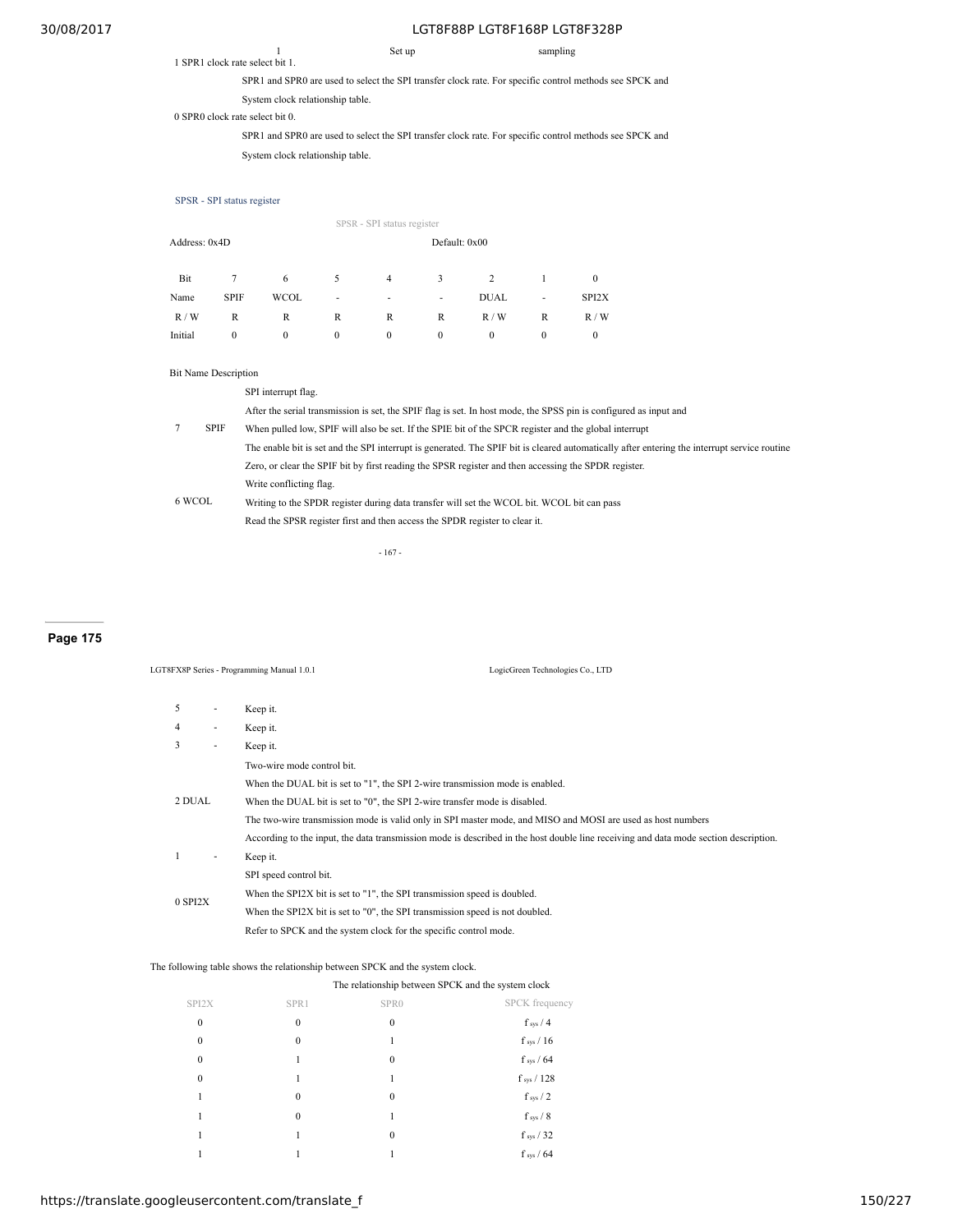|                 | SPDR - SPI data register |                                                                                              |     |                          |               |     |     |              |  |
|-----------------|--------------------------|----------------------------------------------------------------------------------------------|-----|--------------------------|---------------|-----|-----|--------------|--|
|                 |                          |                                                                                              |     | SPDR - SPI data register |               |     |     |              |  |
| Address: 0x4E   |                          |                                                                                              |     |                          | Default: 0x00 |     |     |              |  |
| Bit             | 7                        | 6                                                                                            | 5   | $\overline{4}$           | 3             | 2   | 1   | $\mathbf{0}$ |  |
|                 |                          | Name SPDR7 SPDR6 SPDR5 SPDR4 SPDR3 SPDR2 SPDR1 SPDR0                                         |     |                          |               |     |     |              |  |
| R/W             | R/W                      | R/W                                                                                          | R/W | R/W                      | R/W           | R/W | R/W | R/W          |  |
| <b>Bit Name</b> |                          |                                                                                              |     |                          | description   |     |     |              |  |
|                 |                          | SPI sends and receives data                                                                  |     |                          |               |     |     |              |  |
| $7:0$ SPDR      |                          | SPI sends data and receives data to share SPI data register SPDR. Write data to SPDR         |     |                          |               |     |     |              |  |
|                 |                          | That is, the write data shift register, read data from the SPDR read the receive data buffer |     |                          |               |     |     |              |  |
|                 | Device.                  |                                                                                              |     |                          |               |     |     |              |  |
|                 |                          |                                                                                              |     |                          |               |     |     |              |  |
|                 |                          |                                                                                              |     |                          |               |     |     |              |  |

- 168 -

# **Page 176**

LGT8FX8P Series - Programming Manual 1.0.1 LogicGreen Technologies Co., LTD

|                 |               |                                                                                                                     |              | SPFR - SPI buffer register |               |                |               |                                                                                                               |                                                                                                                        |  |  |
|-----------------|---------------|---------------------------------------------------------------------------------------------------------------------|--------------|----------------------------|---------------|----------------|---------------|---------------------------------------------------------------------------------------------------------------|------------------------------------------------------------------------------------------------------------------------|--|--|
| Address: 0x39   |               |                                                                                                                     |              |                            | Default: 0x00 |                |               |                                                                                                               |                                                                                                                        |  |  |
| Bit             | $\tau$        | 6                                                                                                                   | 5            | $\overline{4}$             | 3             | $\overline{2}$ | $\,$ $\,$     | $\boldsymbol{0}$                                                                                              |                                                                                                                        |  |  |
| Name            | <b>RDFULI</b> | <b>RDEMPT</b>                                                                                                       | RDPTR1       | RDPTR0                     | <b>WRFULL</b> | <b>WREMPT</b>  | <b>WRPTR1</b> | WRPTR0                                                                                                        |                                                                                                                        |  |  |
| R/W             | $\mathbb{R}$  | R/W                                                                                                                 | $\mathbb{R}$ | $\mathbb{R}$               | $\mathbb{R}$  | R/W            | $\mathbb{R}$  | $\,$ R                                                                                                        |                                                                                                                        |  |  |
| Bit Name        |               | description                                                                                                         |              |                            |               |                |               |                                                                                                               |                                                                                                                        |  |  |
|                 |               | Receive buffer full flag.                                                                                           |              |                            |               |                |               |                                                                                                               |                                                                                                                        |  |  |
|                 |               | When the data in the receive buffer reaches four bytes, the RDFULL bit is high indicating that the receive buffer   |              |                            |               |                |               |                                                                                                               |                                                                                                                        |  |  |
| 7               | <b>RDFULL</b> | When the device is full, the interrupt flag is set at the same time.                                                |              |                            |               |                |               |                                                                                                               |                                                                                                                        |  |  |
|                 |               |                                                                                                                     |              |                            |               |                |               |                                                                                                               | When the data in the receive buffer is less than four bytes, the RDFULL bit is low, indicating that the receive buffer |  |  |
|                 |               | The device is not full.                                                                                             |              |                            |               |                |               |                                                                                                               |                                                                                                                        |  |  |
|                 |               | Receive buffer empty flag.                                                                                          |              |                            |               |                |               |                                                                                                               |                                                                                                                        |  |  |
|                 |               |                                                                                                                     |              |                            |               |                |               | When no data is received, the RDEMPT bit is high, indicating that the receive buffer is empty.                |                                                                                                                        |  |  |
|                 |               | When the data is received, it will be stored in the receive buffer, RDEMPT bit is low, indicating that the receiver |              |                            |               |                |               |                                                                                                               |                                                                                                                        |  |  |
| <b>6 RDEMPT</b> |               | The MCU can be read by the SPDR register to read the receive buffer                                                 |              |                            |               |                |               |                                                                                                               |                                                                                                                        |  |  |
|                 |               | data.                                                                                                               |              |                            |               |                |               |                                                                                                               |                                                                                                                        |  |  |
|                 |               | When the RDEMPT bit is set (write 1), the receive buffer address is reset to zero.                                  |              |                            |               |                |               |                                                                                                               |                                                                                                                        |  |  |
|                 |               | When the RDEMPT bit and the WREMPT bit are set at the same time, the receive buffer address and                     |              |                            |               |                |               |                                                                                                               |                                                                                                                        |  |  |
|                 |               | The receive shift register pointer will be reset to zero.                                                           |              |                            |               |                |               |                                                                                                               |                                                                                                                        |  |  |
| 5               |               | RDPTR1 receives the buffer address high.                                                                            |              |                            |               |                |               |                                                                                                               |                                                                                                                        |  |  |
|                 |               | Receive buffer address low.                                                                                         |              |                            |               |                |               |                                                                                                               |                                                                                                                        |  |  |
| 4               | RDPTR0        | When the SPDR register is read, the MCU will read from the receive buffer                                           |              |                            |               |                |               |                                                                                                               |                                                                                                                        |  |  |
|                 |               | Of the data, while receiving the buffer address will be accumulated.                                                |              |                            |               |                |               |                                                                                                               |                                                                                                                        |  |  |
|                 |               | When the RDEMPT bit is set (write 1), the receive buffer address is reset to zero.                                  |              |                            |               |                |               |                                                                                                               |                                                                                                                        |  |  |
|                 |               | Send buffer full flag.                                                                                              |              |                            |               |                |               |                                                                                                               |                                                                                                                        |  |  |
|                 |               |                                                                                                                     |              |                            |               |                |               | When the data in the transmit buffer reaches four bytes, the WRFULL bit is high, indicating that the transmit |                                                                                                                        |  |  |
| 3               | <b>WRFULL</b> | When the punch is full, the interrupt flag SPIF is set.                                                             |              |                            |               |                |               |                                                                                                               |                                                                                                                        |  |  |
|                 |               |                                                                                                                     |              |                            |               |                |               |                                                                                                               | When the data in the transmit buffer is less than four bytes, the WRFULL bit is low, indicating that the transmit      |  |  |
|                 |               | Punch is not full.                                                                                                  |              |                            |               |                |               |                                                                                                               |                                                                                                                        |  |  |
|                 |               | Send buffer empty flag.                                                                                             |              |                            |               |                |               |                                                                                                               |                                                                                                                        |  |  |
|                 |               |                                                                                                                     |              |                            |               |                |               | When the SPDR register is not written, or the data written to the transmit buffer has been sent               |                                                                                                                        |  |  |
|                 |               | When finished, the WREMPT bit is high, indicating that the transmit buffer is empty.                                |              |                            |               |                |               |                                                                                                               |                                                                                                                        |  |  |
| 2 WREMPT        |               |                                                                                                                     |              |                            |               |                |               | When the SPDR register is written, the transmit buffer address is accumulated and the write buffer is sent    |                                                                                                                        |  |  |
|                 |               | When the data of the punch is not all sent, the receiving buffer has at least one byte of data,                     |              |                            |               |                |               |                                                                                                               |                                                                                                                        |  |  |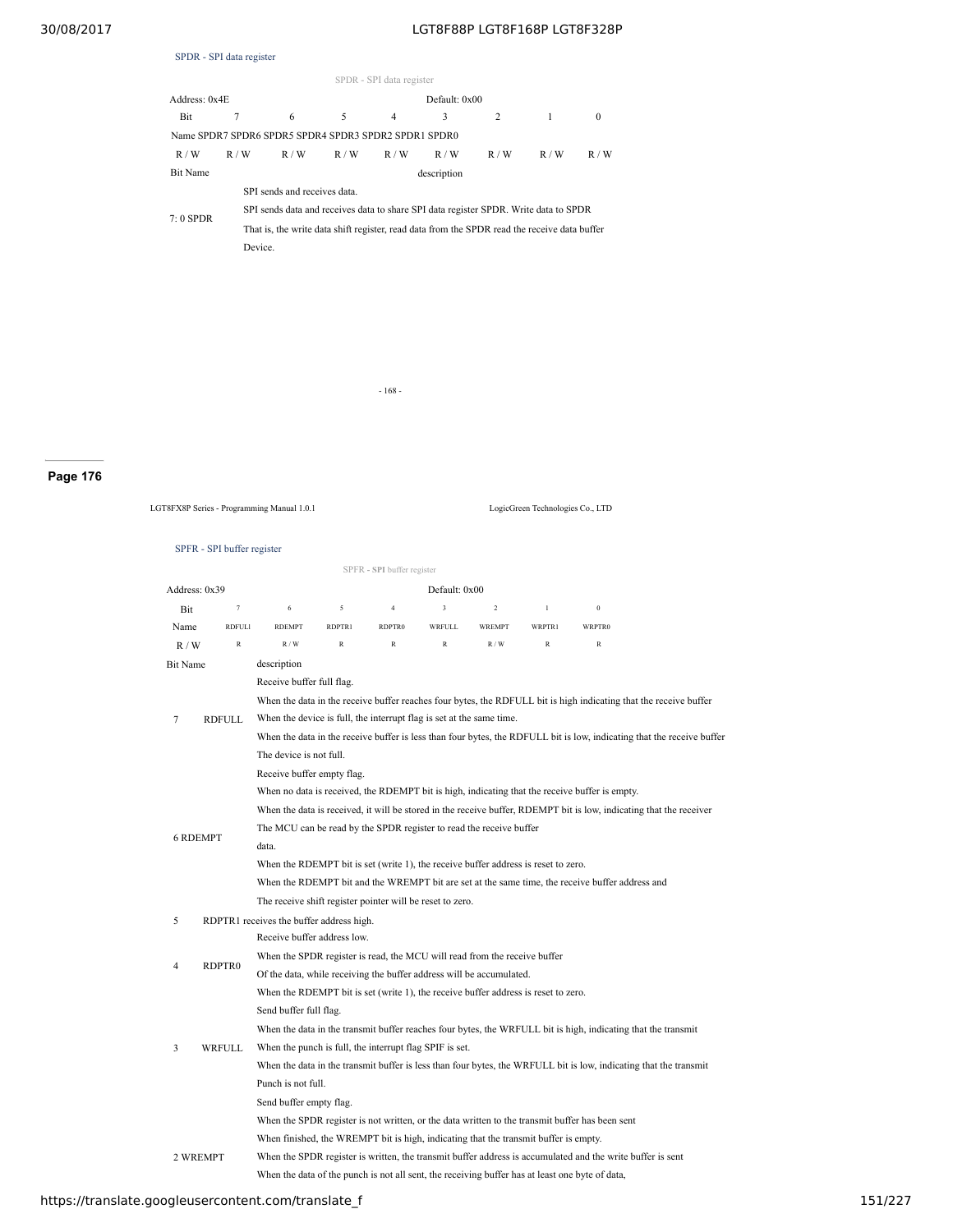The WREMPT bit is low, indicating that the transmit buffer is not empty.

When the WREMPT bit is set (write 1), the transmit buffer address is reset to zero.

1 WRPTR1 Transmit Buffer Address High.

Send buffer address low.

0 WRPTR0

When writing to the SPDR register, the data in the SPDR will be written to the transmit buffer, While sending a buffer address will be accumulated.

When the WREMPT bit is set (write 1), the transmit buffer address is reset to zero.

- 169 -

## **Page 177**

LGT8FX8P Series - Programming Manual 1.0.1 LogicGreen Technologies Co., LTD

## USART0 - Universal Synchronous / Asynchronous Serial Transceiver

- Full-duplex operation (independent serial receive and transmit registers)
- Asynchronous or synchronous operation
- Host or slave operation

High-precision baud rate generator

- Supports 5, 6, 7, 8, or 9 data bits and 1, or 2 stop bits
- Hardware-enabled parity generation and verification mechanisms
- Data overspeed detection
- Frame error detection
- Noise filtering, including erroneous start bit detection and digital low-pass filter
- Three independent interrupts: Transmit end interrupt, transmit data register empty interrupt, and receive end interrupt
- Multi-processor communication mode
- Asynchronous communication mode

### Summary



USART structure diagram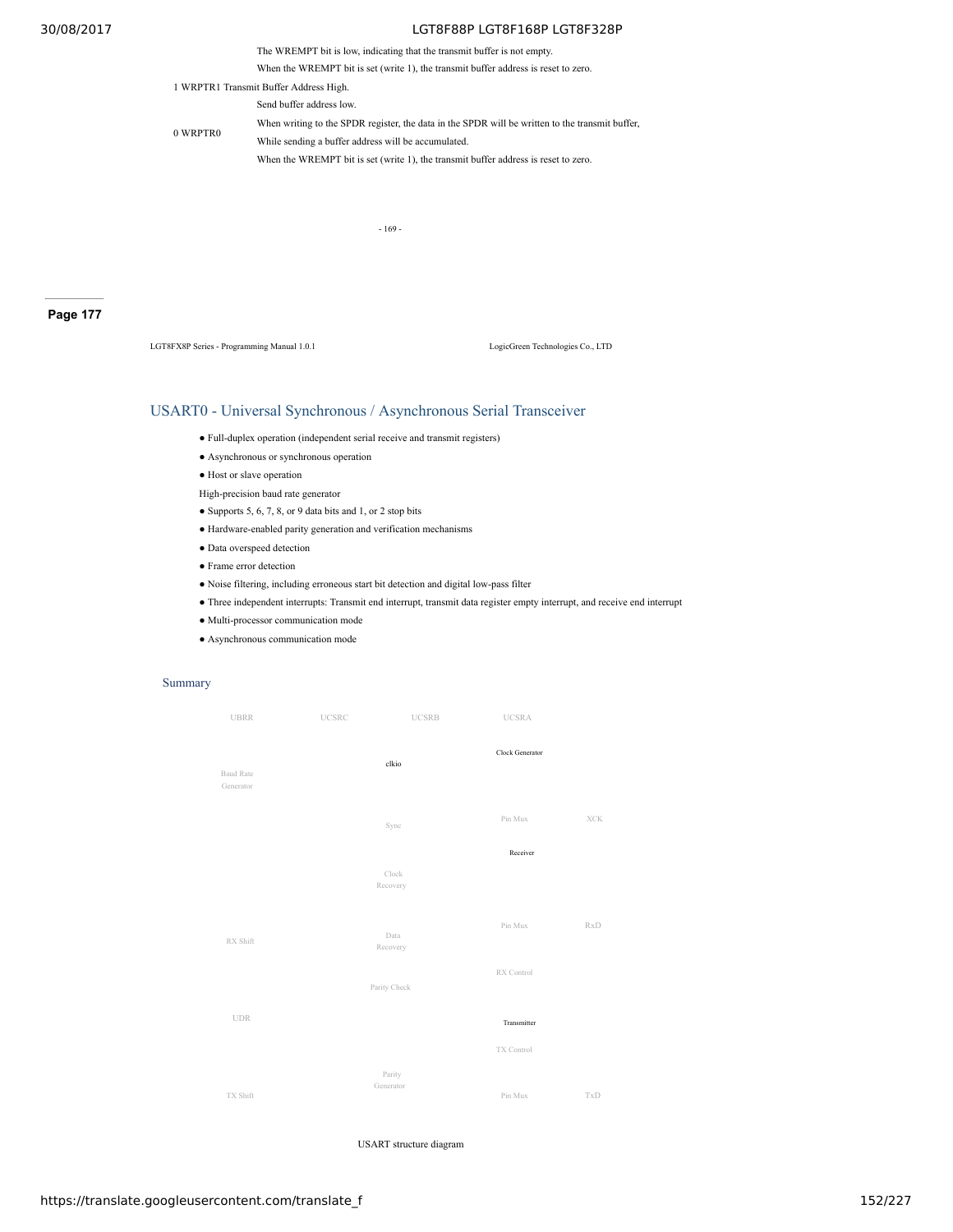$- 170$ 

LGT8FX8P Series - Programming Manual 1.0.1 LogicGreen Technologies Co., LTD

The USART mainly consists of three parts: a clock generator, a transmitter and a receiver. The control and status registers are made up of these three sections Share. The clock generator consists of the synchronization logic of the external input clock from the baud rate generator and the synchronous slave operating mode. The XCK pin is used only for synchronous transfer mode. The transmitter includes a write data buffer, a serial shift register, and a parity occurs And the control logic required to handle different frame formats. The write data buffer allows continuous transmission of data without being in the data frame Between the introduction of delay. The receiver has a clock and data recovery unit for reception of asynchronous data. In addition to the recovery unit, receive The device also includes parity, control logic, serial shift register and a two-stage receive buffer UDR. Receiver support with The transmitter has the same frame format, and can detect frame errors, data overspeed and parity errors.

## Clock generation

The clock generation logic generates the base clock for the transmitter and receiver. The USART supports four modes of clock: normal asynchronous mode Type, speed asynchronous mode, host synchronization mode, and slave synchronization mode. The UCREL bit of USCRC is used to select synchronization Or asynchronous mode. The U2X bit of USCRA controls the speed enable in asynchronous mode. The XCK pin is valid only in synchronous mode The data direction register (multiplexed with IO) determines whether the clock source is generated internally (host mode) or externally (slave mode formula).

### Baud rate generator

The baud rate register UBRR and the down-count counter are connected together as a programmable prescaler or baud rate for the USART Generator. The descending counter operates under the system clock  $(f_{\text{sys}})$  and is automatically incremented when its count is zero or the UBRRL register is written The value of the UBRR register is set. When the count to zero to produce a clock, the clock as the baud rate generator output clock, The frequency is  $f_{sys}$  / (UBRR + 1).

The following table shows the formulas for calculating baud rates (bits per second) and UBRR values in various operating modes.

| Operating mode          | Baud rate calculation formula (1)                             | UBRR value calculation formula      |
|-------------------------|---------------------------------------------------------------|-------------------------------------|
|                         | Asynchronous normal mode BAUD = $f_{sys}$ / (16 * (UBRR + 1)) | UBRR = $f_{sys}$ / (16 * BAUD) - 1  |
| Asynchronous speed mode | $BAUD = f_{sys} / (8 * (UBRR + 1))$                           | UBRR = $f_{sys}$ / (8 $*$ BAUD) - 1 |
| Synchronous host mode   | BAUD = $f_{sys}$ / (2 * (UBRR + 1))                           | UBRR = $f_{sys}$ / (2 * BAUD) - 1   |
|                         |                                                               |                                     |

Description:

1. The baud rate is defined as the bit transfer rate (bps) per second;

2. BUAD is the baud rate, f sys is the system clock, and UBRR is the combination value of the baud rate register UBRRH and UBRRL.

### Speed mode of operation

By setting the U2RA bit in the UCSRA register, it is possible to double the transfer rate, which is valid only in asynchronous mode Set this bit to "0" in step mode.

Setting this bit will halve the division of the baud rate divider, effectively doubling the transfer rate of asynchronous communication. In this case , The receiver uses only half the number of samples to sample and clock the data, requiring a more accurate baud rate Set and system clock. The transmitter does not change.

### External clock

The synchronous slave operating mode is driven by an external clock. The external clock passes through the sync register and the edge detector before being sent by the transmitter

- 171 -

LGT8FX8P Series - Programming Manual 1.0.1 LogicGreen Technologies Co., LTD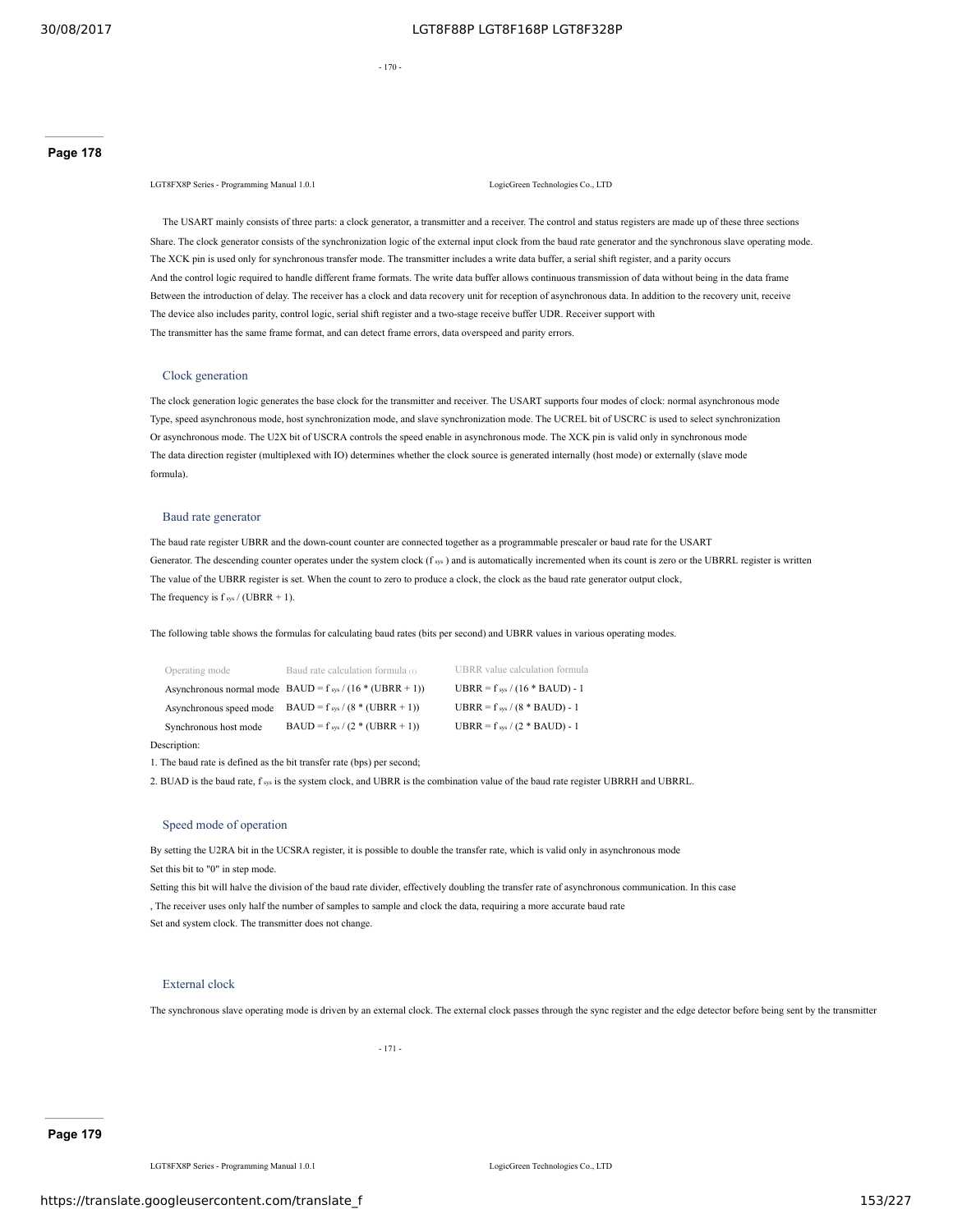And the receiver is used, this process will introduce the delay of the two system clocks, so the maximum external clock frequency of the external XCK is given by Formula Restrictions:

 $f$  xck  $\leq f$  sys / 4

Note that fsys has a system clock stability decision, in order to prevent data loss due to frequency drift, it is recommended to keep enough Margin.

### Synchronous clock operation

In synchronous mode, the XCK pin is used for clock input (slave mode) or clock output (master mode). Clock edge with The basic rules governing the relationship between data sampling and data variation are the clock edge used for data input (RxD) sampling and data The clock edge used by the output changes is reversed.

 $UCPOL = 1$ 

 $UCPOL = 0$ 

## XCK timing in synchronous mode

As shown in the figure above, when the UCPOL value is "1", the data output is changed on the falling edge of XCK, and the number of XCK rising edges According to the sampling; when the UCPOL value is "0", the rising edge of the XCK changes the data output, the XCK on the falling edge of the data mining kind.

## Frame format

A serial data frame consists of a data word plus a sync bit (start bit and stop bit) and a parity bit for error correction. The USART accepts the following 30 combinations of data frame formats:

- ◆ 1 start bit
- 5,6,7,8 or 9 data bits
- No parity, odd parity or even parity
- 1 or 2 stop bits

The data frame starts at the start bit, followed by the least significant bit of the data word, followed by the other data bits, with the highest bit of the data word Beam, the most successful transmission of 9-bit data. If parity is enabled, the parity bit will be followed by the data word, and finally the stop bit. when After a complete data frame is transmitted, the next new data frame can be transmitted immediately or the transmission line is idle (high Flat state). The following figure shows the possible data frame structure, and the bits in square brackets are optional.

- 172 -

### **Page 180**

LGT8FX8P Series - Programming Manual 1.0.1 LogicGreen Technologies Co., LTD

Description:

1) There is no data transmission on the IDLE communication line (RxD or TxD) and must be high when the line is idle

USART frame structure

- 2) St start bit, always low
- 3) 0-8 data bits

4) P parity, odd parity or even parity

5) Sp stop bit, always high

The structure of the data frame is set by UCSZB and UCSZ [2: 0], UPM [1: 0] and USBS in the UCSRB register. Receive and send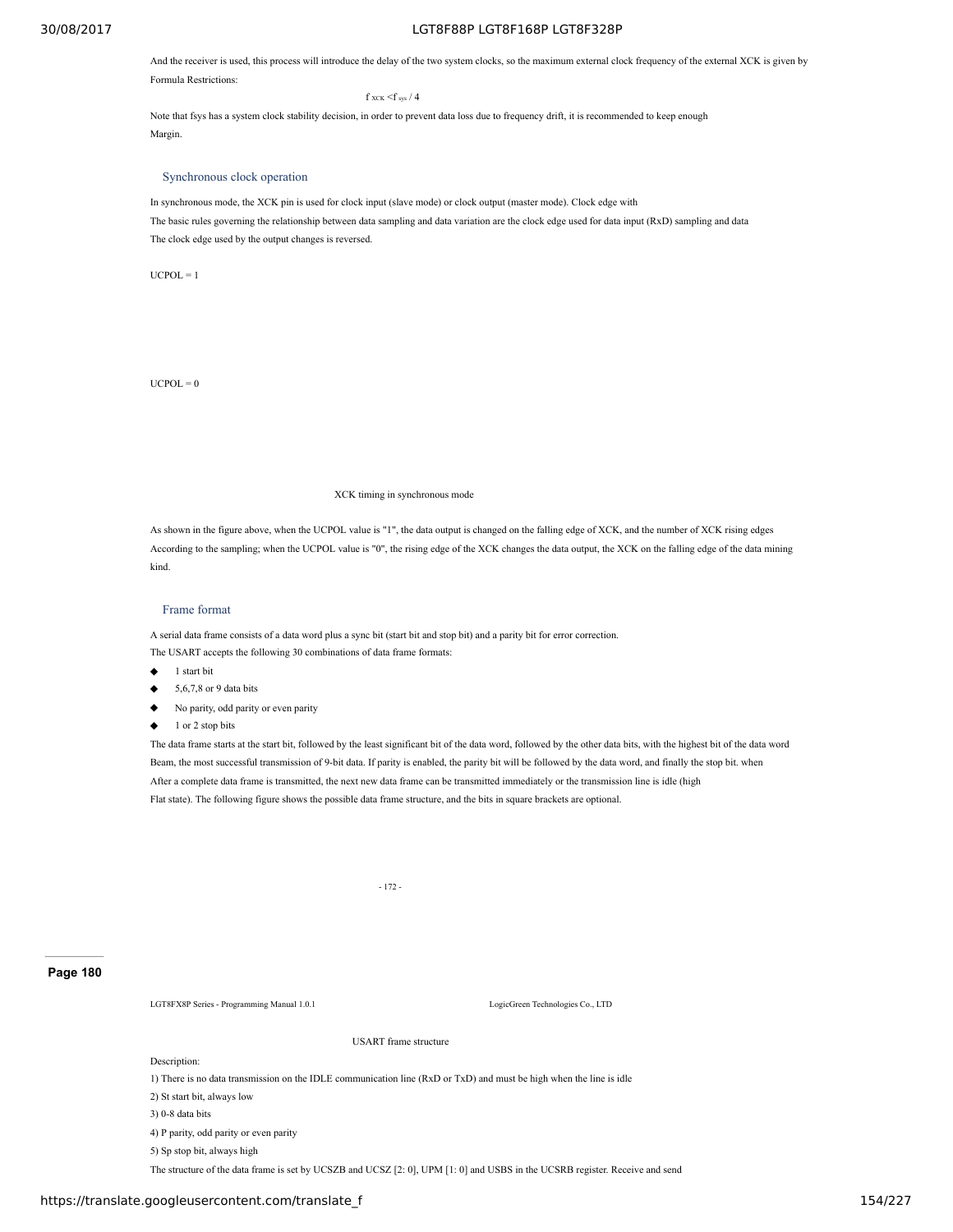Use the same settings. Any changes made may destroy the ongoing data transfer. Among them, UCSZ [2: 0] is determined The number of data bits of the data frame, UPM [1: 0] is used to enable and determine the type of parity, the USBS setting frame has one or two digits

Bit. The receiver will ignore the second stop bit, so the frame error is detected only when the first end bit is "0".

### Check bit calculation

The parity bit is calculated by XORing the bits of the data. If odd parity is selected, the XOR result needs to be reversed.

The relationship between the parity bit and the data bits is as follows:

P the even  $= D_{n-1} \oplus ... \oplus d_{n-1} \oplus d_2 \oplus d_{n-1} \oplus d_0 \oplus 0$  $P_{ODD} = D_{n-1} \oplus ... \oplus d_{3} \oplus d_{2} \oplus d_{1} \oplus d_{0} \oplus 1$ 

Description:

1) P even Even check results 2) P odd odd parity results 3) d n nth data bits

## The USART is initialized

The USART should be initialized before communication. The initialization process usually includes the baud rate setting, the frame structure Set, and enable receivers or transmitters as needed. For interrupt-driven USART operations, clear the initialization The global interrupt flag disables all interrupts of the USART.

When performing a re-initialization such as changing the baud rate or frame structure, it is necessary to ensure that no data is transmitted. TXC flag can be used To detect whether the transmitter has completed all transmissions, the RXC flag can be used to detect whether there is data in the receive buffer Read out. If the TXC flag is used for this purpose, it must be cleared before each data is sent (before writing the UDR register) Zero TXC flag.

### **Transmitter**

Setting the TXEN bit of the UCSRB register will enable data transmission for the USART. Enable the general IO function of the TxD pin Replaced by the USART function, becomes the serial output of the transmitter. Send the data before setting the baud rate, working mode and Frame format. If the synchronous transmit mode is used, the clock signal applied to the XCK pin is the clock for data transmission.

### Send 5 to 8 frames for data

Will need to send the data loaded into the send buffer to start the data sent. The CPU loads the number by writing to the UDR register according to. When the transmit register can send a new frame of data, the data in the buffer will be transferred to the shift register. When the shift register is in the idle state (no ongoing data transfer), or the last stop of the previous frame data When the bit is sent, it will load the new data. Once the shift register has loaded the new data, it will pass in the established settings

- 173 -

## **Page 181**

LGT8FX8P Series - Programming Manual 1.0.1 LogicGreen Technologies Co., LTD

Lose a complete frame.

A frame that sends 9-bit data

If the 9-bit data frame is sent, the ninth bit of the data should be written to the TXB8 bit in register UCSRB and then low The bit data is written to the transmit data register UDR. The 9th bit data is used in the multi-machine communication to represent the address frame in synchronous communication Can be used for protocol processing.

### Send parity bit

The parity generation circuit generates the corresponding parity bit for the serial data frame. When the parity bit is enabled (UPM1 = 1), send control The logic circuit inserts the parity bit between the last bit of the data word and the first stop bit.

### Send flag and interrupt processing

The USART transmitter has two flags: the USART data register empty flag UDRE and the transmission end flag TXC, two Ambitions can be interrupted.

The data register empty flag UDRE is used to indicate whether the transmit buffer can write a new data. The bit is in the send buffer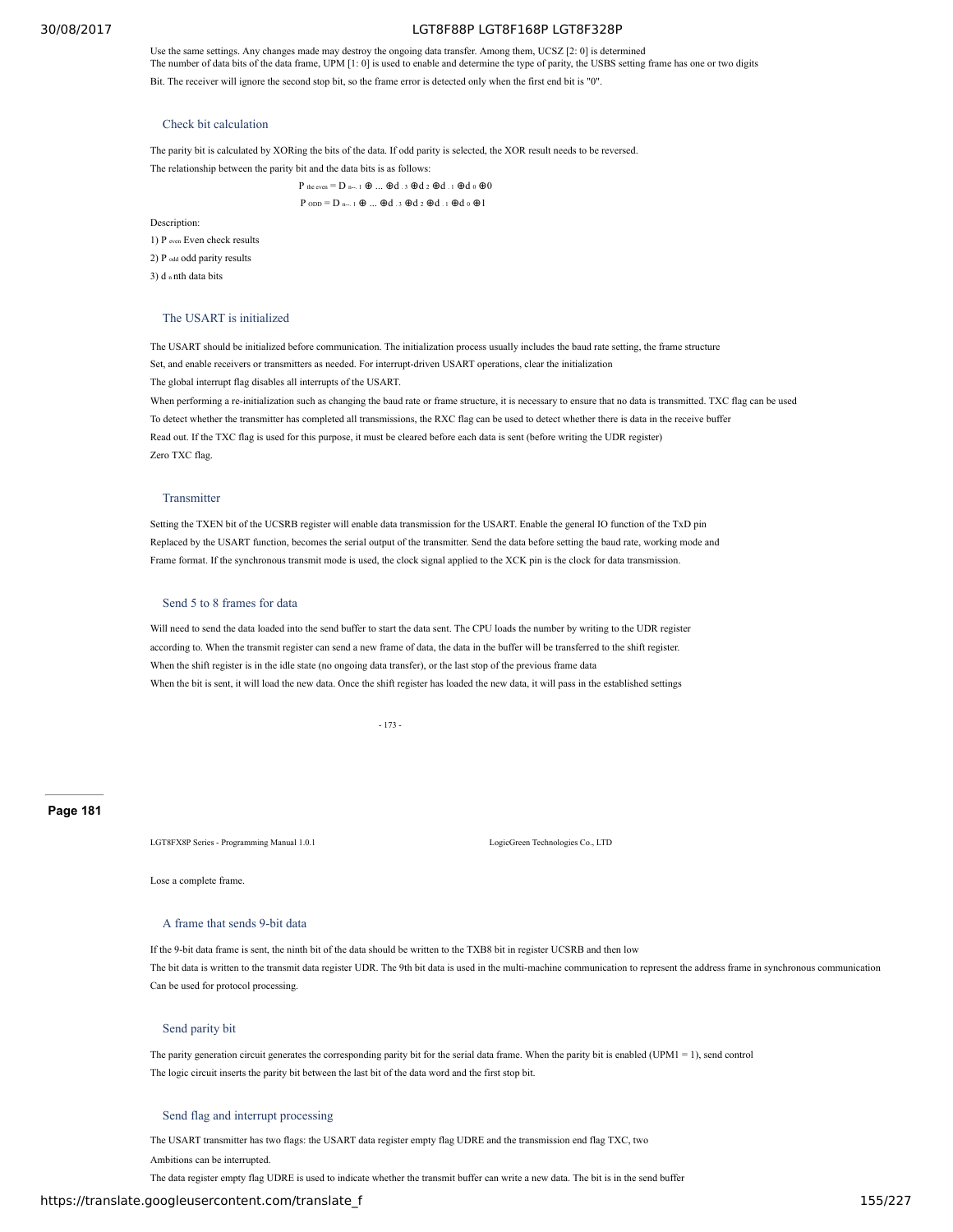When the space is set to "1", the full time is set to "0". When the UDRE bit is "1", the CPU can write a new number to the data register UDR According to, and vice versa can not.

When the data register empty interrupt enable bit UDRIE in the UCSRB register is "1", as long as the UDRE is set (and global Interrupt enable), the USART data register will generate an empty interrupt request. Writing a write to register UDR will clear the UDRE. When data is transmitted in an interrupt mode, a new data must be written to the UDR in the data register empty interrupt service routine To clear the UDRE, or to disable the data register from being interrupted. Otherwise once the interrupt service routine ends, a new one Break will be generated again.

When the entire data frame is shifted out of the transmit shift register and there is no new data in the transmit register, the transmit end flag TXC will be set. When the transmit end interrupt enable bit, TXCIE (and global interrupt enable) on UCSRB, is set to "1 The TXC flag is set and the USART transmit end interrupt will be executed. Once the interrupt service routine is entered, the TXC flag is the bit Is cleared automatically, the CPU can also write "1" to this bit to clear.

### Disable the transmitter

When TXEN is cleared, only after all the data have been sent to send the transmitter can be really prohibited, that is, send shift send There is no data to be transferred in both the register and the transmit buffer register. After the transmitter is disabled, the TxD pin resumes its general purpose IO work can.

### receiver

Set the receive enable bit (RXEN) of the UCSRB register to start the USART receiver. Enabled after the RxD pin is generic The IO function is replaced by the USART function as the serial input of the receiver. Be sure to set up the data before receiving it Baud rate, operating mode and frame format. If the synchronous receive mode is used, the clock on the XCK pin is used as the transmit clock.

### A frame that receives 5 to 8 bits of data

Once the receiver has detected a valid start bit, it begins to accept the data. Each bit of data after the start bit will be set Set the baud rate or XCK clock to receive until the first stop bit of a frame of data is received and the second stop bit is

- 174 -

### **Page 182**

LGT8FX8P Series - Programming Manual 1.0.1 LogicGreen Technologies Co., LTD

Receiver ignored. Each bit of data received is sent to the receive shift register. After receiving the first stop bit, the receiver Set the RXC bit in the receive data completion flag of the UCSRA register and transfer the complete data frame in the shift register In the receive buffer, the CPU can obtain the received data by reading the UDR register.

### A frame that receives 9-bit data

If a 9-bit data frame is set, the register UCSRB must first be read before reading the lower 8-bit data from the UDR RXB8 bits to get the 9th bit of data. This rule also applies to the status flags FE, DOR, and PE. Read the UDR The memory cell changes the state of the receive buffer and changes the TXB8, FE, DOR, and PE that are also stored in the buffer Bit.

### Receive end flag and interrupt handling

The USART receiver has a flag: the receive end flag RXC, which indicates whether the receive buffer has an unread data. This bit is "1" and "0" when the receive buffer has data that is not read. If the receiver is disabled, The receive buffer is refreshed and RXC is cleared. Set the receive enable interrupt enable bit RXCIE after UCSRB, as long as the RXC flag is set (and the global interrupt is enabled) The USART reception end interrupt is generated. When data is received using the interrupt mode, the data reception ends the interrupt service routine The sequence must read the data from the UDR to clear the RXC flag, otherwise a new interrupt will be completed as soon as the interrupt handler ends Will produce.

#### Receive error flag

The USART receiver has three error flags: frame error FE, data overflow DOR, and parity error PE. They are all located UCSRA register. The error flag is stored in the receive buffer along with the data frame. All the wrong signs can not be produced Interrupted.

The frame error flag FE indicates the state of the first stop bit of the next readable frame stored in the receive buffer. Stop bit is positive

## https://translate.googleusercontent.com/translate\_f 156/227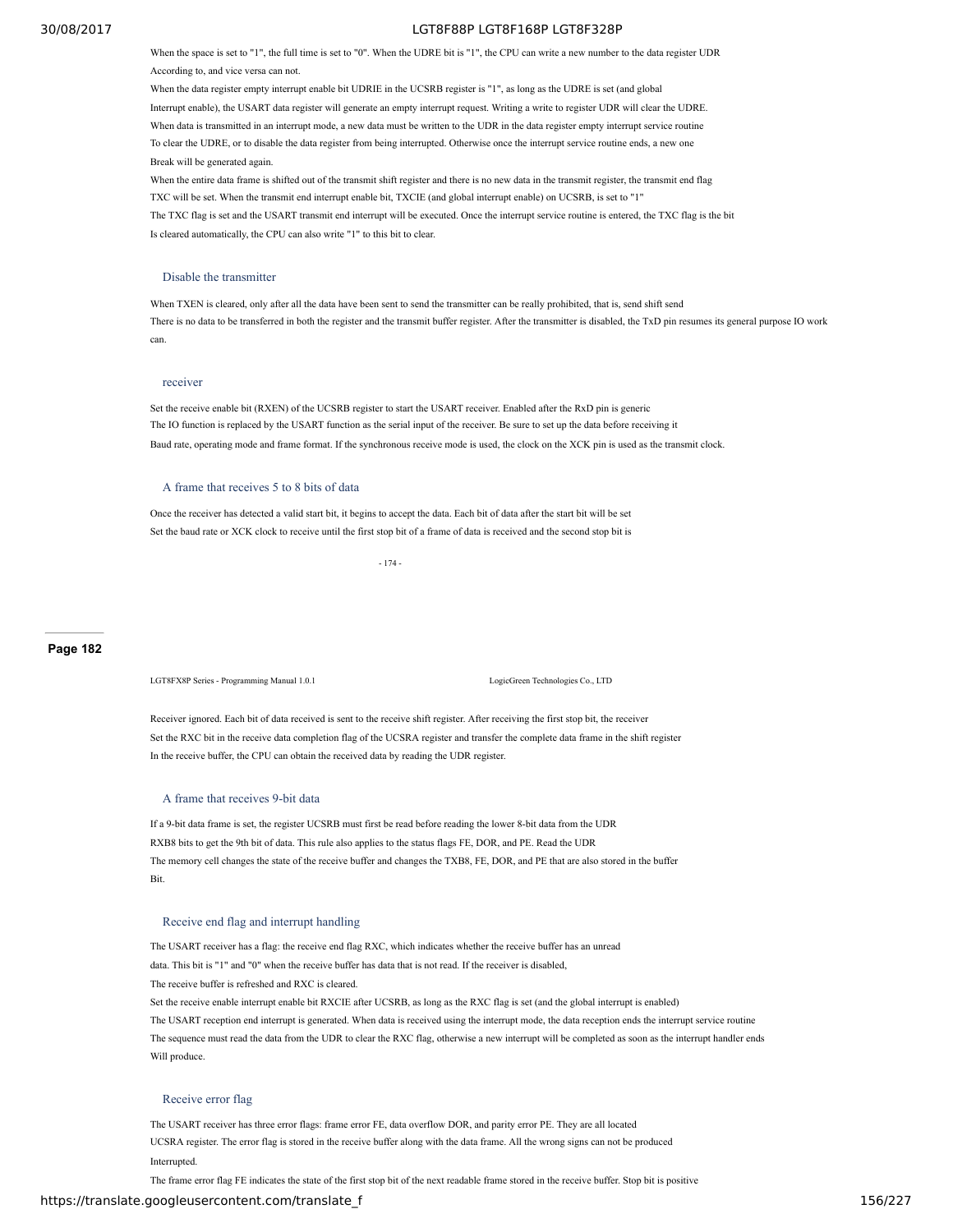(The value is "1"), the FE flag is "0", otherwise the FE flag is "1". This flag can be used to detect synchronization loss, transmission Broken, can also be used for protocol processing.

The data overflow flag DOR indicates that data loss is caused by the receive buffer. When the receive buffer is full, receive the shift The data already exists in the register, and if a new start bit is detected at this time, a data overflow is generated. The DOR flag is set to that Indicating that one or more data frames have been lost between the most recent read UDR and the next read UDR. When the data frame is successful The DOR flag is cleared after shifting from the shift register to the receive buffer. The parity error flag PE indicates that the next frame of data in the receive buffer has a parity error at reception. If no parity is enabled

Check, PE is cleared.

### Parity checker

Setting the parity mode bit UPM1 will start the parity checker. The calibration mode (even parity or odd parity) is determined by UPM0 set. After the parity is enabled, the validator will calculate the parity of the input data and compare the result to the parity bit of the data frame. The check result will be stored in the receive buffer along with the data and stop bits. The CPU checks the received frame by reading the PE bit Whether there are parity errors. If the next data read from the receive buffer has a parity error, and the parity Yes, the UPE is set and is always valid until the receive buffer UDR is read.

- 175 -

## **Page 183**

LGT8FX8P Series - Programming Manual 1.0.1 LogicGreen Technologies Co., LTD

#### Disable the receiver

It is forbidden for the receiver to function immediately compared to the transmitter. The data being received will be lost. Disable receiver (RXEN clear) , The receiver will no longer occupy the RxD pin and the receive buffer will be refreshed.

#### Asynchronous data reception

The USART has a clock recovery unit and a data recovery unit to handle asynchronous data reception. The clock recovery logic is used to synchronize from The RxD pin inputs the asynchronous serial data and the internal baud rate clock. Data recovery logic is used to collect data and pass low The filter filters the input of each bit of data, thereby improving the receiver's anti-jamming performance. Asynchronous reception by the scope of work Depending on the accuracy of the internal baud rate clock, the rate of the frame input, and the number of data bits contained in one frame.

### Asynchronous working range

The operating range of the receiver depends on the degree of mismatch between the received data rate and the internal baud rate. If the sender to Too fast or too slow bit rate to transmit data, or the baud rate generated within the receiver does not have the same frequency, then the receiver It can not be synchronized with the start bit. To ensure that the receiver does not miss the sampling of the next frame start bit, the data input rate and the internal The baud rate of the receiver can not be too large, and the ratio between them is used to describe the baud rate error range. The following two tables are divided Do not give the maximum permissible baud rate error range in normal mode and double speed mode.

| The maximum receiver baud rate error range in normal mode   |               |                                |  |  |  |  |
|-------------------------------------------------------------|---------------|--------------------------------|--|--|--|--|
| Data bit + parity bit length and Maximum error range $(\%)$ |               | Recommended error range $(\%)$ |  |  |  |  |
|                                                             | $+6.7 / -6.8$ | $\pm$ 3.0                      |  |  |  |  |
| 6                                                           | $+5.8/ -5.9$  | ± 2.5                          |  |  |  |  |
|                                                             | $+5.1 / -5.2$ | $\pm 2.0$                      |  |  |  |  |
| 8                                                           | $+4.6 / -4.5$ | ± 3.0                          |  |  |  |  |
| 9                                                           | $+4.1 / -4.2$ | $\pm 1.5$                      |  |  |  |  |
| 10                                                          | $+3.8/-3.8$   | $\pm 1.5$                      |  |  |  |  |

#### Maximum Receiver Baud Rate Error Range in Double Speed Mode

| Data bit + parity bit length and Maximum error range $(\%)$ |              | Recommended error range (%) |
|-------------------------------------------------------------|--------------|-----------------------------|
|                                                             | $+5.7/ -5.9$ | ± 2.5                       |
| - 6                                                         | $+4.9/ -5.1$ | $\pm 2.0$                   |
|                                                             | $+4.4/ -4.5$ | $\pm 1.5$                   |
| - 8                                                         | $+3.9/ -4.0$ | $\pm$ 1.5                   |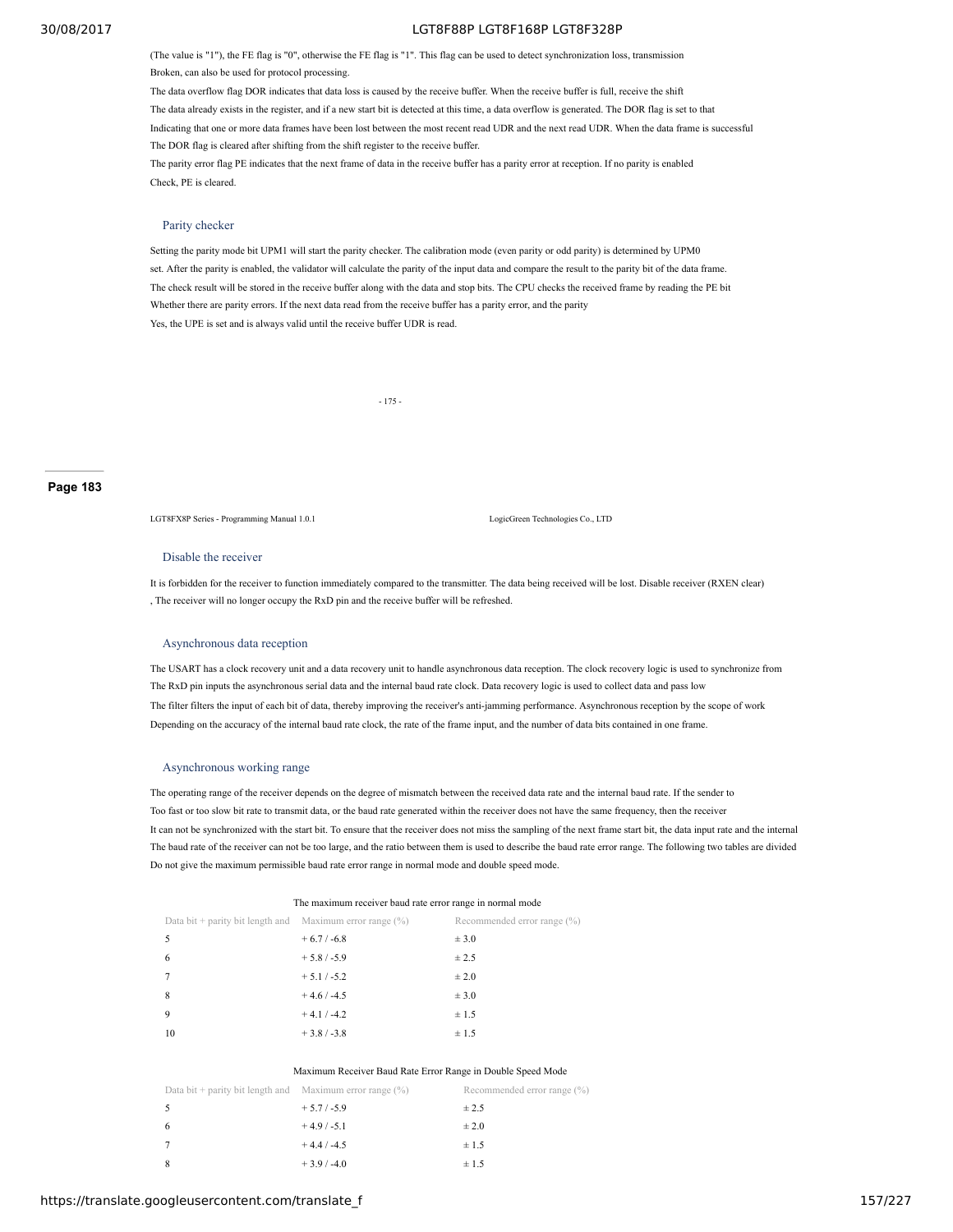$^{9}_{10}$   $^{+3.5/3.6}_{+3.5/3.3}$   $^{+1.0}_{\pm 1.0}$ 10  $+3.2 / -3.3$   $\pm 1.0$ 

As can be seen from the table, the baud rate in normal mode allows for a greater range of variation. The recommended baud rate error range is above Assume that the receiver and the transmitter have the same contribution to the maximum total error. Generates the receiver baud rate error There may be two reasons. First, the stability of the receiver system clock is related to the operating voltage and temperature. Using crystal to produce System clocks generally do not have this problem, but when using the internal oscillator, the system clock may be biased. The second reason The baud rate generator does not necessarily get the desired baud rate by dividing the system clock. At this time can be adjusted The value of UBRR makes the error as low as acceptable.

- 176 -

## **Page 184**

LGT8FX8P Series - Programming Manual 1.0.1 LogicGreen Technologies Co., LTD

### Baud rate setting and introduction error

For standard crystal and resonator frequencies, the baud rate for actual communication in asynchronous mode can be calculated by the baud rate calculation formula The error between it and the commonly used baud rate can be calculated using the following formula:

Error  $[%]$  = (Baud real / Baud - 1) \* 100%

Among them, Baud is the commonly used communication baud rate, Baud real is calculated by calculating the baud rate, into the baud rate meter Calculate the relationship between the baud rate error and the system clock  $f_{sys}$  and the baud rate register UBRR value as follows: Normal mode:

Speed mode:

## Error  $[%] = (f_{sys} / (16 * (UBRR + 1)) / Baud - 1) * 100%$

Error  $[%] = (f_{sys} / (8 * (UBRR + 1)) / Baud - 1) * 100%$ 

The baud rate error UBRR is obtained when the clock error on both sides of the communication is not considered, ie the system clock  $f_{\text{sys}}$  is the standard clock The relationship between the values. The following table shows the baud rate error for different UBRR values under the 16MHz system clock.

#### 16MHz system clock to set the UBRR value generated by the error

|                    | $f_{sys} = 16.000 \text{MHz}$ |                         |                        |         |  |  |  |
|--------------------|-------------------------------|-------------------------|------------------------|---------|--|--|--|
| Baud rate<br>(bps) |                               | Normal mode $(U2X = 0)$ | Speed mode $(U2X = 1)$ |         |  |  |  |
|                    | <b>UBRR</b>                   | error                   | <b>UBRR</b>            | error   |  |  |  |
| 2400               | 416                           | $-0.1%$                 | 832                    | $0.0\%$ |  |  |  |
| 4800               | 207                           | 0.2%                    | 416                    | $-0.1%$ |  |  |  |
| 9600               | 103                           | 0.2%                    | 207                    | 0.2%    |  |  |  |
| 14.4K              | 68                            | 0.6%                    | 138                    | $-0.1%$ |  |  |  |
| 19.2K              | 51                            | 0.2%                    | 103                    | 0.2%    |  |  |  |
| 28.8K              | 34                            | $-0.8%$                 | 68                     | $0.6\%$ |  |  |  |
| 38.4K              | 25                            | 2.1%                    | 34                     | $-0.8%$ |  |  |  |
| 57.6K              | 16                            | 0.2%                    | 51                     | 0.2%    |  |  |  |
| 76.8K              | 12                            | 0.2%                    | 25                     | 0.2%    |  |  |  |
| 115.2K             | 8                             | $-3.5%$                 | 16                     | 2.1%    |  |  |  |
| 230.4K             | 3                             | 8.5%                    | 8                      | $-3.5%$ |  |  |  |
| 250K               | 3                             | 0%                      | $\overline{7}$         | $0\%$   |  |  |  |
| 0.5M               | 1                             | 0%                      | 3                      | $0\%$   |  |  |  |
| 1M                 | $\mathbf{0}$                  | $0\%$                   | $\mathbf{1}$           | 0%      |  |  |  |

### Multiprocessor communication mode

The Multiprocessor Communication Mode (MPCM) bits of the UCSRA are set to filter the data frames received by the USART receiver. Frames with no address information will be ignored and will not be stored in the receive buffer. In a multiprocessor system, each processing The devices communicate via the same serial bus, which effectively reduces the number of data frames that require CPU processing. MPCM bit settings do not affect the work of the transmitter, but in the multi-processor communication system, its use will be with.

If the receiver receives a data frame length of 5 to 8 bits, the first stop bit is used to indicate that the current frame contains Is data or address information. If the length of the data frame received by the receiver is 9 bits, then the number is determined by the 9th bit According to the address information. If the frame type flag is "1", then this is the address frame, otherwise it is a data frame.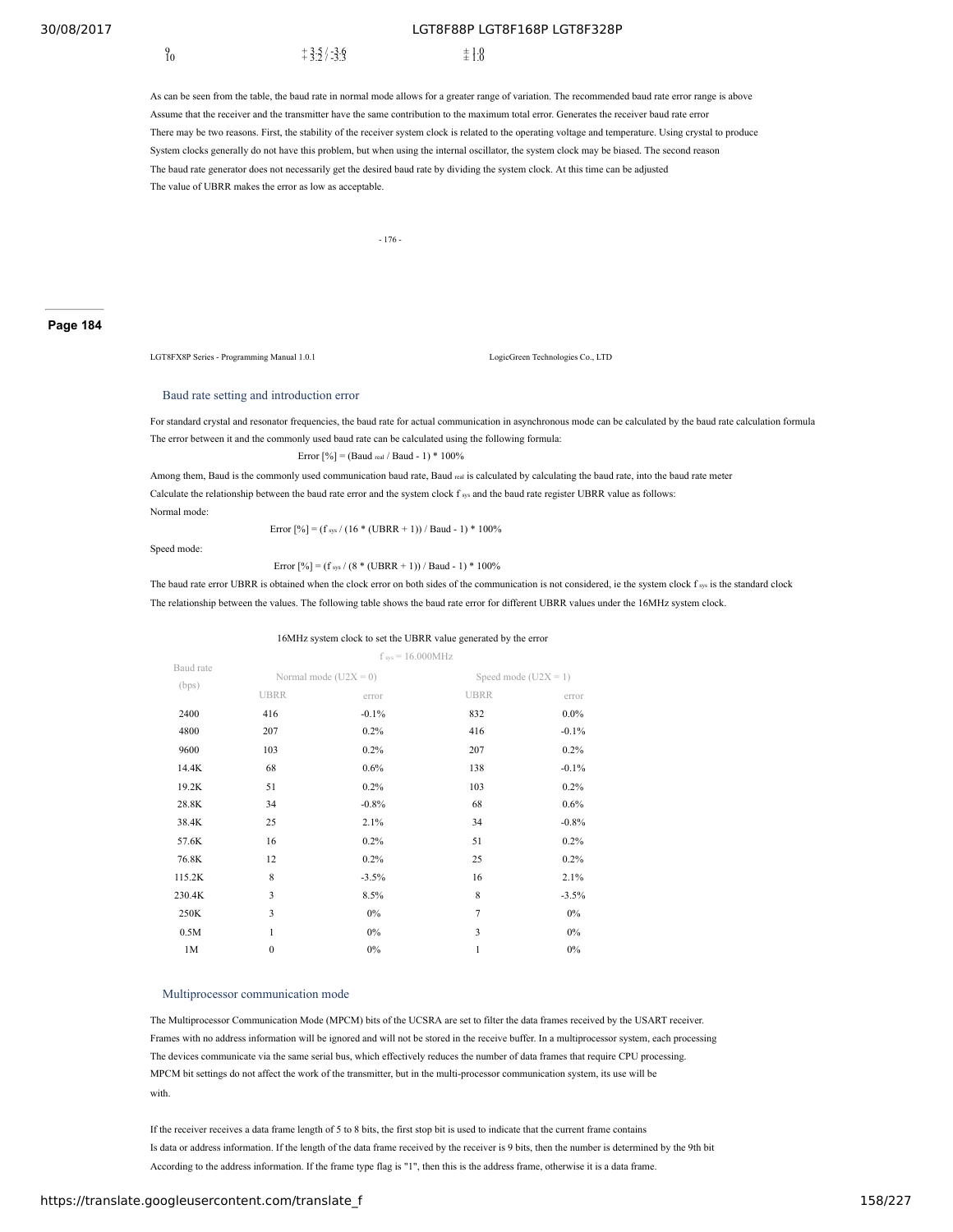- 177 -

## **Page 185**

LGT8FX8P Series - Programming Manual 1.0.1 LogicGreen Technologies Co., LTD

In multiprocessor communication mode, multiple slave processors are allowed to receive data from a host processor. First by decoding the address Frame to determine which address is addressed from the processor. The addressed slave processor will normally receive subsequent data while others The slave will ignore these data frames until the next address frame is received.

For a processor as a host, it can use the 9-bit data frame format and use the 9th bit of data to identify the frame format. In this communication mode, the slave processor must also operate in a 9-bit data frame format. The following is the multi-processor communication mode for data exchange steps:

1. All slave processors are operating in multiprocessor communication mode (set MPCM);

- 2. The host processor sends an address frame, and all slave processors receive this frame. From the RXC bit of the processor UCSRA register Normal set;
- 3. Each slave processor reads the contents of the UDR register and decodes the address frame to determine if it is selected. If checked, The MPCM bit in the UCSRA register is cleared and the MPCM is set to "1" and the next address is waited The arrival of the frame;
- 4. The addressed slave processor receives all the data frames until a new address frame is received. Not addressed from the office The processor ignores these data frames;
- 5. After receiving the last data frame from the processor, the MPCM bit is set and the next address frame is set arrival. And then repeat from the second step.

The frame format using 5 to 8 bits of data is possible, but it is impractical because the receiver must use n and  $n + 1$  frames Format to switch between. Since the receiver and transmitter use the same character length setting, this setting allows full duplex operation It becomes very difficult. If you use frame format of 5 to 8 bits of data, the transmitter should set two stop bits, where the first The stop bit is used to determine the frame type.

### Register definition

UCSRA - USART Control and Status Register A

|                             |                                                                                                              |                                                        |             |    | UCSRA - USART Control and Status Register A |    |     |                                                                                                                    |  |
|-----------------------------|--------------------------------------------------------------------------------------------------------------|--------------------------------------------------------|-------------|----|---------------------------------------------|----|-----|--------------------------------------------------------------------------------------------------------------------|--|
| Address: 0xC0               |                                                                                                              |                                                        |             |    | Default: 0x20                               |    |     |                                                                                                                    |  |
| Bit                         | 7                                                                                                            | 6                                                      | 5           | 4  | 3                                           | 2  | 1   | $\Omega$                                                                                                           |  |
| Name                        | <b>RXC</b>                                                                                                   | <b>TXC</b>                                             | <b>UDRE</b> | FE | <b>DOR</b>                                  | PE | U2X | <b>MPME</b>                                                                                                        |  |
| R/W                         | R                                                                                                            | R/W                                                    | R           | R  | R                                           | R  | R/W | R/W                                                                                                                |  |
| <b>Bit Name Description</b> |                                                                                                              |                                                        |             |    |                                             |    |     |                                                                                                                    |  |
|                             |                                                                                                              | Receive end flag.                                      |             |    |                                             |    |     |                                                                                                                    |  |
|                             |                                                                                                              |                                                        |             |    |                                             |    |     | When the value of RXC is "1", it indicates that there is unread data in the receive buffer. When the value of RXC  |  |
|                             | RXC                                                                                                          |                                                        |             |    |                                             |    |     | When "0", it indicates that there is no unread data in the receive buffer. Receiver disabled when receiving        |  |
|                             | The buffer is refreshed, causing RXC to be cleared. When the receive end interrupt enable bit, RXCIE, is "1" |                                                        |             |    |                                             |    |     |                                                                                                                    |  |
|                             |                                                                                                              | , RXC can be used to generate a receive end interrupt. |             |    |                                             |    |     |                                                                                                                    |  |
|                             |                                                                                                              | Send the end flag.                                     |             |    |                                             |    |     |                                                                                                                    |  |
|                             | <b>TXC</b>                                                                                                   |                                                        |             |    |                                             |    |     | TXC is set when the data in the transmit shift register is sent and the transmit buffer is empty. Executive        |  |
| 6                           |                                                                                                              |                                                        |             |    |                                             |    |     | The TXC is automatically cleared when the transmit end is interrupted, or it can be cleared by writing "1" to TXC. |  |

TXC can be used to generate a transmit end interrupt when the transmit end interrupt enable bit, TXCIE, is "1".

- 178 -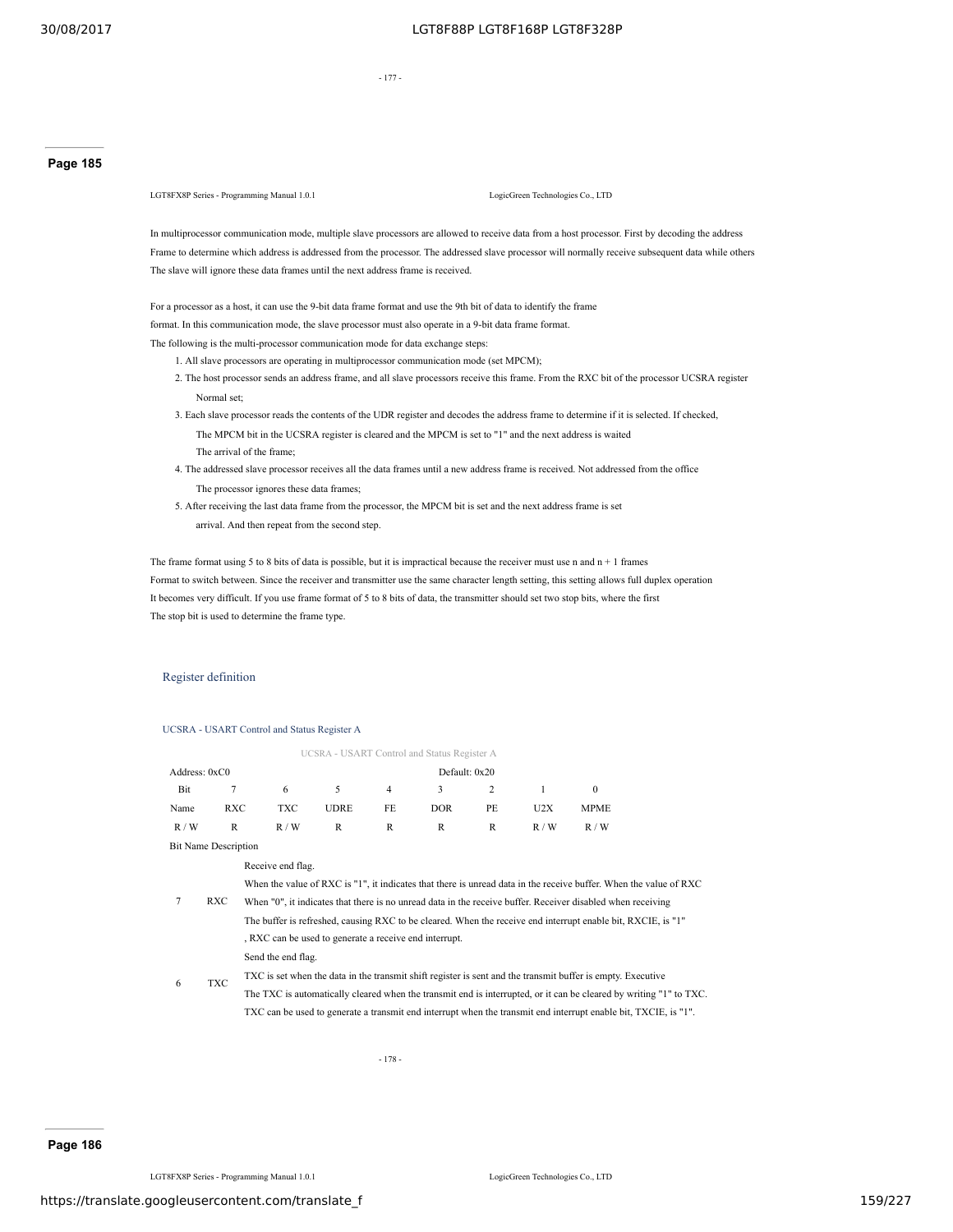|              |            | Data register empty flag.                                                                                            |  |  |  |  |  |
|--------------|------------|----------------------------------------------------------------------------------------------------------------------|--|--|--|--|--|
|              |            | When UDRE is "1", it indicates that the USART send data buffer is empty and can write data.                          |  |  |  |  |  |
| 5 UDRE       |            | When the UDRE is "0", it indicates that the USART send data buffer is full and can not write data.                   |  |  |  |  |  |
|              |            | When the data register empty interrupt enable bit UDRIE is "1", UDRE can be used to generate data                    |  |  |  |  |  |
|              |            | The memory is empty.                                                                                                 |  |  |  |  |  |
|              |            | Frame error flag.                                                                                                    |  |  |  |  |  |
|              |            | When FE is "1", it indicates that the data received by the receive data buffer has a frame error, that is, the first |  |  |  |  |  |
| 4            | FE         | The stop bit is "0". When FE is "0", it indicates that the data received by the receive data buffer is not available |  |  |  |  |  |
|              |            | Frame error, ie the first stop bit is "1". FE is set to valid until UDR is read                                      |  |  |  |  |  |
|              |            | take. When writing to UCSRA, FE will write "0".                                                                      |  |  |  |  |  |
|              |            | Data overflow flag.                                                                                                  |  |  |  |  |  |
|              |            | When the receive buffer is full (contains two data), there is data in the receive shift register.                    |  |  |  |  |  |
| 3            | <b>DOR</b> | At this point a new start bit is detected, a data overflow occurs, DOR is set, and is always active                  |  |  |  |  |  |
|              |            | UDR is read. When writing to UCSRA, DOR will write "0".                                                              |  |  |  |  |  |
| 2            | PE         | Parity error flag.                                                                                                   |  |  |  |  |  |
|              |            | When the parity is enabled (UPM1 is "1"), and the received data frame in the receive buffer                          |  |  |  |  |  |
|              |            | There is a parity error, PE is set, has been valid until the UDR is read. On UCSRA                                   |  |  |  |  |  |
|              |            | Write, PE this bit to write "0".                                                                                     |  |  |  |  |  |
| $\mathbf{1}$ |            | U2X speed transmit enable bit.                                                                                       |  |  |  |  |  |
|              |            | When U2X is "1", the transmission rate of the asynchronous communication mode is doubled. When U2X is "0", different |  |  |  |  |  |
|              |            | The transmission rate of the step communication mode is the normal rate.                                             |  |  |  |  |  |
|              |            | This bit is valid only in asynchronous operation mode and is cleared when the synchronous operation mode is used.    |  |  |  |  |  |
|              |            | 0 MPCM multiprocessor communication mode enable bit.                                                                 |  |  |  |  |  |
|              |            | Setting the MPCM bit will start the multiprocessor communication mode. MPCM is set after the USART receiver          |  |  |  |  |  |

Received input frames that do not contain address information will be ignored. The transmitter is not protected by MPCM Set the impact.

## UCSRB - USART Control and Status Register B

|                 | UCSRB - USART Control and Status Register B |                    |     |             |             |       |      |      |  |  |  |
|-----------------|---------------------------------------------|--------------------|-----|-------------|-------------|-------|------|------|--|--|--|
| Address: $0xC1$ | Default: 0x00                               |                    |     |             |             |       |      |      |  |  |  |
| Bit             | 7                                           | 6                  | 5.  | 4           | -3          | 2     |      |      |  |  |  |
| Name            | <b>RXCIE</b>                                | <b>TXCIE UDRIE</b> |     | <b>RXEN</b> | <b>TXEN</b> | UCSZ2 | RXB8 | TXB8 |  |  |  |
| R/W             | R/W                                         | R/W                | R/W | R/W         | R/W         | R/W   | R    | R/W  |  |  |  |

Bit Name Description

|                | Receive end interrupt enable bit.                                                                                 |
|----------------|-------------------------------------------------------------------------------------------------------------------|
| 7 RXCIE        | Set RXC interrupt and disable RXC interrupt after clearing. When RXCIE is "1", the global interrupt               |
|                | Enable, the USART receive end interrupt can be generated when the RXC of the UCSRA register is "1".               |
|                | The transmit end interrupt enable bit.                                                                            |
| <b>6 TXCIE</b> | Enable TXC interrupt after setting, disable TXC interrupt after clearing. When TXCIE is "1", the global interrupt |
|                | Enable, and the TXC of the UCSRA register is "1" to generate a USART transmit end interrupt.                      |
|                | Data register empty interrupt enable bit.                                                                         |
| 5 UDRIE        | Set to enable UDRE interrupt after clearing, disable UDRE interrupt after clearing. When UDRIE is "1", the global |
|                | The enable is enabled and the UDART of the UCSRA register is "1" to generate the USART data register empty        |

- 179 -

## **Page 187**

LGT8FX8P Series - Programming Manual 1.0.1 LogicGreen Technologies Co., LTD

|        | Interrupted.                                                                                                  |
|--------|---------------------------------------------------------------------------------------------------------------|
| 4 RXEN | Receive enable bit.                                                                                           |
|        | Set the USART receiver after setting. The general purpose IO function of the RxD pin is received by the USART |
|        | generation. Disabling the receiver will refresh the receive buffer and invalidate the FE, DOR, and PE flags.  |
| 3 TXEN | Send enable bit.                                                                                              |
|        | Set the USART transmitter after setting. The general IO function of the TxD pin is sent by the USART          |
|        | generation. After TXEN is cleared, it will only be possible to wait until all data has been sent              |
|        | <b>USART</b> sent.                                                                                            |

https://translate.googleusercontent.com/translate\_f 160/227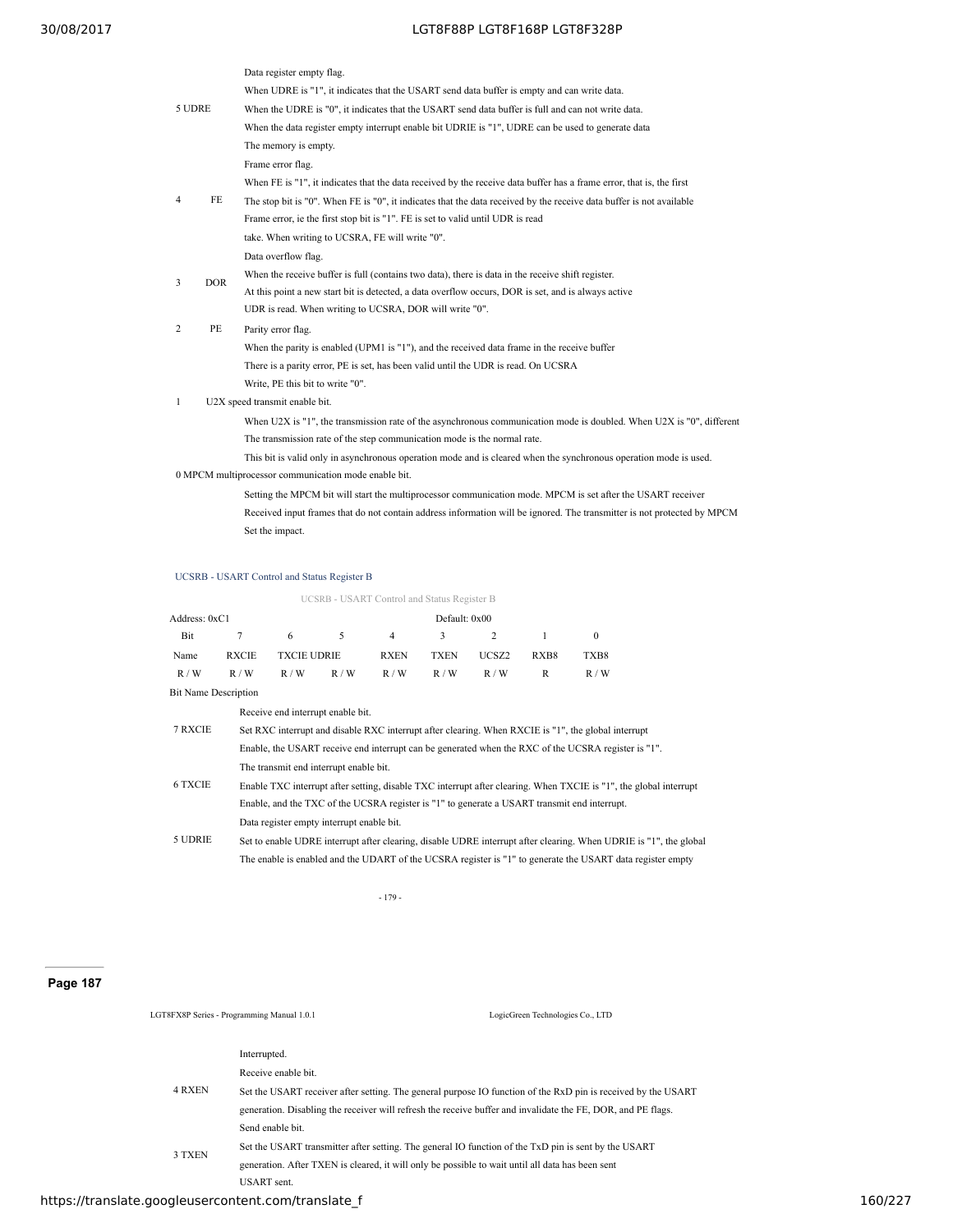|         | Character length control bit 2.                                                                                           |
|---------|---------------------------------------------------------------------------------------------------------------------------|
| 2 UCSZ2 | UCSZ2 is combined with UCSZ1: 0 of the UCSRC register to set the data contained in the data frame                         |
|         | The number of bits                                                                                                        |
| 1 RXB8  | Receive data bit 8                                                                                                        |
|         | When the data frame length is 9 bits, RXB8 is the most significant bit of the received data. Read the included UDR        |
|         | Of the low 8-bit data before the first to read RXB8.                                                                      |
| 0 TXB8  | Send data bit 8.                                                                                                          |
|         | When the data frame length is 9 bits, TXB8 is the most significant bit of the transmitted data. Write included in the UDR |
|         | Of the low 8-bit data before the first write TXB8.                                                                        |

## UCSRC - USART Control and Status Register C

|               | UCSRC - USART Control and Status Register C |                                                                                        |                                                                  |                                     |                                   |                    |                   |          |  |  |
|---------------|---------------------------------------------|----------------------------------------------------------------------------------------|------------------------------------------------------------------|-------------------------------------|-----------------------------------|--------------------|-------------------|----------|--|--|
| Address: 0xC2 |                                             |                                                                                        |                                                                  |                                     | Default: 0x06                     |                    |                   |          |  |  |
| <b>Bit</b>    | 7                                           | 6                                                                                      | 5                                                                | $\overline{4}$                      | 3                                 | $\overline{c}$     | $\mathbf{1}$      | $\Omega$ |  |  |
|               | Name UMSEL1 UMSEL0 UPM1                     |                                                                                        |                                                                  | UPM <sub>0</sub>                    | <b>USBS</b>                       |                    | UCSZ1 UCSZ0 UCPOL |          |  |  |
| R/W           | R/W                                         | R/W                                                                                    | R/W                                                              | R/W                                 | R/W                               | R/W                | R/W               | R/W      |  |  |
| Bit           | Name                                        | description                                                                            |                                                                  |                                     |                                   |                    |                   |          |  |  |
|               |                                             | USART mode selection bit.                                                              |                                                                  |                                     |                                   |                    |                   |          |  |  |
|               |                                             | UMSEL selects synchronous or asynchronous operation mode.                              |                                                                  |                                     |                                   |                    |                   |          |  |  |
|               |                                             | <b>UMSEL</b>                                                                           |                                                                  |                                     |                                   | mode               |                   |          |  |  |
| 7:6 UMSEL1:0  |                                             | $\mathbf{0}$                                                                           |                                                                  |                                     | USART Asynchronous operation mode |                    |                   |          |  |  |
|               |                                             | 1                                                                                      |                                                                  | USART Synchronous mode of operation |                                   |                    |                   |          |  |  |
|               |                                             | 2                                                                                      | SPI slave operating mode                                         |                                     |                                   |                    |                   |          |  |  |
|               |                                             | 3                                                                                      |                                                                  | SPI master operating mode           |                                   |                    |                   |          |  |  |
|               |                                             | Parity mode selection bit.                                                             |                                                                  |                                     |                                   |                    |                   |          |  |  |
|               |                                             | High UPM1 Select to enable or disable parity, low order UPM0 Select odd parity or even |                                                                  |                                     |                                   |                    |                   |          |  |  |
|               |                                             | check.                                                                                 |                                                                  |                                     |                                   |                    |                   |          |  |  |
| 5:4 UPM1:0    |                                             | UPM1:0                                                                                 |                                                                  |                                     |                                   | mode               |                   |          |  |  |
|               |                                             | $\mathbf{0}$                                                                           | Disable parity                                                   |                                     |                                   |                    |                   |          |  |  |
|               |                                             | 1                                                                                      |                                                                  | Keep it                             |                                   |                    |                   |          |  |  |
|               |                                             | $\overline{c}$                                                                         |                                                                  |                                     |                                   | Enable even parity |                   |          |  |  |
|               |                                             | 3                                                                                      |                                                                  | Enable odd parity                   |                                   |                    |                   |          |  |  |
|               |                                             |                                                                                        | Stop bit select bit. Select the number of bits for the stop bit. |                                     |                                   |                    |                   |          |  |  |
| 3             | <b>USBS</b>                                 | <b>USBS</b>                                                                            |                                                                  |                                     |                                   | Stop bit number    |                   |          |  |  |
|               |                                             | $\mathbf{0}$                                                                           |                                                                  |                                     |                                   | 1                  |                   |          |  |  |
|               |                                             |                                                                                        |                                                                  |                                     |                                   |                    |                   |          |  |  |

- 180 -

## **Page 188**

| LGT8FX8P Series - Programming Manual 1.0.1 |                                            | LogicGreen Technologies Co., LTD                                                                  |
|--------------------------------------------|--------------------------------------------|---------------------------------------------------------------------------------------------------|
|                                            | $\mathbf{1}$                               | 2                                                                                                 |
|                                            | Data frame character length selection bit. |                                                                                                   |
|                                            |                                            | UCSZ1: 0 is combined with UCSZ2 of the UCSRB register to set the data contained in the data frame |
|                                            | The number of bits.                        |                                                                                                   |
|                                            | UCSZ2:0                                    | Data frame length                                                                                 |
|                                            | $\mathbf{0}$                               | 5 digits                                                                                          |
|                                            | 1                                          | 6 digits                                                                                          |
| 2:1 UCSZ1:0                                | $\overline{2}$                             | 7 digits                                                                                          |
|                                            | 3                                          | 8 bits                                                                                            |
|                                            | $\overline{4}$                             | Keep it                                                                                           |
|                                            | 5                                          | Keep it                                                                                           |
|                                            | 6                                          | Keep it                                                                                           |
|                                            | $\overline{7}$                             | 9 digits                                                                                          |
|                                            | Clock polarity select bits.                |                                                                                                   |
|                                            |                                            | In the USART synchronous operation mode, UCPOL sets the change and input of the output data       |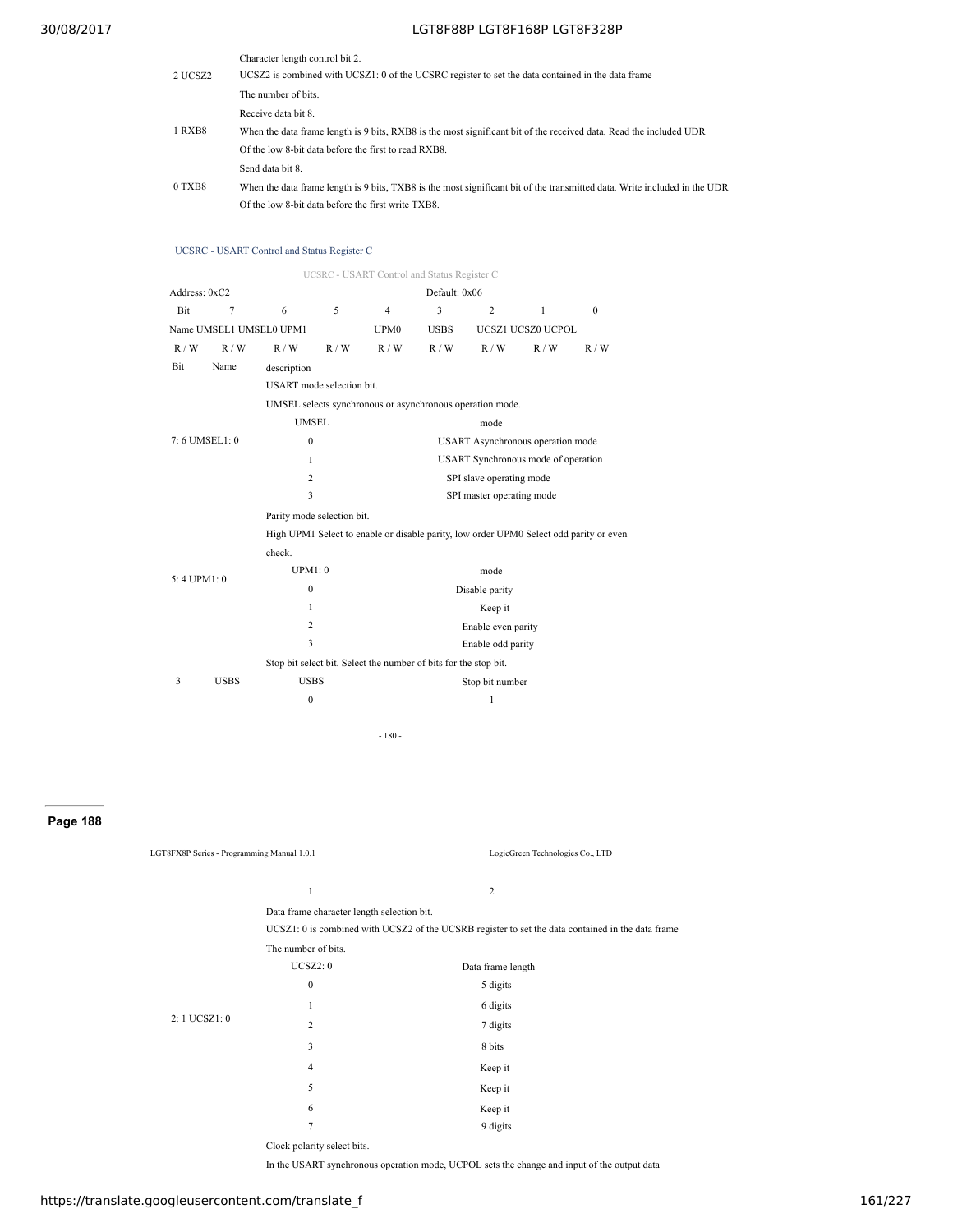0 UCPOL The relationship between the sampling of the data and the synchronous clock XCK. Use asynchronous work mode with UCPOL has nothing to do with this bit

| <b>UCPOL</b> | Send data changes                       | Receive data sampling   |
|--------------|-----------------------------------------|-------------------------|
|              | XCK rising edge                         | The falling edge of XCK |
|              | The falling edge of XCK XCK rising edge |                         |

## UBRRL - USART baud rate register low byte

| 6                                                    | 5   | $\overline{4}$ | 3   | 2                                      |                                                                                                                     | $\Omega$                                                                       |
|------------------------------------------------------|-----|----------------|-----|----------------------------------------|---------------------------------------------------------------------------------------------------------------------|--------------------------------------------------------------------------------|
| Name UBRR7 UBRR6 UBRR5 UBRR3 UBRR3 UBRR2 UBRR1 UBRR0 |     |                |     |                                        |                                                                                                                     |                                                                                |
| R/W                                                  | R/W | R/W            | R/W | R/W                                    | R/W                                                                                                                 | R/W                                                                            |
| description                                          |     |                |     |                                        |                                                                                                                     |                                                                                |
|                                                      |     |                |     |                                        |                                                                                                                     |                                                                                |
|                                                      |     |                |     |                                        |                                                                                                                     |                                                                                |
|                                                      |     |                |     |                                        |                                                                                                                     |                                                                                |
|                                                      |     |                |     | To set the baud rate for communication | UBRRL - USART baud rate register low byte<br>Default: 0x00<br>The low byte portion of the USART baud rate register. | The USART baud rate register contains UBRRL and UBRRH, which are used together |

## UBRRH - USART baud rate register high byte

|               |      |             |   |                          | UBRRH - USART baud rate register high byte |     |       |          |
|---------------|------|-------------|---|--------------------------|--------------------------------------------|-----|-------|----------|
| Address: 0xC5 |      |             |   |                          | Default: 0x00                              |     |       |          |
| Bit           |      | 6           | 5 | 4                        | 3                                          | 2   |       | $\bf{0}$ |
| Name          | ٠    | ٠           | ۰ | ٠                        | UBRR11 UBRR10                              |     | UBRR9 | UBRR8    |
| R/W           | ٠    | ٠           | ۰ | $\overline{\phantom{a}}$ | R/W                                        | R/W | R/W   | R/W      |
| Bit           | Name | description |   |                          |                                            |     |       |          |
| 7:4           | ٠    | Keep it.    |   |                          |                                            |     |       |          |

- 181 -

LGT8FX8P Series - Programming Manual 1.0.1 LogicGreen Technologies Co., LTD

## **Page 189**

|                   |                           |                                |                          |                                              | The high byte portion of the USART baud rate register.                                  |                                      |              |                                                                                                       |                                                                                                                               |  |
|-------------------|---------------------------|--------------------------------|--------------------------|----------------------------------------------|-----------------------------------------------------------------------------------------|--------------------------------------|--------------|-------------------------------------------------------------------------------------------------------|-------------------------------------------------------------------------------------------------------------------------------|--|
|                   |                           |                                |                          |                                              | The USART baud rate register contains UBRRL and UBRRH, which are combined               |                                      |              |                                                                                                       |                                                                                                                               |  |
|                   |                           |                                |                          | Used to set the baud rate for communication. |                                                                                         |                                      |              |                                                                                                       |                                                                                                                               |  |
|                   |                           |                                |                          | UBRR = {UBRR $[11:8]$ , UBRRL}               |                                                                                         |                                      |              |                                                                                                       |                                                                                                                               |  |
| 3: 0 UBRR [11: 8] |                           |                                | Operating mode           |                                              |                                                                                         | Baud rate calculation formula        |              |                                                                                                       |                                                                                                                               |  |
|                   |                           |                                | Asynchronous normal mode |                                              |                                                                                         | $BAUD = f_{sys} / (16 * (UBRR + 1))$ |              |                                                                                                       |                                                                                                                               |  |
|                   |                           |                                | Asynchronous speed mode  |                                              |                                                                                         | BAUD = $f_{sys}$ / (8 * (UBRR + 1))  |              |                                                                                                       |                                                                                                                               |  |
|                   |                           |                                | Synchronous host mode    |                                              |                                                                                         | $BAUD = f_{sys} / (2 * (UBRR + 1))$  |              |                                                                                                       |                                                                                                                               |  |
|                   |                           |                                |                          |                                              |                                                                                         |                                      |              |                                                                                                       |                                                                                                                               |  |
|                   |                           |                                |                          |                                              |                                                                                         |                                      |              |                                                                                                       |                                                                                                                               |  |
|                   | UDR - USART data register |                                |                          |                                              |                                                                                         |                                      |              |                                                                                                       |                                                                                                                               |  |
|                   |                           |                                |                          | UDR - USART data register                    |                                                                                         |                                      |              |                                                                                                       |                                                                                                                               |  |
| Address: 0xC6     |                           |                                |                          |                                              | Default: 0x00                                                                           |                                      |              |                                                                                                       |                                                                                                                               |  |
| Bit               | 7                         | 6                              | 5                        | $\overline{4}$                               | 3                                                                                       | 2                                    | $\mathbf{1}$ | $\mathbf{0}$                                                                                          |                                                                                                                               |  |
| Name UDR7         |                           | UDR6                           | UDR5                     | UDR4                                         | UDR3                                                                                    | UDR <sub>2</sub>                     | UDR1         | <b>UDR0</b>                                                                                           |                                                                                                                               |  |
| R/W               | R/W                       | R / W                          | R / W                    | R / W                                        | R / W                                                                                   | R / W                                | R / W        | R / W                                                                                                 |                                                                                                                               |  |
| <b>Bit Name</b>   |                           |                                |                          |                                              | description                                                                             |                                      |              |                                                                                                       |                                                                                                                               |  |
|                   |                           | USART sends and receives data. |                          |                                              |                                                                                         |                                      |              |                                                                                                       |                                                                                                                               |  |
|                   |                           |                                |                          |                                              |                                                                                         |                                      |              | The USART transmit data buffer and the receive data buffer share the USART data register UDR.         |                                                                                                                               |  |
|                   |                           |                                |                          |                                              | Write data to UDR write data buffer, read data from UDR read receipt                    |                                      |              |                                                                                                       |                                                                                                                               |  |
|                   |                           | Data buffer.                   |                          |                                              |                                                                                         |                                      |              |                                                                                                       |                                                                                                                               |  |
|                   |                           |                                |                          |                                              |                                                                                         |                                      |              | In the 5 to 8-bit data frame mode, the unused 9th bit is ignored by the transmitter, and the receiver |                                                                                                                               |  |
| $7:0$ UDR         |                           | Set them to 0.                 |                          |                                              |                                                                                         |                                      |              |                                                                                                       |                                                                                                                               |  |
|                   |                           |                                |                          |                                              | The transmit buffer can only be written when the UDRE flag of the UCSRA register is "1" |                                      |              |                                                                                                       |                                                                                                                               |  |
|                   |                           |                                |                          |                                              |                                                                                         |                                      |              |                                                                                                       | Otherwise the operation of the transmitter will be wrong. When the transmit shift register is empty, the transmitter will put |  |
|                   |                           |                                |                          |                                              |                                                                                         |                                      |              |                                                                                                       |                                                                                                                               |  |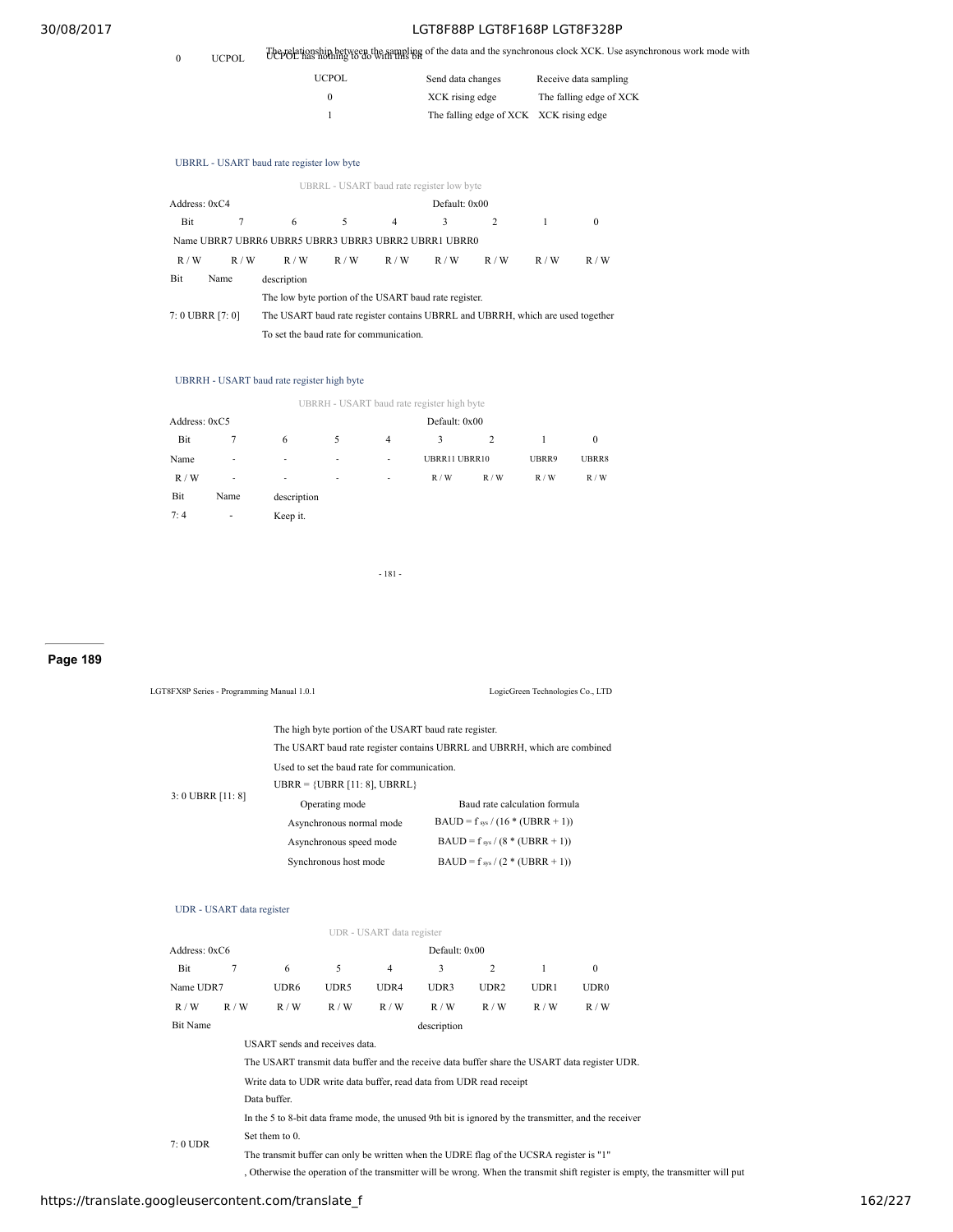The data in the transmit buffer is loaded into the transmit shift register, and the data is serially derived from the TxD Pin output.

The receive buffer contains a two-stage FIFO that will change once the receive buffer is read Change its state.

- 182 -

## **Page 190**

LGT8FX8P Series - Programming Manual 1.0.1 LogicGreen Technologies Co., LTD

## USART0 - SPI operating mode

- $\bullet$  Full-duplex operation, three-wire synchronous data transmission
- Host or slave operation
- Supports all four operating modes (modes 0, 1, 2 and 3)
- Low or high first transmission (configurable data transfer order)
- Queue operation (double buffer)

High resolution baud rate generator

#### Summary

When the UCREL1 bit of the USCRC is set to "1", the SPI operating mode is enabled and is represented by USPI. This SPI module is three Line SPI operating mode, compared with the four-wire SPI mode, the lack of slave select line, the other three lines are consistent. USPI occupies USART resources, including sending and receiving shift registers and buffers, and baud rate generators. Parity generation And check logic, data and clock recovery logic are invalid. The address of the control and status registers is the same, but is registered The function of the bit will change with the need for the SPI operating mode.

| <b>UBRR</b>            | <b>UCSRC</b> | <b>UCSRB</b> | <b>UCSRA</b>    |     |
|------------------------|--------------|--------------|-----------------|-----|
| Baud Rate<br>Generator |              | clkio        | Clock Generator |     |
|                        |              | Sync         | Pin Mux         | XCK |
|                        |              |              | Receiver        |     |
| RX Shift               |              |              | Pin Mux         | RxD |
|                        |              |              | RX Control      |     |
| <b>UDR</b>             |              |              | Teaconittae     |     |

Transmitter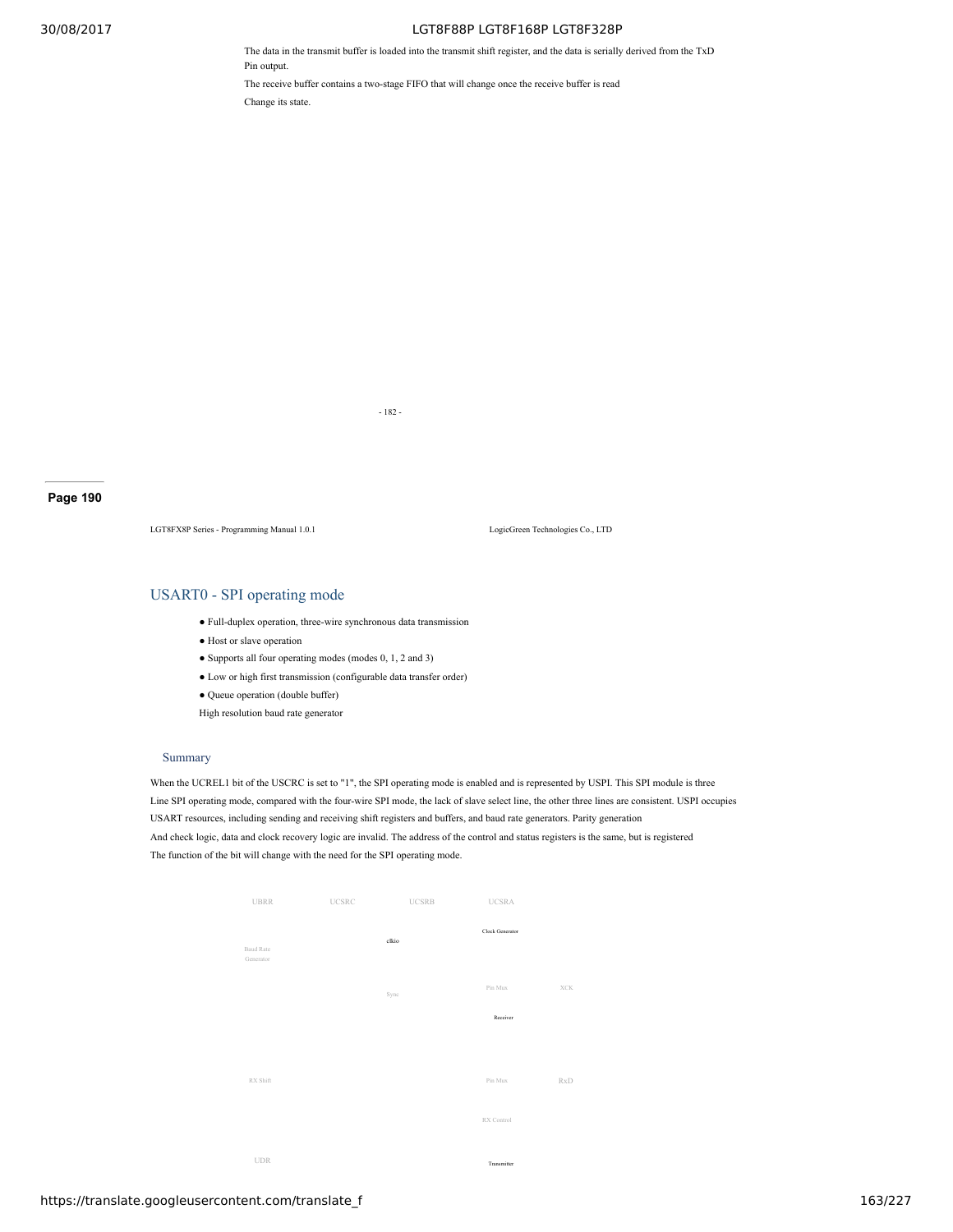TX Control

TX Shift **Pin Mux** TxD

USART in SPI structure

## Clock generation

When the SPI is in host mode, it is necessary to provide a clock for communication, multiplexing the baud rate generator of the USART to generate this A clock. The clock is output from the XCK pin, so the XCK pin's data direction register (DDR\_XCK) must be set to

- 183 -

## **Page 191**

LGT8FX8P Series - Programming Manual 1.0.1 LogicGreen Technologies Co., LTD

#### "1".

The clock frequency is determined by the following formula:

 $\text{BAUD} = \text{f}\, \text{sys} \,/\, (2 * (\text{UBRR} + 1))$ 

When the SPI is operating in Slave mode, the communication clock is provided by the external host, input from the XCK pin, so the XCK pin The data direction register (DDR\_XCK) must be set to "0".

### SPI data mode and timing

SPI has four clock phase and polarity combination, there are control bits UCPHA and UCPOL to determine the specific control such as

The following table and the following figure:

| SPI operating mode |         |              |                      |                      |  |
|--------------------|---------|--------------|----------------------|----------------------|--|
| SPI mode           | LICPOL. | <b>UCPHA</b> | Starting along       | End the edge         |  |
| $\theta$           |         |              | Rising edge sampling | Falling edge setting |  |
|                    |         |              | Rising edge setting  | Down edge sampling   |  |
| $\overline{2}$     |         |              | Down edge sampling   | Rising edge setting  |  |
|                    |         |              | Falling edge setting | Rising edge sampling |  |

SPI operating mode icon

### Frame format

A serial frame of the SPI can start with the least significant bit or the most significant bit, ending with the most significant bit or the lowest bit, for a total of 8 bits of data. one After the end of the frame, you can immediately transfer the new frame, the end of the transmission can be pulled up the data line is idle.

## data transmission

SPI sets the TXEN bit of the UCSRB register to "1" to enable the transmitter. The TxD pin is occupied by the transmitter to send the serial output

data. The receiver can not be enabled at this time.

SPI sets the RXEN bit in the UCSRB register to "1" to enable the receiver. The RxD pin is occupied by the receiver to receive the serial input

data. The transmitter must be enabled at this time.

Both SPI transmit and receive uses XCK as the transfer clock.

The SPI is first initialized before communication is performed. The initialization process usually includes the setting of the baud rate, the frame data bit

## https://translate.googleusercontent.com/translate\_f 164/227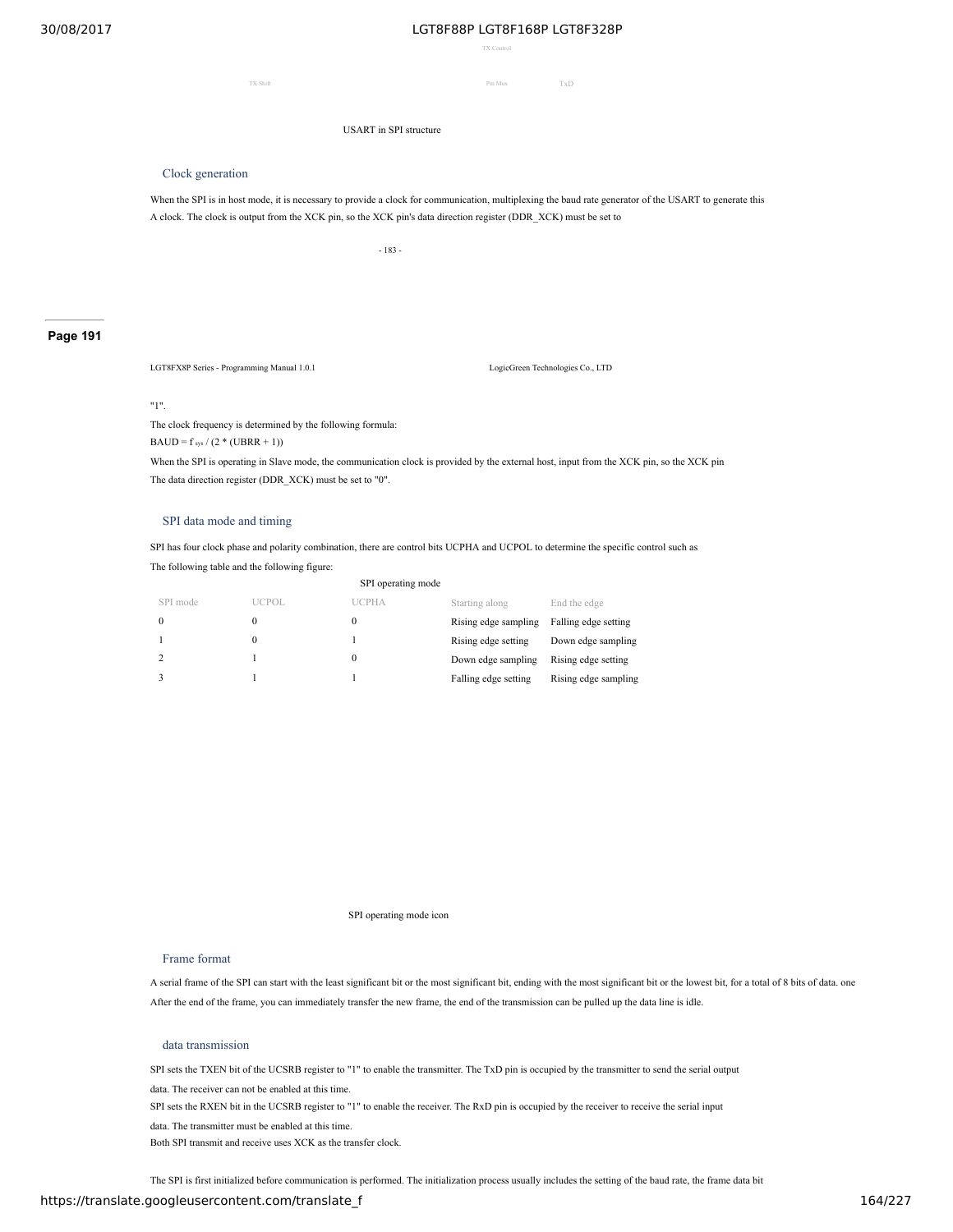The setting of the transmission sequence, and the reception of the receiver or transmitter as needed. For interrupt-driven SPI operations, the initialization is done

- 184 -

**Page 192**

LGT8FX8P Series - Programming Manual 1.0.1 LogicGreen Technologies Co., LTD

The global interrupt flag is cleared and all interrupts of the SPI are disabled.

When performing a re-initialization such as changing the baud rate or frame structure, it is necessary to ensure that no data is transmitted. TXC flag can be Used to detect whether the transmitter has completed all transmissions, the RXC flag can be used to detect whether there are still numbers in the receive buffer It is not read. If the TXC flag is used for this purpose, before each data is sent (before writing the UDR register) The TXC flag must be cleared.

After initializing the SPI, write data to the UDR register to start the data transfer. Since the transmitter controls the transmission clock, Send and receive data are doing so. When sending a shift register ready to send a new frame of data, the transmitter is on The data written to the UDR register is moved from the transmit buffer to the transmit shift register and sent out. to ensure that The input buffer and the transmit data are synchronized, and the UDR register must be read once every byte of data has been transmitted. When made When data is spilled, the most recently received data will be lost, not the earliest received data.

## Send flag and interrupt

The SPI transmitter has two flags: the SPI data register empty flag UDRE and the transmission end flag TXC, both flag bits Can generate an interrupt.

The data register empty flag UDRE is used to indicate whether the transmit buffer can write a new data. The bit is sending slow When the punch is empty, it is set to "1" and "0" when it is full. When the UDRE bit is "1", the CPU can write new to the data register UDR Of the data, otherwise it can not.

When the data register empty interrupt enable bit UDRIE in the UCSRB register is "1", as long as the UDRE is set (and global Interrupt enable), it will generate an SPI data register empty interrupt request. Writing to the register UDR will be cleared UDRE. When transmitting data in an interrupt mode, a new number must be written in the data register empty interrupt service routine To the UDR to clear the UDRE, or to disable the data register from being interrupted. Otherwise, once the interrupt service routine ends, A new interrupt will be generated again.

When the entire data frame is shifted out of the transmit shift register and there is no new data in the transmit register, the transmit end flag TXC will be set. When the transmit end interrupt enable bit, TXCIE (and global interrupt enable) on UCSRB, is set to "1" As the TXC flag is set, the SPI transmit end interrupt will be executed. Once the interrupt service routine is entered, the TXC flag bit It is automatically cleared, the CPU can also write "1" to the bit to clear.

### Disable the transmitter

When TXEN is cleared, only after all the data has been sent to send the transmitter can be really prohibited, that is, send the shift There is no data to be transferred in the register and transmit buffer registers. After the transmitter is disabled, the TxD pin resumes its generic IO function.

### Receive end flag and interrupt

The SPI receiver has a flag: the receive end flag RXC, which indicates whether the receive buffer has an unread number according to. This bit is "1" and "0" when the receive buffer has data that is not read. If the receiver is disabled, The receive buffer is refreshed and RXC is cleared. Set the UCSRB to the receive end interrupt enable bit after RXCIE only To set the RXC flag (and the global interrupt is enabled), an SPI receive end interrupt is generated. Use the interrupt mode When data is received, the data reception end interrupt service routine must read data from the UDR to clear the RXC flag, otherwise

**Page 193**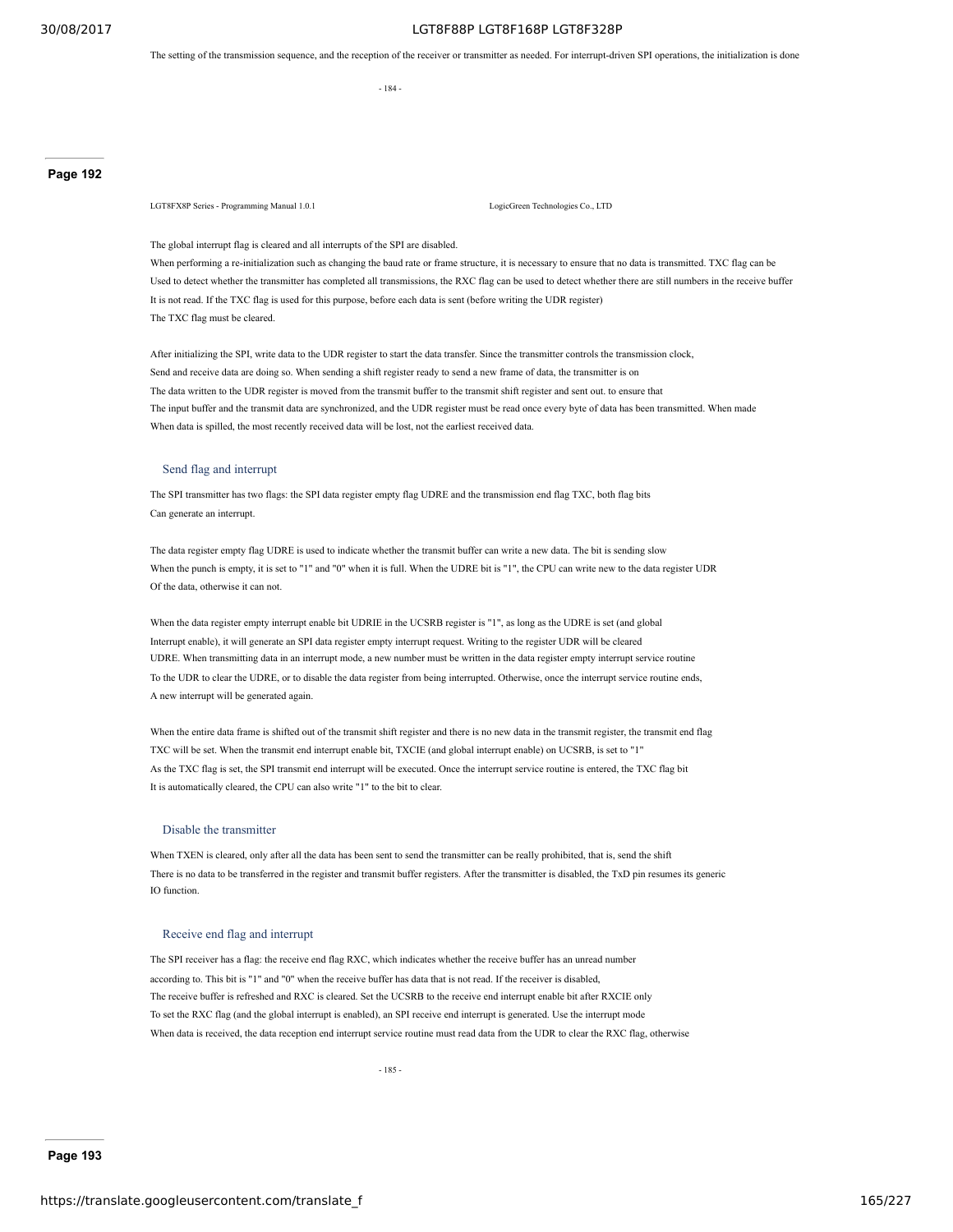When the interrupt handler ends, a new interrupt is generated.

### Disable the receiver

It is forbidden for the receiver to function immediately compared to the transmitter. The data being received will be lost. Disable the receiver (RXEN clear Zero), the receiver will no longer occupy the RxD pin and the receive buffer will be refreshed.

## Register definition

|              |         |          | USART register list                |
|--------------|---------|----------|------------------------------------|
| register     | address | Defaults | description                        |
| <b>UCSRA</b> | 0xC0    | 0x20     | USPI Control and Status Register   |
| <b>UCSRB</b> | 0xC1    | 0x00     | USPI Control and Status Register B |
| <b>UCSRC</b> | 0xC2    | 0x06     | USPI Control and Status Register C |
| UBRRL        | 0xC4    | 0x0      | USPI baud rate register low byte   |
| UBRRH        | 0xC5    | 0x0      | USPI baud rate register high byte  |
| UDR          | 0xC6    | 0x0      | USPI data register                 |

### UCSRA - USPI Control and Status Register

UCSRA - USPI Control and Status Register Address: 0xC0 Default: 0x20 Bit 7 6 5 4 3 2 1 0 Name RXC TXC UDRE - - - - - - - $R/W$  R  $R/W$  R - - - - - -Bit Name Description 7 RXC When "0", it indicates that there is no unread data in the receive buffer. Receiver disabled when receiving Receive end flag. When the value of RXC is "1", it indicates that there is unread data in the receive buffer. When the value of RXC The buffer is refreshed, causing RXC to be cleared. When the receive end interrupt enable bit, RXCIE, is "1" , RXC can be used to generate a receive end interrupt. 6 TXC Send the end flag. TXC is set when the data in the transmit shift register is sent and the transmit buffer is empty. carried out TXC is automatically cleared when TX is asserted, or cleared by writing "1" to TXC. TXC can be used to generate a transmit end interrupt when the transmit end interrupt enable bit, TXCIE, is "1". 5 UDRE Data register empty flag. When UDRE is "1", it indicates that the USPI send data buffer is empty and can write data. when When UDRE is "0", it indicates that the USPI sends the data buffer to full and can not write data. When the number The UDRE can be used to generate a data register empty when the register empty interrupt enable bit UDRIE is "1" Interrupted. 4: 0 - Retained under USPI.

- 186 -

## **Page 194**

LGT8FX8P Series - Programming Manual 1.0.1 LogicGreen Technologies Co., LTD

#### UCSRB - USPI Control and Status Register B

|   | UCSRB - USPI Control and Status Register B |               |             |              |              |             |               |  |  |
|---|--------------------------------------------|---------------|-------------|--------------|--------------|-------------|---------------|--|--|
|   |                                            | Default: 0x00 |             |              |              |             | Address: 0xC1 |  |  |
|   |                                            | $\mathcal{L}$ | 4           | 5.           | 6            | $7^{\circ}$ | Bit           |  |  |
| ۰ | ۰                                          | <b>TXEN</b>   | <b>RXEN</b> | <b>UDRIE</b> | <b>TXCIE</b> |             | Name RXCIE    |  |  |
| ۰ |                                            | R/W           | R/W         | R/W          | R/W          | R/W         | R/W           |  |  |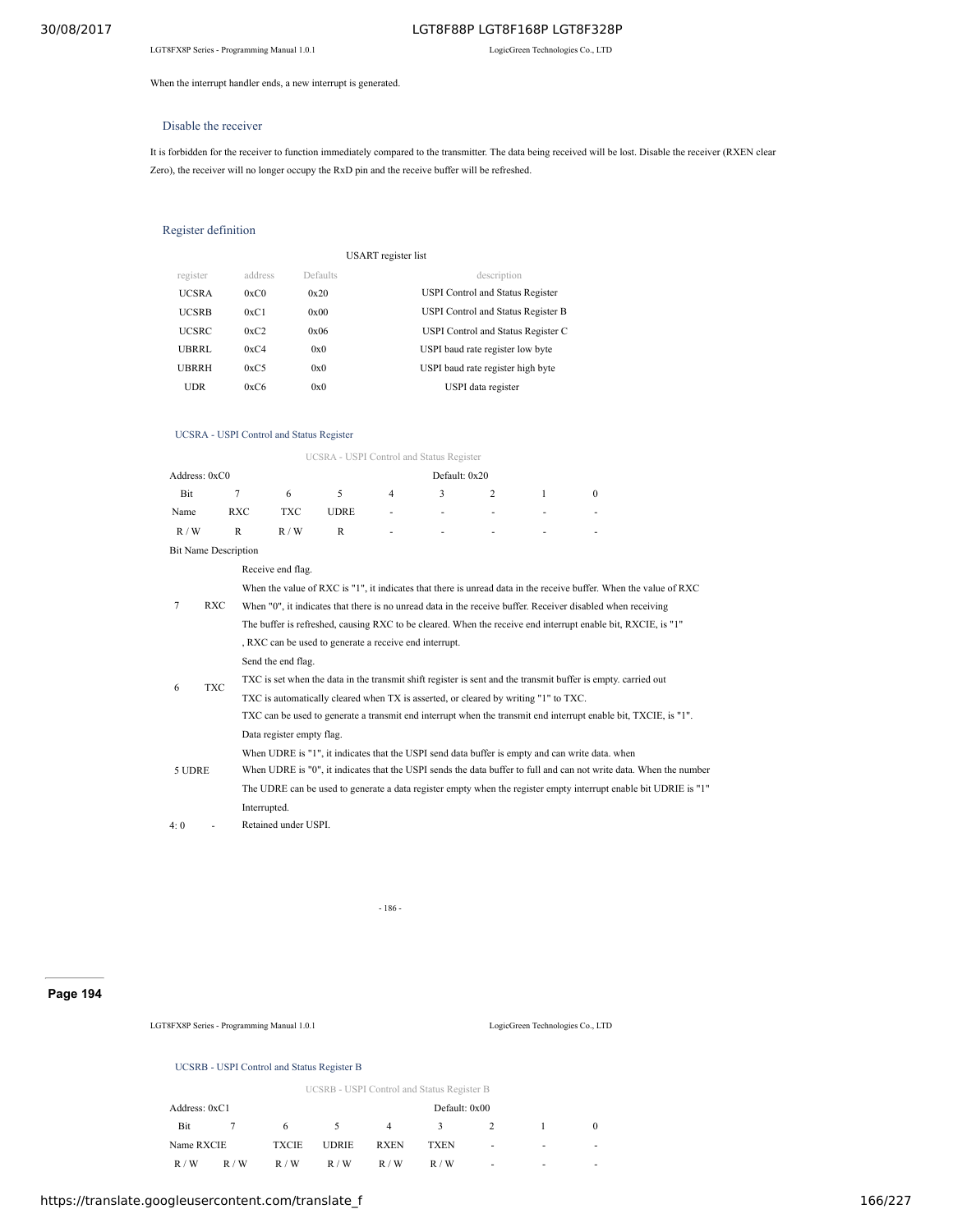| <b>Bit Name Description</b> | Receive end interrupt enable bit.                                                                                    |
|-----------------------------|----------------------------------------------------------------------------------------------------------------------|
| 7 RXCIE                     | Set RXC interrupt and disable RXC interrupt after clearing. When RXCIE is "1", globally                              |
|                             | When the RXC of the UCSRA register is "1", the USPI receive end interrupt can be generated.                          |
|                             | The transmit end interrupt enable bit.                                                                               |
| <b>6 TXCIE</b>              | Enable TXC interrupt after setting, disable TXC interrupt after clearing. When TXCIE is "1", the global              |
|                             | When the TXC of the UCSRA register is "1", the USPI transmission end interrupt can be generated.                     |
|                             | Data register empty interrupt enable bit.                                                                            |
| 5 UDRIE                     | Set to enable UDRE interrupt after clearing, disable UDRE interrupt after clearing. When UDRIE is "1", the global    |
|                             | Interrupt enable, UFLRA register UDRE is "1" can generate USPI data register empty                                   |
|                             | Interrupted.                                                                                                         |
|                             | Receive enable bit.                                                                                                  |
| <b>4 RXEN</b>               | Set the USPI receiver after setting. The general IO function of the RxD pin is replaced by the USPI reception.       |
|                             | Disabling the receiver will refresh the receive buffer.                                                              |
|                             | Send enable bit.                                                                                                     |
| 3 TXEN                      | Set the USPI transmitter after setting. The general IO function of the TxD pin is replaced by the USPI transmission. |
|                             | After TXEN is cleared, the USART can only be disabled until all data has been sent                                   |
|                             | send.                                                                                                                |
| 2:0                         | Retained under USPI.                                                                                                 |

## UCSRC - USART Control and Status Register C

|               |                    |                                                           |   | UCSRC - USART Control and Status Register C |               |     |                  |          |
|---------------|--------------------|-----------------------------------------------------------|---|---------------------------------------------|---------------|-----|------------------|----------|
| Address: 0xC2 |                    |                                                           |   |                                             | Default: 0x86 |     |                  |          |
| Bit           |                    | 6                                                         | 5 | 4                                           | 3             | 2   |                  | $\bf{0}$ |
|               | Name UMSEL1 UMSEL0 |                                                           |   |                                             | ٠             |     | DORD UCPHA UCPOL |          |
| R/W           | R/W                | R/W                                                       | ۰ | ٠                                           | ٠             | R/W | R/W              | R/W      |
| Bit           | Name               | description                                               |   |                                             |               |     |                  |          |
|               |                    | USART mode selection bit.                                 |   |                                             |               |     |                  |          |
|               |                    | UMSEL selects synchronous or asynchronous operation mode. |   |                                             |               |     |                  |          |
|               |                    |                                                           |   |                                             |               |     |                  |          |

| 7:6 UMSEL1:0 |   | UMSEL                | mode                                     |
|--------------|---|----------------------|------------------------------------------|
|              |   | $\Omega$             | <b>USART</b> Asynchronous operation mode |
|              |   |                      | USART Synchronous mode of operation      |
|              |   | 2                    | SPI slave operating mode                 |
|              |   |                      | SPI master operating mode                |
| 5.3          | ٠ | Retained under USPI. |                                          |

- 187 -

## **Page 195**

|              |              | LGT8FX8P Series - Programming Manual 1.0.1 |                                                                          | LogicGreen Technologies Co., LTD |
|--------------|--------------|--------------------------------------------|--------------------------------------------------------------------------|----------------------------------|
|              |              | Data transfer order selection bit.         |                                                                          |                                  |
| 2            | <b>DORD</b>  | <b>DORD</b>                                | Data order                                                               |                                  |
|              |              | $\mathbf{0}$                               |                                                                          | High first transmission          |
|              |              | 1                                          |                                                                          | Low first transmission           |
|              |              | Clock phase selection.                     |                                                                          |                                  |
|              |              |                                            | UCPHA Selects data sampling at the beginning or end edge.                |                                  |
| $\mathbf{1}$ | <b>UCPHA</b> | <b>UCPHA</b>                               | Sampling time                                                            |                                  |
|              |              | $\mathbf{0}$                               | Starting along                                                           |                                  |
|              |              | 1                                          | End the edge                                                             |                                  |
|              |              | Clock polarity selection.                  |                                                                          |                                  |
|              |              |                                            | UCPOL selects data changes and samples occur on rising or falling edges. |                                  |
| $\mathbf{0}$ | <b>UCPOL</b> | <b>UCPOL</b>                               | Send data changes                                                        | Sampling of received data        |

https://translate.googleusercontent.com/translate\_f 167/227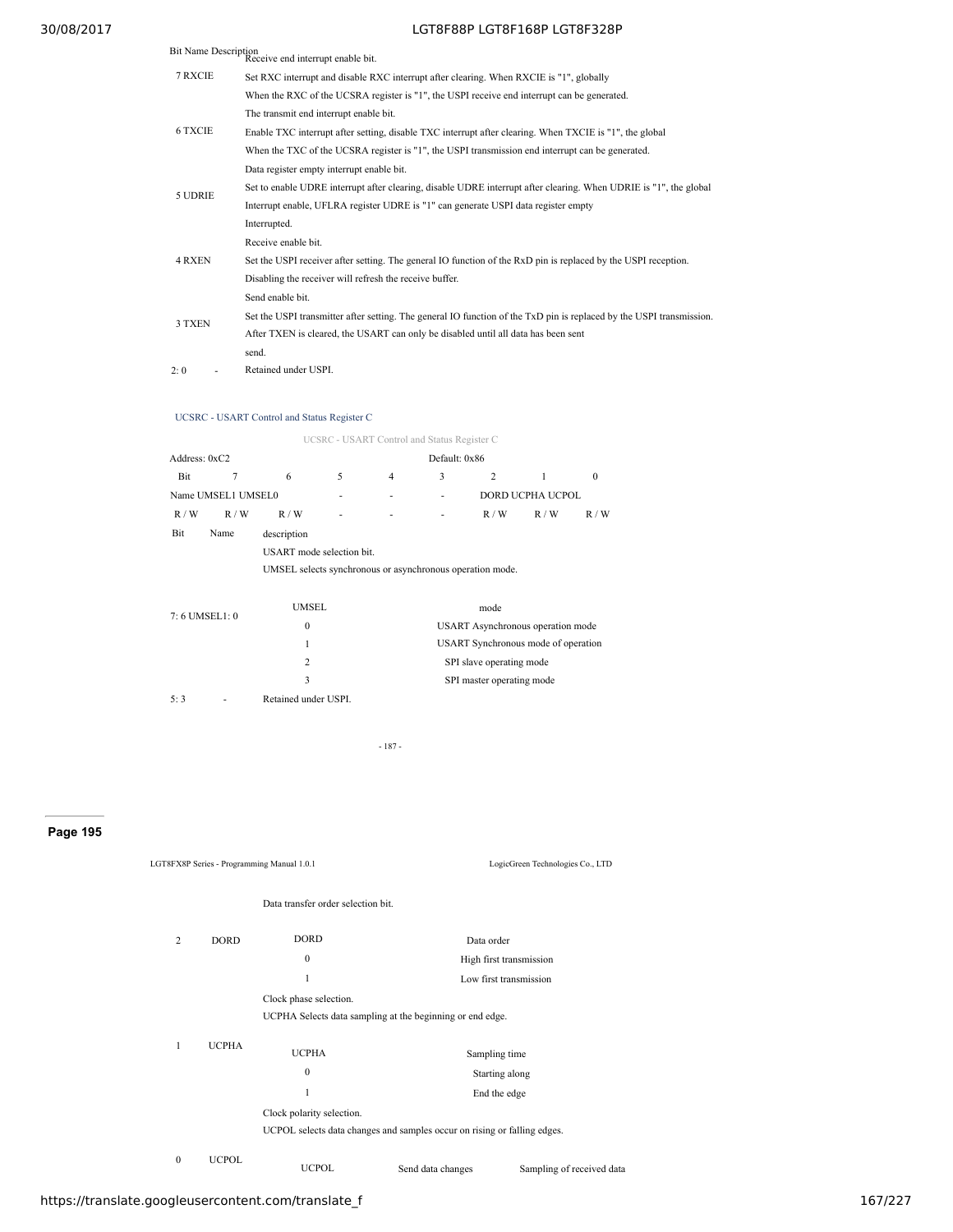# 0 XCK rising edge The falling edge of XCK<br>
1 The falling edge of XCK XCK rising edge

|                  | UBRRL - USPI baud rate register low byte |                                                                                                 |       |       |       |               |              |              |  |
|------------------|------------------------------------------|-------------------------------------------------------------------------------------------------|-------|-------|-------|---------------|--------------|--------------|--|
| Address: 0xC4    |                                          |                                                                                                 |       |       |       | Default: 0x00 |              |              |  |
| Bit              |                                          | 6                                                                                               | 5     | 4     | 3     |               |              | $\mathbf{0}$ |  |
| Name             | UBRR7                                    | UBRR6                                                                                           | UBRR5 | UBRR4 | UBRR3 | UBRR2         | <b>UBRR1</b> | <b>UBRR0</b> |  |
| R/W              | R/W                                      | R/W                                                                                             | R/W   | R/W   | R/W   | R/W           | R/W          | R/W          |  |
| Bit              | Name                                     | description                                                                                     |       |       |       |               |              |              |  |
| 7: 0 UBRR [7: 0] |                                          | USPI The low byte portion of the baud rate register. The USPI baud rate register contains UBRRL |       |       |       |               |              |              |  |
|                  |                                          | And UBRRH two parts, combined with the baud rate used to set the communication.                 |       |       |       |               |              |              |  |

## UBRRH - USPI baud rate register high byte

|               |                        |                                                                            |   |                          | The UBRRH - high byte register in USP baud                                                                                         |                |       |              |
|---------------|------------------------|----------------------------------------------------------------------------|---|--------------------------|------------------------------------------------------------------------------------------------------------------------------------|----------------|-------|--------------|
| Address: 0xC5 |                        |                                                                            |   |                          | Default: 0x00                                                                                                                      |                |       |              |
| Bit           | $\overline{7}$         | 6                                                                          | 5 | 4                        | 3                                                                                                                                  | $\overline{c}$ | 1     | $\mathbf{0}$ |
| Name          |                        |                                                                            |   |                          | UBRR11 UBRR10                                                                                                                      |                | UBRR9 | UBRR8        |
| R/W           | ٠                      |                                                                            |   | $\overline{\phantom{a}}$ | R/W                                                                                                                                | R/W            | R/W   | R/W          |
| Bit           | Name                   | description                                                                |   |                          |                                                                                                                                    |                |       |              |
| 7·4           |                        | Retained under USPI.                                                       |   |                          |                                                                                                                                    |                |       |              |
| 3:0           | <b>UBRR [11:</b><br>8] | Set the baud rate of the communication.<br>UBRR = $\{UBRR [11:8], UBRRL\}$ |   |                          | The high byte portion of the USPI baud rate register.<br>USPI baud rate register contains UBRRL and UBRRH two parts, combined with |                |       |              |

- 188 -

## **Page 196**

| LGT8FX8P Series - Programming Manual 1.0.1 |                          |                                                                                       |            |                          | LogicGreen Technologies Co., LTD    |                               |       |                                                                                                       |                                                                                                                                |
|--------------------------------------------|--------------------------|---------------------------------------------------------------------------------------|------------|--------------------------|-------------------------------------|-------------------------------|-------|-------------------------------------------------------------------------------------------------------|--------------------------------------------------------------------------------------------------------------------------------|
| Operating mode                             |                          |                                                                                       |            |                          |                                     | Baud rate calculation formula |       |                                                                                                       |                                                                                                                                |
|                                            |                          |                                                                                       | Slave mode |                          |                                     |                               |       | The baud rate is determined by the external host                                                      |                                                                                                                                |
|                                            |                          |                                                                                       | Host mode  |                          | BAUD = $f_{sys}$ / (2 * (UBRR + 1)) |                               |       |                                                                                                       |                                                                                                                                |
|                                            | UDR - USPI data register |                                                                                       |            |                          |                                     |                               |       |                                                                                                       |                                                                                                                                |
|                                            |                          |                                                                                       |            | UDR - USPI data register |                                     |                               |       |                                                                                                       |                                                                                                                                |
| Address: 0xC6                              |                          |                                                                                       |            |                          | Default: 0x00                       |                               |       |                                                                                                       |                                                                                                                                |
| Bit                                        | 7                        | 6                                                                                     | 5          | $\overline{4}$           | 3                                   | 2                             | 1     | $\mathbf{0}$                                                                                          |                                                                                                                                |
| Name UDR7                                  |                          | UDR6                                                                                  | UDR5       | UDR4                     | UDR3                                | UDR <sub>2</sub>              | UDR1  | UDR <sub>0</sub>                                                                                      |                                                                                                                                |
| R/W                                        | R/W                      | R / W                                                                                 | R / W      | R/W                      | R / W                               | R / W                         | R / W | R / W                                                                                                 |                                                                                                                                |
| <b>Bit Name</b>                            |                          |                                                                                       |            |                          | description                         |                               |       |                                                                                                       |                                                                                                                                |
|                                            |                          | USPI sends and receives data.                                                         |            |                          |                                     |                               |       |                                                                                                       |                                                                                                                                |
|                                            |                          |                                                                                       |            |                          |                                     |                               |       | The USPI sends the data buffer and the receive data buffer to share the USPI data register UDR.       |                                                                                                                                |
|                                            |                          | Write data to the UDR write data buffer, read data from the UDR read access           |            |                          |                                     |                               |       |                                                                                                       |                                                                                                                                |
|                                            |                          | Receive data buffer.                                                                  |            |                          |                                     |                               |       |                                                                                                       |                                                                                                                                |
|                                            |                          |                                                                                       |            |                          |                                     |                               |       | In the 5 to 8-bit data frame mode, the unused 9th bit is ignored by the transmitter, and the receiver |                                                                                                                                |
| $7:0$ UDR                                  |                          | Set them to 0.                                                                        |            |                          |                                     |                               |       |                                                                                                       |                                                                                                                                |
|                                            |                          | The transmit buffer can only be written if the UDRE flag of the UCSRA register is "1" |            |                          |                                     |                               |       |                                                                                                       |                                                                                                                                |
|                                            |                          |                                                                                       |            |                          |                                     |                               |       |                                                                                                       | Operation, otherwise the operation of the transmitter will be wrong. When sending the shift register is empty, the transmitter |
|                                            |                          |                                                                                       |            |                          |                                     |                               |       | The data in the transmit buffer is loaded into the transmit shift register, and the data is serially  |                                                                                                                                |
|                                            |                          | Output from the TxD pin.                                                              |            |                          |                                     |                               |       |                                                                                                       |                                                                                                                                |
|                                            |                          |                                                                                       |            |                          |                                     |                               |       | The receive buffer contains a two-stage FIFO that will change once the receive buffer is read         |                                                                                                                                |
|                                            |                          | Change its state.                                                                     |            |                          |                                     |                               |       |                                                                                                       |                                                                                                                                |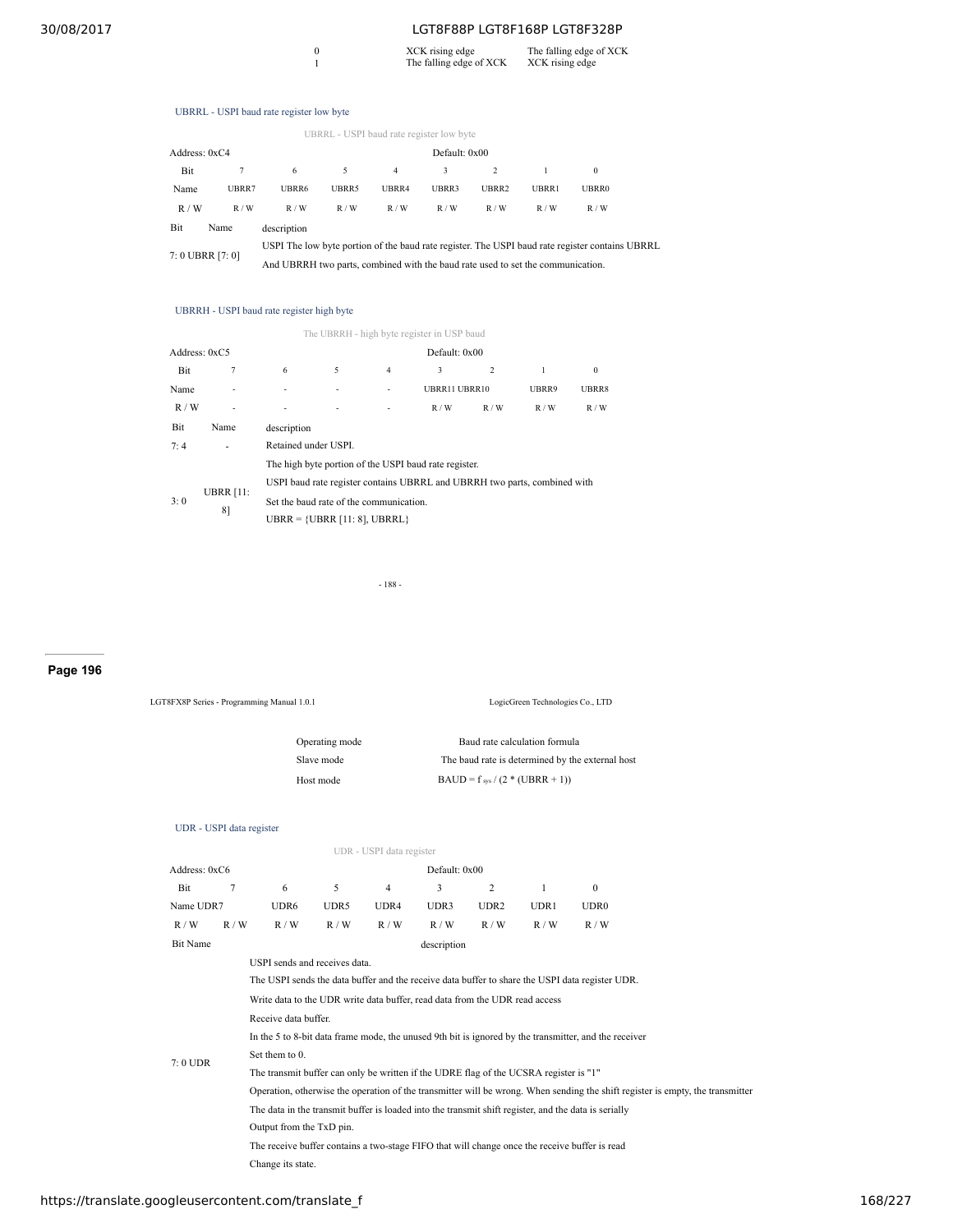- 189 -

LGT8FX8P Series - Programming Manual 1.0.1 LogicGreen Technologies Co., LTD

## TWI - Dual Line Serial Bus (I2C)

- Simple and powerful and flexible communication interface, only 2 lines
- Supports host and slave operation
- The device can operate in transmitter mode or receiver mode
- There are 128 slaves in the 7-bit address space
- Multi-host arbitration is supported
- Up to 400Kbps data transfer rate
- Fully programmable slave address and public address
- You can wake up when the address matches in sleep mode

## TWI bus introduction

Two-wire serial interface TWI is well suited for typical processor applications. The TWI protocol allows the system designer to use only two bi-directional Of the transmission line can be 128 different devices connected together. The two lines are the clock SCL and the data SDA. External hard Only need to pick up two pull-up resistors on each line. All devices connected to the bus have their own addresses. TWI protocol Solve the problem of bus arbitration.

## TWI terms

The terms defined below will appear frequently in this section.

| the term      | description                                                                                               |
|---------------|-----------------------------------------------------------------------------------------------------------|
| Host          | Start and stop the transmission of the device. The host is also responsible for generating the SCL clock. |
| Slave machine | The device that is addressed by the host                                                                  |
| Transmitter   | Place the data on the bus                                                                                 |
| receiver      | A device that receives data from the bus                                                                  |

## Electrical connections

As shown in the following figure, the two lines of the TWI interface are connected to the positive supply via the pull-up resistor. The total of all TWI-compatible devices Line drivers are open-drain or open-collector, so that the interface to achieve the operation of the line and function. When TWI devices When the output is "0", the TWI bus will be low. When all the TWI devices are tri-stated, the bus is allowed to pull up Resistance will pull high voltage. To ensure that all bus operations, all devices connected to the TWI bus must be powered on.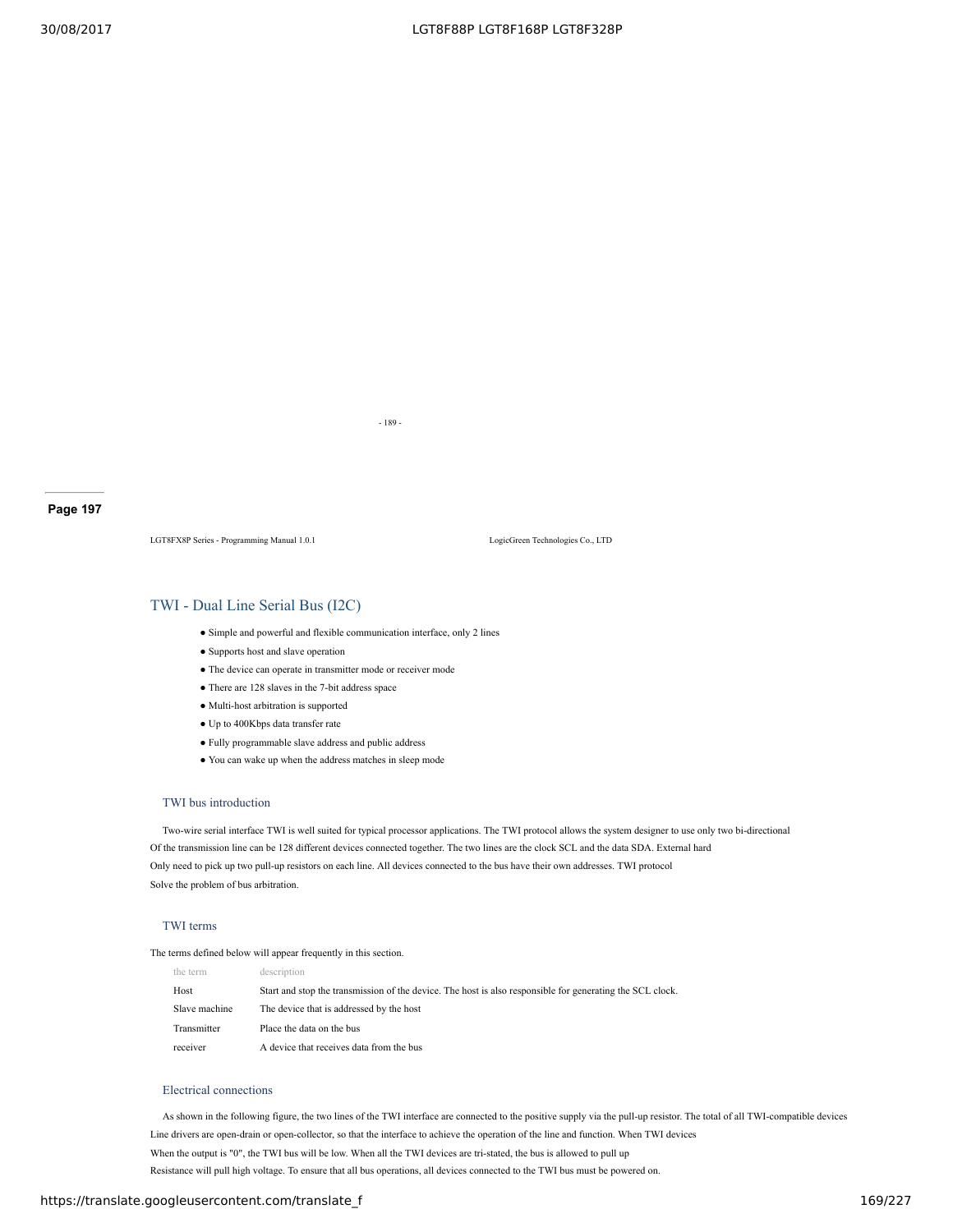VCC



## **Page 198**

LGT8FX8P Series - Programming Manual 1.0.1 LogicGreen Technologies Co., LTD

### Data transmission and frame structure

Each bit of data transfer on the TWI bus is synchronized with the clock. When the clock line is high, the level on the data line must be Remain stable unless it is to generate a start or stop state.



### Start and stop status

TWI's transmission is initiated and stopped by the host. The host on the bus to send a START state to send data transmission, issued STOP status to stop data transfer. Between the START and STOP states, the bus is considered busy and does not allow the other The host tries to take control of the bus. There is a special case where only one occurs between the START and STOP states A new START state, which is called the REPEATED START state, applies to the current host without giving up bus control To start a new transmission. After the REPEATED START until the next STOP, the bus is still considered busy of. This is consistent with START, so in this document, if there is no special instructions, are used to express START And REPEATED START. As shown in the following figure, the START and STOP conditions change the power of the SDA line when the SCL line is high Flat state.



START, REPEATED START and STOP status diagrams

## Address packet format

All address packets transmitted on the TWI bus are 9-bit data length, with 7-bit address, 1-bit READ / WRITE control bit And a 1-bit response bit. When the READ / WRITE bit is "1", a read operation is performed; when the READ / WRITE bit is "0" Perform a write operation. After the slave is addressed, it must acknowledge in the 9th SCL (ACK) cycle by pulling down the SDA line. If If the slave is busy or there are other reasons that can not respond to the host, the SDA line should remain high for the ACK cycle. Then the host can be made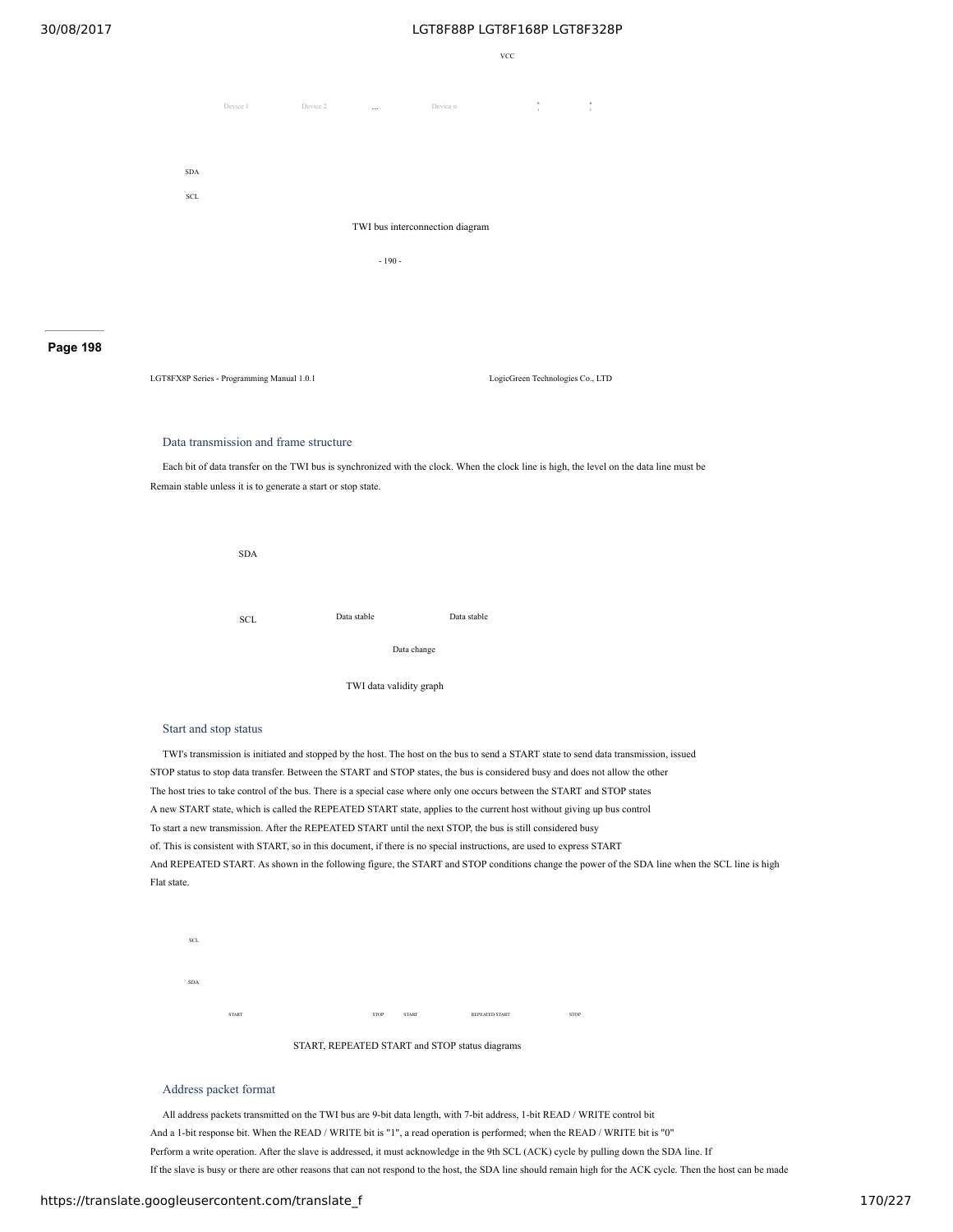The STOP status or REPEATED START status is restarted.

- 191 -

## **Page 199**

LGT8FX8P Series - Programming Manual 1.0.1 LogicGreen Technologies Co., LTD

The address pack includes a slave address and a read or write control bit, denoted by  $SLA + R$  or  $SLA + W$ , respectively.

The MSB bit of the address byte first occurs. Except that the reserved address "00000000" is reserved for broadcast calls as well as all shapes The address of the "1111xxxx" format needs to be reserved for future use. Other slave addresses can be freely assigned by the designer.

When a broadcast call occurs, all slaves should respond at the ACK cycle by pulling down the SDA line. When the host needs The broadcast function can be used when sending the same information to multiple slaves. When the broadcast call address plus the WRITE bit is sent to After the bus, all the slaves that need to respond to the broadcast call will pull down the SDA line during the ACK cycle. All of these responded The slave of the broadcast call will receive the following packet. It is important to note that sending the broadcast call address plus the READ bit is It does not make sense because if several slaves simultaneously send different data will bring bus conflicts.

The address package format is shown below:



### Packet format

All data packets transmitted on the TWI bus are 9-bit data length consisting of 1 data byte and 1 bit acknowledge bit. in During data transmission, the host is responsible for generating the transfer clock SCL and START and STOP status, the transmitter sends the word to be transmitted Section data, the receiver generates a receive response. The acknowledgment signal ACK is the receiver in the 9th SCL (ACK) cycle by pulling down SDA line to produce. If the receiver holds the SDA line high during the ACK cycle, an unacknowledged signal NACK is issued. When the receiver has received the last byte, or for some reason can no longer receive any data, it should be in the collection To the last byte by sending a NACK to inform the sender. The MSB bits of the data byte are transmitted first.

The packet format is shown in the following figure:



Combined address and packet transmission, a transmission is basically a START, 1 SLA + R / W, one or more

- 192 -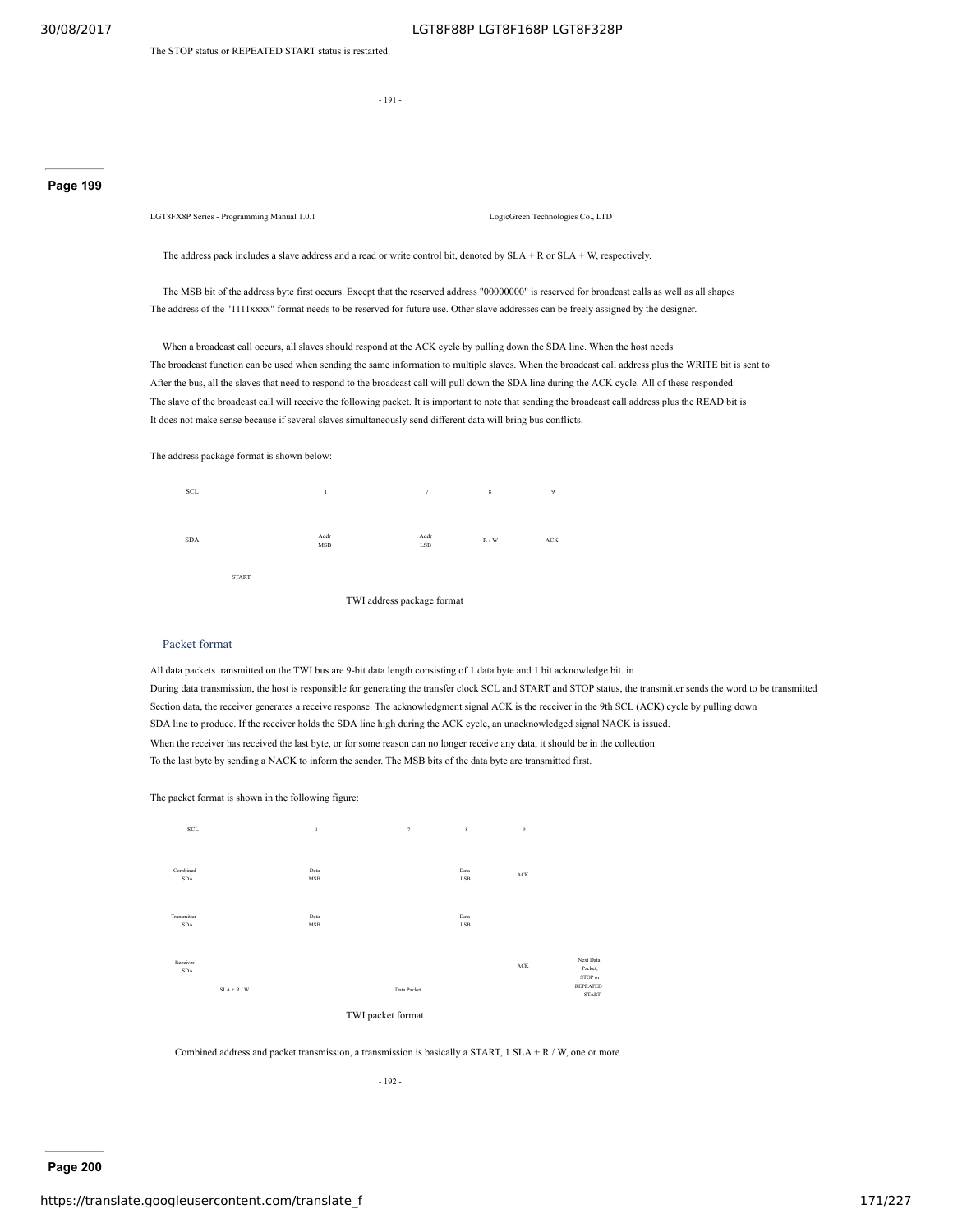LGT8FX8P Series - Programming Manual 1.0.1 LogicGreen Technologies Co., LTD

Data packets and a STOP. Only START and STOP empty messages are illegal. You can use the line with the SCL line Function to achieve the host and slave shake hands. The slave can extend the SCL level by pulling down the SCL line. When the host This feature is useful when setting the clock speed much faster than the slave, or if the slave requires additional time to process the data. The slave's extended SCL low period does not affect the high period of SCL, which is still determined by the host. This can be The slave can reduce the data transfer speed of TWI by changing the duty cycle of SCL.

The following figure shows a typical data transfer. Note that multiple bytes can be transferred between  $SLA + R / W$  and STOP Depending on the application software implementation agreement.



Multi - host system and its arbitration and synchronization

The TWI protocol allows multiple hosts on the bus and uses special measures to ensure that even if two or more hosts are simultaneously The transmission can also be handled like an ordinary transmission. Multi-host system will be two problems:

- 1. Implementation of the algorithm allows only one host in a host to complete the transmission. When other hosts find that they have lost their options To stop their transmission. The process of selection is called arbitration. When the competition in the host found its arbitration failed, Should immediately switch to the slave mode to detect whether it is subject to bus control by the host. In fact, more host with the same When the transmission should not be detected by the slave, that is not allowed to destroy the data being transmitted on the bus.
- 2. Different hosts may use different SCL frequencies. In order to ensure the consistency of transmission, you must design a synchronous host string Line clock program. This will simplify the arbitration process.

The lines and functions of the bus are used to solve the above problems. The serial clock of all the hosts will line up with one A combined clock whose high time is equal to the shortest of all host clocks and its low level is equal to all host clocks The longest one. All hosts are listening to SCL, and when the combined SCL clock goes high or low, they can effectively separate Start counting their SCL high and low level overflow cycles.

Multi-host SCL clock synchronization mechanism as shown below:



- 193 -

### **Page 201**

LGT8FX8P Series - Programming Manual 1.0.1 Logical Co., Ltd. LogicGreen Technologies Co., LTD.

After the output data, all hosts continue to listen on the SDA line to implement the arbitration. If the value read from SDA with the main The machine does not match the value of the output, the host that is lost arbitration. It is important to note that the host outputs a high level of SDA while the other one The host will lose arbitration when the host outputs low-level SDA. The host that lost the arbitration should immediately switch to the slave mode and detect it Whether it is addressed. The host that lost the arbitration must set the SDA line high, but before the end of the current data or address pack To generate a clock signal. Arbitration will continue until the system has only one host, which may take multiple bits. If multiple The host will address the same slave, and the arbitration will continue to the packet.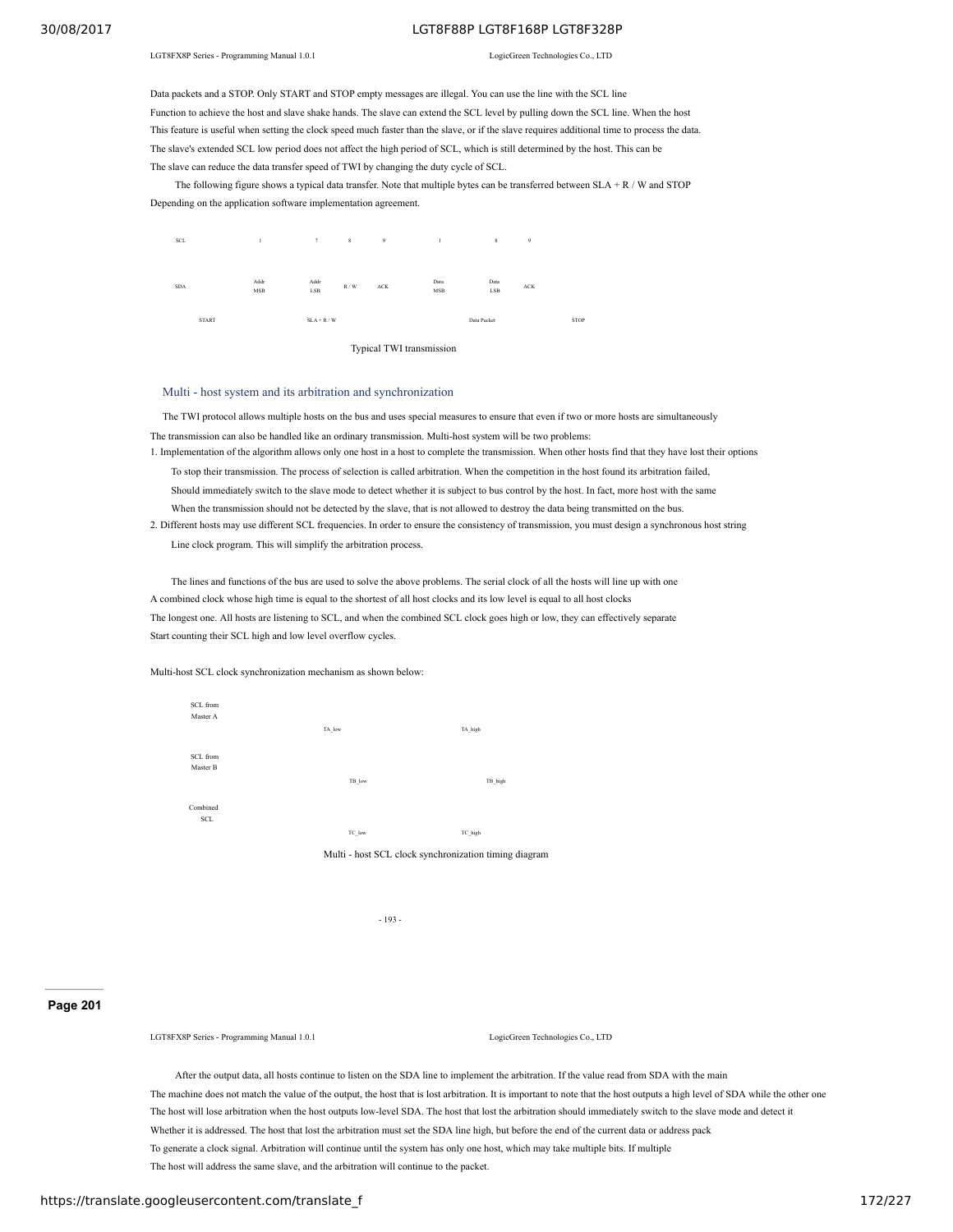

Arbitration between two hosts

Note that arbitration is not permitted in the following cases:

- ◆ A REPEATED START state with a data bit between;
- ◆ A STOP state and a data bit between;
- ◆ Between a REPEATED START state and a STOP status;

Application software must consider the above situation, to ensure that these illegal arbitration will not appear. This means that in a multi-master system, All data transfers must consist of the same SLA + R / W and data packets. In other words, all transmissions must contain phases With the same number of packets, otherwise the arbitration results can not be defined.

## Summary of TWI modules

The structure of the TWI module is shown in the following figure.

- 194 -

## **Page 202**

LGT8FX8P Series - Programming Manual 1.0.1 LogicGreen Technologies Co., LTD TWAR SCL SDA TWBR TWCR TWSR TWAMR Clock Prescaler Pin Mux Edge Detect clkio Sync Pin Mux TWDR Data Shift State Machine and Status Control Address Mask and Comparator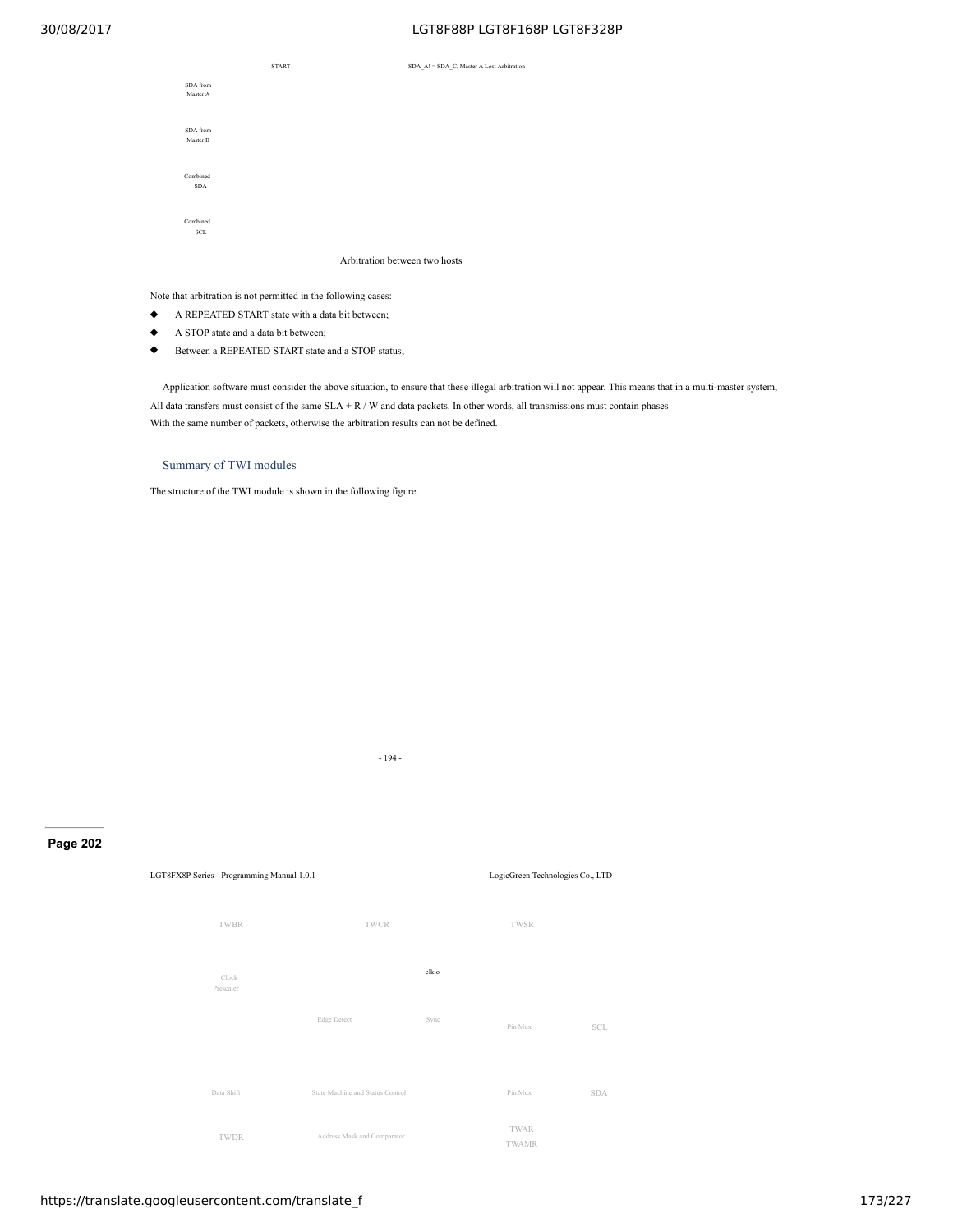#### TWI Block structure diagram

TWI module mainly includes bit rate generator, bus interface unit, address comparator and control unit. See details below Detailed description.

### Bit rate generator unit

The bit rate generator unit mainly controls the SCL clock period in master mode. The SCL clock period consists of the TWI bit rate register TWBR and the prescaler control bits in the TWI status register TWSR. Slave operation is not subject to bit rate or prescaler Set the effect, but to ensure that the working clock of the slave is at least 16 times the SCL frequency. Note that the slave may extend SCL Of the low-level period, thereby reducing the TWI bus average clock frequency. The SCL clock frequency is generated by the following calculation formula:  $f_{\text{sel}} = f_{\text{sys}} / (16 + 2 * \text{TWBR} * 4 \text{ twps})$ 

Where TWBR is the value of the TWI bit rate register and TWPS is the prescaler control bit in the TWI status register.

### Bus interface unit

The bus interface unit includes data and address shift register TWDR, START / STOP controller and arbitration decision hardware circuit.

TWDR contains the address or data byte to be sent, or the address or data byte that has been received. In addition to the 8-bit TWDR, The bus interface unit also includes an ACK / NACK register that is sent or received. This ACK / NACK register can not be directly addressed Accessed by software. When receiving data, it can be set or cleared by the TWI control register TWCR. When sending data , The received ACK / NACK value is reflected by the TWS value in the TWI status register TWSR.

The START / STOP controller is responsible for generating and detecting START, REPEATED START and STOP statuses. When the MCU is in some Sleep mode, START / STOP controller can still detect START and STOP status, when the host on the TWI bus search The MCU will wake up from Sleep mode.

If TWI initiates a data transfer in host mode, the arbitration detection circuit will continuously monitor the bus to determine if it still owns Bus control. When the TWI module loses bus control, the control unit will perform the correct action and generate the appropriate Status code to inform the MCU.

- 195 -

### **Page 203**

LGT8FX8P Series - Programming Manual 1.0.1 LogicGreen Technologies Co., LTD

### Address matching unit

The address matching unit is used to check whether the received address byte matches the 7-bit address in the TWI address register. when The TWI broadcast call identification enable bit (TWGCE) in the TWAR register is set and the address received from the bus is Broadcast address comparison. Once the address matches successfully, the control unit will perform the correct action. The TWI module can respond or not respond The addressing of the host depends on the setting of the TWCR register. Even in sleep mode, the address matching unit can be compared Address, if the host on the bus address, the MCU wake from the sleep mode.

#### control unit

The control unit is responsible for monitoring the bus and generating a corresponding response according to the settings of the TWCR. Occurs when the TWI bus needs to be applied When the software participates in the event, the TWI interrupt flag bit TWINT will be set. In the next one clock cycle, TWI-like The status register TWSR will be updated to indicate the status code for the event. When TWINT is set, TWSR contains the exact status information. At other times, TWSR is a special status code, indicating that there is no exact status information. Once TWINT The flag is set and the SCL line remains low, pausing the TWI transmission on the bus, allowing the application to process the event.

The TWINT flag is set in the following cases:

- TWI sends START / REPEATED START status
- TWI transmits  $SLA + R / W$
- TWI sends an address byte after
- TWI bus after arbitration failed
- TWI is addressed by host (slave address match or broadcast mode)
- When it is addressed as a slave, it receives a STOP or REPEATED START
- When a bus error caused by an illegal START or STOP status occurs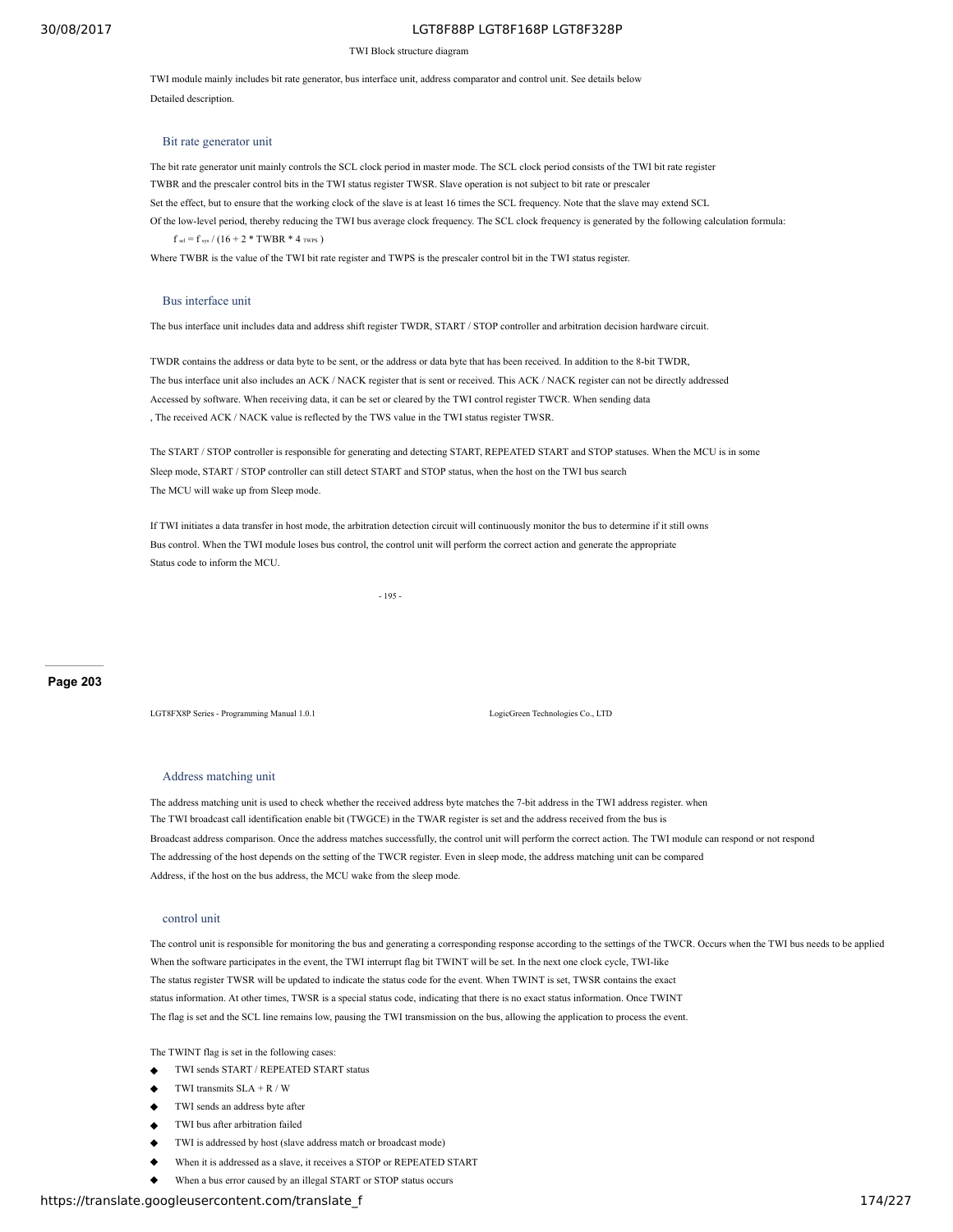## TWI use

The TWI interface is byte-oriented and interrupt-based. All bus events, such as receiving a byte or sending a START Signal, etc., will produce a TWI interrupt. Since TWI is based on the interrupt, so in the TWI byte transmission process, Application software can be free to carry out other operations. TWECT register in TWCR interrupt enable bit TWIE and global interrupt enable Can be used to control whether a TWI interrupt is generated when the TWINT flag is set. If the TWIE bit is cleared, the application is soft The TWINT flag must be used to detect the action on the TWI bus.

When the TWINT flag is set, it indicates that the TWI interface completes the current operation and waits for the response of the application software. At this In the case where the TWI status register TWSR contains a status code that reflects the current bus status. Application software can pass Set the TWCR and TWDR registers to determine how the TWI interface will work at the next TWI bus cycle.

The following figure shows an example of how the application connects to the TWI interface. In this example, the host expects to send a byte of data to Slave machine. The description here is very simple, the next chapter will be more detailed display.

- 196 -

## **Page 204**

LGT8FX8P Series - Programming Manual 1.0.1 LogicGreen Technologies Co., LTD TWI BUS START SLA + W A Data A STOP 1. Set TWSTA; Application Action Hardware Action 3. Check TWSR; Load SLA + W; Clear TWSTA; Clear TWINT; 5. Check TWSR; Load Data; Clear TWINT; 2. Sent START Set TWINT; Set TWSR; 4. Sent SLA + W; Received ACK; Set TWINT; Set TWSR; 6. Sent Data Received ACK; Set TWINT; Set TWSR; 7. Check TWSR; Set TWSTO; Clear TWINT;

#### TWI typical transmission process diagram

The TWI transmission process shown in the figure is:

1. The first step in TWI transmission is to send START. The TWI hardware is sent by writing a specific value to the TWCR register

START signal. The values written will be described in detail later. It is very important to set TWINT in the written value,

Writing a "1" to the TWINT bit clears this bit. TWI register TWINT set during the TWI does not start any operation.

- Once the software clears the TWINT bit, the TWI module immediately initiates the transmission of the START signal.
- 2. When the START status is transmitted, the TWINT flag of the TWCR is set, the TWSR is updated to the new status code,
- Indicates that the START signal was sent successfully.

3. The application looks at the value of TWSR and determines that the START status has been successfully sent. If TWSR is displayed as a different value,

- The application can perform special operations, such as calling error handlers. When the status code is determined to be consistent with the expected,
- The program loads the value of SLA + W into the TWDR register. The TWDR register can be used both in address and data.
- The software then writes a specific value to the TWCR register indicating the value of the SLA + W in the TWI hardware to send TWDR. write
- The incoming value will be described in detail later. Set TWINT in the written value to clear the TWINT flag. TWCR
- The TWINT of the register is set during TWI without initiating any operation. Once the software clears the TWINT bit, the TWI module Immediately start the delivery of the address packet.
- 4. When the address packet is sent, the TWINT flag of TWCR will be set and TWSR will be updated to the new status code.
- The address packet is sent successfully. The status code also reflects whether the slave responds to the address packet.

5. The application looks at the value of TWSR, determines that the address packet has been successfully sent, and the received ACK is the expected value. If TWSR Displayed as other values, the application can perform some special operations, such as calling an error handler. When determining the state When the code is consistent with the expected, the program loads the value of Data into the TWDR register. Then the software goes to the TWCR register Writes a specific value that indicates the value of Data in TWIT hardware to send TWDR. The values written will be described in detail later. Set TWINT in the written value to clear the TWINT flag. TWINT register of TWCR register is set TWI does not start any operation. Once the software clears the TWINT bit, the TWI module immediately initiates the transfer of the packet.

6. When the packet is sent, the TWINT flag of TWCR is set, TWSR is updated to the new status code,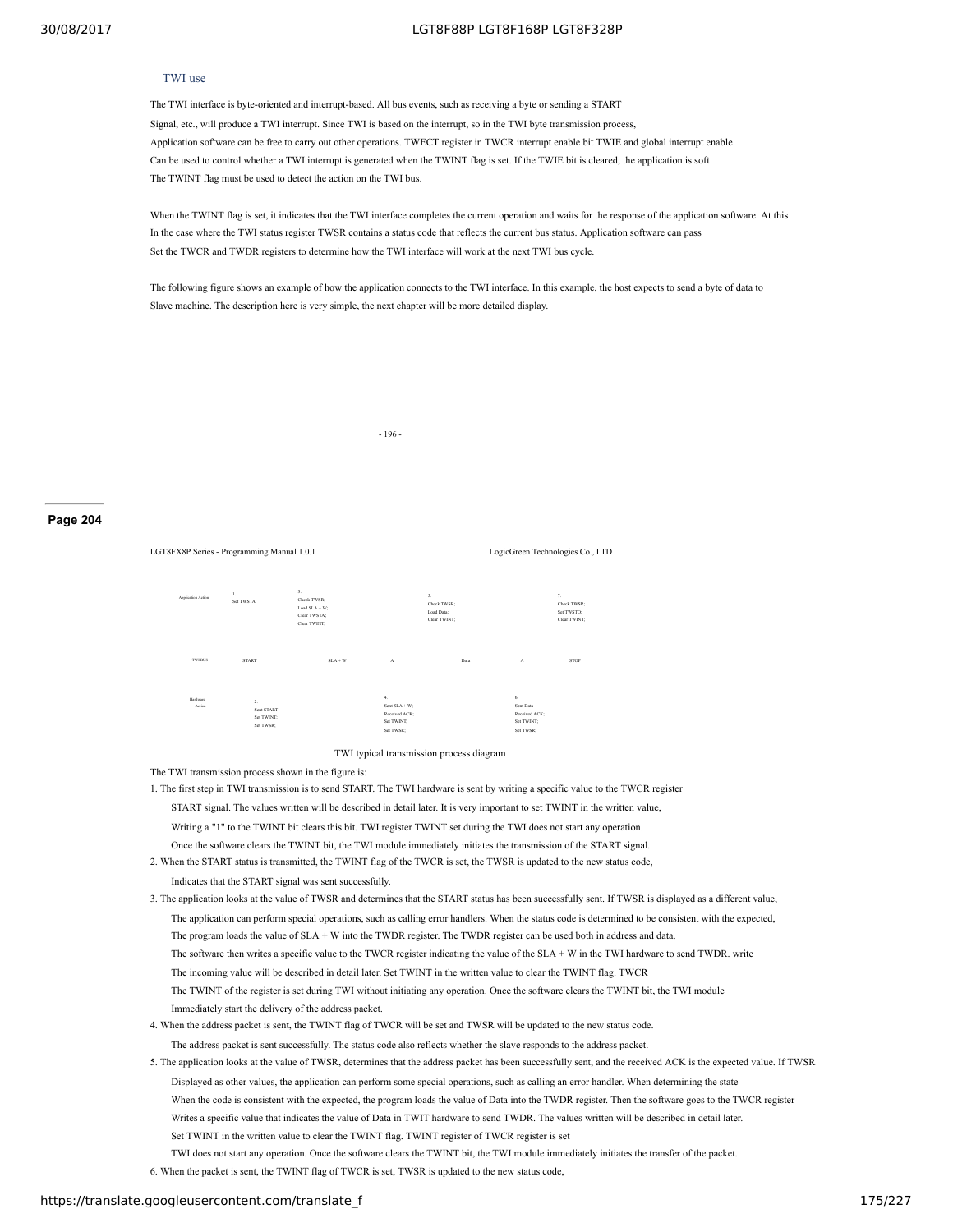The packet is successfully sent. The status code also reflects whether the slave responds to the packet.

- 7. The application looks at the value of TWSR to determine that the packet has been successfully sent and the received ACK is the expected value. If TWSR
	- Displayed as other values, the application can perform some special operations, such as calling an error handler. When determining the state
	- When the code is consistent with the expected, the software writes a specific value to the TWCR register indicating that the TWI hardware sends a STOP signal. write The incoming value will be described in detail later. Set TWINT in the written value to clear the TWINT flag. TWCR

The TWINT of the register is set during TWI without initiating any operation. Once the software clears the TWINT bit, the TWI module

The STOP signal is transmitted immediately. It should be noted that TWINT will not be done after the STOP signal has been transmitted **Position** 

Although the example is simpler, it contains all the rules in the TWI data transfer process. Summarized as follows:

The TWINT flag is set when TWI completes an operation and waits for feedback from the application. The SCL clock line is always held

- 197 -

### **Page 205**

LGT8FX8P Series - Programming Manual 1.0.1 LogicGreen Technologies Co., LTD

Pull down until TWINT is cleared;

- When the TWINT flag is set, the user must update all TWI register values for the next TWI bus cycle The value. For example, the TWDR register must load the value to be sent by the next bus cycle.
- After updating all the registers while completing other necessary operations, the application writes the TWCR register. in When TWCR is written, the TWINT bit must be set to clear the TWINT flag. After TWINT is cleared, TWI is on The operation set by TWCR is executed.

### Transmission mode

TWI can work in the following four main modes: Host Transmitter (MT), Host Receiver (MR), Slave Transmitter (ST) and slave receiver (SR). Multiple modes can be used under the same application. For example, TWI can use the MT mode TWI EEPROM writes data and reads data from EEPROM in MR mode. If there are other hosts on the system, some It is also possible to send data to TWI, which will use SR mode. This is the application software to decide which mode to use.

These patterns will be described in detail below. In each mode of data transmission, will be combined with pictures to describe the possible shape Code. These pictures contain the following abbreviations: S: Start state Rs: REPEATED START state R: Read operation flag (SDA is high) W: write operation flag (SDA is low) A: acknowledge bit (SDA is low)

NA: No acknowledge bit (SDA is high)

Data: 8-bit data bytes

P: STOP status

SLA: Slave Address

The circle in the picture is used to indicate that the TWINT flag is set. The number in the circle indicates the status code in the TWSR register. The prescaler control bit is masked as "0". In these places, the application must perform the appropriate action to continue or complete the TWI transmission. TWI transfers are pending until the TWINT flag is cleared.

When the TWINT flag is set, the status code in TWSR is used to determine the appropriate software operation. Each form is given in each form The code required for the software operation and subsequent serial transmission details. Note that the prescaler control bits in TWSR are masked Is "0".

### Host send mode

In the master transmit mode, TWI will send a certain number of data bytes to the slave receiver. In order to enter the host mode, Send a START signal. The next address packet format determines whether TWI is in the host transmitter mode or the host receiver mode. If you send SLA + W, enter the host send mode. If SLA + R is sent, it enters the host receive mode. This The status codes mentioned in one section assume that the prescaler control bit is "0".

Write the START signal by writing the following values to the TWCR register: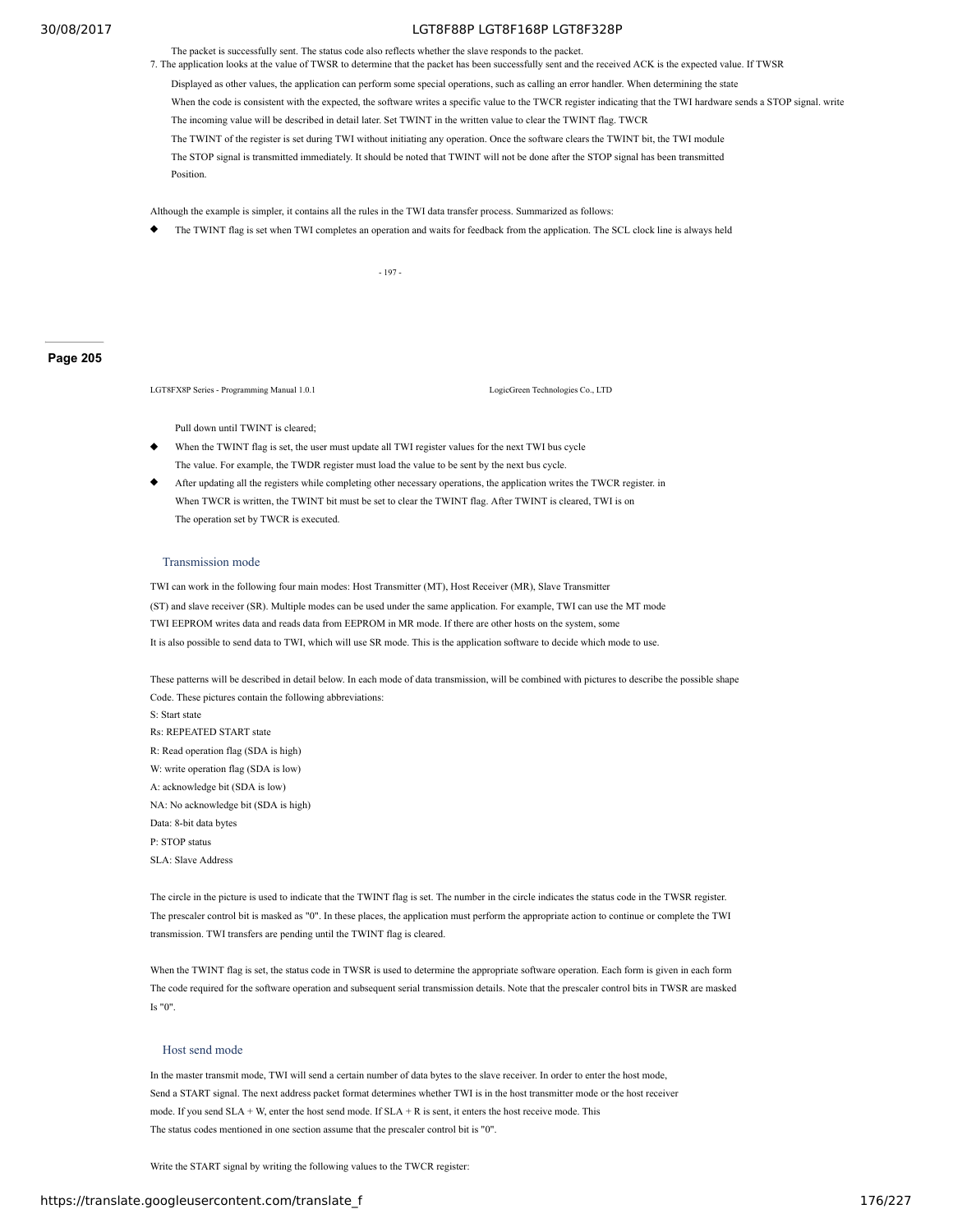TWINT TWEA TWSTA TWSTO TWWC TWEN - TWIE 1 x 1 0 x  $\frac{1}{x}$ 

TWEN bit must be set to "1" to enable TWI interface, TWSTA set to "1" to send START signal, TWINT set to "1" to clear

108

## **Page 206**

LGT8FX8P Series - Programming Manual 1.0.1 LogicGreen Technologies Co., LTD

TWINT flag. The TWI module detects the bus status and sends the START signal as soon as the bus is idle. When START is sent , The hardware sets the TWINT flag, and updates the TWSR status code to 0x08.

In order to enter the host send mode, you must send SLA + W. This can be done by doing the following. Write to the TWDR register first Into SLA + W, and then write "1" to the TWINT bit to clear the TWINT flag to continue transmission, that is, write to the TWCR register Column value to send SLA + W:

| <b>TWINT</b> |  | TWEA TWSTA TWSTO TWWC | <b>TWEN</b> | $\sim$ | "WIE |
|--------------|--|-----------------------|-------------|--------|------|
|              |  |                       |             |        |      |

When SLA + W is transmitted and the acknowledge signal is received, TWINT is set and the status code of TWSR is updated. may The status code is 0x18, 0x20 or 0x38. A suitable response to each status code is described in detail in the status code table.

When SLA + W is sent successfully, it can start sending packets. This can be done by writing data to the TWDR register. TWDR can only be written when the TWINT flag is high. Otherwise, the access is ignored while writing the conflicting flag bit TWWC Will be set. After updating the TWDR, write "1" to the TWINT bit to clear the TWINT flag to continue transmission. Ie to TWCR The register writes the following values to send the data:

| TWINT | TWEA TWSTA TWSTO TWWC |  | `WEN | <b>Contract Contract</b> | 'WIE |
|-------|-----------------------|--|------|--------------------------|------|
|       |                       |  |      |                          |      |

When the packet is sent and the acknowledge signal is received, TWINT is set and the status code of the TWSR is updated. possible The status code is 0x28 or 0x30. A suitable response to each status code is described in detail in the status code table.

When the data is sent successfully, you can continue to send data packets. This process is repeated until the last byte is sent. The host generates a STOP signal or a REPEATED START signal before the entire transmission ends.

### The STOP signal is issued by writing the following values to the TWCR register:

| TWINT | TWEA TWSTA TWSTO TWWC |  | TWEN | the company of the company | TWIE. |
|-------|-----------------------|--|------|----------------------------|-------|
|       |                       |  |      |                            |       |

Write the REPEATED START signal by writing the following values to the TWCR register:

| 'WINT |  | TWEA TWSTA TWSTO TWWC | 'WEN | <b>Section</b> | EW E |
|-------|--|-----------------------|------|----------------|------|
|       |  |                       |      |                |      |

After sending REPEATED START (status code 0x10), the TWI interface can access the same slave again, or visit Ask the new slave without sending a STOP signal. REPEATED START makes the host free of control of the bus without losing control The switch between the different slaves, the host transmitter, and the host receiver mode.

The status code in the host transmit mode and the corresponding operation are shown in the following table:

#### Host status code table for sending mode Bus and hard State of the item Application software response Read / write Operation of TWCR The next step in the hardware

| code                                | State of the item        | <b>TWDR</b> |          | <b>STA STO TWINT TWEA</b> |   |                              |
|-------------------------------------|--------------------------|-------------|----------|---------------------------|---|------------------------------|
| $0x08$ START has been issued $0a$ d |                          |             | $\Omega$ | $\bf{0}$                  | X | Will send $SLA + W$ ;        |
|                                     | give away                | $SLA + W$   |          |                           |   | ACK or NACK will be received |
| 0x10 REPEATED                       |                          | load        | $\theta$ | $\bf{0}$                  | X | Will send $SLA + W$ ;        |
|                                     | START has been Sskuled W |             |          |                           |   | ACK or NACK will be received |
|                                     |                          |             |          |                           |   |                              |

status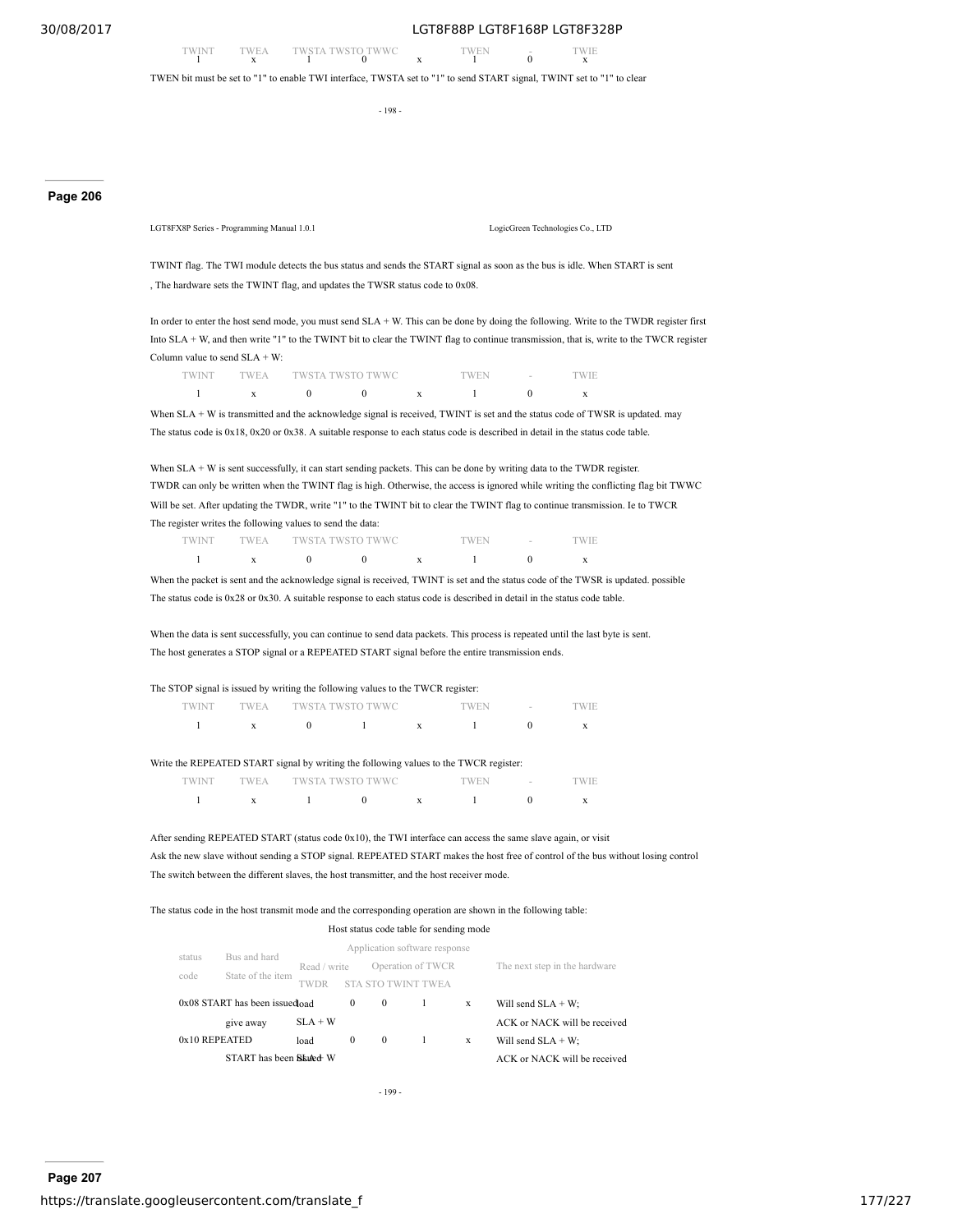|                   | LGT8FX8P Series - Programming Manual 1.0.1     |                                  |                  |                  |              |             | LogicGreen Technologies Co., LTD                                             |
|-------------------|------------------------------------------------|----------------------------------|------------------|------------------|--------------|-------------|------------------------------------------------------------------------------|
|                   | give away                                      | load<br>$SLA + R$                | $\boldsymbol{0}$ | $\mathbf{0}$     | $\mathbf{1}$ | $\mathbf x$ | Will send $SLA + R$ ;<br>Will receive ACK or NACK;<br>Will switch to MR mode |
|                   | $0x18$ SLA + W already                         | load                             | $\boldsymbol{0}$ | $\bf{0}$         | $\mathbf{1}$ | $\mathbf x$ | Will send data;                                                              |
|                   | send;<br>Received ACK No operation 1           | data<br>For                      |                  | $\boldsymbol{0}$ | $\mathbf{1}$ | $\mathbf x$ | ACK or NACK will be received<br>Will send REPEATED<br><b>START</b>           |
|                   |                                                | No operation <sub>0</sub><br>For |                  | $\mathbf{1}$     | $\mathbf{1}$ | $\mathbf x$ | Will send STOP;<br>The TWSTO flag is reset                                   |
|                   |                                                | No operation 1<br>For            |                  | $\mathbf{1}$     | $\mathbf{1}$ | $\mathbf x$ | Will send STOP;<br>The TWSTO flag will be reset;<br>Will send START          |
|                   | $0x20$ SLA + W has been<br>send;               | load<br>data                     | $\boldsymbol{0}$ | $\bf{0}$         | $\mathbf{1}$ | $\mathbf x$ | Will send data:<br>ACK or NACK will be received                              |
|                   | received<br><b>NACK</b>                        | No operation 1<br>For            |                  | $\boldsymbol{0}$ | $\mathbf{1}$ | $\mathbf x$ | Will send REPEATED<br><b>START</b>                                           |
|                   |                                                | No operation <sub>0</sub><br>For |                  | $\mathbf{1}$     | $\mathbf{1}$ | $\mathbf x$ | Will send STOP;<br>The TWSTO flag is reset                                   |
|                   |                                                | No operation 1<br>For            |                  | $\mathbf{1}$     | $\mathbf{1}$ | $\mathbf x$ | Will send STOP;<br>The TWSTO flag will be reset;<br>Will send START          |
| 0x28              | Data bytes                                     | load                             | $\boldsymbol{0}$ | $\mathbf{0}$     | $\mathbf{1}$ | $\mathbf x$ | Will send data;                                                              |
|                   | Has been sent<br>Received an ACKNo operation 1 | data<br>For                      |                  | $\bf{0}$         | $\mathbf{1}$ | $\mathbf x$ | ACK or NACK will be received<br>Will send REPEATED<br><b>START</b>           |
|                   |                                                | No operation <sub>0</sub><br>For |                  | $\mathbf{1}$     | $\mathbf{1}$ | $\mathbf x$ | Will send STOP;<br>The TWSTO flag is reset                                   |
|                   |                                                | No operation 1<br>For            |                  | $\mathbf{1}$     | $\mathbf{1}$ | $\mathbf x$ | Will send STOP;<br>The TWSTO flag will be reset;<br>Will send START          |
| 0x30              | Data bytes<br>Has been sent                    | load<br>data                     | $\boldsymbol{0}$ | $\boldsymbol{0}$ | $\mathbf{1}$ | $\mathbf x$ | Will send data;<br>ACK or NACK will be received                              |
|                   | Received NACK No operation 1                   | For                              |                  | $\bf{0}$         | $\mathbf{1}$ | $\mathbf x$ | Will send REPEATED<br><b>START</b>                                           |
|                   |                                                | No operation $0$<br>For          |                  | $\mathbf{1}$     | $\mathbf{1}$ | $\mathbf x$ | Will send STOP;<br>The TWSTO flag is reset                                   |
|                   |                                                | No operation <sup>1</sup><br>For |                  | $\mathbf{1}$     | $\mathbf{1}$ | X           | Will send STOP;<br>The TWSTO flag will be reset;<br>Will send START          |
| $0x38$ SLA + W or | Data arbitration For<br>failure                | No operation $0$                 |                  | $\boldsymbol{0}$ | $\mathbf{1}$ | $\mathbf x$ | Will release the bus;<br>Will enter the unaddressed slave<br>mode            |
|                   |                                                | No operation 1                   |                  | $\boldsymbol{0}$ | $\mathbf{1}$ | $\mathbf x$ | Will be sent when idle                                                       |
|                   |                                                | For                              |                  |                  |              |             | <b>START</b>                                                                 |

- 200 -

## **Page 208**

LGT8FX8P Series - Programming Manual 1.0.1 LogicGreen Technologies Co., LTD

The format and status of the host send mode are as follows:

MT

S  $SLA + W$  A DATA A P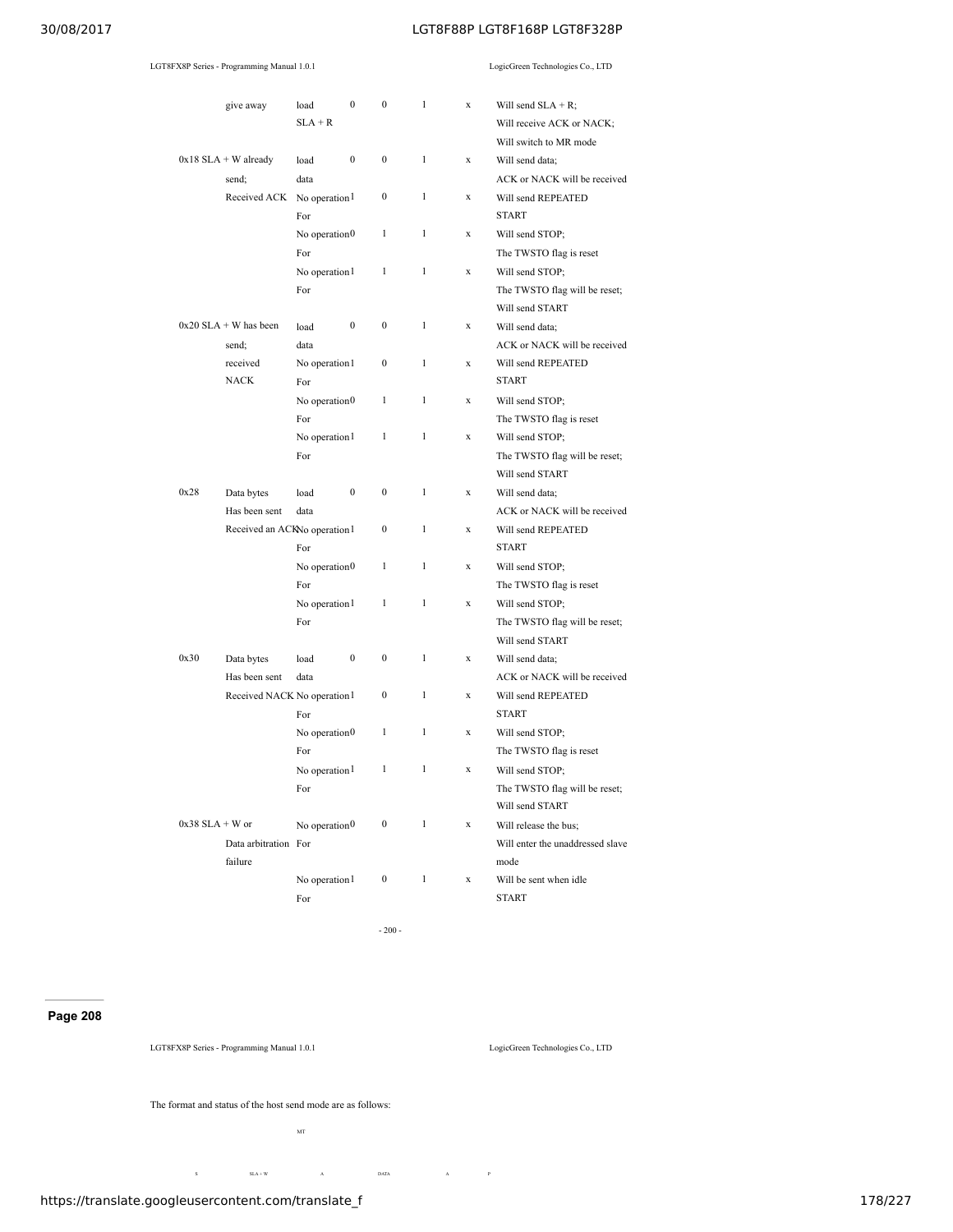| 0x08                                                |                      | 0x18        |              |            |             | 0x28          |                     |                                                     |           |                                   |
|-----------------------------------------------------|----------------------|-------------|--------------|------------|-------------|---------------|---------------------|-----------------------------------------------------|-----------|-----------------------------------|
| Next transfer started with a<br>REPEATED START      |                      |             |              |            |             |               | $\operatorname{Rs}$ |                                                     | $SLA + W$ |                                   |
| Not acknowledge received<br>after the slave address |                      | $_{\rm NA}$ |              | $_{\rm P}$ |             |               | 0x10                |                                                     | $SLA + R$ |                                   |
| Not acknowledge received<br>after the data byte     |                      | 0x20        |              |            |             | $_{\rm NA}$   | $\, {\bf p}$        |                                                     |           | $\ensuremath{\mathsf{MR}}\xspace$ |
| Arbitration lost in slave<br>address or data byte   |                      | A/NA        | Other master |            |             | 0x30<br>A/NA  | Other master        |                                                     |           |                                   |
|                                                     |                      | 0x38        |              |            |             | 0x38          |                     |                                                     |           |                                   |
| Arbitration lost and addressed<br>as slave          |                      | $\Lambda$   | Other master |            |             |               |                     |                                                     |           |                                   |
|                                                     |                      | 0x68        | 0x78         | 0xB0       |             | To Slave Mode |                     |                                                     |           |                                   |
|                                                     | from Master to Slave |             |              |            | DATA        | $\mathbf{A}$  |                     | any number of data bytes and<br>its acknowledge bit |           |                                   |
|                                                     | From Slave to Master |             |              |            | $\mathbf n$ |               |                     | status code in TWSR                                 |           |                                   |

The format and status of the host send mode

## Host receive mode

In host receive mode, TWI receives a certain number of data bytes from the slave transmitter. In order to enter the host mode, Send a START signal. The next address packet format determines whether TWI is in the host transmitter mode or the host receiver mode. If you send SLA + W, enter the host send mode. If SLA + R is sent, it enters the host receive mode. This The status codes mentioned in one section assume that the prescaler control bit is "0".

|  | TWINT TWEA TWSTA TWSTO TWWC                         |              | TWEN                          | $\mathcal{L}^{\mathcal{L}}(\mathcal{L}^{\mathcal{L}}(\mathcal{L}^{\mathcal{L}}(\mathcal{L}^{\mathcal{L}}(\mathcal{L}^{\mathcal{L}}(\mathcal{L}^{\mathcal{L}}(\mathcal{L}^{\mathcal{L}}(\mathcal{L}^{\mathcal{L}}(\mathcal{L}^{\mathcal{L}}(\mathcal{L}^{\mathcal{L}}(\mathcal{L}^{\mathcal{L}}(\mathcal{L}^{\mathcal{L}}(\mathcal{L}^{\mathcal{L}}(\mathcal{L}^{\mathcal{L}}(\mathcal{L}^{\mathcal{L}}(\mathcal{L}^{\mathcal{L}}(\mathcal{L}^{\mathcal{L$ | H. |
|--|-----------------------------------------------------|--------------|-------------------------------|-----------------------------------------------------------------------------------------------------------------------------------------------------------------------------------------------------------------------------------------------------------------------------------------------------------------------------------------------------------------------------------------------------------------------------------------------------------|----|
|  | $\mathbf{x} = \begin{bmatrix} 1 \\ 1 \end{bmatrix}$ | $\mathbf{0}$ | $\mathbf{x}$ and $\mathbf{1}$ | $\theta$                                                                                                                                                                                                                                                                                                                                                                                                                                                  | X  |
|  |                                                     |              |                               |                                                                                                                                                                                                                                                                                                                                                                                                                                                           |    |
|  |                                                     |              |                               |                                                                                                                                                                                                                                                                                                                                                                                                                                                           |    |
|  |                                                     | $-201 -$     |                               |                                                                                                                                                                                                                                                                                                                                                                                                                                                           |    |
|  |                                                     |              |                               |                                                                                                                                                                                                                                                                                                                                                                                                                                                           |    |

### **Page 209**

| LGT8FX8P Series - Programming Manual 1.0.1 |
|--------------------------------------------|
|                                            |

LogicGreen Technologies Co., LTD

TWEN bit must be set to "1" to enable TWI interface, TWSTA set to "1" to send START signal, TWINT set to "1" to clear TWINT flag. The TWI module detects the bus status and sends the START signal as soon as the bus is idle. When START is sent , The hardware sets the TWINT flag, and updates the TWSR status code to 0x08.

In order to enter the host receive mode, you must send SLA + R. This can be done by doing the following. Write to the TWDR register first Into  $SLA + R$ , and then write "1" to the TWINT bit to clear the TWINT flag to continue transmission, that is, write to the TWCR register Column value to send SLA + R:

| TWINT |  | TWEA TWSTA TWSTO TWWC | <b>TWEN</b> | the company of the com- | TWIE |
|-------|--|-----------------------|-------------|-------------------------|------|
|       |  |                       |             |                         |      |

When the SLA + R is transmitted and the acknowledge signal is received, TWINT is set and the status code of the TWSR is updated. possible The status code is 0x38, 0x40, or 0x48. A suitable response to each status code is described in detail in the status code table.

When SLA + R is sent successfully, it can start receiving packets. Write the "TWINT" bit by writing "1" to the TWINT bit Continue to receive. The following values are written to the TWCR register to initiate reception: TWINT TWEA TWSTA TWSTO TWWC TWEN - TWIE

https://translate.googleusercontent.com/translate\_f 179/227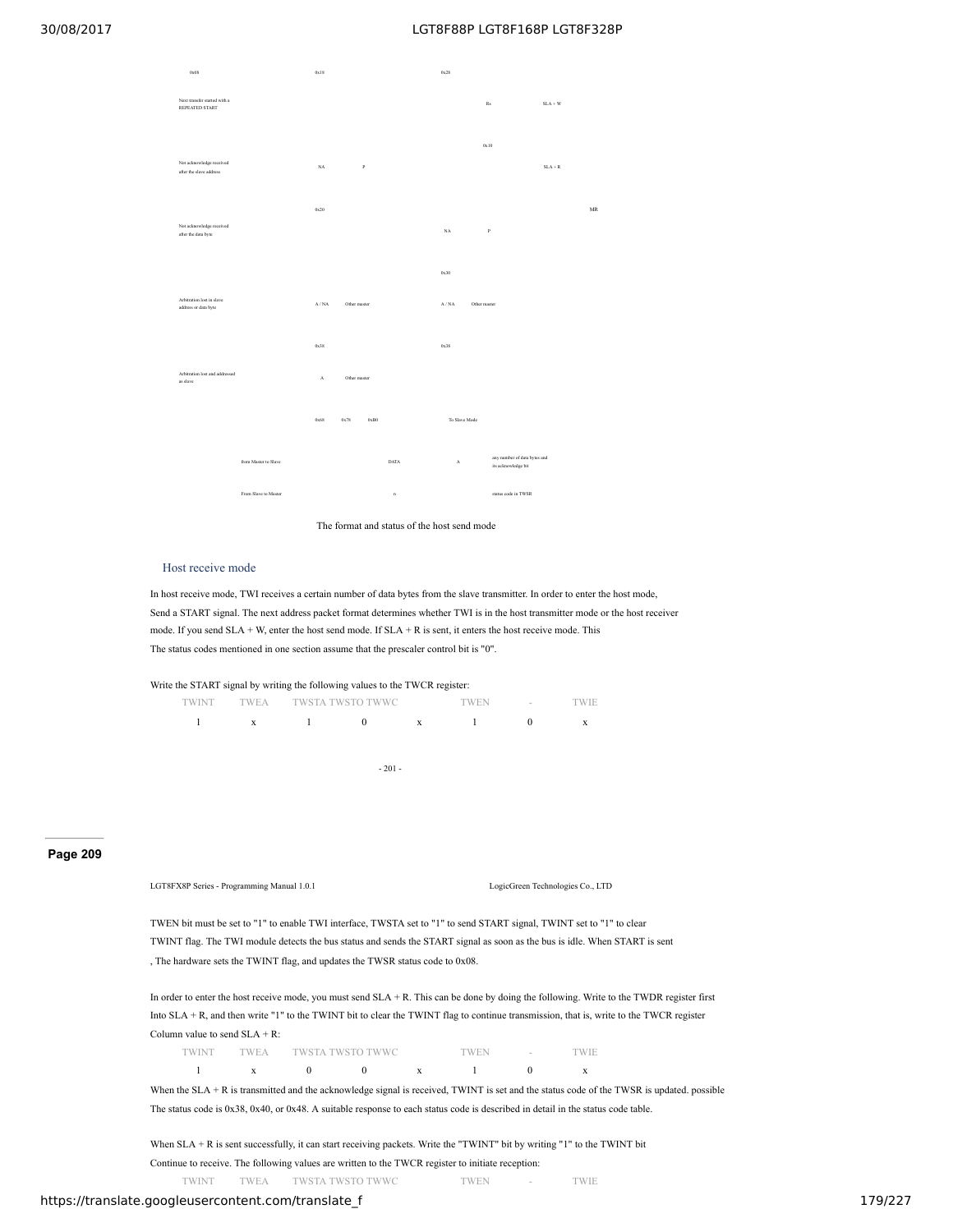1 x 0 0 x 1 0 x When the packet is received and the acknowledge signal is transmitted, TWINT is set and the status code of the TWSR is updated. possible

The status code is 0x50 or 0x58. A suitable response to each status code is described in detail in the status code table.

When the data reception is successful, you can continue to receive data packets. This process is repeated until the last byte is received. After the host receives the last byte, it must send a NACK acknowledge signal to the slave transmitter. The host generates a STOP signal Or the REPEATED START signal is completed by the entire reception.

| The STOP signal is issued by writing the following values to the TWCR register: |              |          |                                                                                       |   |      |        |       |  |  |  |
|---------------------------------------------------------------------------------|--------------|----------|---------------------------------------------------------------------------------------|---|------|--------|-------|--|--|--|
| twint                                                                           |              |          | TWSTA TWSTO TWWC                                                                      |   | TWEN | $\sim$ | TWIE. |  |  |  |
|                                                                                 | $\mathbf{x}$ | $\Omega$ |                                                                                       | X |      |        | X     |  |  |  |
|                                                                                 |              |          |                                                                                       |   |      |        |       |  |  |  |
|                                                                                 |              |          | Write the REPEATED START signal by writing the following values to the TWCR register: |   |      |        |       |  |  |  |
|                                                                                 | TWEA         |          | TWSTA TWSTO TWWC                                                                      |   | 'WEN | $\sim$ |       |  |  |  |

After sending REPEATED START (status code 0x10), the TWI interface can access the same host again, or visit Ask the new host without sending a STOP signal. REPEATED START makes the host free of control of the bus without losing control

1 x 1 0 x 1 0 x

The switch between the different slaves, the host transmitter, and the host receiver mode.

The status code in the host receive mode and the corresponding operation are shown in the following table:

|             |                                   |                      |              | Host receive mode status code table                 |                   |                              |                               |
|-------------|-----------------------------------|----------------------|--------------|-----------------------------------------------------|-------------------|------------------------------|-------------------------------|
| status code | Bus and hard<br>State of the item | Read / write<br>TWDR |              | Application software response<br>STA STO TWINT TWEA | Operation of TWCR |                              | The next step in the hardware |
| 0x08        | START has beethad                 |                      | $\mathbf{0}$ | $\bf{0}$                                            | 1                 | X                            | Will send $SLA + R$ ;         |
|             | send                              | $SLA + R$            |              |                                                     |                   |                              | ACK or NACK will be received  |
| 0x10        | <b>REPEATED</b>                   | load                 | $\mathbf{0}$ | $\mathbf{0}$                                        | 1                 | X                            | Will send $SLA + R$ ;         |
|             | START has been $A + R$            |                      |              |                                                     |                   | ACK or NACK will be received |                               |
|             |                                   |                      |              | $-202 -$                                            |                   |                              |                               |

LGT8FX8P Series - Programming Manual 1.0.1 LogicGreen Technologies Co., LTD

## **Page 210**

|      | send                                      | load                      | $\theta$     | $\mathbf{0}$     | $\mathbf{1}$ | X                | Will send $SLA + W$ ;            |
|------|-------------------------------------------|---------------------------|--------------|------------------|--------------|------------------|----------------------------------|
|      |                                           | $SLA + W$                 |              |                  |              |                  | Will receive ACK or NACK;        |
|      |                                           |                           |              |                  |              |                  | Will switch to MT mode           |
| 0x38 | $SLA + R$ or                              | No operation <sub>0</sub> |              | $\mathbf{0}$     | 1            | X                | Will release the bus;            |
|      | Data arbitrationFor                       |                           |              |                  |              |                  | Will enter the unaddressed slave |
|      | failure                                   |                           |              |                  |              |                  | mode                             |
|      |                                           | No operation 1            |              | $\mathbf{0}$     | $\mathbf{1}$ | X                | Will be sent when idle           |
|      |                                           | For                       |              |                  |              |                  | <b>START</b>                     |
| 0x40 | $SLA + R$ has been operation 0            |                           |              | $\boldsymbol{0}$ | $\mathbf{1}$ | $\boldsymbol{0}$ | Will receive data:               |
|      | send;                                     | For                       |              |                  |              |                  | Will send NACK                   |
|      | received                                  | No operation $0$          |              | $\boldsymbol{0}$ | $\mathbf{1}$ | 1                | Will receive data;               |
|      | <b>ACK</b>                                | For                       |              |                  |              |                  | ACK will be sent                 |
| 0x48 | $SLA + R$ has been operation <sup>1</sup> |                           |              | $\mathbf{0}$     | 1            | X                | Will send REPEATED               |
|      | send;                                     | For                       |              |                  |              |                  | <b>START</b>                     |
|      | received                                  | No operation <sub>0</sub> |              | $\mathbf{1}$     | $\mathbf{1}$ | X                | Will send STOP;                  |
|      | <b>NACK</b>                               | For                       |              |                  |              |                  | The TWSTO flag is reset          |
|      |                                           | No operation 1            |              | 1                | $\mathbf{1}$ | X                | Will send STOP:                  |
|      |                                           | For                       |              |                  |              |                  | The TWSTO flag will be reset;    |
|      |                                           |                           |              |                  |              |                  | Will send START                  |
| 0x50 | Data bytes                                | Read                      | $\mathbf{0}$ | $\boldsymbol{0}$ | $\mathbf{1}$ | $\mathbf{0}$     | Will receive data;               |
|      | Received:                                 | data                      |              |                  |              |                  | Will send NACK                   |
|      | ACK has been insured                      |                           | $\mathbf{0}$ | $\boldsymbol{0}$ | $\mathbf{1}$ | $\mathbf{1}$     | Will receive data;               |
|      | give away                                 | data                      |              |                  |              |                  | ACK will be sent                 |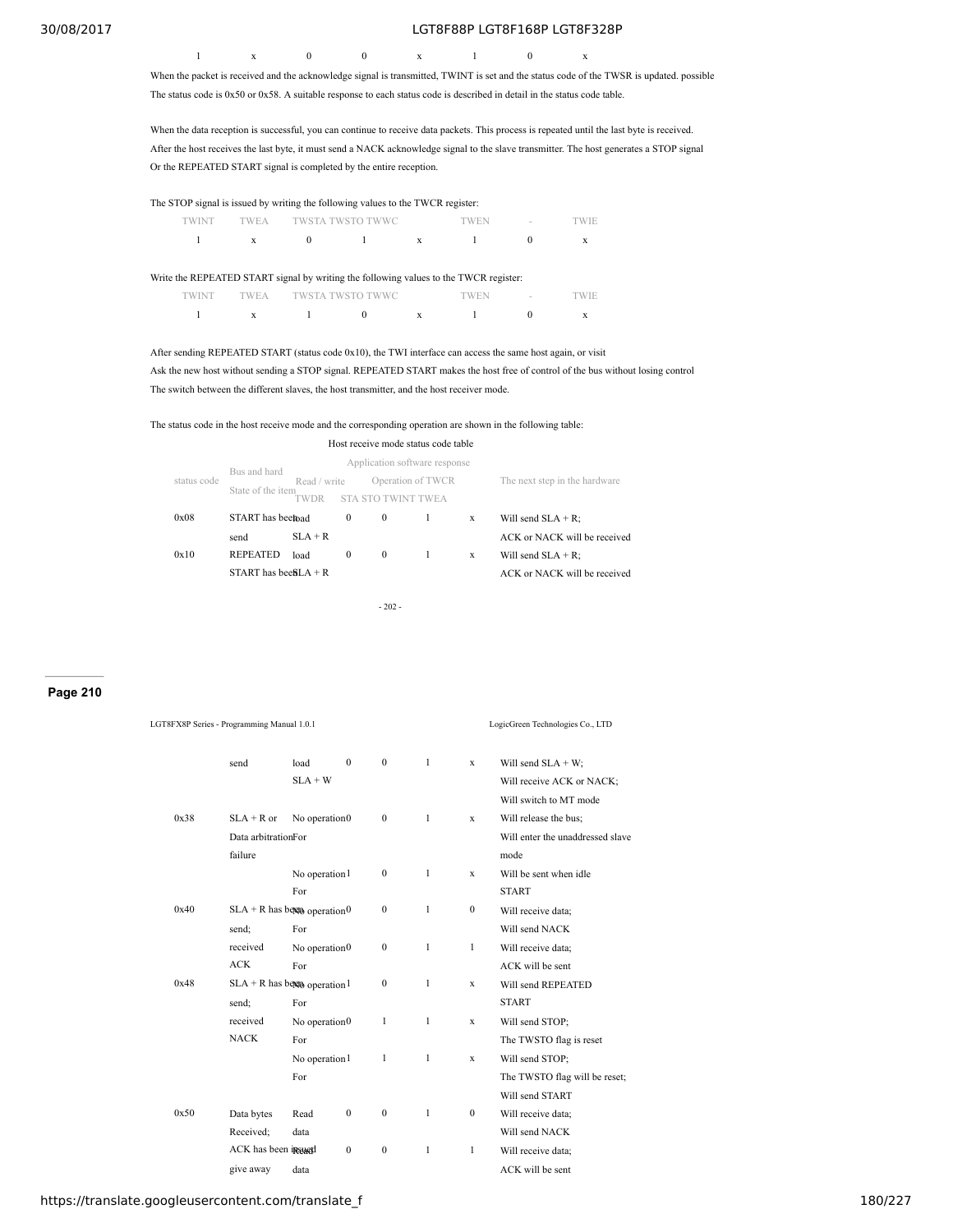| 0x58 | Data bytes<br>Received: | Read<br>data |          | $\bf{0}$ | X | Will send REPEATED<br><b>START</b> |
|------|-------------------------|--------------|----------|----------|---|------------------------------------|
|      | NACK has been Read      |              | $\bf{0}$ | -1       | X | Will send STOP:                    |
|      | send                    | data         |          |          |   | The TWSTO flag is res              |
|      |                         | Read         |          |          | X | Will send STOP:                    |
|      |                         | data         |          |          |   | The TWSTO flag will b              |
|      |                         |              |          |          |   | W511 cond CTADT                    |

The format and status of the host receive mode are as follows:



O flag is reset TOP;

O flag will be reset; Will send START

**Page 211**



- 203 -

Slave receive mode

In the slave receive mode, a certain number of data bytes can be received from the host transmitter. The status code mentioned in this chapter It is assumed that the prescaler control bit is "0".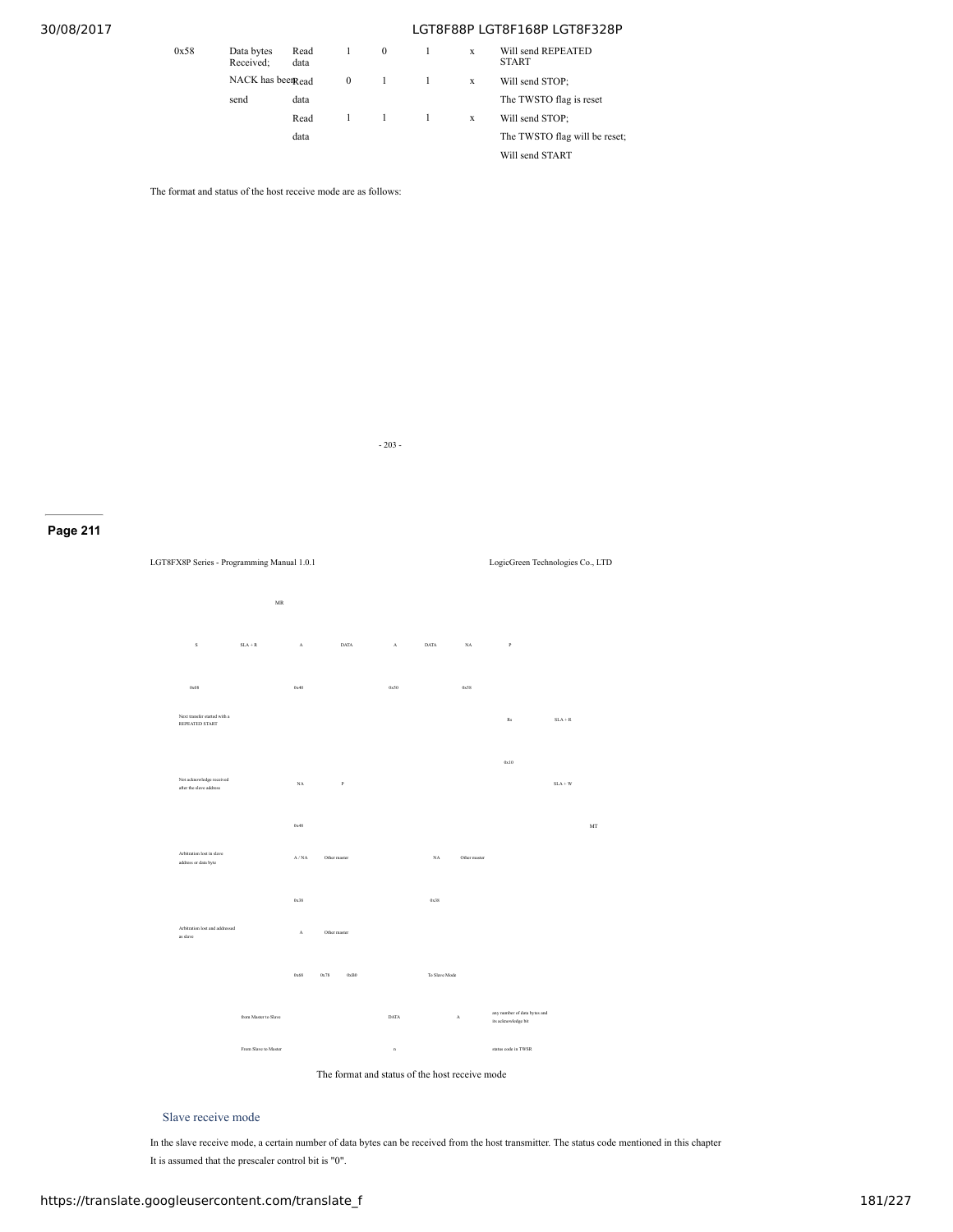| To start the slave receive mode, set the TWAR and TWCR registers. |  |  |
|-------------------------------------------------------------------|--|--|
|-------------------------------------------------------------------|--|--|

#### TWAR needs to be set as follows:

TWA6 TWA5 TWA4 TWA3 TWA2 TWA1 TWA0 TWGCE

Device slave address

The upper 7 bits of TWAR are the slave addresses that the TWI interface responds to when the host is addressed. If LSB is set, TWI responds to broadcast call Called address (0x00), otherwise ignore the general call address. TWCR should be set as follows: TWINT TWEA TWSTA TWSTO TWWC TWEN - TWIE

0 1 0 0 0 1 0 x

TWEN must be set to enable the TWI interface, TWEA must be set to enable the host to address (slave address or broadcast call) to

Return to the confirmation message ACK. TWSTA and TWSTO must be cleared.

- 204 -

### **Page 212**

LGT8FX8P Series - Programming Manual 1.0.1 LogicGreen Technologies Co., LTD

After the TWAR and TWCR are initialized, the TWI interface starts waiting until its slave address (or broadcast address) is found site. The TWI enters the slave receive mode when the data direction bit of the slave address is "0" (indicating a write operation). When the number When the direction bit is "1" (indicating read operation), TWI enters the slave transmission mode. Receive their own slave address and write operation After the flag is set, the TWINT flag is set and the valid status code is also updated to TWSR. Each status code under the appropriate The response is described in detail in the status code table. It should be noted that, when the host mode under the TWI arbitration can also be failed Enter the slave receive mode (see status codes 0x68 and 0x78).

If the TWEA bit is reset during transmission, TWI will return NACK (high) to SDA after receiving a byte on-line. This can be used to indicate that the slave can not receive more data. When the TWEA bit is "0", TWI will not respond to itself The slave address. However, TWI will still monitor the bus, once TWEA is set, you can restore the address recognition and response. and also That is, you can use TWEA to temporarily isolate the TWI interface from the bus.

The clock of the TWI interface can be turned off in other sleep modes except the idle mode. If the slave can receive the mode, The interface will continue to respond to the slave address or broadcast address using the bus clock. Address match will wake up the MCU. During awakening, The TWI interface will remain SCL low until the TWINT flag is cleared. When the TWI interface clock returns to normal Receive more data.

#### The status code of the slave receive mode is shown in the following table:

#### Slave receive mode status code table

|             |                                            |                |   | Application software response |   |              |                               |
|-------------|--------------------------------------------|----------------|---|-------------------------------|---|--------------|-------------------------------|
| status code | Bus and hardware status                    | Read / write   |   | Operation of TWCR             |   |              | The next step in the hardware |
|             |                                            | TWDR           |   | STA STO TWINT TWEA            |   |              |                               |
| 0x60        | $SLA + W$ has been received operation x    |                |   | $\Omega$                      | 1 | $\Omega$     | Will receive data;            |
|             | ACK has been sent                          | For            |   |                               |   |              | Will send NACK                |
|             |                                            | No operation x |   | $\mathbf{0}$                  | 1 | 1            | Will receive data;            |
|             |                                            | For            |   |                               |   |              | ACK will be sent              |
| 0x68        | When sending $SLA + R / W_0$ operation $X$ |                |   | $\mathbf{0}$                  | 1 | $\mathbf{0}$ | Will receive data;            |
|             | Failure of arbitration;                    | For            |   |                               |   |              | Will send NACK                |
|             | $SLA + W$ has been received operation x    |                |   | $\mathbf{0}$                  | 1 | 1            | Will receive data;            |
|             | ACK has been sent                          | For            |   |                               |   |              | ACK will be sent              |
| 0x70        | The broadcast address has he enperationed; |                |   | $\mathbf{0}$                  | 1 | $\mathbf{0}$ | Will receive data;            |
|             | ACK has been sent                          | For            |   |                               |   |              | Will send NACK                |
|             |                                            | No operation x |   | $\mathbf{0}$                  | 1 | 1            | Will receive data;            |
|             |                                            | For            |   |                               |   |              | ACK will be sent              |
| 0x78        | When sending $SLA + R / W_0$ operation x   |                |   | $\mathbf{0}$                  | 1 | $\mathbf{0}$ | Will receive data;            |
|             | Failure of arbitration:                    | For            |   |                               |   |              | Will send NACK                |
|             | $SLA + W$ has been received operation x    |                |   | $\mathbf{0}$                  | 1 | 1            | Will receive data;            |
|             | ACK has been sent                          | For            |   |                               |   |              | ACK will be sent              |
| 0x80        | Own data has been received                 |                | X | $\mathbf{0}$                  | 1 | $\mathbf{0}$ | Will receive data;            |
|             | ACK has been sent                          | data           |   |                               |   |              | Will send NACK                |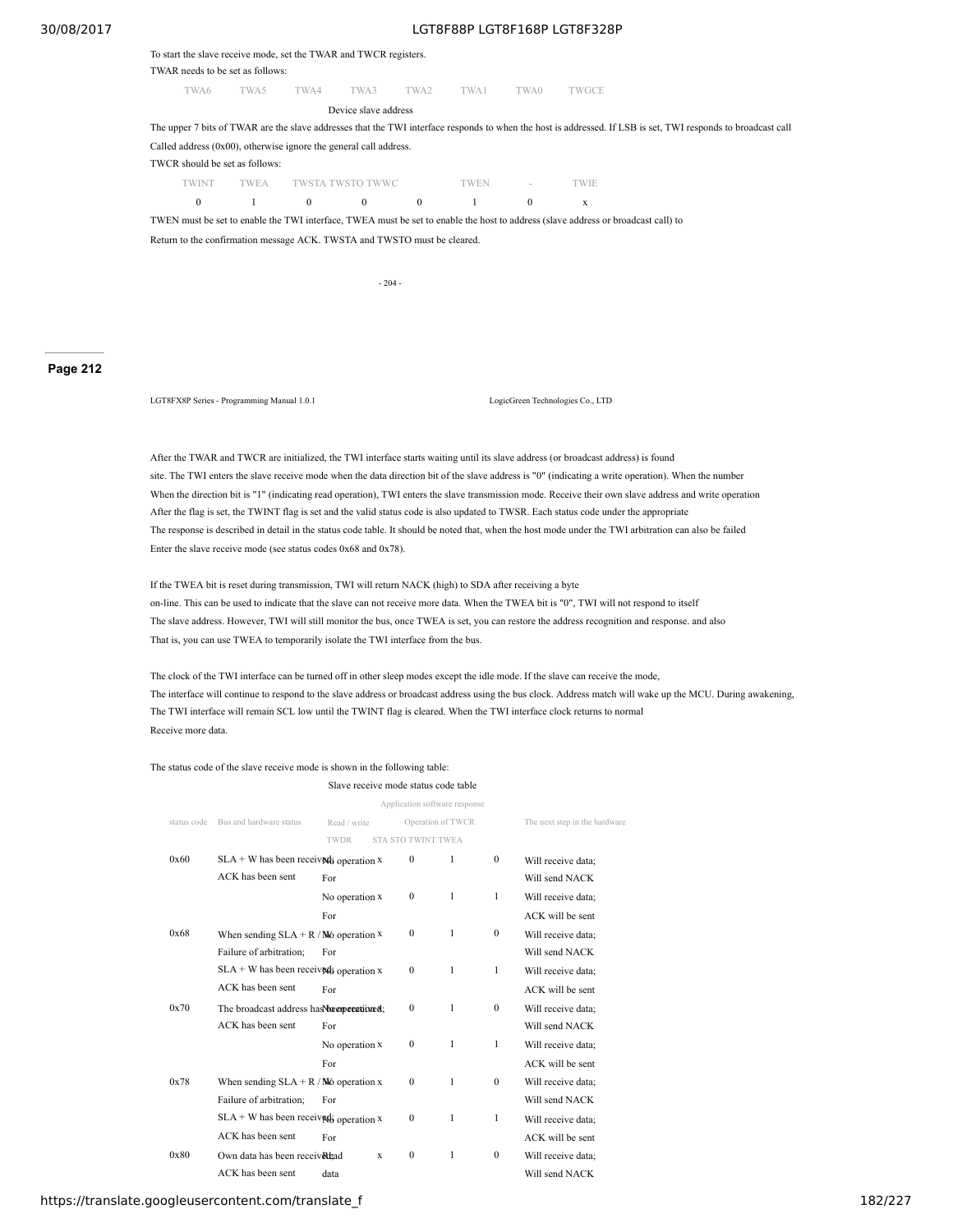|      |                                  | Read | $\mathbf{x}$ |          |          | Will receive data;        |
|------|----------------------------------|------|--------------|----------|----------|---------------------------|
|      |                                  | data |              |          |          | ACK will be sent          |
| 0x88 | Own data has been received: read |      | $\mathbf{0}$ | $\theta$ | $\theta$ | Will switch to unreserved |

- 205 -

**Page 213**

|      | LGT8FX8P Series - Programming Manual 1.0.1 |      |                  |                  |              |                  | LogicGreen Technologies Co., LTD                                         |
|------|--------------------------------------------|------|------------------|------------------|--------------|------------------|--------------------------------------------------------------------------|
|      | NACK has been sent                         | data |                  |                  |              |                  | Slave mode;<br>Will not respond from the ground<br>Address and broadcast |
|      |                                            | Read | $\bf{0}$         | $\boldsymbol{0}$ | $\mathbf{1}$ | $\mathbf{1}$     | Will switch to unreserved                                                |
|      |                                            | data |                  |                  |              |                  | Slave mode;                                                              |
|      |                                            |      |                  |                  |              |                  | Will respond from the ground                                             |
|      |                                            |      |                  |                  |              |                  | site;                                                                    |
|      |                                            |      |                  |                  |              |                  | When $TWGCE = 1$ ,                                                       |
|      |                                            |      |                  |                  |              |                  | Should be broadcast                                                      |
|      |                                            | Read | $\mathbf{1}$     | $\boldsymbol{0}$ | $\mathbf{1}$ | $\boldsymbol{0}$ | Will switch to unreserved                                                |
|      |                                            | data |                  |                  |              |                  | Slave mode;                                                              |
|      |                                            |      |                  |                  |              |                  | Will not respond from the ground                                         |
|      |                                            |      |                  |                  |              |                  | Address and broadcast                                                    |
|      |                                            |      |                  |                  |              |                  | When the bus is idle,                                                    |
|      |                                            |      |                  |                  |              |                  | Send START                                                               |
|      |                                            | Read | $\mathbf{1}$     | $\boldsymbol{0}$ | $\mathbf{1}$ | $\mathbf{1}$     | Will switch to unreserved                                                |
|      |                                            | data |                  |                  |              |                  | Slave mode;                                                              |
|      |                                            |      |                  |                  |              |                  | Will respond from the ground                                             |
|      |                                            |      |                  |                  |              |                  | site;                                                                    |
|      |                                            |      |                  |                  |              |                  | When $TWGCE = 1$ ,                                                       |
|      |                                            |      |                  |                  |              |                  | Should be broadcast                                                      |
|      |                                            |      |                  |                  |              |                  | When the bus is idle,                                                    |
|      |                                            |      |                  |                  |              |                  | Send START                                                               |
| 0x90 | Broadcast data received; Read              |      | $\mathbf x$      | $\boldsymbol{0}$ | $\mathbf{1}$ | $\boldsymbol{0}$ | Will receive data;                                                       |
|      | ACK has been sent                          | data |                  |                  |              |                  | Will send NACK                                                           |
|      |                                            | Read | $\mathbf x$      | $\boldsymbol{0}$ | 1            | $\mathbf{1}$     | Will receive data;                                                       |
|      |                                            | data |                  |                  |              |                  | ACK will be sent                                                         |
| 0x98 | Broadcast data received; Read              |      | $\boldsymbol{0}$ | $\boldsymbol{0}$ | $\mathbf{1}$ | $\boldsymbol{0}$ | Will switch to unreserved                                                |
|      | NACK has been sent                         | data |                  |                  |              |                  | Slave mode;                                                              |
|      |                                            |      |                  |                  |              |                  | Will not respond from the ground                                         |
|      |                                            |      |                  |                  |              |                  | Address and broadcast                                                    |
|      |                                            | Read | $\boldsymbol{0}$ | $\boldsymbol{0}$ | $\mathbf{1}$ | $\mathbf{1}$     | Will switch to unreserved                                                |
|      |                                            | data |                  |                  |              |                  | Slave mode;                                                              |
|      |                                            |      |                  |                  |              |                  | Will respond from the ground                                             |
|      |                                            |      |                  |                  |              |                  | site;                                                                    |
|      |                                            |      |                  |                  |              |                  | When $TWGCE = 1$ ,                                                       |
|      |                                            |      |                  |                  |              |                  | Should be broadcast                                                      |
|      |                                            | Read | $\mathbf{1}$     | $\boldsymbol{0}$ | $\mathbf{1}$ | $\boldsymbol{0}$ | Will switch to unreserved                                                |
|      |                                            | data |                  |                  |              |                  | Slave mode;                                                              |
|      |                                            |      |                  |                  |              |                  | Will not respond from the ground                                         |
|      |                                            |      |                  |                  |              |                  | Address and broadcast                                                    |
|      |                                            |      |                  |                  |              |                  | When the bus is idle,                                                    |
|      |                                            |      |                  |                  |              |                  | Send START                                                               |
|      |                                            | Read | $\mathbf{1}$     | $\boldsymbol{0}$ | $\mathbf{1}$ | $\mathbf{1}$     | Will switch to unreserved                                                |
|      |                                            |      |                  |                  |              |                  |                                                                          |

- 206 -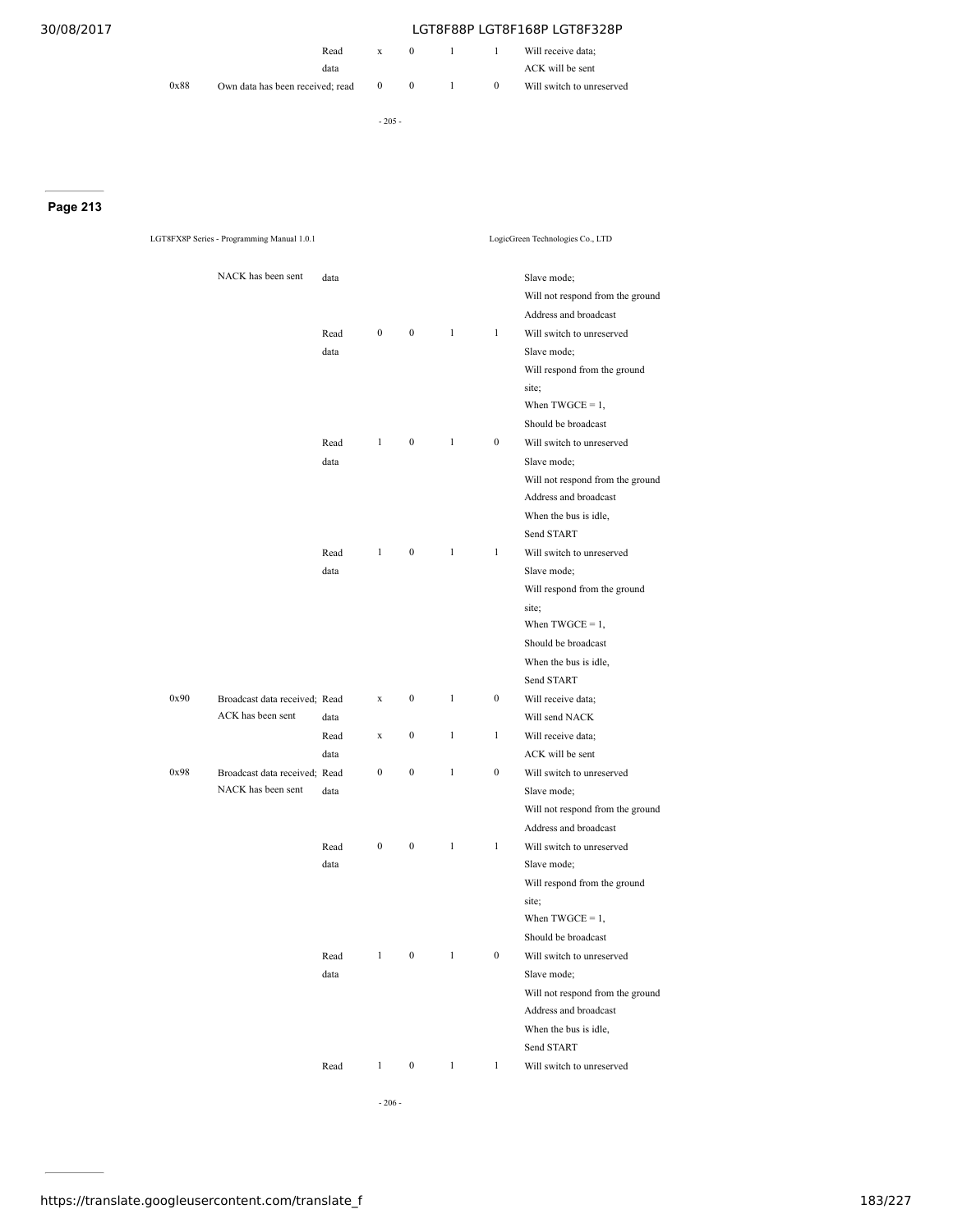| LGT8FX8P Series - Programming Manual 1.0.1 |                                                                                                        |                         | LogicGreen Technologies Co., LTD |              |                  |                                                                                                                                                                       |
|--------------------------------------------|--------------------------------------------------------------------------------------------------------|-------------------------|----------------------------------|--------------|------------------|-----------------------------------------------------------------------------------------------------------------------------------------------------------------------|
|                                            |                                                                                                        | data                    |                                  |              |                  | Slave mode;<br>Will respond from the ground<br>site;<br>When $TWGCE = 1$ ,<br>Should be broadcast<br>When the bus is idle,<br>Send START                              |
| 0xA0                                       | When the machine is wor $\mathbb{N}$ ngoperation 0<br><b>STOP</b><br>To<br>or<br><b>REPEATED START</b> | For                     | $\mathbf{0}$                     | $\mathbf{1}$ | $\mathbf{0}$     | Will switch to unreserved<br>Slave mode;<br>Will not respond from the ground<br>Address and broadcast                                                                 |
|                                            |                                                                                                        | No operation $0$<br>For | $\boldsymbol{0}$                 | $\mathbf{1}$ | $\mathbf{1}$     | Will switch to unreserved<br>Slave mode;<br>Will respond from the ground<br>site;<br>When $TWGCE = 1$ ,<br>Should be broadcast                                        |
|                                            |                                                                                                        | No operation 1<br>For   | $\boldsymbol{0}$                 | $\mathbf{1}$ | $\boldsymbol{0}$ | Will switch to unreserved<br>Slave mode;<br>Will not respond from the ground<br>Address and broadcast<br>When the bus is idle,<br>Send START                          |
|                                            |                                                                                                        | No operation 1<br>For   | $\mathbf{0}$                     | $\mathbf{1}$ | $\mathbf{1}$     | Will switch to unreserved<br>Slave mode;<br>Will respond from the ground<br>site;<br>When $TWGCE = 1$ ,<br>Should be broadcast<br>When the bus is idle,<br>Send START |

The format and status of the slave receive mode are as follows:

# **Page 215**

S SLA+W A DATA A DATA A Por S SR  $\begin{array}{ccc} \text{DATA} & \text{A} \end{array}$ 

- 207 -

LogicGreen Technologies Co., LTD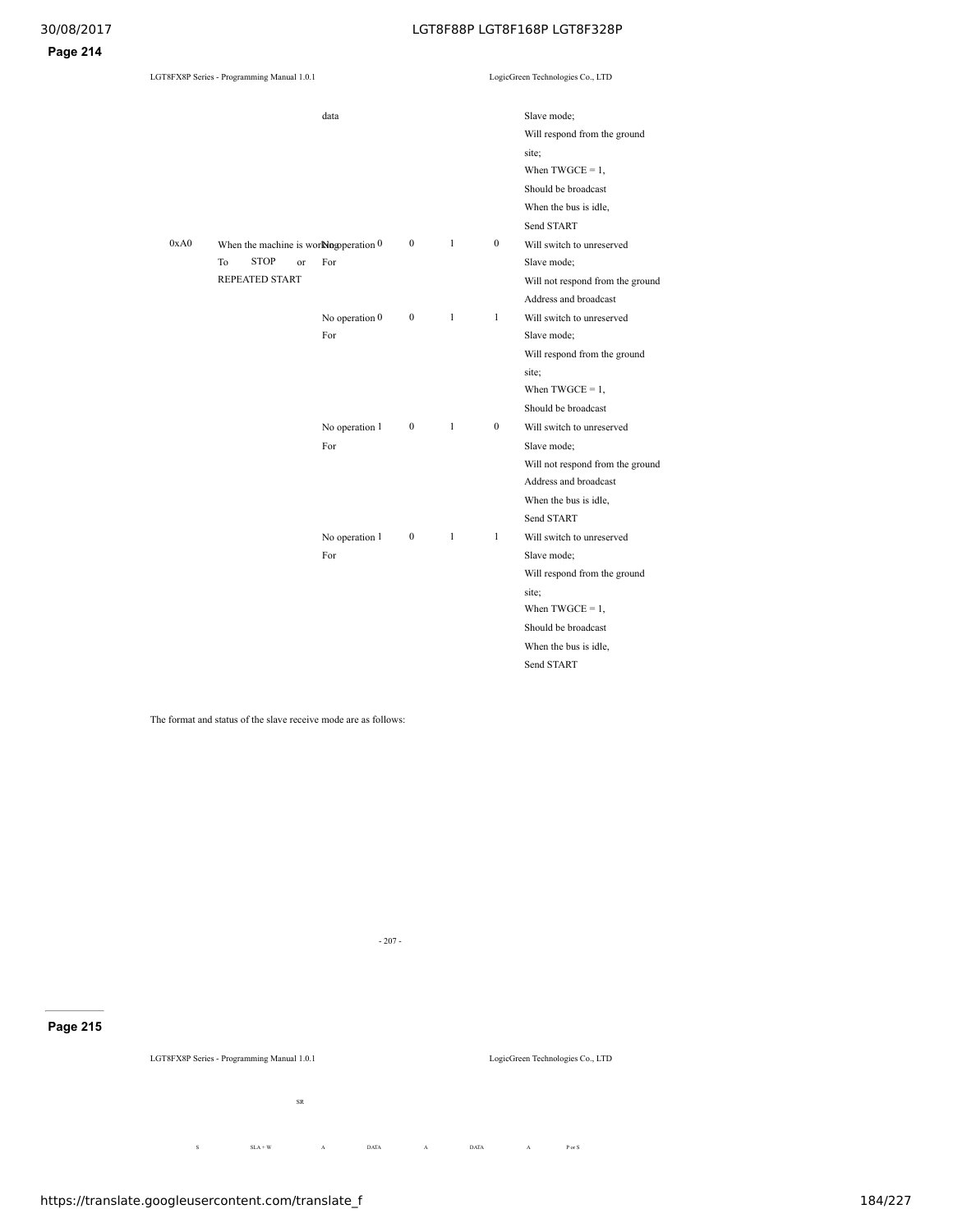0x60 0x80 0x80 0xA0



Slave receive mode format and status diagram

## Slave send mode

In the slave transmit mode, a certain number of data bytes can be sent to the host receiver. The status code mentioned in this chapter It is assumed that the prescaler control bit is "0".

To start the slave receive mode, set the TWAR and TWCR registers. TWAR needs to be set as follows: TWA6 TWA5 TWA4 TWA3 TWA2 TWA1 TWA0 TWGCE

Device slave address

The upper 7 bits of TWAR are the slave addresses that the TWI interface responds to when the host is addressed. If LSB is set, TWI responds to broadcast call Called address (0x00), otherwise ignore the general call address.

TWCR should be set as follows:

|  | TWINT TWEA TWSTA TWSTO TWWC | TWEN | the contract of the contract of | TWIE |
|--|-----------------------------|------|---------------------------------|------|
|  |                             |      |                                 |      |

- 208 -

### **Page 216**

LGT8FX8P Series - Programming Manual 1.0.1 LogicGreen Technologies Co., LTD

TWEN must be set to enable the TWI interface, TWEA must be set to enable the host to address (slave address or broadcast call) to Return to the confirmation message ACK. TWSTA and TWSTO must be cleared.

After the TWAR and TWCR are initialized, the TWI interface starts waiting until its slave address (or broadcast address) is found site. The TWI enters the slave receive mode when the data direction bit of the slave address is "0" (indicating a write operation). When the number When the direction bit is "1" (indicating read operation), TWI enters the slave transmission mode. Receive their own slave address and read gymnastics After the flag is set, the TWINT flag is set and the valid status code is also updated to TWSR. Each status code under the appropriate The response is described in detail in the status code table. It should be noted that, when the host mode under the TWI arbitration can also be failed Enter the slave transmit mode (see status code 0xB0).

If the TWEA bit is reset during transmission, TWI will switch to unaddressed slave mode after sending the last byte. The status code in the TWSR register will be updated after the host receiver gives NACK or ACK for the last byte of transmission. For 0xC0 or 0xC8. If the host receiver continues to transmit the operation, the slave transmitter will not respond, the host will receive the full "1" data (ie 0xFF). When the slave sends the last byte of data (TWEA is cleared) and the NACK is expected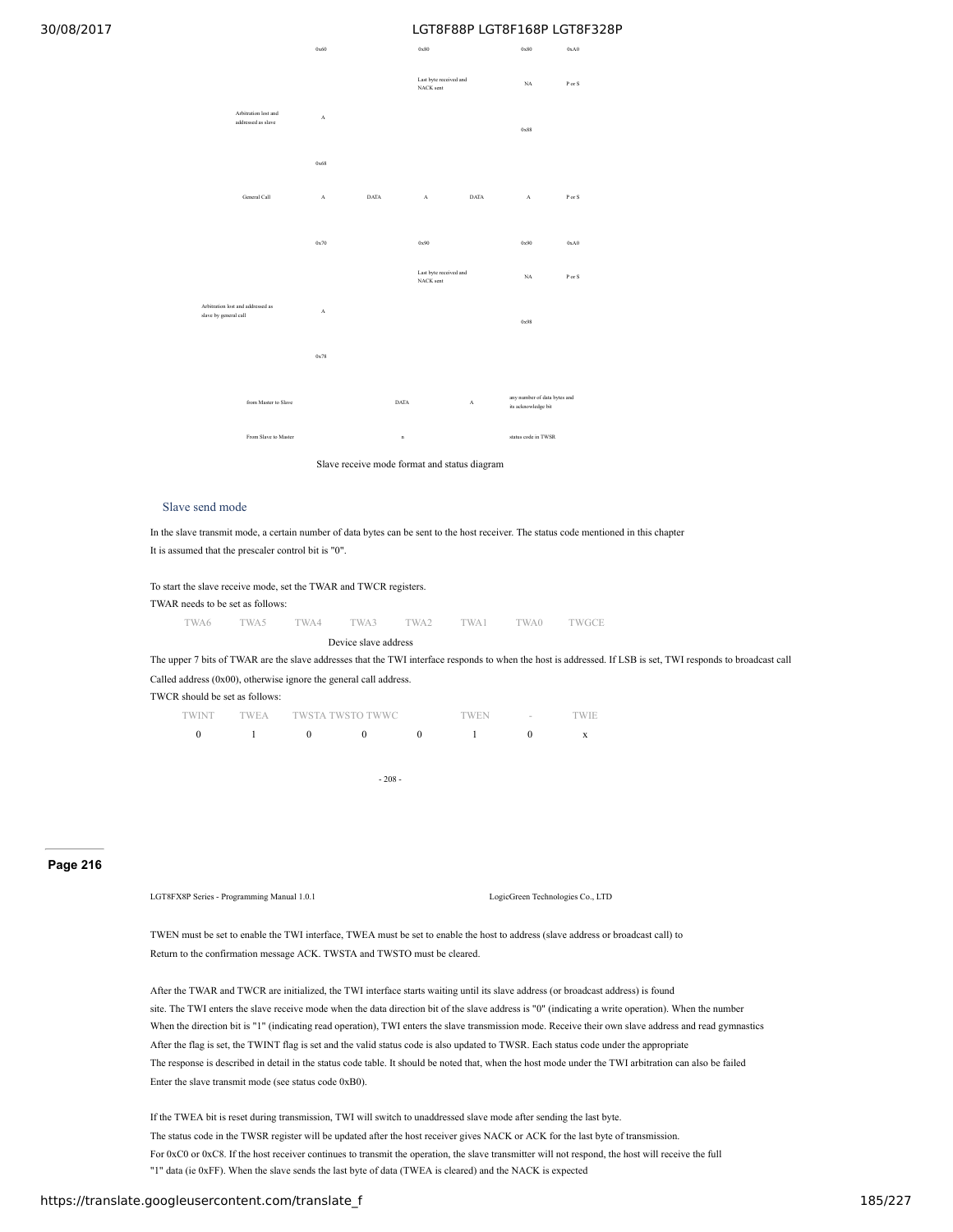### Response, and the host wants to receive more data to send ACK as a response, TWSR will be updated to 0xC8.

When the TWEA bit is "0", TWI does not respond to its own slave address. But TWI will still listen to the bus once TWEA Is set, you can restore the address recognition and response. That is, you can use TWEA to temporarily switch the TWI interface from the bus Isolated out.

The clock of the TWI interface can be turned off in other sleep modes except the idle mode. If the slave can receive the mode, The interface will continue to respond to the slave address or broadcast address using the bus clock. Address match will wake up the MCU. During awakening, The TWI interface will remain SCL low until the TWINT flag is cleared. When the TWI interface clock returns to normal Receive more data.

The status code of the slave transmit mode is shown in the following table:

|             |                               |                   | Slave status code table for sending mode |                   |              |                                 |
|-------------|-------------------------------|-------------------|------------------------------------------|-------------------|--------------|---------------------------------|
|             | Bus and hard                  |                   | Application software response            |                   |              |                                 |
| status code |                               | Read / write      |                                          | Operation of TWCR |              | The next step in the hardware   |
|             | State of the item             | <b>TWDR</b>       | STA STO TWINT TWEA                       |                   |              |                                 |
| 0xA8        | $SLA + R$ has been ad data x  |                   | $\Omega$                                 | 1                 | $\Omega$     | Will send the last number       |
|             | receive;                      |                   |                                          |                   |              | according to;                   |
|             | ACK has been issued           |                   |                                          |                   |              | It is desirable to receive NACK |
|             | Load data x<br>give away      |                   | $\Omega$                                 | -1                | 1            | Will send data;                 |
|             |                               |                   |                                          |                   |              | ACK will be received            |
| 0xB0        | hair                          | give awayd data x | $\mathbf{0}$                             | 1                 | $\mathbf{0}$ | Will send the last number       |
|             | $SLA + R / W$                 |                   |                                          |                   |              | according to;                   |
|             | When the arbitration was lost |                   |                                          |                   |              | It is desirable to receive NACK |
|             | defeat;                       | Load data x       | $\mathbf{0}$                             | $\mathbf{1}$      | 1            | Will send data;                 |
|             | $SLA + R$ has been            |                   |                                          |                   |              | ACK will be received            |
|             | receive:                      |                   |                                          |                   |              |                                 |
|             | ACK has been issued           |                   |                                          |                   |              |                                 |
|             | give away                     |                   |                                          |                   |              |                                 |
|             |                               |                   |                                          |                   |              |                                 |
|             |                               |                   | $-209-$                                  |                   |              |                                 |

# **Page 217**

|      | LGT8FX8P Series - Programming Manual 1.0.1 |              |              |              |              |                  | LogicGreen Technologies Co., LTD           |
|------|--------------------------------------------|--------------|--------------|--------------|--------------|------------------|--------------------------------------------|
| 0xB8 | Data has been is knad data x<br>Send;      |              |              | $\mathbf{0}$ | $\mathbf{1}$ | $\mathbf{0}$     | Will send the last number<br>according to; |
|      | Received                                   |              |              |              |              |                  | It is desirable to receive NACK            |
|      |                                            | Load data x  |              | $\mathbf{0}$ | $\mathbf{1}$ | 1                | Will send data;                            |
|      |                                            |              |              |              |              |                  | ACK will be received                       |
| 0xC0 | Data has been is Niced peration            |              | $\mathbf{0}$ | $\mathbf{0}$ | $\mathbf{1}$ | $\boldsymbol{0}$ | Will switch to unreserved slave            |
|      | give away;                                 |              |              |              |              |                  | mode;                                      |
|      | NACK has been                              |              |              |              |              |                  | Will not respond to the slave address and  |
|      | receive                                    |              |              |              |              |                  | broadcast                                  |
|      |                                            | No operation | $\mathbf{0}$ | $\mathbf{0}$ | $\mathbf{1}$ | 1                | Will switch to unreserved slave            |
|      |                                            |              |              |              |              |                  | mode;                                      |
|      |                                            |              |              |              |              |                  | Will respond to the slave address;         |
|      |                                            |              |              |              |              |                  | $TWGCE = 1$ will respond widely            |
|      |                                            |              |              |              |              |                  | broadcast                                  |
|      |                                            | No operation | $\mathbf{1}$ | $\mathbf{0}$ | $\mathbf{1}$ | $\bf{0}$         | Will switch to unreserved slave            |
|      |                                            |              |              |              |              |                  | mode;                                      |
|      |                                            |              |              |              |              |                  | Will not respond to the slave address and  |
|      |                                            |              |              |              |              |                  | broadcast;                                 |
|      |                                            |              |              |              |              |                  | Bus will be sent when idle                 |
|      |                                            |              |              |              |              |                  | <b>START</b>                               |
|      |                                            | No operation | 1            | $\mathbf{0}$ | 1            | 1                | Will switch to unreserved slave            |
|      |                                            |              |              |              |              |                  | mode;                                      |

Will respond to the slave address;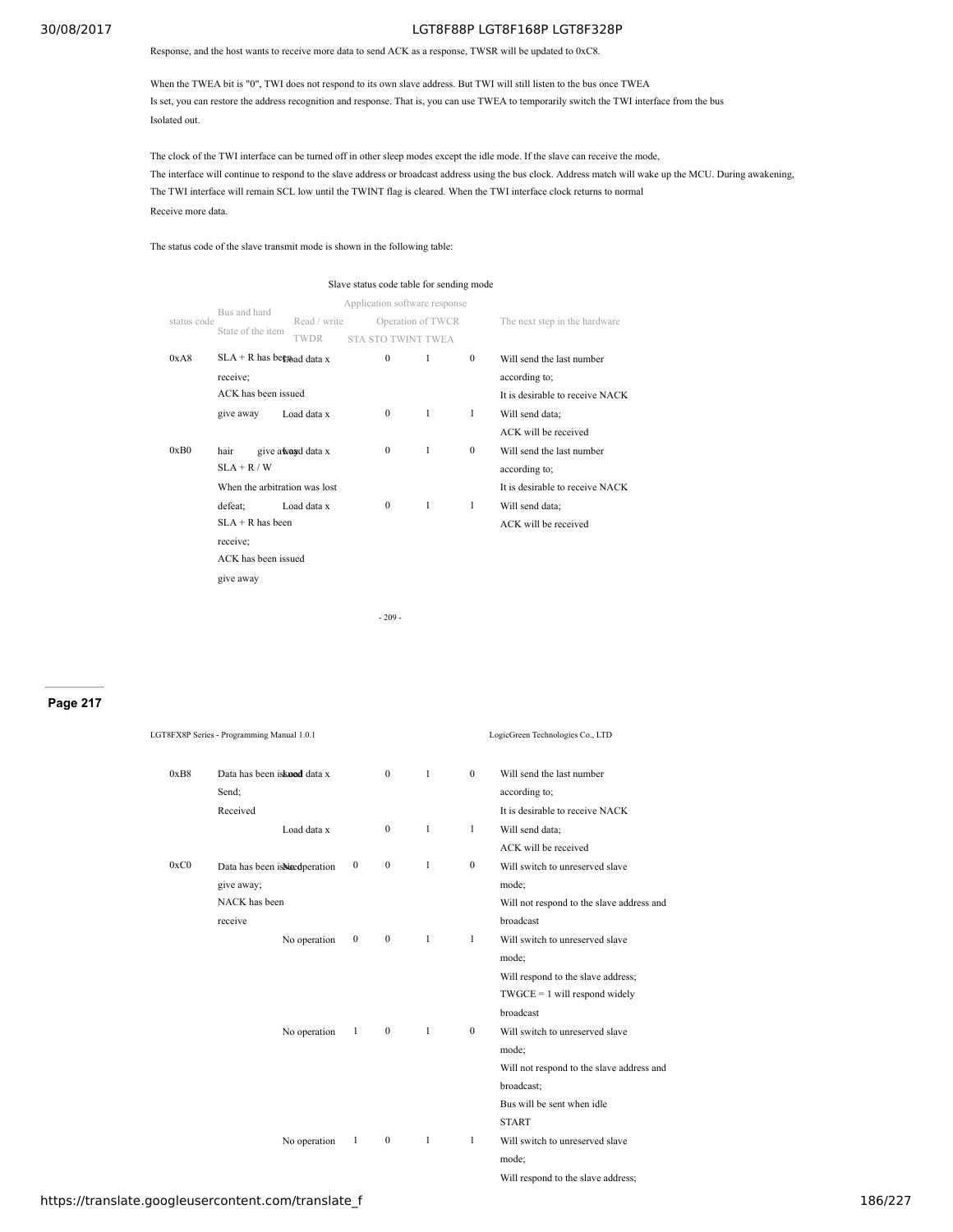|      |                       |              |              |                  |              |                  | $TWGCE = 1$ will respond widely            |
|------|-----------------------|--------------|--------------|------------------|--------------|------------------|--------------------------------------------|
|      |                       |              |              |                  |              |                  | broadcast;                                 |
|      |                       |              |              |                  |              |                  | Bus will be sent when idle<br><b>START</b> |
| 0xC8 | the last one          | No operation | $\mathbf{0}$ | $\mathbf{0}$     | $\mathbf{1}$ | $\mathbf{0}$     | Will switch to unreserved slave            |
|      | Data has been issued  |              |              |                  |              |                  | mode;                                      |
|      | give away;            |              |              |                  |              |                  | Will not respond to the slave address and  |
|      | ACK has been received |              |              |                  |              |                  | broadcast                                  |
|      | Receive               | No operation | $\mathbf{0}$ | $\mathbf{0}$     | $\mathbf{1}$ | $\mathbf{1}$     | Will switch to unreserved slave            |
|      |                       |              |              |                  |              |                  | mode;                                      |
|      |                       |              |              |                  |              |                  | Will respond to the slave address;         |
|      |                       |              |              |                  |              |                  | $TWGCE = 1$ will respond widely            |
|      |                       |              |              |                  |              |                  | broadcast                                  |
|      |                       | No operation | 1            | $\mathbf{0}$     | $\mathbf{1}$ | $\boldsymbol{0}$ | Will switch to unreserved slave            |
|      |                       |              |              |                  |              |                  | mode;                                      |
|      |                       |              |              |                  |              |                  | Will not respond to the slave address and  |
|      |                       |              |              |                  |              |                  | broadcast;                                 |
|      |                       |              |              |                  |              |                  | Bus will be sent when idle                 |
|      |                       |              |              |                  |              |                  | <b>START</b>                               |
|      |                       | No operation | $\mathbf{1}$ | $\boldsymbol{0}$ | $\mathbf{1}$ | $\mathbf{1}$     | Will switch to unreserved slave            |
|      |                       |              |              |                  |              |                  | mode;                                      |
|      |                       |              |              |                  |              |                  |                                            |
|      |                       |              |              | $-210-$          |              |                  |                                            |

**Page 218**

| LGT8FX8P Series - Programming Manual 1.0.1 | LogicGreen Technologies Co., LTD                                      |
|--------------------------------------------|-----------------------------------------------------------------------|
|                                            | Will respond to the slave address:<br>$TWGCE = 1$ will respond widely |
|                                            | المفسوم المستحققا                                                     |

broadcast; Bus will be sent when idle START

The format and status of the slave transmit mode are shown in the following figure:



## Other status

There are two status codes that do not have a corresponding TWI state definition, as shown in the following table:

Other status code table

Application software response

Bus and hardware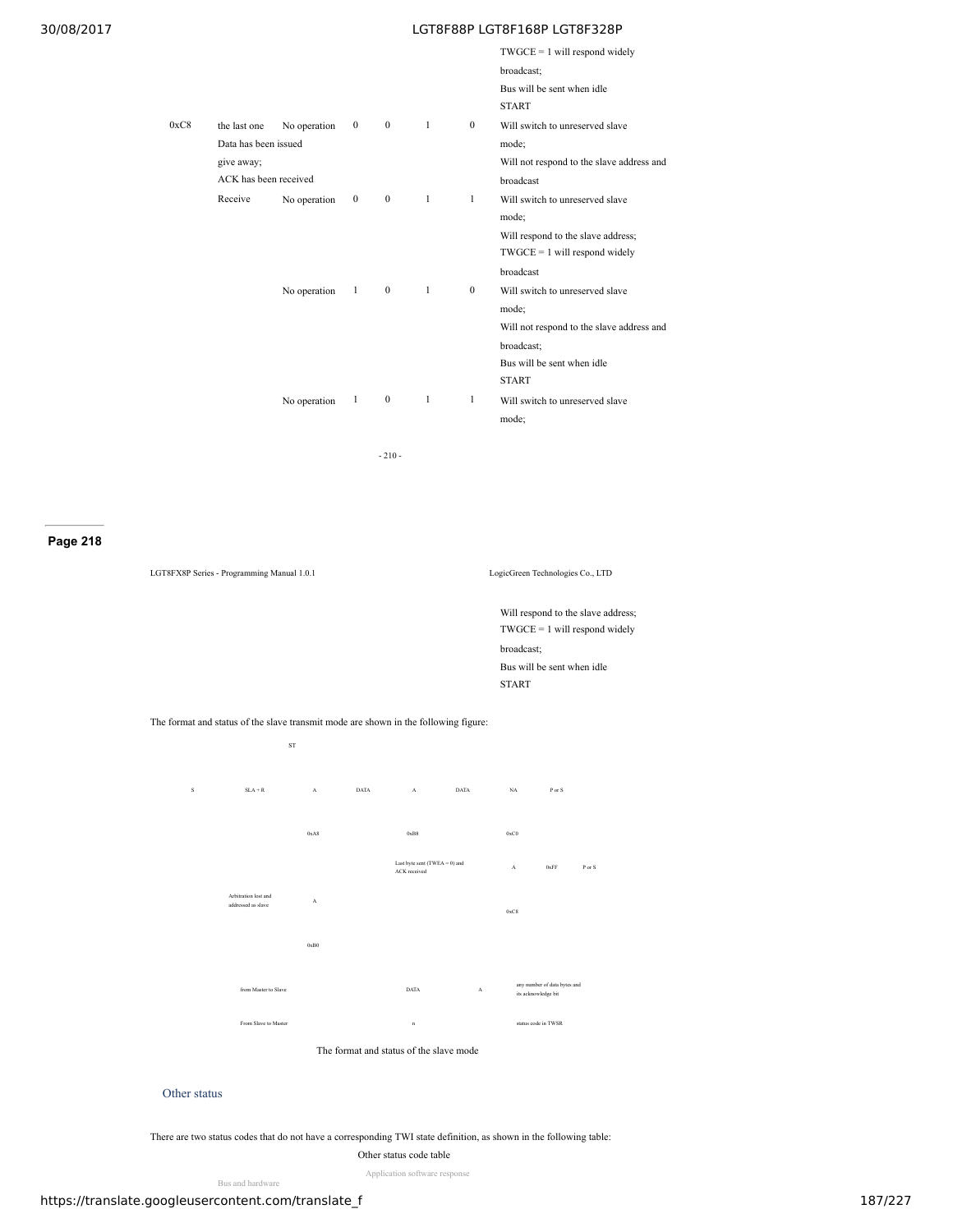| status code | state                              | Read / write          |            | Operation of TWCR |                     |   | The next step in the hardware         |
|-------------|------------------------------------|-----------------------|------------|-------------------|---------------------|---|---------------------------------------|
|             |                                    | <b>TWDR</b>           | <b>STA</b> |                   | 'WEA                |   |                                       |
| 0xF8        | Stateless information No operation |                       |            |                   | Do not operate TWCR |   | Wait or perform the current operation |
|             | $TWINT = 0$                        |                       |            |                   |                     |   | For                                   |
| 0x00        | <b>Illegal START</b>               | No operation $\theta$ |            | 1                 |                     | X | Only affect the internal hardware;    |
|             | Or STOP                            |                       |            |                   |                     |   | No STOP is sent                       |
|             | The bus is wrong                   |                       |            |                   |                     |   | Bus; bus release                      |
|             |                                    |                       |            |                   |                     |   | And clear the TWSTO bit               |

The status code 0xF8 indicates that there is no relevant information at this time because the TWINT flag is "0". This state may occur at TWI The port is not involved in serial transmission or the current transmission has not yet been completed.

- 211 -

# **Page 219**

LGT8FX8P Series - Programming Manual 1.0.1 LogicGreen Technologies Co., LTD

State 0x00 indicates that a bus error occurred during serial transmission. Bus error when illegal START or STOP occurs It will happen. For example, there is START or STOP between address and data, address, and ACK. The bus error will be set TWINT. In order to recover from the error, TWSTO must be set and cleared by writing "1" to clear TWINT. This will cause TWI to connect The port enters the unaddressed slave mode without generating a STOP, releases SCL and SDA, and clears the TWSTO bit. Combination mode

In some cases, several TWI modes must be combined to achieve the desired job. For example, from the serial EEPROM Read the data, the typical transmission includes the following steps:

- 1. The transmission must be initiated;
- 2. You must tell the EEPROM where the data should be read;
- 3. must complete the read operation;
- 4. The transmission must end.

Note that data can be transferred from the host to the slave, and vice versa. The host tells the slave to read the location of the data, using the master Machine sending mode. Next, read data from the slave, using the host receive mode. The direction of transmission will change. Host Must maintain the various stages of the bus control, all the steps are uninterrupted operation. If in a multi-host system, Between 2 and 3 another host to change the location of the data read, then break the principle of the host to read the data location Would be wrong. Change the direction of data transmission by sending the address byte and receiving data between the sending REPEATED START to achieve. After sending REPEATED START, the host still has bus control.

The following figure describes the transmission process:



Combine multiple TWI modes to access the serial EEPROM diagram

#### Multi - host system and arbitration

If more than one host is connected to the same TWI bus, one or more of them may start the data transfer at the same time. The TWI protocol ensures that in this case, through an arbitration process, one of the hosts is allowed to transmit and will not be lost data. Here the two host to try to send data from the machine as an example to describe the bus arbitration process.

There are several different situations that will result in a bus arbitration process:

- Two or more hosts communicate with a slave at the same time. In this case, both the host and the slave do not know There is competition on the bus;
- Two or more hosts simultaneously access different data or operating directions for the same slave. In this case will be Arbitration occurs at the READ / WRITE bit or data bit. When there are other hosts to the SDA line to send "0", to the SDA line The host that sent "1" will fail the arbitration. The failed host will switch to the un-addressed slave mode, or so on When the bus is idle, a new START signal is sent, depending on the operation of the application software.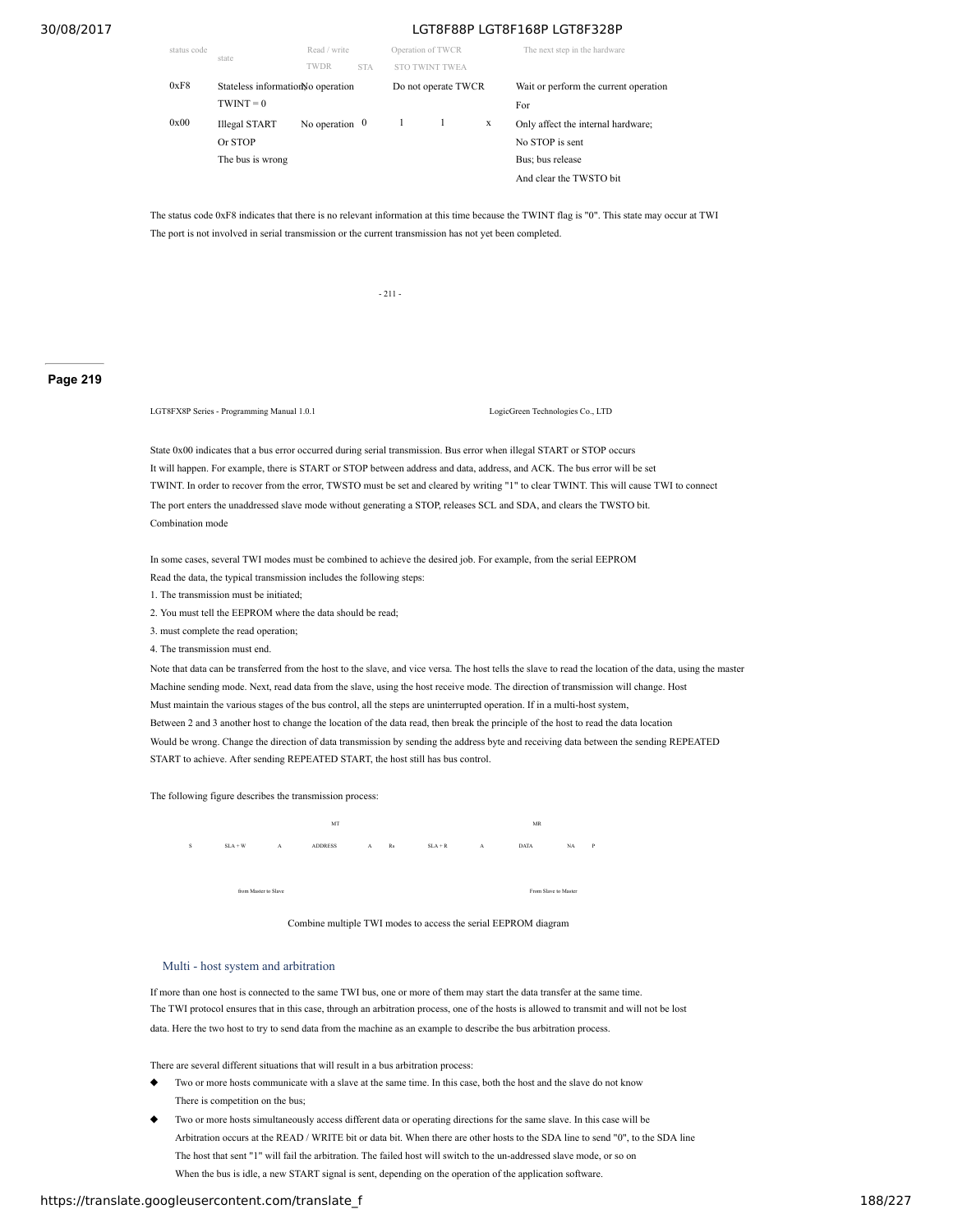◆ Two or more hosts access different slaves. In this case, bus arbitration occurs in the SLA phase. When there is When the host sends a "0" to the SDA line, the host that sends "1" to the SDA line will fail the arbitration. On the SLA bus The failed host will switch to slave mode and check if it is being addressed by the host for bus control. Such as The value is addressed, it will enter the SR or ST mode, depending on the READ / WRITE bit following the SLA. If not found

- 212 -

## **Page 220**

LGT8FX8P Series - Programming Manual 1.0.1 LogicGreen Technologies Co., LTD

Address, it will switch to unreserved slave mode, or wait for the bus to send a new START signal, This depends on the operation of the application software.

The following figure describes the process of bus arbitration:



# Register definition

| TWI register list |                     |          |                           |  |  |
|-------------------|---------------------|----------|---------------------------|--|--|
| register          | address             | Defaults | description               |  |  |
| <b>TWBR</b>       | $0x$ B <sub>8</sub> | 0x00     | TWI bit rate register     |  |  |
| <b>TWSR</b>       | 0xB9                | 0x00     | TWI status register       |  |  |
| TWAR              | 0xBA                | 0x00     | TWI address register      |  |  |
| <b>TWDR</b>       | 0xBB                | 0x00     | TWI data register         |  |  |
| <b>TWCR</b>       | 0xBC                | 0x00     | TWI control register      |  |  |
| TWAMR             | 0xBD                | 0x00     | TWI address mask register |  |  |

### TWBR - TWI bit rate register

|                                                        | TWBR - TWI bit rate register |     |                                                                                       |     |               |     |     |          |  |  |  |
|--------------------------------------------------------|------------------------------|-----|---------------------------------------------------------------------------------------|-----|---------------|-----|-----|----------|--|--|--|
|                                                        | Address: 0xB8                |     |                                                                                       |     | Default: 0x00 |     |     |          |  |  |  |
|                                                        |                              | 6   | 5                                                                                     | 4   | 3             | 2   |     | $\Omega$ |  |  |  |
| Bit<br>TWBR7 TWBR6 TWBR5 TWBR4 TWBR3 TWBR2 TWBR1 TWBR0 |                              |     |                                                                                       |     |               |     |     |          |  |  |  |
| R/W                                                    | R/W                          | R/W | R/W                                                                                   | R/W | R/W           | R/W | R/W | R/W      |  |  |  |
| <b>Bit Name</b><br>description                         |                              |     |                                                                                       |     |               |     |     |          |  |  |  |
|                                                        |                              |     | TWI bit rate selection control bit.                                                   |     |               |     |     |          |  |  |  |
|                                                        | <b>TWBR</b> [7: 0]           |     | TWBR is the bit rate generator division factor. The bit rate generator is a divider,  |     |               |     |     |          |  |  |  |
| 7:0                                                    |                              |     | Used to generate the SCL clock in master mode. The bit rate is calculated as follows: |     |               |     |     |          |  |  |  |
|                                                        |                              |     | $f_{\text{sel}} = f_{\text{sys}} / (16 + 2 * \text{TWBR} * 4 \text{ twps}).$          |     |               |     |     |          |  |  |  |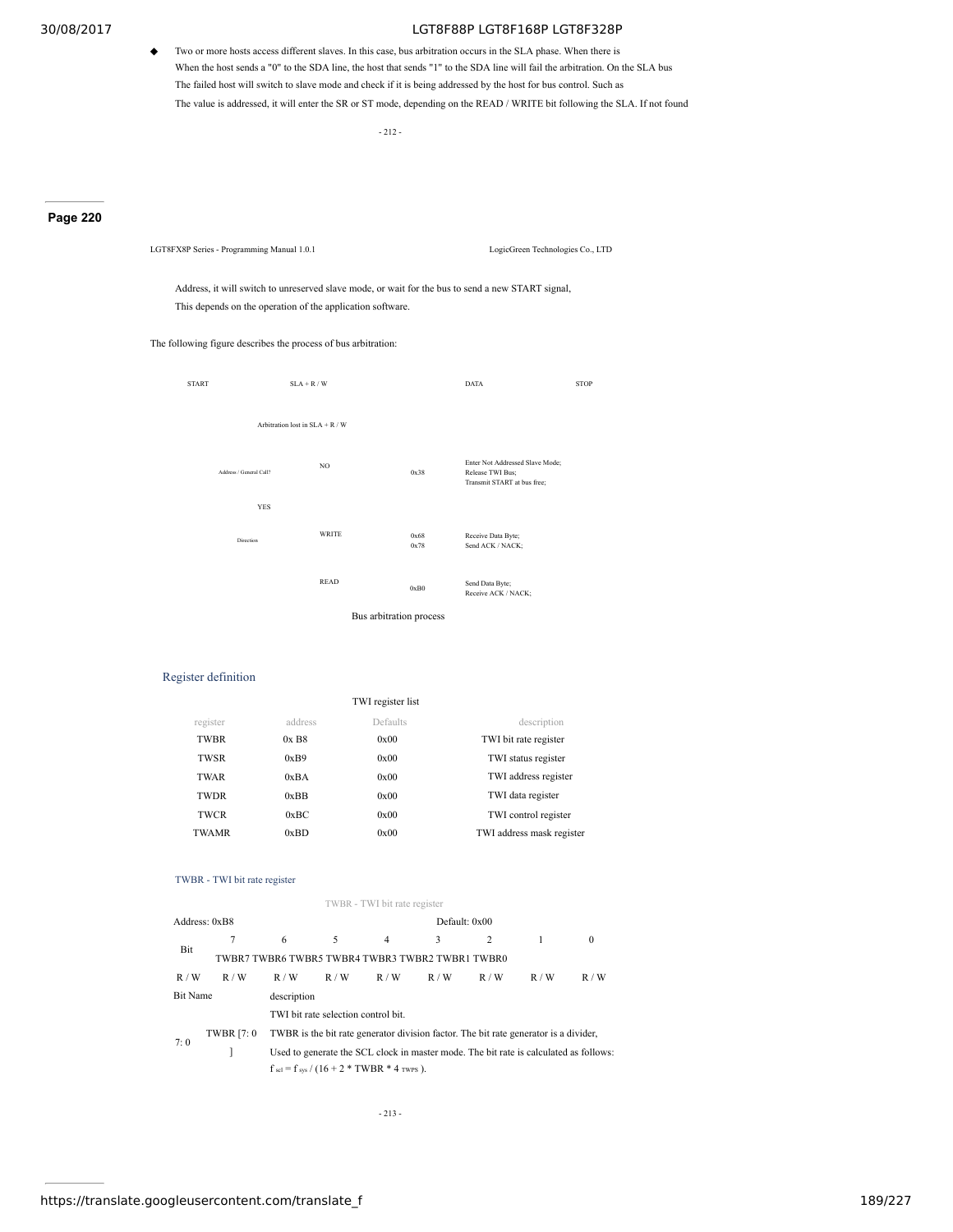**Page 221**

LGT8FX8P Series - Programming Manual 1.0.1 LogicGreen Technologies Co., LTD

|                  | TWSR - TWI status register  |                                                                                    |                                   |                            |                                                    |               |                                                                                         |                                                                                                 |                                                                                                                 |  |
|------------------|-----------------------------|------------------------------------------------------------------------------------|-----------------------------------|----------------------------|----------------------------------------------------|---------------|-----------------------------------------------------------------------------------------|-------------------------------------------------------------------------------------------------|-----------------------------------------------------------------------------------------------------------------|--|
|                  |                             |                                                                                    |                                   | TWSR - TWI status register |                                                    |               |                                                                                         |                                                                                                 |                                                                                                                 |  |
| Address: 0xB9    |                             |                                                                                    |                                   |                            |                                                    | Default: 0xF8 |                                                                                         |                                                                                                 |                                                                                                                 |  |
| Bit              | 7                           | 6                                                                                  | 5                                 | 4                          | 3                                                  | 2             | $\mathbf{1}$                                                                            | $\mathbf{0}$                                                                                    |                                                                                                                 |  |
| Name TWS7        |                             | TWS6 TWS5                                                                          |                                   | TWS4 TWS3                  |                                                    | ä,            | TWPS1 TWPS0                                                                             |                                                                                                 |                                                                                                                 |  |
| R/W              | R/W                         | R / W                                                                              | R/W                               | R/W                        | R/W                                                | R/W           | R/W                                                                                     | R/W                                                                                             |                                                                                                                 |  |
| Bit              | Name                        | description                                                                        |                                   |                            |                                                    |               |                                                                                         |                                                                                                 |                                                                                                                 |  |
|                  |                             | TWI status flag.                                                                   |                                   |                            |                                                    |               |                                                                                         |                                                                                                 |                                                                                                                 |  |
|                  |                             |                                                                                    |                                   |                            |                                                    |               | 5-bit TWS response TWI logic and bus status. Different status values are different      |                                                                                                 |                                                                                                                 |  |
|                  | $7:3$ TWS [7: 3]            |                                                                                    |                                   |                            |                                                    |               |                                                                                         | The meaning of the TWI working mode is described in detail. The values read from TWSR include 5 |                                                                                                                 |  |
|                  |                             |                                                                                    |                                   |                            |                                                    |               |                                                                                         |                                                                                                 | Bit status value and 2-bit prescaler control bit, the pre-division should be masked when the status is detected |  |
|                  |                             |                                                                                    |                                   |                            |                                                    |               | The frequency is "0". This is the state detection independent of the prescaler setting. |                                                                                                 |                                                                                                                 |  |
| 2                |                             | Keep it.                                                                           | TWPS1 TWI prescaler control high. |                            |                                                    |               |                                                                                         |                                                                                                 |                                                                                                                 |  |
| $\mathbf{1}$     |                             |                                                                                    |                                   |                            |                                                    |               |                                                                                         |                                                                                                 |                                                                                                                 |  |
|                  |                             |                                                                                    |                                   |                            |                                                    |               | TWPS1 and TWPS0 together form TWPS [1: 0] to control the bit rate prescaler             |                                                                                                 |                                                                                                                 |  |
| $\boldsymbol{0}$ |                             |                                                                                    |                                   |                            | Factor, and TWBR together to control the bit rate. |               |                                                                                         |                                                                                                 |                                                                                                                 |  |
|                  |                             | TWPS0 TWI prescaler control low.                                                   |                                   |                            |                                                    |               | TWPS0 and TWPS1 together form TWPS [1: 0] to control the bit rate prescaler             |                                                                                                 |                                                                                                                 |  |
|                  |                             |                                                                                    |                                   |                            | Factor, and TWBR together to control the bit rate. |               |                                                                                         |                                                                                                 |                                                                                                                 |  |
|                  |                             |                                                                                    | TWPS [1: 0]                       |                            |                                                    |               | Prescaler factor                                                                        |                                                                                                 |                                                                                                                 |  |
|                  |                             |                                                                                    | $\boldsymbol{0}$                  |                            |                                                    |               | $\mathbf{1}$                                                                            |                                                                                                 |                                                                                                                 |  |
|                  |                             |                                                                                    | $\mathbf{1}$                      |                            |                                                    |               | 4                                                                                       |                                                                                                 |                                                                                                                 |  |
|                  |                             |                                                                                    | 2                                 |                            |                                                    |               | 16                                                                                      |                                                                                                 |                                                                                                                 |  |
|                  |                             |                                                                                    | 3                                 |                            |                                                    |               | 64                                                                                      |                                                                                                 |                                                                                                                 |  |
|                  |                             |                                                                                    |                                   |                            |                                                    |               |                                                                                         |                                                                                                 |                                                                                                                 |  |
|                  |                             |                                                                                    |                                   |                            |                                                    |               |                                                                                         |                                                                                                 |                                                                                                                 |  |
|                  | TWAR - TWI address register |                                                                                    |                                   |                            |                                                    |               |                                                                                         |                                                                                                 |                                                                                                                 |  |
|                  | TWAR - TWI address register |                                                                                    |                                   |                            |                                                    |               |                                                                                         |                                                                                                 |                                                                                                                 |  |
| Address: 0xBA    |                             |                                                                                    |                                   |                            |                                                    | Default: 0x00 |                                                                                         |                                                                                                 |                                                                                                                 |  |
| Bit              | 7                           | 6                                                                                  | 5                                 | $\overline{4}$             | 3                                                  | 2             | $\mathbf{1}$                                                                            | $\boldsymbol{0}$                                                                                |                                                                                                                 |  |
|                  |                             | Name TWAR6 TWAR5 TWAR4 TWAR3 TWAR2 TWAR1 TWAR0 TWGCE                               |                                   |                            |                                                    |               |                                                                                         |                                                                                                 |                                                                                                                 |  |
| R / W            | R/W                         | R / W                                                                              | R / W                             | R/W                        | R/W                                                | R/W           | R/W                                                                                     | R/W                                                                                             |                                                                                                                 |  |
| <b>Bit Name</b>  |                             | description                                                                        |                                   |                            |                                                    |               |                                                                                         |                                                                                                 |                                                                                                                 |  |
|                  |                             | TWI slave address bits.                                                            |                                   |                            |                                                    |               |                                                                                         |                                                                                                 |                                                                                                                 |  |
| 7: 1 TWA [6: 0]  |                             |                                                                                    |                                   |                            |                                                    |               |                                                                                         | TWA is the TWI slave address. When TWI is operating in slave mode, TWI will be based            |                                                                                                                 |  |
|                  |                             |                                                                                    |                                   |                            |                                                    |               |                                                                                         | This address responds. Host mode does not require this address. But in multi-host systems,      |                                                                                                                 |  |
|                  |                             | Also need to set the slave address for other host access.                          |                                   |                            |                                                    |               |                                                                                         |                                                                                                 |                                                                                                                 |  |
|                  |                             | TWI broadcast identification enable control bit.                                   |                                   |                            |                                                    |               |                                                                                         |                                                                                                 |                                                                                                                 |  |
|                  |                             | When the TWGCE bit is set to "1", the TWI bus broadcast identification is enabled. |                                   |                            |                                                    |               |                                                                                         |                                                                                                 |                                                                                                                 |  |
| 0                | TWGCE                       | When setting the TWGCE bit to "0", the TWI bus broadcast recognition is disabled.  |                                   |                            |                                                    |               |                                                                                         |                                                                                                 |                                                                                                                 |  |
|                  |                             |                                                                                    |                                   |                            |                                                    |               |                                                                                         | When TWGCE is set and the received address frame is 0x00, the TWI module responds to this       |                                                                                                                 |  |
|                  |                             | Bus broadcast.                                                                     |                                   |                            |                                                    |               |                                                                                         |                                                                                                 |                                                                                                                 |  |
|                  |                             |                                                                                    |                                   |                            |                                                    |               |                                                                                         |                                                                                                 |                                                                                                                 |  |
|                  |                             |                                                                                    |                                   | $-214-$                    |                                                    |               |                                                                                         |                                                                                                 |                                                                                                                 |  |
|                  |                             |                                                                                    |                                   |                            |                                                    |               |                                                                                         |                                                                                                 |                                                                                                                 |  |

# **Page 222**

LGT8FX8P Series - Programming Manual 1.0.1 LogicGreen Technologies Co., LTD

# TWDR - TWI data register

TWDR - TWI data register

Address: 0xBB Default: 0xFF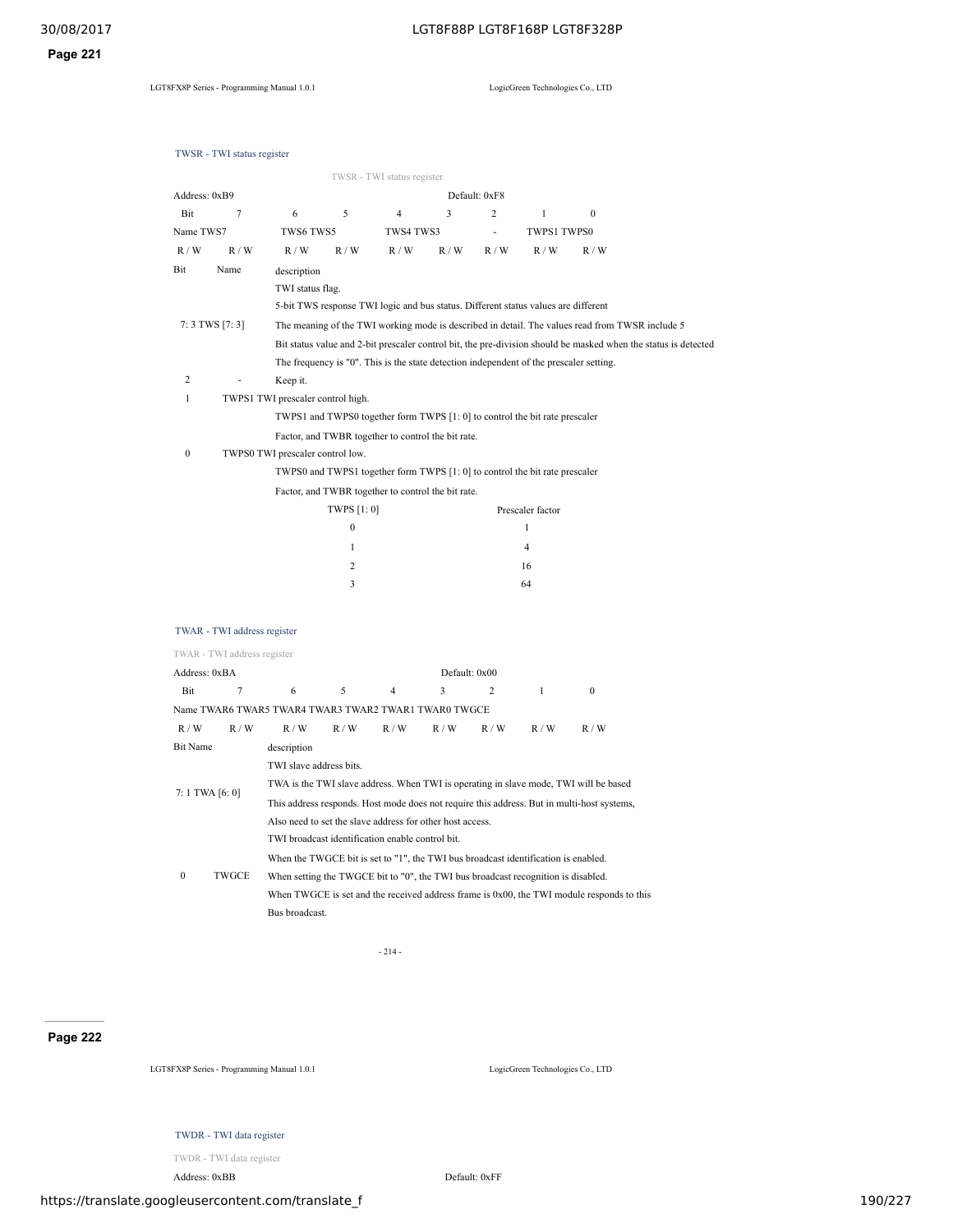| Bit             |      | 6                                                                                |     |                               |     |     |     |     |  |
|-----------------|------|----------------------------------------------------------------------------------|-----|-------------------------------|-----|-----|-----|-----|--|
| Name TWD7       |      |                                                                                  |     | TWD6 TWD5 TWD4 TWD2 TWD2 TWD0 |     |     |     |     |  |
| R/W             | R/W  | R/W                                                                              | R/W | R/W                           | R/W | R/W | R/W | R/W |  |
| Bit             | Name | description                                                                      |     |                               |     |     |     |     |  |
|                 |      | TWI data register.                                                               |     |                               |     |     |     |     |  |
| 7: 0 TWD [7: 0] |      | TWD is going to transmit the next byte on the bus, or just received from the bus |     |                               |     |     |     |     |  |
|                 |      | To the last byte.                                                                |     |                               |     |     |     |     |  |

### TWCR - TWI control register

|                             |             |                                                                                                                                                                                                                          |                                                                                                                              | TWCR - TWI control register |              |                                                                                             |                                                                                                                  |                                                                                                              |  |  |  |
|-----------------------------|-------------|--------------------------------------------------------------------------------------------------------------------------------------------------------------------------------------------------------------------------|------------------------------------------------------------------------------------------------------------------------------|-----------------------------|--------------|---------------------------------------------------------------------------------------------|------------------------------------------------------------------------------------------------------------------|--------------------------------------------------------------------------------------------------------------|--|--|--|
| Address: 0xBC               |             |                                                                                                                                                                                                                          |                                                                                                                              |                             |              | Default: 0x00                                                                               |                                                                                                                  |                                                                                                              |  |  |  |
| Bit                         | 7           | 6                                                                                                                                                                                                                        | 5                                                                                                                            | 4                           | 3            | $\overline{c}$                                                                              | $\mathbf{1}$                                                                                                     | $\boldsymbol{0}$                                                                                             |  |  |  |
|                             |             | Name TWINT TWEA TWSTA TWSTO TWWC TWEN                                                                                                                                                                                    |                                                                                                                              |                             |              |                                                                                             |                                                                                                                  | TWIE                                                                                                         |  |  |  |
| R/W                         | R/W         | R/W                                                                                                                                                                                                                      | R/W                                                                                                                          | R/W                         | $\mathbb{R}$ | R/W                                                                                         |                                                                                                                  | R/W                                                                                                          |  |  |  |
| <b>Bit Name Description</b> |             |                                                                                                                                                                                                                          |                                                                                                                              |                             |              |                                                                                             |                                                                                                                  |                                                                                                              |  |  |  |
|                             |             | TWI interrupt flag.                                                                                                                                                                                                      |                                                                                                                              |                             |              |                                                                                             |                                                                                                                  |                                                                                                              |  |  |  |
|                             |             |                                                                                                                                                                                                                          | When TWI completes the current job and wants the application to intervene, the hardware sets the TWINT bit.                  |                             |              |                                                                                             |                                                                                                                  |                                                                                                              |  |  |  |
| 7 TWINT                     |             | If the global interrupt is set and the TWIE bit is set, a TWI interrupt will be generated and the MCU will execute<br>TWI interrupt service routine. When the TWINT flag is set, the low level of the SCL signal will be |                                                                                                                              |                             |              |                                                                                             |                                                                                                                  |                                                                                                              |  |  |  |
|                             |             | Was extended.<br>The TWINT flag can only be cleared by writing a "1" to this bit. Even if the execution of the service                                                                                                   |                                                                                                                              |                             |              |                                                                                             |                                                                                                                  |                                                                                                              |  |  |  |
|                             |             |                                                                                                                                                                                                                          |                                                                                                                              |                             |              |                                                                                             | Program, the hardware will not automatically clear the bit. Also note that clearing this bit will be immediately |                                                                                                              |  |  |  |
|                             |             |                                                                                                                                                                                                                          | Turn on TWI operation. Therefore, before clearing the TWINT bit, first complete the TWAR,<br>TWAMR, TWSR and TWDR registers. |                             |              |                                                                                             |                                                                                                                  |                                                                                                              |  |  |  |
|                             |             | TWI enables response control bits.                                                                                                                                                                                       |                                                                                                                              |                             |              |                                                                                             |                                                                                                                  |                                                                                                              |  |  |  |
|                             |             | The TWEA bit controls the generation of the acknowledge pulse. When the TWEA bit is set to "1", and the following is satisfied                                                                                           |                                                                                                                              |                             |              |                                                                                             |                                                                                                                  |                                                                                                              |  |  |  |
|                             |             |                                                                                                                                                                                                                          | One of the conditions will be generated on the TWI bus response pulse:                                                       |                             |              |                                                                                             |                                                                                                                  |                                                                                                              |  |  |  |
| 6                           | <b>TWEA</b> |                                                                                                                                                                                                                          | 1) Receives the slave address of the device;                                                                                 |                             |              |                                                                                             |                                                                                                                  |                                                                                                              |  |  |  |
|                             |             | 2) received a call when TWGCE is set;                                                                                                                                                                                    |                                                                                                                              |                             |              |                                                                                             |                                                                                                                  |                                                                                                              |  |  |  |
|                             |             |                                                                                                                                                                                                                          |                                                                                                                              |                             |              | 3) Receive one byte of data in the host receive or slave receive mode.                      |                                                                                                                  |                                                                                                              |  |  |  |
|                             |             |                                                                                                                                                                                                                          | When the TWEA bit is set to "0", the device is temporarily disconnected from the TWI bus. Set the device                     |                             |              |                                                                                             |                                                                                                                  |                                                                                                              |  |  |  |
|                             |             | Re-address address recognition.                                                                                                                                                                                          |                                                                                                                              |                             |              |                                                                                             |                                                                                                                  |                                                                                                              |  |  |  |
|                             |             | TWI start status control bit.                                                                                                                                                                                            |                                                                                                                              |                             |              |                                                                                             |                                                                                                                  |                                                                                                              |  |  |  |
|                             |             |                                                                                                                                                                                                                          |                                                                                                                              |                             |              |                                                                                             |                                                                                                                  | The TWSTA bit needs to be set when the CPU wishes to become a host on the TWI bus. hard                      |  |  |  |
| 5 TWSTA                     |             |                                                                                                                                                                                                                          |                                                                                                                              |                             |              | Will detect whether the bus is available, and when the bus is idle, it starts on the bus    |                                                                                                                  |                                                                                                              |  |  |  |
|                             |             |                                                                                                                                                                                                                          |                                                                                                                              |                             |              | state. When the bus is not idle, TWI will wait until the detection of the stop state occurs |                                                                                                                  |                                                                                                              |  |  |  |
|                             |             |                                                                                                                                                                                                                          |                                                                                                                              |                             |              |                                                                                             |                                                                                                                  | Generate the starting state to declare that you want to be the host. After sending the start status software |  |  |  |
|                             |             | The TWSTA bit must be cleared.                                                                                                                                                                                           |                                                                                                                              |                             |              |                                                                                             |                                                                                                                  |                                                                                                              |  |  |  |

- 215 -

**Page 223**

| LGT8FX8P Series - Programming Manual 1.0.1 | LogicGreen Technologies Co., LTD                                                                              |  |  |  |  |  |
|--------------------------------------------|---------------------------------------------------------------------------------------------------------------|--|--|--|--|--|
|                                            | TWI stop status control bit.                                                                                  |  |  |  |  |  |
|                                            | In the host mode, when the TWSTO bit is "1", TWI will generate a stop state on the bus,                       |  |  |  |  |  |
| 4 TWSTO                                    | The TWSTO bit is then cleared automatically. In the slave mode, setting the TWSTO bit enables TWI             |  |  |  |  |  |
|                                            | Recover from the wrong state. At this time will not produce a stop state, will only let TWI return to         |  |  |  |  |  |
|                                            | A defined unreserved slave mode, while releasing the SCL and SDA signal lines to                              |  |  |  |  |  |
|                                            | High impedance state.                                                                                         |  |  |  |  |  |
|                                            | TWI write conflicting flag.                                                                                   |  |  |  |  |  |
| 3 TWWC                                     | When the TWINT flag is low, writing the TWDR register bit will be set in the TWDR register.                   |  |  |  |  |  |
|                                            | When the TWINT flag is high, writing the TWDR register will clear the TWWC flag.                              |  |  |  |  |  |
|                                            | TWI enable control bit.                                                                                       |  |  |  |  |  |
|                                            | The TWEN bit enables TWI operation and activates the TWI interface. When the TWEN bit is set to "1"           |  |  |  |  |  |
| 2<br><b>TWEN</b>                           | The TWI control IO pin is connected to the SCL and SDA pins. When the TWEN bit is set to "0"                  |  |  |  |  |  |
|                                            | The TWI interface module is turned off and all transmissions are terminated, including the ongoing operation. |  |  |  |  |  |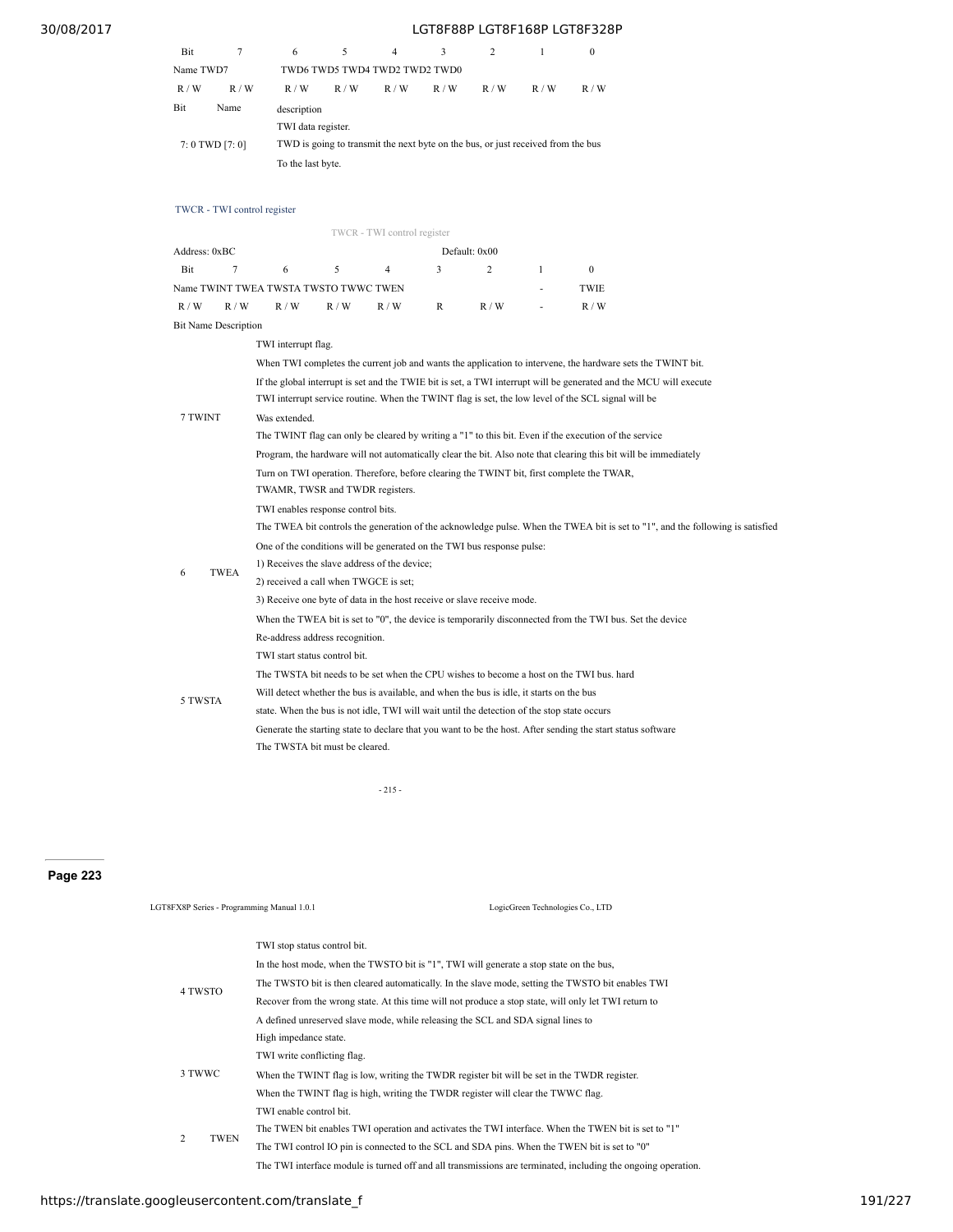- 1 Keep it. TWI interrupt enable control bit.
- 0 TWIE When the TWIE bit is set to "1" and the global interrupt is set, the TWINT flag is set as High, the TWI interrupt request is activated.

#### TWAMR - TWI address mask register

|                  |        |                                                      | TWAMR - TWI address mask register   |                |                                                                              |               |     |                                                                                                     |  |                                                                                                                                   |  |
|------------------|--------|------------------------------------------------------|-------------------------------------|----------------|------------------------------------------------------------------------------|---------------|-----|-----------------------------------------------------------------------------------------------------|--|-----------------------------------------------------------------------------------------------------------------------------------|--|
| Address: 0xBD    |        |                                                      |                                     |                |                                                                              | Default: 0x00 |     |                                                                                                     |  |                                                                                                                                   |  |
| Bit              | $\tau$ | 6                                                    | 5                                   | $\overline{4}$ | 3                                                                            | 2             | -1  | $\mathbf{0}$                                                                                        |  |                                                                                                                                   |  |
|                  |        | Name TWAR6 TWAR5 TWAR4 TWAR3 TWAR2 TWAR1 TWAR0 TWGCE |                                     |                |                                                                              |               |     |                                                                                                     |  |                                                                                                                                   |  |
| R/W              | R/W    | R/W                                                  | R/W                                 | R/W            | R/W                                                                          | R/W           | R/W | R/W                                                                                                 |  |                                                                                                                                   |  |
| Bit Name         |        |                                                      | description                         |                |                                                                              |               |     |                                                                                                     |  |                                                                                                                                   |  |
|                  |        |                                                      | TWI address mask control bit.       |                |                                                                              |               |     |                                                                                                     |  |                                                                                                                                   |  |
|                  |        |                                                      |                                     |                | TWAM is a 7-bit TWI slave address mask control. TWAM is used for each screen |               |     |                                                                                                     |  |                                                                                                                                   |  |
| 7: 1 TWAM [6: 0] |        |                                                      |                                     |                |                                                                              |               |     | The corresponding address bits in the TWAR. When the mask bit is set, the address matches the logic |  |                                                                                                                                   |  |
|                  |        |                                                      |                                     |                |                                                                              |               |     |                                                                                                     |  | The series will ignore the comparison of the received address bits with the corresponding bits of TWA. The following figure shows |  |
|                  |        |                                                      | Details of the address match logic. |                |                                                                              |               |     |                                                                                                     |  |                                                                                                                                   |  |
| $\Omega$         | ٠      | Keep it.                                             |                                     |                |                                                                              |               |     |                                                                                                     |  |                                                                                                                                   |  |

#### TWI address matching logic

The following figure shows the TWI address matching logic block diagram:

| TWA0  | Address Bit Match 0 |            |
|-------|---------------------|------------|
| addr0 |                     |            |
|       |                     |            |
| TWAM0 |                     | Addr Match |
|       |                     |            |
|       | Address Bit Match 6 |            |
|       |                     |            |
|       | $-216-$             |            |
|       |                     |            |
|       |                     |            |

**Page 224**

LGT8FX8P Series - Programming Manual 1.0.1

| LogicGreen Technologies Co., LTD |  |
|----------------------------------|--|

# Analog Comparator 0 (AC0)

- 10mV more accurate
- Factory misalignment calibration
- Supports 3 off-chip analog inputs
- $\bullet$  Supports multiplexing input (ADMUX) of ADC
- Supports internal differential amplifier input (DFFO)
- Supports internal 8-bit DAC input (DAO)
- Programmable output digital filter control

#### Summary

The analog comparator compares the positive and negative levels of the input comparator. When the positive terminal voltage is higher than the negative terminal voltage, The comparator output ACO is set. When the level of ACO changes, the edge of the signal can be used to trigger an interrupt. Output

The signal ACO can also be used to trigger the input capture of the timer counter 1 and to control the PWM output generated by the timer.

The LGT8FX8P integrates the analog comparator AC0, including a multiplexed analog input selector, the comparator positive and negative input sources

To select from external ports or from a variety of internally generated reference sources. The analog comparator itself supports offset calibration, and can

To ensure the consistency of the work of the comparator. The comparator supports an optional hardware hysteresis function to improve the stability of the comparator output

Qualitative. While the comparator output integrated a hardware can be programmed digital filter, according to the application needs, select the appropriate Of the filter settings to get a more stable comparison output.

Comparator output status can be read directly through the register, can also generate interrupt requests, to achieve more efficient real-time events

Capture function. The output of the comparator can also be output directly to the external IO port.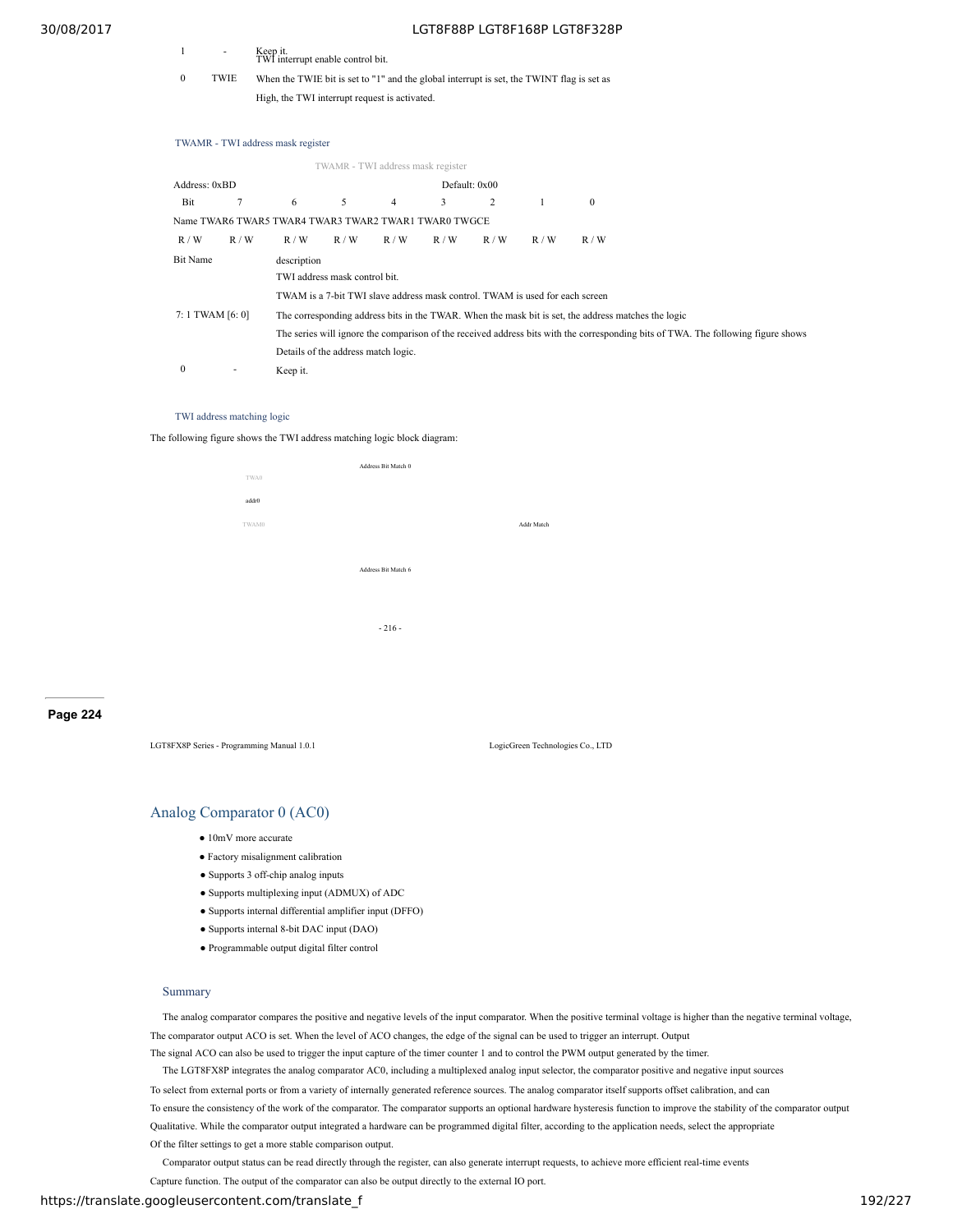The structure of the op amp / analog comparator 0 is shown in the following figure.



#### Analog comparator input

Both inputs of the analog comparator support a variety of optional input sources. Positive input three-way optional:

- 1. External independent analog input AC0P
- 2. Analog Comparator 0/1 Common Analog Input ACXP
- 3. Internal 8-bit DAC output DAO

- 217 -

**Page 225**

LGT8FX8P Series - Programming Manual 1.0.1 LogicGreen Technologies Co., LTD

The selection of the input source is controlled by the C0BG bit in the control status register C0SR and the C0PS0 bit of the C0XR register For details, refer to the section description of the registers in this section.

AC0P is AC0 dedicated positive mode input channel. Note that the pinings of the different packages AC0P are slightly different. QFP48

The encapsulated AC0P is a separate port. QFP32 encapsulates this AC0P port in parallel with PD6 to a port.

ACXP is a positive input for comparator 0/1. LGT8FX8P internal two analog comparators, ACXP connected to the same time

The two comparators of the positive multiplexing selector, easy to achieve the two comparators work together.

DAO from the internal 8-bit DAC output. The DAC reference source can be selected from the system power supply, internal reference or come Input from external reference. Refer to the DAC section for DAC configuration.

| COBG | C0PS0    | AC0 positive input source                      |
|------|----------|------------------------------------------------|
|      | $\theta$ | AC0P                                           |
|      |          | <b>ACXP</b>                                    |
|      | $\theta$ | DAO                                            |
|      |          | Turn off the comparator positive input channel |

Negative input can also choose three different analog inputs:

1. Comparator 0/1 Common analog input ACXN

2. ADC multiplexer output ADMUX

3. Internal differential amplifier output DFFO

The comparator negative input channel selection is controlled by the CME00 / 01 bits in the ADCSRB register from the ADC module.

When the comparator negative input is selected as ADMUX, it needs to pass the ADC module ADMUX register CHMUX bit selection mode To enter the input channel, this mode, the comparator input can achieve a more flexible expansion.

ACXN for the comparator 0/1 common negative input, easy to achieve the comparator 0/1 co-operation;

DFFO from the internal differential amplifier output. Differential amplifier optional x1 / x8 / x16 / x32 gain control, can be achieved small

Signal detection and measurement.

| CME <sub>01</sub> | CME00 | AC0 negative input source                      |
|-------------------|-------|------------------------------------------------|
|                   |       | <b>ACXN</b>                                    |
|                   |       | <b>ADMUX</b>                                   |
|                   |       | <b>DFFO</b>                                    |
|                   |       | Turn off the comparator negative input channel |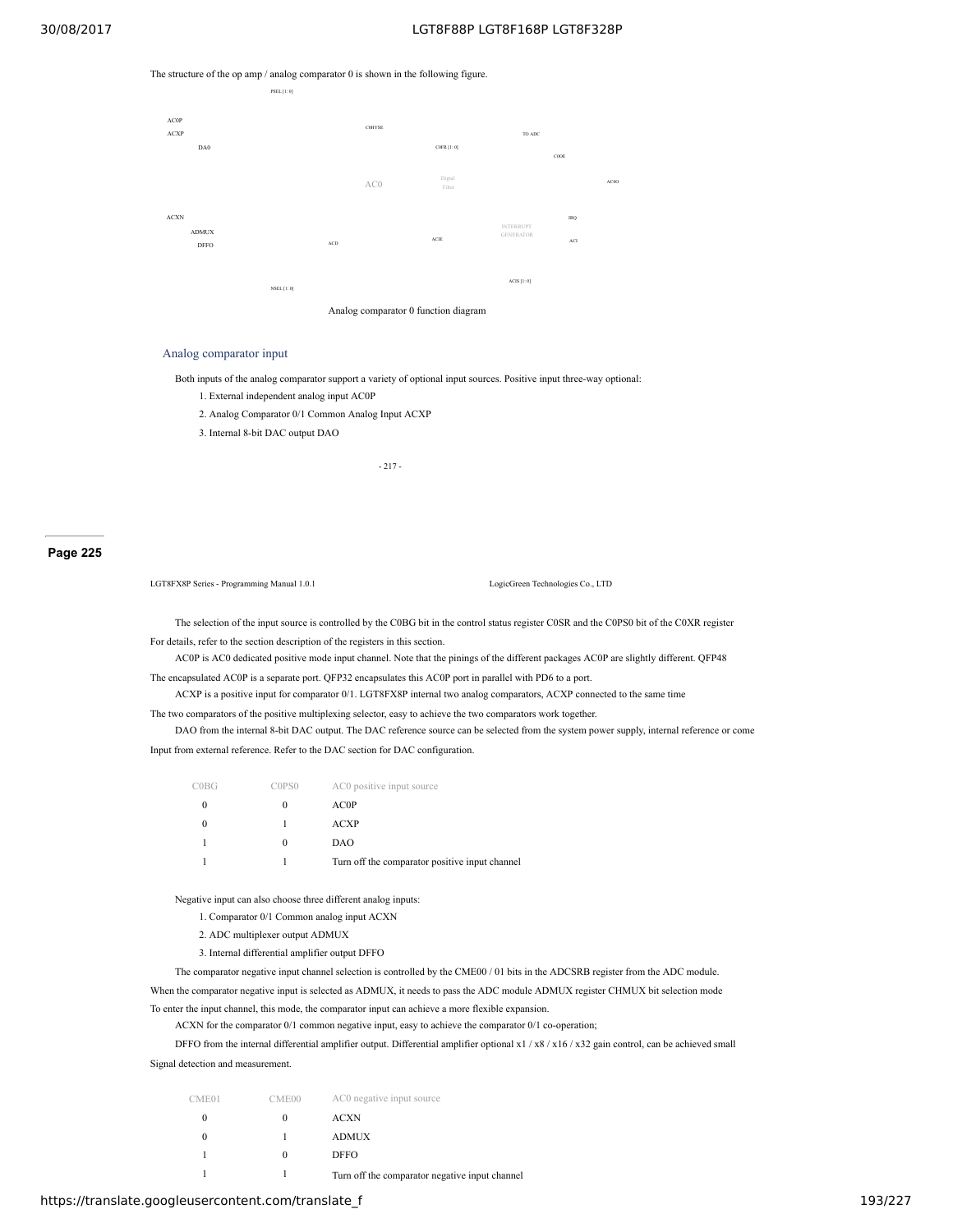### Comparator output filter

The comparator output supports a controlled hysteresis internally. The user can enable the C0HYSE bit in the C0XR register

Hysteresis circuit. Hysteresis circuit can eliminate the unstable state of the comparator state change process, to achieve the output filter function.

It is recommended that the user use the comparator to turn on the hysteresis circuit and obtain a stable comparator output.

As shown in the following figure, the hysteresis circuit is located between the analog output of the comparator and the digital output. When the comparator is the positive input voltage When V  $\text{IN} + \text{is greater than (V } \text{IN} + \text{V } \text{H} + \text{)}$ , the comparator COUT output is high; when V  $\text{IN} + \text{voltage}$  is less than (V  $\text{IN} - \text{V } \text{H}$ ), the comparator output is low.

The hysteresis circuit avoids jitter due to the circuit itself when the positive terminal voltage of the comparator approaches the negative terminal voltage.

Comparator hysteresis voltage and comparator output diagram:

- 218 -

#### **Page 226**



Although the hysteresis circuit is very effective for suppressing voltage ripple near the comparator threshold, the actual application environment, The signal will be disturbed by different intensities. Strong interference may cause the input level to instantaneously raise the valve beyond the hysteresis circuit Value range, can not be effectively suppressed. The LGT8FX8P integrates a programmable digital filter at the comparator output. To filter out the effects of instantaneous interference on the output of the comparator. The digital filter can select the appropriate filter according to the application requirements Time width, the filter circuit updates the output of the comparator only when the output of the comparator continues to meet the filter time limit. Thus achieving a more stable output.

| <b>ACO Before Filter</b> |                                 |                  |
|--------------------------|---------------------------------|------------------|
| <b>ACO After Filter</b>  | Invalid ACO                     | Valid ACO output |
|                          | Comparator output filter timing |                  |
|                          |                                 | ٠                |

AC0 digital filter through the C0XR register C0FEN and C0FS bit control, the specific settings please refer to this chapter Register definition section.

Comparator output and PWM control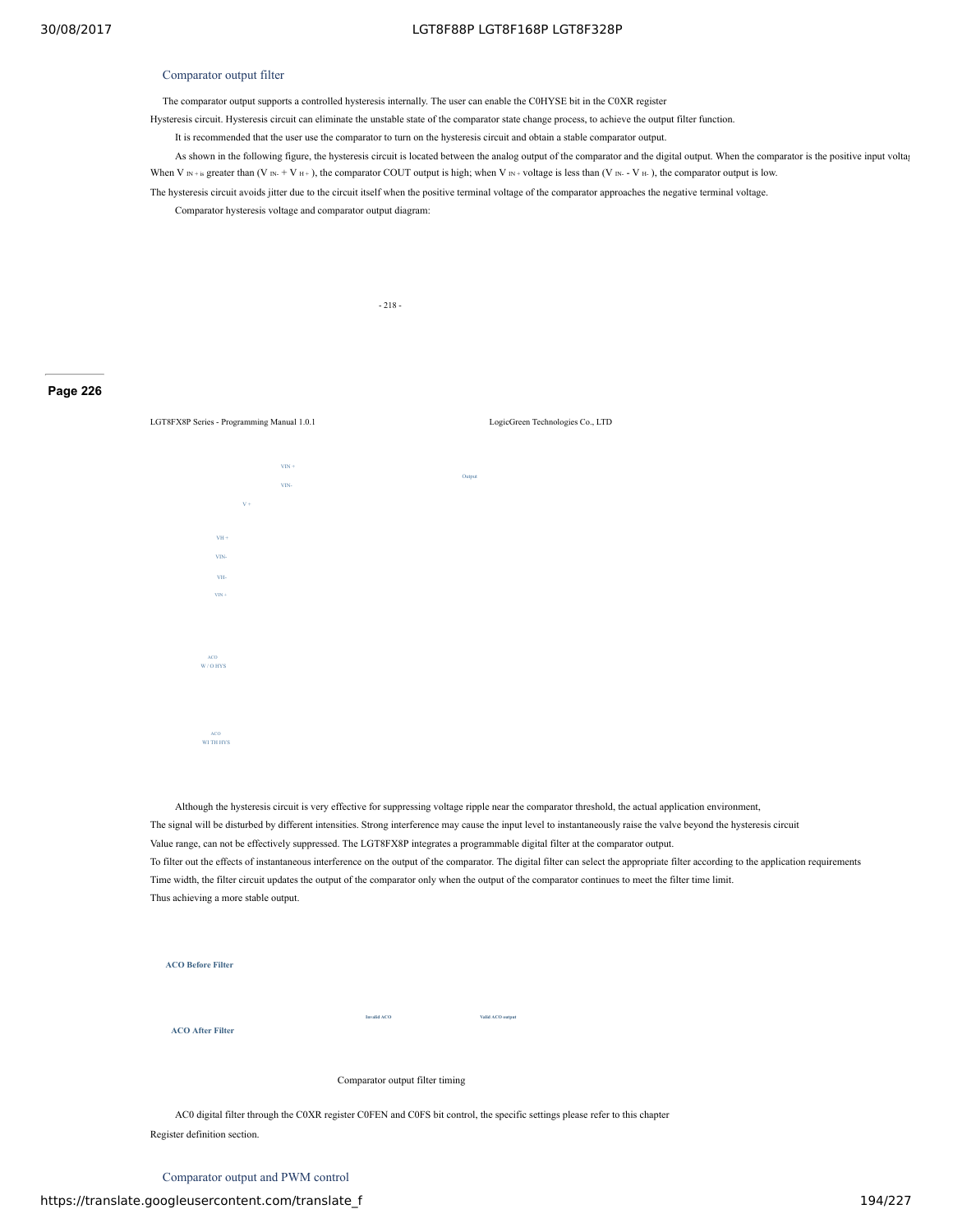LGT8FX8P supports multi-channel PWM output, PWM signal can be used in conjunction with the comparator module. The input of the comparator

Out, can be used to directly turn off the PWM signal, in order to achieve a more flexible PWM protection program.

For control related to PWM output, refer to the relevant section of the timer section.

- 219 -

# **Page 227**

LGT8FX8P Series - Programming Manual 1.0.1 LogicGreen Technologies Co., LTD

### Register definition

C0SR - AC0 control and status register

|               |                  |                                                                                                                |                                                                                                         | C0SR - AC0 control and status register                                               |                                  |                                            |              |                                                                                                       |                                                                                                                            |  |  |  |
|---------------|------------------|----------------------------------------------------------------------------------------------------------------|---------------------------------------------------------------------------------------------------------|--------------------------------------------------------------------------------------|----------------------------------|--------------------------------------------|--------------|-------------------------------------------------------------------------------------------------------|----------------------------------------------------------------------------------------------------------------------------|--|--|--|
| Address: 0x50 |                  |                                                                                                                |                                                                                                         |                                                                                      | Default: 0x80                    |                                            |              |                                                                                                       |                                                                                                                            |  |  |  |
| Bit           | $\overline{7}$   | 6                                                                                                              | 5                                                                                                       | $\overline{4}$                                                                       | 3                                | $\overline{2}$                             | $\mathbf{1}$ | $\mathbf{0}$                                                                                          |                                                                                                                            |  |  |  |
| Name          | $\rm{COD}$       | COBG                                                                                                           | C <sub>0</sub> O                                                                                        | C0I                                                                                  | <b>COIE</b>                      | <b>COIC</b>                                | C0IS1        | C0IS0                                                                                                 |                                                                                                                            |  |  |  |
| R/W           | R / W            | R / W                                                                                                          | $\mathbb{R}$                                                                                            | R / W                                                                                | R / W                            | R/W                                        | R / W        | R / W                                                                                                 |                                                                                                                            |  |  |  |
| Bit           | Name Description |                                                                                                                |                                                                                                         |                                                                                      |                                  |                                            |              |                                                                                                       |                                                                                                                            |  |  |  |
|               |                  | Analog Comparator Disable bit.                                                                                 |                                                                                                         |                                                                                      |                                  |                                            |              |                                                                                                       |                                                                                                                            |  |  |  |
| $\tau$        | $\rm{COD}$       |                                                                                                                |                                                                                                         | When the C0D bit is set to "1", the analog comparator is turned off.                 |                                  |                                            |              |                                                                                                       |                                                                                                                            |  |  |  |
|               |                  |                                                                                                                |                                                                                                         | When the C0D bit is set to "0", the analog comparator is turned on.                  |                                  |                                            |              |                                                                                                       |                                                                                                                            |  |  |  |
|               |                  |                                                                                                                |                                                                                                         |                                                                                      |                                  |                                            |              | Analog Comparator 0 Positive Input Source Select bit. C0BG and C0PS0 bits of the C0XR register        |                                                                                                                            |  |  |  |
|               |                  |                                                                                                                |                                                                                                         | Set the AC0 positive input source together, $\{COBG, COPS0\} =$                      |                                  |                                            |              |                                                                                                       |                                                                                                                            |  |  |  |
| 6             | COBG             | $00 = AC0P$ as positive input                                                                                  |                                                                                                         |                                                                                      |                                  |                                            |              |                                                                                                       |                                                                                                                            |  |  |  |
|               |                  | $01 = ACXP$ as positive input                                                                                  |                                                                                                         |                                                                                      |                                  |                                            |              |                                                                                                       |                                                                                                                            |  |  |  |
|               |                  | $10$ = The output of the internal DAC is input as a positive terminal                                          |                                                                                                         |                                                                                      |                                  |                                            |              |                                                                                                       |                                                                                                                            |  |  |  |
|               |                  | $11 =$ Turn off the positive input source for AC0                                                              |                                                                                                         |                                                                                      |                                  |                                            |              |                                                                                                       |                                                                                                                            |  |  |  |
|               |                  |                                                                                                                | Analog comparator output status bit.                                                                    |                                                                                      |                                  |                                            |              |                                                                                                       |                                                                                                                            |  |  |  |
| 5             | COO              | The analog comparator output is connected directly to the COO bit after synchronization. Software can read COO |                                                                                                         |                                                                                      |                                  |                                            |              |                                                                                                       |                                                                                                                            |  |  |  |
|               |                  |                                                                                                                |                                                                                                         | Bit value to get the output value of the analog comparator.                          |                                  |                                            |              |                                                                                                       |                                                                                                                            |  |  |  |
|               |                  |                                                                                                                | Analog comparator interrupt flag bit.                                                                   |                                                                                      |                                  |                                            |              |                                                                                                       |                                                                                                                            |  |  |  |
|               |                  |                                                                                                                |                                                                                                         |                                                                                      |                                  |                                            |              | When the analog comparator output event triggers the interrupt mode defined by the COIS bit, the COI  |                                                                                                                            |  |  |  |
| 4             | C0I              |                                                                                                                |                                                                                                         |                                                                                      |                                  |                                            |              | Bit is set. Interrupt is generated when interrupt enable bit COIE is "1" and global interrupt is set. |                                                                                                                            |  |  |  |
|               |                  |                                                                                                                |                                                                                                         |                                                                                      |                                  |                                            |              |                                                                                                       | When the analog comparator interrupt service routine is executed, C0I will be cleared automatically or "1" for the C0I bit |  |  |  |
|               |                  | This bit can also be cleared.                                                                                  |                                                                                                         |                                                                                      |                                  |                                            |              |                                                                                                       |                                                                                                                            |  |  |  |
|               |                  |                                                                                                                |                                                                                                         | Analog comparator interrupt enable bit.                                              |                                  |                                            |              |                                                                                                       |                                                                                                                            |  |  |  |
| 3             | <b>COIE</b>      |                                                                                                                |                                                                                                         |                                                                                      |                                  |                                            |              | When the COIE bit is set to 1 and the global interrupt is enabled, the interrupt of ACO is enabled.   |                                                                                                                            |  |  |  |
|               |                  |                                                                                                                |                                                                                                         | When setting the COIE bit to 0, the interrupt of AC0 is disabled.                    |                                  |                                            |              |                                                                                                       |                                                                                                                            |  |  |  |
| 2             | <b>COIC</b>      | Analog Comparator Input Capture Enable bit                                                                     |                                                                                                         |                                                                                      |                                  |                                            |              |                                                                                                       |                                                                                                                            |  |  |  |
|               |                  |                                                                                                                | $COIC = 1$ , the input capture source for timer counter 1 is derived from the analog comparator output. |                                                                                      |                                  |                                            |              |                                                                                                       |                                                                                                                            |  |  |  |
|               |                  |                                                                                                                |                                                                                                         | $COIC = 0$ , the input capture source for timer counter 1 is from external pin ICP1. |                                  |                                            |              |                                                                                                       |                                                                                                                            |  |  |  |
| $\mathbf{1}$  |                  | C0IS1 Analog Comparator Interrupt Mode Control High.                                                           |                                                                                                         |                                                                                      |                                  |                                            |              |                                                                                                       |                                                                                                                            |  |  |  |
| 0             |                  |                                                                                                                |                                                                                                         |                                                                                      |                                  |                                            |              | C0IS0 Analog Comparator Interrupt Mode Control Low. C0IS0 and C0IS1 together to form C0IS [1: 0],     |                                                                                                                            |  |  |  |
|               |                  |                                                                                                                |                                                                                                         | Used to control the analog comparator interrupt trigger mode.                        |                                  |                                            |              |                                                                                                       |                                                                                                                            |  |  |  |
|               |                  |                                                                                                                | COIS [1:0]                                                                                              | Interrupt mode                                                                       |                                  |                                            |              |                                                                                                       |                                                                                                                            |  |  |  |
|               |                  |                                                                                                                | $00\,$                                                                                                  |                                                                                      |                                  | The rising or falling edge of ACO triggers |              |                                                                                                       |                                                                                                                            |  |  |  |
|               |                  |                                                                                                                | 01                                                                                                      | Keep it.                                                                             |                                  |                                            |              |                                                                                                       |                                                                                                                            |  |  |  |
|               |                  |                                                                                                                | 10                                                                                                      |                                                                                      | The falling edge of ACO triggers |                                            |              |                                                                                                       |                                                                                                                            |  |  |  |
|               |                  | 11                                                                                                             |                                                                                                         |                                                                                      | The rising edge of ACO triggers  |                                            |              |                                                                                                       |                                                                                                                            |  |  |  |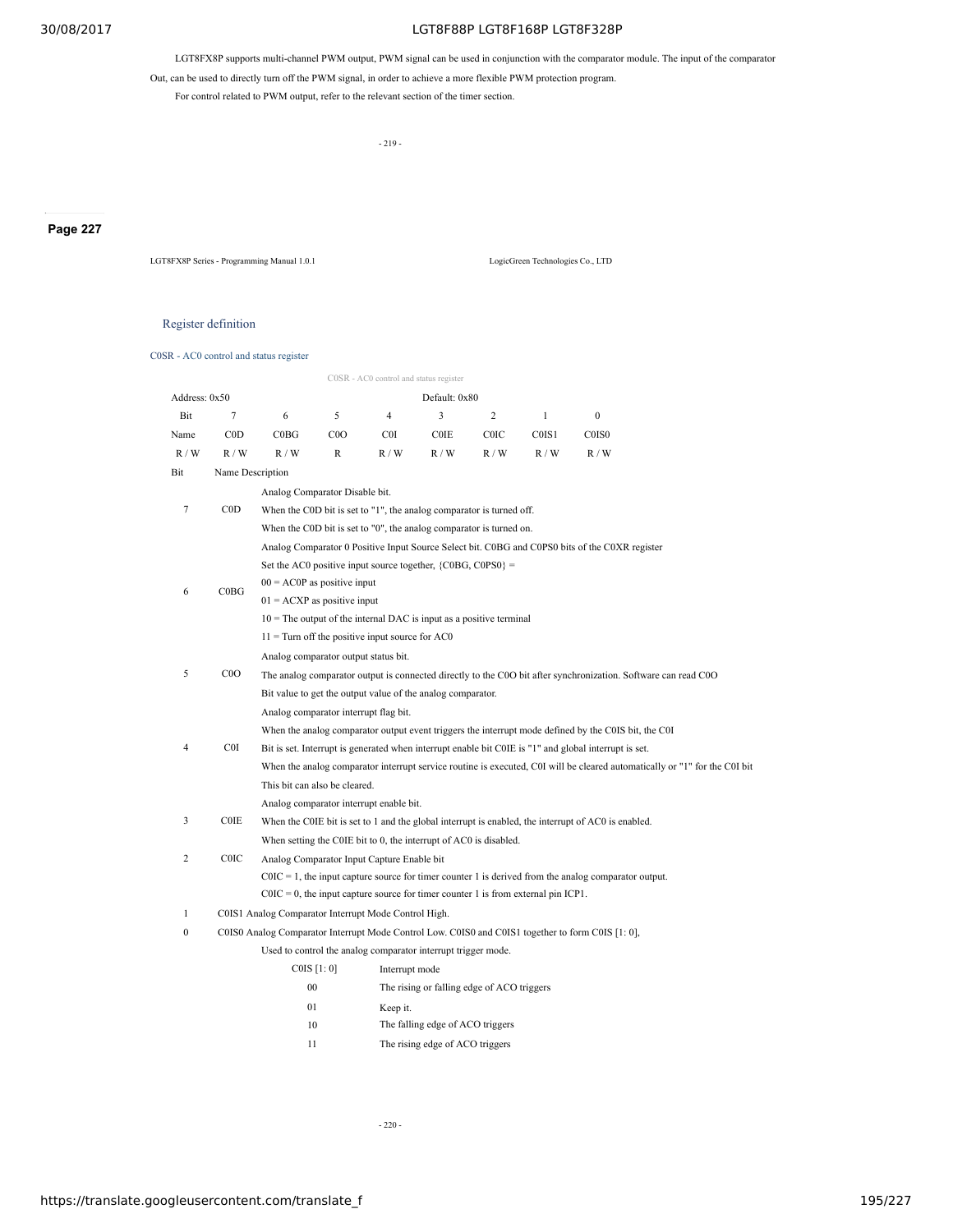**Page 228**

LGT8FX8P Series - Programming Manual 1.0.1 LogicGreen Technologies Co., LTD

|  | ADCSRB - ADC CONTROL AND STATUS REGISTER B |  |
|--|--------------------------------------------|--|
|  |                                            |  |

|                |                                                         |             |               |                                          | ADCSRB - ADC CONTROL AND STATUS REGISTER B                      |                         |     |     |          |  |
|----------------|---------------------------------------------------------|-------------|---------------|------------------------------------------|-----------------------------------------------------------------|-------------------------|-----|-----|----------|--|
| Address: 0x7B  |                                                         |             | Default: 0x00 |                                          |                                                                 |                         |     |     |          |  |
| Bit            |                                                         | 7           | 6             | 5                                        | $\overline{4}$                                                  | $\overline{\mathbf{3}}$ | 2   | 1   | $\Omega$ |  |
| Name           |                                                         |             |               |                                          | CME01 CME10 CME11 CME10 ACTS ADTS2 ADTS1 ADTS0                  |                         |     |     |          |  |
| R/W            |                                                         | R/W         | R/W           | R/W                                      | R/W                                                             | R/W                     | R/W | R/W | R/W      |  |
| Bit            | Name                                                    | description |               |                                          |                                                                 |                         |     |     |          |  |
| 7              |                                                         |             |               |                                          | $CME01$ AC0 Negative input selection, $CME0 = \{CME01, CME00\}$ |                         |     |     |          |  |
| 6              | CME <sub>00</sub>                                       |             |               |                                          | 00: External port ACXN is input as AC0 negative terminal        |                         |     |     |          |  |
|                |                                                         |             |               |                                          | 01: ADC multiplexed output as AC0 negative input                |                         |     |     |          |  |
|                | 10: Differential amplifier output as AC0 negative input |             |               |                                          |                                                                 |                         |     |     |          |  |
|                |                                                         |             |               |                                          | 11: Turn off the negative input source of AC0                   |                         |     |     |          |  |
| 5              |                                                         |             |               |                                          | CME11 AC1 Negative input selection, CME1 = $\{CME11, CME10\}$   |                         |     |     |          |  |
| $\overline{4}$ | CME <sub>10</sub>                                       |             |               |                                          | 00: External port ACXN is input as AC1 negative terminal        |                         |     |     |          |  |
|                |                                                         |             |               |                                          | 01: External port AC1N is input as AC1 negative terminal        |                         |     |     |          |  |
|                |                                                         |             |               |                                          | 10: ADC internal 1/5 division voltage as AC1 negative input     |                         |     |     |          |  |
|                |                                                         |             |               |                                          | 11: Differential op amp output as AC1 negative input            |                         |     |     |          |  |
| 3              |                                                         |             |               | ACHS AC trigger source channel selection |                                                                 |                         |     |     |          |  |
|                |                                                         |             |               |                                          | 0 - AC0 output as the ADC auto-conversion trigger source        |                         |     |     |          |  |
|                |                                                         |             |               |                                          | 1 - AC1 output as the ADC automatic conversion trigger source   |                         |     |     |          |  |
| 2:0            | <b>ADTS</b>                                             |             |               | See ADC Register Description.            |                                                                 |                         |     |     |          |  |

# C0XR - AC0 Auxiliary control register

|                                                             |                                     | Default: 0x00 |     |                                                                   |                                                      |                                                                                                                                                           |                                                                                                                                                                        |              |                                                                                                |
|-------------------------------------------------------------|-------------------------------------|---------------|-----|-------------------------------------------------------------------|------------------------------------------------------|-----------------------------------------------------------------------------------------------------------------------------------------------------------|------------------------------------------------------------------------------------------------------------------------------------------------------------------------|--------------|------------------------------------------------------------------------------------------------|
|                                                             | 7                                   | 6             | 5   | $\overline{4}$                                                    | 3                                                    | 2                                                                                                                                                         | $\mathbf{1}$                                                                                                                                                           | $\mathbf{0}$ |                                                                                                |
|                                                             |                                     |               |     |                                                                   |                                                      |                                                                                                                                                           |                                                                                                                                                                        |              |                                                                                                |
|                                                             | ٠                                   | R/W           | R/W | R/W                                                               | R / W                                                | R/W                                                                                                                                                       | R/W                                                                                                                                                                    | R/W          |                                                                                                |
| Name                                                        |                                     | description   |     |                                                                   |                                                      |                                                                                                                                                           |                                                                                                                                                                        |              |                                                                                                |
| $\overline{\phantom{a}}$                                    |                                     | Keep it       |     |                                                                   |                                                      |                                                                                                                                                           |                                                                                                                                                                        |              |                                                                                                |
| C0OE                                                        |                                     |               |     |                                                                   |                                                      |                                                                                                                                                           |                                                                                                                                                                        |              |                                                                                                |
| $COOE = 1$ , AC0 comparator output to the external port PD2 |                                     |               |     |                                                                   |                                                      |                                                                                                                                                           |                                                                                                                                                                        |              |                                                                                                |
|                                                             |                                     |               |     |                                                                   |                                                      |                                                                                                                                                           |                                                                                                                                                                        |              |                                                                                                |
|                                                             |                                     |               |     |                                                                   |                                                      |                                                                                                                                                           |                                                                                                                                                                        |              |                                                                                                |
|                                                             |                                     |               |     |                                                                   |                                                      |                                                                                                                                                           |                                                                                                                                                                        |              |                                                                                                |
|                                                             |                                     |               |     |                                                                   |                                                      |                                                                                                                                                           |                                                                                                                                                                        |              |                                                                                                |
|                                                             |                                     |               |     |                                                                   |                                                      |                                                                                                                                                           |                                                                                                                                                                        |              |                                                                                                |
|                                                             |                                     |               |     |                                                                   |                                                      |                                                                                                                                                           |                                                                                                                                                                        |              |                                                                                                |
|                                                             |                                     | Righteousness |     |                                                                   |                                                      |                                                                                                                                                           |                                                                                                                                                                        |              |                                                                                                |
|                                                             |                                     |               |     |                                                                   |                                                      |                                                                                                                                                           |                                                                                                                                                                        |              |                                                                                                |
|                                                             | Address: 0x51<br>Bit<br>Name<br>R/W |               |     | $1 =$ Enable output hysteresis<br>$0 =$ disable output hysteresis | C0PS0 AC0 Positive terminal input source Select low. | C0XR - AC0 Auxiliary control register<br>C0HYSE AC0 Output Hysteresis Function Enable Control.<br>COWKE AC0 Enables the enable control for sleep wake-up. | COOE COHYSE COPSO COWKE COFEN COFS1 COFS0<br>AC0 comparator output to external port enable control<br>$COOE = 0$ , disables the comparator output to the external port |              | COPSO and COBG common control ACO positive input source, please refer to the COSR register set |

1 = Enables the wake-up function of the comparator output

- 221 -

 $0 =$  Turns off the wake-up function of the comparator output

# **Page 229**

| LGT8FX8P Series - Programming Manual 1.0. |  |
|-------------------------------------------|--|
|-------------------------------------------|--|

LogicGreen Technologies Co., LTD

- - 2 C0FEN Comparator digital filter enable control.
		- $1 =$  Enable digital filter
		- $0 =$  disable the digital filter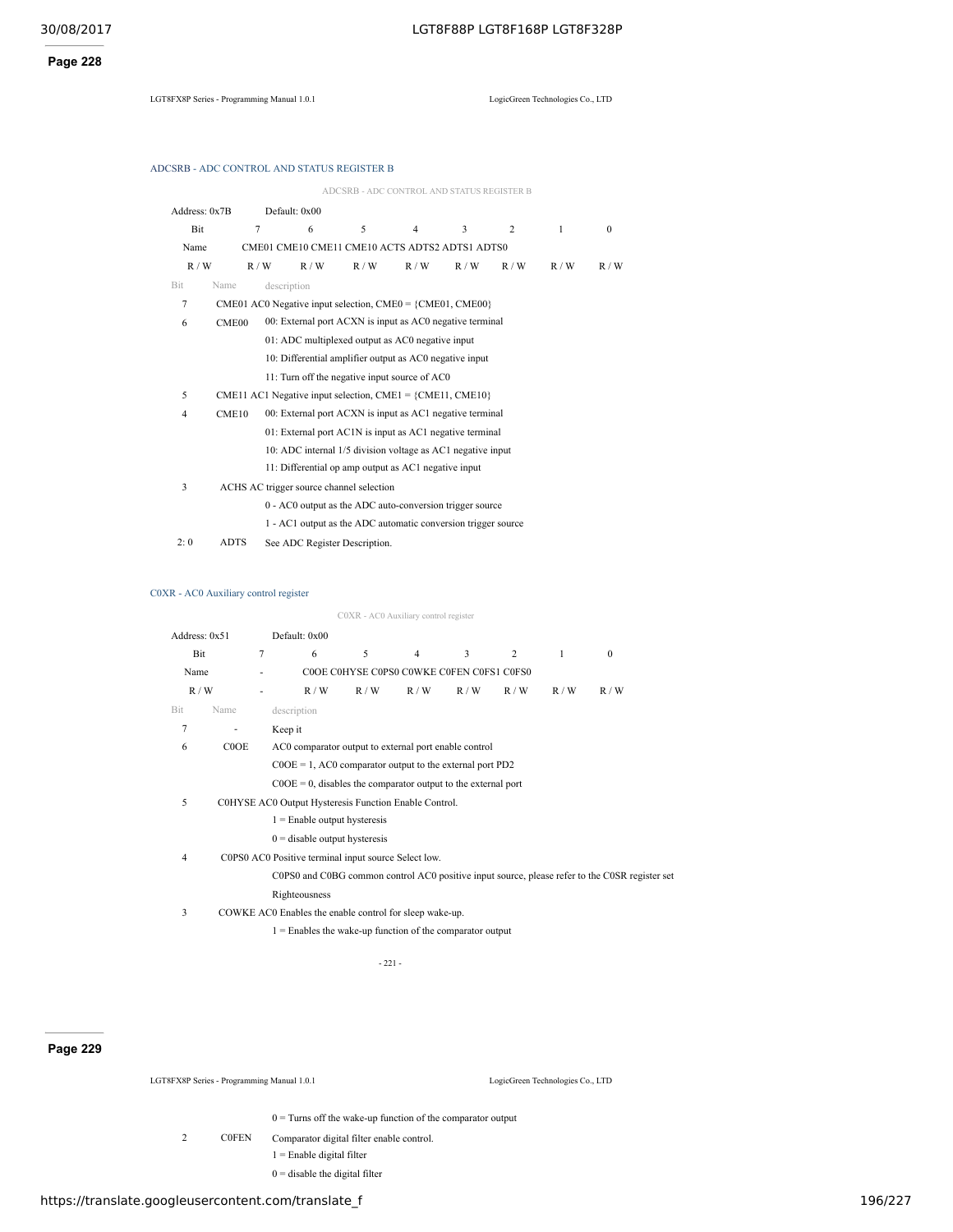1: 0 C0FS [1: 0] Comparator digital filter width setting

 $00 = \text{off}$  $01 = 32us$  $10 = 64$ us

 $11 = 96$ us

**Page 230**

LGT8FX8P Series - Programming Manual 1.0.1 LogicGreen Technologies Co., LTD

# Analog Comparator 1 (AC1)

- 10mV more accurate
- Factory misalignment calibration
- Supports 4 off-chip analog inputs
- Supports internal 1/5 divider input (VDO)
- Supports internal differential amplifier input (DFFO)

- 222 -

- Supports internal 8-bit DAC input (DAO)
- Programmable output filter control

Summary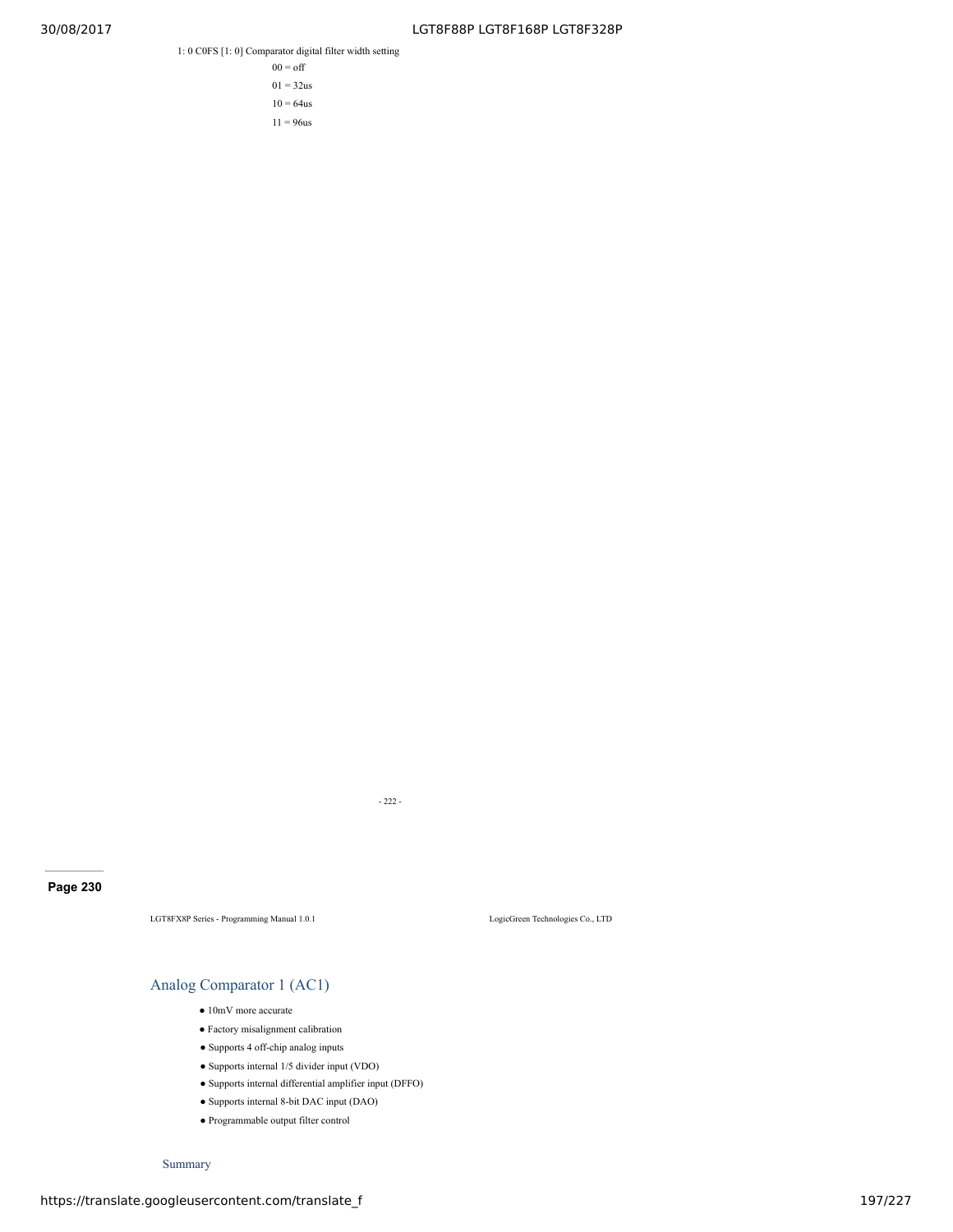The analog comparator compares the positive and negative levels of the input comparator. When the positive terminal voltage is higher than the negative terminal voltage, The comparator output ACO is set. When the level of ACO changes, the edge of the signal can be used to trigger an interrupt. Output

The signal ACO can also be used to trigger the input capture of the timer counter 1 and to control the PWM output generated by the timer.

LGT8FX8P integrated analog comparator AC1, including a multi-channel analog input selector, comparator positive and negative input source

To select from external ports or from a variety of internally generated reference sources. The analog comparator itself supports offset calibration, and can

To ensure the consistency of the work of the comparator. The comparator supports an optional hardware hysteresis function to improve the stability of the comparator output

Qualitative. While the comparator output integrated a hardware can be programmed digital filter, according to the application needs, select the appropriate Of the filter settings to get a more stable comparison output.

Comparator output status can be read directly through the register, can also generate interrupt requests, to achieve more efficient real-time events Capture function. The output of the comparator can also be output directly to the external IO port.

The structure of the analog comparator 1 is shown in the following figure.



Analog Comparator 1 module structure diagram

#### Analog comparator input

Both inputs of the analog comparator support a variety of optional input sources. Positive input three-way optional:

- 1. External independent analog input AC1P
- 2. Analog Comparator 0/1 Common Analog Input ACXP
- 3. Internal 8-bit DAC output DAO

- 223 -

# **Page 231**

LGT8FX8P Series - Programming Manual 1.0.1 LogicGreen Technologies Co., LTD

The selection of the input source is controlled by the C1BG bits in the control status register C1SR and the C1PS0 bits of the C1XR register

For details, refer to the section description of the registers in this section.

AC1P is AC1 dedicated positive mode input channel.

ACXP is a positive input for comparator 0/1. LGT8FX8P internal two analog comparators, ACXP connected to the same time

The two comparators of the positive multiplexing selector, easy to achieve the two comparators work together.

DAO from the internal 8-bit DAC output. The DAC reference source can be selected from the system power supply, internal reference or come

Input from external reference. Refer to the DAC section for DAC configuration.

| C1BG | C1PS0 | AC1 positive input                             |
|------|-------|------------------------------------------------|
|      |       | AC1P                                           |
|      |       | ACXP                                           |
|      | 0     | DAO                                            |
|      |       | Turn off the comparator positive input channel |

Negative input can also choose 4 different analog inputs:

- 1. External analog input AC1N is input as AC1 negative terminal
- 2. Comparator 0/1 Common negative input ACXN

3. ADC internal 1/5 divider output as negative input for AC1

4. Internal differential amplifier output DFFO as negative input for AC1

The comparator negative input channel selection is controlled by the CME11 / 10 bits in the ADCSRB register from the ADC module.

When the comparator negative input is selected as the ADC internal multiplexer output, it is necessary to pass the ADCSRC register of the ADC module

The VDS bit selects the input reference source for the multiplexed voltage.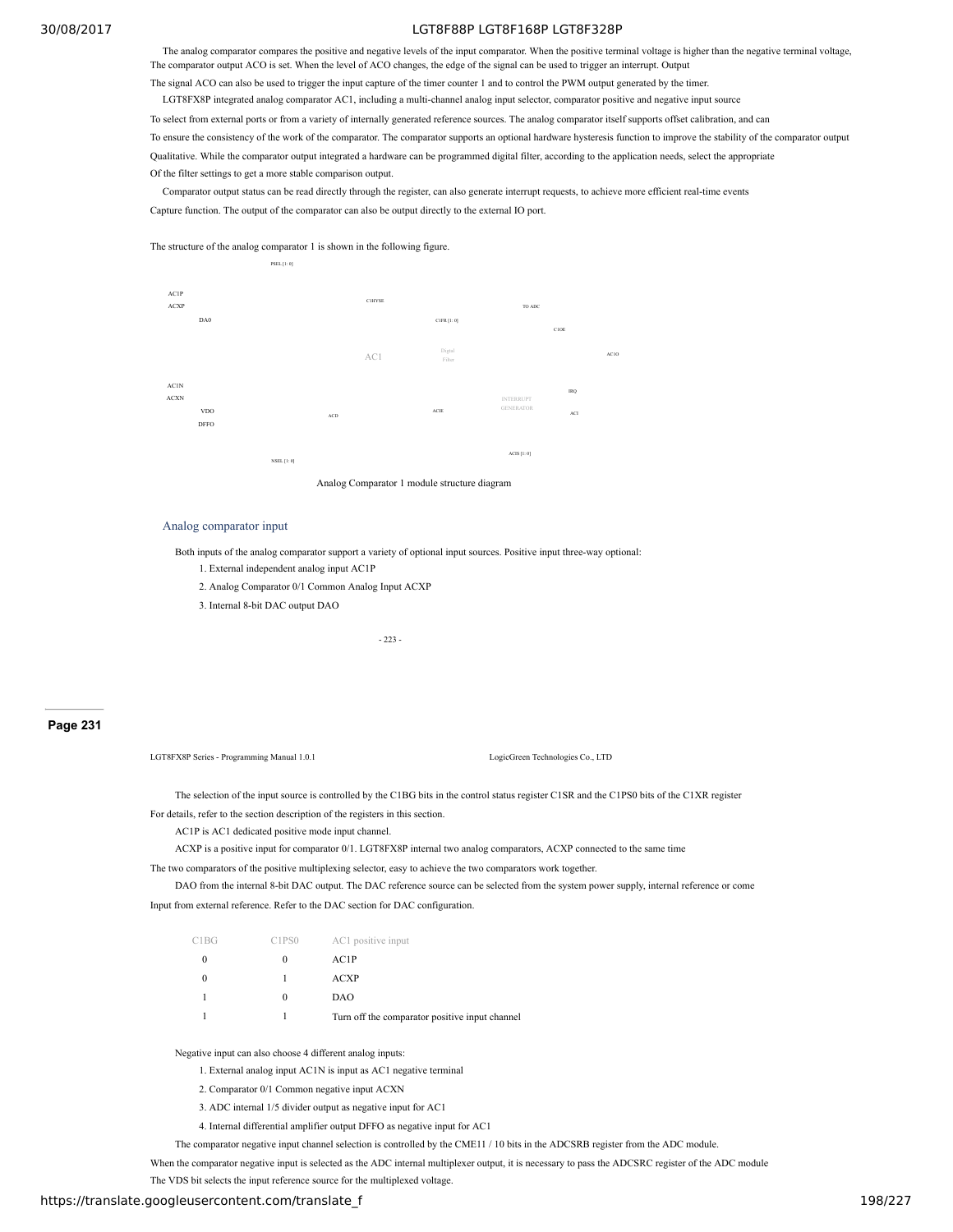ACXN for the comparator 0/1 common negative input, easy to achieve the comparator 0/1 co-operation;

DFFO from the internal differential amplifier output. Differential amplifier optional x1 / x8 / x16 / x32 gain control, can be achieved small

Signal detection and measurement.

| CME11 | CME10 | AC1 negative input |
|-------|-------|--------------------|
| 0     | 0     | <b>ACXN</b>        |
| 0     | 1     | AC1N               |
|       | 0     | VDO                |
|       |       | DFFO               |

#### Comparator output filter

The comparator output supports a controlled hysteresis internally. The user can enable the C1HYSE bit in the C1XR register

Hysteresis circuit. Hysteresis circuit can eliminate the unstable state of the comparator state change process, to achieve the output filter function.

It is recommended that the user use the comparator to turn on the hysteresis circuit and obtain a stable comparator output.

As shown in the following figure, the hysteresis circuit is located between the analog output of the comparator and the digital output. When the comparator is the positive input voltage When V  $\rm N_{H+is}$  greater than (V  $\rm N_{H} + V$  H + ), the comparator COUT output is high; when V  $\rm N_{H} + voltage$  is less than (V  $\rm N_{H} - V$  H ), the comparator output is low.

The hysteresis circuit avoids jitter due to the circuit itself when the positive terminal voltage of the comparator approaches the negative terminal voltage.

Comparator hysteresis voltage and comparator output diagram:

- 224 -

#### **Page 232**

LGT8FX8P Series - Programming Manual 1.0.1 LogicGreen Technologies Co., LTD  $VIN +$ VIN-Output  $V +$ VH + VIN-VH- $VIN +$ ACO W / O HYS ACO WI TH HYS

Although the hysteresis circuit is very effective for suppressing voltage ripple near the comparator threshold, the actual application environment, The signal will be disturbed by different intensities. Strong interference may cause the input level to instantaneously raise the valve beyond the hysteresis circuit Value range, can not be effectively suppressed. The LGT8FX8P integrates a programmable digital filter at the comparator output. To filter out the effects of instantaneous interference on the output of the comparator. The digital filter can select the appropriate filter according to the application requirements Time width, the filter circuit updates the output of the comparator only when the output of the comparator continues to meet the filter time limit. Thus achieving a more stable output.

**ACO Before Filter**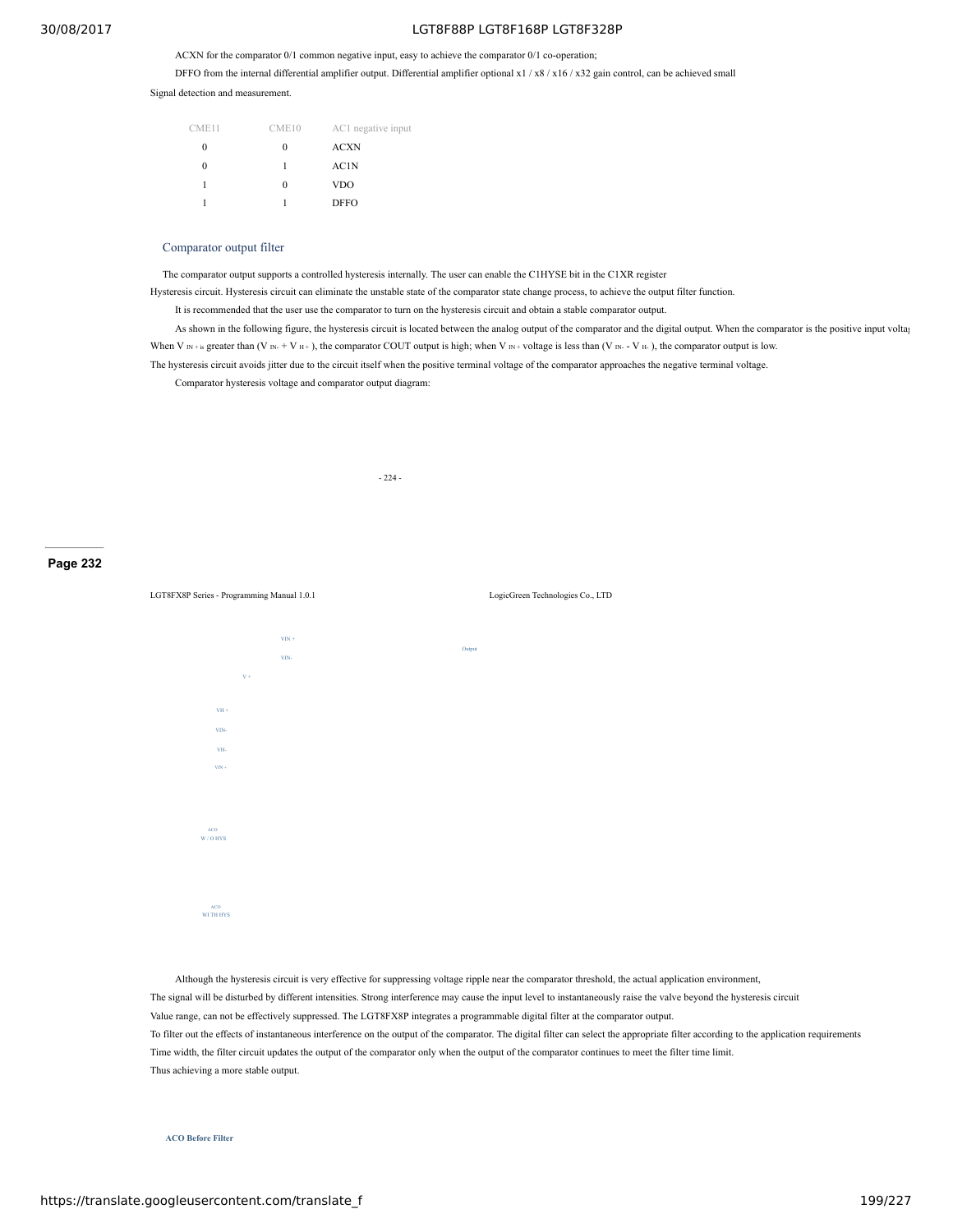**Invalid ACO Valid ACO output**

**ACO After Filter**

### Comparator output filter timing

AC1 digital filter through the C1XR register C0FEN and C1FS bit control, the specific settings please refer to this chapter Register definition section.

# Comparator output and PWM control

LGT8FX8P supports multi-channel PWM output, PWM signal can be used in conjunction with the comparator module. The input of the comparator

Out, can be used to directly turn off the PWM signal, in order to achieve a more flexible PWM protection program. For control related to PWM output, refer to the relevant section of the timer section.

- 225 -

**Page 233**

LGT8FX8P Series - Programming Manual 1.0.1 LogicGreen Technologies Co., LTD

# Register definition

C1SR - AC1 control and status register

 $C1SD = AC1$  control and s

|                  |                   |                                                                                      |                                                                                                                                                        | CT5R - ACT control and status register |                                            |                  |              |                                                                                                                                  |  |  |  |
|------------------|-------------------|--------------------------------------------------------------------------------------|--------------------------------------------------------------------------------------------------------------------------------------------------------|----------------------------------------|--------------------------------------------|------------------|--------------|----------------------------------------------------------------------------------------------------------------------------------|--|--|--|
| Address: 0x2F    |                   |                                                                                      |                                                                                                                                                        |                                        | Default: 0x80                              |                  |              |                                                                                                                                  |  |  |  |
| Bit              | $\tau$            | 6                                                                                    | 5                                                                                                                                                      | 4                                      | 3                                          | $\overline{2}$   | $\mathbf{1}$ | $\boldsymbol{0}$                                                                                                                 |  |  |  |
| Name             | C1D               | C1BG                                                                                 | C1O                                                                                                                                                    | C1I                                    | C1IE                                       | C <sub>1IC</sub> | C1IS1        | C <sub>1</sub> IS <sub>0</sub>                                                                                                   |  |  |  |
| R/W              | R/W               | R/W                                                                                  | $\mathbb{R}$                                                                                                                                           | R/W                                    | R/W                                        | R/W              | R/W          | R/W                                                                                                                              |  |  |  |
| Bit              | Name Description  |                                                                                      |                                                                                                                                                        |                                        |                                            |                  |              |                                                                                                                                  |  |  |  |
|                  |                   | Analog Comparator Disable bit.                                                       |                                                                                                                                                        |                                        |                                            |                  |              |                                                                                                                                  |  |  |  |
| 7                | C1D               | When the C1D bit is set to "1", the analog comparator is turned off.                 |                                                                                                                                                        |                                        |                                            |                  |              |                                                                                                                                  |  |  |  |
|                  |                   | When the C1D bit is set to "0", the analog comparator is turned on.                  |                                                                                                                                                        |                                        |                                            |                  |              |                                                                                                                                  |  |  |  |
|                  |                   |                                                                                      |                                                                                                                                                        |                                        |                                            |                  |              | Analog Comparator 1 Positive Input Source Select bit. C1BG and C1X0 bits of the C1XR register                                    |  |  |  |
|                  |                   | Together set AC1 positive input source, ${C1BG, C1PS0} =$                            |                                                                                                                                                        |                                        |                                            |                  |              |                                                                                                                                  |  |  |  |
| 6                | C1BG              | $00 = AC1P$ as positive input                                                        |                                                                                                                                                        |                                        |                                            |                  |              |                                                                                                                                  |  |  |  |
|                  |                   | $01 = ACXP$ as positive input                                                        |                                                                                                                                                        |                                        |                                            |                  |              |                                                                                                                                  |  |  |  |
|                  |                   | $10$ = The output of the internal DAC is input as a positive terminal                |                                                                                                                                                        |                                        |                                            |                  |              |                                                                                                                                  |  |  |  |
|                  |                   | $11 =$ Turn off the positive input source of AC1                                     |                                                                                                                                                        |                                        |                                            |                  |              |                                                                                                                                  |  |  |  |
|                  |                   |                                                                                      | Analog comparator output status bit.<br>The analog comparator output is connected directly to the C1O bit after synchronization. Software can read C1O |                                        |                                            |                  |              |                                                                                                                                  |  |  |  |
| 5                | C1O               |                                                                                      |                                                                                                                                                        |                                        |                                            |                  |              |                                                                                                                                  |  |  |  |
|                  |                   | Bit value to get the output value of the analog comparator.                          |                                                                                                                                                        |                                        |                                            |                  |              |                                                                                                                                  |  |  |  |
|                  |                   | Analog comparator interrupt flag bit.                                                |                                                                                                                                                        |                                        |                                            |                  |              |                                                                                                                                  |  |  |  |
|                  |                   |                                                                                      |                                                                                                                                                        |                                        |                                            |                  |              | When the analog comparator output event triggers the interrupt mode defined by the C1IS bit, C1I                                 |  |  |  |
| 4                | C <sub>1</sub> I  |                                                                                      |                                                                                                                                                        |                                        |                                            |                  |              | Bit is set. When the interrupt enable bit C1IE is "1" and the global interrupt is set, the interrupt is generated.               |  |  |  |
|                  |                   |                                                                                      |                                                                                                                                                        |                                        |                                            |                  |              | When the analog comparator interrupt service routine is executed, C1I is automatically cleared, or the C1I bit is written to "1" |  |  |  |
|                  |                   | This bit can also be cleared.                                                        |                                                                                                                                                        |                                        |                                            |                  |              |                                                                                                                                  |  |  |  |
|                  |                   | Analog comparator interrupt enable bit.                                              |                                                                                                                                                        |                                        |                                            |                  |              |                                                                                                                                  |  |  |  |
| 3                | C1IE              |                                                                                      |                                                                                                                                                        |                                        |                                            |                  |              | When the C1IE bit is set to 1 and the global interrupt is enabled, the interrupt of AC1 is enabled.                              |  |  |  |
| 2                | C <sub>1</sub> IC |                                                                                      | When setting the C1IE bit to 0, the interrupt of AC1 is disabled.                                                                                      |                                        |                                            |                  |              |                                                                                                                                  |  |  |  |
|                  |                   | Analog Comparator Input Capture Enable bit                                           |                                                                                                                                                        |                                        |                                            |                  |              | $C1IC = 1$ , the input capture source for timer counter 1 is derived from the output of the analog comparator.                   |  |  |  |
|                  |                   | $C1IC = 0$ , the input capture source for timer counter 1 is from external pin ICP1. |                                                                                                                                                        |                                        |                                            |                  |              |                                                                                                                                  |  |  |  |
| $\mathbf{1}$     |                   | C1IS1 Analog Comparator Interrupt Mode Control High.                                 |                                                                                                                                                        |                                        |                                            |                  |              |                                                                                                                                  |  |  |  |
| $\boldsymbol{0}$ |                   |                                                                                      |                                                                                                                                                        |                                        |                                            |                  |              | C1IS0 Analog Comparator Interrupt Mode Control Low. C1IS0 and C1IS1 together constitute C1PS [1: 0],                             |  |  |  |
|                  |                   | Used to control the analog comparator interrupt trigger mode.                        |                                                                                                                                                        |                                        |                                            |                  |              |                                                                                                                                  |  |  |  |
|                  |                   |                                                                                      | C1IS [1:0]                                                                                                                                             | Interrupt mode                         |                                            |                  |              |                                                                                                                                  |  |  |  |
|                  |                   |                                                                                      | $00\,$                                                                                                                                                 |                                        | The rising or falling edge of AC1 triggers |                  |              |                                                                                                                                  |  |  |  |
|                  |                   | 01                                                                                   |                                                                                                                                                        | Keep it.                               |                                            |                  |              |                                                                                                                                  |  |  |  |
|                  |                   |                                                                                      |                                                                                                                                                        |                                        |                                            |                  |              |                                                                                                                                  |  |  |  |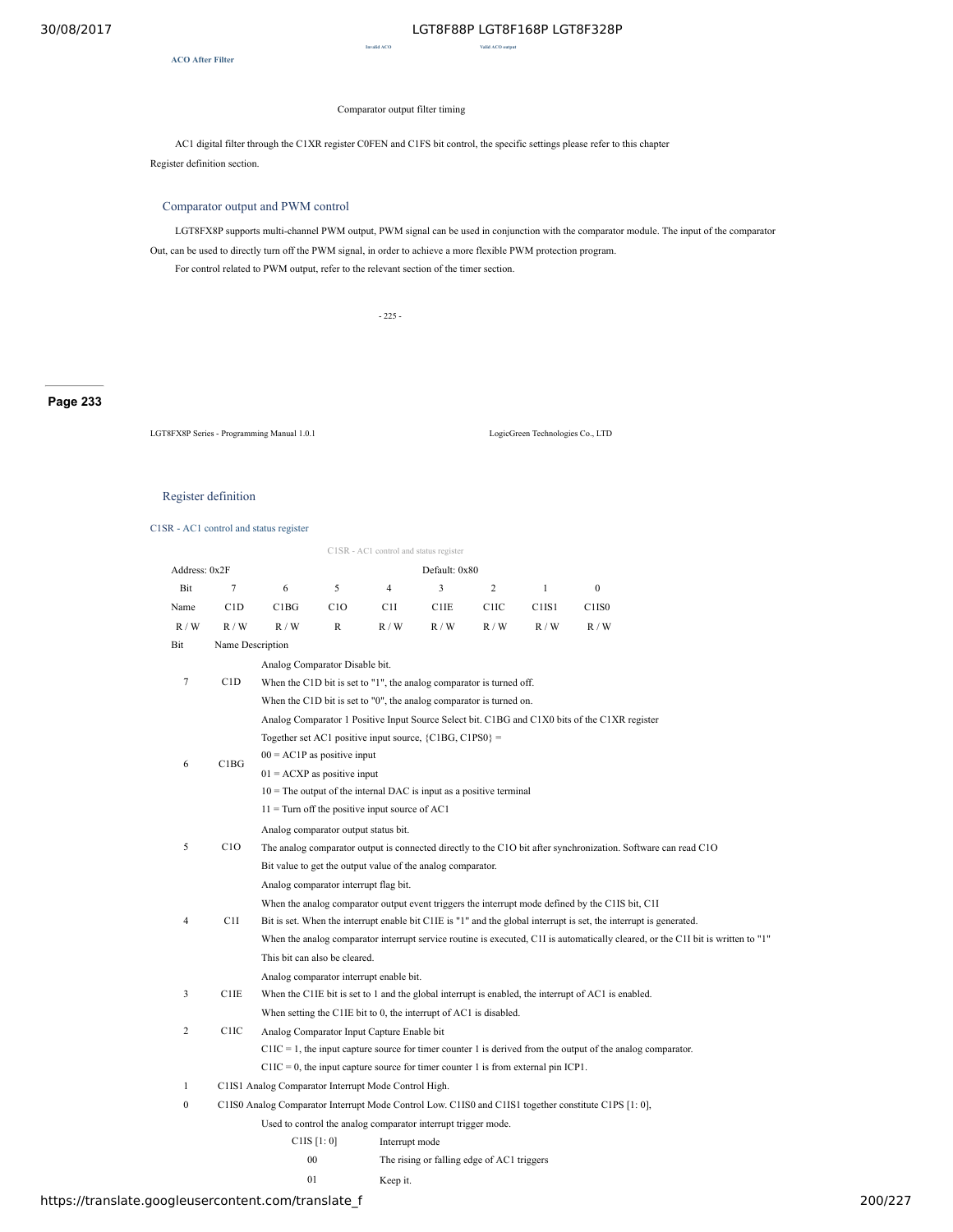10 The falling edge of AC1 triggers

11 The rising edge of AC1 triggers

- 226 -

**Page 234**

LGT8FX8P Series - Programming Manual 1.0.1 LogicGreen Technologies Co., LTD

#### ADCSRB - ADC CONTROL AND STATUS REGISTER B

ADCSRB - ADC CONTROL AND STATUS REGISTER B

| Address: 0x7B  |                   | Default: 0x00 |                                                         |                                          |                                                               |     |     |              |          |  |
|----------------|-------------------|---------------|---------------------------------------------------------|------------------------------------------|---------------------------------------------------------------|-----|-----|--------------|----------|--|
| Bit            |                   | 7             | 6                                                       | 5                                        | $\overline{4}$                                                | 3   | 2   | $\mathbf{1}$ | $\Omega$ |  |
| Name           |                   |               |                                                         |                                          | CME01 CME10 CME11 CME10 ACTS ADTS2 ADTS1 ADTS0                |     |     |              |          |  |
| R/W            |                   | R/W           | R/W                                                     | R/W                                      | R/W                                                           | R/W | R/W | R/W          | R/W      |  |
| <b>Bit</b>     | Name              | description   |                                                         |                                          |                                                               |     |     |              |          |  |
| 7              |                   |               |                                                         |                                          | CME01 AC0 Negative input selection, $CME0 = \{CME01, CME00\}$ |     |     |              |          |  |
| 6              | CME <sub>00</sub> |               |                                                         |                                          | 00: External port ACXN is input as AC0 negative terminal      |     |     |              |          |  |
|                |                   |               | 01: ADC multiplexed output as AC0 negative input        |                                          |                                                               |     |     |              |          |  |
|                |                   |               | 10: Differential amplifier output as AC0 negative input |                                          |                                                               |     |     |              |          |  |
|                |                   |               |                                                         |                                          | 11: Turn off the negative input source of AC0                 |     |     |              |          |  |
| 5              |                   |               |                                                         |                                          | CME11 AC1 Negative input selection, CME1 = $\{CME11, CME10\}$ |     |     |              |          |  |
| $\overline{4}$ | CME10             |               |                                                         |                                          | 00: External port ACXN is input as AC1 negative terminal      |     |     |              |          |  |
|                |                   |               |                                                         |                                          | 01: External port AC1N is input as AC1 negative terminal      |     |     |              |          |  |
|                |                   |               |                                                         |                                          | 10: ADC internal 1/5 division voltage as AC1 negative input   |     |     |              |          |  |
|                |                   |               |                                                         |                                          | 11: Differential op amp output as AC1 negative input          |     |     |              |          |  |
| 3              |                   |               |                                                         | ACHS AC trigger source channel selection |                                                               |     |     |              |          |  |
|                |                   |               |                                                         |                                          | 0 - AC0 output as the ADC auto-conversion trigger source      |     |     |              |          |  |
|                |                   |               |                                                         |                                          | 1 - AC1 output as the ADC automatic conversion trigger source |     |     |              |          |  |
| 2:0            | <b>ADTS</b>       |               |                                                         | See ADC Register Description.            |                                                               |     |     |              |          |  |

### C1XR - AC1 auxiliary control register

C1XR - AC1 auxiliary control register

|                | Address: 0x3A                 |                | Default: 0x00                                                                               |     |                                           |     |       |     |              |
|----------------|-------------------------------|----------------|---------------------------------------------------------------------------------------------|-----|-------------------------------------------|-----|-------|-----|--------------|
|                | Bit                           | $\overline{7}$ | 6                                                                                           | 5   | $\overline{4}$                            | 3   | 2     | 1   | $\mathbf{0}$ |
| Name           |                               |                |                                                                                             |     | C1OE C1HYSE C1PS0 C1WKE C1FEN C1FS1 C1FS0 |     |       |     |              |
|                | R/W                           |                | R/W                                                                                         | R/W | R/W                                       | R/W | R / W | R/W | R/W          |
| <b>Bit</b>     | Name                          |                | description                                                                                 |     |                                           |     |       |     |              |
| 7              |                               |                | Keep it                                                                                     |     |                                           |     |       |     |              |
| 6              | C <sub>1</sub> O <sub>E</sub> |                | AC1 comparator output to external port enable control                                       |     |                                           |     |       |     |              |
|                |                               |                | $C1OE = 1$ , AC1 comparator output to the external port PE5                                 |     |                                           |     |       |     |              |
|                |                               |                | $C1OE = 0$ , disable the comparator output to the external port                             |     |                                           |     |       |     |              |
| 5              |                               |                | C1HYSE AC1 Output Hysteresis Function Enable Control.                                       |     |                                           |     |       |     |              |
|                |                               |                | $1 =$ Enable output hysteresis                                                              |     |                                           |     |       |     |              |
|                |                               |                | $0 =$ disable output hysteresis                                                             |     |                                           |     |       |     |              |
| $\overline{4}$ |                               |                | C1PS0 AC1 Positive terminal input source Select low.                                        |     |                                           |     |       |     |              |
|                |                               |                | C1PS0 and C1BG jointly control AC1 positive input source, please refer to C1SR register set |     |                                           |     |       |     |              |
|                |                               |                | Righteousness                                                                               |     |                                           |     |       |     |              |
| 3              |                               |                | C1WKE AC1 Enables the enable control for sleep wake-up.                                     |     |                                           |     |       |     |              |
|                |                               |                | $1 =$ Enables the wake-up function of the comparator output                                 |     |                                           |     |       |     |              |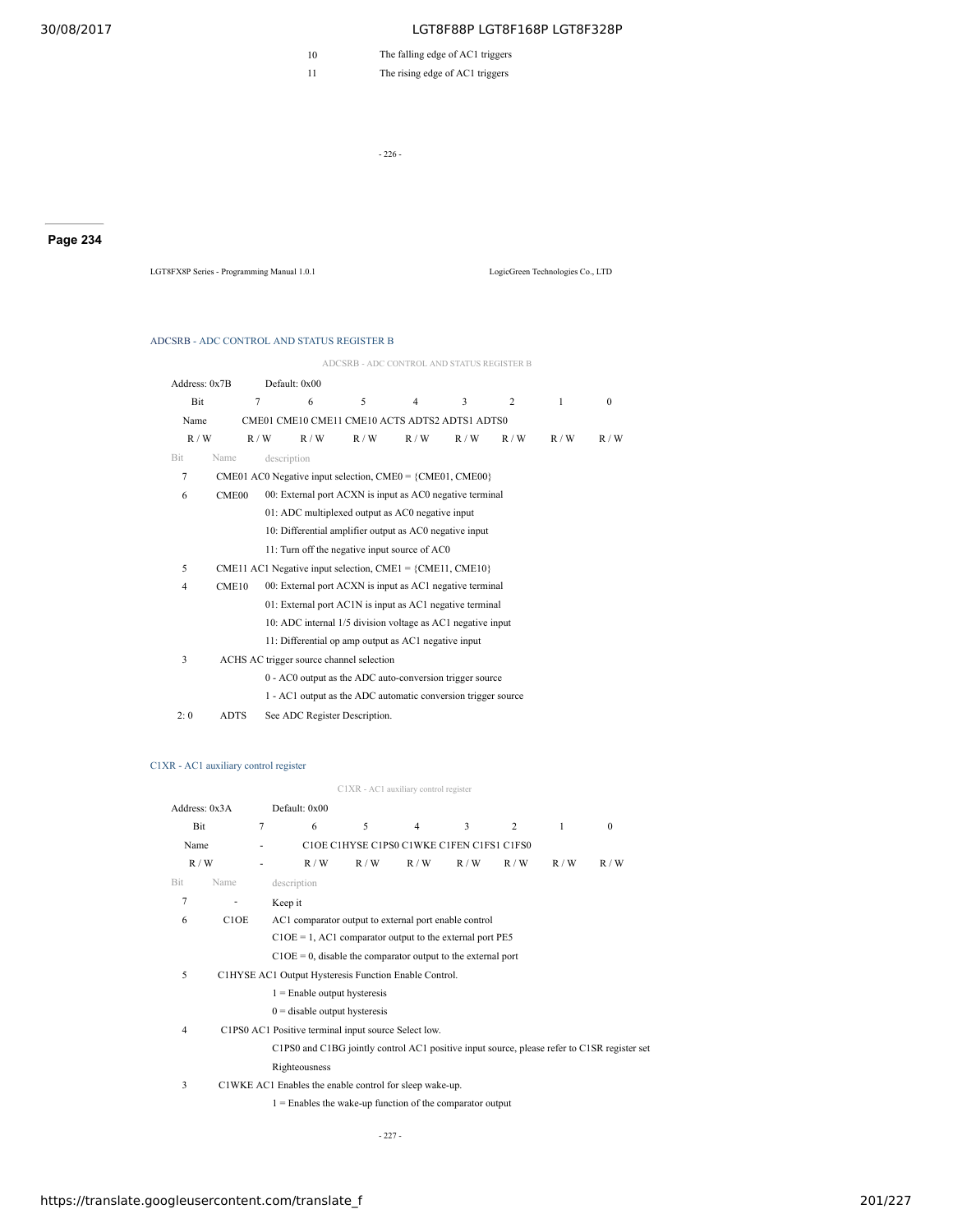# **Page 235**

LGT8FX8P Series - Programming Manual 1.0.1 LogicGreen Technologies Co., LTD

 $0 =$  Turns off the wake-up function of the comparator output

2 C1FEN Comparator digital filter enable control.

1 = Enable digital filter

 $0 =$  disable the digital filter

1: 0 C1FS [1: 0] Comparator digital filter width setting

 $00 = \text{off}$ 

 $01 = 32us$ 

 $10 = 64$ us

 $11 = 96$ us

**Page 236**

LGT8FX8P Series - Programming Manual 1.0.1 LogicGreen Technologies Co., LTD

Digital-to-analog converter (DAC)

- 228 -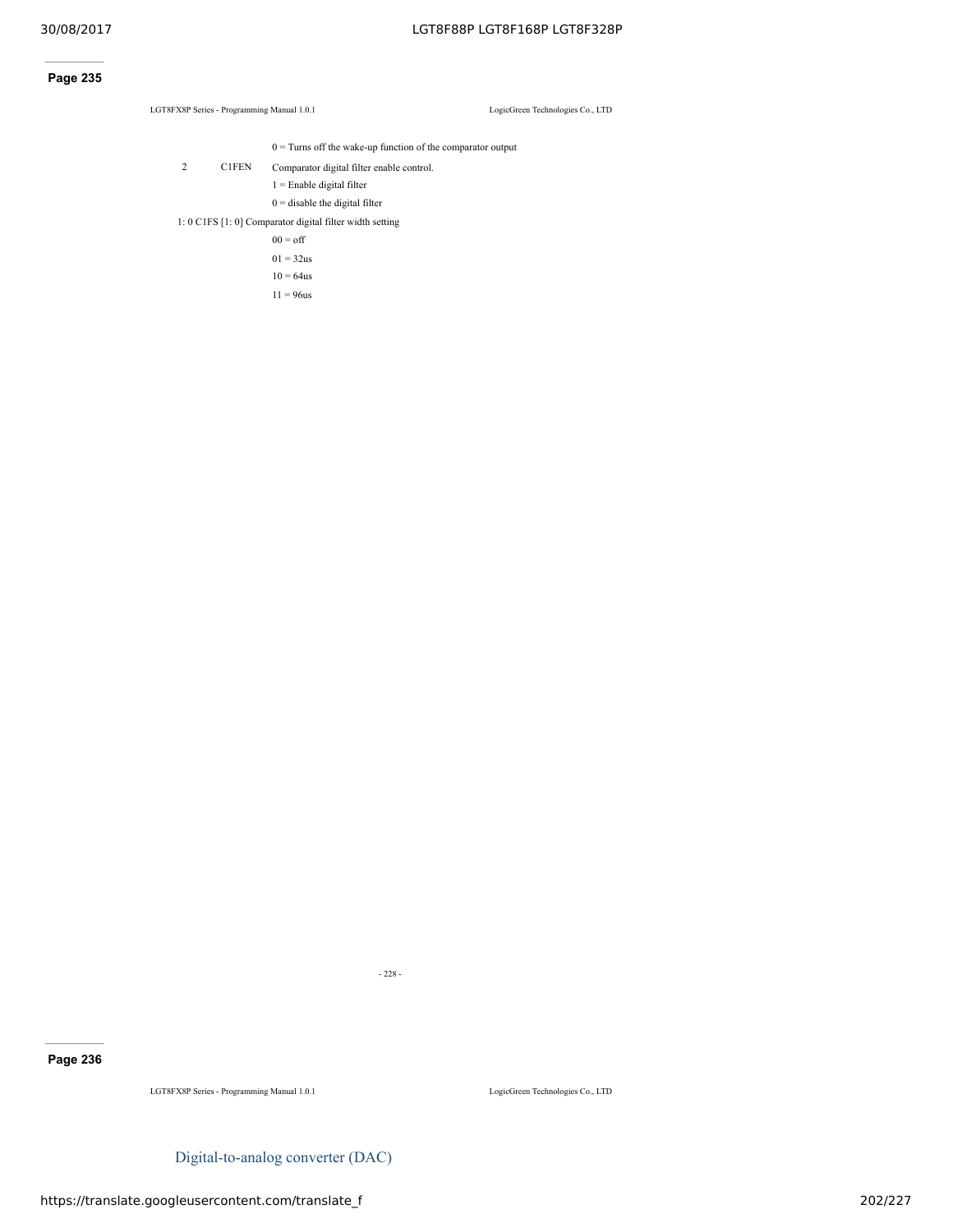- 8-bit digital-to-analog conversion output<br>● The DAC output can be used as an analog comparator reference input
- Supports DAC output to external port (DAO)
- Optional VCC / AVREF / IVREF partial voltage power supply

### Summary

The LGT8FX8P integrates an internal 8-bit programmable digital-to-analog converter (DAC). The DAC's reference power input can be selected as From the system power supply, internal reference voltage or from the chip external port AVREF input. DAC output can be selected As an input source for the internal comparator AC0 / 1, it can also be output directly to the external pin of the chip as an external reference. When the DAC is output to an external pin, it can not be used directly to drive the load. It needs to be driven by a voltage follower or other similar drive Moving circuit. DAC internal structure as shown below:

|                           | DAVS [1:0]    | <b>DACEN</b> |                      |            |
|---------------------------|---------------|--------------|----------------------|------------|
| $\ensuremath{\text{vcc}}$ |               |              | 8bit Voltage Divider |            |
| <b>AVREF</b>              |               |              |                      |            |
|                           |               |              |                      |            |
|                           | IV<br>R<br>EF | DALR [7: 0]  |                      |            |
|                           |               |              |                      |            |
|                           |               |              |                      | <b>DAO</b> |

# Register definition

#### DACON - DAC control register

|                 |                                            |                                                                    |                        | DACON-DAC control register |           |                |     |          |  |  |  |  |  |
|-----------------|--------------------------------------------|--------------------------------------------------------------------|------------------------|----------------------------|-----------|----------------|-----|----------|--|--|--|--|--|
| Address: $0xA0$ |                                            |                                                                    |                        |                            | 0000 0000 |                |     |          |  |  |  |  |  |
|                 | 7                                          | 6                                                                  | 5                      | $\overline{4}$             | 3         | $\overline{c}$ | 1   | $\Omega$ |  |  |  |  |  |
| Bit             |                                            |                                                                    | DACEN DAOE DAVS1 DAVS0 |                            |           |                |     |          |  |  |  |  |  |
| R/W             |                                            |                                                                    |                        |                            | R/W       | W/R            | R/W | W/R      |  |  |  |  |  |
| Bit             | Name                                       | description                                                        |                        |                            |           |                |     |          |  |  |  |  |  |
| 7:4             |                                            | Keep it                                                            |                        |                            |           |                |     |          |  |  |  |  |  |
|                 | <b>DACEN</b>                               | DAC enable control bit                                             |                        |                            |           |                |     |          |  |  |  |  |  |
| 3               |                                            | $1 =$ Enables the DAC module                                       |                        |                            |           |                |     |          |  |  |  |  |  |
|                 |                                            | $0 =$ disable the DAC module                                       |                        |                            |           |                |     |          |  |  |  |  |  |
|                 | DAC output to external port enable control |                                                                    |                        |                            |           |                |     |          |  |  |  |  |  |
| 2               | <b>DAOE</b>                                | $1 =$ Enables the DAC to output to the external terminal PD4       |                        |                            |           |                |     |          |  |  |  |  |  |
|                 |                                            | $0 =$ Disables DAC output to external port                         |                        |                            |           |                |     |          |  |  |  |  |  |
| 1               |                                            | DAVS1 DAC reference voltage source selection bit 1                 |                        |                            |           |                |     |          |  |  |  |  |  |
| 0               |                                            | DAVS0 DAC reference voltage source selection bit 0. [DVS1, DVS0] = |                        |                            |           |                |     |          |  |  |  |  |  |

- 229 -

# **Page 237**

| LGT8FX8P Series - Programming Manual 1.0.1 | LogicGreen Technologies Co., LTD |
|--------------------------------------------|----------------------------------|

- 00: voltage source selection system operating voltage VCC
- 01: Voltage source selected for external input AVREF
- 10: The voltage source is selected as the internal reference voltage
- 11: The DAC reference source is turned off and the DAC module is turned off



|               |        |             |  | VRCON1 - DAC1 control register |           |  |  |          |  |  |  |
|---------------|--------|-------------|--|--------------------------------|-----------|--|--|----------|--|--|--|
| Address: 0xA1 |        |             |  |                                | 0000 0000 |  |  |          |  |  |  |
| Bit           | $\tau$ | 6           |  | 4                              | 3         |  |  | $\theta$ |  |  |  |
|               |        | DALR [7: 0] |  |                                |           |  |  |          |  |  |  |
| R/W           |        |             |  |                                | W/R       |  |  |          |  |  |  |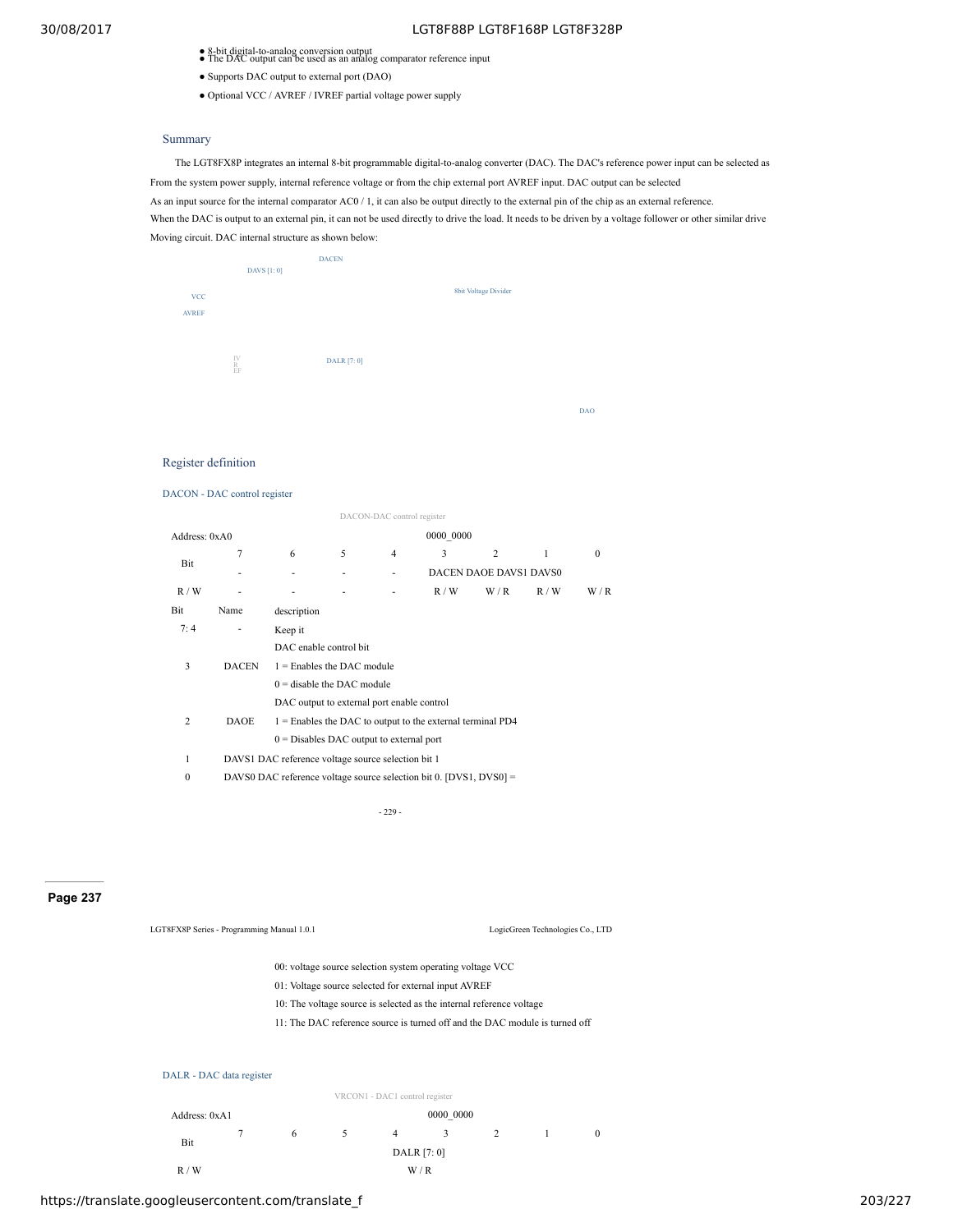| <b>Bit</b> | Name        | description                                                                              |
|------------|-------------|------------------------------------------------------------------------------------------|
|            |             | DAC data register, set DAC mode output voltage size                                      |
|            |             | DAC output voltage and DALR relationship:                                                |
| 7:0        | <b>DALR</b> | $V_{DAO} = V_{REF} * (DALR + 1) / 256$                                                   |
|            |             | among them:                                                                              |
|            |             | V DAO outputs analog voltage for DAC                                                     |
|            |             | V REF is the DAC reference voltage source selected by the DAVS bit of the DACON register |

- 230 -

# **Page 238**

LGT8FX8P Series - Programming Manual 1.0.1 LogicGreen Technologies Co., LTD

# 12-bit analog-to-digital converter (ADC)

- 12-bit resolution, DNL is  $\pm$  1LSB, INL is  $\pm$  1.5LSB
- Sampling rate up to 500KSPS at maximum resolution
- 12 multiplexed single-ended input channels
- Multi-input programmable gain differential amplifier channel
- The input voltage range is 0-VCC
- $\bullet$ Internal 1.024V / 2.048V / 4.096V reference voltage
- Supports AVCC and external reference voltage input
- $\bullet$  Internal multi-input 1 / 5,4 / 5 voltage divider circuit
- Supports offset calibration in both positive and negative directions
- Automatic start conversion mode based on interrupt source
- Automatic channel monitoring for up / down overflow
- Conversion results support optional alignment mode
- Conversion end interrupt request

#### **Overview**

CHMUX [4: 0]

AVREF AVCC

IVREF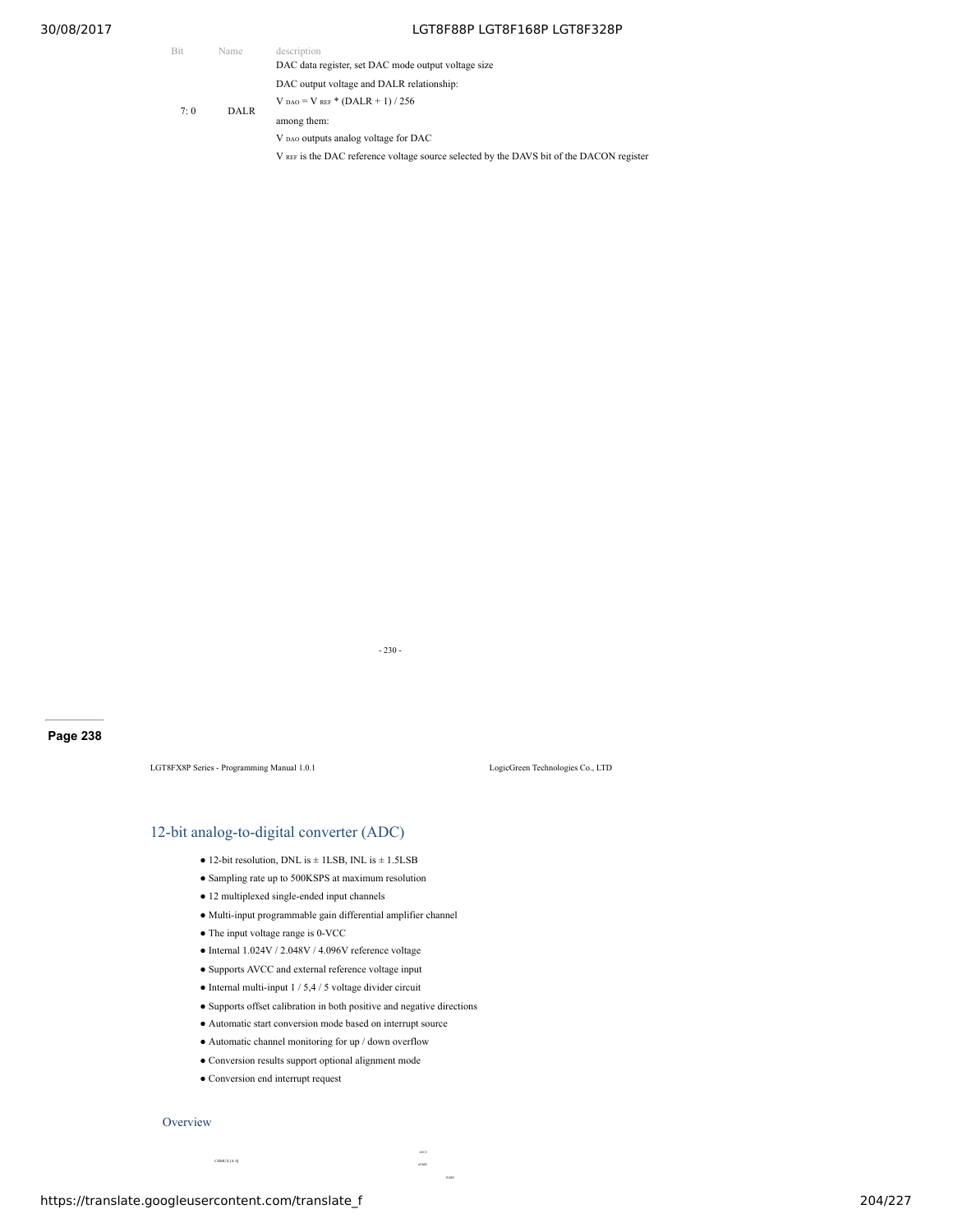

#### ADC structure diagram

The analog-to-digital converter is a 12-bit successive approximation ADC. The ADC is connected to a 17-channel analog multiplexer , Can be from the chip external port 12 analog input and 5-channel internal voltage source sampling conversion. ADC internal Integrate a differential op amp with programmable gain of  $x1/x8/x16/x32$ , the amplifier input can come from an external port or ADC multiplexer output. The result of the differential op amp can be used as an analog input to the ADC.

- 231 -

### **Page 239**

LGT8FX8P Series - Programming Manual 1.0.1 LogicGreen Technologies Co., LTD

The ADC's internal analog input source includes multiple input voltage dividers from within the ADC; internal reference voltage source; internal mode The reference ground and the analog output from the touch key module. Internal multi-input input voltage divider output 4/5, 1/5 two Voltage; the input of the voltage divider can be selected from the level of the external port or from the system power supply.

ADC supports offset calibration. The offset calibration process is controlled by software. Offset calibration includes positive and negative calibration in both directions the amount. After the offset calibration is enabled, the ADC controller will automatically calibrate the ADC sampling results using positive and negative calibration values. Please refer to the relevant section of this section for misalignment calibration.

#### ADC operation

The ADC converts the input analog voltage into a 12-bit digital quantity by successive approximation. The minimum value represents GND, The maximum value represents the reference voltage minus 1LSB. The reference voltage source can be the ADC's supply voltage AVCC, the external reference voltage AVREF or internal reference voltage of 1.024V / 2.048V is selected by writing the REFS bit of the ADMUX register.

The analog input channels can be selected by writing the CHMUX bit in the ADMUX register. Any ADC input pin, external base The quasi-voltage pin, and the internal reference voltage source, can be used as a single-ended input to the ADC. By setting the DIFS of the ADTMR register The input channel of the ADC can be switched to an internal differential amplifier. The differential amplifier associated input source and gain can pass DAPCR register settings.

The ADEN bit of the ADCSRA register can be used to start the ADC. When the ADEN is cleared, the ADC does not consume power. Turn on the ADC before entering sleep mode.

The ADC conversion result is 12 bits, which are stored in the ADC data registers ADCH and ADCL. By default, the conversion result is right Alignment, but can be left aligned by setting the ADLAR bit in the ADMUX register.

If you set the conversion result to the left justify, and the maximum requires only 8 bits of conversion accuracy, then just read the ADCH is enough. Otherwise read the ADCL, and then read the ADCH, to ensure that the contents of the data register is the result of the same conversion. once After reading ADCL, the data registers ADCL and ADCH are latched, and the ADCH conversion result is read to the data Registers ADCL and ADCH.

The end of the ADC conversion can trigger an interrupt. Even if the end of the conversion occurs between reading ADCL and ADCH, the interrupt will still fire.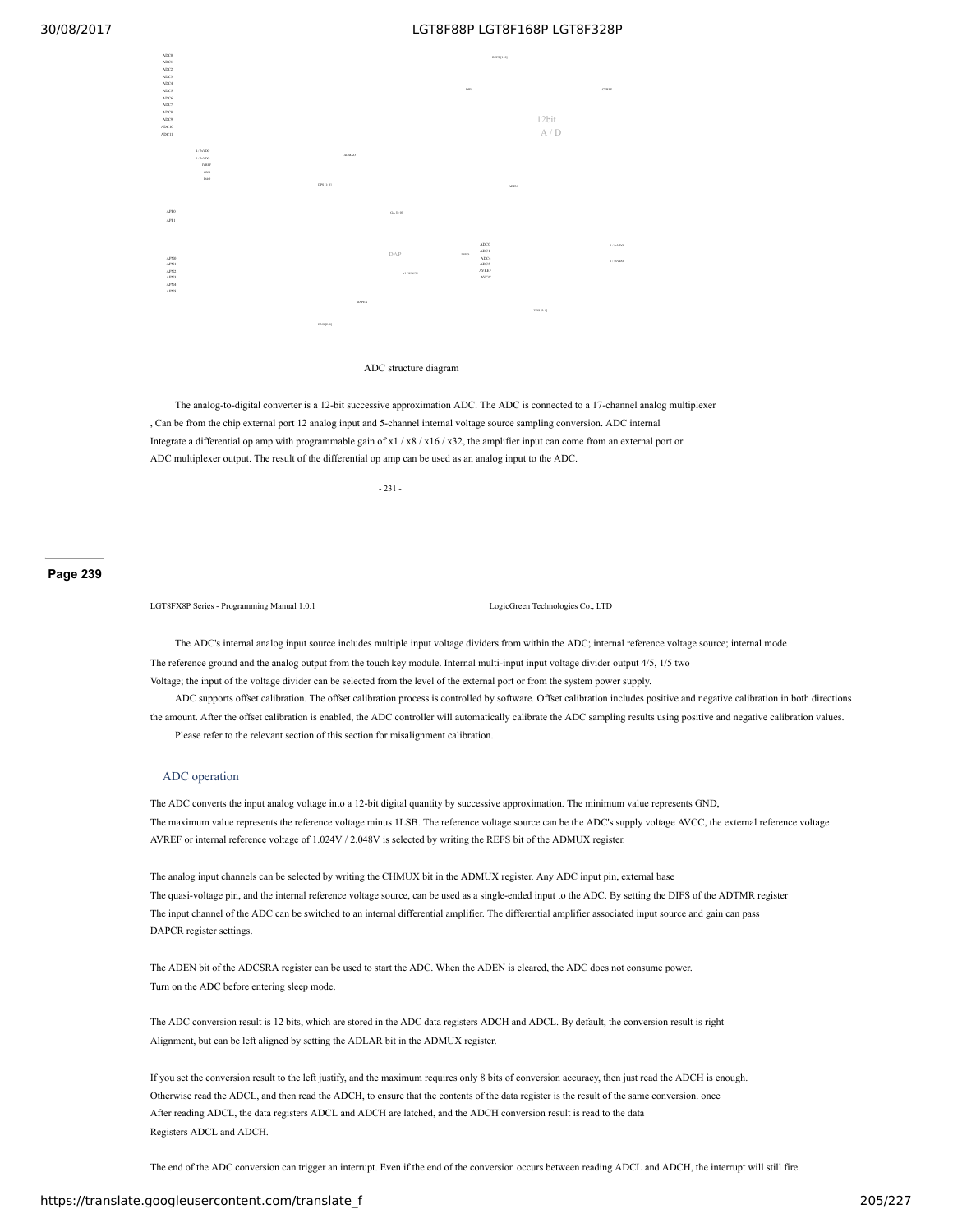#### Start a conversion

Setting the ADSC bit to the ADC bit to write "1" can initiate a single conversion. This bit remains high during conversion until conversion After the end of the hardware cleared. If the channel is changed during the conversion process, the ADC will complete this time before changing the channel **Conversion** 

ADC conversion has a different trigger source. Setting the ADCSRA register's ADC auto-enable enable bit ADATE can be enabled automatically trigger. Setting the ADCSRB register's ADC trigger selection bit ADTS can select the trigger source. When the selected trigger signal is produced When the rising edge occurs, the ADC prescaler is reset and starts converting. This provides a way to start the conversion at a fixed time interval law. Even if the trigger signal persists after the conversion, a new conversion will not be initiated. If triggered during the conversion process The signal also produces a rising edge, which will also be ignored. Even if a specific interrupt is disabled or a global interrupt is enabled Bit is set to "0" and its interrupt flag will be set. This triggers a transition without generating an interrupt. But for that A new conversion is triggered when the next interrupt event occurs, and the interrupt flag must be cleared.

- 232 -

#### **Page 240**

LGT8FX8P Series - Programming Manual 1.0.1 LogicGreen Technologies Co., LTD

Using the ADC interrupt flag as the trigger source, you can start the next ADC conversion after the current conversion is complete. The After the ADC will work in continuous conversion mode, continuous sampling and ADC data register to update. First turn Is changed by writing "1" to the ADSCRA register ADSC bit. In this mode, subsequent ADC conversions do not depend on The ADC interrupt flag ADIF is set.

If automatic triggering is enabled, the ADSC setting the ADCSRA register will initiate a single conversion. The ADSC logo can also be used for inspection Whether the conversion is in progress. Regardless of how the conversion was initiated, ADSC was always "1" during the conversion process.

#### Prescaler and ADC conversion timing

Under the default conditions, the successive approximation circuit requires an input clock from 300 kHz to 3 MHz for maximum accuracy. Such as If the required conversion accuracy is less than 12 bits, then the input clock frequency can be higher than 3MHz, in order to achieve a higher sampling rate.

The ADC module includes a prescaler that can generate an acceptable ADC input clock from the system clock. Prescaler The ADPS bits of the ADCSRA register are set. Setting ADEN of the ADCSRA register will enable the ADC, prescaler Start counting. As long as the ADEN bit is "1", the prescaler continues counting until ADEN is cleared.

ADSCRA register ADSC is set, the single-ended conversion starts at the rising edge of the next ADC clock cycle. positive A constant conversion requires 15 ADC clock cycles. ADC enabled (ADEN set in ADCSRA register) requires 50 ADCs The input clock cycle initializes the analog circuit before it can be used for the first time.

During ADC conversion, the sample is held at 1.5 ADC input clocks after the conversion start, and the first ADC transition The result of the output is the 14.5 ADC input clock after the start. After the conversion, the ADC result is sent to the ADC Data register, and the ADIF flag is set. ADSC is cleared at the same time. The software can then set the ADSC flag again Or automatically trigger, to start a new conversion.

#### Sampling channel with reference voltage

MUX and REFS in the ADMUX register are individually buffered through temporary registers. The CPU can be used with the temporary registers Machine access. Before the switch is started, the CPU can configure the channel and reference source at any time. In order to ensure that the ADC is charged The sampling time, once the conversion is started, does not allow the channel and the reference source to select the configuration. After the conversion is complete (ADCSRA Register ADIF is set), the channel and reference source selection will be updated. The start time of the conversion is set for ADSC After the next ADC enters the rising edge of the clock. Therefore, it is recommended that the user enter the ADSC after an ADC input clock Do not operate ADMUX to select a new channel and reference source.

When using auto-triggering, the time at which the event occurred is uncertain. In order to control the impact of the new settings on the conversion, the update ADMUX register should be particularly careful. If both ADATE and ADEN are set, the interrupt time can occur at any time, Which automatically trigger, start the ADC conversion. If the contents of the ADMUX register are changed during this period, then the user is not available The next step is based on the old configuration or the new configuration. It is recommended that the user make ADMUX at the following safety times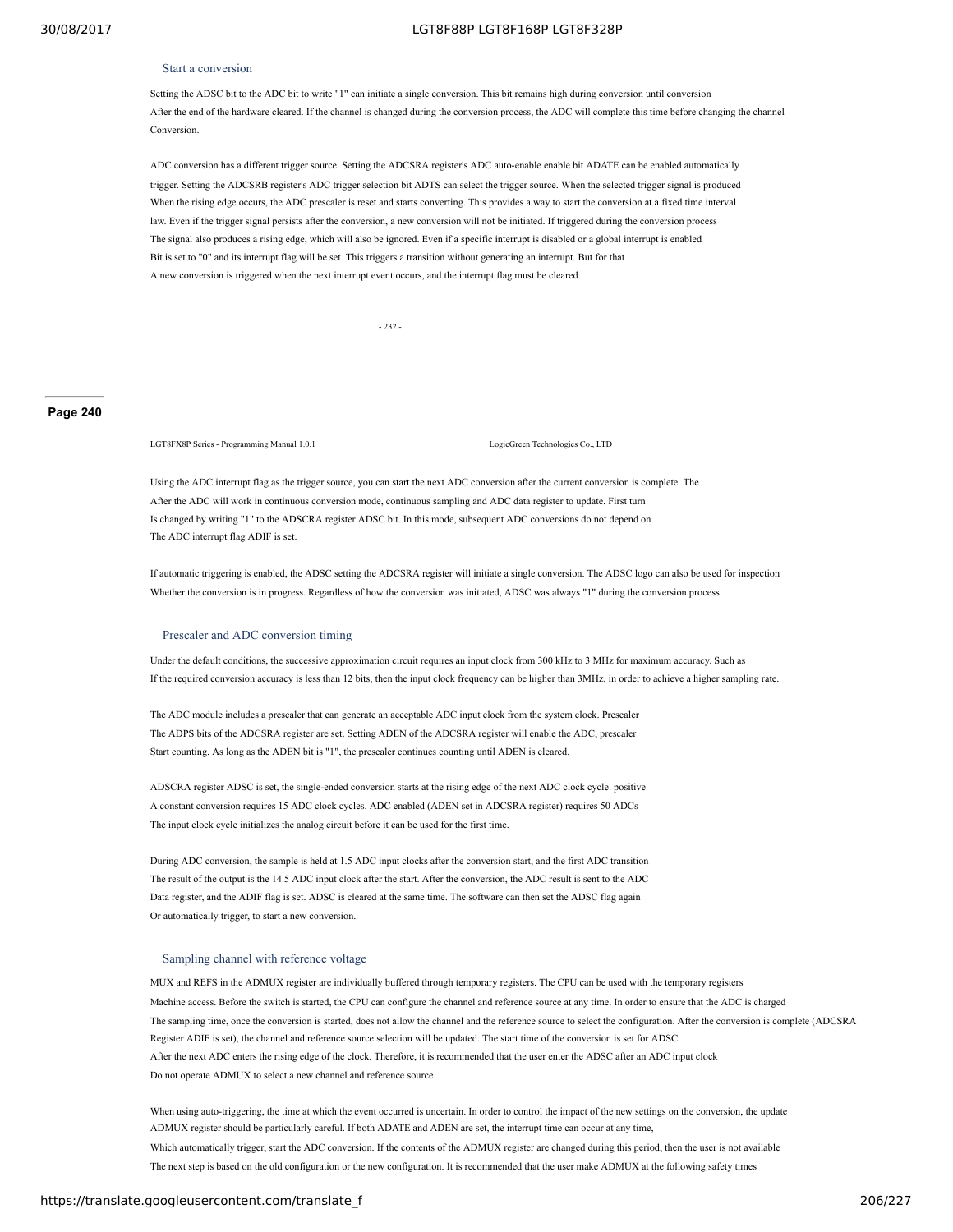Update: 1) ADATE or ADEN bit is "0";

2) during the conversion process, but at least one ADC input clock cycle after the trigger event occurs;

3) After the conversion is complete, but before the interrupt flag of the trigger source is cleared.

If you update ADMUX in any of the cases mentioned above, the new configuration will take effect before the next conversion.

When selecting the ADC input channel, note that the channel is selected before the conversion is initiated and an ADC clock after ADSC is set

- 233 -

#### **Page 241**

LGT8FX8P Series - Programming Manual 1.0.1 LogicGreen Technologies Co., LTD

After the cycle can choose a new analog input channel, but the easiest way is to wait until the end of the conversion and then change the channel.

The reference voltage source V ref of the ADC reflects the conversion range of the ADC. If the single-ended channel level exceeds V ref, the conversion result will be Close to maximum 0xFFF. V ref can be AVCC, external AREF pin voltage, internal reference voltage source.

Use internal reference (1.024V / 2.048V / 4.096V) Note:

After the chip is powered on, the internal benchmark is calibrated to 1.024V by default. If the user uses an internal benchmark of 1.024V, Direct use, no other operation. But if you need to use 2.048V or 4.096V internal reference voltage, you need to be more self New internal reference calibration value. The calibration value of 2.048V / 4.096V is loaded into register VCAL2 / 3 (0xCE / 0xCC) after power-up, When the program is initialized, the value of VCAL2 / 3 is read in and written to the VCAL (0XC8) register to complete the calibration.

#### Automatic channel monitoring

The automatic channel monitoring mode is used to monitor the voltage change of the selected ADC input channel in real time. Software by setting ADCSRC The AMEN bit of the register enables the automatic channel monitoring function. The ADC automatically converts the voltage of the selected channel. When the conversion result is Out of the overflow range, the ADC interrupt flag (ADIF) will be set and the automatic monitoring will be stopped at the same time. The software can pass Interrupt or query the way to respond to overflow events. The AMOF bit of the ADMSC register is used to indicate the type of overflow event. ADIF The flag bit is automatically cleared by hardware after a reset interrupt. In query mode, it can be cleared by software. Only when ADIF Clear and enable the automatic monitoring mode by setting the AMEN bit in the ADCSRC register.



To overcome the instability of single ADC conversion results, automatic detection supports a configurable digital filtering function. Digital filter The wave is tested by the continuous conversion result, and only a consistent result is obtained within the defined number of consecutive conversions. Triggering an overflow event. The number of consecutive conversions can be set via the AMFC [3: 0] bits of the ADMSC register.

The automatic channel monitoring function is controlled by the AMEN bit of the ADCSRC register. The register ADT0 is used to set the next overflow The ADT1 is used to set the overflow threshold. ADT0 / 1 is a 16-bit register. After the software sets the AMEN bit, it will

Immediately stop the ADC's current conversion action, and reset the ADC control state, then enter the automatic conversion mode.

Before starting the automatic channel detection mode, you need to set the channel to be detected and other related configurations. Software can be done at any time The auto detect mode is disabled by clearing the AMEN register.

#### Multi-input voltage divider circuit (VDS)

The ADC contains a multi-input divider module. The divider input voltage source is available from the external ADC input channel (ADC0 / 1/4/5), external reference AVREF or analog power supply. The divider module outputs both 4/5 and 1/5 The voltage is applied to the ADC's internal 12,13 input channels, respectively. Which 4/5 this way for ADC offset calibration; 1/5 in addition to use In the internal offset calibration, and more for power supply voltage detection and other similar applications. The function of the voltage divider circuit is mainly sent by ADCSRD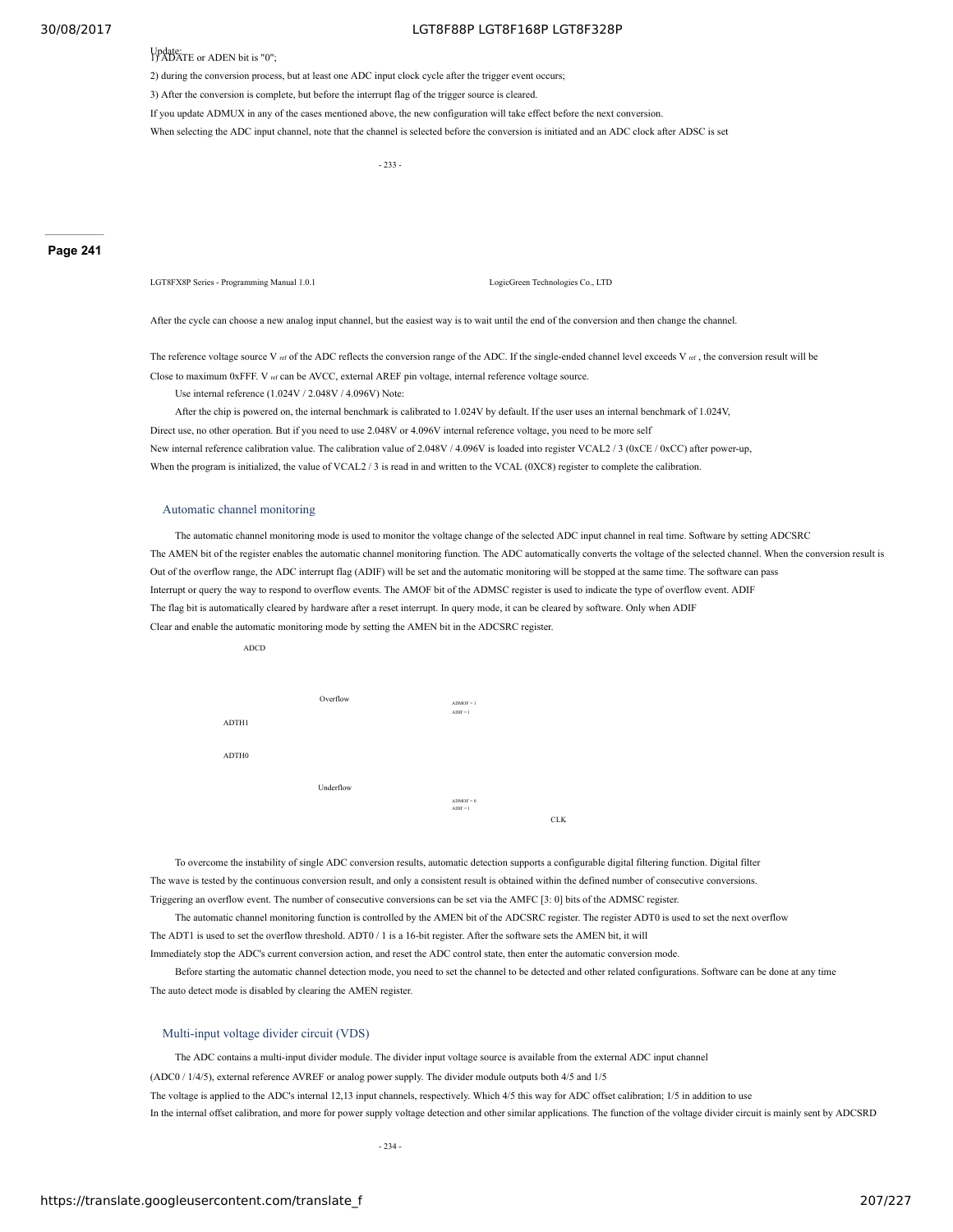LGT8FX8P Series - Programming Manual 1.0.1 LogicGreen Technologies Co., LTD

Register control implementation.

#### ADC offset calibration

Due to the deviation of the manufacturing process and the inherent characteristics of the circuit structure, will cause the ADC internal comparator circuit to produce different Degree of misalignment error. So the offset voltage compensation, for the production of high-precision ADC conversion structure is critical. LGT8FX8P chip internal ADC support offset voltage test related interface, can be completed in the software with the offset test Quantity and calibration.

The principle of offset calibration:

Offset calibration is done by changing the input polarity of the internal comparator, testing the ADC conversion junction in both positive and negative directions fruit. As the positive and negative direction of the two offset voltage is also expressed as two kinds of polarity, through the two conversion results subtraction, you can get An intermediate offset error value. Normal application, the conversion results according to the offset voltage can be adjusted accordingly.

Offset calibration process:

- 1. Configure the VDS module, select the VDS input source as an analog power supply (AVCC)
- 2. ADC reference voltage selection for analog power supply (AVCC)
- 3. ADCSRC [SPN] = 0, ADC reads 4 / 5VDO channel, conversion value is recorded as PVAL
- 4. ADCSRC [SPN] = 1, ADC read 4 / 5VDO channel, conversion value record bit NVAL
- 5. Store the value (NVAL PVAL) >> 1 into the OFR0 register
- 6. ADCSRC [SPN] = 1, ADC reads 1 / 5VDO channel, conversion result is recorded as NVAL
- 7. ADCSRC [SPN] = 0, ADC read 1 / 5VDO channel, conversion result record bit PVAL
- 8. Store the value (NVAL PVAL) >> 1 into the OFR1 register
- 9. Set ADCSRC [OFEN] = 1 to enable offset compensation

#### Special attention: As the offset error has positive and negative direction, the above data and operations are signed operation.

The offset calibration process needs to change the ADC-related configuration, so it is recommended that the offset calibration be done before the normal configuration to make. In order to improve the calibration accuracy, it is recommended that the ADC read channel conversion multiple sampling.

Offset Calibration After the OFR0 / 1 configuration is completed, auto offset compensation is enabled via the OFEN bit. After the normal conversion, ADC control will automatically use OFR0 / 1 to compensate for ADC conversion results.

#### ADC dynamic calibration

The offset calibration method described above is based on an imbalance in a test environment and test input. When the system environment changes

The ADC offset will also change. So if real-time calibration compensation can be achieved, to overcome the device with the work loop

Environment changes caused by the performance differences, improve the accuracy of ADC measurement, is very important.

Here is a proposed algorithm used, based on the principle of offset calibration algorithm, can achieve dynamic compensation for the work environment Bring the wrong error, get consistent and accurate test results.

This method eliminates the need to calculate the offset voltage and does not require offset compensation (OFEN). The algorithm only needs to be controlled by SPN ADC conversion polarity, in the different SPN sampling of the two measurements, the results of the two errors due to the introduction of the error

Positive and negative direction, so we can simply add the average method to offset the error caused by the offset.

We assume that when the ADC conversion, the imbalance introduced the test error for the VOFS, so control the SPN for two consecutive ADC conversion, the resulting ADC conversion results can be expressed as:

When  $SPN = 1$ ,  $V$  adc1 =  $V$  REL +  $V$  of S1

When  $SPN = 0$ ,  $V$   $_{ADC0} = V$   $_{REL}$  -  $V$   $_{OFS0}$ 

We add the two measurements to eliminate the effect of V ors on the actual sample input V REL. Due to the circuit

, The V orsi and V orso may not be identical, but the effect of compensating for the offset error can still be achieved on the whole.

- 235 -

#### **Page 243**

LGT8FX8P Series - Programming Manual 1.0.1 LogicGreen Technologies Co., LTD

Dynamic offset compensation algorithm flow:

1. Initialize the ADC conversion parameters according to the application

2. Set SPN = 1 to start ADC sampling and record ADC sampling result as VADC1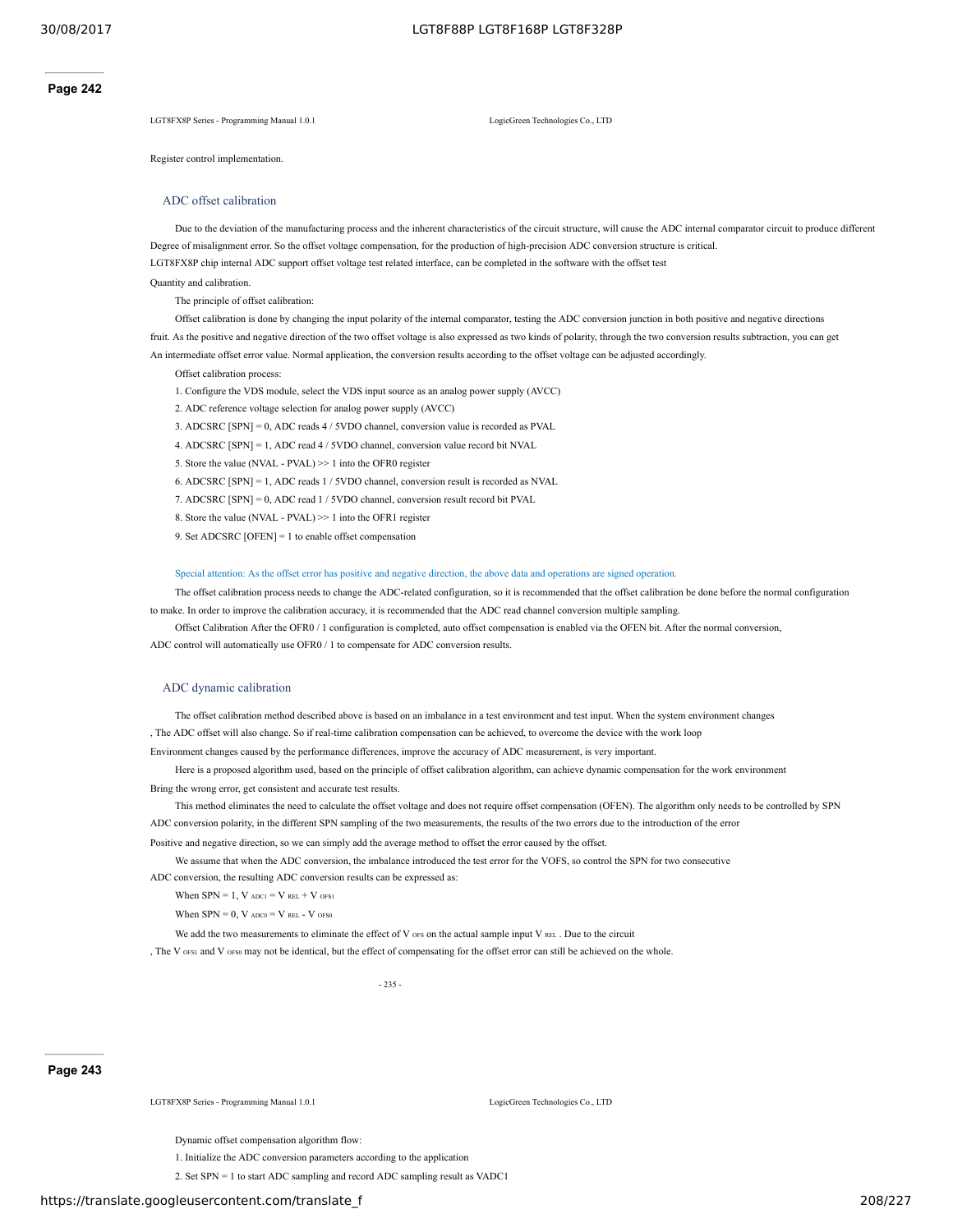3. Set SPN = 0 to start ADC sampling and record ADC sampling result as VADC2

4. (VADC1 + VADC2)  $\gg$  1 is the conversion result of this ADC

In practice, this algorithm can be combined with the sampling average algorithm, you can get more ideal results.

#### Register definition

|                   |         | ADC register list |                                                                |
|-------------------|---------|-------------------|----------------------------------------------------------------|
| register          | address | Defaults          | description                                                    |
| <b>ADCL</b>       | 0x78    | 0x00              | ADC data low byte register                                     |
| <b>ADCH</b>       | 0x79    | 0x00              | ADC data high byte register                                    |
| <b>ADCSRA</b>     | 0x7A    | 0x00              | ADC control and status register A                              |
| <b>ADCSRB</b>     | 0x7B    | 0x00              | ADC control and status register B                              |
| <b>ADMUX</b>      | 0x7C    | 0x00              | ADC multiple select control register                           |
| <b>ADCSRC</b>     | 0x7D    | 0x01              | ADC control and status register C                              |
| DIDR <sub>0</sub> | 0x7E    | 0x00              | Digital input disable control register 0                       |
| DIDR1             | 0x7F    | 0x00              | Digital input disable control register 0                       |
| <b>DAPCR</b>      | 0xDC    | 0x00              | Differential amplifier control register                        |
| OFR <sub>0</sub>  | 0xA3    | 0x00              | Offset compensation register 0                                 |
| OFR1              | 0xA4    | 0x00              | Offset compensation register 1                                 |
| <b>ADT0L</b>      | 0xA5    | 0x00              | Automatic monitoring of the underflow threshold is 8 bits low  |
| <b>ADT0H</b>      | 0xA6    | 0x00              | Automatic monitoring of the underflow threshold is 8 bits high |
| ADT1L             | 0xAA    | 0x00              | Automatic monitoring of the overflow threshold is 8 bits low   |
| ADT1H             | 0xAB    | 0x00              | Automatic monitoring overflow threshold is 8 bits high         |
| <b>ADMSC</b>      | 0xAC    | 0x01              | Automatic monitoring of status and control registers           |
| <b>ADCSRD</b>     | 0xAD    | 0x00              | ADC control and status register D                              |

#### ADCL - ADC data low byte register

ADCL - ADC data low byte register Address: 0x78 Default: 0x00 Bit 7 6 5 4 3 2 1 0 Name0 ADC7 ADC6 ADC5 ADC4 ADC3 ADC2 ADC1 ADC0 Name1 ADC3 ADC2 ADC1 ADC0 - - - - - -R / W R / W R / W R / W R / W R / W R / W R / W R / W Initial 0 0 0 0 0 0 0 0 0 Bit Name description 7: 0 ADC [7: 0] / ADC data low byte register.

ADC [3: 0] When the ADLAR bit is "0", the ADC output data is stored in the register by the low pair

The ADCL is ADC [7: 0], as shown by Name0; when the ADLAR bit is "1"

- 236 -

# **Page 244**

LGT8FX8P Series - Programming Manual 1.0.1 LogicGreen Technologies Co., LTD

ADC output data stored in the register by high-bit alignment, that is, the high 4-bit ADCL ADC [3: 0], the lower 4 bits are meaningless, as shown in Name1.

# ADCH - ADC Data High Byte Register

|                        |               |          |              |          | ADCH - ADC Data High Byte Register |                  |      |                  |
|------------------------|---------------|----------|--------------|----------|------------------------------------|------------------|------|------------------|
| Address: 0x79          | Default: 0x00 |          |              |          |                                    |                  |      |                  |
| Bit                    |               | 6        | 5            | 4        | 3                                  | 2                |      | $\Omega$         |
| Name <sub>0</sub>      | ۰             | ٠        | ۰            | ٠        |                                    | ADC11 ADC10 ADC9 |      | ADC <sub>8</sub> |
| Name1 ADC11 ADC10 ADC9 |               |          |              |          | ADC8 ADC7 ADC6                     |                  | ADC5 | ADC4             |
| R/W                    | R/W           | R/W      | R/W          | R/W      | R/W                                | R/W              | R/W  | R/W              |
| Initial                | $\Omega$      | $\Omega$ | $\mathbf{0}$ | $\theta$ | $\mathbf{0}$                       | $\Omega$         | 0    | $\bf{0}$         |

https://translate.googleusercontent.com/translate\_f 209/227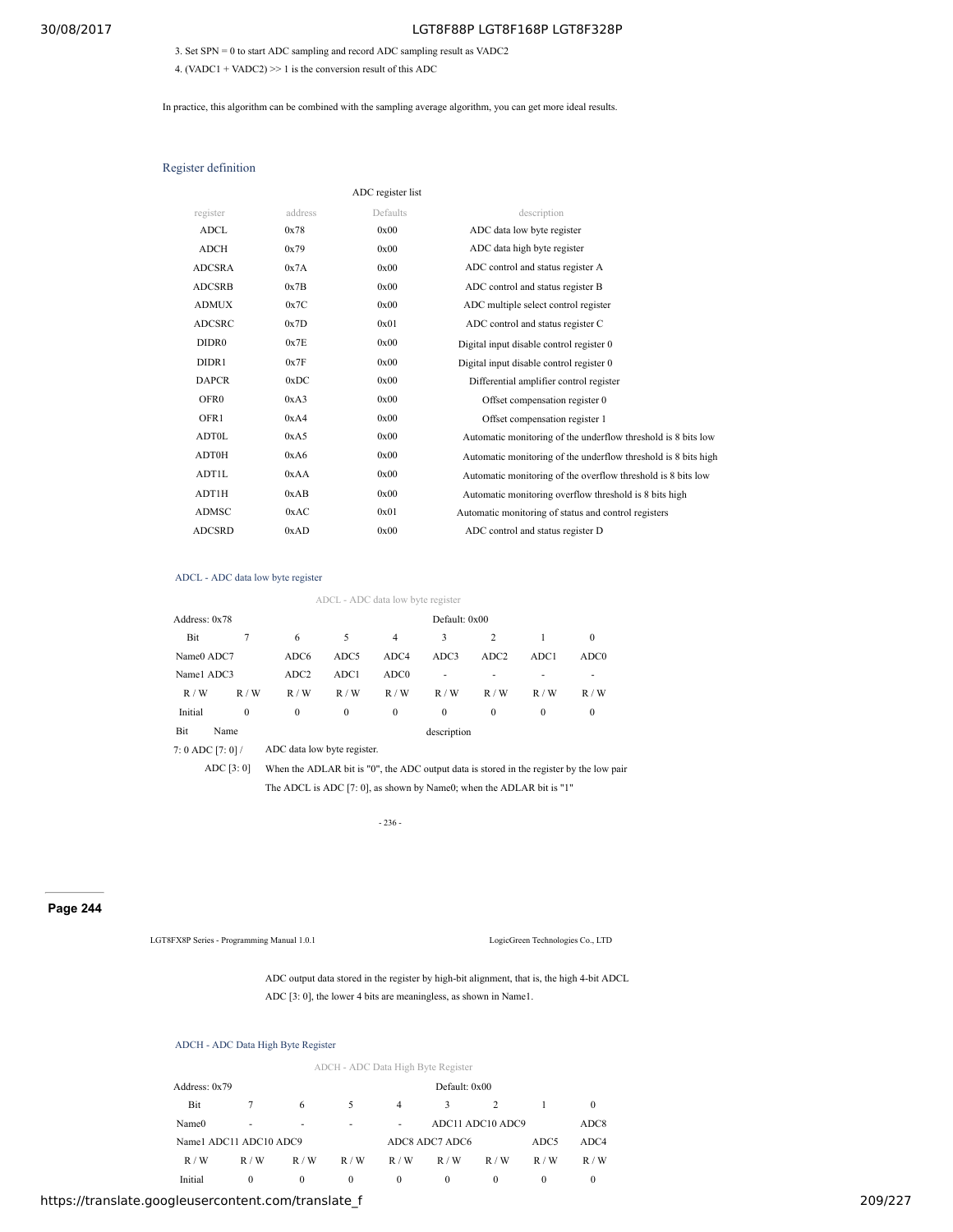# Bit Name description

7: 0 ADC [11: 8] /

ADC [11: 4] When the ADLAR bit is "0", the ADC output data is stored in the register by the low pair The lower 4 bits of ADCH are ADC [11: 8], and the upper 4 bits are meaningless, such as Name0 ; When the ADLAR bit is "1", the ADC output data is stored in the register High alignment, ie ADCH is ADC [11: 4], as shown in Name1.

## ADCSRA - ADC CONTROL AND STATUS REGISTER A

ADC data low byte register.

|               |              |                                                                                                   | ADCSRA - ADC CONTROL AND STATUS REGISTER A            |                |          |                        |                                                                                     |                                                                                                                   |  |  |  |
|---------------|--------------|---------------------------------------------------------------------------------------------------|-------------------------------------------------------|----------------|----------|------------------------|-------------------------------------------------------------------------------------|-------------------------------------------------------------------------------------------------------------------|--|--|--|
| Address: 0x7A |              | Default: 0x05                                                                                     |                                                       |                |          |                        |                                                                                     |                                                                                                                   |  |  |  |
| Bit           | 7            | 6                                                                                                 | 5                                                     | $\overline{4}$ | 3        | $\overline{2}$         | $\mathbf{1}$                                                                        | $\Omega$                                                                                                          |  |  |  |
| Name ADEN     |              | <b>ADSC ADATE</b>                                                                                 |                                                       | <b>ADIF</b>    |          | ADIE ADPS2 ADPS1 ADPS0 |                                                                                     |                                                                                                                   |  |  |  |
| R/W           | R/W          | R/W                                                                                               | R/W                                                   | R/W            | R/W      | R/W                    | R/W                                                                                 | R/W                                                                                                               |  |  |  |
| Initial       | $\mathbf{0}$ | $\mathbf{0}$                                                                                      | $\mathbf{0}$                                          | $\mathbf{0}$   | $\theta$ | $\mathbf{0}$           | 1                                                                                   | $\mathbf{0}$                                                                                                      |  |  |  |
| Bit           | Name         | description                                                                                       |                                                       |                |          |                        |                                                                                     |                                                                                                                   |  |  |  |
|               |              |                                                                                                   | ADC enable control bit.                               |                |          |                        |                                                                                     |                                                                                                                   |  |  |  |
| 7             | <b>ADEN</b>  |                                                                                                   | When the ADEN bit is set to "1", the ADC is enabled.  |                |          |                        |                                                                                     |                                                                                                                   |  |  |  |
|               |              |                                                                                                   | When the ADEN bit is set to "0", the ADC is disabled. |                |          |                        |                                                                                     |                                                                                                                   |  |  |  |
|               |              |                                                                                                   | The ADC starts to convert.                            |                |          |                        |                                                                                     |                                                                                                                   |  |  |  |
| 6             | ADSC         |                                                                                                   |                                                       |                |          |                        |                                                                                     | In the single conversion mode, ADSC is set to initiate a conversion. In the continuous conversion mode            |  |  |  |
|               |              | The ADSC setting will start the first conversion.                                                 |                                                       |                |          |                        |                                                                                     |                                                                                                                   |  |  |  |
|               |              | ADC auto trigger enable bit.                                                                      |                                                       |                |          |                        |                                                                                     |                                                                                                                   |  |  |  |
|               |              | When the ADATE bit is set to "1", the auto trigger function is enabled. Selected trigger letter   |                                                       |                |          |                        |                                                                                     |                                                                                                                   |  |  |  |
| 5             | <b>ADATE</b> | The rising edge of the number is turned on. The trigger source is selected by the ADCSRB register |                                                       |                |          |                        |                                                                                     |                                                                                                                   |  |  |  |
|               |              | ADTS to control.                                                                                  |                                                       |                |          |                        |                                                                                     |                                                                                                                   |  |  |  |
|               |              | When the ADATE bit is set to "0", the auto trigger function is disabled.                          |                                                       |                |          |                        |                                                                                     |                                                                                                                   |  |  |  |
|               |              | ADC interrupt flag.                                                                               |                                                       |                |          |                        |                                                                                     |                                                                                                                   |  |  |  |
| 4             | <b>ADIF</b>  | Set ADIF when the ADC completes a conversion and updates the data register. If in the ADC         |                                                       |                |          |                        |                                                                                     |                                                                                                                   |  |  |  |
|               |              |                                                                                                   |                                                       |                |          |                        |                                                                                     | The enable bit is set to "1" and the global interrupt is set, and the ADC interrupt is generated. Execute the ADC |  |  |  |
|               |              |                                                                                                   |                                                       |                |          |                        | The interrupt clears the ADIF bit, or it can be cleared by writing "1" to this bit. |                                                                                                                   |  |  |  |
| 3             | <b>ADIE</b>  |                                                                                                   | ADC interrupt enable control bit.                     |                |          |                        |                                                                                     |                                                                                                                   |  |  |  |
|               |              |                                                                                                   |                                                       |                |          |                        |                                                                                     |                                                                                                                   |  |  |  |

- 237 -

**Page 245**

| LGT8FX8P Series - Programming Manual 1.0.1            | LogicGreen Technologies Co., LTD                                                              |
|-------------------------------------------------------|-----------------------------------------------------------------------------------------------|
|                                                       | The ADC interrupt is enabled when the ADIE bit is set to "1" and the global interrupt is set. |
|                                                       | When the ADIE bit is set to "0", the ADC interrupt is disabled.                               |
| 2: 0 ADPS [2: 0] ADC prescaler selection control bit. |                                                                                               |
|                                                       | ADPS Selects the system clock to generate the prescaler factor for the ADC clock.             |
| ADPS $[2:0]$                                          | Prescaler factor                                                                              |
| $\mathbf{0}$                                          | 2                                                                                             |
| 1                                                     | 2                                                                                             |
| $\overline{c}$                                        | 4                                                                                             |
| 3                                                     | 8                                                                                             |
| 4                                                     | 16                                                                                            |
| 5                                                     | 32 (default)                                                                                  |
| 6                                                     | 64                                                                                            |
| 7                                                     | 128                                                                                           |
|                                                       |                                                                                               |
| ADCSRB - ADC CONTROL AND STATUS REGISTER B            |                                                                                               |

# ADCSI

|               |                    | ADCSRB - ADC CONTROL AND STATUS REGISTER B |       |                    |        |               |                   |  |  |  |
|---------------|--------------------|--------------------------------------------|-------|--------------------|--------|---------------|-------------------|--|--|--|
| Address: 0x7B |                    |                                            |       |                    |        | Default: 0x00 |                   |  |  |  |
| <b>Bit</b>    |                    |                                            |       |                    | $\sim$ |               |                   |  |  |  |
|               | Name ACME01 ACME00 |                                            | ACME1 | <b>ACME10 ACTS</b> |        |               | ADTS2 ADTS1 ADTS0 |  |  |  |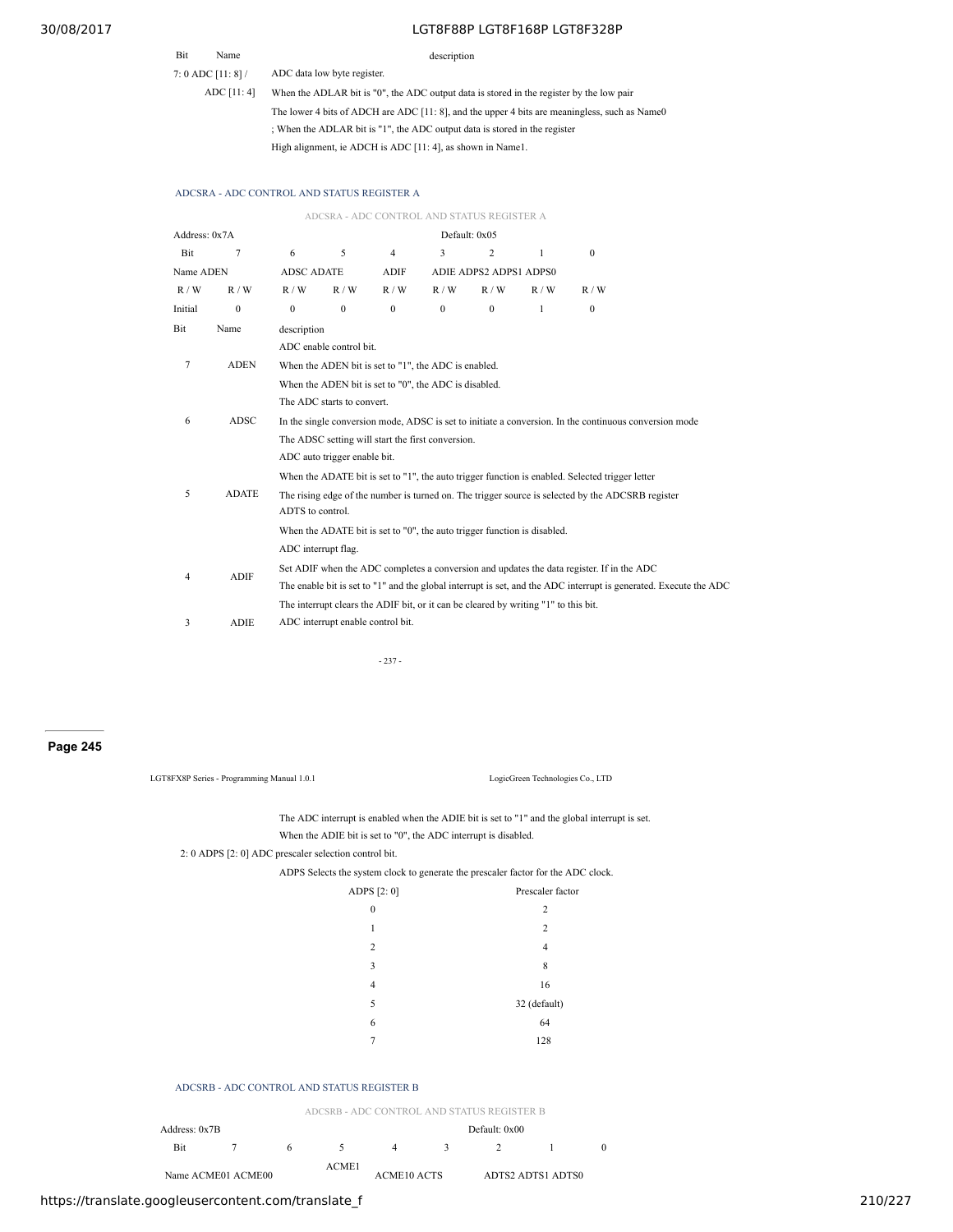| R/W             | R/W                | R/W                                                             | $\mathbf{1}$<br>R / W | R/W          | W/O      | R/W          | R/W          | R/W                                                                                                                   |                                                                                                                             |
|-----------------|--------------------|-----------------------------------------------------------------|-----------------------|--------------|----------|--------------|--------------|-----------------------------------------------------------------------------------------------------------------------|-----------------------------------------------------------------------------------------------------------------------------|
| Initial         | $\mathbf{0}$       | $\mathbf{0}$                                                    | $\mathbf{0}$          | $\mathbf{0}$ | $\Omega$ | $\mathbf{0}$ | $\mathbf{0}$ | $\mathbf{0}$                                                                                                          |                                                                                                                             |
| <b>Bit Name</b> |                    | description                                                     |                       |              |          |              |              |                                                                                                                       |                                                                                                                             |
| 7               |                    | ACME01 Comparator 0 Negative input selection                    |                       |              |          |              |              |                                                                                                                       |                                                                                                                             |
| 6               | ACME <sub>00</sub> | 00: Negative Select External Input ACIN0                        |                       |              |          |              |              |                                                                                                                       |                                                                                                                             |
|                 |                    | 01: Negative Select ADC multiplexed output                      |                       |              |          |              |              |                                                                                                                       |                                                                                                                             |
|                 |                    | 1X: Negative Selects the output of op amp 0                     |                       |              |          |              |              |                                                                                                                       |                                                                                                                             |
| 5               |                    | ACME11 Comparator 1 Negative input selection                    |                       |              |          |              |              |                                                                                                                       |                                                                                                                             |
| 4               | ACME10             | 00: Negative Select External Input ACIN2                        |                       |              |          |              |              |                                                                                                                       |                                                                                                                             |
|                 |                    | 01: Negative Select ADC multiplexed output                      |                       |              |          |              |              |                                                                                                                       |                                                                                                                             |
|                 |                    | 1X: Negative Selects the output of op amp 1                     |                       |              |          |              |              |                                                                                                                       |                                                                                                                             |
| 3               | <b>ACTS</b>        | AC trigger source channel selection                             |                       |              |          |              |              |                                                                                                                       |                                                                                                                             |
|                 |                    | 0 - AC0 output as the ADC auto-conversion trigger source        |                       |              |          |              |              |                                                                                                                       |                                                                                                                             |
|                 |                    | 1 - AC1 output as the ADC automatic conversion trigger source   |                       |              |          |              |              |                                                                                                                       |                                                                                                                             |
|                 |                    | 2: 0 ADTS [2: 0] ADC auto trigger source selection control bit. |                       |              |          |              |              |                                                                                                                       |                                                                                                                             |
|                 |                    |                                                                 |                       |              |          |              |              |                                                                                                                       | When the ADATE bit is set to "1", the auto trigger function is enabled and the trigger source is selected by ADTS           |
|                 |                    |                                                                 |                       |              |          |              |              | To control. When setting the ADATE bit to "0", the ADTS setting is invalid. Selected trigger letter                   |                                                                                                                             |
|                 |                    |                                                                 |                       |              |          |              |              |                                                                                                                       | The interrupt flag on the rising edge of the switch is turned on. When the trigger source is cleared from an interrupt flag |
|                 |                    |                                                                 |                       |              |          |              |              | Switching to the trigger source set by the interrupt flag causes the trigger signal to generate a rising edge if this |                                                                                                                             |
|                 |                    |                                                                 |                       |              |          |              |              | When ADEN is set, the ADC will also turn on a conversion. When switching to continuous conversion mode                |                                                                                                                             |
|                 |                    | $(ADTS = 0)$ , the auto trigger function is disabled.           |                       |              |          |              |              |                                                                                                                       |                                                                                                                             |
|                 |                    |                                                                 |                       |              |          |              |              |                                                                                                                       |                                                                                                                             |

ADTS [2: 0] Trigger source

- 238 -

# **Page 246**

# LGT8FX8P Series - Programming Manual 1.0.1 LogicGreen Technologies Co., LTD

|               | Continuous conversion mode              |
|---------------|-----------------------------------------|
|               | Comparator 0/1                          |
| $\mathcal{D}$ | External interrupt 0                    |
| $\mathbf{3}$  | Timer counter 0 compare match           |
|               | Timer counter 0 overflows               |
| 5             | Timer Counter 1 Compare Match B         |
| 6             | Timer counter 1 overflows               |
|               | Timer Counter 1 Enter the capture event |
|               |                                         |

#### ADMUX - ADC Multiplex Select Control Register

|                  |              |              |              |              | ADMUX - ADC Multiplex Select Control Register             |     |              |                                                                                           |  |
|------------------|--------------|--------------|--------------|--------------|-----------------------------------------------------------|-----|--------------|-------------------------------------------------------------------------------------------|--|
| Address: 0x7C    |              |              |              |              | Default: 0x00                                             |     |              |                                                                                           |  |
| Bit              |              | 6            | 5            | 4            | 3                                                         |     |              | $\mathbf{0}$                                                                              |  |
|                  |              |              |              |              | Name REFS1 REFS0 ADLAR CHMUX4 CHMUX3 CHMUX2 CHMUX1 CHMUX0 |     |              |                                                                                           |  |
| R/W              | R/W          | R/W          | R/W          | R/W          | R/W                                                       | R/W | R/W          | R/W                                                                                       |  |
| Initial          | $\mathbf{0}$ | $\mathbf{0}$ | $\mathbf{0}$ | $\mathbf{0}$ | $\mathbf{0}$                                              | 0   | $\mathbf{0}$ | $\mathbf{0}$                                                                              |  |
| <b>Bit</b>       | Name         |              |              |              | description                                               |     |              |                                                                                           |  |
| 7: 6 REFS [1: 0] |              |              |              |              |                                                           |     |              | REFS2 with the ADCSRD register is used to select the reference voltage source for the ADC |  |

|                   | $\frac{1}{2}$ , $\frac{1}{2}$ , $\frac{1}{2}$ , $\frac{1}{2}$ , $\frac{1}{2}$ , $\frac{1}{2}$ , $\frac{1}{2}$ , $\frac{1}{2}$ , $\frac{1}{2}$ , $\frac{1}{2}$ , $\frac{1}{2}$ , $\frac{1}{2}$ , $\frac{1}{2}$ , $\frac{1}{2}$ , $\frac{1}{2}$ , $\frac{1}{2}$ , $\frac{1}{2}$ , $\frac{1}{2}$ , $\frac{1$ |  |  |  |  |  |
|-------------------|-----------------------------------------------------------------------------------------------------------------------------------------------------------------------------------------------------------------------------------------------------------------------------------------------------------|--|--|--|--|--|
|                   | The REFS control bit is used to select the reference voltage, if REFS is changed during the conversion process                                                                                                                                                                                            |  |  |  |  |  |
|                   | Of the settings, only to wait until the current conversion after the end of the change will work.                                                                                                                                                                                                         |  |  |  |  |  |
| REFS2.            | Reference voltage selection                                                                                                                                                                                                                                                                               |  |  |  |  |  |
| <b>REFS</b> [1:0] |                                                                                                                                                                                                                                                                                                           |  |  |  |  |  |
| $0\,00$           | AREF                                                                                                                                                                                                                                                                                                      |  |  |  |  |  |
| $0\,01$           | <b>AVCC</b>                                                                                                                                                                                                                                                                                               |  |  |  |  |  |
| $0\quad10$        | On-chip 2.048V reference                                                                                                                                                                                                                                                                                  |  |  |  |  |  |
| 011               | On-chip 1.024V reference                                                                                                                                                                                                                                                                                  |  |  |  |  |  |
| 1 00              | On-chip 4.096V reference                                                                                                                                                                                                                                                                                  |  |  |  |  |  |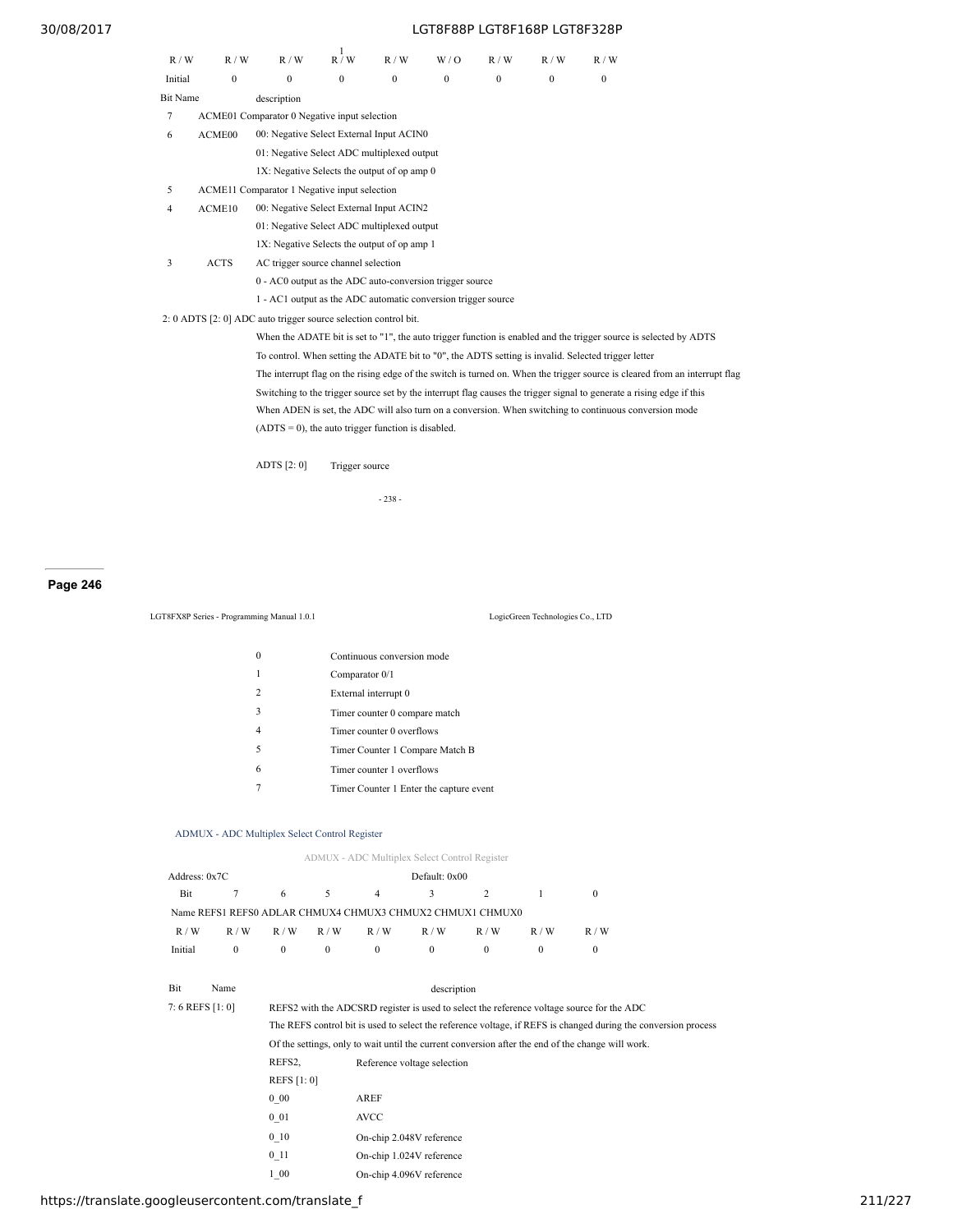5 ADLAR Conversion result left alignment enable control bit.

When the ADLAR bit is set to "1", the conversion result is left in the ADC data register Qi.

When the ADLAR bit is set to "0", the conversion result is right in the ADC data register

Qi.

4: 0 CHMUX [4: 0] ADC input source selection control bit.

| <b>CHMUX</b> [4: 0] | Single-ended input source | description         |
|---------------------|---------------------------|---------------------|
| 0 0000              | PC <sub>0</sub>           |                     |
| 0 0001              | PC1                       |                     |
| 00010               | PC <sub>2</sub>           |                     |
| 0 0011              | PC3                       | External port input |
| 0 0100              | PC <sub>4</sub>           |                     |
| 0 0 1 0 1           | PC5                       |                     |
| 0 0110              | PE1                       |                     |
|                     |                           |                     |

- 239 -

# **Page 247**

LGT8FX8P Series - Programming Manual 1.0.1 LogicGreen Technologies Co., LTD

| 0 0 1 1 1 | PE3             |                                  |
|-----------|-----------------|----------------------------------|
| 0 1001    | PC7             |                                  |
| 0 1010    | PF <sub>0</sub> |                                  |
| 0 1011    | PE6             |                                  |
| 0 1100    | PE7             |                                  |
| 0 1110    | 4/5VDO          | Internal voltage divider circuit |
| 0 1000    | 1/5VDO          |                                  |
| 0 1101    | <b>IVREF</b>    | Internal reference               |
| 0 1111    | <b>AGND</b>     | Analog ground                    |
| 1 XXXX    | <b>DACO</b>     | Internal DAC output              |
|           |                 |                                  |

# ADCSRC - ADC Control Status Register C

| ADCSRC - ADC Control Status Register C |  |  |  |
|----------------------------------------|--|--|--|
|                                        |  |  |  |

| Address: 0x7D |             |        |            | Default: 0x00 |        |            |      |             |  |  |  |
|---------------|-------------|--------|------------|---------------|--------|------------|------|-------------|--|--|--|
| Bit           |             | 6      | $\sim$     | 4             | $\sim$ |            |      |             |  |  |  |
| Name          | <b>OFEN</b> | $\sim$ | <b>SPN</b> | <b>AMEN</b>   | $\sim$ | <b>SPD</b> | DIFS | <b>ADTM</b> |  |  |  |
| R/W           | R/W         | $\sim$ | R/W        | R/W           | $\sim$ | R/W        | R/W  | R/W         |  |  |  |

| Bit            | Name        | description                                                                                      |
|----------------|-------------|--------------------------------------------------------------------------------------------------|
| 7              | <b>OFEN</b> | $1 =$ disable offset compensation; $0 =$ off offset compensation                                 |
| 6              |             | Unimplemented                                                                                    |
| 5              | <b>SPN</b>  | ADC conversion input polarity control, only for offset calibration process. Normal must be clear |
|                |             | zero                                                                                             |
| 4              | <b>AMEN</b> | Channel automatic monitoring enabled;                                                            |
|                |             | 1: Enable channel auto-monitoring function                                                       |
|                |             | 0. Disable channel auto-monitoring function                                                      |
| 3              |             | Unimplemented                                                                                    |
| $\overline{c}$ | SPD         | $0 = ADC$ low speed conversion mode                                                              |
|                |             | $1 = ADC$ high speed conversion mode, only for low impedance analog input                        |
|                | <b>DIFS</b> | $0 = ADC$ conversion from ADC multiplexer                                                        |
|                |             | $1 = ADC$ conversion from internal differential amplifier                                        |
| $\mathbf{0}$   | <b>ADTM</b> | Test mode, the internal reference voltage is output from the AVREF port                          |
|                |             |                                                                                                  |

# DIDR0 - Digital input disable control register 0

DIDR0 - Digital input disable control register 0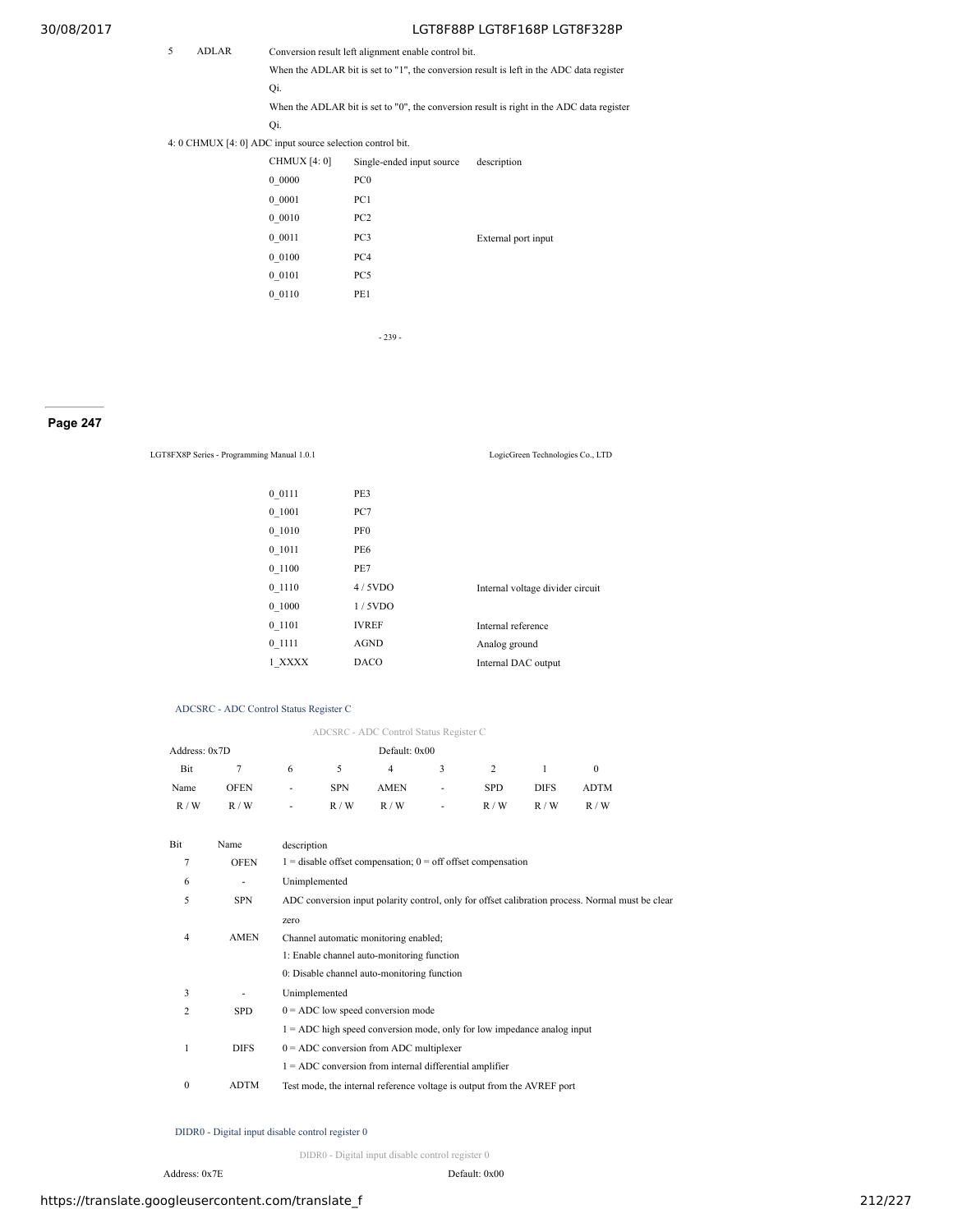| Bit      |      | 6                                         | 5.   | 4                 | 3                 |      |                   | 0    |
|----------|------|-------------------------------------------|------|-------------------|-------------------|------|-------------------|------|
| Name     | PE3D | PE1D                                      | PC5D | PC <sub>4</sub> D | PC <sub>3</sub> D | PC2D | PC <sub>1</sub> D | PC0D |
| R/W      | R/W  | R/W                                       | R/W  | R/W               | R/W               | R/W  | R/W               | R/W  |
| Bit Name |      | description                               |      |                   |                   |      |                   |      |
|          | PE3D | $1 =$ Turn off PE3 digital input function |      |                   |                   |      |                   |      |
| 6        | PE1D | $1 =$ Turn off PE1 digital input function |      |                   |                   |      |                   |      |

- 240 -

# **Page 248**

|              |                   | LGT8FX8P Series - Programming Manual 1.0.1    | LogicGreen Technologies Co., LTD |
|--------------|-------------------|-----------------------------------------------|----------------------------------|
| 5            | PC5D              | $1 =$ Turn off PC5 digital input function     |                                  |
| 4            | PC4D              | $1 =$ Turn off PC4 digital input function     |                                  |
| 3            | PC3D              | $1 =$ Turn off PC3 digital input function     |                                  |
| 2            | PC <sub>2</sub> D | $1 =$ Turn off PC2 digital input function     |                                  |
|              | PC <sub>1</sub> D | $1 =$ Turn off PC1 digital input function     |                                  |
| $\mathbf{0}$ | PC <sub>0</sub> D | $1 =$ Turn off the PC0 digital input function |                                  |

## DIDR1 - Digital input disable control register 1

DIDR1 - Digital input disable control register 1

| Address: 0x7F   |             |                                                    |             |                |             | Default: 0x00 |      |                   |
|-----------------|-------------|----------------------------------------------------|-------------|----------------|-------------|---------------|------|-------------------|
| Bit             | 7           | 6                                                  | 5           | $\overline{4}$ | 3           | 2             | 1    | $\mathbf{0}$      |
| Name            | PE7D        | PE <sub>6</sub> D                                  | <b>PEOD</b> | <b>COPD</b>    | <b>PF0D</b> | PC7D          | PD7D | PD <sub>6</sub> D |
| R/W             | R/W         | R/W                                                | R/W         | R/W            | R/W         | R/W           | R/W  | R / W             |
| <b>Bit Name</b> |             | description                                        |             |                |             |               |      |                   |
| $\mathbf{0}$    |             | PD6D $1 =$ Turn off the PD6 digital input function |             |                |             |               |      |                   |
| 1               |             | $PD7D 1 = Turn$ off the PD7 digital input function |             |                |             |               |      |                   |
| 2               | PC7D        | $1 =$ Turn off PC7 digital input function          |             |                |             |               |      |                   |
| 3               | <b>PF0D</b> | $1 =$ Turn off the PF0 digital input function      |             |                |             |               |      |                   |
| $\overline{4}$  | <b>COPD</b> | $1 =$ off AC0P digital input function (LQFP48)     |             |                |             |               |      |                   |
| 5               | <b>PEOD</b> | $1 =$ Turn off the PE0 digital input function      |             |                |             |               |      |                   |
| 6               | PE6D        | $1 =$ Turn off PE6 digital input function          |             |                |             |               |      |                   |
| 7               | PE7D        | $1 =$ Turn off PE7 digital input function          |             |                |             |               |      |                   |

#### ADCSRD - ADC Control Register D

# ADCSRD - ADC Control Register D

| Address: 0xAD |                |                                                         |                     |                |   | Default: 0x00    |      |                                                                                                                               |  |  |
|---------------|----------------|---------------------------------------------------------|---------------------|----------------|---|------------------|------|-------------------------------------------------------------------------------------------------------------------------------|--|--|
| Bit           | $\overline{7}$ | 6                                                       | 5                   | $\overline{4}$ | 3 | 2                | 1    | $\mathbf{0}$                                                                                                                  |  |  |
| Name          | <b>BGEN</b>    |                                                         | REFS2 IVSEL1 IVSEL0 |                |   | VDS <sub>2</sub> | VDS1 | VDS <sub>0</sub>                                                                                                              |  |  |
| R/W           | R/W            | R/W                                                     | R/W                 | R/W            |   | R/W              | R/W  | R/W                                                                                                                           |  |  |
| Bit Name      |                | description                                             |                     |                |   |                  |      |                                                                                                                               |  |  |
| 7             | <b>BGEN</b>    | Internal reference global enable control, $1 =$ enable  |                     |                |   |                  |      |                                                                                                                               |  |  |
| 6             | REFS2          |                                                         |                     |                |   |                  |      | The REFS combination with the ADMUX register is used to select the reference voltage for the ADC conversion                   |  |  |
|               |                | Refer to the REFS definition in the ADMUX register      |                     |                |   |                  |      |                                                                                                                               |  |  |
| 5:4           | <b>IVSEL</b>   |                                                         |                     |                |   |                  |      | When the reference voltage of the ADC is selected as VCC or AVREF, the IVSEL is used to control the internal reference output |  |  |
|               |                | Voltage:                                                |                     |                |   |                  |      |                                                                                                                               |  |  |
|               |                | $00 = 1.024V$                                           |                     |                |   |                  |      |                                                                                                                               |  |  |
|               |                | $01 = 2.048V$                                           |                     |                |   |                  |      |                                                                                                                               |  |  |
|               |                | $1x = 4.096V$                                           |                     |                |   |                  |      |                                                                                                                               |  |  |
| 3             | ٠              | Keep it                                                 |                     |                |   |                  |      |                                                                                                                               |  |  |
|               |                | 2: 0 VDS [2: 0] Divider circuit input source selection  |                     |                |   |                  |      |                                                                                                                               |  |  |
|               |                | $000/111$ = Turn off the voltage divider circuit module |                     |                |   |                  |      |                                                                                                                               |  |  |
|               |                | $001 = ADC0$                                            |                     |                |   |                  |      |                                                                                                                               |  |  |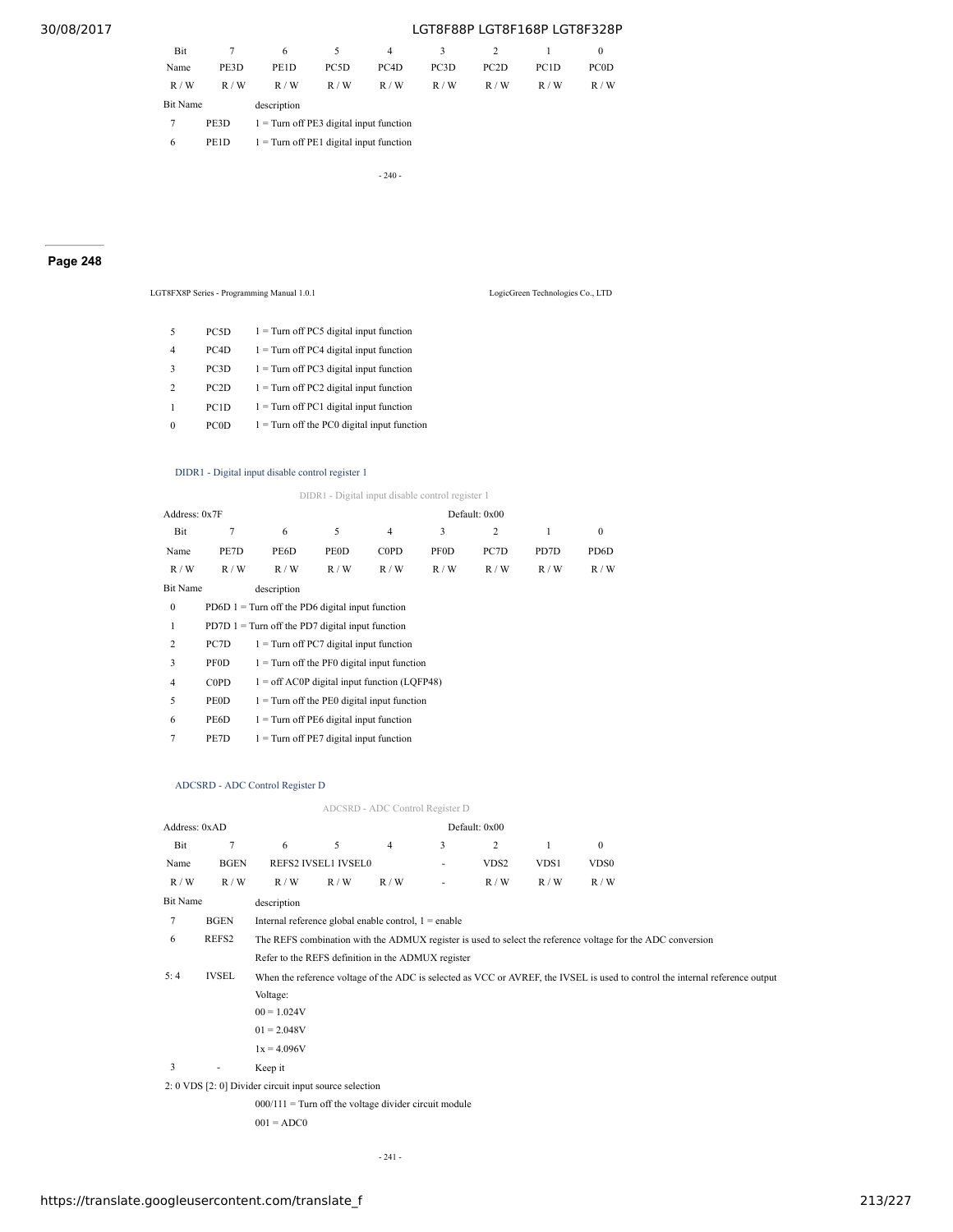# **Page 249**

LGT8FX8P Series - Programming Manual 1.0.1 LogicGreen Technologies Co., LTD

| $010 = ADC1$                             |
|------------------------------------------|
| $011 = ADC4$                             |
| $100 = ADC5$                             |
| $101$ = External reference input (AVREF) |
| $110$ = System power supply              |

## DAPCR - Differential Op Amp Control Register

|                 |     |                                                                                  |     |                  | DAPCR - Differential Op Amp Control Register |                  |       |                  |
|-----------------|-----|----------------------------------------------------------------------------------|-----|------------------|----------------------------------------------|------------------|-------|------------------|
| Address: 0xDC   |     |                                                                                  |     |                  |                                              | Default: 0x00    |       |                  |
| Bit             | 7   | 6                                                                                | 5   | 4                | 3                                            | $\overline{2}$   | 1     | $\mathbf{0}$     |
| Name DAPEN      |     | GA1                                                                              | GA0 | DNS <sub>2</sub> | DNS1                                         | DNS <sub>0</sub> | DPS1  | DPS <sub>0</sub> |
| R/W             | W/R | W/R                                                                              | W/R | W/R              | W/R                                          | R / W            | R / W | R / W            |
| <b>Bit Name</b> |     | description                                                                      |     |                  |                                              |                  |       |                  |
| 7               |     | DAPEN $1$ = enable differential amplifier; $0$ = turn off differential amplifier |     |                  |                                              |                  |       |                  |
|                 |     | 6: 5 GA [1: 0] Differential Amplifier Gain Control                               |     |                  |                                              |                  |       |                  |
|                 |     | $00 = x1$                                                                        |     |                  |                                              |                  |       |                  |
|                 |     | $01 = x8$                                                                        |     |                  |                                              |                  |       |                  |
|                 |     | $10 = x16$                                                                       |     |                  |                                              |                  |       |                  |
|                 |     | $11 = x32$                                                                       |     |                  |                                              |                  |       |                  |
|                 |     | 4: 2 DNS [2: 0] Differential Amplifier Reverse Input Input Source Select bit     |     |                  |                                              |                  |       |                  |
|                 |     | $000 = ADC2 / APN0$                                                              |     |                  |                                              |                  |       |                  |
|                 |     | $001 = ADC3 / APN1$                                                              |     |                  |                                              |                  |       |                  |
|                 |     | $010 = ADC8 / APN2$                                                              |     |                  |                                              |                  |       |                  |
|                 |     | $011 = ADC9 / APN3$                                                              |     |                  |                                              |                  |       |                  |
|                 |     | $100 = PEO / APN4$                                                               |     |                  |                                              |                  |       |                  |
|                 |     | $101 = ADC$ multiplexed                                                          |     |                  |                                              |                  |       |                  |
|                 |     | $110 = AGND$                                                                     |     |                  |                                              |                  |       |                  |
|                 |     | $111 =$ OFF differential amplifier reverse input                                 |     |                  |                                              |                  |       |                  |
|                 |     | 1: 0 DPS [1: 0] Differential Amplifier Positive Input Input Source Select bit    |     |                  |                                              |                  |       |                  |
|                 |     | $00 = ADC$ multiplexed                                                           |     |                  |                                              |                  |       |                  |
|                 |     | $01 = ADC0 / APP0$                                                               |     |                  |                                              |                  |       |                  |
|                 |     | $10 = ADC1 / APP1$                                                               |     |                  |                                              |                  |       |                  |
|                 |     | $11 = AGND$                                                                      |     |                  |                                              |                  |       |                  |

### OFR0 - Offset compensation register 0

|                 |             |             | OFR0 - Offset compensation register 0 |   |  |  |          |  |  |  |
|-----------------|-------------|-------------|---------------------------------------|---|--|--|----------|--|--|--|
| Address: 0xA3   |             |             | Default: 0x00                         |   |  |  |          |  |  |  |
| Bit             | 6           |             | 4                                     | 3 |  |  | $\Omega$ |  |  |  |
| Name            |             | OFR0 [7: 0] |                                       |   |  |  |          |  |  |  |
| R/W             |             | W/R         |                                       |   |  |  |          |  |  |  |
| <b>Bit Name</b> | description |             |                                       |   |  |  |          |  |  |  |

- 242 -

7: 0 OFR0 Offset compensation register 0; OFR0 is a signed number. Stored in two's complement format

**Page 250**

LGT8FX8P Series - Programming Manual 1.0.1 LogicGreen Technologies Co., LTD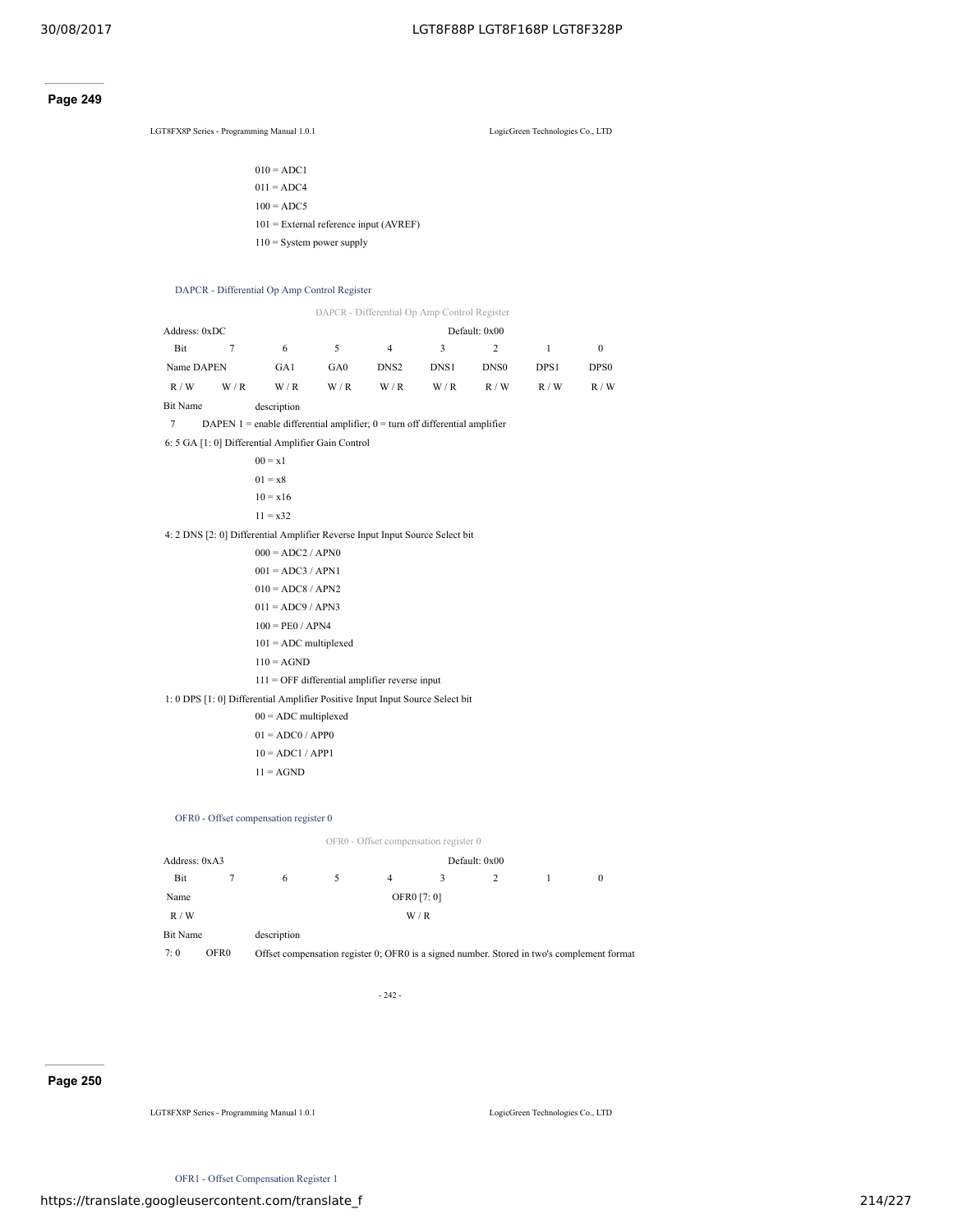|                 |      |             |                                                                                            | OFR1 - Offset Compensation Register 1 |  |  |  |   |  |  |  |  |
|-----------------|------|-------------|--------------------------------------------------------------------------------------------|---------------------------------------|--|--|--|---|--|--|--|--|
| Address: 0xA4   |      |             |                                                                                            | Default: 0x00                         |  |  |  |   |  |  |  |  |
| Bit             |      | 6           |                                                                                            | 4                                     |  |  |  | 0 |  |  |  |  |
| Name            |      |             | OFR1 [7: 0]                                                                                |                                       |  |  |  |   |  |  |  |  |
| R/W             |      |             | W/R                                                                                        |                                       |  |  |  |   |  |  |  |  |
| <b>Bit Name</b> |      | description |                                                                                            |                                       |  |  |  |   |  |  |  |  |
| 7:0             | OFR1 |             | Offset compensation register 1; OFR1 is a signed number. Stored in two's complement format |                                       |  |  |  |   |  |  |  |  |

#### ADMSC - ADC channel monitoring status control register

|               |             |                                                      |   |   | ADMSC - ADC channel monitoring status control register                                 |                         |     |          |  |  |  |
|---------------|-------------|------------------------------------------------------|---|---|----------------------------------------------------------------------------------------|-------------------------|-----|----------|--|--|--|
| Address: 0xAC |             |                                                      |   |   |                                                                                        | Default: 0x01           |     |          |  |  |  |
| Bit           | 7           | 6                                                    | 5 | 4 | 3                                                                                      | 2                       | 1   | $\Omega$ |  |  |  |
| Name AMOF     |             |                                                      |   |   |                                                                                        | AMFC3 AMFC2 AMFC1 AMFC0 |     |          |  |  |  |
| R/W           |             |                                                      |   |   | R/W                                                                                    | R/W                     | R/W | R / W    |  |  |  |
| Bit Name      |             | description                                          |   |   |                                                                                        |                         |     |          |  |  |  |
| 7             | <b>AMOF</b> |                                                      |   |   | Automatic monitoring of overflow event type flag bits; $1 =$ overflow, $0 =$ underflow |                         |     |          |  |  |  |
| 6:4           |             | Unimplemented                                        |   |   |                                                                                        |                         |     |          |  |  |  |
| 3:0           | AMFC        | Automatic monitoring of digital filter control bits: |   |   |                                                                                        |                         |     |          |  |  |  |
|               |             | $0000 =$ Disable configuration                       |   |   |                                                                                        |                         |     |          |  |  |  |
|               |             | $0001$ = one conversion, no filter                   |   |   |                                                                                        |                         |     |          |  |  |  |
|               |             | $0010$ = twice consistent                            |   |   |                                                                                        |                         |     |          |  |  |  |
|               |             | $0011$ = three consecutive consecutive               |   |   |                                                                                        |                         |     |          |  |  |  |
|               |             |                                                      |   |   |                                                                                        |                         |     |          |  |  |  |
|               |             | $1110 = 14$ consecutive consecutive                  |   |   |                                                                                        |                         |     |          |  |  |  |
|               |             | $1111 = 15$ consecutive consecutive                  |   |   |                                                                                        |                         |     |          |  |  |  |

### ADT0L - Automatically monitors the underflow threshold low of 8 bits

ADT0L - Automatically monitors the underflow threshold low of 8 bits

| Address: 0xA5 |                                                              | Default: 0x00 |                |   |  |  |          |  |  |  |  |
|---------------|--------------------------------------------------------------|---------------|----------------|---|--|--|----------|--|--|--|--|
| Bit           | 6                                                            | 5.            | $\overline{4}$ | 3 |  |  | $\Omega$ |  |  |  |  |
| Name          |                                                              | ADT0L [7: 0]  |                |   |  |  |          |  |  |  |  |
| R/W           |                                                              | W/R           |                |   |  |  |          |  |  |  |  |
| Bit Name      | description                                                  |               |                |   |  |  |          |  |  |  |  |
| $7:0$ ADT0L   | Automatic monitoring underflow threshold register low 8 bits |               |                |   |  |  |          |  |  |  |  |

- 243 -

# **Page 251**

LGT8FX8P Series - Programming Manual 1.0.1 LogicGreen Technologies Co., LTD

# ADT0H - Automatic monitoring of the underflow threshold 8 bits high

| ADT0H - Automatic monitoring of the underflow threshold 8 bits high |  |  |
|---------------------------------------------------------------------|--|--|
|                                                                     |  |  |

| Address: 0xA6 |                                                               | Default: 0x00 |   |              |   |  |          |  |  |
|---------------|---------------------------------------------------------------|---------------|---|--------------|---|--|----------|--|--|
| Bit           | 6                                                             | 5             | 4 | 3            | 2 |  | $\Omega$ |  |  |
| Name          |                                                               |               |   | ADT0H [7: 0] |   |  |          |  |  |
| R/W           |                                                               |               |   | W/R          |   |  |          |  |  |
| Bit Name      | description                                                   |               |   |              |   |  |          |  |  |
| $7:0$ ADT0H   | Automatic monitoring underflow threshold register high 8 bits |               |   |              |   |  |          |  |  |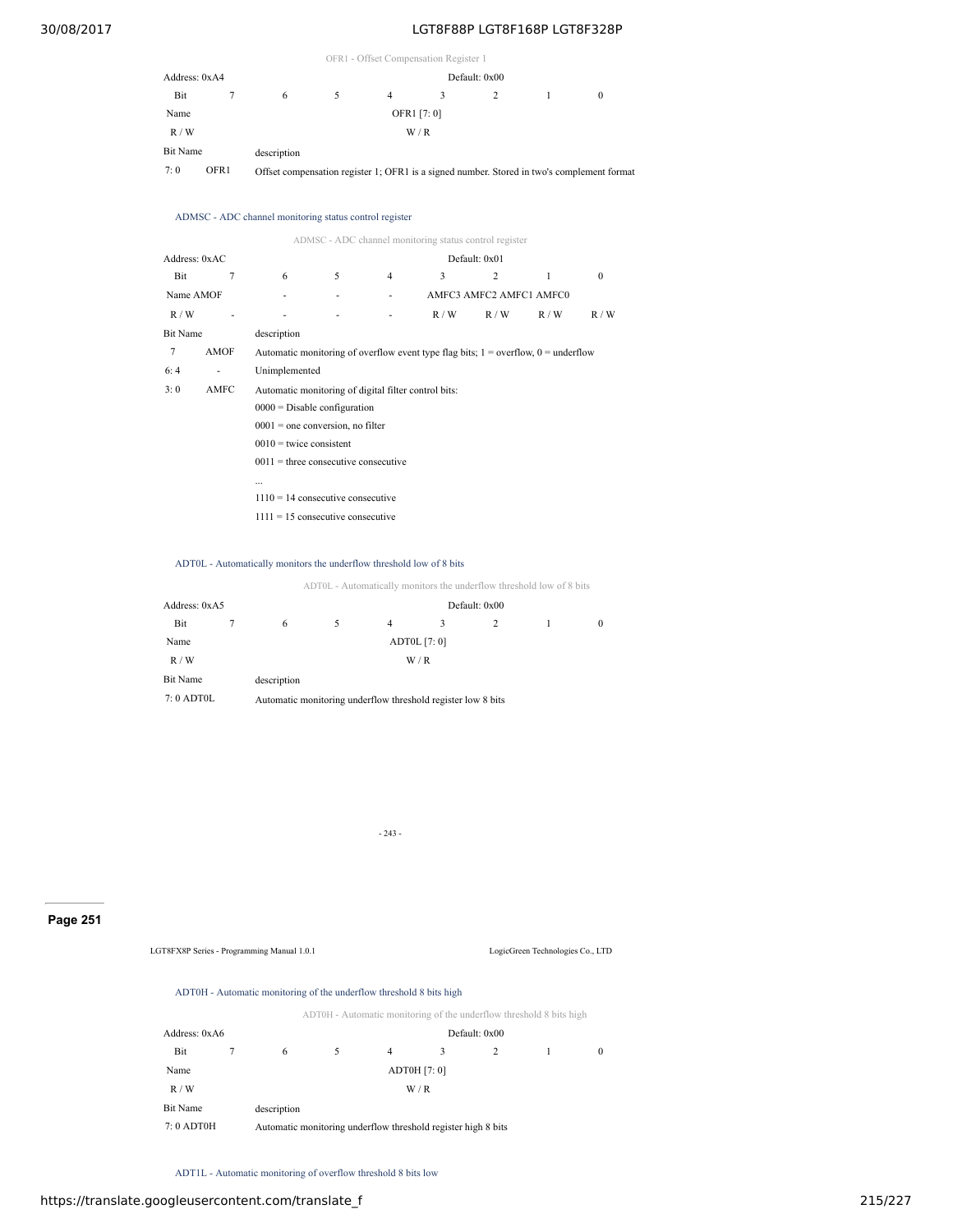|                 |                |                                                                                                |              |                |                                                |                                                                 | ADT0L - Automatically monitors the overflow threshold at least 8 bits |                                                                                                                                 |  |  |  |  |  |
|-----------------|----------------|------------------------------------------------------------------------------------------------|--------------|----------------|------------------------------------------------|-----------------------------------------------------------------|-----------------------------------------------------------------------|---------------------------------------------------------------------------------------------------------------------------------|--|--|--|--|--|
| Address: 0xAA   |                |                                                                                                |              |                |                                                | Default: 0x00                                                   |                                                                       |                                                                                                                                 |  |  |  |  |  |
| Bit             | $\overline{7}$ | 6                                                                                              | 5            | $\overline{4}$ | 3                                              | 2                                                               | 1                                                                     | $\mathbf{0}$                                                                                                                    |  |  |  |  |  |
| Name            |                |                                                                                                |              |                | ADT1L [7: 0]                                   |                                                                 |                                                                       |                                                                                                                                 |  |  |  |  |  |
| R / W           |                |                                                                                                |              |                | W/R                                            |                                                                 |                                                                       |                                                                                                                                 |  |  |  |  |  |
| <b>Bit Name</b> |                | description                                                                                    |              |                |                                                |                                                                 |                                                                       |                                                                                                                                 |  |  |  |  |  |
| 7:0 ADT1L       |                | Automatic monitoring of the upper overflow threshold register is low for 8 bits                |              |                |                                                |                                                                 |                                                                       |                                                                                                                                 |  |  |  |  |  |
|                 |                | ADT1H - Automatically monitors overflow thresholds up to 8 bits                                |              |                |                                                |                                                                 |                                                                       |                                                                                                                                 |  |  |  |  |  |
|                 |                |                                                                                                |              |                |                                                | ADT1H - Automatically monitors overflow thresholds up to 8 bits |                                                                       |                                                                                                                                 |  |  |  |  |  |
| Address: 0xAB   |                |                                                                                                |              |                | Default: 0x00                                  |                                                                 |                                                                       |                                                                                                                                 |  |  |  |  |  |
| Bit             | $\tau$         | 6                                                                                              | 5            | $\overline{4}$ | 3                                              | 2                                                               | $\mathbf{1}$                                                          | $\boldsymbol{0}$                                                                                                                |  |  |  |  |  |
| Name            |                |                                                                                                | ADT1H [7: 0] |                |                                                |                                                                 |                                                                       |                                                                                                                                 |  |  |  |  |  |
| R / W           |                |                                                                                                |              |                | W/R                                            |                                                                 |                                                                       |                                                                                                                                 |  |  |  |  |  |
| <b>Bit Name</b> |                | description                                                                                    |              |                |                                                |                                                                 |                                                                       |                                                                                                                                 |  |  |  |  |  |
| 7:0 ADT1H       |                | Automatic monitoring of upper overflow threshold register high 8 bits                          |              |                |                                                |                                                                 |                                                                       |                                                                                                                                 |  |  |  |  |  |
|                 |                | VCAL - internal reference calibration register                                                 |              |                |                                                |                                                                 |                                                                       |                                                                                                                                 |  |  |  |  |  |
|                 |                |                                                                                                |              |                | VCAL - internal reference calibration register |                                                                 |                                                                       |                                                                                                                                 |  |  |  |  |  |
| Address: 0xC8   |                |                                                                                                |              |                |                                                | Default: 0x00                                                   |                                                                       |                                                                                                                                 |  |  |  |  |  |
| Bit             | $\tau$         | 6                                                                                              | 5            | $\overline{4}$ | 3                                              | $\overline{c}$                                                  | $\mathbf{1}$                                                          | $\boldsymbol{0}$                                                                                                                |  |  |  |  |  |
| Name            |                |                                                                                                |              |                | <b>VCAL</b> [7: 0]                             |                                                                 |                                                                       |                                                                                                                                 |  |  |  |  |  |
| R/W             |                |                                                                                                |              |                | W/R                                            |                                                                 |                                                                       |                                                                                                                                 |  |  |  |  |  |
| <b>Bit Name</b> |                | description                                                                                    |              |                |                                                |                                                                 |                                                                       |                                                                                                                                 |  |  |  |  |  |
| 7:0             | <b>VCAL</b>    | Internal reference calibration register. The default value of 1.024V is loaded after power-up. |              |                |                                                |                                                                 |                                                                       |                                                                                                                                 |  |  |  |  |  |
|                 |                |                                                                                                |              |                |                                                |                                                                 |                                                                       | A calibration value of the other reference voltage is written to this register to enable calibration of the relevant reference. |  |  |  |  |  |
|                 |                |                                                                                                |              |                |                                                |                                                                 |                                                                       | For example, after the reference configuration is 2.048V, VCAL2 is written to the change register to complete the 2.048V        |  |  |  |  |  |

Internal reference calibration.

- 244 -

# **Page 252**

LGT8FX8P Series - Programming Manual 1.0.1 LogicGreen Technologies Co., LTD

## VCAL1 - 1.024V reference calibration register

|                 |                                                    |    | VCAL1 - 1.024V internal reference calibration register |                     |   |  |          |  |  |
|-----------------|----------------------------------------------------|----|--------------------------------------------------------|---------------------|---|--|----------|--|--|
| Address: 0xCD   |                                                    |    | Default: 0x00                                          |                     |   |  |          |  |  |
| Bit             | 6                                                  | 5. | 4                                                      | 3                   | 2 |  | $\bf{0}$ |  |  |
| Name            |                                                    |    |                                                        | <b>VCAL1</b> [7: 0] |   |  |          |  |  |
| R/W             |                                                    |    |                                                        | R/O                 |   |  |          |  |  |
| <b>Bit Name</b> | description                                        |    |                                                        |                     |   |  |          |  |  |
| 7:0             | VCAL1 1.024V internal reference calibration factor |    |                                                        |                     |   |  |          |  |  |

### VCAL2 - 2.048V reference calibration register

|                 |                                                    | VCAL2 - 2.048V internal reference calibration register |   |                     |               |  |          |  |  |  |  |  |
|-----------------|----------------------------------------------------|--------------------------------------------------------|---|---------------------|---------------|--|----------|--|--|--|--|--|
| Address: 0xCE   |                                                    |                                                        |   |                     | Default: 0x00 |  |          |  |  |  |  |  |
| Bit             | 6                                                  | 5.                                                     | 4 | 3                   | 2             |  | $\Omega$ |  |  |  |  |  |
| Name            |                                                    |                                                        |   | <b>VCAL2</b> [7: 0] |               |  |          |  |  |  |  |  |
| R/W             |                                                    |                                                        |   | R/O                 |               |  |          |  |  |  |  |  |
| <b>Bit Name</b> | description                                        |                                                        |   |                     |               |  |          |  |  |  |  |  |
| 7:0             | VCAL2 2.048V internal reference calibration factor |                                                        |   |                     |               |  |          |  |  |  |  |  |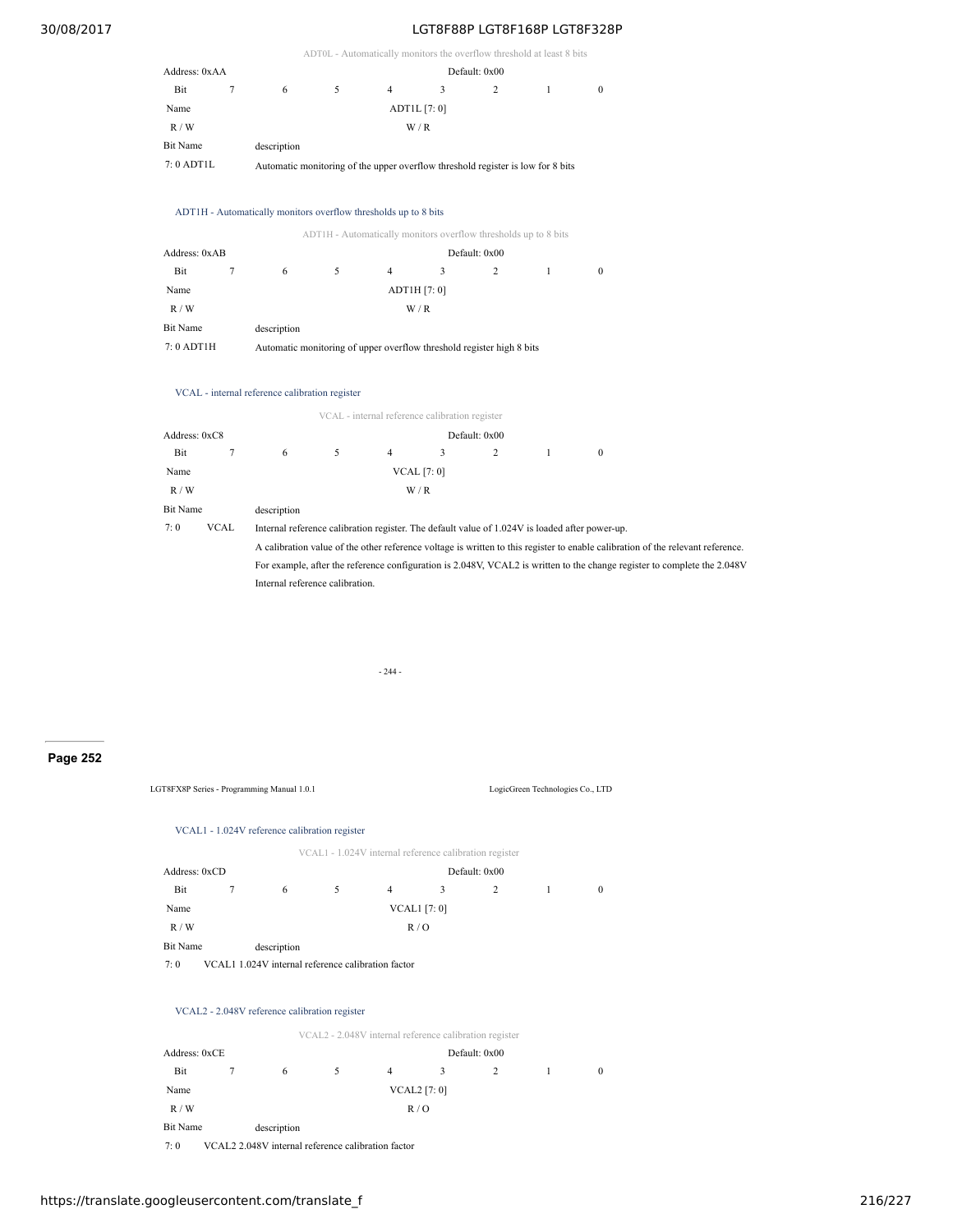## VCAL3- 4.096V reference calibration register

|  |  |  | VCAL1 - 4.096V internal reference calibration register |
|--|--|--|--------------------------------------------------------|
|--|--|--|--------------------------------------------------------|

| Address: 0xCC |                                                    |    | Default: 0x00 |              |                |  |          |  |
|---------------|----------------------------------------------------|----|---------------|--------------|----------------|--|----------|--|
| Bit           | 6                                                  | 5. | 4             | 3            | $\overline{c}$ |  | $\theta$ |  |
| Name          |                                                    |    |               | VCAL3 [7: 0] |                |  |          |  |
| R/W           |                                                    |    |               | R/O          |                |  |          |  |
| Bit Name      | description                                        |    |               |              |                |  |          |  |
| 7:0           | VCAL3 4.096V internal reference calibration factor |    |               |              |                |  |          |  |

- 245 -

**Page 253**

LGT8FX8P Series - Programming Manual 1.0.1 LogicGreen Technologies Co., LTD

## Register lookup table

| Addr               | Name                   | Bit7                     | Bit6                     | Bit5              | Bit4                        | Bit3                     | Bit2             | Bit1         | Bit0             |
|--------------------|------------------------|--------------------------|--------------------------|-------------------|-----------------------------|--------------------------|------------------|--------------|------------------|
|                    |                        |                          |                          |                   |                             |                          |                  |              |                  |
|                    |                        |                          |                          |                   | <b>Extended IO Register</b> |                          |                  |              |                  |
| \$F6               | GUID3                  | GUID Byte 3              |                          |                   |                             |                          |                  |              |                  |
| \$F5               | $\rm GUID2$            | GUID Byte 2              |                          |                   |                             |                          |                  |              |                  |
| \$F4               | $\rm GUD1$             | GUID Byte 1              |                          |                   |                             |                          |                  |              |                  |
| \$F3               | $\mathrm{GUID0}$       | GUID Byte 0              |                          |                   |                             |                          |                  |              |                  |
| \$F2               | <b>PMCR</b>            | PMCE                     | <b>CLKFS</b>             | <b>CLKSS</b>      | <b>WCLKS</b>                | <b>OSCKEN</b>            | <b>OSCMEN</b>    | <b>RCKEN</b> | <b>RCMEN</b>     |
| \$F0               | PMX2                   | WCE                      | STOSC1                   | STOSC0            | ٠                           | $\cdot$                  | <b>XIEN</b>      | E6EN         | C6EN             |
| $\$$ EE            | <b>PMX0</b>            | PMXCE                    | C1BF4                    | C1AF5             | COBF3                       | C0AC0                    | SSB1             | TXD6         | RXD5             |
| \$ ED              | PMX1                   | $\cdot$                  | $\overline{\phantom{a}}$ | $\cdot$           | ٠                           | $\overline{\phantom{a}}$ | C3AC             | C2BF7        | C2AF6            |
| \$ EC              | <b>TCKSR</b>           | $\overline{\phantom{a}}$ | F2XEN                    | TC2XF1            | TC2XF0                      | ٠                        | <b>AFCKS</b>     | TC2XS1       | TC2XS0           |
| $S$ $E2$           | <b>PSSR</b>            | PSS1                     | PSS <sub>3</sub>         | $\cdot$           | $\overline{\phantom{a}}$    | $\cdot$                  | $\cdot$          | PSR3         | PSR1             |
| \$E1               | $\operatorname{OCPUE}$ | PUE7                     | PUE6                     | PUE5              | PUE4                        | PUE3                     | PUE <sub>2</sub> | PUE1         | PUE <sub>0</sub> |
| \$E0               | <b>HDR</b>             | $\cdot$                  | ä,                       | HDR5              | HDR4                        | HDR3                     | HDR2             | HDR1         | HDR0             |
| $\$$ DE            | <b>DAPTE</b>           | <b>DAPTE</b>             | i,                       | $\cdot$           | ×,                          | $\cdot$                  | à,               | ×,           | ×.               |
| \$DD               | <b>DAPTR</b>           | <b>DAPTP</b>             |                          |                   |                             | <b>DAP</b> Trimming      |                  |              |                  |
| \$ DC              | <b>DAPCR</b>           | <b>DAPEN</b>             | GA1                      | $_{\mathrm{GAO}}$ | DNS <sub>2</sub>            | DNS1                     | DNS0             | DPS1         | DPS0             |
| \$D8               |                        |                          |                          |                   |                             |                          |                  |              |                  |
| \$D7               |                        |                          |                          |                   |                             |                          |                  |              |                  |
| $\$$ D6            |                        |                          |                          |                   |                             |                          |                  |              |                  |
| \$D5               |                        |                          |                          |                   |                             |                          |                  |              |                  |
| \$D4               |                        |                          |                          |                   |                             |                          |                  |              |                  |
| $S$ D <sub>2</sub> |                        |                          |                          |                   |                             |                          |                  |              |                  |
| \$D1               |                        |                          |                          |                   |                             |                          |                  |              |                  |

 $\$$  D0  $\,$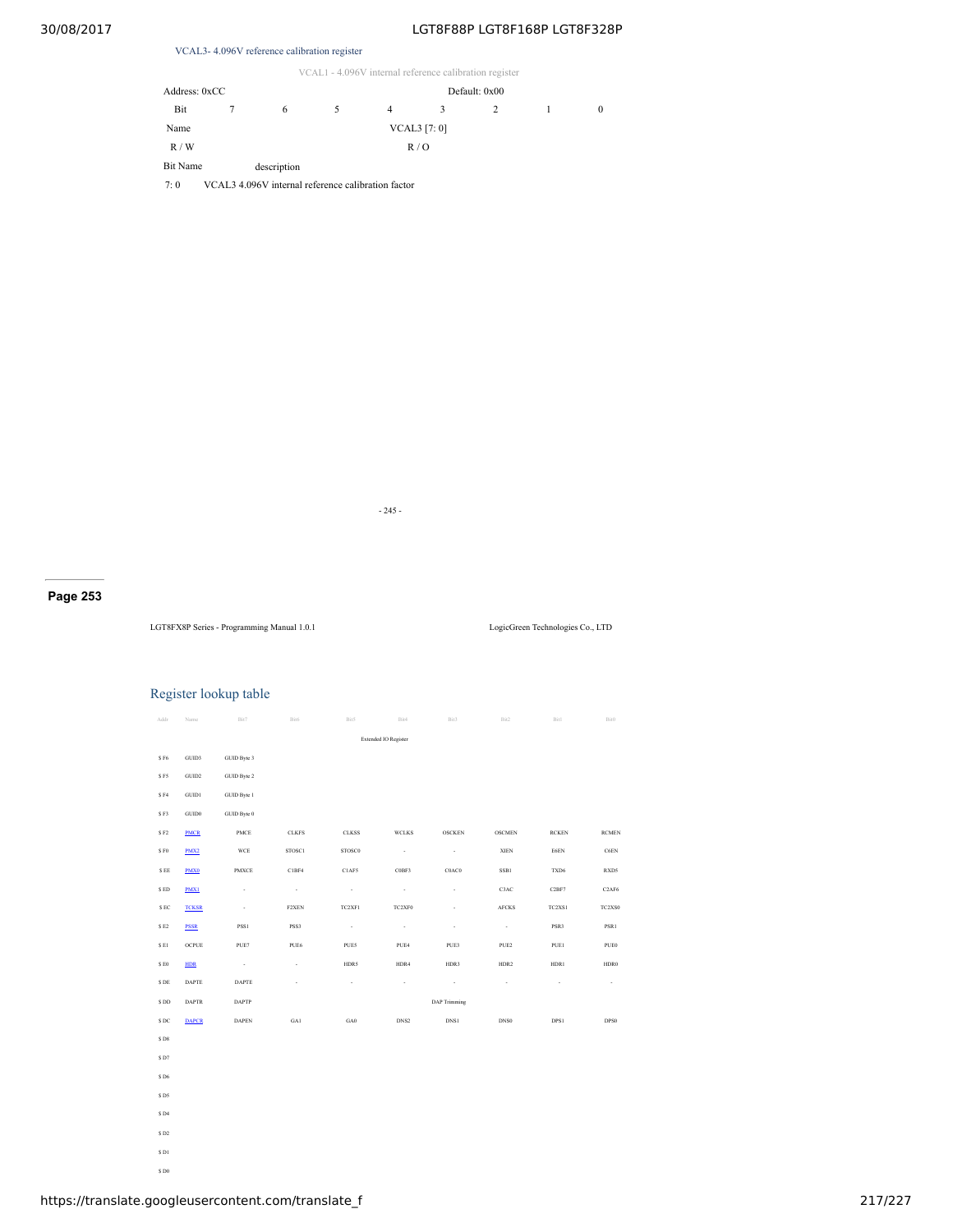| \$ CF             | <b>LDOCR</b>      | WCE                                 |                                                 |               |                    | <b>PDEN</b>      | VSEL2                                | VSEL1        | VSEL0        |  |
|-------------------|-------------------|-------------------------------------|-------------------------------------------------|---------------|--------------------|------------------|--------------------------------------|--------------|--------------|--|
| \$ CE             | VCAL <sub>2</sub> |                                     | Calibration value for 2.048V internal reference |               |                    |                  |                                      |              |              |  |
| \$ CD             | <b>VCAL1</b>      |                                     | Calibration value for 1.024V internal reference |               |                    |                  |                                      |              |              |  |
| s cc              | VCAL <sub>3</sub> |                                     | Calibration value for 4.096V internal reference |               |                    |                  |                                      |              |              |  |
| S C8              | <b>VCAL</b>       |                                     | Internal Voltage Reference calibration register |               |                    |                  |                                      |              |              |  |
| S C6              | UDR               |                                     | <b>USART</b> Data Register                      |               |                    |                  |                                      |              |              |  |
| \$ C5             | <b>UBRRH</b>      |                                     | i,                                              | ×             | ×                  |                  | <b>USART Baud Rate Register High</b> |              |              |  |
| \$C4              | <b>UBRRL</b>      | <b>USART Baud Rate Register Low</b> |                                                 |               |                    |                  |                                      |              |              |  |
| \$C2              | <b>UCSRC</b>      | <b>UMSEL1</b>                       | <b>UMSEL0</b>                                   | UPM1          | UPM0               | <b>USBS0</b>     | UCSZ01                               | UCSZ00       | UCPOL0       |  |
| \$ C1             | <b>UCSRB</b>      | RXCIE0                              | TXCIE0                                          | <b>UDRIE0</b> | RXEN0              | <b>TXEN0</b>     | UCSZ02                               | <b>RXB80</b> | <b>TXB80</b> |  |
| \$ CO             | <b>UCSRA</b>      | RXC0                                | TXC0                                            | <b>UDRE0</b>  | FE0                | DOR <sub>0</sub> | <b>UPE0</b>                          | U2X0         | MPCM0        |  |
| \$BD              | <b>TWAMR</b>      | TWI Address Mask                    |                                                 |               |                    |                  |                                      |              | $\cdot$      |  |
| $S$ $B\mathrm{C}$ | <b>TWCR</b>       | <b>TWINT</b>                        | TWEA                                            | TWSTA         | <b>TWSTO</b>       | TWWC             | <b>TWEN</b>                          | ٠            | TWIE         |  |
| $\mathbb S$ BB    | <b>TWDR</b>       | TWI Data                            |                                                 |               |                    |                  |                                      |              |              |  |
| \$BA              | <b>TWAR</b>       |                                     |                                                 |               | <b>TWI Address</b> |                  |                                      |              | TWGCE        |  |
|                   |                   |                                     |                                                 |               |                    |                  |                                      |              |              |  |
|                   |                   |                                     |                                                 |               | $-246-$            |                  |                                      |              |              |  |

## **Page 254**

#### LGT8FX8P Series - Programming Manual 1.0.1 LogicGreen Technologies Co., LTD

| Addr                 | Name               | Bit7                                   | Bit6                                                  | Bit5                   | Bit4          | Bit3         | Bit2              | Bit1            | Bit0                   |
|----------------------|--------------------|----------------------------------------|-------------------------------------------------------|------------------------|---------------|--------------|-------------------|-----------------|------------------------|
| \$B9                 | <b>TWSR</b>        |                                        |                                                       | <b>TWI Status bits</b> |               |              |                   | <b>TWPS</b>     |                        |
| \$B8                 | <b>TWBR</b>        | TWI Bit Rate register                  |                                                       |                        |               |              |                   |                 |                        |
| $\$$ B6 $\,$         | <b>ASSR</b>        | <b>INTCK</b>                           | ×                                                     | AS2                    | <b>TCN2UB</b> | OCR2AUB      | OCR2BUB           | TCR2AUB         | <b>TCR2BUB</b>         |
| $\$$ B4 $\,$         | OCR2B              | Timer 2 Output Compare Register B      |                                                       |                        |               |              |                   |                 |                        |
| SB3                  | OCR <sub>2</sub> A | Timer 2 Output Compare Register A      |                                                       |                        |               |              |                   |                 |                        |
| $\sqrt{\text{S}}$ B2 | TCNT <sub>2</sub>  | Timer 2 Counter Register               |                                                       |                        |               |              |                   |                 |                        |
| $\$$ B1 $\,$         | <b>TCCR2B</b>      | FOC2A                                  | FOC2B                                                 | ł.                     | ×.            | WGM22        |                   | CS <sub>2</sub> |                        |
| $\$$ B0 $\,$         | <b>TCCR2A</b>      | COM2A1                                 | COM2A0                                                | COM2B1                 | COM2B0        | ÷.           | ÷.                | WGM21           | WGM20                  |
| $\sqrt{\text{S AF}}$ | DPS2R              | $\epsilon$                             | ł.                                                    | ÷.                     | ×.            | DPS2E        | LPRCE             | TOS1            | TOS0                   |
| \$AE                 | <b>IOCWK</b>       | IOCD7                                  | IOCD6                                                 | IOCD5                  | IOCD4         | IOCD3        | IOCD2             | IOCD1           | $IOCD0$                |
| \$AD                 | <b>ADCSRD</b>      | $_{\rm BGEN}$                          | REFS2                                                 | <b>IVSEL1</b>          | <b>IVSEL0</b> | ä,           | VDS2              | VDS1            | VDS0                   |
| \$ AC                | <b>ADMSC</b>       | $\operatorname{AMOF}$                  | i,                                                    |                        | ż             | AMFC3        | AMFC <sub>2</sub> | AMFC1           | $\operatorname{AMFC0}$ |
| \$AB                 | <b>ADT1H</b>       |                                        | ADC Auto-monitor Overflow threshold high byte         |                        |               |              |                   |                 |                        |
| \$ AA                | <b>ADTIL</b>       |                                        | ADC Auto-monitor Overflow threshold low byte          |                        |               |              |                   |                 |                        |
| \$A9                 | <b>PORTE</b>       |                                        | Port Output E (for compatible with LGT8FX8D)          |                        |               |              |                   |                 |                        |
| SA8                  | <b>DDRE</b>        |                                        | Data Direction E (for compatible with LGT8FX8D)       |                        |               |              |                   |                 |                        |
| \$A7                 | PINE               |                                        | Port Input E (for compatible with LGT8FX8D)           |                        |               |              |                   |                 |                        |
| <b>SA6</b>           | <b>ADTOH</b>       |                                        | ADC Auto-monitor underflow threshold high byte        |                        |               |              |                   |                 |                        |
| \$A5                 | <b>ADTOL</b>       |                                        | ADC Auto-monitor underflow threshold low byte         |                        |               |              |                   |                 |                        |
| SA4                  | OFR <sub>1</sub>   | ADC positive offset trimming           |                                                       |                        |               |              |                   |                 |                        |
| \$A3                 | <b>OFRO</b>        | ADC negative offset trimming           |                                                       |                        |               |              |                   |                 |                        |
| \$A1                 | <b>DALR</b>        | DAC data register                      |                                                       |                        |               |              |                   |                 |                        |
| \$ A0                | <b>DACON</b>       | à,                                     |                                                       |                        |               | <b>DACEN</b> | <b>DAOE</b>       | DAVS1           | DAVS0                  |
| \$9F                 | <b>OCR3CH</b>      |                                        | Compare output register high byte of Timer3 C channel |                        |               |              |                   |                 |                        |
| $\$$ 9E              | <b>OCR3CL</b>      |                                        | Compare output register low byte of Timer3 C channel  |                        |               |              |                   |                 |                        |
| \$9D                 | DTR3H              | Dead-band register high byte of Timer3 |                                                       |                        |               |              |                   |                 |                        |
| \$9C                 | DTR3L              | Dead-band register low byte of Timer3  |                                                       |                        |               |              |                   |                 |                        |
| $S$ 9 $B$            | <b>OCR3BH</b>      |                                        | Compare output register high byte of Timer3 B channel |                        |               |              |                   |                 |                        |
| \$9A                 | <b>OCR3BL</b>      |                                        | Compare output register low byte of Timer3 B channel  |                        |               |              |                   |                 |                        |
| \$99                 | <b>OCR3AH</b>      |                                        | Compare output register high byte of Timer3 A channel |                        |               |              |                   |                 |                        |
| $\sqrt{5}$ 98        | OCR3AL             |                                        | Compare output register low byte of Timer3 A channel  |                        |               |              |                   |                 |                        |
| \$97                 | <b>ICR3H</b>       |                                        | Input capture register high byte of Timer3            |                        |               |              |                   |                 |                        |
| \$96                 | <b>ICR3L</b>       |                                        | Input capture register low byte of Timer3             |                        |               |              |                   |                 |                        |
| \$95                 | <b>TCNT3H</b>      | Counter register high byte of Timer3   |                                                       |                        |               |              |                   |                 |                        |
| \$94                 | <b>TCNT3L</b>      | Counter register low byte of Timer3    |                                                       |                        |               |              |                   |                 |                        |
| \$93                 | <b>TCCR3D</b>      | Control register D of Timer3           |                                                       |                        |               |              |                   |                 |                        |

## https://translate.googleusercontent.com/translate\_f 218/227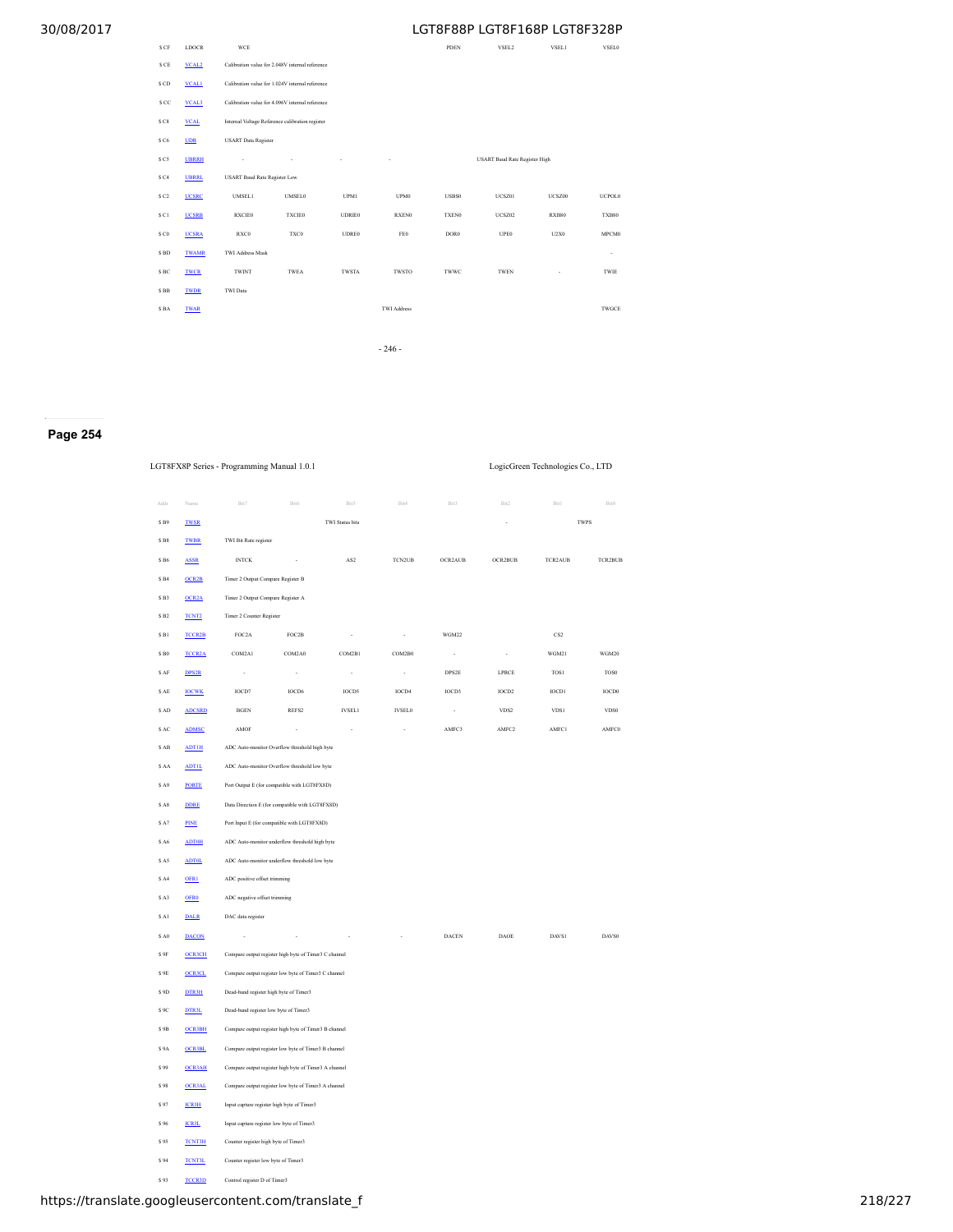| \$92     | <b>TCCR3C</b> | Control register C of Timer3           |
|----------|---------------|----------------------------------------|
| \$91     | <b>TCCR3B</b> | Control register B of Timer3           |
| \$90     | <b>TCCR3A</b> | Control register A of Timer3           |
| SSD      | <b>DTRIH</b>  | Dead-band register high byte of Timer1 |
| SSC      | <b>DTRIL</b>  | Dead-band register low byte of Timer1  |
| $S$ $SR$ | <b>OCRIBH</b> | Timer 1 Output Compare B High          |
|          |               |                                        |

- 247 -

## **Page 255**

LGT8FX8P Series - Programming Manual 1.0.1 LogicGreen Technologies Co., LTD

| Addr          | Name               | Bit7                          | Bit6         | Bit5         | Bit4              | Bit3              | Bit2                     | Bit1                | Bit0         |
|---------------|--------------------|-------------------------------|--------------|--------------|-------------------|-------------------|--------------------------|---------------------|--------------|
| $S$ 8A        | <b>OCRIBL</b>      | Timer 1 Output Compare B Low  |              |              |                   |                   |                          |                     |              |
| $\$$ 89       | <b>OCRIAH</b>      | Timer 1 Output Compare A High |              |              |                   |                   |                          |                     |              |
| $\sqrt{s}$ 88 | <b>OCRIAL</b>      | Timer 1 Output Compare A Low  |              |              |                   |                   |                          |                     |              |
| \$87          | <b>ICRIH</b>       | Timer 1 Input Capture High    |              |              |                   |                   |                          |                     |              |
| \$86          | <b>ICRIL</b>       | Timer 1 Input Capture Low     |              |              |                   |                   |                          |                     |              |
| $\sqrt{S}$ 85 | <b>TCNT1H</b>      | Timer 1 Counter High          |              |              |                   |                   |                          |                     |              |
| $\$$ 84       | <b>TCNT1L</b>      | Timer 1 Counter Low           |              |              |                   |                   |                          |                     |              |
| \$83          | <b>TCCR1D</b>      | DSX17                         | <b>DSX16</b> | DSX15        | DAX14             | ÷.                |                          | DSX11               | <b>DSX10</b> |
| \$82          | <b>TCCR1C</b>      | FOC1A                         | FOC1B        | DOC1B        | DOC1A             | DTEN1             |                          | ÷.                  | ÷.           |
| $\$$ 81       | <b>TCCR1B</b>      | $_{\rm ICNC1}$                | ICES1        | $\sim$       | WGM13             | WGM12             |                          | $_{\rm CS1}$        |              |
| \$80          | <b>TCCR1A</b>      | COM1A1                        | COM1A0       | COM1B1       | COM1B0            | à,                | $\overline{\phantom{a}}$ | WGM11               | WGM10        |
| $S$ 7F        | DIDR1              | PE7D                          | PE6D         | PEOD         | COPD              | <b>PF0D</b>       | PC7D                     | PD7D                | PD6D         |
| \$7E          | <b>DIDRO</b>       | PE3D                          | PE1D         | <b>PCSD</b>  | PC4D              | PC3D              | PC <sub>2</sub> D        | PC1D                | PC0D         |
| $S$ $7D$      | <b>ADCSRC</b>      | <b>OFEN</b>                   | $\sim$       | SPN          | <b>AMEN</b>       | ×                 | <b>SPD</b>               | <b>DIFS</b>         | <b>ADTM</b>  |
| \$7C          | <b>ADMUX</b>       | REFS1                         | REFS0        | <b>ADLAR</b> |                   |                   | <b>CHMUX</b>             |                     |              |
| $S$ 7B        | <b>ADCSRB</b>      | CME01                         | CME00        | CME11        | CME10             | ×                 |                          | <b>ADTS</b>         |              |
| \$7A          | <b>ADCSRA</b>      | <b>ADEN</b>                   | <b>ADSC</b>  | <b>ADATE</b> | ADIF              | <b>ADIE</b>       |                          | <b>ADPS</b>         |              |
| \$79          | <b>ADCH</b>        | ADC Data High                 |              |              |                   |                   |                          |                     |              |
| \$78          | <b>ADCL</b>        | ADC Data Low                  |              |              |                   |                   |                          |                     |              |
| \$76          | DIDR2              | $\cdot$                       | PBSD         |              |                   |                   |                          |                     |              |
| \$75          | <b>IVBASE</b>      | Interrupt Vector Base Address |              |              |                   |                   |                          |                     |              |
| \$74          | <b>PCMSK4</b>      |                               |              |              |                   |                   |                          |                     |              |
| \$73          | <b>PCMSK3</b>      | PCINT [39:32]                 |              |              |                   |                   |                          |                     |              |
| \$71          | TIMSK3             |                               |              | ICIE3        |                   | OCIE3C            | OCIE3B                   | OCIE3A              | TOIE3        |
| \$70          | TIMSK <sub>2</sub> |                               |              | ÷,           |                   | i,                | OCIE2B                   | OCIE <sub>2</sub> A | TOIE2        |
| $\$$ 6F       | <b>TIMSK1</b>      |                               |              | ICIE1        |                   | i,                | <b>OCIE1B</b>            | <b>OCIE1A</b>       | TOIE1        |
| $\$$ 6E       | <b>TIMSK0</b>      |                               |              |              |                   |                   | <b>OCIE0B</b>            | OCIE0A              | TOIE0        |
| $\$$ 6D       | PCMSK <sub>2</sub> | PCINT [23:16]                 |              |              |                   |                   |                          |                     |              |
| \$6C          | <b>PCMSK1</b>      | PCINT [15:8]                  |              |              |                   |                   |                          |                     |              |
| $\$$ 6B       | <b>PCMSK0</b>      | PCINT [7:0]                   |              |              |                   |                   |                          |                     |              |
| $\$$ 69       | <b>EICRA</b>       |                               |              |              |                   | ISC <sub>11</sub> | ISC <sub>10</sub>        | ISC01               | ISC00        |
| $\sqrt{5}$ 68 | <b>PCICR</b>       |                               |              |              | PCIE4             | PCIE3             | PCIE <sub>2</sub>        | PCIE1               | PCIE0        |
| $\$$ 67       | <b>RCKCAL</b>      | RC32K Calibration             |              |              |                   |                   |                          |                     |              |
| \$66          | <b>RCMCAL</b>      | RC32M Calibration             |              |              |                   |                   |                          |                     |              |
| \$65          | PRR1               | ×                             | $\sim$       | PRWDT        |                   | PRTIM3            | <b>PREFL</b>             | <b>PRPCI</b>        | ÷.           |
| $\$$ 64       | PRR/0              | PRTWI                         | PRTIM2       | PRTIM0       | t                 | PRTIM1            | PRSPI                    | <b>PRUART0</b>      | PRADC        |
| \$62          | <b>VDTCR</b>       | WCE                           | SWR          | $\sim$       |                   | <b>VDTS</b>       |                          | <b>VDREN</b>        | <b>VDTEN</b> |
| \$61          | <b>CLKPR</b>       | <b>WCE</b>                    | CKOE1        | CKOE0        | ÷.                |                   |                          | <b>CLKPS</b>        |              |
| \$60          | <b>WDTCSR</b>      | <b>WDIF</b>                   | <b>WDIE</b>  | WDP3         | <b>WDCE</b>       | <b>WDE</b>        | WDP2                     | WDP1                | WDP0         |
|               |                    |                               |              |              | DirectIO Register |                   |                          |                     |              |
| \$ SF         | <b>SREG</b>        | $\mathbf{I}$                  | T            | $_{\rm H}$   | $\rm s$           | $\mathbf{V}$      | N.                       | $\overline{z}$      | $\mathbf{c}$ |
| \$ SE         | <b>SPH</b>         | <b>Stack Point High</b>       |              |              |                   |                   |                          |                     |              |

- 248 -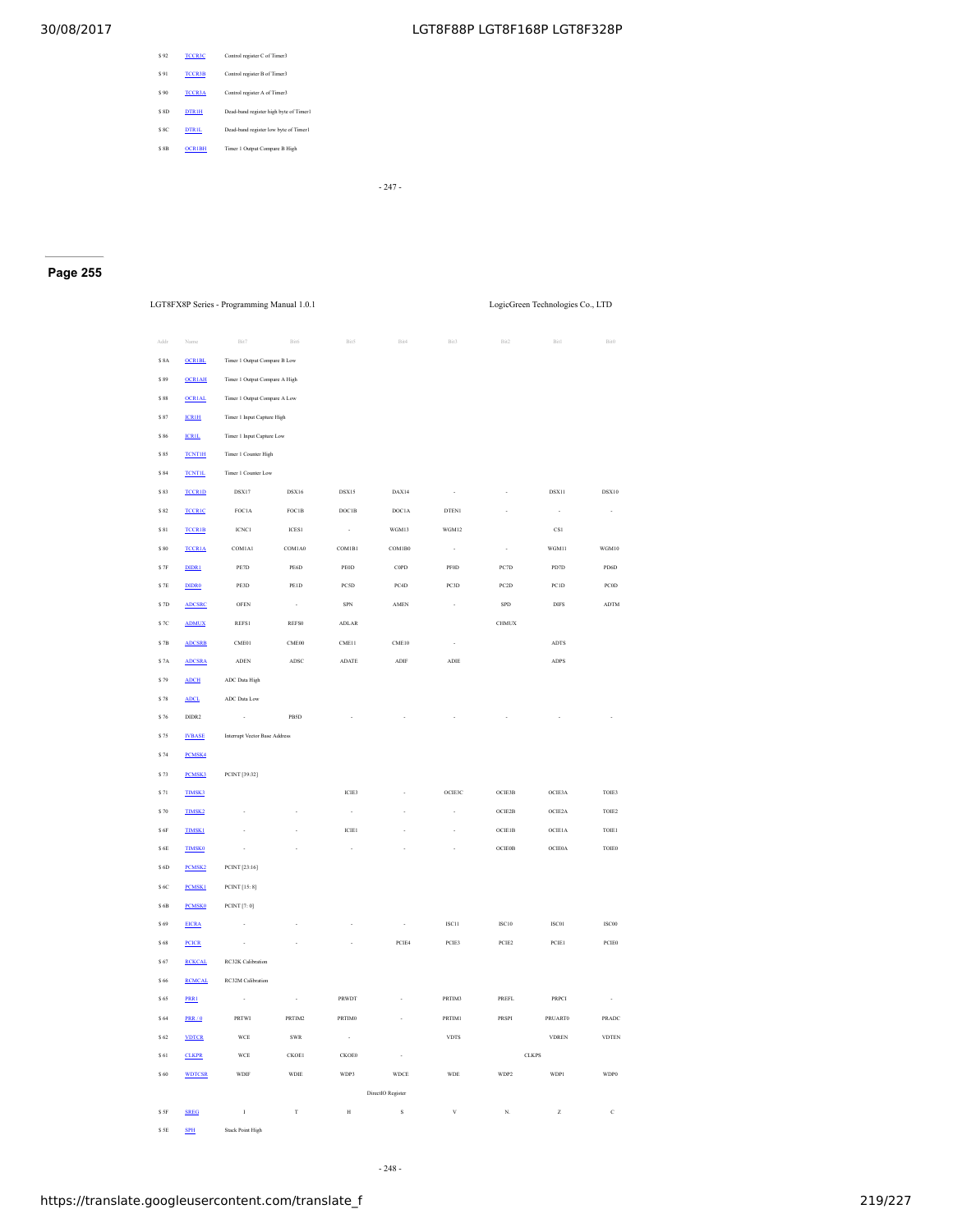## **Page 256**

|                | LGT8FX8P Series - Programming Manual 1.0.1 |                                       |                          |               |                                | LogicGreen Technologies Co., LTD |                 |                    |                               |
|----------------|--------------------------------------------|---------------------------------------|--------------------------|---------------|--------------------------------|----------------------------------|-----------------|--------------------|-------------------------------|
| Addr           | Name                                       | Bit7                                  | Bit6                     | Bit5          | Bit4                           | Bit3                             | Bit2            | Bit1               | Bit0                          |
| \$5D           | <b>SPL</b>                                 | <b>Stack Point Low</b>                |                          |               |                                |                                  |                 |                    |                               |
| \$5C           | E2PD3                                      | E2PCTL Data register byte 3           |                          |               |                                |                                  |                 |                    |                               |
| \$5B           | <b>C1TR</b>                                | AC1 trimming data                     |                          |               |                                |                                  |                 |                    |                               |
| \$ 5A          | E2PD1                                      | E2PCTL Data register byte1            |                          |               |                                |                                  |                 |                    |                               |
| \$59           | <b>DSAH</b>                                | DSA [31:16] access port of uDSC       |                          |               |                                |                                  |                 |                    |                               |
| \$58           | <b>DSAL</b>                                | DSA [15: 0] access port of uDSC       |                          |               |                                |                                  |                 |                    |                               |
| \$57           | E2PD <sub>2</sub>                          | E2PCTL Data register byte 2           |                          |               |                                |                                  |                 |                    |                               |
| \$56           | <b>ECCR</b>                                | <b>WEN</b>                            | EEN                      | ERN           | <b>SWM</b>                     | CP1                              | CP <sub>0</sub> | ECS1               | ECS0                          |
| \$55           | <b>MCUCR</b>                               | <b>FWKEN</b>                          | <b>FPDEN</b>             | SWR           | PUD                            | <b>IRLD</b>                      | IFAIL           | <b>IVSEL</b>       | <b>WCE</b>                    |
| <b>S 54</b>    | <b>MCUSR</b>                               | SWDD                                  |                          | ł,            | <b>OCDRF</b>                   | <b>WDRF</b>                      | <b>BORF</b>     | <b>EXTRF</b>       | PORF                          |
| \$53           | <b>SMCR</b>                                |                                       |                          |               |                                |                                  | SM              |                    | $\rm SE$                      |
| \$52           | COTR                                       | AC0 Trimming register                 |                          |               |                                |                                  |                 |                    |                               |
| $S51$          | <b>COXR</b>                                |                                       | COOE                     | <b>COHYSE</b> | C0PS0                          | <b>COWKE</b>                     | COFEN           | C0FS1              | C0FS0                         |
| \$50           | <b>COSR</b>                                | COD                                   | $\rm COBG$               | $_{\rm COO}$  | C <sub>0</sub> I               | $\rm COIE$                       | COIC            | C <sub>0</sub> IS  |                               |
| $\$$ 4F        | DTR0                                       | TC0 Dead-band timing control register |                          |               |                                |                                  |                 |                    |                               |
| $\$$ 4E        | <b>SPDR</b>                                | SPI Data register                     |                          |               |                                |                                  |                 |                    |                               |
| \$4D           | <b>SPSR</b>                                | <b>SPIF</b>                           | WCOL                     | i,            | i,                             | i,                               | DUAL            |                    | SPI2X                         |
| \$4C           | <b>SPCR</b>                                | SPIE                                  | ${\rm SPE}$              | DORD          | $\operatorname{\mathsf{MSTR}}$ | <b>CPOL</b>                      | CPHA            | ${\rm SPR}$        |                               |
| $\$$ 4B        | GPIOR <sub>2</sub>                         | General Purpose Register 2            |                          |               |                                |                                  |                 |                    |                               |
| \$4A           | <b>GPIOR1</b>                              | General Purpose Register 1            |                          |               |                                |                                  |                 |                    |                               |
| \$49           | <b>TCCROC</b>                              | DSX07                                 | DSX06                    | DSX05         | DSX04                          |                                  |                 | DSX01              | DSX00                         |
| \$48           | <b>OCR0B</b>                               | Timer 0 Output Compare Register B     |                          |               |                                |                                  |                 |                    |                               |
| \$47           | <b>OCROA</b>                               | Timer 0 Output Compare Register A     |                          |               |                                |                                  |                 |                    |                               |
| \$46           | <b>TCNTO</b>                               | Timer 0 Counter                       |                          |               |                                |                                  |                 |                    |                               |
| \$45           | <b>TCCR0B</b>                              | FOC0A                                 | FOC0B                    | OC0AS         | DTEN0                          | WGM02                            | CS02            | CS01               | CS00                          |
| \$44           | <b>TCCR0A</b>                              | COM0A1                                | COM0A0                   | COM0B1        | COM0B0                         | DOC0B                            | DOC0A           | WGM01              | WGM00                         |
| \$43           | <b>GTCCR</b>                               | <b>TSM</b>                            |                          |               |                                |                                  | ł,              | PSRASY             | <b>PSRSYNC</b>                |
| \$42           | <b>EEARH</b>                               | E2PCTL Address High                   |                          |               |                                |                                  |                 |                    |                               |
| $\$$ 41        | <b>EEARL</b>                               | E2PCTL Address Low                    |                          |               |                                |                                  |                 |                    |                               |
| $\$$ 40 $\,$   | E2PD0                                      | E2PCTL Data byte 0                    |                          |               |                                |                                  |                 |                    |                               |
| $\sqrt{S}$ 3F  | <b>EECR</b>                                | EEPM2                                 | EEPM2                    | EEPM1         | EEPM0                          | EERIE                            | <b>EEMWE</b>    | <b>EEWE</b>        | EERE                          |
| \$3E           | <b>GPIORO</b>                              | General Purpose Register 0            |                          |               |                                |                                  |                 |                    |                               |
| $\$$ 3D        | <b>EIMSK</b>                               |                                       |                          |               |                                |                                  |                 | INT1               | $\ensuremath{\text{INT0}}$    |
| \$3C           | <b>EIFR</b>                                |                                       |                          |               |                                |                                  |                 | <b>INTF1</b>       | $\ensuremath{\mathsf{INTF0}}$ |
| $\mathbb S$ 3B | <b>PCIFR</b>                               |                                       | $\cdot$                  | i,            | $\cdot$                        | PCIF3                            | PCIF2           | PCIF1              | $PC$                          |
| \$3A           | <b>CIXR</b>                                | ٠                                     | $\rm C1OE$               | <b>C1HYSE</b> | C1PS0                          | <b>C1WKE</b>                     | C1FFN           | C1FS1              | C1FS0                         |
| \$39           | <b>SPFR</b>                                | <b>RDFULL</b>                         | <b>RDEMPT</b>            | RDPTR1        | RDPTR0                         | <b>WRFULL</b>                    | <b>WREMPT</b>   | WRPTR1             | <b>WRPTR0</b>                 |
| \$38           | TIFR3                                      | ×,                                    | $\overline{\phantom{a}}$ | ICF3          | $\overline{\phantom{a}}$       | ٠                                | OCF3B           | OCF3A              | TOV3                          |
| \$37           | TIFR <sub>2</sub>                          |                                       |                          | $\cdot$       |                                | $\overline{\phantom{a}}$         | OCF2B           | OCF <sub>2</sub> A | TOV <sub>2</sub>              |
| \$36           | <b>TIFR1</b>                               |                                       |                          | ICF1          |                                |                                  | OCF1B           | OCF1A              | TOV1                          |
| \$35           | <b>TIFR0</b>                               | i,                                    |                          | $\cdot$       | í,                             | i,                               | <b>OCF0B</b>    | OCF0A              | TOV <sub>0</sub>              |

- 249 -

## **Page 257**

LGT8FX8P Series - Programming Manual 1.0.1 LogicGreen Technologies Co., LTD

**S 34** [PORTF](#page-72-0) Port Output of Group F

Addr Name Bit7 Bit6 Bit5 Bit4 Bit3 Bit2 Bit1 Bit0 **533** [DDRF](#page-72-0) Data Direction of Group F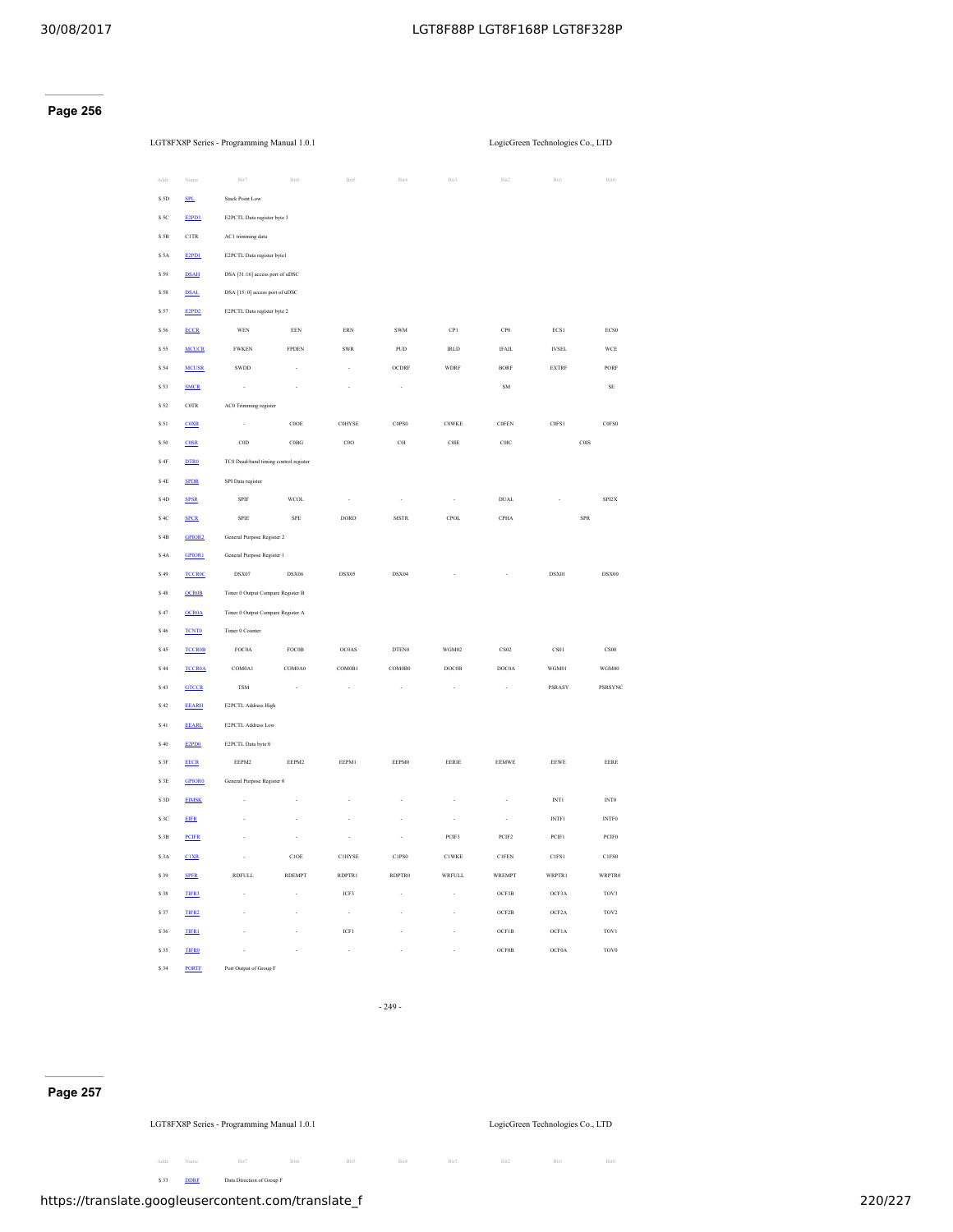| \$32    | <b>PINE</b>  | Port Input of Group F       |      |     |               |                          |            |            |     |  |
|---------|--------------|-----------------------------|------|-----|---------------|--------------------------|------------|------------|-----|--|
| \$31    | <b>DSDY</b>  | DSDY access port of uDSC    |      |     |               |                          |            |            |     |  |
| \$30    | <b>DSDX</b>  | DSDX access port of uDSC    |      |     |               |                          |            |            |     |  |
| \$2F    | CISE         | C1D                         | C1BG | C1O | C1I           | C1IE                     | C1IC       | C1IS       |     |  |
| \$2E    | <b>PORTE</b> | Port Output of Group E      |      |     |               |                          |            |            |     |  |
| \$2D    | <b>DDRE</b>  | Data Direction of Group E   |      |     |               |                          |            |            |     |  |
| \$2C    | <b>PINE</b>  | Port Input of Group E       |      |     |               |                          |            |            |     |  |
| $\$$ 2B | <b>PORTD</b> | Port Output of Group D      |      |     |               |                          |            |            |     |  |
| \$2A    | DDRD         | Data Direction of Group D   |      |     |               |                          |            |            |     |  |
| \$29    | PIND         | Port Input of Group D       |      |     |               |                          |            |            |     |  |
| $\$$ 28 | <b>PORTC</b> | Port Output of Group C      |      |     |               |                          |            |            |     |  |
| \$27    | <b>DDRC</b>  | Data Direction of Group C   |      |     |               |                          |            |            |     |  |
| \$26    | PINC         | Port Input of Group C       |      |     |               |                          |            |            |     |  |
| \$25    | <b>PORTB</b> | Port Output of Group B      |      |     |               |                          |            |            |     |  |
| \$24    | <b>DDRB</b>  | Data Direction of Group B   |      |     |               |                          |            |            |     |  |
| \$23    | <b>PINB</b>  | Port Input of Group B       |      |     |               |                          |            |            |     |  |
| \$22    | <b>DSSD</b>  | DSSD access port of uDSC    |      |     |               |                          |            |            |     |  |
| \$21    | <b>DSIR</b>  | Instruction regiter of uDSC |      |     |               |                          |            |            |     |  |
| \$20    | <b>DSCR</b>  | <b>DSUEN</b>                | MM   | D1  | $\mathbb{D}0$ | $\overline{\phantom{a}}$ | <b>DSN</b> | <b>DSZ</b> | DSC |  |

- 250 -

## **Page 258**

LGT8FX8P Series - Programming Manual 1.0.1 LogicGreen Technologies Co., LTD

## Instruction set

| instruction | Operands                      | description                       | operating                      | Mark bit      | cycle |
|-------------|-------------------------------|-----------------------------------|--------------------------------|---------------|-------|
|             | Arithmetic logic instructions |                                   |                                |               |       |
| ADD         | $R_d$ . $R_t$                 | Register is added                 | $R_d \leftarrow R_d + R_t$     | Z, C, N, V, H |       |
| ADC         | $R_d$ , $R_t$                 | Supports with carry registers     | $R_A \leftarrow R_A + R_A + C$ | Z, C, N, V, H |       |
| <b>ADIW</b> | $R_d$ . $K$                   | Immediate additions to words      | $R = R + R = R + R + K$        | Z, C, N, V, S |       |
| <b>SUB</b>  | $R_d$ , $R_t$                 | Register addition and subtraction | $R_A \leftarrow R_A - R_A$     | Z, C, N, V, H |       |
| <b>SUBI</b> | $R_d$ , $K$                   | Register decrements               | $R_A \leftarrow R_A - K$       | Z, C, N, V, H |       |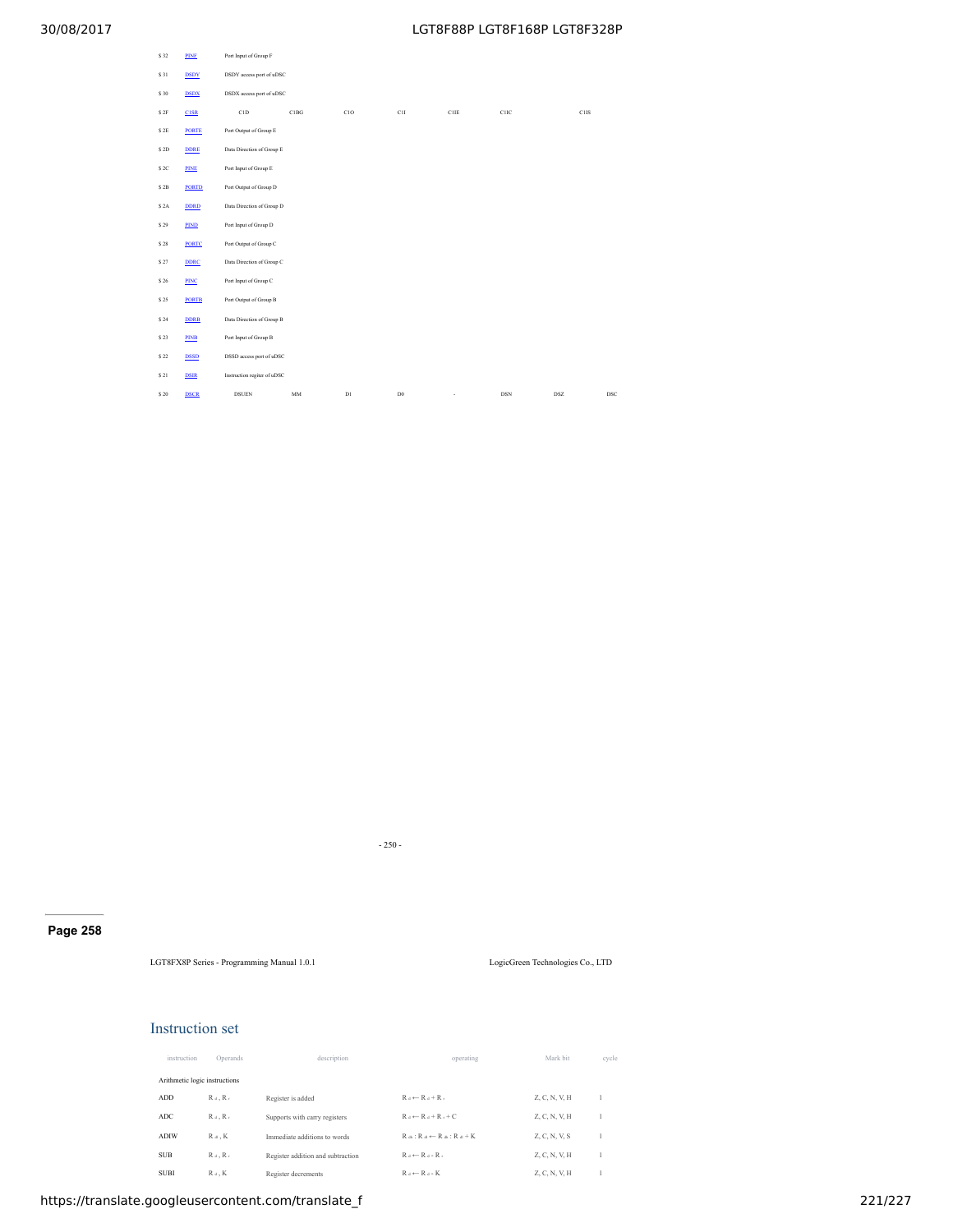| SBC              | $R_d$ , $R_t$           | The register with the borrow is added and subtradined E $R$ a - R $\cdot$ - C |                                                                                        | Z, C, N, V, H | $\,$ I         |
|------------------|-------------------------|-------------------------------------------------------------------------------|----------------------------------------------------------------------------------------|---------------|----------------|
| <b>SBCI</b>      | $R_d$ , $K$             | The register with borrow is decremented                                       | $R_d \leftarrow R_d$ - K - C                                                           | Z, C, N, V, H | 1              |
| <b>SBIW</b>      | $R$ a $, K$             | Immediate subtraction with words                                              | $R$ as : $R$ at $\leftarrow$ $R$ as : $R$ at $-K$                                      | Z, C, N, V, S | 1              |
| AND              | $R_d$ , $R_t$           | Logical and                                                                   | $\mathbb{R}$ $\circ$ $\leftarrow$ $\mathbb{R}$ $\circ$ & $\mathbb{R}$ .                | Z, N, V       | $\mathbf{1}$   |
| <b>ANDI</b>      | $R_d, K$                | Register logic and constants                                                  | $R_d \leftarrow R_d \& K$                                                              | Z, N, V       | $\mathbf{I}$   |
| OR               | $R_d$ , $R_t$           | Logical or                                                                    | $\mathbb{R}$ $\circ$ $\leftarrow$ $\mathbb{R}$ $\circ$ $\mid$ $\mathbb{R}$ $\circ$     | Z, N, V       | 1              |
| ORI              | $R_d$ , $K$             | Register logic or constant                                                    | $\mathbb{R}$ $_{\text{d}}$ $\leftarrow$ $\mathbb{R}$ $_{\text{d}}$ $\mid$ $\mathbb{K}$ | Z, N, V       | $\mathbf{1}$   |
| <b>EOR</b>       | $R_d$ , $R_t$           | Register exclusive OR                                                         | $\mathbb{R}$ d $\leftarrow$ $\mathbb{R}$ d $\oplus$ $\mathbb{R}$ :                     | Z, N, V       | 1              |
| Com              | $\mathbb{R}$ $_{\rm d}$ | Reverse code                                                                  | $R_d \leftarrow$ \$ FF - $R_d$                                                         | Z, C, N, V    | 1              |
| NEG              | $R_d$                   | 2 forcibly                                                                    | $R_d \leftarrow $00 - R_d$                                                             | Z, C, N, V, H | $\,$ I         |
| <b>SBR</b>       | $R_d, K$                | Set the bits in the register                                                  | $R_d \leftarrow R_d v K$                                                               | Z, N, V       | $\mathbf{I}$   |
| <b>CBR</b>       | $R_d, K$                | The bits in the clear register                                                | $R_d \leftarrow R_d v (S FF - K)$                                                      | Z, N, V       | $\mathbf{I}$   |
| <b>INC</b>       | R <sub>d</sub>          | Increment                                                                     | $R_d \leftarrow R_d + 1$                                                               | Z, N, V       | $\mathbf{I}$   |
| DEC              | $R_d$                   | Diminished                                                                    | $R_d \leftarrow R_d - 1$                                                               | Z, N, V       | 1              |
| <b>TST</b>       | $R_d$                   | The test is 0 or negative                                                     | $R_d \leftarrow R_d \& R_d$                                                            | Z, N, V       | $\mathbf{1}$   |
| ${\rm CLR}$      | R <sub>d</sub>          | Clear register                                                                | $R_d \leftarrow R_d \oplus R_d$                                                        | Z, N, V       | $\mathbf{I}$   |
| <b>SER</b>       | $R_d$                   | The register is all set to 1                                                  | $R_d \leftarrow$ \$FF                                                                  | None          | 1              |
| <b>MUL</b>       | $R_d$ , $R_t$           | Unsigned multiplication                                                       | $R : : R \circ \leftarrow R \circ x R$                                                 | Z, C          | $\mathbf{I}$   |
| <b>MULS</b>      | $R_d$ , $R_t$           | Symbolic multiplication                                                       | $R : : R \circ \leftarrow R \circ x R$                                                 | Z, C          | 1              |
| <b>MULSU</b>     | $R_d$ , $R_t$           | Signed number of unsigned numbers                                             | $R_1$ : $R_0 \leftarrow R_4 x R_1$                                                     | Z, C          | 1              |
| <b>FMUL</b>      | $R_d$ , $R_t$           | Unsigned multiplication                                                       | $R_1$ : $R_0 \leftarrow (R_d x R_t) \ll 1$                                             | Z, C          | $\mathbf{I}$   |
| <b>FMULS</b>     | $R_d$ , $R_t$           | Signed multiplication, shift                                                  | $R : R \circ \leftarrow (R \circ x R \cdot ) \leq 1$                                   | Z, C          | $\mathbf{I}$   |
| <b>FMULSU</b>    | $R_d$ , $R_t$           | Signed number of unsigned numbers, shifted                                    | $R :: R \circ \leftarrow (R \circ x R \cdot ) \ll 1$                                   | Z, C          | 1              |
| Jump instruction |                         |                                                                               |                                                                                        |               |                |
| <b>RJMP</b>      | K                       | Relative jump                                                                 | $PC \leftarrow PC + K + 1$                                                             | None          | $\mathbf{1}$   |
| <b>IJMP</b>      |                         | Indirect jump (to Z point to address)                                         | $PC \leftarrow Z$                                                                      | None          | $\overline{c}$ |
| JMP              | K                       | Direct jump                                                                   | ${\rm PC} \leftarrow {\rm K}$                                                          | None          | $\overline{2}$ |
| RCALL            | K                       | Relative address subroutine call                                              | $PC \leftarrow PC + K + 1$                                                             | None          | $\mathbf{1}$   |
| ICALL            |                         | Indirect subroutine call (Z point to address) $PC \leftarrow Z$               |                                                                                        | None          | $\overline{c}$ |
| CALL             | K                       | Direct subroutine call                                                        | $PC \leftarrow K$                                                                      | None          | $\overline{c}$ |
| <b>RET</b>       |                         | Subroutine returns                                                            | $PC \leftarrow Stack$                                                                  | None          | $\overline{2}$ |
| RETI             |                         | Interrupt the return                                                          | $PC \leftarrow Stack$                                                                  | I             | $\overline{c}$ |

- 251 -

## **Page 259**

LGT8FX8P Series - Programming Manual 1.0.1 LogicGreen Technologies Co., LTD

| instruction | Operands                     | description                                     | operating                                        | Mark bit      | cycle        |
|-------------|------------------------------|-------------------------------------------------|--------------------------------------------------|---------------|--------------|
|             | Jump instruction (continued) |                                                 |                                                  |               |              |
| CPSE        | $R_d$ , $R_r$                | Equal jump                                      | If $(R_d = R_t) PC \leftarrow PC + 2$ or 3       | None          | 1/2          |
| CP          | $R_d$ , $R_r$                | Comparison                                      | $R_d - R_r$                                      | Z, N, V, C, H | 1            |
| The         | $R_d$ , $R_r$                | With carry comparison                           | $R_d - R_t - C$                                  | Z, N, V, C, H | 1            |
| <b>CPI</b>  | $R_d$ , $K$                  | Compare with immediate data                     | $R_d$ - $K$                                      | Z, N, V, C, H | $\mathbf{1}$ |
| <b>SBRC</b> | $Rr$ , $b$                   | The bit is 0 to skip the next instruction       | If $(R \cdot (b) = 0) PC \leftarrow PC + 2$ or 3 | None          | 1/2          |
| <b>SBRS</b> | $Rr$ , $b$                   | Bit 1 skip the next instruction                 | If $(R \cdot (b) = 1) PC \leftarrow PC + 2$ or 3 | None          | 1/2          |
| <b>SBIC</b> | P, b                         | The I / O bit is 0 to skip the next instruction | If $(P (b) = 0) PC \leftarrow PC + 2$ or 3       | None          | 1/2          |
| <b>SBIS</b> | P, b                         | The I / O bit is 1 to skip the next instruction | If $(P(b) = 1) PC \leftarrow PC + 2$ or 3        | None          | 1/2          |
| <b>BRBS</b> | s, k                         | The status flag is 1 to jump                    | If (SREG $(S) = 1$ ) PC $\leftarrow$ PC + K + 1  | None          | 1/2          |
| <b>BRBC</b> | s, k                         | The status flag is 0 to jump                    | If (SREG $(S) = 0$ ) PC $\leftarrow$ PC + K + 1  | None          | 1/2          |
| <b>BREQ</b> | $\mathbf k$                  | Equal jump                                      | if $(Z = 1)$ then $PC \leftarrow PC + k + 1$     | None          | 1/2          |
| <b>BRNE</b> | $\mathbf k$                  | Ranging from jumping                            | if $(Z = 0)$ then $PC \leftarrow PC + k + 1$     | None          | 1/2          |
| <b>BRCS</b> | $\mathbf k$                  | Carry is jump                                   | if $(C = 1)$ then $PC \leftarrow PC + k + 1$     | None          | 1/2          |
| <b>BRCC</b> | k                            | No carry jump                                   | if $(C = 0)$ then $PC \leftarrow PC + k + 1$     | None          | 1/2          |
| <b>BRSH</b> | k                            | Not less than the jump                          | if $(C = 0)$ then $PC \leftarrow PC + k + 1$     | None          | 1/2          |
| <b>BRLO</b> | $\mathbf k$                  | Less than jump                                  | if $(C = 1)$ then $PC \leftarrow PC + k + 1$     | None          | 1/2          |

https://translate.googleusercontent.com/translate\_f 222/227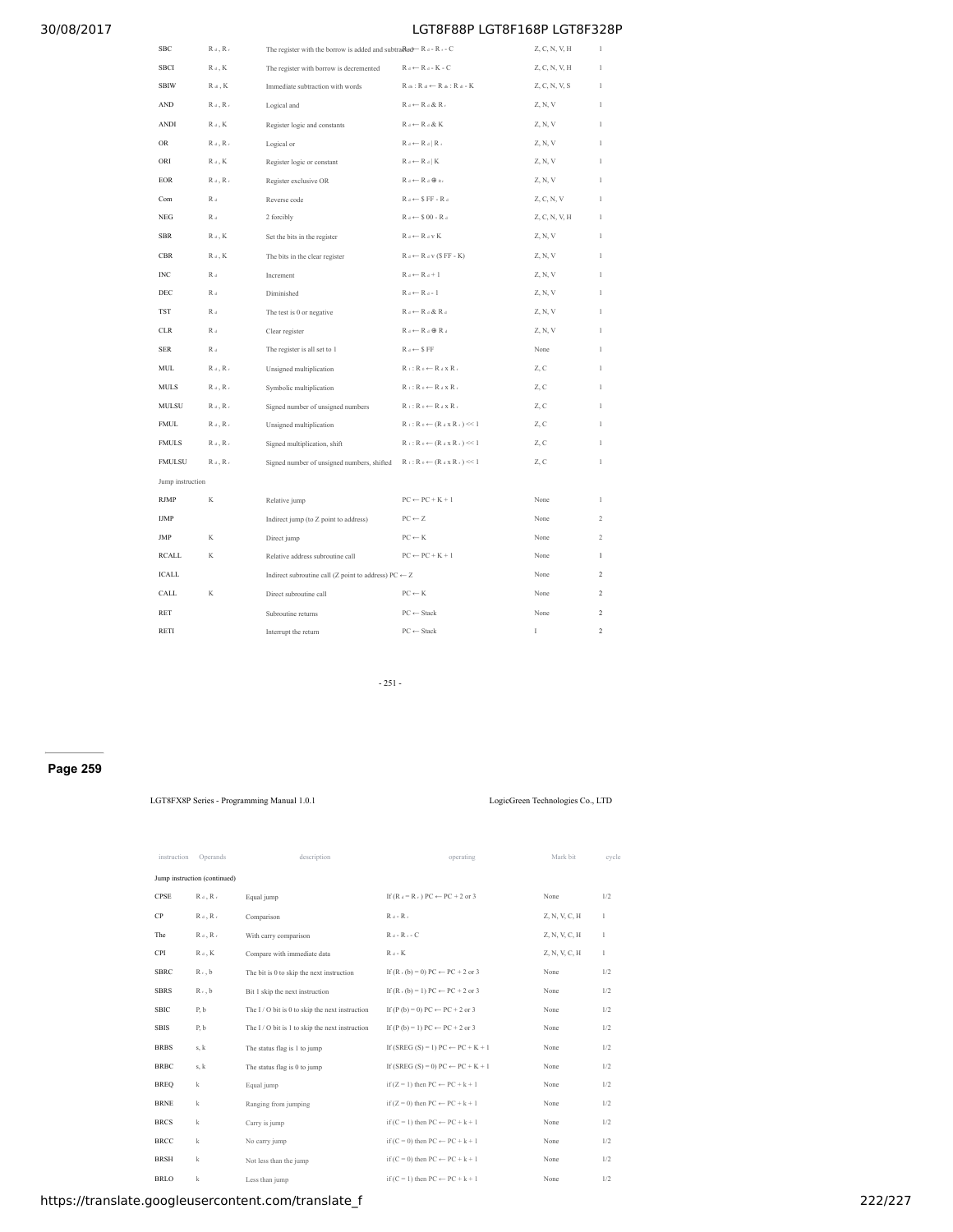| BRMI                       | k           | Jump for negative                                                                           | if $(N = 1)$ then $PC \leftarrow PC + k + 1$          | None | 1/2          |
|----------------------------|-------------|---------------------------------------------------------------------------------------------|-------------------------------------------------------|------|--------------|
| BRPL                       | $\mathbf k$ | For the regular jump                                                                        | if $(N = 0)$ then $PC \leftarrow PC + k + 1$          | None | 1/2          |
| <b>BRGE</b>                | k           | Signed not to jump                                                                          | if (N $\oplus$ V = 0) then PC $\leftarrow$ PC + k + 1 | None | 1/2          |
| <b>BRLT</b>                | $\mathbf k$ | Signed less than 0 jumps                                                                    | if (N $\oplus$ V = 1) then PC $\leftarrow$ PC + k + 1 | None | 1/2          |
| <b>BRHS</b>                | k           | Half carry for 1 jump                                                                       | if $(H = 1)$ then $PC \leftarrow PC + k + 1$          | None | 1/2          |
| <b>BRHC</b>                | $\mathbf k$ | Half carry is 0 to jump                                                                     | if $(H = 0)$ then $PC \leftarrow PC + k + 1$          | None | 1/2          |
| <b>BRTS</b>                | k           | T is set to jump                                                                            | if $(T = 1)$ then $PC \leftarrow PC + k + 1$          | None | 1/2          |
| <b>BRTC</b>                | k           | T is cleared                                                                                | if $(T = 0)$ then $PC \leftarrow PC + k + 1$          | None | 1/2          |
| <b>BRVS</b>                | k           | Overflow jumps                                                                              | $f(V = 1)$ then $PC \leftarrow PC + k + 1$            | None | 1/2          |
| <b>BRVC</b>                | k           | Do not overflow is jump                                                                     | $f(V = 0)$ then $PC \leftarrow PC + k + 1$            | None | 1/2          |
| BRIE                       | $\mathbf k$ | The global interrupt is enabled                                                             | $f(I = 1)$ then $PC \leftarrow PC + k + 1$            | None | 1/2          |
| <b>BRID</b>                | k           | The global interrupt is disabled                                                            | $f(I = 0)$ then $PC \leftarrow PC + k + 1$            | None | 1/2          |
| Data transfer instructions |             |                                                                                             |                                                       |      |              |
| MOV                        | Rd, Rr      | Move data between registers                                                                 | $Rd \leftarrow Rr$                                    | None | 1            |
| <b>MOVW</b>                | Rd, Rr      | Move a word of data                                                                         | $Rd + 1$ : $Rd \leftarrow Rr + 1$ : $Rr$              | None | $\mathbf{1}$ |
| LDI                        | Rd, K       | Load Immediate                                                                              | $Rd \leftarrow K$                                     | None | 1            |
| LD                         | Rd, X       | Indirect loading                                                                            | $Rd \leftarrow (X)$                                   | None | 1/2          |
| LD                         | $Rd, X +$   | Indirect load, address increment                                                            | $Rd \leftarrow (X), X \leftarrow X + 1$               | None | 1/2          |
| LD                         | $Rd, -X$    | The address is decremented and loaded indirectly $X \leftarrow X - 1$ , $Rd \leftarrow (X)$ |                                                       | None | 1/2          |
| LD                         | Rd, Y       | Indirect loading                                                                            | $Rd \leftarrow (Y)$                                   | None | 1/2          |
| LD                         | $Rd, Y +$   | Indirect load, address increment                                                            | $Rd \leftarrow (Y), Y \leftarrow Y + 1$               | None | 1/2          |
| LD                         | Rd, -Y      | The address is decremented and loaded indirectly $Y \leftarrow Y - 1$ , $Rd \leftarrow (Y)$ |                                                       | None | 1/2          |
| LDD                        | $Rd, Y + q$ | Indirect loading with offset                                                                | $Rd \leftarrow (Y + q)$                               | None | 1/2          |
| LD                         | Rd, Z       | Indirect loading                                                                            | $Rd \leftarrow (Z)$                                   | None | 1/2          |
|                            |             |                                                                                             |                                                       |      |              |

- 252 -

# **Page 260**

| LGT8FX8P Series - Programming Manual 1.0.1 |              |                                                                                                      | LogicGreen Technologies Co., LTD                        |      |                |
|--------------------------------------------|--------------|------------------------------------------------------------------------------------------------------|---------------------------------------------------------|------|----------------|
|                                            |              |                                                                                                      |                                                         |      |                |
| LD                                         | $Rd, Z +$    | Indirect load, address increment                                                                     | $Rd \leftarrow (Z), Z \leftarrow Z + 1$                 | None | 1/2            |
| ${\rm LD}$                                 | Rd, -Z       | The address is decremented and loaded indirectly $Z \leftarrow Z - 1$ , Rd $\leftarrow (Z)$          |                                                         | None | 1/2            |
| LDD                                        | $Rd, Z + q$  | Indirect loading with offset                                                                         | $Rd \leftarrow (Z + q)$                                 | None | 1/2            |
| LDS                                        | Rd, k        | Load directly from SRAM                                                                              | $Rd \leftarrow (k)$                                     | None | $\overline{c}$ |
| ${\rm ST}$                                 | X, Rr        | Indirect storage                                                                                     | $(X) \leftarrow Rr$                                     | None | 1              |
| <b>ST</b>                                  | $X + Rr$     | Indirect storage, address increment                                                                  | $(X) \leftarrow \mathbb{R}r, X \leftarrow X + 1$        | None | 1              |
| ST                                         | $-X$ , $Rr$  | The address is decremented and stored indirectly $X \leftarrow X - 1$ , $(X) \leftarrow \mathbb{R}r$ |                                                         | None | 1              |
| ${\rm ST}$                                 | Y, Rr        | Indirect storage                                                                                     | $(Y) \leftarrow Rr$                                     | None | $\mathbf{1}$   |
| ${\rm ST}$                                 | $Y + Rr$     | Indirect storage, address increment                                                                  | $(Y) \leftarrow Rr, Y \leftarrow Y + 1$                 | None | 1              |
| ${\rm ST}$                                 | -Y, Rr       | The address is decremented and stored indirectly $Y \leftarrow Y - 1$ , $(Y) \leftarrow Rr$          |                                                         | None | $\mathbf{1}$   |
| <b>STD</b>                                 | $Y + q$ , Rr | Indirect storage with offset                                                                         | $(Y + q) \leftarrow Rr$                                 | None | 1              |
| ${\rm ST}$                                 | Z, Rr        | Indirect storage                                                                                     | $(Z) \leftarrow Rr$                                     | None | $\mathbf{1}$   |
| ${\rm ST}$                                 | $Z + Rr$     | Indirect storage, address increment                                                                  | $(Z) \leftarrow \operatorname{Rr}_1 Z \leftarrow Z + 1$ | None | $\mathbf{1}$   |
| $^{\rm ST}$                                | $-Z$ , $Rr$  | The address is decremented and stored indirectly $Z \leftarrow Z - 1$ , $(Z) \leftarrow Rr$          |                                                         | None | $\mathbf{1}$   |
| <b>STD</b>                                 | $Z + q$ , Rr | Indirect storage with offset                                                                         | $(Z + q) \leftarrow Rr$                                 | None | 1              |
| <b>STS</b>                                 | k, Rr        | Directly stored in the SRAM                                                                          | $(k) \leftarrow Rr$                                     | None | 2              |
| <b>LPM</b>                                 |              | Load the program space data                                                                          | $R0 \leftarrow (Z)$                                     | None | $\overline{c}$ |
| <b>LPM</b>                                 | Rd, Z        | Load the program space data                                                                          | $Rd \leftarrow (Z)$                                     | None | $\overline{c}$ |
| LPM                                        | $Rd, Z +$    | Load the program data, the address is incremented Rd $\leftarrow$ (Z), $Z \leftarrow Z + 1$          |                                                         | None | $\overline{c}$ |
| LD.                                        | $Rd, Z +$    | Indirect load, address increment                                                                     | $Rd \leftarrow (Z), Z \leftarrow Z + 1$                 | None | $\mathbf{1}$   |
| LD                                         | Rd, -Z       | The address is decremented and loaded indirectly $Z \leftarrow Z - 1$ , $Rd \leftarrow (Z)$          |                                                         | None | $\mathbf{1}$   |
| LDD                                        | $Rd, Z + q$  | Indirect loading with offset                                                                         | $Rd \leftarrow (Z + q)$                                 | None | $\mathbf{1}$   |
| LDS                                        | Rd, k        | Load directly from SRAM                                                                              | $Rd \leftarrow (k)$                                     | None | $\,2$          |
|                                            |              |                                                                                                      |                                                         |      |                |
| IN                                         | Rd, P        | Read port                                                                                            | $Rd \leftarrow P$                                       | None | 1              |
| OUT                                        | P, Rr        | Write port                                                                                           | $P \leftarrow Rr$                                       | None | $\,$ $\,$      |
| PUSH                                       | Rr           | Push the stack                                                                                       | $STACK \leftarrow Rr$                                   | None | $\mathbf{1}$   |
| POP                                        | Rd           | Out of stack                                                                                         | $Rd \leftarrow$ STACK                                   | None | 1/2            |

## https://translate.googleusercontent.com/translate\_f 223/227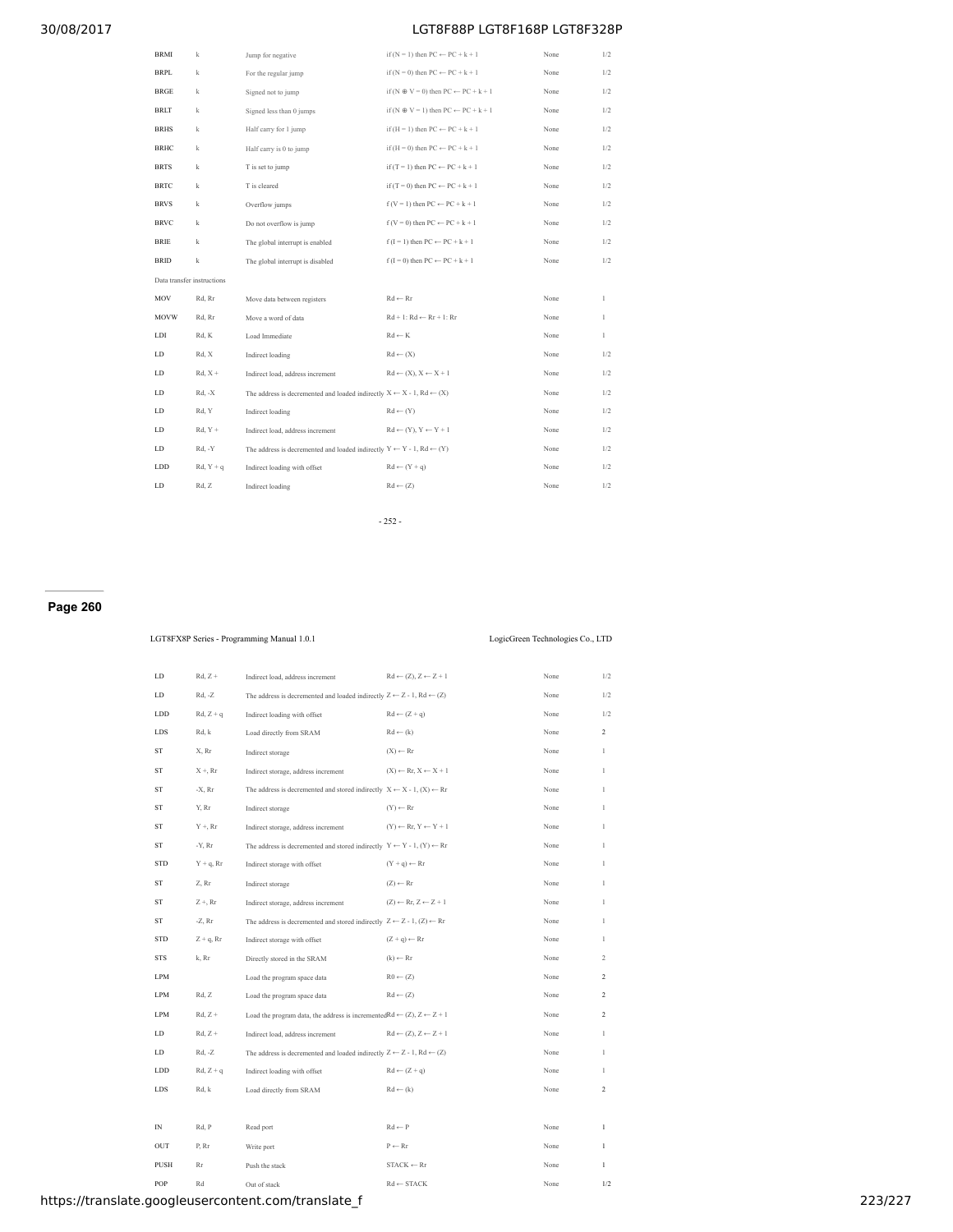| <b>SBI</b>  | P, b  | Set the IO register                            | $I/O(P, b) \leftarrow I$                                                          | None          | 1 |
|-------------|-------|------------------------------------------------|-----------------------------------------------------------------------------------|---------------|---|
| <b>CBI</b>  | P, b  | Clear the IO register                          | $I/O(P, b) \leftarrow 0$                                                          | None          | 1 |
| LSL         | Rd    | Logic left shift                               | $Rd(n + 1) \leftarrow Rd(n), Rd(0) \leftarrow 0$                                  | Z, C, N, V    | 1 |
| <b>LSR</b>  | Rd    | Logically shifted right                        | $Rd(n) \leftarrow Rd(n + 1), Rd(7) \leftarrow 0$                                  | Z             | 1 |
| <b>ROL</b>  | Rd    | The loop containing the carry is shifted left  | $(0) \leftarrow C$ , Rd $(n + 1) \leftarrow$ Rd $(n)$ , $C \leftarrow$ Rd $(7)$ Z |               | 1 |
| <b>ROR</b>  | Rd    | The loop containing the carry is shifted right | $(7) \leftarrow C$ . Rd (n) $\leftarrow$ Rd (n + 1). $C \leftarrow$ Rd (0) Z      |               | 1 |
| ASR         | Rd    | Arithmetic right shift                         | $Rd(n) \leftarrow Rd(n + 1), n = 0; 6$                                            | Z             | 1 |
| <b>SWAP</b> | Rd    | Bit exchange                                   | $(3:0) \leftarrow Rd$ (7:4), Rd (7:4) $\leftarrow Rd$ (3:0) None                  |               | 1 |
| <b>BSET</b> | S     | Set the status bit                             | $SREG(s) \leftarrow 1$                                                            | SREG(s)       | 1 |
| <b>BCLR</b> | S     | Clear status bit                               | $SREG(s) \leftarrow 0$                                                            | SREG(s)       | 1 |
| <b>BST</b>  | Rr, b | Stored in the T bit                            | $T \leftarrow Rr(b)$                                                              | T             | 1 |
| <b>BLD</b>  | Rd, b | Read the T bit into the register               | $Rd(b) \leftarrow T$                                                              | None          | 1 |
| <b>SEC</b>  |       | Set the carry flag                             | $C \leftarrow 1$                                                                  | $\mathcal{C}$ | 1 |
| <b>CLC</b>  |       | Clear carry mark                               | $C \leftarrow 0$                                                                  | С             | 1 |
|             |       |                                                |                                                                                   |               |   |

- 253 -

## **Page 261**

| LGT8FX8P Series - Programming Manual 1.0.1 |                                          |                                    | LogicGreen Technologies Co., LTD |              |
|--------------------------------------------|------------------------------------------|------------------------------------|----------------------------------|--------------|
| <b>SEN</b>                                 | Set the negative flag                    | $\mathcal{N} \leftarrow 1$         | N.                               | 1            |
| CLN                                        | Clear negative flag                      | $\mathcal{N} \leftarrow 0$         | N.                               | 1            |
| <b>SEZ</b>                                 | Set the zero flag                        | $Z \leftarrow 1$                   | Z                                | 1            |
| CLZ                                        | Clear the zero mark                      | $Z \leftarrow 0$                   | Z                                | 1            |
| SEI                                        | Enable global interrupts                 | $\mathrm{I}\leftarrow\mathrm{I}$   | $\mathbf{I}$                     | 1            |
| <b>CLI</b>                                 | Disable global interrupts                | $\mathbf{I}\leftarrow\mathbf{0}$   | L                                | 1            |
| <b>SES</b>                                 | Set the symbol test flag                 | $S \leftarrow 1$                   | S                                | 1            |
| CLS                                        | Clear the symbol test flag               | $\mathbf{S} \leftarrow \mathbf{0}$ | S                                | 1            |
| <b>SEV</b>                                 | Set the twos complement overflow flag    | $V \leftarrow 1$                   | $\mathbf{V}$                     | $\mathbf{1}$ |
| CLV                                        | Clear the two's complement overflow flag | $\mathbf{V} \leftarrow 0$          | $\mathbf{V}$                     | 1            |
| <b>SET</b>                                 | Set the T bit (SREG)                     | $T \leftarrow 1$                   | T                                | 1            |
| <b>CLT</b>                                 | Clear T bit (SREG)                       | $T \leftarrow 0$                   | T                                | 1            |
| MCU control instructions                   |                                          |                                    |                                  |              |
| <b>NOP</b>                                 | Empty command                            |                                    | None                             | 1            |
| <b>SLEEP</b>                               | Go to sleep mode                         |                                    | None                             | 1            |
| <b>WDR</b>                                 | Watchdog reset                           |                                    | None                             | 1            |
| <b>BREAK</b>                               | Soft breakpoint                          | Only for debugging purposes        | None                             | N/A          |
| <b>NOP</b>                                 | Empty command                            |                                    | None                             | 1            |
| <b>SLEEP</b>                               | Go to sleep mode                         |                                    | None                             | 1            |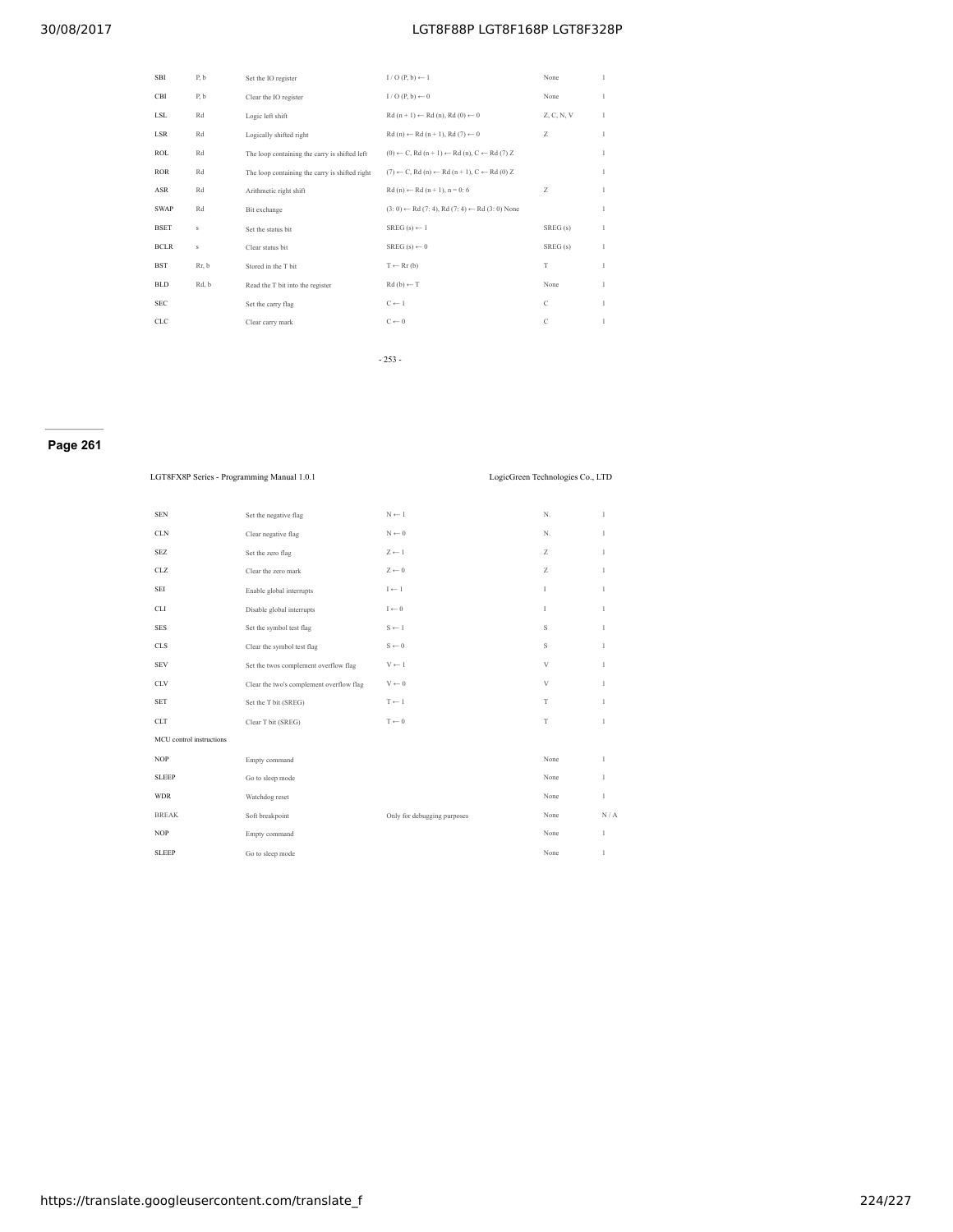- 254 -

## **Page 262**

LGT8FX8P Series - Programming Manual 1.0.1 LogicGreen Technologies Co., LTD

## Encapsulation parameters



## LQFP32 Universal Dimension Definitions

| Character code | Minimum value | Typical value | The maximum value | unit |
|----------------|---------------|---------------|-------------------|------|
| D              | 8.90          | 9.00          | 9.10              | mm   |
| D1             | 6.90          | 7.00          | 7.10              | mm   |
| b              | 0.2           | 0.30          | 0.4               | mm   |
| e              | 0.75          | 0.80          | 0.85              | mm   |
| E              | 8.90          | 9.00          | 9.10              | mm   |
| E1             | 6.90          | 7.00          | 7.10              | mm   |
| C              | ٠             | 0.10          |                   | mm   |
| L              | 0.55          | 0.60          | 0.65              | mm   |
| A1             | ۰             | 1.40          | ۰                 | mm   |

- 255 -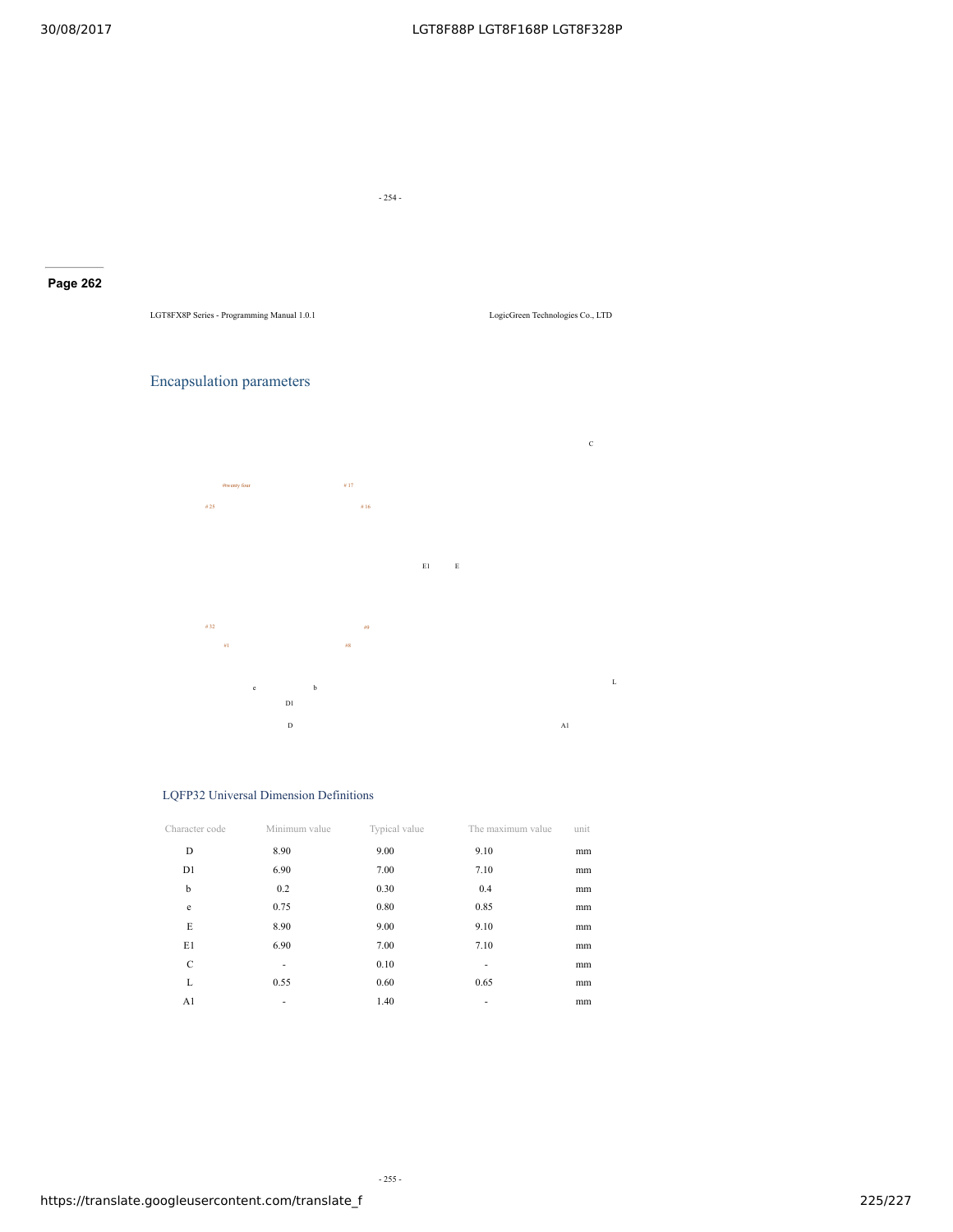## **Page 263**

## LGT8FX8P Series - Programming Manual 1.0.1 LogicGreen Technologies Co., LTD



#### LQFP48 Universal size definition

| Character code | Minimum value | Typical value | The maximum value | unit |
|----------------|---------------|---------------|-------------------|------|
| D              | 8.80          | 9.00          | 9.20              | mm   |
| D1             | 6.80          | 7.00          | 7.20              | mm   |
| b              | 0.17          | 0.22          | 0.27              | mm   |
| e              | ٠             | 0.50BSC       |                   | mm   |
| E              | 8.80          | 9.00          | 9.20              | mm   |
| E1             | 6.80          | 7.00          | 7.20              | mm   |
| C              | 0.09          | ۰             | 0.2               | mm   |
| L              | 0.45          | 0.60          | 0.75              | mm   |
| A1             | 1.35          | 1.40          | 1.45              | mm   |

- 256 -

## **Page 264**

LGT8FX8P Series - Programming Manual 1.0.1 LogicGreen Technologies Co., LTD